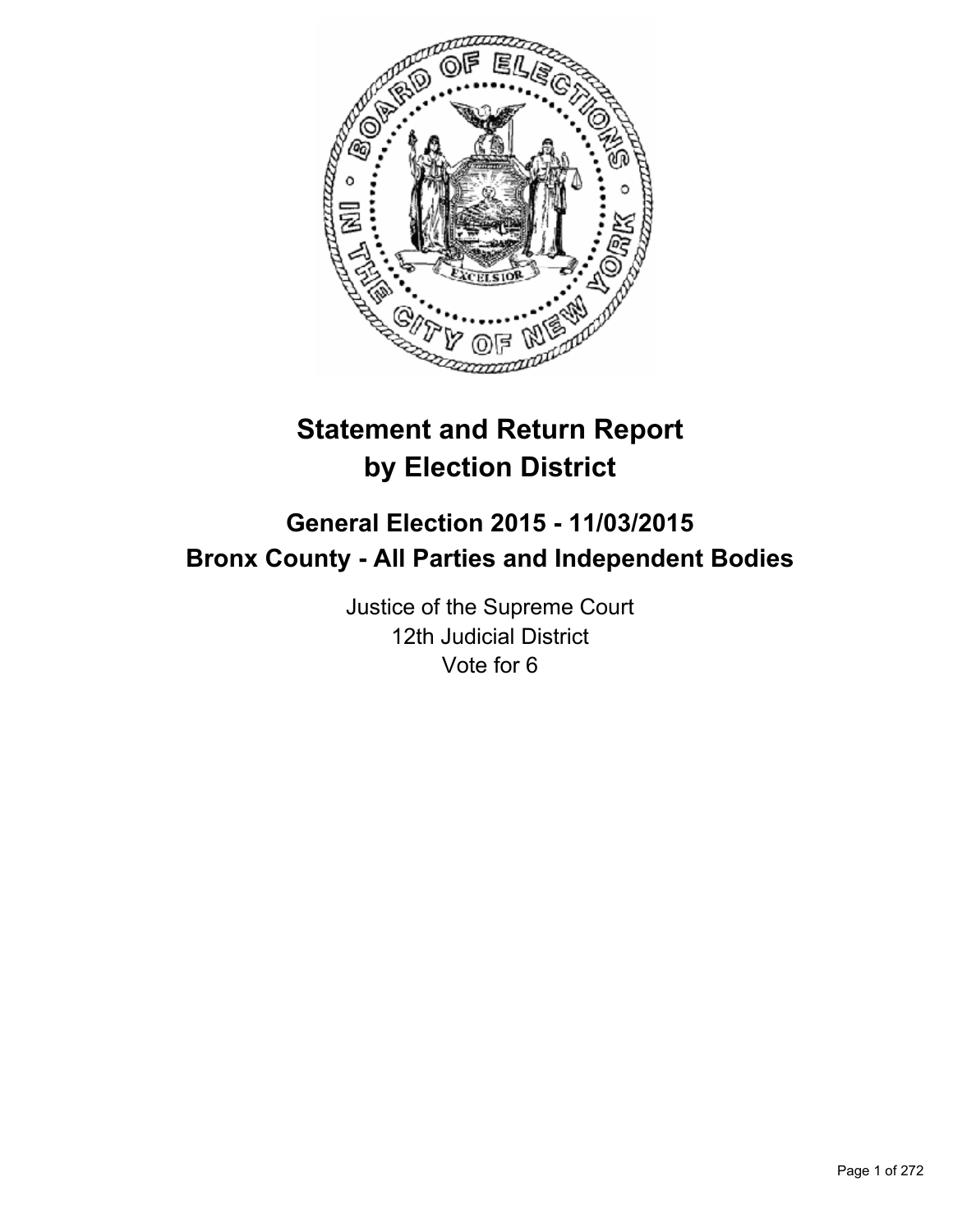

| <b>PUBLIC COUNTER</b>                                    | 39       |
|----------------------------------------------------------|----------|
| <b>EMERGENCY</b>                                         | 0        |
| ABSENTEE/MILITARY                                        | 3        |
| <b>AFFIDAVIT</b>                                         | 3        |
| <b>Total Ballots</b>                                     | 45       |
| Less - Inapplicable Federal/Special Presidential Ballots | 0        |
| <b>Total Applicable Ballots</b>                          | 45       |
| SALLIE MANZANETTE-DANIELS (DEMOCRATIC)                   | 31       |
| STEVE MAYO (REPUBLICAN)                                  | 0        |
| STEVE MAYO (CONSERVATIVE)                                | 0        |
| DIANNE RENWICK (DEMOCRATIC)                              | 35       |
| MITCHELL J. DANZIGER (DEMOCRATIC)                        | 28       |
| <b>GUY T. PARISI (REPUBLICAN)</b>                        | 1        |
| <b>GUY T. PARISI (CONSERVATIVE)</b>                      | $\Omega$ |
| LIZBETH GONZALEZ (DEMOCRATIC)                            | 33       |
| CHRISTOPHER B. GARVEY (CONSERVATIVE)                     | 2        |
| ROBERT T. JOHNSON (DEMOCRATIC)                           | 36       |
| RUBEN FRANCO (DEMOCRATIC)                                | 33       |
| <b>Total Votes</b>                                       | 199      |
| Unrecorded                                               | 71       |

| PUBLIC COUNTER                                           | 52             |
|----------------------------------------------------------|----------------|
| <b>EMERGENCY</b>                                         | $\Omega$       |
| ABSENTEE/MILITARY                                        | 1              |
| <b>AFFIDAVIT</b>                                         | 3              |
| <b>Total Ballots</b>                                     | 56             |
| Less - Inapplicable Federal/Special Presidential Ballots | 0              |
| <b>Total Applicable Ballots</b>                          | 56             |
| SALLIE MANZANETTE-DANIELS (DEMOCRATIC)                   | 38             |
| STEVE MAYO (REPUBLICAN)                                  | 4              |
| STEVE MAYO (CONSERVATIVE)                                | $\overline{2}$ |
| DIANNE RENWICK (DEMOCRATIC)                              | 37             |
| MITCHELL J. DANZIGER (DEMOCRATIC)                        | 36             |
| <b>GUY T. PARISI (REPUBLICAN)</b>                        | 2              |
| GUY T. PARISI (CONSERVATIVE)                             | $\overline{2}$ |
| LIZBETH GONZALEZ (DEMOCRATIC)                            | 45             |
| CHRISTOPHER B. GARVEY (CONSERVATIVE)                     | 1              |
| ROBERT T. JOHNSON (DEMOCRATIC)                           | 37             |
| RUBEN FRANCO (DEMOCRATIC)                                | 36             |
| <b>Total Votes</b>                                       | 240            |
| Unrecorded                                               | 96             |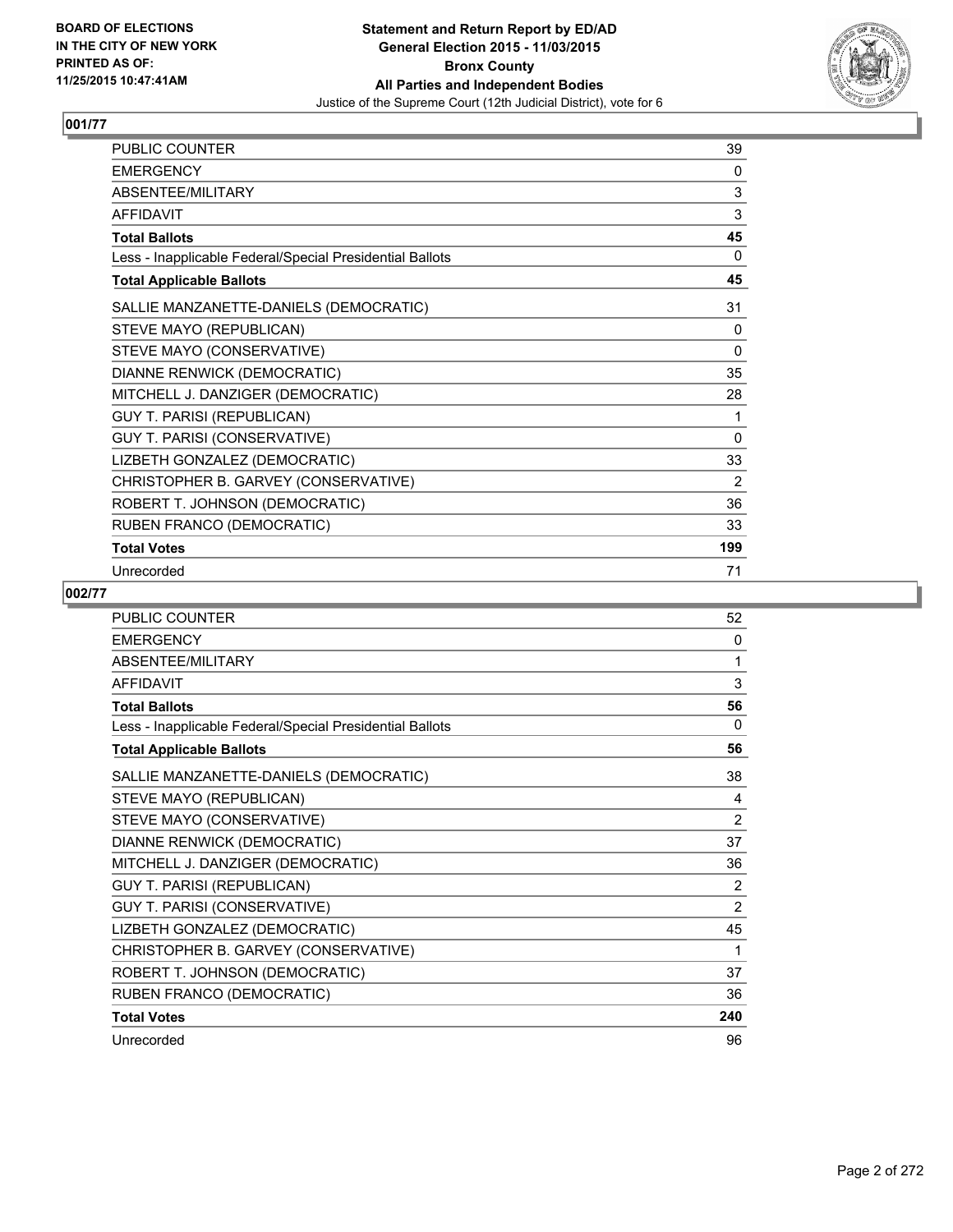

| PUBLIC COUNTER                                           | 80             |
|----------------------------------------------------------|----------------|
| <b>EMERGENCY</b>                                         | 0              |
| ABSENTEE/MILITARY                                        | 3              |
| <b>AFFIDAVIT</b>                                         | 1              |
| <b>Total Ballots</b>                                     | 84             |
| Less - Inapplicable Federal/Special Presidential Ballots | 0              |
| <b>Total Applicable Ballots</b>                          | 84             |
| SALLIE MANZANETTE-DANIELS (DEMOCRATIC)                   | 43             |
| STEVE MAYO (REPUBLICAN)                                  | 1              |
| STEVE MAYO (CONSERVATIVE)                                | 1              |
| DIANNE RENWICK (DEMOCRATIC)                              | 38             |
| MITCHELL J. DANZIGER (DEMOCRATIC)                        | 40             |
| <b>GUY T. PARISI (REPUBLICAN)</b>                        | 0              |
| GUY T. PARISI (CONSERVATIVE)                             | $\Omega$       |
| LIZBETH GONZALEZ (DEMOCRATIC)                            | 49             |
| CHRISTOPHER B. GARVEY (CONSERVATIVE)                     | $\overline{2}$ |
| ROBERT T. JOHNSON (DEMOCRATIC)                           | 52             |
| RUBEN FRANCO (DEMOCRATIC)                                | 44             |
| UNATTRIBUTABLE WRITE-IN (WRITE-IN)                       | 1              |
| <b>Total Votes</b>                                       | 271            |
| Unrecorded                                               | 233            |

#### **004/77 COMBINED into: 002/77**

| <b>PUBLIC COUNTER</b>                                    | 56             |
|----------------------------------------------------------|----------------|
| <b>EMERGENCY</b>                                         | 0              |
| <b>ABSENTEE/MILITARY</b>                                 | $\overline{2}$ |
| <b>AFFIDAVIT</b>                                         | 1              |
| <b>Total Ballots</b>                                     | 59             |
| Less - Inapplicable Federal/Special Presidential Ballots | $\Omega$       |
| <b>Total Applicable Ballots</b>                          | 59             |
| SALLIE MANZANETTE-DANIELS (DEMOCRATIC)                   | 39             |
| STEVE MAYO (REPUBLICAN)                                  | 1              |
| STEVE MAYO (CONSERVATIVE)                                | 1              |
| DIANNE RENWICK (DEMOCRATIC)                              | 34             |
| MITCHELL J. DANZIGER (DEMOCRATIC)                        | 33             |
| <b>GUY T. PARISI (REPUBLICAN)</b>                        | 1              |
| GUY T. PARISI (CONSERVATIVE)                             | 0              |
| LIZBETH GONZALEZ (DEMOCRATIC)                            | 46             |
| CHRISTOPHER B. GARVEY (CONSERVATIVE)                     | $\Omega$       |
| ROBERT T. JOHNSON (DEMOCRATIC)                           | 37             |
| RUBEN FRANCO (DEMOCRATIC)                                | 35             |
| <b>Total Votes</b>                                       | 227            |
| Unrecorded                                               | 127            |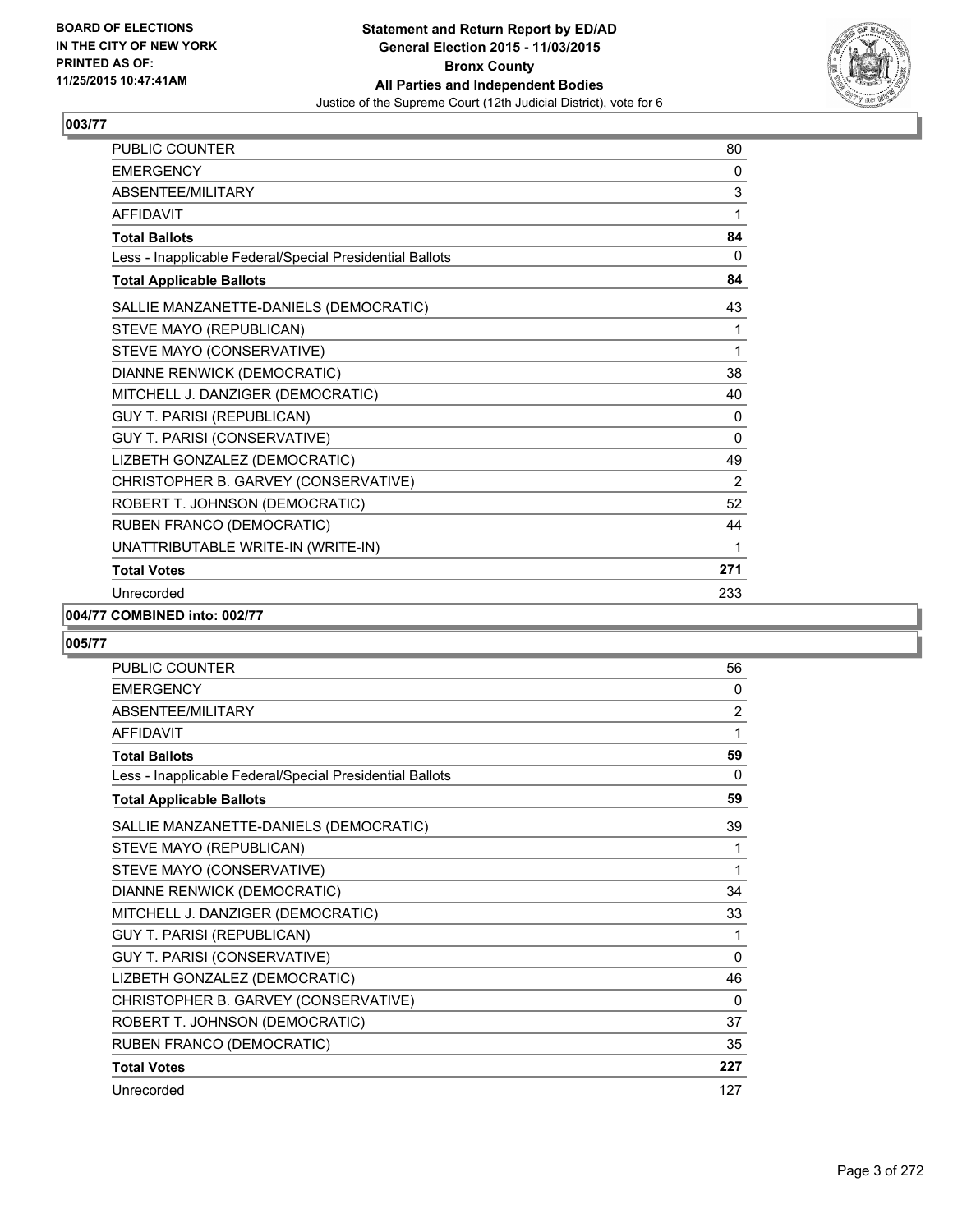

| <b>PUBLIC COUNTER</b>                                    | 57  |
|----------------------------------------------------------|-----|
| <b>EMERGENCY</b>                                         | 0   |
| ABSENTEE/MILITARY                                        | 2   |
| <b>AFFIDAVIT</b>                                         | 0   |
| <b>Total Ballots</b>                                     | 59  |
| Less - Inapplicable Federal/Special Presidential Ballots | 0   |
| <b>Total Applicable Ballots</b>                          | 59  |
| SALLIE MANZANETTE-DANIELS (DEMOCRATIC)                   | 39  |
| STEVE MAYO (REPUBLICAN)                                  | 0   |
| STEVE MAYO (CONSERVATIVE)                                | 2   |
| DIANNE RENWICK (DEMOCRATIC)                              | 36  |
| MITCHELL J. DANZIGER (DEMOCRATIC)                        | 32  |
| <b>GUY T. PARISI (REPUBLICAN)</b>                        | 2   |
| GUY T. PARISI (CONSERVATIVE)                             | 1   |
| LIZBETH GONZALEZ (DEMOCRATIC)                            | 42  |
| CHRISTOPHER B. GARVEY (CONSERVATIVE)                     | 4   |
| ROBERT T. JOHNSON (DEMOCRATIC)                           | 38  |
| RUBEN FRANCO (DEMOCRATIC)                                | 36  |
| <b>Total Votes</b>                                       | 232 |
| Unrecorded                                               | 122 |

| <b>PUBLIC COUNTER</b>                                    | 81       |
|----------------------------------------------------------|----------|
| <b>EMERGENCY</b>                                         | 0        |
| <b>ABSENTEE/MILITARY</b>                                 | 3        |
| <b>AFFIDAVIT</b>                                         | 5        |
| <b>Total Ballots</b>                                     | 89       |
| Less - Inapplicable Federal/Special Presidential Ballots | 0        |
| <b>Total Applicable Ballots</b>                          | 89       |
| SALLIE MANZANETTE-DANIELS (DEMOCRATIC)                   | 60       |
| STEVE MAYO (REPUBLICAN)                                  | 1        |
| STEVE MAYO (CONSERVATIVE)                                | 0        |
| DIANNE RENWICK (DEMOCRATIC)                              | 55       |
| MITCHELL J. DANZIGER (DEMOCRATIC)                        | 56       |
| <b>GUY T. PARISI (REPUBLICAN)</b>                        | 1        |
| <b>GUY T. PARISI (CONSERVATIVE)</b>                      | $\Omega$ |
| LIZBETH GONZALEZ (DEMOCRATIC)                            | 60       |
| CHRISTOPHER B. GARVEY (CONSERVATIVE)                     | $\Omega$ |
| ROBERT T. JOHNSON (DEMOCRATIC)                           | 59       |
| RUBEN FRANCO (DEMOCRATIC)                                | 58       |
| LATOYA JOYNER (WRITE-IN)                                 | 1        |
| VANESSA L GIBSON (WRITE-IN)                              | 1        |
| <b>Total Votes</b>                                       | 352      |
| Unrecorded                                               | 182      |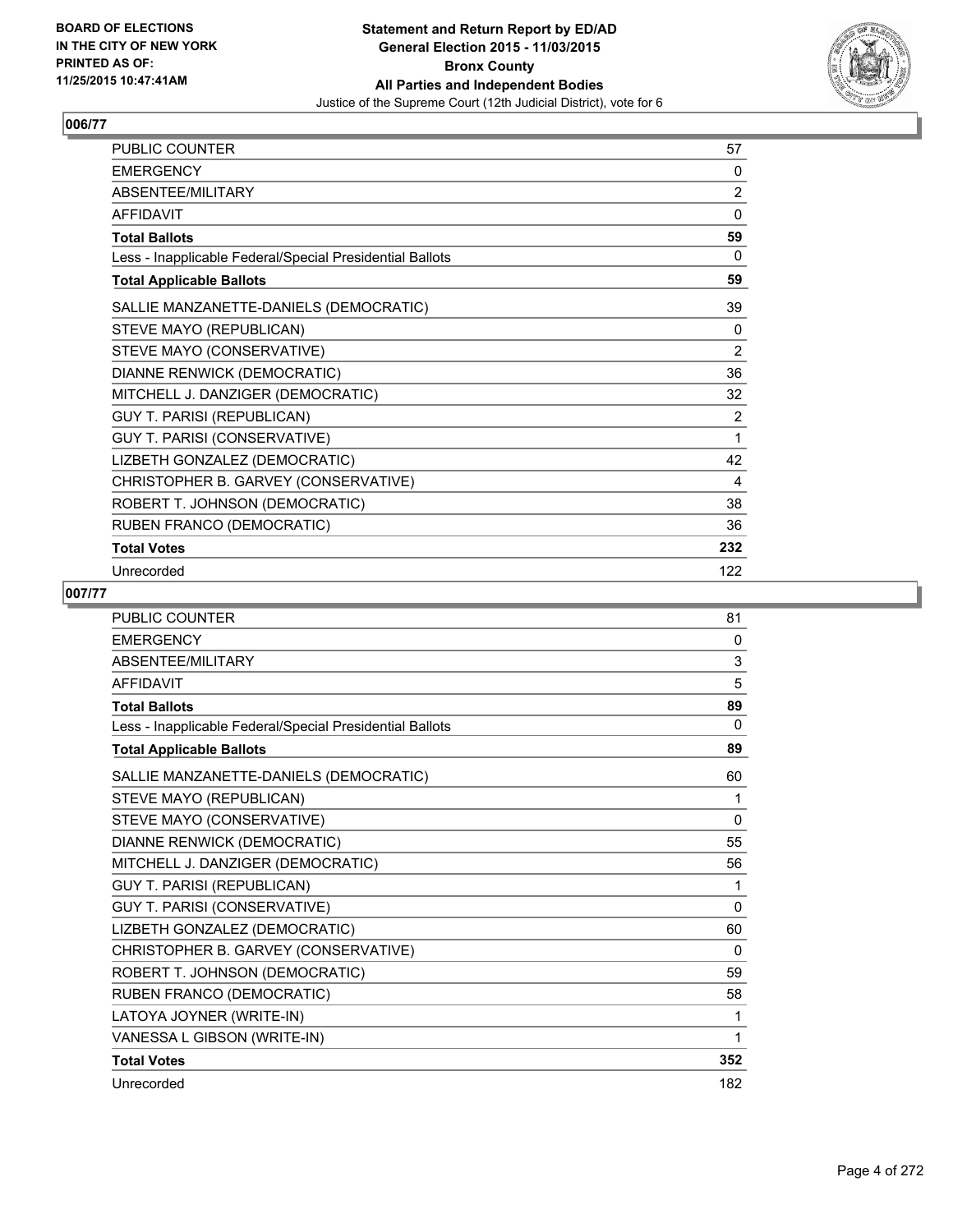

| PUBLIC COUNTER                                           | 64             |
|----------------------------------------------------------|----------------|
| <b>EMERGENCY</b>                                         | 0              |
| ABSENTEE/MILITARY                                        | 3              |
| <b>AFFIDAVIT</b>                                         | $\overline{2}$ |
| <b>Total Ballots</b>                                     | 69             |
| Less - Inapplicable Federal/Special Presidential Ballots | 0              |
| <b>Total Applicable Ballots</b>                          | 69             |
| SALLIE MANZANETTE-DANIELS (DEMOCRATIC)                   | 54             |
| STEVE MAYO (REPUBLICAN)                                  | 1              |
| STEVE MAYO (CONSERVATIVE)                                | $\mathbf{0}$   |
| DIANNE RENWICK (DEMOCRATIC)                              | 46             |
| MITCHELL J. DANZIGER (DEMOCRATIC)                        | 41             |
| <b>GUY T. PARISI (REPUBLICAN)</b>                        | 1              |
| GUY T. PARISI (CONSERVATIVE)                             | 0              |
| LIZBETH GONZALEZ (DEMOCRATIC)                            | 51             |
| CHRISTOPHER B. GARVEY (CONSERVATIVE)                     | 2              |
| ROBERT T. JOHNSON (DEMOCRATIC)                           | 46             |
| RUBEN FRANCO (DEMOCRATIC)                                | 42             |
| <b>Total Votes</b>                                       | 284            |
| Unrecorded                                               | 130            |

| PUBLIC COUNTER                                           | 61  |
|----------------------------------------------------------|-----|
| <b>EMERGENCY</b>                                         | 0   |
| ABSENTEE/MILITARY                                        | 3   |
| <b>AFFIDAVIT</b>                                         | 2   |
| <b>Total Ballots</b>                                     | 66  |
| Less - Inapplicable Federal/Special Presidential Ballots | 0   |
| <b>Total Applicable Ballots</b>                          | 66  |
| SALLIE MANZANETTE-DANIELS (DEMOCRATIC)                   | 50  |
| STEVE MAYO (REPUBLICAN)                                  | 2   |
| STEVE MAYO (CONSERVATIVE)                                | 1   |
| DIANNE RENWICK (DEMOCRATIC)                              | 42  |
| MITCHELL J. DANZIGER (DEMOCRATIC)                        | 41  |
| <b>GUY T. PARISI (REPUBLICAN)</b>                        | 0   |
| GUY T. PARISI (CONSERVATIVE)                             | 1   |
| LIZBETH GONZALEZ (DEMOCRATIC)                            | 52  |
| CHRISTOPHER B. GARVEY (CONSERVATIVE)                     | 1   |
| ROBERT T. JOHNSON (DEMOCRATIC)                           | 42  |
| RUBEN FRANCO (DEMOCRATIC)                                | 43  |
| <b>Total Votes</b>                                       | 275 |
| Unrecorded                                               | 121 |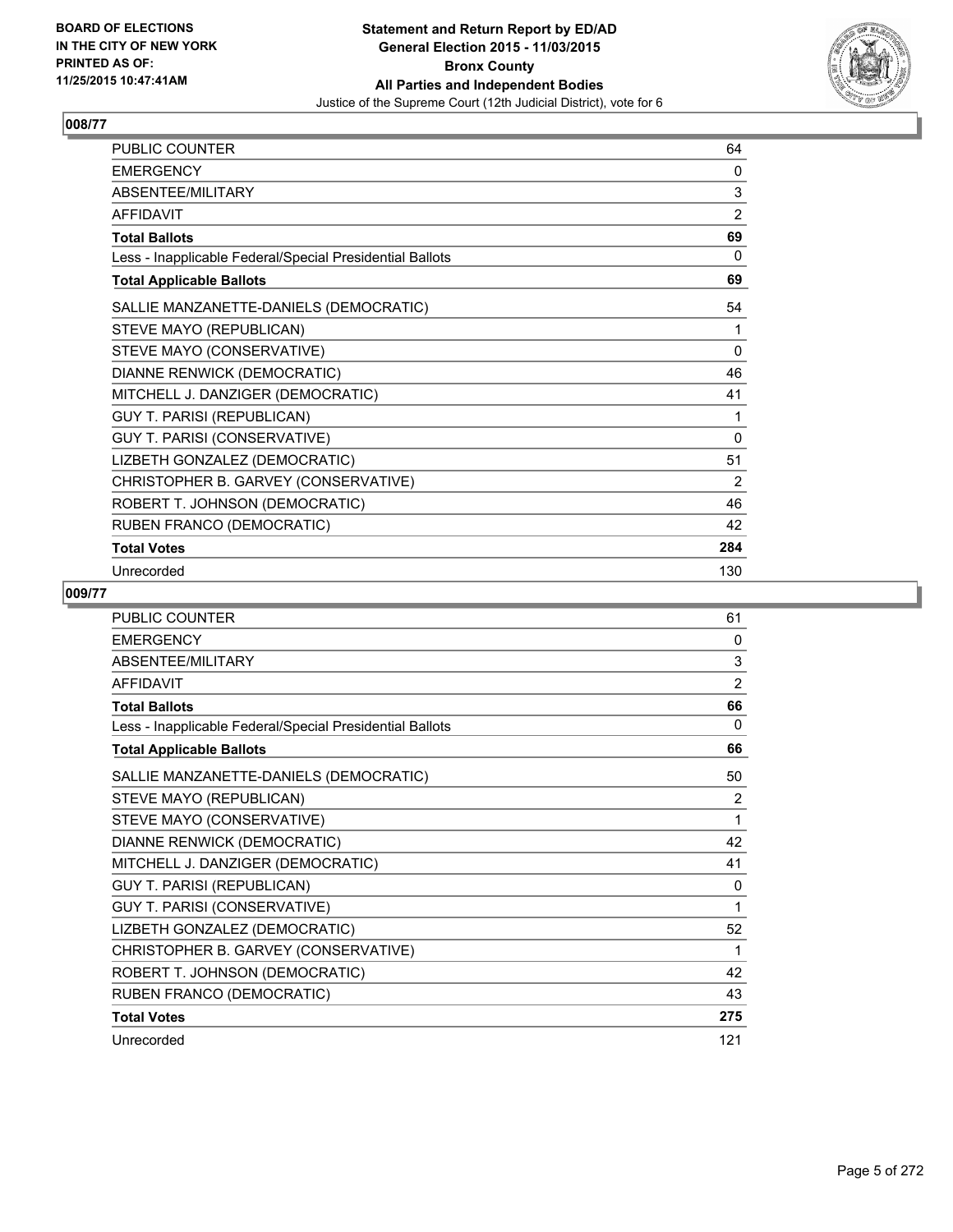

| PUBLIC COUNTER                                           | 113            |
|----------------------------------------------------------|----------------|
| <b>EMERGENCY</b>                                         | 0              |
| ABSENTEE/MILITARY                                        | 3              |
| <b>AFFIDAVIT</b>                                         | $\overline{2}$ |
| <b>Total Ballots</b>                                     | 118            |
| Less - Inapplicable Federal/Special Presidential Ballots | 0              |
| <b>Total Applicable Ballots</b>                          | 118            |
| SALLIE MANZANETTE-DANIELS (DEMOCRATIC)                   | 42             |
| STEVE MAYO (REPUBLICAN)                                  | 6              |
| STEVE MAYO (CONSERVATIVE)                                | 0              |
| DIANNE RENWICK (DEMOCRATIC)                              | 39             |
| MITCHELL J. DANZIGER (DEMOCRATIC)                        | 33             |
| <b>GUY T. PARISI (REPUBLICAN)</b>                        | $\overline{2}$ |
| GUY T. PARISI (CONSERVATIVE)                             | 0              |
| LIZBETH GONZALEZ (DEMOCRATIC)                            | 61             |
| CHRISTOPHER B. GARVEY (CONSERVATIVE)                     | 3              |
| ROBERT T. JOHNSON (DEMOCRATIC)                           | 52             |
| RUBEN FRANCO (DEMOCRATIC)                                | 49             |
| <b>Total Votes</b>                                       | 287            |
| Unrecorded                                               | 421            |

| PUBLIC COUNTER                                           | 65       |
|----------------------------------------------------------|----------|
| <b>EMERGENCY</b>                                         | 0        |
| <b>ABSENTEE/MILITARY</b>                                 | 1        |
| <b>AFFIDAVIT</b>                                         | 1        |
| <b>Total Ballots</b>                                     | 67       |
| Less - Inapplicable Federal/Special Presidential Ballots | $\Omega$ |
| <b>Total Applicable Ballots</b>                          | 67       |
| SALLIE MANZANETTE-DANIELS (DEMOCRATIC)                   | 30       |
| STEVE MAYO (REPUBLICAN)                                  | 0        |
| STEVE MAYO (CONSERVATIVE)                                | $\Omega$ |
| DIANNE RENWICK (DEMOCRATIC)                              | 29       |
| MITCHELL J. DANZIGER (DEMOCRATIC)                        | 26       |
| <b>GUY T. PARISI (REPUBLICAN)</b>                        | 1        |
| GUY T. PARISI (CONSERVATIVE)                             | $\Omega$ |
| LIZBETH GONZALEZ (DEMOCRATIC)                            | 39       |
| CHRISTOPHER B. GARVEY (CONSERVATIVE)                     | 2        |
| ROBERT T. JOHNSON (DEMOCRATIC)                           | 28       |
| RUBEN FRANCO (DEMOCRATIC)                                | 30       |
| RUBEN DIAZ JR (WRITE-IN)                                 | 1        |
| <b>Total Votes</b>                                       | 186      |
| Unrecorded                                               | 216      |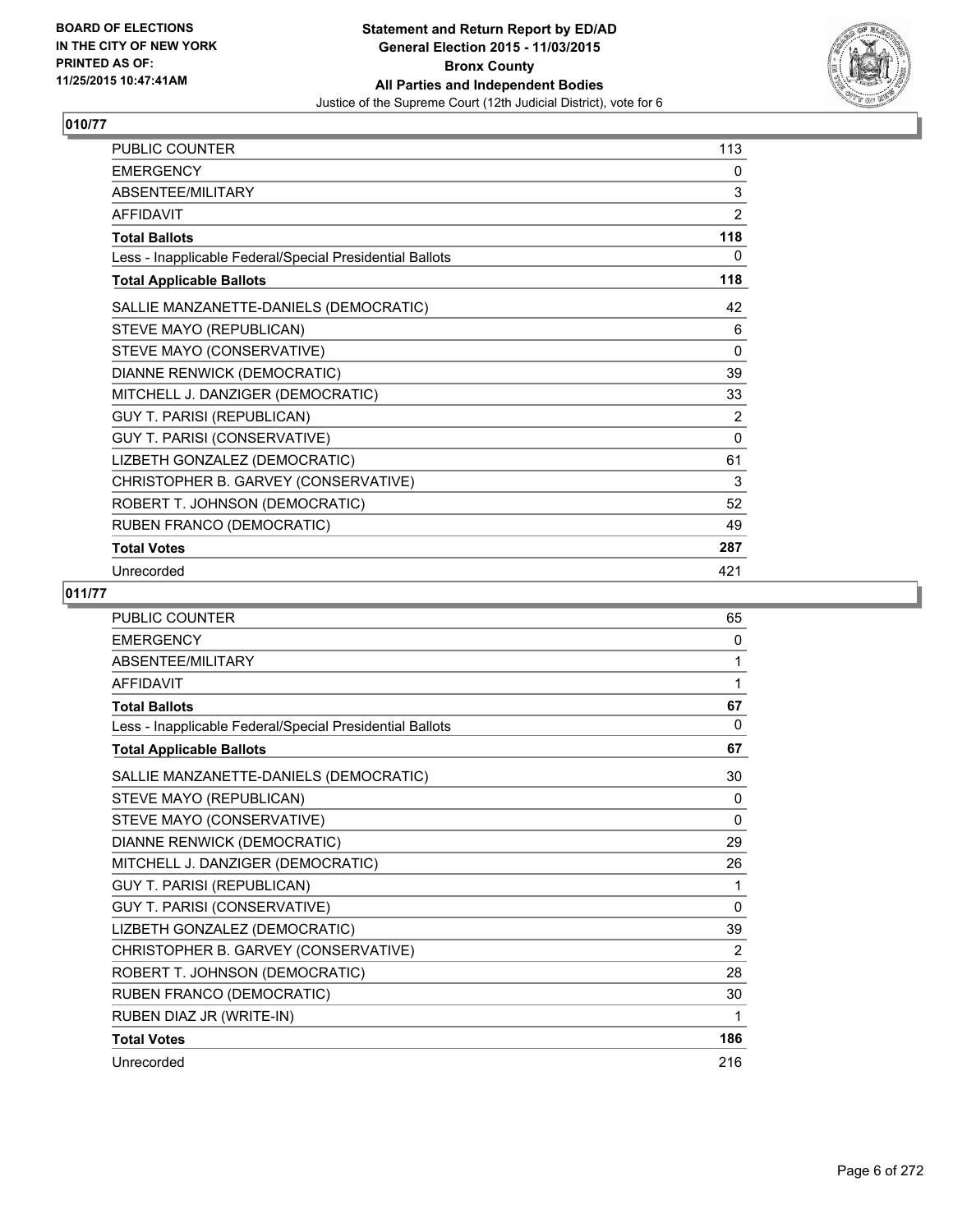

| <b>PUBLIC COUNTER</b>                                    | 59  |
|----------------------------------------------------------|-----|
| <b>EMERGENCY</b>                                         | 0   |
| ABSENTEE/MILITARY                                        | 6   |
| <b>AFFIDAVIT</b>                                         | 1   |
| <b>Total Ballots</b>                                     | 66  |
| Less - Inapplicable Federal/Special Presidential Ballots | 0   |
| <b>Total Applicable Ballots</b>                          | 66  |
| SALLIE MANZANETTE-DANIELS (DEMOCRATIC)                   | 43  |
| STEVE MAYO (REPUBLICAN)                                  | 0   |
| STEVE MAYO (CONSERVATIVE)                                | 4   |
| DIANNE RENWICK (DEMOCRATIC)                              | 39  |
| MITCHELL J. DANZIGER (DEMOCRATIC)                        | 37  |
| <b>GUY T. PARISI (REPUBLICAN)</b>                        | 1   |
| GUY T. PARISI (CONSERVATIVE)                             | 1   |
| LIZBETH GONZALEZ (DEMOCRATIC)                            | 45  |
| CHRISTOPHER B. GARVEY (CONSERVATIVE)                     | 1   |
| ROBERT T. JOHNSON (DEMOCRATIC)                           | 49  |
| RUBEN FRANCO (DEMOCRATIC)                                | 38  |
| <b>Total Votes</b>                                       | 258 |
| Unrecorded                                               | 138 |

| PUBLIC COUNTER                                           | 116      |
|----------------------------------------------------------|----------|
| <b>EMERGENCY</b>                                         | 0        |
| <b>ABSENTEE/MILITARY</b>                                 | 4        |
| <b>AFFIDAVIT</b>                                         | 3        |
| <b>Total Ballots</b>                                     | 123      |
| Less - Inapplicable Federal/Special Presidential Ballots | 0        |
| <b>Total Applicable Ballots</b>                          | 123      |
| SALLIE MANZANETTE-DANIELS (DEMOCRATIC)                   | 84       |
| STEVE MAYO (REPUBLICAN)                                  | 6        |
| STEVE MAYO (CONSERVATIVE)                                | 0        |
| DIANNE RENWICK (DEMOCRATIC)                              | 80       |
| MITCHELL J. DANZIGER (DEMOCRATIC)                        | 72       |
| <b>GUY T. PARISI (REPUBLICAN)</b>                        | 2        |
| GUY T. PARISI (CONSERVATIVE)                             | $\Omega$ |
| LIZBETH GONZALEZ (DEMOCRATIC)                            | 87       |
| CHRISTOPHER B. GARVEY (CONSERVATIVE)                     | 5        |
| ROBERT T. JOHNSON (DEMOCRATIC)                           | 87       |
| RUBEN FRANCO (DEMOCRATIC)                                | 83       |
| HILLARY CLINTON (WRITE-IN)                               | 1        |
| <b>Total Votes</b>                                       | 507      |
| Unrecorded                                               | 231      |
| 014/77 COMBINED into: 013/77                             |          |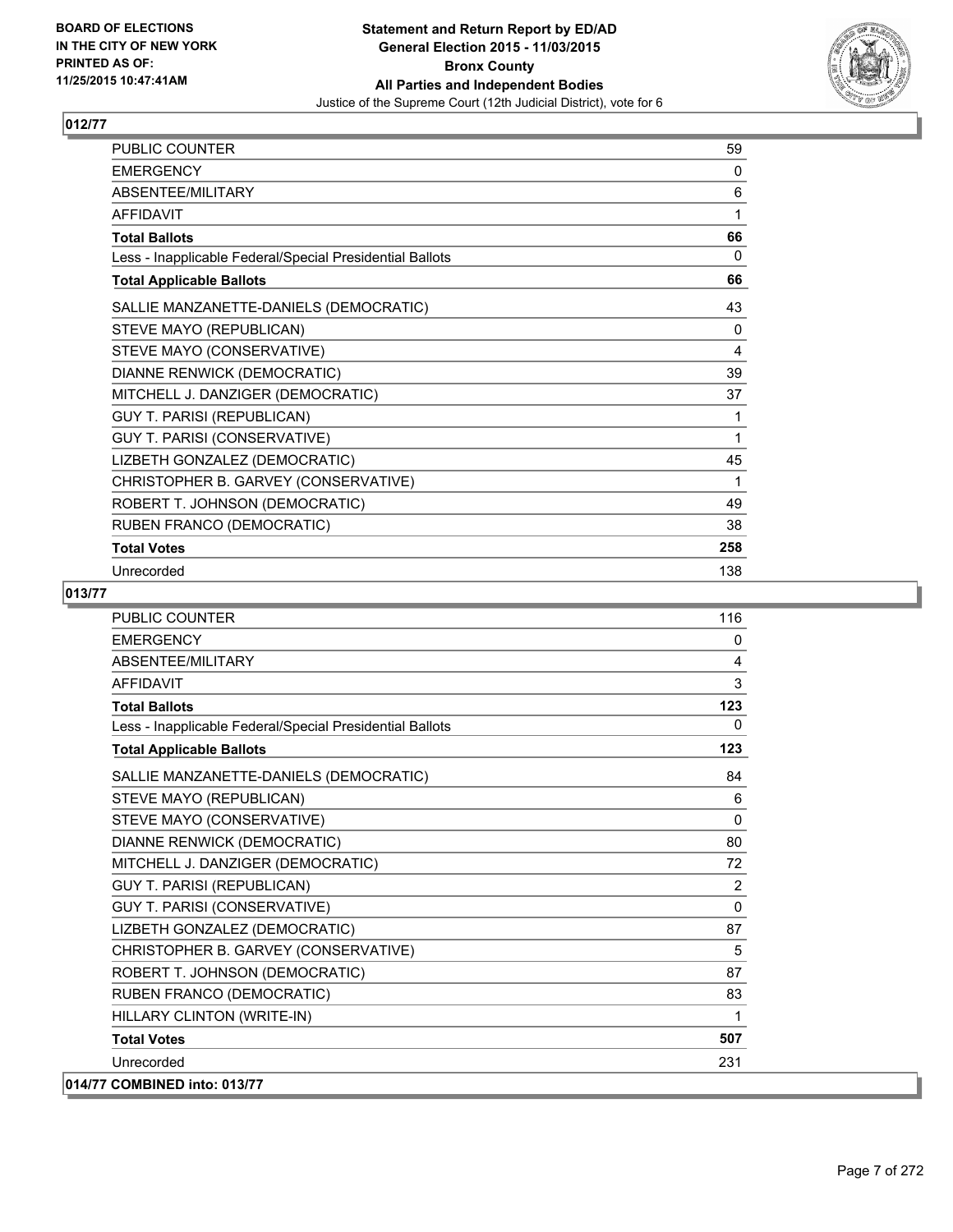

| PUBLIC COUNTER                                           | 57       |
|----------------------------------------------------------|----------|
| <b>EMERGENCY</b>                                         | 0        |
| ABSENTEE/MILITARY                                        | $\Omega$ |
| <b>AFFIDAVIT</b>                                         | 0        |
| <b>Total Ballots</b>                                     | 57       |
| Less - Inapplicable Federal/Special Presidential Ballots | 0        |
| <b>Total Applicable Ballots</b>                          | 57       |
| SALLIE MANZANETTE-DANIELS (DEMOCRATIC)                   | 41       |
| STEVE MAYO (REPUBLICAN)                                  | 3        |
| STEVE MAYO (CONSERVATIVE)                                | 2        |
| DIANNE RENWICK (DEMOCRATIC)                              | 36       |
| MITCHELL J. DANZIGER (DEMOCRATIC)                        | 34       |
| <b>GUY T. PARISI (REPUBLICAN)</b>                        | 0        |
| GUY T. PARISI (CONSERVATIVE)                             | 1        |
| LIZBETH GONZALEZ (DEMOCRATIC)                            | 43       |
| CHRISTOPHER B. GARVEY (CONSERVATIVE)                     | 2        |
| ROBERT T. JOHNSON (DEMOCRATIC)                           | 36       |
| RUBEN FRANCO (DEMOCRATIC)                                | 43       |
| UNATTRIBUTABLE WRITE-IN (WRITE-IN)                       | 4        |
| <b>Total Votes</b>                                       | 245      |
| Unrecorded                                               | 97       |

| <b>PUBLIC COUNTER</b>                                    | 87       |
|----------------------------------------------------------|----------|
| <b>EMERGENCY</b>                                         | 0        |
| ABSENTEE/MILITARY                                        | 0        |
| <b>AFFIDAVIT</b>                                         | 1        |
| <b>Total Ballots</b>                                     | 88       |
| Less - Inapplicable Federal/Special Presidential Ballots | $\Omega$ |
| <b>Total Applicable Ballots</b>                          | 88       |
| SALLIE MANZANETTE-DANIELS (DEMOCRATIC)                   | 62       |
| STEVE MAYO (REPUBLICAN)                                  | 2        |
| STEVE MAYO (CONSERVATIVE)                                | 3        |
| DIANNE RENWICK (DEMOCRATIC)                              | 60       |
| MITCHELL J. DANZIGER (DEMOCRATIC)                        | 57       |
| <b>GUY T. PARISI (REPUBLICAN)</b>                        | 2        |
| <b>GUY T. PARISI (CONSERVATIVE)</b>                      | 3        |
| LIZBETH GONZALEZ (DEMOCRATIC)                            | 63       |
| CHRISTOPHER B. GARVEY (CONSERVATIVE)                     | 5        |
| ROBERT T. JOHNSON (DEMOCRATIC)                           | 61       |
| RUBEN FRANCO (DEMOCRATIC)                                | 60       |
| UNATTRIBUTABLE WRITE-IN (WRITE-IN)                       | 1        |
| <b>Total Votes</b>                                       | 379      |
| Unrecorded                                               | 149      |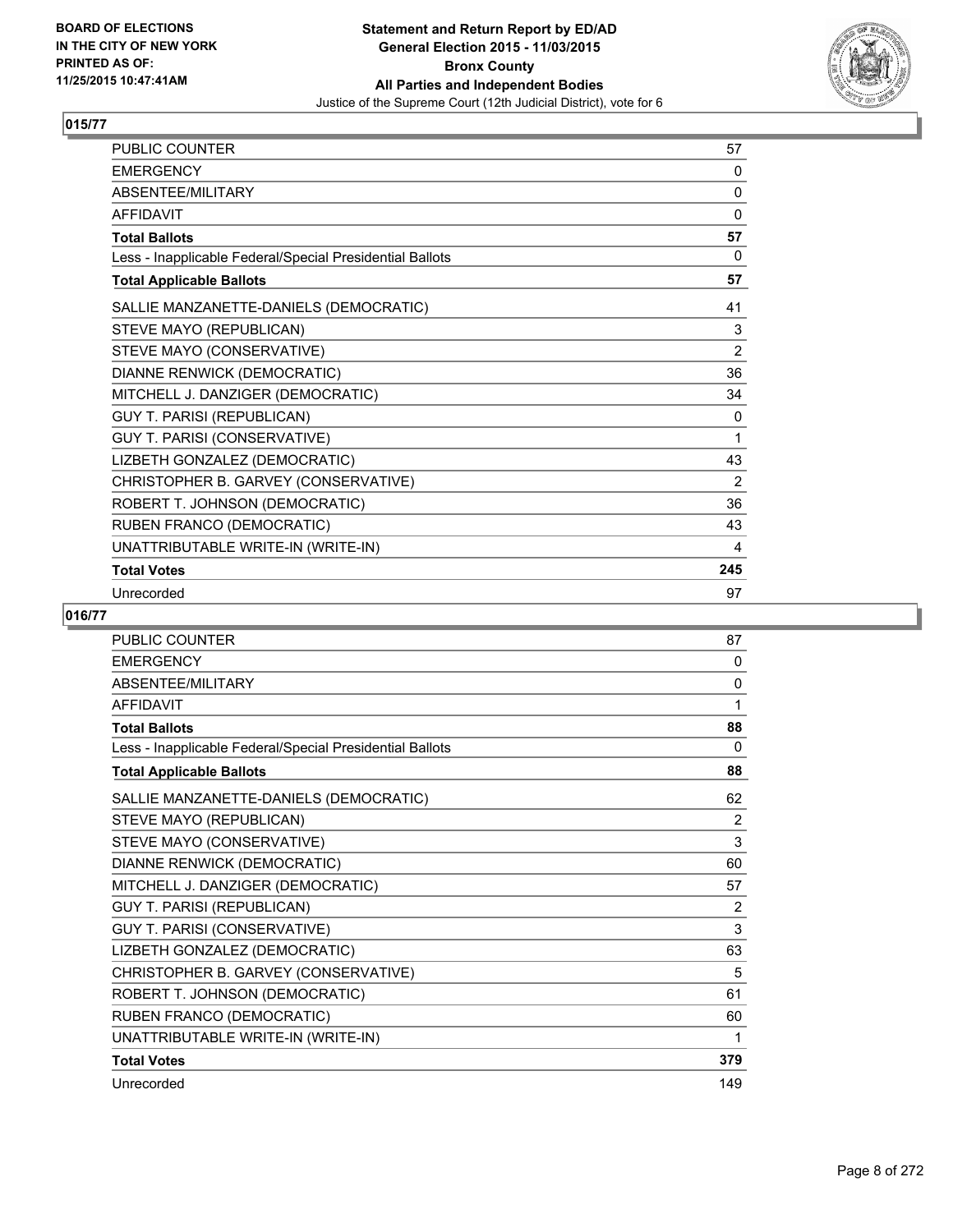

| PUBLIC COUNTER                                           | 46  |
|----------------------------------------------------------|-----|
| <b>EMERGENCY</b>                                         | 0   |
| ABSENTEE/MILITARY                                        | 4   |
| <b>AFFIDAVIT</b>                                         | 2   |
| <b>Total Ballots</b>                                     | 52  |
| Less - Inapplicable Federal/Special Presidential Ballots | 0   |
| <b>Total Applicable Ballots</b>                          | 52  |
| SALLIE MANZANETTE-DANIELS (DEMOCRATIC)                   | 29  |
| STEVE MAYO (REPUBLICAN)                                  | 1   |
| STEVE MAYO (CONSERVATIVE)                                | 0   |
| DIANNE RENWICK (DEMOCRATIC)                              | 25  |
| MITCHELL J. DANZIGER (DEMOCRATIC)                        | 26  |
| <b>GUY T. PARISI (REPUBLICAN)</b>                        | 0   |
| GUY T. PARISI (CONSERVATIVE)                             | 0   |
| LIZBETH GONZALEZ (DEMOCRATIC)                            | 27  |
| CHRISTOPHER B. GARVEY (CONSERVATIVE)                     | 0   |
| ROBERT T. JOHNSON (DEMOCRATIC)                           | 28  |
| RUBEN FRANCO (DEMOCRATIC)                                | 29  |
| <b>Total Votes</b>                                       | 165 |
| Unrecorded                                               | 147 |

| PUBLIC COUNTER                                           | 41             |
|----------------------------------------------------------|----------------|
| <b>EMERGENCY</b>                                         | 0              |
| ABSENTEE/MILITARY                                        | 3              |
| <b>AFFIDAVIT</b>                                         | $\Omega$       |
| <b>Total Ballots</b>                                     | 44             |
| Less - Inapplicable Federal/Special Presidential Ballots | $\Omega$       |
| <b>Total Applicable Ballots</b>                          | 44             |
| SALLIE MANZANETTE-DANIELS (DEMOCRATIC)                   | 29             |
| STEVE MAYO (REPUBLICAN)                                  | 3              |
| STEVE MAYO (CONSERVATIVE)                                | $\mathbf{0}$   |
| DIANNE RENWICK (DEMOCRATIC)                              | 27             |
| MITCHELL J. DANZIGER (DEMOCRATIC)                        | 26             |
| <b>GUY T. PARISI (REPUBLICAN)</b>                        | 1              |
| GUY T. PARISI (CONSERVATIVE)                             | $\Omega$       |
| LIZBETH GONZALEZ (DEMOCRATIC)                            | 31             |
| CHRISTOPHER B. GARVEY (CONSERVATIVE)                     | $\overline{4}$ |
| ROBERT T. JOHNSON (DEMOCRATIC)                           | 30             |
| RUBEN FRANCO (DEMOCRATIC)                                | 28             |
| <b>Total Votes</b>                                       | 179            |
| Unrecorded                                               | 85             |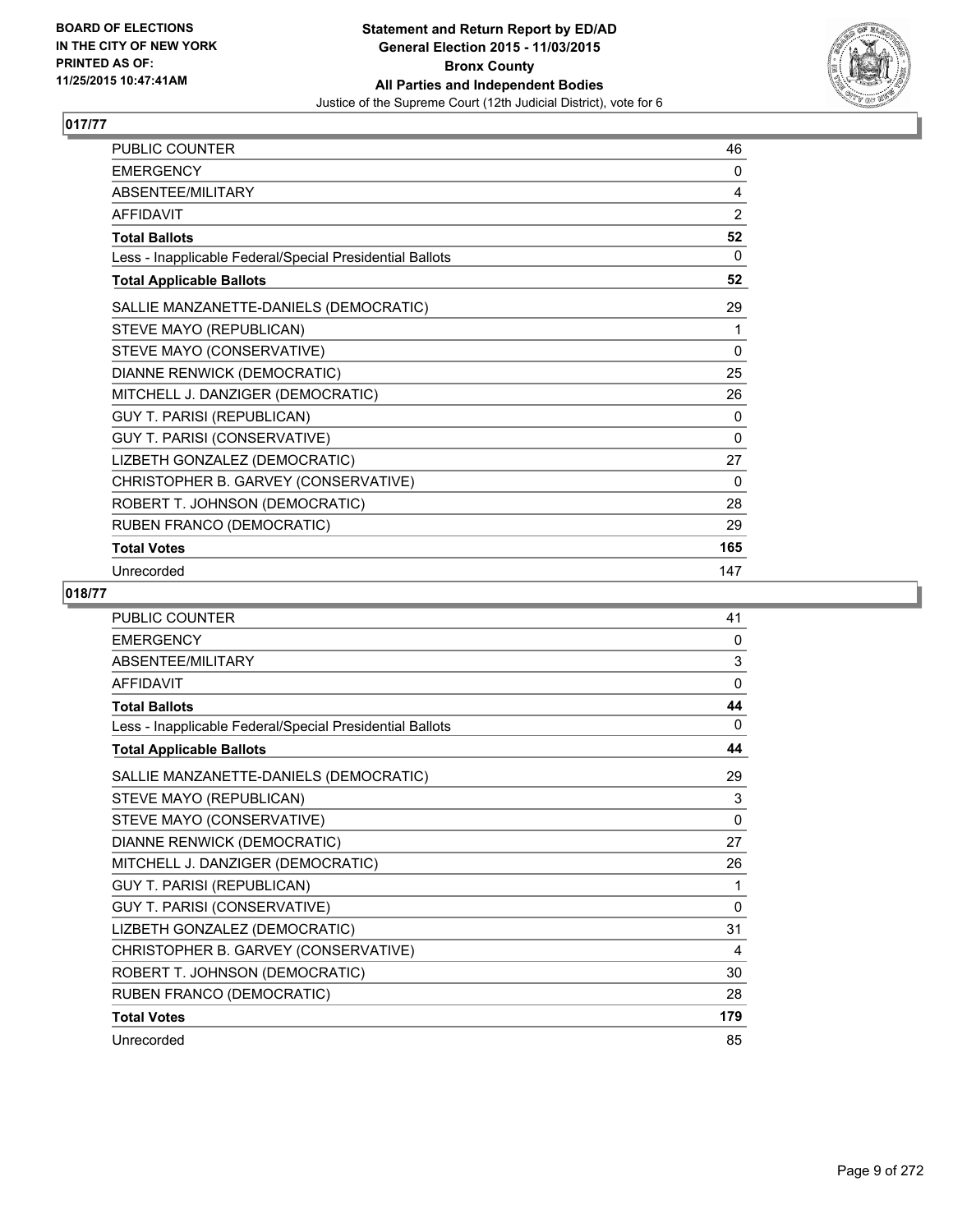

| <b>PUBLIC COUNTER</b>                                    | 113 |
|----------------------------------------------------------|-----|
| <b>EMERGENCY</b>                                         | 0   |
| ABSENTEE/MILITARY                                        | 3   |
| <b>AFFIDAVIT</b>                                         | 0   |
| <b>Total Ballots</b>                                     | 116 |
| Less - Inapplicable Federal/Special Presidential Ballots | 0   |
| <b>Total Applicable Ballots</b>                          | 116 |
| SALLIE MANZANETTE-DANIELS (DEMOCRATIC)                   | 43  |
| STEVE MAYO (REPUBLICAN)                                  | 4   |
| STEVE MAYO (CONSERVATIVE)                                | 3   |
| DIANNE RENWICK (DEMOCRATIC)                              | 37  |
| MITCHELL J. DANZIGER (DEMOCRATIC)                        | 40  |
| <b>GUY T. PARISI (REPUBLICAN)</b>                        | 4   |
| GUY T. PARISI (CONSERVATIVE)                             | 1   |
| LIZBETH GONZALEZ (DEMOCRATIC)                            | 58  |
| CHRISTOPHER B. GARVEY (CONSERVATIVE)                     | 4   |
| ROBERT T. JOHNSON (DEMOCRATIC)                           | 54  |
| RUBEN FRANCO (DEMOCRATIC)                                | 43  |
| <b>Total Votes</b>                                       | 291 |
| Unrecorded                                               | 405 |

| <b>PUBLIC COUNTER</b>                                    | 37             |
|----------------------------------------------------------|----------------|
| <b>EMERGENCY</b>                                         | $\Omega$       |
| ABSENTEE/MILITARY                                        | 0              |
| <b>AFFIDAVIT</b>                                         | 1              |
| <b>Total Ballots</b>                                     | 38             |
| Less - Inapplicable Federal/Special Presidential Ballots | 0              |
| <b>Total Applicable Ballots</b>                          | 38             |
| SALLIE MANZANETTE-DANIELS (DEMOCRATIC)                   | 10             |
| STEVE MAYO (REPUBLICAN)                                  | 0              |
| STEVE MAYO (CONSERVATIVE)                                | 1              |
| DIANNE RENWICK (DEMOCRATIC)                              | 8              |
| MITCHELL J. DANZIGER (DEMOCRATIC)                        | 6              |
| <b>GUY T. PARISI (REPUBLICAN)</b>                        | 0              |
| <b>GUY T. PARISI (CONSERVATIVE)</b>                      | $\overline{2}$ |
| LIZBETH GONZALEZ (DEMOCRATIC)                            | 12             |
| CHRISTOPHER B. GARVEY (CONSERVATIVE)                     | 1              |
| ROBERT T. JOHNSON (DEMOCRATIC)                           | 7              |
| RUBEN FRANCO (DEMOCRATIC)                                | 10             |
| EDWARD KIELY (WRITE-IN)                                  | 1              |
| UNATTRIBUTABLE WRITE-IN (WRITE-IN)                       | 2              |
| <b>Total Votes</b>                                       | 60             |
| Unrecorded                                               | 168            |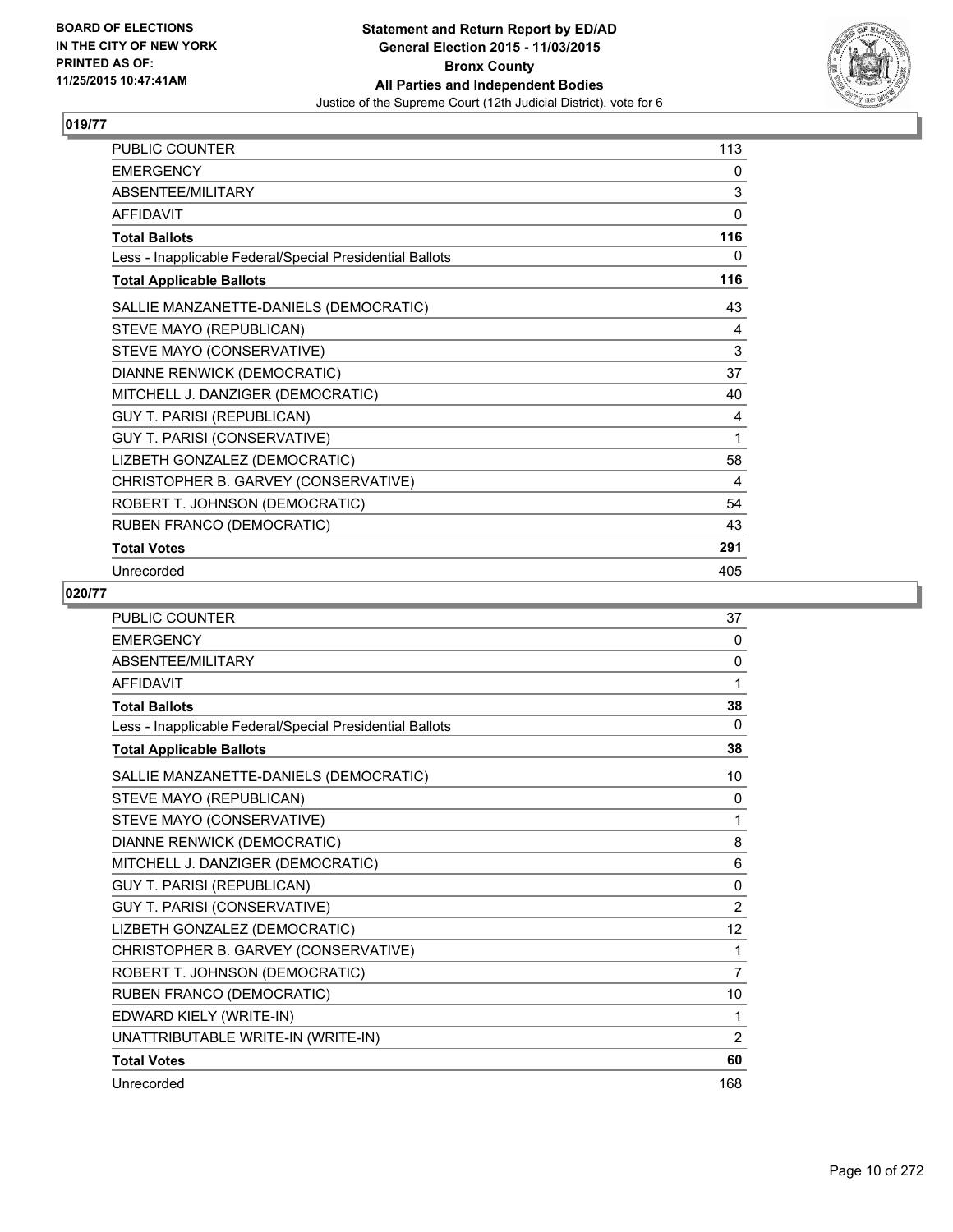

| PUBLIC COUNTER                                           | 100            |
|----------------------------------------------------------|----------------|
| <b>EMERGENCY</b>                                         | 0              |
| ABSENTEE/MILITARY                                        | $\overline{2}$ |
| <b>AFFIDAVIT</b>                                         | 5              |
| <b>Total Ballots</b>                                     | 107            |
| Less - Inapplicable Federal/Special Presidential Ballots | 0              |
| <b>Total Applicable Ballots</b>                          | 107            |
| SALLIE MANZANETTE-DANIELS (DEMOCRATIC)                   | 49             |
| STEVE MAYO (REPUBLICAN)                                  | 4              |
| STEVE MAYO (CONSERVATIVE)                                | $\overline{2}$ |
| DIANNE RENWICK (DEMOCRATIC)                              | 41             |
| MITCHELL J. DANZIGER (DEMOCRATIC)                        | 36             |
| GUY T. PARISI (REPUBLICAN)                               | 3              |
| GUY T. PARISI (CONSERVATIVE)                             | 0              |
| LIZBETH GONZALEZ (DEMOCRATIC)                            | 51             |
| CHRISTOPHER B. GARVEY (CONSERVATIVE)                     | $\overline{2}$ |
| ROBERT T. JOHNSON (DEMOCRATIC)                           | 46             |
| RUBEN FRANCO (DEMOCRATIC)                                | 47             |
| <b>Total Votes</b>                                       | 281            |
| Unrecorded                                               | 361            |

#### **022/77 COMBINED into: 021/77**

| PUBLIC COUNTER                                           | 110            |
|----------------------------------------------------------|----------------|
| <b>EMERGENCY</b>                                         | 0              |
| <b>ABSENTEE/MILITARY</b>                                 | $\overline{2}$ |
| <b>AFFIDAVIT</b>                                         | $\mathbf 0$    |
| <b>Total Ballots</b>                                     | 112            |
| Less - Inapplicable Federal/Special Presidential Ballots | 0              |
| <b>Total Applicable Ballots</b>                          | 112            |
| SALLIE MANZANETTE-DANIELS (DEMOCRATIC)                   | 30             |
| STEVE MAYO (REPUBLICAN)                                  | 4              |
| STEVE MAYO (CONSERVATIVE)                                | $\mathbf{0}$   |
| DIANNE RENWICK (DEMOCRATIC)                              | 23             |
| MITCHELL J. DANZIGER (DEMOCRATIC)                        | 18             |
| <b>GUY T. PARISI (REPUBLICAN)</b>                        | 0              |
| GUY T. PARISI (CONSERVATIVE)                             | $\mathbf{0}$   |
| LIZBETH GONZALEZ (DEMOCRATIC)                            | 28             |
| CHRISTOPHER B. GARVEY (CONSERVATIVE)                     | 2              |
| ROBERT T. JOHNSON (DEMOCRATIC)                           | 50             |
| RUBEN FRANCO (DEMOCRATIC)                                | 22             |
| UNATTRIBUTABLE WRITE-IN (WRITE-IN)                       | 1              |
| <b>Total Votes</b>                                       | 178            |
| Unrecorded                                               | 494            |
| 024/77 COMBINED into: 019/77                             |                |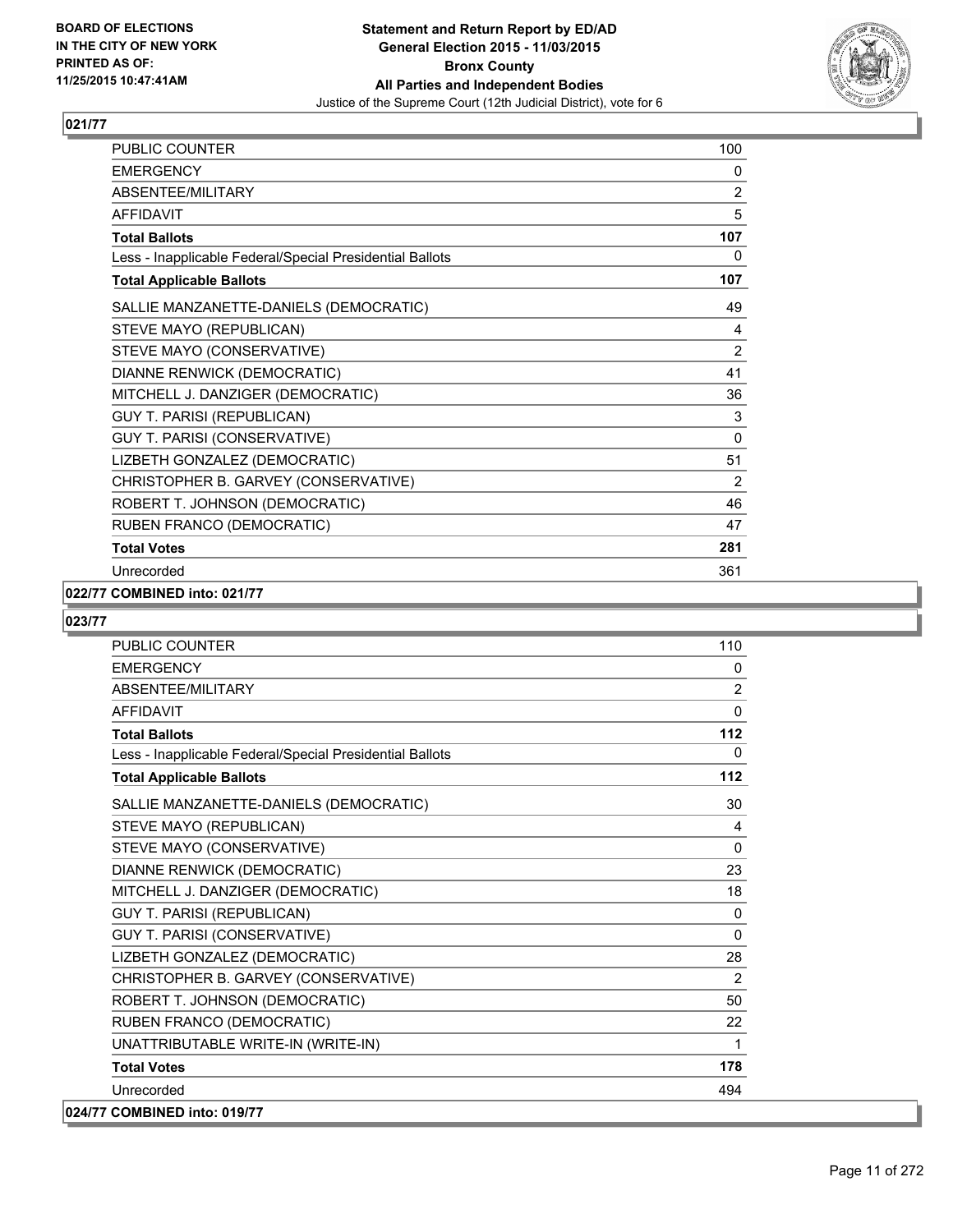

| <b>PUBLIC COUNTER</b>                                    | 94       |
|----------------------------------------------------------|----------|
| <b>EMERGENCY</b>                                         | 0        |
| ABSENTEE/MILITARY                                        | 1        |
| <b>AFFIDAVIT</b>                                         | 3        |
| <b>Total Ballots</b>                                     | 98       |
| Less - Inapplicable Federal/Special Presidential Ballots | 0        |
| <b>Total Applicable Ballots</b>                          | 98       |
| SALLIE MANZANETTE-DANIELS (DEMOCRATIC)                   | 64       |
| STEVE MAYO (REPUBLICAN)                                  | 3        |
| STEVE MAYO (CONSERVATIVE)                                | 2        |
| DIANNE RENWICK (DEMOCRATIC)                              | 60       |
| MITCHELL J. DANZIGER (DEMOCRATIC)                        | 53       |
| <b>GUY T. PARISI (REPUBLICAN)</b>                        | 2        |
| GUY T. PARISI (CONSERVATIVE)                             | $\Omega$ |
| LIZBETH GONZALEZ (DEMOCRATIC)                            | 56       |
| CHRISTOPHER B. GARVEY (CONSERVATIVE)                     | 1        |
| ROBERT T. JOHNSON (DEMOCRATIC)                           | 64       |
| RUBEN FRANCO (DEMOCRATIC)                                | 56       |
| <b>Total Votes</b>                                       | 361      |
| Unrecorded                                               | 227      |

| <b>PUBLIC COUNTER</b>                                    | 79             |
|----------------------------------------------------------|----------------|
| <b>EMERGENCY</b>                                         | 0              |
| ABSENTEE/MILITARY                                        | $\overline{2}$ |
| <b>AFFIDAVIT</b>                                         | $\mathbf{0}$   |
| <b>Total Ballots</b>                                     | 81             |
| Less - Inapplicable Federal/Special Presidential Ballots | $\Omega$       |
| <b>Total Applicable Ballots</b>                          | 81             |
| SALLIE MANZANETTE-DANIELS (DEMOCRATIC)                   | 51             |
| STEVE MAYO (REPUBLICAN)                                  | 2              |
| STEVE MAYO (CONSERVATIVE)                                | $\mathbf{0}$   |
| DIANNE RENWICK (DEMOCRATIC)                              | 50             |
| MITCHELL J. DANZIGER (DEMOCRATIC)                        | 46             |
| <b>GUY T. PARISI (REPUBLICAN)</b>                        | 1              |
| GUY T. PARISI (CONSERVATIVE)                             | $\mathbf{0}$   |
| LIZBETH GONZALEZ (DEMOCRATIC)                            | 46             |
| CHRISTOPHER B. GARVEY (CONSERVATIVE)                     | 2              |
| ROBERT T. JOHNSON (DEMOCRATIC)                           | 63             |
| RUBEN FRANCO (DEMOCRATIC)                                | 41             |
| <b>Total Votes</b>                                       | 302            |
| Unrecorded                                               | 184            |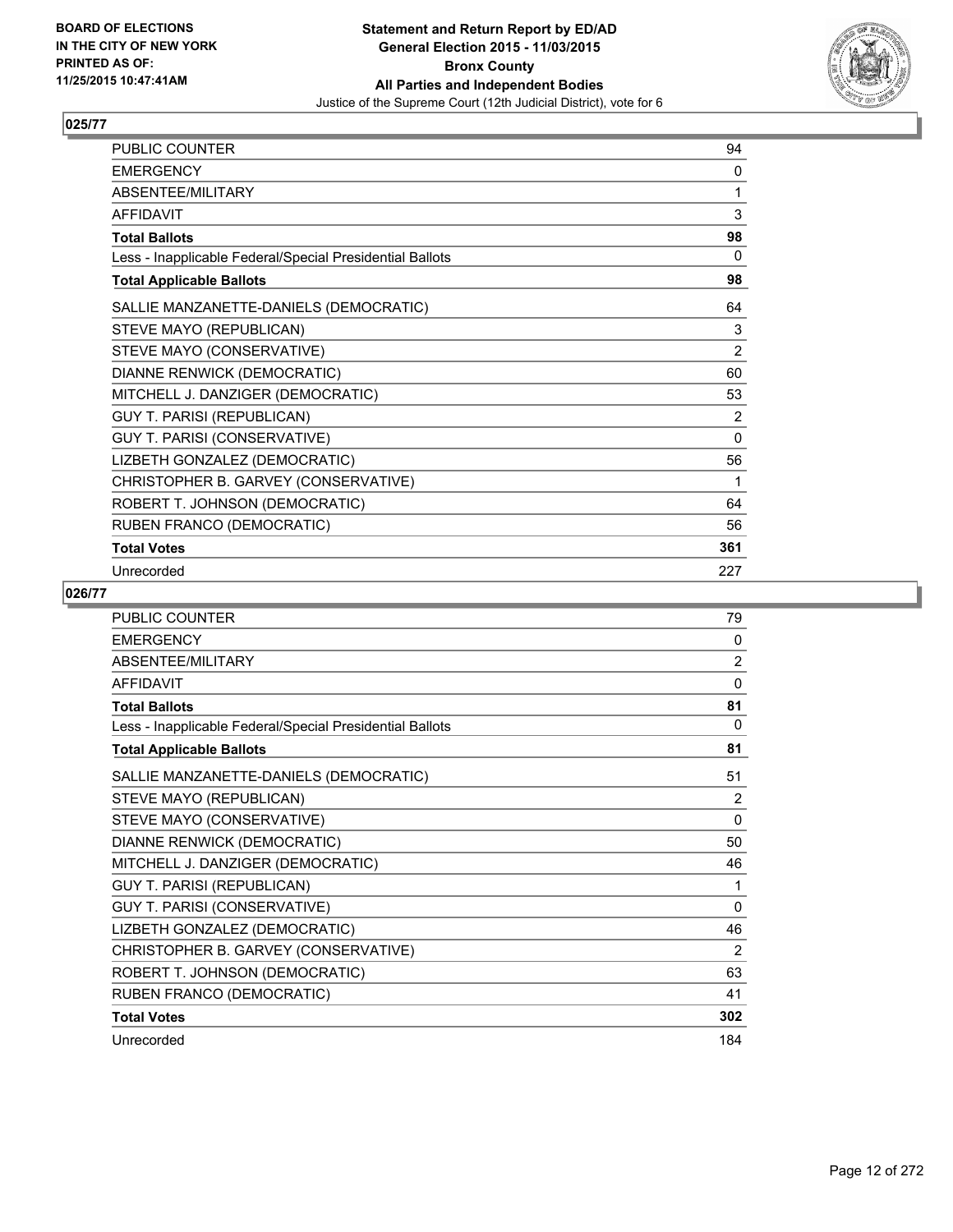

| PUBLIC COUNTER                                           | 111            |
|----------------------------------------------------------|----------------|
| <b>EMERGENCY</b>                                         | 0              |
| <b>ABSENTEE/MILITARY</b>                                 | 10             |
| <b>AFFIDAVIT</b>                                         | 5              |
| <b>Total Ballots</b>                                     | 126            |
| Less - Inapplicable Federal/Special Presidential Ballots | 0              |
| <b>Total Applicable Ballots</b>                          | 126            |
| SALLIE MANZANETTE-DANIELS (DEMOCRATIC)                   | 58             |
| STEVE MAYO (REPUBLICAN)                                  | 4              |
| STEVE MAYO (CONSERVATIVE)                                | 1              |
| DIANNE RENWICK (DEMOCRATIC)                              | 49             |
| MITCHELL J. DANZIGER (DEMOCRATIC)                        | 49             |
| <b>GUY T. PARISI (REPUBLICAN)</b>                        | 7              |
| <b>GUY T. PARISI (CONSERVATIVE)</b>                      | 1              |
| LIZBETH GONZALEZ (DEMOCRATIC)                            | 51             |
| CHRISTOPHER B. GARVEY (CONSERVATIVE)                     | $\overline{2}$ |
| ROBERT T. JOHNSON (DEMOCRATIC)                           | 69             |
| RUBEN FRANCO (DEMOCRATIC)                                | 49             |
| <b>CREASIA LARKEN (WRITE-IN)</b>                         | 1              |
| <b>Total Votes</b>                                       | 341            |
| Unrecorded                                               | 415            |
| 028/77 COMBINED into: 027/77                             |                |
| 029/77 COMBINED into: 026/77                             |                |
| 030/77 COMBINED into: 026/77                             |                |
| 031/77 COMBINED into: 026/77                             |                |

**032/77 COMBINED into: 018/77**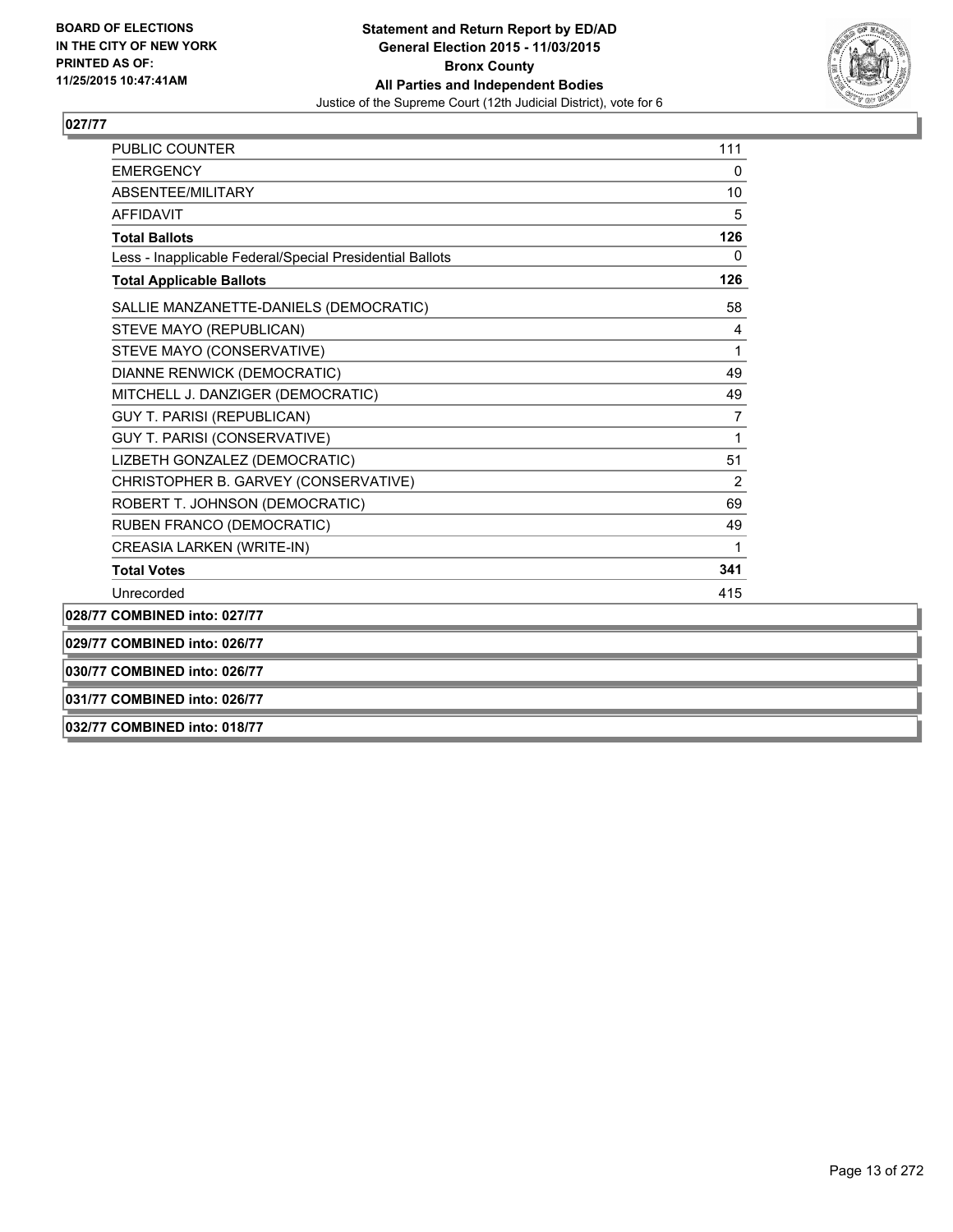

| <b>PUBLIC COUNTER</b>                                    | 44  |
|----------------------------------------------------------|-----|
| <b>EMERGENCY</b>                                         | 0   |
| ABSENTEE/MILITARY                                        | 2   |
| <b>AFFIDAVIT</b>                                         | 1   |
| <b>Total Ballots</b>                                     | 47  |
| Less - Inapplicable Federal/Special Presidential Ballots | 0   |
| <b>Total Applicable Ballots</b>                          | 47  |
| SALLIE MANZANETTE-DANIELS (DEMOCRATIC)                   | 30  |
| STEVE MAYO (REPUBLICAN)                                  | 2   |
| STEVE MAYO (CONSERVATIVE)                                | 1   |
| DIANNE RENWICK (DEMOCRATIC)                              | 28  |
| MITCHELL J. DANZIGER (DEMOCRATIC)                        | 29  |
| <b>GUY T. PARISI (REPUBLICAN)</b>                        | 0   |
| GUY T. PARISI (CONSERVATIVE)                             | 2   |
| LIZBETH GONZALEZ (DEMOCRATIC)                            | 29  |
| CHRISTOPHER B. GARVEY (CONSERVATIVE)                     | 2   |
| ROBERT T. JOHNSON (DEMOCRATIC)                           | 30  |
| RUBEN FRANCO (DEMOCRATIC)                                | 30  |
| <b>Total Votes</b>                                       | 183 |
| Unrecorded                                               | 99  |

| <b>PUBLIC COUNTER</b>                                    | 56  |
|----------------------------------------------------------|-----|
| <b>EMERGENCY</b>                                         | 0   |
| ABSENTEE/MILITARY                                        | 3   |
| <b>AFFIDAVIT</b>                                         | 5   |
| <b>Total Ballots</b>                                     | 64  |
| Less - Inapplicable Federal/Special Presidential Ballots | 0   |
| <b>Total Applicable Ballots</b>                          | 64  |
| SALLIE MANZANETTE-DANIELS (DEMOCRATIC)                   | 39  |
| STEVE MAYO (REPUBLICAN)                                  | 1   |
| STEVE MAYO (CONSERVATIVE)                                | 3   |
| DIANNE RENWICK (DEMOCRATIC)                              | 34  |
| MITCHELL J. DANZIGER (DEMOCRATIC)                        | 33  |
| GUY T. PARISI (REPUBLICAN)                               | 2   |
| GUY T. PARISI (CONSERVATIVE)                             | 1   |
| LIZBETH GONZALEZ (DEMOCRATIC)                            | 45  |
| CHRISTOPHER B. GARVEY (CONSERVATIVE)                     | 4   |
| ROBERT T. JOHNSON (DEMOCRATIC)                           | 38  |
| RUBEN FRANCO (DEMOCRATIC)                                | 31  |
| <b>Total Votes</b>                                       | 231 |
| Unrecorded                                               | 153 |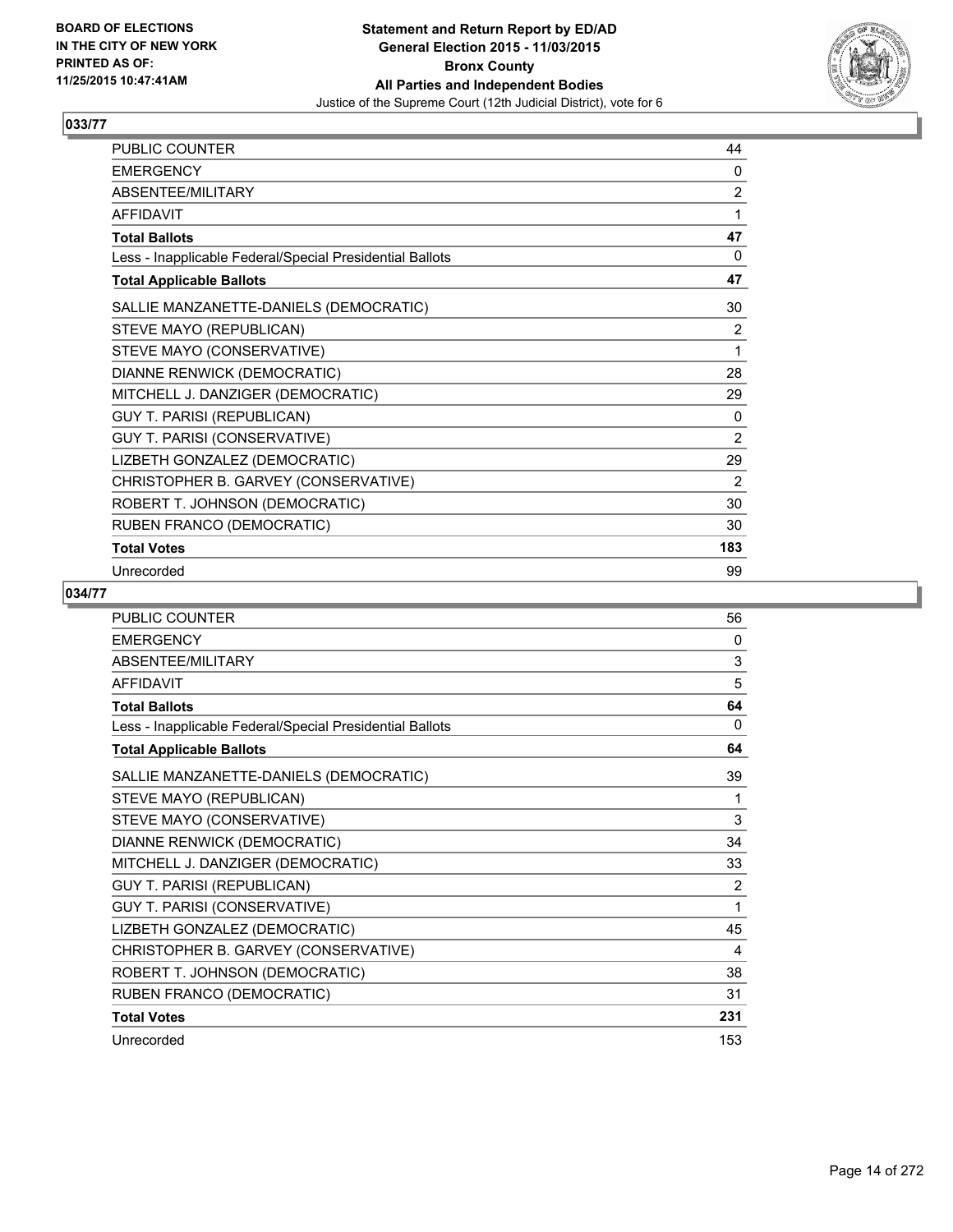

| <b>PUBLIC COUNTER</b>                                    | 33             |
|----------------------------------------------------------|----------------|
| <b>EMERGENCY</b>                                         | 0              |
| <b>ABSENTEE/MILITARY</b>                                 | 1              |
| <b>AFFIDAVIT</b>                                         | $\overline{2}$ |
| <b>Total Ballots</b>                                     | 36             |
| Less - Inapplicable Federal/Special Presidential Ballots | 0              |
| <b>Total Applicable Ballots</b>                          | 36             |
| SALLIE MANZANETTE-DANIELS (DEMOCRATIC)                   | 22             |
| STEVE MAYO (REPUBLICAN)                                  | 1              |
| STEVE MAYO (CONSERVATIVE)                                | 0              |
| DIANNE RENWICK (DEMOCRATIC)                              | 20             |
| MITCHELL J. DANZIGER (DEMOCRATIC)                        | 19             |
| <b>GUY T. PARISI (REPUBLICAN)</b>                        | 1              |
| GUY T. PARISI (CONSERVATIVE)                             | 0              |
| LIZBETH GONZALEZ (DEMOCRATIC)                            | 23             |
| CHRISTOPHER B. GARVEY (CONSERVATIVE)                     | $\Omega$       |
| ROBERT T. JOHNSON (DEMOCRATIC)                           | 20             |
| RUBEN FRANCO (DEMOCRATIC)                                | 19             |
| <b>Total Votes</b>                                       | 125            |
| Unrecorded                                               | 91             |

#### **036/77 COMBINED into: 033/77**

| <b>PUBLIC COUNTER</b>                                    | 36           |
|----------------------------------------------------------|--------------|
| <b>EMERGENCY</b>                                         | $\mathbf{0}$ |
| ABSENTEE/MILITARY                                        | 3            |
| <b>AFFIDAVIT</b>                                         | 1            |
| <b>Total Ballots</b>                                     | 40           |
| Less - Inapplicable Federal/Special Presidential Ballots | $\mathbf{0}$ |
| <b>Total Applicable Ballots</b>                          | 40           |
| SALLIE MANZANETTE-DANIELS (DEMOCRATIC)                   | 28           |
| STEVE MAYO (REPUBLICAN)                                  | 1            |
| STEVE MAYO (CONSERVATIVE)                                | $\mathbf{0}$ |
| DIANNE RENWICK (DEMOCRATIC)                              | 25           |
| MITCHELL J. DANZIGER (DEMOCRATIC)                        | 23           |
| <b>GUY T. PARISI (REPUBLICAN)</b>                        | 1            |
| GUY T. PARISI (CONSERVATIVE)                             | 0            |
| LIZBETH GONZALEZ (DEMOCRATIC)                            | 25           |
| CHRISTOPHER B. GARVEY (CONSERVATIVE)                     | $\mathbf{0}$ |
| ROBERT T. JOHNSON (DEMOCRATIC)                           | 27           |
| RUBEN FRANCO (DEMOCRATIC)                                | 23           |
| UNATTRIBUTABLE WRITE-IN (WRITE-IN)                       | 1            |
| <b>Total Votes</b>                                       | 154          |
| Unrecorded                                               | 86           |
| 038/77 COMBINED into: 017/77                             |              |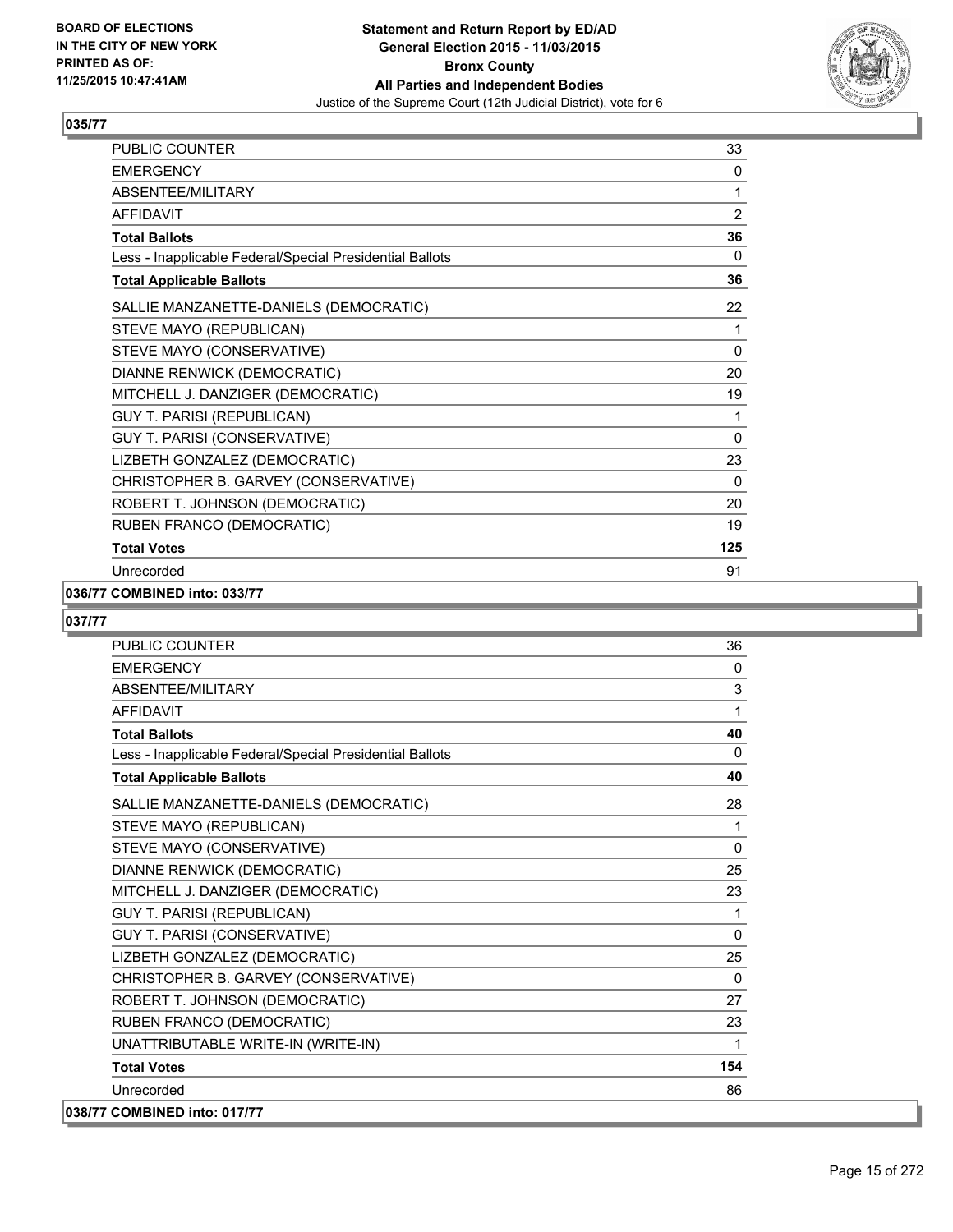

| <b>PUBLIC COUNTER</b>                                    | 120 |
|----------------------------------------------------------|-----|
| <b>EMERGENCY</b>                                         | 0   |
| ABSENTEE/MILITARY                                        | 5   |
| <b>AFFIDAVIT</b>                                         | 3   |
| <b>Total Ballots</b>                                     | 128 |
| Less - Inapplicable Federal/Special Presidential Ballots | 0   |
| <b>Total Applicable Ballots</b>                          | 128 |
| SALLIE MANZANETTE-DANIELS (DEMOCRATIC)                   | 89  |
| STEVE MAYO (REPUBLICAN)                                  | 4   |
| STEVE MAYO (CONSERVATIVE)                                | 0   |
| DIANNE RENWICK (DEMOCRATIC)                              | 87  |
| MITCHELL J. DANZIGER (DEMOCRATIC)                        | 86  |
| GUY T. PARISI (REPUBLICAN)                               | 1   |
| GUY T. PARISI (CONSERVATIVE)                             | 0   |
| LIZBETH GONZALEZ (DEMOCRATIC)                            | 97  |
| CHRISTOPHER B. GARVEY (CONSERVATIVE)                     | 1   |
| ROBERT T. JOHNSON (DEMOCRATIC)                           | 92  |
| RUBEN FRANCO (DEMOCRATIC)                                | 98  |
| <b>Total Votes</b>                                       | 555 |
| Unrecorded                                               | 213 |

#### **040/77 COMBINED into: 039/77**

| <b>PUBLIC COUNTER</b>                                    | 88             |
|----------------------------------------------------------|----------------|
| <b>EMERGENCY</b>                                         | 0              |
| <b>ABSENTEE/MILITARY</b>                                 | $\overline{2}$ |
| <b>AFFIDAVIT</b>                                         | 1              |
| <b>Total Ballots</b>                                     | 91             |
| Less - Inapplicable Federal/Special Presidential Ballots | 0              |
| <b>Total Applicable Ballots</b>                          | 91             |
| SALLIE MANZANETTE-DANIELS (DEMOCRATIC)                   | 62             |
| STEVE MAYO (REPUBLICAN)                                  | $\overline{2}$ |
| STEVE MAYO (CONSERVATIVE)                                | $\overline{2}$ |
| DIANNE RENWICK (DEMOCRATIC)                              | 56             |
| MITCHELL J. DANZIGER (DEMOCRATIC)                        | 56             |
| GUY T. PARISI (REPUBLICAN)                               | 1              |
| <b>GUY T. PARISI (CONSERVATIVE)</b>                      | 3              |
| LIZBETH GONZALEZ (DEMOCRATIC)                            | 69             |
| CHRISTOPHER B. GARVEY (CONSERVATIVE)                     | 4              |
| ROBERT T. JOHNSON (DEMOCRATIC)                           | 64             |
| RUBEN FRANCO (DEMOCRATIC)                                | 66             |
| <b>Total Votes</b>                                       | 385            |
| Unrecorded                                               | 161            |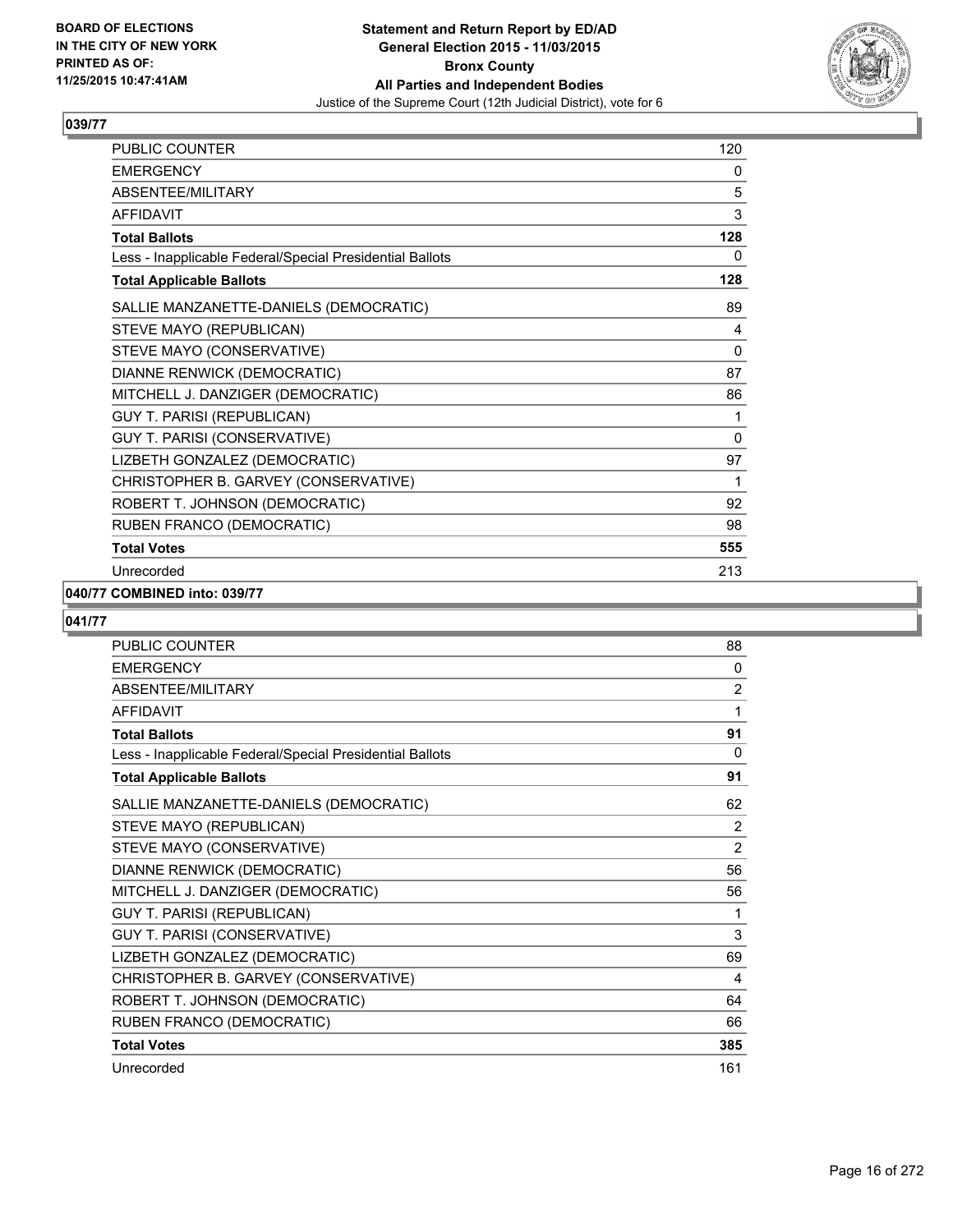

| PUBLIC COUNTER                                           | 50           |
|----------------------------------------------------------|--------------|
| <b>EMERGENCY</b>                                         | 0            |
| ABSENTEE/MILITARY                                        | 2            |
| <b>AFFIDAVIT</b>                                         | 2            |
| <b>Total Ballots</b>                                     | 54           |
| Less - Inapplicable Federal/Special Presidential Ballots | 0            |
| <b>Total Applicable Ballots</b>                          | 54           |
| SALLIE MANZANETTE-DANIELS (DEMOCRATIC)                   | 32           |
| STEVE MAYO (REPUBLICAN)                                  | 0            |
| STEVE MAYO (CONSERVATIVE)                                | $\mathbf{0}$ |
| DIANNE RENWICK (DEMOCRATIC)                              | 29           |
| MITCHELL J. DANZIGER (DEMOCRATIC)                        | 27           |
| <b>GUY T. PARISI (REPUBLICAN)</b>                        | 2            |
| GUY T. PARISI (CONSERVATIVE)                             | $\mathbf{0}$ |
| LIZBETH GONZALEZ (DEMOCRATIC)                            | 38           |
| CHRISTOPHER B. GARVEY (CONSERVATIVE)                     | 1            |
| ROBERT T. JOHNSON (DEMOCRATIC)                           | 32           |
| RUBEN FRANCO (DEMOCRATIC)                                | 26           |
| UNATTRIBUTABLE WRITE-IN (WRITE-IN)                       | 6            |
| <b>Total Votes</b>                                       | 193          |
| Unrecorded                                               | 131          |

#### **043/77 COMBINED into: 041/77**

| <b>PUBLIC COUNTER</b>                                    | 60           |
|----------------------------------------------------------|--------------|
| <b>EMERGENCY</b>                                         | 0            |
| <b>ABSENTEE/MILITARY</b>                                 | 4            |
| <b>AFFIDAVIT</b>                                         | 4            |
| <b>Total Ballots</b>                                     | 68           |
| Less - Inapplicable Federal/Special Presidential Ballots | 0            |
| <b>Total Applicable Ballots</b>                          | 68           |
| SALLIE MANZANETTE-DANIELS (DEMOCRATIC)                   | 46           |
| STEVE MAYO (REPUBLICAN)                                  | 0            |
| STEVE MAYO (CONSERVATIVE)                                | $\mathbf{0}$ |
| DIANNE RENWICK (DEMOCRATIC)                              | 43           |
| MITCHELL J. DANZIGER (DEMOCRATIC)                        | 44           |
| <b>GUY T. PARISI (REPUBLICAN)</b>                        | 2            |
| GUY T. PARISI (CONSERVATIVE)                             | 0            |
| LIZBETH GONZALEZ (DEMOCRATIC)                            | 46           |
| CHRISTOPHER B. GARVEY (CONSERVATIVE)                     | 3            |
| ROBERT T. JOHNSON (DEMOCRATIC)                           | 50           |
| RUBEN FRANCO (DEMOCRATIC)                                | 43           |
| <b>Total Votes</b>                                       | 277          |
| Unrecorded                                               | 131          |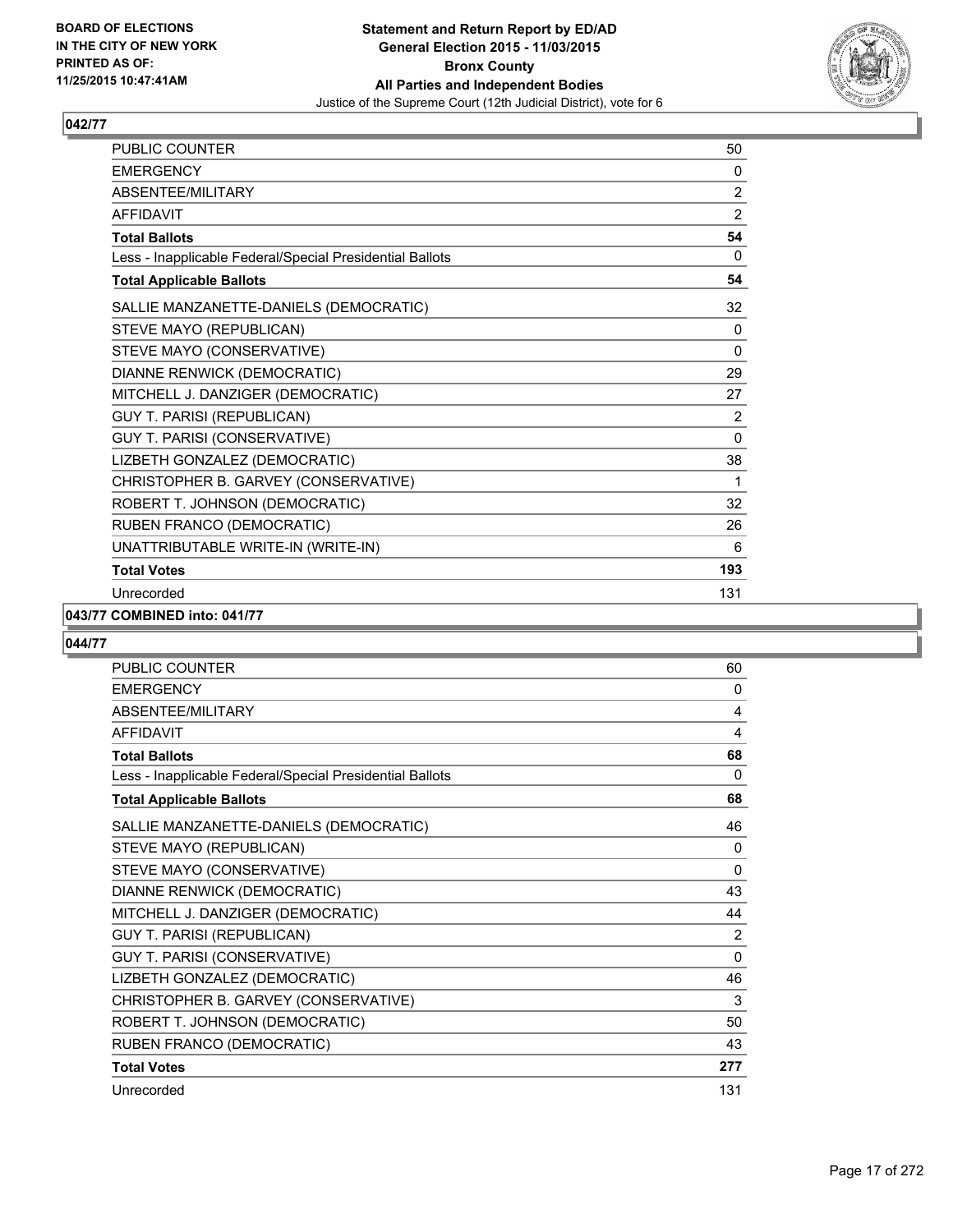

| <b>PUBLIC COUNTER</b>                                    | 116 |
|----------------------------------------------------------|-----|
| <b>EMERGENCY</b>                                         | 0   |
| ABSENTEE/MILITARY                                        | 20  |
| <b>AFFIDAVIT</b>                                         | 2   |
| <b>Total Ballots</b>                                     | 138 |
| Less - Inapplicable Federal/Special Presidential Ballots | 0   |
| <b>Total Applicable Ballots</b>                          | 138 |
| SALLIE MANZANETTE-DANIELS (DEMOCRATIC)                   | 82  |
| STEVE MAYO (REPUBLICAN)                                  | 7   |
| STEVE MAYO (CONSERVATIVE)                                | 4   |
| DIANNE RENWICK (DEMOCRATIC)                              | 77  |
| MITCHELL J. DANZIGER (DEMOCRATIC)                        | 67  |
| <b>GUY T. PARISI (REPUBLICAN)</b>                        | 4   |
| GUY T. PARISI (CONSERVATIVE)                             | 1   |
| LIZBETH GONZALEZ (DEMOCRATIC)                            | 87  |
| CHRISTOPHER B. GARVEY (CONSERVATIVE)                     | 2   |
| ROBERT T. JOHNSON (DEMOCRATIC)                           | 80  |
| RUBEN FRANCO (DEMOCRATIC)                                | 69  |
| UNATTRIBUTABLE WRITE-IN (WRITE-IN)                       | 3   |
| <b>Total Votes</b>                                       | 483 |
| Unrecorded                                               | 345 |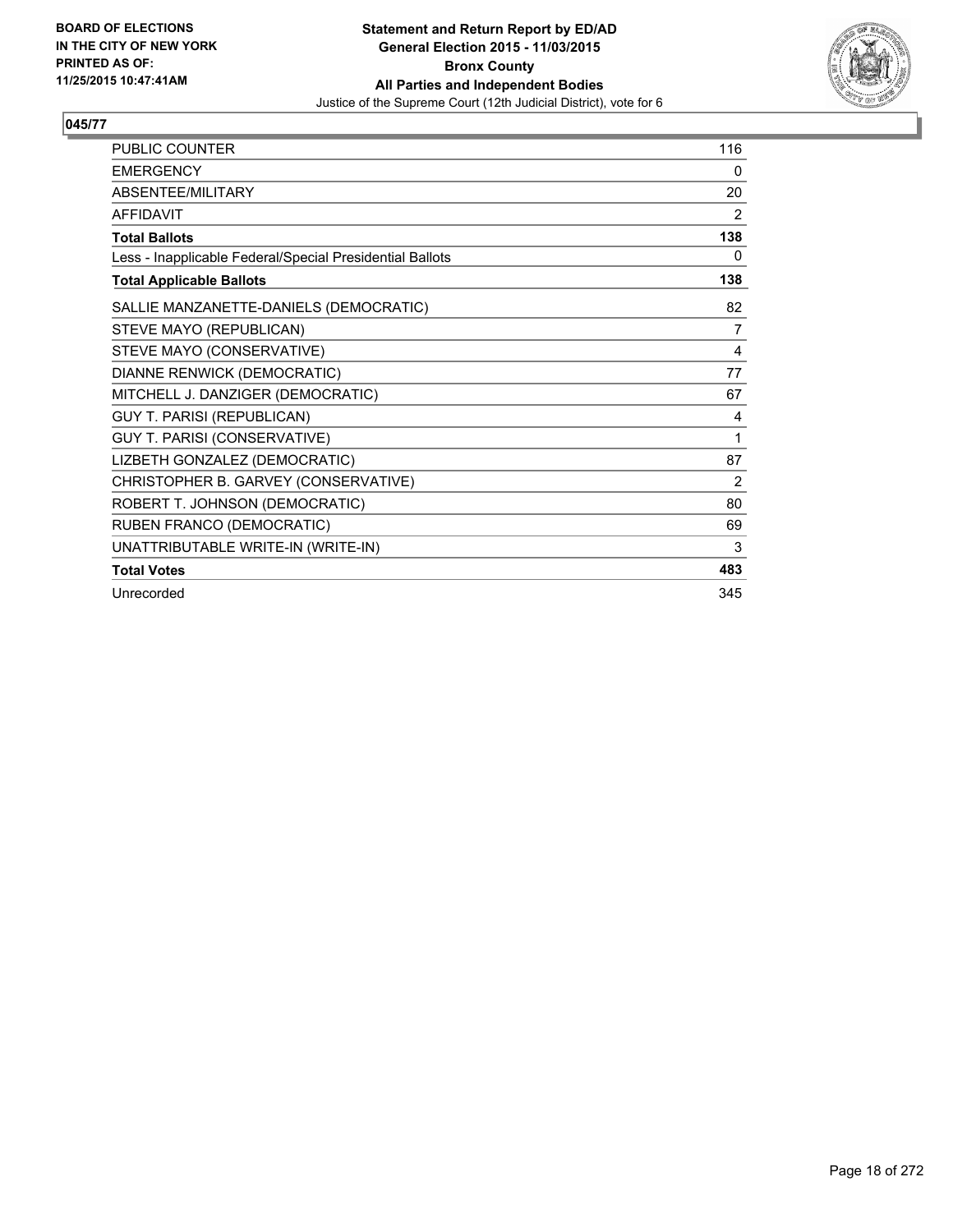

| <b>PUBLIC COUNTER</b>                                    | 113          |
|----------------------------------------------------------|--------------|
| <b>EMERGENCY</b>                                         | 0            |
| ABSENTEE/MILITARY                                        | 5            |
| <b>AFFIDAVIT</b>                                         | 6            |
| <b>Total Ballots</b>                                     | 124          |
| Less - Inapplicable Federal/Special Presidential Ballots | $\mathbf{0}$ |
| <b>Total Applicable Ballots</b>                          | 124          |
| SALLIE MANZANETTE-DANIELS (DEMOCRATIC)                   | 79           |
| STEVE MAYO (REPUBLICAN)                                  | 6            |
| STEVE MAYO (CONSERVATIVE)                                | 4            |
| DIANNE RENWICK (DEMOCRATIC)                              | 83           |
| MITCHELL J. DANZIGER (DEMOCRATIC)                        | 86           |
| <b>GUY T. PARISI (REPUBLICAN)</b>                        | 4            |
| <b>GUY T. PARISI (CONSERVATIVE)</b>                      | 4            |
| LIZBETH GONZALEZ (DEMOCRATIC)                            | 79           |
| CHRISTOPHER B. GARVEY (CONSERVATIVE)                     | 7            |
| ROBERT T. JOHNSON (DEMOCRATIC)                           | 89           |
| RUBEN FRANCO (DEMOCRATIC)                                | 82           |
| DAVID KING (WRITE-IN)                                    | 1            |
| JOYCE HOYI (WRITE-IN)                                    | 1            |
| MARC SPANO (WRITE-IN)                                    | 1            |
| MICHAEL D NOBLE (WRITE-IN)                               | 1            |
| RJ POOLE (WRITE-IN)                                      | 1            |
| SAM HENREY (WRITE-IN)                                    | 1            |
| <b>WILLIAM PRUITT (WRITE-IN)</b>                         | 1            |
| <b>Total Votes</b>                                       | 530          |
| Unrecorded                                               | 214          |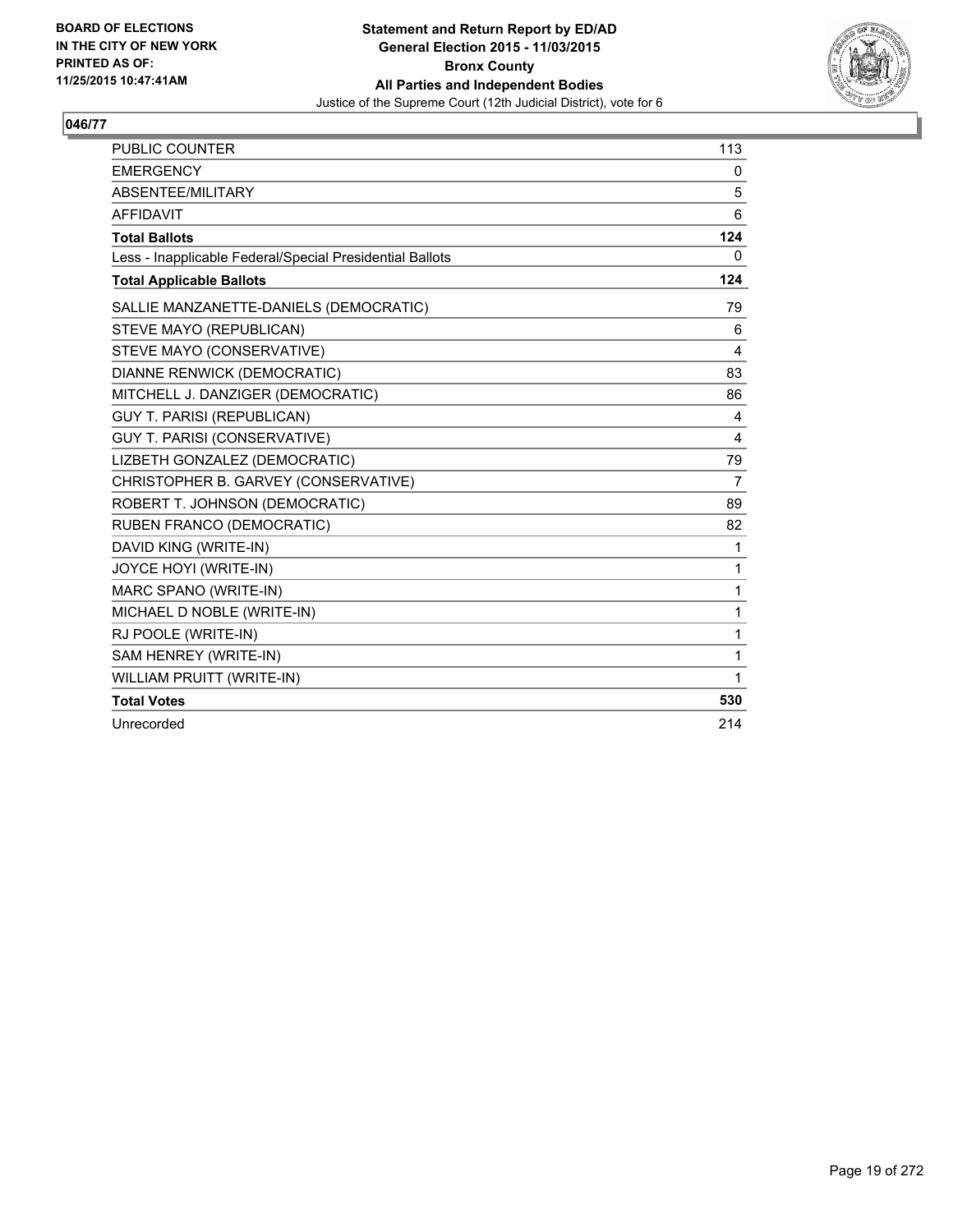

| PUBLIC COUNTER                                           | 129            |
|----------------------------------------------------------|----------------|
| <b>EMERGENCY</b>                                         | 0              |
| ABSENTEE/MILITARY                                        | 3              |
| <b>AFFIDAVIT</b>                                         | 6              |
| <b>Total Ballots</b>                                     | 138            |
| Less - Inapplicable Federal/Special Presidential Ballots | 0              |
| <b>Total Applicable Ballots</b>                          | 138            |
| SALLIE MANZANETTE-DANIELS (DEMOCRATIC)                   | 97             |
| STEVE MAYO (REPUBLICAN)                                  | 5              |
| STEVE MAYO (CONSERVATIVE)                                | $\overline{2}$ |
| DIANNE RENWICK (DEMOCRATIC)                              | 77             |
| MITCHELL J. DANZIGER (DEMOCRATIC)                        | 74             |
| <b>GUY T. PARISI (REPUBLICAN)</b>                        | 2              |
| GUY T. PARISI (CONSERVATIVE)                             | 0              |
| LIZBETH GONZALEZ (DEMOCRATIC)                            | 90             |
| CHRISTOPHER B. GARVEY (CONSERVATIVE)                     | 6              |
| ROBERT T. JOHNSON (DEMOCRATIC)                           | 92             |
| RUBEN FRANCO (DEMOCRATIC)                                | 80             |
| UNATTRIBUTABLE WRITE-IN (WRITE-IN)                       | 1              |
| <b>Total Votes</b>                                       | 526            |
| Unrecorded                                               | 302            |

| <b>PUBLIC COUNTER</b>                                    | 54           |
|----------------------------------------------------------|--------------|
| <b>EMERGENCY</b>                                         | 0            |
| ABSENTEE/MILITARY                                        | $\mathbf{0}$ |
| <b>AFFIDAVIT</b>                                         | 1            |
| <b>Total Ballots</b>                                     | 55           |
| Less - Inapplicable Federal/Special Presidential Ballots | 0            |
| <b>Total Applicable Ballots</b>                          | 55           |
| SALLIE MANZANETTE-DANIELS (DEMOCRATIC)                   | 40           |
| STEVE MAYO (REPUBLICAN)                                  | 1            |
| STEVE MAYO (CONSERVATIVE)                                | 1            |
| DIANNE RENWICK (DEMOCRATIC)                              | 34           |
| MITCHELL J. DANZIGER (DEMOCRATIC)                        | 37           |
| GUY T. PARISI (REPUBLICAN)                               | 1            |
| GUY T. PARISI (CONSERVATIVE)                             | 0            |
| LIZBETH GONZALEZ (DEMOCRATIC)                            | 38           |
| CHRISTOPHER B. GARVEY (CONSERVATIVE)                     | 0            |
| ROBERT T. JOHNSON (DEMOCRATIC)                           | 39           |
| RUBEN FRANCO (DEMOCRATIC)                                | 37           |
| <b>Total Votes</b>                                       | 228          |
| Unrecorded                                               | 102          |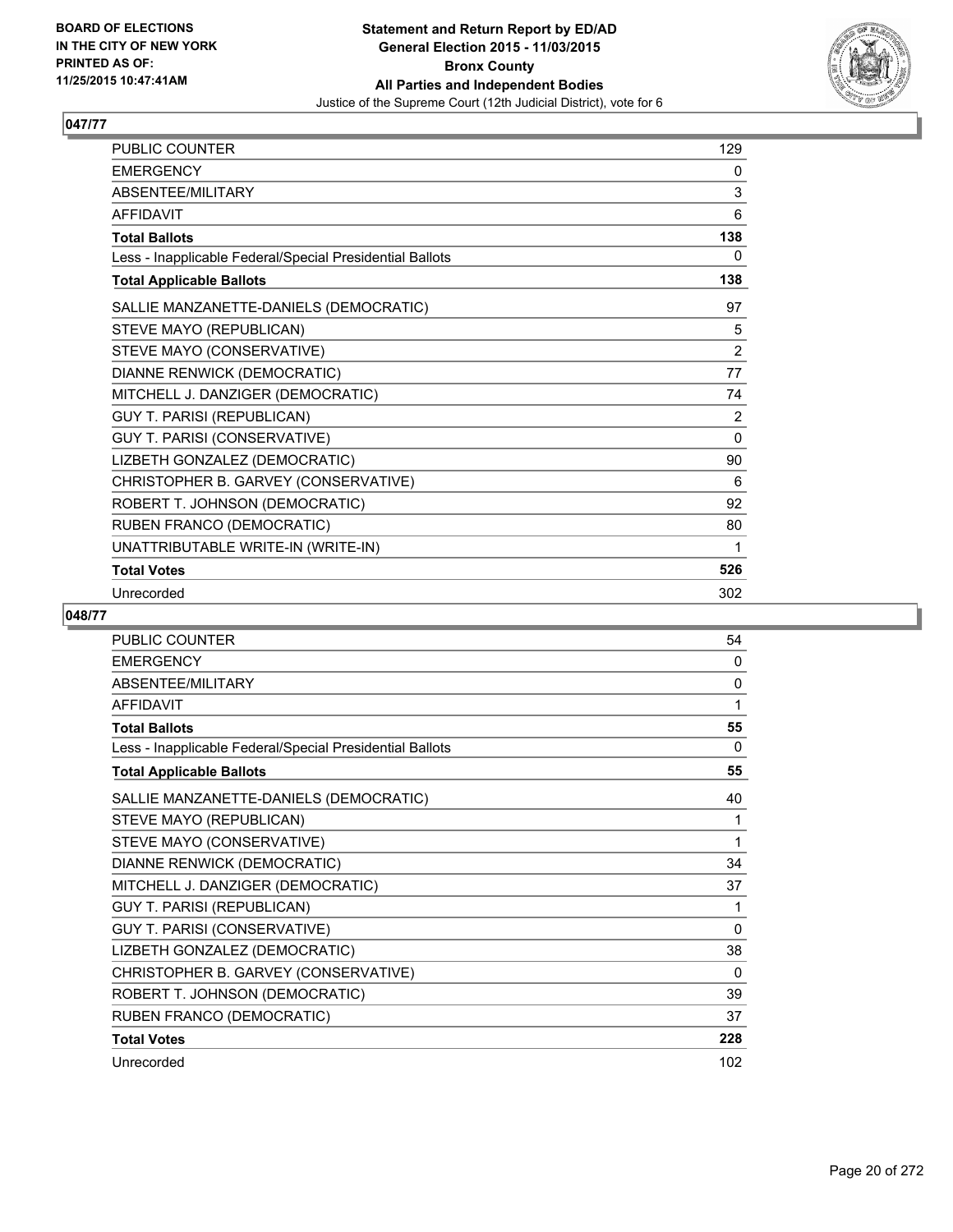

| <b>PUBLIC COUNTER</b>                                    | 80       |
|----------------------------------------------------------|----------|
| <b>EMERGENCY</b>                                         | 0        |
| ABSENTEE/MILITARY                                        | 5        |
| <b>AFFIDAVIT</b>                                         | 3        |
| <b>Total Ballots</b>                                     | 88       |
| Less - Inapplicable Federal/Special Presidential Ballots | 0        |
| <b>Total Applicable Ballots</b>                          | 88       |
| SALLIE MANZANETTE-DANIELS (DEMOCRATIC)                   | 59       |
| STEVE MAYO (REPUBLICAN)                                  | 4        |
| STEVE MAYO (CONSERVATIVE)                                | 1        |
| DIANNE RENWICK (DEMOCRATIC)                              | 57       |
| MITCHELL J. DANZIGER (DEMOCRATIC)                        | 45       |
| <b>GUY T. PARISI (REPUBLICAN)</b>                        | 4        |
| GUY T. PARISI (CONSERVATIVE)                             | $\Omega$ |
| LIZBETH GONZALEZ (DEMOCRATIC)                            | 62       |
| CHRISTOPHER B. GARVEY (CONSERVATIVE)                     | 5        |
| ROBERT T. JOHNSON (DEMOCRATIC)                           | 60       |
| RUBEN FRANCO (DEMOCRATIC)                                | 55       |
| <b>Total Votes</b>                                       | 352      |
| Unrecorded                                               | 176      |

| <b>PUBLIC COUNTER</b>                                    | 65  |
|----------------------------------------------------------|-----|
| <b>EMERGENCY</b>                                         | 45  |
| ABSENTEE/MILITARY                                        | 4   |
| <b>AFFIDAVIT</b>                                         | 2   |
| <b>Total Ballots</b>                                     | 116 |
| Less - Inapplicable Federal/Special Presidential Ballots | 0   |
| <b>Total Applicable Ballots</b>                          | 116 |
| SALLIE MANZANETTE-DANIELS (DEMOCRATIC)                   | 75  |
| STEVE MAYO (REPUBLICAN)                                  | 10  |
| STEVE MAYO (CONSERVATIVE)                                | 1   |
| DIANNE RENWICK (DEMOCRATIC)                              | 71  |
| MITCHELL J. DANZIGER (DEMOCRATIC)                        | 66  |
| <b>GUY T. PARISI (REPUBLICAN)</b>                        | 4   |
| GUY T. PARISI (CONSERVATIVE)                             | 1   |
| LIZBETH GONZALEZ (DEMOCRATIC)                            | 75  |
| CHRISTOPHER B. GARVEY (CONSERVATIVE)                     | 4   |
| ROBERT T. JOHNSON (DEMOCRATIC)                           | 86  |
| RUBEN FRANCO (DEMOCRATIC)                                | 68  |
| <b>Total Votes</b>                                       | 461 |
| Unrecorded                                               | 235 |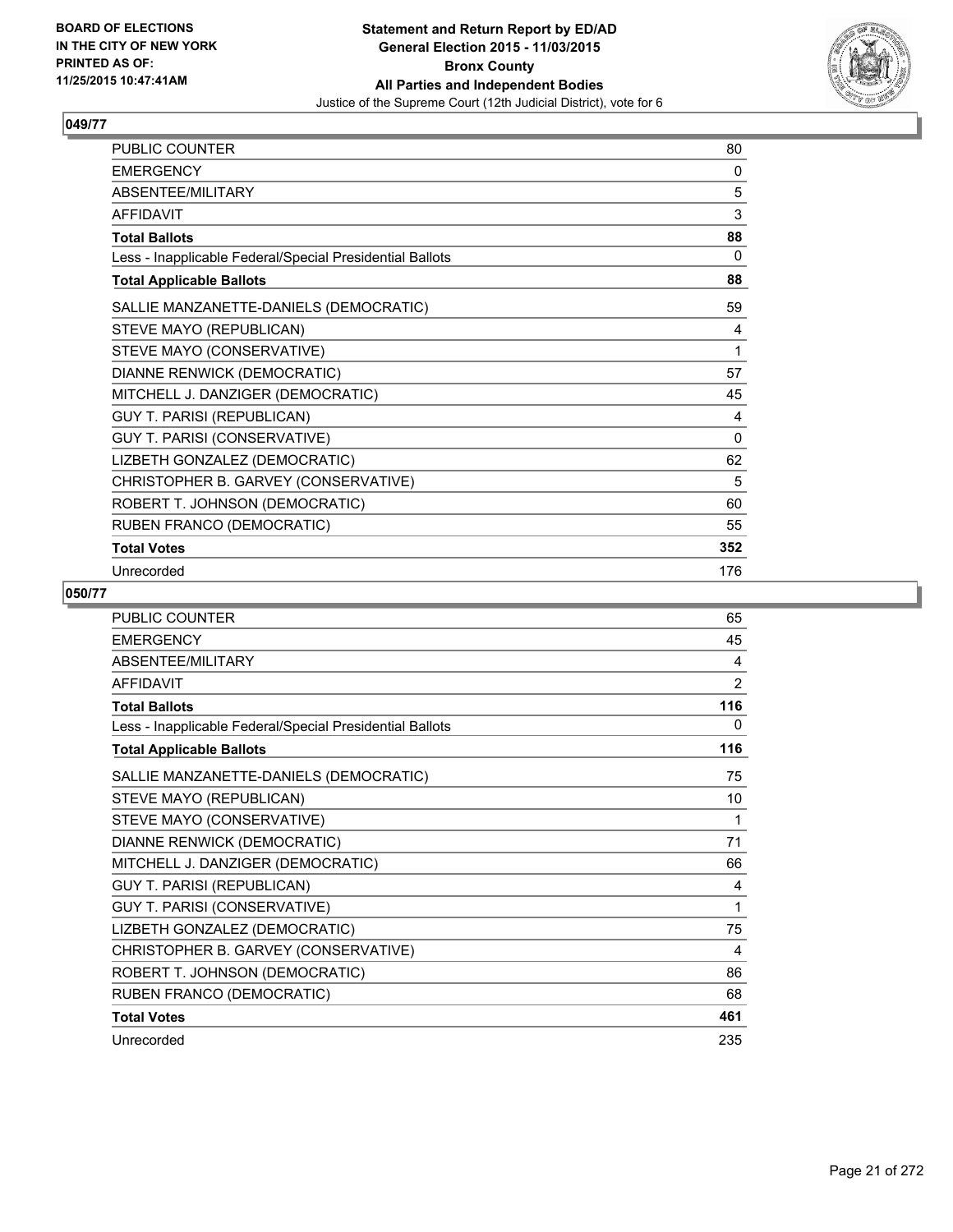

| PUBLIC COUNTER                                           | 34       |
|----------------------------------------------------------|----------|
| <b>EMERGENCY</b>                                         | 11       |
| ABSENTEE/MILITARY                                        | $\Omega$ |
| <b>AFFIDAVIT</b>                                         | 0        |
| <b>Total Ballots</b>                                     | 45       |
| Less - Inapplicable Federal/Special Presidential Ballots | 0        |
| <b>Total Applicable Ballots</b>                          | 45       |
| SALLIE MANZANETTE-DANIELS (DEMOCRATIC)                   | 28       |
| STEVE MAYO (REPUBLICAN)                                  | 1        |
| STEVE MAYO (CONSERVATIVE)                                | $\Omega$ |
| DIANNE RENWICK (DEMOCRATIC)                              | 27       |
| MITCHELL J. DANZIGER (DEMOCRATIC)                        | 26       |
| <b>GUY T. PARISI (REPUBLICAN)</b>                        | 0        |
| GUY T. PARISI (CONSERVATIVE)                             | 0        |
| LIZBETH GONZALEZ (DEMOCRATIC)                            | 25       |
| CHRISTOPHER B. GARVEY (CONSERVATIVE)                     | 2        |
| ROBERT T. JOHNSON (DEMOCRATIC)                           | 31       |
| RUBEN FRANCO (DEMOCRATIC)                                | 21       |
| UNATTRIBUTABLE WRITE-IN (WRITE-IN)                       | 1        |
| <b>Total Votes</b>                                       | 162      |
| Unrecorded                                               | 108      |

| PUBLIC COUNTER                                           | 17          |
|----------------------------------------------------------|-------------|
| <b>EMERGENCY</b>                                         | 0           |
| ABSENTEE/MILITARY                                        | 1           |
| <b>AFFIDAVIT</b>                                         | 4           |
| <b>Total Ballots</b>                                     | 22          |
| Less - Inapplicable Federal/Special Presidential Ballots | $\Omega$    |
| <b>Total Applicable Ballots</b>                          | 22          |
| SALLIE MANZANETTE-DANIELS (DEMOCRATIC)                   | 10          |
| STEVE MAYO (REPUBLICAN)                                  | 1           |
| STEVE MAYO (CONSERVATIVE)                                | 1           |
| DIANNE RENWICK (DEMOCRATIC)                              | 8           |
| MITCHELL J. DANZIGER (DEMOCRATIC)                        | 5           |
| <b>GUY T. PARISI (REPUBLICAN)</b>                        | 2           |
| GUY T. PARISI (CONSERVATIVE)                             | $\Omega$    |
| LIZBETH GONZALEZ (DEMOCRATIC)                            | 11          |
| CHRISTOPHER B. GARVEY (CONSERVATIVE)                     | $\mathbf 1$ |
| ROBERT T. JOHNSON (DEMOCRATIC)                           | 11          |
| RUBEN FRANCO (DEMOCRATIC)                                | 5           |
| KAUEF BROWDER (WRITE-IN)                                 | 1           |
| UNATTRIBUTABLE WRITE-IN (WRITE-IN)                       | 5           |
| <b>Total Votes</b>                                       | 61          |
| Unrecorded                                               | 71          |
| 053/77 COMBINED into: 050/77                             |             |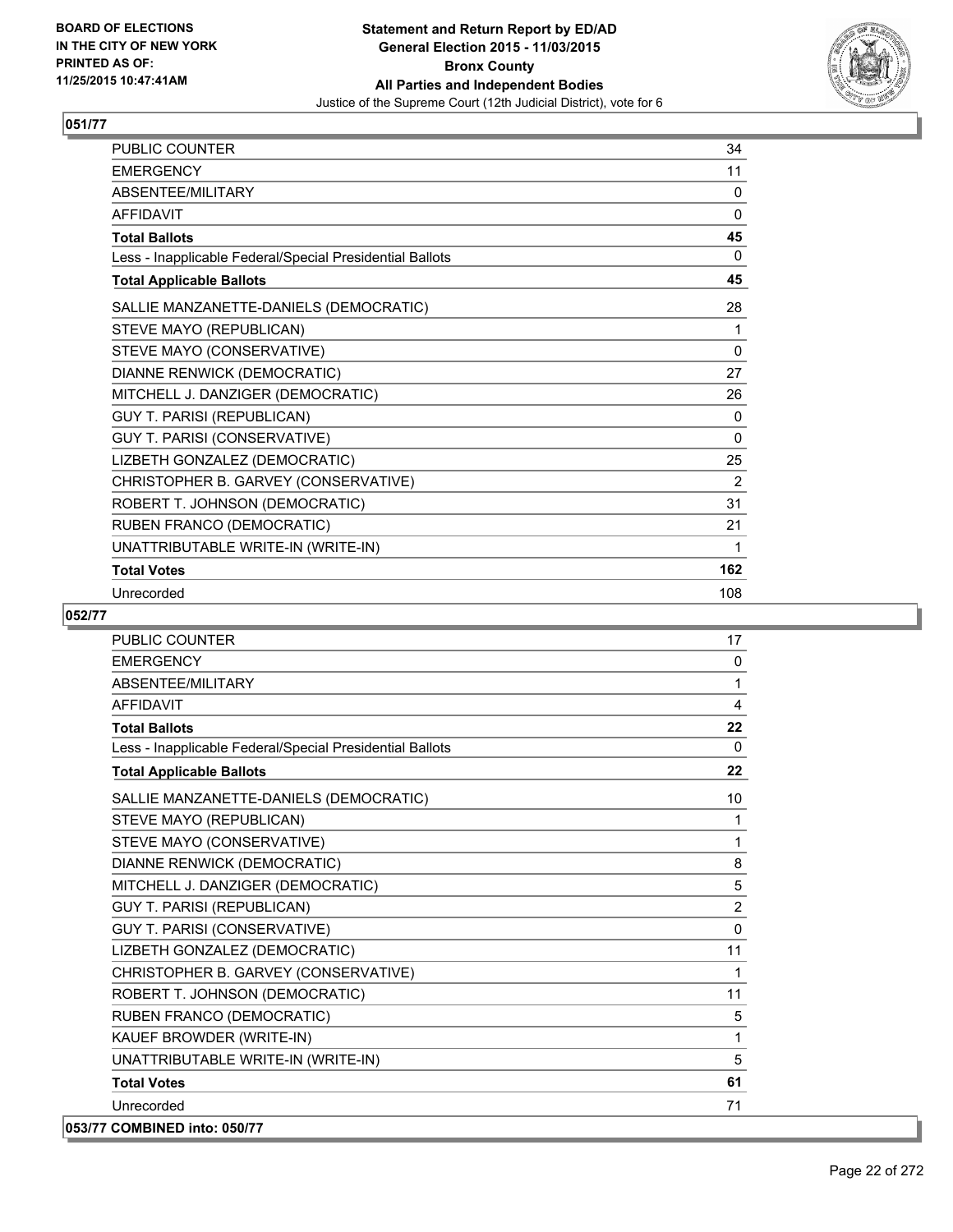

| PUBLIC COUNTER                                           | 101            |
|----------------------------------------------------------|----------------|
| <b>EMERGENCY</b>                                         | 0              |
| ABSENTEE/MILITARY                                        | 2              |
| <b>AFFIDAVIT</b>                                         | $\overline{2}$ |
| <b>Total Ballots</b>                                     | 105            |
| Less - Inapplicable Federal/Special Presidential Ballots | 0              |
| <b>Total Applicable Ballots</b>                          | 105            |
| SALLIE MANZANETTE-DANIELS (DEMOCRATIC)                   | 60             |
| STEVE MAYO (REPUBLICAN)                                  | 4              |
| STEVE MAYO (CONSERVATIVE)                                | 1              |
| DIANNE RENWICK (DEMOCRATIC)                              | 47             |
| MITCHELL J. DANZIGER (DEMOCRATIC)                        | 48             |
| <b>GUY T. PARISI (REPUBLICAN)</b>                        | 1              |
| GUY T. PARISI (CONSERVATIVE)                             | 1              |
| LIZBETH GONZALEZ (DEMOCRATIC)                            | 64             |
| CHRISTOPHER B. GARVEY (CONSERVATIVE)                     | 3              |
| ROBERT T. JOHNSON (DEMOCRATIC)                           | 61             |
| RUBEN FRANCO (DEMOCRATIC)                                | 50             |
| <b>Total Votes</b>                                       | 340            |
| Unrecorded                                               | 290            |

#### **055/77**

| <b>PUBLIC COUNTER</b>                                    | 37           |
|----------------------------------------------------------|--------------|
| <b>FMFRGFNCY</b>                                         | $\mathbf{0}$ |
| ABSENTEE/MILITARY                                        | 1            |
| <b>AFFIDAVIT</b>                                         | 1            |
| <b>Total Ballots</b>                                     | 39           |
| Less - Inapplicable Federal/Special Presidential Ballots | $\Omega$     |
| <b>Total Applicable Ballots</b>                          | 39           |
| SALLIE MANZANETTE-DANIELS (DEMOCRATIC)                   | 27           |
| STEVE MAYO (REPUBLICAN)                                  | 2            |
| STEVE MAYO (CONSERVATIVE)                                | $\mathbf 0$  |
| DIANNE RENWICK (DEMOCRATIC)                              | 21           |
| MITCHELL J. DANZIGER (DEMOCRATIC)                        | 17           |
| <b>GUY T. PARISI (REPUBLICAN)</b>                        | 1            |
| GUY T. PARISI (CONSERVATIVE)                             | 0            |
| LIZBETH GONZALEZ (DEMOCRATIC)                            | 22           |
| CHRISTOPHER B. GARVEY (CONSERVATIVE)                     | 0            |
| ROBERT T. JOHNSON (DEMOCRATIC)                           | 24           |
| RUBEN FRANCO (DEMOCRATIC)                                | 19           |
| <b>Total Votes</b>                                       | 133          |
| Unrecorded                                               | 101          |
| 056/77 COMBINED into: 045/77                             |              |

**057/77 COMBINED into: 047/77**

**058/77 COMBINED into: 046/77**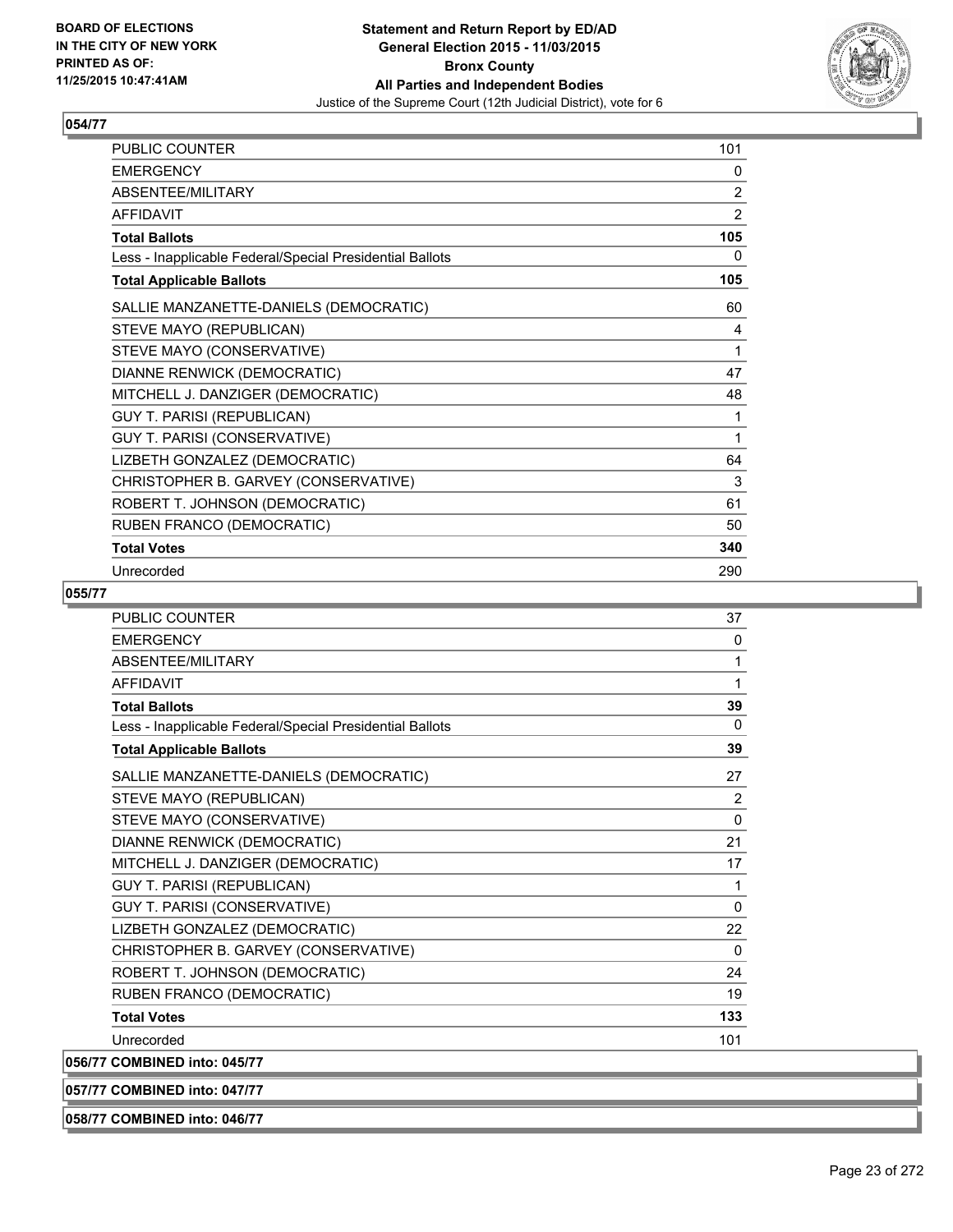

| <b>PUBLIC COUNTER</b>                                    | 88           |
|----------------------------------------------------------|--------------|
| <b>EMERGENCY</b>                                         | 0            |
| ABSENTEE/MILITARY                                        | 7            |
| <b>AFFIDAVIT</b>                                         | 1            |
| <b>Total Ballots</b>                                     | 96           |
| Less - Inapplicable Federal/Special Presidential Ballots | $\mathbf{0}$ |
| <b>Total Applicable Ballots</b>                          | 96           |
| SALLIE MANZANETTE-DANIELS (DEMOCRATIC)                   | 48           |
| STEVE MAYO (REPUBLICAN)                                  | 3            |
| STEVE MAYO (CONSERVATIVE)                                | 0            |
| DIANNE RENWICK (DEMOCRATIC)                              | 44           |
| MITCHELL J. DANZIGER (DEMOCRATIC)                        | 35           |
| GUY T. PARISI (REPUBLICAN)                               | 2            |
| GUY T. PARISI (CONSERVATIVE)                             | $\mathbf{0}$ |
| LIZBETH GONZALEZ (DEMOCRATIC)                            | 45           |
| CHRISTOPHER B. GARVEY (CONSERVATIVE)                     | 2            |
| ROBERT T. JOHNSON (DEMOCRATIC)                           | 56           |
| RUBEN FRANCO (DEMOCRATIC)                                | 40           |
| <b>Total Votes</b>                                       | 275          |
| Unrecorded                                               | 301          |

#### **060/77 COMBINED into: 059/77**

#### **061/77 COMBINED into: 049/77**

#### **062/77 COMBINED into: 054/77**

| <b>PUBLIC COUNTER</b>                                    | 53             |
|----------------------------------------------------------|----------------|
| <b>EMERGENCY</b>                                         | 0              |
| <b>ABSENTEE/MILITARY</b>                                 | 1              |
| <b>AFFIDAVIT</b>                                         | 4              |
| <b>Total Ballots</b>                                     | 58             |
| Less - Inapplicable Federal/Special Presidential Ballots | 0              |
| <b>Total Applicable Ballots</b>                          | 58             |
| SALLIE MANZANETTE-DANIELS (DEMOCRATIC)                   | 20             |
| STEVE MAYO (REPUBLICAN)                                  | 3              |
| STEVE MAYO (CONSERVATIVE)                                | $\overline{2}$ |
| DIANNE RENWICK (DEMOCRATIC)                              | 15             |
| MITCHELL J. DANZIGER (DEMOCRATIC)                        | 15             |
| <b>GUY T. PARISI (REPUBLICAN)</b>                        | 1              |
| GUY T. PARISI (CONSERVATIVE)                             | 3              |
| LIZBETH GONZALEZ (DEMOCRATIC)                            | 31             |
| CHRISTOPHER B. GARVEY (CONSERVATIVE)                     | 3              |
| ROBERT T. JOHNSON (DEMOCRATIC)                           | 23             |
| RUBEN FRANCO (DEMOCRATIC)                                | 17             |
| <b>Total Votes</b>                                       | 133            |
| Unrecorded                                               | 215            |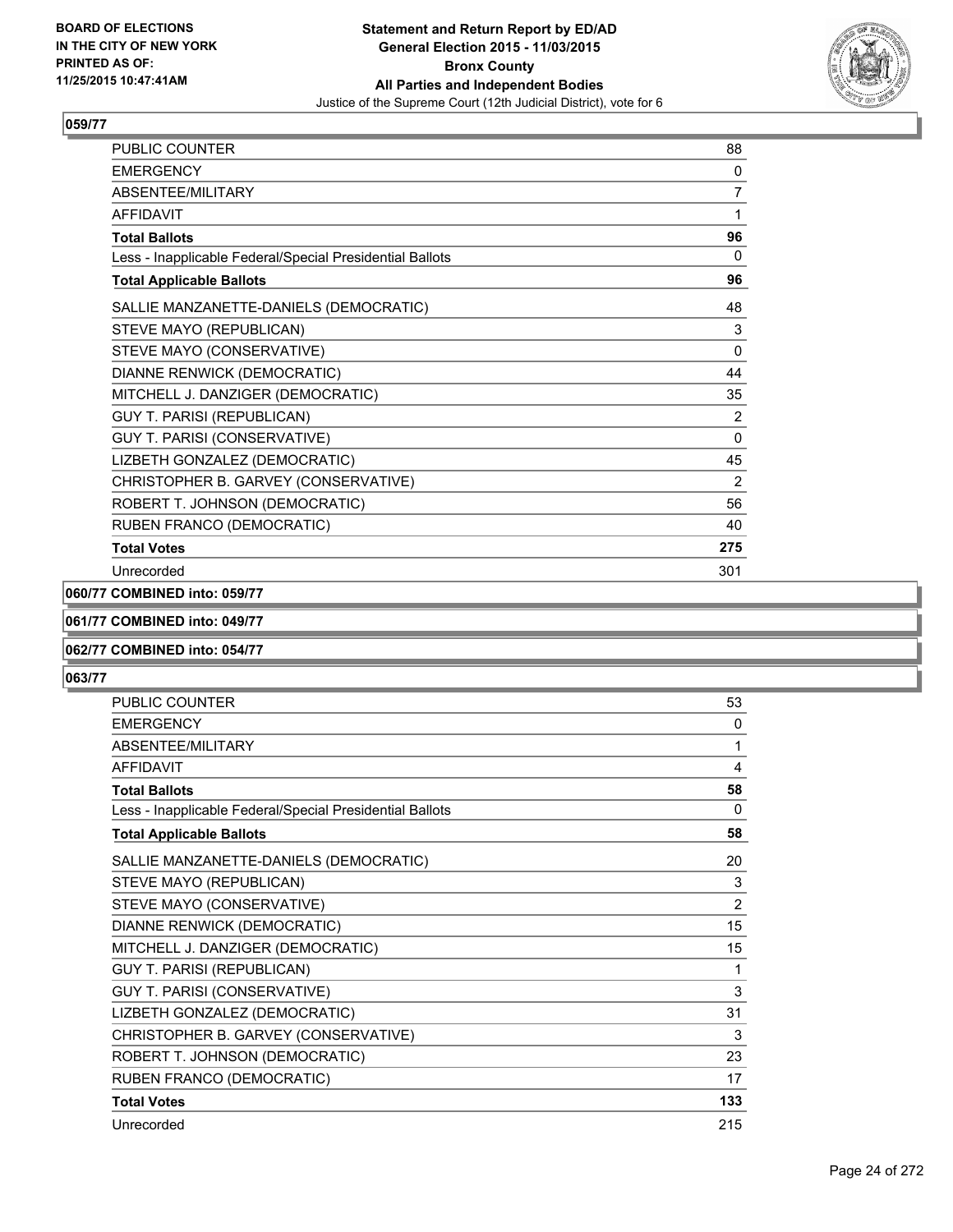

## **064/77 COMBINED into: 063/77**

# **065/77**

| <b>PUBLIC COUNTER</b>                                    | 45       |
|----------------------------------------------------------|----------|
| <b>EMERGENCY</b>                                         | 0        |
| ABSENTEE/MILITARY                                        | 4        |
| <b>AFFIDAVIT</b>                                         | 3        |
| <b>Total Ballots</b>                                     | 52       |
| Less - Inapplicable Federal/Special Presidential Ballots | $\Omega$ |
| <b>Total Applicable Ballots</b>                          | 52       |
| SALLIE MANZANETTE-DANIELS (DEMOCRATIC)                   | 37       |
| STEVE MAYO (REPUBLICAN)                                  | 0        |
| STEVE MAYO (CONSERVATIVE)                                | 1        |
| DIANNE RENWICK (DEMOCRATIC)                              | 37       |
| MITCHELL J. DANZIGER (DEMOCRATIC)                        | 33       |
| <b>GUY T. PARISI (REPUBLICAN)</b>                        | 0        |
| GUY T. PARISI (CONSERVATIVE)                             | $\Omega$ |
| LIZBETH GONZALEZ (DEMOCRATIC)                            | 36       |
| CHRISTOPHER B. GARVEY (CONSERVATIVE)                     | 2        |
| ROBERT T. JOHNSON (DEMOCRATIC)                           | 36       |
| RUBEN FRANCO (DEMOCRATIC)                                | 33       |
| UNATTRIBUTABLE WRITE-IN (WRITE-IN)                       | 5        |
| <b>Total Votes</b>                                       | 220      |
| Unrecorded                                               | 92       |

| <b>PUBLIC COUNTER</b>                                    | $\overline{7}$ |
|----------------------------------------------------------|----------------|
| <b>EMERGENCY</b>                                         | 0              |
| ABSENTEE/MILITARY                                        | 0              |
| <b>AFFIDAVIT</b>                                         | $\mathbf{0}$   |
| <b>Total Ballots</b>                                     | $\overline{7}$ |
| Less - Inapplicable Federal/Special Presidential Ballots | $\mathbf 0$    |
| <b>Total Applicable Ballots</b>                          | $\overline{7}$ |
| SALLIE MANZANETTE-DANIELS (DEMOCRATIC)                   | 6              |
| STEVE MAYO (REPUBLICAN)                                  | $\mathbf 0$    |
| STEVE MAYO (CONSERVATIVE)                                | 0              |
| DIANNE RENWICK (DEMOCRATIC)                              | $\overline{7}$ |
| MITCHELL J. DANZIGER (DEMOCRATIC)                        | 6              |
| <b>GUY T. PARISI (REPUBLICAN)</b>                        | 0              |
| <b>GUY T. PARISI (CONSERVATIVE)</b>                      | $\mathbf 0$    |
| LIZBETH GONZALEZ (DEMOCRATIC)                            | 6              |
| CHRISTOPHER B. GARVEY (CONSERVATIVE)                     | 0              |
| ROBERT T. JOHNSON (DEMOCRATIC)                           | 6              |
| RUBEN FRANCO (DEMOCRATIC)                                | 5              |
| UNATTRIBUTABLE WRITE-IN (WRITE-IN)                       | 2              |
| <b>Total Votes</b>                                       | 38             |
| Unrecorded                                               | 4              |
| 067/77 COMBINED into: 016/77                             |                |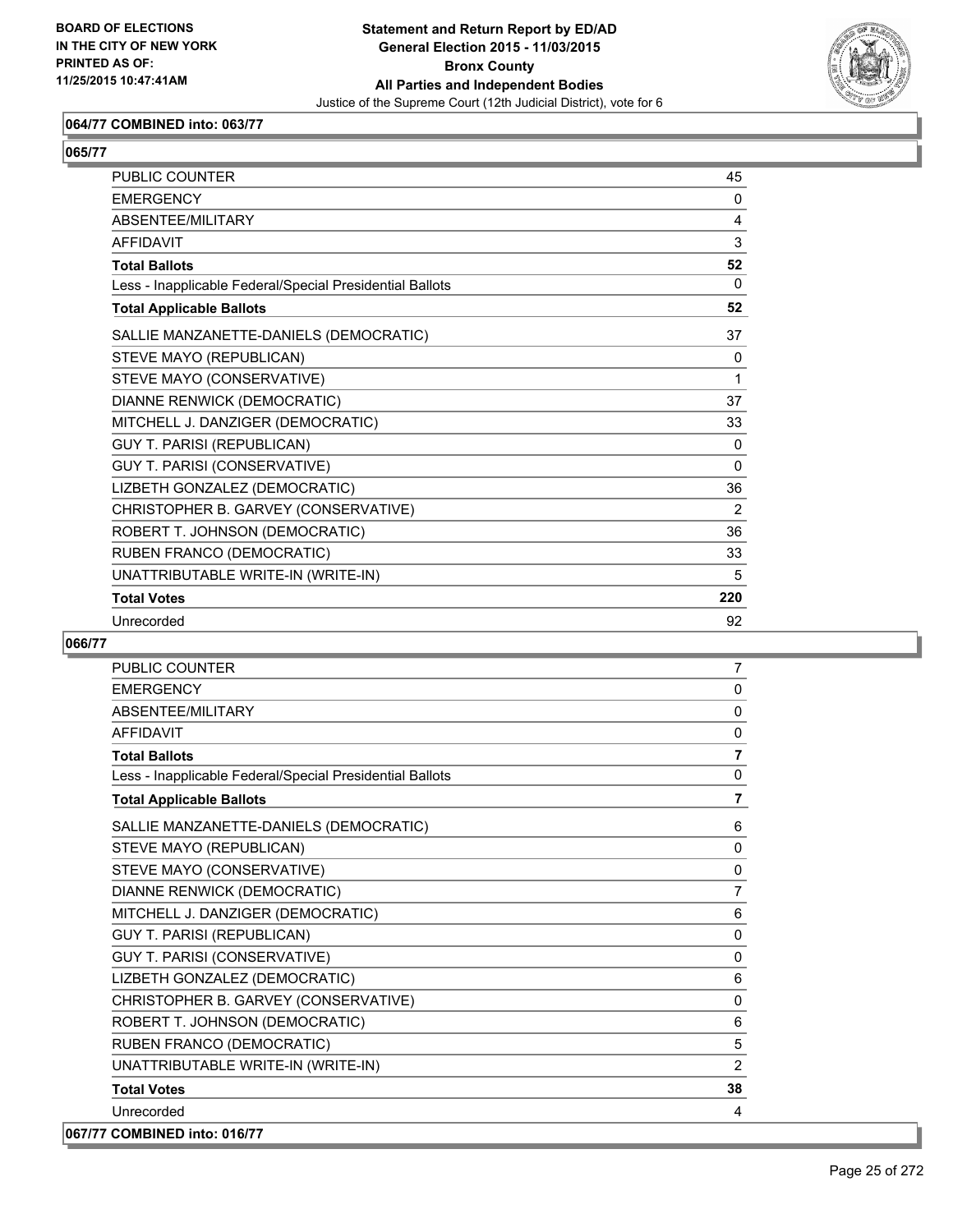

**068/77 COMBINED into: 001/77**

**069/77 COMBINED into: 009/77**

**070/77 COMBINED into: 039/77**

**071/77 COMBINED into: 045/77**

**072/77 COMBINED into: 049/77**

**073/77 COMBINED into: 009/77**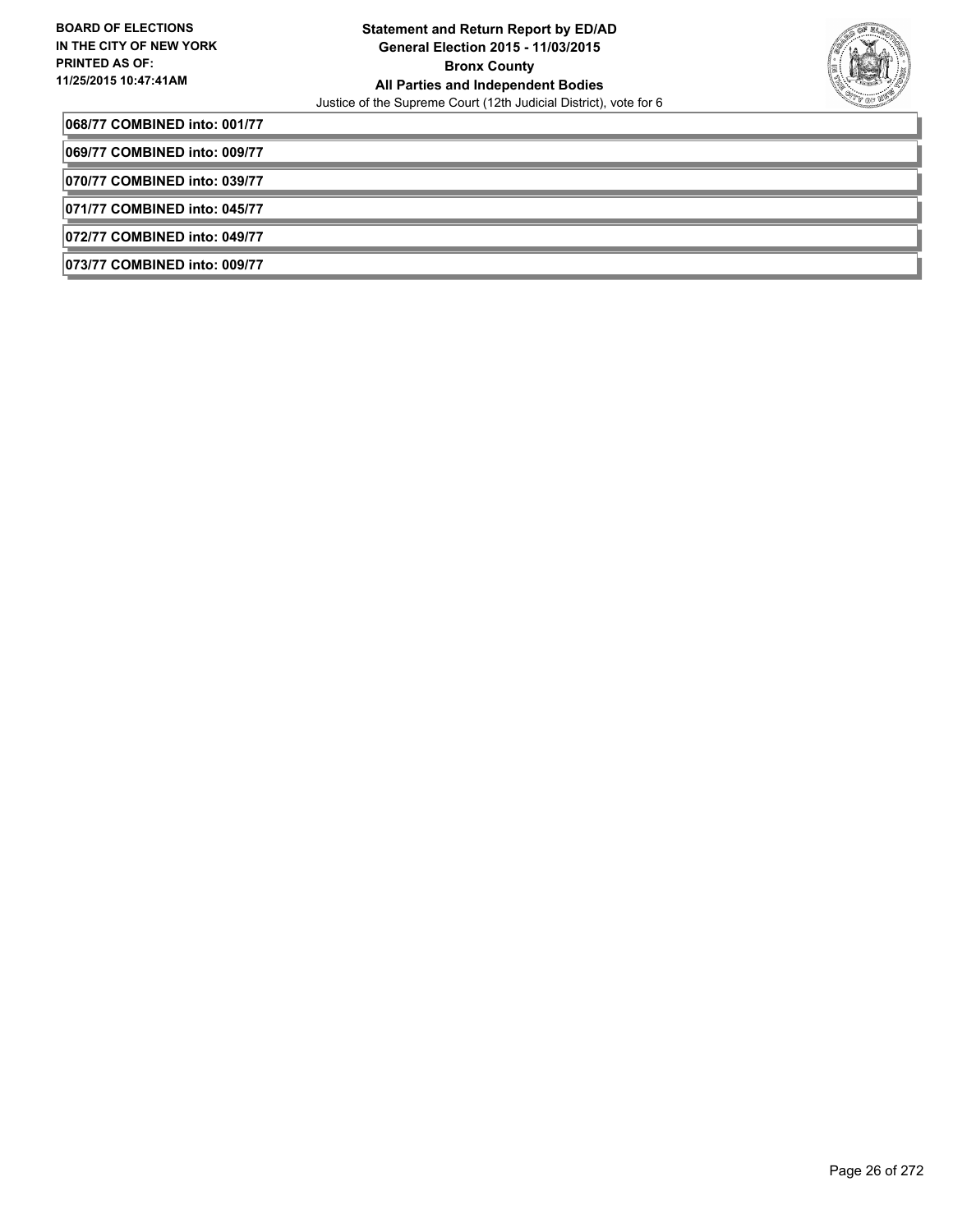

| PUBLIC COUNTER                                           | 40             |
|----------------------------------------------------------|----------------|
| <b>EMERGENCY</b>                                         | 0              |
| ABSENTEE/MILITARY                                        | 3              |
| <b>AFFIDAVIT</b>                                         | 1              |
| <b>Total Ballots</b>                                     | 44             |
| Less - Inapplicable Federal/Special Presidential Ballots | 0              |
| <b>Total Applicable Ballots</b>                          | 44             |
| SALLIE MANZANETTE-DANIELS (DEMOCRATIC)                   | 21             |
| STEVE MAYO (REPUBLICAN)                                  | 3              |
| STEVE MAYO (CONSERVATIVE)                                | $\Omega$       |
| DIANNE RENWICK (DEMOCRATIC)                              | 24             |
| MITCHELL J. DANZIGER (DEMOCRATIC)                        | 19             |
| <b>GUY T. PARISI (REPUBLICAN)</b>                        | $\overline{2}$ |
| GUY T. PARISI (CONSERVATIVE)                             | 0              |
| LIZBETH GONZALEZ (DEMOCRATIC)                            | 24             |
| CHRISTOPHER B. GARVEY (CONSERVATIVE)                     | 3              |
| ROBERT T. JOHNSON (DEMOCRATIC)                           | 28             |
| RUBEN FRANCO (DEMOCRATIC)                                | 22             |
| <b>Total Votes</b>                                       | 146            |
| Unrecorded                                               | 118            |

| PUBLIC COUNTER                                           | 86             |
|----------------------------------------------------------|----------------|
| <b>EMERGENCY</b>                                         | 0              |
| ABSENTEE/MILITARY                                        | 1              |
| <b>AFFIDAVIT</b>                                         | $\overline{2}$ |
| <b>Total Ballots</b>                                     | 89             |
| Less - Inapplicable Federal/Special Presidential Ballots | $\Omega$       |
| <b>Total Applicable Ballots</b>                          | 89             |
| SALLIE MANZANETTE-DANIELS (DEMOCRATIC)                   | 54             |
| STEVE MAYO (REPUBLICAN)                                  | 5              |
| STEVE MAYO (CONSERVATIVE)                                | $\overline{2}$ |
| DIANNE RENWICK (DEMOCRATIC)                              | 57             |
| MITCHELL J. DANZIGER (DEMOCRATIC)                        | 57             |
| <b>GUY T. PARISI (REPUBLICAN)</b>                        | 3              |
| GUY T. PARISI (CONSERVATIVE)                             | 3              |
| LIZBETH GONZALEZ (DEMOCRATIC)                            | 58             |
| CHRISTOPHER B. GARVEY (CONSERVATIVE)                     | 1              |
| ROBERT T. JOHNSON (DEMOCRATIC)                           | 68             |
| RUBEN FRANCO (DEMOCRATIC)                                | 53             |
| <b>Total Votes</b>                                       | 361            |
| Unrecorded                                               | 173            |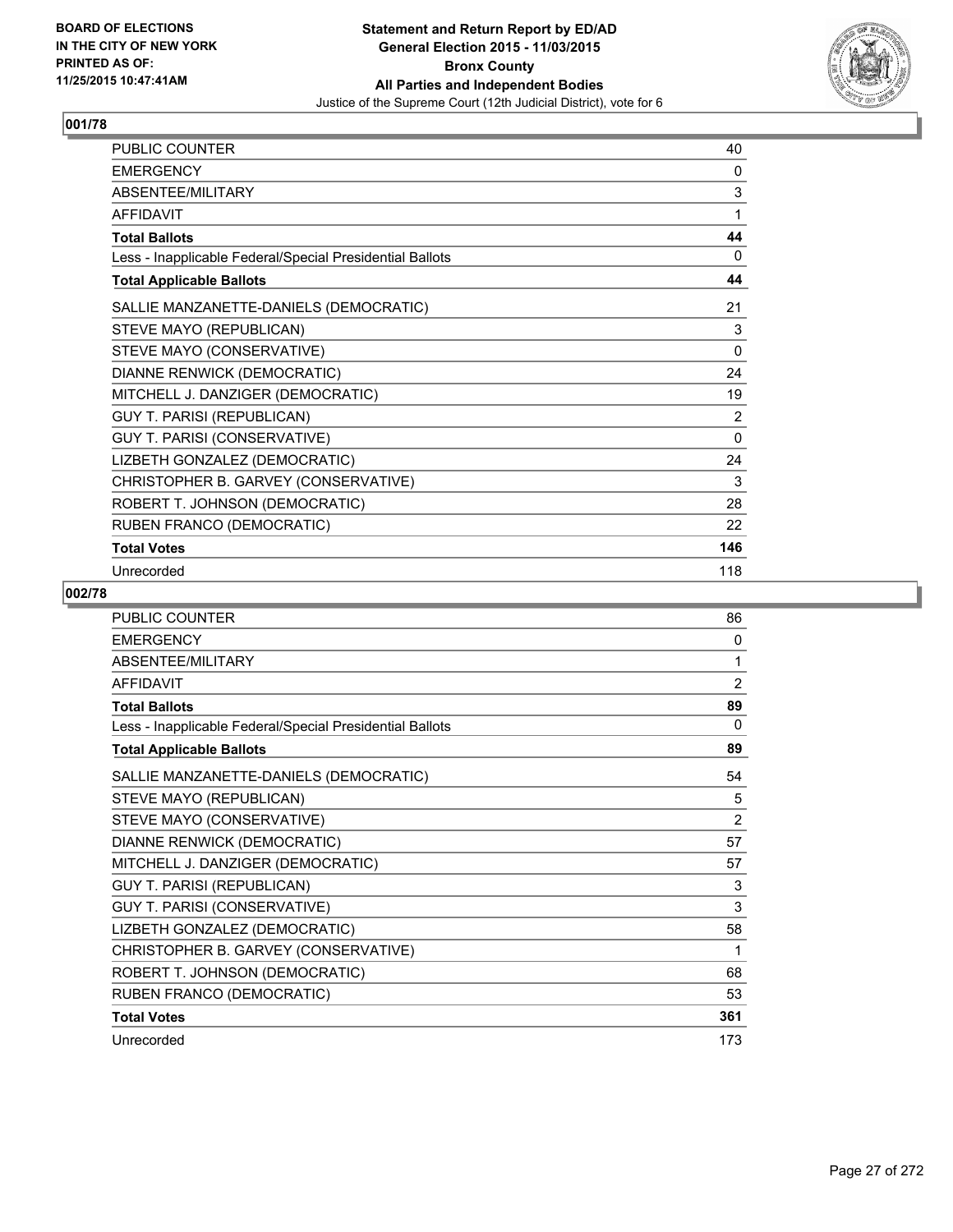

| PUBLIC COUNTER                                           | 62  |
|----------------------------------------------------------|-----|
| <b>EMERGENCY</b>                                         | 0   |
| ABSENTEE/MILITARY                                        | 1   |
| <b>AFFIDAVIT</b>                                         | 26  |
| <b>Total Ballots</b>                                     | 89  |
| Less - Inapplicable Federal/Special Presidential Ballots | 0   |
| <b>Total Applicable Ballots</b>                          | 89  |
| SALLIE MANZANETTE-DANIELS (DEMOCRATIC)                   | 59  |
| STEVE MAYO (REPUBLICAN)                                  | 3   |
| STEVE MAYO (CONSERVATIVE)                                | 5   |
| DIANNE RENWICK (DEMOCRATIC)                              | 46  |
| MITCHELL J. DANZIGER (DEMOCRATIC)                        | 49  |
| <b>GUY T. PARISI (REPUBLICAN)</b>                        | 4   |
| GUY T. PARISI (CONSERVATIVE)                             | 4   |
| LIZBETH GONZALEZ (DEMOCRATIC)                            | 62  |
| CHRISTOPHER B. GARVEY (CONSERVATIVE)                     | 6   |
| ROBERT T. JOHNSON (DEMOCRATIC)                           | 48  |
| RUBEN FRANCO (DEMOCRATIC)                                | 46  |
| UNATTRIBUTABLE WRITE-IN (WRITE-IN)                       | 5   |
| <b>Total Votes</b>                                       | 337 |
| Unrecorded                                               | 197 |

| <b>PUBLIC COUNTER</b>                                    | 69             |
|----------------------------------------------------------|----------------|
| <b>FMFRGFNCY</b>                                         | $\mathbf{0}$   |
| ABSENTEE/MILITARY                                        | 6              |
| <b>AFFIDAVIT</b>                                         | 1              |
| <b>Total Ballots</b>                                     | 76             |
| Less - Inapplicable Federal/Special Presidential Ballots | $\mathbf{0}$   |
| <b>Total Applicable Ballots</b>                          | 76             |
| SALLIE MANZANETTE-DANIELS (DEMOCRATIC)                   | 48             |
| STEVE MAYO (REPUBLICAN)                                  | $\overline{7}$ |
| STEVE MAYO (CONSERVATIVE)                                | 2              |
| DIANNE RENWICK (DEMOCRATIC)                              | 42             |
| MITCHELL J. DANZIGER (DEMOCRATIC)                        | 42             |
| <b>GUY T. PARISI (REPUBLICAN)</b>                        | 4              |
| GUY T. PARISI (CONSERVATIVE)                             | 1              |
| LIZBETH GONZALEZ (DEMOCRATIC)                            | 50             |
| CHRISTOPHER B. GARVEY (CONSERVATIVE)                     | 3              |
| ROBERT T. JOHNSON (DEMOCRATIC)                           | 38             |
| RUBEN FRANCO (DEMOCRATIC)                                | 45             |
| <b>Total Votes</b>                                       | 282            |
| Unrecorded                                               | 174            |
| 005/78 COMBINED into: 003/78                             |                |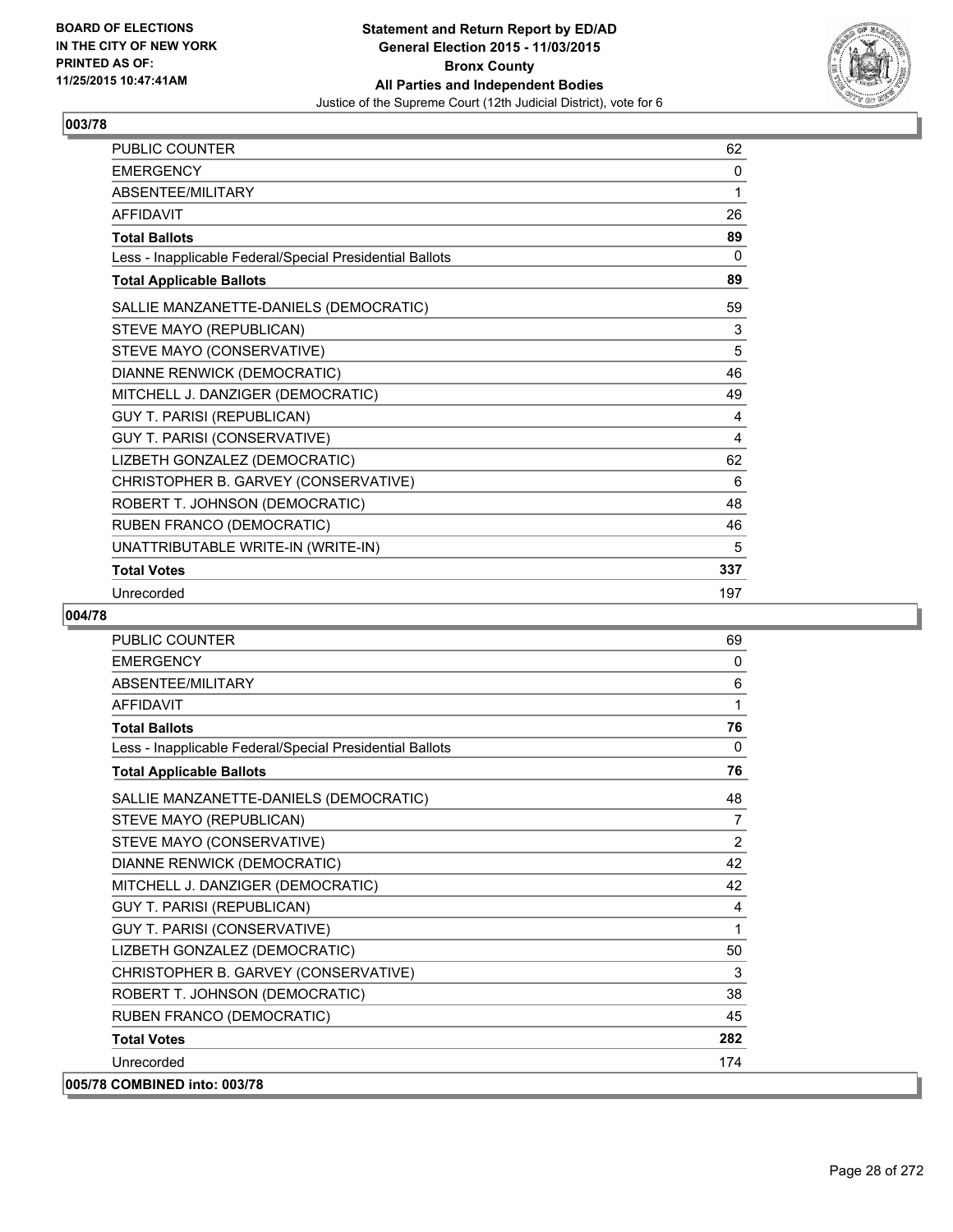

| <b>PUBLIC COUNTER</b>                                    | 66  |
|----------------------------------------------------------|-----|
| <b>EMERGENCY</b>                                         | 0   |
| ABSENTEE/MILITARY                                        | 1   |
| <b>AFFIDAVIT</b>                                         | 1   |
| <b>Total Ballots</b>                                     | 68  |
| Less - Inapplicable Federal/Special Presidential Ballots | 0   |
| <b>Total Applicable Ballots</b>                          | 68  |
| SALLIE MANZANETTE-DANIELS (DEMOCRATIC)                   | 40  |
| STEVE MAYO (REPUBLICAN)                                  | 3   |
| STEVE MAYO (CONSERVATIVE)                                | 1   |
| DIANNE RENWICK (DEMOCRATIC)                              | 34  |
| MITCHELL J. DANZIGER (DEMOCRATIC)                        | 30  |
| <b>GUY T. PARISI (REPUBLICAN)</b>                        | 1   |
| GUY T. PARISI (CONSERVATIVE)                             | 1   |
| LIZBETH GONZALEZ (DEMOCRATIC)                            | 41  |
| CHRISTOPHER B. GARVEY (CONSERVATIVE)                     | 1   |
| ROBERT T. JOHNSON (DEMOCRATIC)                           | 34  |
| RUBEN FRANCO (DEMOCRATIC)                                | 34  |
| GINO GADAGNO (WRITE-IN)                                  | 1   |
| JOSEPH COLARUSO (WRITE-IN)                               | 1   |
| JOSEPH GUADAGNO (WRITE-IN)                               | 1   |
| <b>Total Votes</b>                                       | 223 |
| Unrecorded                                               | 185 |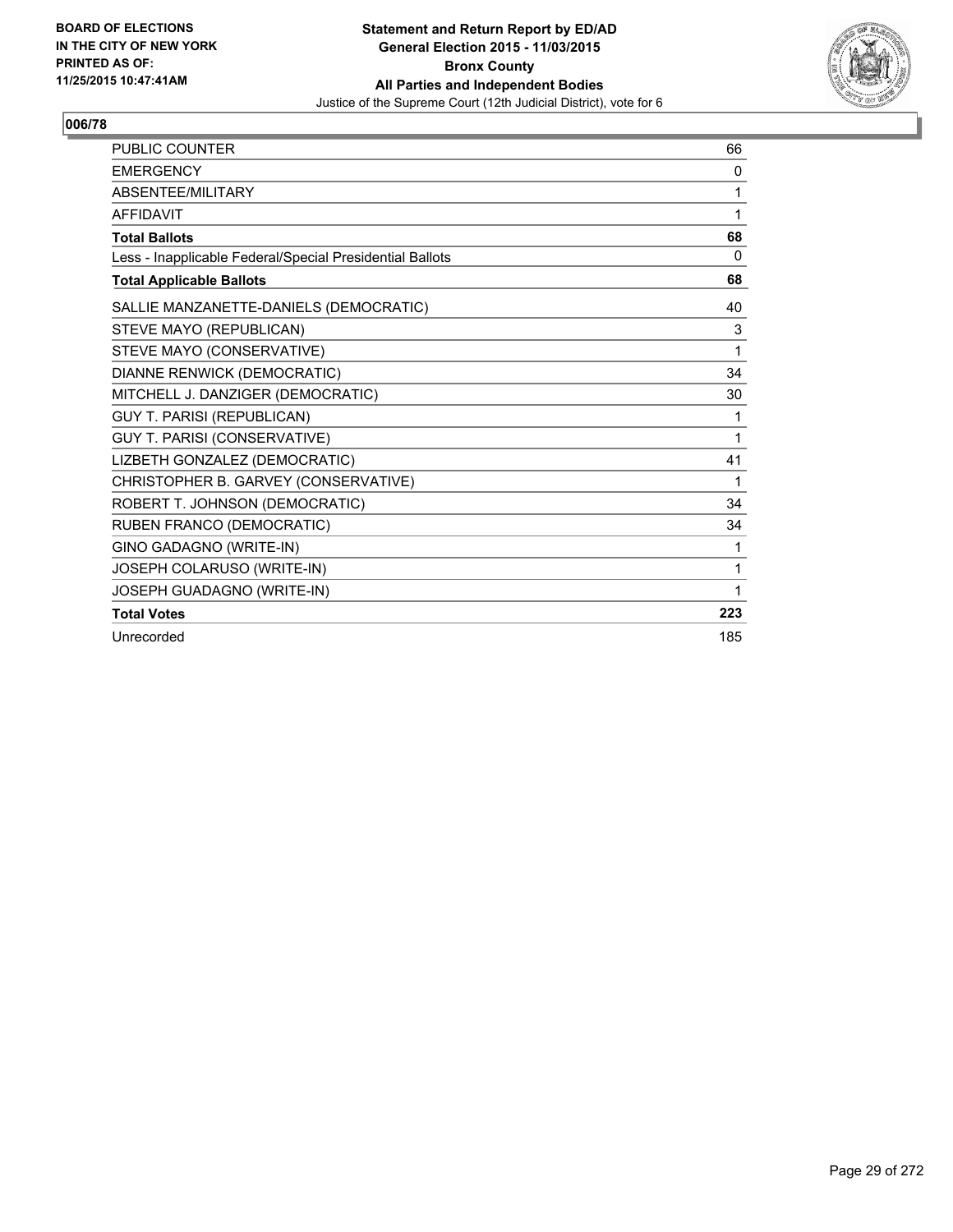

| PUBLIC COUNTER                                           | 93             |
|----------------------------------------------------------|----------------|
| <b>EMERGENCY</b>                                         | $\mathbf{0}$   |
| ABSENTEE/MILITARY                                        | 16             |
| <b>AFFIDAVIT</b>                                         | 1              |
| <b>Total Ballots</b>                                     | 110            |
| Less - Inapplicable Federal/Special Presidential Ballots | 0              |
| <b>Total Applicable Ballots</b>                          | 110            |
| SALLIE MANZANETTE-DANIELS (DEMOCRATIC)                   | 70             |
| STEVE MAYO (REPUBLICAN)                                  | $\overline{7}$ |
| STEVE MAYO (CONSERVATIVE)                                | 5              |
| DIANNE RENWICK (DEMOCRATIC)                              | 71             |
| MITCHELL J. DANZIGER (DEMOCRATIC)                        | 68             |
| <b>GUY T. PARISI (REPUBLICAN)</b>                        | 8              |
| <b>GUY T. PARISI (CONSERVATIVE)</b>                      | 3              |
| LIZBETH GONZALEZ (DEMOCRATIC)                            | 77             |
| CHRISTOPHER B. GARVEY (CONSERVATIVE)                     | 10             |
| ROBERT T. JOHNSON (DEMOCRATIC)                           | 75             |
| RUBEN FRANCO (DEMOCRATIC)                                | 73             |
| <b>BASSIO WILLIAMS (WRITE-IN)</b>                        | 1              |
| HEYRROD JABLOME (WRITE-IN)                               | 1              |
| HUGH JANUS (WRITE-IN)                                    | $\mathbf{1}$   |
| HUGH JUSS (WRITE-IN)                                     | $\mathbf{1}$   |
| MELISSA INGALA (WRITE-IN)                                | 1              |
| MIKE HUNT (WRITE-IN)                                     | 1              |
| <b>Total Votes</b>                                       | 473            |
| Unrecorded                                               | 187            |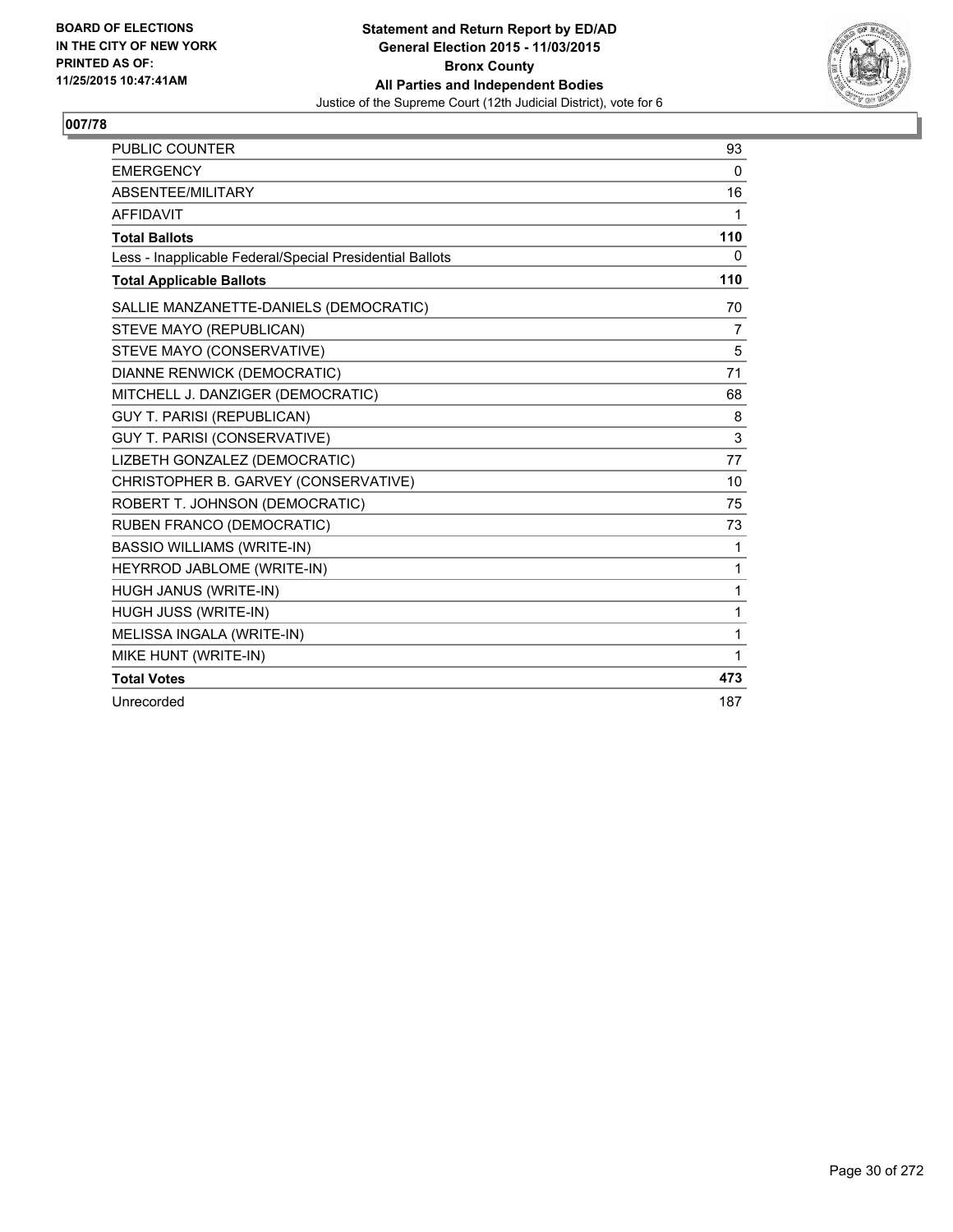

| <b>PUBLIC COUNTER</b>                                    | 29             |
|----------------------------------------------------------|----------------|
| <b>EMERGENCY</b>                                         | 0              |
| ABSENTEE/MILITARY                                        | 0              |
| <b>AFFIDAVIT</b>                                         | $\overline{2}$ |
| <b>Total Ballots</b>                                     | 31             |
| Less - Inapplicable Federal/Special Presidential Ballots | $\mathbf 0$    |
| <b>Total Applicable Ballots</b>                          | 31             |
| SALLIE MANZANETTE-DANIELS (DEMOCRATIC)                   | 12             |
| STEVE MAYO (REPUBLICAN)                                  | 2              |
| STEVE MAYO (CONSERVATIVE)                                | 3              |
| DIANNE RENWICK (DEMOCRATIC)                              | 11             |
| MITCHELL J. DANZIGER (DEMOCRATIC)                        | 12             |
| <b>GUY T. PARISI (REPUBLICAN)</b>                        | 2              |
| GUY T. PARISI (CONSERVATIVE)                             | 2              |
| LIZBETH GONZALEZ (DEMOCRATIC)                            | 26             |
| CHRISTOPHER B. GARVEY (CONSERVATIVE)                     | 4              |
| ROBERT T. JOHNSON (DEMOCRATIC)                           | 11             |
| RUBEN FRANCO (DEMOCRATIC)                                | 15             |
| CHRISTINA LAKIND (WRITE-IN)                              | $\mathbf{1}$   |
| JOSEPH RAMONETTI (WRITE-IN)                              | 1              |
| MATTHEW MARTINEZ (WRITE-IN)                              | 1              |
| <b>Total Votes</b>                                       | 103            |
| Unrecorded                                               | 83             |
|                                                          |                |

# **009/78 COMBINED into: 007/78**

| PUBLIC COUNTER                                           | 54             |
|----------------------------------------------------------|----------------|
| <b>EMERGENCY</b>                                         | $\Omega$       |
| <b>ABSENTEF/MILITARY</b>                                 | 3              |
| <b>AFFIDAVIT</b>                                         | 0              |
| <b>Total Ballots</b>                                     | 57             |
| Less - Inapplicable Federal/Special Presidential Ballots | 0              |
| <b>Total Applicable Ballots</b>                          | 57             |
| SALLIE MANZANETTE-DANIELS (DEMOCRATIC)                   | 35             |
| STEVE MAYO (REPUBLICAN)                                  | 2              |
| STEVE MAYO (CONSERVATIVE)                                | $\overline{2}$ |
| DIANNE RENWICK (DEMOCRATIC)                              | 38             |
| MITCHELL J. DANZIGER (DEMOCRATIC)                        | 34             |
| <b>GUY T. PARISI (REPUBLICAN)</b>                        | 3              |
| GUY T. PARISI (CONSERVATIVE)                             | $\overline{2}$ |
| LIZBETH GONZALEZ (DEMOCRATIC)                            | 40             |
| CHRISTOPHER B. GARVEY (CONSERVATIVE)                     | 3              |
| ROBERT T. JOHNSON (DEMOCRATIC)                           | 45             |
| RUBEN FRANCO (DEMOCRATIC)                                | 34             |
| <b>Total Votes</b>                                       | 238            |
| Unrecorded                                               | 104            |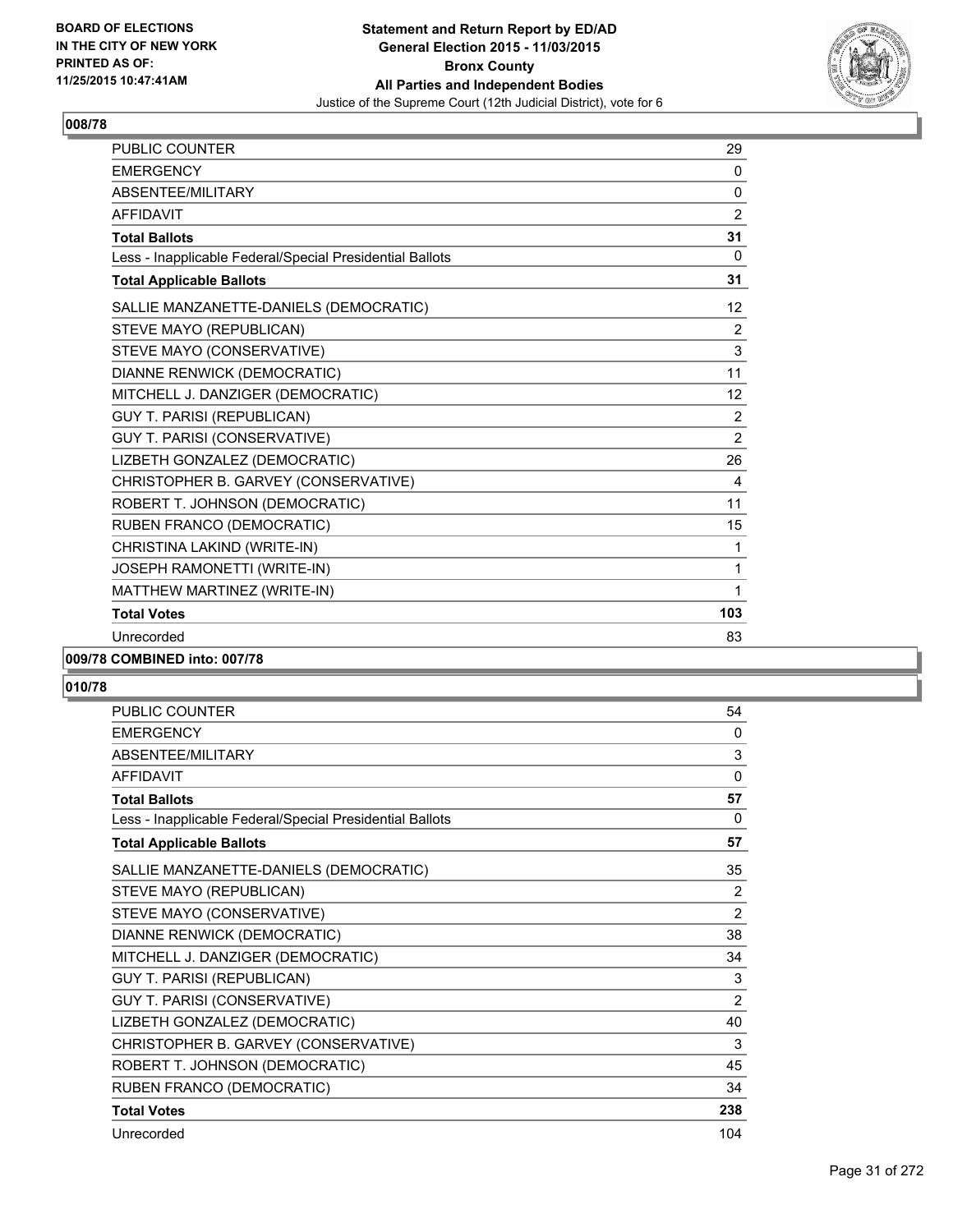

| <b>PUBLIC COUNTER</b>                                    | 25  |
|----------------------------------------------------------|-----|
| <b>EMERGENCY</b>                                         | 0   |
| ABSENTEE/MILITARY                                        | 5   |
| <b>AFFIDAVIT</b>                                         | 0   |
| <b>Total Ballots</b>                                     | 30  |
| Less - Inapplicable Federal/Special Presidential Ballots | 0   |
| <b>Total Applicable Ballots</b>                          | 30  |
| SALLIE MANZANETTE-DANIELS (DEMOCRATIC)                   | 21  |
| STEVE MAYO (REPUBLICAN)                                  | 2   |
| STEVE MAYO (CONSERVATIVE)                                | 1   |
| DIANNE RENWICK (DEMOCRATIC)                              | 17  |
| MITCHELL J. DANZIGER (DEMOCRATIC)                        | 13  |
| <b>GUY T. PARISI (REPUBLICAN)</b>                        | 0   |
| GUY T. PARISI (CONSERVATIVE)                             | 1   |
| LIZBETH GONZALEZ (DEMOCRATIC)                            | 19  |
| CHRISTOPHER B. GARVEY (CONSERVATIVE)                     | 2   |
| ROBERT T. JOHNSON (DEMOCRATIC)                           | 19  |
| RUBEN FRANCO (DEMOCRATIC)                                | 14  |
| HILARY CLINTON (WRITE-IN)                                | 1   |
| <b>Total Votes</b>                                       | 110 |
| Unrecorded                                               | 70  |

| PUBLIC COUNTER                                           | 50  |
|----------------------------------------------------------|-----|
| <b>EMERGENCY</b>                                         | 0   |
| ABSENTEE/MILITARY                                        | 0   |
| <b>AFFIDAVIT</b>                                         | 4   |
| <b>Total Ballots</b>                                     | 54  |
| Less - Inapplicable Federal/Special Presidential Ballots | 0   |
| <b>Total Applicable Ballots</b>                          | 54  |
| SALLIE MANZANETTE-DANIELS (DEMOCRATIC)                   | 40  |
| STEVE MAYO (REPUBLICAN)                                  | 1   |
| STEVE MAYO (CONSERVATIVE)                                | 0   |
| DIANNE RENWICK (DEMOCRATIC)                              | 37  |
| MITCHELL J. DANZIGER (DEMOCRATIC)                        | 32  |
| <b>GUY T. PARISI (REPUBLICAN)</b>                        | 1   |
| GUY T. PARISI (CONSERVATIVE)                             | 0   |
| LIZBETH GONZALEZ (DEMOCRATIC)                            | 39  |
| CHRISTOPHER B. GARVEY (CONSERVATIVE)                     | 1   |
| ROBERT T. JOHNSON (DEMOCRATIC)                           | 36  |
| RUBEN FRANCO (DEMOCRATIC)                                | 37  |
| <b>Total Votes</b>                                       | 224 |
| Unrecorded                                               | 100 |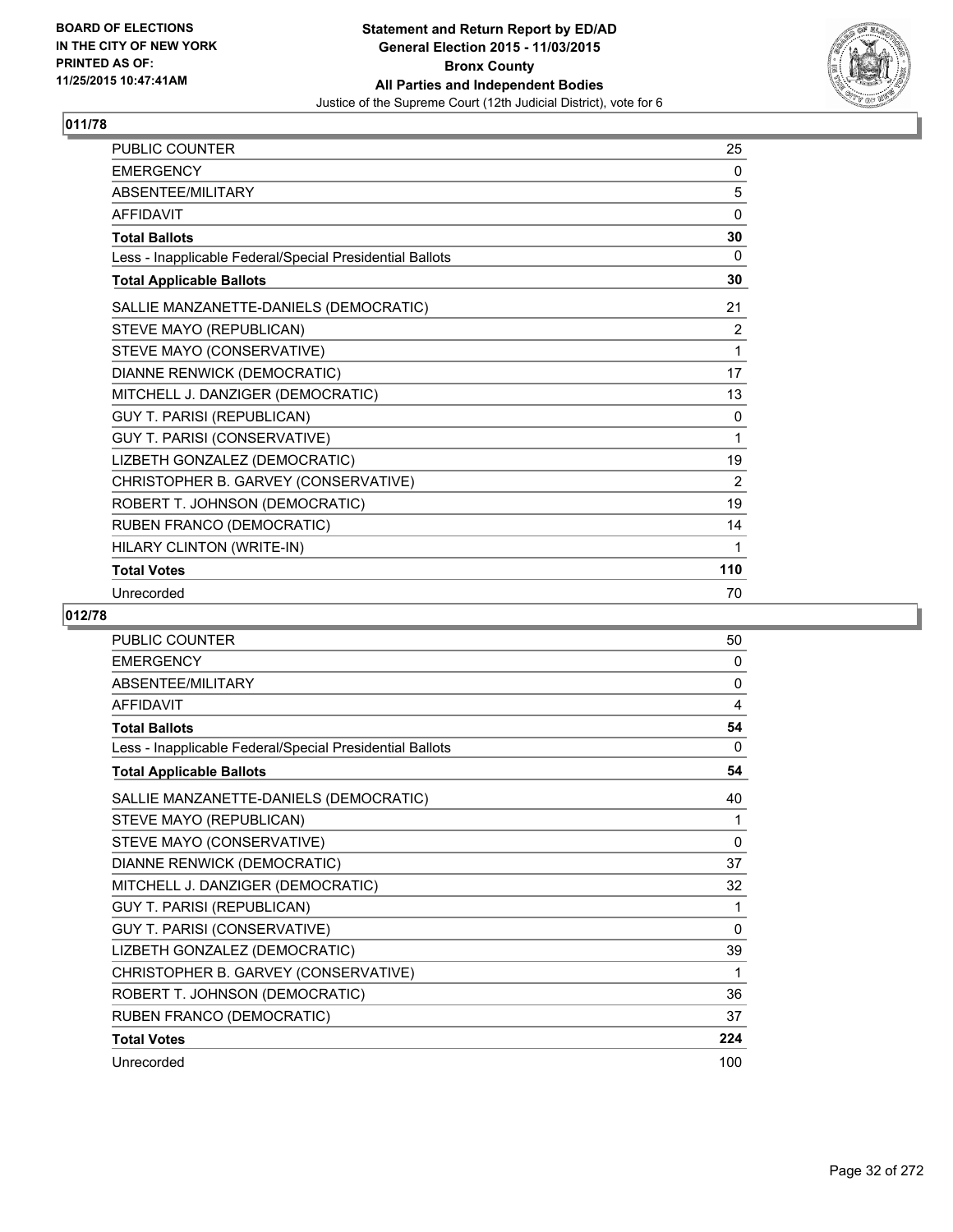

| PUBLIC COUNTER                                           | 61             |
|----------------------------------------------------------|----------------|
| <b>EMERGENCY</b>                                         | 0              |
| ABSENTEE/MILITARY                                        | 4              |
| <b>AFFIDAVIT</b>                                         | 0              |
| <b>Total Ballots</b>                                     | 65             |
| Less - Inapplicable Federal/Special Presidential Ballots | 0              |
| <b>Total Applicable Ballots</b>                          | 65             |
| SALLIE MANZANETTE-DANIELS (DEMOCRATIC)                   | 32             |
| STEVE MAYO (REPUBLICAN)                                  | 2              |
| STEVE MAYO (CONSERVATIVE)                                | $\overline{2}$ |
| DIANNE RENWICK (DEMOCRATIC)                              | 23             |
| MITCHELL J. DANZIGER (DEMOCRATIC)                        | 27             |
| <b>GUY T. PARISI (REPUBLICAN)</b>                        | 3              |
| GUY T. PARISI (CONSERVATIVE)                             | 1              |
| LIZBETH GONZALEZ (DEMOCRATIC)                            | 36             |
| CHRISTOPHER B. GARVEY (CONSERVATIVE)                     | 4              |
| ROBERT T. JOHNSON (DEMOCRATIC)                           | 33             |
| RUBEN FRANCO (DEMOCRATIC)                                | 30             |
| <b>Total Votes</b>                                       | 193            |
| Unrecorded                                               | 197            |

| <b>PUBLIC COUNTER</b>                                    | 85       |
|----------------------------------------------------------|----------|
| <b>EMERGENCY</b>                                         | 0        |
| <b>ABSENTEE/MILITARY</b>                                 | 4        |
| <b>AFFIDAVIT</b>                                         | 1        |
| <b>Total Ballots</b>                                     | 90       |
| Less - Inapplicable Federal/Special Presidential Ballots | $\Omega$ |
| <b>Total Applicable Ballots</b>                          | 90       |
| SALLIE MANZANETTE-DANIELS (DEMOCRATIC)                   | 44       |
| STEVE MAYO (REPUBLICAN)                                  | 6        |
| STEVE MAYO (CONSERVATIVE)                                | $\Omega$ |
| DIANNE RENWICK (DEMOCRATIC)                              | 42       |
| MITCHELL J. DANZIGER (DEMOCRATIC)                        | 34       |
| <b>GUY T. PARISI (REPUBLICAN)</b>                        | 5        |
| GUY T. PARISI (CONSERVATIVE)                             | 0        |
| LIZBETH GONZALEZ (DEMOCRATIC)                            | 65       |
| CHRISTOPHER B. GARVEY (CONSERVATIVE)                     | 5        |
| ROBERT T. JOHNSON (DEMOCRATIC)                           | 43       |
| RUBEN FRANCO (DEMOCRATIC)                                | 46       |
| <b>Total Votes</b>                                       | 290      |
| Unrecorded                                               | 250      |
| 015/78 COMBINED into: 026/78                             |          |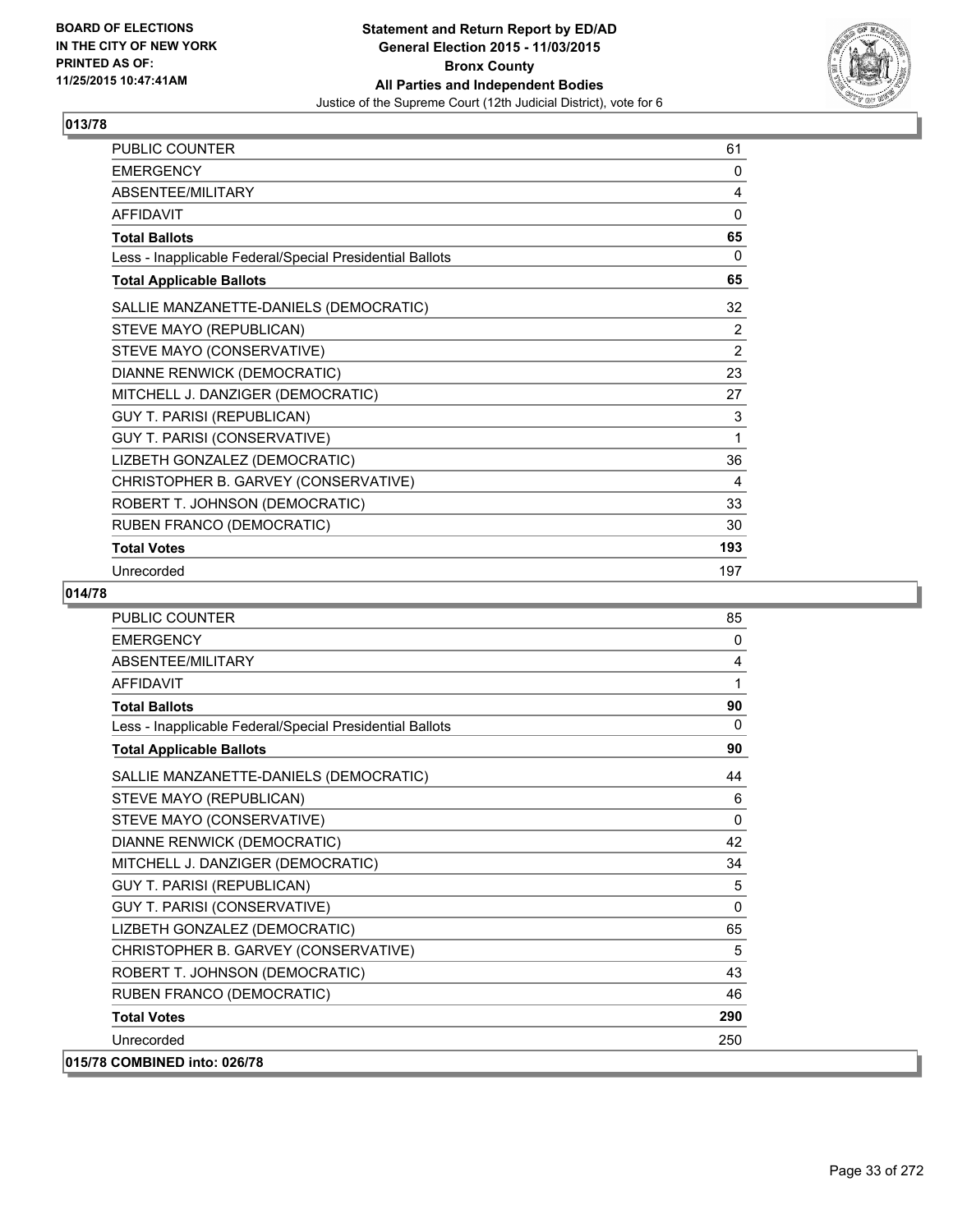

| PUBLIC COUNTER                                           | 106   |
|----------------------------------------------------------|-------|
| <b>EMERGENCY</b>                                         | 0     |
| ABSENTEE/MILITARY                                        | 4     |
| <b>AFFIDAVIT</b>                                         | 1     |
| <b>Total Ballots</b>                                     | $111$ |
| Less - Inapplicable Federal/Special Presidential Ballots | 0     |
| <b>Total Applicable Ballots</b>                          | 111   |
| SALLIE MANZANETTE-DANIELS (DEMOCRATIC)                   | 75    |
| STEVE MAYO (REPUBLICAN)                                  | 5     |
| STEVE MAYO (CONSERVATIVE)                                | 6     |
| <b>DIANNE RENWICK (DEMOCRATIC)</b>                       | 67    |
| MITCHELL J. DANZIGER (DEMOCRATIC)                        | 66    |
| <b>GUY T. PARISI (REPUBLICAN)</b>                        | 6     |
| GUY T. PARISI (CONSERVATIVE)                             | 7     |
| LIZBETH GONZALEZ (DEMOCRATIC)                            | 83    |
| CHRISTOPHER B. GARVEY (CONSERVATIVE)                     | 9     |
| ROBERT T. JOHNSON (DEMOCRATIC)                           | 79    |
| RUBEN FRANCO (DEMOCRATIC)                                | 73    |
| ARTHUR BRAUCH (WRITE-IN)                                 | 1     |
| DAVID WOLFE (WRITE-IN)                                   | 1     |
| ROSALIE LESLIE (WRITE-IN)                                | 2     |
| <b>Total Votes</b>                                       | 480   |
| Unrecorded                                               | 186   |
| 017/78 COMBINED into: 012/78                             |       |
|                                                          |       |

**018/78 COMBINED into: 046/78**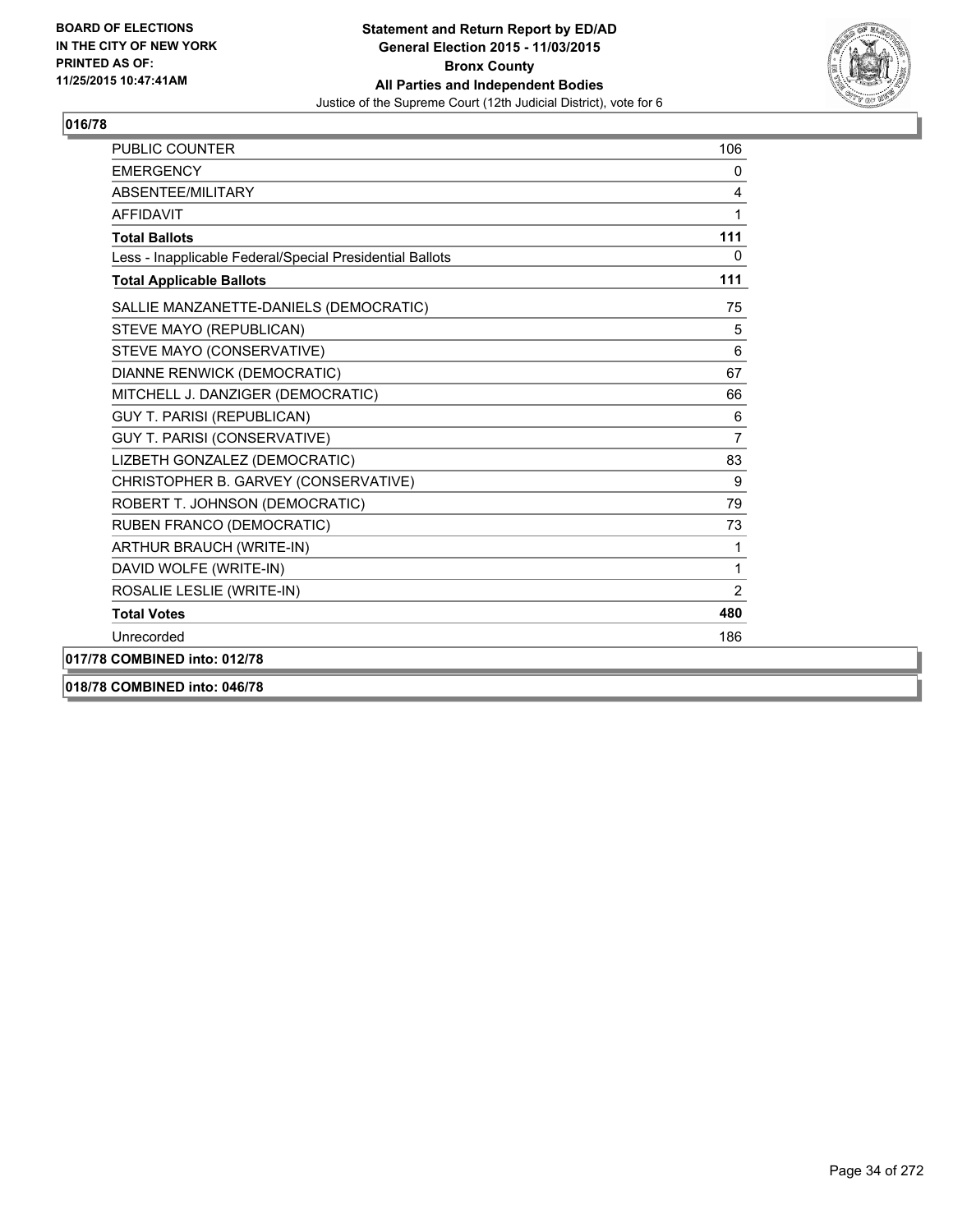

| PUBLIC COUNTER                                           | 45             |
|----------------------------------------------------------|----------------|
| <b>EMERGENCY</b>                                         | 0              |
| ABSENTEE/MILITARY                                        | 5              |
| <b>AFFIDAVIT</b>                                         | $\overline{2}$ |
| <b>Total Ballots</b>                                     | 52             |
| Less - Inapplicable Federal/Special Presidential Ballots | 0              |
| <b>Total Applicable Ballots</b>                          | 52             |
| SALLIE MANZANETTE-DANIELS (DEMOCRATIC)                   | 35             |
| STEVE MAYO (REPUBLICAN)                                  | 4              |
| STEVE MAYO (CONSERVATIVE)                                | 0              |
| DIANNE RENWICK (DEMOCRATIC)                              | 34             |
| MITCHELL J. DANZIGER (DEMOCRATIC)                        | 32             |
| <b>GUY T. PARISI (REPUBLICAN)</b>                        | 2              |
| GUY T. PARISI (CONSERVATIVE)                             | $\mathbf{0}$   |
| LIZBETH GONZALEZ (DEMOCRATIC)                            | 37             |
| CHRISTOPHER B. GARVEY (CONSERVATIVE)                     | 1              |
| ROBERT T. JOHNSON (DEMOCRATIC)                           | 35             |
| RUBEN FRANCO (DEMOCRATIC)                                | 35             |
| <b>Total Votes</b>                                       | 215            |
| Unrecorded                                               | 97             |

## **020/78 COMBINED into: 014/78**

#### **021/78 COMBINED into: 013/78**

| <b>PUBLIC COUNTER</b>                                    | 48           |
|----------------------------------------------------------|--------------|
| <b>EMERGENCY</b>                                         | 0            |
| <b>ABSENTEE/MILITARY</b>                                 | 5            |
| <b>AFFIDAVIT</b>                                         | $\mathbf{0}$ |
| <b>Total Ballots</b>                                     | 53           |
| Less - Inapplicable Federal/Special Presidential Ballots | 0            |
| <b>Total Applicable Ballots</b>                          | 53           |
| SALLIE MANZANETTE-DANIELS (DEMOCRATIC)                   | 22           |
| STEVE MAYO (REPUBLICAN)                                  | 3            |
| STEVE MAYO (CONSERVATIVE)                                | $\Omega$     |
| DIANNE RENWICK (DEMOCRATIC)                              | 23           |
| MITCHELL J. DANZIGER (DEMOCRATIC)                        | 18           |
| <b>GUY T. PARISI (REPUBLICAN)</b>                        | 2            |
| GUY T. PARISI (CONSERVATIVE)                             | 0            |
| LIZBETH GONZALEZ (DEMOCRATIC)                            | 38           |
| CHRISTOPHER B. GARVEY (CONSERVATIVE)                     | 0            |
| ROBERT T. JOHNSON (DEMOCRATIC)                           | 24           |
| RUBEN FRANCO (DEMOCRATIC)                                | 24           |
| UNATTRIBUTABLE WRITE-IN (WRITE-IN)                       | 1            |
| <b>Total Votes</b>                                       | 155          |
| Unrecorded                                               | 163          |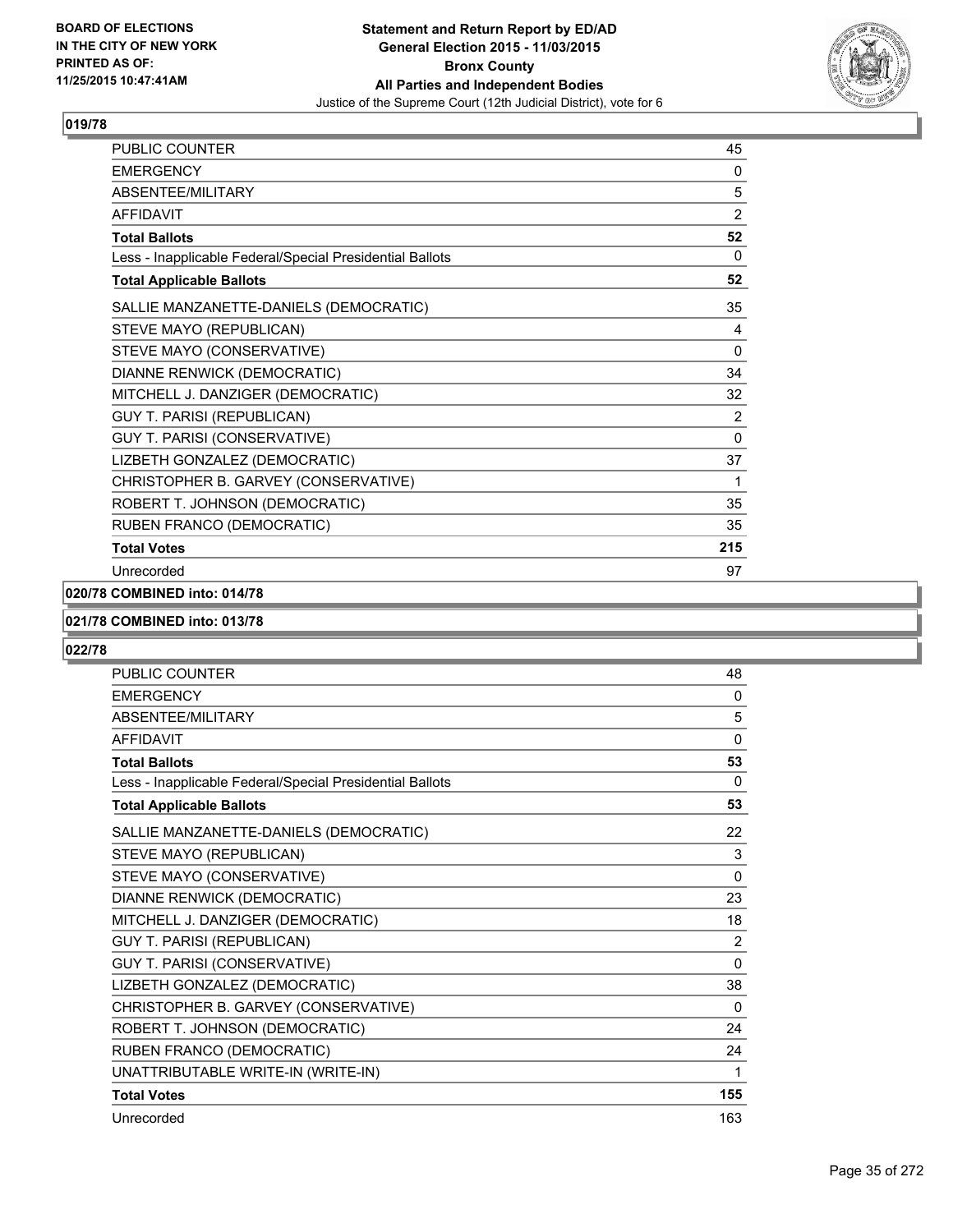

| <b>PUBLIC COUNTER</b>                                    | 64       |
|----------------------------------------------------------|----------|
| <b>EMERGENCY</b>                                         | 0        |
| ABSENTEE/MILITARY                                        | 4        |
| <b>AFFIDAVIT</b>                                         | 0        |
| <b>Total Ballots</b>                                     | 68       |
| Less - Inapplicable Federal/Special Presidential Ballots | 0        |
| <b>Total Applicable Ballots</b>                          | 68       |
| SALLIE MANZANETTE-DANIELS (DEMOCRATIC)                   | 18       |
| STEVE MAYO (REPUBLICAN)                                  | 4        |
| STEVE MAYO (CONSERVATIVE)                                | 0        |
| DIANNE RENWICK (DEMOCRATIC)                              | 15       |
| MITCHELL J. DANZIGER (DEMOCRATIC)                        | 15       |
| <b>GUY T. PARISI (REPUBLICAN)</b>                        | 2        |
| GUY T. PARISI (CONSERVATIVE)                             | $\Omega$ |
| LIZBETH GONZALEZ (DEMOCRATIC)                            | 34       |
| CHRISTOPHER B. GARVEY (CONSERVATIVE)                     | 1        |
| ROBERT T. JOHNSON (DEMOCRATIC)                           | 22       |
| RUBEN FRANCO (DEMOCRATIC)                                | 19       |
| <b>Total Votes</b>                                       | 130      |
| Unrecorded                                               | 278      |

| <b>PUBLIC COUNTER</b>                                    | 40             |
|----------------------------------------------------------|----------------|
| <b>EMERGENCY</b>                                         | 0              |
| ABSENTEE/MILITARY                                        | 1              |
| <b>AFFIDAVIT</b>                                         | $\mathbf{0}$   |
| <b>Total Ballots</b>                                     | 41             |
| Less - Inapplicable Federal/Special Presidential Ballots | $\Omega$       |
| <b>Total Applicable Ballots</b>                          | 41             |
| SALLIE MANZANETTE-DANIELS (DEMOCRATIC)                   | 14             |
| STEVE MAYO (REPUBLICAN)                                  | 3              |
| STEVE MAYO (CONSERVATIVE)                                | $\mathbf{0}$   |
| DIANNE RENWICK (DEMOCRATIC)                              | 15             |
| MITCHELL J. DANZIGER (DEMOCRATIC)                        | 9              |
| <b>GUY T. PARISI (REPUBLICAN)</b>                        | $\overline{2}$ |
| GUY T. PARISI (CONSERVATIVE)                             | $\mathbf{0}$   |
| LIZBETH GONZALEZ (DEMOCRATIC)                            | 18             |
| CHRISTOPHER B. GARVEY (CONSERVATIVE)                     | 1              |
| ROBERT T. JOHNSON (DEMOCRATIC)                           | 17             |
| RUBEN FRANCO (DEMOCRATIC)                                | 19             |
| <b>Total Votes</b>                                       | 98             |
| Unrecorded                                               | 148            |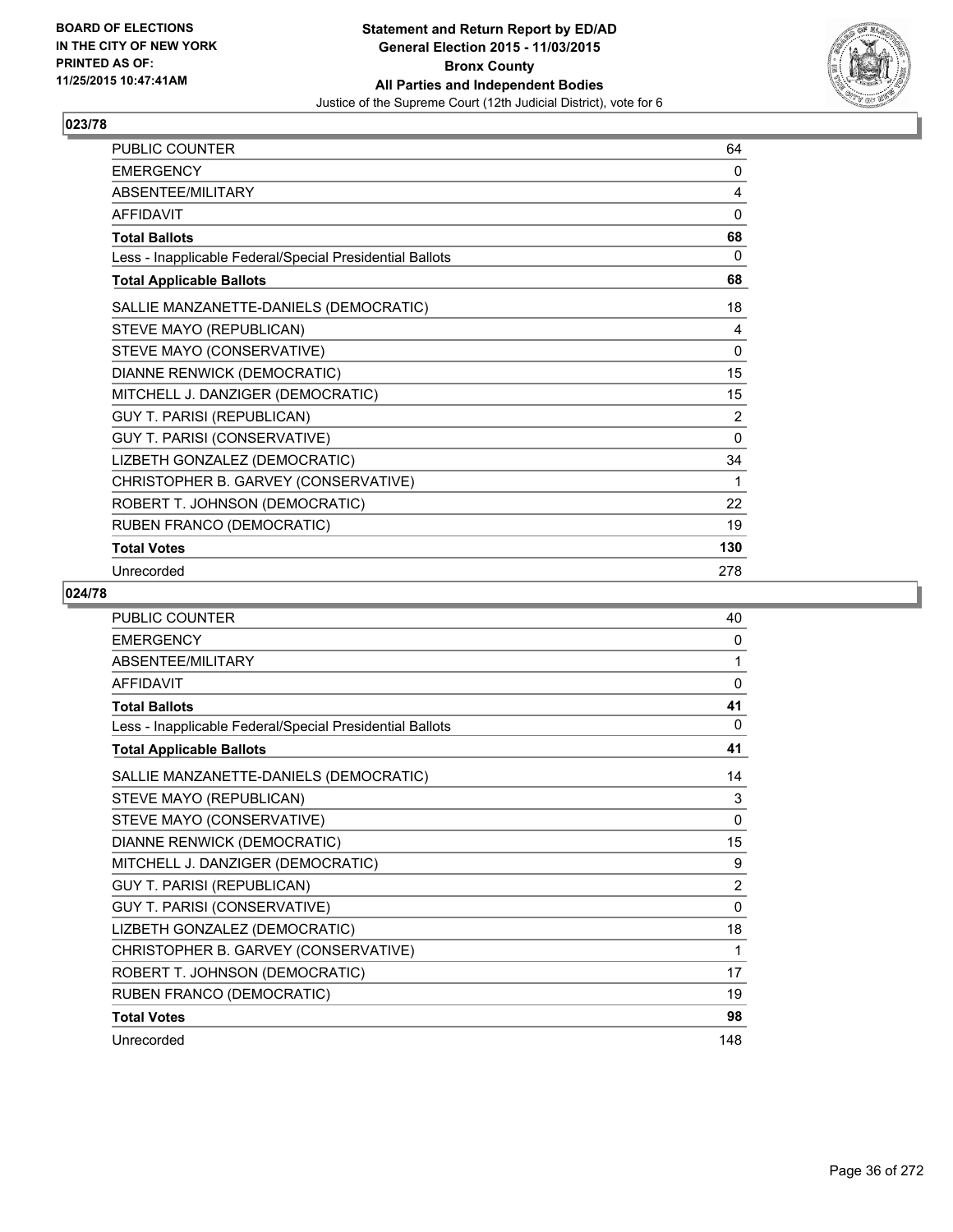

| <b>PUBLIC COUNTER</b>                                    | 62       |
|----------------------------------------------------------|----------|
| <b>EMERGENCY</b>                                         | 0        |
| ABSENTEE/MILITARY                                        | 2        |
| <b>AFFIDAVIT</b>                                         | 1        |
| <b>Total Ballots</b>                                     | 65       |
| Less - Inapplicable Federal/Special Presidential Ballots | 0        |
| <b>Total Applicable Ballots</b>                          | 65       |
| SALLIE MANZANETTE-DANIELS (DEMOCRATIC)                   | 48       |
| STEVE MAYO (REPUBLICAN)                                  | 0        |
| STEVE MAYO (CONSERVATIVE)                                | 2        |
| DIANNE RENWICK (DEMOCRATIC)                              | 47       |
| MITCHELL J. DANZIGER (DEMOCRATIC)                        | 44       |
| <b>GUY T. PARISI (REPUBLICAN)</b>                        | 1        |
| GUY T. PARISI (CONSERVATIVE)                             | $\Omega$ |
| LIZBETH GONZALEZ (DEMOCRATIC)                            | 52       |
| CHRISTOPHER B. GARVEY (CONSERVATIVE)                     | 2        |
| ROBERT T. JOHNSON (DEMOCRATIC)                           | 46       |
| RUBEN FRANCO (DEMOCRATIC)                                | 48       |
| <b>Total Votes</b>                                       | 290      |
| Unrecorded                                               | 100      |

| 028/78 COMBINED into: 016/78                             |                |
|----------------------------------------------------------|----------------|
| 027/78 COMBINED into: 025/78                             |                |
| Unrecorded                                               | 138            |
| <b>Total Votes</b>                                       | 222            |
| RUBEN FRANCO (DEMOCRATIC)                                | 39             |
| ROBERT T. JOHNSON (DEMOCRATIC)                           | 33             |
| CHRISTOPHER B. GARVEY (CONSERVATIVE)                     | 4              |
| LIZBETH GONZALEZ (DEMOCRATIC)                            | 42             |
| <b>GUY T. PARISI (CONSERVATIVE)</b>                      | 1              |
| <b>GUY T. PARISI (REPUBLICAN)</b>                        | 3              |
| MITCHELL J. DANZIGER (DEMOCRATIC)                        | 30             |
| DIANNE RENWICK (DEMOCRATIC)                              | 31             |
| STEVE MAYO (CONSERVATIVE)                                | 1              |
| STEVE MAYO (REPUBLICAN)                                  | 3              |
| SALLIE MANZANETTE-DANIELS (DEMOCRATIC)                   | 35             |
| <b>Total Applicable Ballots</b>                          | 60             |
| Less - Inapplicable Federal/Special Presidential Ballots | $\mathbf{0}$   |
| <b>Total Ballots</b>                                     | 60             |
| AFFIDAVIT                                                | $\overline{2}$ |
| ABSENTEE/MILITARY                                        | 8              |
| <b>EMERGENCY</b>                                         | $\mathbf{0}$   |
| <b>PUBLIC COUNTER</b>                                    | 50             |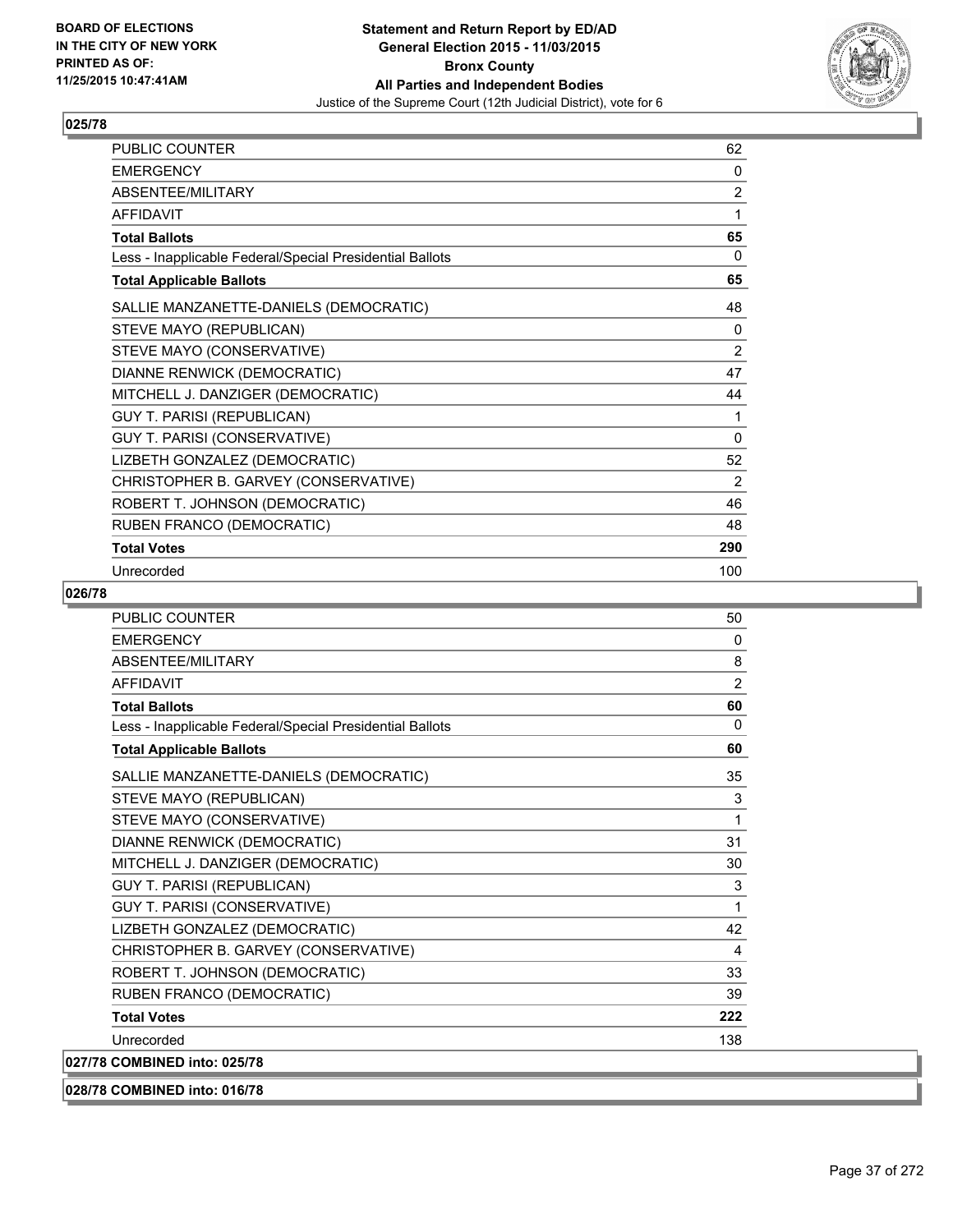

| PUBLIC COUNTER                                           | 74  |
|----------------------------------------------------------|-----|
| <b>EMERGENCY</b>                                         | 0   |
| ABSENTEE/MILITARY                                        | 5   |
| <b>AFFIDAVIT</b>                                         | 1   |
| <b>Total Ballots</b>                                     | 80  |
| Less - Inapplicable Federal/Special Presidential Ballots | 0   |
| <b>Total Applicable Ballots</b>                          | 80  |
| SALLIE MANZANETTE-DANIELS (DEMOCRATIC)                   | 40  |
| STEVE MAYO (REPUBLICAN)                                  | 10  |
| STEVE MAYO (CONSERVATIVE)                                | 3   |
| DIANNE RENWICK (DEMOCRATIC)                              | 33  |
| MITCHELL J. DANZIGER (DEMOCRATIC)                        | 31  |
| <b>GUY T. PARISI (REPUBLICAN)</b>                        | 6   |
| GUY T. PARISI (CONSERVATIVE)                             | 3   |
| LIZBETH GONZALEZ (DEMOCRATIC)                            | 43  |
| CHRISTOPHER B. GARVEY (CONSERVATIVE)                     | 9   |
| ROBERT T. JOHNSON (DEMOCRATIC)                           | 39  |
| RUBEN FRANCO (DEMOCRATIC)                                | 35  |
| <b>Total Votes</b>                                       | 252 |
| Unrecorded                                               | 228 |

| <b>PUBLIC COUNTER</b>                                    | 41           |
|----------------------------------------------------------|--------------|
| <b>EMERGENCY</b>                                         | 0            |
| ABSENTEE/MILITARY                                        | 4            |
| <b>AFFIDAVIT</b>                                         | 0            |
| <b>Total Ballots</b>                                     | 45           |
| Less - Inapplicable Federal/Special Presidential Ballots | $\mathbf{0}$ |
| <b>Total Applicable Ballots</b>                          | 45           |
| SALLIE MANZANETTE-DANIELS (DEMOCRATIC)                   | 26           |
| STEVE MAYO (REPUBLICAN)                                  | 2            |
| STEVE MAYO (CONSERVATIVE)                                | 6            |
| DIANNE RENWICK (DEMOCRATIC)                              | 26           |
| MITCHELL J. DANZIGER (DEMOCRATIC)                        | 22           |
| <b>GUY T. PARISI (REPUBLICAN)</b>                        | 6            |
| GUY T. PARISI (CONSERVATIVE)                             | 3            |
| LIZBETH GONZALEZ (DEMOCRATIC)                            | 31           |
| CHRISTOPHER B. GARVEY (CONSERVATIVE)                     | 6            |
| ROBERT T. JOHNSON (DEMOCRATIC)                           | 26           |
| RUBEN FRANCO (DEMOCRATIC)                                | 29           |
| <b>Total Votes</b>                                       | 183          |
| Unrecorded                                               | 87           |
| 031/78 COMBINED into: 016/78                             |              |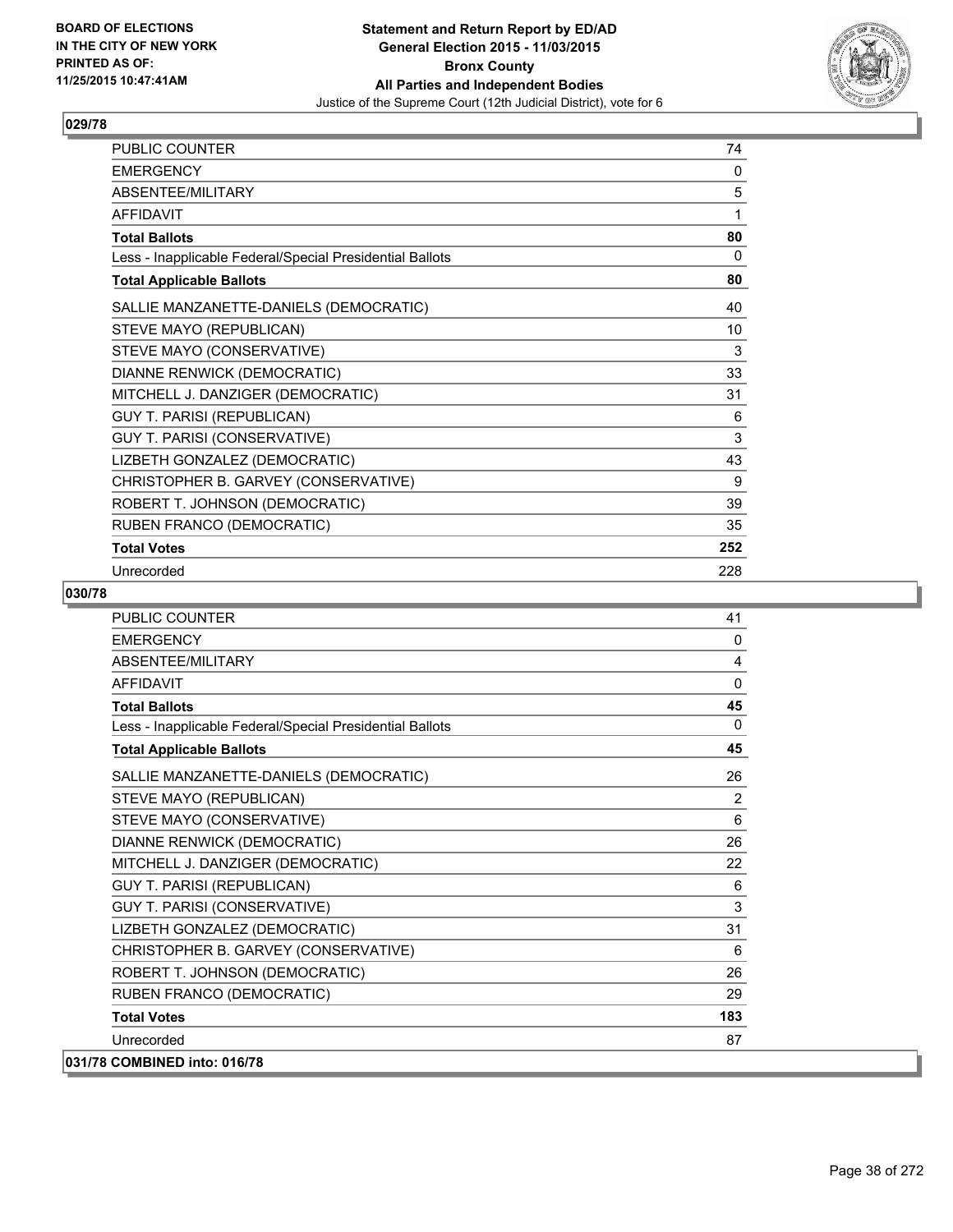

| PUBLIC COUNTER                                           | 84  |
|----------------------------------------------------------|-----|
| <b>EMERGENCY</b>                                         | 0   |
| ABSENTEE/MILITARY                                        | 2   |
| <b>AFFIDAVIT</b>                                         | 1   |
| <b>Total Ballots</b>                                     | 87  |
| Less - Inapplicable Federal/Special Presidential Ballots | 0   |
| <b>Total Applicable Ballots</b>                          | 87  |
| SALLIE MANZANETTE-DANIELS (DEMOCRATIC)                   | 56  |
| STEVE MAYO (REPUBLICAN)                                  | 6   |
| STEVE MAYO (CONSERVATIVE)                                | 2   |
| DIANNE RENWICK (DEMOCRATIC)                              | 56  |
| MITCHELL J. DANZIGER (DEMOCRATIC)                        | 57  |
| <b>GUY T. PARISI (REPUBLICAN)</b>                        | 3   |
| GUY T. PARISI (CONSERVATIVE)                             | 3   |
| LIZBETH GONZALEZ (DEMOCRATIC)                            | 69  |
| CHRISTOPHER B. GARVEY (CONSERVATIVE)                     | 4   |
| ROBERT T. JOHNSON (DEMOCRATIC)                           | 60  |
| RUBEN FRANCO (DEMOCRATIC)                                | 54  |
| <b>Total Votes</b>                                       | 370 |
| Unrecorded                                               | 152 |

| <b>PUBLIC COUNTER</b>                                    | 53       |
|----------------------------------------------------------|----------|
| <b>EMERGENCY</b>                                         | 0        |
| <b>ABSENTEE/MILITARY</b>                                 | 5        |
| <b>AFFIDAVIT</b>                                         | 1        |
| <b>Total Ballots</b>                                     | 59       |
| Less - Inapplicable Federal/Special Presidential Ballots | $\Omega$ |
| <b>Total Applicable Ballots</b>                          | 59       |
| SALLIE MANZANETTE-DANIELS (DEMOCRATIC)                   | 38       |
| STEVE MAYO (REPUBLICAN)                                  | 12       |
| STEVE MAYO (CONSERVATIVE)                                | 4        |
| <b>DIANNE RENWICK (DEMOCRATIC)</b>                       | 36       |
| MITCHELL J. DANZIGER (DEMOCRATIC)                        | 38       |
| <b>GUY T. PARISI (REPUBLICAN)</b>                        | 12       |
| GUY T. PARISI (CONSERVATIVE)                             | 2        |
| LIZBETH GONZALEZ (DEMOCRATIC)                            | 37       |
| CHRISTOPHER B. GARVEY (CONSERVATIVE)                     | 13       |
| ROBERT T. JOHNSON (DEMOCRATIC)                           | 34       |
| RUBEN FRANCO (DEMOCRATIC)                                | 36       |
| <b>Total Votes</b>                                       | 262      |
| Unrecorded                                               | 92       |
| 034/78 COMBINED into: 029/78                             |          |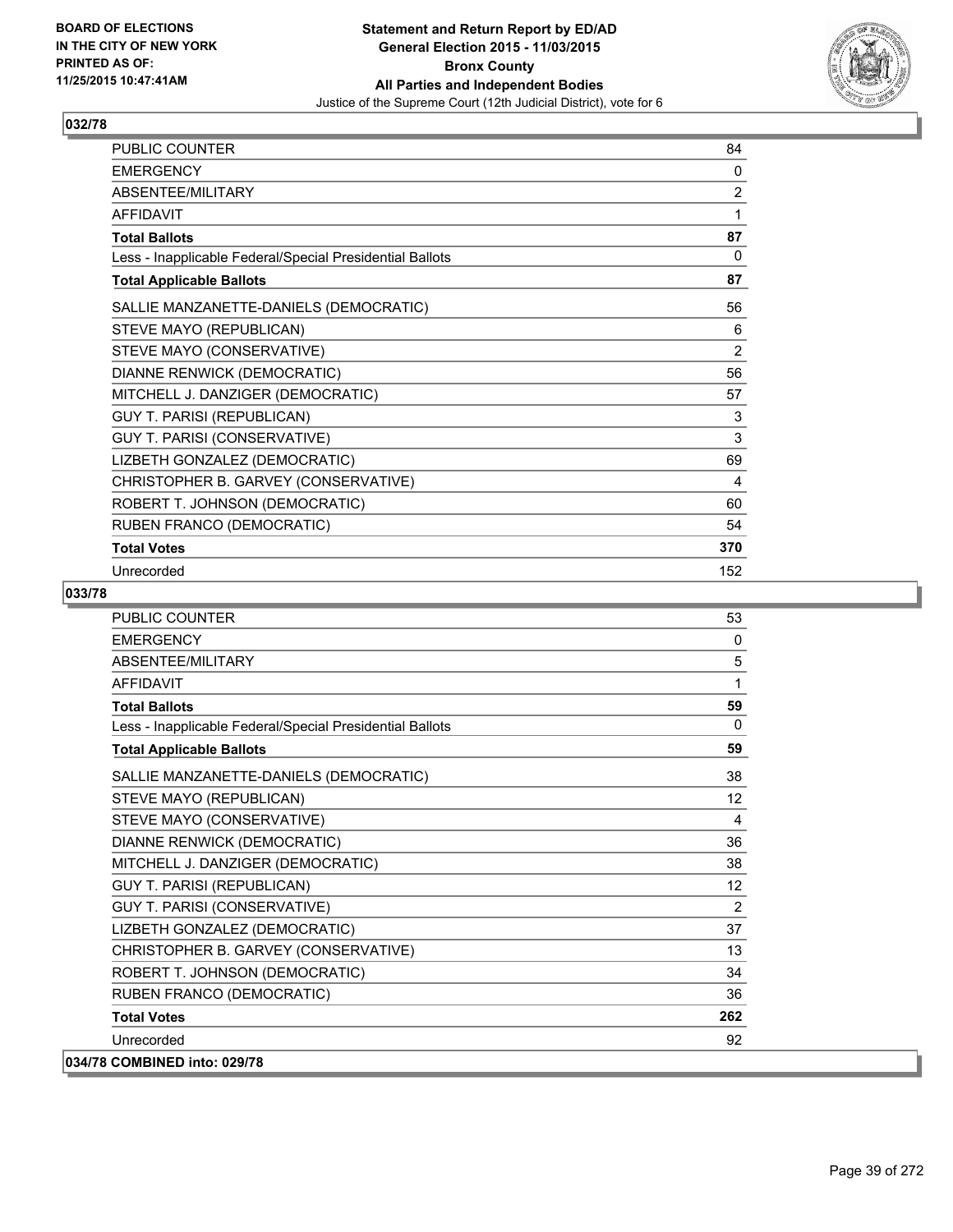

| PUBLIC COUNTER                                           | 71             |
|----------------------------------------------------------|----------------|
| <b>EMERGENCY</b>                                         | 0              |
| ABSENTEE/MILITARY                                        | $\overline{2}$ |
| <b>AFFIDAVIT</b>                                         | $\mathbf{1}$   |
| <b>Total Ballots</b>                                     | 74             |
| Less - Inapplicable Federal/Special Presidential Ballots | 0              |
| <b>Total Applicable Ballots</b>                          | 74             |
| SALLIE MANZANETTE-DANIELS (DEMOCRATIC)                   | 47             |
| STEVE MAYO (REPUBLICAN)                                  | 8              |
| STEVE MAYO (CONSERVATIVE)                                | $\mathbf{1}$   |
| DIANNE RENWICK (DEMOCRATIC)                              | 46             |
| MITCHELL J. DANZIGER (DEMOCRATIC)                        | 45             |
| <b>GUY T. PARISI (REPUBLICAN)</b>                        | 6              |
| <b>GUY T. PARISI (CONSERVATIVE)</b>                      | $\overline{2}$ |
| LIZBETH GONZALEZ (DEMOCRATIC)                            | 53             |
| CHRISTOPHER B. GARVEY (CONSERVATIVE)                     | 5              |
| ROBERT T. JOHNSON (DEMOCRATIC)                           | 46             |
| RUBEN FRANCO (DEMOCRATIC)                                | 50             |
| ANTON MCCARMIDE (WRITE-IN)                               | 1              |
| KATHERINE TIMPF (WRITE-IN)                               | 1              |
| STEPHEN MILLER (WRITE-IN)                                | 1              |
| UNATTRIBUTABLE WRITE-IN (WRITE-IN)                       | $\overline{2}$ |
| <b>Total Votes</b>                                       | 314            |
| Unrecorded                                               | 130            |
| 036/78 COMBINED into: 032/78                             |                |
| 037/78 COMBINED into: 007/78                             |                |

**038/78 COMBINED into: 035/78**

**039/78 COMBINED into: 007/78**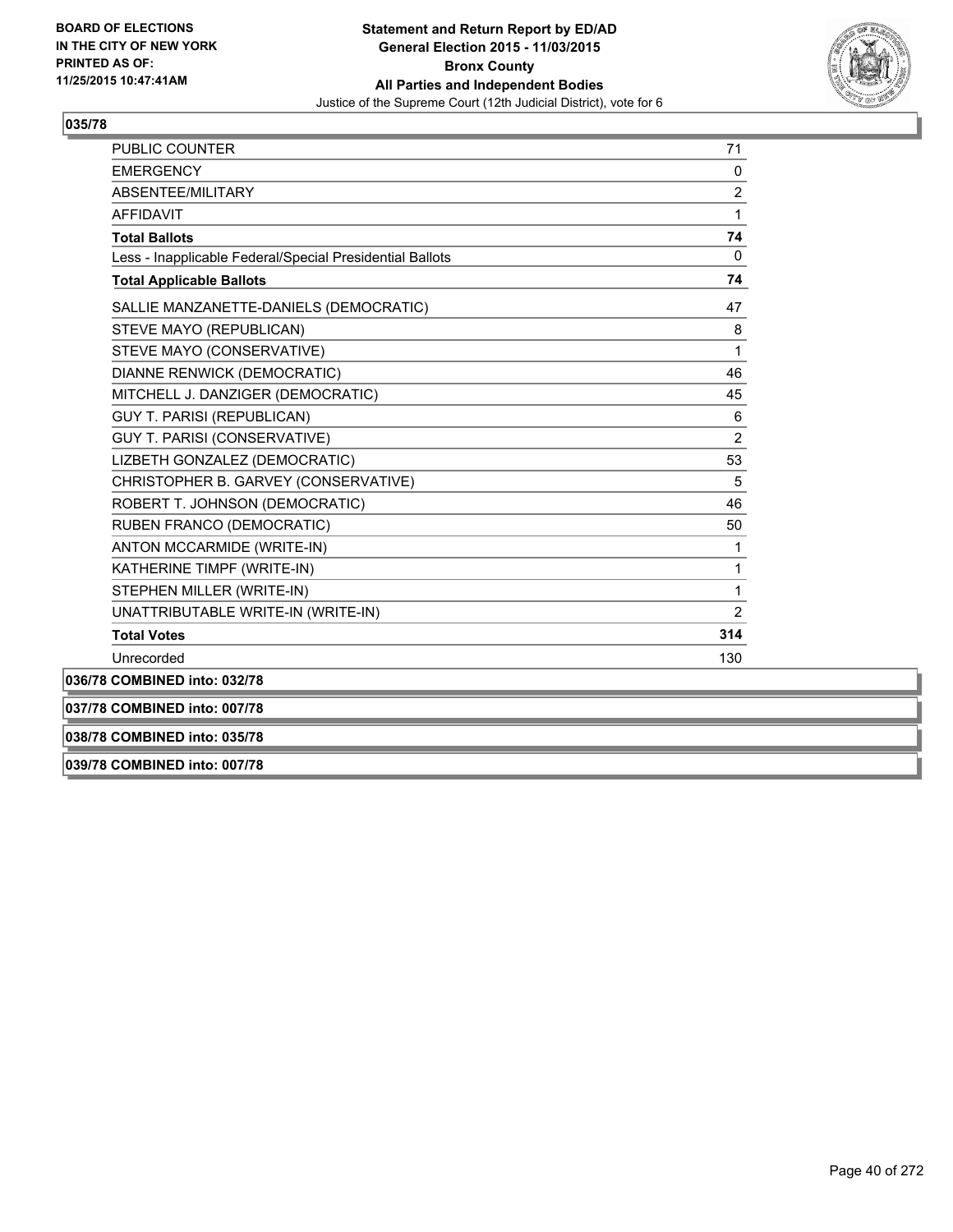

| PUBLIC COUNTER                                           | 132 |
|----------------------------------------------------------|-----|
| <b>EMERGENCY</b>                                         | 0   |
| <b>ABSENTEE/MILITARY</b>                                 | 6   |
| <b>AFFIDAVIT</b>                                         | 5   |
| <b>Total Ballots</b>                                     | 143 |
| Less - Inapplicable Federal/Special Presidential Ballots | 0   |
| <b>Total Applicable Ballots</b>                          | 143 |
| SALLIE MANZANETTE-DANIELS (DEMOCRATIC)                   | 83  |
| STEVE MAYO (REPUBLICAN)                                  | 15  |
| STEVE MAYO (CONSERVATIVE)                                | 9   |
| DIANNE RENWICK (DEMOCRATIC)                              | 71  |
| MITCHELL J. DANZIGER (DEMOCRATIC)                        | 74  |
| <b>GUY T. PARISI (REPUBLICAN)</b>                        | 10  |
| GUY T. PARISI (CONSERVATIVE)                             | 9   |
| LIZBETH GONZALEZ (DEMOCRATIC)                            | 89  |
| CHRISTOPHER B. GARVEY (CONSERVATIVE)                     | 13  |
| ROBERT T. JOHNSON (DEMOCRATIC)                           | 90  |
| RUBEN FRANCO (DEMOCRATIC)                                | 82  |
| KENNY AGOSTO (WRITE-IN)                                  | 1   |
| <b>Total Votes</b>                                       | 546 |
| Unrecorded                                               | 312 |

**041/78 COMBINED into: 040/78**

### **042/78 COMBINED into: 008/78**

| <b>PUBLIC COUNTER</b>                                    | 106            |
|----------------------------------------------------------|----------------|
| <b>EMERGENCY</b>                                         | 0              |
| <b>ABSENTEE/MILITARY</b>                                 | 4              |
| <b>AFFIDAVIT</b>                                         | 3              |
| <b>Total Ballots</b>                                     | 113            |
| Less - Inapplicable Federal/Special Presidential Ballots | 0              |
| <b>Total Applicable Ballots</b>                          | 113            |
| SALLIE MANZANETTE-DANIELS (DEMOCRATIC)                   | 64             |
| STEVE MAYO (REPUBLICAN)                                  | 5              |
| STEVE MAYO (CONSERVATIVE)                                | $\overline{2}$ |
| DIANNE RENWICK (DEMOCRATIC)                              | 57             |
| MITCHELL J. DANZIGER (DEMOCRATIC)                        | 51             |
| <b>GUY T. PARISI (REPUBLICAN)</b>                        | 4              |
| GUY T. PARISI (CONSERVATIVE)                             | 2              |
| LIZBETH GONZALEZ (DEMOCRATIC)                            | 79             |
| CHRISTOPHER B. GARVEY (CONSERVATIVE)                     | 6              |
| ROBERT T. JOHNSON (DEMOCRATIC)                           | 63             |
| RUBEN FRANCO (DEMOCRATIC)                                | 63             |
| UNATTRIBUTABLE WRITE-IN (WRITE-IN)                       | 1              |
| <b>Total Votes</b>                                       | 397            |
| Unrecorded                                               | 281            |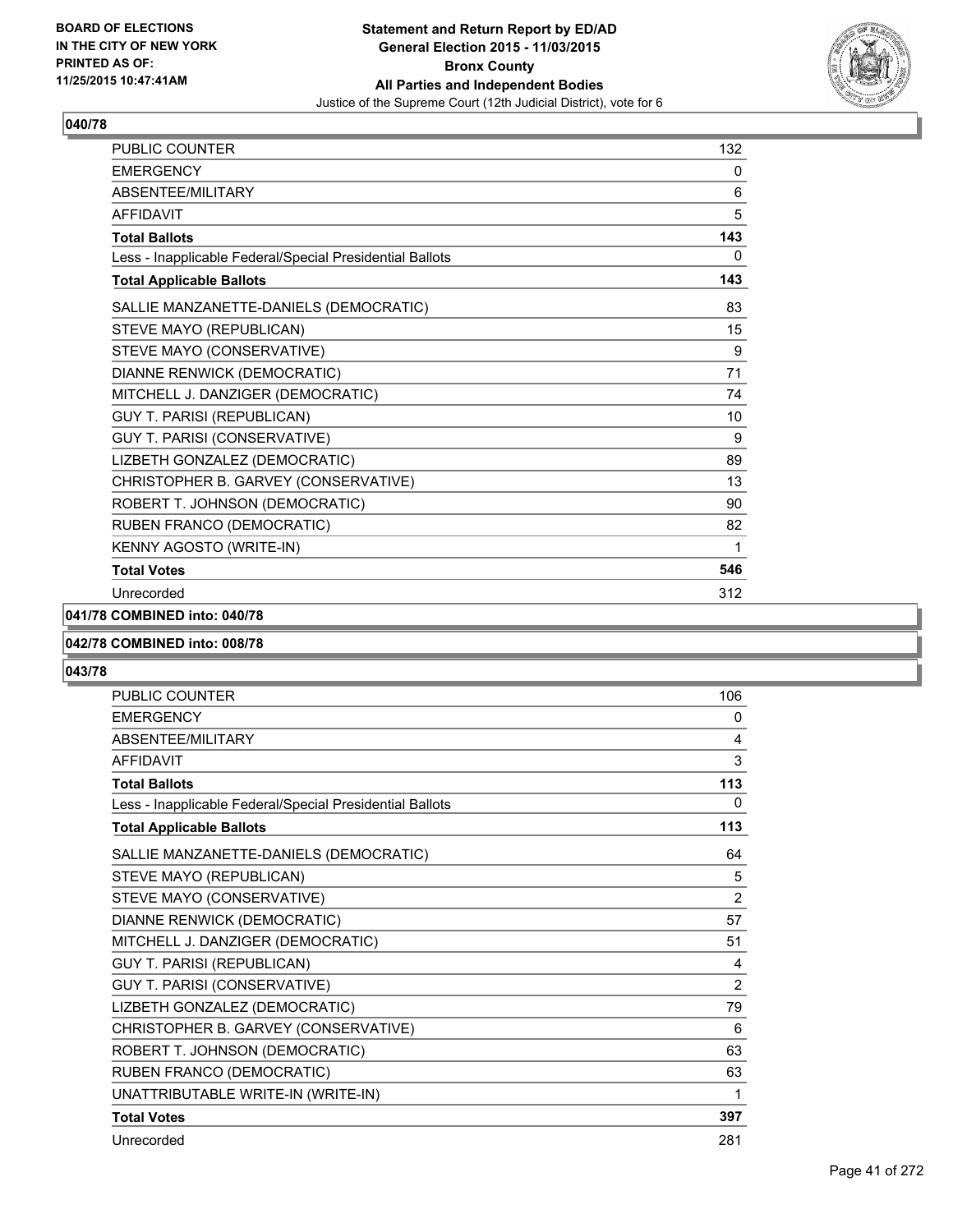

### **044/78 COMBINED into: 043/78**

| <b>PUBLIC COUNTER</b>                                    | 51             |
|----------------------------------------------------------|----------------|
| <b>EMERGENCY</b>                                         | $\Omega$       |
| ABSENTEE/MILITARY                                        | $\overline{2}$ |
| <b>AFFIDAVIT</b>                                         | 11             |
| <b>Total Ballots</b>                                     | 64             |
| Less - Inapplicable Federal/Special Presidential Ballots | $\Omega$       |
| <b>Total Applicable Ballots</b>                          | 64             |
| SALLIE MANZANETTE-DANIELS (DEMOCRATIC)                   | 37             |
| STEVE MAYO (REPUBLICAN)                                  | 3              |
| STEVE MAYO (CONSERVATIVE)                                | 1              |
| DIANNE RENWICK (DEMOCRATIC)                              | 33             |
| MITCHELL J. DANZIGER (DEMOCRATIC)                        | 30             |
| <b>GUY T. PARISI (REPUBLICAN)</b>                        | 1              |
| GUY T. PARISI (CONSERVATIVE)                             | 1              |
| LIZBETH GONZALEZ (DEMOCRATIC)                            | 42             |
| CHRISTOPHER B. GARVEY (CONSERVATIVE)                     | 2              |
| ROBERT T. JOHNSON (DEMOCRATIC)                           | 35             |
| RUBEN FRANCO (DEMOCRATIC)                                | 35             |
| JUSTIN GROSSMAN MARSHALL (WRITE-IN)                      | 1              |
| UNATTRIBUTABLE WRITE-IN (WRITE-IN)                       | 5              |
| <b>Total Votes</b>                                       | 226            |
| Unrecorded                                               | 158            |

| <b>PUBLIC COUNTER</b>                                    | 97           |
|----------------------------------------------------------|--------------|
| <b>EMERGENCY</b>                                         | 0            |
| <b>ABSENTEE/MILITARY</b>                                 | 4            |
| <b>AFFIDAVIT</b>                                         | $\mathbf{0}$ |
| <b>Total Ballots</b>                                     | 101          |
| Less - Inapplicable Federal/Special Presidential Ballots | 0            |
| <b>Total Applicable Ballots</b>                          | 101          |
| SALLIE MANZANETTE-DANIELS (DEMOCRATIC)                   | 60           |
| STEVE MAYO (REPUBLICAN)                                  | 4            |
| STEVE MAYO (CONSERVATIVE)                                | 1            |
| <b>DIANNE RENWICK (DEMOCRATIC)</b>                       | 47           |
| MITCHELL J. DANZIGER (DEMOCRATIC)                        | 47           |
| <b>GUY T. PARISI (REPUBLICAN)</b>                        | 3            |
| GUY T. PARISI (CONSERVATIVE)                             | 0            |
| LIZBETH GONZALEZ (DEMOCRATIC)                            | 68           |
| CHRISTOPHER B. GARVEY (CONSERVATIVE)                     | 4            |
| ROBERT T. JOHNSON (DEMOCRATIC)                           | 44           |
| RUBEN FRANCO (DEMOCRATIC)                                | 50           |
| UNATTRIBUTABLE WRITE-IN (WRITE-IN)                       | 2            |
| <b>Total Votes</b>                                       | 330          |
| Unrecorded                                               | 276          |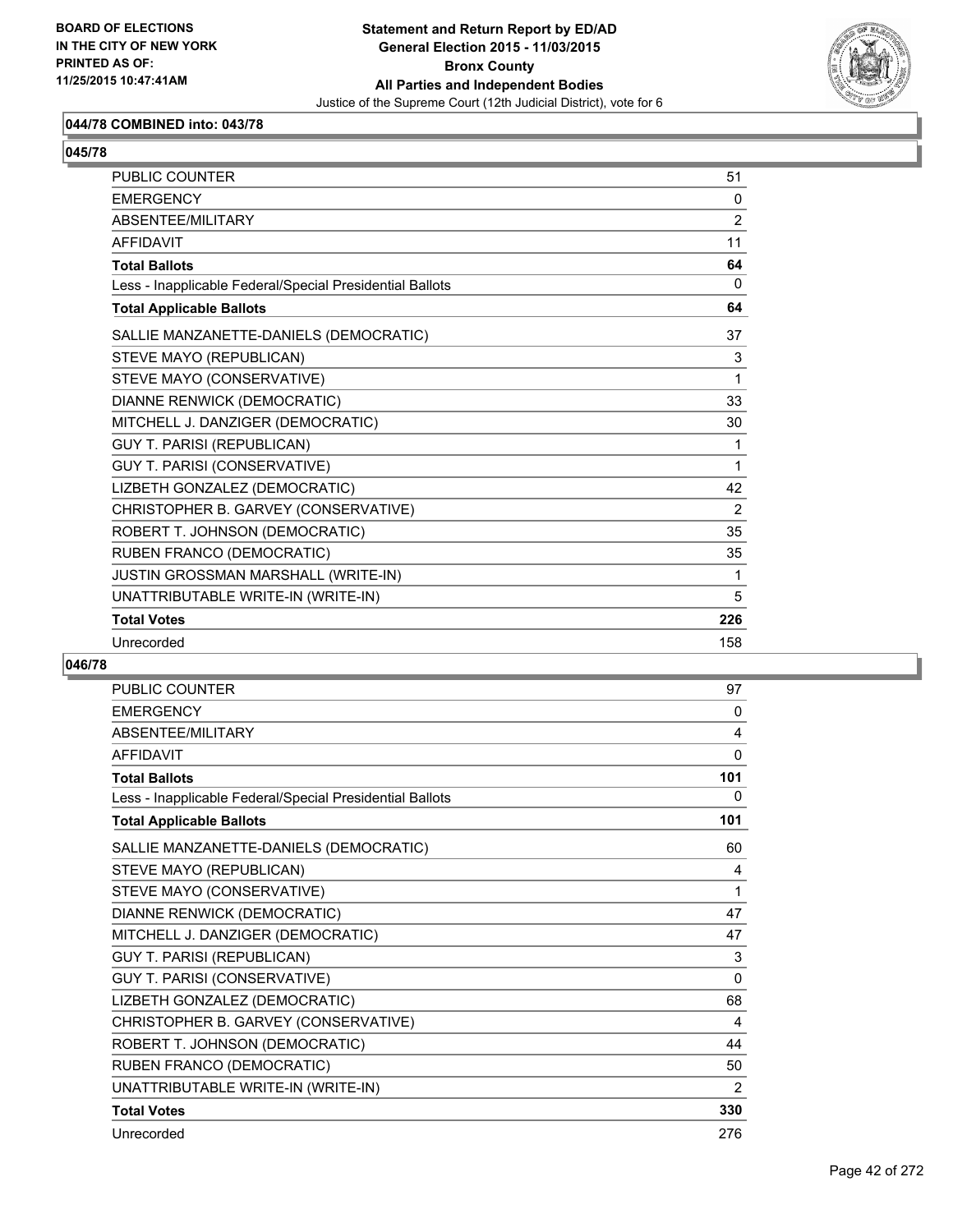

| <b>PUBLIC COUNTER</b>                                    | 98  |
|----------------------------------------------------------|-----|
| <b>EMERGENCY</b>                                         | 0   |
| ABSENTEE/MILITARY                                        | 13  |
| <b>AFFIDAVIT</b>                                         | 12  |
| <b>Total Ballots</b>                                     | 123 |
| Less - Inapplicable Federal/Special Presidential Ballots | 0   |
| <b>Total Applicable Ballots</b>                          | 123 |
| SALLIE MANZANETTE-DANIELS (DEMOCRATIC)                   | 66  |
| STEVE MAYO (REPUBLICAN)                                  | 10  |
| STEVE MAYO (CONSERVATIVE)                                | 3   |
| DIANNE RENWICK (DEMOCRATIC)                              | 59  |
| MITCHELL J. DANZIGER (DEMOCRATIC)                        | 60  |
| <b>GUY T. PARISI (REPUBLICAN)</b>                        | 11  |
| GUY T. PARISI (CONSERVATIVE)                             | 2   |
| LIZBETH GONZALEZ (DEMOCRATIC)                            | 59  |
| CHRISTOPHER B. GARVEY (CONSERVATIVE)                     | 4   |
| ROBERT T. JOHNSON (DEMOCRATIC)                           | 76  |
| RUBEN FRANCO (DEMOCRATIC)                                | 53  |
| EDDIE MCSHAN (WRITE-IN)                                  | 1   |
| <b>Total Votes</b>                                       | 404 |
| Unrecorded                                               | 334 |

| <b>PUBLIC COUNTER</b>                                    | 85           |
|----------------------------------------------------------|--------------|
| <b>EMERGENCY</b>                                         | 0            |
| ABSENTEE/MILITARY                                        | 2            |
| <b>AFFIDAVIT</b>                                         | $\mathbf{0}$ |
| <b>Total Ballots</b>                                     | 87           |
| Less - Inapplicable Federal/Special Presidential Ballots | 0            |
| <b>Total Applicable Ballots</b>                          | 87           |
| SALLIE MANZANETTE-DANIELS (DEMOCRATIC)                   | 48           |
| STEVE MAYO (REPUBLICAN)                                  | 5            |
| STEVE MAYO (CONSERVATIVE)                                | 6            |
| DIANNE RENWICK (DEMOCRATIC)                              | 46           |
| MITCHELL J. DANZIGER (DEMOCRATIC)                        | 44           |
| <b>GUY T. PARISI (REPUBLICAN)</b>                        | 1            |
| GUY T. PARISI (CONSERVATIVE)                             | 4            |
| LIZBETH GONZALEZ (DEMOCRATIC)                            | 50           |
| CHRISTOPHER B. GARVEY (CONSERVATIVE)                     | 9            |
| ROBERT T. JOHNSON (DEMOCRATIC)                           | 58           |
| RUBEN FRANCO (DEMOCRATIC)                                | 48           |
| <b>Total Votes</b>                                       | 319          |
| Unrecorded                                               | 203          |
| 049/78 COMBINED into: 047/78                             |              |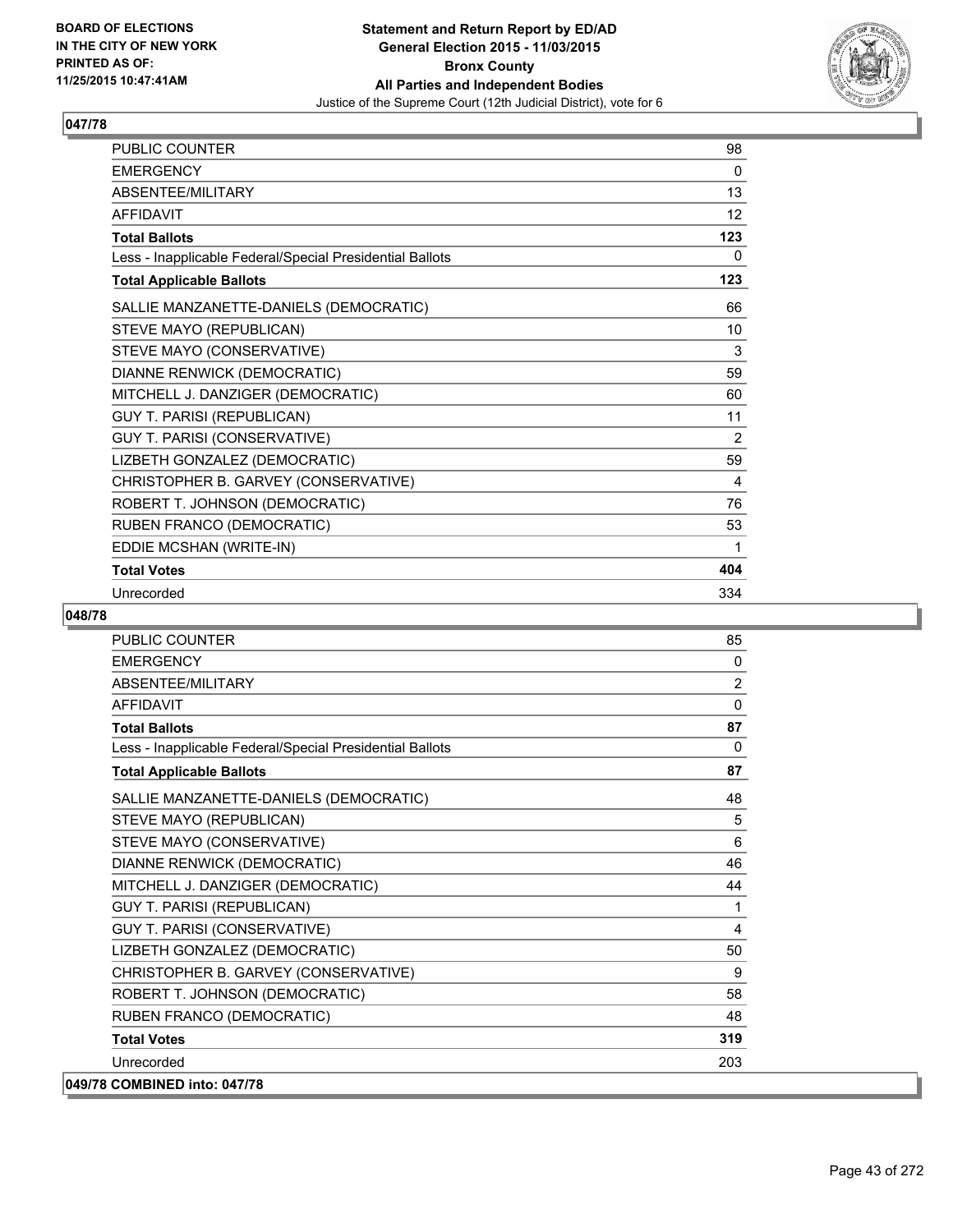

| <b>PUBLIC COUNTER</b>                                    | 84             |
|----------------------------------------------------------|----------------|
| <b>EMERGENCY</b>                                         | 0              |
| ABSENTEE/MILITARY                                        | 5              |
| <b>AFFIDAVIT</b>                                         | 2              |
| <b>Total Ballots</b>                                     | 91             |
| Less - Inapplicable Federal/Special Presidential Ballots | 0              |
| <b>Total Applicable Ballots</b>                          | 91             |
| SALLIE MANZANETTE-DANIELS (DEMOCRATIC)                   | 38             |
| STEVE MAYO (REPUBLICAN)                                  | 1              |
| STEVE MAYO (CONSERVATIVE)                                | 2              |
| DIANNE RENWICK (DEMOCRATIC)                              | 42             |
| MITCHELL J. DANZIGER (DEMOCRATIC)                        | 33             |
| <b>GUY T. PARISI (REPUBLICAN)</b>                        | 1              |
| GUY T. PARISI (CONSERVATIVE)                             | $\overline{2}$ |
| LIZBETH GONZALEZ (DEMOCRATIC)                            | 55             |
| CHRISTOPHER B. GARVEY (CONSERVATIVE)                     | 3              |
| ROBERT T. JOHNSON (DEMOCRATIC)                           | 49             |
| RUBEN FRANCO (DEMOCRATIC)                                | 43             |
| TANYA KENNEDY (WRITE-IN)                                 | 1              |
| <b>Total Votes</b>                                       | 270            |
| Unrecorded                                               | 276            |

| PUBLIC COUNTER                                           | 49           |
|----------------------------------------------------------|--------------|
| <b>EMERGENCY</b>                                         | 0            |
| ABSENTEE/MILITARY                                        | 0            |
| <b>AFFIDAVIT</b>                                         | 0            |
| <b>Total Ballots</b>                                     | 49           |
| Less - Inapplicable Federal/Special Presidential Ballots | 0            |
| <b>Total Applicable Ballots</b>                          | 49           |
| SALLIE MANZANETTE-DANIELS (DEMOCRATIC)                   | 28           |
| STEVE MAYO (REPUBLICAN)                                  | 0            |
| STEVE MAYO (CONSERVATIVE)                                | 2            |
| DIANNE RENWICK (DEMOCRATIC)                              | 23           |
| MITCHELL J. DANZIGER (DEMOCRATIC)                        | 23           |
| <b>GUY T. PARISI (REPUBLICAN)</b>                        | 0            |
| GUY T. PARISI (CONSERVATIVE)                             | $\mathbf{0}$ |
| LIZBETH GONZALEZ (DEMOCRATIC)                            | 33           |
| CHRISTOPHER B. GARVEY (CONSERVATIVE)                     | 2            |
| ROBERT T. JOHNSON (DEMOCRATIC)                           | 22           |
| RUBEN FRANCO (DEMOCRATIC)                                | 32           |
| HILARY CLINTON (WRITE-IN)                                | 1            |
| <b>Total Votes</b>                                       | 166          |
| Unrecorded                                               | 128          |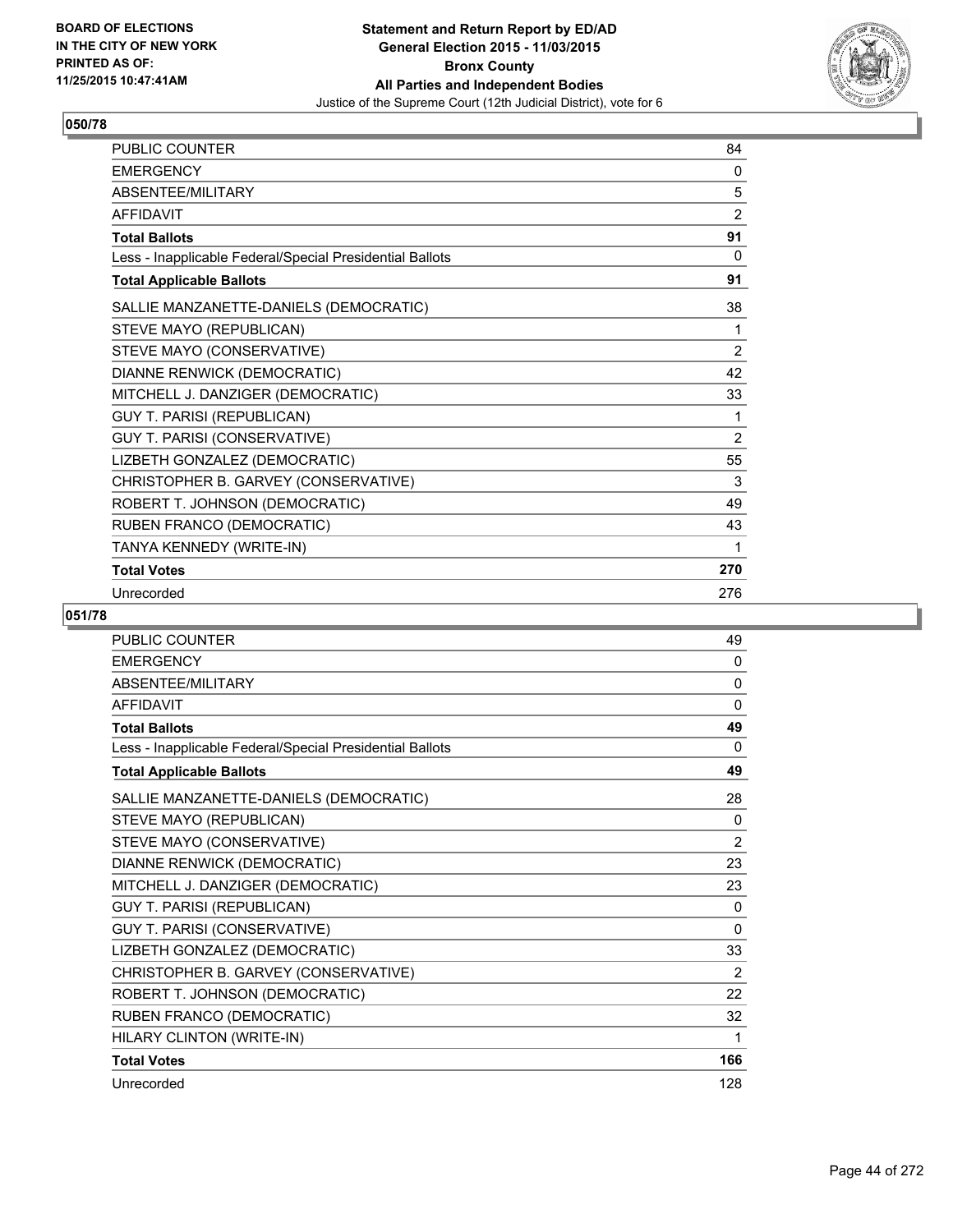

| 054/78 COMBINED into: 052/78                             |                |
|----------------------------------------------------------|----------------|
| 053/78 COMBINED into: 050/78                             |                |
| Unrecorded                                               | 249            |
| <b>Total Votes</b>                                       | 327            |
| RUBEN FRANCO (DEMOCRATIC)                                | 48             |
| ROBERT T. JOHNSON (DEMOCRATIC)                           | 51             |
| CHRISTOPHER B. GARVEY (CONSERVATIVE)                     | $\overline{7}$ |
| LIZBETH GONZALEZ (DEMOCRATIC)                            | 50             |
| GUY T. PARISI (CONSERVATIVE)                             | $\overline{2}$ |
| <b>GUY T. PARISI (REPUBLICAN)</b>                        | 6              |
| MITCHELL J. DANZIGER (DEMOCRATIC)                        | 49             |
| DIANNE RENWICK (DEMOCRATIC)                              | 52             |
| STEVE MAYO (CONSERVATIVE)                                | 6              |
| STEVE MAYO (REPUBLICAN)                                  | 5              |
| SALLIE MANZANETTE-DANIELS (DEMOCRATIC)                   | 51             |
| <b>Total Applicable Ballots</b>                          | 96             |
| Less - Inapplicable Federal/Special Presidential Ballots | $\mathbf{0}$   |
| <b>Total Ballots</b>                                     | 96             |
| <b>AFFIDAVIT</b>                                         | 1              |
| <b>ABSENTFF/MILITARY</b>                                 | 14             |
| <b>EMERGENCY</b>                                         | $\mathbf{0}$   |
| <b>PUBLIC COUNTER</b>                                    | 81             |

**055/78 COMBINED into: 008/78**

**056/78 COMBINED into: 008/78**

**057/78 COMBINED into: 003/78**

**058/78 COMBINED into: 007/78**

**059/78 COMBINED into: 045/78**

**060/78 COMBINED into: 043/78**

**061/78 COMBINED into: 035/78**

**062/78 COMBINED into: 007/78**

**063/78 COMBINED into: 019/78**

**064/78 COMBINED into: 010/78**

Page 45 of 272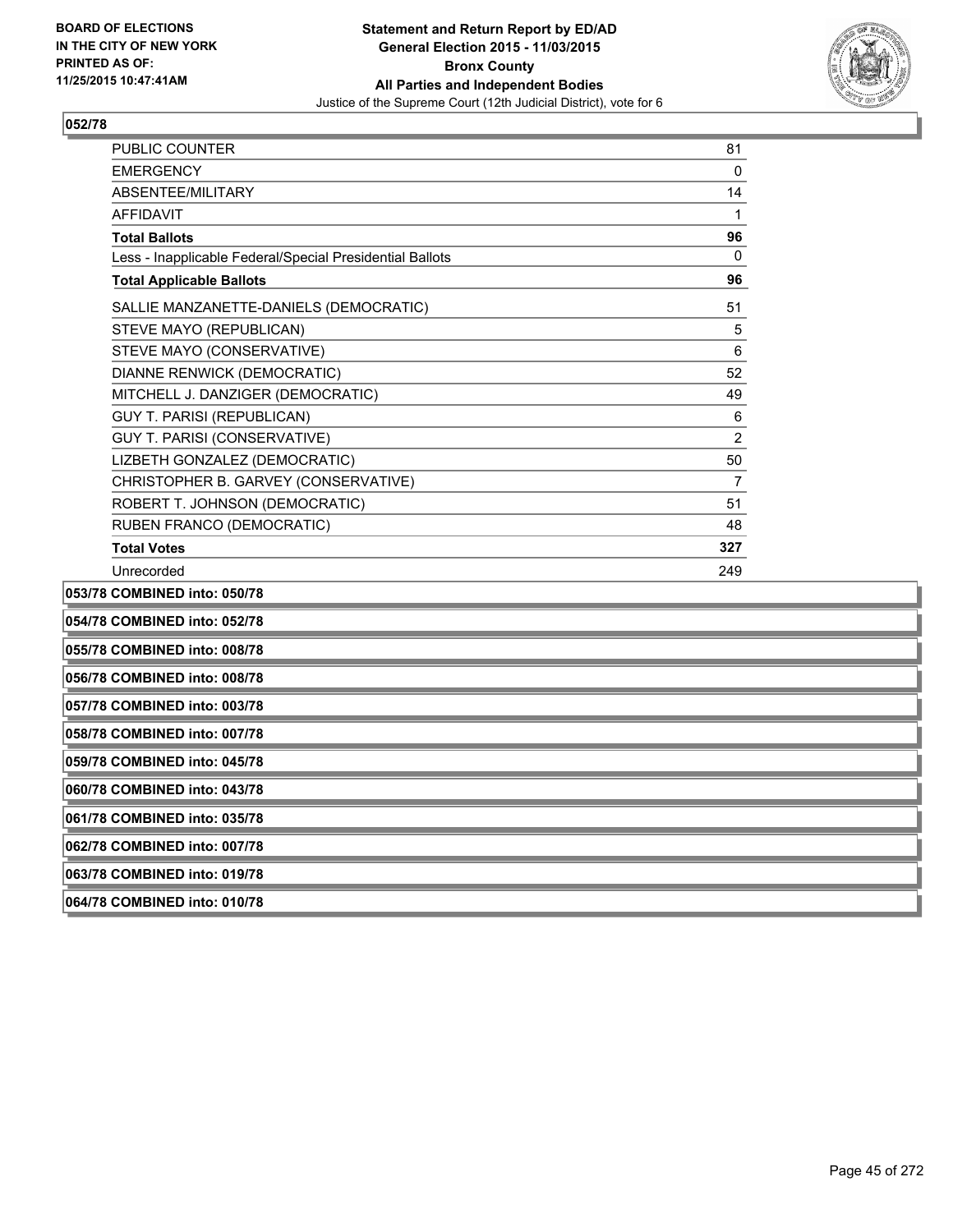

| <b>PUBLIC COUNTER</b>                                    | 42             |
|----------------------------------------------------------|----------------|
| <b>EMERGENCY</b>                                         | 0              |
| ABSENTEE/MILITARY                                        | 0              |
| <b>AFFIDAVIT</b>                                         | 1              |
| <b>Total Ballots</b>                                     | 43             |
| Less - Inapplicable Federal/Special Presidential Ballots | 0              |
| <b>Total Applicable Ballots</b>                          | 43             |
| SALLIE MANZANETTE-DANIELS (DEMOCRATIC)                   | 23             |
| STEVE MAYO (REPUBLICAN)                                  | 2              |
| STEVE MAYO (CONSERVATIVE)                                | 1              |
| DIANNE RENWICK (DEMOCRATIC)                              | 21             |
| MITCHELL J. DANZIGER (DEMOCRATIC)                        | 23             |
| <b>GUY T. PARISI (REPUBLICAN)</b>                        | $\overline{2}$ |
| GUY T. PARISI (CONSERVATIVE)                             | 1              |
| LIZBETH GONZALEZ (DEMOCRATIC)                            | 31             |
| CHRISTOPHER B. GARVEY (CONSERVATIVE)                     | 3              |
| ROBERT T. JOHNSON (DEMOCRATIC)                           | 26             |
| RUBEN FRANCO (DEMOCRATIC)                                | 25             |
| <b>Total Votes</b>                                       | 158            |
| Unrecorded                                               | 100            |

| <b>PUBLIC COUNTER</b>                                    | 82       |
|----------------------------------------------------------|----------|
| <b>EMERGENCY</b>                                         | 0        |
| ABSENTEE/MILITARY                                        | 8        |
| <b>AFFIDAVIT</b>                                         | 19       |
| <b>Total Ballots</b>                                     | 109      |
| Less - Inapplicable Federal/Special Presidential Ballots | 0        |
| <b>Total Applicable Ballots</b>                          | 109      |
| SALLIE MANZANETTE-DANIELS (DEMOCRATIC)                   | 56       |
| STEVE MAYO (REPUBLICAN)                                  | 8        |
| STEVE MAYO (CONSERVATIVE)                                | 0        |
| DIANNE RENWICK (DEMOCRATIC)                              | 47       |
| MITCHELL J. DANZIGER (DEMOCRATIC)                        | 43       |
| <b>GUY T. PARISI (REPUBLICAN)</b>                        | 3        |
| <b>GUY T. PARISI (CONSERVATIVE)</b>                      | $\Omega$ |
| LIZBETH GONZALEZ (DEMOCRATIC)                            | 59       |
| CHRISTOPHER B. GARVEY (CONSERVATIVE)                     | 3        |
| ROBERT T. JOHNSON (DEMOCRATIC)                           | 61       |
| RUBEN FRANCO (DEMOCRATIC)                                | 50       |
| UNATTRIBUTABLE WRITE-IN (WRITE-IN)                       | 2        |
| VICTOR H GUTIERREZ (WRITE-IN)                            | 1        |
| <b>Total Votes</b>                                       | 333      |
| Unrecorded                                               | 321      |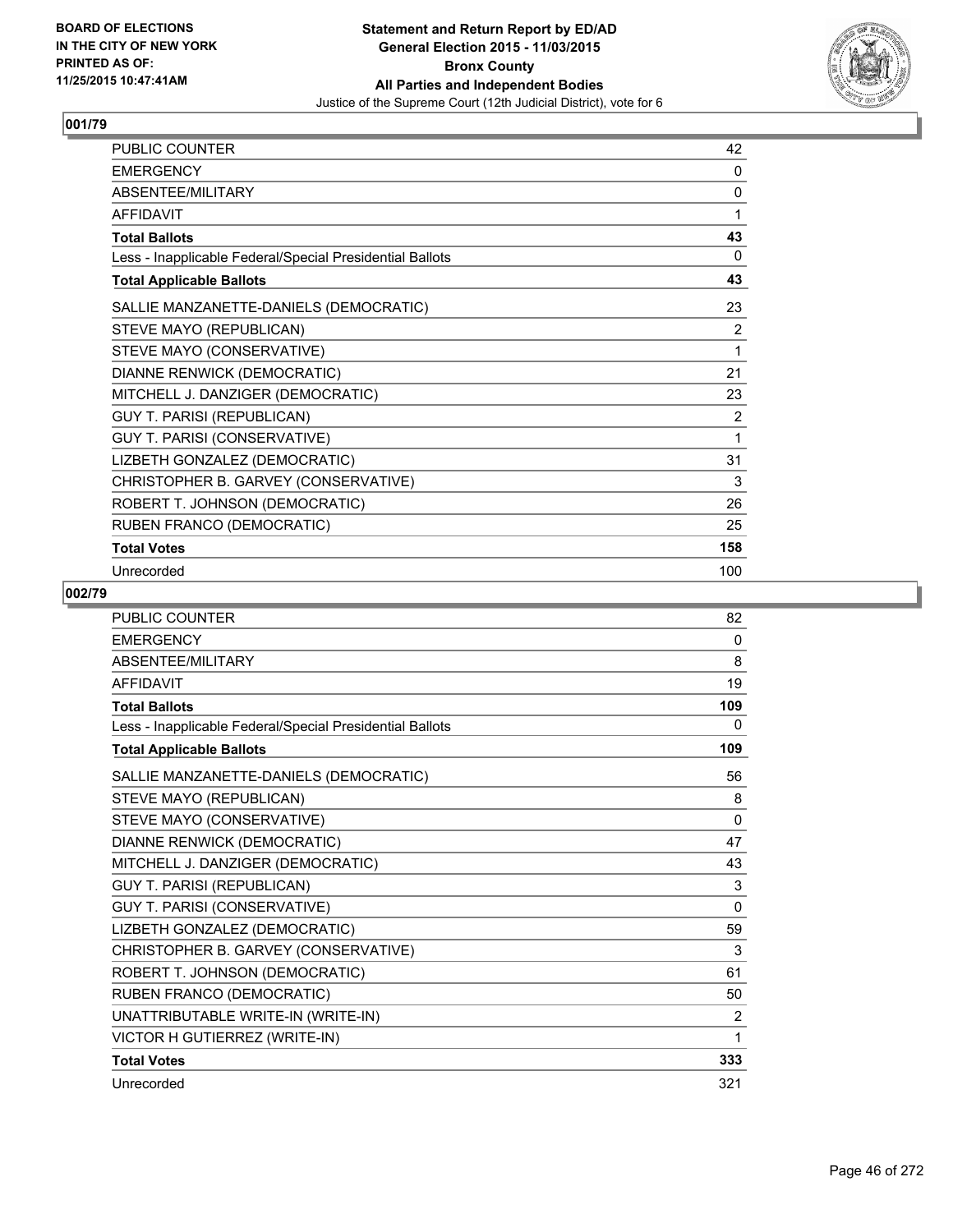

| <b>PUBLIC COUNTER</b>                                    | 81           |
|----------------------------------------------------------|--------------|
| <b>EMERGENCY</b>                                         | 0            |
| ABSENTEE/MILITARY                                        | 3            |
| <b>AFFIDAVIT</b>                                         | $\mathbf{0}$ |
| <b>Total Ballots</b>                                     | 84           |
| Less - Inapplicable Federal/Special Presidential Ballots | 0            |
| <b>Total Applicable Ballots</b>                          | 84           |
| SALLIE MANZANETTE-DANIELS (DEMOCRATIC)                   | 42           |
| STEVE MAYO (REPUBLICAN)                                  | 2            |
| STEVE MAYO (CONSERVATIVE)                                | 1            |
| DIANNE RENWICK (DEMOCRATIC)                              | 37           |
| MITCHELL J. DANZIGER (DEMOCRATIC)                        | 34           |
| GUY T. PARISI (REPUBLICAN)                               | 1            |
| GUY T. PARISI (CONSERVATIVE)                             | 1            |
| LIZBETH GONZALEZ (DEMOCRATIC)                            | 47           |
| CHRISTOPHER B. GARVEY (CONSERVATIVE)                     | 3            |
| ROBERT T. JOHNSON (DEMOCRATIC)                           | 57           |
| RUBEN FRANCO (DEMOCRATIC)                                | 35           |
| <b>Total Votes</b>                                       | 260          |
| Unrecorded                                               | 244          |

### **004/79 COMBINED into: 002/79**

#### **005/79 COMBINED into: 003/79**

| <b>PUBLIC COUNTER</b>                                    | 62             |
|----------------------------------------------------------|----------------|
| <b>EMERGENCY</b>                                         | $\Omega$       |
| ABSENTEE/MILITARY                                        | $\Omega$       |
| <b>AFFIDAVIT</b>                                         | $\overline{2}$ |
| <b>Total Ballots</b>                                     | 64             |
| Less - Inapplicable Federal/Special Presidential Ballots | 0              |
| <b>Total Applicable Ballots</b>                          | 64             |
| SALLIE MANZANETTE-DANIELS (DEMOCRATIC)                   | 43             |
| STEVE MAYO (REPUBLICAN)                                  | $\overline{2}$ |
| STEVE MAYO (CONSERVATIVE)                                | $\overline{2}$ |
| DIANNE RENWICK (DEMOCRATIC)                              | 36             |
| MITCHELL J. DANZIGER (DEMOCRATIC)                        | 33             |
| <b>GUY T. PARISI (REPUBLICAN)</b>                        | 3              |
| GUY T. PARISI (CONSERVATIVE)                             | 1              |
| LIZBETH GONZALEZ (DEMOCRATIC)                            | 50             |
| CHRISTOPHER B. GARVEY (CONSERVATIVE)                     | 6              |
| ROBERT T. JOHNSON (DEMOCRATIC)                           | 34             |
| RUBEN FRANCO (DEMOCRATIC)                                | 43             |
| UNATTRIBUTABLE WRITE-IN (WRITE-IN)                       | 1              |
| <b>Total Votes</b>                                       | 254            |
| Unrecorded                                               | 130            |
| 007/79 COMBINED into: 006/79                             |                |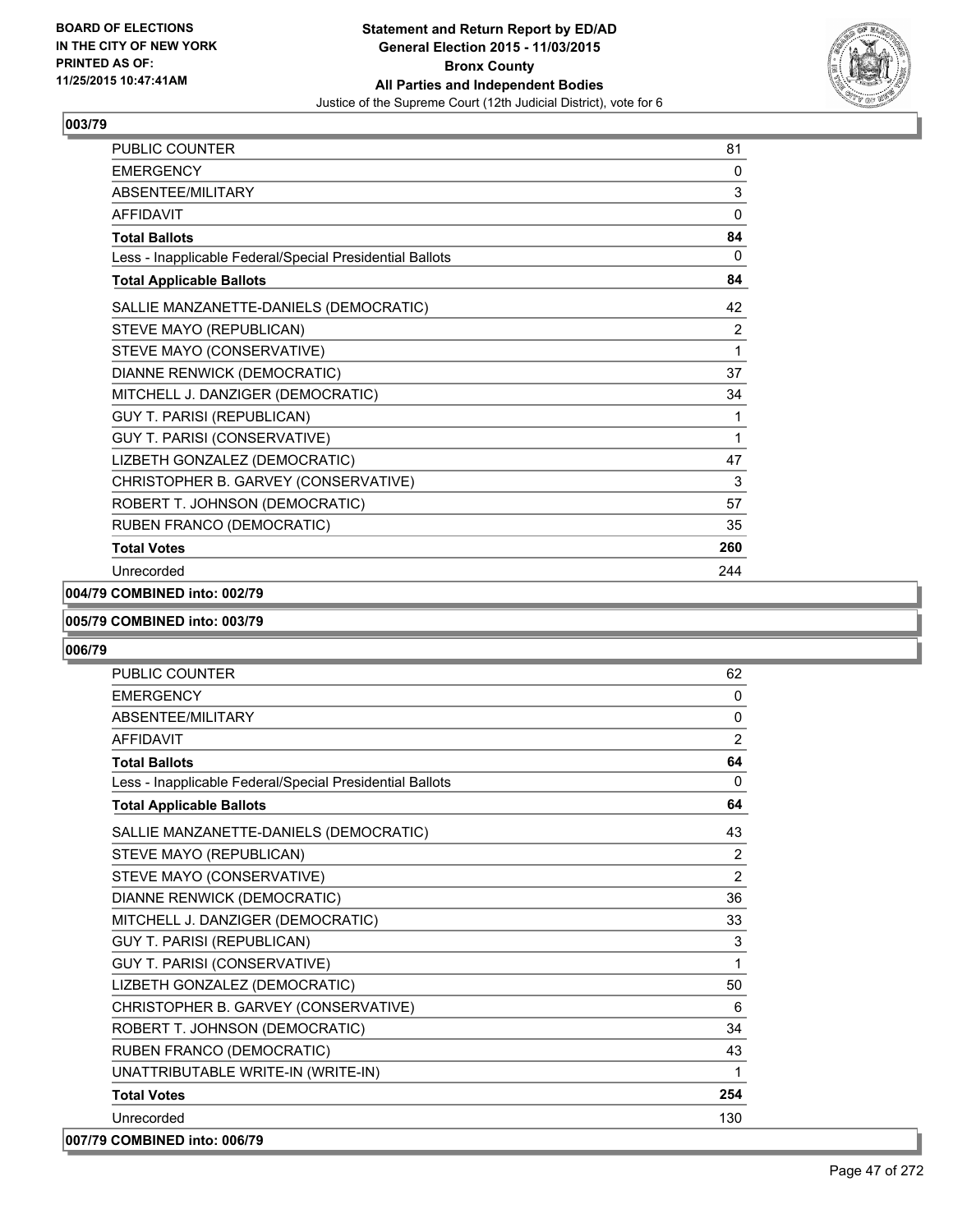

### **008/79 COMBINED into: 010/79**

| <b>PUBLIC COUNTER</b>                                    | 66           |
|----------------------------------------------------------|--------------|
| <b>FMFRGFNCY</b>                                         | $\Omega$     |
| ABSENTEE/MILITARY                                        | 8            |
| AFFIDAVIT                                                | $\Omega$     |
| <b>Total Ballots</b>                                     | 74           |
| Less - Inapplicable Federal/Special Presidential Ballots | 0            |
| <b>Total Applicable Ballots</b>                          | 74           |
| SALLIE MANZANETTE-DANIELS (DEMOCRATIC)                   | 43           |
| STEVE MAYO (REPUBLICAN)                                  | 8            |
| STEVE MAYO (CONSERVATIVE)                                | 1            |
| DIANNE RENWICK (DEMOCRATIC)                              | 42           |
| MITCHELL J. DANZIGER (DEMOCRATIC)                        | 37           |
| <b>GUY T. PARISI (REPUBLICAN)</b>                        | 4            |
| GUY T. PARISI (CONSERVATIVE)                             | $\mathbf{0}$ |
| LIZBETH GONZALEZ (DEMOCRATIC)                            | 47           |
| CHRISTOPHER B. GARVEY (CONSERVATIVE)                     | 9            |
| ROBERT T. JOHNSON (DEMOCRATIC)                           | 45           |
| RUBEN FRANCO (DEMOCRATIC)                                | 43           |
| <b>Total Votes</b>                                       | 279          |
| Unrecorded                                               | 165          |

### **010/79**

| <b>PUBLIC COUNTER</b>                                    | 72             |
|----------------------------------------------------------|----------------|
| <b>EMERGENCY</b>                                         | $\mathbf{0}$   |
| ABSENTEE/MILITARY                                        | 5              |
| <b>AFFIDAVIT</b>                                         | 3              |
| <b>Total Ballots</b>                                     | 80             |
| Less - Inapplicable Federal/Special Presidential Ballots | $\mathbf{0}$   |
| <b>Total Applicable Ballots</b>                          | 80             |
| SALLIE MANZANETTE-DANIELS (DEMOCRATIC)                   | 50             |
| STEVE MAYO (REPUBLICAN)                                  | 4              |
| STEVE MAYO (CONSERVATIVE)                                | $\overline{2}$ |
| DIANNE RENWICK (DEMOCRATIC)                              | 42             |
| MITCHELL J. DANZIGER (DEMOCRATIC)                        | 40             |
| <b>GUY T. PARISI (REPUBLICAN)</b>                        | 5              |
| GUY T. PARISI (CONSERVATIVE)                             | 1              |
| LIZBETH GONZALEZ (DEMOCRATIC)                            | 52             |
| CHRISTOPHER B. GARVEY (CONSERVATIVE)                     | 6              |
| ROBERT T. JOHNSON (DEMOCRATIC)                           | 51             |
| RUBEN FRANCO (DEMOCRATIC)                                | 48             |
| <b>Total Votes</b>                                       | 301            |
| Unrecorded                                               | 179            |
| 011/79 COMBINED into: 009/79                             |                |
|                                                          |                |

**012/79 COMBINED into: 009/79**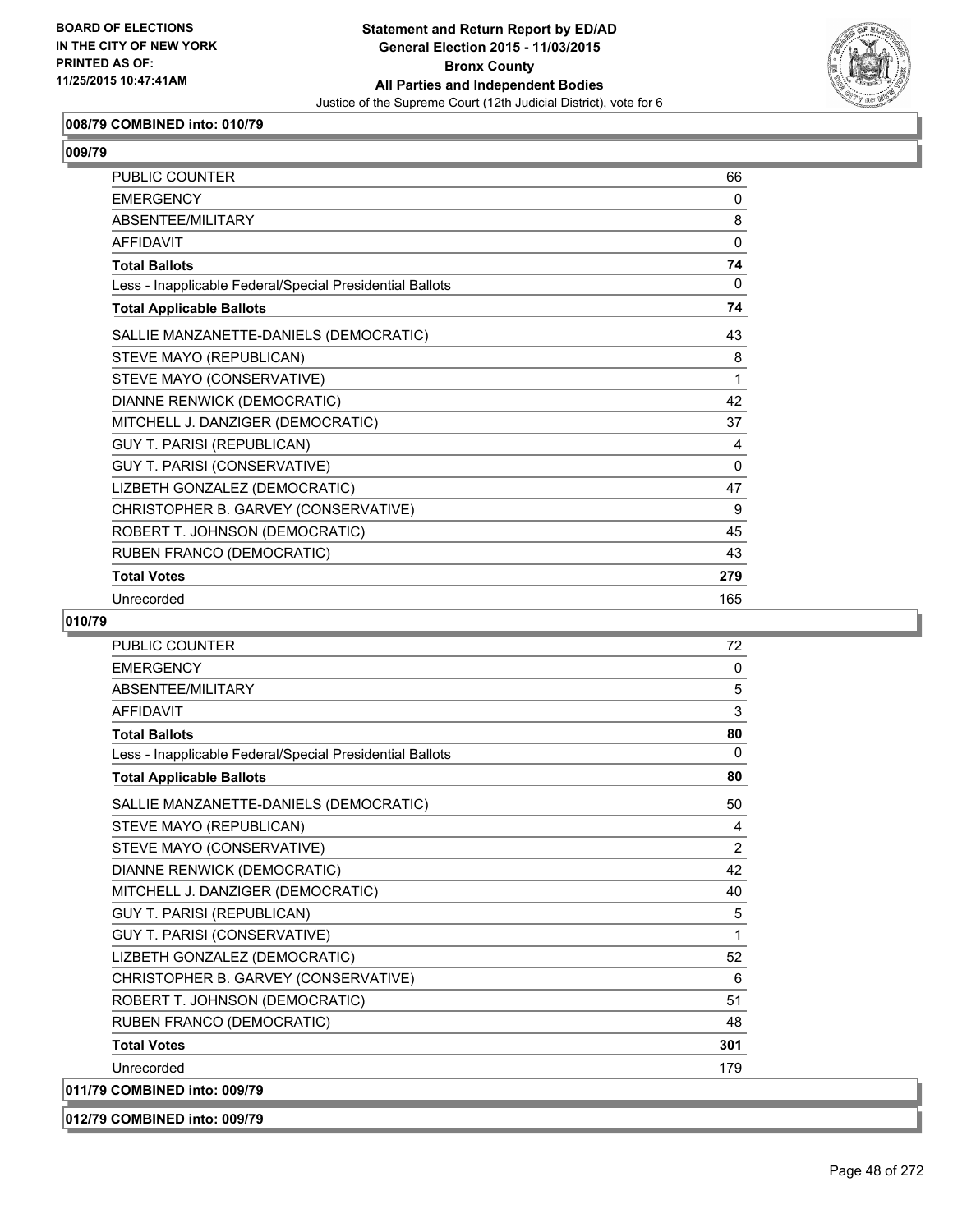

| PUBLIC COUNTER                                           | 41             |
|----------------------------------------------------------|----------------|
| <b>EMERGENCY</b>                                         | 0              |
| ABSENTEE/MILITARY                                        | 0              |
| <b>AFFIDAVIT</b>                                         | 0              |
| <b>Total Ballots</b>                                     | 41             |
| Less - Inapplicable Federal/Special Presidential Ballots | 0              |
| <b>Total Applicable Ballots</b>                          | 41             |
| SALLIE MANZANETTE-DANIELS (DEMOCRATIC)                   | 20             |
| STEVE MAYO (REPUBLICAN)                                  | 3              |
| STEVE MAYO (CONSERVATIVE)                                | 1              |
| DIANNE RENWICK (DEMOCRATIC)                              | 16             |
| MITCHELL J. DANZIGER (DEMOCRATIC)                        | 21             |
| <b>GUY T. PARISI (REPUBLICAN)</b>                        | $\overline{2}$ |
| GUY T. PARISI (CONSERVATIVE)                             | 1              |
| LIZBETH GONZALEZ (DEMOCRATIC)                            | 26             |
| CHRISTOPHER B. GARVEY (CONSERVATIVE)                     | 2              |
| ROBERT T. JOHNSON (DEMOCRATIC)                           | 24             |
| RUBEN FRANCO (DEMOCRATIC)                                | 26             |
| <b>Total Votes</b>                                       | 142            |
| Unrecorded                                               | 104            |

| <b>PUBLIC COUNTER</b>                                    | 35           |
|----------------------------------------------------------|--------------|
| <b>FMFRGFNCY</b>                                         | $\Omega$     |
| <b>ABSENTEE/MILITARY</b>                                 | 0            |
| <b>AFFIDAVIT</b>                                         | 1            |
| <b>Total Ballots</b>                                     | 36           |
| Less - Inapplicable Federal/Special Presidential Ballots | $\Omega$     |
| <b>Total Applicable Ballots</b>                          | 36           |
| SALLIE MANZANETTE-DANIELS (DEMOCRATIC)                   | 18           |
| STEVE MAYO (REPUBLICAN)                                  | 2            |
| STEVE MAYO (CONSERVATIVE)                                | $\mathbf{0}$ |
| DIANNE RENWICK (DEMOCRATIC)                              | 23           |
| MITCHELL J. DANZIGER (DEMOCRATIC)                        | 17           |
| <b>GUY T. PARISI (REPUBLICAN)</b>                        | 0            |
| GUY T. PARISI (CONSERVATIVE)                             | 0            |
| LIZBETH GONZALEZ (DEMOCRATIC)                            | 21           |
| CHRISTOPHER B. GARVEY (CONSERVATIVE)                     | $\Omega$     |
| ROBERT T. JOHNSON (DEMOCRATIC)                           | 22           |
| RUBEN FRANCO (DEMOCRATIC)                                | 18           |
| <b>Total Votes</b>                                       | 121          |
| Unrecorded                                               | 95           |
| 015/79 COMBINED into: 014/79                             |              |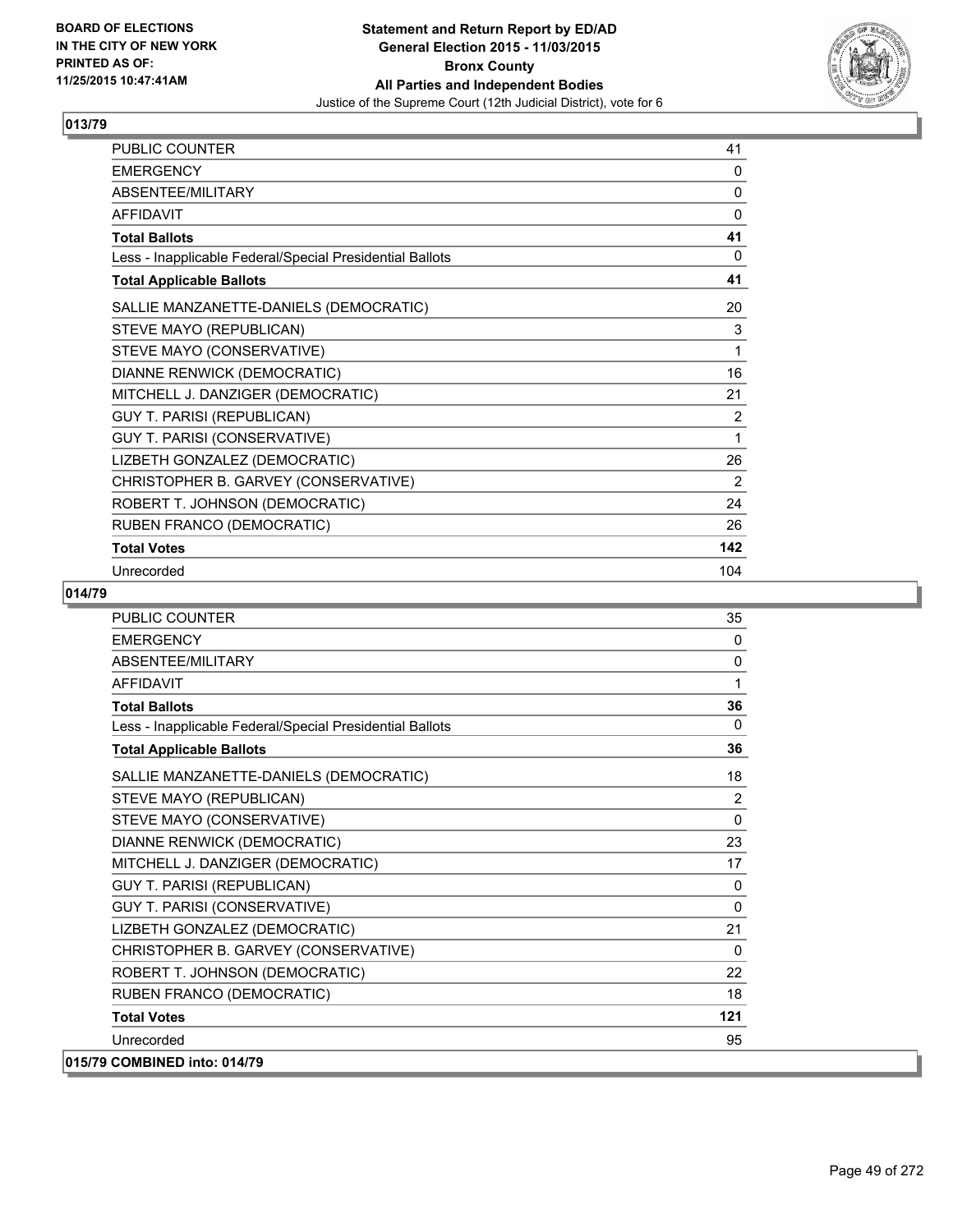

| PUBLIC COUNTER                                           | 63  |
|----------------------------------------------------------|-----|
| <b>EMERGENCY</b>                                         | 0   |
| ABSENTEE/MILITARY                                        | 5   |
| <b>AFFIDAVIT</b>                                         | 0   |
| <b>Total Ballots</b>                                     | 68  |
| Less - Inapplicable Federal/Special Presidential Ballots | 0   |
| <b>Total Applicable Ballots</b>                          | 68  |
| SALLIE MANZANETTE-DANIELS (DEMOCRATIC)                   | 31  |
| STEVE MAYO (REPUBLICAN)                                  | 6   |
| STEVE MAYO (CONSERVATIVE)                                | 0   |
| DIANNE RENWICK (DEMOCRATIC)                              | 34  |
| MITCHELL J. DANZIGER (DEMOCRATIC)                        | 32  |
| <b>GUY T. PARISI (REPUBLICAN)</b>                        | 3   |
| GUY T. PARISI (CONSERVATIVE)                             | 0   |
| LIZBETH GONZALEZ (DEMOCRATIC)                            | 35  |
| CHRISTOPHER B. GARVEY (CONSERVATIVE)                     | 4   |
| ROBERT T. JOHNSON (DEMOCRATIC)                           | 37  |
| RUBEN FRANCO (DEMOCRATIC)                                | 30  |
| <b>Total Votes</b>                                       | 212 |
| Unrecorded                                               | 196 |

### **017/79 COMBINED into: 016/79**

| PUBLIC COUNTER                                           | 51             |
|----------------------------------------------------------|----------------|
| <b>EMERGENCY</b>                                         | 0              |
| ABSENTEE/MILITARY                                        | 0              |
| <b>AFFIDAVIT</b>                                         | 1              |
| <b>Total Ballots</b>                                     | 52             |
| Less - Inapplicable Federal/Special Presidential Ballots | $\Omega$       |
| <b>Total Applicable Ballots</b>                          | 52             |
| SALLIE MANZANETTE-DANIELS (DEMOCRATIC)                   | 27             |
| STEVE MAYO (REPUBLICAN)                                  | 3              |
| STEVE MAYO (CONSERVATIVE)                                | $\overline{2}$ |
| DIANNE RENWICK (DEMOCRATIC)                              | 22             |
| MITCHELL J. DANZIGER (DEMOCRATIC)                        | 25             |
| <b>GUY T. PARISI (REPUBLICAN)</b>                        | 0              |
| GUY T. PARISI (CONSERVATIVE)                             | 2              |
| LIZBETH GONZALEZ (DEMOCRATIC)                            | 29             |
| CHRISTOPHER B. GARVEY (CONSERVATIVE)                     | 1              |
| ROBERT T. JOHNSON (DEMOCRATIC)                           | 26             |
| RUBEN FRANCO (DEMOCRATIC)                                | 27             |
| ROME WILLIAMS (WRITE-IN)                                 | 1              |
| <b>Total Votes</b>                                       | 165            |
| Unrecorded                                               | 147            |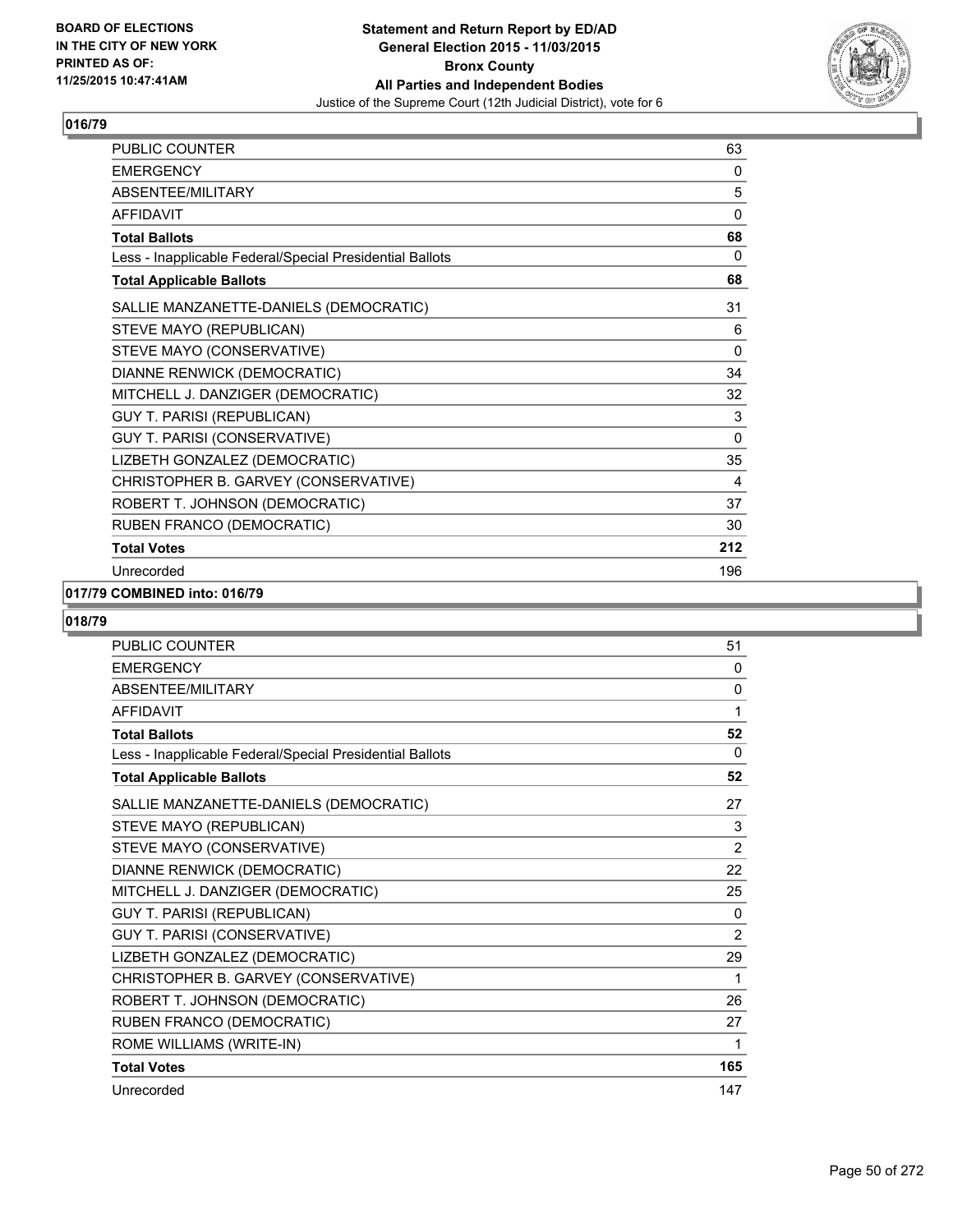

| PUBLIC COUNTER                                           | 81             |
|----------------------------------------------------------|----------------|
| <b>EMERGENCY</b>                                         | 0              |
| ABSENTEE/MILITARY                                        | 1              |
| <b>AFFIDAVIT</b>                                         | 1              |
| <b>Total Ballots</b>                                     | 83             |
| Less - Inapplicable Federal/Special Presidential Ballots | 0              |
| <b>Total Applicable Ballots</b>                          | 83             |
| SALLIE MANZANETTE-DANIELS (DEMOCRATIC)                   | 53             |
| STEVE MAYO (REPUBLICAN)                                  | $\mathbf{0}$   |
| STEVE MAYO (CONSERVATIVE)                                | $\Omega$       |
| DIANNE RENWICK (DEMOCRATIC)                              | 43             |
| MITCHELL J. DANZIGER (DEMOCRATIC)                        | 45             |
| <b>GUY T. PARISI (REPUBLICAN)</b>                        | 4              |
| GUY T. PARISI (CONSERVATIVE)                             | $\mathbf{0}$   |
| LIZBETH GONZALEZ (DEMOCRATIC)                            | 46             |
| CHRISTOPHER B. GARVEY (CONSERVATIVE)                     | 4              |
| ROBERT T. JOHNSON (DEMOCRATIC)                           | 66             |
| RUBEN FRANCO (DEMOCRATIC)                                | 42             |
| UNATTRIBUTABLE WRITE-IN (WRITE-IN)                       | $\overline{2}$ |
| ZORAIDA TORRES (WRITE-IN)                                | 1              |
| <b>Total Votes</b>                                       | 306            |
| Unrecorded                                               | 192            |

### **020/79**

| <b>PUBLIC COUNTER</b>                                    | 93             |
|----------------------------------------------------------|----------------|
| <b>EMERGENCY</b>                                         | 0              |
| <b>ABSENTEE/MILITARY</b>                                 | $\overline{2}$ |
| <b>AFFIDAVIT</b>                                         | $\overline{7}$ |
| <b>Total Ballots</b>                                     | 102            |
| Less - Inapplicable Federal/Special Presidential Ballots | 0              |
| <b>Total Applicable Ballots</b>                          | 102            |
| SALLIE MANZANETTE-DANIELS (DEMOCRATIC)                   | 57             |
| STEVE MAYO (REPUBLICAN)                                  | 2              |
| STEVE MAYO (CONSERVATIVE)                                | 0              |
| DIANNE RENWICK (DEMOCRATIC)                              | 57             |
| MITCHELL J. DANZIGER (DEMOCRATIC)                        | 47             |
| GUY T. PARISI (REPUBLICAN)                               | 0              |
| GUY T. PARISI (CONSERVATIVE)                             | 0              |
| LIZBETH GONZALEZ (DEMOCRATIC)                            | 64             |
| CHRISTOPHER B. GARVEY (CONSERVATIVE)                     | 1              |
| ROBERT T. JOHNSON (DEMOCRATIC)                           | 60             |
| RUBEN FRANCO (DEMOCRATIC)                                | 49             |
| <b>Total Votes</b>                                       | 337            |
| Unrecorded                                               | 275            |
| 021/79 COMBINED into: 019/79                             |                |

**022/79 COMBINED into: 020/79**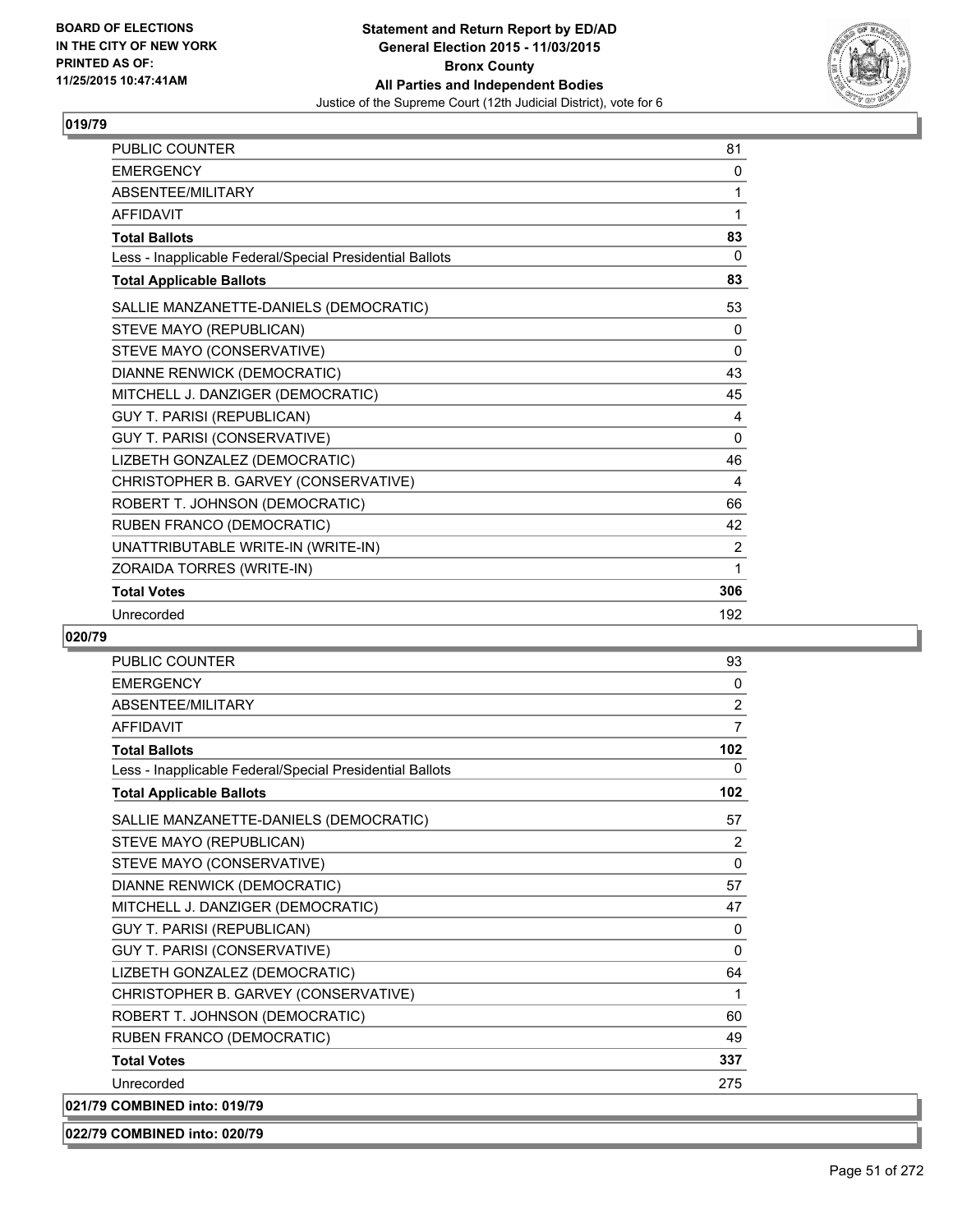

### **023/79 COMBINED into: 020/79**

| <b>PUBLIC COUNTER</b>                                    | 67             |
|----------------------------------------------------------|----------------|
| <b>FMFRGFNCY</b>                                         | $\Omega$       |
| ABSENTEE/MILITARY                                        | $\mathbf{0}$   |
| <b>AFFIDAVIT</b>                                         | $\overline{2}$ |
| <b>Total Ballots</b>                                     | 69             |
| Less - Inapplicable Federal/Special Presidential Ballots | $\Omega$       |
| <b>Total Applicable Ballots</b>                          | 69             |
| SALLIE MANZANETTE-DANIELS (DEMOCRATIC)                   | 40             |
| STEVE MAYO (REPUBLICAN)                                  | 4              |
| STEVE MAYO (CONSERVATIVE)                                | 4              |
| DIANNE RENWICK (DEMOCRATIC)                              | 38             |
| MITCHELL J. DANZIGER (DEMOCRATIC)                        | 38             |
| <b>GUY T. PARISI (REPUBLICAN)</b>                        | 5              |
| GUY T. PARISI (CONSERVATIVE)                             | 1              |
| LIZBETH GONZALEZ (DEMOCRATIC)                            | 43             |
| CHRISTOPHER B. GARVEY (CONSERVATIVE)                     | 5              |
| ROBERT T. JOHNSON (DEMOCRATIC)                           | 51             |
| RUBEN FRANCO (DEMOCRATIC)                                | 40             |
| <b>Total Votes</b>                                       | 269            |
| Unrecorded                                               | 145            |

| <b>PUBLIC COUNTER</b>                                    | 40             |
|----------------------------------------------------------|----------------|
| <b>EMERGENCY</b>                                         | 0              |
| ABSENTEE/MILITARY                                        | 3              |
| AFFIDAVIT                                                | 4              |
| <b>Total Ballots</b>                                     | 47             |
| Less - Inapplicable Federal/Special Presidential Ballots | $\mathbf{0}$   |
| <b>Total Applicable Ballots</b>                          | 47             |
| SALLIE MANZANETTE-DANIELS (DEMOCRATIC)                   | 32             |
| STEVE MAYO (REPUBLICAN)                                  | $\overline{2}$ |
| STEVE MAYO (CONSERVATIVE)                                | 2              |
| DIANNE RENWICK (DEMOCRATIC)                              | 34             |
| MITCHELL J. DANZIGER (DEMOCRATIC)                        | 33             |
| <b>GUY T. PARISI (REPUBLICAN)</b>                        | 5              |
| <b>GUY T. PARISI (CONSERVATIVE)</b>                      | $\mathbf{0}$   |
| LIZBETH GONZALEZ (DEMOCRATIC)                            | 36             |
| CHRISTOPHER B. GARVEY (CONSERVATIVE)                     | $\mathbf 1$    |
| ROBERT T. JOHNSON (DEMOCRATIC)                           | 37             |
| RUBEN FRANCO (DEMOCRATIC)                                | 37             |
| HELEN MCCLOUD (WRITE-IN)                                 | 1              |
| UNATTRIBUTABLE WRITE-IN (WRITE-IN)                       | 1              |
| <b>Total Votes</b>                                       | 221            |
| Unrecorded                                               | 61             |
| 026/79 COMBINED into: 028/79                             |                |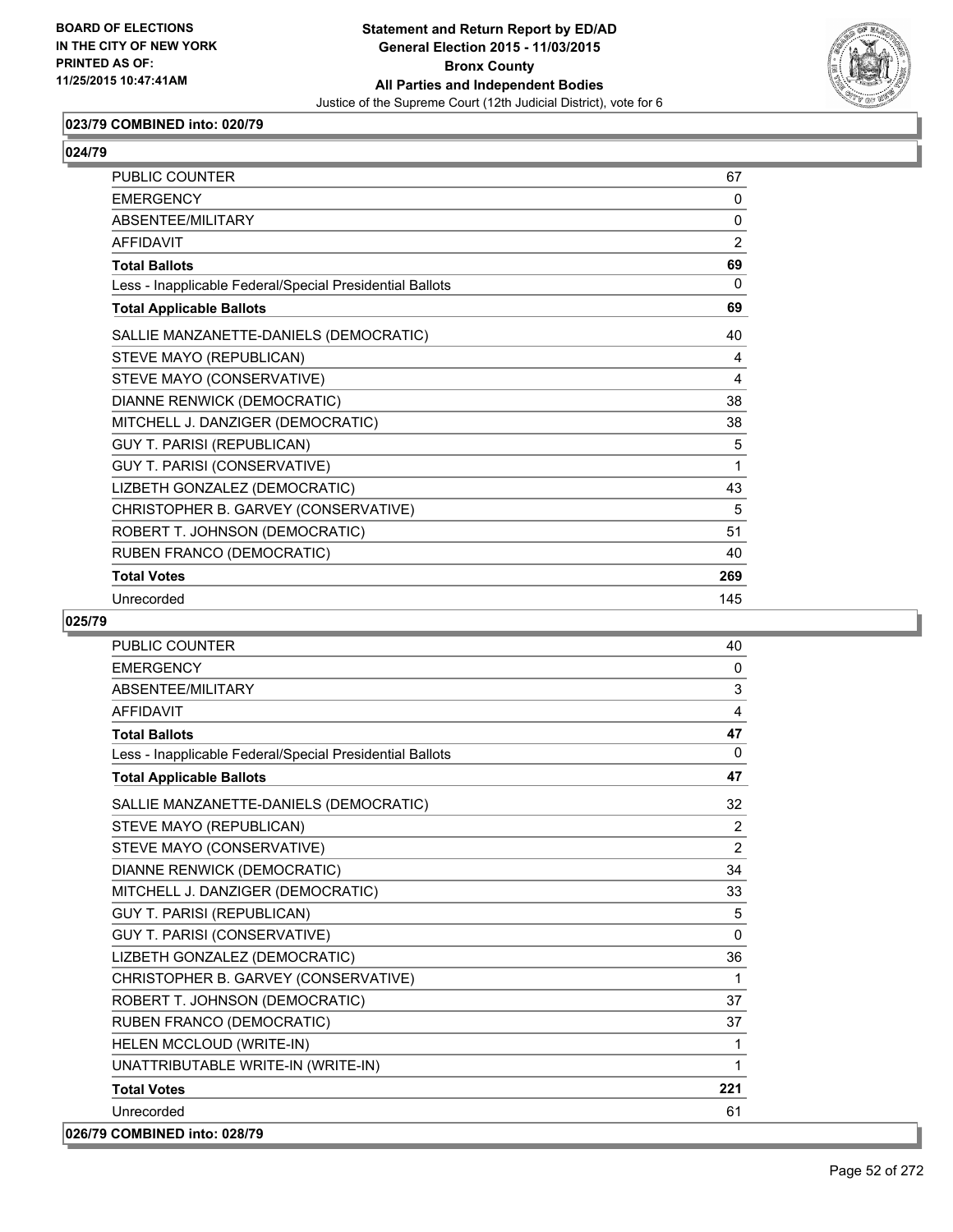

### **027/79 COMBINED into: 025/79**

| ۰.<br>۰.<br>i<br>× |
|--------------------|
|--------------------|

| <b>PUBLIC COUNTER</b>                                    | 128            |
|----------------------------------------------------------|----------------|
| <b>EMERGENCY</b>                                         | 0              |
| ABSENTEE/MILITARY                                        | 4              |
| <b>AFFIDAVIT</b>                                         | $\overline{2}$ |
| <b>Total Ballots</b>                                     | 134            |
| Less - Inapplicable Federal/Special Presidential Ballots | 0              |
| <b>Total Applicable Ballots</b>                          | 134            |
| SALLIE MANZANETTE-DANIELS (DEMOCRATIC)                   | 78             |
| STEVE MAYO (REPUBLICAN)                                  | 5              |
| STEVE MAYO (CONSERVATIVE)                                | 1              |
| DIANNE RENWICK (DEMOCRATIC)                              | 72             |
| MITCHELL J. DANZIGER (DEMOCRATIC)                        | 70             |
| <b>GUY T. PARISI (REPUBLICAN)</b>                        | 5              |
| GUY T. PARISI (CONSERVATIVE)                             | $\overline{2}$ |
| LIZBETH GONZALEZ (DEMOCRATIC)                            | 89             |
| CHRISTOPHER B. GARVEY (CONSERVATIVE)                     | 3              |
| ROBERT T. JOHNSON (DEMOCRATIC)                           | 83             |
| RUBEN FRANCO (DEMOCRATIC)                                | 80             |
| ELIZABETH TAYLOR (WRITE-IN)                              | 1              |
| LETICIA FEIREIRO (WRITE-IN)                              | 1              |
| UNATTRIBUTABLE WRITE-IN (WRITE-IN)                       | 4              |
| <b>Total Votes</b>                                       | 494            |
| Unrecorded                                               | 310            |

| <b>PUBLIC COUNTER</b>                                    | 30           |
|----------------------------------------------------------|--------------|
| <b>EMERGENCY</b>                                         | 0            |
| ABSENTEE/MILITARY                                        | $\mathbf{0}$ |
| <b>AFFIDAVIT</b>                                         | $\Omega$     |
| <b>Total Ballots</b>                                     | 30           |
| Less - Inapplicable Federal/Special Presidential Ballots | 0            |
| <b>Total Applicable Ballots</b>                          | 30           |
| SALLIE MANZANETTE-DANIELS (DEMOCRATIC)                   | 23           |
| STEVE MAYO (REPUBLICAN)                                  | 0            |
| STEVE MAYO (CONSERVATIVE)                                | 1            |
| DIANNE RENWICK (DEMOCRATIC)                              | 24           |
| MITCHELL J. DANZIGER (DEMOCRATIC)                        | 22           |
| <b>GUY T. PARISI (REPUBLICAN)</b>                        | 0            |
| GUY T. PARISI (CONSERVATIVE)                             | 1            |
| LIZBETH GONZALEZ (DEMOCRATIC)                            | 21           |
| CHRISTOPHER B. GARVEY (CONSERVATIVE)                     | 1            |
| ROBERT T. JOHNSON (DEMOCRATIC)                           | 26           |
| RUBEN FRANCO (DEMOCRATIC)                                | 19           |
| <b>Total Votes</b>                                       | 138          |
| Unrecorded                                               | 42           |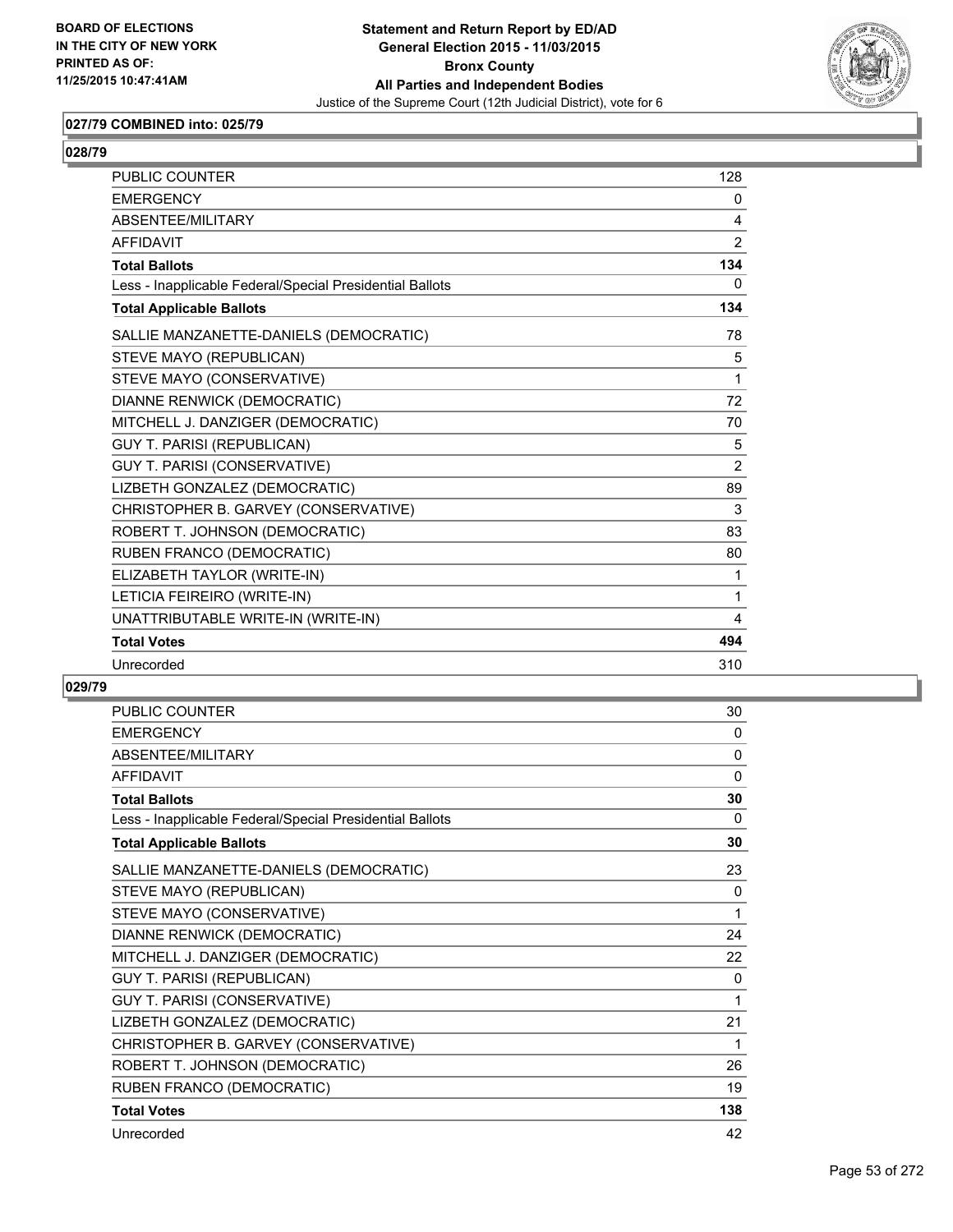

| PUBLIC COUNTER                                           | 70  |
|----------------------------------------------------------|-----|
| <b>EMERGENCY</b>                                         | 0   |
| ABSENTEE/MILITARY                                        | 4   |
| <b>AFFIDAVIT</b>                                         | 0   |
| <b>Total Ballots</b>                                     | 74  |
| Less - Inapplicable Federal/Special Presidential Ballots | 0   |
| <b>Total Applicable Ballots</b>                          | 74  |
| SALLIE MANZANETTE-DANIELS (DEMOCRATIC)                   | 42  |
| STEVE MAYO (REPUBLICAN)                                  | 2   |
| STEVE MAYO (CONSERVATIVE)                                | 3   |
| DIANNE RENWICK (DEMOCRATIC)                              | 43  |
| MITCHELL J. DANZIGER (DEMOCRATIC)                        | 41  |
| <b>GUY T. PARISI (REPUBLICAN)</b>                        | 3   |
| GUY T. PARISI (CONSERVATIVE)                             | 4   |
| LIZBETH GONZALEZ (DEMOCRATIC)                            | 46  |
| CHRISTOPHER B. GARVEY (CONSERVATIVE)                     | 7   |
| ROBERT T. JOHNSON (DEMOCRATIC)                           | 48  |
| RUBEN FRANCO (DEMOCRATIC)                                | 50  |
| <b>Total Votes</b>                                       | 289 |
| Unrecorded                                               | 155 |

| <b>PUBLIC COUNTER</b>                                    | 76       |
|----------------------------------------------------------|----------|
| <b>EMERGENCY</b>                                         | 0        |
| ABSENTEE/MILITARY                                        | 3        |
| <b>AFFIDAVIT</b>                                         | 5        |
| <b>Total Ballots</b>                                     | 84       |
| Less - Inapplicable Federal/Special Presidential Ballots | $\Omega$ |
| <b>Total Applicable Ballots</b>                          | 84       |
| SALLIE MANZANETTE-DANIELS (DEMOCRATIC)                   | 39       |
| STEVE MAYO (REPUBLICAN)                                  | 2        |
| STEVE MAYO (CONSERVATIVE)                                | 1        |
| DIANNE RENWICK (DEMOCRATIC)                              | 38       |
| MITCHELL J. DANZIGER (DEMOCRATIC)                        | 33       |
| GUY T. PARISI (REPUBLICAN)                               | 0        |
| GUY T. PARISI (CONSERVATIVE)                             | 1        |
| LIZBETH GONZALEZ (DEMOCRATIC)                            | 37       |
| CHRISTOPHER B. GARVEY (CONSERVATIVE)                     | 1        |
| ROBERT T. JOHNSON (DEMOCRATIC)                           | 46       |
| RUBEN FRANCO (DEMOCRATIC)                                | 33       |
| <b>Total Votes</b>                                       | 231      |
| Unrecorded                                               | 273      |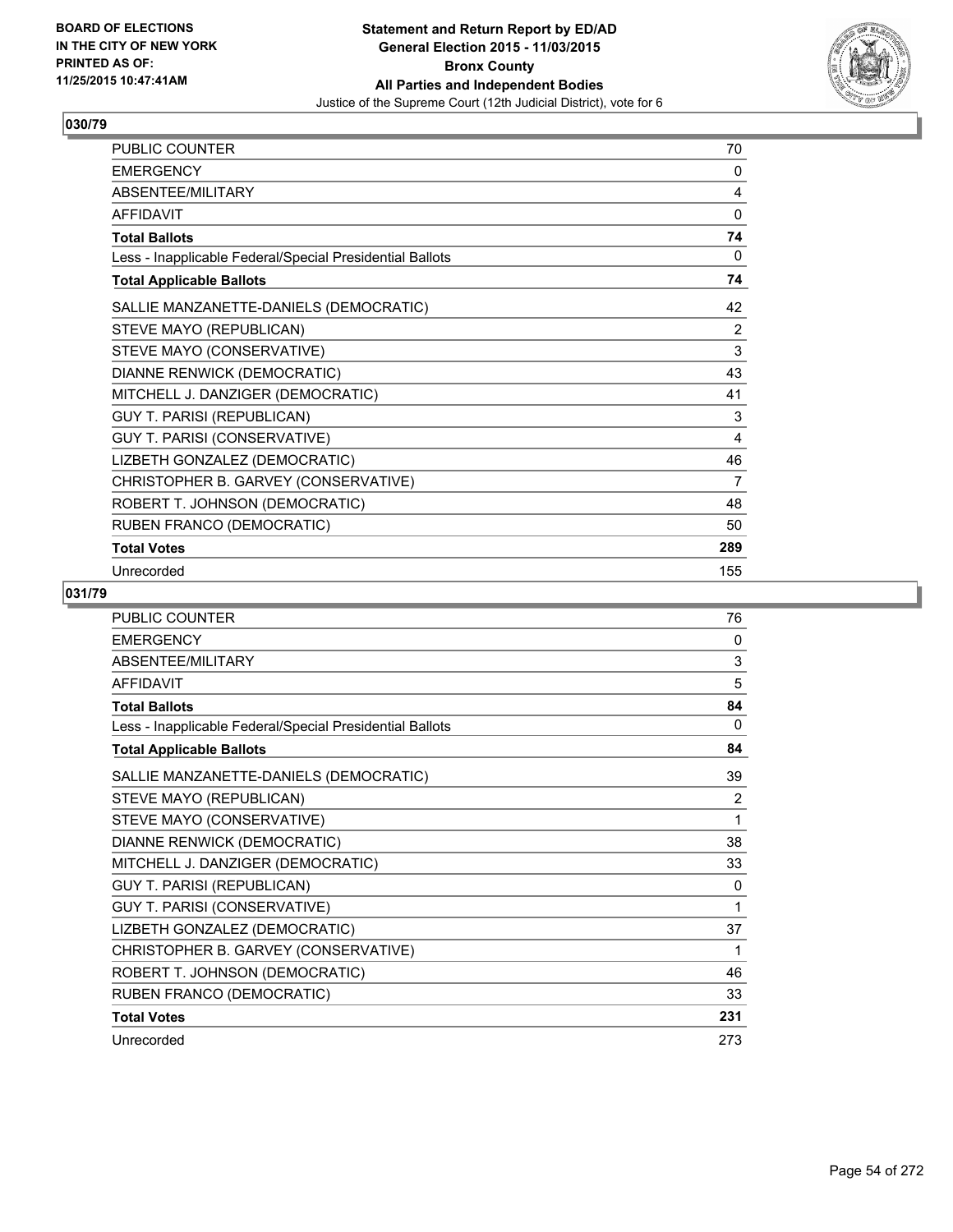

| <b>PUBLIC COUNTER</b>                                    | 71             |
|----------------------------------------------------------|----------------|
| <b>EMERGENCY</b>                                         | 0              |
| <b>ABSENTEE/MILITARY</b>                                 | 4              |
| <b>AFFIDAVIT</b>                                         | $\overline{2}$ |
| <b>Total Ballots</b>                                     | 77             |
| Less - Inapplicable Federal/Special Presidential Ballots | 0              |
| <b>Total Applicable Ballots</b>                          | 77             |
| SALLIE MANZANETTE-DANIELS (DEMOCRATIC)                   | 33             |
| STEVE MAYO (REPUBLICAN)                                  | 3              |
| STEVE MAYO (CONSERVATIVE)                                | $\overline{2}$ |
| DIANNE RENWICK (DEMOCRATIC)                              | 31             |
| MITCHELL J. DANZIGER (DEMOCRATIC)                        | 26             |
| <b>GUY T. PARISI (REPUBLICAN)</b>                        | 2              |
| GUY T. PARISI (CONSERVATIVE)                             | 1              |
| LIZBETH GONZALEZ (DEMOCRATIC)                            | 40             |
| CHRISTOPHER B. GARVEY (CONSERVATIVE)                     | 4              |
| ROBERT T. JOHNSON (DEMOCRATIC)                           | 41             |
| RUBEN FRANCO (DEMOCRATIC)                                | 33             |
| UNATTRIBUTABLE WRITE-IN (WRITE-IN)                       | 4              |
| <b>Total Votes</b>                                       | 220            |
| Unrecorded                                               | 242            |

### **033/79 COMBINED into: 032/79**

| <b>PUBLIC COUNTER</b>                                    | 61           |
|----------------------------------------------------------|--------------|
| <b>EMERGENCY</b>                                         | 0            |
| ABSENTEE/MILITARY                                        | $\mathbf{0}$ |
| <b>AFFIDAVIT</b>                                         | $\mathbf 0$  |
| <b>Total Ballots</b>                                     | 61           |
| Less - Inapplicable Federal/Special Presidential Ballots | $\Omega$     |
| <b>Total Applicable Ballots</b>                          | 61           |
| SALLIE MANZANETTE-DANIELS (DEMOCRATIC)                   | 36           |
| STEVE MAYO (REPUBLICAN)                                  | 4            |
| STEVE MAYO (CONSERVATIVE)                                | 1            |
| DIANNE RENWICK (DEMOCRATIC)                              | 22           |
| MITCHELL J. DANZIGER (DEMOCRATIC)                        | 28           |
| <b>GUY T. PARISI (REPUBLICAN)</b>                        | 3            |
| GUY T. PARISI (CONSERVATIVE)                             | $\Omega$     |
| LIZBETH GONZALEZ (DEMOCRATIC)                            | 34           |
| CHRISTOPHER B. GARVEY (CONSERVATIVE)                     | 2            |
| ROBERT T. JOHNSON (DEMOCRATIC)                           | 26           |
| RUBEN FRANCO (DEMOCRATIC)                                | 25           |
| HILARY CLINTON (WRITE-IN)                                | 1            |
| <b>Total Votes</b>                                       | 182          |
| Unrecorded                                               | 184          |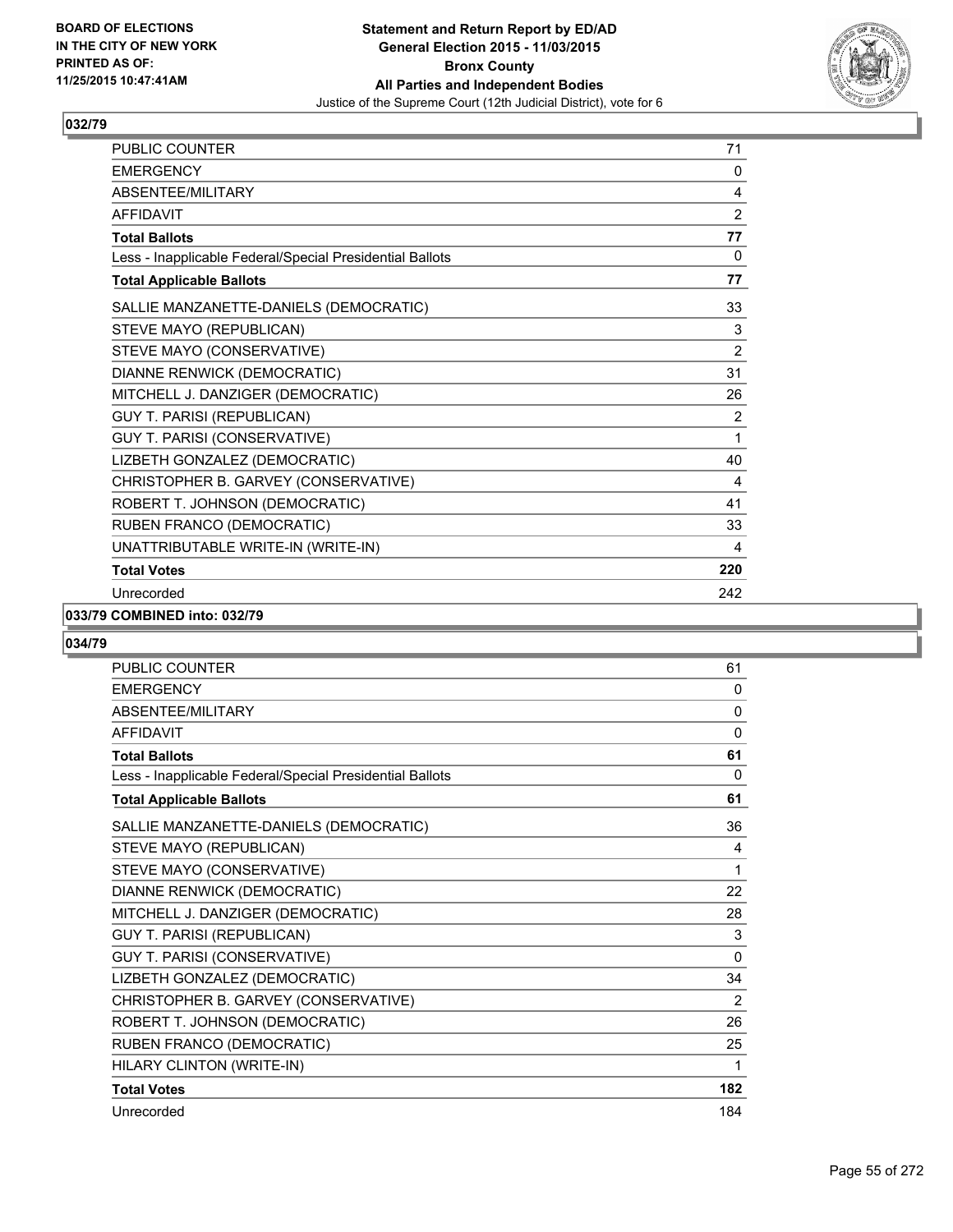

| <b>PUBLIC COUNTER</b>                                    | 87           |
|----------------------------------------------------------|--------------|
| <b>EMERGENCY</b>                                         | 0            |
| ABSENTEE/MILITARY                                        | 3            |
| <b>AFFIDAVIT</b>                                         | 3            |
| <b>Total Ballots</b>                                     | 93           |
| Less - Inapplicable Federal/Special Presidential Ballots | 0            |
| <b>Total Applicable Ballots</b>                          | 93           |
| SALLIE MANZANETTE-DANIELS (DEMOCRATIC)                   | 48           |
| STEVE MAYO (REPUBLICAN)                                  | 4            |
| STEVE MAYO (CONSERVATIVE)                                | 1            |
| DIANNE RENWICK (DEMOCRATIC)                              | 34           |
| MITCHELL J. DANZIGER (DEMOCRATIC)                        | 33           |
| <b>GUY T. PARISI (REPUBLICAN)</b>                        | 3            |
| GUY T. PARISI (CONSERVATIVE)                             | $\mathbf{0}$ |
| LIZBETH GONZALEZ (DEMOCRATIC)                            | 49           |
| CHRISTOPHER B. GARVEY (CONSERVATIVE)                     | 1            |
| ROBERT T. JOHNSON (DEMOCRATIC)                           | 52           |
| RUBEN FRANCO (DEMOCRATIC)                                | 39           |
| UNATTRIBUTABLE WRITE-IN (WRITE-IN)                       | 2            |
| <b>Total Votes</b>                                       | 266          |
| Unrecorded                                               | 292          |

#### **036/79 COMBINED into: 035/79**

| <b>PUBLIC COUNTER</b>                                    | 67           |
|----------------------------------------------------------|--------------|
| <b>EMERGENCY</b>                                         | 0            |
| <b>ABSENTEE/MILITARY</b>                                 | 3            |
| <b>AFFIDAVIT</b>                                         | 3            |
| <b>Total Ballots</b>                                     | 73           |
| Less - Inapplicable Federal/Special Presidential Ballots | 0            |
| <b>Total Applicable Ballots</b>                          | 73           |
| SALLIE MANZANETTE-DANIELS (DEMOCRATIC)                   | 36           |
| STEVE MAYO (REPUBLICAN)                                  | 1            |
| STEVE MAYO (CONSERVATIVE)                                | $\mathbf{0}$ |
| DIANNE RENWICK (DEMOCRATIC)                              | 35           |
| MITCHELL J. DANZIGER (DEMOCRATIC)                        | 33           |
| <b>GUY T. PARISI (REPUBLICAN)</b>                        | $\mathbf{0}$ |
| GUY T. PARISI (CONSERVATIVE)                             | $\mathbf{0}$ |
| LIZBETH GONZALEZ (DEMOCRATIC)                            | 38           |
| CHRISTOPHER B. GARVEY (CONSERVATIVE)                     | 0            |
| ROBERT T. JOHNSON (DEMOCRATIC)                           | 44           |
| RUBEN FRANCO (DEMOCRATIC)                                | 33           |
| HILARY CLINTON (WRITE-IN)                                | 1            |
| UNATTRIBUTABLE WRITE-IN (WRITE-IN)                       | 2            |
| <b>Total Votes</b>                                       | 223          |
| Unrecorded                                               | 215          |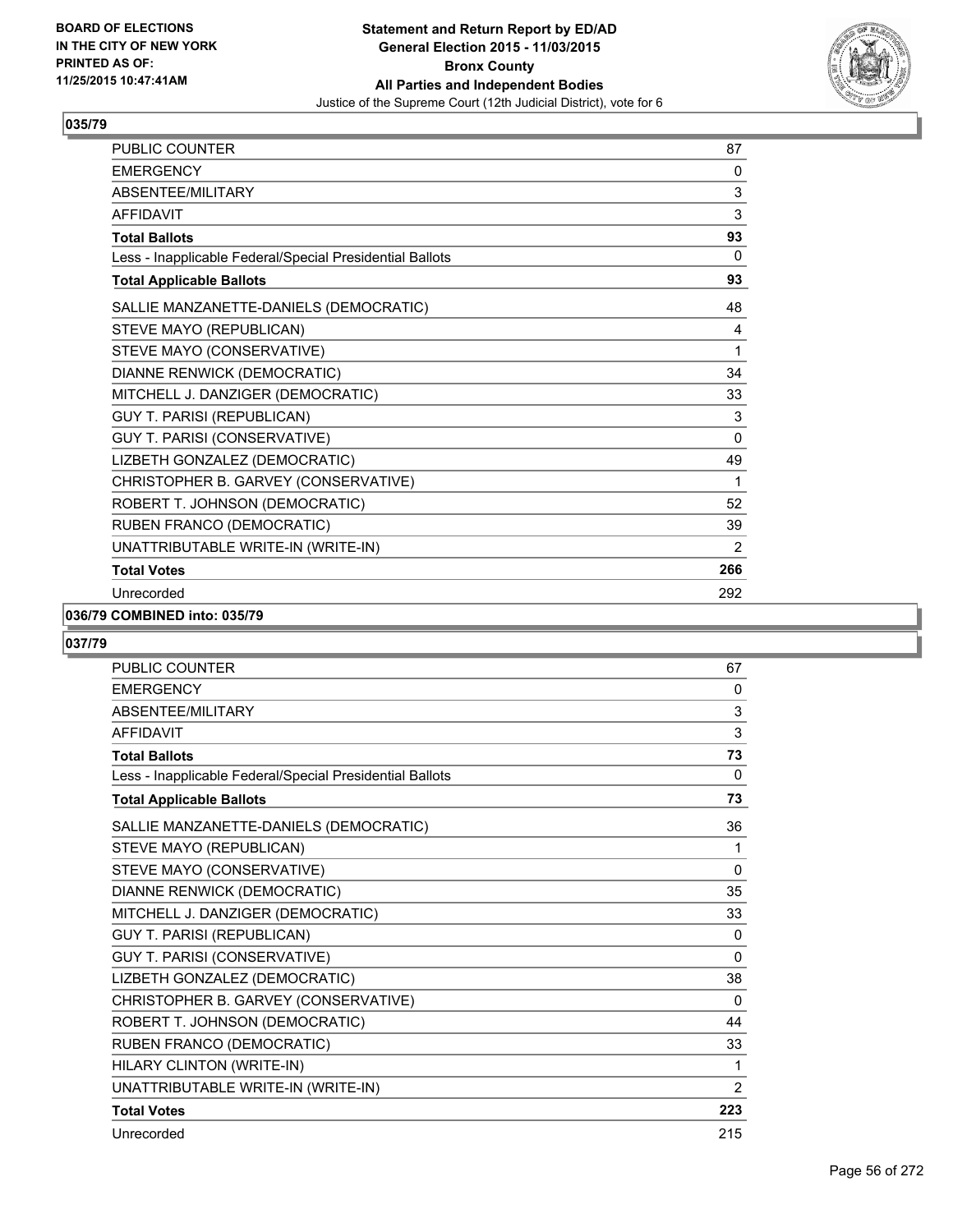

| <b>PUBLIC COUNTER</b>                                    | 45       |
|----------------------------------------------------------|----------|
| <b>EMERGENCY</b>                                         | 0        |
| ABSENTEE/MILITARY                                        | 5        |
| <b>AFFIDAVIT</b>                                         | 1        |
| <b>Total Ballots</b>                                     | 51       |
| Less - Inapplicable Federal/Special Presidential Ballots | 0        |
| <b>Total Applicable Ballots</b>                          | 51       |
| SALLIE MANZANETTE-DANIELS (DEMOCRATIC)                   | 33       |
| STEVE MAYO (REPUBLICAN)                                  | 0        |
| STEVE MAYO (CONSERVATIVE)                                | 0        |
| DIANNE RENWICK (DEMOCRATIC)                              | 32       |
| MITCHELL J. DANZIGER (DEMOCRATIC)                        | 24       |
| <b>GUY T. PARISI (REPUBLICAN)</b>                        | 1        |
| GUY T. PARISI (CONSERVATIVE)                             | $\Omega$ |
| LIZBETH GONZALEZ (DEMOCRATIC)                            | 33       |
| CHRISTOPHER B. GARVEY (CONSERVATIVE)                     | 0        |
| ROBERT T. JOHNSON (DEMOCRATIC)                           | 33       |
| RUBEN FRANCO (DEMOCRATIC)                                | 27       |
| <b>Total Votes</b>                                       | 183      |
| Unrecorded                                               | 123      |

| <b>PUBLIC COUNTER</b>                                    | 101 |
|----------------------------------------------------------|-----|
| <b>EMERGENCY</b>                                         | 0   |
| ABSENTEE/MILITARY                                        | 5   |
| <b>AFFIDAVIT</b>                                         | 4   |
| <b>Total Ballots</b>                                     | 110 |
| Less - Inapplicable Federal/Special Presidential Ballots | 0   |
| <b>Total Applicable Ballots</b>                          | 110 |
| SALLIE MANZANETTE-DANIELS (DEMOCRATIC)                   | 49  |
| STEVE MAYO (REPUBLICAN)                                  | 3   |
| STEVE MAYO (CONSERVATIVE)                                | 2   |
| DIANNE RENWICK (DEMOCRATIC)                              | 44  |
| MITCHELL J. DANZIGER (DEMOCRATIC)                        | 52  |
| <b>GUY T. PARISI (REPUBLICAN)</b>                        | 3   |
| GUY T. PARISI (CONSERVATIVE)                             | 2   |
| LIZBETH GONZALEZ (DEMOCRATIC)                            | 52  |
| CHRISTOPHER B. GARVEY (CONSERVATIVE)                     | 5   |
| ROBERT T. JOHNSON (DEMOCRATIC)                           | 66  |
| RUBEN FRANCO (DEMOCRATIC)                                | 46  |
| <b>Total Votes</b>                                       | 324 |
| Unrecorded                                               | 336 |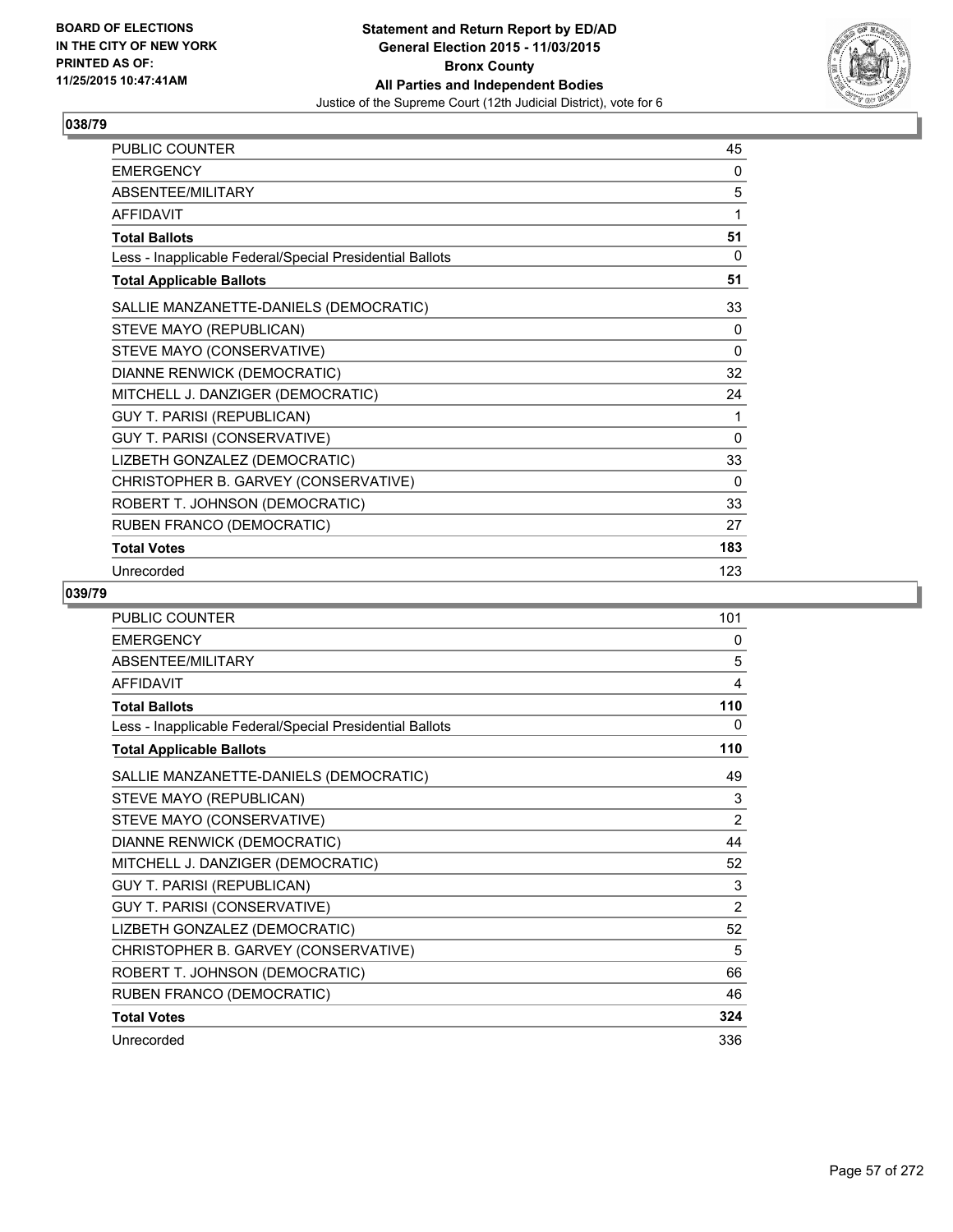

| PUBLIC COUNTER                                           | 92  |
|----------------------------------------------------------|-----|
| <b>EMERGENCY</b>                                         | 0   |
| <b>ABSENTEE/MILITARY</b>                                 | 7   |
| <b>AFFIDAVIT</b>                                         | 4   |
| <b>Total Ballots</b>                                     | 103 |
| Less - Inapplicable Federal/Special Presidential Ballots | 0   |
| <b>Total Applicable Ballots</b>                          | 103 |
| SALLIE MANZANETTE-DANIELS (DEMOCRATIC)                   | 70  |
| STEVE MAYO (REPUBLICAN)                                  | 3   |
| STEVE MAYO (CONSERVATIVE)                                | 1   |
| DIANNE RENWICK (DEMOCRATIC)                              | 61  |
| MITCHELL J. DANZIGER (DEMOCRATIC)                        | 55  |
| <b>GUY T. PARISI (REPUBLICAN)</b>                        | 2   |
| GUY T. PARISI (CONSERVATIVE)                             | 1   |
| LIZBETH GONZALEZ (DEMOCRATIC)                            | 69  |
| CHRISTOPHER B. GARVEY (CONSERVATIVE)                     | 4   |
| ROBERT T. JOHNSON (DEMOCRATIC)                           | 63  |
| RUBEN FRANCO (DEMOCRATIC)                                | 63  |
| <b>Total Votes</b>                                       | 392 |
| Unrecorded                                               | 226 |

### **041/79 COMBINED into: 039/79**

#### **042/79 COMBINED into: 040/79**

| PUBLIC COUNTER                                           | 87       |
|----------------------------------------------------------|----------|
| <b>EMERGENCY</b>                                         | 3        |
| <b>ABSENTEE/MILITARY</b>                                 | 3        |
| <b>AFFIDAVIT</b>                                         | 1        |
| <b>Total Ballots</b>                                     | 94       |
| Less - Inapplicable Federal/Special Presidential Ballots | $\Omega$ |
| <b>Total Applicable Ballots</b>                          | 94       |
| SALLIE MANZANETTE-DANIELS (DEMOCRATIC)                   | 47       |
| STEVE MAYO (REPUBLICAN)                                  | 6        |
| STEVE MAYO (CONSERVATIVE)                                | $\Omega$ |
| DIANNE RENWICK (DEMOCRATIC)                              | 46       |
| MITCHELL J. DANZIGER (DEMOCRATIC)                        | 40       |
| <b>GUY T. PARISI (REPUBLICAN)</b>                        | 3        |
| GUY T. PARISI (CONSERVATIVE)                             | 1        |
| LIZBETH GONZALEZ (DEMOCRATIC)                            | 48       |
| CHRISTOPHER B. GARVEY (CONSERVATIVE)                     | 2        |
| ROBERT T. JOHNSON (DEMOCRATIC)                           | 48       |
| RUBEN FRANCO (DEMOCRATIC)                                | 49       |
| <b>Total Votes</b>                                       | 290      |
| Unrecorded                                               | 274      |
| 044/79 COMBINED into: 043/79                             |          |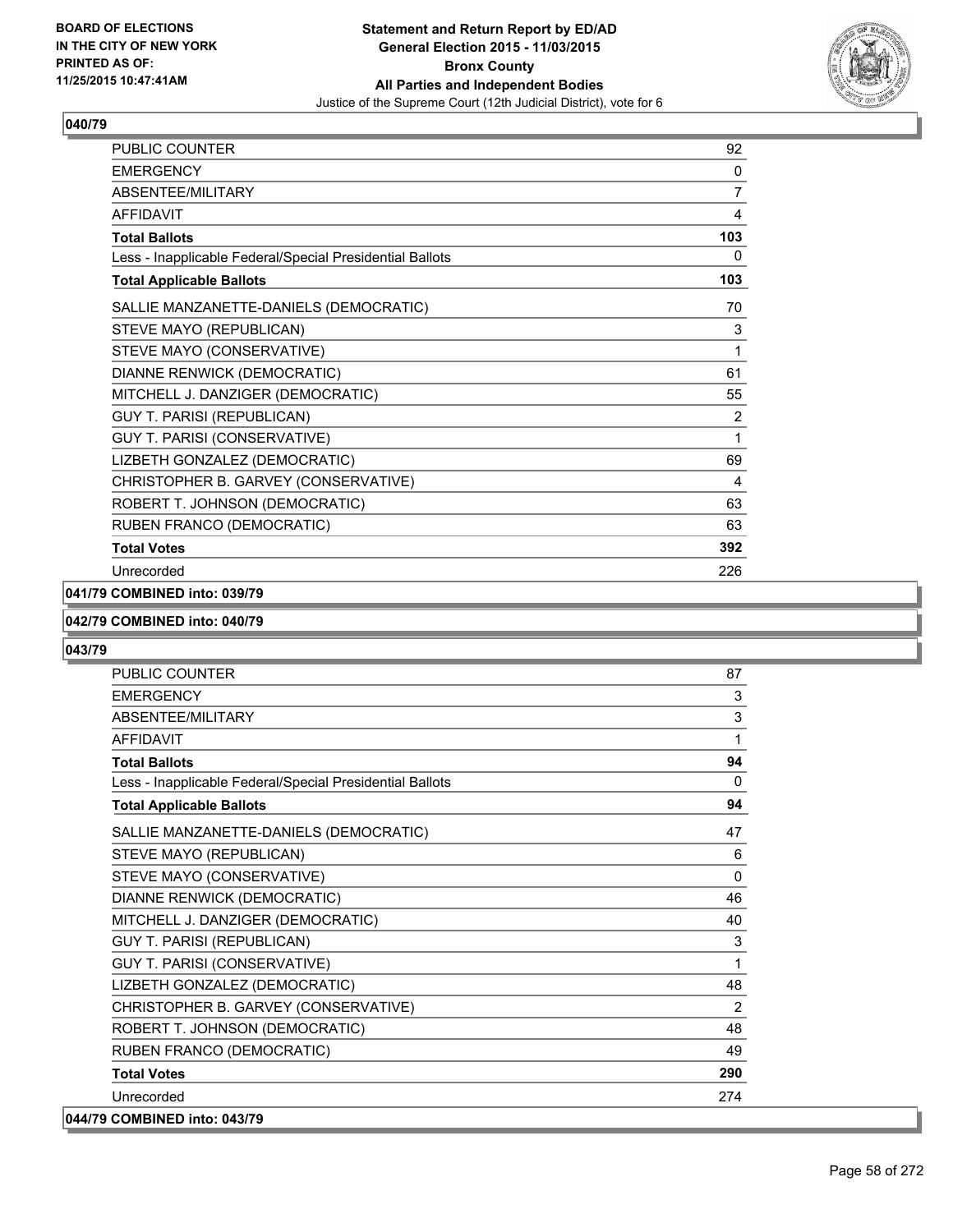

| <b>PUBLIC COUNTER</b>                                    | 80  |
|----------------------------------------------------------|-----|
| <b>EMERGENCY</b>                                         | 0   |
| <b>ABSENTFF/MILITARY</b>                                 | 6   |
| <b>AFFIDAVIT</b>                                         | 3   |
| <b>Total Ballots</b>                                     | 89  |
| Less - Inapplicable Federal/Special Presidential Ballots | 0   |
| <b>Total Applicable Ballots</b>                          | 89  |
| SALLIE MANZANETTE-DANIELS (DEMOCRATIC)                   | 52  |
| STEVE MAYO (REPUBLICAN)                                  | 6   |
| STEVE MAYO (CONSERVATIVE)                                | 1   |
| DIANNE RENWICK (DEMOCRATIC)                              | 41  |
| MITCHELL J. DANZIGER (DEMOCRATIC)                        | 48  |
| <b>GUY T. PARISI (REPUBLICAN)</b>                        | 0   |
| GUY T. PARISI (CONSERVATIVE)                             | 1   |
| LIZBETH GONZALEZ (DEMOCRATIC)                            | 47  |
| CHRISTOPHER B. GARVEY (CONSERVATIVE)                     | 1   |
| ROBERT T. JOHNSON (DEMOCRATIC)                           | 49  |
| RUBEN FRANCO (DEMOCRATIC)                                | 46  |
| UNATTRIBUTABLE WRITE-IN (WRITE-IN)                       | 3   |
| <b>Total Votes</b>                                       | 295 |
| Unrecorded                                               | 239 |

| PUBLIC COUNTER                                           | 83           |
|----------------------------------------------------------|--------------|
| <b>EMERGENCY</b>                                         | 0            |
| ABSENTEE/MILITARY                                        | 2            |
| <b>AFFIDAVIT</b>                                         | 1            |
| <b>Total Ballots</b>                                     | 86           |
| Less - Inapplicable Federal/Special Presidential Ballots | $\Omega$     |
| <b>Total Applicable Ballots</b>                          | 86           |
| SALLIE MANZANETTE-DANIELS (DEMOCRATIC)                   | 38           |
| STEVE MAYO (REPUBLICAN)                                  | 1            |
| STEVE MAYO (CONSERVATIVE)                                | 0            |
| DIANNE RENWICK (DEMOCRATIC)                              | 38           |
| MITCHELL J. DANZIGER (DEMOCRATIC)                        | 28           |
| <b>GUY T. PARISI (REPUBLICAN)</b>                        | 1            |
| GUY T. PARISI (CONSERVATIVE)                             | $\mathbf{0}$ |
| LIZBETH GONZALEZ (DEMOCRATIC)                            | 37           |
| CHRISTOPHER B. GARVEY (CONSERVATIVE)                     | $\Omega$     |
| ROBERT T. JOHNSON (DEMOCRATIC)                           | 42           |
| RUBEN FRANCO (DEMOCRATIC)                                | 29           |
| UNATTRIBUTABLE WRITE-IN (WRITE-IN)                       | 1            |
| <b>Total Votes</b>                                       | 215          |
| Unrecorded                                               | 301          |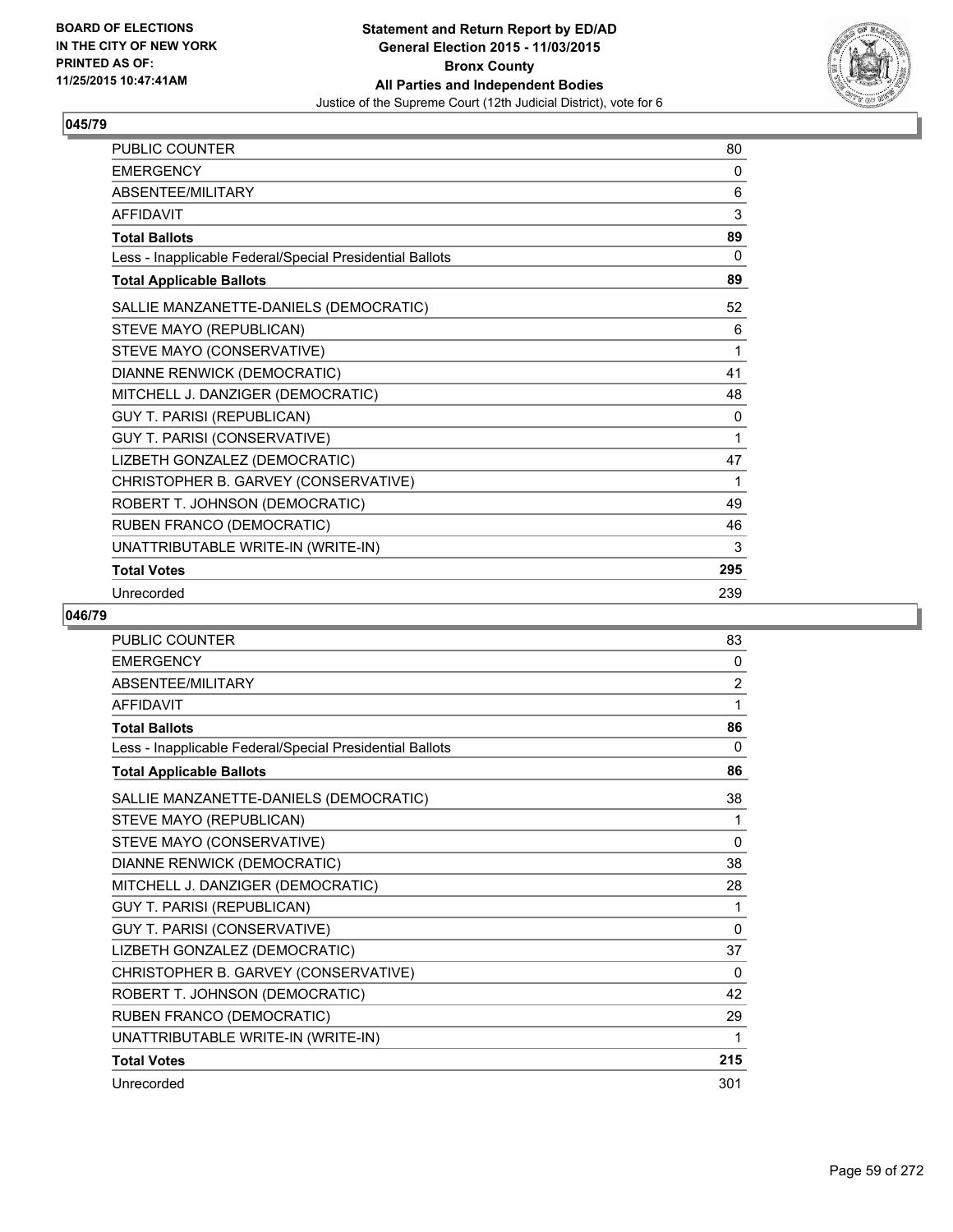

| <b>PUBLIC COUNTER</b>                                    | 51  |
|----------------------------------------------------------|-----|
| <b>EMERGENCY</b>                                         | 0   |
| ABSENTEE/MILITARY                                        | 3   |
| <b>AFFIDAVIT</b>                                         | 0   |
| <b>Total Ballots</b>                                     | 54  |
| Less - Inapplicable Federal/Special Presidential Ballots | 0   |
| <b>Total Applicable Ballots</b>                          | 54  |
| SALLIE MANZANETTE-DANIELS (DEMOCRATIC)                   | 35  |
| STEVE MAYO (REPUBLICAN)                                  | 1   |
| STEVE MAYO (CONSERVATIVE)                                | 1   |
| DIANNE RENWICK (DEMOCRATIC)                              | 29  |
| MITCHELL J. DANZIGER (DEMOCRATIC)                        | 29  |
| <b>GUY T. PARISI (REPUBLICAN)</b>                        | 0   |
| GUY T. PARISI (CONSERVATIVE)                             | 1   |
| LIZBETH GONZALEZ (DEMOCRATIC)                            | 32  |
| CHRISTOPHER B. GARVEY (CONSERVATIVE)                     | 2   |
| ROBERT T. JOHNSON (DEMOCRATIC)                           | 39  |
| RUBEN FRANCO (DEMOCRATIC)                                | 29  |
| <b>Total Votes</b>                                       | 198 |
| Unrecorded                                               | 126 |

| <b>PUBLIC COUNTER</b>                                    | 58           |
|----------------------------------------------------------|--------------|
| <b>EMERGENCY</b>                                         | $\mathbf{0}$ |
| <b>ABSENTEE/MILITARY</b>                                 | 3            |
| <b>AFFIDAVIT</b>                                         | 2            |
| <b>Total Ballots</b>                                     | 63           |
| Less - Inapplicable Federal/Special Presidential Ballots | $\Omega$     |
| <b>Total Applicable Ballots</b>                          | 63           |
| SALLIE MANZANETTE-DANIELS (DEMOCRATIC)                   | 32           |
| STEVE MAYO (REPUBLICAN)                                  | 3            |
| STEVE MAYO (CONSERVATIVE)                                | $\Omega$     |
| DIANNE RENWICK (DEMOCRATIC)                              | 29           |
| MITCHELL J. DANZIGER (DEMOCRATIC)                        | 25           |
| <b>GUY T. PARISI (REPUBLICAN)</b>                        | 1            |
| <b>GUY T. PARISI (CONSERVATIVE)</b>                      | $\Omega$     |
| LIZBETH GONZALEZ (DEMOCRATIC)                            | 35           |
| CHRISTOPHER B. GARVEY (CONSERVATIVE)                     | $\Omega$     |
| ROBERT T. JOHNSON (DEMOCRATIC)                           | 38           |
| RUBEN FRANCO (DEMOCRATIC)                                | 24           |
| DARRYL BOWMAN (WRITE-IN)                                 | 1            |
| <b>Total Votes</b>                                       | 188          |
| Unrecorded                                               | 190          |
| 049/79 COMBINED into: 048/79                             |              |
| 050/79 COMBINED into: 045/79                             |              |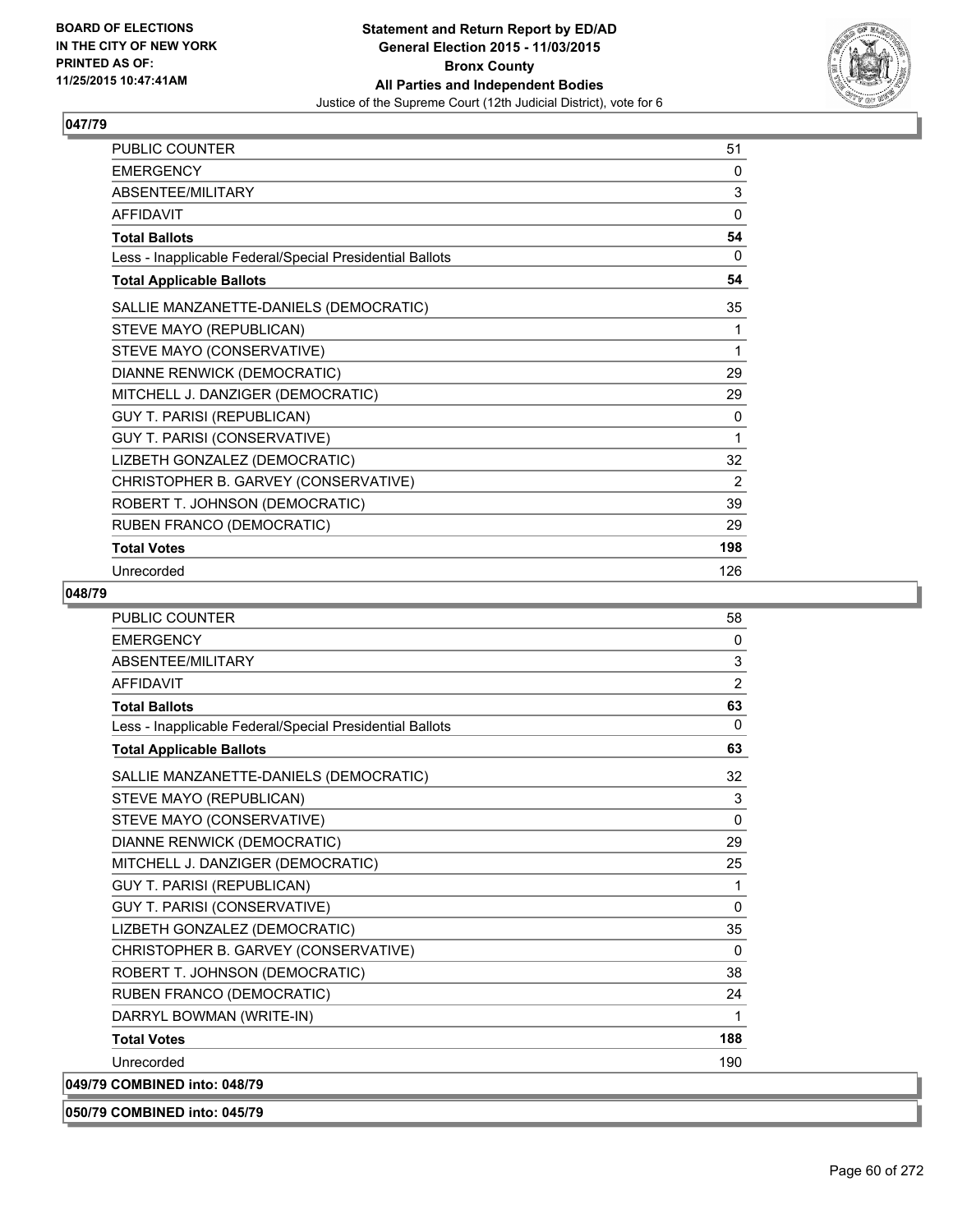

| PUBLIC COUNTER                                           | 109 |
|----------------------------------------------------------|-----|
| <b>EMERGENCY</b>                                         | 0   |
| ABSENTEE/MILITARY                                        | 6   |
| <b>AFFIDAVIT</b>                                         | 1   |
| <b>Total Ballots</b>                                     | 116 |
| Less - Inapplicable Federal/Special Presidential Ballots | 0   |
| <b>Total Applicable Ballots</b>                          | 116 |
| SALLIE MANZANETTE-DANIELS (DEMOCRATIC)                   | 72  |
| STEVE MAYO (REPUBLICAN)                                  | 5   |
| STEVE MAYO (CONSERVATIVE)                                | 1   |
| DIANNE RENWICK (DEMOCRATIC)                              | 70  |
| MITCHELL J. DANZIGER (DEMOCRATIC)                        | 64  |
| <b>GUY T. PARISI (REPUBLICAN)</b>                        | 3   |
| GUY T. PARISI (CONSERVATIVE)                             | 0   |
| LIZBETH GONZALEZ (DEMOCRATIC)                            | 67  |
| CHRISTOPHER B. GARVEY (CONSERVATIVE)                     | 3   |
| ROBERT T. JOHNSON (DEMOCRATIC)                           | 74  |
| RUBEN FRANCO (DEMOCRATIC)                                | 60  |
| <b>Total Votes</b>                                       | 419 |
| Unrecorded                                               | 277 |

### **052/79 COMBINED into: 051/79**

| <b>PUBLIC COUNTER</b>                                    | 39       |
|----------------------------------------------------------|----------|
| <b>EMERGENCY</b>                                         | 0        |
| ABSENTEE/MILITARY                                        | 1        |
| <b>AFFIDAVIT</b>                                         | 0        |
| <b>Total Ballots</b>                                     | 40       |
| Less - Inapplicable Federal/Special Presidential Ballots | $\Omega$ |
| <b>Total Applicable Ballots</b>                          | 40       |
| SALLIE MANZANETTE-DANIELS (DEMOCRATIC)                   | 25       |
| STEVE MAYO (REPUBLICAN)                                  | 3        |
| STEVE MAYO (CONSERVATIVE)                                | 3        |
| DIANNE RENWICK (DEMOCRATIC)                              | 23       |
| MITCHELL J. DANZIGER (DEMOCRATIC)                        | 23       |
| <b>GUY T. PARISI (REPUBLICAN)</b>                        | 4        |
| GUY T. PARISI (CONSERVATIVE)                             | 1        |
| LIZBETH GONZALEZ (DEMOCRATIC)                            | 25       |
| CHRISTOPHER B. GARVEY (CONSERVATIVE)                     | 5        |
| ROBERT T. JOHNSON (DEMOCRATIC)                           | 26       |
| RUBEN FRANCO (DEMOCRATIC)                                | 29       |
| UNATTRIBUTABLE WRITE-IN (WRITE-IN)                       | 2        |
| <b>Total Votes</b>                                       | 169      |
| Unrecorded                                               | 71       |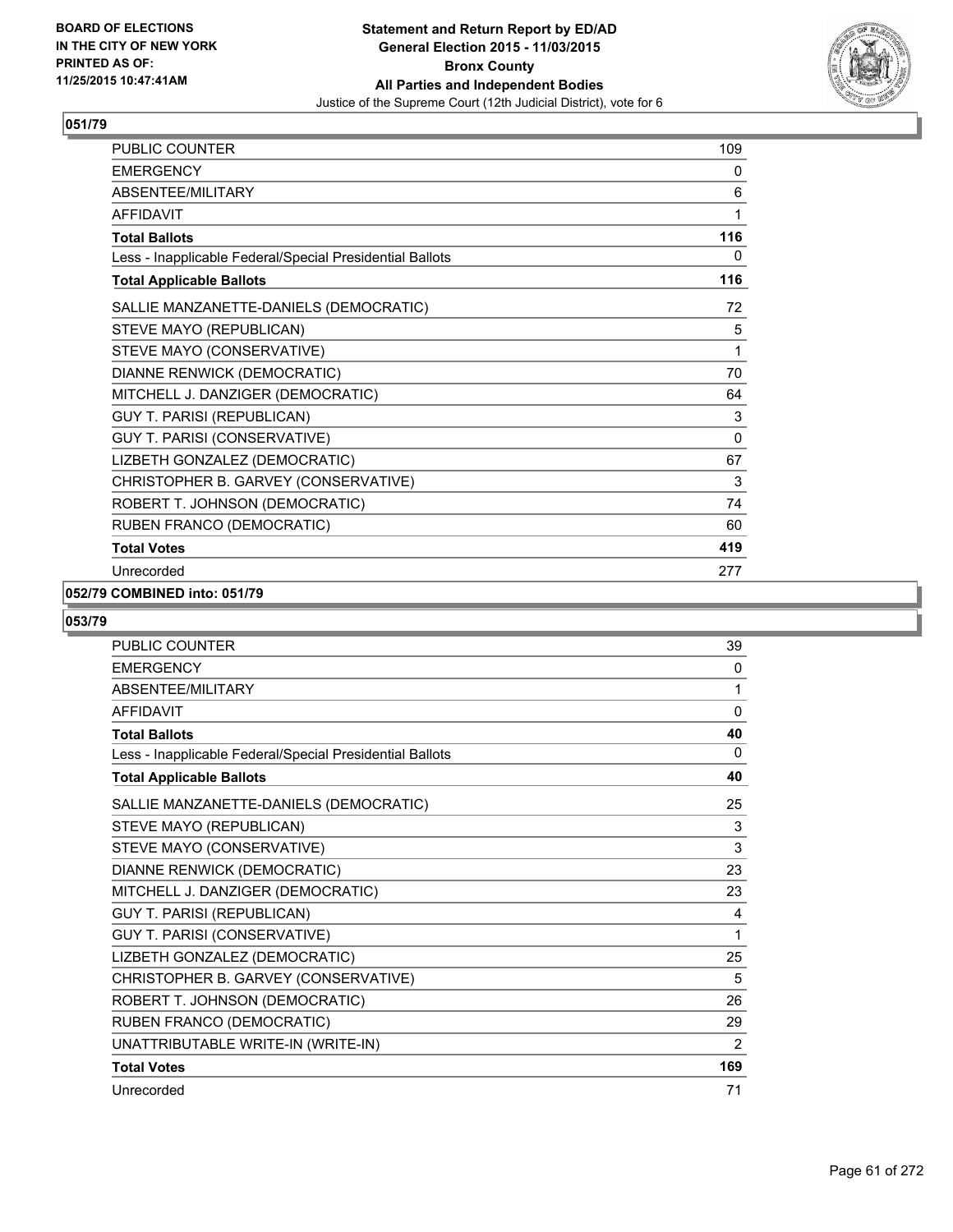

| <b>PUBLIC COUNTER</b>                                    | 128 |
|----------------------------------------------------------|-----|
| <b>EMERGENCY</b>                                         | 0   |
| ABSENTEE/MILITARY                                        | 1   |
| <b>AFFIDAVIT</b>                                         | 5   |
| <b>Total Ballots</b>                                     | 134 |
| Less - Inapplicable Federal/Special Presidential Ballots | 0   |
| <b>Total Applicable Ballots</b>                          | 134 |
| SALLIE MANZANETTE-DANIELS (DEMOCRATIC)                   | 88  |
| STEVE MAYO (REPUBLICAN)                                  | 4   |
| STEVE MAYO (CONSERVATIVE)                                | 4   |
| DIANNE RENWICK (DEMOCRATIC)                              | 85  |
| MITCHELL J. DANZIGER (DEMOCRATIC)                        | 82  |
| <b>GUY T. PARISI (REPUBLICAN)</b>                        | 4   |
| GUY T. PARISI (CONSERVATIVE)                             | 3   |
| LIZBETH GONZALEZ (DEMOCRATIC)                            | 97  |
| CHRISTOPHER B. GARVEY (CONSERVATIVE)                     | 4   |
| ROBERT T. JOHNSON (DEMOCRATIC)                           | 95  |
| RUBEN FRANCO (DEMOCRATIC)                                | 88  |
| UNATTRIBUTABLE WRITE-IN (WRITE-IN)                       | 1   |
| <b>Total Votes</b>                                       | 555 |
| Unrecorded                                               | 249 |

### **055/79 COMBINED into: 053/79**

| <b>PUBLIC COUNTER</b>                                    | 65           |
|----------------------------------------------------------|--------------|
| <b>EMERGENCY</b>                                         | 0            |
| <b>ABSENTEE/MILITARY</b>                                 | 1            |
| <b>AFFIDAVIT</b>                                         | $\mathbf{0}$ |
| <b>Total Ballots</b>                                     | 66           |
| Less - Inapplicable Federal/Special Presidential Ballots | 0            |
| <b>Total Applicable Ballots</b>                          | 66           |
| SALLIE MANZANETTE-DANIELS (DEMOCRATIC)                   | 39           |
| STEVE MAYO (REPUBLICAN)                                  | 6            |
| STEVE MAYO (CONSERVATIVE)                                | 1            |
| DIANNE RENWICK (DEMOCRATIC)                              | 31           |
| MITCHELL J. DANZIGER (DEMOCRATIC)                        | 34           |
| GUY T. PARISI (REPUBLICAN)                               | 3            |
| GUY T. PARISI (CONSERVATIVE)                             | 1            |
| LIZBETH GONZALEZ (DEMOCRATIC)                            | 36           |
| CHRISTOPHER B. GARVEY (CONSERVATIVE)                     | 2            |
| ROBERT T. JOHNSON (DEMOCRATIC)                           | 33           |
| RUBEN FRANCO (DEMOCRATIC)                                | 30           |
| <b>Total Votes</b>                                       | 216          |
| Unrecorded                                               | 180          |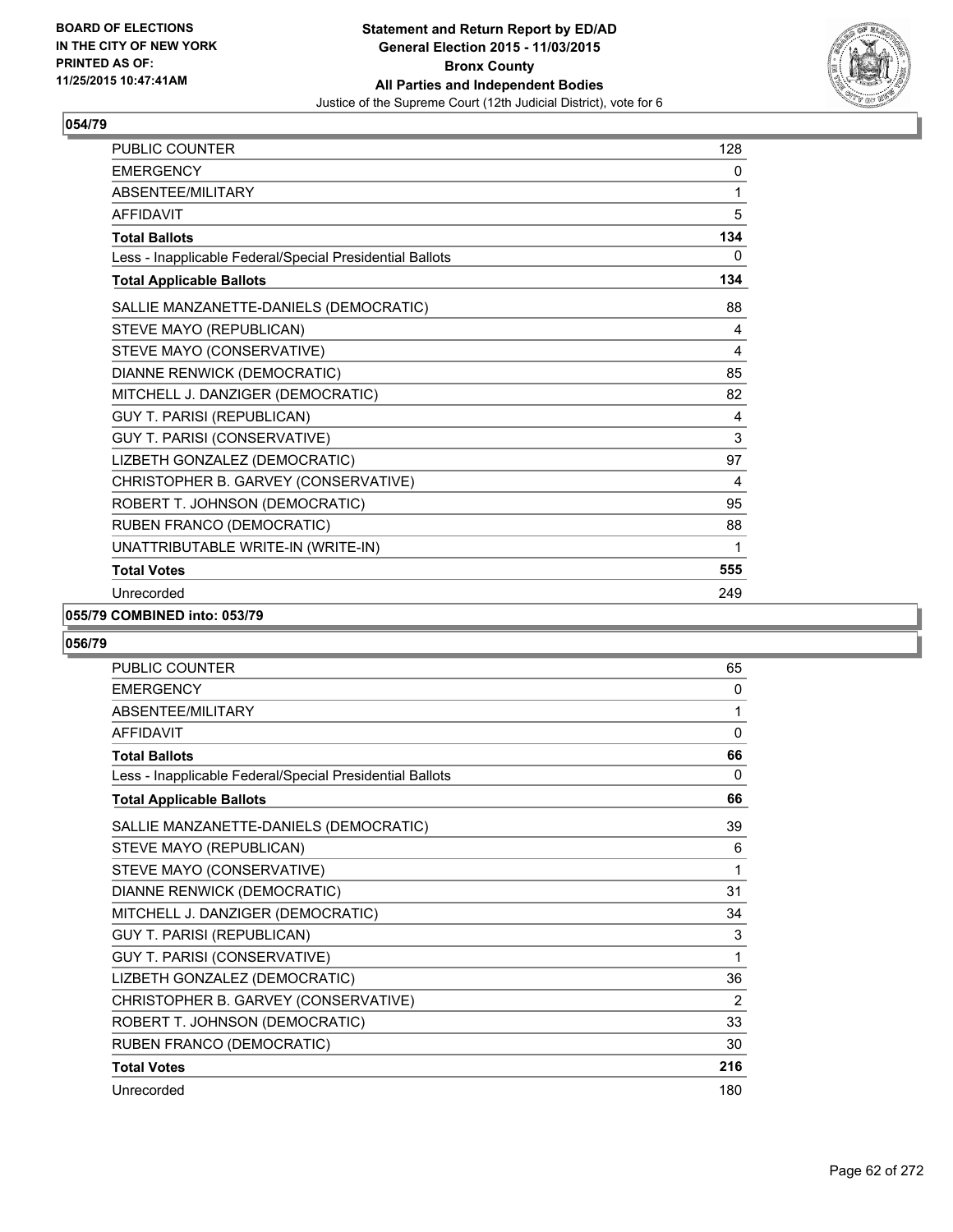

| PUBLIC COUNTER                                           | 70       |
|----------------------------------------------------------|----------|
| <b>EMERGENCY</b>                                         | 0        |
| ABSENTEE/MILITARY                                        | 1        |
| <b>AFFIDAVIT</b>                                         | 0        |
| <b>Total Ballots</b>                                     | 71       |
| Less - Inapplicable Federal/Special Presidential Ballots | 0        |
| <b>Total Applicable Ballots</b>                          | 71       |
| SALLIE MANZANETTE-DANIELS (DEMOCRATIC)                   | 41       |
| STEVE MAYO (REPUBLICAN)                                  | 1        |
| STEVE MAYO (CONSERVATIVE)                                | $\Omega$ |
| DIANNE RENWICK (DEMOCRATIC)                              | 33       |
| MITCHELL J. DANZIGER (DEMOCRATIC)                        | 33       |
| <b>GUY T. PARISI (REPUBLICAN)</b>                        | 0        |
| GUY T. PARISI (CONSERVATIVE)                             | 0        |
| LIZBETH GONZALEZ (DEMOCRATIC)                            | 40       |
| CHRISTOPHER B. GARVEY (CONSERVATIVE)                     | 2        |
| ROBERT T. JOHNSON (DEMOCRATIC)                           | 40       |
| RUBEN FRANCO (DEMOCRATIC)                                | 33       |
| <b>Total Votes</b>                                       | 223      |
| Unrecorded                                               | 203      |

| PUBLIC COUNTER                                           | 46       |
|----------------------------------------------------------|----------|
| <b>EMERGENCY</b>                                         | $\Omega$ |
| ABSENTEE/MILITARY                                        | 2        |
| <b>AFFIDAVIT</b>                                         | 0        |
| <b>Total Ballots</b>                                     | 48       |
| Less - Inapplicable Federal/Special Presidential Ballots | $\Omega$ |
| <b>Total Applicable Ballots</b>                          | 48       |
| SALLIE MANZANETTE-DANIELS (DEMOCRATIC)                   | 26       |
| STEVE MAYO (REPUBLICAN)                                  | 0        |
| STEVE MAYO (CONSERVATIVE)                                | 0        |
| DIANNE RENWICK (DEMOCRATIC)                              | 27       |
| MITCHELL J. DANZIGER (DEMOCRATIC)                        | 25       |
| <b>GUY T. PARISI (REPUBLICAN)</b>                        | 0        |
| GUY T. PARISI (CONSERVATIVE)                             | 0        |
| LIZBETH GONZALEZ (DEMOCRATIC)                            | 30       |
| CHRISTOPHER B. GARVEY (CONSERVATIVE)                     | $\Omega$ |
| ROBERT T. JOHNSON (DEMOCRATIC)                           | 27       |
| RUBEN FRANCO (DEMOCRATIC)                                | 30       |
| <b>Total Votes</b>                                       | 165      |
| Unrecorded                                               | 123      |
| 059/79 COMBINED into: 058/79                             |          |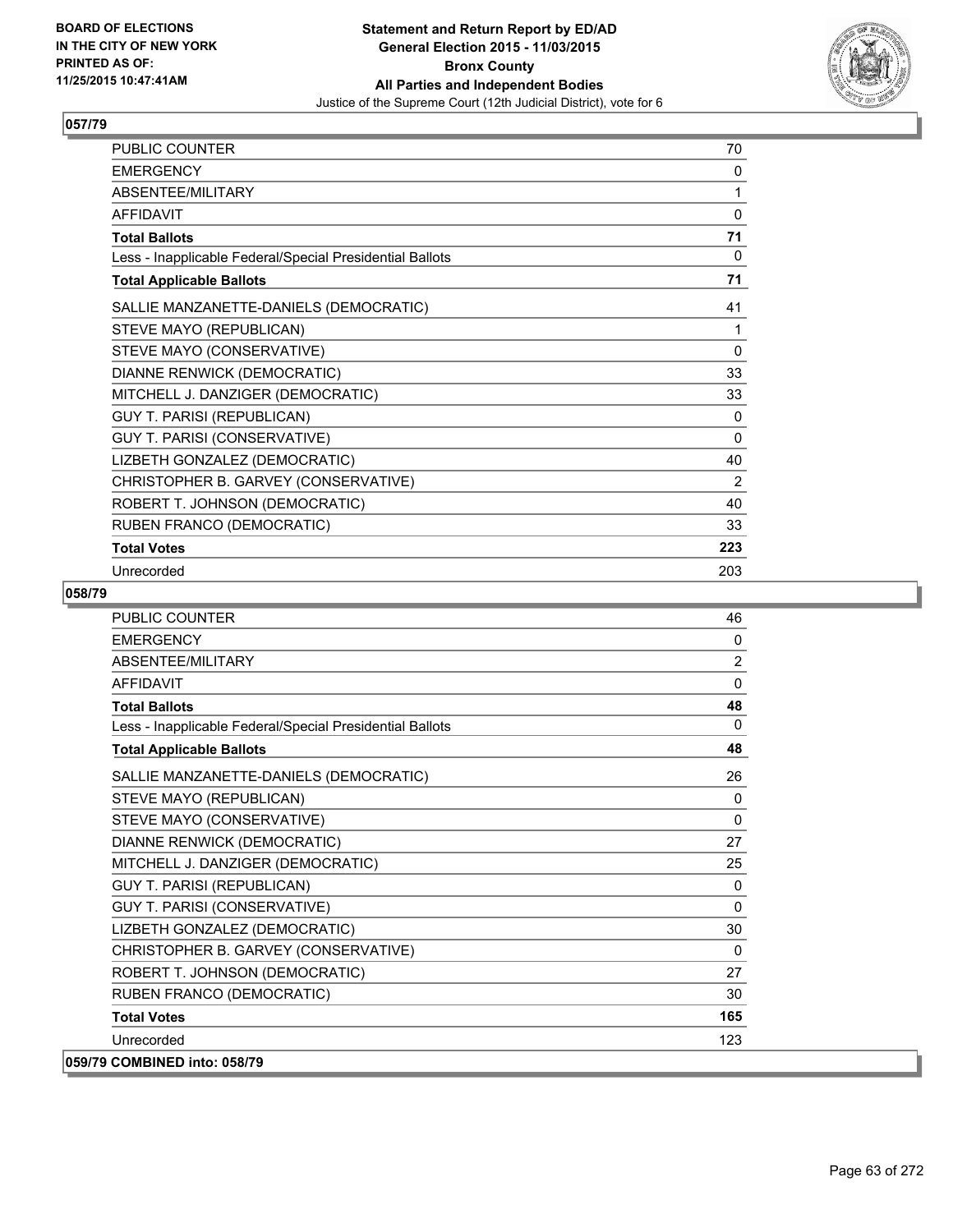

| PUBLIC COUNTER                                           | 79             |
|----------------------------------------------------------|----------------|
| <b>EMERGENCY</b>                                         | 0              |
| ABSENTEE/MILITARY                                        | 2              |
| <b>AFFIDAVIT</b>                                         | $\overline{2}$ |
| <b>Total Ballots</b>                                     | 83             |
| Less - Inapplicable Federal/Special Presidential Ballots | 0              |
| <b>Total Applicable Ballots</b>                          | 83             |
| SALLIE MANZANETTE-DANIELS (DEMOCRATIC)                   | 22             |
| STEVE MAYO (REPUBLICAN)                                  | 2              |
| STEVE MAYO (CONSERVATIVE)                                | 3              |
| DIANNE RENWICK (DEMOCRATIC)                              | 25             |
| MITCHELL J. DANZIGER (DEMOCRATIC)                        | 20             |
| <b>GUY T. PARISI (REPUBLICAN)</b>                        | 2              |
| GUY T. PARISI (CONSERVATIVE)                             | 1              |
| LIZBETH GONZALEZ (DEMOCRATIC)                            | 35             |
| CHRISTOPHER B. GARVEY (CONSERVATIVE)                     | 4              |
| ROBERT T. JOHNSON (DEMOCRATIC)                           | 35             |
| RUBEN FRANCO (DEMOCRATIC)                                | 24             |
| <b>Total Votes</b>                                       | 173            |
| Unrecorded                                               | 325            |

### **061/79 COMBINED into: 060/79**

| <b>PUBLIC COUNTER</b>                                    | 28       |
|----------------------------------------------------------|----------|
| <b>EMERGENCY</b>                                         | 0        |
| ABSENTEE/MILITARY                                        | 3        |
| <b>AFFIDAVIT</b>                                         | $\Omega$ |
| <b>Total Ballots</b>                                     | 31       |
| Less - Inapplicable Federal/Special Presidential Ballots | 0        |
| <b>Total Applicable Ballots</b>                          | 31       |
| SALLIE MANZANETTE-DANIELS (DEMOCRATIC)                   | 16       |
| STEVE MAYO (REPUBLICAN)                                  | 2        |
| STEVE MAYO (CONSERVATIVE)                                | 0        |
| DIANNE RENWICK (DEMOCRATIC)                              | 11       |
| MITCHELL J. DANZIGER (DEMOCRATIC)                        | 15       |
| <b>GUY T. PARISI (REPUBLICAN)</b>                        | 2        |
| GUY T. PARISI (CONSERVATIVE)                             | 0        |
| LIZBETH GONZALEZ (DEMOCRATIC)                            | 18       |
| CHRISTOPHER B. GARVEY (CONSERVATIVE)                     | 2        |
| ROBERT T. JOHNSON (DEMOCRATIC)                           | 17       |
| RUBEN FRANCO (DEMOCRATIC)                                | 21       |
| <b>Total Votes</b>                                       | 104      |
| Unrecorded                                               | 82       |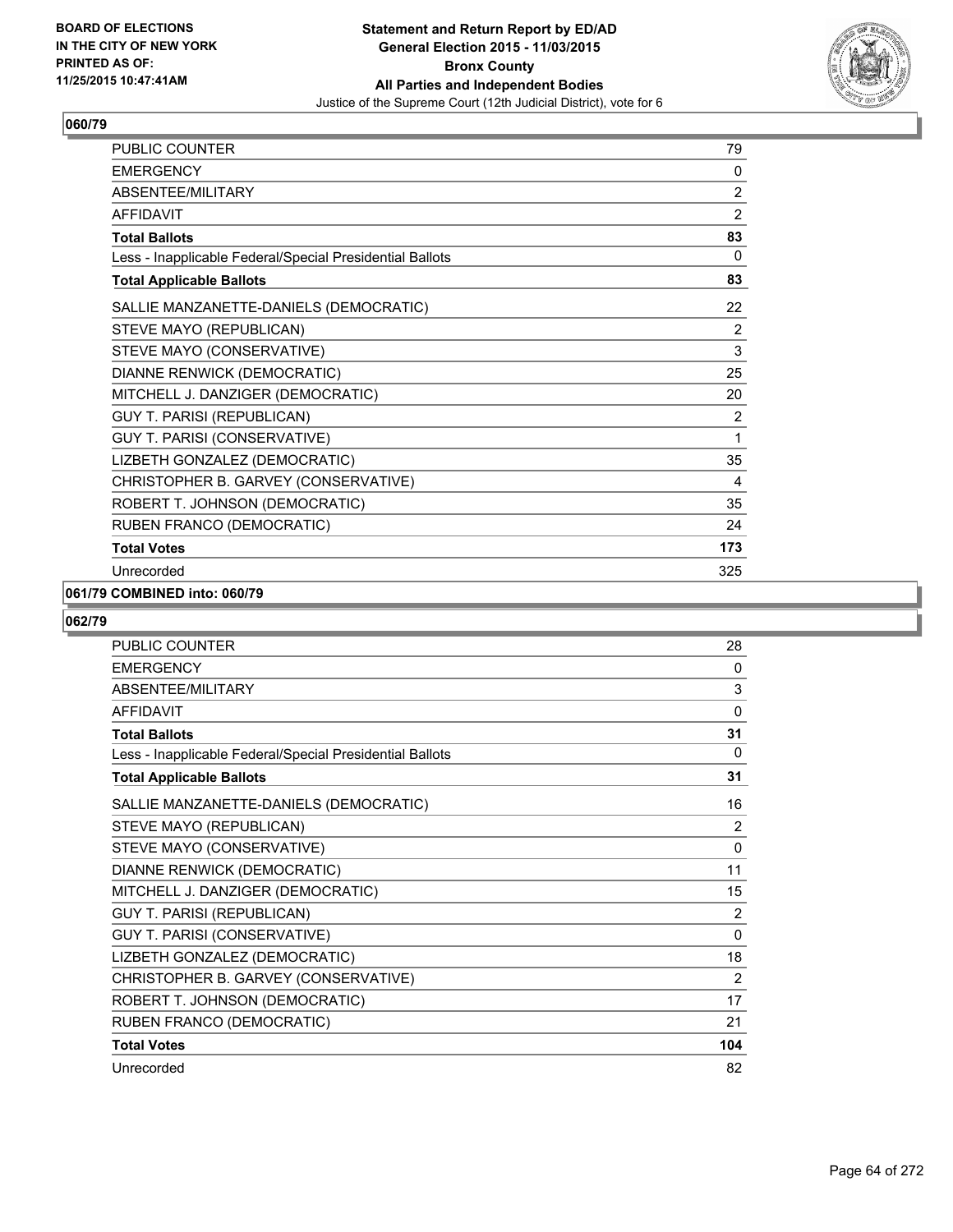

| <b>PUBLIC COUNTER</b>                                    | 50  |
|----------------------------------------------------------|-----|
| <b>EMERGENCY</b>                                         | 0   |
| ABSENTEE/MILITARY                                        | 0   |
| <b>AFFIDAVIT</b>                                         | 0   |
| <b>Total Ballots</b>                                     | 50  |
| Less - Inapplicable Federal/Special Presidential Ballots | 0   |
| <b>Total Applicable Ballots</b>                          | 50  |
| SALLIE MANZANETTE-DANIELS (DEMOCRATIC)                   | 28  |
| STEVE MAYO (REPUBLICAN)                                  | 1   |
| STEVE MAYO (CONSERVATIVE)                                | 0   |
| DIANNE RENWICK (DEMOCRATIC)                              | 26  |
| MITCHELL J. DANZIGER (DEMOCRATIC)                        | 21  |
| <b>GUY T. PARISI (REPUBLICAN)</b>                        | 0   |
| GUY T. PARISI (CONSERVATIVE)                             | 1   |
| LIZBETH GONZALEZ (DEMOCRATIC)                            | 29  |
| CHRISTOPHER B. GARVEY (CONSERVATIVE)                     | 0   |
| ROBERT T. JOHNSON (DEMOCRATIC)                           | 27  |
| RUBEN FRANCO (DEMOCRATIC)                                | 27  |
| <b>Total Votes</b>                                       | 160 |
| Unrecorded                                               | 140 |

| <b>PUBLIC COUNTER</b>                                    | 72           |
|----------------------------------------------------------|--------------|
| <b>EMERGENCY</b>                                         | 0            |
| ABSENTEE/MILITARY                                        | 2            |
| <b>AFFIDAVIT</b>                                         | 2            |
| <b>Total Ballots</b>                                     | 76           |
| Less - Inapplicable Federal/Special Presidential Ballots | 0            |
| <b>Total Applicable Ballots</b>                          | 76           |
| SALLIE MANZANETTE-DANIELS (DEMOCRATIC)                   | 51           |
| STEVE MAYO (REPUBLICAN)                                  | 1            |
| STEVE MAYO (CONSERVATIVE)                                | 1            |
| DIANNE RENWICK (DEMOCRATIC)                              | 44           |
| MITCHELL J. DANZIGER (DEMOCRATIC)                        | 48           |
| <b>GUY T. PARISI (REPUBLICAN)</b>                        | $\mathbf{0}$ |
| GUY T. PARISI (CONSERVATIVE)                             | 1            |
| LIZBETH GONZALEZ (DEMOCRATIC)                            | 50           |
| CHRISTOPHER B. GARVEY (CONSERVATIVE)                     | 1            |
| ROBERT T. JOHNSON (DEMOCRATIC)                           | 56           |
| RUBEN FRANCO (DEMOCRATIC)                                | 49           |
| <b>Total Votes</b>                                       | 302          |
| Unrecorded                                               | 154          |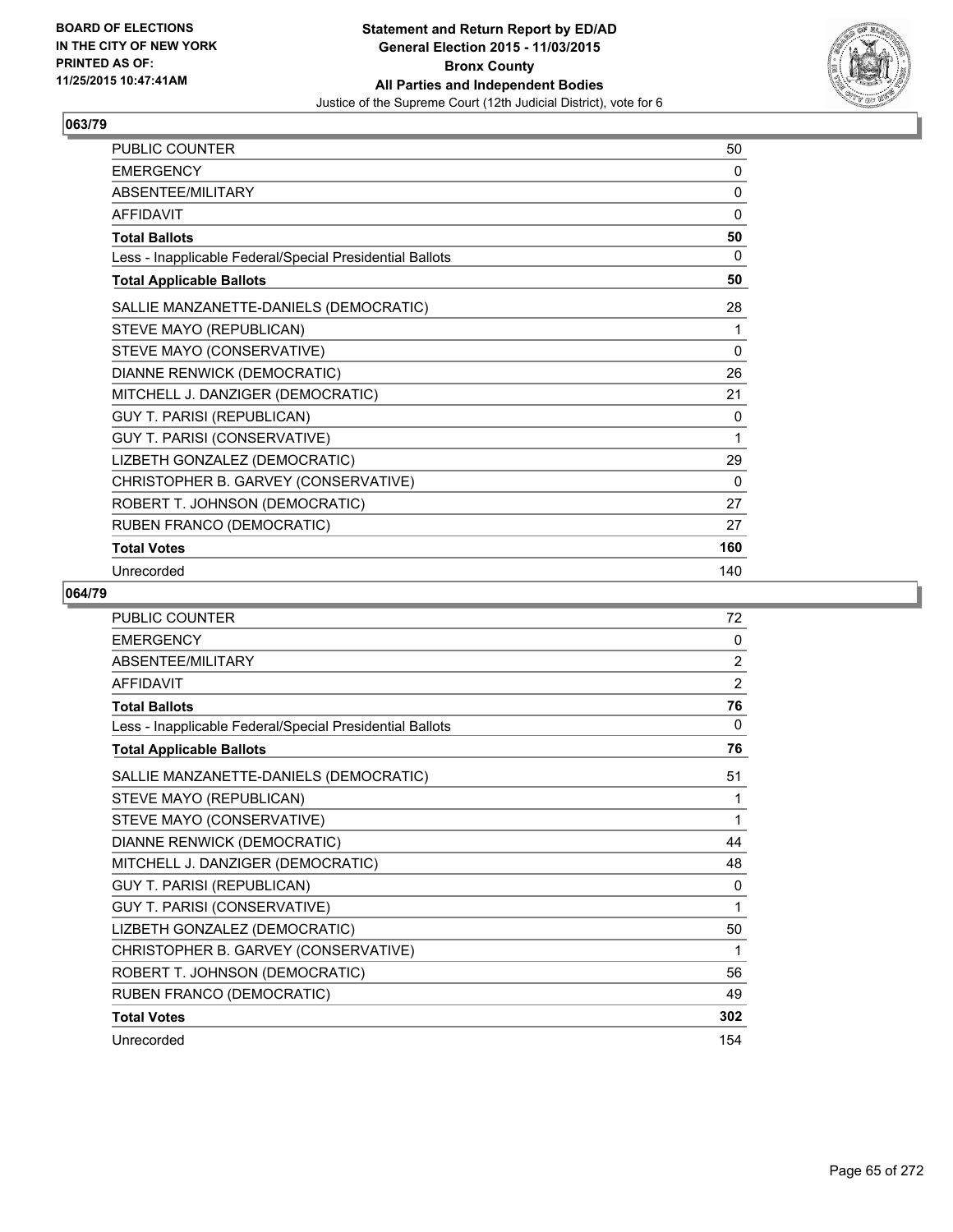

| PUBLIC COUNTER                                           | 51       |
|----------------------------------------------------------|----------|
| <b>EMERGENCY</b>                                         | 0        |
| ABSENTEE/MILITARY                                        | 1        |
| <b>AFFIDAVIT</b>                                         | $\Omega$ |
| <b>Total Ballots</b>                                     | 52       |
| Less - Inapplicable Federal/Special Presidential Ballots | 0        |
| <b>Total Applicable Ballots</b>                          | 52       |
| SALLIE MANZANETTE-DANIELS (DEMOCRATIC)                   | 24       |
| STEVE MAYO (REPUBLICAN)                                  | 0        |
| STEVE MAYO (CONSERVATIVE)                                | 1        |
| DIANNE RENWICK (DEMOCRATIC)                              | 22       |
| MITCHELL J. DANZIGER (DEMOCRATIC)                        | 26       |
| GUY T. PARISI (REPUBLICAN)                               | 1        |
| GUY T. PARISI (CONSERVATIVE)                             | 0        |
| LIZBETH GONZALEZ (DEMOCRATIC)                            | 25       |
| CHRISTOPHER B. GARVEY (CONSERVATIVE)                     | 0        |
| ROBERT T. JOHNSON (DEMOCRATIC)                           | 25       |
| RUBEN FRANCO (DEMOCRATIC)                                | 26       |
| <b>Total Votes</b>                                       | 150      |
| Unrecorded                                               | 162      |

| PUBLIC COUNTER                                           | 60             |
|----------------------------------------------------------|----------------|
| <b>FMFRGFNCY</b>                                         | 0              |
| <b>ABSENTEE/MILITARY</b>                                 | 1              |
| <b>AFFIDAVIT</b>                                         | 1              |
| <b>Total Ballots</b>                                     | 62             |
| Less - Inapplicable Federal/Special Presidential Ballots | $\mathbf{0}$   |
| <b>Total Applicable Ballots</b>                          | 62             |
| SALLIE MANZANETTE-DANIELS (DEMOCRATIC)                   | 36             |
| STEVE MAYO (REPUBLICAN)                                  | 0              |
| STEVE MAYO (CONSERVATIVE)                                | $\mathbf{0}$   |
| DIANNE RENWICK (DEMOCRATIC)                              | 38             |
| MITCHELL J. DANZIGER (DEMOCRATIC)                        | 34             |
| <b>GUY T. PARISI (REPUBLICAN)</b>                        | $\overline{2}$ |
| GUY T. PARISI (CONSERVATIVE)                             | $\mathbf{0}$   |
| LIZBETH GONZALEZ (DEMOCRATIC)                            | 33             |
| CHRISTOPHER B. GARVEY (CONSERVATIVE)                     | $\Omega$       |
| ROBERT T. JOHNSON (DEMOCRATIC)                           | 42             |
| RUBEN FRANCO (DEMOCRATIC)                                | 36             |
| <b>Total Votes</b>                                       | 221            |
| Unrecorded                                               | 151            |
| 067/79 COMBINED into: 002/79                             |                |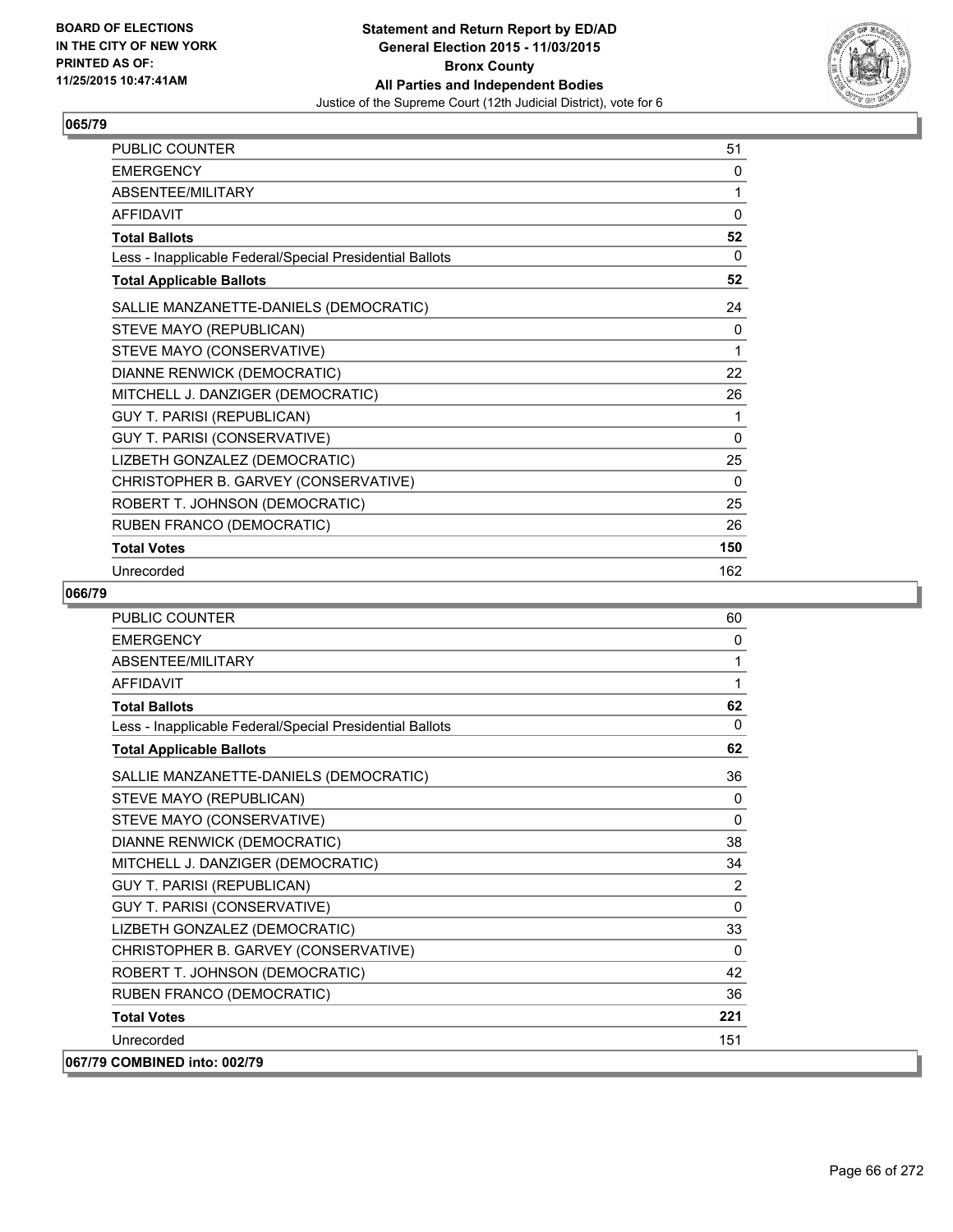

| PUBLIC COUNTER                                           | 142            |
|----------------------------------------------------------|----------------|
| <b>EMERGENCY</b>                                         | 0              |
| ABSENTEE/MILITARY                                        | 0              |
| <b>AFFIDAVIT</b>                                         | 2              |
| <b>Total Ballots</b>                                     | 144            |
| Less - Inapplicable Federal/Special Presidential Ballots | 0              |
| <b>Total Applicable Ballots</b>                          | 144            |
| SALLIE MANZANETTE-DANIELS (DEMOCRATIC)                   | 96             |
| STEVE MAYO (REPUBLICAN)                                  | 3              |
| STEVE MAYO (CONSERVATIVE)                                | 3              |
| DIANNE RENWICK (DEMOCRATIC)                              | 88             |
| MITCHELL J. DANZIGER (DEMOCRATIC)                        | 82             |
| <b>GUY T. PARISI (REPUBLICAN)</b>                        | $\overline{2}$ |
| GUY T. PARISI (CONSERVATIVE)                             | 1              |
| LIZBETH GONZALEZ (DEMOCRATIC)                            | 90             |
| CHRISTOPHER B. GARVEY (CONSERVATIVE)                     | 5              |
| ROBERT T. JOHNSON (DEMOCRATIC)                           | 125            |
| RUBEN FRANCO (DEMOCRATIC)                                | 81             |
| <b>Total Votes</b>                                       | 576            |
| Unrecorded                                               | 288            |

| <b>PUBLIC COUNTER</b>                                    | 164          |
|----------------------------------------------------------|--------------|
| <b>EMERGENCY</b>                                         | 0            |
| ABSENTEE/MILITARY                                        | 1            |
| <b>AFFIDAVIT</b>                                         | $\mathbf{0}$ |
| <b>Total Ballots</b>                                     | 165          |
| Less - Inapplicable Federal/Special Presidential Ballots | 0            |
| <b>Total Applicable Ballots</b>                          | 165          |
| SALLIE MANZANETTE-DANIELS (DEMOCRATIC)                   | 107          |
| STEVE MAYO (REPUBLICAN)                                  | 9            |
| STEVE MAYO (CONSERVATIVE)                                | 3            |
| DIANNE RENWICK (DEMOCRATIC)                              | 99           |
| MITCHELL J. DANZIGER (DEMOCRATIC)                        | 99           |
| <b>GUY T. PARISI (REPUBLICAN)</b>                        | 7            |
| GUY T. PARISI (CONSERVATIVE)                             | 1            |
| LIZBETH GONZALEZ (DEMOCRATIC)                            | 97           |
| CHRISTOPHER B. GARVEY (CONSERVATIVE)                     | 9            |
| ROBERT T. JOHNSON (DEMOCRATIC)                           | 135          |
| RUBEN FRANCO (DEMOCRATIC)                                | 92           |
| <b>Total Votes</b>                                       | 658          |
| Unrecorded                                               | 332          |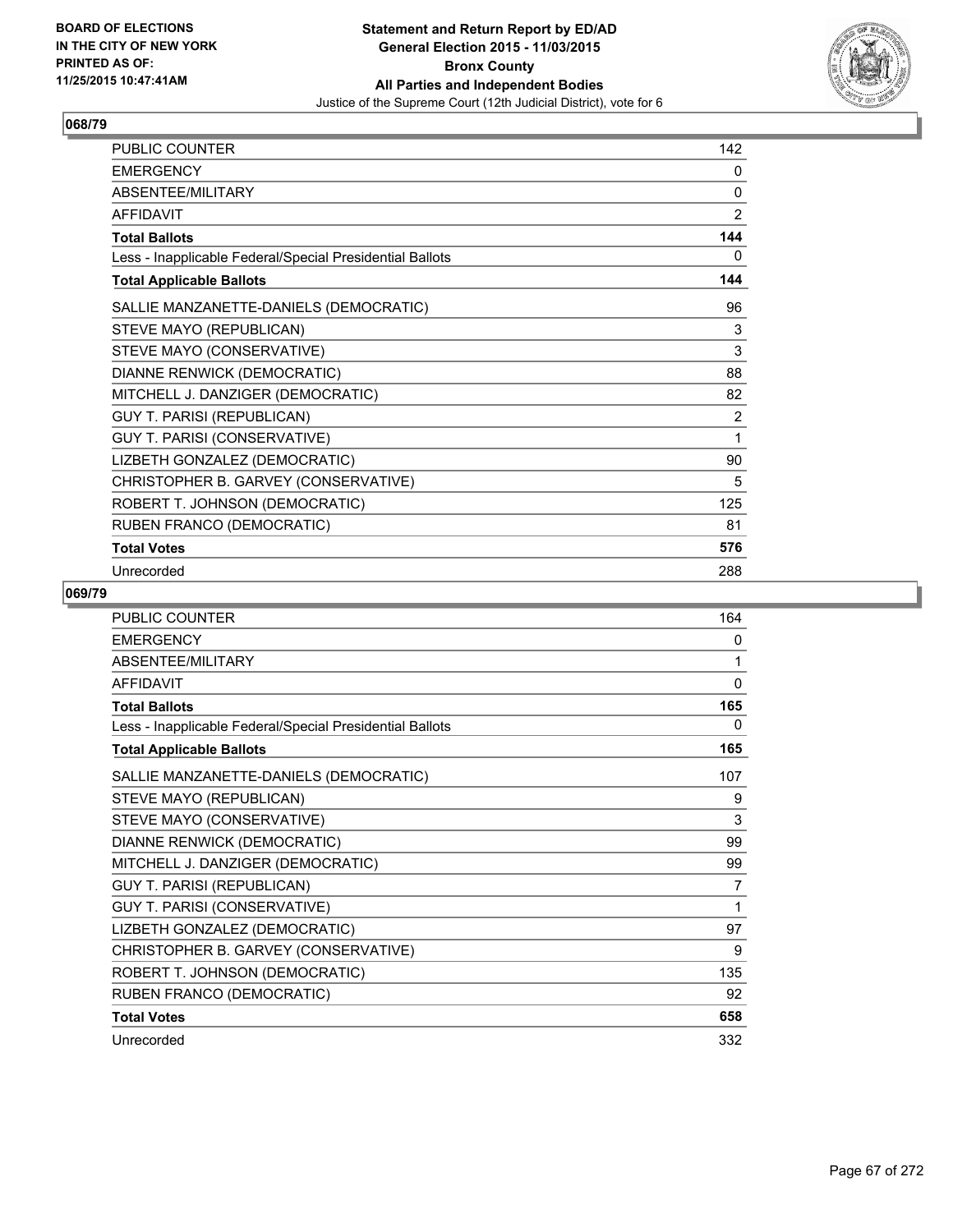

| <b>PUBLIC COUNTER</b>                                    | 136 |
|----------------------------------------------------------|-----|
| <b>EMERGENCY</b>                                         | 0   |
| ABSENTEE/MILITARY                                        | 1   |
| <b>AFFIDAVIT</b>                                         | 0   |
| <b>Total Ballots</b>                                     | 137 |
| Less - Inapplicable Federal/Special Presidential Ballots | 0   |
| <b>Total Applicable Ballots</b>                          | 137 |
| SALLIE MANZANETTE-DANIELS (DEMOCRATIC)                   | 81  |
| STEVE MAYO (REPUBLICAN)                                  | 2   |
| STEVE MAYO (CONSERVATIVE)                                | 3   |
| DIANNE RENWICK (DEMOCRATIC)                              | 80  |
| MITCHELL J. DANZIGER (DEMOCRATIC)                        | 64  |
| <b>GUY T. PARISI (REPUBLICAN)</b>                        | 3   |
| GUY T. PARISI (CONSERVATIVE)                             | 1   |
| LIZBETH GONZALEZ (DEMOCRATIC)                            | 76  |
| CHRISTOPHER B. GARVEY (CONSERVATIVE)                     | 6   |
| ROBERT T. JOHNSON (DEMOCRATIC)                           | 115 |
| RUBEN FRANCO (DEMOCRATIC)                                | 73  |
| <b>Total Votes</b>                                       | 504 |
| Unrecorded                                               | 318 |

### **071/79 COMBINED into: 064/79**

# **072/79**

| <b>PUBLIC COUNTER</b>                                    | 80             |
|----------------------------------------------------------|----------------|
| <b>EMERGENCY</b>                                         | 0              |
| ABSENTEE/MILITARY                                        | 2              |
| <b>AFFIDAVIT</b>                                         | $\overline{2}$ |
| <b>Total Ballots</b>                                     | 84             |
| Less - Inapplicable Federal/Special Presidential Ballots | $\mathbf{0}$   |
| <b>Total Applicable Ballots</b>                          | 84             |
| SALLIE MANZANETTE-DANIELS (DEMOCRATIC)                   | 57             |
| STEVE MAYO (REPUBLICAN)                                  | 2              |
| STEVE MAYO (CONSERVATIVE)                                | 0              |
| DIANNE RENWICK (DEMOCRATIC)                              | 46             |
| MITCHELL J. DANZIGER (DEMOCRATIC)                        | 50             |
| <b>GUY T. PARISI (REPUBLICAN)</b>                        | 1              |
| GUY T. PARISI (CONSERVATIVE)                             | 1              |
| LIZBETH GONZALEZ (DEMOCRATIC)                            | 54             |
| CHRISTOPHER B. GARVEY (CONSERVATIVE)                     | 1              |
| ROBERT T. JOHNSON (DEMOCRATIC)                           | 54             |
| RUBEN FRANCO (DEMOCRATIC)                                | 44             |
| <b>Total Votes</b>                                       | 310            |
| Unrecorded                                               | 194            |
| 073/79 COMBINED into: 072/79                             |                |
|                                                          |                |

**074/79 COMBINED into: 029/79**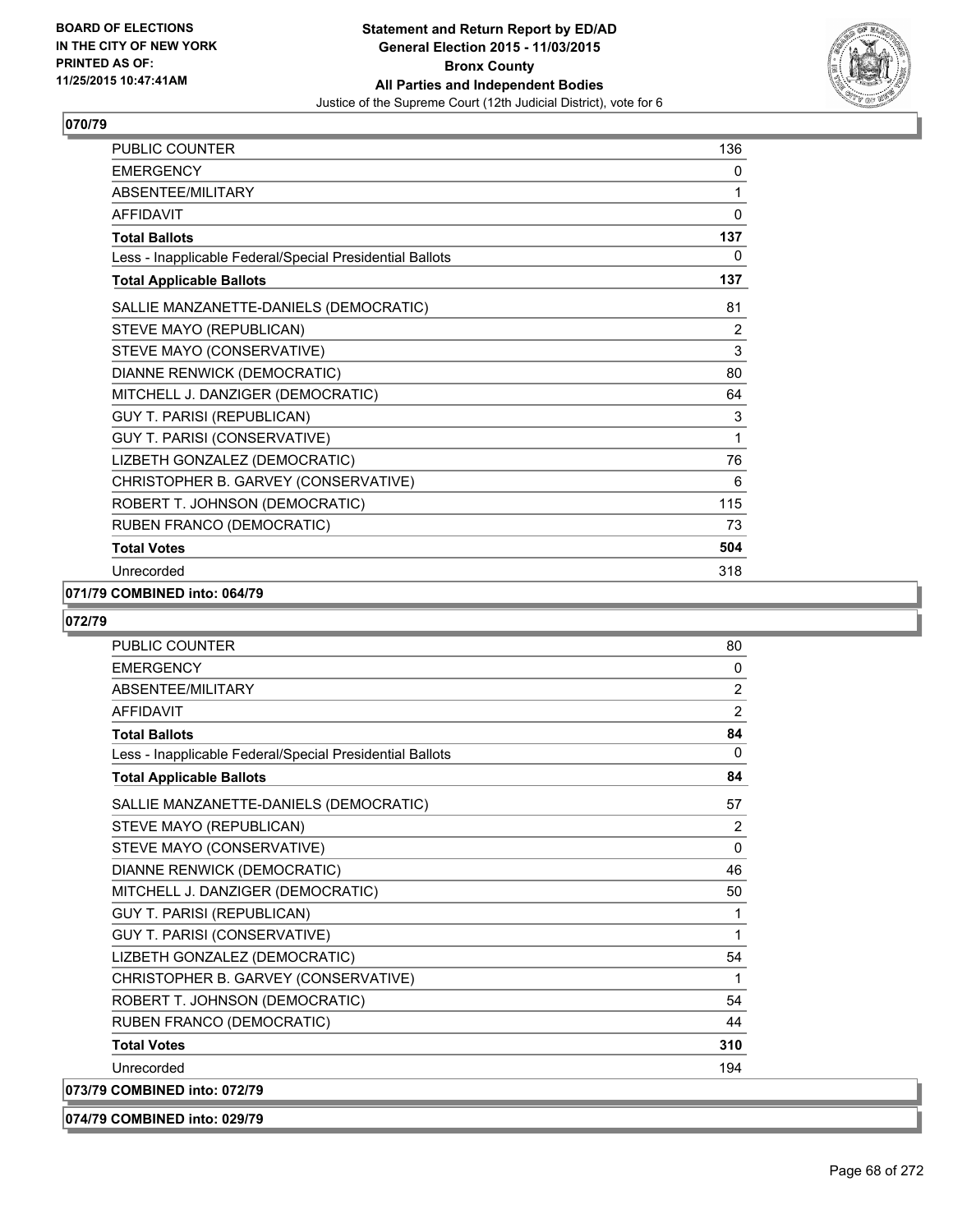

| 075/79 COMBINED into: 018/79 |  |
|------------------------------|--|
| 076/79 COMBINED into: 024/79 |  |
| 077/79 COMBINED into: 029/79 |  |
| 078/79 COMBINED into: 046/79 |  |
| 079/79 COMBINED into: 054/79 |  |
| 080/79 COMBINED into: 070/79 |  |
| 081/79 COMBINED into: 001/87 |  |
| 082/79 COMBINED into: 037/79 |  |
| 083/79 COMBINED into: 030/79 |  |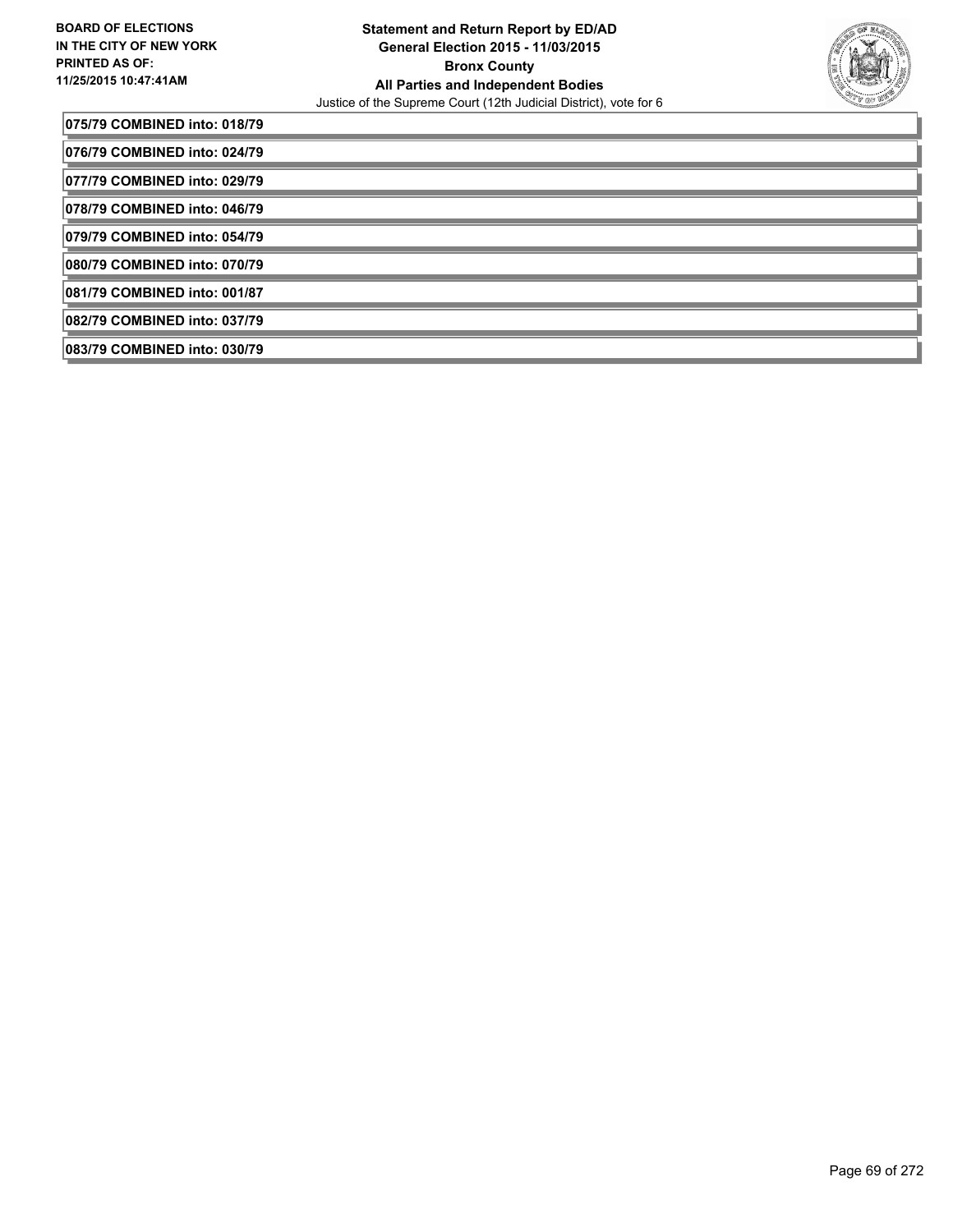

| <b>PUBLIC COUNTER</b>                                    | 73             |
|----------------------------------------------------------|----------------|
| <b>FMFRGFNCY</b>                                         | 0              |
| ABSENTEE/MILITARY                                        | 9              |
| <b>AFFIDAVIT</b>                                         | 0              |
| <b>Total Ballots</b>                                     | 82             |
| Less - Inapplicable Federal/Special Presidential Ballots | $\mathbf{0}$   |
| <b>Total Applicable Ballots</b>                          | 82             |
| SALLIE MANZANETTE-DANIELS (DEMOCRATIC)                   | 37             |
| STEVE MAYO (REPUBLICAN)                                  | 27             |
| STEVE MAYO (CONSERVATIVE)                                | $\overline{7}$ |
| DIANNE RENWICK (DEMOCRATIC)                              | 35             |
| MITCHELL J. DANZIGER (DEMOCRATIC)                        | 29             |
| <b>GUY T. PARISI (REPUBLICAN)</b>                        | 26             |
| GUY T. PARISI (CONSERVATIVE)                             | 9              |
| LIZBETH GONZALEZ (DEMOCRATIC)                            | 38             |
| CHRISTOPHER B. GARVEY (CONSERVATIVE)                     | 22             |
| ROBERT T. JOHNSON (DEMOCRATIC)                           | 41             |
| RUBEN FRANCO (DEMOCRATIC)                                | 40             |
| MICHAEL J FICITO (WRITE-IN)                              | 1              |
| UNATTRIBUTABLE WRITE-IN (WRITE-IN)                       | 1              |
| <b>Total Votes</b>                                       | 313            |
| Unrecorded                                               | 179            |
| 002/80 COMBINED into: 001/80                             |                |
| 003/80 COMBINED into: 001/80                             |                |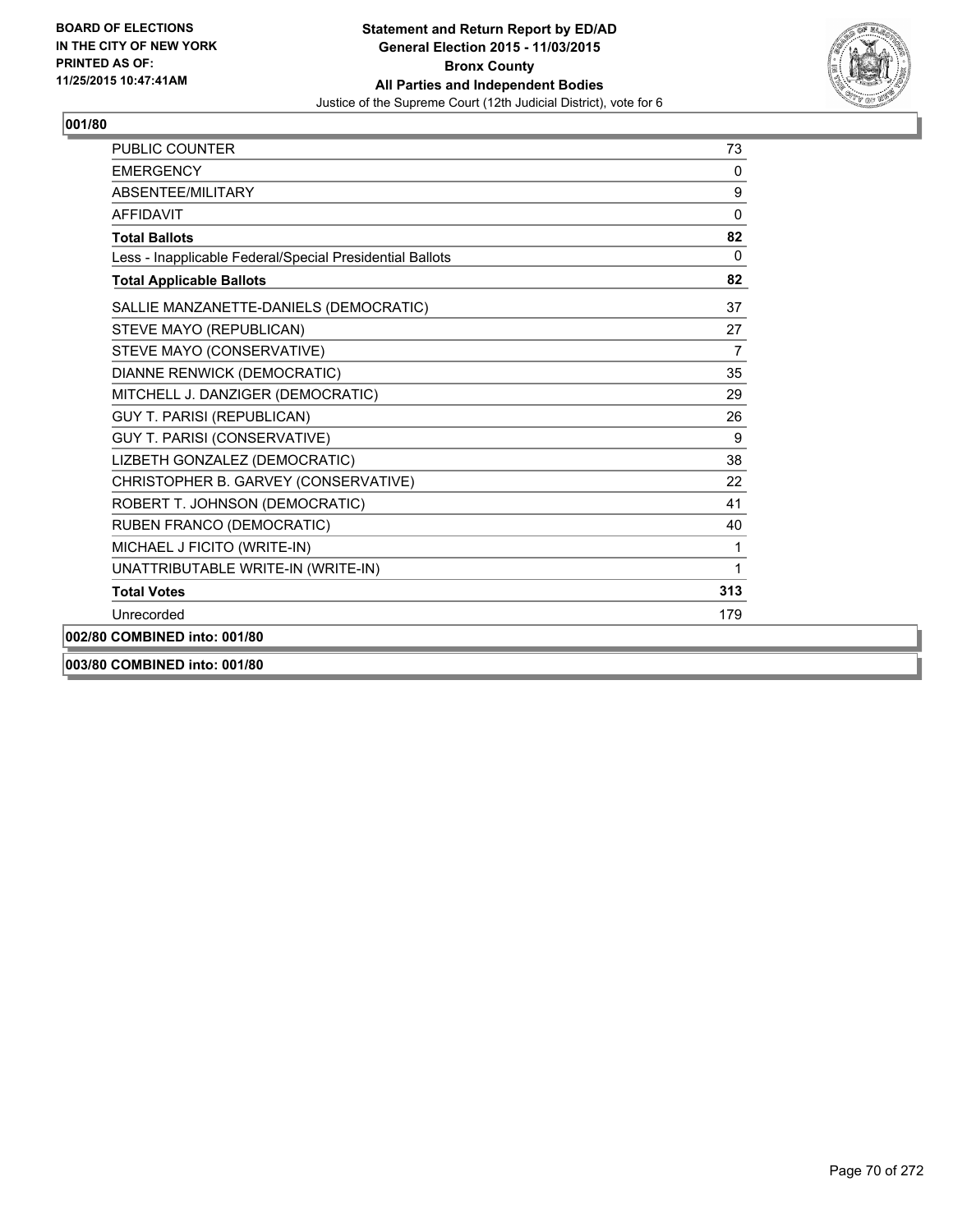

| <b>PUBLIC COUNTER</b>                                    | 91  |
|----------------------------------------------------------|-----|
| <b>EMERGENCY</b>                                         | 0   |
| ABSENTEE/MILITARY                                        | 4   |
| <b>AFFIDAVIT</b>                                         | 0   |
| <b>Total Ballots</b>                                     | 95  |
| Less - Inapplicable Federal/Special Presidential Ballots | 0   |
| <b>Total Applicable Ballots</b>                          | 95  |
| SALLIE MANZANETTE-DANIELS (DEMOCRATIC)                   | 43  |
| STEVE MAYO (REPUBLICAN)                                  | 24  |
| STEVE MAYO (CONSERVATIVE)                                | 13  |
| DIANNE RENWICK (DEMOCRATIC)                              | 35  |
| MITCHELL J. DANZIGER (DEMOCRATIC)                        | 43  |
| <b>GUY T. PARISI (REPUBLICAN)</b>                        | 24  |
| GUY T. PARISI (CONSERVATIVE)                             | 16  |
| LIZBETH GONZALEZ (DEMOCRATIC)                            | 49  |
| CHRISTOPHER B. GARVEY (CONSERVATIVE)                     | 26  |
| ROBERT T. JOHNSON (DEMOCRATIC)                           | 44  |
| RUBEN FRANCO (DEMOCRATIC)                                | 45  |
| MURRAY RICHMOND (WRITE-IN)                               | 1   |
| UNATTRIBUTABLE WRITE-IN (WRITE-IN)                       | 3   |
| <b>Total Votes</b>                                       | 366 |
| Unrecorded                                               | 204 |
|                                                          |     |

#### **005/80 COMBINED into: 004/80**

| PUBLIC COUNTER                                           | 64           |
|----------------------------------------------------------|--------------|
| <b>EMERGENCY</b>                                         | $\mathbf{0}$ |
| ABSENTEE/MILITARY                                        | 2            |
| <b>AFFIDAVIT</b>                                         | $\mathbf{0}$ |
| <b>Total Ballots</b>                                     | 66           |
| Less - Inapplicable Federal/Special Presidential Ballots | $\Omega$     |
| <b>Total Applicable Ballots</b>                          | 66           |
| SALLIE MANZANETTE-DANIELS (DEMOCRATIC)                   | 24           |
| STEVE MAYO (REPUBLICAN)                                  | 20           |
| STEVE MAYO (CONSERVATIVE)                                | 4            |
| DIANNE RENWICK (DEMOCRATIC)                              | 33           |
| MITCHELL J. DANZIGER (DEMOCRATIC)                        | 32           |
| <b>GUY T. PARISI (REPUBLICAN)</b>                        | 16           |
| GUY T. PARISI (CONSERVATIVE)                             | 4            |
| LIZBETH GONZALEZ (DEMOCRATIC)                            | 41           |
| CHRISTOPHER B. GARVEY (CONSERVATIVE)                     | 15           |
| ROBERT T. JOHNSON (DEMOCRATIC)                           | 39           |
| RUBEN FRANCO (DEMOCRATIC)                                | 39           |
| <b>Total Votes</b>                                       | 267          |
| Unrecorded                                               | 129          |
| 007/80 COMBINED into: 006/80                             |              |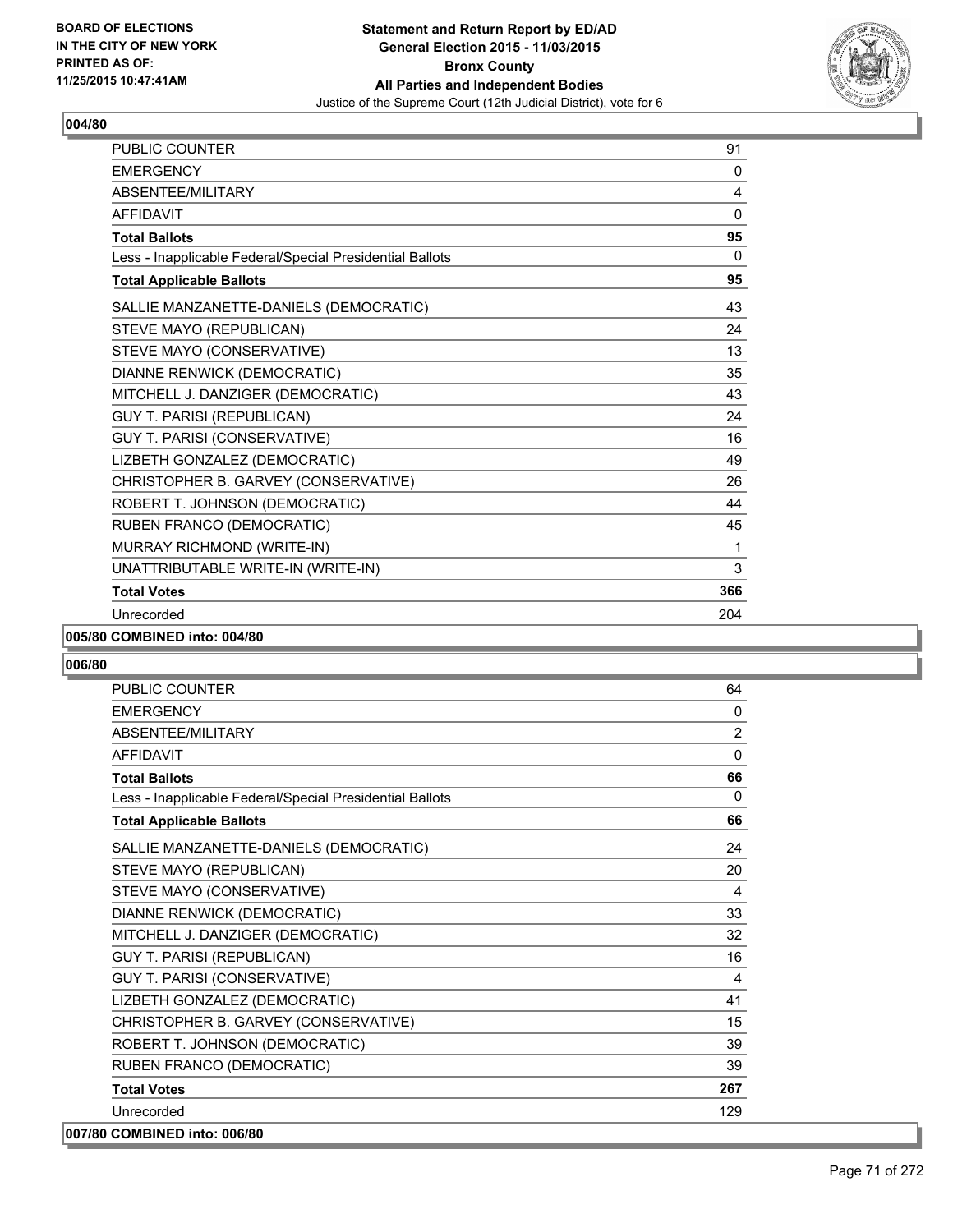

### **008/80 COMBINED into: 006/80**

| 1009/80 |
|---------|
|---------|

| <b>PUBLIC COUNTER</b>                                    | 60           |
|----------------------------------------------------------|--------------|
| <b>EMERGENCY</b>                                         | $\mathbf{0}$ |
| ABSENTEE/MILITARY                                        | $\mathbf{0}$ |
| <b>AFFIDAVIT</b>                                         | 1            |
| <b>Total Ballots</b>                                     | 61           |
| Less - Inapplicable Federal/Special Presidential Ballots | 0            |
| <b>Total Applicable Ballots</b>                          | 61           |
| SALLIE MANZANETTE-DANIELS (DEMOCRATIC)                   | 35           |
| STEVE MAYO (REPUBLICAN)                                  | 9            |
| STEVE MAYO (CONSERVATIVE)                                | 5            |
| DIANNE RENWICK (DEMOCRATIC)                              | 36           |
| MITCHELL J. DANZIGER (DEMOCRATIC)                        | 31           |
| <b>GUY T. PARISI (REPUBLICAN)</b>                        | 6            |
| GUY T. PARISI (CONSERVATIVE)                             | 4            |
| LIZBETH GONZALEZ (DEMOCRATIC)                            | 42           |
| CHRISTOPHER B. GARVEY (CONSERVATIVE)                     | 8            |
| ROBERT T. JOHNSON (DEMOCRATIC)                           | 34           |
| RUBEN FRANCO (DEMOCRATIC)                                | 34           |
| <b>Total Votes</b>                                       | 244          |
| Unrecorded                                               | 122          |
| 010/80 COMBINED into: 009/80                             |              |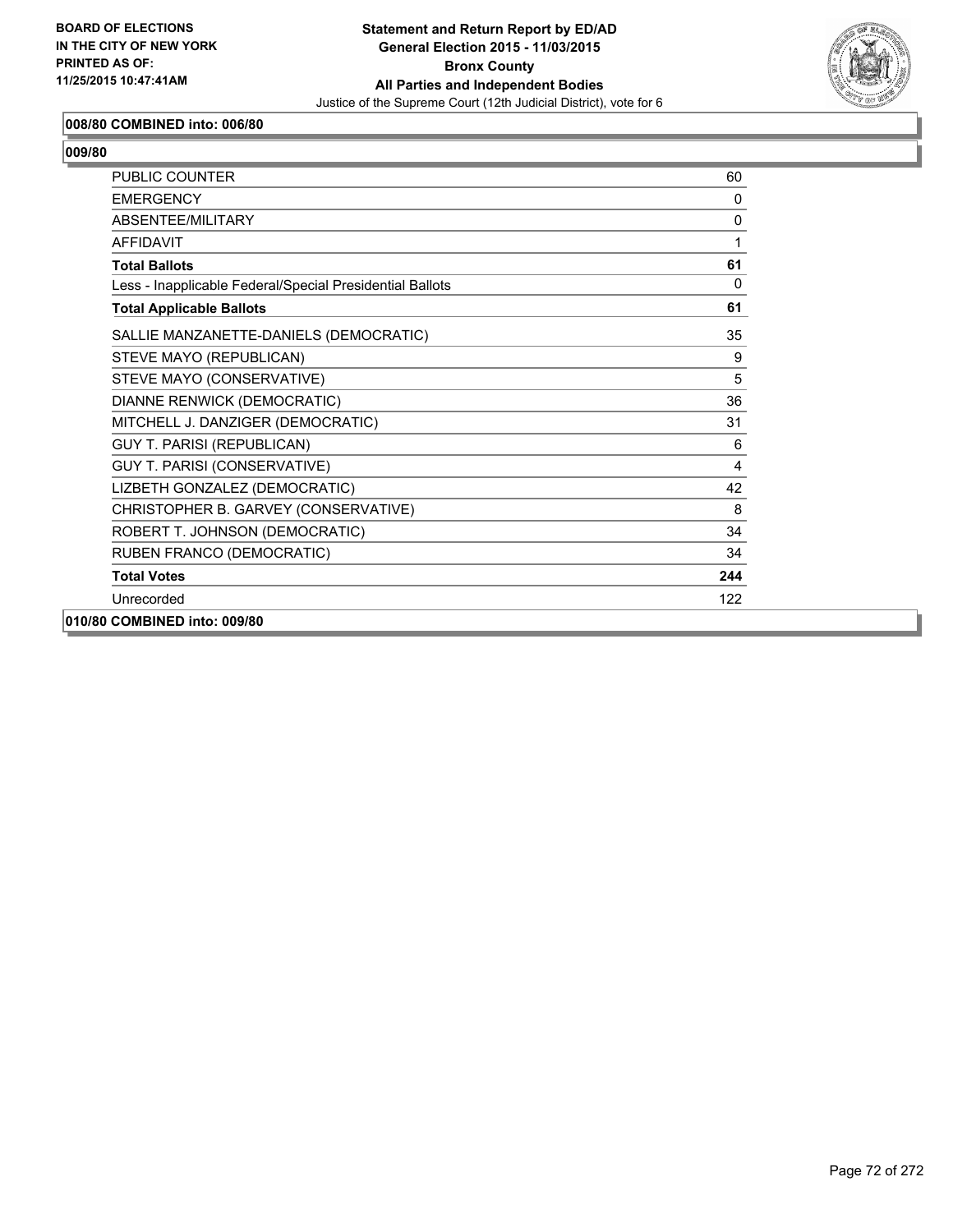

| <b>PUBLIC COUNTER</b>                                    | 54             |
|----------------------------------------------------------|----------------|
| <b>EMERGENCY</b>                                         | 0              |
| ABSENTEE/MILITARY                                        | 9              |
| <b>AFFIDAVIT</b>                                         | 0              |
| <b>Total Ballots</b>                                     | 63             |
| Less - Inapplicable Federal/Special Presidential Ballots | $\mathbf{0}$   |
| <b>Total Applicable Ballots</b>                          | 63             |
| SALLIE MANZANETTE-DANIELS (DEMOCRATIC)                   | 23             |
| STEVE MAYO (REPUBLICAN)                                  | 24             |
| STEVE MAYO (CONSERVATIVE)                                | 11             |
| DIANNE RENWICK (DEMOCRATIC)                              | 21             |
| MITCHELL J. DANZIGER (DEMOCRATIC)                        | 29             |
| <b>GUY T. PARISI (REPUBLICAN)</b>                        | 28             |
| <b>GUY T. PARISI (CONSERVATIVE)</b>                      | 10             |
| LIZBETH GONZALEZ (DEMOCRATIC)                            | 34             |
| CHRISTOPHER B. GARVEY (CONSERVATIVE)                     | 23             |
| ROBERT T. JOHNSON (DEMOCRATIC)                           | 28             |
| RUBEN FRANCO (DEMOCRATIC)                                | 33             |
| ANGEL HERNANDEZ (WRITE-IN)                               | 1              |
| ED GARCIA CONDE (WRITE-IN)                               | 1              |
| ISAAC AMBEROSE MOORE (WRITE-IN)                          | $\overline{2}$ |
| LENA GOLDSTEIN MOORE (WRITE-IN)                          | 1              |
| <b>Total Votes</b>                                       | 269            |
| Unrecorded                                               | 109            |

| <b>PUBLIC COUNTER</b>                                    | 29       |
|----------------------------------------------------------|----------|
| <b>EMERGENCY</b>                                         | $\Omega$ |
| <b>ABSENTEE/MILITARY</b>                                 | 0        |
| <b>AFFIDAVIT</b>                                         | 1        |
| <b>Total Ballots</b>                                     | 30       |
| Less - Inapplicable Federal/Special Presidential Ballots | 0        |
| <b>Total Applicable Ballots</b>                          | 30       |
| SALLIE MANZANETTE-DANIELS (DEMOCRATIC)                   | 18       |
| STEVE MAYO (REPUBLICAN)                                  | 4        |
| STEVE MAYO (CONSERVATIVE)                                | 2        |
| DIANNE RENWICK (DEMOCRATIC)                              | 15       |
| MITCHELL J. DANZIGER (DEMOCRATIC)                        | 15       |
| <b>GUY T. PARISI (REPUBLICAN)</b>                        | 5        |
| GUY T. PARISI (CONSERVATIVE)                             | 2        |
| LIZBETH GONZALEZ (DEMOCRATIC)                            | 21       |
| CHRISTOPHER B. GARVEY (CONSERVATIVE)                     | 5        |
| ROBERT T. JOHNSON (DEMOCRATIC)                           | 13       |
| RUBEN FRANCO (DEMOCRATIC)                                | 21       |
| EDWARD PICHARDO (WRITE-IN)                               | 1        |
| <b>Total Votes</b>                                       | 122      |
| Unrecorded                                               | 58       |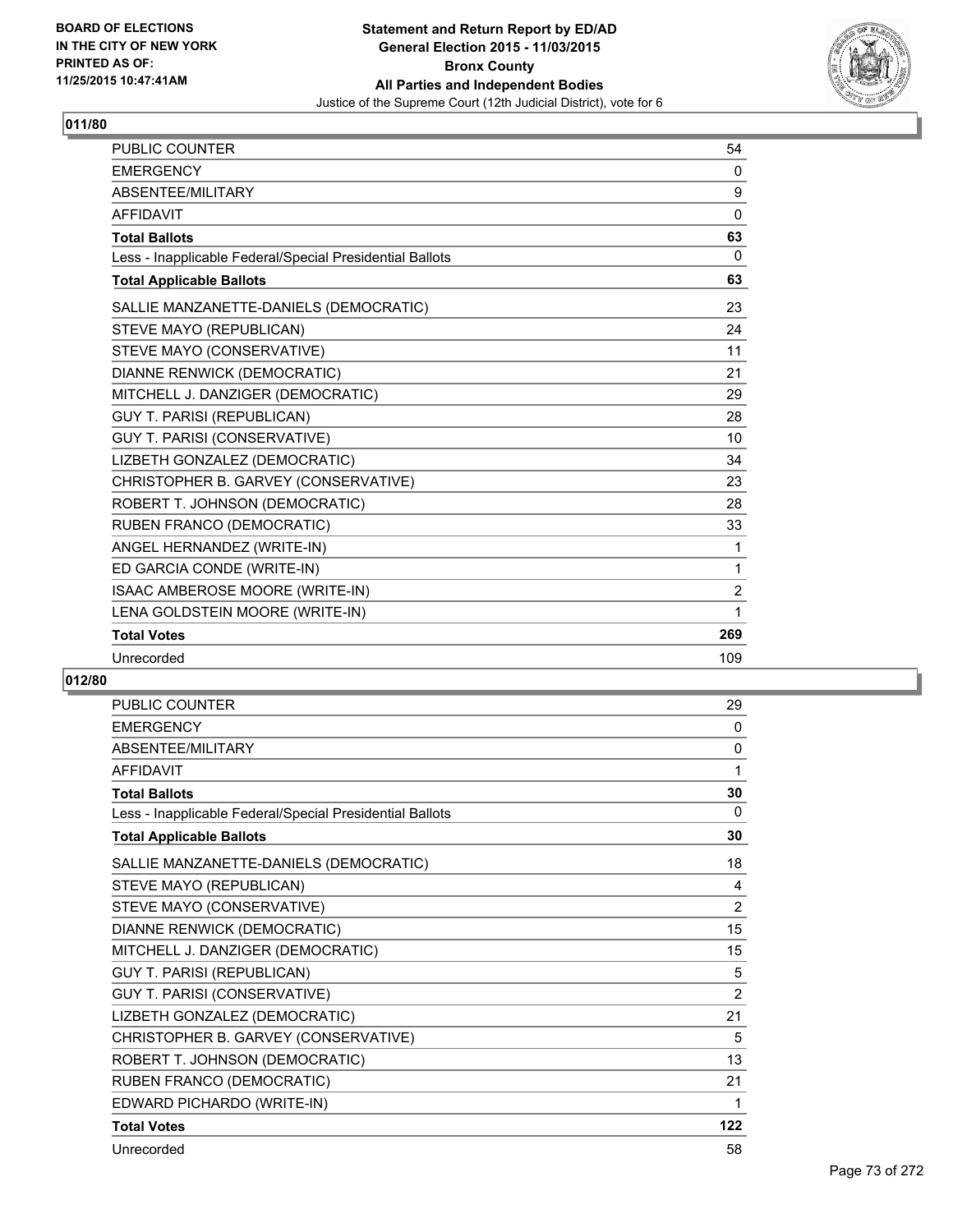

# **013/80 COMBINED into: 012/80**

| <b>PUBLIC COUNTER</b>                                    | 61       |
|----------------------------------------------------------|----------|
| <b>EMERGENCY</b>                                         | $\Omega$ |
| ABSENTEE/MILITARY                                        | 3        |
| <b>AFFIDAVIT</b>                                         | 2        |
| <b>Total Ballots</b>                                     | 66       |
| Less - Inapplicable Federal/Special Presidential Ballots | 0        |
| <b>Total Applicable Ballots</b>                          | 66       |
| SALLIE MANZANETTE-DANIELS (DEMOCRATIC)                   | 48       |
| STEVE MAYO (REPUBLICAN)                                  | 2        |
| STEVE MAYO (CONSERVATIVE)                                | 1        |
| DIANNE RENWICK (DEMOCRATIC)                              | 44       |
| MITCHELL J. DANZIGER (DEMOCRATIC)                        | 42       |
| <b>GUY T. PARISI (REPUBLICAN)</b>                        | 2        |
| GUY T. PARISI (CONSERVATIVE)                             | 3        |
| LIZBETH GONZALEZ (DEMOCRATIC)                            | 42       |
| CHRISTOPHER B. GARVEY (CONSERVATIVE)                     | 3        |
| ROBERT T. JOHNSON (DEMOCRATIC)                           | 43       |
| RUBEN FRANCO (DEMOCRATIC)                                | 41       |
| <b>Total Votes</b>                                       | 271      |
| Unrecorded                                               | 125      |

| PUBLIC COUNTER                                           | 105 |
|----------------------------------------------------------|-----|
| <b>EMERGENCY</b>                                         | 0   |
| <b>ABSENTEE/MILITARY</b>                                 | 11  |
| <b>AFFIDAVIT</b>                                         | 0   |
| <b>Total Ballots</b>                                     | 116 |
| Less - Inapplicable Federal/Special Presidential Ballots | 0   |
| <b>Total Applicable Ballots</b>                          | 116 |
| SALLIE MANZANETTE-DANIELS (DEMOCRATIC)                   | 64  |
| STEVE MAYO (REPUBLICAN)                                  | 20  |
| STEVE MAYO (CONSERVATIVE)                                | 5   |
| DIANNE RENWICK (DEMOCRATIC)                              | 67  |
| MITCHELL J. DANZIGER (DEMOCRATIC)                        | 69  |
| <b>GUY T. PARISI (REPUBLICAN)</b>                        | 22  |
| GUY T. PARISI (CONSERVATIVE)                             | 7   |
| LIZBETH GONZALEZ (DEMOCRATIC)                            | 65  |
| CHRISTOPHER B. GARVEY (CONSERVATIVE)                     | 15  |
| ROBERT T. JOHNSON (DEMOCRATIC)                           | 75  |
| RUBEN FRANCO (DEMOCRATIC)                                | 65  |
| UNATTRIBUTABLE WRITE-IN (WRITE-IN)                       | 2   |
| <b>Total Votes</b>                                       | 476 |
| Unrecorded                                               | 220 |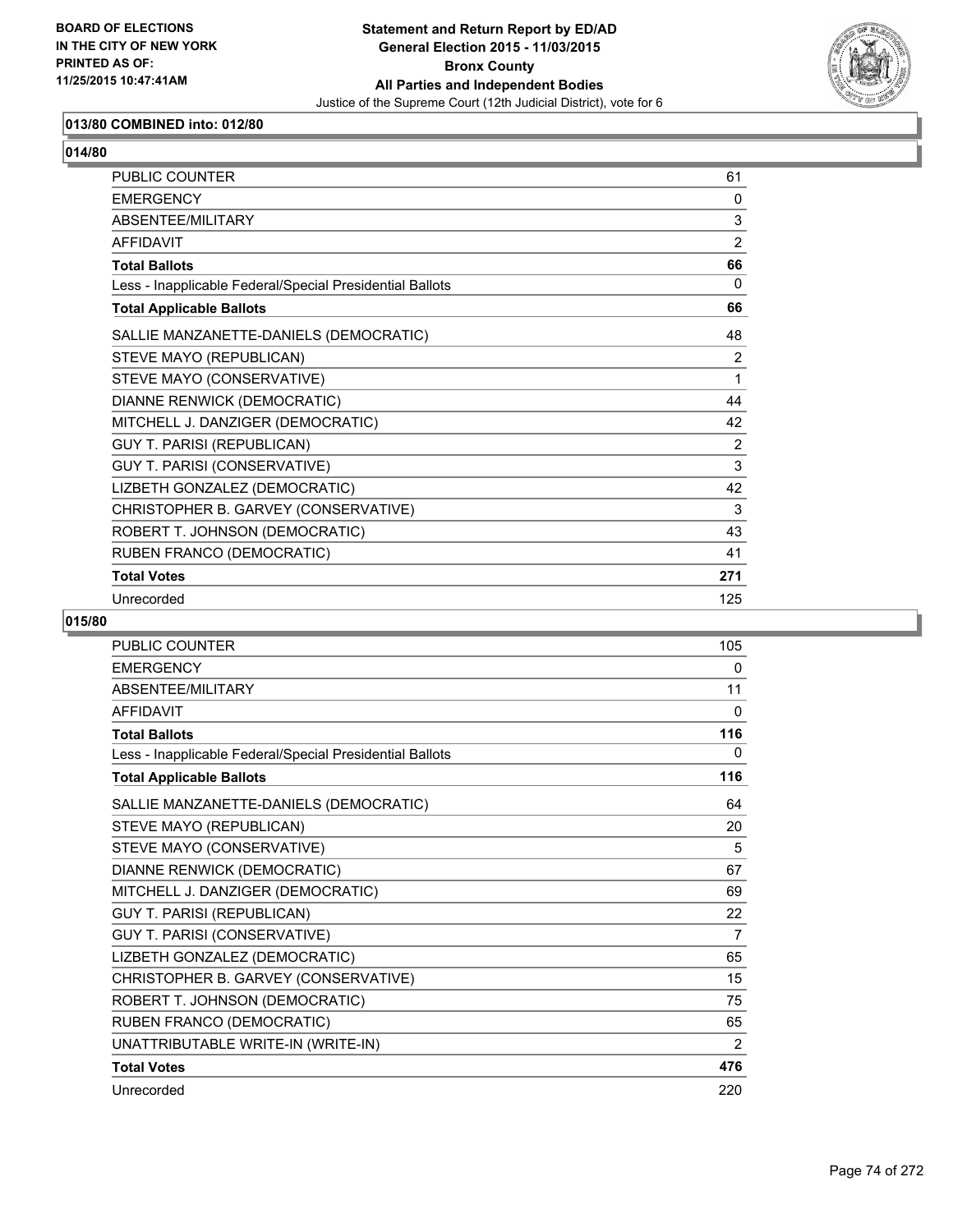

| PUBLIC COUNTER                                           | 114            |
|----------------------------------------------------------|----------------|
| <b>EMERGENCY</b>                                         | 0              |
| ABSENTEE/MILITARY                                        | 5              |
| <b>AFFIDAVIT</b>                                         | 2              |
| <b>Total Ballots</b>                                     | 121            |
| Less - Inapplicable Federal/Special Presidential Ballots | 0              |
| <b>Total Applicable Ballots</b>                          | 121            |
| SALLIE MANZANETTE-DANIELS (DEMOCRATIC)                   | 68             |
| STEVE MAYO (REPUBLICAN)                                  | 14             |
| STEVE MAYO (CONSERVATIVE)                                | 7              |
| DIANNE RENWICK (DEMOCRATIC)                              | 57             |
| MITCHELL J. DANZIGER (DEMOCRATIC)                        | 61             |
| <b>GUY T. PARISI (REPUBLICAN)</b>                        | 15             |
| <b>GUY T. PARISI (CONSERVATIVE)</b>                      | $\overline{2}$ |
| LIZBETH GONZALEZ (DEMOCRATIC)                            | 72             |
| CHRISTOPHER B. GARVEY (CONSERVATIVE)                     | 14             |
| ROBERT T. JOHNSON (DEMOCRATIC)                           | 70             |
| RUBEN FRANCO (DEMOCRATIC)                                | 78             |
| <b>Total Votes</b>                                       | 458            |
| Unrecorded                                               | 268            |

### **017/80**

| <b>PUBLIC COUNTER</b>                                    | 86             |
|----------------------------------------------------------|----------------|
| <b>EMERGENCY</b>                                         | 0              |
| <b>ABSENTEE/MILITARY</b>                                 | $\overline{7}$ |
| <b>AFFIDAVIT</b>                                         | 4              |
| <b>Total Ballots</b>                                     | 97             |
| Less - Inapplicable Federal/Special Presidential Ballots | $\Omega$       |
| <b>Total Applicable Ballots</b>                          | 97             |
| SALLIE MANZANETTE-DANIELS (DEMOCRATIC)                   | 66             |
| STEVE MAYO (REPUBLICAN)                                  | 5              |
| STEVE MAYO (CONSERVATIVE)                                | 4              |
| DIANNE RENWICK (DEMOCRATIC)                              | 54             |
| MITCHELL J. DANZIGER (DEMOCRATIC)                        | 60             |
| <b>GUY T. PARISI (REPUBLICAN)</b>                        | 2              |
| GUY T. PARISI (CONSERVATIVE)                             | 5              |
| LIZBETH GONZALEZ (DEMOCRATIC)                            | 63             |
| CHRISTOPHER B. GARVEY (CONSERVATIVE)                     | 8              |
| ROBERT T. JOHNSON (DEMOCRATIC)                           | 65             |
| RUBEN FRANCO (DEMOCRATIC)                                | 65             |
| <b>Total Votes</b>                                       | 397            |
| Unrecorded                                               | 185            |
| 018/80 COMBINED into: 011/80                             |                |

**019/80 COMBINED into: 011/80**

**020/80 COMBINED into: 016/80**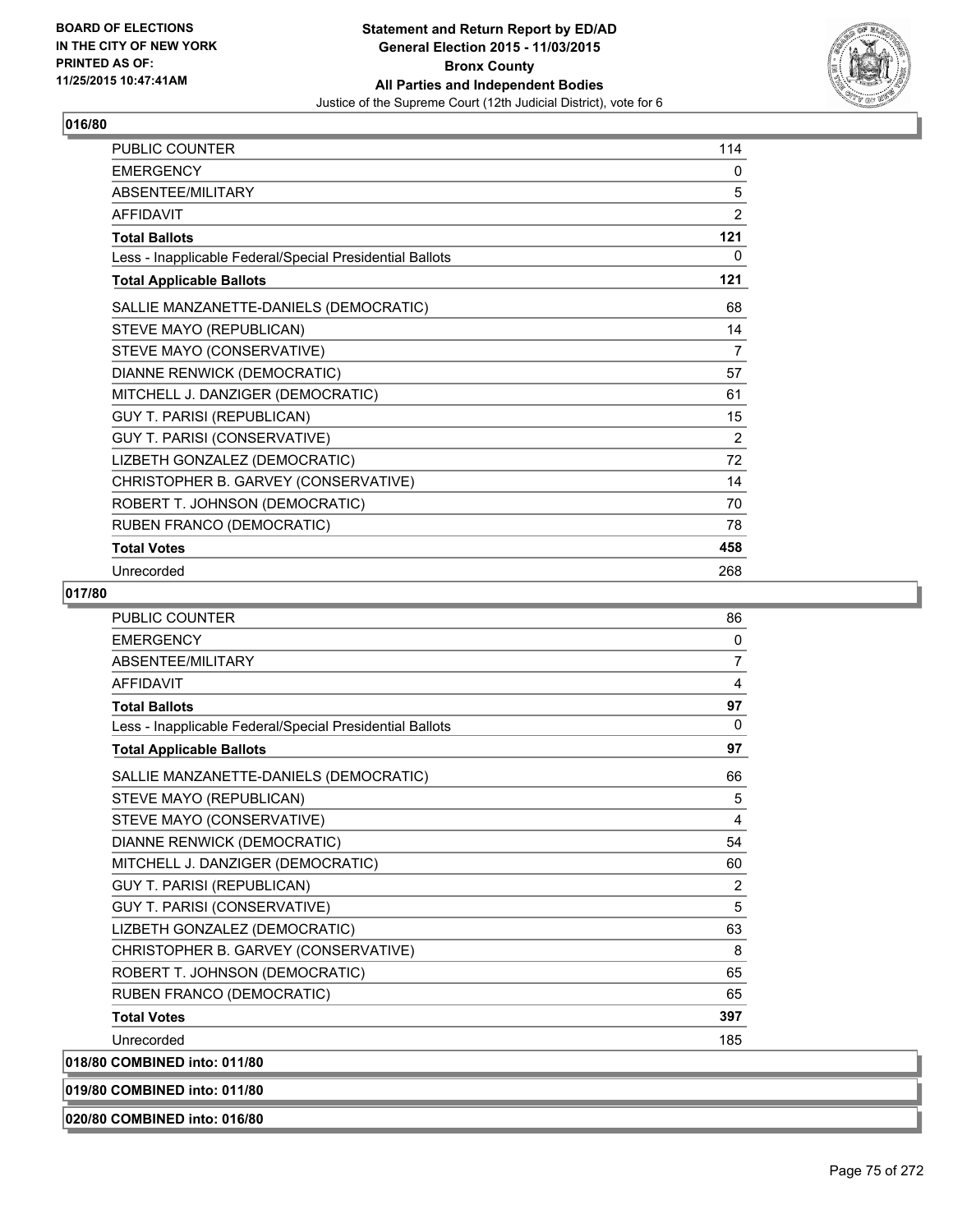

# **021/80 COMBINED into: 017/80**

### **022/80 COMBINED into: 015/80**

#### **023/80 COMBINED into: 015/80**

| <b>PUBLIC COUNTER</b>                                    | 108          |
|----------------------------------------------------------|--------------|
| <b>EMERGENCY</b>                                         | 0            |
| <b>ABSENTEE/MILITARY</b>                                 | 1            |
| <b>AFFIDAVIT</b>                                         | $\Omega$     |
| <b>Total Ballots</b>                                     | 109          |
| Less - Inapplicable Federal/Special Presidential Ballots | $\mathbf{0}$ |
| <b>Total Applicable Ballots</b>                          | 109          |
| SALLIE MANZANETTE-DANIELS (DEMOCRATIC)                   | 51           |
| STEVE MAYO (REPUBLICAN)                                  | 16           |
| STEVE MAYO (CONSERVATIVE)                                | 3            |
| DIANNE RENWICK (DEMOCRATIC)                              | 46           |
| MITCHELL J. DANZIGER (DEMOCRATIC)                        | 48           |
| <b>GUY T. PARISI (REPUBLICAN)</b>                        | 15           |
| GUY T. PARISI (CONSERVATIVE)                             | $\mathbf{0}$ |
| LIZBETH GONZALEZ (DEMOCRATIC)                            | 61           |
| CHRISTOPHER B. GARVEY (CONSERVATIVE)                     | 11           |
| ROBERT T. JOHNSON (DEMOCRATIC)                           | 57           |
| RUBEN FRANCO (DEMOCRATIC)                                | 55           |
| DOUGLAS MURPHY (WRITE-IN)                                | 1            |
| <b>Total Votes</b>                                       | 364          |
| Unrecorded                                               | 290          |
| 025/80 COMBINED into: 024/80                             |              |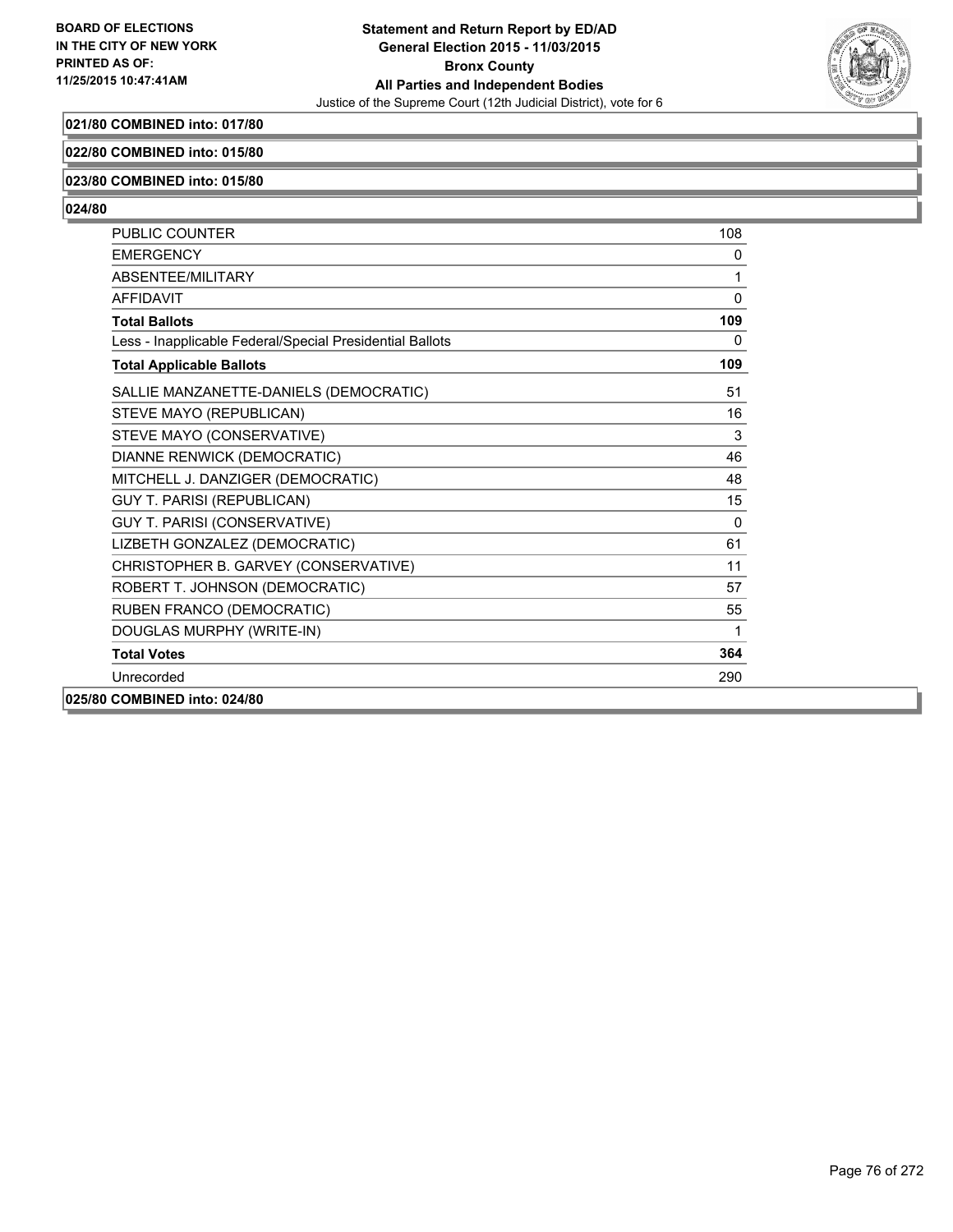

| <b>PUBLIC COUNTER</b>                                    | 61             |
|----------------------------------------------------------|----------------|
| <b>FMFRGFNCY</b>                                         | $\mathbf{0}$   |
| ABSENTEE/MILITARY                                        | 23             |
| <b>AFFIDAVIT</b>                                         | $\mathbf{0}$   |
| <b>Total Ballots</b>                                     | 84             |
| Less - Inapplicable Federal/Special Presidential Ballots | $\mathbf{0}$   |
| <b>Total Applicable Ballots</b>                          | 84             |
| SALLIE MANZANETTE-DANIELS (DEMOCRATIC)                   | 55             |
| STEVE MAYO (REPUBLICAN)                                  | 9              |
| STEVE MAYO (CONSERVATIVE)                                | 8              |
| DIANNE RENWICK (DEMOCRATIC)                              | 52             |
| MITCHELL J. DANZIGER (DEMOCRATIC)                        | 52             |
| <b>GUY T. PARISI (REPUBLICAN)</b>                        | 8              |
| GUY T. PARISI (CONSERVATIVE)                             | $\overline{7}$ |
| LIZBETH GONZALEZ (DEMOCRATIC)                            | 56             |
| CHRISTOPHER B. GARVEY (CONSERVATIVE)                     | 12             |
| ROBERT T. JOHNSON (DEMOCRATIC)                           | 53             |
| RUBEN FRANCO (DEMOCRATIC)                                | 51             |
| JOHN DELGROSSO (WRITE-IN)                                | 1              |
| MICHAEL DELGROSSO (WRITE-IN)                             | 1              |
| ROBERT DELGROSSO (WRITE-IN)                              | 1              |
| <b>Total Votes</b>                                       | 366            |
| Unrecorded                                               | 138            |
| 027/80 COMBINED into: 026/80                             |                |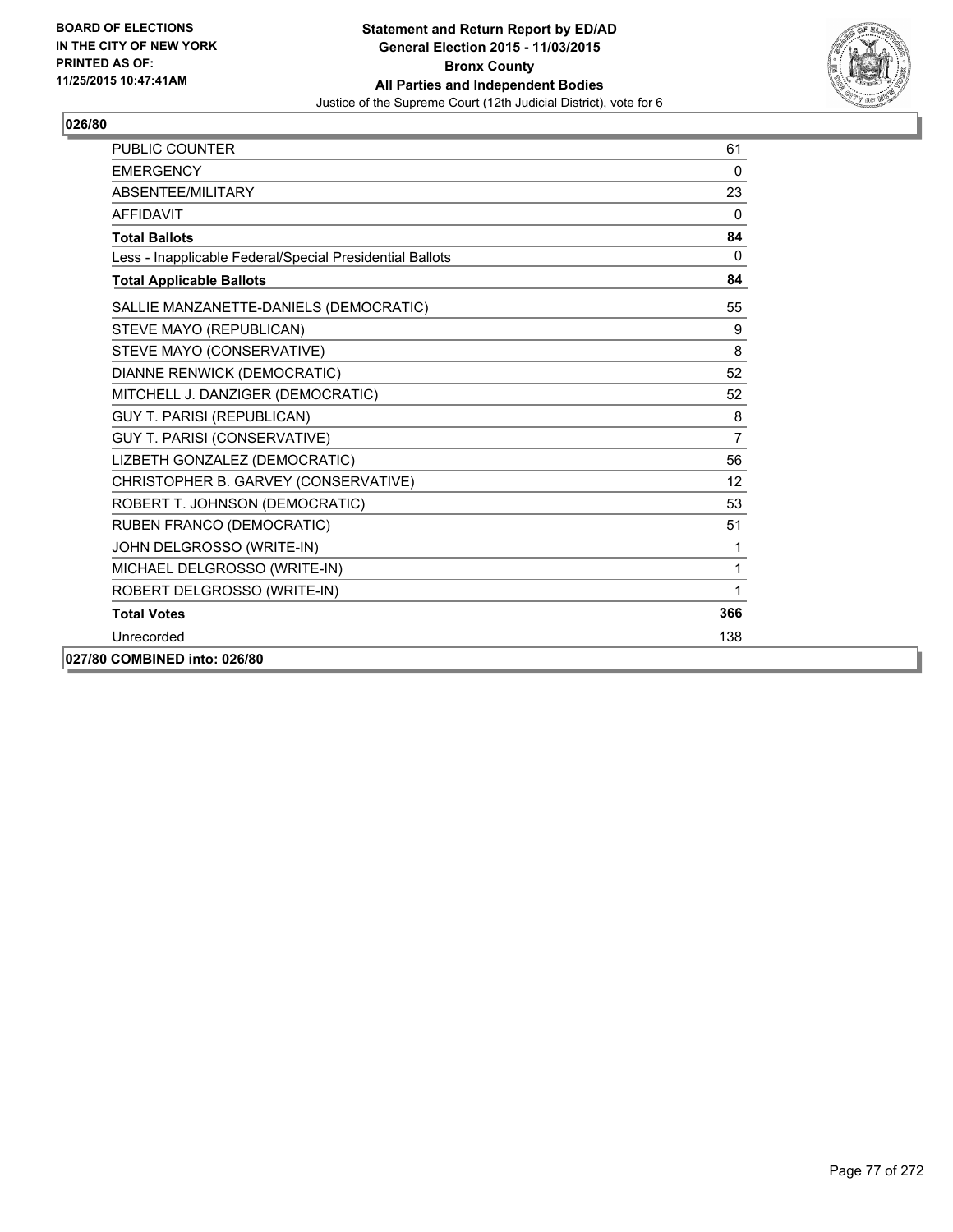

| PUBLIC COUNTER                                           | 37             |
|----------------------------------------------------------|----------------|
| <b>EMERGENCY</b>                                         | 0              |
| ABSENTEE/MILITARY                                        | 3              |
| <b>AFFIDAVIT</b>                                         | 1              |
| <b>Total Ballots</b>                                     | 41             |
| Less - Inapplicable Federal/Special Presidential Ballots | 0              |
| <b>Total Applicable Ballots</b>                          | 41             |
| SALLIE MANZANETTE-DANIELS (DEMOCRATIC)                   | 15             |
| STEVE MAYO (REPUBLICAN)                                  | 8              |
| STEVE MAYO (CONSERVATIVE)                                | $\overline{7}$ |
| DIANNE RENWICK (DEMOCRATIC)                              | 14             |
| MITCHELL J. DANZIGER (DEMOCRATIC)                        | 15             |
| <b>GUY T. PARISI (REPUBLICAN)</b>                        | 8              |
| GUY T. PARISI (CONSERVATIVE)                             | 8              |
| LIZBETH GONZALEZ (DEMOCRATIC)                            | 19             |
| CHRISTOPHER B. GARVEY (CONSERVATIVE)                     | 13             |
| ROBERT T. JOHNSON (DEMOCRATIC)                           | 16             |
| RUBEN FRANCO (DEMOCRATIC)                                | 13             |
| UNATTRIBUTABLE WRITE-IN (WRITE-IN)                       | 1              |
| <b>Total Votes</b>                                       | 137            |
| Unrecorded                                               | 109            |

**029/80 COMBINED into: 028/80**

### **030/80 COMBINED into: 004/80**

| <b>PUBLIC COUNTER</b>                                    | 62             |
|----------------------------------------------------------|----------------|
| <b>EMERGENCY</b>                                         | 0              |
| <b>ABSENTEE/MILITARY</b>                                 | $\overline{2}$ |
| <b>AFFIDAVIT</b>                                         | $\Omega$       |
| <b>Total Ballots</b>                                     | 64             |
| Less - Inapplicable Federal/Special Presidential Ballots | 0              |
| <b>Total Applicable Ballots</b>                          | 64             |
| SALLIE MANZANETTE-DANIELS (DEMOCRATIC)                   | 31             |
| STEVE MAYO (REPUBLICAN)                                  | 19             |
| STEVE MAYO (CONSERVATIVE)                                | 11             |
| DIANNE RENWICK (DEMOCRATIC)                              | 33             |
| MITCHELL J. DANZIGER (DEMOCRATIC)                        | 31             |
| <b>GUY T. PARISI (REPUBLICAN)</b>                        | 15             |
| GUY T. PARISI (CONSERVATIVE)                             | 9              |
| LIZBETH GONZALEZ (DEMOCRATIC)                            | 37             |
| CHRISTOPHER B. GARVEY (CONSERVATIVE)                     | 19             |
| ROBERT T. JOHNSON (DEMOCRATIC)                           | 39             |
| RUBEN FRANCO (DEMOCRATIC)                                | 40             |
| <b>Total Votes</b>                                       | 284            |
| Unrecorded                                               | 100            |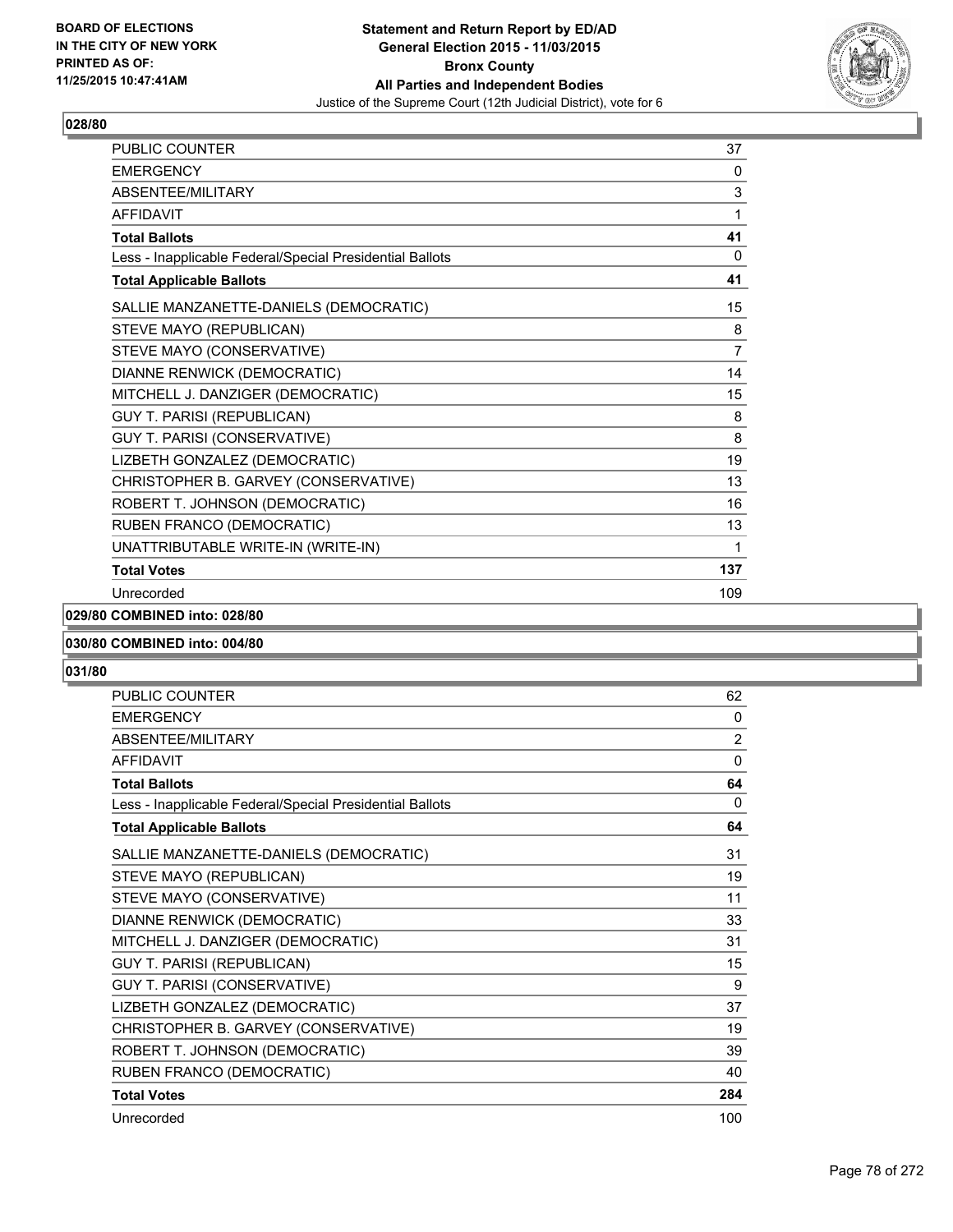

| <b>PUBLIC COUNTER</b>                                    | 93              |
|----------------------------------------------------------|-----------------|
| <b>FMFRGFNCY</b>                                         | 0               |
| ABSENTEE/MILITARY                                        | 10              |
| <b>AFFIDAVIT</b>                                         | 0               |
| <b>Total Ballots</b>                                     | 103             |
| Less - Inapplicable Federal/Special Presidential Ballots | $\mathbf{0}$    |
| <b>Total Applicable Ballots</b>                          | 103             |
| SALLIE MANZANETTE-DANIELS (DEMOCRATIC)                   | 59              |
| STEVE MAYO (REPUBLICAN)                                  | 21              |
| STEVE MAYO (CONSERVATIVE)                                | 12 <sup>2</sup> |
| DIANNE RENWICK (DEMOCRATIC)                              | 56              |
| MITCHELL J. DANZIGER (DEMOCRATIC)                        | 56              |
| <b>GUY T. PARISI (REPUBLICAN)</b>                        | 18              |
| GUY T. PARISI (CONSERVATIVE)                             | 10              |
| LIZBETH GONZALEZ (DEMOCRATIC)                            | 61              |
| CHRISTOPHER B. GARVEY (CONSERVATIVE)                     | 19              |
| ROBERT T. JOHNSON (DEMOCRATIC)                           | 58              |
| RUBEN FRANCO (DEMOCRATIC)                                | 61              |
| ROBERT MATTE (WRITE-IN)                                  | 1               |
| UNATTRIBUTABLE WRITE-IN (WRITE-IN)                       | 4               |
| <b>Total Votes</b>                                       | 436             |
| Unrecorded                                               | 182             |
| 033/80 COMBINED into: 032/80                             |                 |
|                                                          |                 |

**034/80 COMBINED into: 032/80**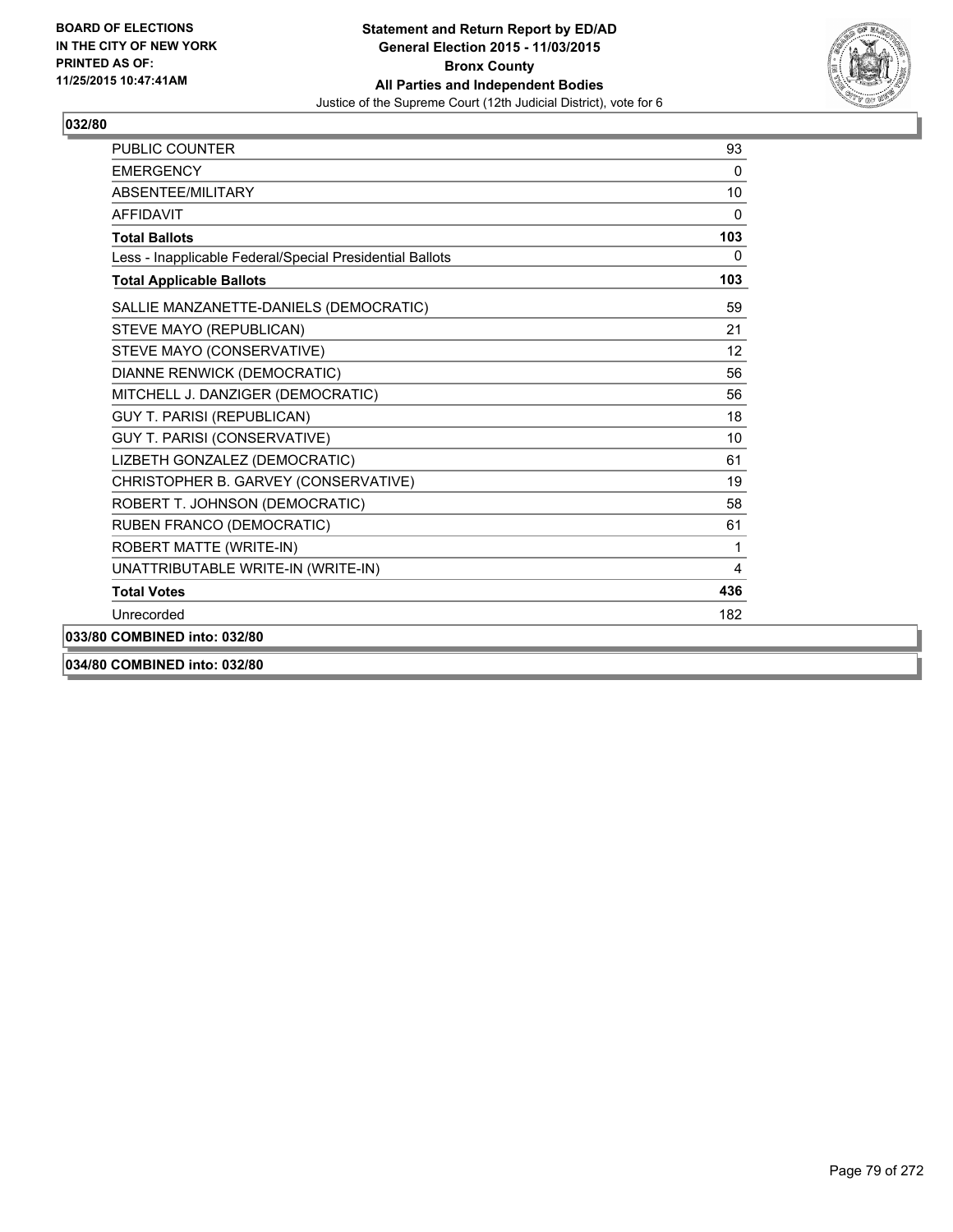

| PUBLIC COUNTER                                           | 64  |
|----------------------------------------------------------|-----|
| <b>EMERGENCY</b>                                         | 0   |
| <b>ABSENTEE/MILITARY</b>                                 | 22  |
| <b>AFFIDAVIT</b>                                         | 0   |
| <b>Total Ballots</b>                                     | 86  |
| Less - Inapplicable Federal/Special Presidential Ballots | 0   |
| <b>Total Applicable Ballots</b>                          | 86  |
| SALLIE MANZANETTE-DANIELS (DEMOCRATIC)                   | 53  |
| STEVE MAYO (REPUBLICAN)                                  | 20  |
| STEVE MAYO (CONSERVATIVE)                                | 5   |
| DIANNE RENWICK (DEMOCRATIC)                              | 42  |
| MITCHELL J. DANZIGER (DEMOCRATIC)                        | 47  |
| <b>GUY T. PARISI (REPUBLICAN)</b>                        | 20  |
| GUY T. PARISI (CONSERVATIVE)                             | 5   |
| LIZBETH GONZALEZ (DEMOCRATIC)                            | 54  |
| CHRISTOPHER B. GARVEY (CONSERVATIVE)                     | 15  |
| ROBERT T. JOHNSON (DEMOCRATIC)                           | 45  |
| RUBEN FRANCO (DEMOCRATIC)                                | 51  |
| UNATTRIBUTABLE WRITE-IN (WRITE-IN)                       | 1   |
| <b>Total Votes</b>                                       | 358 |
| Unrecorded                                               | 158 |

### **036/80 COMBINED into: 035/80**

| <b>PUBLIC COUNTER</b>                                    | 44             |
|----------------------------------------------------------|----------------|
| <b>EMERGENCY</b>                                         | $\Omega$       |
| ABSENTEE/MILITARY                                        | $\overline{2}$ |
| <b>AFFIDAVIT</b>                                         | $\Omega$       |
| <b>Total Ballots</b>                                     | 46             |
| Less - Inapplicable Federal/Special Presidential Ballots | $\Omega$       |
| <b>Total Applicable Ballots</b>                          | 46             |
| SALLIE MANZANETTE-DANIELS (DEMOCRATIC)                   | 23             |
| STEVE MAYO (REPUBLICAN)                                  | 5              |
| STEVE MAYO (CONSERVATIVE)                                | 5              |
| DIANNE RENWICK (DEMOCRATIC)                              | 23             |
| MITCHELL J. DANZIGER (DEMOCRATIC)                        | 22             |
| <b>GUY T. PARISI (REPUBLICAN)</b>                        | 9              |
| GUY T. PARISI (CONSERVATIVE)                             | 6              |
| LIZBETH GONZALEZ (DEMOCRATIC)                            | 25             |
| CHRISTOPHER B. GARVEY (CONSERVATIVE)                     | 10             |
| ROBERT T. JOHNSON (DEMOCRATIC)                           | 27             |
| RUBEN FRANCO (DEMOCRATIC)                                | 22             |
| UNATTRIBUTABLE WRITE-IN (WRITE-IN)                       | 3              |
| <b>Total Votes</b>                                       | 180            |
| Unrecorded                                               | 96             |
| 038/80 COMBINED into: 041/80                             |                |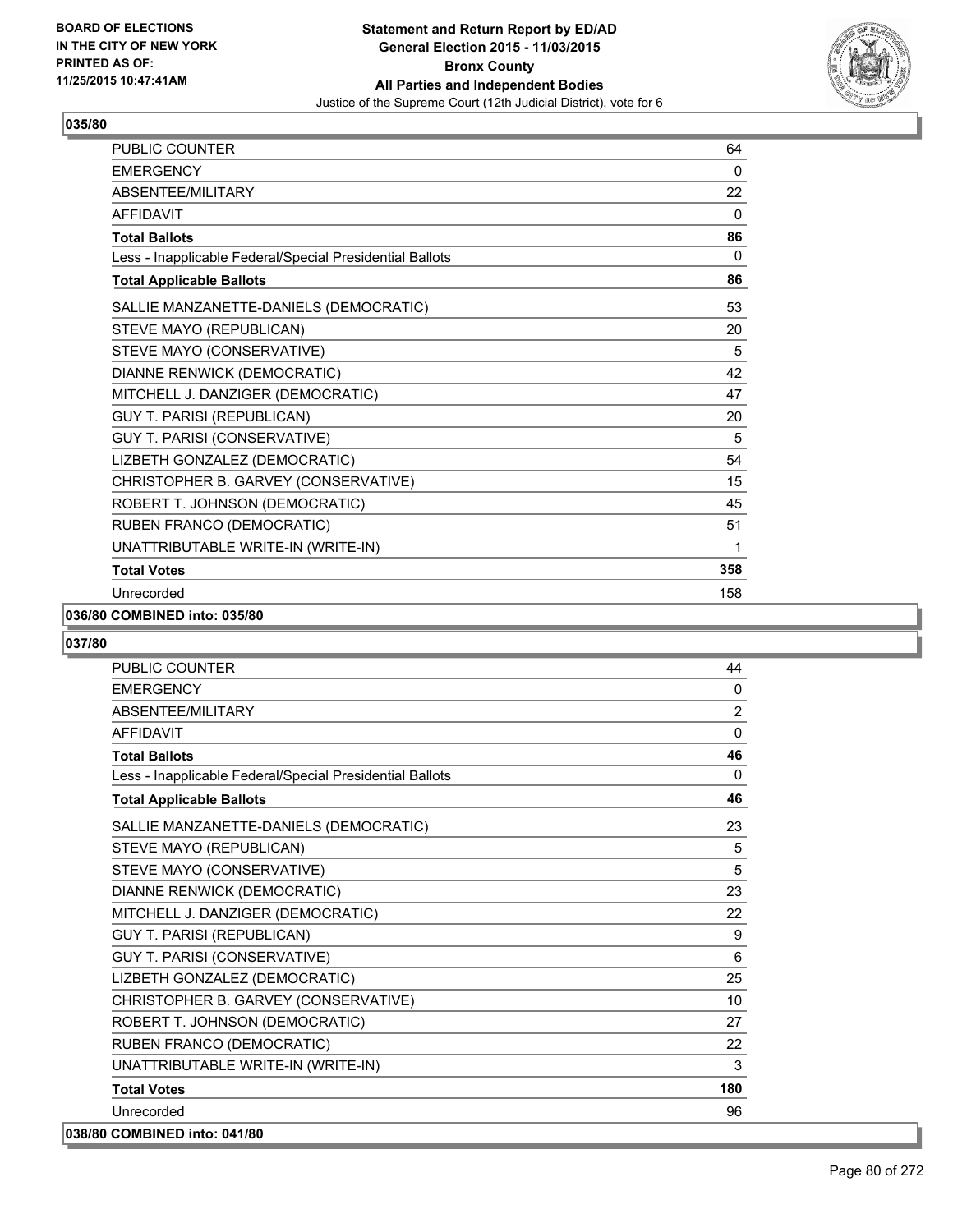

| PUBLIC COUNTER                                           | 34  |
|----------------------------------------------------------|-----|
| <b>EMERGENCY</b>                                         | 0   |
| ABSENTEE/MILITARY                                        | 9   |
| <b>AFFIDAVIT</b>                                         | 0   |
| <b>Total Ballots</b>                                     | 43  |
| Less - Inapplicable Federal/Special Presidential Ballots | 0   |
| <b>Total Applicable Ballots</b>                          | 43  |
| SALLIE MANZANETTE-DANIELS (DEMOCRATIC)                   | 20  |
| STEVE MAYO (REPUBLICAN)                                  | 5   |
| STEVE MAYO (CONSERVATIVE)                                | 4   |
| DIANNE RENWICK (DEMOCRATIC)                              | 11  |
| MITCHELL J. DANZIGER (DEMOCRATIC)                        | 15  |
| <b>GUY T. PARISI (REPUBLICAN)</b>                        | 6   |
| GUY T. PARISI (CONSERVATIVE)                             | 5   |
| LIZBETH GONZALEZ (DEMOCRATIC)                            | 22  |
| CHRISTOPHER B. GARVEY (CONSERVATIVE)                     | 8   |
| ROBERT T. JOHNSON (DEMOCRATIC)                           | 22  |
| RUBEN FRANCO (DEMOCRATIC)                                | 23  |
| <b>Total Votes</b>                                       | 141 |
| Unrecorded                                               | 117 |

| PUBLIC COUNTER                                           | 73             |
|----------------------------------------------------------|----------------|
| <b>EMERGENCY</b>                                         | 0              |
| ABSENTEE/MILITARY                                        | 7              |
| <b>AFFIDAVIT</b>                                         | $\overline{2}$ |
| <b>Total Ballots</b>                                     | 82             |
| Less - Inapplicable Federal/Special Presidential Ballots | $\Omega$       |
| <b>Total Applicable Ballots</b>                          | 82             |
| SALLIE MANZANETTE-DANIELS (DEMOCRATIC)                   | 45             |
| STEVE MAYO (REPUBLICAN)                                  | 3              |
| STEVE MAYO (CONSERVATIVE)                                | 1              |
| DIANNE RENWICK (DEMOCRATIC)                              | 33             |
| MITCHELL J. DANZIGER (DEMOCRATIC)                        | 42             |
| <b>GUY T. PARISI (REPUBLICAN)</b>                        | 5              |
| GUY T. PARISI (CONSERVATIVE)                             | $\mathbf{0}$   |
| LIZBETH GONZALEZ (DEMOCRATIC)                            | 43             |
| CHRISTOPHER B. GARVEY (CONSERVATIVE)                     | 2              |
| ROBERT T. JOHNSON (DEMOCRATIC)                           | 41             |
| RUBEN FRANCO (DEMOCRATIC)                                | 37             |
| <b>Total Votes</b>                                       | 252            |
| Unrecorded                                               | 240            |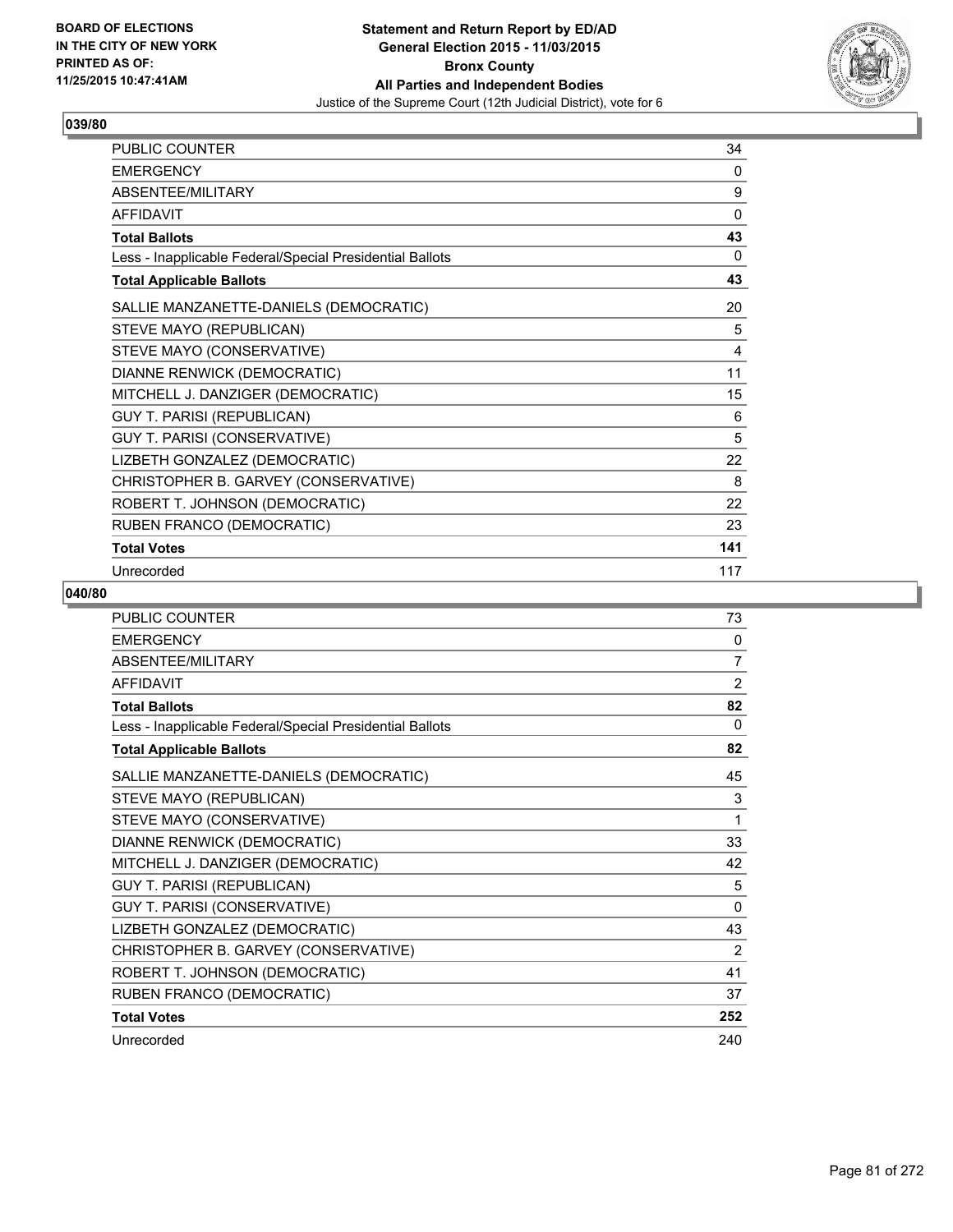

| PUBLIC COUNTER                                           | 122            |
|----------------------------------------------------------|----------------|
| <b>EMERGENCY</b>                                         | 0              |
| ABSENTEE/MILITARY                                        | 4              |
| <b>AFFIDAVIT</b>                                         | 2              |
| <b>Total Ballots</b>                                     | 128            |
| Less - Inapplicable Federal/Special Presidential Ballots | 0              |
| <b>Total Applicable Ballots</b>                          | 128            |
| SALLIE MANZANETTE-DANIELS (DEMOCRATIC)                   | 71             |
| STEVE MAYO (REPUBLICAN)                                  | 11             |
| STEVE MAYO (CONSERVATIVE)                                | 4              |
| DIANNE RENWICK (DEMOCRATIC)                              | 60             |
| MITCHELL J. DANZIGER (DEMOCRATIC)                        | 63             |
| <b>GUY T. PARISI (REPUBLICAN)</b>                        | $\overline{7}$ |
| GUY T. PARISI (CONSERVATIVE)                             | 3              |
| LIZBETH GONZALEZ (DEMOCRATIC)                            | 74             |
| CHRISTOPHER B. GARVEY (CONSERVATIVE)                     | 6              |
| ROBERT T. JOHNSON (DEMOCRATIC)                           | 81             |
| RUBEN FRANCO (DEMOCRATIC)                                | 72             |
| <b>Total Votes</b>                                       | 452            |
| Unrecorded                                               | 316            |

| <b>PUBLIC COUNTER</b>                                    | 62             |
|----------------------------------------------------------|----------------|
| <b>EMERGENCY</b>                                         | $\mathbf{0}$   |
| ABSENTEE/MILITARY                                        | $\mathbf{0}$   |
| <b>AFFIDAVIT</b>                                         | 0              |
| <b>Total Ballots</b>                                     | 62             |
| Less - Inapplicable Federal/Special Presidential Ballots | 0              |
| <b>Total Applicable Ballots</b>                          | 62             |
| SALLIE MANZANETTE-DANIELS (DEMOCRATIC)                   | 27             |
| STEVE MAYO (REPUBLICAN)                                  | $\overline{2}$ |
| STEVE MAYO (CONSERVATIVE)                                | 1              |
| DIANNE RENWICK (DEMOCRATIC)                              | 25             |
| MITCHELL J. DANZIGER (DEMOCRATIC)                        | 20             |
| <b>GUY T. PARISI (REPUBLICAN)</b>                        | 2              |
| GUY T. PARISI (CONSERVATIVE)                             | $\mathbf{0}$   |
| LIZBETH GONZALEZ (DEMOCRATIC)                            | 32             |
| CHRISTOPHER B. GARVEY (CONSERVATIVE)                     | 2              |
| ROBERT T. JOHNSON (DEMOCRATIC)                           | 29             |
| RUBEN FRANCO (DEMOCRATIC)                                | 22             |
| <b>Total Votes</b>                                       | 162            |
| Unrecorded                                               | 210            |
| 043/80 COMBINED into: 037/80                             |                |
| 044/80 COMBINED into: 040/80                             |                |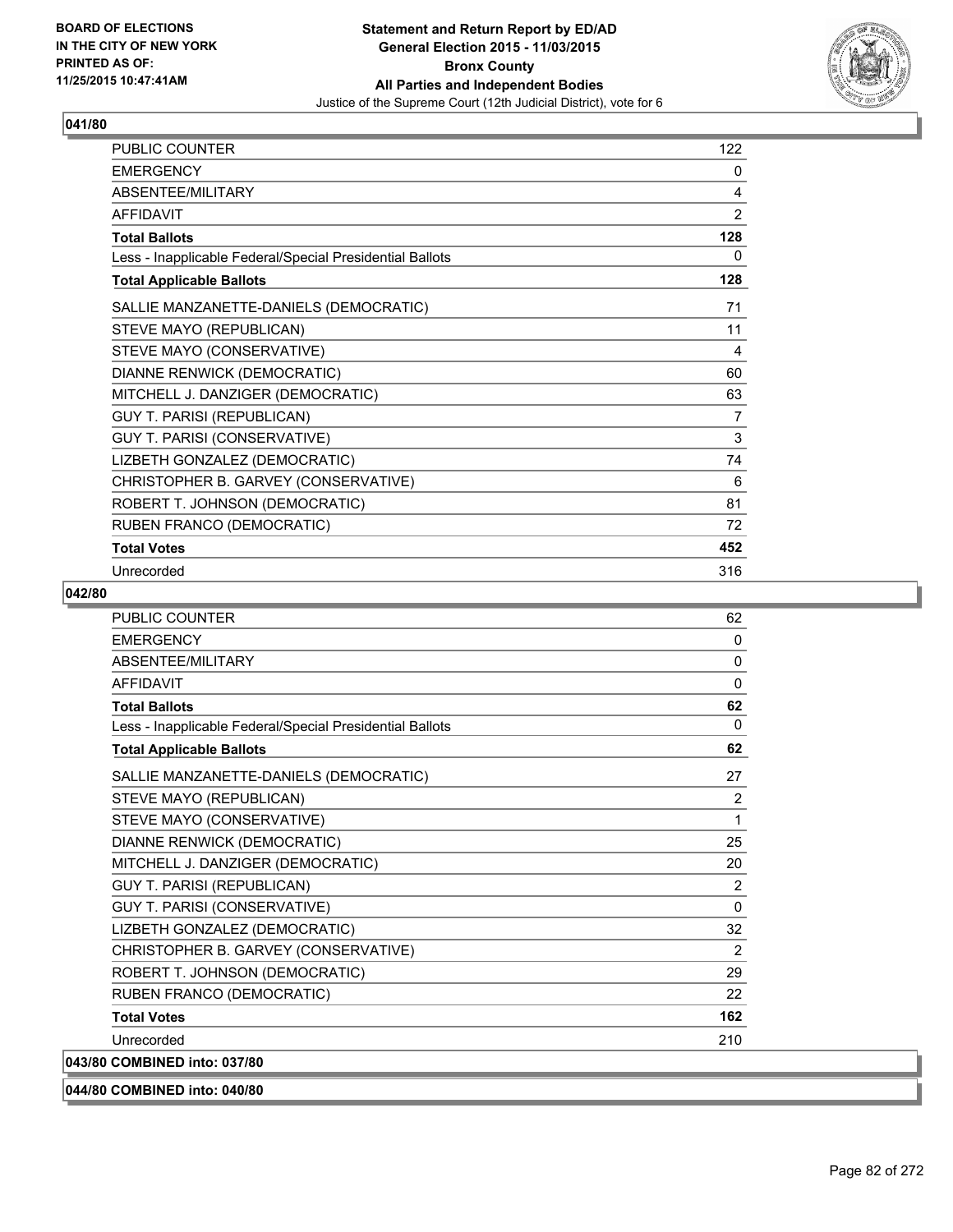

| <b>PUBLIC COUNTER</b>                                    | 94             |
|----------------------------------------------------------|----------------|
| <b>EMERGENCY</b>                                         | 0              |
| ABSENTEE/MILITARY                                        | $\overline{7}$ |
| <b>AFFIDAVIT</b>                                         | 1              |
| <b>Total Ballots</b>                                     | 102            |
| Less - Inapplicable Federal/Special Presidential Ballots | 0              |
| <b>Total Applicable Ballots</b>                          | 102            |
| SALLIE MANZANETTE-DANIELS (DEMOCRATIC)                   | 56             |
| STEVE MAYO (REPUBLICAN)                                  | 11             |
| STEVE MAYO (CONSERVATIVE)                                | 3              |
| DIANNE RENWICK (DEMOCRATIC)                              | 48             |
| MITCHELL J. DANZIGER (DEMOCRATIC)                        | 47             |
| <b>GUY T. PARISI (REPUBLICAN)</b>                        | 6              |
| GUY T. PARISI (CONSERVATIVE)                             | 4              |
| LIZBETH GONZALEZ (DEMOCRATIC)                            | 59             |
| CHRISTOPHER B. GARVEY (CONSERVATIVE)                     | 9              |
| ROBERT T. JOHNSON (DEMOCRATIC)                           | 53             |
| RUBEN FRANCO (DEMOCRATIC)                                | 53             |
| ANDREA GANT (WRITE-IN)                                   | 1              |
| UNATTRIBUTABLE WRITE-IN (WRITE-IN)                       | 1              |
| <b>Total Votes</b>                                       | 351            |
| Unrecorded                                               | 261            |
|                                                          |                |

# **046/80 COMBINED into: 045/80**

### **047/80**

| <b>PUBLIC COUNTER</b>                                    | 105            |
|----------------------------------------------------------|----------------|
| <b>EMERGENCY</b>                                         | 0              |
| ABSENTEE/MILITARY                                        | 10             |
| <b>AFFIDAVIT</b>                                         | $\overline{2}$ |
| <b>Total Ballots</b>                                     | 117            |
| Less - Inapplicable Federal/Special Presidential Ballots | 0              |
| <b>Total Applicable Ballots</b>                          | 117            |
| SALLIE MANZANETTE-DANIELS (DEMOCRATIC)                   | 66             |
| STEVE MAYO (REPUBLICAN)                                  | 12             |
| STEVE MAYO (CONSERVATIVE)                                | 4              |
| DIANNE RENWICK (DEMOCRATIC)                              | 59             |
| MITCHELL J. DANZIGER (DEMOCRATIC)                        | 58             |
| <b>GUY T. PARISI (REPUBLICAN)</b>                        | 9              |
| GUY T. PARISI (CONSERVATIVE)                             | 6              |
| LIZBETH GONZALEZ (DEMOCRATIC)                            | 77             |
| CHRISTOPHER B. GARVEY (CONSERVATIVE)                     | 10             |
| ROBERT T. JOHNSON (DEMOCRATIC)                           | 71             |
| RUBEN FRANCO (DEMOCRATIC)                                | 67             |
| <b>Total Votes</b>                                       | 439            |
| Unrecorded                                               | 263            |

### **048/80 COMBINED into: 047/80**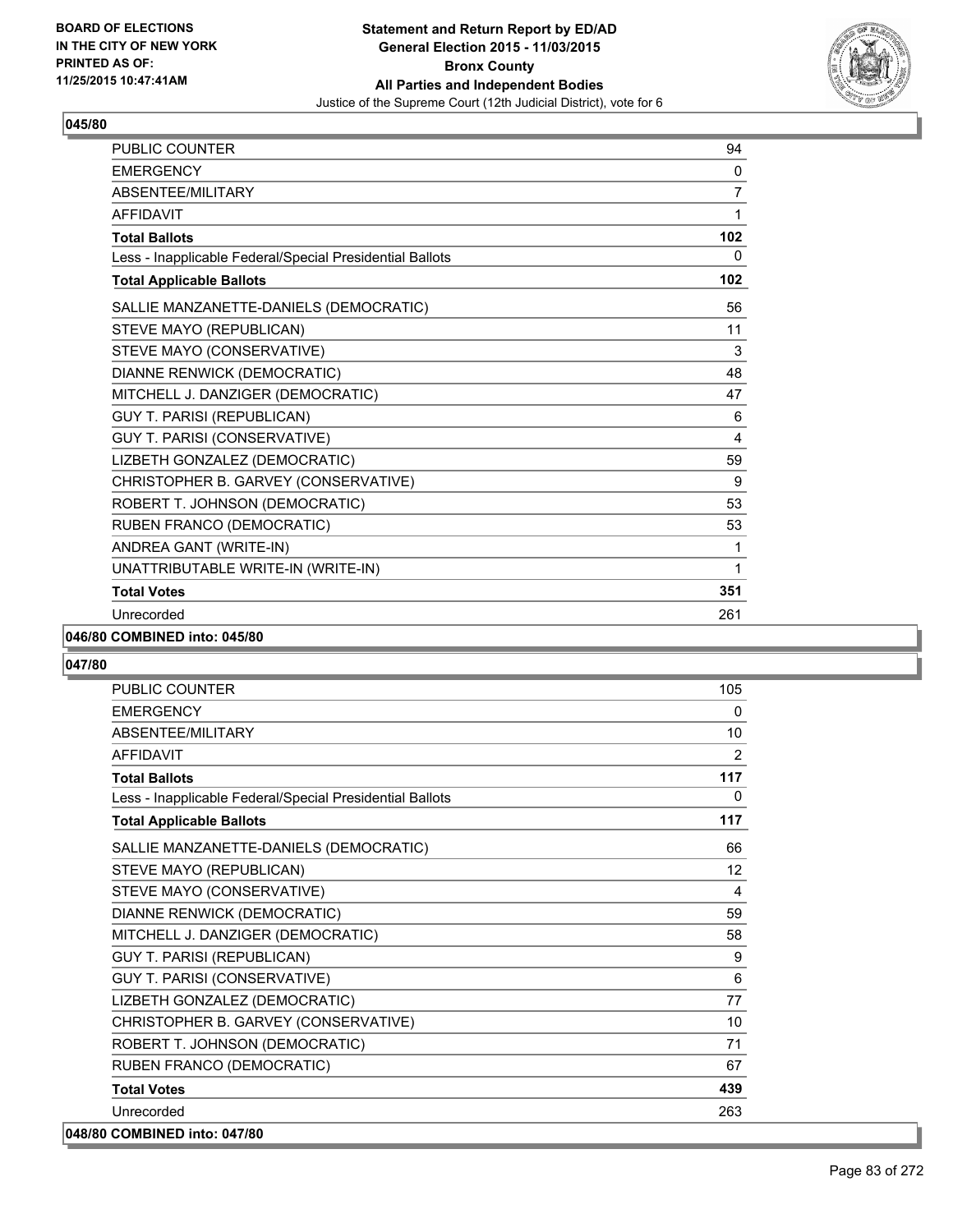

| <b>PUBLIC COUNTER</b>                                    | 17             |
|----------------------------------------------------------|----------------|
| <b>EMERGENCY</b>                                         | 0              |
| ABSENTEE/MILITARY                                        | 0              |
| <b>AFFIDAVIT</b>                                         | 0              |
| <b>Total Ballots</b>                                     | 17             |
| Less - Inapplicable Federal/Special Presidential Ballots | 0              |
| <b>Total Applicable Ballots</b>                          | 17             |
| SALLIE MANZANETTE-DANIELS (DEMOCRATIC)                   | 10             |
| STEVE MAYO (REPUBLICAN)                                  | 0              |
| STEVE MAYO (CONSERVATIVE)                                | 0              |
| DIANNE RENWICK (DEMOCRATIC)                              | 8              |
| MITCHELL J. DANZIGER (DEMOCRATIC)                        | $\overline{7}$ |
| <b>GUY T. PARISI (REPUBLICAN)</b>                        | 0              |
| GUY T. PARISI (CONSERVATIVE)                             | $\mathbf{0}$   |
| LIZBETH GONZALEZ (DEMOCRATIC)                            | 9              |
| CHRISTOPHER B. GARVEY (CONSERVATIVE)                     | 0              |
| ROBERT T. JOHNSON (DEMOCRATIC)                           | 9              |
| RUBEN FRANCO (DEMOCRATIC)                                | 9              |
| <b>Total Votes</b>                                       | 52             |
| Unrecorded                                               | 50             |

# **050/80 COMBINED into: 047/80**

### **051/80 COMBINED into: 045/80**

| <b>PUBLIC COUNTER</b>                                    | 36           |
|----------------------------------------------------------|--------------|
| <b>EMERGENCY</b>                                         | $\Omega$     |
| ABSENTEE/MILITARY                                        | 3            |
| <b>AFFIDAVIT</b>                                         | $\Omega$     |
| <b>Total Ballots</b>                                     | 39           |
| Less - Inapplicable Federal/Special Presidential Ballots | $\mathbf{0}$ |
| <b>Total Applicable Ballots</b>                          | 39           |
| SALLIE MANZANETTE-DANIELS (DEMOCRATIC)                   | 21           |
| STEVE MAYO (REPUBLICAN)                                  | 1            |
| STEVE MAYO (CONSERVATIVE)                                | $\Omega$     |
| DIANNE RENWICK (DEMOCRATIC)                              | 23           |
| MITCHELL J. DANZIGER (DEMOCRATIC)                        | 21           |
| <b>GUY T. PARISI (REPUBLICAN)</b>                        | $\Omega$     |
| GUY T. PARISI (CONSERVATIVE)                             | $\Omega$     |
| LIZBETH GONZALEZ (DEMOCRATIC)                            | 19           |
| CHRISTOPHER B. GARVEY (CONSERVATIVE)                     | $\Omega$     |
| ROBERT T. JOHNSON (DEMOCRATIC)                           | 25           |
| RUBEN FRANCO (DEMOCRATIC)                                | 19           |
| UNATTRIBUTABLE WRITE-IN (WRITE-IN)                       | 1            |
| <b>Total Votes</b>                                       | 130          |
| Unrecorded                                               | 104          |
| 053/80 COMBINED into: 052/80                             |              |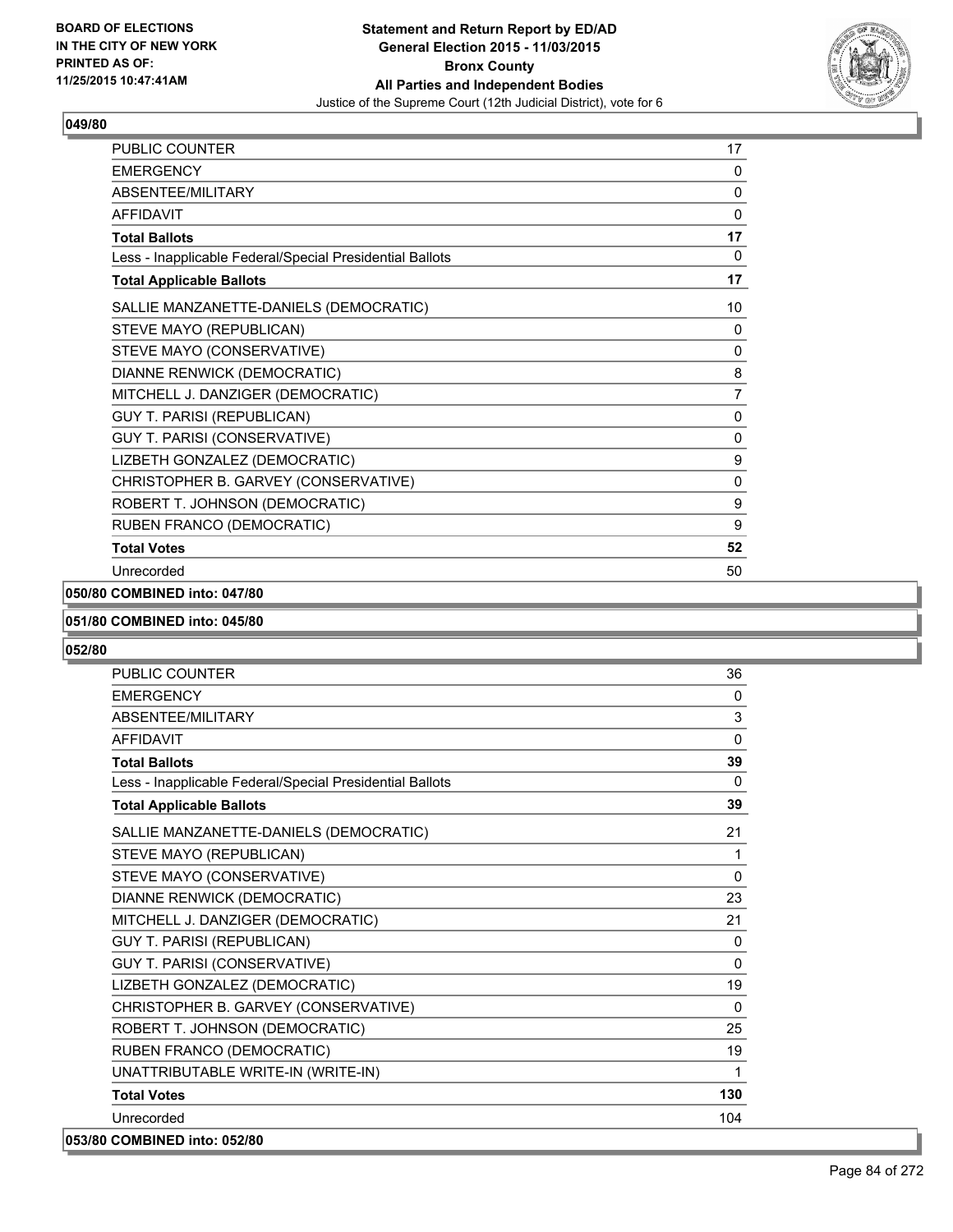

| PUBLIC COUNTER                                           | 49  |
|----------------------------------------------------------|-----|
| <b>EMERGENCY</b>                                         | 0   |
| ABSENTEE/MILITARY                                        | 4   |
| <b>AFFIDAVIT</b>                                         | 0   |
| <b>Total Ballots</b>                                     | 53  |
| Less - Inapplicable Federal/Special Presidential Ballots | 0   |
| <b>Total Applicable Ballots</b>                          | 53  |
| SALLIE MANZANETTE-DANIELS (DEMOCRATIC)                   | 34  |
| STEVE MAYO (REPUBLICAN)                                  | 4   |
| STEVE MAYO (CONSERVATIVE)                                | 3   |
| DIANNE RENWICK (DEMOCRATIC)                              | 34  |
| MITCHELL J. DANZIGER (DEMOCRATIC)                        | 33  |
| <b>GUY T. PARISI (REPUBLICAN)</b>                        | 6   |
| GUY T. PARISI (CONSERVATIVE)                             | 1   |
| LIZBETH GONZALEZ (DEMOCRATIC)                            | 43  |
| CHRISTOPHER B. GARVEY (CONSERVATIVE)                     | 7   |
| ROBERT T. JOHNSON (DEMOCRATIC)                           | 31  |
| RUBEN FRANCO (DEMOCRATIC)                                | 38  |
| <b>Total Votes</b>                                       | 234 |
| Unrecorded                                               | 84  |

| <b>PUBLIC COUNTER</b>                                    | 69           |
|----------------------------------------------------------|--------------|
| <b>EMERGENCY</b>                                         | 0            |
| ABSENTEE/MILITARY                                        | 3            |
| <b>AFFIDAVIT</b>                                         | $\mathbf{0}$ |
| <b>Total Ballots</b>                                     | 72           |
| Less - Inapplicable Federal/Special Presidential Ballots | $\Omega$     |
| <b>Total Applicable Ballots</b>                          | 72           |
| SALLIE MANZANETTE-DANIELS (DEMOCRATIC)                   | 39           |
| STEVE MAYO (REPUBLICAN)                                  | 8            |
| STEVE MAYO (CONSERVATIVE)                                | 1            |
| DIANNE RENWICK (DEMOCRATIC)                              | 38           |
| MITCHELL J. DANZIGER (DEMOCRATIC)                        | 33           |
| GUY T. PARISI (REPUBLICAN)                               | 8            |
| GUY T. PARISI (CONSERVATIVE)                             | 1            |
| LIZBETH GONZALEZ (DEMOCRATIC)                            | 48           |
| CHRISTOPHER B. GARVEY (CONSERVATIVE)                     | 7            |
| ROBERT T. JOHNSON (DEMOCRATIC)                           | 44           |
| RUBEN FRANCO (DEMOCRATIC)                                | 41           |
| <b>Total Votes</b>                                       | 268          |
| Unrecorded                                               | 164          |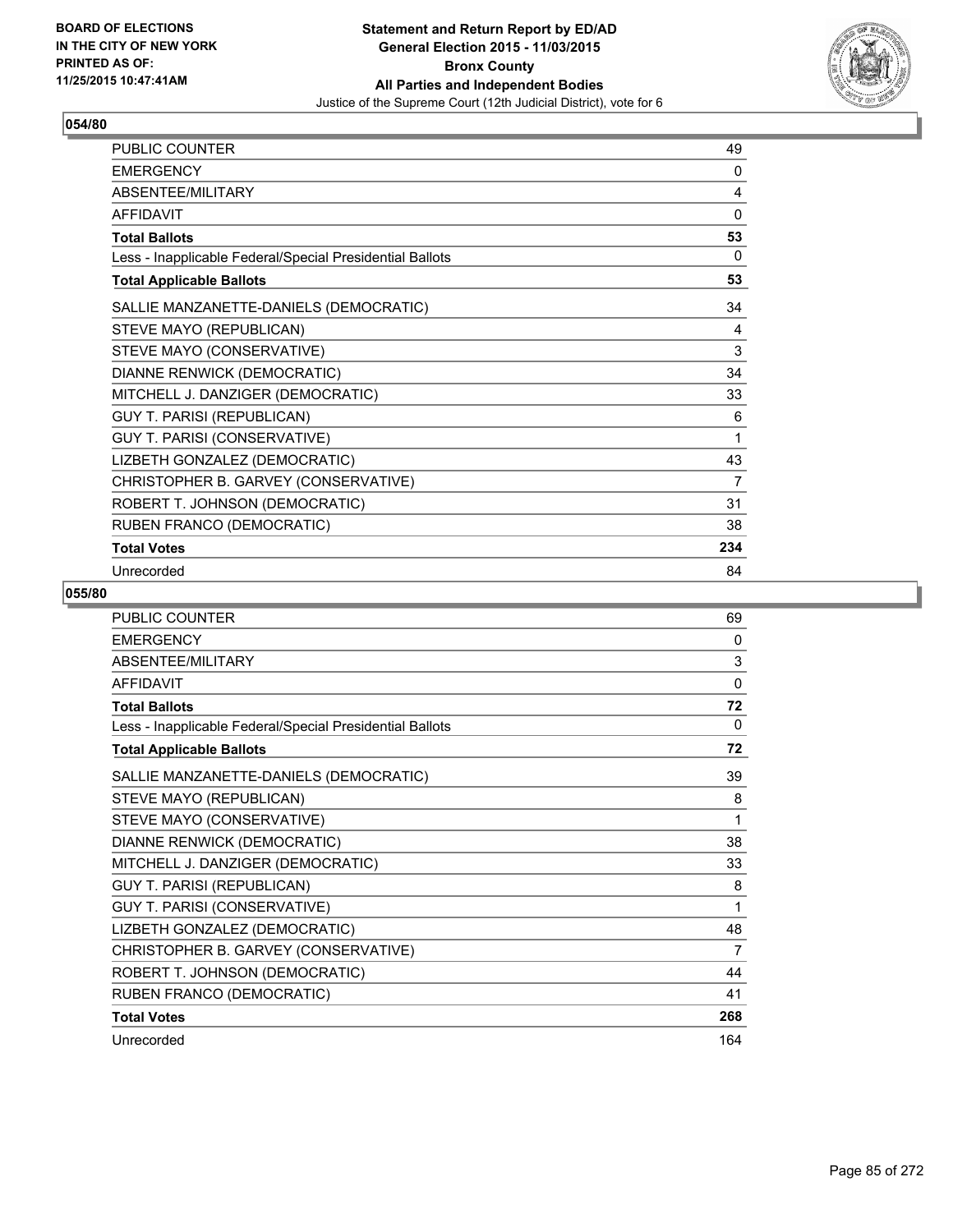

| PUBLIC COUNTER                                           | 276          |
|----------------------------------------------------------|--------------|
| <b>EMERGENCY</b>                                         | 0            |
| ABSENTEE/MILITARY                                        | 7            |
| <b>AFFIDAVIT</b>                                         | 3            |
| <b>Total Ballots</b>                                     | 286          |
| Less - Inapplicable Federal/Special Presidential Ballots | $\mathbf{0}$ |
| <b>Total Applicable Ballots</b>                          | 286          |
| SALLIE MANZANETTE-DANIELS (DEMOCRATIC)                   | 152          |
| STEVE MAYO (REPUBLICAN)                                  | 5            |
| STEVE MAYO (CONSERVATIVE)                                | 2            |
| DIANNE RENWICK (DEMOCRATIC)                              | 136          |
| MITCHELL J. DANZIGER (DEMOCRATIC)                        | 117          |
| <b>GUY T. PARISI (REPUBLICAN)</b>                        | 4            |
| <b>GUY T. PARISI (CONSERVATIVE)</b>                      | 3            |
| LIZBETH GONZALEZ (DEMOCRATIC)                            | 119          |
| CHRISTOPHER B. GARVEY (CONSERVATIVE)                     | 9            |
| ROBERT T. JOHNSON (DEMOCRATIC)                           | 192          |
| RUBEN FRANCO (DEMOCRATIC)                                | 107          |
| UNATTRIBUTABLE WRITE-IN (WRITE-IN)                       | 1            |
| <b>Total Votes</b>                                       | 847          |
| Unrecorded                                               | 869          |

**057/80 COMBINED into: 055/80**

**058/80 COMBINED into: 039/80**

# **059/80 COMBINED into: 039/80**

| <b>PUBLIC COUNTER</b>                                    | 54           |
|----------------------------------------------------------|--------------|
| <b>EMERGENCY</b>                                         | $\mathbf{0}$ |
| ABSENTEE/MILITARY                                        | 3            |
| <b>AFFIDAVIT</b>                                         | 1            |
| <b>Total Ballots</b>                                     | 58           |
| Less - Inapplicable Federal/Special Presidential Ballots | 0            |
| <b>Total Applicable Ballots</b>                          | 58           |
| SALLIE MANZANETTE-DANIELS (DEMOCRATIC)                   | 46           |
| STEVE MAYO (REPUBLICAN)                                  | 3            |
| STEVE MAYO (CONSERVATIVE)                                | $\mathbf{0}$ |
| DIANNE RENWICK (DEMOCRATIC)                              | 46           |
| MITCHELL J. DANZIGER (DEMOCRATIC)                        | 42           |
| GUY T. PARISI (REPUBLICAN)                               | 2            |
| GUY T. PARISI (CONSERVATIVE)                             | 1            |
| LIZBETH GONZALEZ (DEMOCRATIC)                            | 45           |
| CHRISTOPHER B. GARVEY (CONSERVATIVE)                     | 2            |
| ROBERT T. JOHNSON (DEMOCRATIC)                           | 50           |
| RUBEN FRANCO (DEMOCRATIC)                                | 41           |
| <b>Total Votes</b>                                       | 278          |
| Unrecorded                                               | 70           |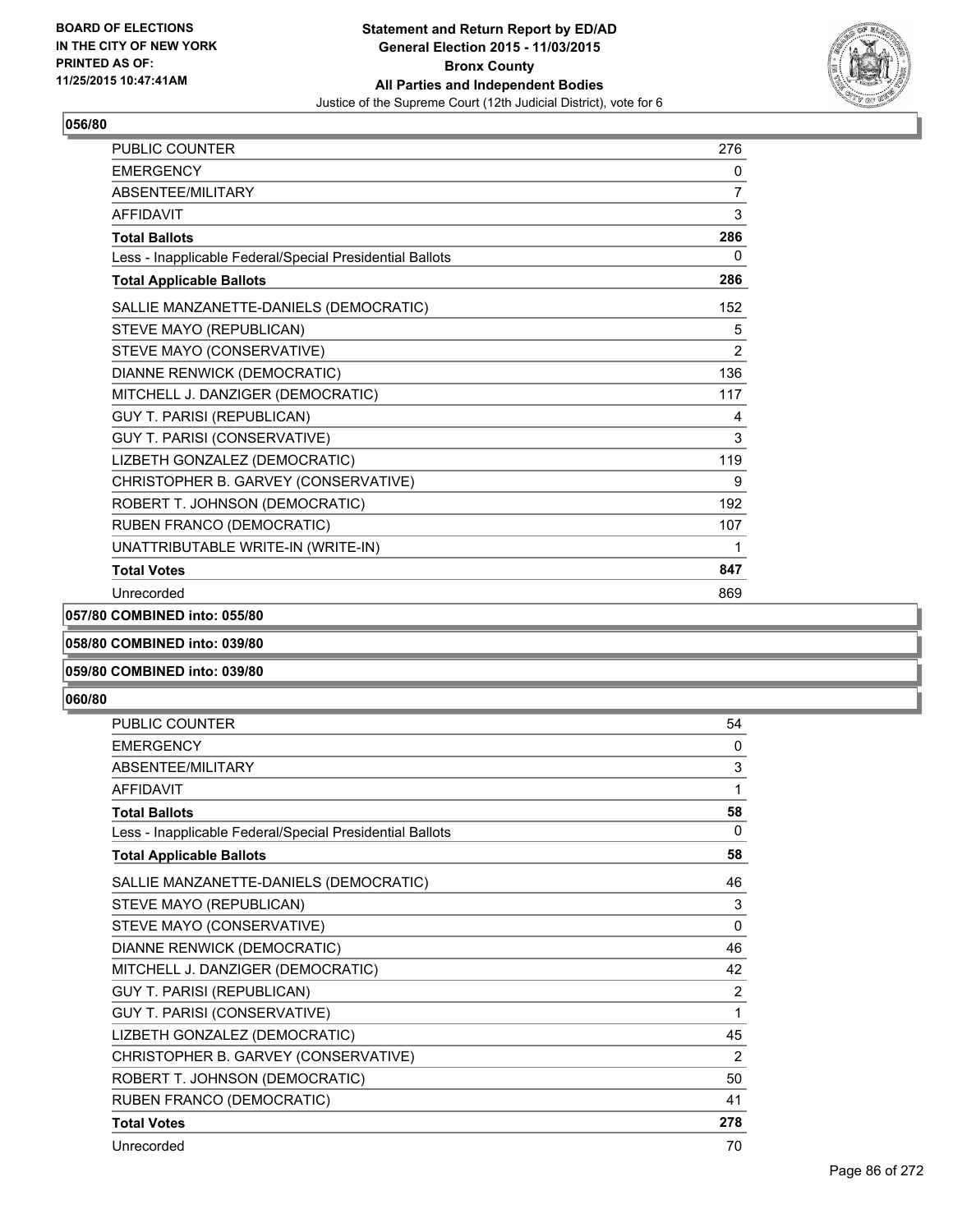

# **061/80 COMBINED into: 060/80**

### **062/80 COMBINED into: 014/80**

**063/80** 

| <b>PUBLIC COUNTER</b>                                    | 91           |
|----------------------------------------------------------|--------------|
| <b>EMERGENCY</b>                                         | $\Omega$     |
| ABSENTEE/MILITARY                                        | 28           |
| <b>AFFIDAVIT</b>                                         | $\mathbf{0}$ |
| <b>Total Ballots</b>                                     | 119          |
| Less - Inapplicable Federal/Special Presidential Ballots | $\mathbf{0}$ |
| <b>Total Applicable Ballots</b>                          | 119          |
| SALLIE MANZANETTE-DANIELS (DEMOCRATIC)                   | 76           |
| STEVE MAYO (REPUBLICAN)                                  | 10           |
| STEVE MAYO (CONSERVATIVE)                                | 5            |
| DIANNE RENWICK (DEMOCRATIC)                              | 65           |
| MITCHELL J. DANZIGER (DEMOCRATIC)                        | 60           |
| <b>GUY T. PARISI (REPUBLICAN)</b>                        | 9            |
| GUY T. PARISI (CONSERVATIVE)                             | 4            |
| LIZBETH GONZALEZ (DEMOCRATIC)                            | 73           |
| CHRISTOPHER B. GARVEY (CONSERVATIVE)                     | 9            |
| ROBERT T. JOHNSON (DEMOCRATIC)                           | 76           |
| RUBEN FRANCO (DEMOCRATIC)                                | 68           |
| UNATTRIBUTABLE WRITE-IN (WRITE-IN)                       | 3            |
| <b>Total Votes</b>                                       | 458          |
| Unrecorded                                               | 256          |
| 064/80 COMBINED into: 063/80                             |              |
|                                                          |              |

**065/80 COMBINED into: 056/80**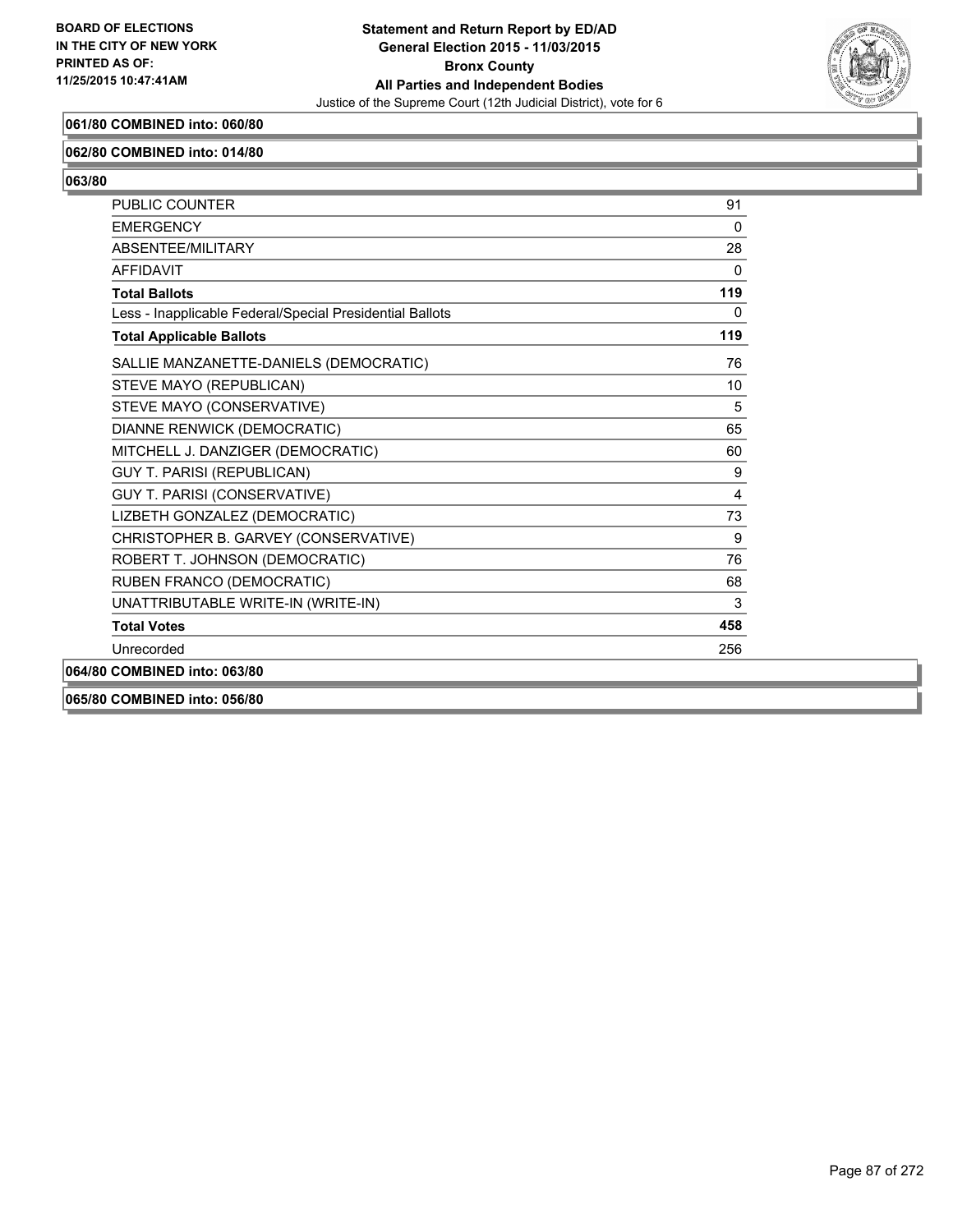

| PUBLIC COUNTER                                           | 44           |
|----------------------------------------------------------|--------------|
| <b>EMERGENCY</b>                                         | $\mathbf{0}$ |
| ABSENTEE/MILITARY                                        | 49           |
| <b>AFFIDAVIT</b>                                         | 0            |
| <b>Total Ballots</b>                                     | 93           |
| Less - Inapplicable Federal/Special Presidential Ballots | $\mathbf{0}$ |
| <b>Total Applicable Ballots</b>                          | 93           |
| SALLIE MANZANETTE-DANIELS (DEMOCRATIC)                   | 57           |
| STEVE MAYO (REPUBLICAN)                                  | 23           |
| STEVE MAYO (CONSERVATIVE)                                | 7            |
| DIANNE RENWICK (DEMOCRATIC)                              | 52           |
| MITCHELL J. DANZIGER (DEMOCRATIC)                        | 52           |
| <b>GUY T. PARISI (REPUBLICAN)</b>                        | 22           |
| GUY T. PARISI (CONSERVATIVE)                             | 5            |
| LIZBETH GONZALEZ (DEMOCRATIC)                            | 63           |
| CHRISTOPHER B. GARVEY (CONSERVATIVE)                     | 17           |
| ROBERT T. JOHNSON (DEMOCRATIC)                           | 59           |
| RUBEN FRANCO (DEMOCRATIC)                                | 63           |
| <b>Total Votes</b>                                       | 420          |
| Unrecorded                                               | 138          |

## **067/80 COMBINED into: 066/80**

| <b>PUBLIC COUNTER</b>                                    | 52           |
|----------------------------------------------------------|--------------|
| <b>FMFRGFNCY</b>                                         | $\mathbf{0}$ |
| ABSENTEE/MILITARY                                        | 4            |
| <b>AFFIDAVIT</b>                                         | 1            |
| <b>Total Ballots</b>                                     | 57           |
| Less - Inapplicable Federal/Special Presidential Ballots | $\mathbf{0}$ |
| <b>Total Applicable Ballots</b>                          | 57           |
| SALLIE MANZANETTE-DANIELS (DEMOCRATIC)                   | 31           |
| STEVE MAYO (REPUBLICAN)                                  | 11           |
| STEVE MAYO (CONSERVATIVE)                                | 3            |
| DIANNE RENWICK (DEMOCRATIC)                              | 27           |
| MITCHELL J. DANZIGER (DEMOCRATIC)                        | 25           |
| <b>GUY T. PARISI (REPUBLICAN)</b>                        | 14           |
| GUY T. PARISI (CONSERVATIVE)                             | 1            |
| LIZBETH GONZALEZ (DEMOCRATIC)                            | 36           |
| CHRISTOPHER B. GARVEY (CONSERVATIVE)                     | 11           |
| ROBERT T. JOHNSON (DEMOCRATIC)                           | 35           |
| RUBEN FRANCO (DEMOCRATIC)                                | 33           |
| <b>Total Votes</b>                                       | 227          |
| Unrecorded                                               | 115          |
| 069/80 COMBINED into: 068/80                             |              |
| 070/80 COMBINED into: 068/80                             |              |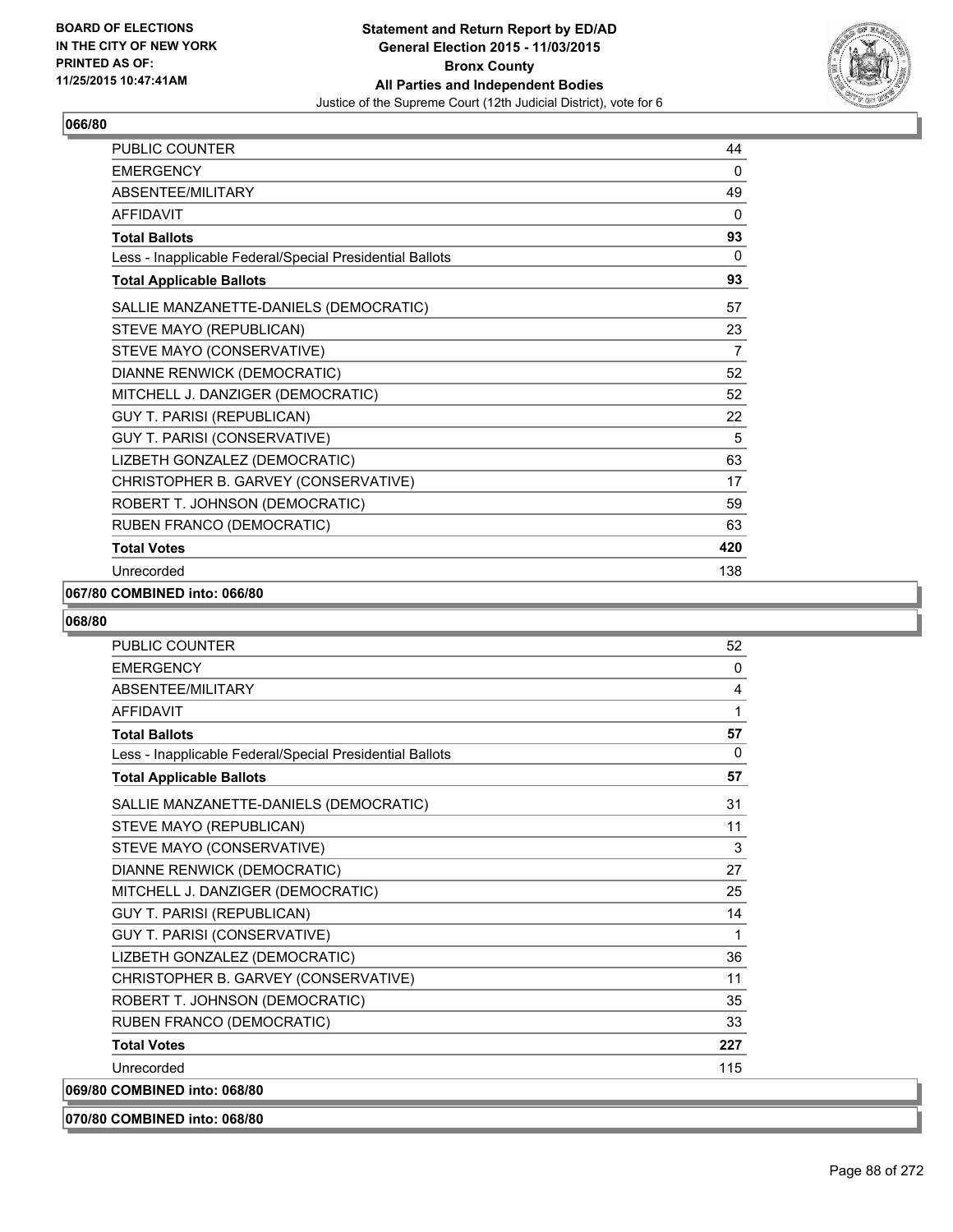

| <b>PUBLIC COUNTER</b>                                    | 61             |
|----------------------------------------------------------|----------------|
| <b>EMERGENCY</b>                                         | 0              |
| <b>ABSENTEF/MILITARY</b>                                 | $\overline{2}$ |
| <b>AFFIDAVIT</b>                                         | 0              |
| <b>Total Ballots</b>                                     | 63             |
| Less - Inapplicable Federal/Special Presidential Ballots | 0              |
| <b>Total Applicable Ballots</b>                          | 63             |
| SALLIE MANZANETTE-DANIELS (DEMOCRATIC)                   | 41             |
| STEVE MAYO (REPUBLICAN)                                  | 4              |
| STEVE MAYO (CONSERVATIVE)                                | 4              |
| DIANNE RENWICK (DEMOCRATIC)                              | 37             |
| MITCHELL J. DANZIGER (DEMOCRATIC)                        | 34             |
| <b>GUY T. PARISI (REPUBLICAN)</b>                        | 1              |
| GUY T. PARISI (CONSERVATIVE)                             | 6              |
| LIZBETH GONZALEZ (DEMOCRATIC)                            | 41             |
| CHRISTOPHER B. GARVEY (CONSERVATIVE)                     | 8              |
| ROBERT T. JOHNSON (DEMOCRATIC)                           | 46             |
| RUBEN FRANCO (DEMOCRATIC)                                | 44             |
| PHILIP FOGLE (WRITE-IN)                                  | 1              |
| <b>Total Votes</b>                                       | 267            |
| Unrecorded                                               | 111            |

**072/80 COMBINED into: 071/80**

#### **073/80 COMBINED into: 071/80**

| <b>PUBLIC COUNTER</b>                                    | 97             |
|----------------------------------------------------------|----------------|
| <b>EMERGENCY</b>                                         | 0              |
| ABSENTEE/MILITARY                                        | 4              |
| <b>AFFIDAVIT</b>                                         | 1              |
| <b>Total Ballots</b>                                     | 102            |
| Less - Inapplicable Federal/Special Presidential Ballots | 0              |
| <b>Total Applicable Ballots</b>                          | 102            |
| SALLIE MANZANETTE-DANIELS (DEMOCRATIC)                   | 61             |
| STEVE MAYO (REPUBLICAN)                                  | 1              |
| STEVE MAYO (CONSERVATIVE)                                | 1              |
| DIANNE RENWICK (DEMOCRATIC)                              | 58             |
| MITCHELL J. DANZIGER (DEMOCRATIC)                        | 55             |
| GUY T. PARISI (REPUBLICAN)                               | 1              |
| GUY T. PARISI (CONSERVATIVE)                             | $\overline{2}$ |
| LIZBETH GONZALEZ (DEMOCRATIC)                            | 67             |
| CHRISTOPHER B. GARVEY (CONSERVATIVE)                     | $\overline{2}$ |
| ROBERT T. JOHNSON (DEMOCRATIC)                           | 64             |
| RUBEN FRANCO (DEMOCRATIC)                                | 62             |
| <b>Total Votes</b>                                       | 374            |
| Unrecorded                                               | 238            |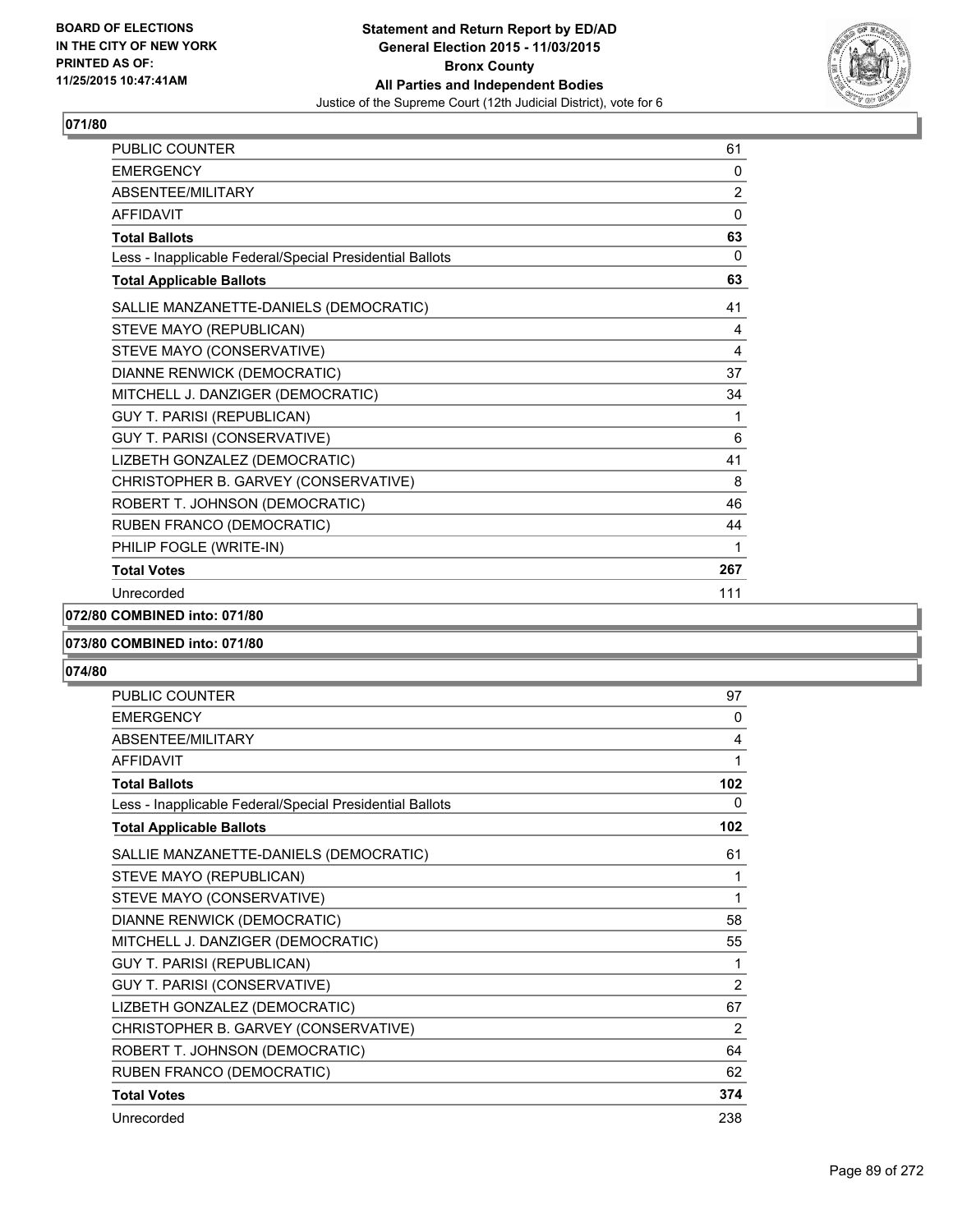

| <b>PUBLIC COUNTER</b>                                    | 98             |
|----------------------------------------------------------|----------------|
| <b>EMERGENCY</b>                                         | 0              |
| ABSENTEE/MILITARY                                        | 4              |
| <b>AFFIDAVIT</b>                                         | 1              |
| <b>Total Ballots</b>                                     | 103            |
| Less - Inapplicable Federal/Special Presidential Ballots | 0              |
| <b>Total Applicable Ballots</b>                          | 103            |
| SALLIE MANZANETTE-DANIELS (DEMOCRATIC)                   | 64             |
| STEVE MAYO (REPUBLICAN)                                  | 12             |
| STEVE MAYO (CONSERVATIVE)                                | $\overline{2}$ |
| DIANNE RENWICK (DEMOCRATIC)                              | 58             |
| MITCHELL J. DANZIGER (DEMOCRATIC)                        | 60             |
| <b>GUY T. PARISI (REPUBLICAN)</b>                        | 11             |
| GUY T. PARISI (CONSERVATIVE)                             | 3              |
| LIZBETH GONZALEZ (DEMOCRATIC)                            | 72             |
| CHRISTOPHER B. GARVEY (CONSERVATIVE)                     | 9              |
| ROBERT T. JOHNSON (DEMOCRATIC)                           | 67             |
| RUBEN FRANCO (DEMOCRATIC)                                | 66             |
| KALIEF BROWDER (WRITE-IN)                                | 1              |
| UNATTRIBUTABLE WRITE-IN (WRITE-IN)                       | 3              |
| <b>Total Votes</b>                                       | 428            |
| Unrecorded                                               | 190            |

| <b>PUBLIC COUNTER</b>                                    | 70             |
|----------------------------------------------------------|----------------|
| <b>EMERGENCY</b>                                         | 0              |
| ABSENTEE/MILITARY                                        | 0              |
| <b>AFFIDAVIT</b>                                         | $\mathbf 0$    |
| <b>Total Ballots</b>                                     | 70             |
| Less - Inapplicable Federal/Special Presidential Ballots | 0              |
| <b>Total Applicable Ballots</b>                          | 70             |
| SALLIE MANZANETTE-DANIELS (DEMOCRATIC)                   | 37             |
| STEVE MAYO (REPUBLICAN)                                  | 13             |
| STEVE MAYO (CONSERVATIVE)                                | 4              |
| DIANNE RENWICK (DEMOCRATIC)                              | 38             |
| MITCHELL J. DANZIGER (DEMOCRATIC)                        | 33             |
| <b>GUY T. PARISI (REPUBLICAN)</b>                        | 10             |
| GUY T. PARISI (CONSERVATIVE)                             | 3              |
| LIZBETH GONZALEZ (DEMOCRATIC)                            | 34             |
| CHRISTOPHER B. GARVEY (CONSERVATIVE)                     | 11             |
| ROBERT T. JOHNSON (DEMOCRATIC)                           | 38             |
| RUBEN FRANCO (DEMOCRATIC)                                | 29             |
| JAMES VISSER (WRITE-IN)                                  | 3              |
| UNATTRIBUTABLE WRITE-IN (WRITE-IN)                       | $\overline{2}$ |
| <b>Total Votes</b>                                       | 255            |
| Unrecorded                                               | 165            |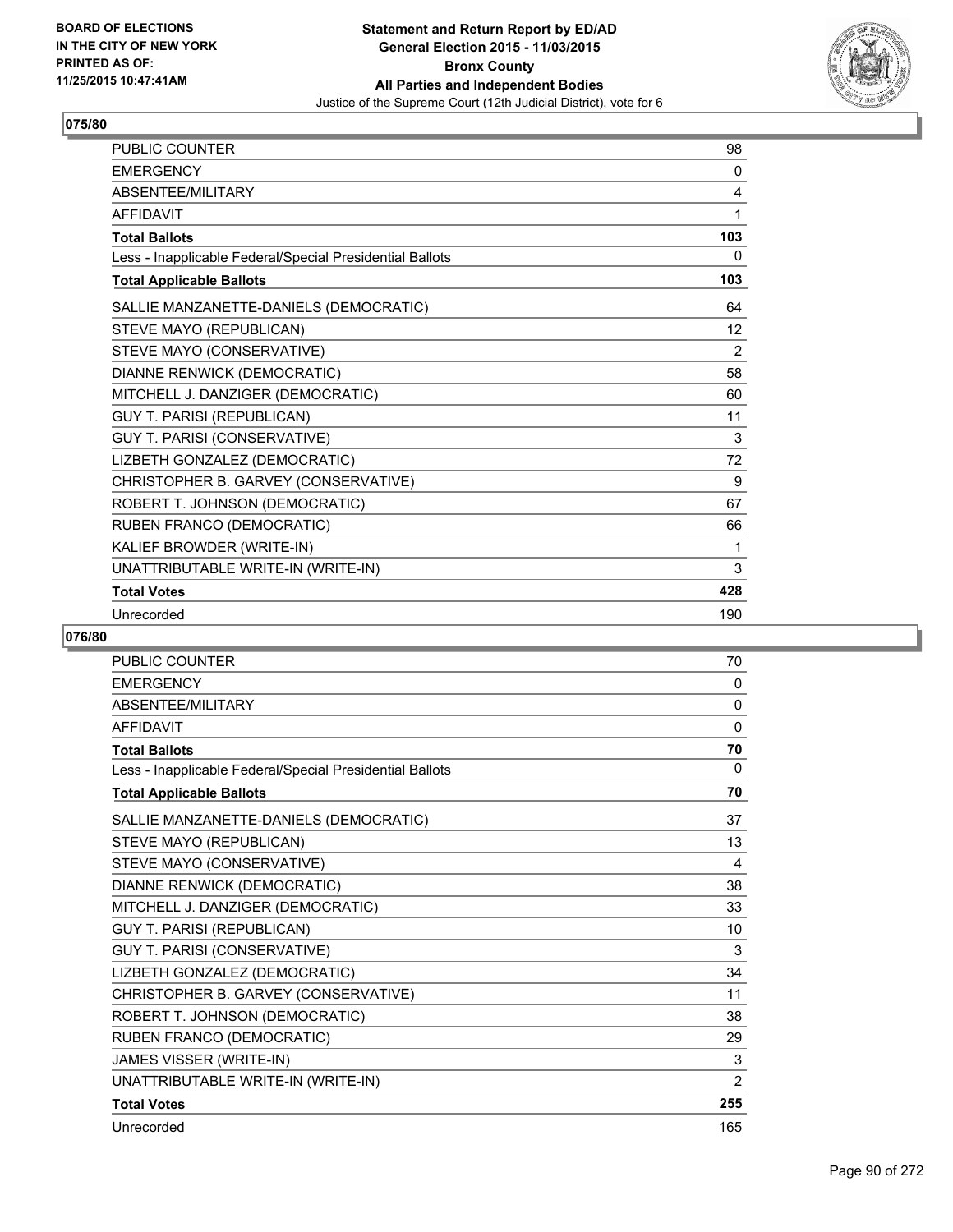

# **077/80 COMBINED into: 075/80**

### **078/80 COMBINED into: 075/80**

#### **079/80 COMBINED into: 080/80**

# **080/80**

| <b>PUBLIC COUNTER</b>                                    | 99           |
|----------------------------------------------------------|--------------|
| <b>EMERGENCY</b>                                         | 0            |
| ABSENTEE/MILITARY                                        | $\mathbf{0}$ |
| <b>AFFIDAVIT</b>                                         | 1            |
| <b>Total Ballots</b>                                     | 100          |
| Less - Inapplicable Federal/Special Presidential Ballots | 0            |
| <b>Total Applicable Ballots</b>                          | 100          |
| SALLIE MANZANETTE-DANIELS (DEMOCRATIC)                   | 58           |
| STEVE MAYO (REPUBLICAN)                                  | 11           |
| STEVE MAYO (CONSERVATIVE)                                | 6            |
| DIANNE RENWICK (DEMOCRATIC)                              | 62           |
| MITCHELL J. DANZIGER (DEMOCRATIC)                        | 51           |
| <b>GUY T. PARISI (REPUBLICAN)</b>                        | 9            |
| GUY T. PARISI (CONSERVATIVE)                             | 4            |
| LIZBETH GONZALEZ (DEMOCRATIC)                            | 70           |
| CHRISTOPHER B. GARVEY (CONSERVATIVE)                     | 15           |
| ROBERT T. JOHNSON (DEMOCRATIC)                           | 56           |
| RUBEN FRANCO (DEMOCRATIC)                                | 61           |
| <b>Total Votes</b>                                       | 403          |
| Unrecorded                                               | 197          |

| <b>PUBLIC COUNTER</b>                                    | 33       |
|----------------------------------------------------------|----------|
| <b>EMERGENCY</b>                                         | $\Omega$ |
| ABSENTEE/MILITARY                                        | 3        |
| <b>AFFIDAVIT</b>                                         | 3        |
| <b>Total Ballots</b>                                     | 39       |
| Less - Inapplicable Federal/Special Presidential Ballots | $\Omega$ |
| <b>Total Applicable Ballots</b>                          | 39       |
| SALLIE MANZANETTE-DANIELS (DEMOCRATIC)                   | 21       |
| STEVE MAYO (REPUBLICAN)                                  | 4        |
| STEVE MAYO (CONSERVATIVE)                                | 1        |
| DIANNE RENWICK (DEMOCRATIC)                              | 20       |
| MITCHELL J. DANZIGER (DEMOCRATIC)                        | 20       |
| <b>GUY T. PARISI (REPUBLICAN)</b>                        | 5        |
| GUY T. PARISI (CONSERVATIVE)                             | $\Omega$ |
| LIZBETH GONZALEZ (DEMOCRATIC)                            | 26       |
| CHRISTOPHER B. GARVEY (CONSERVATIVE)                     | 5        |
| ROBERT T. JOHNSON (DEMOCRATIC)                           | 21       |
| RUBEN FRANCO (DEMOCRATIC)                                | 20       |
| UNATTRIBUTABLE WRITE-IN (WRITE-IN)                       | 6        |
| <b>Total Votes</b>                                       | 149      |
| Unrecorded                                               | 85       |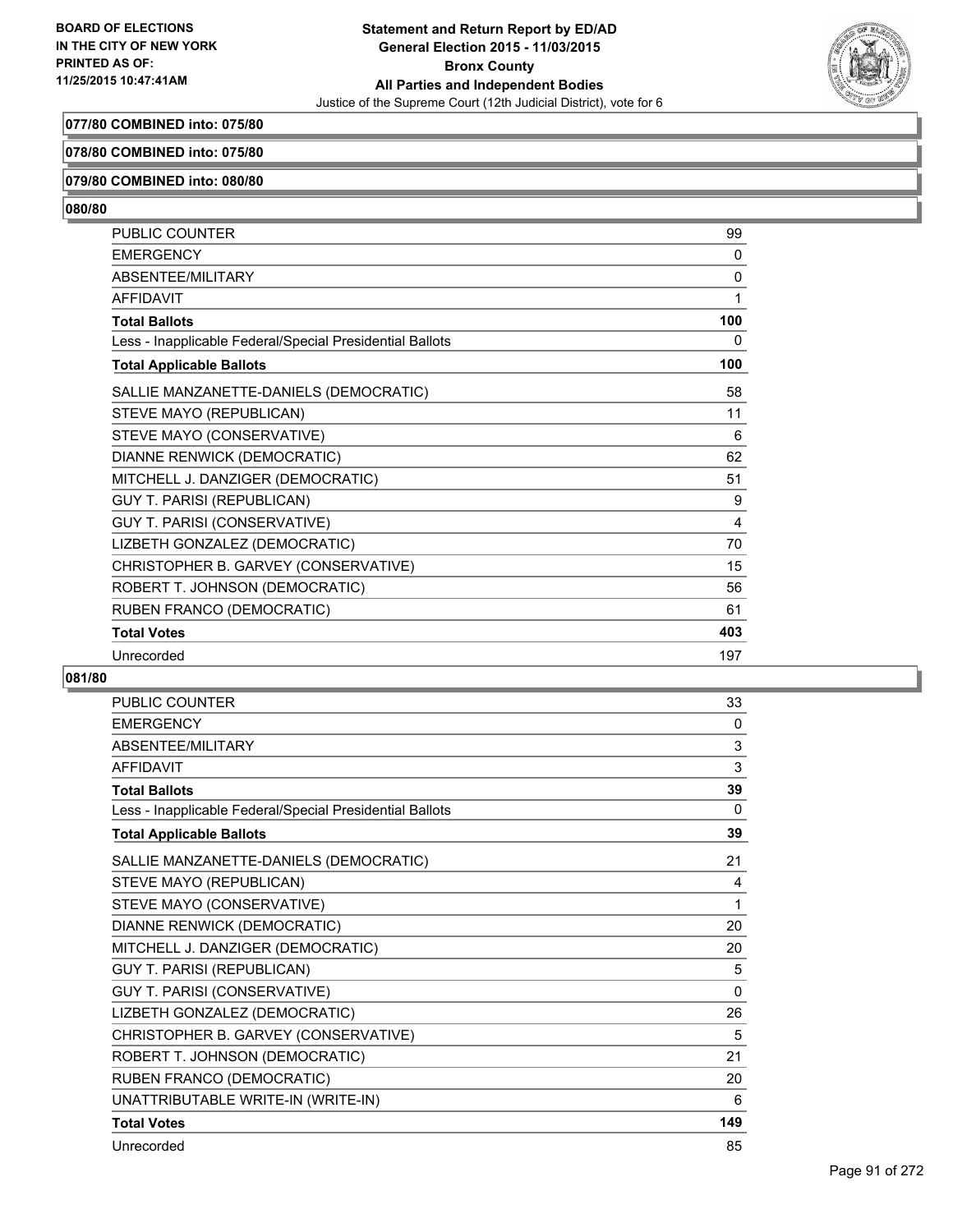

| <b>PUBLIC COUNTER</b>                                    | 26             |
|----------------------------------------------------------|----------------|
| <b>EMERGENCY</b>                                         | 0              |
| ABSENTEE/MILITARY                                        | 1              |
| <b>AFFIDAVIT</b>                                         | 1              |
| <b>Total Ballots</b>                                     | 28             |
| Less - Inapplicable Federal/Special Presidential Ballots | 0              |
| <b>Total Applicable Ballots</b>                          | 28             |
| SALLIE MANZANETTE-DANIELS (DEMOCRATIC)                   | 16             |
| STEVE MAYO (REPUBLICAN)                                  | 7              |
| STEVE MAYO (CONSERVATIVE)                                | $\overline{2}$ |
| DIANNE RENWICK (DEMOCRATIC)                              | 15             |
| MITCHELL J. DANZIGER (DEMOCRATIC)                        | 13             |
| <b>GUY T. PARISI (REPUBLICAN)</b>                        | 5              |
| GUY T. PARISI (CONSERVATIVE)                             | 1              |
| LIZBETH GONZALEZ (DEMOCRATIC)                            | 15             |
| CHRISTOPHER B. GARVEY (CONSERVATIVE)                     | 9              |
| ROBERT T. JOHNSON (DEMOCRATIC)                           | 17             |
| RUBEN FRANCO (DEMOCRATIC)                                | 15             |
| UNATTRIBUTABLE WRITE-IN (WRITE-IN)                       | 3              |
| <b>Total Votes</b>                                       | 118            |
| Unrecorded                                               | 50             |

| <b>PUBLIC COUNTER</b>                                    | 58           |
|----------------------------------------------------------|--------------|
| <b>EMERGENCY</b>                                         | 0            |
| ABSENTEE/MILITARY                                        | 2            |
| <b>AFFIDAVIT</b>                                         | $\mathbf{0}$ |
| <b>Total Ballots</b>                                     | 60           |
| Less - Inapplicable Federal/Special Presidential Ballots | $\Omega$     |
| <b>Total Applicable Ballots</b>                          | 60           |
| SALLIE MANZANETTE-DANIELS (DEMOCRATIC)                   | 18           |
| STEVE MAYO (REPUBLICAN)                                  | 13           |
| STEVE MAYO (CONSERVATIVE)                                | 2            |
| DIANNE RENWICK (DEMOCRATIC)                              | 23           |
| MITCHELL J. DANZIGER (DEMOCRATIC)                        | 20           |
| <b>GUY T. PARISI (REPUBLICAN)</b>                        | 10           |
| GUY T. PARISI (CONSERVATIVE)                             | 2            |
| LIZBETH GONZALEZ (DEMOCRATIC)                            | 33           |
| CHRISTOPHER B. GARVEY (CONSERVATIVE)                     | 9            |
| ROBERT T. JOHNSON (DEMOCRATIC)                           | 26           |
| RUBEN FRANCO (DEMOCRATIC)                                | 24           |
| HUGO L GONZALEZ (WRITE-IN)                               | 1            |
| <b>OBRIAN SALAS (WRITE-IN)</b>                           | 1            |
| <b>Total Votes</b>                                       | 182          |
| Unrecorded                                               | 178          |
| 084/80 COMBINED into: 054/80                             |              |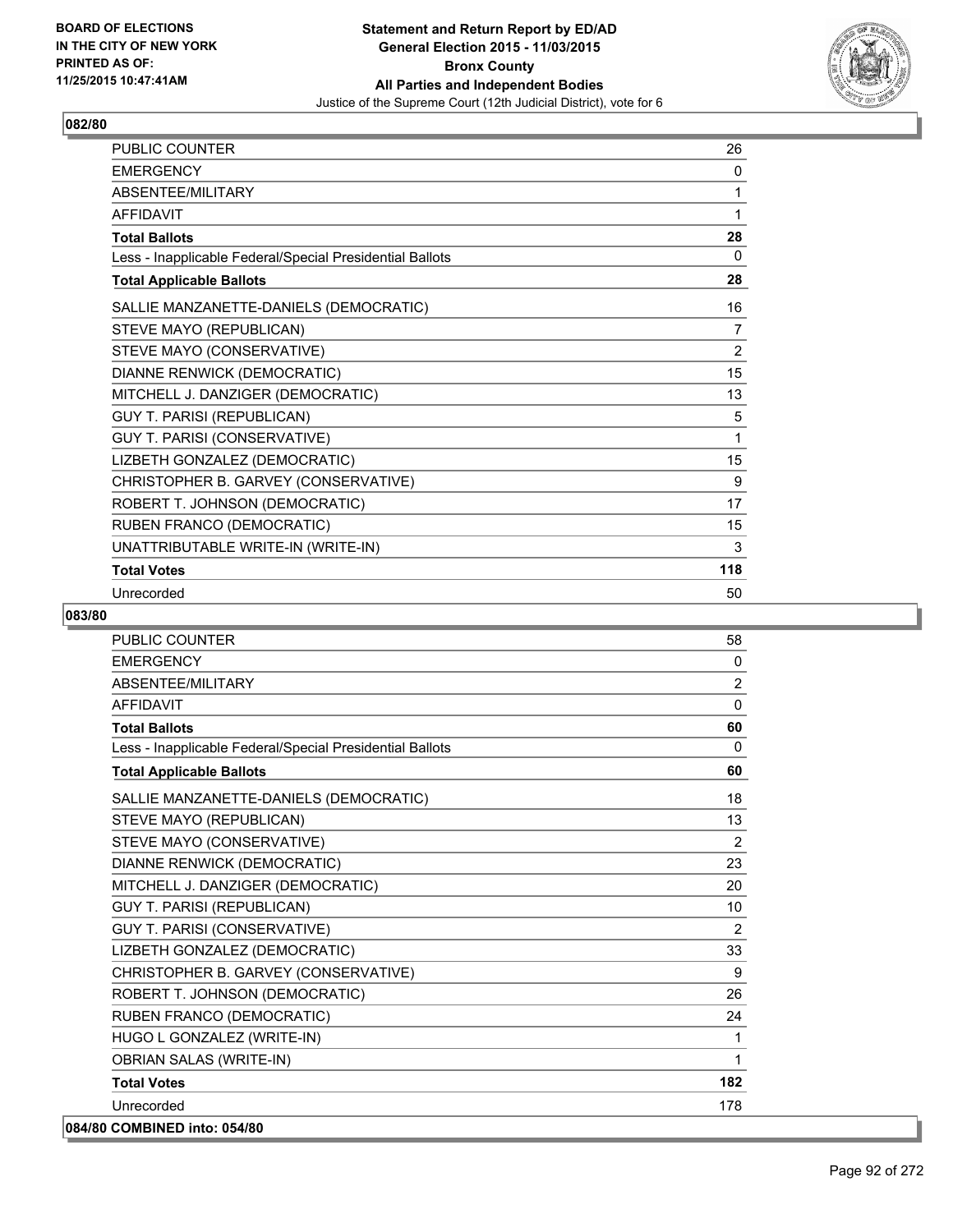

| PUBLIC COUNTER                                           | 47             |
|----------------------------------------------------------|----------------|
| <b>EMERGENCY</b>                                         | 0              |
| ABSENTEE/MILITARY                                        | 0              |
| <b>AFFIDAVIT</b>                                         | 0              |
| <b>Total Ballots</b>                                     | 47             |
| Less - Inapplicable Federal/Special Presidential Ballots | 0              |
| <b>Total Applicable Ballots</b>                          | 47             |
| SALLIE MANZANETTE-DANIELS (DEMOCRATIC)                   | 34             |
| STEVE MAYO (REPUBLICAN)                                  | 6              |
| STEVE MAYO (CONSERVATIVE)                                | $\overline{2}$ |
| DIANNE RENWICK (DEMOCRATIC)                              | 37             |
| MITCHELL J. DANZIGER (DEMOCRATIC)                        | 33             |
| <b>GUY T. PARISI (REPUBLICAN)</b>                        | 5              |
| GUY T. PARISI (CONSERVATIVE)                             | 1              |
| LIZBETH GONZALEZ (DEMOCRATIC)                            | 36             |
| CHRISTOPHER B. GARVEY (CONSERVATIVE)                     | 3              |
| ROBERT T. JOHNSON (DEMOCRATIC)                           | 36             |
| RUBEN FRANCO (DEMOCRATIC)                                | 33             |
| <b>Total Votes</b>                                       | 226            |
| Unrecorded                                               | 56             |

### **086/80**

| <b>PUBLIC COUNTER</b>                                    | 55           |
|----------------------------------------------------------|--------------|
| <b>EMERGENCY</b>                                         | $\mathbf{0}$ |
| <b>ABSENTEE/MILITARY</b>                                 | 2            |
| <b>AFFIDAVIT</b>                                         | $\mathbf{0}$ |
| <b>Total Ballots</b>                                     | 57           |
| Less - Inapplicable Federal/Special Presidential Ballots | $\mathbf{0}$ |
| <b>Total Applicable Ballots</b>                          | 57           |
| SALLIE MANZANETTE-DANIELS (DEMOCRATIC)                   | 43           |
| STEVE MAYO (REPUBLICAN)                                  | 1            |
| STEVE MAYO (CONSERVATIVE)                                | 3            |
| DIANNE RENWICK (DEMOCRATIC)                              | 43           |
| MITCHELL J. DANZIGER (DEMOCRATIC)                        | 37           |
| <b>GUY T. PARISI (REPUBLICAN)</b>                        | 2            |
| GUY T. PARISI (CONSERVATIVE)                             | 2            |
| LIZBETH GONZALEZ (DEMOCRATIC)                            | 46           |
| CHRISTOPHER B. GARVEY (CONSERVATIVE)                     | 3            |
| ROBERT T. JOHNSON (DEMOCRATIC)                           | 42           |
| RUBEN FRANCO (DEMOCRATIC)                                | 37           |
| <b>Total Votes</b>                                       | 259          |
| Unrecorded                                               | 83           |
| 087/80 COMBINED into: 056/80                             |              |

**088/80 COMBINED into: 042/80**

**089/80 COMBINED into: 056/80**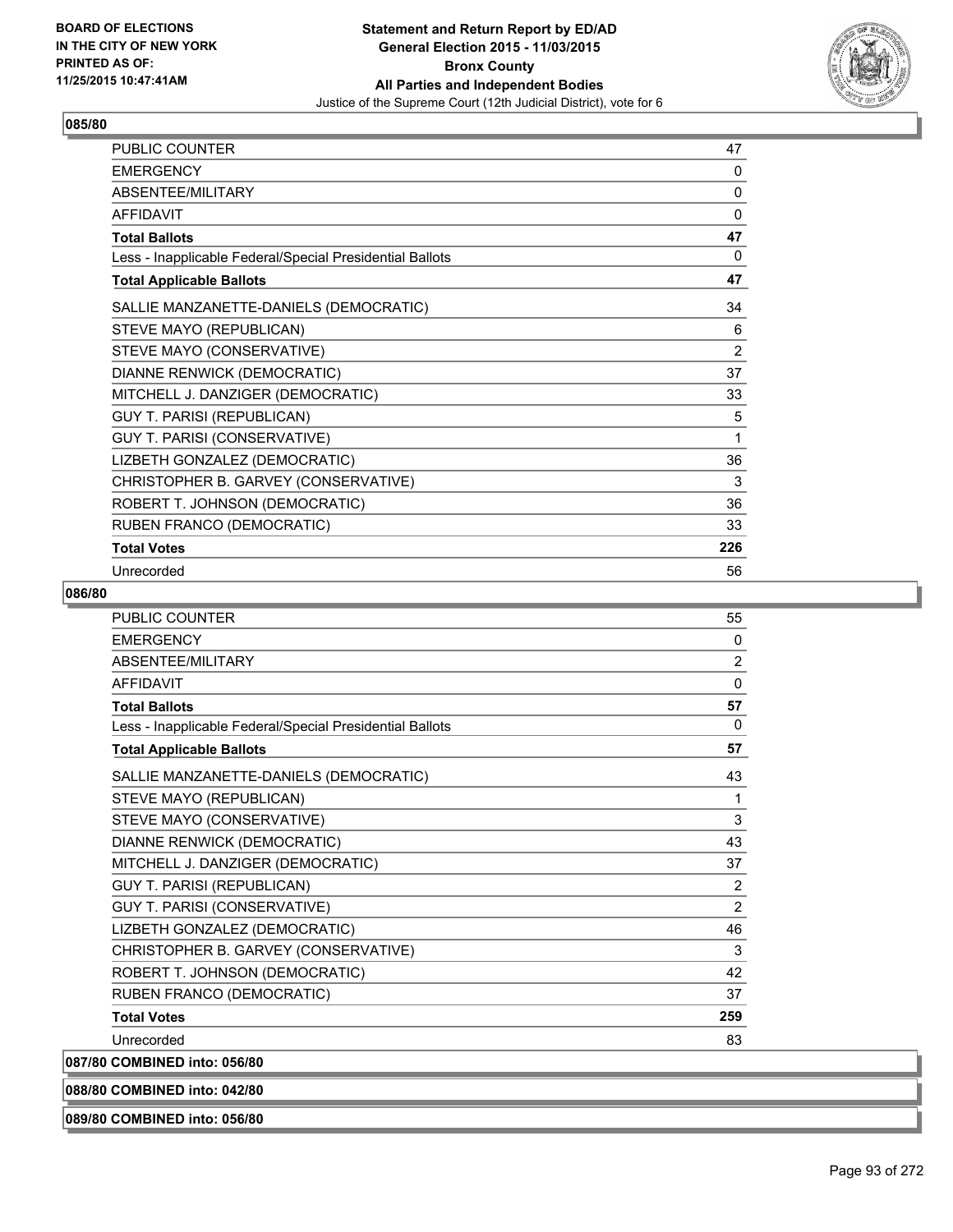

**090/80 COMBINED into: 071/80**

**091/80 COMBINED into: 081/80**

**092/80 COMBINED into: 074/80**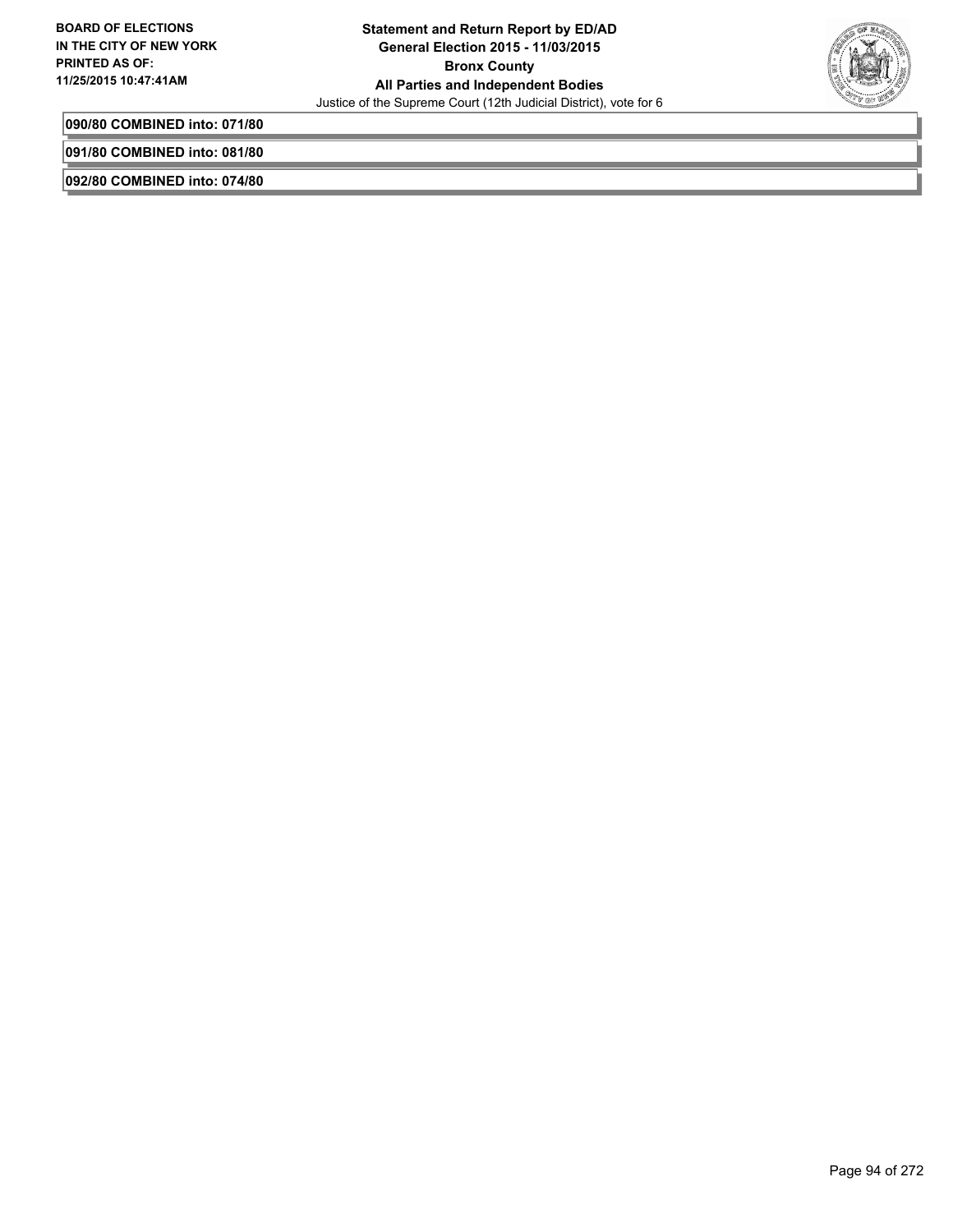

| PUBLIC COUNTER                                           | 65             |
|----------------------------------------------------------|----------------|
| <b>EMERGENCY</b>                                         | 0              |
| ABSENTEE/MILITARY                                        | 38             |
| <b>AFFIDAVIT</b>                                         | 3              |
| <b>Total Ballots</b>                                     | 106            |
| Less - Inapplicable Federal/Special Presidential Ballots | 0              |
| <b>Total Applicable Ballots</b>                          | 106            |
| SALLIE MANZANETTE-DANIELS (DEMOCRATIC)                   | 78             |
| STEVE MAYO (REPUBLICAN)                                  | 3              |
| STEVE MAYO (CONSERVATIVE)                                | $\overline{7}$ |
| DIANNE RENWICK (DEMOCRATIC)                              | 65             |
| MITCHELL J. DANZIGER (DEMOCRATIC)                        | 67             |
| <b>GUY T. PARISI (REPUBLICAN)</b>                        | 4              |
| GUY T. PARISI (CONSERVATIVE)                             | 5              |
| LIZBETH GONZALEZ (DEMOCRATIC)                            | 77             |
| CHRISTOPHER B. GARVEY (CONSERVATIVE)                     | 7              |
| ROBERT T. JOHNSON (DEMOCRATIC)                           | 67             |
| RUBEN FRANCO (DEMOCRATIC)                                | 68             |
| <b>Total Votes</b>                                       | 448            |
| Unrecorded                                               | 188            |

| <b>PUBLIC COUNTER</b>                                    | 56           |
|----------------------------------------------------------|--------------|
| <b>EMERGENCY</b>                                         | $\mathbf{0}$ |
| <b>ABSENTEE/MILITARY</b>                                 | 4            |
| <b>AFFIDAVIT</b>                                         | $\mathbf{0}$ |
| <b>Total Ballots</b>                                     | 60           |
| Less - Inapplicable Federal/Special Presidential Ballots | $\mathbf{0}$ |
| <b>Total Applicable Ballots</b>                          | 60           |
| SALLIE MANZANETTE-DANIELS (DEMOCRATIC)                   | 28           |
| STEVE MAYO (REPUBLICAN)                                  | 2            |
| STEVE MAYO (CONSERVATIVE)                                | 4            |
| DIANNE RENWICK (DEMOCRATIC)                              | 24           |
| MITCHELL J. DANZIGER (DEMOCRATIC)                        | 20           |
| <b>GUY T. PARISI (REPUBLICAN)</b>                        | 2            |
| GUY T. PARISI (CONSERVATIVE)                             | 4            |
| LIZBETH GONZALEZ (DEMOCRATIC)                            | 36           |
| CHRISTOPHER B. GARVEY (CONSERVATIVE)                     | 5            |
| ROBERT T. JOHNSON (DEMOCRATIC)                           | 31           |
| RUBEN FRANCO (DEMOCRATIC)                                | 27           |
| UNATTRIBUTABLE WRITE-IN (WRITE-IN)                       | 1            |
| <b>Total Votes</b>                                       | 184          |
| Unrecorded                                               | 176          |
| 003/81 COMBINED into: 002/81                             |              |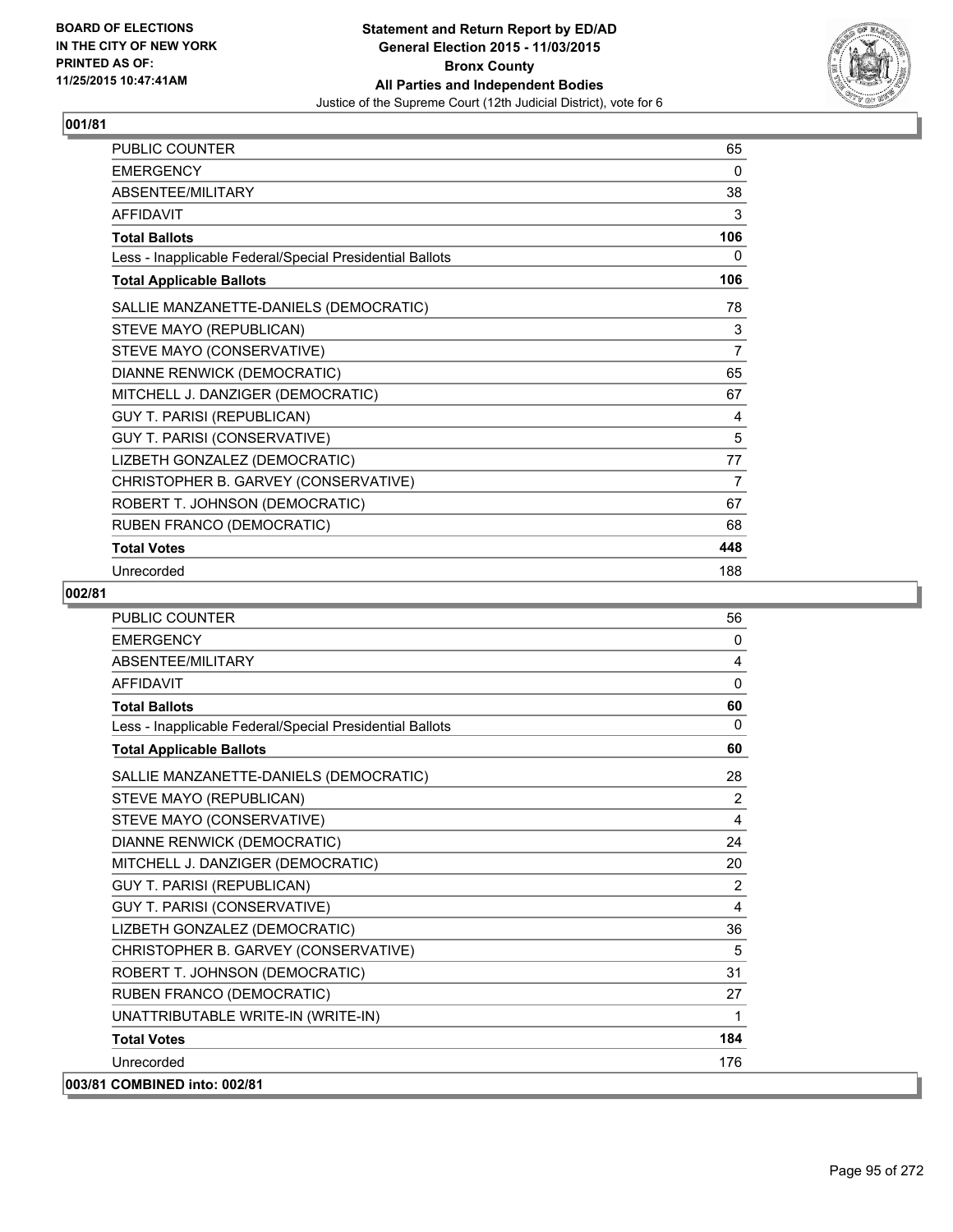

| PUBLIC COUNTER                                           | 49             |
|----------------------------------------------------------|----------------|
| <b>EMERGENCY</b>                                         | 0              |
| ABSENTEE/MILITARY                                        | 3              |
| <b>AFFIDAVIT</b>                                         | 2              |
| <b>Total Ballots</b>                                     | 54             |
| Less - Inapplicable Federal/Special Presidential Ballots | 0              |
| <b>Total Applicable Ballots</b>                          | 54             |
| SALLIE MANZANETTE-DANIELS (DEMOCRATIC)                   | 26             |
| STEVE MAYO (REPUBLICAN)                                  | 4              |
| STEVE MAYO (CONSERVATIVE)                                | 1              |
| DIANNE RENWICK (DEMOCRATIC)                              | 23             |
| MITCHELL J. DANZIGER (DEMOCRATIC)                        | 22             |
| GUY T. PARISI (REPUBLICAN)                               | $\overline{2}$ |
| GUY T. PARISI (CONSERVATIVE)                             | $\Omega$       |
| LIZBETH GONZALEZ (DEMOCRATIC)                            | 33             |
| CHRISTOPHER B. GARVEY (CONSERVATIVE)                     | 2              |
| ROBERT T. JOHNSON (DEMOCRATIC)                           | 22             |
| RUBEN FRANCO (DEMOCRATIC)                                | 26             |
| <b>Total Votes</b>                                       | 161            |
| Unrecorded                                               | 163            |

| <b>PUBLIC COUNTER</b>                                    | 101          |
|----------------------------------------------------------|--------------|
| <b>EMERGENCY</b>                                         | 0            |
| <b>ABSENTEE/MILITARY</b>                                 | 4            |
| <b>AFFIDAVIT</b>                                         | 0            |
| <b>Total Ballots</b>                                     | 105          |
| Less - Inapplicable Federal/Special Presidential Ballots | $\mathbf{0}$ |
| <b>Total Applicable Ballots</b>                          | 105          |
| SALLIE MANZANETTE-DANIELS (DEMOCRATIC)                   | 42           |
| STEVE MAYO (REPUBLICAN)                                  | 6            |
| STEVE MAYO (CONSERVATIVE)                                | 2            |
| DIANNE RENWICK (DEMOCRATIC)                              | 36           |
| MITCHELL J. DANZIGER (DEMOCRATIC)                        | 41           |
| <b>GUY T. PARISI (REPUBLICAN)</b>                        | 4            |
| GUY T. PARISI (CONSERVATIVE)                             | 3            |
| LIZBETH GONZALEZ (DEMOCRATIC)                            | 57           |
| CHRISTOPHER B. GARVEY (CONSERVATIVE)                     | 9            |
| ROBERT T. JOHNSON (DEMOCRATIC)                           | 41           |
| RUBEN FRANCO (DEMOCRATIC)                                | 52           |
| <b>Total Votes</b>                                       | 293          |
| Unrecorded                                               | 337          |
| 006/81 COMBINED into: 005/81                             |              |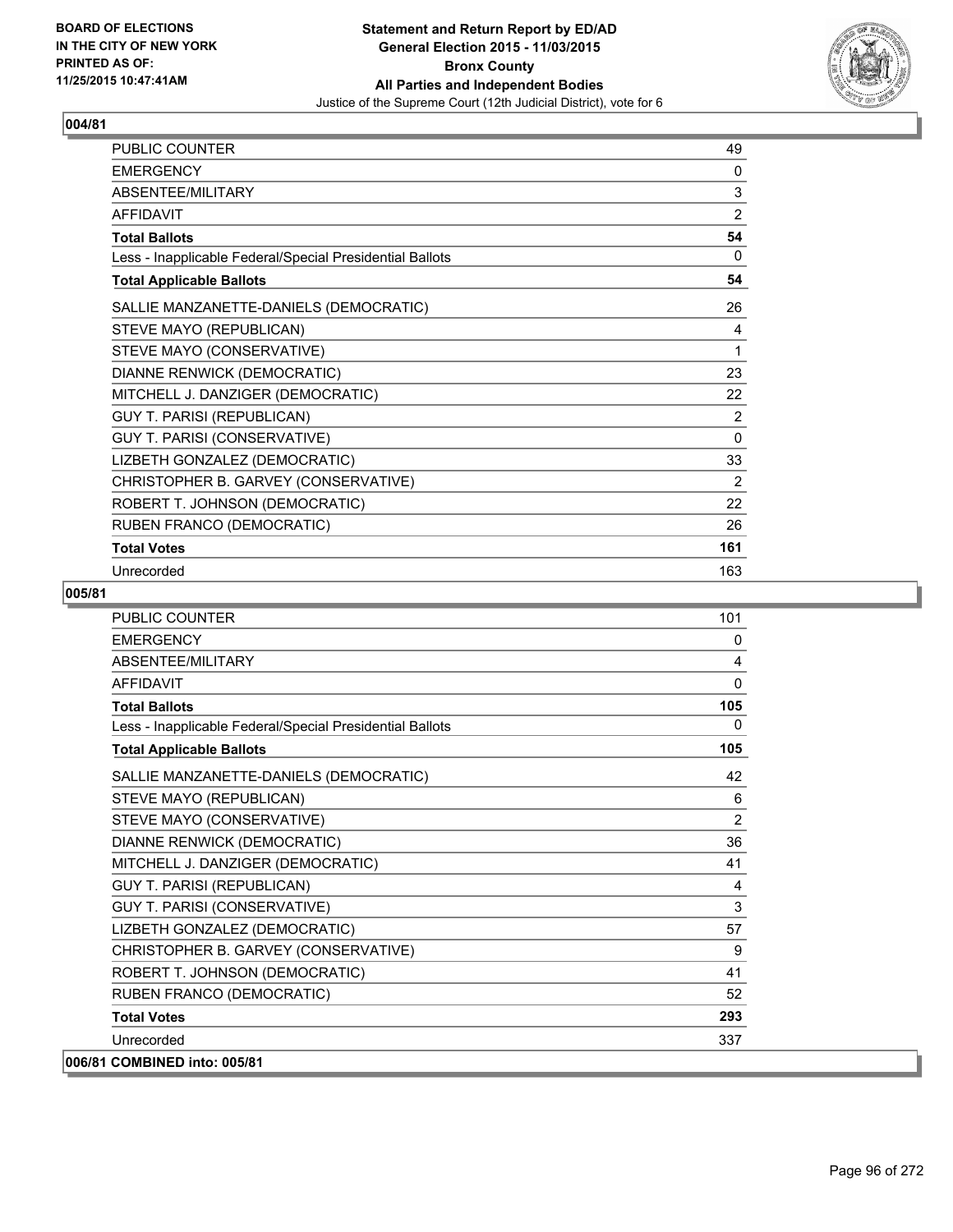

| <b>PUBLIC COUNTER</b>                                    | 31       |
|----------------------------------------------------------|----------|
| <b>EMERGENCY</b>                                         | 0        |
| ABSENTEE/MILITARY                                        | 1        |
| <b>AFFIDAVIT</b>                                         | 1        |
| <b>Total Ballots</b>                                     | 33       |
| Less - Inapplicable Federal/Special Presidential Ballots | 0        |
| <b>Total Applicable Ballots</b>                          | 33       |
| SALLIE MANZANETTE-DANIELS (DEMOCRATIC)                   | 19       |
| STEVE MAYO (REPUBLICAN)                                  | 1        |
| STEVE MAYO (CONSERVATIVE)                                | 0        |
| DIANNE RENWICK (DEMOCRATIC)                              | 15       |
| MITCHELL J. DANZIGER (DEMOCRATIC)                        | 17       |
| <b>GUY T. PARISI (REPUBLICAN)</b>                        | 2        |
| GUY T. PARISI (CONSERVATIVE)                             | $\Omega$ |
| LIZBETH GONZALEZ (DEMOCRATIC)                            | 22       |
| CHRISTOPHER B. GARVEY (CONSERVATIVE)                     | 1        |
| ROBERT T. JOHNSON (DEMOCRATIC)                           | 17       |
| RUBEN FRANCO (DEMOCRATIC)                                | 14       |
| <b>Total Votes</b>                                       | 108      |
| Unrecorded                                               | 90       |

| <b>PUBLIC COUNTER</b>                                    | 76           |
|----------------------------------------------------------|--------------|
| <b>FMFRGFNCY</b>                                         | 0            |
| <b>ABSENTEE/MILITARY</b>                                 | 6            |
| <b>AFFIDAVIT</b>                                         | $\Omega$     |
| <b>Total Ballots</b>                                     | 82           |
| Less - Inapplicable Federal/Special Presidential Ballots | $\Omega$     |
| <b>Total Applicable Ballots</b>                          | 82           |
| SALLIE MANZANETTE-DANIELS (DEMOCRATIC)                   | 52           |
| STEVE MAYO (REPUBLICAN)                                  | $\mathbf{0}$ |
| STEVE MAYO (CONSERVATIVE)                                | 0            |
| DIANNE RENWICK (DEMOCRATIC)                              | 46           |
| MITCHELL J. DANZIGER (DEMOCRATIC)                        | 46           |
| <b>GUY T. PARISI (REPUBLICAN)</b>                        | 0            |
| GUY T. PARISI (CONSERVATIVE)                             | 1            |
| LIZBETH GONZALEZ (DEMOCRATIC)                            | 56           |
| CHRISTOPHER B. GARVEY (CONSERVATIVE)                     | 1            |
| ROBERT T. JOHNSON (DEMOCRATIC)                           | 51           |
| RUBEN FRANCO (DEMOCRATIC)                                | 45           |
| <b>Total Votes</b>                                       | 298          |
| Unrecorded                                               | 194          |
| 009/81 COMBINED into: 008/81                             |              |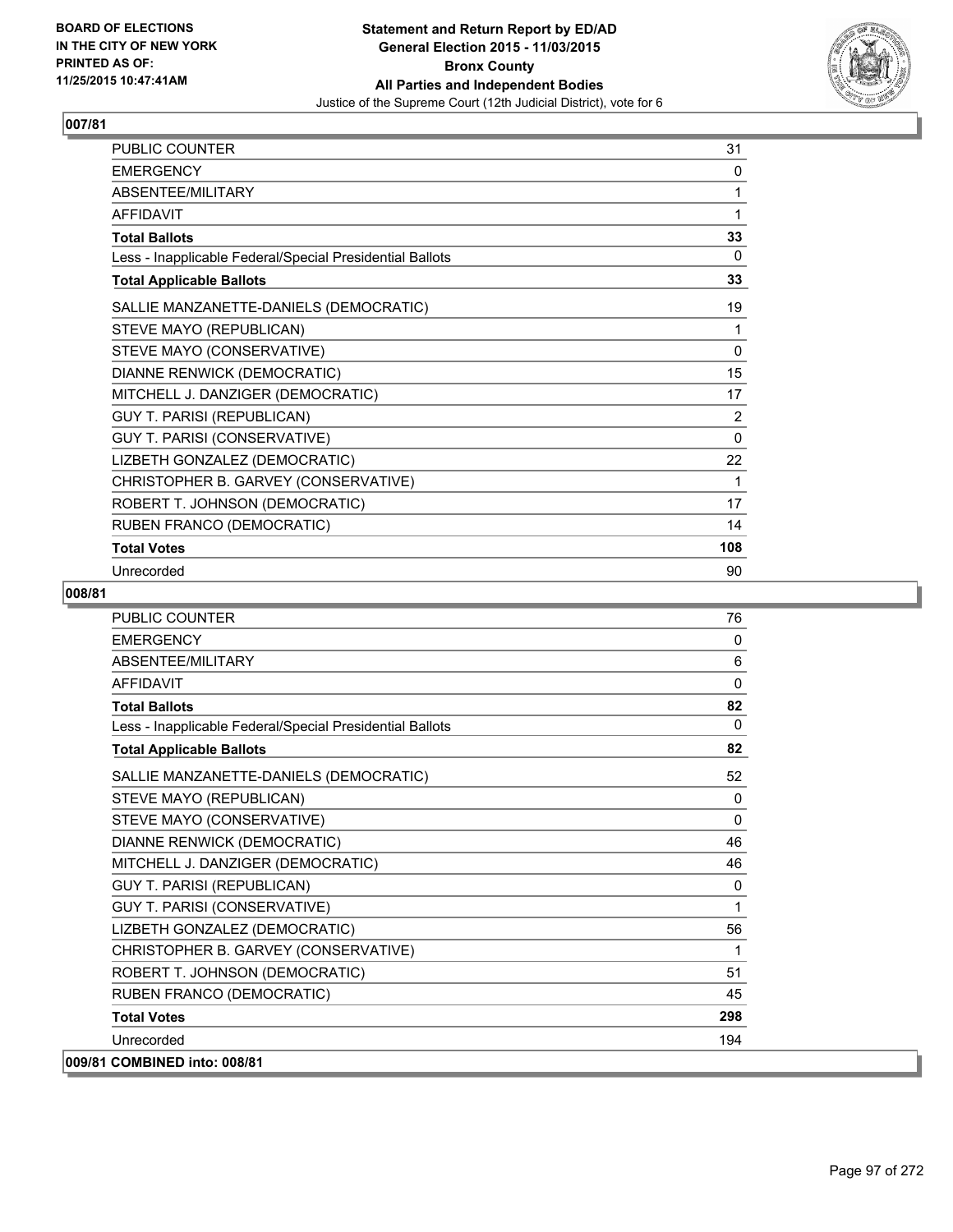

| PUBLIC COUNTER                                           | 90  |
|----------------------------------------------------------|-----|
| <b>EMERGENCY</b>                                         | 0   |
| ABSENTEE/MILITARY                                        | 0   |
| <b>AFFIDAVIT</b>                                         | 1   |
| <b>Total Ballots</b>                                     | 91  |
| Less - Inapplicable Federal/Special Presidential Ballots | 0   |
| <b>Total Applicable Ballots</b>                          | 91  |
| SALLIE MANZANETTE-DANIELS (DEMOCRATIC)                   | 41  |
| STEVE MAYO (REPUBLICAN)                                  | 5   |
| STEVE MAYO (CONSERVATIVE)                                | 1   |
| DIANNE RENWICK (DEMOCRATIC)                              | 22  |
| MITCHELL J. DANZIGER (DEMOCRATIC)                        | 25  |
| GUY T. PARISI (REPUBLICAN)                               | 4   |
| GUY T. PARISI (CONSERVATIVE)                             | 0   |
| LIZBETH GONZALEZ (DEMOCRATIC)                            | 41  |
| CHRISTOPHER B. GARVEY (CONSERVATIVE)                     | 6   |
| ROBERT T. JOHNSON (DEMOCRATIC)                           | 34  |
| RUBEN FRANCO (DEMOCRATIC)                                | 36  |
| <b>Total Votes</b>                                       | 215 |
| Unrecorded                                               | 331 |

| <b>PUBLIC COUNTER</b>                                    | 64             |
|----------------------------------------------------------|----------------|
| <b>EMERGENCY</b>                                         | 0              |
| ABSENTEE/MILITARY                                        | $\overline{2}$ |
| <b>AFFIDAVIT</b>                                         | $\mathbf{0}$   |
| <b>Total Ballots</b>                                     | 66             |
| Less - Inapplicable Federal/Special Presidential Ballots | $\Omega$       |
| <b>Total Applicable Ballots</b>                          | 66             |
| SALLIE MANZANETTE-DANIELS (DEMOCRATIC)                   | 40             |
| STEVE MAYO (REPUBLICAN)                                  | 4              |
| STEVE MAYO (CONSERVATIVE)                                | $\overline{2}$ |
| DIANNE RENWICK (DEMOCRATIC)                              | 41             |
| MITCHELL J. DANZIGER (DEMOCRATIC)                        | 36             |
| GUY T. PARISI (REPUBLICAN)                               | 5              |
| GUY T. PARISI (CONSERVATIVE)                             | 1              |
| LIZBETH GONZALEZ (DEMOCRATIC)                            | 45             |
| CHRISTOPHER B. GARVEY (CONSERVATIVE)                     | 5              |
| ROBERT T. JOHNSON (DEMOCRATIC)                           | 51             |
| RUBEN FRANCO (DEMOCRATIC)                                | 36             |
| <b>Total Votes</b>                                       | 266            |
| Unrecorded                                               | 130            |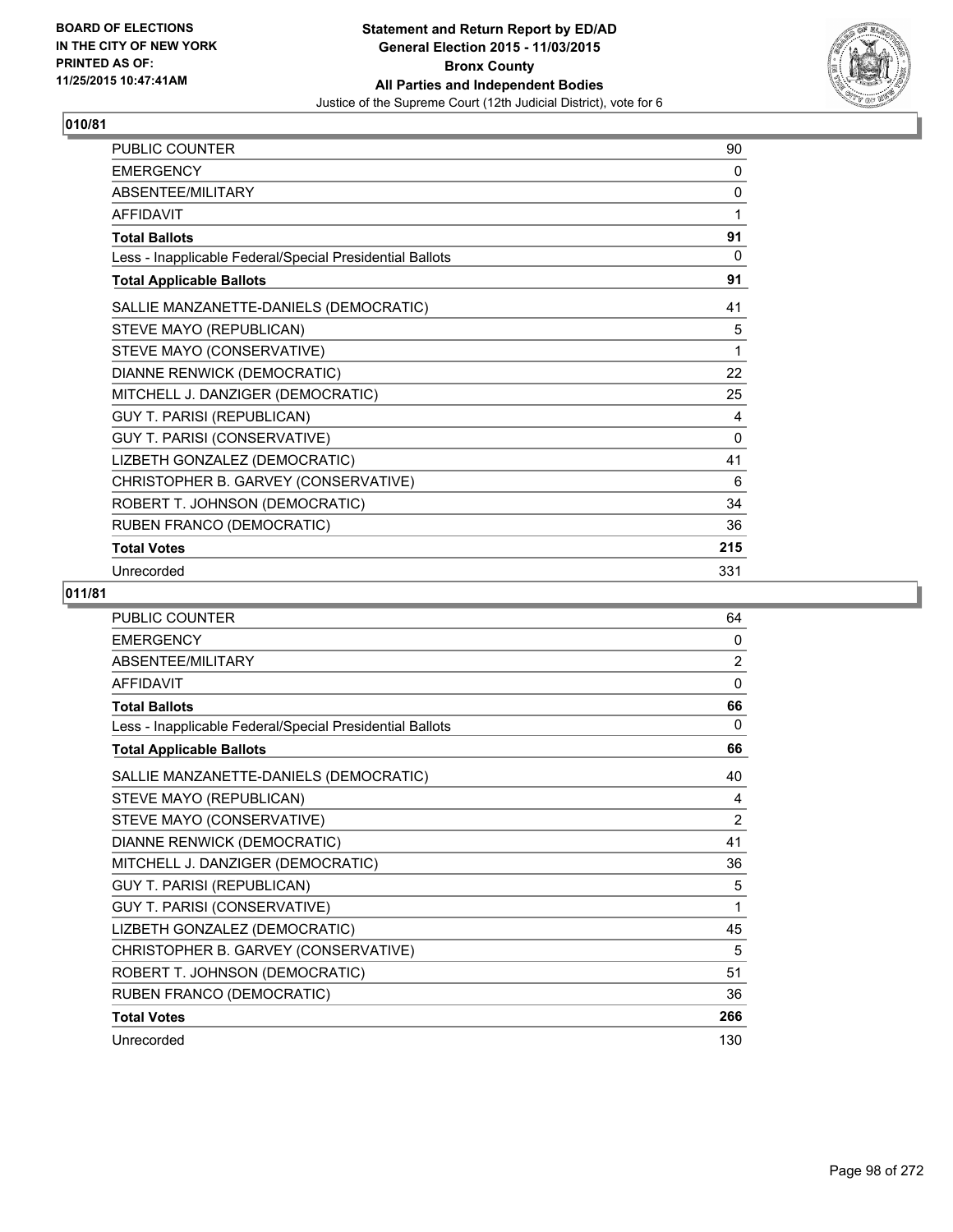

| <b>PUBLIC COUNTER</b>                                    | 78             |
|----------------------------------------------------------|----------------|
| <b>EMERGENCY</b>                                         | $\Omega$       |
| ABSENTEE/MILITARY                                        | $\mathbf{0}$   |
| <b>AFFIDAVIT</b>                                         | $\Omega$       |
| <b>Total Ballots</b>                                     | 78             |
| Less - Inapplicable Federal/Special Presidential Ballots | $\mathbf{0}$   |
| <b>Total Applicable Ballots</b>                          | 78             |
| SALLIE MANZANETTE-DANIELS (DEMOCRATIC)                   | 53             |
| STEVE MAYO (REPUBLICAN)                                  | 6              |
| STEVE MAYO (CONSERVATIVE)                                | 3              |
| <b>DIANNE RENWICK (DEMOCRATIC)</b>                       | 48             |
| MITCHELL J. DANZIGER (DEMOCRATIC)                        | 46             |
| <b>GUY T. PARISI (REPUBLICAN)</b>                        | $\overline{7}$ |
| <b>GUY T. PARISI (CONSERVATIVE)</b>                      | 3              |
| LIZBETH GONZALEZ (DEMOCRATIC)                            | 55             |
| CHRISTOPHER B. GARVEY (CONSERVATIVE)                     | $\overline{7}$ |
| ROBERT T. JOHNSON (DEMOCRATIC)                           | 49             |
| RUBEN FRANCO (DEMOCRATIC)                                | 51             |
| DANIEL PADERNACHT (WRITE-IN)                             | $\overline{2}$ |
| DAWN KELLY (WRITE-IN)                                    | 1              |
| JACK MARTH (WRITE-IN)                                    | 1              |
| RENA DAWSON (WRITE-IN)                                   | 1              |
| SEAN MAKER (WRITE-IN)                                    | 1              |
| SUSAN DUNN (WRITE-IN)                                    | 1              |
| UNATTRIBUTABLE WRITE-IN (WRITE-IN)                       | $\overline{2}$ |
| <b>Total Votes</b>                                       | 337            |
| Unrecorded                                               | 131            |
| 013/81 COMBINED into: 012/81                             |                |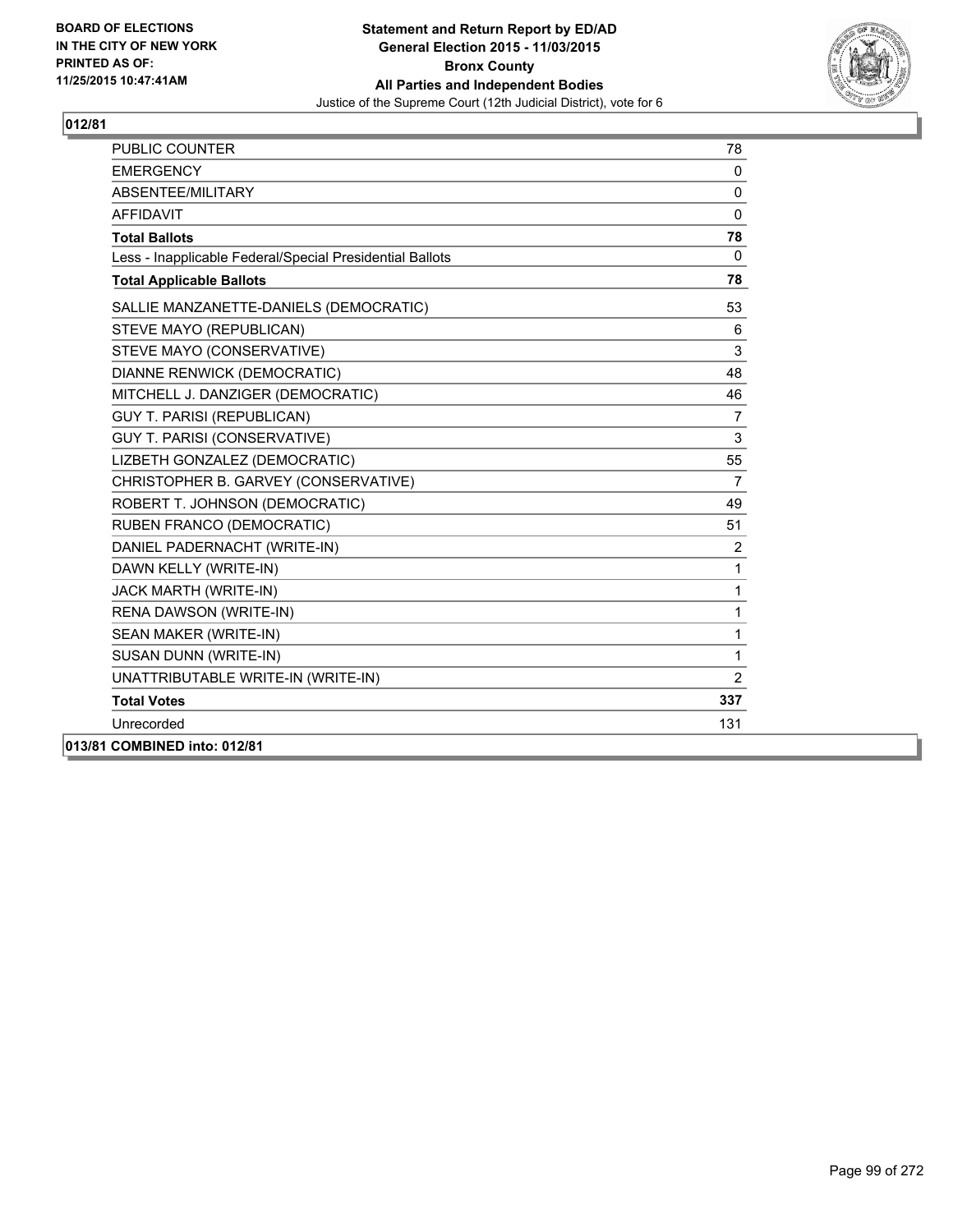

| PUBLIC COUNTER                                           | 72  |
|----------------------------------------------------------|-----|
| <b>EMERGENCY</b>                                         | 0   |
| ABSENTEE/MILITARY                                        | 7   |
| <b>AFFIDAVIT</b>                                         | 1   |
| <b>Total Ballots</b>                                     | 80  |
| Less - Inapplicable Federal/Special Presidential Ballots | 0   |
| <b>Total Applicable Ballots</b>                          | 80  |
| SALLIE MANZANETTE-DANIELS (DEMOCRATIC)                   | 48  |
| STEVE MAYO (REPUBLICAN)                                  | 14  |
| STEVE MAYO (CONSERVATIVE)                                | 9   |
| DIANNE RENWICK (DEMOCRATIC)                              | 49  |
| MITCHELL J. DANZIGER (DEMOCRATIC)                        | 47  |
| GUY T. PARISI (REPUBLICAN)                               | 9   |
| GUY T. PARISI (CONSERVATIVE)                             | 10  |
| LIZBETH GONZALEZ (DEMOCRATIC)                            | 52  |
| CHRISTOPHER B. GARVEY (CONSERVATIVE)                     | 18  |
| ROBERT T. JOHNSON (DEMOCRATIC)                           | 53  |
| RUBEN FRANCO (DEMOCRATIC)                                | 46  |
| <b>Total Votes</b>                                       | 355 |
| Unrecorded                                               | 125 |

| <b>PUBLIC COUNTER</b>                                    | 62           |
|----------------------------------------------------------|--------------|
| <b>EMERGENCY</b>                                         | 0            |
| <b>ABSENTEE/MILITARY</b>                                 | 8            |
| <b>AFFIDAVIT</b>                                         | $\mathbf{0}$ |
| <b>Total Ballots</b>                                     | 70           |
| Less - Inapplicable Federal/Special Presidential Ballots | 0            |
| <b>Total Applicable Ballots</b>                          | 70           |
| SALLIE MANZANETTE-DANIELS (DEMOCRATIC)                   | 34           |
| STEVE MAYO (REPUBLICAN)                                  | 12           |
| STEVE MAYO (CONSERVATIVE)                                | 9            |
| DIANNE RENWICK (DEMOCRATIC)                              | 40           |
| MITCHELL J. DANZIGER (DEMOCRATIC)                        | 41           |
| <b>GUY T. PARISI (REPUBLICAN)</b>                        | 10           |
| <b>GUY T. PARISI (CONSERVATIVE)</b>                      | 8            |
| LIZBETH GONZALEZ (DEMOCRATIC)                            | 45           |
| CHRISTOPHER B. GARVEY (CONSERVATIVE)                     | 14           |
| ROBERT T. JOHNSON (DEMOCRATIC)                           | 40           |
| RUBEN FRANCO (DEMOCRATIC)                                | 42           |
| ALICEA ELLORAS (WRITE-IN)                                | 1            |
| SEAN MURPHY (WRITE-IN)                                   | 1            |
| <b>Total Votes</b>                                       | 297          |
| Unrecorded                                               | 123          |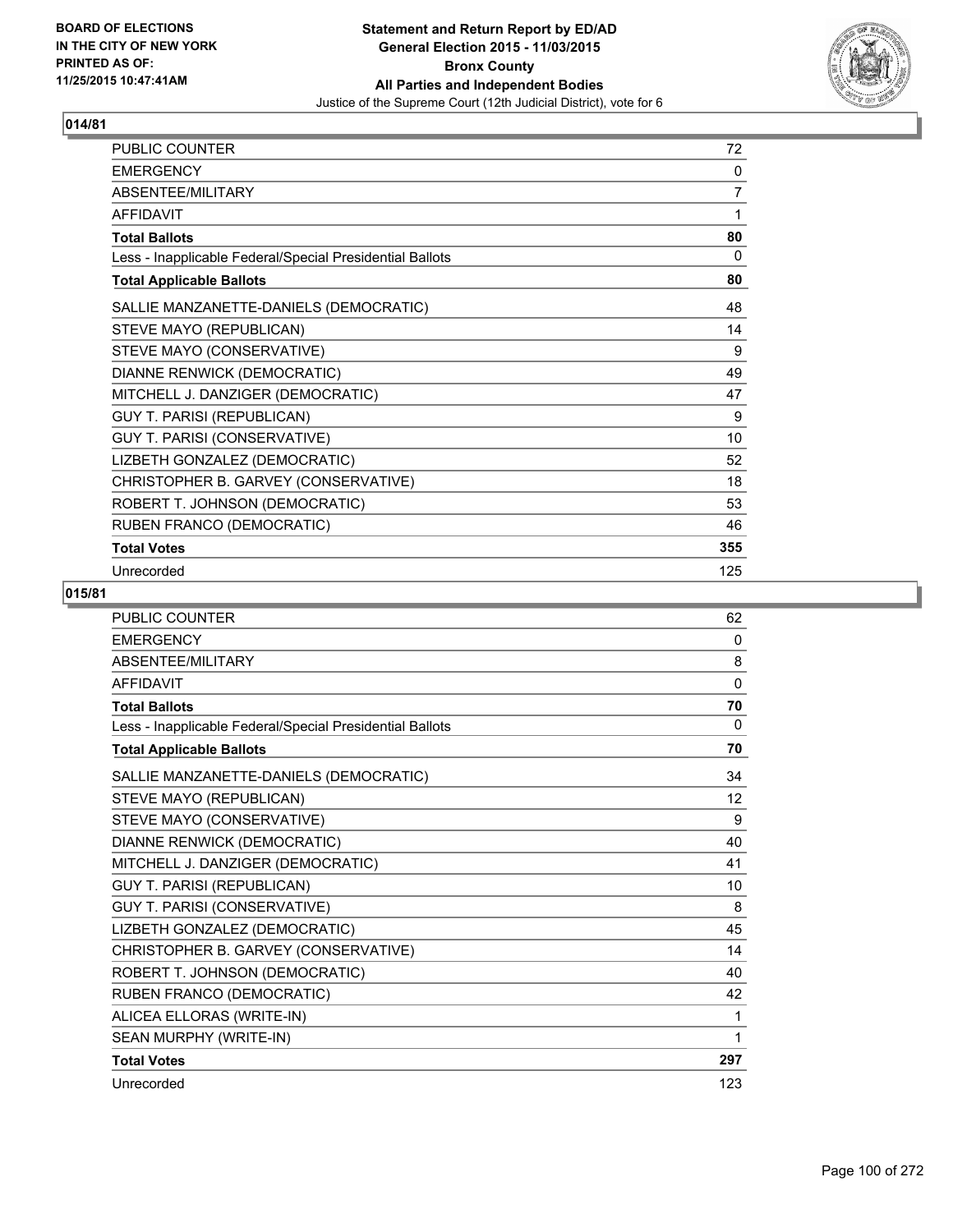

| PUBLIC COUNTER                                           | 0            |
|----------------------------------------------------------|--------------|
| <b>EMERGENCY</b>                                         | 0            |
| ABSENTEE/MILITARY                                        | 0            |
| <b>AFFIDAVIT</b>                                         | 0            |
| <b>Total Ballots</b>                                     | $\mathbf 0$  |
| Less - Inapplicable Federal/Special Presidential Ballots | 0            |
| <b>Total Applicable Ballots</b>                          | 0            |
| SALLIE MANZANETTE-DANIELS (DEMOCRATIC)                   | 0            |
| STEVE MAYO (REPUBLICAN)                                  | 0            |
| STEVE MAYO (CONSERVATIVE)                                | 0            |
| DIANNE RENWICK (DEMOCRATIC)                              | 0            |
| MITCHELL J. DANZIGER (DEMOCRATIC)                        | 0            |
| <b>GUY T. PARISI (REPUBLICAN)</b>                        | 0            |
| GUY T. PARISI (CONSERVATIVE)                             | 0            |
| LIZBETH GONZALEZ (DEMOCRATIC)                            | 0            |
| CHRISTOPHER B. GARVEY (CONSERVATIVE)                     | 0            |
| ROBERT T. JOHNSON (DEMOCRATIC)                           | 0            |
| RUBEN FRANCO (DEMOCRATIC)                                | 0            |
| <b>Total Votes</b>                                       | $\mathbf{0}$ |

## **017/81 COMBINED into: 011/81**

| <b>PUBLIC COUNTER</b>                                    | 72           |
|----------------------------------------------------------|--------------|
| <b>EMERGENCY</b>                                         | 0            |
| ABSENTEE/MILITARY                                        | 4            |
| <b>AFFIDAVIT</b>                                         | 3            |
| <b>Total Ballots</b>                                     | 79           |
| Less - Inapplicable Federal/Special Presidential Ballots | 0            |
| <b>Total Applicable Ballots</b>                          | 79           |
| SALLIE MANZANETTE-DANIELS (DEMOCRATIC)                   | 58           |
| STEVE MAYO (REPUBLICAN)                                  | 5            |
| STEVE MAYO (CONSERVATIVE)                                | $\mathbf{0}$ |
| DIANNE RENWICK (DEMOCRATIC)                              | 53           |
| MITCHELL J. DANZIGER (DEMOCRATIC)                        | 49           |
| <b>GUY T. PARISI (REPUBLICAN)</b>                        | 4            |
| GUY T. PARISI (CONSERVATIVE)                             | 1            |
| LIZBETH GONZALEZ (DEMOCRATIC)                            | 50           |
| CHRISTOPHER B. GARVEY (CONSERVATIVE)                     | 3            |
| ROBERT T. JOHNSON (DEMOCRATIC)                           | 56           |
| RUBEN FRANCO (DEMOCRATIC)                                | 49           |
| <b>Total Votes</b>                                       | 328          |
| Unrecorded                                               | 146          |
| 019/81 COMBINED into: 018/81                             |              |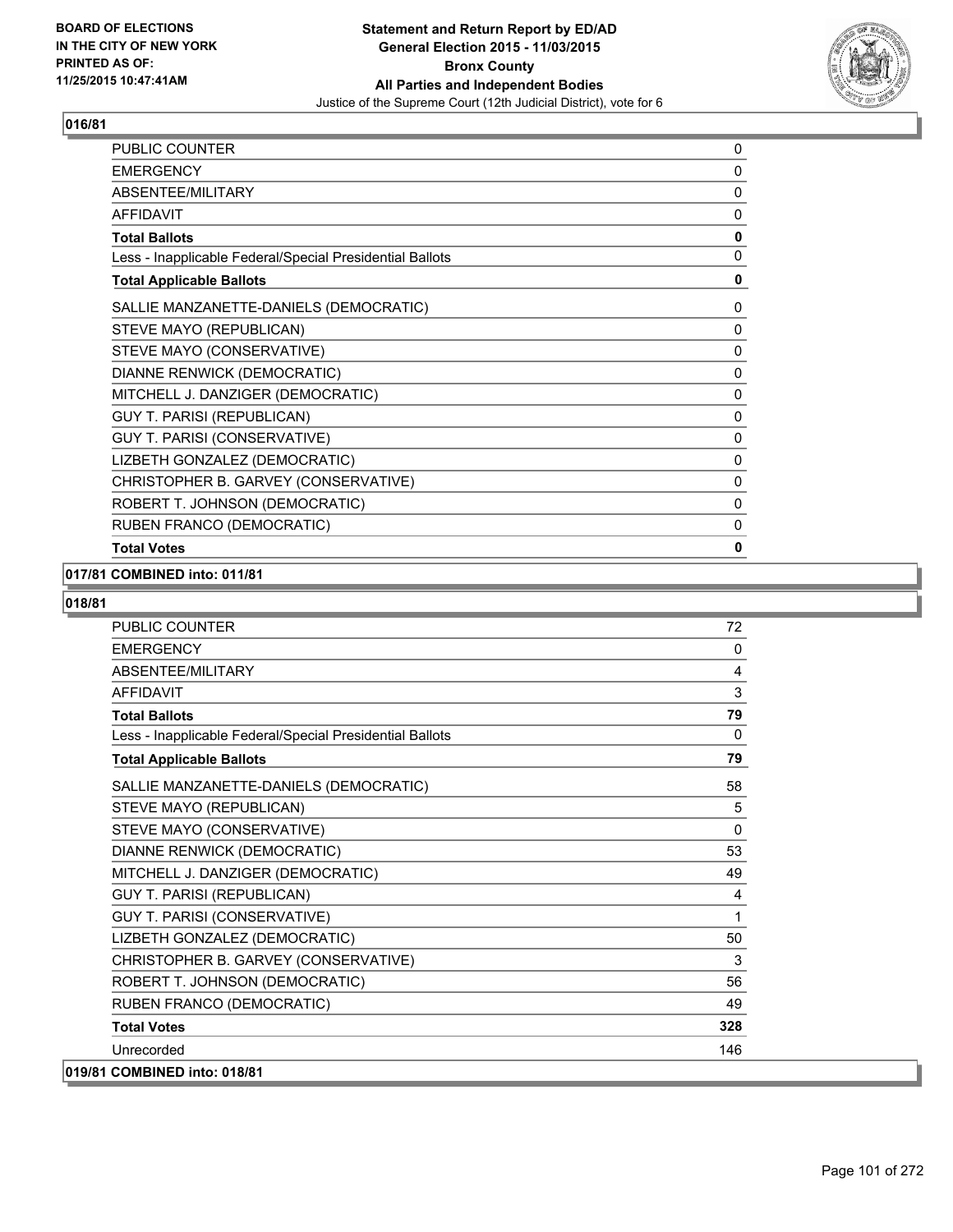

| PUBLIC COUNTER                                           | 37          |
|----------------------------------------------------------|-------------|
| <b>EMERGENCY</b>                                         | 0           |
| ABSENTEE/MILITARY                                        | 2           |
| <b>AFFIDAVIT</b>                                         | $\mathbf 0$ |
| <b>Total Ballots</b>                                     | 39          |
| Less - Inapplicable Federal/Special Presidential Ballots | 0           |
| <b>Total Applicable Ballots</b>                          | 39          |
| SALLIE MANZANETTE-DANIELS (DEMOCRATIC)                   | 23          |
| STEVE MAYO (REPUBLICAN)                                  | 2           |
| STEVE MAYO (CONSERVATIVE)                                | 3           |
| DIANNE RENWICK (DEMOCRATIC)                              | 25          |
| MITCHELL J. DANZIGER (DEMOCRATIC)                        | 21          |
| <b>GUY T. PARISI (REPUBLICAN)</b>                        | 3           |
| GUY T. PARISI (CONSERVATIVE)                             | 2           |
| LIZBETH GONZALEZ (DEMOCRATIC)                            | 21          |
| CHRISTOPHER B. GARVEY (CONSERVATIVE)                     | 4           |
| ROBERT T. JOHNSON (DEMOCRATIC)                           | 25          |
| RUBEN FRANCO (DEMOCRATIC)                                | 22          |
| <b>Total Votes</b>                                       | 151         |
| Unrecorded                                               | 83          |

| <b>PUBLIC COUNTER</b>                                    | 56           |
|----------------------------------------------------------|--------------|
| <b>FMFRGFNCY</b>                                         | $\Omega$     |
| <b>ABSENTEE/MILITARY</b>                                 | 3            |
| <b>AFFIDAVIT</b>                                         | $\mathbf{0}$ |
| <b>Total Ballots</b>                                     | 59           |
| Less - Inapplicable Federal/Special Presidential Ballots | $\Omega$     |
| <b>Total Applicable Ballots</b>                          | 59           |
| SALLIE MANZANETTE-DANIELS (DEMOCRATIC)                   | 35           |
| STEVE MAYO (REPUBLICAN)                                  | 1            |
| STEVE MAYO (CONSERVATIVE)                                | 2            |
| DIANNE RENWICK (DEMOCRATIC)                              | 29           |
| MITCHELL J. DANZIGER (DEMOCRATIC)                        | 26           |
| <b>GUY T. PARISI (REPUBLICAN)</b>                        | 1            |
| GUY T. PARISI (CONSERVATIVE)                             | 1            |
| LIZBETH GONZALEZ (DEMOCRATIC)                            | 30           |
| CHRISTOPHER B. GARVEY (CONSERVATIVE)                     | 4            |
| ROBERT T. JOHNSON (DEMOCRATIC)                           | 40           |
| RUBEN FRANCO (DEMOCRATIC)                                | 31           |
| <b>Total Votes</b>                                       | 200          |
| Unrecorded                                               | 154          |
| 022/81 COMBINED into: 021/81                             |              |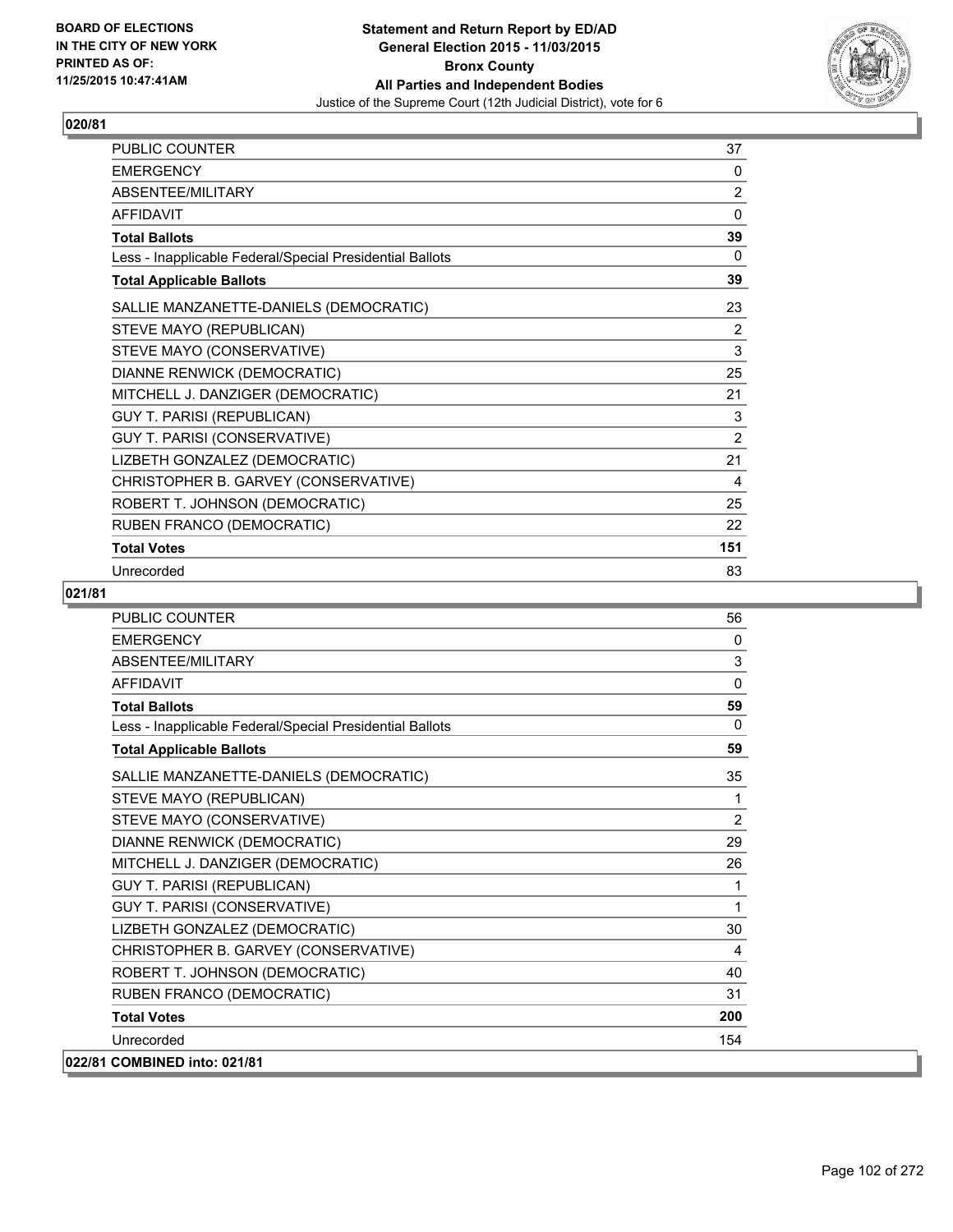

| <b>PUBLIC COUNTER</b>                                    | 86       |
|----------------------------------------------------------|----------|
| <b>EMERGENCY</b>                                         | 0        |
| ABSENTEE/MILITARY                                        | 3        |
| <b>AFFIDAVIT</b>                                         | $\Omega$ |
| <b>Total Ballots</b>                                     | 89       |
| Less - Inapplicable Federal/Special Presidential Ballots | 0        |
| <b>Total Applicable Ballots</b>                          | 89       |
| SALLIE MANZANETTE-DANIELS (DEMOCRATIC)                   | 51       |
| STEVE MAYO (REPUBLICAN)                                  | 4        |
| STEVE MAYO (CONSERVATIVE)                                | 4        |
| DIANNE RENWICK (DEMOCRATIC)                              | 50       |
| MITCHELL J. DANZIGER (DEMOCRATIC)                        | 47       |
| <b>GUY T. PARISI (REPUBLICAN)</b>                        | 4        |
| GUY T. PARISI (CONSERVATIVE)                             | 4        |
| LIZBETH GONZALEZ (DEMOCRATIC)                            | 51       |
| CHRISTOPHER B. GARVEY (CONSERVATIVE)                     | 4        |
| ROBERT T. JOHNSON (DEMOCRATIC)                           | 57       |
| RUBEN FRANCO (DEMOCRATIC)                                | 44       |
| <b>Total Votes</b>                                       | 320      |
| Unrecorded                                               | 214      |

### **024/81 COMBINED into: 023/81**

| <b>PUBLIC COUNTER</b>                                    | 147          |
|----------------------------------------------------------|--------------|
| <b>EMERGENCY</b>                                         | 0            |
| ABSENTEE/MILITARY                                        | 6            |
| <b>AFFIDAVIT</b>                                         | 1            |
| <b>Total Ballots</b>                                     | 154          |
| Less - Inapplicable Federal/Special Presidential Ballots | $\Omega$     |
| <b>Total Applicable Ballots</b>                          | 154          |
| SALLIE MANZANETTE-DANIELS (DEMOCRATIC)                   | 61           |
| STEVE MAYO (REPUBLICAN)                                  | 51           |
| STEVE MAYO (CONSERVATIVE)                                | 32           |
| DIANNE RENWICK (DEMOCRATIC)                              | 72           |
| MITCHELL J. DANZIGER (DEMOCRATIC)                        | 64           |
| <b>GUY T. PARISI (REPUBLICAN)</b>                        | 47           |
| <b>GUY T. PARISI (CONSERVATIVE)</b>                      | 30           |
| LIZBETH GONZALEZ (DEMOCRATIC)                            | 80           |
| CHRISTOPHER B. GARVEY (CONSERVATIVE)                     | 65           |
| ROBERT T. JOHNSON (DEMOCRATIC)                           | 71           |
| RUBEN FRANCO (DEMOCRATIC)                                | 77           |
| <b>BRIAN O'BYRNE (WRITE-IN)</b>                          | $\mathbf{1}$ |
| UNATTRIBUTABLE WRITE-IN (WRITE-IN)                       | 2            |
| <b>Total Votes</b>                                       | 653          |
| Unrecorded                                               | 271          |
| 026/81 COMBINED into: 025/81                             |              |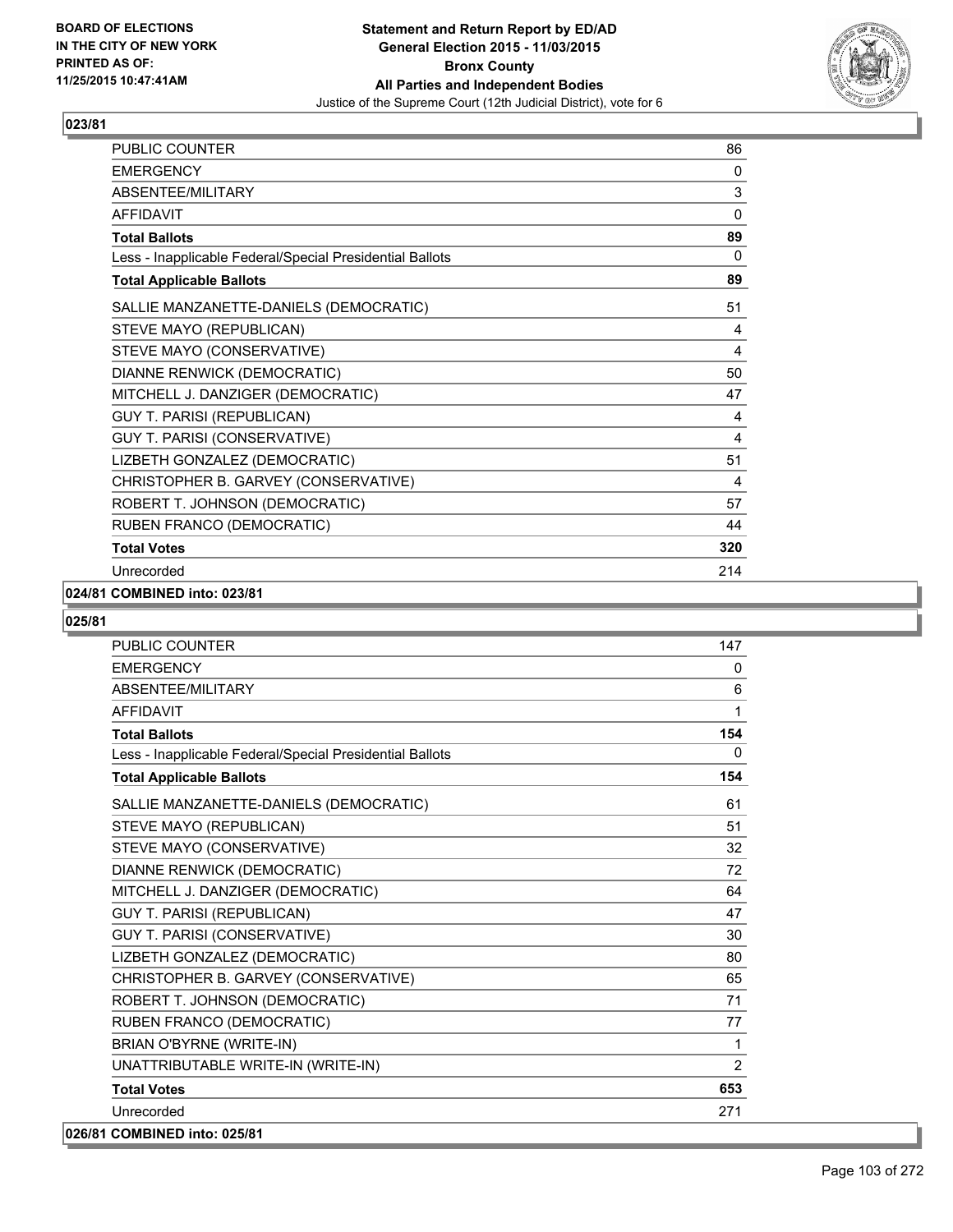

# **027/81 COMBINED into: 025/81**

### **028/81 COMBINED into: 025/81**

**029/81** 

| <b>PUBLIC COUNTER</b>                                    | 124            |
|----------------------------------------------------------|----------------|
| <b>EMERGENCY</b>                                         | $\Omega$       |
| ABSENTEE/MILITARY                                        | 4              |
| <b>AFFIDAVIT</b>                                         | 2              |
| <b>Total Ballots</b>                                     | 130            |
| Less - Inapplicable Federal/Special Presidential Ballots | 0              |
| <b>Total Applicable Ballots</b>                          | 130            |
| SALLIE MANZANETTE-DANIELS (DEMOCRATIC)                   | 58             |
| STEVE MAYO (REPUBLICAN)                                  | 41             |
| STEVE MAYO (CONSERVATIVE)                                | 23             |
| DIANNE RENWICK (DEMOCRATIC)                              | 56             |
| MITCHELL J. DANZIGER (DEMOCRATIC)                        | 57             |
| <b>GUY T. PARISI (REPUBLICAN)</b>                        | 39             |
| <b>GUY T. PARISI (CONSERVATIVE)</b>                      | 19             |
| LIZBETH GONZALEZ (DEMOCRATIC)                            | 63             |
| CHRISTOPHER B. GARVEY (CONSERVATIVE)                     | 44             |
| ROBERT T. JOHNSON (DEMOCRATIC)                           | 61             |
| RUBEN FRANCO (DEMOCRATIC)                                | 60             |
| PAUL CAMAS (WRITE-IN)                                    | 1              |
| UNATTRIBUTABLE WRITE-IN (WRITE-IN)                       | $\overline{2}$ |
| <b>Total Votes</b>                                       | 524            |
| Unrecorded                                               | 256            |
| 030/81 COMBINED into: 029/81                             |                |

**031/81 COMBINED into: 029/81**

**032/81 COMBINED into: 029/81**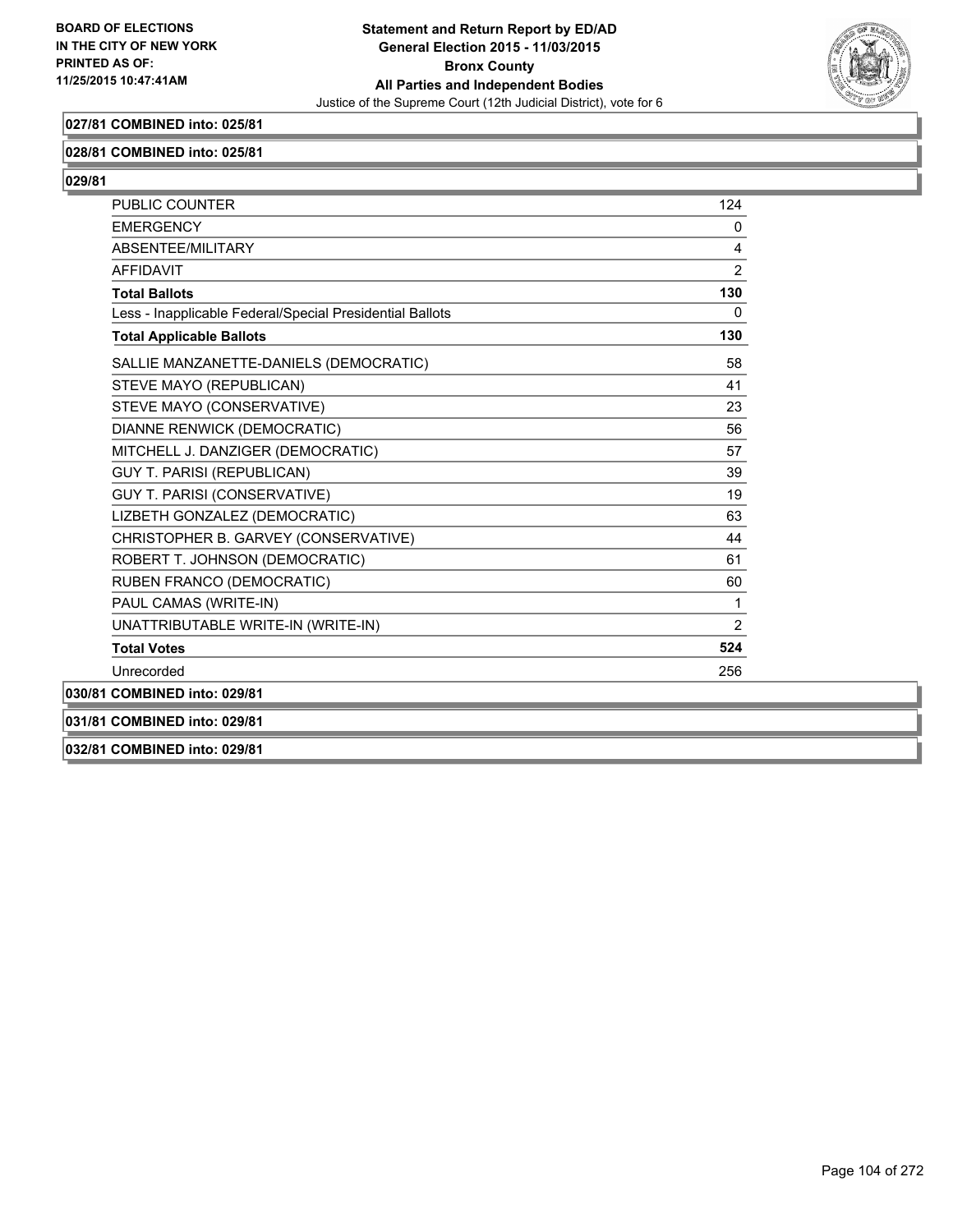

| <b>PUBLIC COUNTER</b>                                    | 231            |
|----------------------------------------------------------|----------------|
| <b>EMERGENCY</b>                                         | 0              |
| ABSENTEE/MILITARY                                        | 3              |
| <b>AFFIDAVIT</b>                                         | $\overline{2}$ |
| <b>Total Ballots</b>                                     | 236            |
| Less - Inapplicable Federal/Special Presidential Ballots | $\mathbf{0}$   |
| <b>Total Applicable Ballots</b>                          | 236            |
| SALLIE MANZANETTE-DANIELS (DEMOCRATIC)                   | 139            |
| STEVE MAYO (REPUBLICAN)                                  | 25             |
| STEVE MAYO (CONSERVATIVE)                                | 8              |
| DIANNE RENWICK (DEMOCRATIC)                              | 148            |
| MITCHELL J. DANZIGER (DEMOCRATIC)                        | 127            |
| <b>GUY T. PARISI (REPUBLICAN)</b>                        | 23             |
| GUY T. PARISI (CONSERVATIVE)                             | 6              |
| LIZBETH GONZALEZ (DEMOCRATIC)                            | 156            |
| CHRISTOPHER B. GARVEY (CONSERVATIVE)                     | 23             |
| ROBERT T. JOHNSON (DEMOCRATIC)                           | 153            |
| RUBEN FRANCO (DEMOCRATIC)                                | 138            |
| <b>GASPAN SANBEY (WRITE-IN)</b>                          | 1              |
| SEBATION EL GATO MARTINEZ (WRITE-IN)                     | 1              |
| <b>Total Votes</b>                                       | 948            |
| Unrecorded                                               | 468            |
| 034/81 COMBINED into: 033/81                             |                |
|                                                          |                |

**035/81 COMBINED into: 033/81**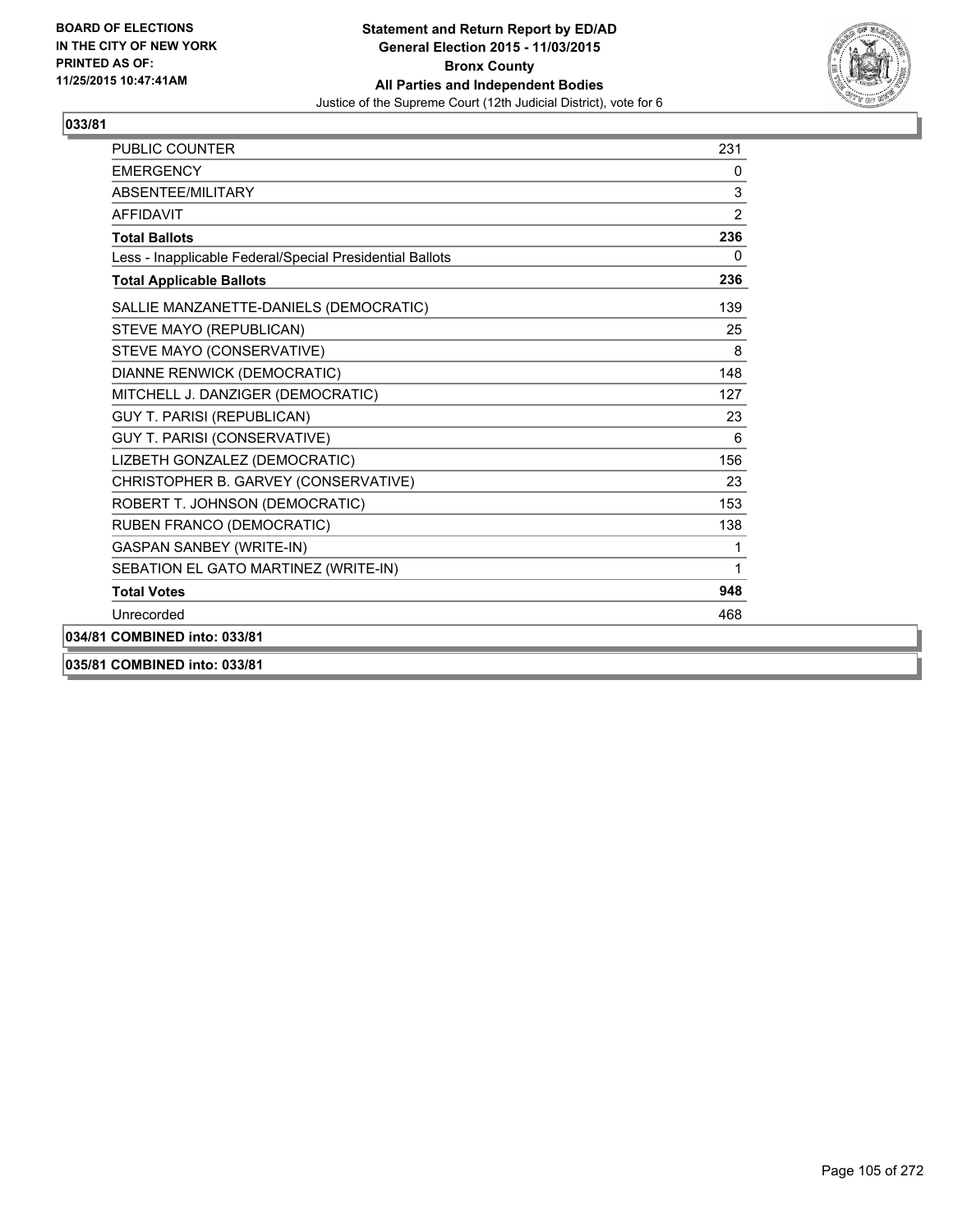

| <b>PUBLIC COUNTER</b>                                    | 61       |
|----------------------------------------------------------|----------|
| <b>EMERGENCY</b>                                         | 0        |
| <b>ABSENTEE/MILITARY</b>                                 | 3        |
| <b>AFFIDAVIT</b>                                         | $\Omega$ |
| <b>Total Ballots</b>                                     | 64       |
| Less - Inapplicable Federal/Special Presidential Ballots | 0        |
| <b>Total Applicable Ballots</b>                          | 64       |
| SALLIE MANZANETTE-DANIELS (DEMOCRATIC)                   | 35       |
| STEVE MAYO (REPUBLICAN)                                  | 11       |
| STEVE MAYO (CONSERVATIVE)                                | 6        |
| DIANNE RENWICK (DEMOCRATIC)                              | 36       |
| MITCHELL J. DANZIGER (DEMOCRATIC)                        | 37       |
| <b>GUY T. PARISI (REPUBLICAN)</b>                        | 9        |
| GUY T. PARISI (CONSERVATIVE)                             | 6        |
| LIZBETH GONZALEZ (DEMOCRATIC)                            | 46       |
| CHRISTOPHER B. GARVEY (CONSERVATIVE)                     | 10       |
| ROBERT T. JOHNSON (DEMOCRATIC)                           | 37       |
| RUBEN FRANCO (DEMOCRATIC)                                | 37       |
| DANIEL DA DERNACT (WRITE-IN)                             | 1        |
| ELIZABETH GONZALES (WRITE-IN)                            | 1        |
| JACK MARTH (WRITE-IN)                                    | 1        |
| JEFFREY KLEIN (WRITE-IN)                                 | 1        |
| <b>JOE KEPIC (WRITE-IN)</b>                              | 1        |
| JOHN MARTH (WRITE-IN)                                    | 1        |
| SERGIO VILLAROMA (WRITE-IN)                              | 1        |
| THERESA GRANT STOETH (WRITE-IN)                          | 1        |
| TRACY MCGLYN (WRITE-IN)                                  | 1        |
| <b>Total Votes</b>                                       | 279      |
| Unrecorded                                               | 105      |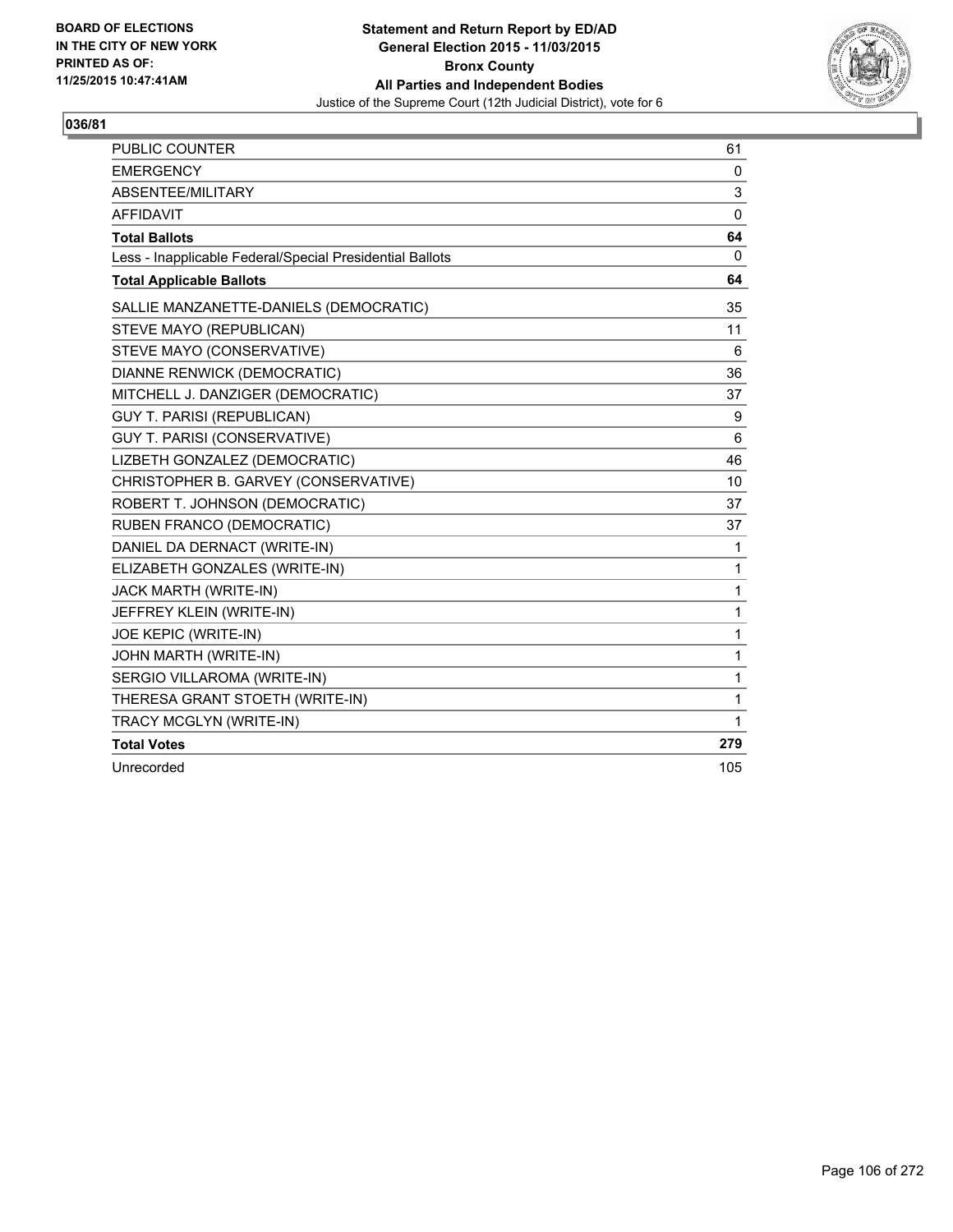

| <b>PUBLIC COUNTER</b>                                    | 42       |
|----------------------------------------------------------|----------|
| <b>EMERGENCY</b>                                         | 0        |
| ABSENTEE/MILITARY                                        | 1        |
| <b>AFFIDAVIT</b>                                         | $\Omega$ |
| <b>Total Ballots</b>                                     | 43       |
| Less - Inapplicable Federal/Special Presidential Ballots | 0        |
| <b>Total Applicable Ballots</b>                          | 43       |
| SALLIE MANZANETTE-DANIELS (DEMOCRATIC)                   | 25       |
| STEVE MAYO (REPUBLICAN)                                  | 7        |
| STEVE MAYO (CONSERVATIVE)                                | 4        |
| DIANNE RENWICK (DEMOCRATIC)                              | 24       |
| MITCHELL J. DANZIGER (DEMOCRATIC)                        | 21       |
| <b>GUY T. PARISI (REPUBLICAN)</b>                        | 7        |
| GUY T. PARISI (CONSERVATIVE)                             | 6        |
| LIZBETH GONZALEZ (DEMOCRATIC)                            | 28       |
| CHRISTOPHER B. GARVEY (CONSERVATIVE)                     | 8        |
| ROBERT T. JOHNSON (DEMOCRATIC)                           | 23       |
| RUBEN FRANCO (DEMOCRATIC)                                | 21       |
| <b>Total Votes</b>                                       | 174      |
| Unrecorded                                               | 84       |

## **038/81 COMBINED into: 010/81**

| <b>PUBLIC COUNTER</b>                                    | 79             |
|----------------------------------------------------------|----------------|
| <b>EMERGENCY</b>                                         | $\mathbf{0}$   |
| ABSENTEE/MILITARY                                        | $\overline{2}$ |
| <b>AFFIDAVIT</b>                                         | 1              |
| <b>Total Ballots</b>                                     | 82             |
| Less - Inapplicable Federal/Special Presidential Ballots | $\mathbf{0}$   |
| <b>Total Applicable Ballots</b>                          | 82             |
| SALLIE MANZANETTE-DANIELS (DEMOCRATIC)                   | 41             |
| STEVE MAYO (REPUBLICAN)                                  | 13             |
| STEVE MAYO (CONSERVATIVE)                                | 5              |
| DIANNE RENWICK (DEMOCRATIC)                              | 38             |
| MITCHELL J. DANZIGER (DEMOCRATIC)                        | 34             |
| <b>GUY T. PARISI (REPUBLICAN)</b>                        | 9              |
| GUY T. PARISI (CONSERVATIVE)                             | 2              |
| LIZBETH GONZALEZ (DEMOCRATIC)                            | 50             |
| CHRISTOPHER B. GARVEY (CONSERVATIVE)                     | 10             |
| ROBERT T. JOHNSON (DEMOCRATIC)                           | 38             |
| RUBEN FRANCO (DEMOCRATIC)                                | 38             |
| <b>Total Votes</b>                                       | 278            |
| Unrecorded                                               | 214            |
| 040/81 COMBINED into: 039/81                             |                |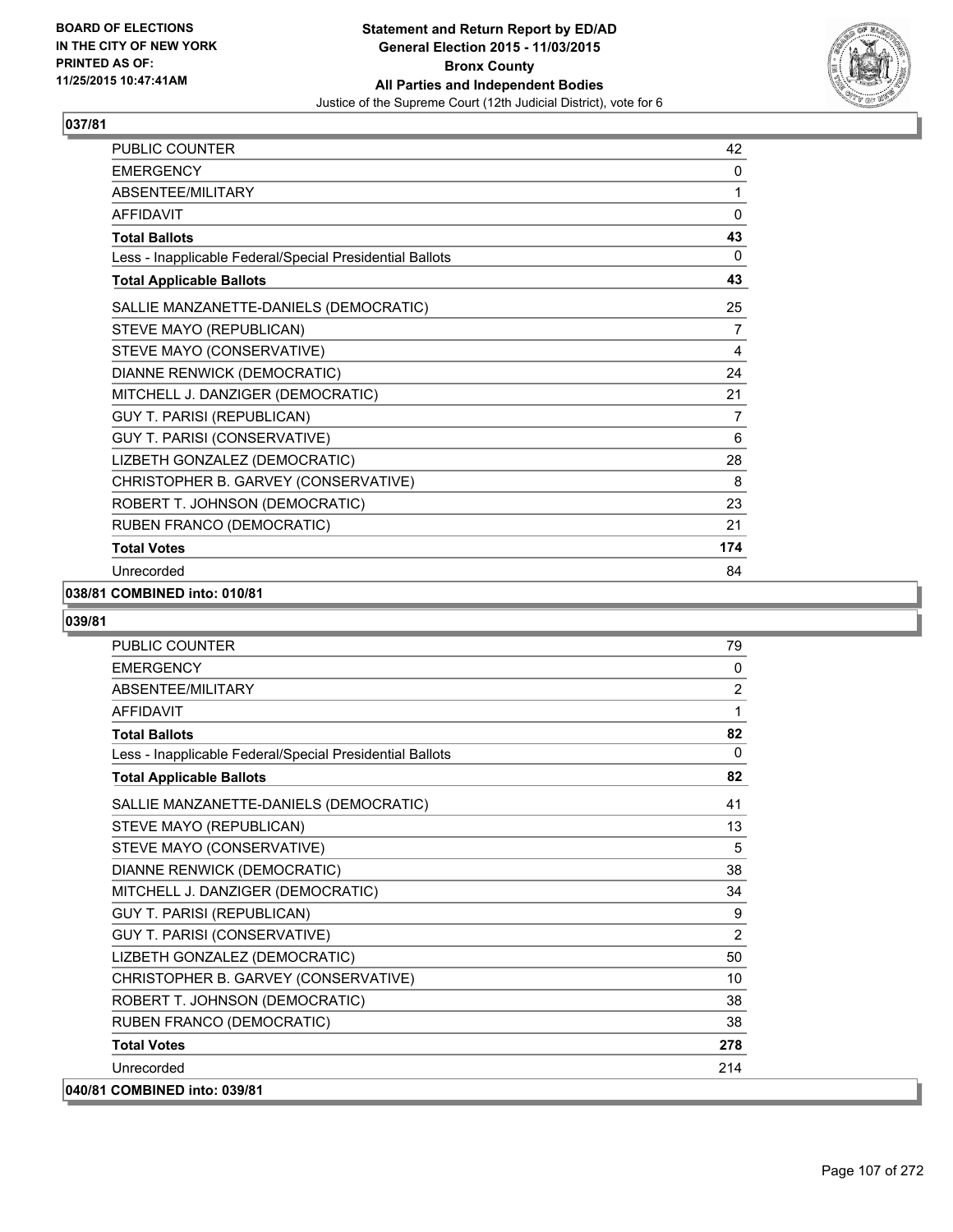

| <b>PUBLIC COUNTER</b>                                    | 62             |
|----------------------------------------------------------|----------------|
| <b>EMERGENCY</b>                                         | 0              |
| ABSENTEE/MILITARY                                        | 5              |
| <b>AFFIDAVIT</b>                                         | $\overline{2}$ |
| <b>Total Ballots</b>                                     | 69             |
| Less - Inapplicable Federal/Special Presidential Ballots | 0              |
| <b>Total Applicable Ballots</b>                          | 69             |
| SALLIE MANZANETTE-DANIELS (DEMOCRATIC)                   | 44             |
| STEVE MAYO (REPUBLICAN)                                  | 9              |
| STEVE MAYO (CONSERVATIVE)                                | 5              |
| DIANNE RENWICK (DEMOCRATIC)                              | 42             |
| MITCHELL J. DANZIGER (DEMOCRATIC)                        | 41             |
| <b>GUY T. PARISI (REPUBLICAN)</b>                        | 11             |
| GUY T. PARISI (CONSERVATIVE)                             | 4              |
| LIZBETH GONZALEZ (DEMOCRATIC)                            | 49             |
| CHRISTOPHER B. GARVEY (CONSERVATIVE)                     | 9              |
| ROBERT T. JOHNSON (DEMOCRATIC)                           | 44             |
| RUBEN FRANCO (DEMOCRATIC)                                | 43             |
| <b>ODELL WILLIAMS III (WRITE-IN)</b>                     | 1              |
| <b>Total Votes</b>                                       | 302            |
| Unrecorded                                               | 112            |

### **042/81 COMBINED into: 041/81**

### **043/81**

| <b>PUBLIC COUNTER</b>                                    | 82       |
|----------------------------------------------------------|----------|
| <b>EMERGENCY</b>                                         | 0        |
| ABSENTEE/MILITARY                                        | 5        |
| <b>AFFIDAVIT</b>                                         | $\Omega$ |
| <b>Total Ballots</b>                                     | 87       |
| Less - Inapplicable Federal/Special Presidential Ballots | $\Omega$ |
| <b>Total Applicable Ballots</b>                          | 87       |
| SALLIE MANZANETTE-DANIELS (DEMOCRATIC)                   | 51       |
| STEVE MAYO (REPUBLICAN)                                  | 13       |
| STEVE MAYO (CONSERVATIVE)                                | 6        |
| DIANNE RENWICK (DEMOCRATIC)                              | 44       |
| MITCHELL J. DANZIGER (DEMOCRATIC)                        | 51       |
| <b>GUY T. PARISI (REPUBLICAN)</b>                        | 9        |
| GUY T. PARISI (CONSERVATIVE)                             | 5        |
| LIZBETH GONZALEZ (DEMOCRATIC)                            | 55       |
| CHRISTOPHER B. GARVEY (CONSERVATIVE)                     | 10       |
| ROBERT T. JOHNSON (DEMOCRATIC)                           | 47       |
| RUBEN FRANCO (DEMOCRATIC)                                | 47       |
| <b>Total Votes</b>                                       | 338      |
| Unrecorded                                               | 184      |
| 044/81 COMBINED into: 043/81                             |          |

# **045/81 COMBINED into: 043/81**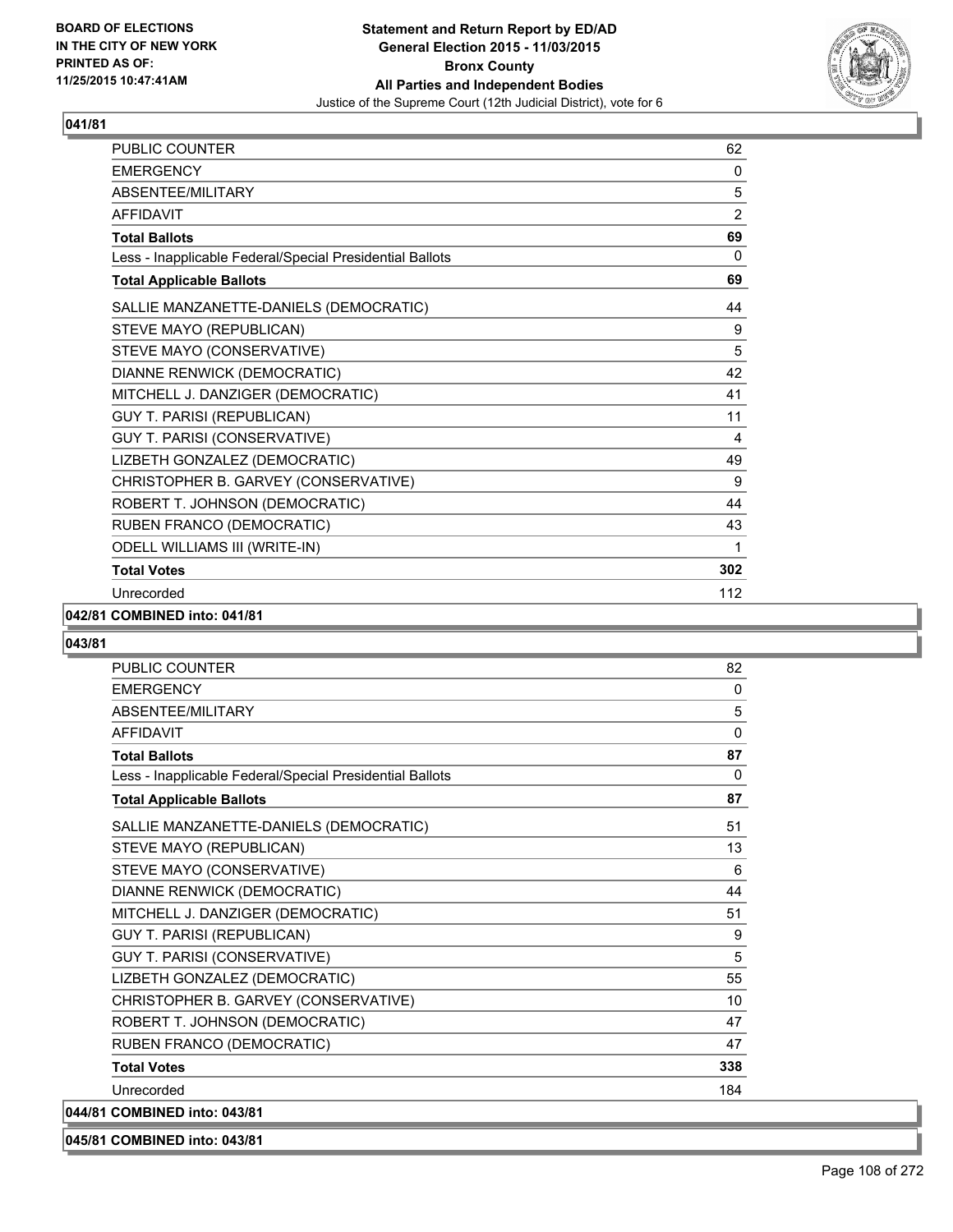

# **046/81 COMBINED into: 043/81**

# **047/81**

| PUBLIC COUNTER                                           | 6              |
|----------------------------------------------------------|----------------|
| <b>EMERGENCY</b>                                         | $\Omega$       |
| ABSENTEE/MILITARY                                        | 0              |
| <b>AFFIDAVIT</b>                                         | 1              |
| <b>Total Ballots</b>                                     | $\overline{7}$ |
| Less - Inapplicable Federal/Special Presidential Ballots | $\Omega$       |
| <b>Total Applicable Ballots</b>                          | 7              |
| SALLIE MANZANETTE-DANIELS (DEMOCRATIC)                   | 3              |
| STEVE MAYO (REPUBLICAN)                                  | 2              |
| STEVE MAYO (CONSERVATIVE)                                | 2              |
| DIANNE RENWICK (DEMOCRATIC)                              | 3              |
| MITCHELL J. DANZIGER (DEMOCRATIC)                        | 3              |
| <b>GUY T. PARISI (REPUBLICAN)</b>                        | 1              |
| <b>GUY T. PARISI (CONSERVATIVE)</b>                      | 2              |
| LIZBETH GONZALEZ (DEMOCRATIC)                            | 2              |
| CHRISTOPHER B. GARVEY (CONSERVATIVE)                     | 3              |
| ROBERT T. JOHNSON (DEMOCRATIC)                           | 2              |
| RUBEN FRANCO (DEMOCRATIC)                                | 2              |
| <b>BRIGHID COFFEY (WRITE-IN)</b>                         | 1              |
| <b>Total Votes</b>                                       | 26             |
| Unrecorded                                               | 16             |

| <b>PUBLIC COUNTER</b>                                    | 114            |
|----------------------------------------------------------|----------------|
| <b>EMERGENCY</b>                                         | 0              |
| <b>ABSENTEE/MILITARY</b>                                 | 8              |
| <b>AFFIDAVIT</b>                                         | 1              |
| <b>Total Ballots</b>                                     | 123            |
| Less - Inapplicable Federal/Special Presidential Ballots | 0              |
| <b>Total Applicable Ballots</b>                          | 123            |
| SALLIE MANZANETTE-DANIELS (DEMOCRATIC)                   | 74             |
| STEVE MAYO (REPUBLICAN)                                  | 31             |
| STEVE MAYO (CONSERVATIVE)                                | 5              |
| DIANNE RENWICK (DEMOCRATIC)                              | 74             |
| MITCHELL J. DANZIGER (DEMOCRATIC)                        | 76             |
| <b>GUY T. PARISI (REPUBLICAN)</b>                        | 30             |
| GUY T. PARISI (CONSERVATIVE)                             | 6              |
| LIZBETH GONZALEZ (DEMOCRATIC)                            | 89             |
| CHRISTOPHER B. GARVEY (CONSERVATIVE)                     | 27             |
| ROBERT T. JOHNSON (DEMOCRATIC)                           | 72             |
| RUBEN FRANCO (DEMOCRATIC)                                | 84             |
| JAMIN SEWELL (WRITE-IN)                                  | 1              |
| UNATTRIBUTABLE WRITE-IN (WRITE-IN)                       | $\overline{2}$ |
| <b>Total Votes</b>                                       | 571            |
| Unrecorded                                               | 167            |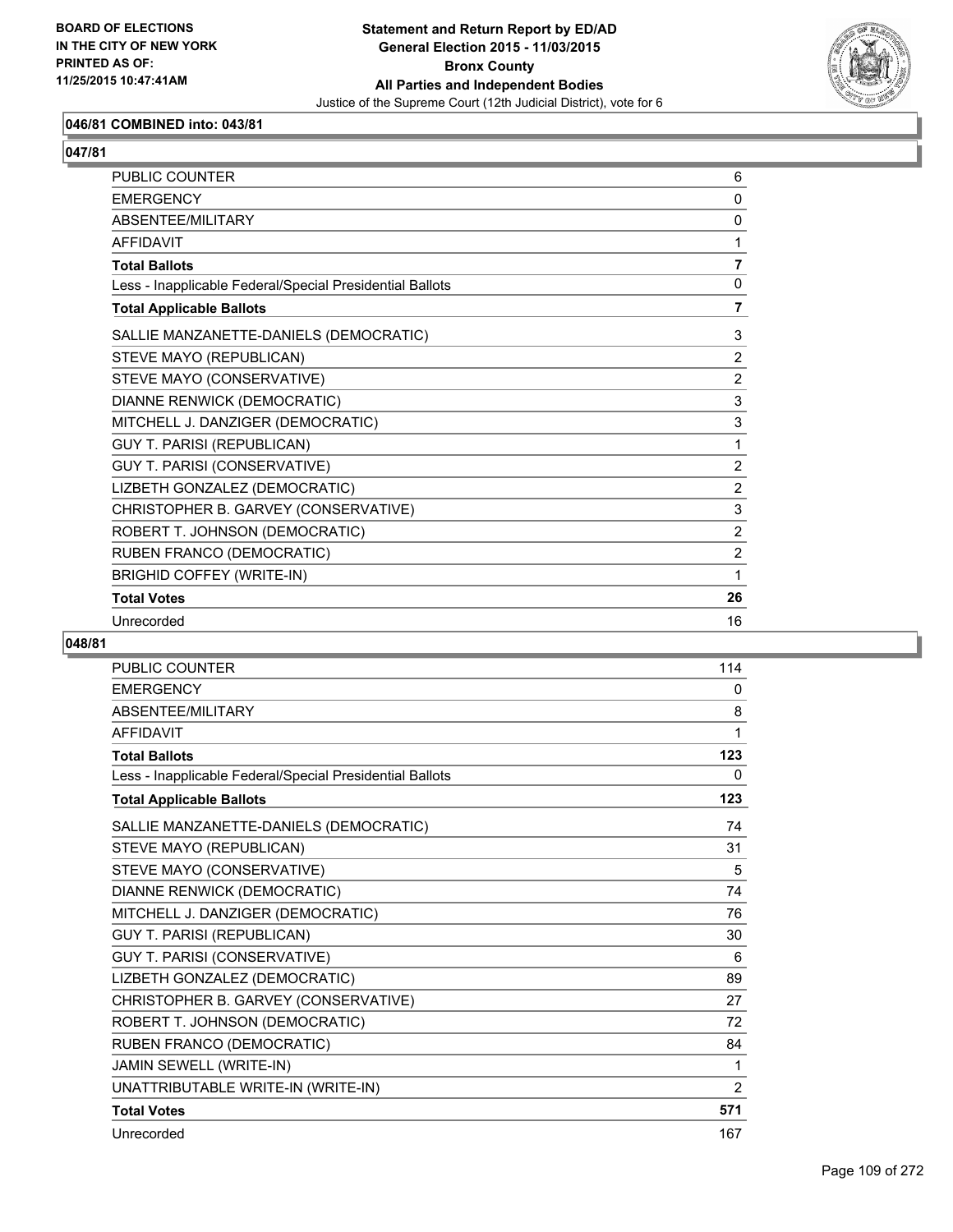

| <b>PUBLIC COUNTER</b>                                    | 62  |
|----------------------------------------------------------|-----|
| <b>EMERGENCY</b>                                         | 0   |
| ABSENTEE/MILITARY                                        | 14  |
| <b>AFFIDAVIT</b>                                         | 0   |
| <b>Total Ballots</b>                                     | 76  |
| Less - Inapplicable Federal/Special Presidential Ballots | 0   |
| <b>Total Applicable Ballots</b>                          | 76  |
| SALLIE MANZANETTE-DANIELS (DEMOCRATIC)                   | 46  |
| STEVE MAYO (REPUBLICAN)                                  | 12  |
| STEVE MAYO (CONSERVATIVE)                                | 8   |
| DIANNE RENWICK (DEMOCRATIC)                              | 45  |
| MITCHELL J. DANZIGER (DEMOCRATIC)                        | 43  |
| <b>GUY T. PARISI (REPUBLICAN)</b>                        | 10  |
| GUY T. PARISI (CONSERVATIVE)                             | 8   |
| LIZBETH GONZALEZ (DEMOCRATIC)                            | 46  |
| CHRISTOPHER B. GARVEY (CONSERVATIVE)                     | 14  |
| ROBERT T. JOHNSON (DEMOCRATIC)                           | 47  |
| RUBEN FRANCO (DEMOCRATIC)                                | 46  |
| FRED THOMPSON (WRITE-IN)                                 | 1   |
| JACK KEMP (WRITE-IN)                                     | 1   |
| KALIEF BROWDNER (WRITE-IN)                               | 1   |
| UNATTRIBUTABLE WRITE-IN (WRITE-IN)                       | 2   |
| <b>Total Votes</b>                                       | 330 |
| Unrecorded                                               | 126 |

| <b>PUBLIC COUNTER</b>                                    | 44       |
|----------------------------------------------------------|----------|
| <b>EMERGENCY</b>                                         | 0        |
| ABSENTEE/MILITARY                                        | 8        |
| <b>AFFIDAVIT</b>                                         | 1        |
| <b>Total Ballots</b>                                     | 53       |
| Less - Inapplicable Federal/Special Presidential Ballots | 0        |
| <b>Total Applicable Ballots</b>                          | 53       |
| SALLIE MANZANETTE-DANIELS (DEMOCRATIC)                   | 37       |
| STEVE MAYO (REPUBLICAN)                                  | 8        |
| STEVE MAYO (CONSERVATIVE)                                | $\Omega$ |
| DIANNE RENWICK (DEMOCRATIC)                              | 36       |
| MITCHELL J. DANZIGER (DEMOCRATIC)                        | 37       |
| <b>GUY T. PARISI (REPUBLICAN)</b>                        | 9        |
| GUY T. PARISI (CONSERVATIVE)                             | 0        |
| LIZBETH GONZALEZ (DEMOCRATIC)                            | 39       |
| CHRISTOPHER B. GARVEY (CONSERVATIVE)                     | 5        |
| ROBERT T. JOHNSON (DEMOCRATIC)                           | 35       |
| RUBEN FRANCO (DEMOCRATIC)                                | 39       |
| <b>Total Votes</b>                                       | 245      |
| Unrecorded                                               | 73       |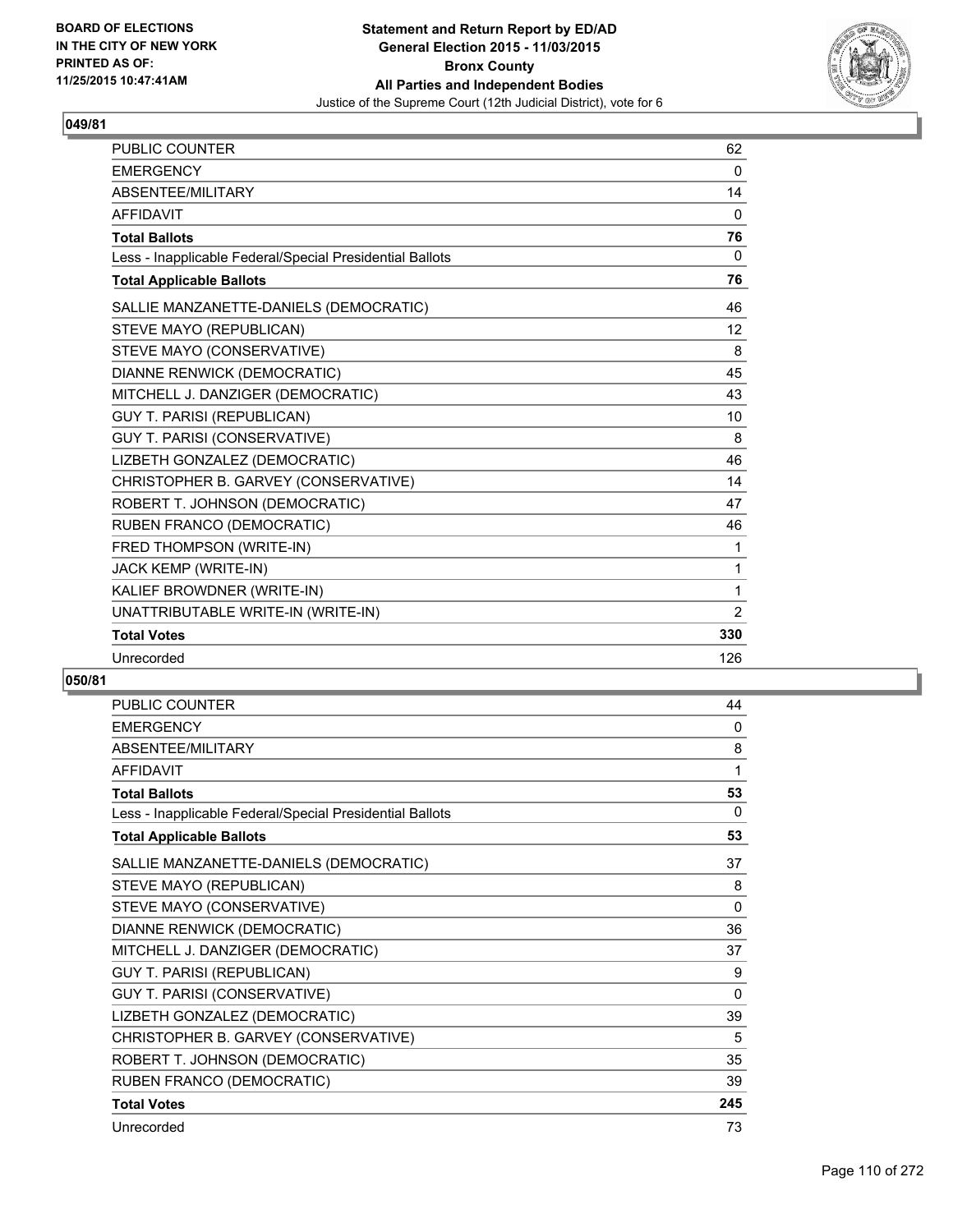

# **051/81 COMBINED into: 048/81**

| <b>PUBLIC COUNTER</b>                                    | 26             |
|----------------------------------------------------------|----------------|
| <b>EMERGENCY</b>                                         | $\Omega$       |
| ABSENTEE/MILITARY                                        | 6              |
| <b>AFFIDAVIT</b>                                         | $\Omega$       |
| <b>Total Ballots</b>                                     | 32             |
| Less - Inapplicable Federal/Special Presidential Ballots | $\Omega$       |
| <b>Total Applicable Ballots</b>                          | 32             |
| SALLIE MANZANETTE-DANIELS (DEMOCRATIC)                   | 23             |
| STEVE MAYO (REPUBLICAN)                                  | 4              |
| STEVE MAYO (CONSERVATIVE)                                | 2              |
| DIANNE RENWICK (DEMOCRATIC)                              | 23             |
| MITCHELL J. DANZIGER (DEMOCRATIC)                        | 24             |
| <b>GUY T. PARISI (REPUBLICAN)</b>                        | 3              |
| GUY T. PARISI (CONSERVATIVE)                             | $\overline{2}$ |
| LIZBETH GONZALEZ (DEMOCRATIC)                            | 25             |
| CHRISTOPHER B. GARVEY (CONSERVATIVE)                     | 1              |
| ROBERT T. JOHNSON (DEMOCRATIC)                           | 21             |
| RUBEN FRANCO (DEMOCRATIC)                                | 24             |
| <b>Total Votes</b>                                       | 152            |
| Unrecorded                                               | 40             |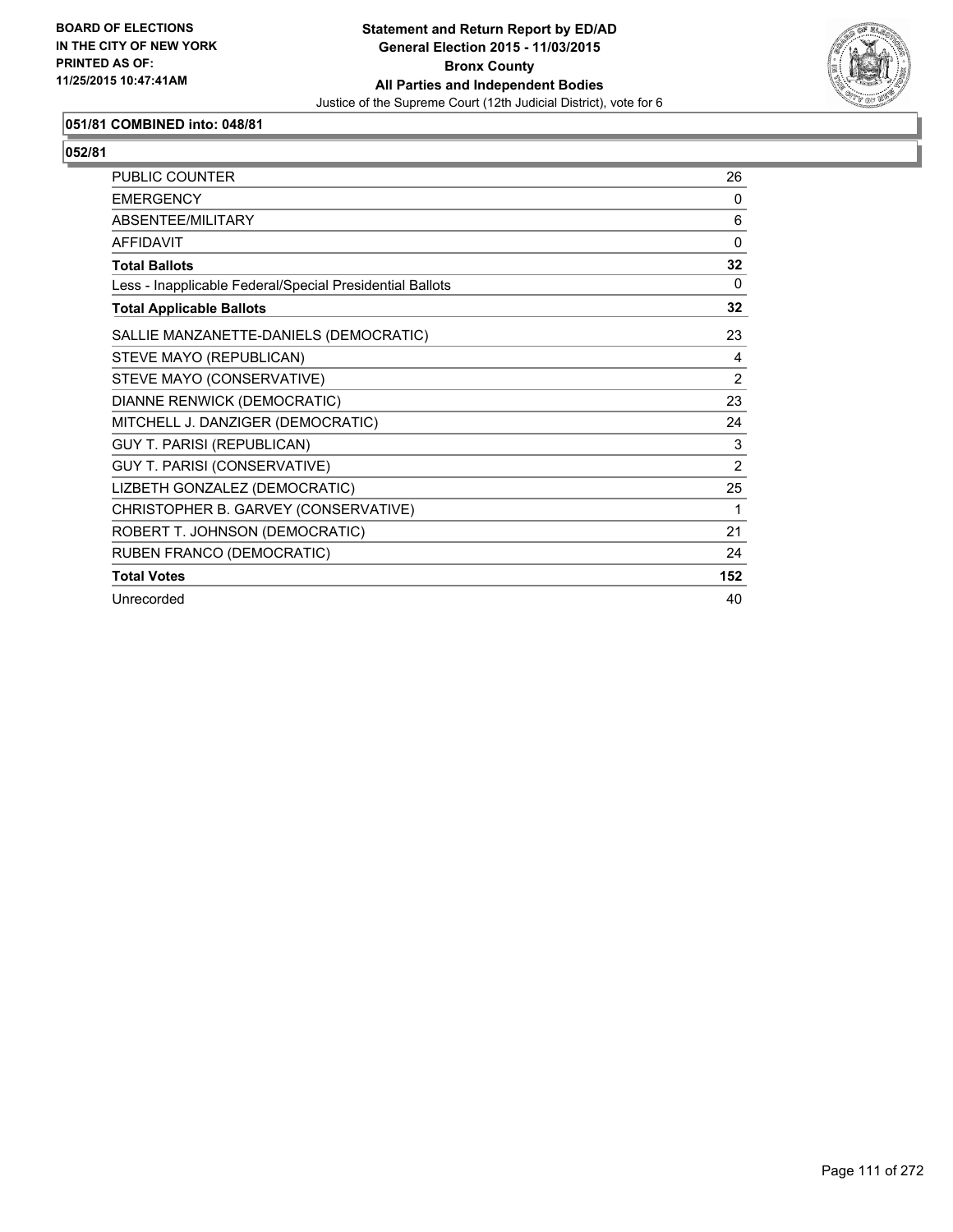

| <b>PUBLIC COUNTER</b>                                    | 129      |
|----------------------------------------------------------|----------|
| <b>EMERGENCY</b>                                         | 0        |
| ABSENTEE/MILITARY                                        | 8        |
| <b>AFFIDAVIT</b>                                         | 0        |
| <b>Total Ballots</b>                                     | 137      |
| Less - Inapplicable Federal/Special Presidential Ballots | $\Omega$ |
| <b>Total Applicable Ballots</b>                          | 137      |
| SALLIE MANZANETTE-DANIELS (DEMOCRATIC)                   | 87       |
| STEVE MAYO (REPUBLICAN)                                  | 28       |
| STEVE MAYO (CONSERVATIVE)                                | 16       |
| DIANNE RENWICK (DEMOCRATIC)                              | 85       |
| MITCHELL J. DANZIGER (DEMOCRATIC)                        | 93       |
| <b>GUY T. PARISI (REPUBLICAN)</b>                        | 29       |
| GUY T. PARISI (CONSERVATIVE)                             | 15       |
| LIZBETH GONZALEZ (DEMOCRATIC)                            | 102      |
| CHRISTOPHER B. GARVEY (CONSERVATIVE)                     | 31       |
| ROBERT T. JOHNSON (DEMOCRATIC)                           | 78       |
| RUBEN FRANCO (DEMOCRATIC)                                | 98       |
| AARON WHITELMAN (WRITE-IN)                               | 1        |
| BETTY BAUMEL (WRITE-IN)                                  | 1        |
| DANIELLE MEBERT (WRITE-IN)                               | 1        |
| JUDITH BAUMEL (WRITE-IN)                                 | 1        |
| <b>KEVIN FOX (WRITE-IN)</b>                              | 1        |
| PAUL V HOGAN (WRITE-IN)                                  | 1        |
| PHILIP ALCABES (WRITE-IN)                                | 1        |
| SAMUEL WHITELMAN (WRITE-IN)                              | 1        |
| UNATTRIBUTABLE WRITE-IN (WRITE-IN)                       | 3        |
| YAEL LEVY (WRITE-IN)                                     | 1        |
| <b>Total Votes</b>                                       | 674      |
| Unrecorded                                               | 148      |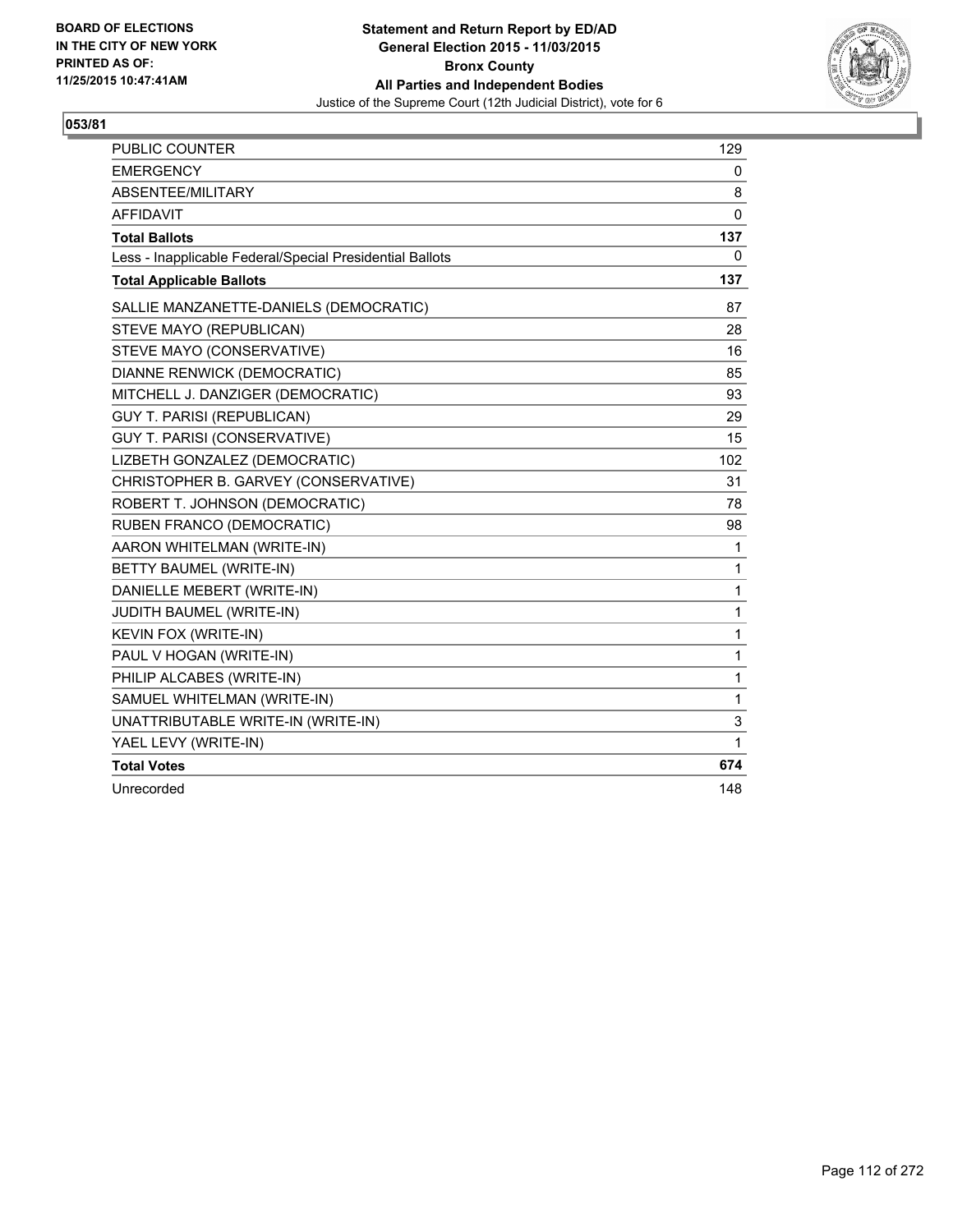

| <b>PUBLIC COUNTER</b>                                    | 60             |
|----------------------------------------------------------|----------------|
| <b>EMERGENCY</b>                                         | 0              |
| ABSENTEE/MILITARY                                        | $\mathbf{0}$   |
| <b>AFFIDAVIT</b>                                         | 0              |
| <b>Total Ballots</b>                                     | 60             |
| Less - Inapplicable Federal/Special Presidential Ballots | 0              |
| <b>Total Applicable Ballots</b>                          | 60             |
| SALLIE MANZANETTE-DANIELS (DEMOCRATIC)                   | 37             |
| STEVE MAYO (REPUBLICAN)                                  | 15             |
| STEVE MAYO (CONSERVATIVE)                                | 0              |
| DIANNE RENWICK (DEMOCRATIC)                              | 39             |
| MITCHELL J. DANZIGER (DEMOCRATIC)                        | 38             |
| <b>GUY T. PARISI (REPUBLICAN)</b>                        | 11             |
| GUY T. PARISI (CONSERVATIVE)                             | 2              |
| LIZBETH GONZALEZ (DEMOCRATIC)                            | 45             |
| CHRISTOPHER B. GARVEY (CONSERVATIVE)                     | $\overline{7}$ |
| ROBERT T. JOHNSON (DEMOCRATIC)                           | 38             |
| RUBEN FRANCO (DEMOCRATIC)                                | 43             |
| DAN GORDON (WRITE-IN)                                    | 1              |
| JOHN KELLY (WRITE-IN)                                    | 1              |
| MAYBELLENE KELLY (WRITE-IN)                              | $\overline{2}$ |
| OPHELIE KELLY (WRITE-IN)                                 | $\overline{2}$ |
| PAMELA KELLY (WRITE-IN)                                  | 1              |
| TEDDY ZAMBETTI (WRITE-IN)                                | 1              |
| TOMAS CROWE (WRITE-IN)                                   | 1              |
| UNATTRIBUTABLE WRITE-IN (WRITE-IN)                       | 1              |
| <b>Total Votes</b>                                       | 285            |
| Unrecorded                                               | 75             |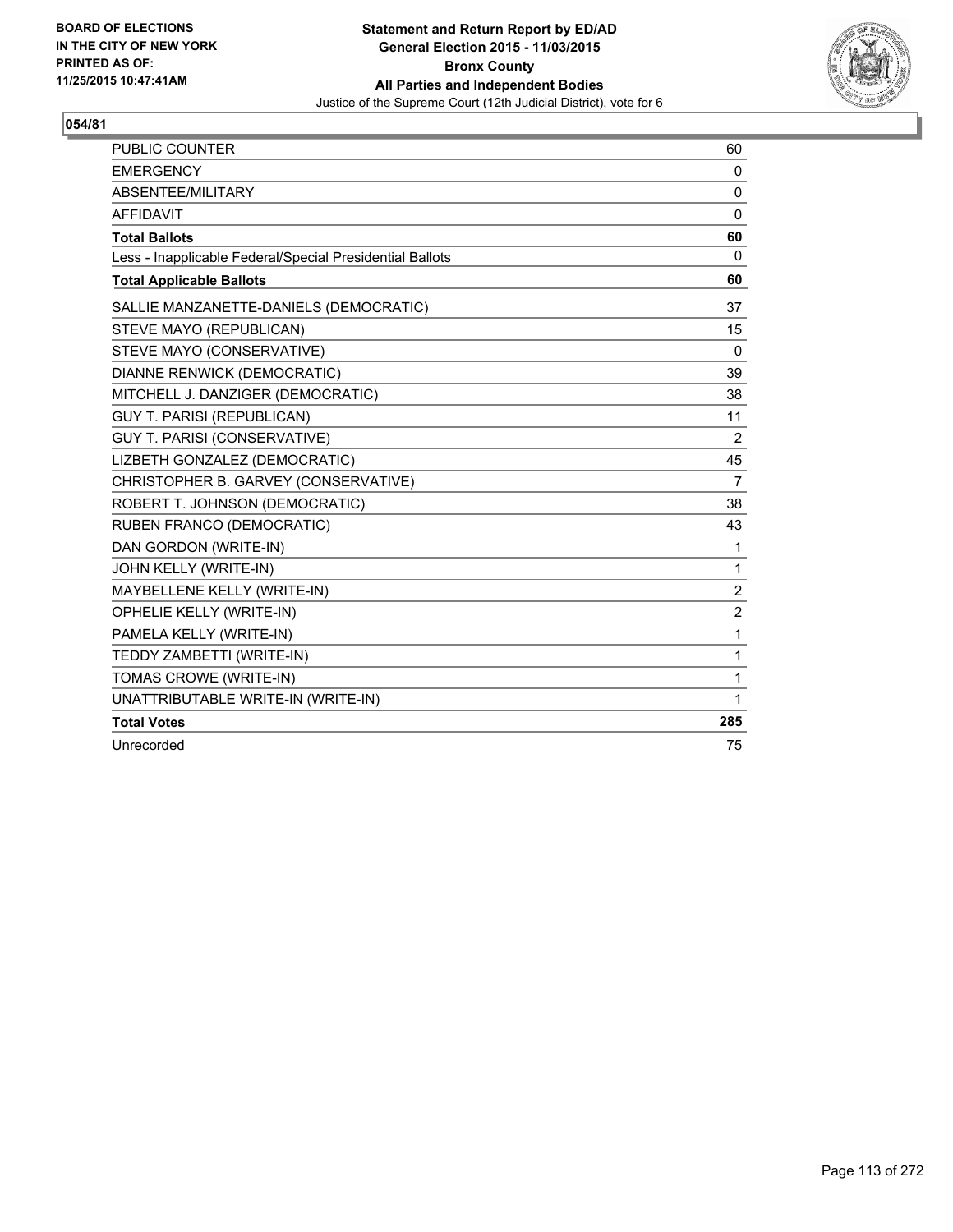

| 058/81 COMBINED into: 053/81                             |          |
|----------------------------------------------------------|----------|
| 057/81 COMBINED into: 053/81                             |          |
| 056/81 COMBINED into: 055/81                             |          |
| Unrecorded                                               | 203      |
| <b>Total Votes</b>                                       | 577      |
| BEN BARBAHO (WRITE-IN)                                   | 1        |
| RUBEN FRANCO (DEMOCRATIC)                                | 85       |
| ROBERT T. JOHNSON (DEMOCRATIC)                           | 76       |
| CHRISTOPHER B. GARVEY (CONSERVATIVE)                     | 28       |
| LIZBETH GONZALEZ (DEMOCRATIC)                            | 88       |
| GUY T. PARISI (CONSERVATIVE)                             | 14       |
| <b>GUY T. PARISI (REPUBLICAN)</b>                        | 24       |
| MITCHELL J. DANZIGER (DEMOCRATIC)                        | 76       |
| DIANNE RENWICK (DEMOCRATIC)                              | 73       |
| STEVE MAYO (CONSERVATIVE)                                | 14       |
| STEVE MAYO (REPUBLICAN)                                  | 24       |
| SALLIE MANZANETTE-DANIELS (DEMOCRATIC)                   | 74       |
| <b>Total Applicable Ballots</b>                          | 130      |
| Less - Inapplicable Federal/Special Presidential Ballots | $\Omega$ |
| <b>Total Ballots</b>                                     | 130      |
| <b>AFFIDAVIT</b>                                         | 0        |
| <b>ABSENTEE/MILITARY</b>                                 | 6        |
| <b>EMERGENCY</b>                                         | 0        |
| <b>PUBLIC COUNTER</b>                                    | 124      |

**059/81 COMBINED into: 053/81**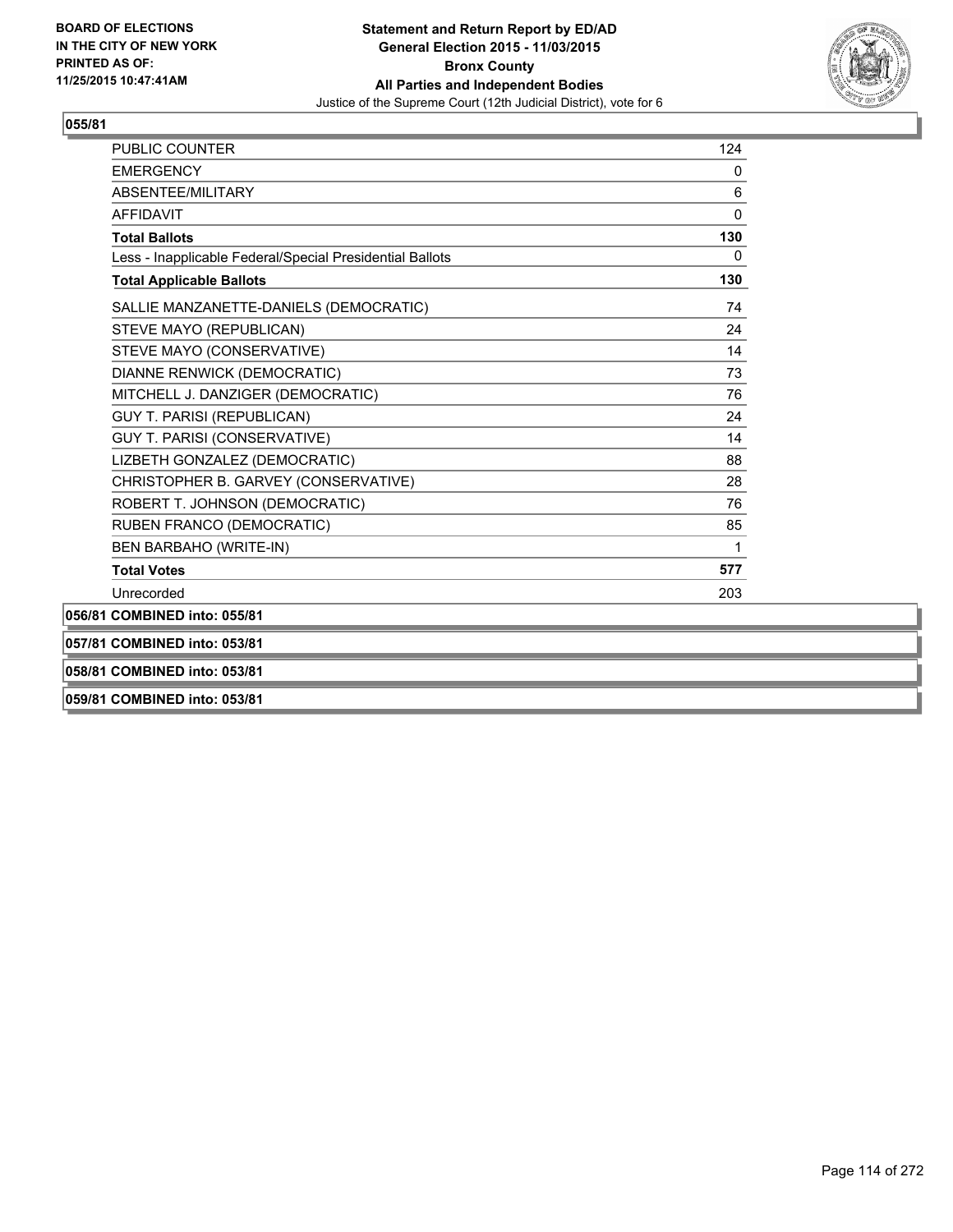

| PUBLIC COUNTER                                           | 119          |
|----------------------------------------------------------|--------------|
| <b>EMERGENCY</b>                                         | 0            |
| ABSENTEE/MILITARY                                        | 18           |
| <b>AFFIDAVIT</b>                                         | $\mathbf{0}$ |
| <b>Total Ballots</b>                                     | 137          |
| Less - Inapplicable Federal/Special Presidential Ballots | 0            |
| <b>Total Applicable Ballots</b>                          | 137          |
| SALLIE MANZANETTE-DANIELS (DEMOCRATIC)                   | 79           |
| STEVE MAYO (REPUBLICAN)                                  | 35           |
| STEVE MAYO (CONSERVATIVE)                                | 10           |
| DIANNE RENWICK (DEMOCRATIC)                              | 84           |
| MITCHELL J. DANZIGER (DEMOCRATIC)                        | 87           |
| <b>GUY T. PARISI (REPUBLICAN)</b>                        | 35           |
| GUY T. PARISI (CONSERVATIVE)                             | 11           |
| LIZBETH GONZALEZ (DEMOCRATIC)                            | 91           |
| CHRISTOPHER B. GARVEY (CONSERVATIVE)                     | 31           |
| ROBERT T. JOHNSON (DEMOCRATIC)                           | 81           |
| RUBEN FRANCO (DEMOCRATIC)                                | 92           |
| ROBERT D SIANO (WRITE-IN)                                | 1            |
| <b>Total Votes</b>                                       | 637          |
| Unrecorded                                               | 185          |

#### **061/81 COMBINED into: 060/81**

| <b>PUBLIC COUNTER</b>                                    | 144            |
|----------------------------------------------------------|----------------|
| <b>EMERGENCY</b>                                         | $\mathbf{0}$   |
| ABSENTEE/MILITARY                                        | 11             |
| <b>AFFIDAVIT</b>                                         | $\Omega$       |
| <b>Total Ballots</b>                                     | 155            |
| Less - Inapplicable Federal/Special Presidential Ballots | $\mathbf{0}$   |
| <b>Total Applicable Ballots</b>                          | 155            |
| SALLIE MANZANETTE-DANIELS (DEMOCRATIC)                   | 106            |
| STEVE MAYO (REPUBLICAN)                                  | 19             |
| STEVE MAYO (CONSERVATIVE)                                | 9              |
| DIANNE RENWICK (DEMOCRATIC)                              | 107            |
| MITCHELL J. DANZIGER (DEMOCRATIC)                        | 107            |
| <b>GUY T. PARISI (REPUBLICAN)</b>                        | 22             |
| GUY T. PARISI (CONSERVATIVE)                             | $\overline{7}$ |
| LIZBETH GONZALEZ (DEMOCRATIC)                            | 119            |
| CHRISTOPHER B. GARVEY (CONSERVATIVE)                     | 21             |
| ROBERT T. JOHNSON (DEMOCRATIC)                           | 111            |
| RUBEN FRANCO (DEMOCRATIC)                                | 111            |
| NATHANIEL J AYALA (WRITE-IN)                             | 1              |
| <b>Total Votes</b>                                       | 740            |
| Unrecorded                                               | 190            |
| 063/81 COMBINED into: 060/81                             |                |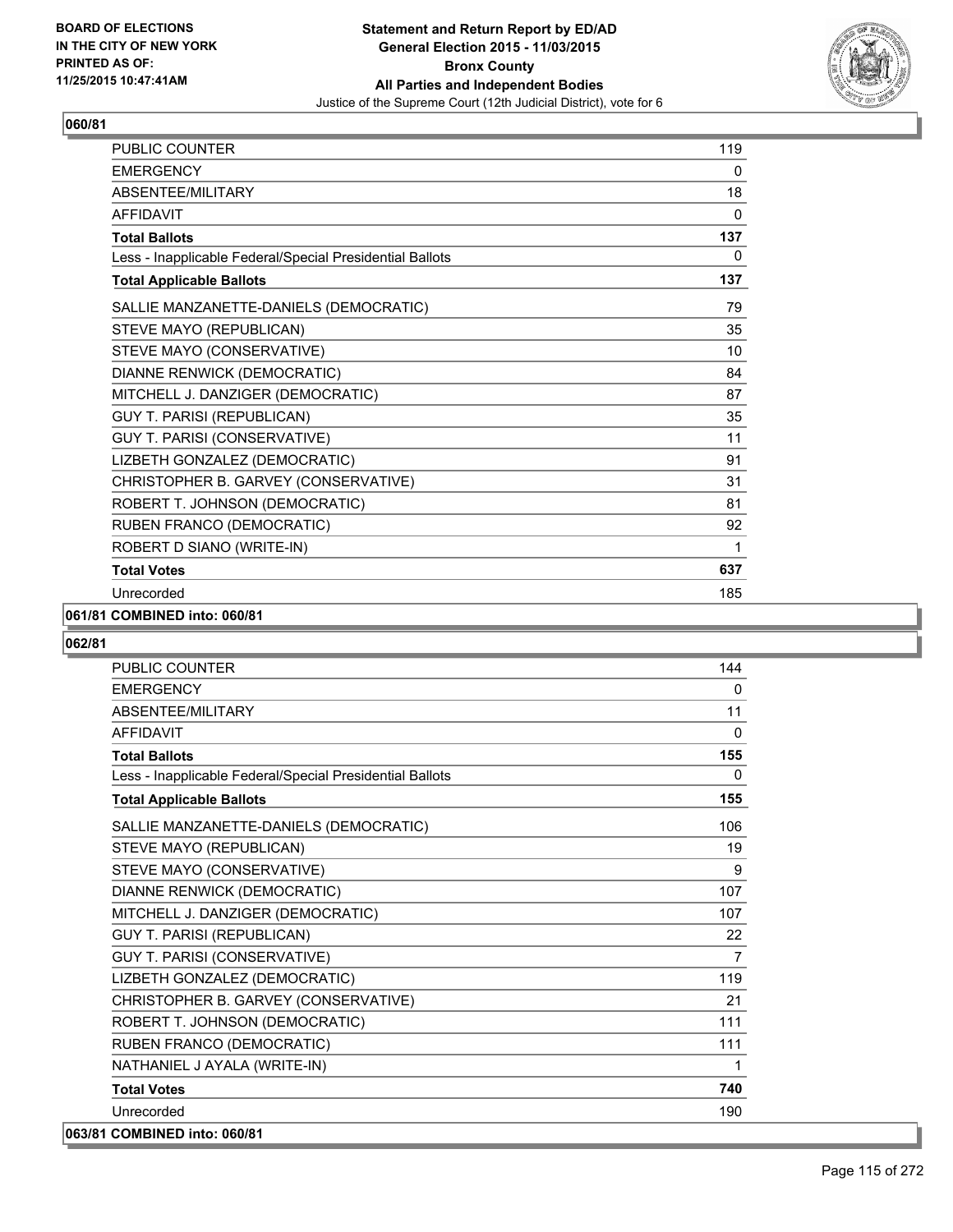

## **064/81 COMBINED into: 062/81**

| ×<br>۰.<br>۰,<br>I<br>I |
|-------------------------|
|-------------------------|

| <b>PUBLIC COUNTER</b>                                    | 125          |
|----------------------------------------------------------|--------------|
| <b>EMERGENCY</b>                                         | $\Omega$     |
| <b>ABSENTEE/MILITARY</b>                                 | 4            |
| <b>AFFIDAVIT</b>                                         | 2            |
| <b>Total Ballots</b>                                     | 131          |
| Less - Inapplicable Federal/Special Presidential Ballots | $\mathbf{0}$ |
| <b>Total Applicable Ballots</b>                          | 131          |
| SALLIE MANZANETTE-DANIELS (DEMOCRATIC)                   | 82           |
| STEVE MAYO (REPUBLICAN)                                  | 26           |
| STEVE MAYO (CONSERVATIVE)                                | 11           |
| DIANNE RENWICK (DEMOCRATIC)                              | 85           |
| MITCHELL J. DANZIGER (DEMOCRATIC)                        | 84           |
| <b>GUY T. PARISI (REPUBLICAN)</b>                        | 25           |
| GUY T. PARISI (CONSERVATIVE)                             | 11           |
| LIZBETH GONZALEZ (DEMOCRATIC)                            | 95           |
| CHRISTOPHER B. GARVEY (CONSERVATIVE)                     | 26           |
| ROBERT T. JOHNSON (DEMOCRATIC)                           | 84           |
| RUBEN FRANCO (DEMOCRATIC)                                | 85           |
| OLIVER G KOPPEL (WRITE-IN)                               | $\mathbf{1}$ |
| STEPHEN FEARON (WRITE-IN)                                | 1            |
| UNATTRIBUTABLE WRITE-IN (WRITE-IN)                       | 3            |
| <b>Total Votes</b>                                       | 619          |
| Unrecorded                                               | 167          |
| 066/81 COMBINED into: 065/81                             |              |
|                                                          |              |

**067/81 COMBINED into: 065/81**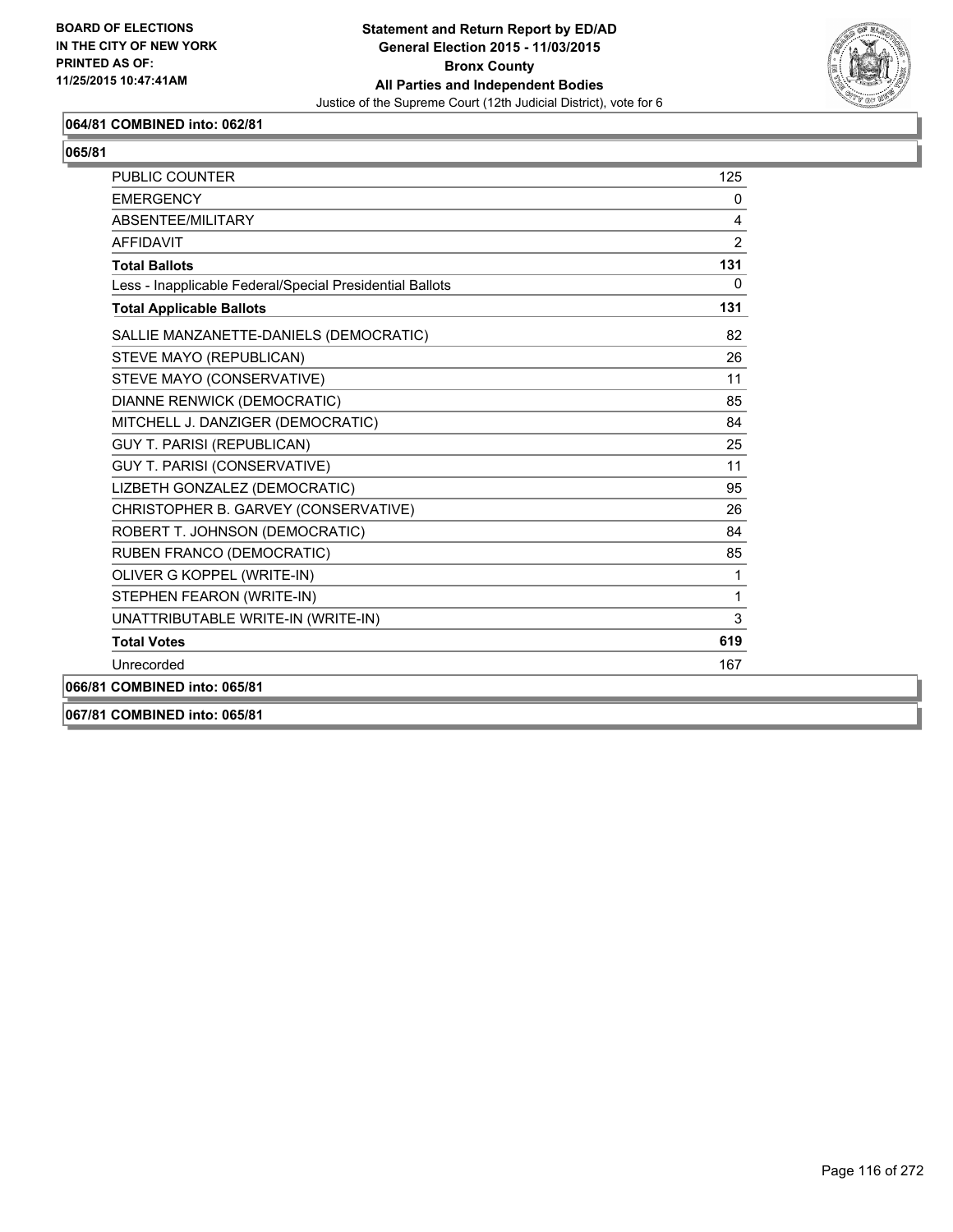

| PUBLIC COUNTER                                           | 155            |
|----------------------------------------------------------|----------------|
| <b>FMFRGFNCY</b>                                         | $\mathbf{0}$   |
| ABSENTEE/MILITARY                                        | 9              |
| <b>AFFIDAVIT</b>                                         | 0              |
| <b>Total Ballots</b>                                     | 164            |
| Less - Inapplicable Federal/Special Presidential Ballots | 0              |
| <b>Total Applicable Ballots</b>                          | 164            |
| SALLIE MANZANETTE-DANIELS (DEMOCRATIC)                   | 96             |
| STEVE MAYO (REPUBLICAN)                                  | 45             |
| STEVE MAYO (CONSERVATIVE)                                | 14             |
| DIANNE RENWICK (DEMOCRATIC)                              | 108            |
| MITCHELL J. DANZIGER (DEMOCRATIC)                        | 106            |
| <b>GUY T. PARISI (REPUBLICAN)</b>                        | 42             |
| <b>GUY T. PARISI (CONSERVATIVE)</b>                      | 14             |
| LIZBETH GONZALEZ (DEMOCRATIC)                            | 115            |
| CHRISTOPHER B. GARVEY (CONSERVATIVE)                     | 34             |
| ROBERT T. JOHNSON (DEMOCRATIC)                           | 96             |
| RUBEN FRANCO (DEMOCRATIC)                                | 113            |
| DAN CARTER (WRITE-IN)                                    | 1              |
| OLIVER G KOPPEL (WRITE-IN)                               | $\overline{2}$ |
| SHELDON SILVER (WRITE-IN)                                | 1              |
| UNATTRIBUTABLE WRITE-IN (WRITE-IN)                       | 4              |
| <b>Total Votes</b>                                       | 791            |
| Unrecorded                                               | 193            |
| 069/81 COMBINED into: 068/81                             |                |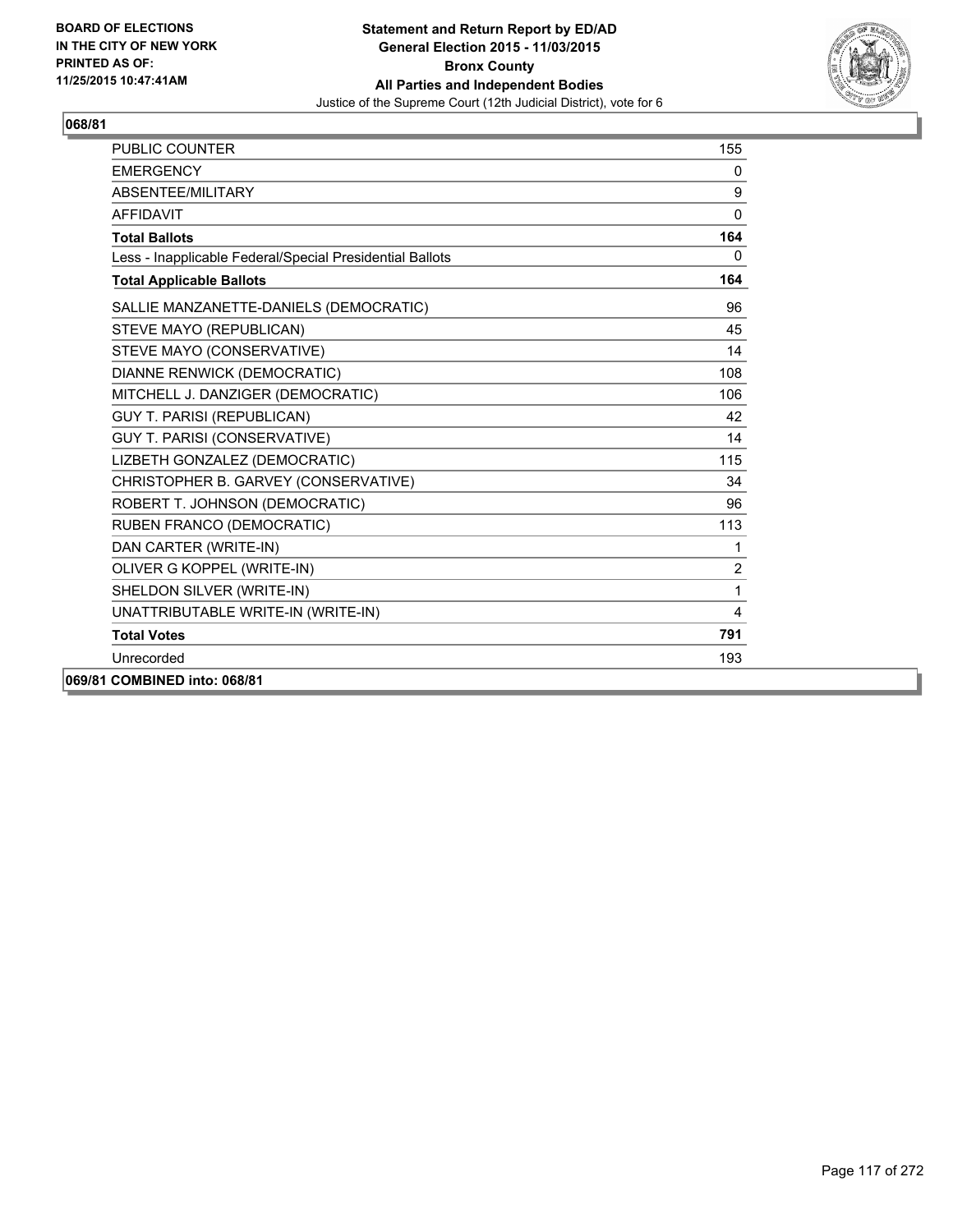

| <b>PUBLIC COUNTER</b>                                    | 144 |
|----------------------------------------------------------|-----|
| <b>EMERGENCY</b>                                         | 0   |
| ABSENTEE/MILITARY                                        | 17  |
| <b>AFFIDAVIT</b>                                         | 0   |
| <b>Total Ballots</b>                                     | 161 |
| Less - Inapplicable Federal/Special Presidential Ballots | 0   |
| <b>Total Applicable Ballots</b>                          | 161 |
| SALLIE MANZANETTE-DANIELS (DEMOCRATIC)                   | 104 |
| STEVE MAYO (REPUBLICAN)                                  | 32  |
| STEVE MAYO (CONSERVATIVE)                                | 9   |
| DIANNE RENWICK (DEMOCRATIC)                              | 111 |
| MITCHELL J. DANZIGER (DEMOCRATIC)                        | 115 |
| <b>GUY T. PARISI (REPUBLICAN)</b>                        | 27  |
| <b>GUY T. PARISI (CONSERVATIVE)</b>                      | 10  |
| LIZBETH GONZALEZ (DEMOCRATIC)                            | 117 |
| CHRISTOPHER B. GARVEY (CONSERVATIVE)                     | 22  |
| ROBERT T. JOHNSON (DEMOCRATIC)                           | 109 |
| RUBEN FRANCO (DEMOCRATIC)                                | 120 |
| ANDREW COHEN (WRITE-IN)                                  | 1   |
| COREY SOTO (WRITE-IN)                                    | 1   |
| <b>GUS HALL (WRITE-IN)</b>                               | 1   |
| KALIEF BROWDER (WRITE-IN)                                | 1   |
| MATTHEW P WALSH (WRITE-IN)                               | 1   |
| OLIVER G KOPPEL (WRITE-IN)                               | 1   |
| PREET BAHARA (WRITE-IN)                                  | 1   |
| UNATTRIBUTABLE WRITE-IN (WRITE-IN)                       | 5   |
| <b>Total Votes</b>                                       | 788 |
| Unrecorded                                               | 178 |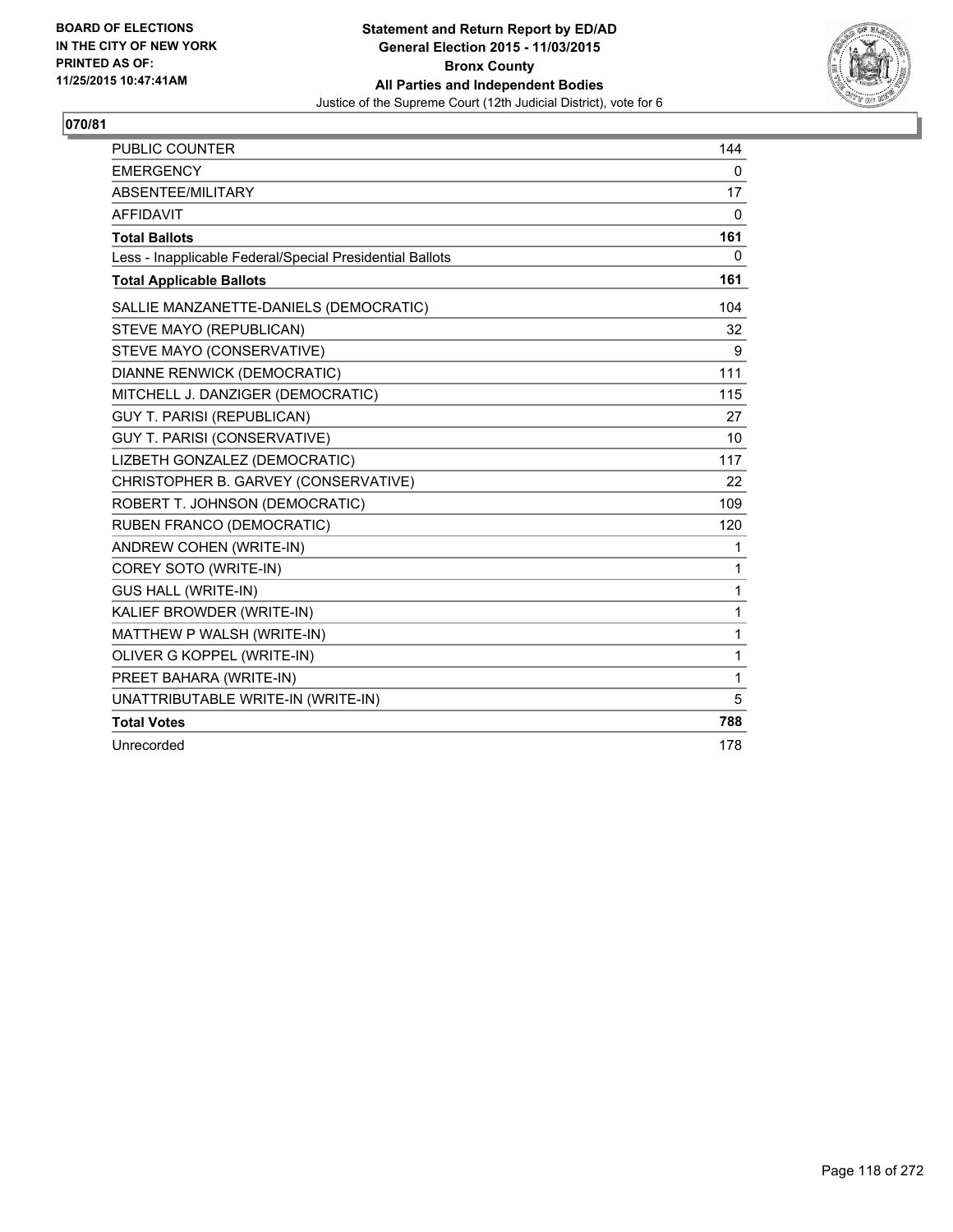

| <b>PUBLIC COUNTER</b>                                    | 139            |
|----------------------------------------------------------|----------------|
| <b>EMERGENCY</b>                                         | $\mathbf{0}$   |
| ABSENTEE/MILITARY                                        | 11             |
| <b>AFFIDAVIT</b>                                         | 2              |
| <b>Total Ballots</b>                                     | 152            |
| Less - Inapplicable Federal/Special Presidential Ballots | $\mathbf{0}$   |
| <b>Total Applicable Ballots</b>                          | 152            |
| SALLIE MANZANETTE-DANIELS (DEMOCRATIC)                   | 109            |
| STEVE MAYO (REPUBLICAN)                                  | 24             |
| STEVE MAYO (CONSERVATIVE)                                | $\overline{7}$ |
| DIANNE RENWICK (DEMOCRATIC)                              | 114            |
| MITCHELL J. DANZIGER (DEMOCRATIC)                        | 115            |
| <b>GUY T. PARISI (REPUBLICAN)</b>                        | 25             |
| <b>GUY T. PARISI (CONSERVATIVE)</b>                      | 8              |
| LIZBETH GONZALEZ (DEMOCRATIC)                            | 117            |
| CHRISTOPHER B. GARVEY (CONSERVATIVE)                     | 23             |
| ROBERT T. JOHNSON (DEMOCRATIC)                           | 107            |
| RUBEN FRANCO (DEMOCRATIC)                                | 113            |
| DARA OTTLEY BROWN (WRITE-IN)                             | 1              |
| LINDA MILLS (WRITE-IN)                                   | $\mathbf{1}$   |
| MARCOS CRESPO (WRITE-IN)                                 | 1              |
| NICOLE R STRONGIN (WRITE-IN)                             | 1              |
| RANDYE BERNFELD (WRITE-IN)                               | 1              |
| RUBEN DIAZ JR (WRITE-IN)                                 | $\mathbf{1}$   |
| <b>Total Votes</b>                                       | 768            |
| Unrecorded                                               | 144            |
| 072/81 COMBINED into: 071/81                             |                |

**073/81 COMBINED into: 070/81**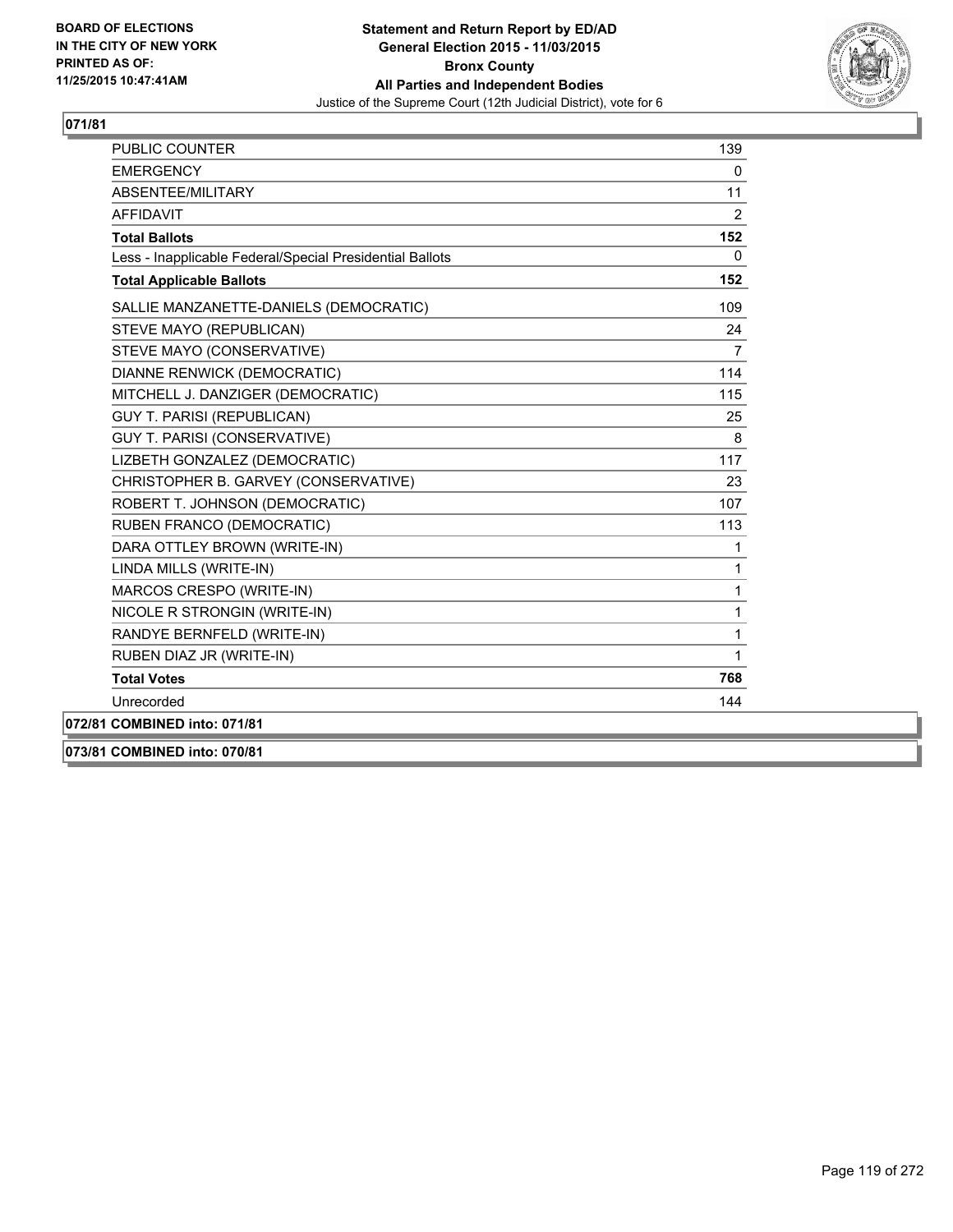

| PUBLIC COUNTER                                           | 108          |
|----------------------------------------------------------|--------------|
| <b>EMERGENCY</b>                                         | 0            |
| ABSENTEE/MILITARY                                        | 8            |
| <b>AFFIDAVIT</b>                                         | 1            |
| <b>Total Ballots</b>                                     | 117          |
| Less - Inapplicable Federal/Special Presidential Ballots | $\mathbf{0}$ |
| <b>Total Applicable Ballots</b>                          | 117          |
| SALLIE MANZANETTE-DANIELS (DEMOCRATIC)                   | 62           |
| STEVE MAYO (REPUBLICAN)                                  | 24           |
| STEVE MAYO (CONSERVATIVE)                                | 14           |
| <b>DIANNE RENWICK (DEMOCRATIC)</b>                       | 70           |
| MITCHELL J. DANZIGER (DEMOCRATIC)                        | 71           |
| <b>GUY T. PARISI (REPUBLICAN)</b>                        | 20           |
| <b>GUY T. PARISI (CONSERVATIVE)</b>                      | 15           |
| LIZBETH GONZALEZ (DEMOCRATIC)                            | 79           |
| CHRISTOPHER B. GARVEY (CONSERVATIVE)                     | 28           |
| ROBERT T. JOHNSON (DEMOCRATIC)                           | 81           |
| RUBEN FRANCO (DEMOCRATIC)                                | 78           |
| CHRISTOPHER GARVY (WRITE-IN)                             | 1            |
| JOE BIDEN (WRITE-IN)                                     | 1            |
| UNATTRIBUTABLE WRITE-IN (WRITE-IN)                       | 1            |
| <b>Total Votes</b>                                       | 545          |
| Unrecorded                                               | 157          |
| 075/81 COMBINED into: 074/81                             |              |
| 076/81 COMBINED into: 048/81                             |              |

Page 120 of 272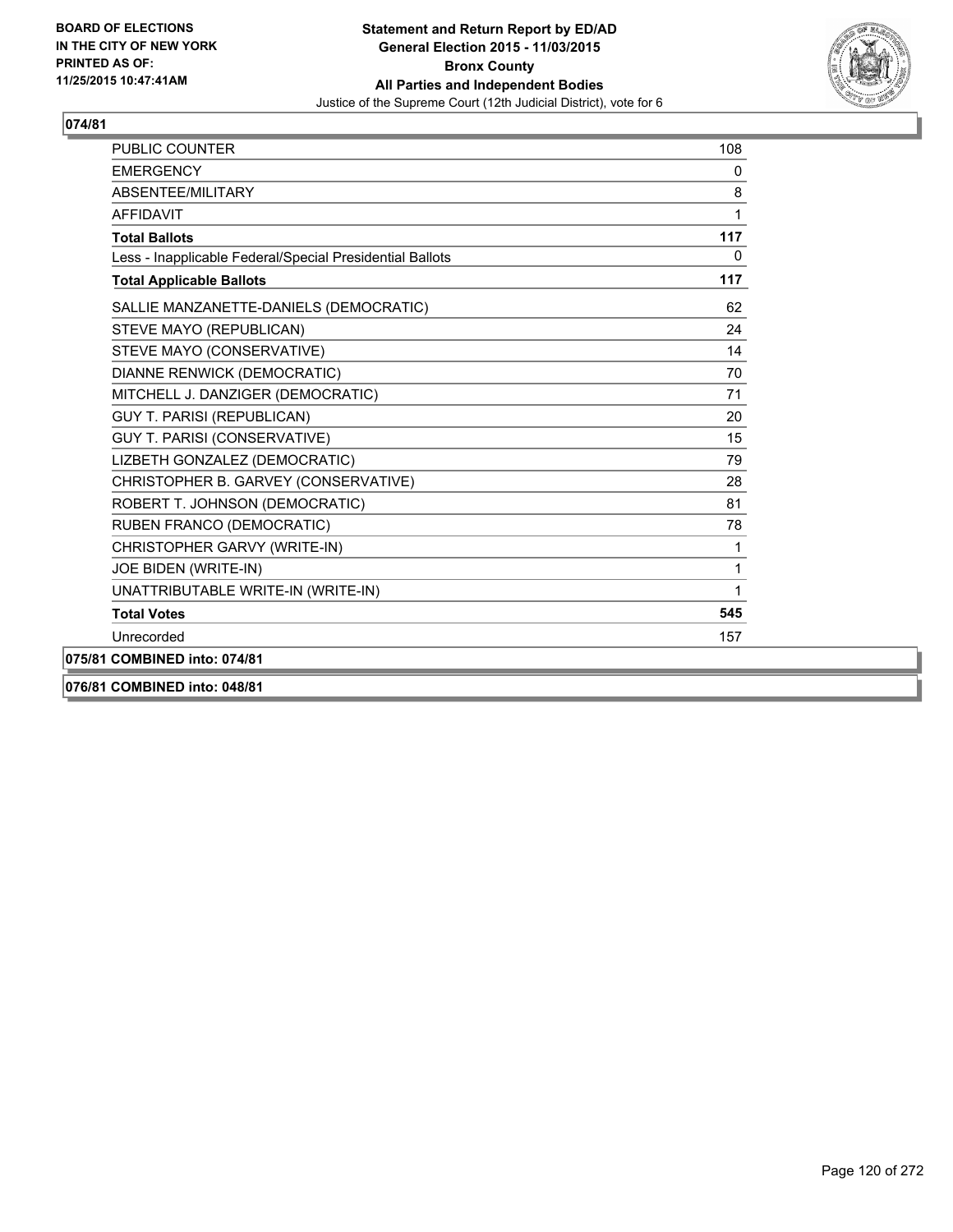

| PUBLIC COUNTER                                           | 44  |
|----------------------------------------------------------|-----|
| <b>EMERGENCY</b>                                         | 0   |
| ABSENTEE/MILITARY                                        | 1   |
| <b>AFFIDAVIT</b>                                         | 0   |
| <b>Total Ballots</b>                                     | 45  |
| Less - Inapplicable Federal/Special Presidential Ballots | 0   |
| <b>Total Applicable Ballots</b>                          | 45  |
| SALLIE MANZANETTE-DANIELS (DEMOCRATIC)                   | 32  |
| STEVE MAYO (REPUBLICAN)                                  | 7   |
| STEVE MAYO (CONSERVATIVE)                                | 4   |
| DIANNE RENWICK (DEMOCRATIC)                              | 32  |
| MITCHELL J. DANZIGER (DEMOCRATIC)                        | 36  |
| <b>GUY T. PARISI (REPUBLICAN)</b>                        | 6   |
| GUY T. PARISI (CONSERVATIVE)                             | 1   |
| LIZBETH GONZALEZ (DEMOCRATIC)                            | 37  |
| CHRISTOPHER B. GARVEY (CONSERVATIVE)                     | 7   |
| ROBERT T. JOHNSON (DEMOCRATIC)                           | 33  |
| RUBEN FRANCO (DEMOCRATIC)                                | 34  |
| CHRISTOPHER W FORD (WRITE-IN)                            | 1   |
| <b>Total Votes</b>                                       | 230 |
| Unrecorded                                               | 40  |

| <b>PUBLIC COUNTER</b>                                    | 89             |
|----------------------------------------------------------|----------------|
| <b>FMFRGFNCY</b>                                         | $\mathbf{0}$   |
| ABSENTEE/MILITARY                                        | 6              |
| <b>AFFIDAVIT</b>                                         | 1              |
| <b>Total Ballots</b>                                     | 96             |
| Less - Inapplicable Federal/Special Presidential Ballots | $\mathbf{0}$   |
| <b>Total Applicable Ballots</b>                          | 96             |
| SALLIE MANZANETTE-DANIELS (DEMOCRATIC)                   | 65             |
| STEVE MAYO (REPUBLICAN)                                  | 10             |
| STEVE MAYO (CONSERVATIVE)                                | 2              |
| DIANNE RENWICK (DEMOCRATIC)                              | 62             |
| MITCHELL J. DANZIGER (DEMOCRATIC)                        | 61             |
| <b>GUY T. PARISI (REPUBLICAN)</b>                        | 8              |
| GUY T. PARISI (CONSERVATIVE)                             | 4              |
| LIZBETH GONZALEZ (DEMOCRATIC)                            | 72             |
| CHRISTOPHER B. GARVEY (CONSERVATIVE)                     | $\overline{7}$ |
| ROBERT T. JOHNSON (DEMOCRATIC)                           | 60             |
| RUBEN FRANCO (DEMOCRATIC)                                | 63             |
| <b>Total Votes</b>                                       | 414            |
| Unrecorded                                               | 162            |
| 079/81 COMBINED into: 070/81                             |                |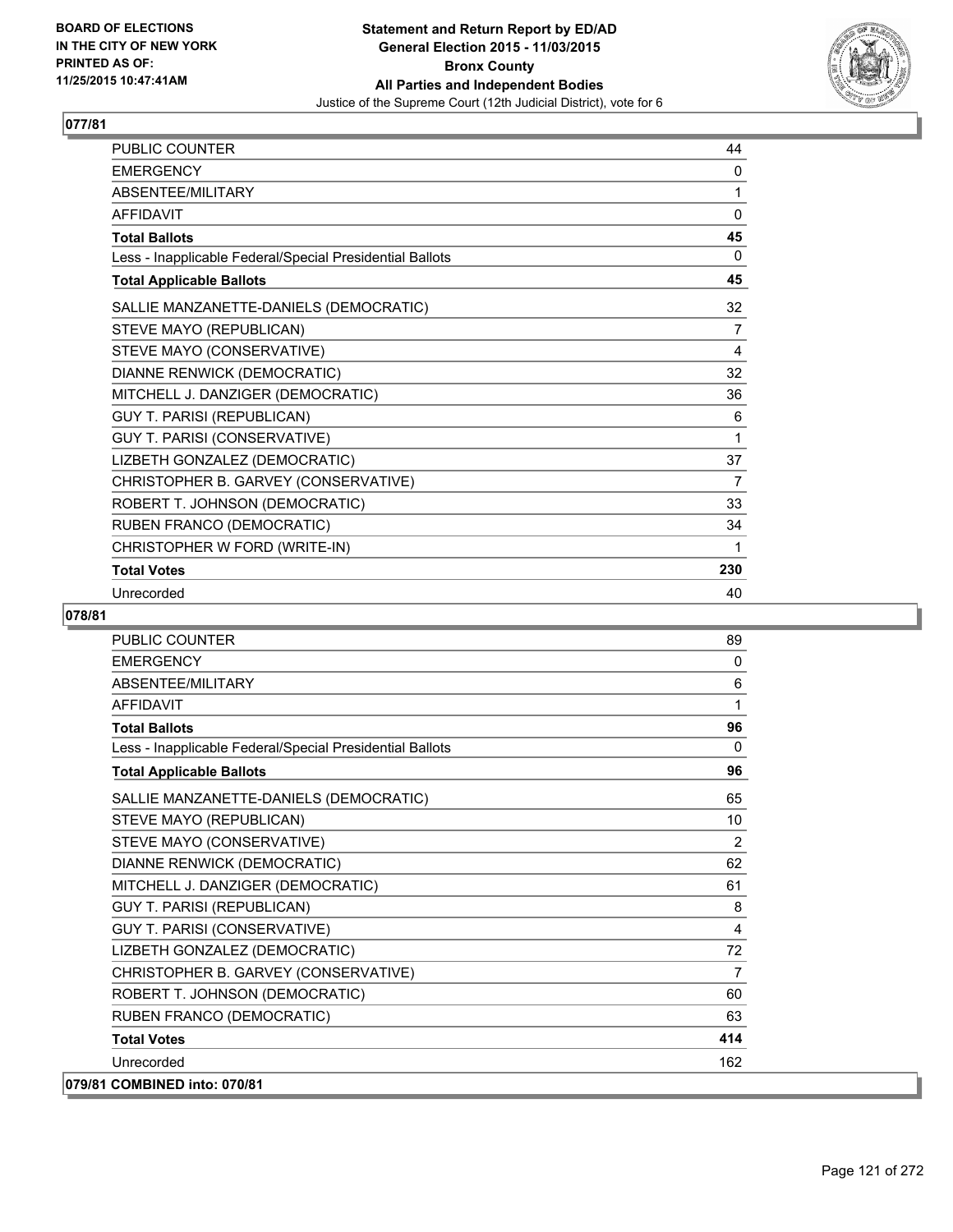

| <b>PUBLIC COUNTER</b>                                    | 129 |
|----------------------------------------------------------|-----|
| <b>EMERGENCY</b>                                         | 0   |
| ABSENTEE/MILITARY                                        | 29  |
| <b>AFFIDAVIT</b>                                         | 0   |
| <b>Total Ballots</b>                                     | 158 |
| Less - Inapplicable Federal/Special Presidential Ballots | 0   |
| <b>Total Applicable Ballots</b>                          | 158 |
| SALLIE MANZANETTE-DANIELS (DEMOCRATIC)                   | 101 |
| STEVE MAYO (REPUBLICAN)                                  | 21  |
| STEVE MAYO (CONSERVATIVE)                                | 8   |
| DIANNE RENWICK (DEMOCRATIC)                              | 98  |
| MITCHELL J. DANZIGER (DEMOCRATIC)                        | 107 |
| <b>GUY T. PARISI (REPUBLICAN)</b>                        | 26  |
| GUY T. PARISI (CONSERVATIVE)                             | 5   |
| LIZBETH GONZALEZ (DEMOCRATIC)                            | 101 |
| CHRISTOPHER B. GARVEY (CONSERVATIVE)                     | 23  |
| ROBERT T. JOHNSON (DEMOCRATIC)                           | 99  |
| RUBEN FRANCO (DEMOCRATIC)                                | 105 |
| ROBERT SMITH (WRITE-IN)                                  | 1   |
| <b>Total Votes</b>                                       | 695 |
| Unrecorded                                               | 253 |

| <b>PUBLIC COUNTER</b>                                    | 90             |
|----------------------------------------------------------|----------------|
| <b>EMERGENCY</b>                                         | 0              |
| <b>ABSENTEE/MILITARY</b>                                 | 32             |
| <b>AFFIDAVIT</b>                                         | 1              |
| <b>Total Ballots</b>                                     | 123            |
| Less - Inapplicable Federal/Special Presidential Ballots | 0              |
| <b>Total Applicable Ballots</b>                          | 123            |
| SALLIE MANZANETTE-DANIELS (DEMOCRATIC)                   | 67             |
| STEVE MAYO (REPUBLICAN)                                  | 22             |
| STEVE MAYO (CONSERVATIVE)                                | 6              |
| DIANNE RENWICK (DEMOCRATIC)                              | 69             |
| MITCHELL J. DANZIGER (DEMOCRATIC)                        | 73             |
| <b>GUY T. PARISI (REPUBLICAN)</b>                        | 19             |
| <b>GUY T. PARISI (CONSERVATIVE)</b>                      | $\overline{7}$ |
| LIZBETH GONZALEZ (DEMOCRATIC)                            | 79             |
| CHRISTOPHER B. GARVEY (CONSERVATIVE)                     | 14             |
| ROBERT T. JOHNSON (DEMOCRATIC)                           | 74             |
| RUBEN FRANCO (DEMOCRATIC)                                | 78             |
| MICHAEL DALEY (WRITE-IN)                                 | 1              |
| NICHOLAS PENKOVSKY (WRITE-IN)                            | 1              |
| ROBERT D SIANO (WRITE-IN)                                | 1              |
| TOM BOLAND (WRITE-IN)                                    | 1              |
| <b>Total Votes</b>                                       | 512            |
| Unrecorded                                               | 226            |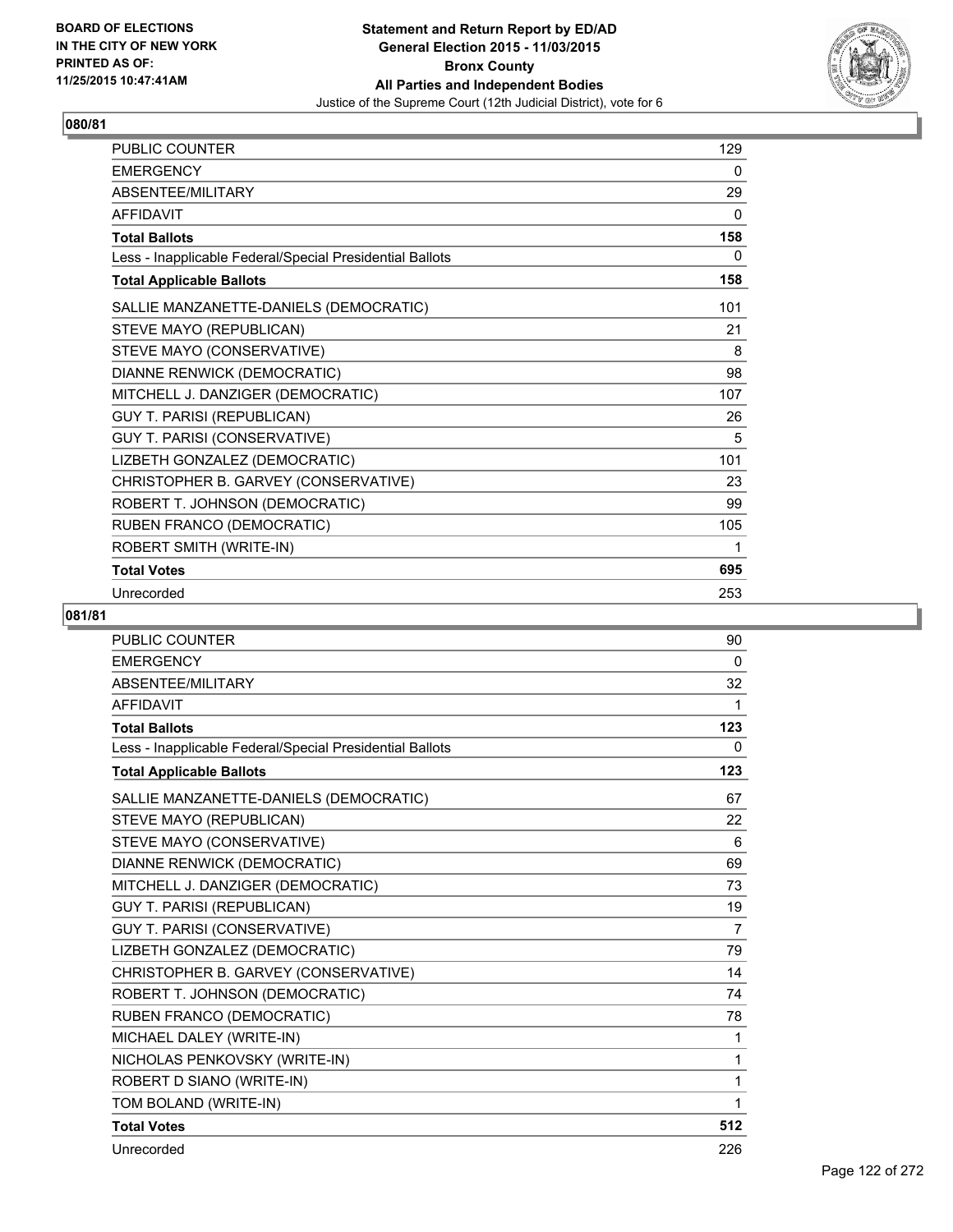

#### **082/81 COMBINED into: 081/81**

#### **083/81 COMBINED into: 080/81**

| <b>PUBLIC COUNTER</b>                                    | 69             |
|----------------------------------------------------------|----------------|
| <b>EMERGENCY</b>                                         | $\Omega$       |
| ABSENTEE/MILITARY                                        | 1              |
| <b>AFFIDAVIT</b>                                         | $\Omega$       |
| <b>Total Ballots</b>                                     | 70             |
| Less - Inapplicable Federal/Special Presidential Ballots | 0              |
| <b>Total Applicable Ballots</b>                          | 70             |
| SALLIE MANZANETTE-DANIELS (DEMOCRATIC)                   | 46             |
| STEVE MAYO (REPUBLICAN)                                  | 10             |
| STEVE MAYO (CONSERVATIVE)                                | 1              |
| DIANNE RENWICK (DEMOCRATIC)                              | 45             |
| MITCHELL J. DANZIGER (DEMOCRATIC)                        | 42             |
| <b>GUY T. PARISI (REPUBLICAN)</b>                        | 11             |
| <b>GUY T. PARISI (CONSERVATIVE)</b>                      | $\overline{2}$ |
| LIZBETH GONZALEZ (DEMOCRATIC)                            | 46             |
| CHRISTOPHER B. GARVEY (CONSERVATIVE)                     | 13             |
| ROBERT T. JOHNSON (DEMOCRATIC)                           | 44             |
| RUBEN FRANCO (DEMOCRATIC)                                | 42             |
| MITCHELL SCHRAGE (WRITE-IN)                              | 1              |
| <b>Total Votes</b>                                       | 303            |
| Unrecorded                                               | 117            |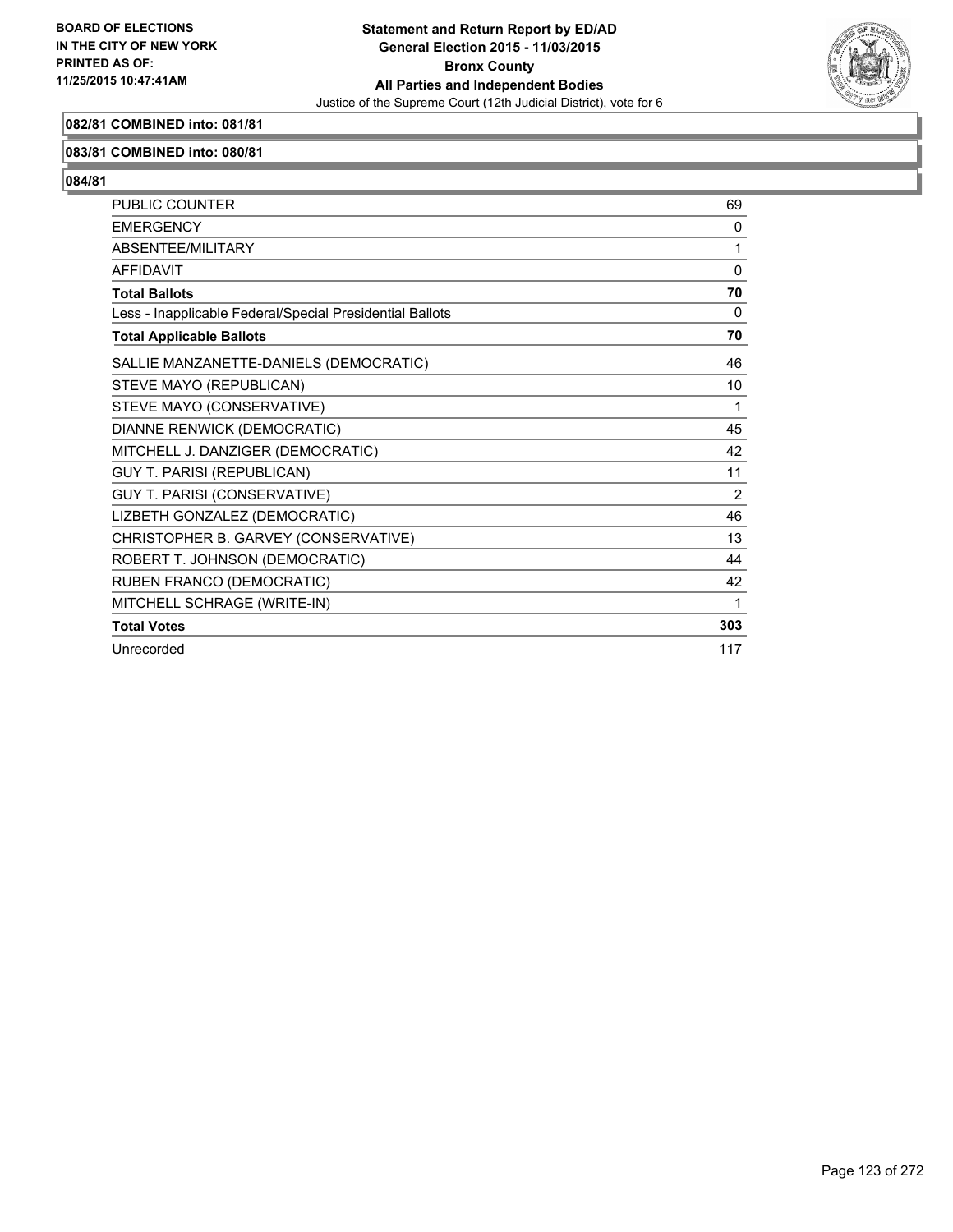

| <b>PUBLIC COUNTER</b>                                    | 181          |
|----------------------------------------------------------|--------------|
| <b>EMERGENCY</b>                                         | 0            |
| ABSENTEE/MILITARY                                        | 26           |
| AFFIDAVIT                                                | 2            |
| <b>Total Ballots</b>                                     | 209          |
| Less - Inapplicable Federal/Special Presidential Ballots | $\mathbf{0}$ |
| <b>Total Applicable Ballots</b>                          | 209          |
| SALLIE MANZANETTE-DANIELS (DEMOCRATIC)                   | 118          |
| STEVE MAYO (REPUBLICAN)                                  | 36           |
| STEVE MAYO (CONSERVATIVE)                                | 16           |
| DIANNE RENWICK (DEMOCRATIC)                              | 127          |
| MITCHELL J. DANZIGER (DEMOCRATIC)                        | 127          |
| <b>GUY T. PARISI (REPUBLICAN)</b>                        | 37           |
| <b>GUY T. PARISI (CONSERVATIVE)</b>                      | 17           |
| LIZBETH GONZALEZ (DEMOCRATIC)                            | 128          |
| CHRISTOPHER B. GARVEY (CONSERVATIVE)                     | 38           |
| ROBERT T. JOHNSON (DEMOCRATIC)                           | 129          |
| RUBEN FRANCO (DEMOCRATIC)                                | 122          |
| CIATTA BAYSAH (WRITE-IN)                                 | 1            |
| GALIMA D BAYSAH SR (WRITE-IN)                            | $\mathbf{1}$ |
| <b>JESSICA S RIVERA (WRITE-IN)</b>                       | $\mathbf{1}$ |
| MARK OBERMAN (WRITE-IN)                                  | 1            |
| MINNIE RIVERA (WRITE-IN)                                 | 1            |
| TAMMY HALL (WRITE-IN)                                    | 1            |
| UNATTRIBUTABLE WRITE-IN (WRITE-IN)                       | $\mathbf{1}$ |
| <b>Total Votes</b>                                       | 902          |
| Unrecorded                                               | 352          |
| 086/81 COMBINED into: 085/81                             |              |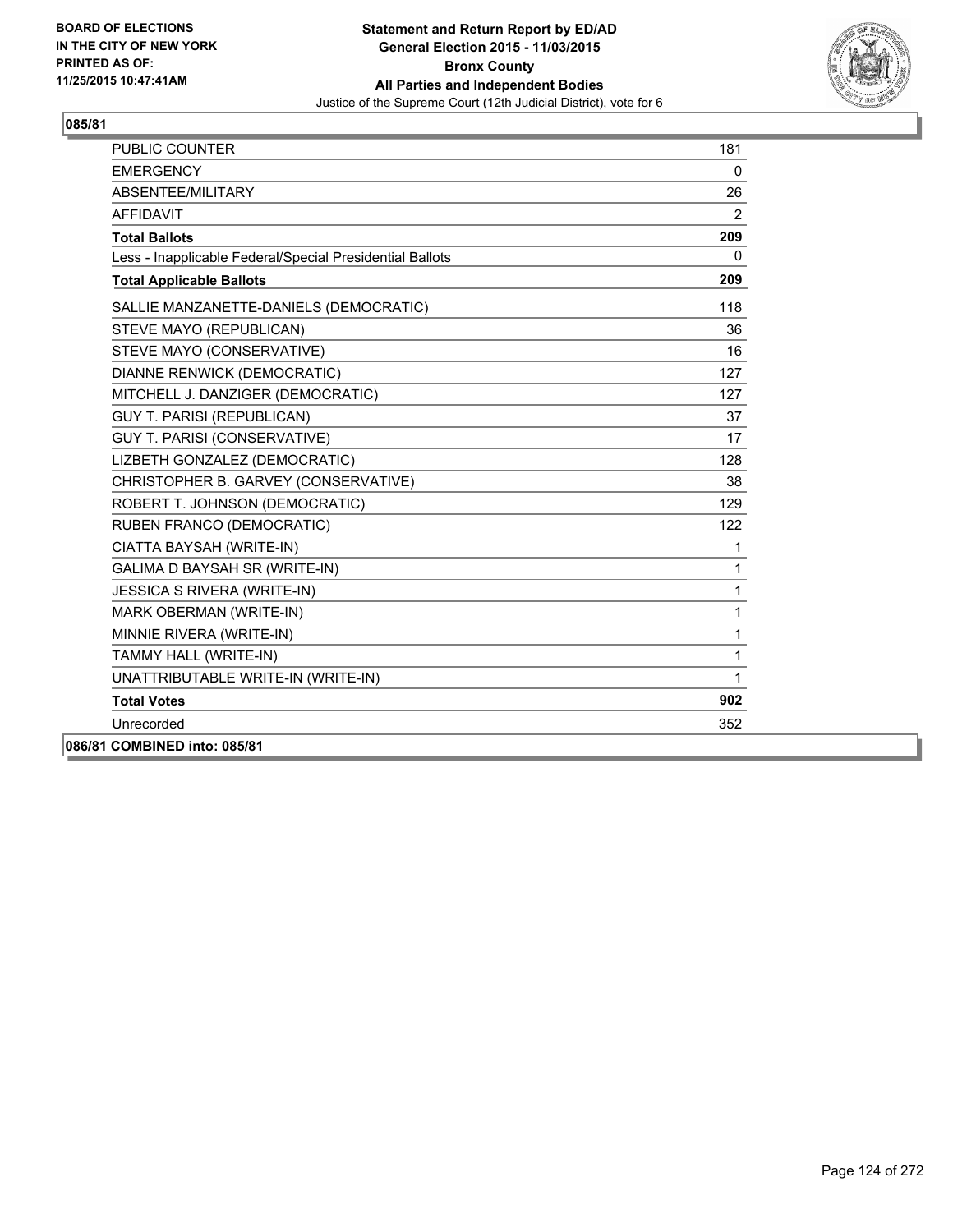

| <b>PUBLIC COUNTER</b>                                    | 177 |
|----------------------------------------------------------|-----|
| <b>EMERGENCY</b>                                         | 0   |
| ABSENTEE/MILITARY                                        | 10  |
| <b>AFFIDAVIT</b>                                         | 1   |
| <b>Total Ballots</b>                                     | 188 |
| Less - Inapplicable Federal/Special Presidential Ballots | 0   |
| <b>Total Applicable Ballots</b>                          | 188 |
| SALLIE MANZANETTE-DANIELS (DEMOCRATIC)                   | 124 |
| STEVE MAYO (REPUBLICAN)                                  | 25  |
| STEVE MAYO (CONSERVATIVE)                                | 10  |
| DIANNE RENWICK (DEMOCRATIC)                              | 130 |
| MITCHELL J. DANZIGER (DEMOCRATIC)                        | 134 |
| GUY T. PARISI (REPUBLICAN)                               | 23  |
| GUY T. PARISI (CONSERVATIVE)                             | 10  |
| LIZBETH GONZALEZ (DEMOCRATIC)                            | 135 |
| CHRISTOPHER B. GARVEY (CONSERVATIVE)                     | 18  |
| ROBERT T. JOHNSON (DEMOCRATIC)                           | 144 |
| RUBEN FRANCO (DEMOCRATIC)                                | 135 |
| UNATTRIBUTABLE WRITE-IN (WRITE-IN)                       | 3   |
| <b>Total Votes</b>                                       | 891 |
| Unrecorded                                               | 237 |

**088/81 COMBINED into: 085/81**

## **089/81 COMBINED into: 087/81**

## **090/81 COMBINED into: 087/81**

| <b>PUBLIC COUNTER</b>                                    | 89           |
|----------------------------------------------------------|--------------|
| <b>EMERGENCY</b>                                         | $\mathbf{0}$ |
| ABSENTEE/MILITARY                                        | 8            |
| <b>AFFIDAVIT</b>                                         | 14           |
| <b>Total Ballots</b>                                     | 111          |
| Less - Inapplicable Federal/Special Presidential Ballots | 0            |
| <b>Total Applicable Ballots</b>                          | 111          |
| SALLIE MANZANETTE-DANIELS (DEMOCRATIC)                   | 94           |
| STEVE MAYO (REPUBLICAN)                                  | 6            |
| STEVE MAYO (CONSERVATIVE)                                | 4            |
| DIANNE RENWICK (DEMOCRATIC)                              | 90           |
| MITCHELL J. DANZIGER (DEMOCRATIC)                        | 90           |
| <b>GUY T. PARISI (REPUBLICAN)</b>                        | 5            |
| GUY T. PARISI (CONSERVATIVE)                             | 4            |
| LIZBETH GONZALEZ (DEMOCRATIC)                            | 89           |
| CHRISTOPHER B. GARVEY (CONSERVATIVE)                     | 6            |
| ROBERT T. JOHNSON (DEMOCRATIC)                           | 92           |
| RUBEN FRANCO (DEMOCRATIC)                                | 90           |
| <b>Total Votes</b>                                       | 570          |
| Unrecorded                                               | 96           |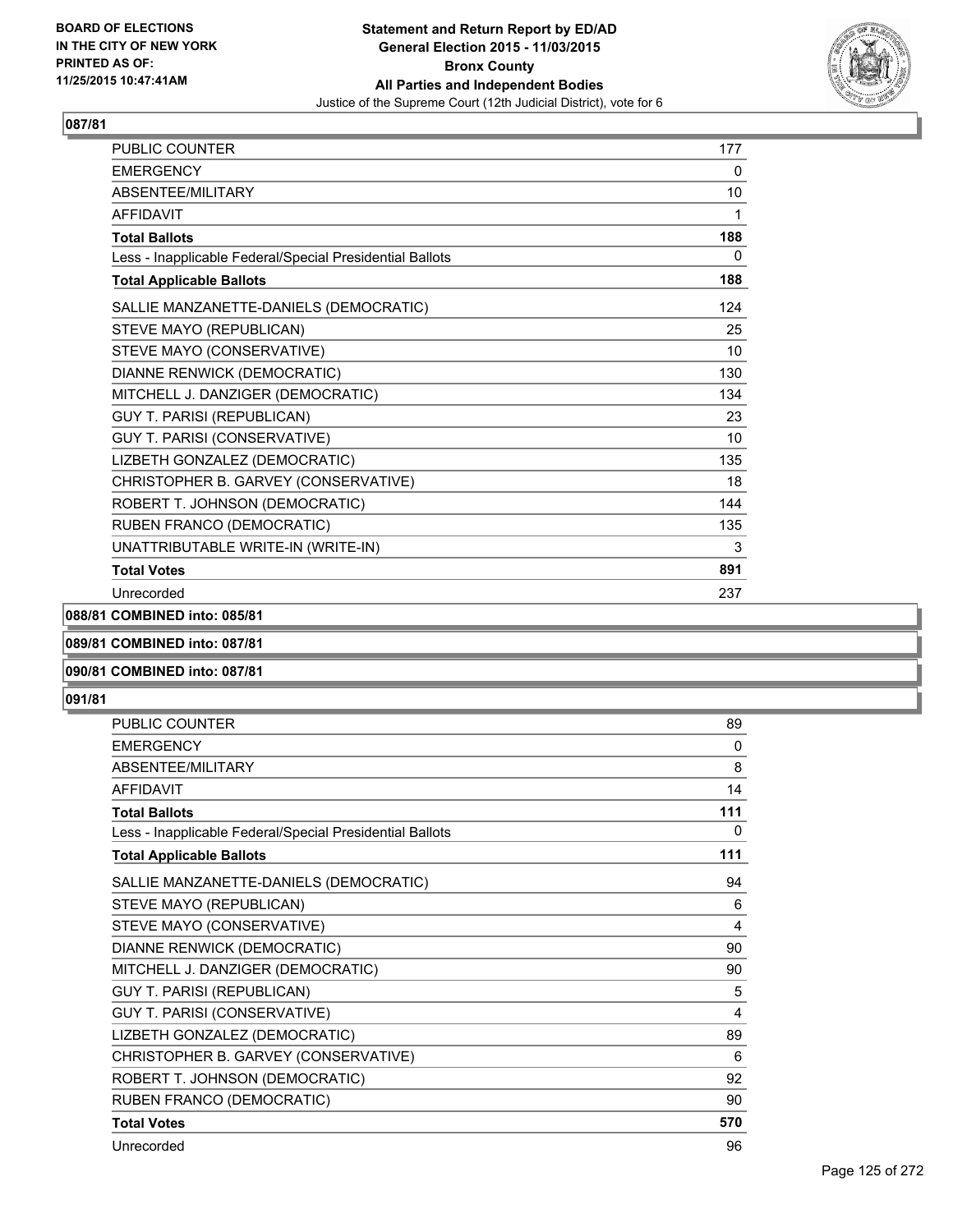

| PUBLIC COUNTER                                           | 140            |
|----------------------------------------------------------|----------------|
| <b>EMERGENCY</b>                                         | 0              |
| <b>ABSENTEE/MILITARY</b>                                 | 1              |
| <b>AFFIDAVIT</b>                                         | 2              |
| <b>Total Ballots</b>                                     | 143            |
| Less - Inapplicable Federal/Special Presidential Ballots | 0              |
| <b>Total Applicable Ballots</b>                          | 143            |
| SALLIE MANZANETTE-DANIELS (DEMOCRATIC)                   | 91             |
| STEVE MAYO (REPUBLICAN)                                  | 9              |
| STEVE MAYO (CONSERVATIVE)                                | 4              |
| DIANNE RENWICK (DEMOCRATIC)                              | 93             |
| MITCHELL J. DANZIGER (DEMOCRATIC)                        | 92             |
| <b>GUY T. PARISI (REPUBLICAN)</b>                        | $\overline{7}$ |
| GUY T. PARISI (CONSERVATIVE)                             | 2              |
| LIZBETH GONZALEZ (DEMOCRATIC)                            | 105            |
| CHRISTOPHER B. GARVEY (CONSERVATIVE)                     | 5              |
| ROBERT T. JOHNSON (DEMOCRATIC)                           | 96             |
| RUBEN FRANCO (DEMOCRATIC)                                | 95             |
| UNATTRIBUTABLE WRITE-IN (WRITE-IN)                       | 1              |
| <b>Total Votes</b>                                       | 600            |
| Unrecorded                                               | 258            |

**093/81 COMBINED into: 092/81**

**094/81 COMBINED into: 092/81**

## **095/81 COMBINED into: 083/80**

| <b>PUBLIC COUNTER</b>                                    | 78  |
|----------------------------------------------------------|-----|
| <b>EMERGENCY</b>                                         | 0   |
| ABSENTEE/MILITARY                                        | 18  |
| <b>AFFIDAVIT</b>                                         | 1   |
| <b>Total Ballots</b>                                     | 97  |
| Less - Inapplicable Federal/Special Presidential Ballots | 0   |
| <b>Total Applicable Ballots</b>                          | 97  |
| SALLIE MANZANETTE-DANIELS (DEMOCRATIC)                   | 52  |
| STEVE MAYO (REPUBLICAN)                                  | 10  |
| STEVE MAYO (CONSERVATIVE)                                | 5   |
| DIANNE RENWICK (DEMOCRATIC)                              | 51  |
| MITCHELL J. DANZIGER (DEMOCRATIC)                        | 49  |
| <b>GUY T. PARISI (REPUBLICAN)</b>                        | 6   |
| <b>GUY T. PARISI (CONSERVATIVE)</b>                      | 4   |
| LIZBETH GONZALEZ (DEMOCRATIC)                            | 64  |
| CHRISTOPHER B. GARVEY (CONSERVATIVE)                     | 7   |
| ROBERT T. JOHNSON (DEMOCRATIC)                           | 55  |
| RUBEN FRANCO (DEMOCRATIC)                                | 47  |
| <b>Total Votes</b>                                       | 350 |
| Unrecorded                                               | 232 |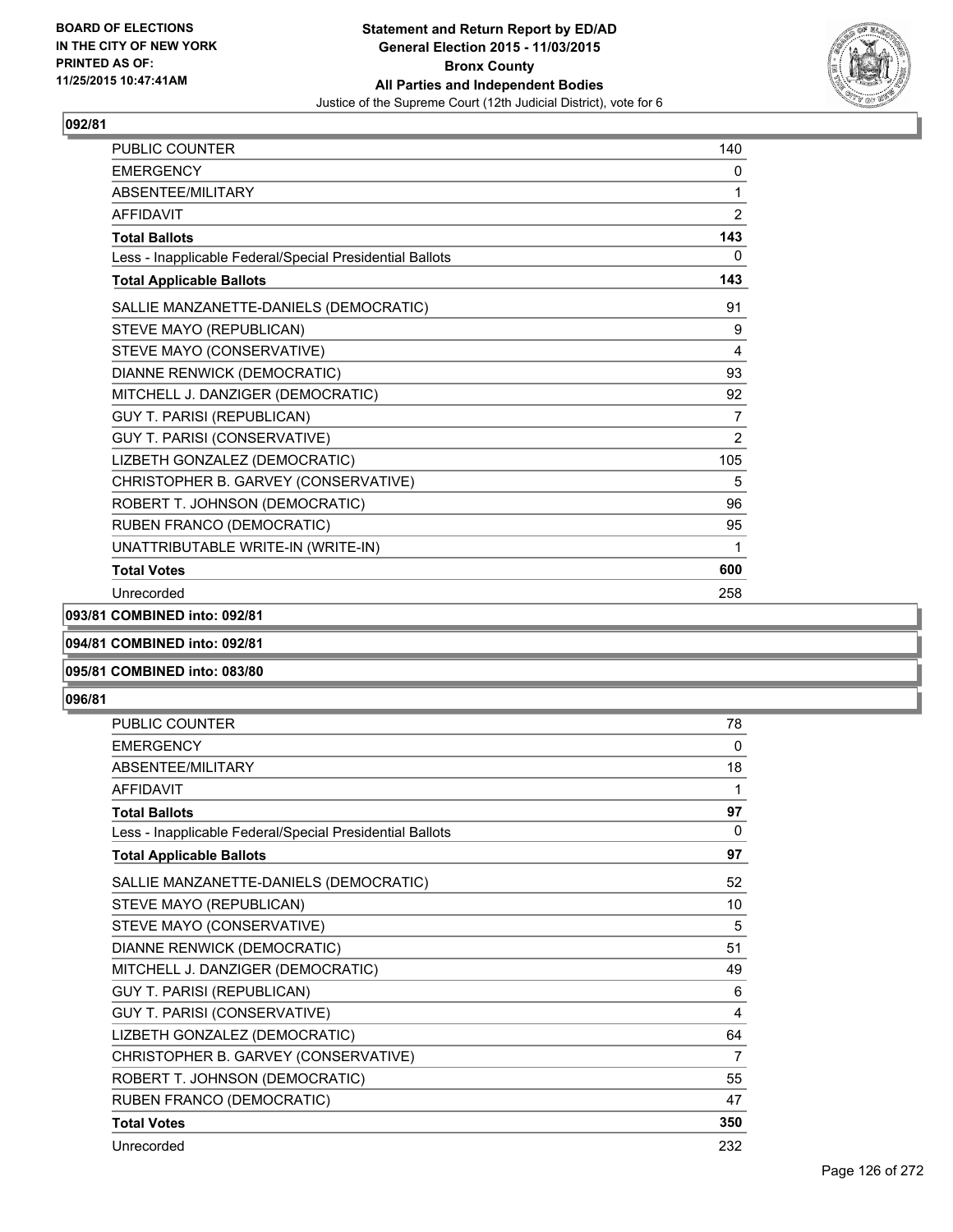

## **097/81 COMBINED into: 096/81**

| <b>PUBLIC COUNTER</b>                                    | 67       |
|----------------------------------------------------------|----------|
| <b>EMERGENCY</b>                                         | $\Omega$ |
| ABSENTEE/MILITARY                                        | 1        |
| <b>AFFIDAVIT</b>                                         | 1        |
| <b>Total Ballots</b>                                     | 69       |
| Less - Inapplicable Federal/Special Presidential Ballots | $\Omega$ |
| <b>Total Applicable Ballots</b>                          | 69       |
| SALLIE MANZANETTE-DANIELS (DEMOCRATIC)                   | 37       |
| STEVE MAYO (REPUBLICAN)                                  | 2        |
| STEVE MAYO (CONSERVATIVE)                                | 2        |
| DIANNE RENWICK (DEMOCRATIC)                              | 38       |
| MITCHELL J. DANZIGER (DEMOCRATIC)                        | 41       |
| <b>GUY T. PARISI (REPUBLICAN)</b>                        | 2        |
| GUY T. PARISI (CONSERVATIVE)                             | 1        |
| LIZBETH GONZALEZ (DEMOCRATIC)                            | 45       |
| CHRISTOPHER B. GARVEY (CONSERVATIVE)                     | 3        |
| ROBERT T. JOHNSON (DEMOCRATIC)                           | 48       |
| RUBEN FRANCO (DEMOCRATIC)                                | 37       |
| <b>Total Votes</b>                                       | 256      |
| Unrecorded                                               | 158      |

#### **099/81**

| <b>PUBLIC COUNTER</b>                                    | 51             |
|----------------------------------------------------------|----------------|
| <b>EMERGENCY</b>                                         | 0              |
| ABSENTEE/MILITARY                                        | $\overline{2}$ |
| <b>AFFIDAVIT</b>                                         | 3              |
| <b>Total Ballots</b>                                     | 56             |
| Less - Inapplicable Federal/Special Presidential Ballots | $\mathbf{0}$   |
| <b>Total Applicable Ballots</b>                          | 56             |
| SALLIE MANZANETTE-DANIELS (DEMOCRATIC)                   | 31             |
| STEVE MAYO (REPUBLICAN)                                  | 6              |
| STEVE MAYO (CONSERVATIVE)                                | 4              |
| DIANNE RENWICK (DEMOCRATIC)                              | 30             |
| MITCHELL J. DANZIGER (DEMOCRATIC)                        | 29             |
| <b>GUY T. PARISI (REPUBLICAN)</b>                        | $\overline{7}$ |
| <b>GUY T. PARISI (CONSERVATIVE)</b>                      | 5              |
| LIZBETH GONZALEZ (DEMOCRATIC)                            | 30             |
| CHRISTOPHER B. GARVEY (CONSERVATIVE)                     | 9              |
| ROBERT T. JOHNSON (DEMOCRATIC)                           | 29             |
| RUBEN FRANCO (DEMOCRATIC)                                | 34             |
| UNATTRIBUTABLE WRITE-IN (WRITE-IN)                       | 6              |
| <b>Total Votes</b>                                       | 220            |
| Unrecorded                                               | 116            |
| 100/81 COMBINED into: 098/81                             |                |

**101/81 COMBINED into: 098/81**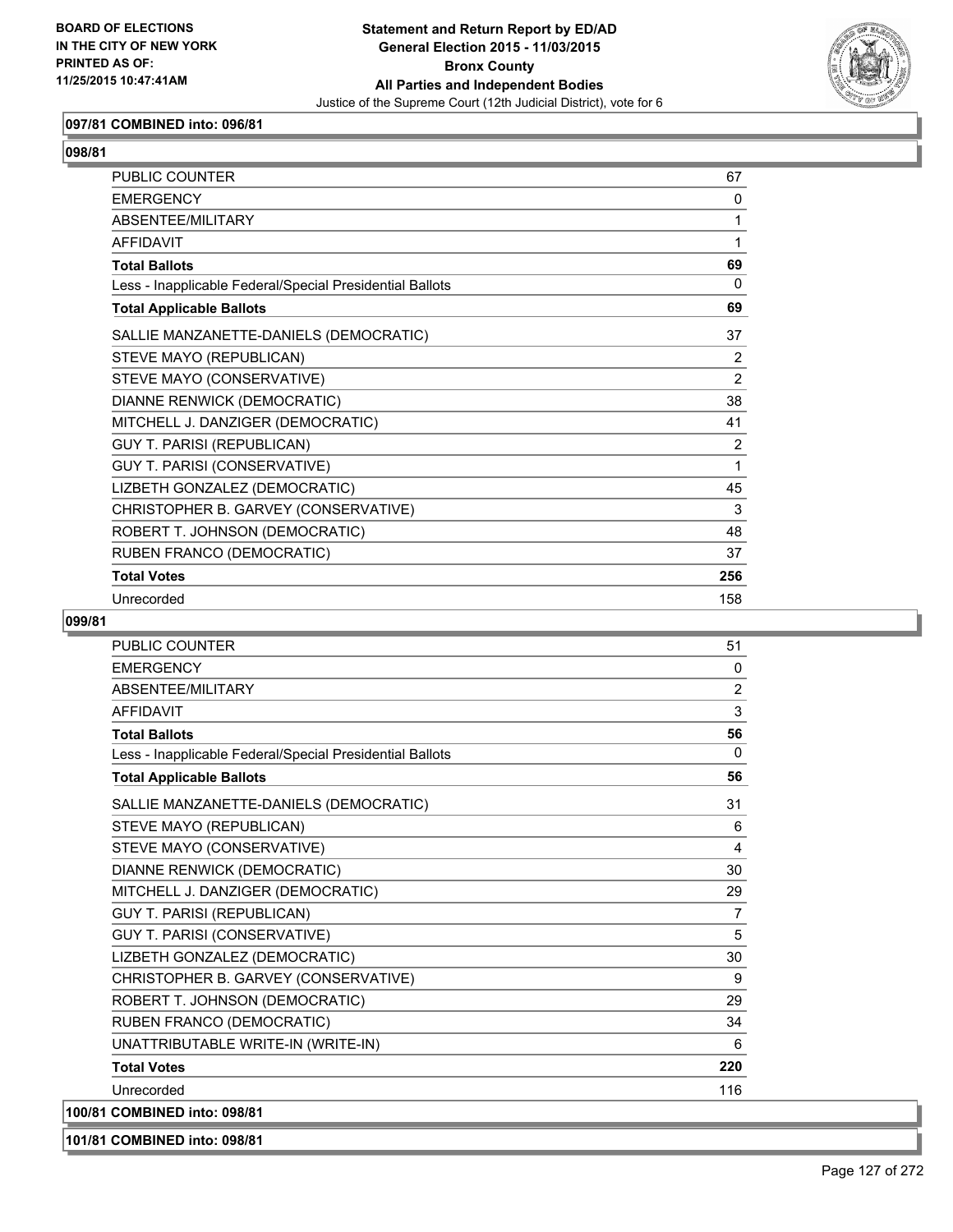

**102/81 COMBINED into: 023/81**

**103/81 COMBINED into: 011/81**

**104/81 COMBINED into: 098/81**

**105/81 COMBINED into: 025/81**

**106/81 COMBINED into: 070/81**

**107/81 COMBINED into: 098/81**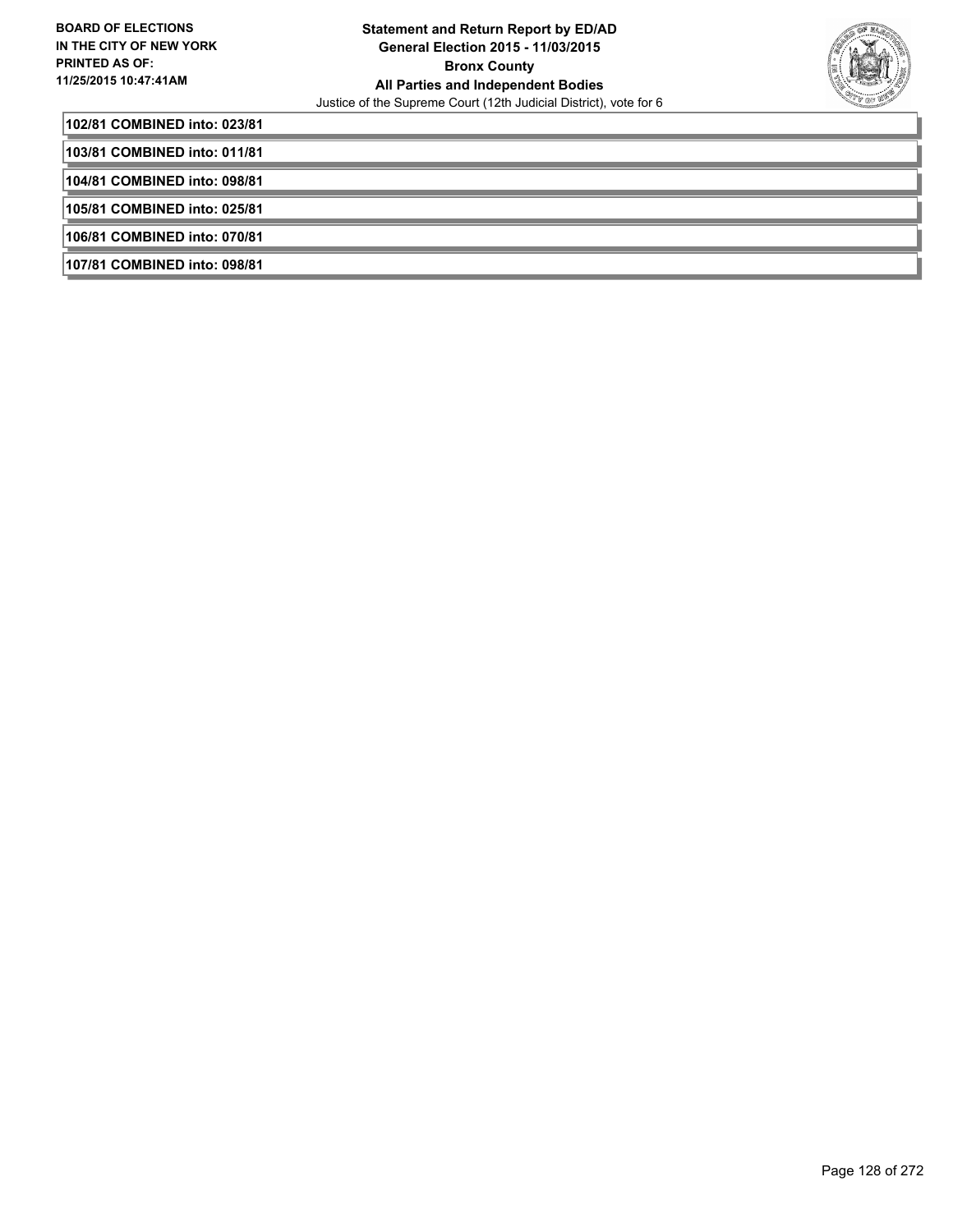

| <b>PUBLIC COUNTER</b>                                    | 81  |
|----------------------------------------------------------|-----|
| <b>EMERGENCY</b>                                         | 0   |
| ABSENTEE/MILITARY                                        | 22  |
| <b>AFFIDAVIT</b>                                         | 0   |
| <b>Total Ballots</b>                                     | 103 |
| Less - Inapplicable Federal/Special Presidential Ballots | 0   |
| <b>Total Applicable Ballots</b>                          | 103 |
| SALLIE MANZANETTE-DANIELS (DEMOCRATIC)                   | 29  |
| STEVE MAYO (REPUBLICAN)                                  | 34  |
| STEVE MAYO (CONSERVATIVE)                                | 21  |
| DIANNE RENWICK (DEMOCRATIC)                              | 36  |
| MITCHELL J. DANZIGER (DEMOCRATIC)                        | 44  |
| <b>GUY T. PARISI (REPUBLICAN)</b>                        | 38  |
| GUY T. PARISI (CONSERVATIVE)                             | 20  |
| LIZBETH GONZALEZ (DEMOCRATIC)                            | 43  |
| CHRISTOPHER B. GARVEY (CONSERVATIVE)                     | 43  |
| ROBERT T. JOHNSON (DEMOCRATIC)                           | 36  |
| RUBEN FRANCO (DEMOCRATIC)                                | 44  |
| <b>Total Votes</b>                                       | 388 |
| Unrecorded                                               | 230 |

## **002/82 COMBINED into: 001/82**

| <b>PUBLIC COUNTER</b>                                    | 40       |
|----------------------------------------------------------|----------|
| <b>EMERGENCY</b>                                         | 0        |
| ABSENTEE/MILITARY                                        | 1        |
| <b>AFFIDAVIT</b>                                         | $\Omega$ |
| <b>Total Ballots</b>                                     | 41       |
| Less - Inapplicable Federal/Special Presidential Ballots | 0        |
| <b>Total Applicable Ballots</b>                          | 41       |
| SALLIE MANZANETTE-DANIELS (DEMOCRATIC)                   | 7        |
| STEVE MAYO (REPUBLICAN)                                  | 18       |
| STEVE MAYO (CONSERVATIVE)                                | 16       |
| DIANNE RENWICK (DEMOCRATIC)                              | 12       |
| MITCHELL J. DANZIGER (DEMOCRATIC)                        | 13       |
| <b>GUY T. PARISI (REPUBLICAN)</b>                        | 16       |
| GUY T. PARISI (CONSERVATIVE)                             | 15       |
| LIZBETH GONZALEZ (DEMOCRATIC)                            | 13       |
| CHRISTOPHER B. GARVEY (CONSERVATIVE)                     | 23       |
| ROBERT T. JOHNSON (DEMOCRATIC)                           | 16       |
| RUBEN FRANCO (DEMOCRATIC)                                | 17       |
| <b>Total Votes</b>                                       | 166      |
| Unrecorded                                               | 80       |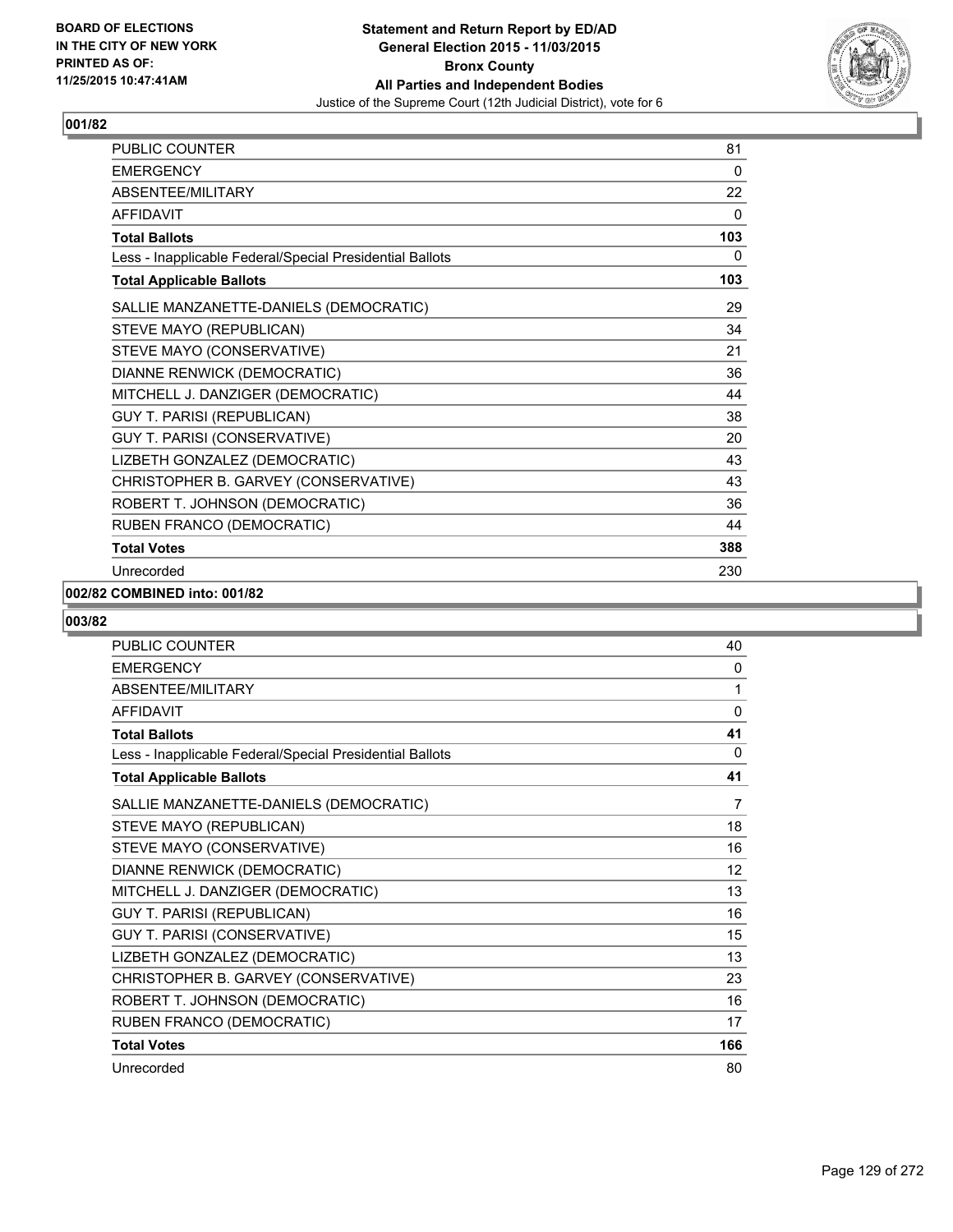

| <b>PUBLIC COUNTER</b>                                    | 105          |
|----------------------------------------------------------|--------------|
| <b>EMERGENCY</b>                                         | 0            |
| ABSENTEE/MILITARY                                        | 8            |
| <b>AFFIDAVIT</b>                                         | $\mathbf{0}$ |
| <b>Total Ballots</b>                                     | 113          |
| Less - Inapplicable Federal/Special Presidential Ballots | $\mathbf{0}$ |
| <b>Total Applicable Ballots</b>                          | 113          |
| SALLIE MANZANETTE-DANIELS (DEMOCRATIC)                   | 41           |
| STEVE MAYO (REPUBLICAN)                                  | 42           |
| STEVE MAYO (CONSERVATIVE)                                | 20           |
| DIANNE RENWICK (DEMOCRATIC)                              | 39           |
| MITCHELL J. DANZIGER (DEMOCRATIC)                        | 40           |
| <b>GUY T. PARISI (REPUBLICAN)</b>                        | 45           |
| GUY T. PARISI (CONSERVATIVE)                             | 15           |
| LIZBETH GONZALEZ (DEMOCRATIC)                            | 54           |
| CHRISTOPHER B. GARVEY (CONSERVATIVE)                     | 36           |
| ROBERT T. JOHNSON (DEMOCRATIC)                           | 52           |
| RUBEN FRANCO (DEMOCRATIC)                                | 48           |
| <b>BARRY HECHT (WRITE-IN)</b>                            | 1            |
| ED BEHAINON (WRITE-IN)                                   | 1            |
| RUDOLF GIULIANO (WRITE-IN)                               | 1            |
| <b>Total Votes</b>                                       | 435          |
| Unrecorded                                               | 243          |
| 005/82 COMBINED into: 004/82                             |              |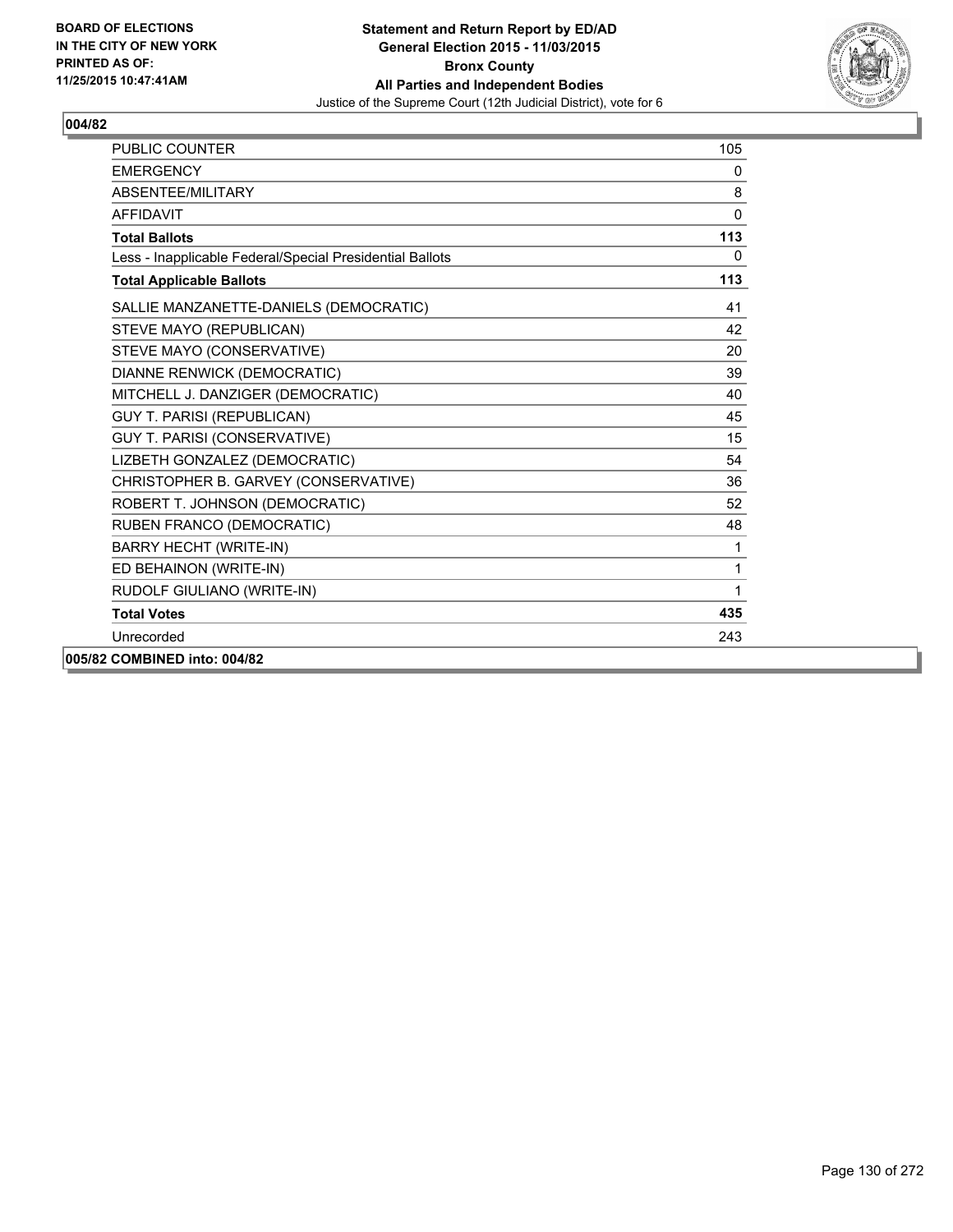

| PUBLIC COUNTER                                           | 62       |
|----------------------------------------------------------|----------|
| <b>EMERGENCY</b>                                         | 0        |
| ABSENTEE/MILITARY                                        | 3        |
| <b>AFFIDAVIT</b>                                         | $\Omega$ |
| <b>Total Ballots</b>                                     | 65       |
| Less - Inapplicable Federal/Special Presidential Ballots | 0        |
| <b>Total Applicable Ballots</b>                          | 65       |
| SALLIE MANZANETTE-DANIELS (DEMOCRATIC)                   | 21       |
| STEVE MAYO (REPUBLICAN)                                  | 28       |
| STEVE MAYO (CONSERVATIVE)                                | 9        |
| DIANNE RENWICK (DEMOCRATIC)                              | 15       |
| MITCHELL J. DANZIGER (DEMOCRATIC)                        | 19       |
| <b>GUY T. PARISI (REPUBLICAN)</b>                        | 32       |
| GUY T. PARISI (CONSERVATIVE)                             | 11       |
| LIZBETH GONZALEZ (DEMOCRATIC)                            | 24       |
| CHRISTOPHER B. GARVEY (CONSERVATIVE)                     | 24       |
| ROBERT T. JOHNSON (DEMOCRATIC)                           | 27       |
| RUBEN FRANCO (DEMOCRATIC)                                | 26       |
| GINO MASMORATO (WRITE-IN)                                | 1        |
| <b>Total Votes</b>                                       | 237      |
| Unrecorded                                               | 153      |

#### **007/82 COMBINED into: 006/82**

| <b>PUBLIC COUNTER</b>                                    | 83             |
|----------------------------------------------------------|----------------|
| <b>EMERGENCY</b>                                         | 0              |
| ABSENTEE/MILITARY                                        | $\overline{2}$ |
| <b>AFFIDAVIT</b>                                         | 1              |
| <b>Total Ballots</b>                                     | 86             |
| Less - Inapplicable Federal/Special Presidential Ballots | $\Omega$       |
| <b>Total Applicable Ballots</b>                          | 86             |
| SALLIE MANZANETTE-DANIELS (DEMOCRATIC)                   | 38             |
| STEVE MAYO (REPUBLICAN)                                  | 22             |
| STEVE MAYO (CONSERVATIVE)                                | 11             |
| DIANNE RENWICK (DEMOCRATIC)                              | 36             |
| MITCHELL J. DANZIGER (DEMOCRATIC)                        | 42             |
| <b>GUY T. PARISI (REPUBLICAN)</b>                        | 23             |
| GUY T. PARISI (CONSERVATIVE)                             | 11             |
| LIZBETH GONZALEZ (DEMOCRATIC)                            | 56             |
| CHRISTOPHER B. GARVEY (CONSERVATIVE)                     | 21             |
| ROBERT T. JOHNSON (DEMOCRATIC)                           | 40             |
| RUBEN FRANCO (DEMOCRATIC)                                | 46             |
| <b>Total Votes</b>                                       | 346            |
| Unrecorded                                               | 170            |
| 009/82 COMBINED into: 008/82                             |                |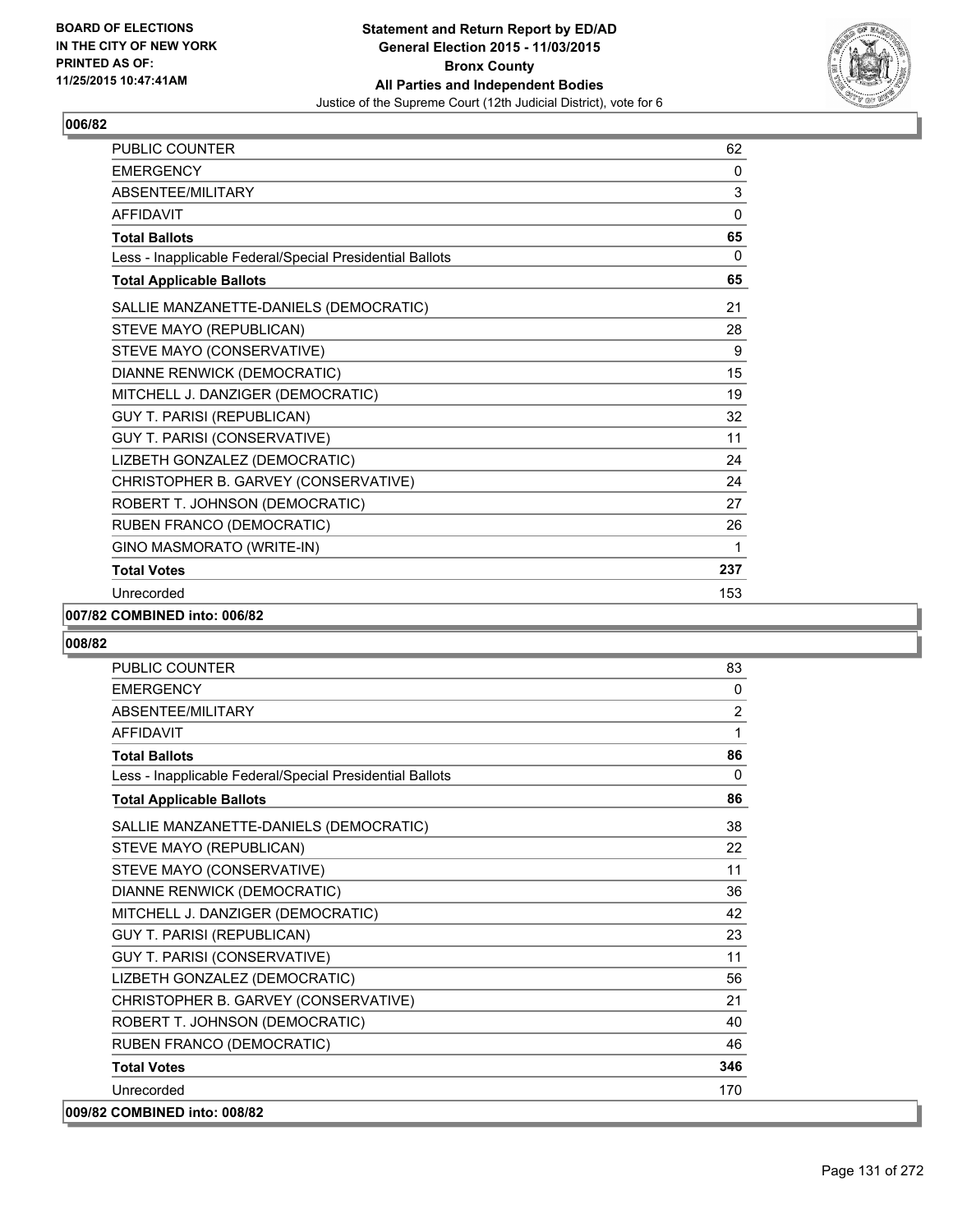

| <b>PUBLIC COUNTER</b>                                    | 53             |
|----------------------------------------------------------|----------------|
| <b>EMERGENCY</b>                                         | 0              |
| ABSENTEE/MILITARY                                        | 3              |
| <b>AFFIDAVIT</b>                                         | 2              |
| <b>Total Ballots</b>                                     | 58             |
| Less - Inapplicable Federal/Special Presidential Ballots | 0              |
| <b>Total Applicable Ballots</b>                          | 58             |
| SALLIE MANZANETTE-DANIELS (DEMOCRATIC)                   | 33             |
| STEVE MAYO (REPUBLICAN)                                  | 8              |
| STEVE MAYO (CONSERVATIVE)                                | 4              |
| DIANNE RENWICK (DEMOCRATIC)                              | 30             |
| MITCHELL J. DANZIGER (DEMOCRATIC)                        | 33             |
| <b>GUY T. PARISI (REPUBLICAN)</b>                        | 7              |
| GUY T. PARISI (CONSERVATIVE)                             | 4              |
| LIZBETH GONZALEZ (DEMOCRATIC)                            | 41             |
| CHRISTOPHER B. GARVEY (CONSERVATIVE)                     | 9              |
| ROBERT T. JOHNSON (DEMOCRATIC)                           | 34             |
| RUBEN FRANCO (DEMOCRATIC)                                | 35             |
| THOMAS DUNLEA (WRITE-IN)                                 | 1              |
| UNATTRIBUTABLE WRITE-IN (WRITE-IN)                       | $\overline{2}$ |
| <b>Total Votes</b>                                       | 241            |
| Unrecorded                                               | 107            |

| <b>PUBLIC COUNTER</b>                                    | 76             |
|----------------------------------------------------------|----------------|
| <b>EMERGENCY</b>                                         | 0              |
| ABSENTEE/MILITARY                                        | 5              |
| <b>AFFIDAVIT</b>                                         | 1              |
| <b>Total Ballots</b>                                     | 82             |
| Less - Inapplicable Federal/Special Presidential Ballots | $\Omega$       |
| <b>Total Applicable Ballots</b>                          | 82             |
| SALLIE MANZANETTE-DANIELS (DEMOCRATIC)                   | 40             |
| STEVE MAYO (REPUBLICAN)                                  | 6              |
| STEVE MAYO (CONSERVATIVE)                                | $\overline{2}$ |
| <b>DIANNE RENWICK (DEMOCRATIC)</b>                       | 27             |
| MITCHELL J. DANZIGER (DEMOCRATIC)                        | 28             |
| <b>GUY T. PARISI (REPUBLICAN)</b>                        | 9              |
| GUY T. PARISI (CONSERVATIVE)                             | 2              |
| LIZBETH GONZALEZ (DEMOCRATIC)                            | 43             |
| CHRISTOPHER B. GARVEY (CONSERVATIVE)                     | 5              |
| ROBERT T. JOHNSON (DEMOCRATIC)                           | 36             |
| RUBEN FRANCO (DEMOCRATIC)                                | 29             |
| <b>Total Votes</b>                                       | 227            |
| Unrecorded                                               | 265            |
| 012/82 COMBINED into: 011/82                             |                |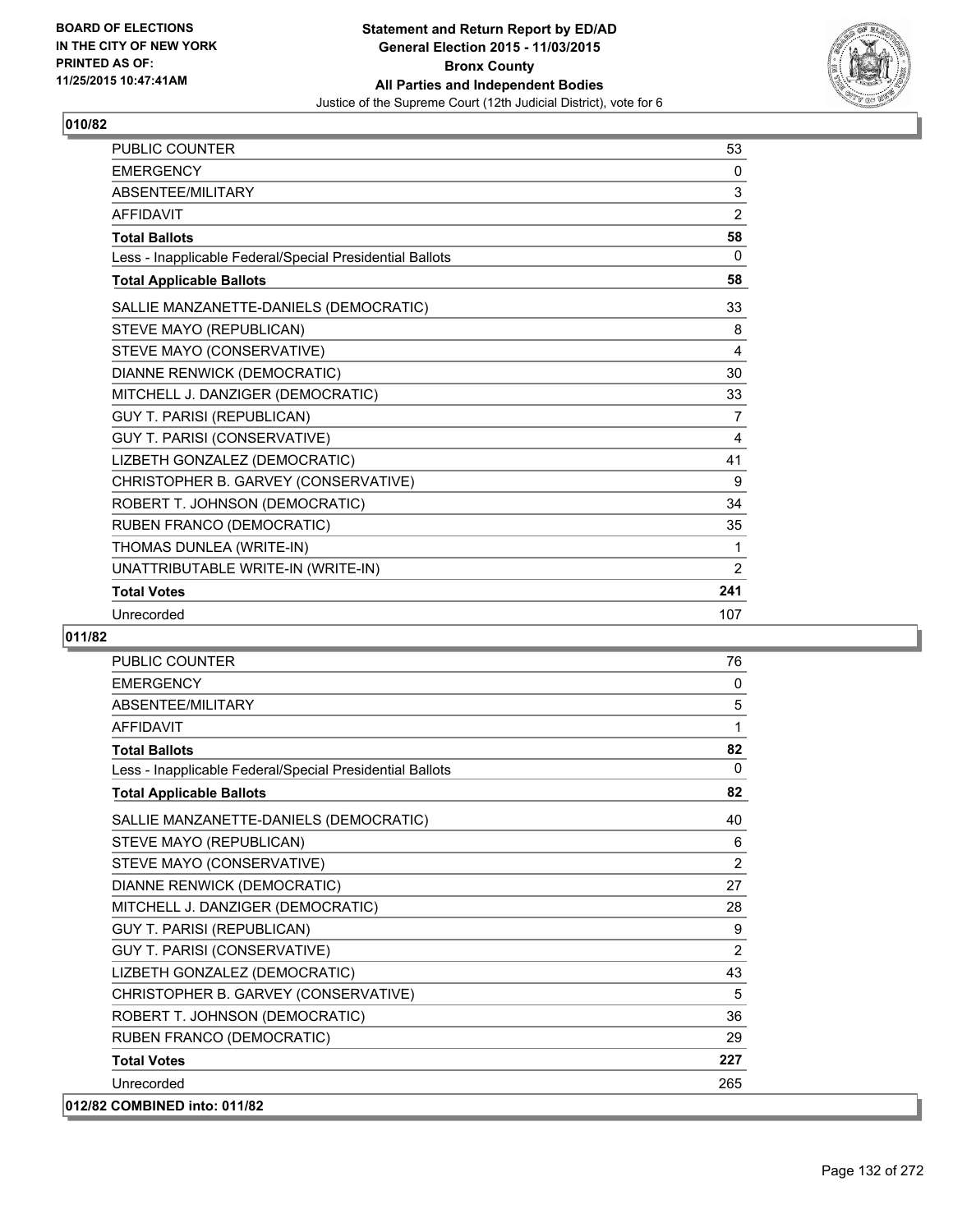

| <b>PUBLIC COUNTER</b>                                    | 136          |
|----------------------------------------------------------|--------------|
| <b>EMERGENCY</b>                                         | 0            |
| <b>ABSENTEE/MILITARY</b>                                 | 3            |
| <b>AFFIDAVIT</b>                                         | 1            |
| <b>Total Ballots</b>                                     | 140          |
| Less - Inapplicable Federal/Special Presidential Ballots | 0            |
| <b>Total Applicable Ballots</b>                          | 140          |
| SALLIE MANZANETTE-DANIELS (DEMOCRATIC)                   | 90           |
| STEVE MAYO (REPUBLICAN)                                  | 4            |
| STEVE MAYO (CONSERVATIVE)                                | 1            |
| DIANNE RENWICK (DEMOCRATIC)                              | 86           |
| MITCHELL J. DANZIGER (DEMOCRATIC)                        | 84           |
| <b>GUY T. PARISI (REPUBLICAN)</b>                        | 0            |
| GUY T. PARISI (CONSERVATIVE)                             | $\mathbf{0}$ |
| LIZBETH GONZALEZ (DEMOCRATIC)                            | 99           |
| CHRISTOPHER B. GARVEY (CONSERVATIVE)                     | $\mathbf{0}$ |
| ROBERT T. JOHNSON (DEMOCRATIC)                           | 90           |
| RUBEN FRANCO (DEMOCRATIC)                                | 85           |
| <b>Total Votes</b>                                       | 539          |
| Unrecorded                                               | 301          |

# **014/82 COMBINED into: 011/82**

#### **015/82 COMBINED into: 013/82**

| <b>PUBLIC COUNTER</b>                                    | 75           |
|----------------------------------------------------------|--------------|
| <b>EMERGENCY</b>                                         | $\mathbf{0}$ |
| ABSENTEE/MILITARY                                        | 14           |
| <b>AFFIDAVIT</b>                                         | 1            |
| <b>Total Ballots</b>                                     | 90           |
| Less - Inapplicable Federal/Special Presidential Ballots | 0            |
| <b>Total Applicable Ballots</b>                          | 90           |
| SALLIE MANZANETTE-DANIELS (DEMOCRATIC)                   | 42           |
| STEVE MAYO (REPUBLICAN)                                  | 20           |
| STEVE MAYO (CONSERVATIVE)                                | 14           |
| DIANNE RENWICK (DEMOCRATIC)                              | 37           |
| MITCHELL J. DANZIGER (DEMOCRATIC)                        | 35           |
| <b>GUY T. PARISI (REPUBLICAN)</b>                        | 24           |
| GUY T. PARISI (CONSERVATIVE)                             | 14           |
| LIZBETH GONZALEZ (DEMOCRATIC)                            | 51           |
| CHRISTOPHER B. GARVEY (CONSERVATIVE)                     | 25           |
| ROBERT T. JOHNSON (DEMOCRATIC)                           | 41           |
| RUBEN FRANCO (DEMOCRATIC)                                | 36           |
| JANET BITNER (WRITE-IN)                                  | 1            |
| UNATTRIBUTABLE WRITE-IN (WRITE-IN)                       | 2            |
| <b>Total Votes</b>                                       | 342          |
| Unrecorded                                               | 198          |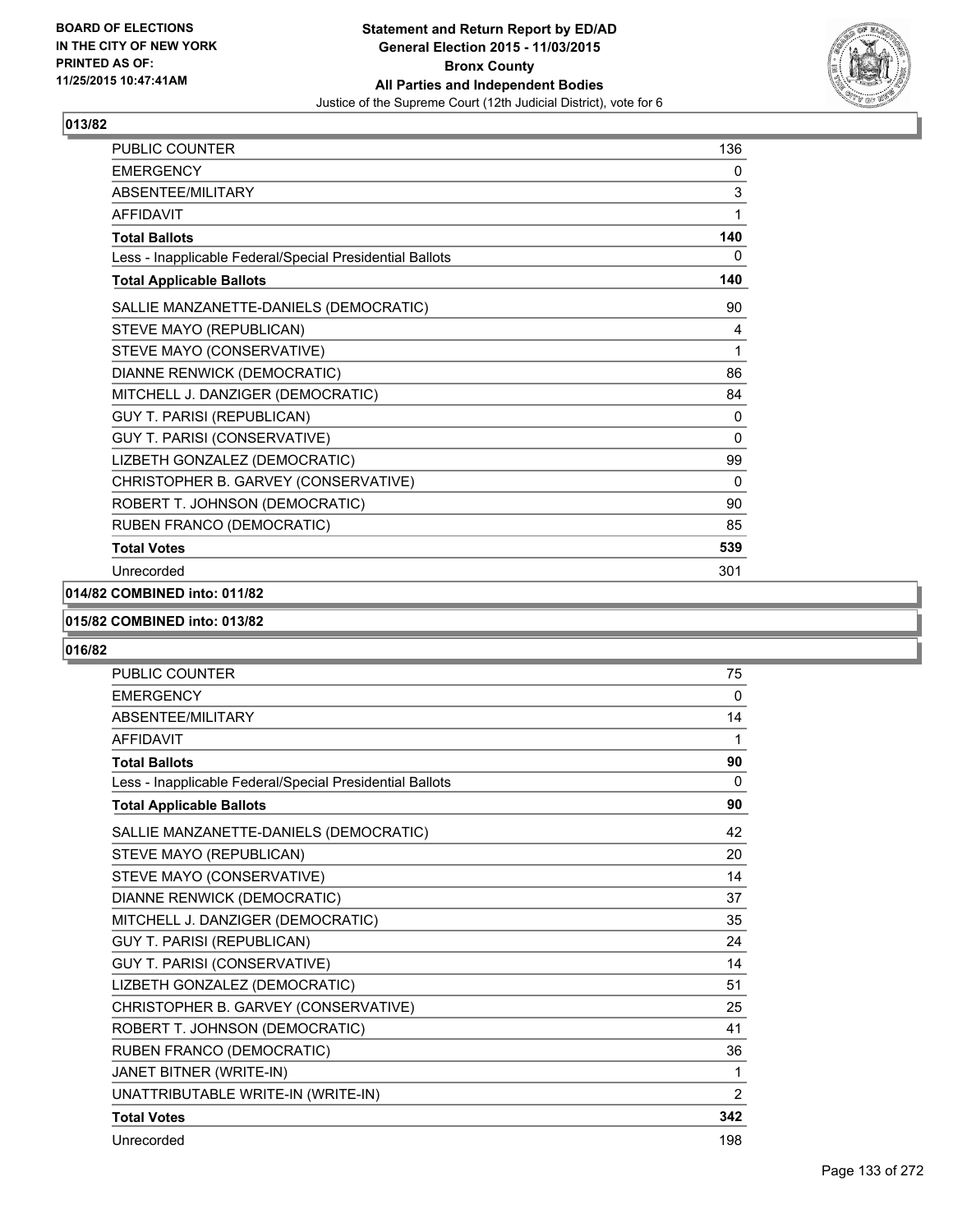

| <b>PUBLIC COUNTER</b>                                    | 51                |
|----------------------------------------------------------|-------------------|
| <b>EMERGENCY</b>                                         | 0                 |
| ABSENTEE/MILITARY                                        | 2                 |
| <b>AFFIDAVIT</b>                                         | 0                 |
| <b>Total Ballots</b>                                     | 53                |
| Less - Inapplicable Federal/Special Presidential Ballots | 0                 |
| <b>Total Applicable Ballots</b>                          | 53                |
| SALLIE MANZANETTE-DANIELS (DEMOCRATIC)                   | 26                |
| STEVE MAYO (REPUBLICAN)                                  | 13                |
| STEVE MAYO (CONSERVATIVE)                                | 7                 |
| DIANNE RENWICK (DEMOCRATIC)                              | 26                |
| MITCHELL J. DANZIGER (DEMOCRATIC)                        | 24                |
| <b>GUY T. PARISI (REPUBLICAN)</b>                        | 13                |
| GUY T. PARISI (CONSERVATIVE)                             | 6                 |
| LIZBETH GONZALEZ (DEMOCRATIC)                            | 33                |
| CHRISTOPHER B. GARVEY (CONSERVATIVE)                     | $12 \overline{ }$ |
| ROBERT T. JOHNSON (DEMOCRATIC)                           | 30                |
| RUBEN FRANCO (DEMOCRATIC)                                | 27                |
| <b>Total Votes</b>                                       | 217               |
| Unrecorded                                               | 101               |

| <b>PUBLIC COUNTER</b>                                    | 33       |
|----------------------------------------------------------|----------|
| <b>FMFRGFNCY</b>                                         | $\Omega$ |
| <b>ABSENTEE/MILITARY</b>                                 | 2        |
| <b>AFFIDAVIT</b>                                         | 1        |
| <b>Total Ballots</b>                                     | 36       |
| Less - Inapplicable Federal/Special Presidential Ballots | $\Omega$ |
| <b>Total Applicable Ballots</b>                          | 36       |
| SALLIE MANZANETTE-DANIELS (DEMOCRATIC)                   | 17       |
| STEVE MAYO (REPUBLICAN)                                  | 9        |
| STEVE MAYO (CONSERVATIVE)                                | 5        |
| DIANNE RENWICK (DEMOCRATIC)                              | 18       |
| MITCHELL J. DANZIGER (DEMOCRATIC)                        | 16       |
| <b>GUY T. PARISI (REPUBLICAN)</b>                        | 9        |
| GUY T. PARISI (CONSERVATIVE)                             | 5        |
| LIZBETH GONZALEZ (DEMOCRATIC)                            | 24       |
| CHRISTOPHER B. GARVEY (CONSERVATIVE)                     | 10       |
| ROBERT T. JOHNSON (DEMOCRATIC)                           | 21       |
| RUBEN FRANCO (DEMOCRATIC)                                | 21       |
| <b>Total Votes</b>                                       | 155      |
| Unrecorded                                               | 61       |
| 019/82 COMBINED into: 018/82                             |          |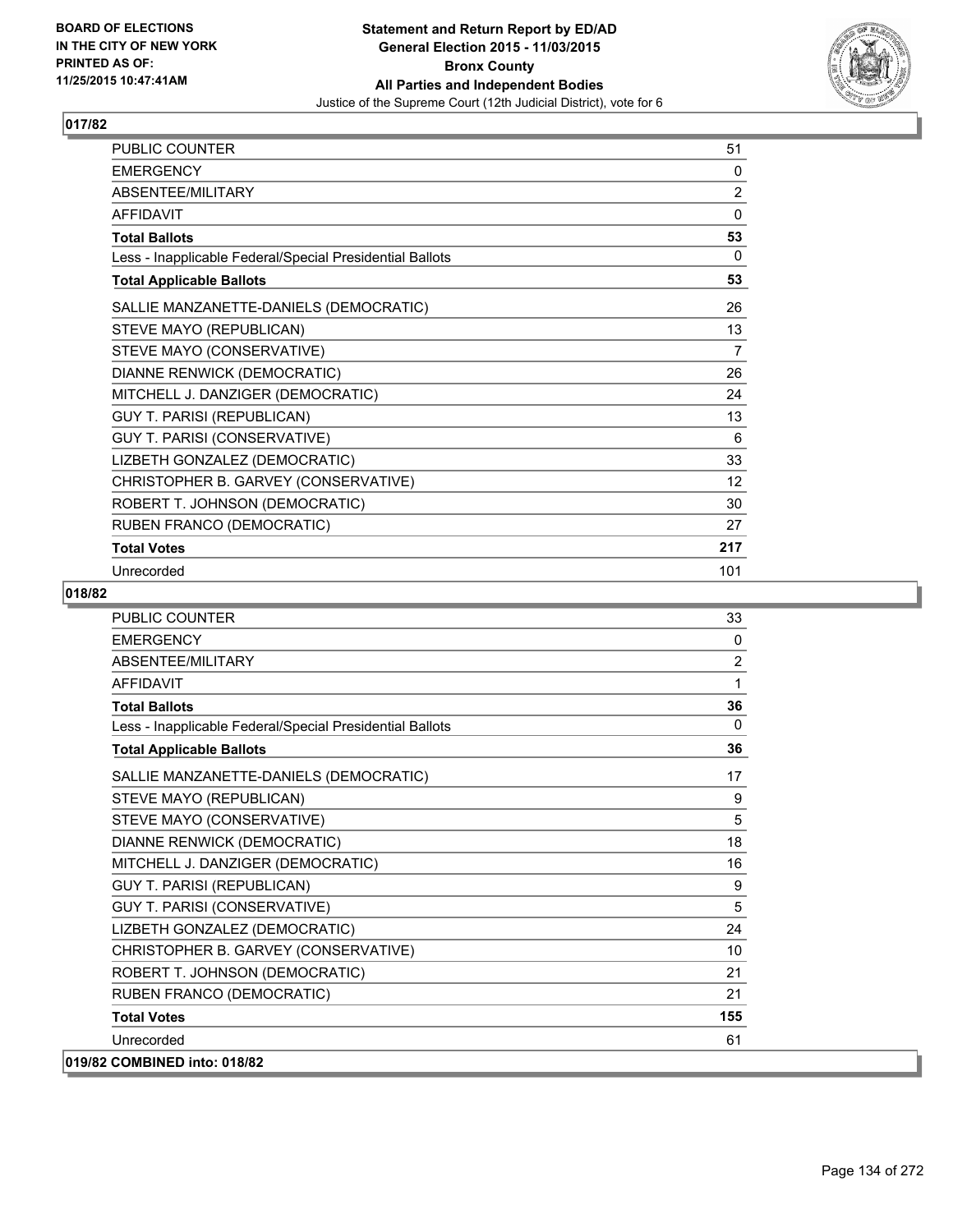

| <b>PUBLIC COUNTER</b>                                    | 60  |
|----------------------------------------------------------|-----|
| <b>EMERGENCY</b>                                         | 0   |
| ABSENTEE/MILITARY                                        | 4   |
| <b>AFFIDAVIT</b>                                         | 0   |
| <b>Total Ballots</b>                                     | 64  |
| Less - Inapplicable Federal/Special Presidential Ballots | 0   |
| <b>Total Applicable Ballots</b>                          | 64  |
| SALLIE MANZANETTE-DANIELS (DEMOCRATIC)                   | 23  |
| STEVE MAYO (REPUBLICAN)                                  | 19  |
| STEVE MAYO (CONSERVATIVE)                                | 9   |
| DIANNE RENWICK (DEMOCRATIC)                              | 16  |
| MITCHELL J. DANZIGER (DEMOCRATIC)                        | 22  |
| <b>GUY T. PARISI (REPUBLICAN)</b>                        | 21  |
| <b>GUY T. PARISI (CONSERVATIVE)</b>                      | 8   |
| LIZBETH GONZALEZ (DEMOCRATIC)                            | 37  |
| CHRISTOPHER B. GARVEY (CONSERVATIVE)                     | 20  |
| ROBERT T. JOHNSON (DEMOCRATIC)                           | 35  |
| RUBEN FRANCO (DEMOCRATIC)                                | 33  |
| <b>Total Votes</b>                                       | 243 |
| Unrecorded                                               | 141 |

| <b>PUBLIC COUNTER</b>                                    | 67       |
|----------------------------------------------------------|----------|
| <b>EMERGENCY</b>                                         | $\Omega$ |
| ABSENTEE/MILITARY                                        | 1        |
| <b>AFFIDAVIT</b>                                         | $\Omega$ |
| <b>Total Ballots</b>                                     | 68       |
| Less - Inapplicable Federal/Special Presidential Ballots | $\Omega$ |
| <b>Total Applicable Ballots</b>                          | 68       |
| SALLIE MANZANETTE-DANIELS (DEMOCRATIC)                   | 38       |
| STEVE MAYO (REPUBLICAN)                                  | 17       |
| STEVE MAYO (CONSERVATIVE)                                | 4        |
| <b>DIANNE RENWICK (DEMOCRATIC)</b>                       | 34       |
| MITCHELL J. DANZIGER (DEMOCRATIC)                        | 31       |
| <b>GUY T. PARISI (REPUBLICAN)</b>                        | 12       |
| GUY T. PARISI (CONSERVATIVE)                             | 5        |
| LIZBETH GONZALEZ (DEMOCRATIC)                            | 45       |
| CHRISTOPHER B. GARVEY (CONSERVATIVE)                     | 11       |
| ROBERT T. JOHNSON (DEMOCRATIC)                           | 35       |
| RUBEN FRANCO (DEMOCRATIC)                                | 40       |
| <b>Total Votes</b>                                       | 272      |
| Unrecorded                                               | 136      |
| 022/82 COMBINED into: 021/82                             |          |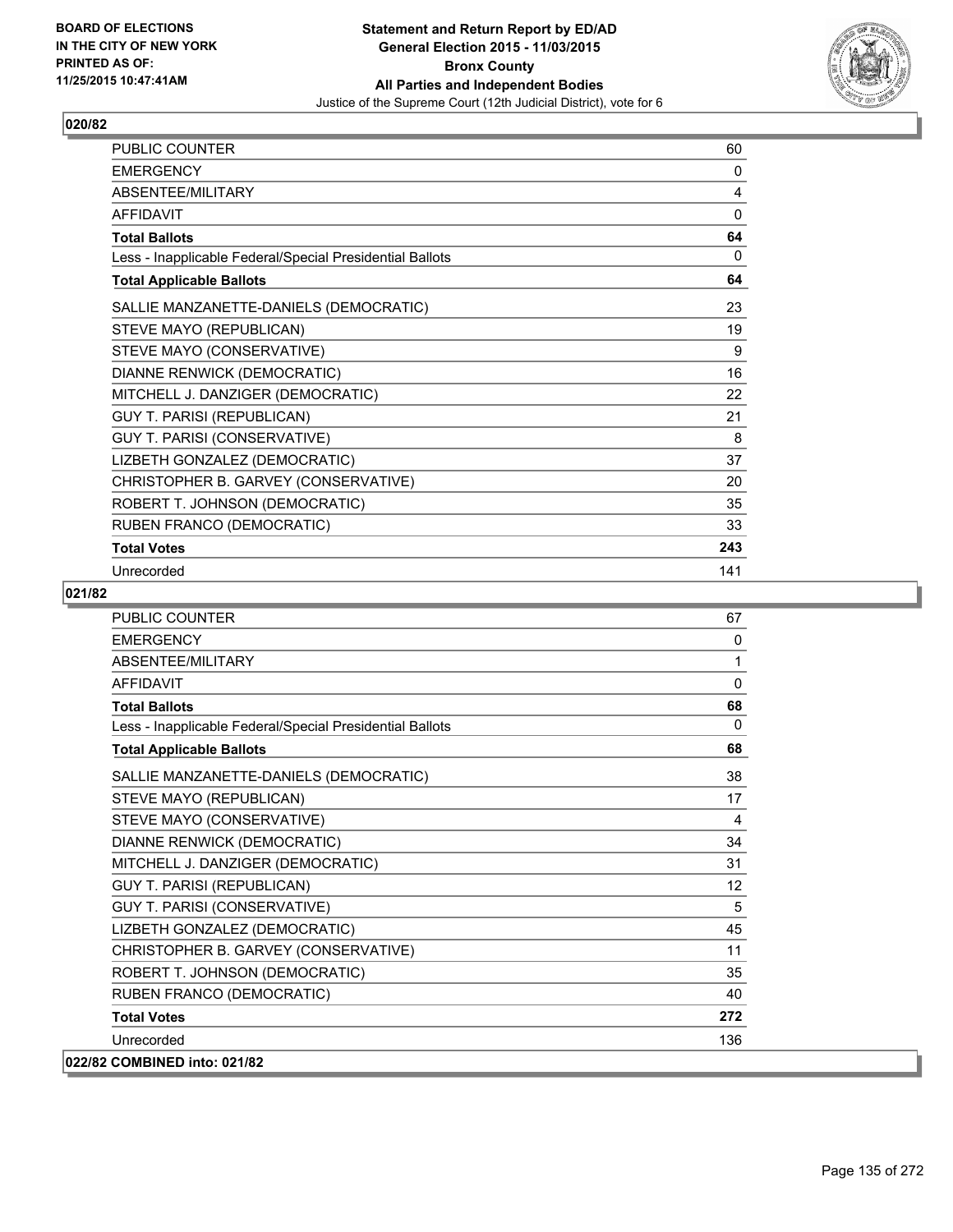

| PUBLIC COUNTER                                           | 98             |
|----------------------------------------------------------|----------------|
| <b>EMERGENCY</b>                                         | 0              |
| ABSENTEE/MILITARY                                        | 8              |
| <b>AFFIDAVIT</b>                                         | 2              |
| <b>Total Ballots</b>                                     | 108            |
| Less - Inapplicable Federal/Special Presidential Ballots | 0              |
| <b>Total Applicable Ballots</b>                          | 108            |
| SALLIE MANZANETTE-DANIELS (DEMOCRATIC)                   | 72             |
| STEVE MAYO (REPUBLICAN)                                  | 10             |
| STEVE MAYO (CONSERVATIVE)                                | 1              |
| DIANNE RENWICK (DEMOCRATIC)                              | 67             |
| MITCHELL J. DANZIGER (DEMOCRATIC)                        | 67             |
| <b>GUY T. PARISI (REPUBLICAN)</b>                        | 8              |
| GUY T. PARISI (CONSERVATIVE)                             | $\overline{2}$ |
| LIZBETH GONZALEZ (DEMOCRATIC)                            | 84             |
| CHRISTOPHER B. GARVEY (CONSERVATIVE)                     | 6              |
| ROBERT T. JOHNSON (DEMOCRATIC)                           | 75             |
| RUBEN FRANCO (DEMOCRATIC)                                | 77             |
| UNATTRIBUTABLE WRITE-IN (WRITE-IN)                       | 2              |
| <b>Total Votes</b>                                       | 471            |
| Unrecorded                                               | 177            |

#### **024/82 COMBINED into: 020/82**

## **025/82**

| <b>PUBLIC COUNTER</b>                                    | 51             |
|----------------------------------------------------------|----------------|
| <b>EMERGENCY</b>                                         | $\Omega$       |
| ABSENTEE/MILITARY                                        | 3              |
| <b>AFFIDAVIT</b>                                         | $\overline{2}$ |
| <b>Total Ballots</b>                                     | 56             |
| Less - Inapplicable Federal/Special Presidential Ballots | $\Omega$       |
| <b>Total Applicable Ballots</b>                          | 56             |
| SALLIE MANZANETTE-DANIELS (DEMOCRATIC)                   | 20             |
| STEVE MAYO (REPUBLICAN)                                  | 18             |
| STEVE MAYO (CONSERVATIVE)                                | 6              |
| DIANNE RENWICK (DEMOCRATIC)                              | 20             |
| MITCHELL J. DANZIGER (DEMOCRATIC)                        | 19             |
| <b>GUY T. PARISI (REPUBLICAN)</b>                        | 19             |
| GUY T. PARISI (CONSERVATIVE)                             | 7              |
| LIZBETH GONZALEZ (DEMOCRATIC)                            | 32             |
| CHRISTOPHER B. GARVEY (CONSERVATIVE)                     | 14             |
| ROBERT T. JOHNSON (DEMOCRATIC)                           | 26             |
| RUBEN FRANCO (DEMOCRATIC)                                | 21             |
| <b>Total Votes</b>                                       | 202            |
| Unrecorded                                               | 134            |
| 026/82 COMBINED into: 028/82                             |                |

#### **027/82 COMBINED into: 023/82**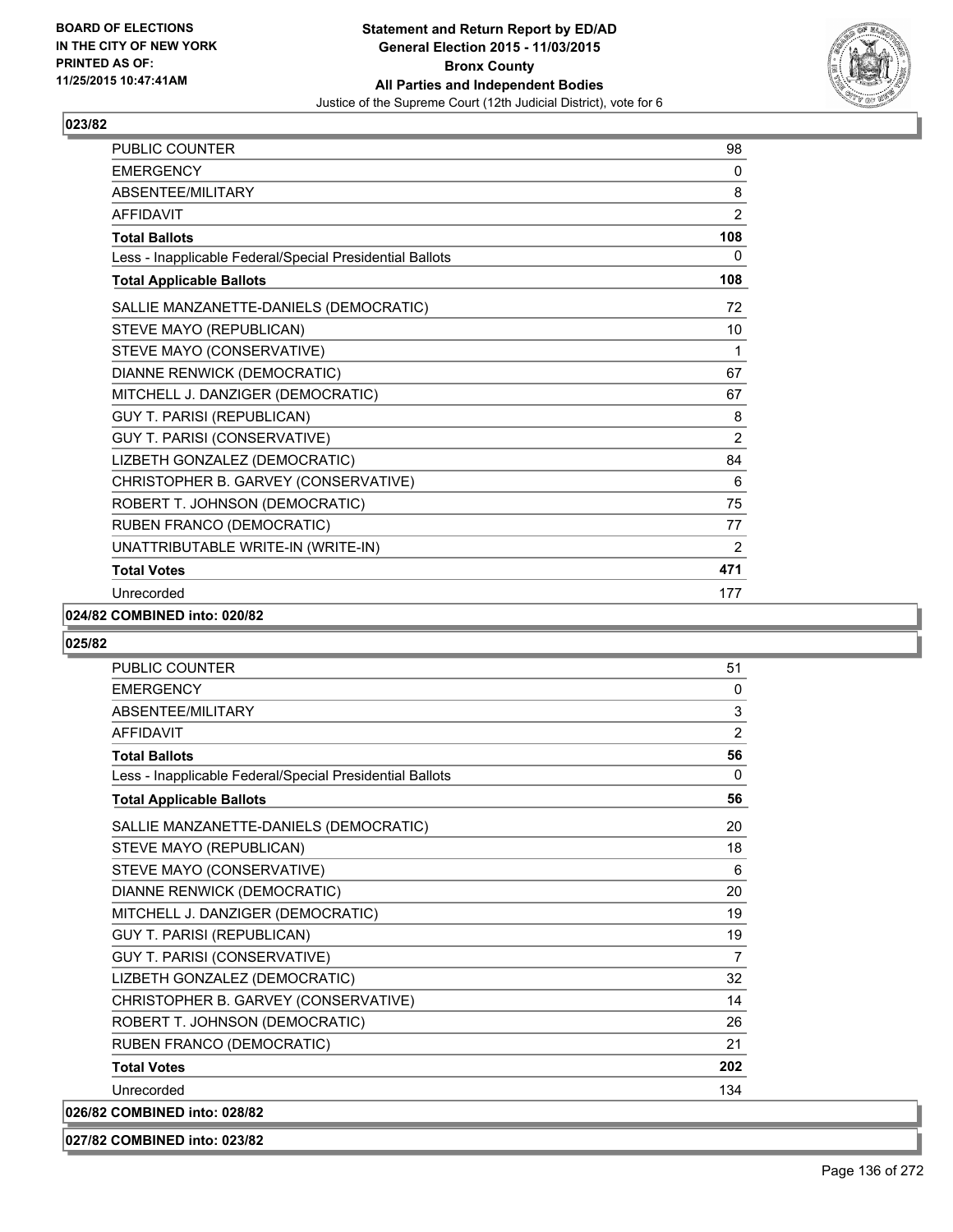

| PUBLIC COUNTER                                           | 49             |
|----------------------------------------------------------|----------------|
| <b>EMERGENCY</b>                                         | 0              |
| ABSENTEE/MILITARY                                        | 3              |
| <b>AFFIDAVIT</b>                                         | 1              |
| <b>Total Ballots</b>                                     | 53             |
| Less - Inapplicable Federal/Special Presidential Ballots | 0              |
| <b>Total Applicable Ballots</b>                          | 53             |
| SALLIE MANZANETTE-DANIELS (DEMOCRATIC)                   | 36             |
| STEVE MAYO (REPUBLICAN)                                  | 6              |
| STEVE MAYO (CONSERVATIVE)                                | $\overline{2}$ |
| DIANNE RENWICK (DEMOCRATIC)                              | 29             |
| MITCHELL J. DANZIGER (DEMOCRATIC)                        | 31             |
| <b>GUY T. PARISI (REPUBLICAN)</b>                        | 4              |
| GUY T. PARISI (CONSERVATIVE)                             | 1              |
| LIZBETH GONZALEZ (DEMOCRATIC)                            | 33             |
| CHRISTOPHER B. GARVEY (CONSERVATIVE)                     | 6              |
| ROBERT T. JOHNSON (DEMOCRATIC)                           | 30             |
| RUBEN FRANCO (DEMOCRATIC)                                | 25             |
| <b>Total Votes</b>                                       | 203            |
| Unrecorded                                               | 115            |

## **029/82 COMBINED into: 028/82**

| <b>PUBLIC COUNTER</b>                                    | 69             |
|----------------------------------------------------------|----------------|
| <b>EMERGENCY</b>                                         | $\mathbf{0}$   |
| ABSENTEE/MILITARY                                        | 3              |
| <b>AFFIDAVIT</b>                                         | $\overline{2}$ |
| <b>Total Ballots</b>                                     | 74             |
| Less - Inapplicable Federal/Special Presidential Ballots | 0              |
| <b>Total Applicable Ballots</b>                          | 74             |
| SALLIE MANZANETTE-DANIELS (DEMOCRATIC)                   | 42             |
| STEVE MAYO (REPUBLICAN)                                  | 17             |
| STEVE MAYO (CONSERVATIVE)                                | $\overline{2}$ |
| DIANNE RENWICK (DEMOCRATIC)                              | 33             |
| MITCHELL J. DANZIGER (DEMOCRATIC)                        | 33             |
| <b>GUY T. PARISI (REPUBLICAN)</b>                        | 17             |
| <b>GUY T. PARISI (CONSERVATIVE)</b>                      | 3              |
| LIZBETH GONZALEZ (DEMOCRATIC)                            | 45             |
| CHRISTOPHER B. GARVEY (CONSERVATIVE)                     | 13             |
| ROBERT T. JOHNSON (DEMOCRATIC)                           | 41             |
| RUBEN FRANCO (DEMOCRATIC)                                | 38             |
| BRIAN WEBNER (WRITE-IN)                                  | 1              |
| UNATTRIBUTABLE WRITE-IN (WRITE-IN)                       | $\overline{2}$ |
| <b>Total Votes</b>                                       | 287            |
| Unrecorded                                               | 157            |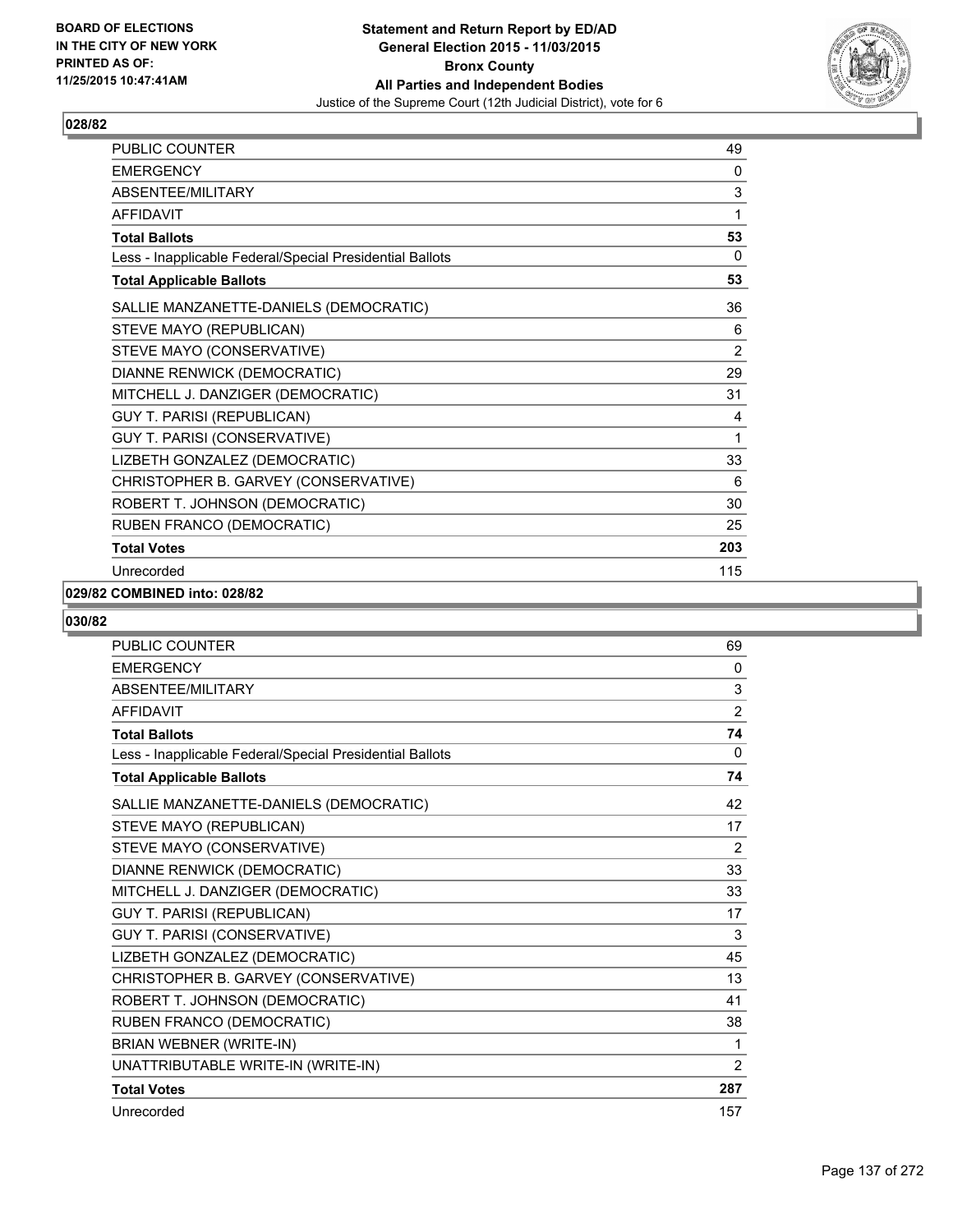

| <b>PUBLIC COUNTER</b>                                    | 112            |
|----------------------------------------------------------|----------------|
| <b>EMERGENCY</b>                                         | 0              |
| ABSENTEE/MILITARY                                        | 1              |
| <b>AFFIDAVIT</b>                                         | $\overline{2}$ |
| <b>Total Ballots</b>                                     | 115            |
| Less - Inapplicable Federal/Special Presidential Ballots | 0              |
| <b>Total Applicable Ballots</b>                          | 115            |
| SALLIE MANZANETTE-DANIELS (DEMOCRATIC)                   | 79             |
| STEVE MAYO (REPUBLICAN)                                  | 10             |
| STEVE MAYO (CONSERVATIVE)                                | 2              |
| DIANNE RENWICK (DEMOCRATIC)                              | 76             |
| MITCHELL J. DANZIGER (DEMOCRATIC)                        | 76             |
| <b>GUY T. PARISI (REPUBLICAN)</b>                        | 10             |
| GUY T. PARISI (CONSERVATIVE)                             | 3              |
| LIZBETH GONZALEZ (DEMOCRATIC)                            | 87             |
| CHRISTOPHER B. GARVEY (CONSERVATIVE)                     | 8              |
| ROBERT T. JOHNSON (DEMOCRATIC)                           | 76             |
| RUBEN FRANCO (DEMOCRATIC)                                | 75             |
| UNATTRIBUTABLE WRITE-IN (WRITE-IN)                       | 1              |
| <b>Total Votes</b>                                       | 503            |
| Unrecorded                                               | 187            |

| PUBLIC COUNTER                                           | 20              |
|----------------------------------------------------------|-----------------|
| <b>EMERGENCY</b>                                         | 0               |
| ABSENTEE/MILITARY                                        | 4               |
| <b>AFFIDAVIT</b>                                         | $\overline{2}$  |
| <b>Total Ballots</b>                                     | 26              |
| Less - Inapplicable Federal/Special Presidential Ballots | 0               |
| <b>Total Applicable Ballots</b>                          | 26              |
| SALLIE MANZANETTE-DANIELS (DEMOCRATIC)                   | 14              |
| STEVE MAYO (REPUBLICAN)                                  | 7               |
| STEVE MAYO (CONSERVATIVE)                                | 2               |
| DIANNE RENWICK (DEMOCRATIC)                              | 12              |
| MITCHELL J. DANZIGER (DEMOCRATIC)                        | 11              |
| <b>GUY T. PARISI (REPUBLICAN)</b>                        | 7               |
| GUY T. PARISI (CONSERVATIVE)                             | $\overline{2}$  |
| LIZBETH GONZALEZ (DEMOCRATIC)                            | 12              |
| CHRISTOPHER B. GARVEY (CONSERVATIVE)                     | $\overline{7}$  |
| ROBERT T. JOHNSON (DEMOCRATIC)                           | 12 <sup>°</sup> |
| RUBEN FRANCO (DEMOCRATIC)                                | 13              |
| <b>Total Votes</b>                                       | 99              |
| Unrecorded                                               | 57              |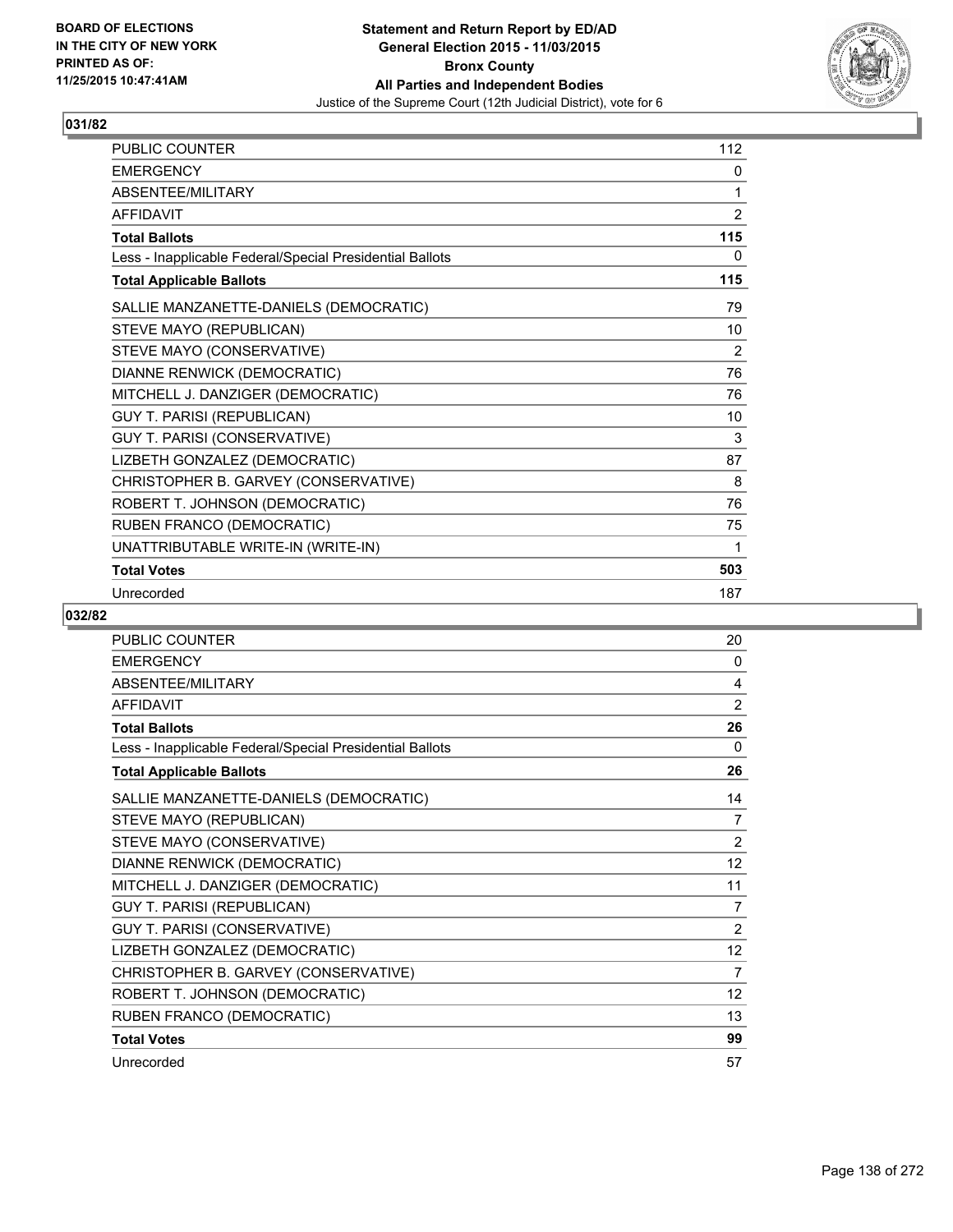

| <b>PUBLIC COUNTER</b>                                    | 84  |
|----------------------------------------------------------|-----|
| <b>EMERGENCY</b>                                         | 0   |
| ABSENTEE/MILITARY                                        | 4   |
| <b>AFFIDAVIT</b>                                         | 1   |
| <b>Total Ballots</b>                                     | 89  |
| Less - Inapplicable Federal/Special Presidential Ballots | 0   |
| <b>Total Applicable Ballots</b>                          | 89  |
| SALLIE MANZANETTE-DANIELS (DEMOCRATIC)                   | 34  |
| STEVE MAYO (REPUBLICAN)                                  | 36  |
| STEVE MAYO (CONSERVATIVE)                                | 6   |
| DIANNE RENWICK (DEMOCRATIC)                              | 34  |
| MITCHELL J. DANZIGER (DEMOCRATIC)                        | 30  |
| <b>GUY T. PARISI (REPUBLICAN)</b>                        | 37  |
| GUY T. PARISI (CONSERVATIVE)                             | 2   |
| LIZBETH GONZALEZ (DEMOCRATIC)                            | 41  |
| CHRISTOPHER B. GARVEY (CONSERVATIVE)                     | 17  |
| ROBERT T. JOHNSON (DEMOCRATIC)                           | 40  |
| RUBEN FRANCO (DEMOCRATIC)                                | 35  |
| <b>Total Votes</b>                                       | 312 |
| Unrecorded                                               | 222 |

| <b>PUBLIC COUNTER</b>                                    | 73  |
|----------------------------------------------------------|-----|
| <b>EMERGENCY</b>                                         | 0   |
| ABSENTEE/MILITARY                                        | 5   |
| <b>AFFIDAVIT</b>                                         | 0   |
| <b>Total Ballots</b>                                     | 78  |
| Less - Inapplicable Federal/Special Presidential Ballots | 0   |
| <b>Total Applicable Ballots</b>                          | 78  |
| SALLIE MANZANETTE-DANIELS (DEMOCRATIC)                   | 43  |
| STEVE MAYO (REPUBLICAN)                                  | 17  |
| STEVE MAYO (CONSERVATIVE)                                | 6   |
| DIANNE RENWICK (DEMOCRATIC)                              | 38  |
| MITCHELL J. DANZIGER (DEMOCRATIC)                        | 36  |
| <b>GUY T. PARISI (REPUBLICAN)</b>                        | 16  |
| GUY T. PARISI (CONSERVATIVE)                             | 8   |
| LIZBETH GONZALEZ (DEMOCRATIC)                            | 42  |
| CHRISTOPHER B. GARVEY (CONSERVATIVE)                     | 15  |
| ROBERT T. JOHNSON (DEMOCRATIC)                           | 41  |
| RUBEN FRANCO (DEMOCRATIC)                                | 44  |
| <b>Total Votes</b>                                       | 306 |
| Unrecorded                                               | 162 |
| 035/82 COMBINED into: 033/82                             |     |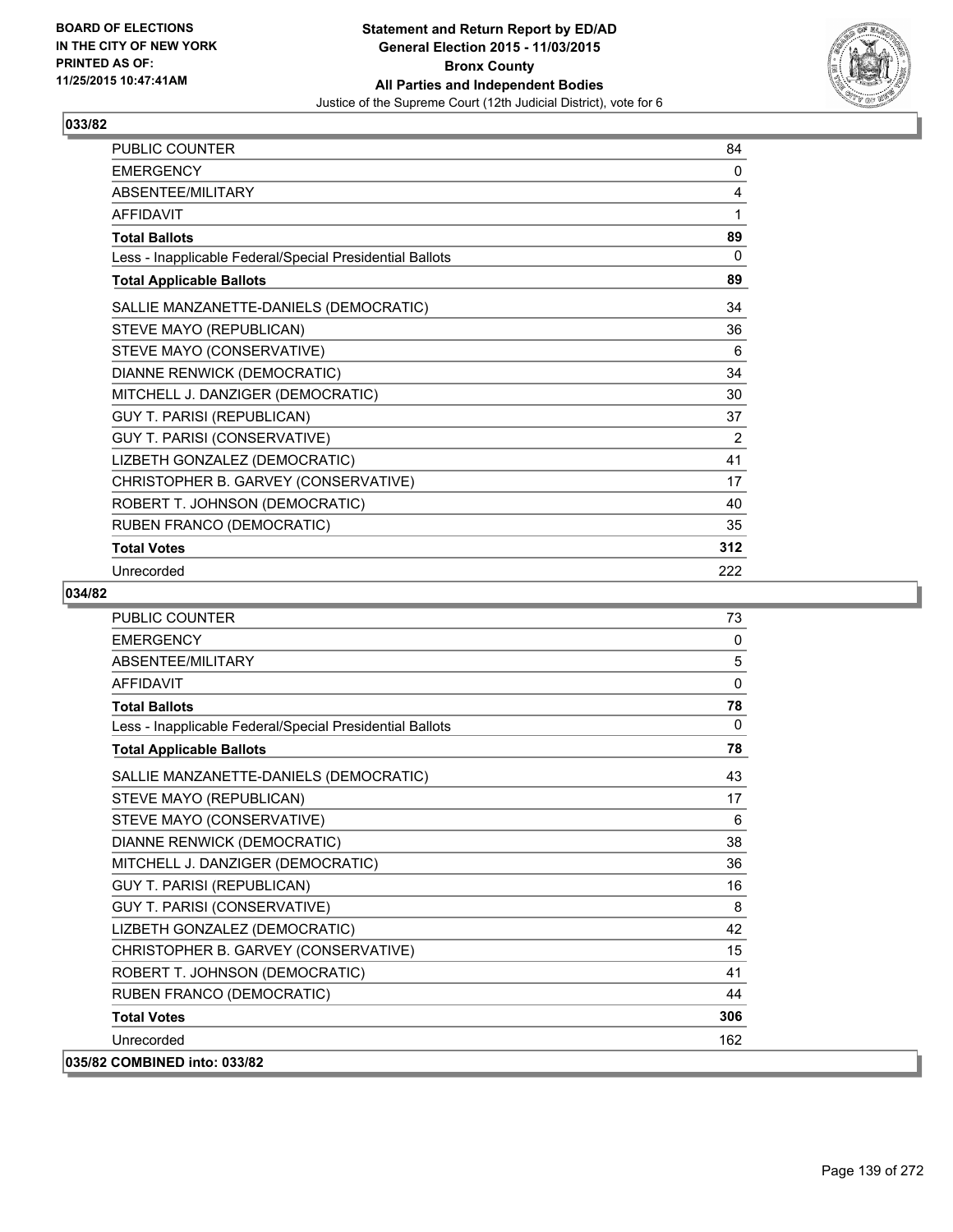

| PUBLIC COUNTER                                           | 78             |
|----------------------------------------------------------|----------------|
| <b>EMERGENCY</b>                                         | 0              |
| ABSENTEE/MILITARY                                        | 7              |
| <b>AFFIDAVIT</b>                                         | $\overline{2}$ |
| <b>Total Ballots</b>                                     | 87             |
| Less - Inapplicable Federal/Special Presidential Ballots | 0              |
| <b>Total Applicable Ballots</b>                          | 87             |
| SALLIE MANZANETTE-DANIELS (DEMOCRATIC)                   | 31             |
| STEVE MAYO (REPUBLICAN)                                  | 22             |
| STEVE MAYO (CONSERVATIVE)                                | 16             |
| DIANNE RENWICK (DEMOCRATIC)                              | 33             |
| MITCHELL J. DANZIGER (DEMOCRATIC)                        | 33             |
| <b>GUY T. PARISI (REPUBLICAN)</b>                        | 21             |
| GUY T. PARISI (CONSERVATIVE)                             | 16             |
| LIZBETH GONZALEZ (DEMOCRATIC)                            | 36             |
| CHRISTOPHER B. GARVEY (CONSERVATIVE)                     | 24             |
| ROBERT T. JOHNSON (DEMOCRATIC)                           | 38             |
| RUBEN FRANCO (DEMOCRATIC)                                | 35             |
| UNATTRIBUTABLE WRITE-IN (WRITE-IN)                       | 4              |
| <b>Total Votes</b>                                       | 309            |
| Unrecorded                                               | 213            |

#### **037/82 COMBINED into: 034/82**

#### **038/82**

| <b>PUBLIC COUNTER</b>                                    | 83       |
|----------------------------------------------------------|----------|
| <b>EMERGENCY</b>                                         | 0        |
| ABSENTEE/MILITARY                                        | 4        |
| <b>AFFIDAVIT</b>                                         | $\Omega$ |
| <b>Total Ballots</b>                                     | 87       |
| Less - Inapplicable Federal/Special Presidential Ballots | $\Omega$ |
| <b>Total Applicable Ballots</b>                          | 87       |
| SALLIE MANZANETTE-DANIELS (DEMOCRATIC)                   | 49       |
| STEVE MAYO (REPUBLICAN)                                  | 20       |
| STEVE MAYO (CONSERVATIVE)                                | 4        |
| DIANNE RENWICK (DEMOCRATIC)                              | 53       |
| MITCHELL J. DANZIGER (DEMOCRATIC)                        | 50       |
| <b>GUY T. PARISI (REPUBLICAN)</b>                        | 24       |
| GUY T. PARISI (CONSERVATIVE)                             | 3        |
| LIZBETH GONZALEZ (DEMOCRATIC)                            | 57       |
| CHRISTOPHER B. GARVEY (CONSERVATIVE)                     | 15       |
| ROBERT T. JOHNSON (DEMOCRATIC)                           | 59       |
| RUBEN FRANCO (DEMOCRATIC)                                | 56       |
| <b>Total Votes</b>                                       | 390      |
| Unrecorded                                               | 132      |
| 039/82 COMBINED into: 038/82                             |          |

#### **040/82 COMBINED into: 025/82**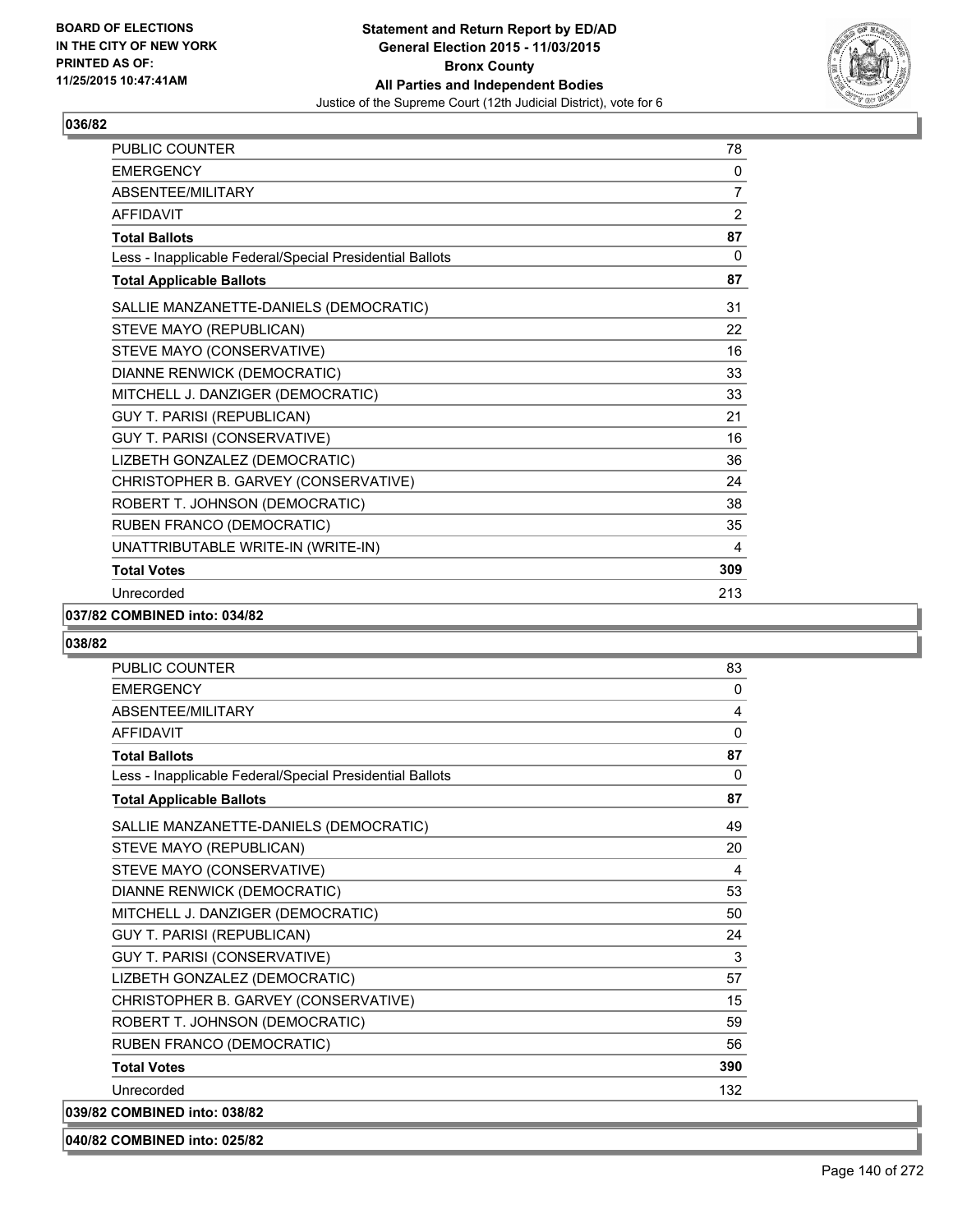

# **041/82 COMBINED into: 016/82**

#### **042/82 COMBINED into: 017/82**

| <b>PUBLIC COUNTER</b>                                    | 67       |
|----------------------------------------------------------|----------|
| <b>EMERGENCY</b>                                         | 0        |
| ABSENTEE/MILITARY                                        | 6        |
| <b>AFFIDAVIT</b>                                         | $\Omega$ |
| <b>Total Ballots</b>                                     | 73       |
| Less - Inapplicable Federal/Special Presidential Ballots | $\Omega$ |
| <b>Total Applicable Ballots</b>                          | 73       |
| SALLIE MANZANETTE-DANIELS (DEMOCRATIC)                   | 29       |
| STEVE MAYO (REPUBLICAN)                                  | 18       |
| STEVE MAYO (CONSERVATIVE)                                | 14       |
| DIANNE RENWICK (DEMOCRATIC)                              | 28       |
| MITCHELL J. DANZIGER (DEMOCRATIC)                        | 28       |
| <b>GUY T. PARISI (REPUBLICAN)</b>                        | 26       |
| <b>GUY T. PARISI (CONSERVATIVE)</b>                      | 11       |
| LIZBETH GONZALEZ (DEMOCRATIC)                            | 36       |
| CHRISTOPHER B. GARVEY (CONSERVATIVE)                     | 20       |
| ROBERT T. JOHNSON (DEMOCRATIC)                           | 29       |
| RUBEN FRANCO (DEMOCRATIC)                                | 30       |
| JOHN GALT (WRITE-IN)                                     | 1        |
| UNATTRIBUTABLE WRITE-IN (WRITE-IN)                       | 2        |
| WJ SPINK (WRITE-IN)                                      | 1        |
| <b>Total Votes</b>                                       | 273      |
| Unrecorded                                               | 165      |
| 044/82 COMBINED into: 043/82                             |          |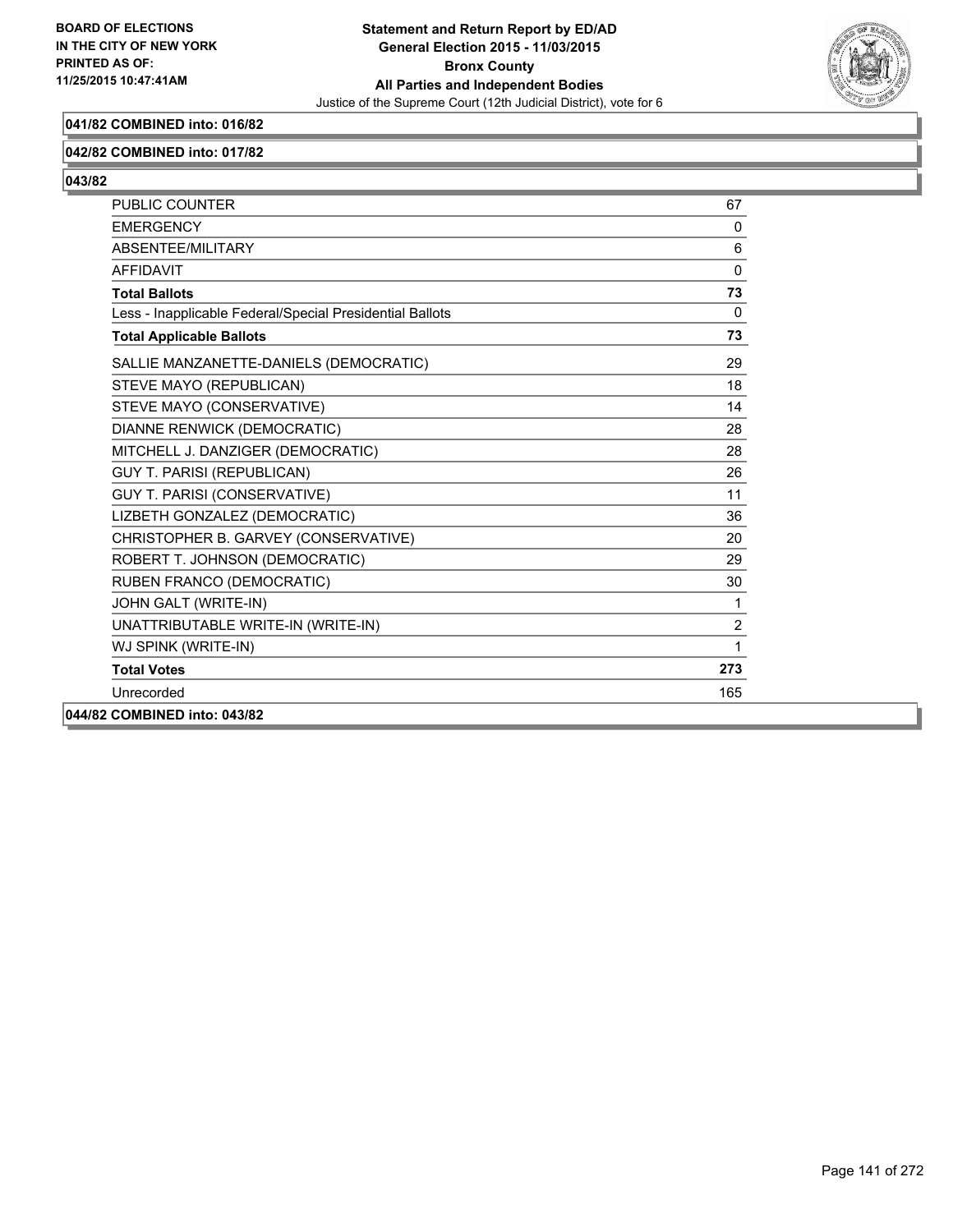

| <b>PUBLIC COUNTER</b>                                    | 81           |
|----------------------------------------------------------|--------------|
| <b>EMERGENCY</b>                                         | 0            |
| ABSENTEE/MILITARY                                        | 4            |
| <b>AFFIDAVIT</b>                                         | $\Omega$     |
| <b>Total Ballots</b>                                     | 85           |
| Less - Inapplicable Federal/Special Presidential Ballots | $\mathbf{0}$ |
| <b>Total Applicable Ballots</b>                          | 85           |
| SALLIE MANZANETTE-DANIELS (DEMOCRATIC)                   | 30           |
| STEVE MAYO (REPUBLICAN)                                  | 28           |
| STEVE MAYO (CONSERVATIVE)                                | 19           |
| DIANNE RENWICK (DEMOCRATIC)                              | 31           |
| MITCHELL J. DANZIGER (DEMOCRATIC)                        | 35           |
| GUY T. PARISI (REPUBLICAN)                               | 33           |
| GUY T. PARISI (CONSERVATIVE)                             | 15           |
| LIZBETH GONZALEZ (DEMOCRATIC)                            | 44           |
| CHRISTOPHER B. GARVEY (CONSERVATIVE)                     | 33           |
| ROBERT T. JOHNSON (DEMOCRATIC)                           | 35           |
| RUBEN FRANCO (DEMOCRATIC)                                | 42           |
| DONALD TRUMP (WRITE-IN)                                  | 1            |
| <b>Total Votes</b>                                       | 346          |
| Unrecorded                                               | 164          |
| 046/82 COMBINED into: 045/82                             |              |
| 047/82 COMBINED into: 045/82                             |              |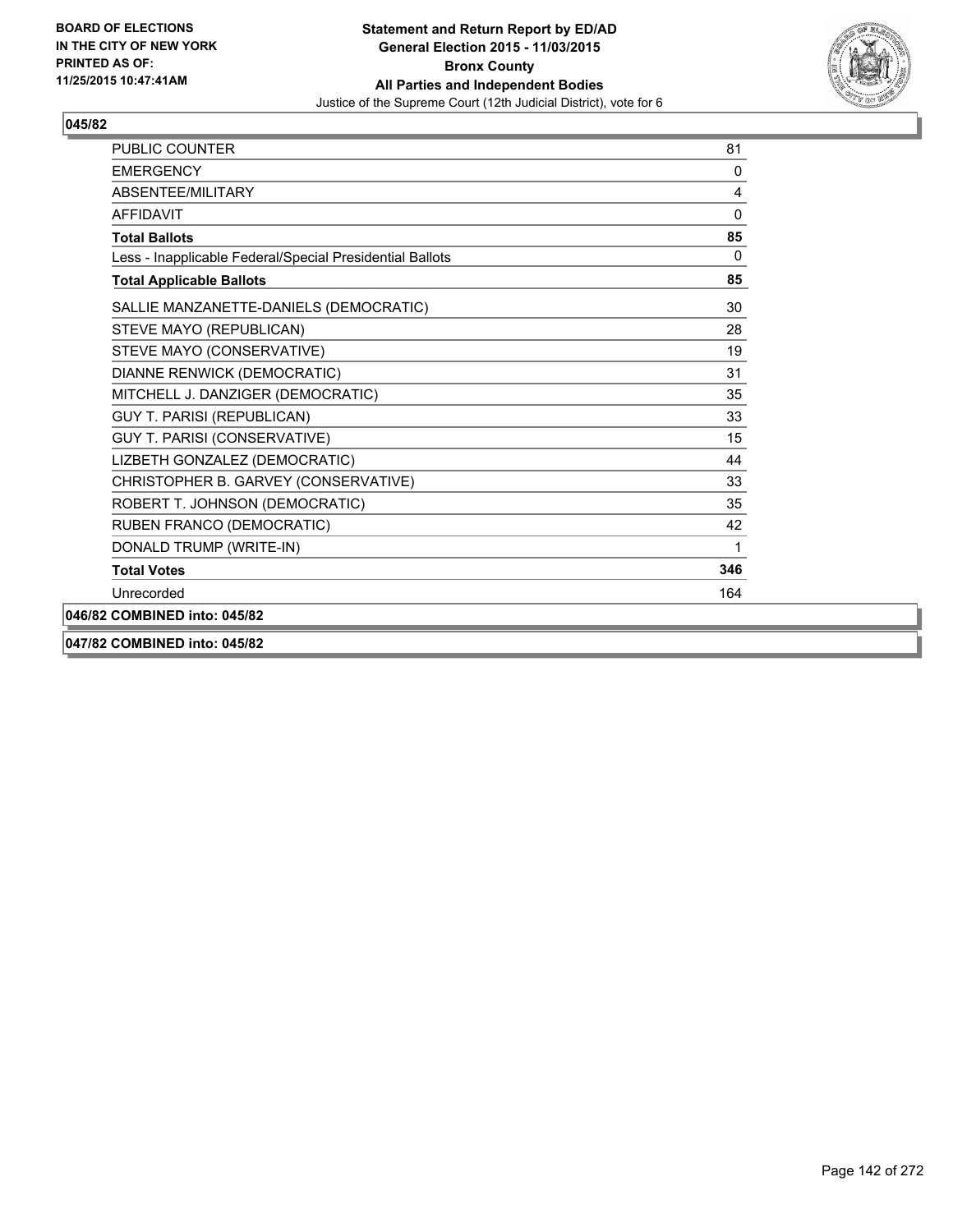

| PUBLIC COUNTER                                           | 104 |
|----------------------------------------------------------|-----|
| <b>FMFRGFNCY</b>                                         | 0   |
| ABSENTEE/MILITARY                                        | 7   |
| <b>AFFIDAVIT</b>                                         | 1   |
| <b>Total Ballots</b>                                     | 112 |
| Less - Inapplicable Federal/Special Presidential Ballots | 0   |
| <b>Total Applicable Ballots</b>                          | 112 |
| SALLIE MANZANETTE-DANIELS (DEMOCRATIC)                   | 46  |
| STEVE MAYO (REPUBLICAN)                                  | 41  |
| STEVE MAYO (CONSERVATIVE)                                | 18  |
| DIANNE RENWICK (DEMOCRATIC)                              | 40  |
| MITCHELL J. DANZIGER (DEMOCRATIC)                        | 53  |
| <b>GUY T. PARISI (REPUBLICAN)</b>                        | 37  |
| <b>GUY T. PARISI (CONSERVATIVE)</b>                      | 16  |
| LIZBETH GONZALEZ (DEMOCRATIC)                            | 47  |
| CHRISTOPHER B. GARVEY (CONSERVATIVE)                     | 45  |
| ROBERT T. JOHNSON (DEMOCRATIC)                           | 43  |
| RUBEN FRANCO (DEMOCRATIC)                                | 53  |
| DONALD TRUMP (WRITE-IN)                                  | 1   |
| GINO MASMORATO (WRITE-IN)                                | 1   |
| <b>Total Votes</b>                                       | 441 |
| Unrecorded                                               | 231 |
| 049/82 COMBINED into: 048/82                             |     |
| 050/82 COMBINED into: 036/82                             |     |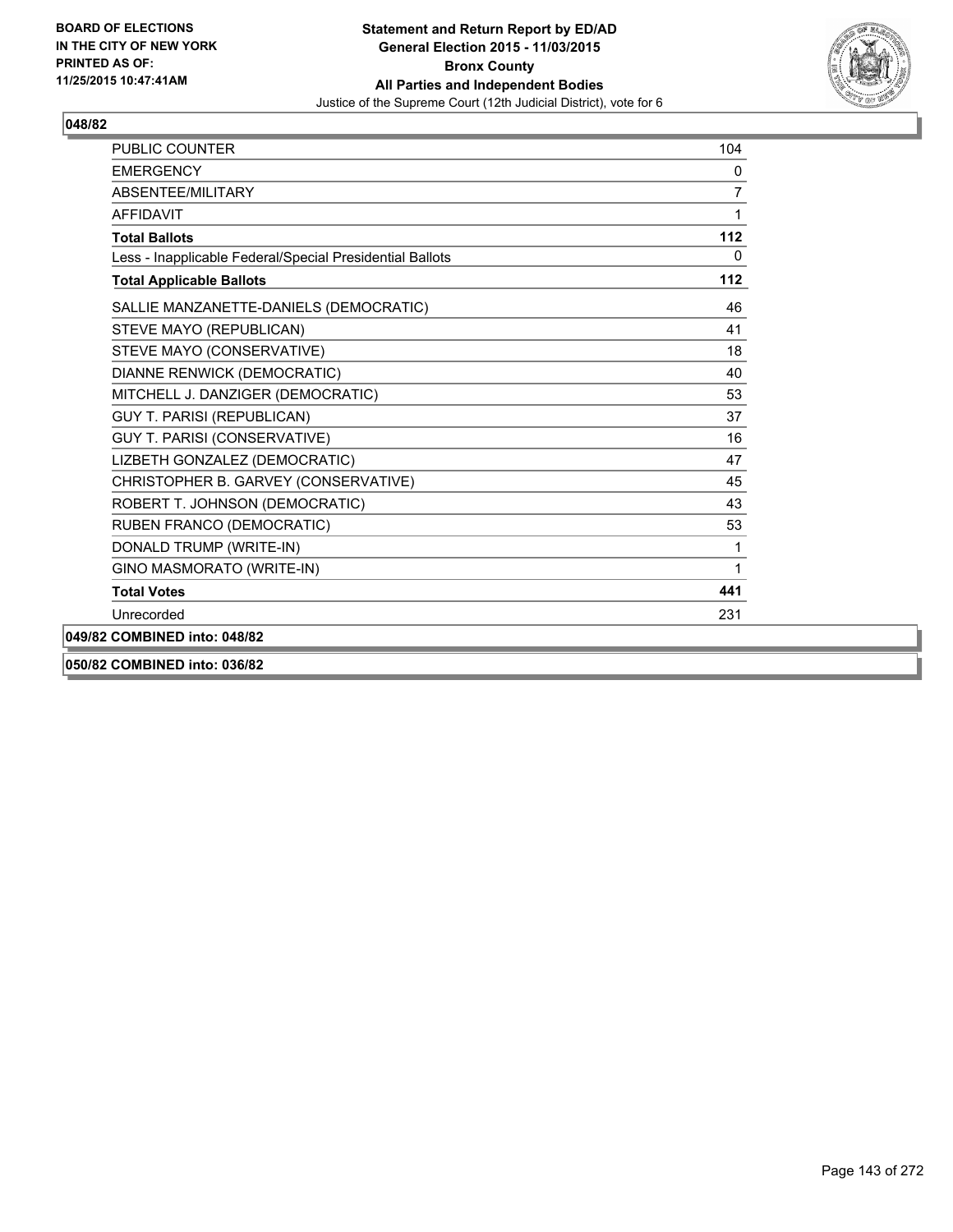

| <b>PUBLIC COUNTER</b>                                    | 68           |
|----------------------------------------------------------|--------------|
| <b>EMERGENCY</b>                                         | 0            |
| ABSENTEE/MILITARY                                        | 5            |
| <b>AFFIDAVIT</b>                                         | 1            |
| <b>Total Ballots</b>                                     | 74           |
| Less - Inapplicable Federal/Special Presidential Ballots | $\mathbf{0}$ |
| <b>Total Applicable Ballots</b>                          | 74           |
| SALLIE MANZANETTE-DANIELS (DEMOCRATIC)                   | 36           |
| STEVE MAYO (REPUBLICAN)                                  | 14           |
| STEVE MAYO (CONSERVATIVE)                                | 8            |
| <b>DIANNE RENWICK (DEMOCRATIC)</b>                       | 32           |
| MITCHELL J. DANZIGER (DEMOCRATIC)                        | 32           |
| <b>GUY T. PARISI (REPUBLICAN)</b>                        | 15           |
| <b>GUY T. PARISI (CONSERVATIVE)</b>                      | 6            |
| LIZBETH GONZALEZ (DEMOCRATIC)                            | 36           |
| CHRISTOPHER B. GARVEY (CONSERVATIVE)                     | 12           |
| ROBERT T. JOHNSON (DEMOCRATIC)                           | 39           |
| RUBEN FRANCO (DEMOCRATIC)                                | 38           |
| BARBARA DIFIONO (WRITE-IN)                               | 1            |
| EGIDIO SEMENTILLI (WRITE-IN)                             | 1            |
| FIDEL GOMEZ (WRITE-IN)                                   | 1            |
| UNATTRIBUTABLE WRITE-IN (WRITE-IN)                       | 6            |
| VICTOR RODRIGUEZ (WRITE-IN)                              | 1            |
| <b>Total Votes</b>                                       | 278          |
| Unrecorded                                               | 166          |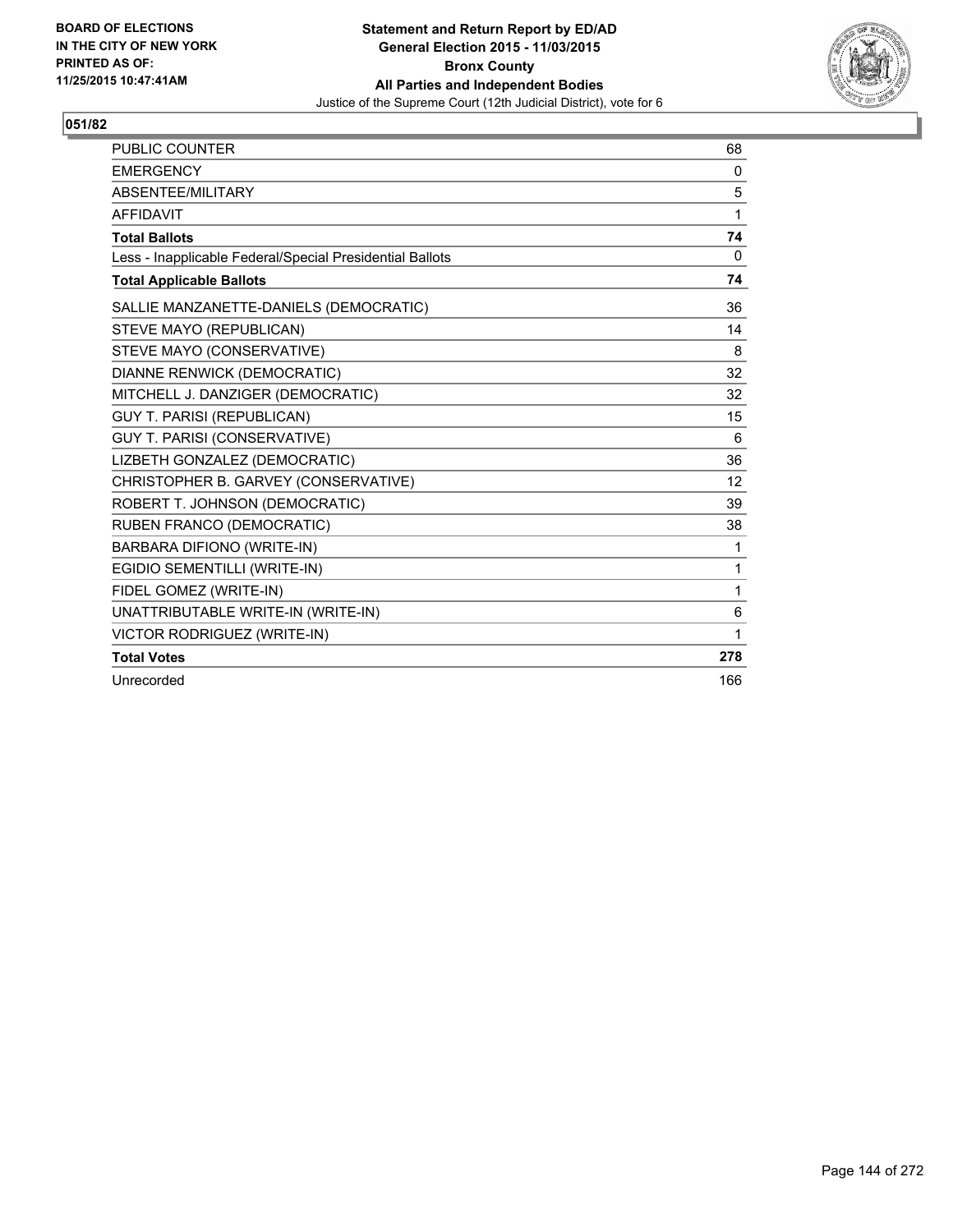

| <b>PUBLIC COUNTER</b>                                    | 108 |
|----------------------------------------------------------|-----|
| <b>FMFRGFNCY</b>                                         | 0   |
| <b>ABSENTEE/MILITARY</b>                                 | 7   |
| <b>AFFIDAVIT</b>                                         |     |
| <b>Total Ballots</b>                                     | 116 |
| Less - Inapplicable Federal/Special Presidential Ballots | 0   |
| <b>Total Applicable Ballots</b>                          | 116 |
| SALLIE MANZANETTE-DANIELS (DEMOCRATIC)                   | 58  |
| STEVE MAYO (REPUBLICAN)                                  | 23  |
| STEVE MAYO (CONSERVATIVE)                                | 17  |
| DIANNE RENWICK (DEMOCRATIC)                              | 59  |
| MITCHELL J. DANZIGER (DEMOCRATIC)                        | 53  |
| <b>GUY T. PARISI (REPUBLICAN)</b>                        | 30  |
| GUY T. PARISI (CONSERVATIVE)                             | 15  |
| LIZBETH GONZALEZ (DEMOCRATIC)                            | 66  |
| CHRISTOPHER B. GARVEY (CONSERVATIVE)                     | 31  |
| ROBERT T. JOHNSON (DEMOCRATIC)                           | 64  |
| RUBEN FRANCO (DEMOCRATIC)                                | 63  |
| UNATTRIBUTABLE WRITE-IN (WRITE-IN)                       | 3   |
| <b>Total Votes</b>                                       | 482 |
| Unrecorded                                               | 214 |
| 053/82 COMBINED into: 051/82                             |     |
| 054/82 COMBINED into: 031/80                             |     |
|                                                          |     |

**055/82 COMBINED into: 052/82**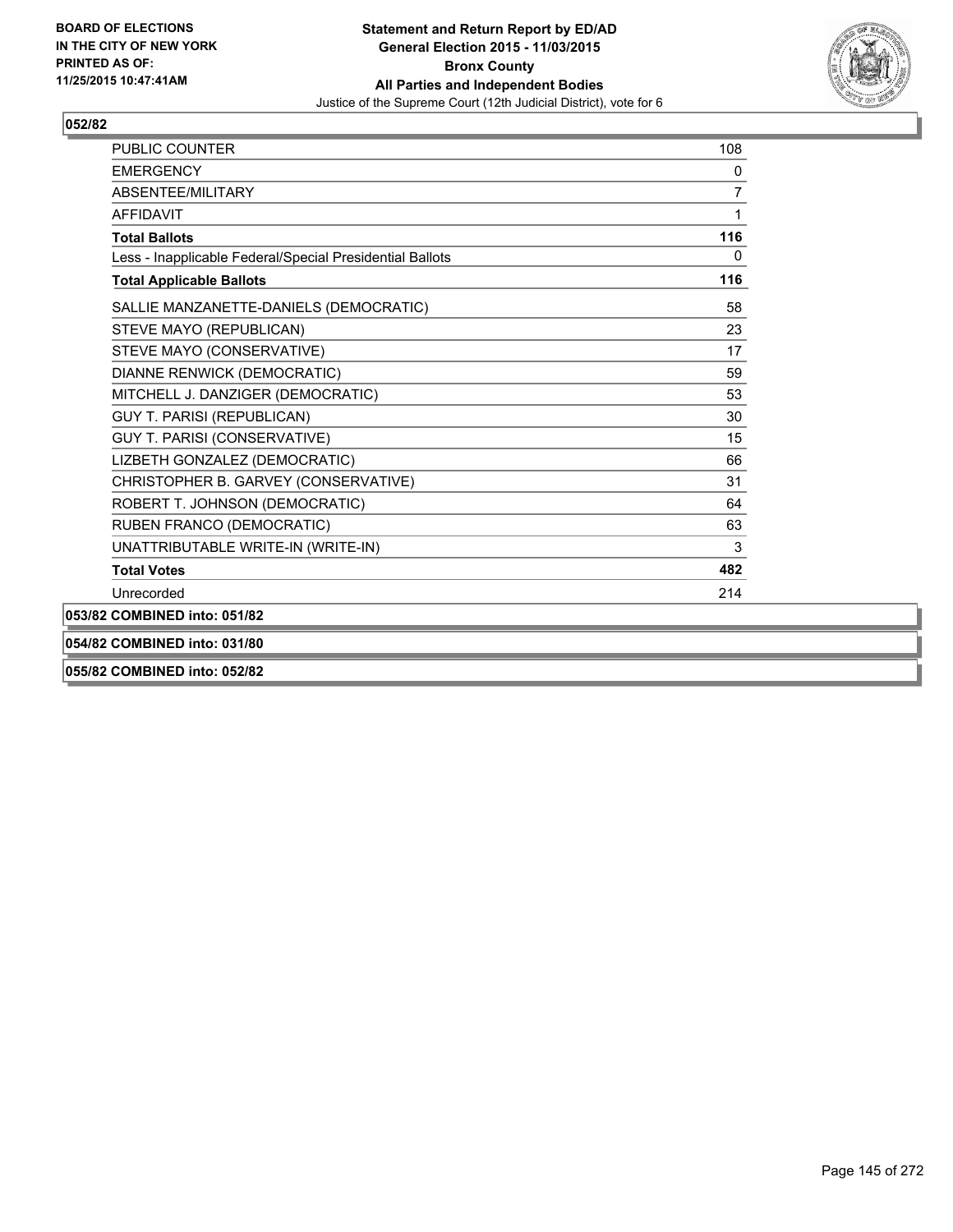

| PUBLIC COUNTER                                           | 44  |
|----------------------------------------------------------|-----|
| <b>EMERGENCY</b>                                         | 0   |
| ABSENTEE/MILITARY                                        | 9   |
| <b>AFFIDAVIT</b>                                         | 0   |
| <b>Total Ballots</b>                                     | 53  |
| Less - Inapplicable Federal/Special Presidential Ballots | 0   |
| <b>Total Applicable Ballots</b>                          | 53  |
| SALLIE MANZANETTE-DANIELS (DEMOCRATIC)                   | 26  |
| STEVE MAYO (REPUBLICAN)                                  | 16  |
| STEVE MAYO (CONSERVATIVE)                                | 9   |
| DIANNE RENWICK (DEMOCRATIC)                              | 22  |
| MITCHELL J. DANZIGER (DEMOCRATIC)                        | 28  |
| <b>GUY T. PARISI (REPUBLICAN)</b>                        | 17  |
| <b>GUY T. PARISI (CONSERVATIVE)</b>                      | 8   |
| LIZBETH GONZALEZ (DEMOCRATIC)                            | 27  |
| CHRISTOPHER B. GARVEY (CONSERVATIVE)                     | 16  |
| ROBERT T. JOHNSON (DEMOCRATIC)                           | 30  |
| RUBEN FRANCO (DEMOCRATIC)                                | 30  |
| JUDITH SCHEILEIN (WRITE-IN)                              | 1   |
| MICHAEL DE BENEDETTO (WRITE-IN)                          | 1   |
| <b>Total Votes</b>                                       | 231 |
| Unrecorded                                               | 87  |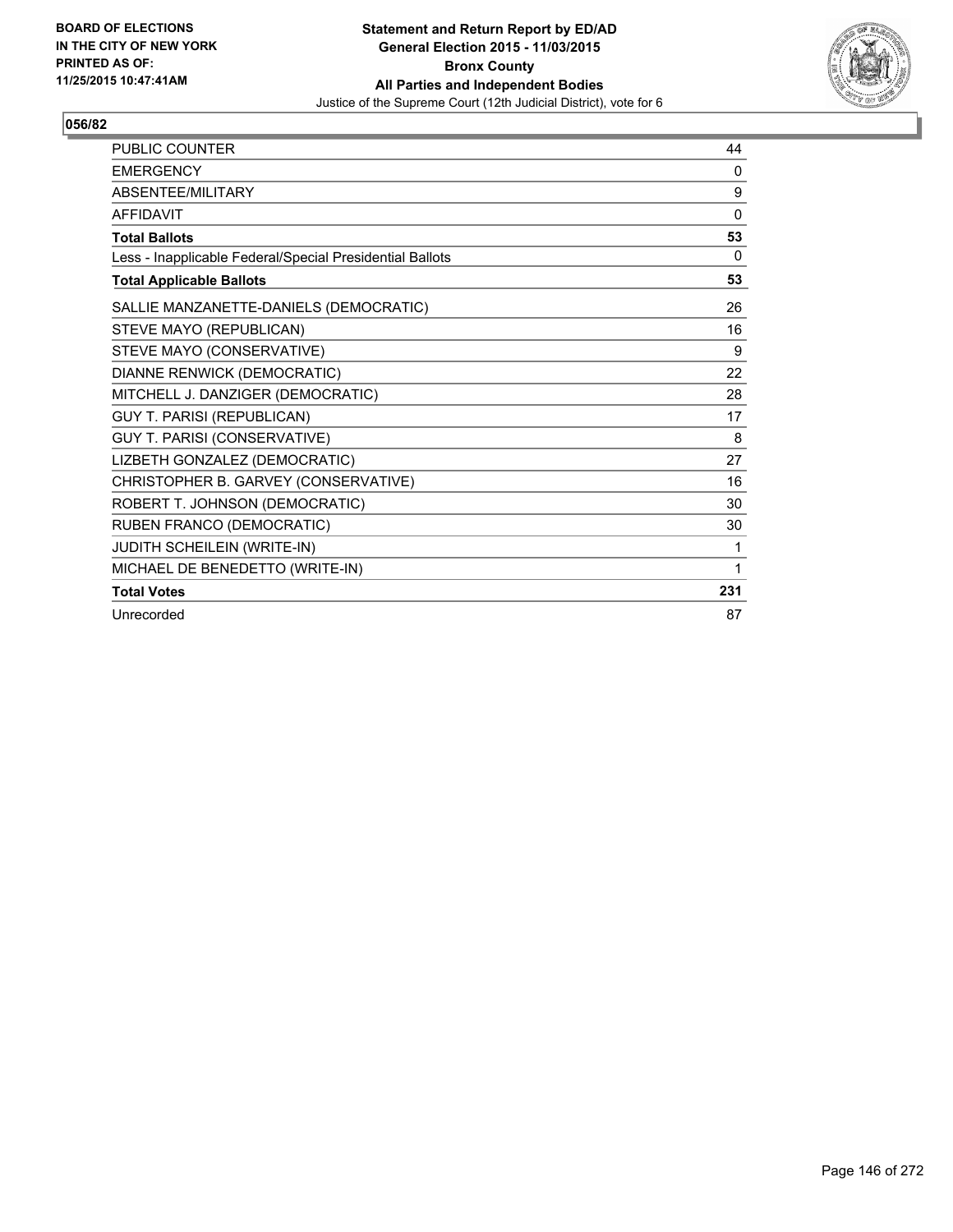

| <b>PUBLIC COUNTER</b>                                    | 107          |
|----------------------------------------------------------|--------------|
| <b>EMERGENCY</b>                                         | 0            |
| ABSENTEE/MILITARY                                        | 12           |
| AFFIDAVIT                                                | 0            |
| Total Ballots                                            | 119          |
| Less - Inapplicable Federal/Special Presidential Ballots | 0            |
| <b>Total Applicable Ballots</b>                          | 119          |
| SALLIE MANZANETTE-DANIELS (DEMOCRATIC)                   | 43           |
| STEVE MAYO (REPUBLICAN)                                  | 39           |
| STEVE MAYO (CONSERVATIVE)                                | 14           |
| DIANNE RENWICK (DEMOCRATIC)                              | 40           |
| MITCHELL J. DANZIGER (DEMOCRATIC)                        | 36           |
| GUY T. PARISI (REPUBLICAN)                               | 45           |
| GUY T. PARISI (CONSERVATIVE)                             | 14           |
| LIZBETH GONZALEZ (DEMOCRATIC)                            | 48           |
| CHRISTOPHER B. GARVEY (CONSERVATIVE)                     | 35           |
| ROBERT T. JOHNSON (DEMOCRATIC)                           | 38           |
| RUBEN FRANCO (DEMOCRATIC)                                | 50           |
| CARRY FIERINO (WRITE-IN)                                 | 1            |
| DONALD TRUMP (WRITE-IN)                                  | 1            |
| EMMANUEL TORRES (WRITE-IN)                               | 1            |
| FRED RAMFTL (WRITE-IN)                                   | 1            |
| FREDERICK W RAMFTL (WRITE-IN)                            | $\mathbf{1}$ |
| GIANNA RAMFTL (WRITE-IN)                                 | 1            |
| HILLARY CLINTON (WRITE-IN)                               | $\mathbf 1$  |
| LUCY LOCOROTONDO (WRITE-IN)                              | $\mathbf{1}$ |
| MONIQUE ROBERTS (WRITE-IN)                               | $\mathbf{1}$ |
| NICHOLAS DI CARLO (WRITE-IN)                             | 1            |
| NICHOLAS DICARLO (WRITE-IN)                              | 1            |
| RAND PAUL (WRITE-IN)                                     | 1            |
| RAPHAEL SAVINO (WRITE-IN)                                | $\mathbf{1}$ |
| TED CRUZ (WRITE-IN)                                      | 1            |
| UNATTRIBUTABLE WRITE-IN (WRITE-IN)                       | 4            |
| <b>Total Votes</b>                                       | 420          |
| Unrecorded                                               | 294          |
| 058/82 COMBINED into: 057/82                             |              |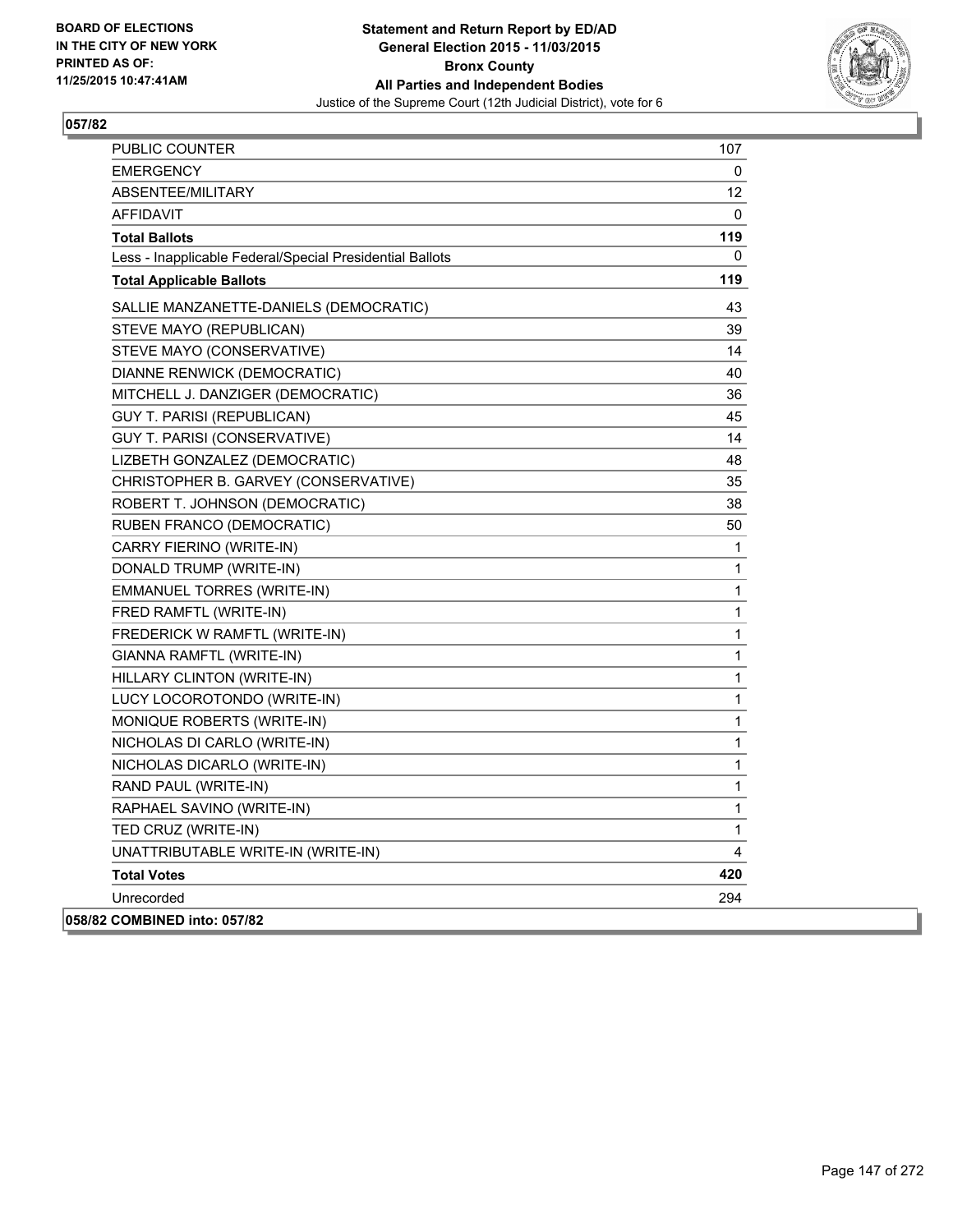

| PUBLIC COUNTER                                           | 5              |
|----------------------------------------------------------|----------------|
| <b>EMERGENCY</b>                                         | 0              |
| ABSENTEE/MILITARY                                        | 0              |
| <b>AFFIDAVIT</b>                                         | 0              |
| <b>Total Ballots</b>                                     | 5              |
| Less - Inapplicable Federal/Special Presidential Ballots | 0              |
| <b>Total Applicable Ballots</b>                          | 5              |
| SALLIE MANZANETTE-DANIELS (DEMOCRATIC)                   | 3              |
| STEVE MAYO (REPUBLICAN)                                  | $\overline{2}$ |
| STEVE MAYO (CONSERVATIVE)                                | 0              |
| DIANNE RENWICK (DEMOCRATIC)                              | 3              |
| MITCHELL J. DANZIGER (DEMOCRATIC)                        | 3              |
| <b>GUY T. PARISI (REPUBLICAN)</b>                        | $\overline{2}$ |
| <b>GUY T. PARISI (CONSERVATIVE)</b>                      | $\mathbf{0}$   |
| LIZBETH GONZALEZ (DEMOCRATIC)                            | 4              |
| CHRISTOPHER B. GARVEY (CONSERVATIVE)                     | 1              |
| ROBERT T. JOHNSON (DEMOCRATIC)                           | 4              |
| RUBEN FRANCO (DEMOCRATIC)                                | 4              |
| <b>Total Votes</b>                                       | 26             |
| Unrecorded                                               | 4              |

| <b>PUBLIC COUNTER</b>                                    | 177 |
|----------------------------------------------------------|-----|
| <b>EMERGENCY</b>                                         | 0   |
| <b>ABSENTEE/MILITARY</b>                                 | 5   |
| <b>AFFIDAVIT</b>                                         | 0   |
| <b>Total Ballots</b>                                     | 182 |
| Less - Inapplicable Federal/Special Presidential Ballots | 0   |
| <b>Total Applicable Ballots</b>                          | 182 |
| SALLIE MANZANETTE-DANIELS (DEMOCRATIC)                   | 77  |
| STEVE MAYO (REPUBLICAN)                                  | 59  |
| STEVE MAYO (CONSERVATIVE)                                | 28  |
| DIANNE RENWICK (DEMOCRATIC)                              | 80  |
| MITCHELL J. DANZIGER (DEMOCRATIC)                        | 79  |
| <b>GUY T. PARISI (REPUBLICAN)</b>                        | 58  |
| GUY T. PARISI (CONSERVATIVE)                             | 25  |
| LIZBETH GONZALEZ (DEMOCRATIC)                            | 94  |
| CHRISTOPHER B. GARVEY (CONSERVATIVE)                     | 48  |
| ROBERT T. JOHNSON (DEMOCRATIC)                           | 83  |
| RUBEN FRANCO (DEMOCRATIC)                                | 90  |
| ROBERT SIANO (WRITE-IN)                                  | 1   |
| UNATTRIBUTABLE WRITE-IN (WRITE-IN)                       | 2   |
| <b>Total Votes</b>                                       | 724 |
| Unrecorded                                               | 368 |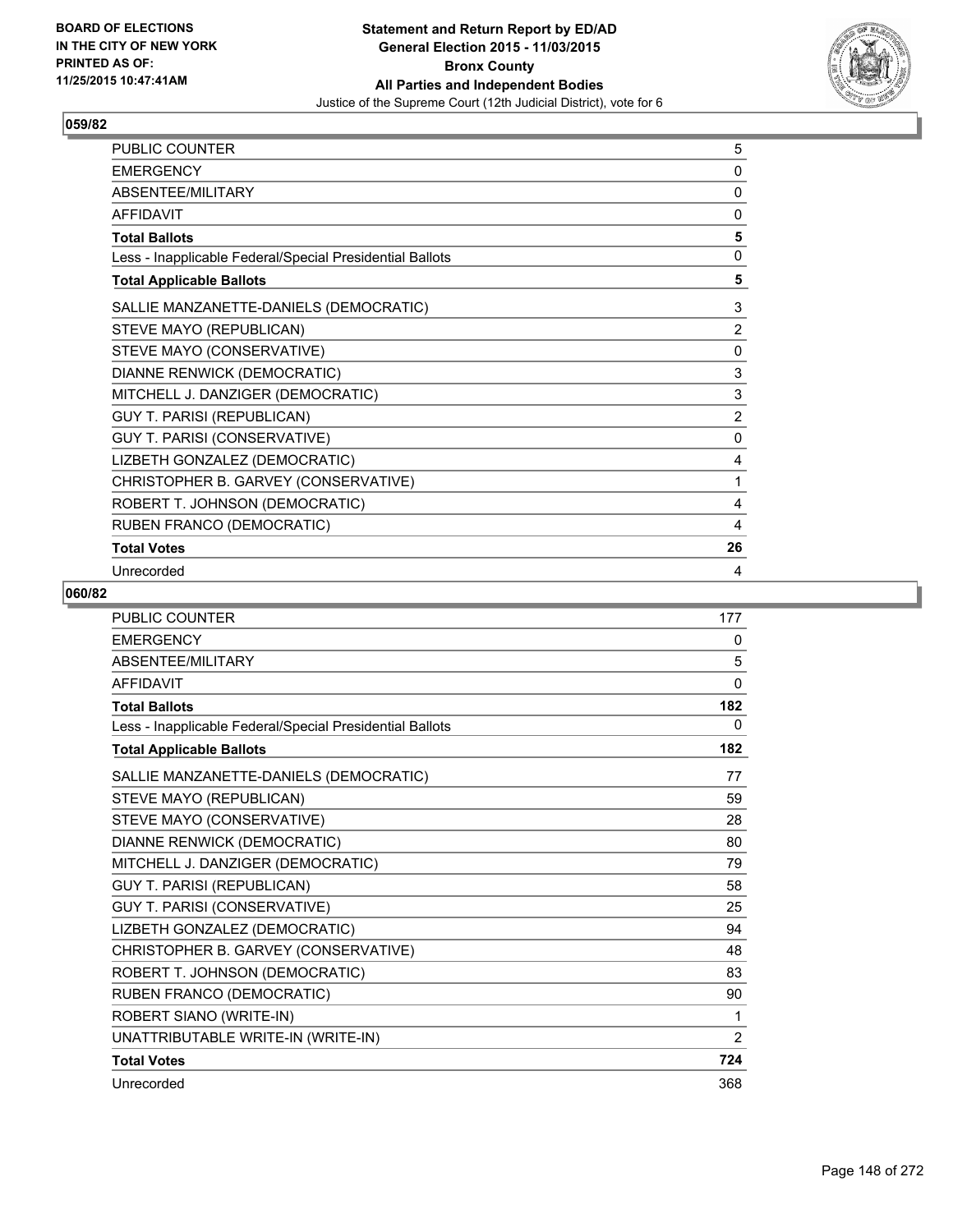

| <b>PUBLIC COUNTER</b>                                    | 164            |
|----------------------------------------------------------|----------------|
| <b>EMERGENCY</b>                                         | 0              |
| ABSENTEE/MILITARY                                        | 8              |
| <b>AFFIDAVIT</b>                                         | $\mathbf{1}$   |
| <b>Total Ballots</b>                                     | 173            |
| Less - Inapplicable Federal/Special Presidential Ballots | 0              |
| <b>Total Applicable Ballots</b>                          | 173            |
| SALLIE MANZANETTE-DANIELS (DEMOCRATIC)                   | 70             |
| STEVE MAYO (REPUBLICAN)                                  | 66             |
| STEVE MAYO (CONSERVATIVE)                                | 30             |
| DIANNE RENWICK (DEMOCRATIC)                              | 71             |
| MITCHELL J. DANZIGER (DEMOCRATIC)                        | 71             |
| <b>GUY T. PARISI (REPUBLICAN)</b>                        | 66             |
| GUY T. PARISI (CONSERVATIVE)                             | 29             |
| LIZBETH GONZALEZ (DEMOCRATIC)                            | 89             |
| CHRISTOPHER B. GARVEY (CONSERVATIVE)                     | 58             |
| ROBERT T. JOHNSON (DEMOCRATIC)                           | 85             |
| RUBEN FRANCO (DEMOCRATIC)                                | 87             |
| CARRY FIERINO (WRITE-IN)                                 | $\mathbf{1}$   |
| DONALD TRUMP (WRITE-IN)                                  | $\mathbf{1}$   |
| FREDERICK W RAMFTL (WRITE-IN)                            | $\overline{2}$ |
| GIANNA RAMFTL (WRITE-IN)                                 | $\mathbf{1}$   |
| MARK LEVIN (WRITE-IN)                                    | $\mathbf{1}$   |
| MONIQUE ROBERTS (WRITE-IN)                               | $\mathbf{1}$   |
| RAPHAEL SAVINO (WRITE-IN)                                | $\mathbf{1}$   |
| STEVE DEACE (WRITE-IN)                                   | $\mathbf{1}$   |
| TED CRUZ (WRITE-IN)                                      | $\mathbf{1}$   |
| UNATTRIBUTABLE WRITE-IN (WRITE-IN)                       | $\mathbf{1}$   |
| <b>Total Votes</b>                                       | 733            |
| Unrecorded                                               | 305            |
| 062/82 COMBINED into: 060/82                             |                |
| 063/82 COMBINED into: 061/82                             |                |

**064/82 COMBINED into: 030/82**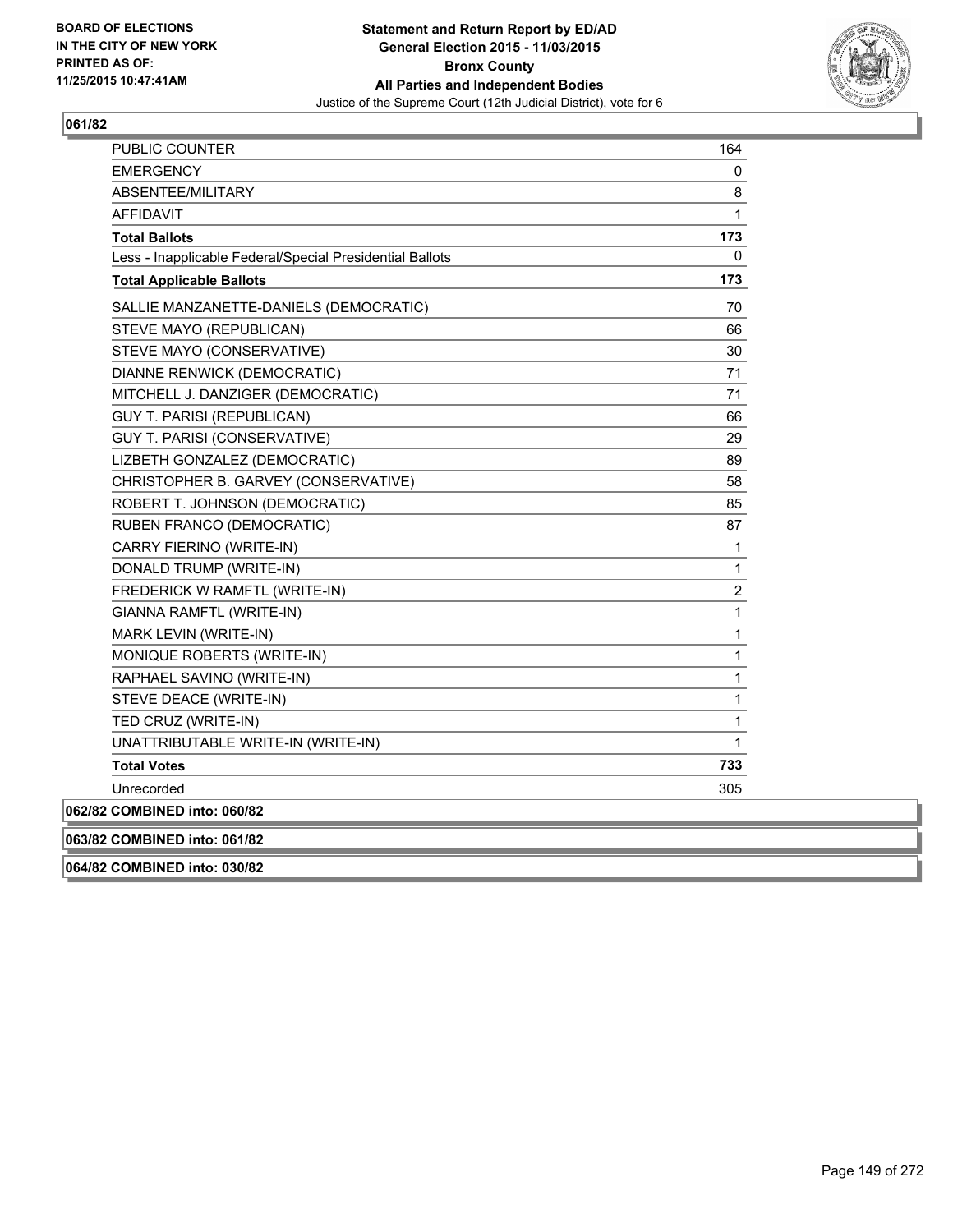

| PUBLIC COUNTER                                           | 133 |
|----------------------------------------------------------|-----|
| <b>EMERGENCY</b>                                         | 0   |
| ABSENTEE/MILITARY                                        | 6   |
| <b>AFFIDAVIT</b>                                         | 2   |
| <b>Total Ballots</b>                                     | 141 |
| Less - Inapplicable Federal/Special Presidential Ballots | 0   |
| <b>Total Applicable Ballots</b>                          | 141 |
| SALLIE MANZANETTE-DANIELS (DEMOCRATIC)                   | 85  |
| STEVE MAYO (REPUBLICAN)                                  | 6   |
| STEVE MAYO (CONSERVATIVE)                                | 3   |
| DIANNE RENWICK (DEMOCRATIC)                              | 79  |
| MITCHELL J. DANZIGER (DEMOCRATIC)                        | 77  |
| <b>GUY T. PARISI (REPUBLICAN)</b>                        | 9   |
| <b>GUY T. PARISI (CONSERVATIVE)</b>                      | 4   |
| LIZBETH GONZALEZ (DEMOCRATIC)                            | 84  |
| CHRISTOPHER B. GARVEY (CONSERVATIVE)                     | 4   |
| ROBERT T. JOHNSON (DEMOCRATIC)                           | 99  |
| RUBEN FRANCO (DEMOCRATIC)                                | 75  |
| <b>Total Votes</b>                                       | 525 |
| Unrecorded                                               | 321 |

| <b>PUBLIC COUNTER</b>                                    | 131            |
|----------------------------------------------------------|----------------|
| <b>FMFRGFNCY</b>                                         | 0              |
| <b>ABSENTEE/MILITARY</b>                                 | 6              |
| <b>AFFIDAVIT</b>                                         | $\Omega$       |
| <b>Total Ballots</b>                                     | 137            |
| Less - Inapplicable Federal/Special Presidential Ballots | $\mathbf{0}$   |
| <b>Total Applicable Ballots</b>                          | 137            |
| SALLIE MANZANETTE-DANIELS (DEMOCRATIC)                   | 93             |
| STEVE MAYO (REPUBLICAN)                                  | 4              |
| STEVE MAYO (CONSERVATIVE)                                | 2              |
| DIANNE RENWICK (DEMOCRATIC)                              | 95             |
| MITCHELL J. DANZIGER (DEMOCRATIC)                        | 84             |
| <b>GUY T. PARISI (REPUBLICAN)</b>                        | $\overline{7}$ |
| GUY T. PARISI (CONSERVATIVE)                             | 1              |
| LIZBETH GONZALEZ (DEMOCRATIC)                            | 92             |
| CHRISTOPHER B. GARVEY (CONSERVATIVE)                     | 5              |
| ROBERT T. JOHNSON (DEMOCRATIC)                           | 104            |
| RUBEN FRANCO (DEMOCRATIC)                                | 82             |
| <b>Total Votes</b>                                       | 569            |
| Unrecorded                                               | 253            |
| 067/82 COMBINED into: 066/82                             |                |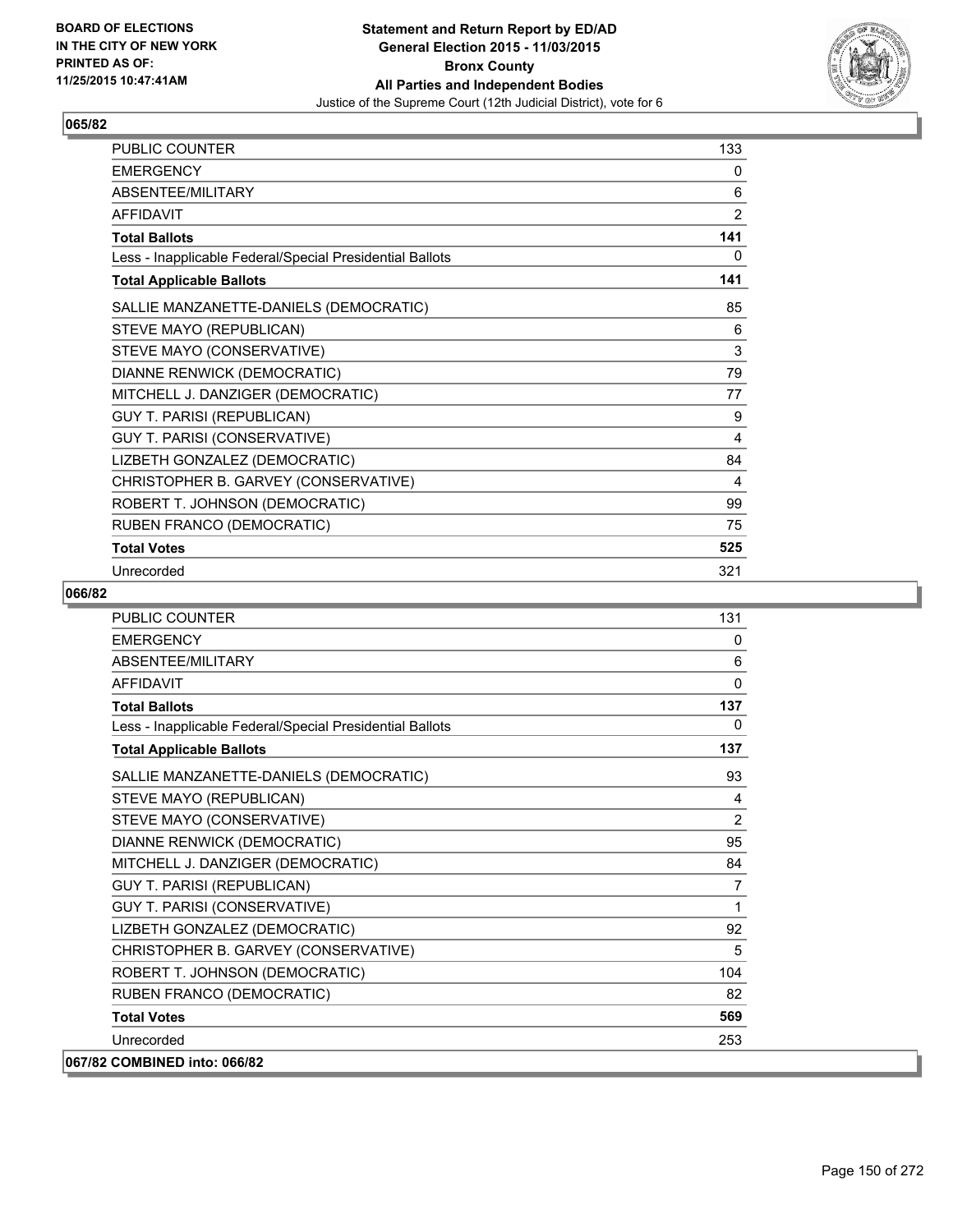

| PUBLIC COUNTER                                           | 134          |
|----------------------------------------------------------|--------------|
| <b>EMERGENCY</b>                                         | 0            |
| <b>ABSENTEE/MILITARY</b>                                 | 6            |
| <b>AFFIDAVIT</b>                                         | $\mathbf{0}$ |
| <b>Total Ballots</b>                                     | 140          |
| Less - Inapplicable Federal/Special Presidential Ballots | 0            |
| <b>Total Applicable Ballots</b>                          | 140          |
| SALLIE MANZANETTE-DANIELS (DEMOCRATIC)                   | 85           |
| STEVE MAYO (REPUBLICAN)                                  | 10           |
| STEVE MAYO (CONSERVATIVE)                                | $\mathbf{0}$ |
| DIANNE RENWICK (DEMOCRATIC)                              | 84           |
| MITCHELL J. DANZIGER (DEMOCRATIC)                        | 75           |
| GUY T. PARISI (REPUBLICAN)                               | 8            |
| GUY T. PARISI (CONSERVATIVE)                             | 1            |
| LIZBETH GONZALEZ (DEMOCRATIC)                            | 89           |
| CHRISTOPHER B. GARVEY (CONSERVATIVE)                     | 6            |
| ROBERT T. JOHNSON (DEMOCRATIC)                           | 107          |
| RUBEN FRANCO (DEMOCRATIC)                                | 81           |
| DARCEL CLARK (WRITE-IN)                                  | 1            |
| <b>Total Votes</b>                                       | 547          |
| Unrecorded                                               | 293          |

#### **069/82 COMBINED into: 068/82**

| <b>PUBLIC COUNTER</b>                                    | 113          |
|----------------------------------------------------------|--------------|
| <b>EMERGENCY</b>                                         | $\mathbf{0}$ |
| ABSENTEE/MILITARY                                        | 4            |
| <b>AFFIDAVIT</b>                                         | $\Omega$     |
| <b>Total Ballots</b>                                     | 117          |
| Less - Inapplicable Federal/Special Presidential Ballots | 0            |
| <b>Total Applicable Ballots</b>                          | 117          |
| SALLIE MANZANETTE-DANIELS (DEMOCRATIC)                   | 85           |
| STEVE MAYO (REPUBLICAN)                                  | 3            |
| STEVE MAYO (CONSERVATIVE)                                | 5            |
| DIANNE RENWICK (DEMOCRATIC)                              | 79           |
| MITCHELL J. DANZIGER (DEMOCRATIC)                        | 73           |
| <b>GUY T. PARISI (REPUBLICAN)</b>                        | $\mathbf{1}$ |
| <b>GUY T. PARISI (CONSERVATIVE)</b>                      | 2            |
| LIZBETH GONZALEZ (DEMOCRATIC)                            | 82           |
| CHRISTOPHER B. GARVEY (CONSERVATIVE)                     | 4            |
| ROBERT T. JOHNSON (DEMOCRATIC)                           | 92           |
| RUBEN FRANCO (DEMOCRATIC)                                | 67           |
| DANNELL J HANLEY (WRITE-IN)                              | 1            |
| <b>Total Votes</b>                                       | 494          |
| Unrecorded                                               | 208          |
| 071/82 COMBINED into: 070/82                             |              |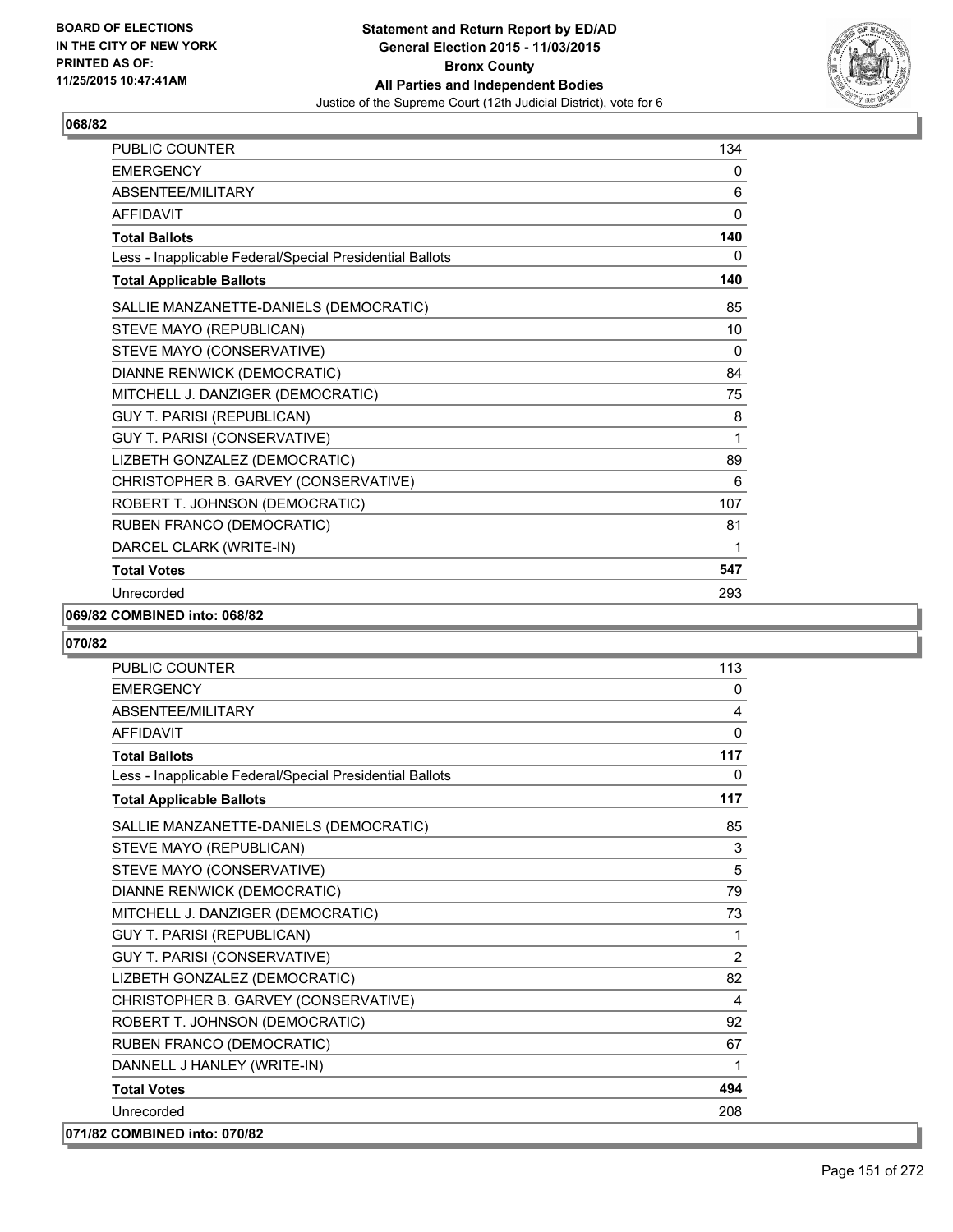

| PUBLIC COUNTER                                           | 150            |
|----------------------------------------------------------|----------------|
| <b>EMERGENCY</b>                                         | 0              |
| ABSENTEE/MILITARY                                        | $\overline{2}$ |
| <b>AFFIDAVIT</b>                                         | 1              |
| <b>Total Ballots</b>                                     | 153            |
| Less - Inapplicable Federal/Special Presidential Ballots | 0              |
| <b>Total Applicable Ballots</b>                          | 153            |
| SALLIE MANZANETTE-DANIELS (DEMOCRATIC)                   | 99             |
| STEVE MAYO (REPUBLICAN)                                  | 10             |
| STEVE MAYO (CONSERVATIVE)                                | 2              |
| DIANNE RENWICK (DEMOCRATIC)                              | 100            |
| MITCHELL J. DANZIGER (DEMOCRATIC)                        | 95             |
| GUY T. PARISI (REPUBLICAN)                               | 10             |
| GUY T. PARISI (CONSERVATIVE)                             | 2              |
| LIZBETH GONZALEZ (DEMOCRATIC)                            | 97             |
| CHRISTOPHER B. GARVEY (CONSERVATIVE)                     | 6              |
| ROBERT T. JOHNSON (DEMOCRATIC)                           | 110            |
| RUBEN FRANCO (DEMOCRATIC)                                | 93             |
| <b>Total Votes</b>                                       | 624            |
| Unrecorded                                               | 294            |

#### **073/82 COMBINED into: 072/82**

| <b>PUBLIC COUNTER</b>                                    | 117            |
|----------------------------------------------------------|----------------|
| <b>EMERGENCY</b>                                         | 0              |
| ABSENTEE/MILITARY                                        | 3              |
| <b>AFFIDAVIT</b>                                         | $\mathbf{0}$   |
| <b>Total Ballots</b>                                     | 120            |
| Less - Inapplicable Federal/Special Presidential Ballots | 0              |
| <b>Total Applicable Ballots</b>                          | 120            |
| SALLIE MANZANETTE-DANIELS (DEMOCRATIC)                   | 74             |
| STEVE MAYO (REPUBLICAN)                                  | 8              |
| STEVE MAYO (CONSERVATIVE)                                | 2              |
| DIANNE RENWICK (DEMOCRATIC)                              | 78             |
| MITCHELL J. DANZIGER (DEMOCRATIC)                        | 62             |
| <b>GUY T. PARISI (REPUBLICAN)</b>                        | 5              |
| GUY T. PARISI (CONSERVATIVE)                             | $\overline{2}$ |
| LIZBETH GONZALEZ (DEMOCRATIC)                            | 74             |
| CHRISTOPHER B. GARVEY (CONSERVATIVE)                     | 12             |
| ROBERT T. JOHNSON (DEMOCRATIC)                           | 89             |
| RUBEN FRANCO (DEMOCRATIC)                                | 76             |
| <b>Total Votes</b>                                       | 482            |
| Unrecorded                                               | 238            |
| 075/82 COMBINED into: 074/82                             |                |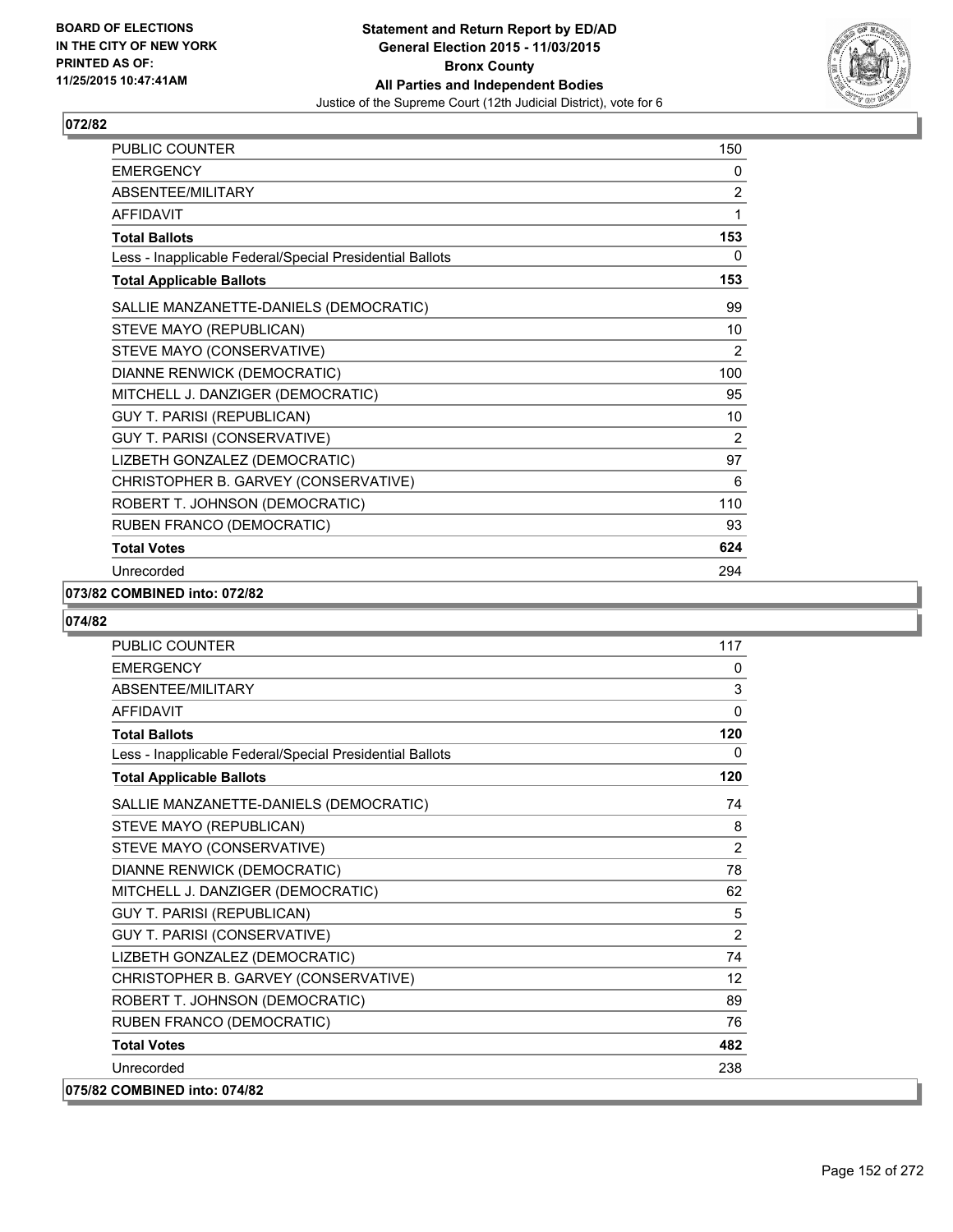

| PUBLIC COUNTER                                           | 119            |
|----------------------------------------------------------|----------------|
| <b>EMERGENCY</b>                                         | 0              |
| ABSENTEE/MILITARY                                        | 4              |
| <b>AFFIDAVIT</b>                                         | $\mathbf{0}$   |
| <b>Total Ballots</b>                                     | 123            |
| Less - Inapplicable Federal/Special Presidential Ballots | 0              |
| <b>Total Applicable Ballots</b>                          | 123            |
| SALLIE MANZANETTE-DANIELS (DEMOCRATIC)                   | 85             |
| STEVE MAYO (REPUBLICAN)                                  | 6              |
| STEVE MAYO (CONSERVATIVE)                                | 4              |
| DIANNE RENWICK (DEMOCRATIC)                              | 84             |
| MITCHELL J. DANZIGER (DEMOCRATIC)                        | 76             |
| GUY T. PARISI (REPUBLICAN)                               | 5              |
| GUY T. PARISI (CONSERVATIVE)                             | $\overline{2}$ |
| LIZBETH GONZALEZ (DEMOCRATIC)                            | 82             |
| CHRISTOPHER B. GARVEY (CONSERVATIVE)                     | 7              |
| ROBERT T. JOHNSON (DEMOCRATIC)                           | 99             |
| RUBEN FRANCO (DEMOCRATIC)                                | 75             |
| UNATTRIBUTABLE WRITE-IN (WRITE-IN)                       | 1              |
| <b>Total Votes</b>                                       | 526            |
| Unrecorded                                               | 212            |

# **077/82 COMBINED into: 076/82**

#### **078/82**

| <b>PUBLIC COUNTER</b>                                    | 134            |
|----------------------------------------------------------|----------------|
| <b>EMERGENCY</b>                                         | $\mathbf{0}$   |
| ABSENTEE/MILITARY                                        | $\overline{7}$ |
| <b>AFFIDAVIT</b>                                         | 1              |
| <b>Total Ballots</b>                                     | 142            |
| Less - Inapplicable Federal/Special Presidential Ballots | $\Omega$       |
| <b>Total Applicable Ballots</b>                          | 142            |
| SALLIE MANZANETTE-DANIELS (DEMOCRATIC)                   | 86             |
| STEVE MAYO (REPUBLICAN)                                  | 8              |
| STEVE MAYO (CONSERVATIVE)                                | 2              |
| DIANNE RENWICK (DEMOCRATIC)                              | 84             |
| MITCHELL J. DANZIGER (DEMOCRATIC)                        | 81             |
| <b>GUY T. PARISI (REPUBLICAN)</b>                        | 8              |
| GUY T. PARISI (CONSERVATIVE)                             | 3              |
| LIZBETH GONZALEZ (DEMOCRATIC)                            | 75             |
| CHRISTOPHER B. GARVEY (CONSERVATIVE)                     | 12             |
| ROBERT T. JOHNSON (DEMOCRATIC)                           | 102            |
| RUBEN FRANCO (DEMOCRATIC)                                | 72             |
| <b>Total Votes</b>                                       | 533            |
| Unrecorded                                               | 319            |
| 079/82 COMBINED into: 078/82                             |                |

# **080/82 COMBINED into: 078/82**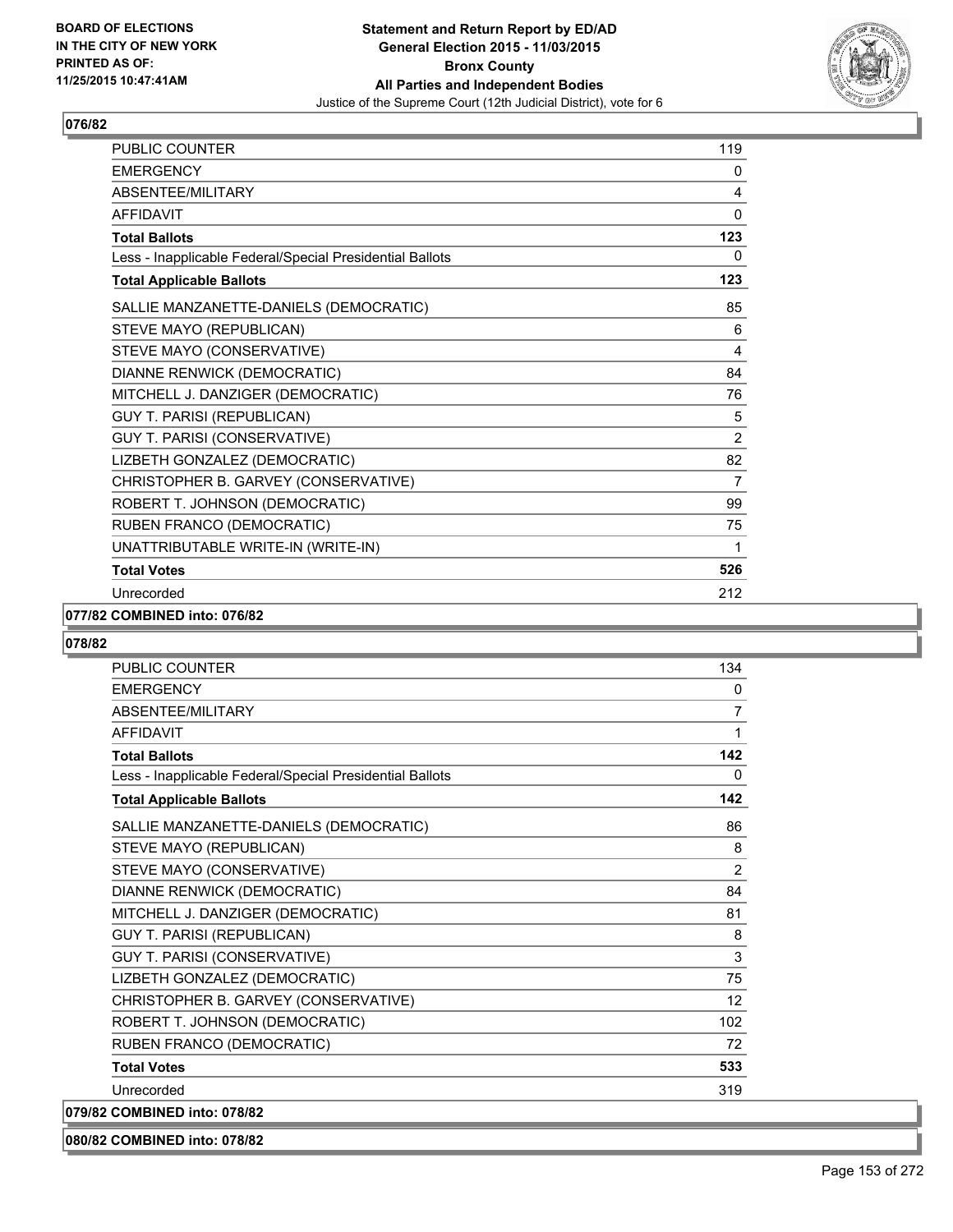

| <b>PUBLIC COUNTER</b>                                    | 147            |
|----------------------------------------------------------|----------------|
| <b>EMERGENCY</b>                                         | 0              |
| ABSENTEE/MILITARY                                        | 7              |
| <b>AFFIDAVIT</b>                                         | 1              |
| <b>Total Ballots</b>                                     | 155            |
| Less - Inapplicable Federal/Special Presidential Ballots | 0              |
| <b>Total Applicable Ballots</b>                          | 155            |
| SALLIE MANZANETTE-DANIELS (DEMOCRATIC)                   | 102            |
| STEVE MAYO (REPUBLICAN)                                  | 9              |
| STEVE MAYO (CONSERVATIVE)                                | 5              |
| DIANNE RENWICK (DEMOCRATIC)                              | 101            |
| MITCHELL J. DANZIGER (DEMOCRATIC)                        | 90             |
| <b>GUY T. PARISI (REPUBLICAN)</b>                        | 8              |
| GUY T. PARISI (CONSERVATIVE)                             | 3              |
| LIZBETH GONZALEZ (DEMOCRATIC)                            | 103            |
| CHRISTOPHER B. GARVEY (CONSERVATIVE)                     | 11             |
| ROBERT T. JOHNSON (DEMOCRATIC)                           | 120            |
| RUBEN FRANCO (DEMOCRATIC)                                | 95             |
| BILL DEBLASIO (WRITE-IN)                                 | 1              |
| ELLIOT SPITZER (WRITE-IN)                                | $\overline{2}$ |
| <b>Total Votes</b>                                       | 650            |
| Unrecorded                                               | 280            |

# **082/82 COMBINED into: 081/82**

# **083/82 COMBINED into: 081/82**

| <b>PUBLIC COUNTER</b>                                    | 169          |
|----------------------------------------------------------|--------------|
| <b>EMERGENCY</b>                                         | 0            |
| <b>ABSENTEE/MILITARY</b>                                 | 9            |
| <b>AFFIDAVIT</b>                                         | $\mathbf{0}$ |
| <b>Total Ballots</b>                                     | 178          |
| Less - Inapplicable Federal/Special Presidential Ballots | 0            |
| <b>Total Applicable Ballots</b>                          | 178          |
| SALLIE MANZANETTE-DANIELS (DEMOCRATIC)                   | 104          |
| STEVE MAYO (REPUBLICAN)                                  | 7            |
| STEVE MAYO (CONSERVATIVE)                                | 5            |
| DIANNE RENWICK (DEMOCRATIC)                              | 108          |
| MITCHELL J. DANZIGER (DEMOCRATIC)                        | 93           |
| <b>GUY T. PARISI (REPUBLICAN)</b>                        | 8            |
| GUY T. PARISI (CONSERVATIVE)                             | 2            |
| LIZBETH GONZALEZ (DEMOCRATIC)                            | 111          |
| CHRISTOPHER B. GARVEY (CONSERVATIVE)                     | 7            |
| ROBERT T. JOHNSON (DEMOCRATIC)                           | 133          |
| RUBEN FRANCO (DEMOCRATIC)                                | 98           |
| <b>Total Votes</b>                                       | 676          |
| Unrecorded                                               | 392          |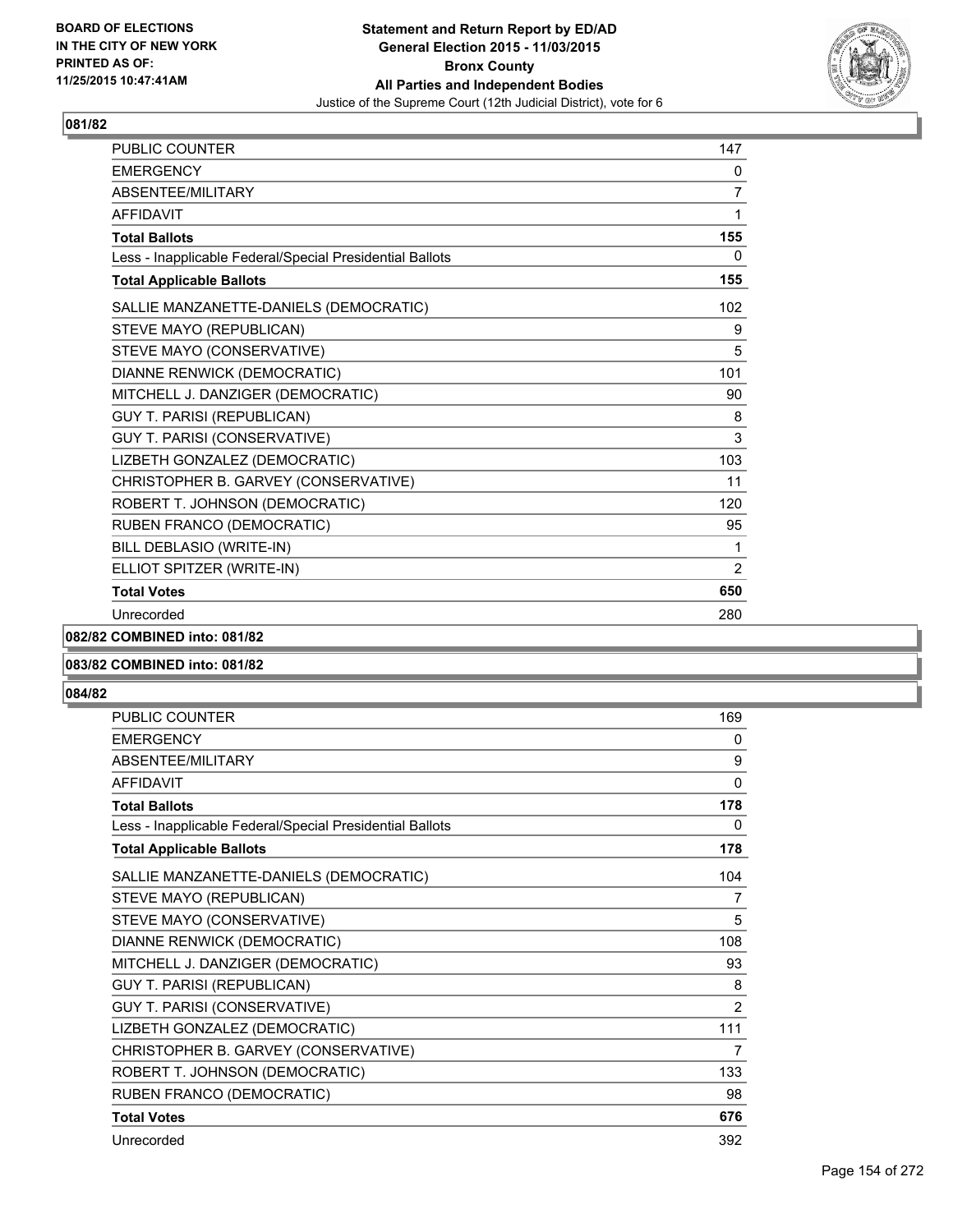

# **085/82 COMBINED into: 084/82**

#### **086/82 COMBINED into: 084/82**

**087/82** 

| PUBLIC COUNTER                                           | 146 |
|----------------------------------------------------------|-----|
| <b>EMERGENCY</b>                                         | 0   |
| <b>ABSENTEE/MILITARY</b>                                 | 9   |
| <b>AFFIDAVIT</b>                                         | 0   |
| <b>Total Ballots</b>                                     | 155 |
| Less - Inapplicable Federal/Special Presidential Ballots | 0   |
| <b>Total Applicable Ballots</b>                          | 155 |
| SALLIE MANZANETTE-DANIELS (DEMOCRATIC)                   | 97  |
| STEVE MAYO (REPUBLICAN)                                  | 7   |
| STEVE MAYO (CONSERVATIVE)                                | 8   |
| DIANNE RENWICK (DEMOCRATIC)                              | 98  |
| MITCHELL J. DANZIGER (DEMOCRATIC)                        | 90  |
| <b>GUY T. PARISI (REPUBLICAN)</b>                        | 9   |
| GUY T. PARISI (CONSERVATIVE)                             | 2   |
| LIZBETH GONZALEZ (DEMOCRATIC)                            | 91  |
| CHRISTOPHER B. GARVEY (CONSERVATIVE)                     | 7   |
| ROBERT T. JOHNSON (DEMOCRATIC)                           | 122 |
| RUBEN FRANCO (DEMOCRATIC)                                | 83  |
| UNATTRIBUTABLE WRITE-IN (WRITE-IN)                       | 1   |
| <b>Total Votes</b>                                       | 615 |
| Unrecorded                                               | 315 |

#### **088/82 COMBINED into: 087/82**

| PUBLIC COUNTER                                           | 132          |
|----------------------------------------------------------|--------------|
| <b>EMERGENCY</b>                                         | 0            |
| ABSENTEE/MILITARY                                        | 8            |
| <b>AFFIDAVIT</b>                                         | $\mathbf{0}$ |
| <b>Total Ballots</b>                                     | 140          |
| Less - Inapplicable Federal/Special Presidential Ballots | 0            |
| <b>Total Applicable Ballots</b>                          | 140          |
| SALLIE MANZANETTE-DANIELS (DEMOCRATIC)                   | 92           |
| STEVE MAYO (REPUBLICAN)                                  | 5            |
| STEVE MAYO (CONSERVATIVE)                                | 4            |
| DIANNE RENWICK (DEMOCRATIC)                              | 91           |
| MITCHELL J. DANZIGER (DEMOCRATIC)                        | 92           |
| <b>GUY T. PARISI (REPUBLICAN)</b>                        | 9            |
| <b>GUY T. PARISI (CONSERVATIVE)</b>                      | 1            |
| LIZBETH GONZALEZ (DEMOCRATIC)                            | 94           |
| CHRISTOPHER B. GARVEY (CONSERVATIVE)                     | 5            |
| ROBERT T. JOHNSON (DEMOCRATIC)                           | 110          |
| RUBEN FRANCO (DEMOCRATIC)                                | 87           |
| <b>Total Votes</b>                                       | 590          |
| Unrecorded                                               | 250          |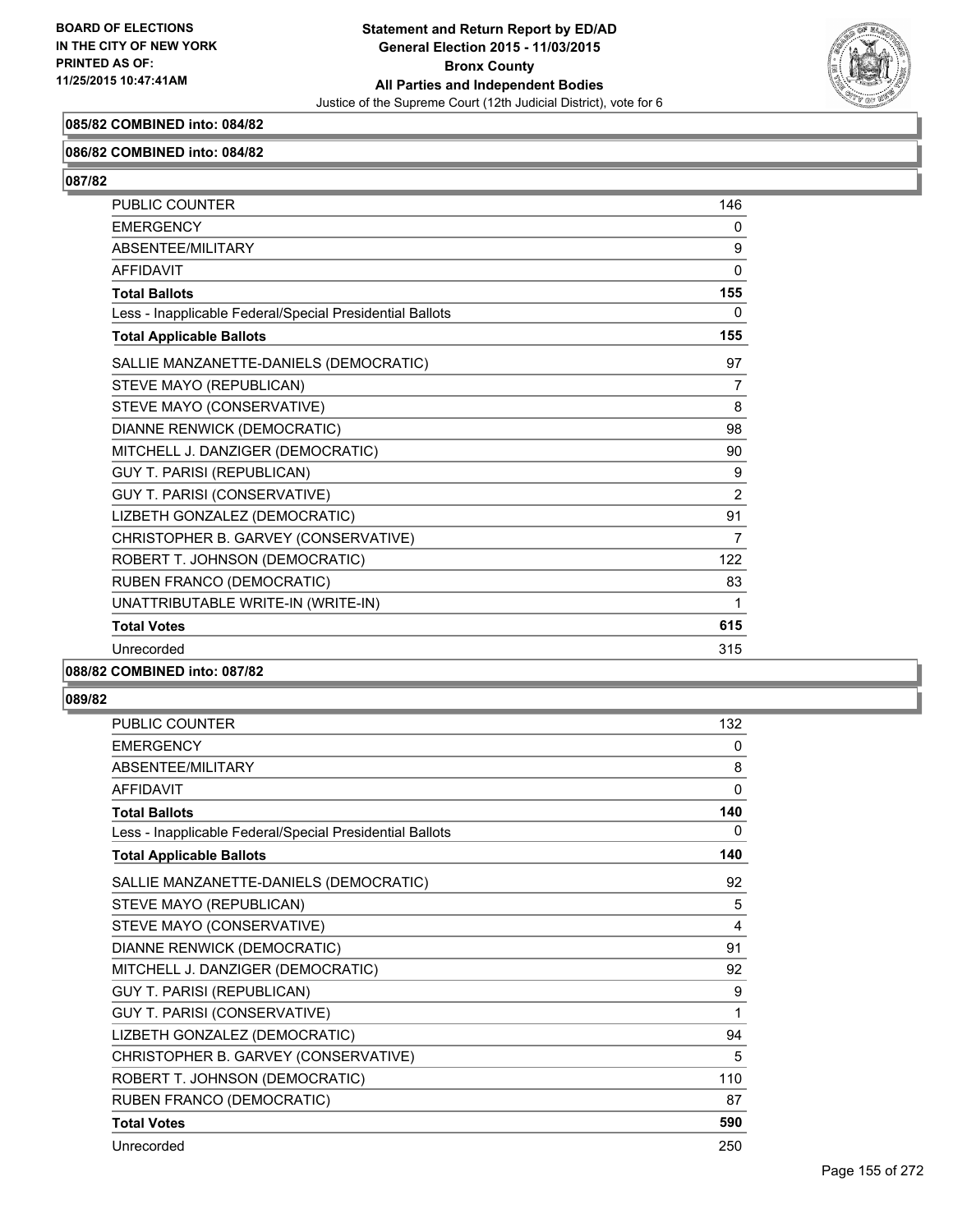

# **090/82 COMBINED into: 087/82**

| <b>PUBLIC COUNTER</b>                                    | 104            |
|----------------------------------------------------------|----------------|
| <b>EMERGENCY</b>                                         | 0              |
| ABSENTEE/MILITARY                                        | 5              |
| <b>AFFIDAVIT</b>                                         | $\overline{2}$ |
| <b>Total Ballots</b>                                     | 111            |
| Less - Inapplicable Federal/Special Presidential Ballots | 0              |
| <b>Total Applicable Ballots</b>                          | 111            |
| SALLIE MANZANETTE-DANIELS (DEMOCRATIC)                   | 71             |
| STEVE MAYO (REPUBLICAN)                                  | 7              |
| STEVE MAYO (CONSERVATIVE)                                | 2              |
| DIANNE RENWICK (DEMOCRATIC)                              | 68             |
| MITCHELL J. DANZIGER (DEMOCRATIC)                        | 69             |
| <b>GUY T. PARISI (REPUBLICAN)</b>                        | 7              |
| GUY T. PARISI (CONSERVATIVE)                             | 4              |
| LIZBETH GONZALEZ (DEMOCRATIC)                            | 59             |
| CHRISTOPHER B. GARVEY (CONSERVATIVE)                     | 11             |
| ROBERT T. JOHNSON (DEMOCRATIC)                           | 83             |
| RUBEN FRANCO (DEMOCRATIC)                                | 62             |
| TILLY SAY (WRITE-IN)                                     | 1              |
| <b>Total Votes</b>                                       | 444            |
| Unrecorded                                               | 222            |

#### **092/82**

| PUBLIC COUNTER                                           | 136            |
|----------------------------------------------------------|----------------|
| <b>EMERGENCY</b>                                         | 0              |
| ABSENTEE/MILITARY                                        | 8              |
| <b>AFFIDAVIT</b>                                         | $\Omega$       |
| <b>Total Ballots</b>                                     | 144            |
| Less - Inapplicable Federal/Special Presidential Ballots | 0              |
| <b>Total Applicable Ballots</b>                          | 144            |
| SALLIE MANZANETTE-DANIELS (DEMOCRATIC)                   | 98             |
| STEVE MAYO (REPUBLICAN)                                  | $\overline{7}$ |
| STEVE MAYO (CONSERVATIVE)                                | 1              |
| DIANNE RENWICK (DEMOCRATIC)                              | 93             |
| MITCHELL J. DANZIGER (DEMOCRATIC)                        | 84             |
| <b>GUY T. PARISI (REPUBLICAN)</b>                        | 11             |
| <b>GUY T. PARISI (CONSERVATIVE)</b>                      | 3              |
| LIZBETH GONZALEZ (DEMOCRATIC)                            | 105            |
| CHRISTOPHER B. GARVEY (CONSERVATIVE)                     | 8              |
| ROBERT T. JOHNSON (DEMOCRATIC)                           | 106            |
| RUBEN FRANCO (DEMOCRATIC)                                | 95             |
| <b>Total Votes</b>                                       | 611            |
| Unrecorded                                               | 253            |
| 093/82 COMBINED into: 091/82                             |                |

**094/82 COMBINED into: 091/82**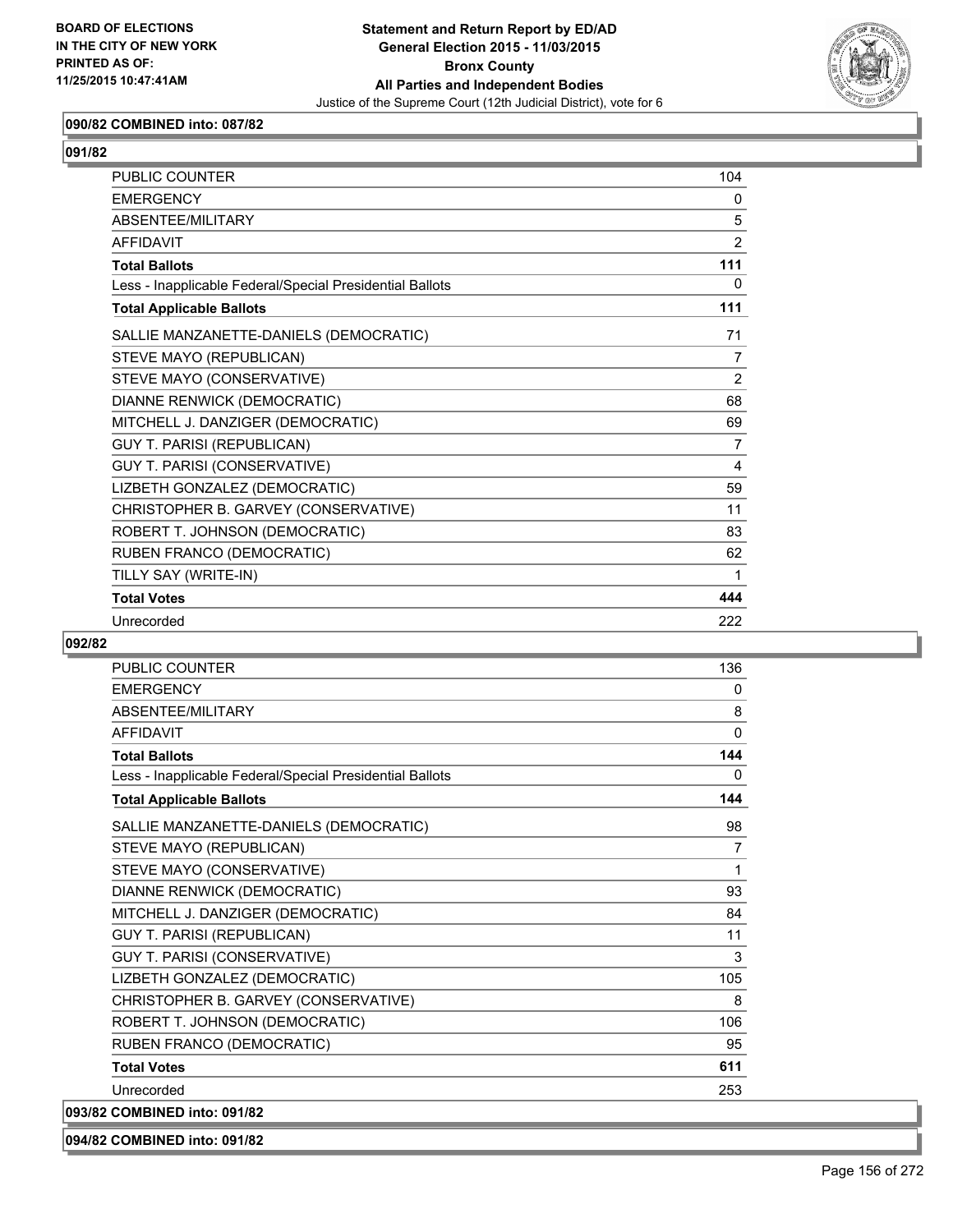

# **095/82 COMBINED into: 092/82**

| <b>PUBLIC COUNTER</b>                                    | 187                     |
|----------------------------------------------------------|-------------------------|
| <b>EMERGENCY</b>                                         | $\Omega$                |
| ABSENTEE/MILITARY                                        | 5                       |
| <b>AFFIDAVIT</b>                                         | 1                       |
| <b>Total Ballots</b>                                     | 193                     |
| Less - Inapplicable Federal/Special Presidential Ballots | $\Omega$                |
| <b>Total Applicable Ballots</b>                          | 193                     |
| SALLIE MANZANETTE-DANIELS (DEMOCRATIC)                   | 126                     |
| STEVE MAYO (REPUBLICAN)                                  | 11                      |
| STEVE MAYO (CONSERVATIVE)                                | $\overline{\mathbf{4}}$ |
| DIANNE RENWICK (DEMOCRATIC)                              | 118                     |
| MITCHELL J. DANZIGER (DEMOCRATIC)                        | 114                     |
| <b>GUY T. PARISI (REPUBLICAN)</b>                        | 10                      |
| GUY T. PARISI (CONSERVATIVE)                             | 3                       |
| LIZBETH GONZALEZ (DEMOCRATIC)                            | 121                     |
| CHRISTOPHER B. GARVEY (CONSERVATIVE)                     | 12                      |
| ROBERT T. JOHNSON (DEMOCRATIC)                           | 153                     |
| RUBEN FRANCO (DEMOCRATIC)                                | 114                     |
| <b>Total Votes</b>                                       | 786                     |
| Unrecorded                                               | 372                     |

**097/82 COMBINED into: 096/82**

#### **098/82 COMBINED into: 096/82**

| <b>PUBLIC COUNTER</b>                                    | 205      |
|----------------------------------------------------------|----------|
| <b>EMERGENCY</b>                                         | 0        |
| ABSENTEE/MILITARY                                        | 6        |
| <b>AFFIDAVIT</b>                                         | $\Omega$ |
| <b>Total Ballots</b>                                     | 211      |
| Less - Inapplicable Federal/Special Presidential Ballots | 0        |
| <b>Total Applicable Ballots</b>                          | 211      |
| SALLIE MANZANETTE-DANIELS (DEMOCRATIC)                   | 141      |
| STEVE MAYO (REPUBLICAN)                                  | 4        |
| STEVE MAYO (CONSERVATIVE)                                | 4        |
| DIANNE RENWICK (DEMOCRATIC)                              | 141      |
| MITCHELL J. DANZIGER (DEMOCRATIC)                        | 131      |
| GUY T. PARISI (REPUBLICAN)                               | 2        |
| GUY T. PARISI (CONSERVATIVE)                             | 4        |
| LIZBETH GONZALEZ (DEMOCRATIC)                            | 143      |
| CHRISTOPHER B. GARVEY (CONSERVATIVE)                     | 8        |
| ROBERT T. JOHNSON (DEMOCRATIC)                           | 166      |
| RUBEN FRANCO (DEMOCRATIC)                                | 131      |
| <b>Total Votes</b>                                       | 875      |
| Unrecorded                                               | 391      |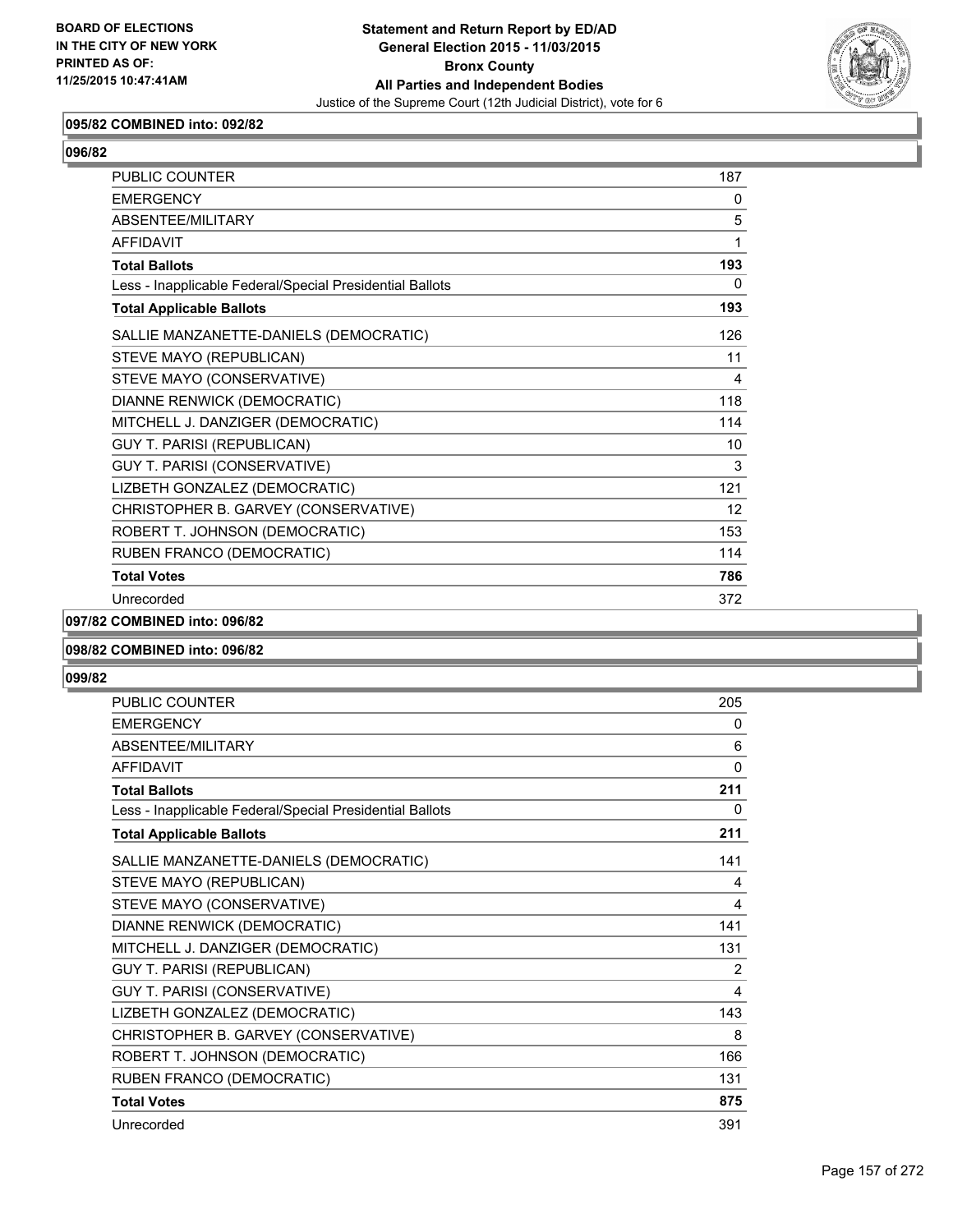

# **100/82 COMBINED into: 099/82**

#### **101/82 COMBINED into: 099/82**

**102/82** 

| <b>PUBLIC COUNTER</b>                                    | 186            |
|----------------------------------------------------------|----------------|
| <b>EMERGENCY</b>                                         | 0              |
| <b>ABSENTEE/MILITARY</b>                                 | 6              |
| <b>AFFIDAVIT</b>                                         | $\Omega$       |
| <b>Total Ballots</b>                                     | 192            |
| Less - Inapplicable Federal/Special Presidential Ballots | 0              |
| <b>Total Applicable Ballots</b>                          | 192            |
| SALLIE MANZANETTE-DANIELS (DEMOCRATIC)                   | 121            |
| STEVE MAYO (REPUBLICAN)                                  | $\overline{7}$ |
| STEVE MAYO (CONSERVATIVE)                                | 5              |
| DIANNE RENWICK (DEMOCRATIC)                              | 126            |
| MITCHELL J. DANZIGER (DEMOCRATIC)                        | 116            |
| <b>GUY T. PARISI (REPUBLICAN)</b>                        | 8              |
| <b>GUY T. PARISI (CONSERVATIVE)</b>                      | 5              |
| LIZBETH GONZALEZ (DEMOCRATIC)                            | 133            |
| CHRISTOPHER B. GARVEY (CONSERVATIVE)                     | 13             |
| ROBERT T. JOHNSON (DEMOCRATIC)                           | 156            |
| RUBEN FRANCO (DEMOCRATIC)                                | 120            |
| <b>Total Votes</b>                                       | 810            |
| Unrecorded                                               | 342            |
| 103/82 COMBINED into: 102/82                             |                |
| 104/82 COMBINED into: 102/82                             |                |
| 105/82 COMBINED into: 089/82                             |                |

**106/82 COMBINED into: 089/82**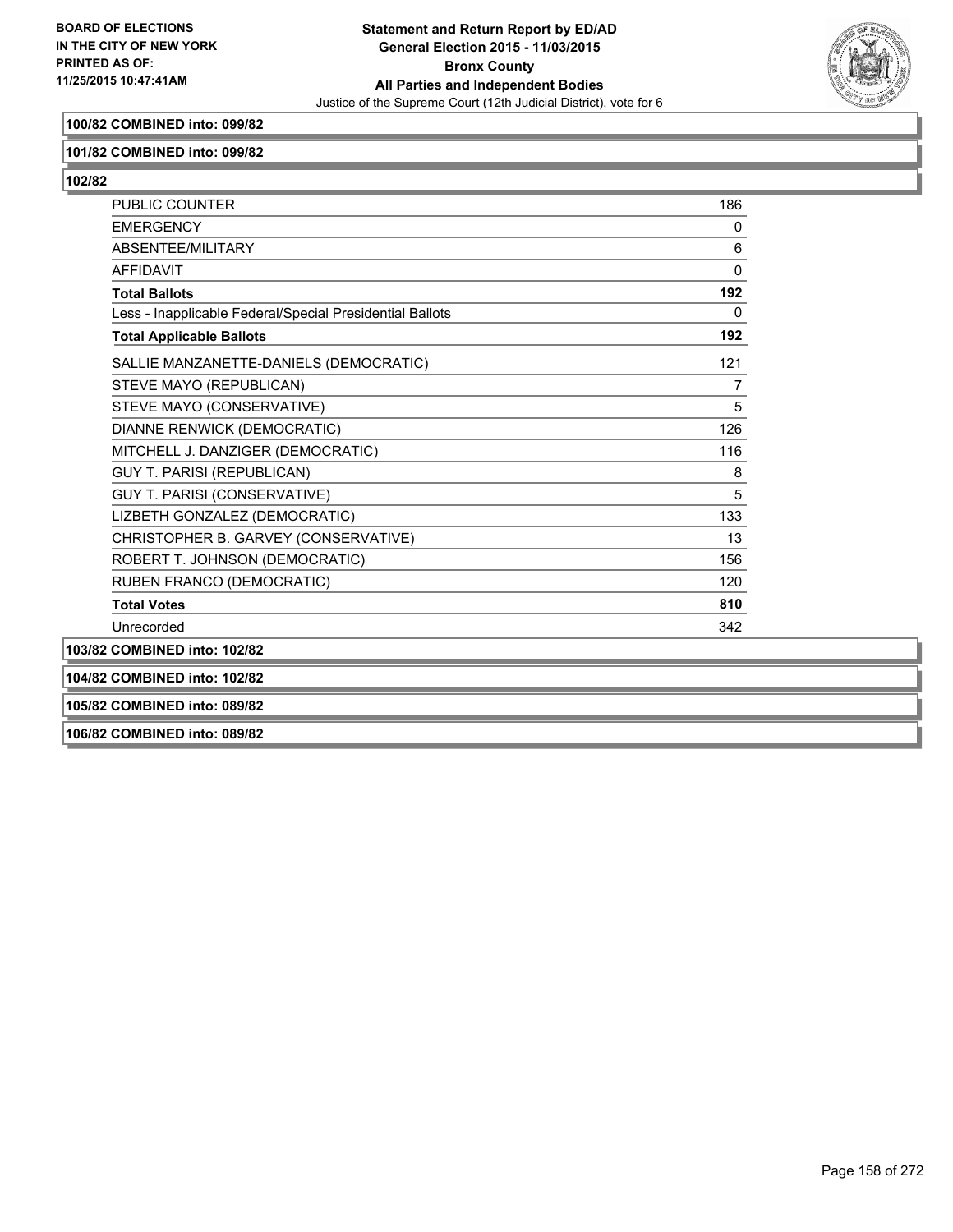

| <b>PUBLIC COUNTER</b>                                    | 49             |
|----------------------------------------------------------|----------------|
| <b>EMERGENCY</b>                                         | $\mathbf{0}$   |
| ABSENTEE/MILITARY                                        | 21             |
| <b>AFFIDAVIT</b>                                         | 0              |
| <b>Total Ballots</b>                                     | 70             |
| Less - Inapplicable Federal/Special Presidential Ballots | 0              |
| <b>Total Applicable Ballots</b>                          | 70             |
| SALLIE MANZANETTE-DANIELS (DEMOCRATIC)                   | 37             |
| STEVE MAYO (REPUBLICAN)                                  | 3              |
| STEVE MAYO (CONSERVATIVE)                                | 3              |
| DIANNE RENWICK (DEMOCRATIC)                              | 40             |
| MITCHELL J. DANZIGER (DEMOCRATIC)                        | 31             |
| <b>GUY T. PARISI (REPUBLICAN)</b>                        | 5              |
| <b>GUY T. PARISI (CONSERVATIVE)</b>                      | $\overline{2}$ |
| LIZBETH GONZALEZ (DEMOCRATIC)                            | 36             |
| CHRISTOPHER B. GARVEY (CONSERVATIVE)                     | $\overline{7}$ |
| ROBERT T. JOHNSON (DEMOCRATIC)                           | 42             |
| RUBEN FRANCO (DEMOCRATIC)                                | 35             |
| UNATTRIBUTABLE WRITE-IN (WRITE-IN)                       | 1              |
| <b>Total Votes</b>                                       | 242            |
| Unrecorded                                               | 178            |
| COMPINED into: 000/02                                    |                |

**108/82 COMBINED into: 089/82**

**109/82 COMBINED into: 089/82**

**110/82 COMBINED into: 031/80**

**111/82 COMBINED into: 089/82**

**112/82 COMBINED into: 089/82**

**113/82 COMBINED into: 089/82**

**114/82 COMBINED into: 089/82**

**115/82 COMBINED into: 089/82**

**116/82 COMBINED into: 089/82**

**117/82 COMBINED into: 023/82**

**118/82 COMBINED into: 023/82**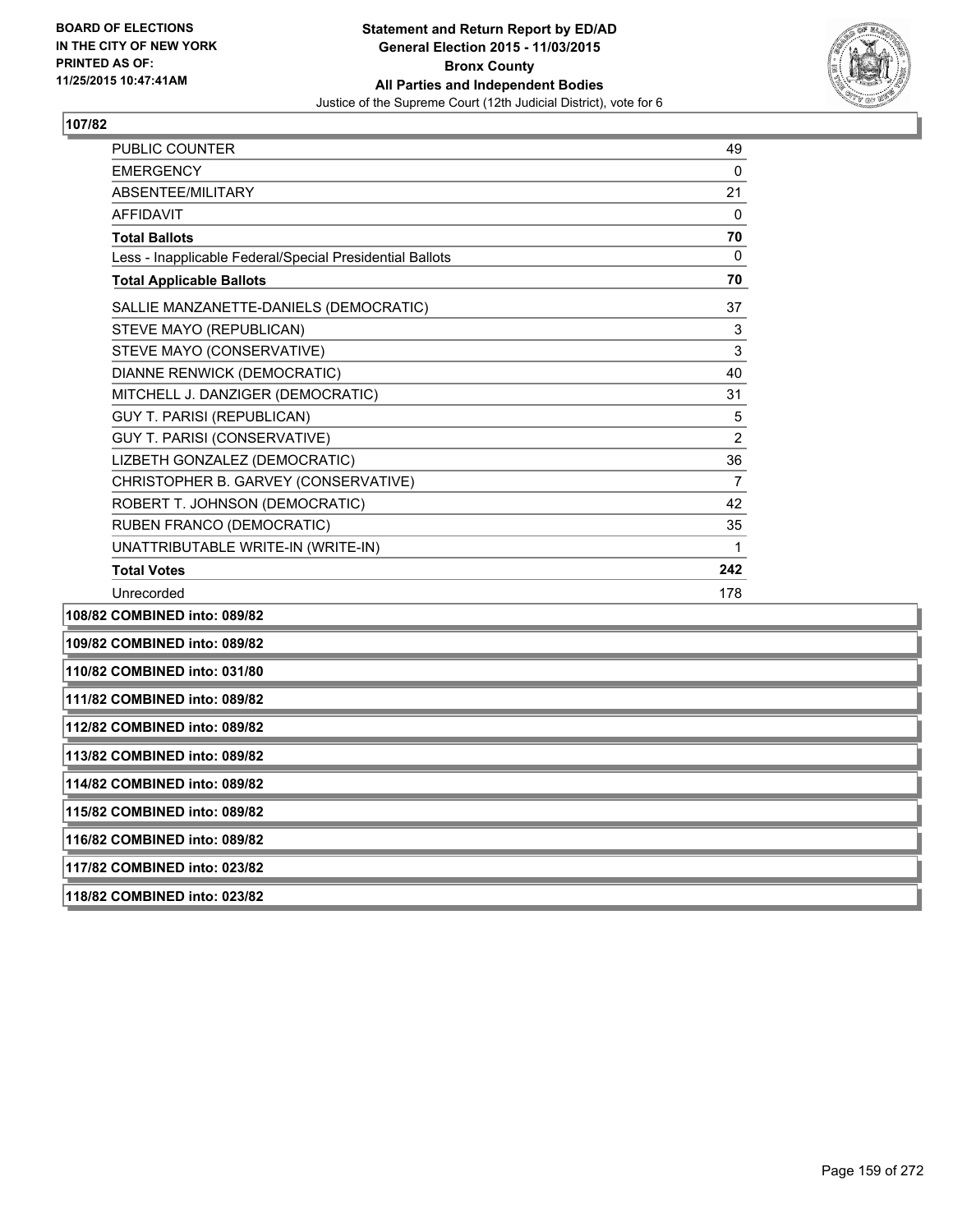

| <b>PUBLIC COUNTER</b>                                    | 56             |
|----------------------------------------------------------|----------------|
| <b>EMERGENCY</b>                                         | 0              |
| ABSENTEE/MILITARY                                        | 1              |
| <b>AFFIDAVIT</b>                                         | 1              |
| <b>Total Ballots</b>                                     | 58             |
| Less - Inapplicable Federal/Special Presidential Ballots | $\mathbf{0}$   |
| <b>Total Applicable Ballots</b>                          | 58             |
| SALLIE MANZANETTE-DANIELS (DEMOCRATIC)                   | 43             |
| STEVE MAYO (REPUBLICAN)                                  | $\overline{2}$ |
| STEVE MAYO (CONSERVATIVE)                                | 3              |
| DIANNE RENWICK (DEMOCRATIC)                              | 39             |
| MITCHELL J. DANZIGER (DEMOCRATIC)                        | 41             |
| GUY T. PARISI (REPUBLICAN)                               | 2              |
| GUY T. PARISI (CONSERVATIVE)                             | 1              |
| LIZBETH GONZALEZ (DEMOCRATIC)                            | 42             |
| CHRISTOPHER B. GARVEY (CONSERVATIVE)                     | 4              |
| ROBERT T. JOHNSON (DEMOCRATIC)                           | 48             |
| RUBEN FRANCO (DEMOCRATIC)                                | 39             |
| <b>Total Votes</b>                                       | 264            |
| Unrecorded                                               | 84             |

# **002/83 COMBINED into: 001/83**

| <b>PUBLIC COUNTER</b>                                    | 81       |
|----------------------------------------------------------|----------|
| <b>EMERGENCY</b>                                         | 0        |
| ABSENTEE/MILITARY                                        | 4        |
| <b>AFFIDAVIT</b>                                         | $\Omega$ |
| <b>Total Ballots</b>                                     | 85       |
| Less - Inapplicable Federal/Special Presidential Ballots | 0        |
| <b>Total Applicable Ballots</b>                          | 85       |
| SALLIE MANZANETTE-DANIELS (DEMOCRATIC)                   | 64       |
| STEVE MAYO (REPUBLICAN)                                  | 6        |
| STEVE MAYO (CONSERVATIVE)                                | 0        |
| DIANNE RENWICK (DEMOCRATIC)                              | 56       |
| MITCHELL J. DANZIGER (DEMOCRATIC)                        | 55       |
| <b>GUY T. PARISI (REPUBLICAN)</b>                        | 4        |
| GUY T. PARISI (CONSERVATIVE)                             | 0        |
| LIZBETH GONZALEZ (DEMOCRATIC)                            | 55       |
| CHRISTOPHER B. GARVEY (CONSERVATIVE)                     | 4        |
| ROBERT T. JOHNSON (DEMOCRATIC)                           | 67       |
| RUBEN FRANCO (DEMOCRATIC)                                | 57       |
| <b>Total Votes</b>                                       | 368      |
| Unrecorded                                               | 142      |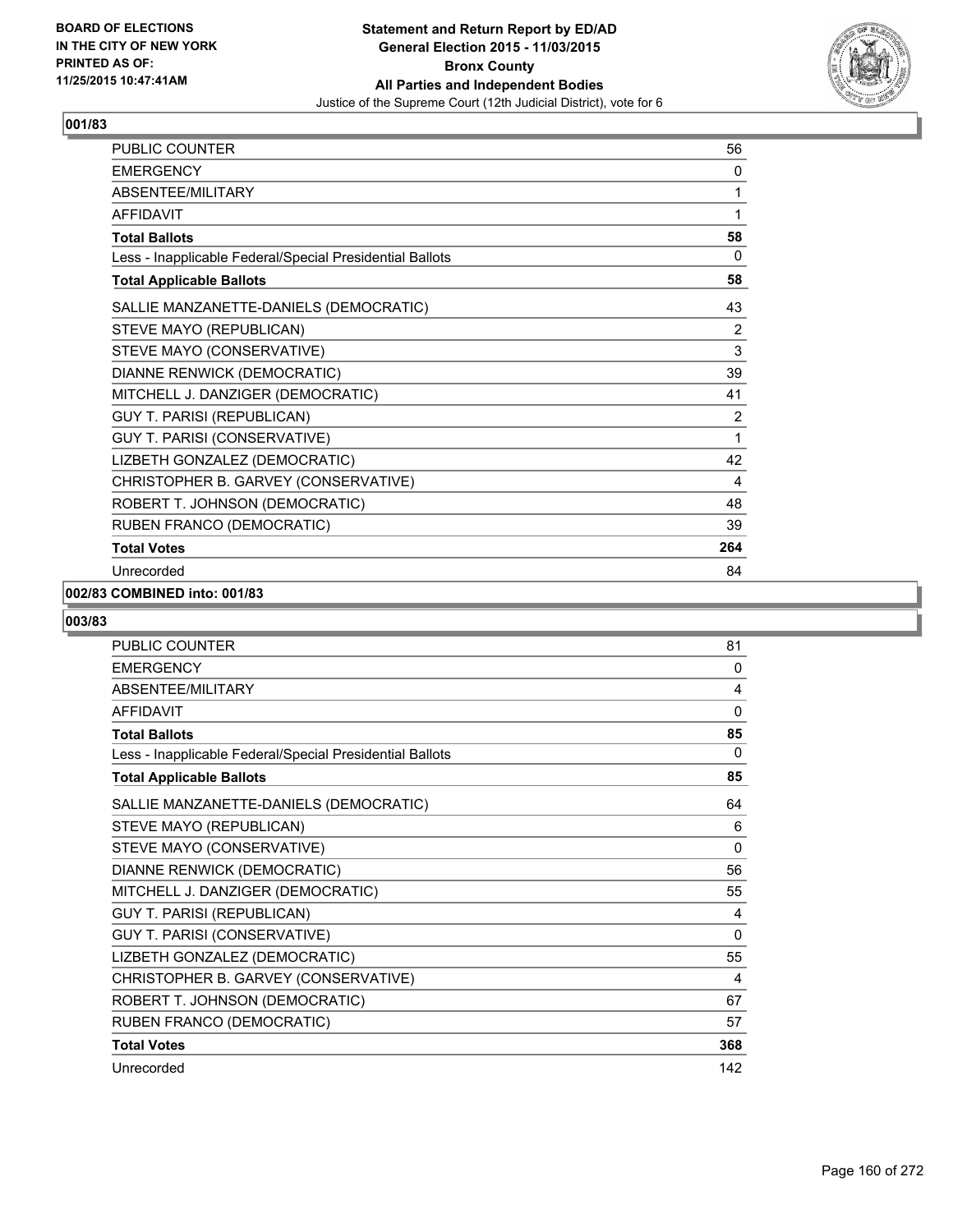

| <b>PUBLIC COUNTER</b>                                    | 49  |
|----------------------------------------------------------|-----|
| <b>EMERGENCY</b>                                         | 0   |
| ABSENTEE/MILITARY                                        | 6   |
| <b>AFFIDAVIT</b>                                         | 0   |
| <b>Total Ballots</b>                                     | 55  |
| Less - Inapplicable Federal/Special Presidential Ballots | 0   |
| <b>Total Applicable Ballots</b>                          | 55  |
| SALLIE MANZANETTE-DANIELS (DEMOCRATIC)                   | 34  |
| STEVE MAYO (REPUBLICAN)                                  | 1   |
| STEVE MAYO (CONSERVATIVE)                                | 1   |
| DIANNE RENWICK (DEMOCRATIC)                              | 30  |
| MITCHELL J. DANZIGER (DEMOCRATIC)                        | 31  |
| <b>GUY T. PARISI (REPUBLICAN)</b>                        | 2   |
| GUY T. PARISI (CONSERVATIVE)                             | 1   |
| LIZBETH GONZALEZ (DEMOCRATIC)                            | 33  |
| CHRISTOPHER B. GARVEY (CONSERVATIVE)                     | 3   |
| ROBERT T. JOHNSON (DEMOCRATIC)                           | 47  |
| RUBEN FRANCO (DEMOCRATIC)                                | 34  |
| <b>GAIL WATSON (WRITE-IN)</b>                            | 2   |
| <b>Total Votes</b>                                       | 219 |
| Unrecorded                                               | 111 |

| PUBLIC COUNTER                                           | 53  |
|----------------------------------------------------------|-----|
| <b>EMERGENCY</b>                                         | 0   |
| ABSENTEE/MILITARY                                        | 1   |
| <b>AFFIDAVIT</b>                                         | 0   |
| <b>Total Ballots</b>                                     | 54  |
| Less - Inapplicable Federal/Special Presidential Ballots | 0   |
| <b>Total Applicable Ballots</b>                          | 54  |
| SALLIE MANZANETTE-DANIELS (DEMOCRATIC)                   | 38  |
| STEVE MAYO (REPUBLICAN)                                  | 0   |
| STEVE MAYO (CONSERVATIVE)                                | 2   |
| DIANNE RENWICK (DEMOCRATIC)                              | 28  |
| MITCHELL J. DANZIGER (DEMOCRATIC)                        | 27  |
| <b>GUY T. PARISI (REPUBLICAN)</b>                        | 0   |
| GUY T. PARISI (CONSERVATIVE)                             | 1   |
| LIZBETH GONZALEZ (DEMOCRATIC)                            | 38  |
| CHRISTOPHER B. GARVEY (CONSERVATIVE)                     | 3   |
| ROBERT T. JOHNSON (DEMOCRATIC)                           | 37  |
| RUBEN FRANCO (DEMOCRATIC)                                | 27  |
| <b>Total Votes</b>                                       | 201 |
| Unrecorded                                               | 123 |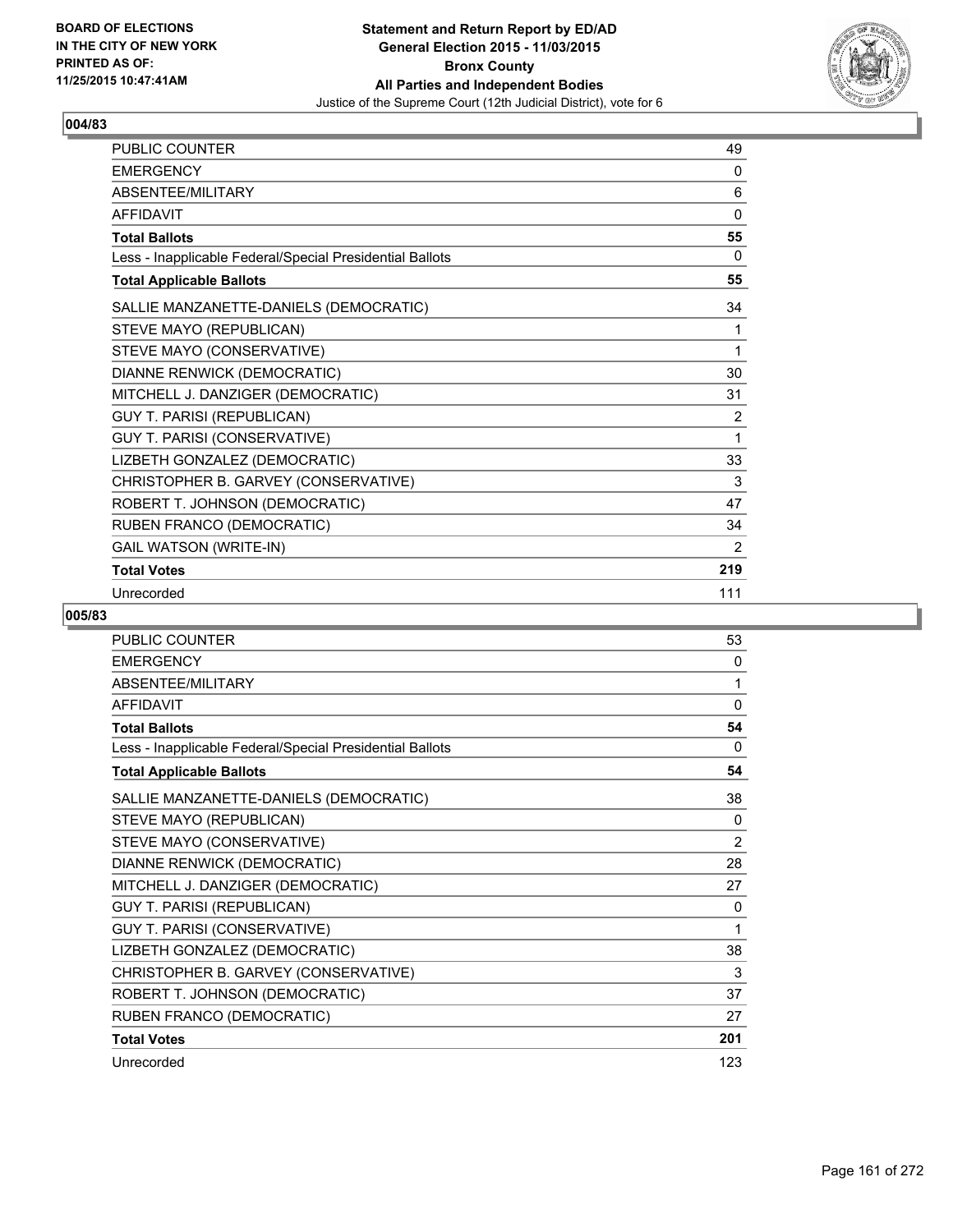

| 010/83 COMBINED into: 005/83                             |                |
|----------------------------------------------------------|----------------|
| 009/83 COMBINED into: 003/83                             |                |
| 008/83 COMBINED into: 014/83                             |                |
| 007/83 COMBINED into: 004/83                             |                |
| Unrecorded                                               | 128            |
| <b>Total Votes</b>                                       | 292            |
| RUBEN FRANCO (DEMOCRATIC)                                | 46             |
| ROBERT T. JOHNSON (DEMOCRATIC)                           | 54             |
| CHRISTOPHER B. GARVEY (CONSERVATIVE)                     | 1              |
| LIZBETH GONZALEZ (DEMOCRATIC)                            | 46             |
| <b>GUY T. PARISI (CONSERVATIVE)</b>                      | 0              |
| <b>GUY T. PARISI (REPUBLICAN)</b>                        | $\Omega$       |
| MITCHELL J. DANZIGER (DEMOCRATIC)                        | 46             |
| DIANNE RENWICK (DEMOCRATIC)                              | 48             |
| STEVE MAYO (CONSERVATIVE)                                | 0              |
| STEVE MAYO (REPUBLICAN)                                  | 2              |
| SALLIE MANZANETTE-DANIELS (DEMOCRATIC)                   | 49             |
| <b>Total Applicable Ballots</b>                          | 70             |
| Less - Inapplicable Federal/Special Presidential Ballots | $\Omega$       |
| <b>Total Ballots</b>                                     | 70             |
| <b>AFFIDAVIT</b>                                         | 1              |
| ABSENTEE/MILITARY                                        | $\overline{7}$ |
| <b>EMERGENCY</b>                                         | 0              |
| PUBLIC COUNTER                                           | 62             |

**011/83 COMBINED into: 006/83**

**012/83 COMBINED into: 068/80**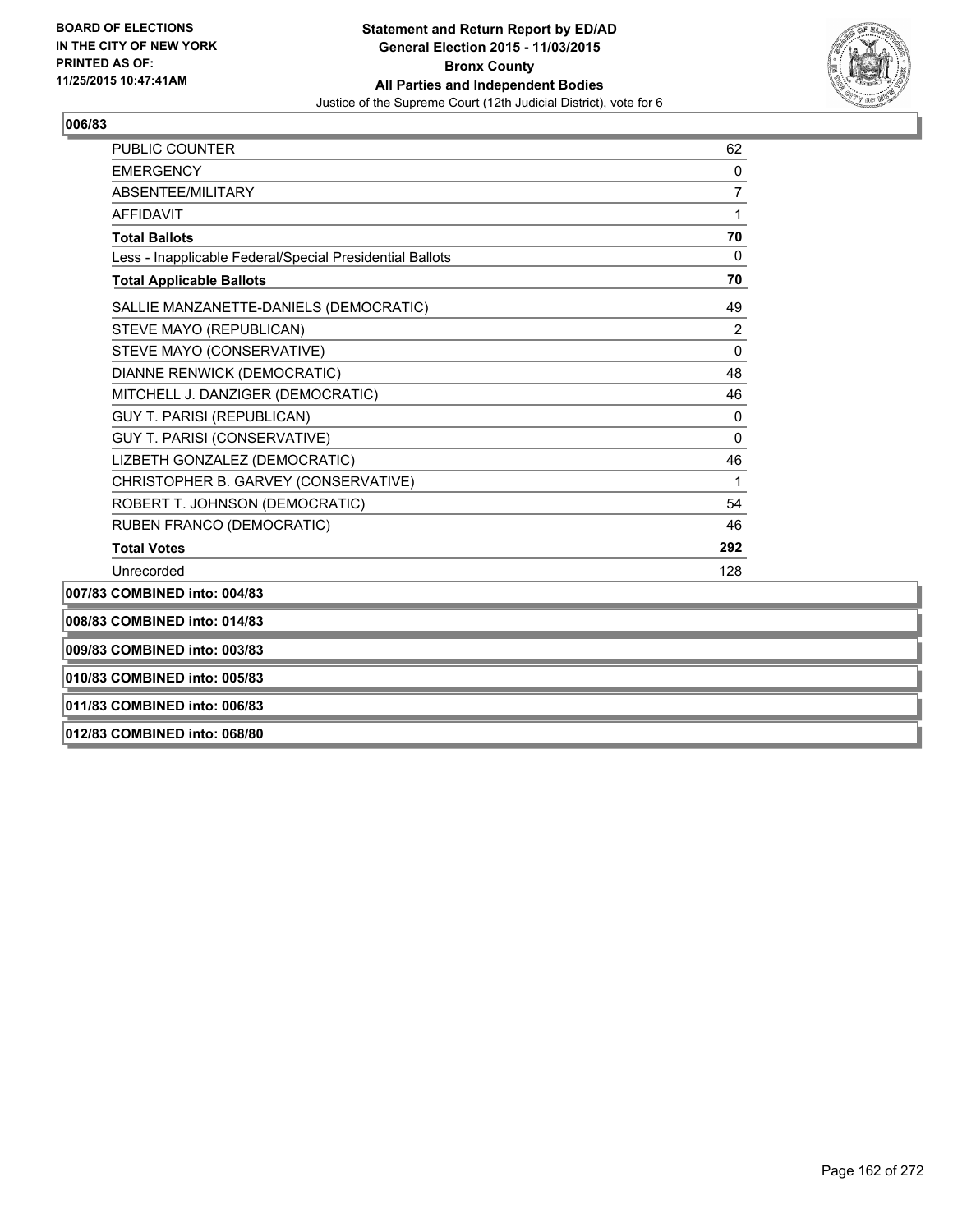

| PUBLIC COUNTER                                           | 34             |
|----------------------------------------------------------|----------------|
| <b>EMERGENCY</b>                                         | 0              |
| ABSENTEE/MILITARY                                        | $\overline{2}$ |
| <b>AFFIDAVIT</b>                                         | 0              |
| <b>Total Ballots</b>                                     | 36             |
| Less - Inapplicable Federal/Special Presidential Ballots | 0              |
| <b>Total Applicable Ballots</b>                          | 36             |
| SALLIE MANZANETTE-DANIELS (DEMOCRATIC)                   | 22             |
| STEVE MAYO (REPUBLICAN)                                  | 2              |
| STEVE MAYO (CONSERVATIVE)                                | $\overline{2}$ |
| DIANNE RENWICK (DEMOCRATIC)                              | 22             |
| MITCHELL J. DANZIGER (DEMOCRATIC)                        | 21             |
| <b>GUY T. PARISI (REPUBLICAN)</b>                        | 1              |
| GUY T. PARISI (CONSERVATIVE)                             | 2              |
| LIZBETH GONZALEZ (DEMOCRATIC)                            | 24             |
| CHRISTOPHER B. GARVEY (CONSERVATIVE)                     | 2              |
| ROBERT T. JOHNSON (DEMOCRATIC)                           | 27             |
| RUBEN FRANCO (DEMOCRATIC)                                | 21             |
| <b>Total Votes</b>                                       | 146            |
| Unrecorded                                               | 70             |

| <b>PUBLIC COUNTER</b>                                    | 125 |
|----------------------------------------------------------|-----|
| <b>EMERGENCY</b>                                         | 0   |
| ABSENTEE/MILITARY                                        | 39  |
| <b>AFFIDAVIT</b>                                         | 1   |
| <b>Total Ballots</b>                                     | 165 |
| Less - Inapplicable Federal/Special Presidential Ballots | 0   |
| <b>Total Applicable Ballots</b>                          | 165 |
| SALLIE MANZANETTE-DANIELS (DEMOCRATIC)                   | 111 |
| STEVE MAYO (REPUBLICAN)                                  | 13  |
| STEVE MAYO (CONSERVATIVE)                                | 4   |
| DIANNE RENWICK (DEMOCRATIC)                              | 106 |
| MITCHELL J. DANZIGER (DEMOCRATIC)                        | 98  |
| GUY T. PARISI (REPUBLICAN)                               | 12  |
| GUY T. PARISI (CONSERVATIVE)                             | 1   |
| LIZBETH GONZALEZ (DEMOCRATIC)                            | 117 |
| CHRISTOPHER B. GARVEY (CONSERVATIVE)                     | 12  |
| ROBERT T. JOHNSON (DEMOCRATIC)                           | 128 |
| RUBEN FRANCO (DEMOCRATIC)                                | 106 |
| <b>Total Votes</b>                                       | 708 |
| Unrecorded                                               | 282 |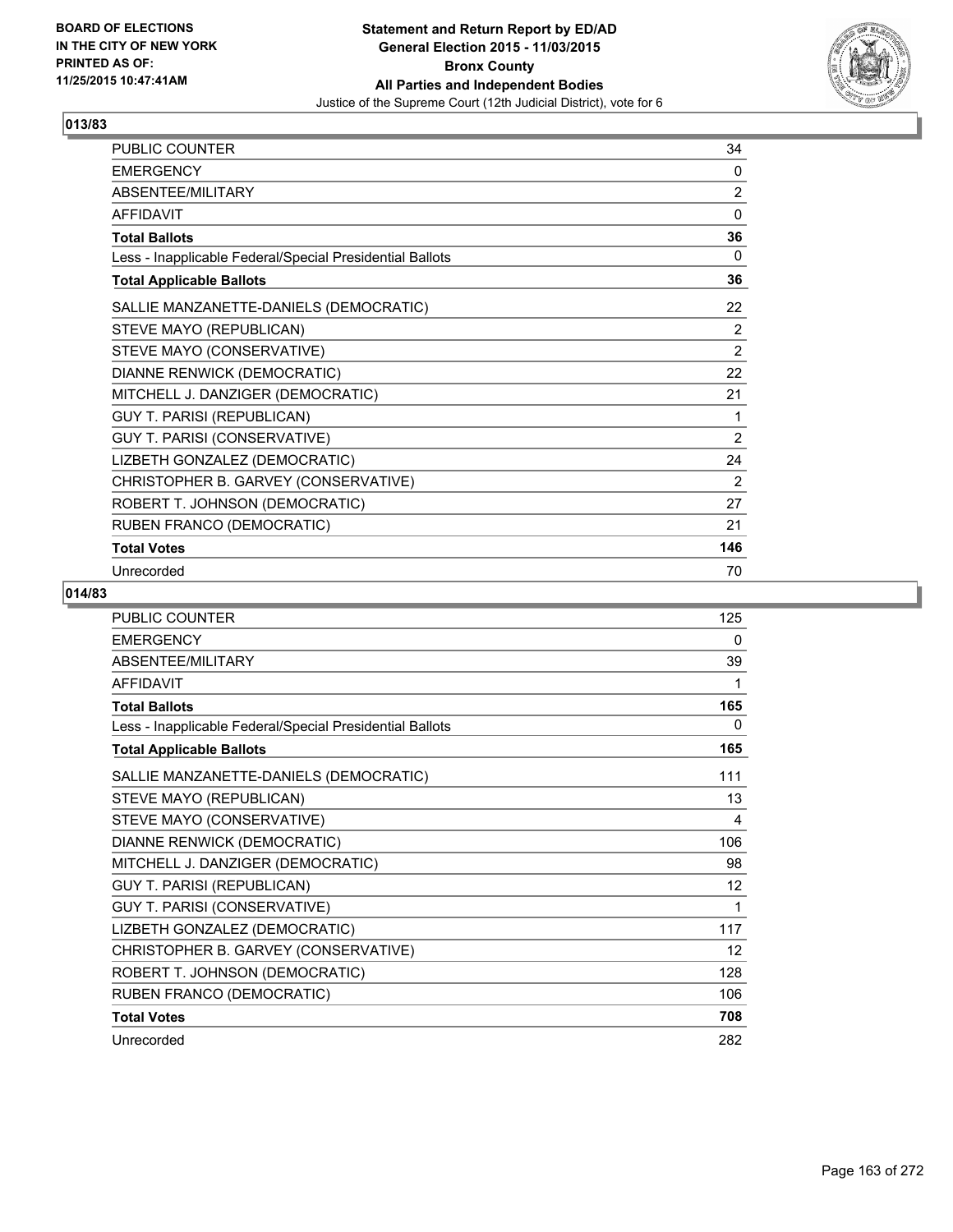

| PUBLIC COUNTER                                           | 117 |
|----------------------------------------------------------|-----|
| <b>EMERGENCY</b>                                         | 0   |
| ABSENTEE/MILITARY                                        | 3   |
| <b>AFFIDAVIT</b>                                         | 4   |
| <b>Total Ballots</b>                                     | 124 |
| Less - Inapplicable Federal/Special Presidential Ballots | 0   |
| <b>Total Applicable Ballots</b>                          | 124 |
| SALLIE MANZANETTE-DANIELS (DEMOCRATIC)                   | 83  |
| STEVE MAYO (REPUBLICAN)                                  | 4   |
| STEVE MAYO (CONSERVATIVE)                                | 2   |
| DIANNE RENWICK (DEMOCRATIC)                              | 79  |
| MITCHELL J. DANZIGER (DEMOCRATIC)                        | 74  |
| <b>GUY T. PARISI (REPUBLICAN)</b>                        | 1   |
| GUY T. PARISI (CONSERVATIVE)                             | 1   |
| LIZBETH GONZALEZ (DEMOCRATIC)                            | 82  |
| CHRISTOPHER B. GARVEY (CONSERVATIVE)                     | 6   |
| ROBERT T. JOHNSON (DEMOCRATIC)                           | 95  |
| RUBEN FRANCO (DEMOCRATIC)                                | 80  |
| <b>Total Votes</b>                                       | 507 |
| Unrecorded                                               | 237 |

# **016/83 COMBINED into: 015/83**

| <b>PUBLIC COUNTER</b>                                    | 113 |
|----------------------------------------------------------|-----|
| <b>EMERGENCY</b>                                         | 0   |
| <b>ABSENTEE/MILITARY</b>                                 | 0   |
| <b>AFFIDAVIT</b>                                         | 4   |
| <b>Total Ballots</b>                                     | 117 |
| Less - Inapplicable Federal/Special Presidential Ballots | 0   |
| <b>Total Applicable Ballots</b>                          | 117 |
| SALLIE MANZANETTE-DANIELS (DEMOCRATIC)                   | 67  |
| STEVE MAYO (REPUBLICAN)                                  | 3   |
| STEVE MAYO (CONSERVATIVE)                                | 2   |
| DIANNE RENWICK (DEMOCRATIC)                              | 69  |
| MITCHELL J. DANZIGER (DEMOCRATIC)                        | 64  |
| GUY T. PARISI (REPUBLICAN)                               | 0   |
| GUY T. PARISI (CONSERVATIVE)                             | 1   |
| LIZBETH GONZALEZ (DEMOCRATIC)                            | 67  |
| CHRISTOPHER B. GARVEY (CONSERVATIVE)                     | 2   |
| ROBERT T. JOHNSON (DEMOCRATIC)                           | 90  |
| RUBEN FRANCO (DEMOCRATIC)                                | 62  |
| <b>Total Votes</b>                                       | 427 |
| Unrecorded                                               | 275 |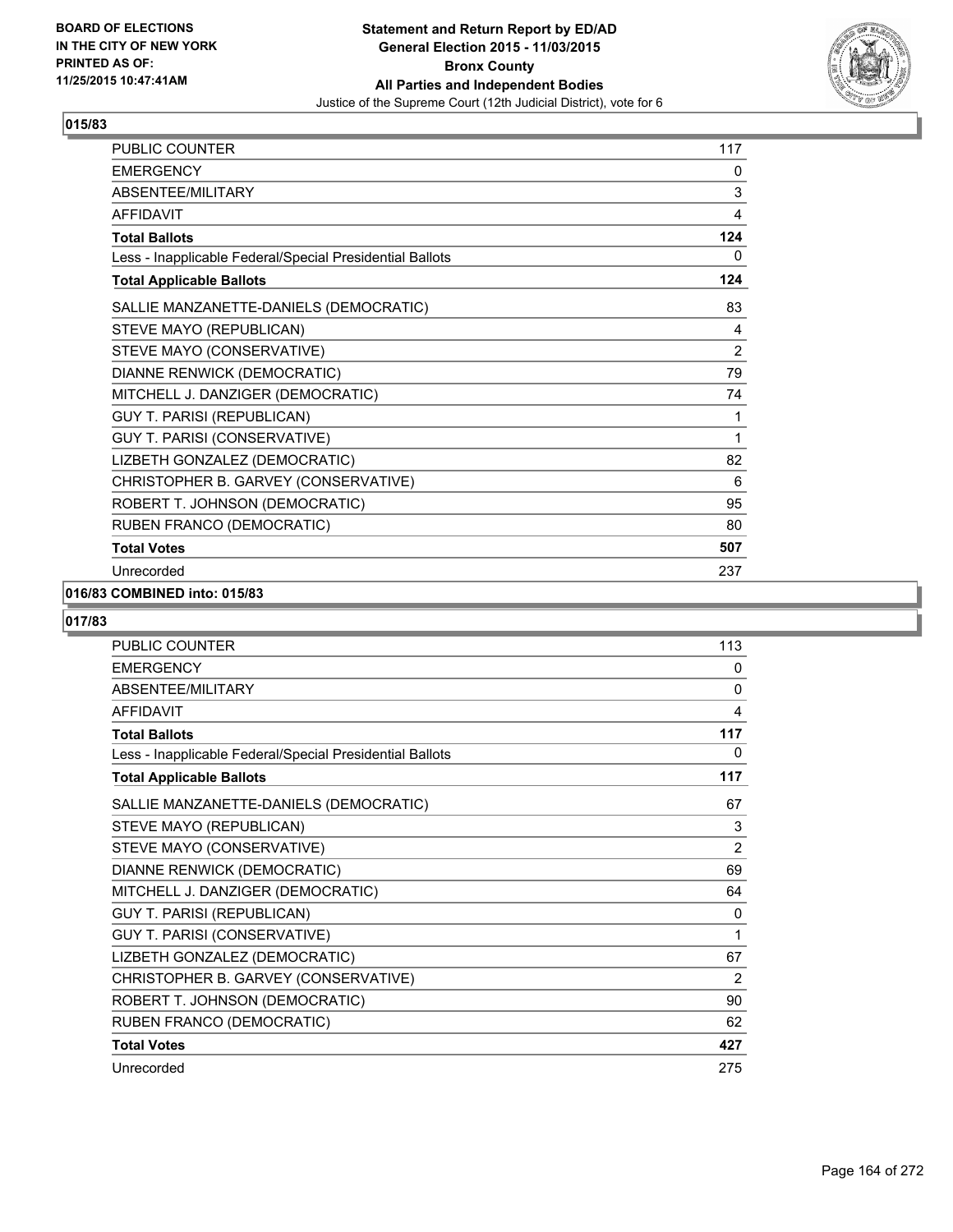

| PUBLIC COUNTER                                           | 83             |
|----------------------------------------------------------|----------------|
| <b>EMERGENCY</b>                                         | 0              |
| ABSENTEE/MILITARY                                        | 6              |
| <b>AFFIDAVIT</b>                                         | $\overline{2}$ |
| <b>Total Ballots</b>                                     | 91             |
| Less - Inapplicable Federal/Special Presidential Ballots | $\mathbf{0}$   |
| <b>Total Applicable Ballots</b>                          | 91             |
| SALLIE MANZANETTE-DANIELS (DEMOCRATIC)                   | 61             |
| STEVE MAYO (REPUBLICAN)                                  | 1              |
| STEVE MAYO (CONSERVATIVE)                                | 1              |
| DIANNE RENWICK (DEMOCRATIC)                              | 56             |
| MITCHELL J. DANZIGER (DEMOCRATIC)                        | 52             |
| <b>GUY T. PARISI (REPUBLICAN)</b>                        | 0              |
| GUY T. PARISI (CONSERVATIVE)                             | $\mathbf{0}$   |
| LIZBETH GONZALEZ (DEMOCRATIC)                            | 53             |
| CHRISTOPHER B. GARVEY (CONSERVATIVE)                     | 1              |
| ROBERT T. JOHNSON (DEMOCRATIC)                           | 73             |
| RUBEN FRANCO (DEMOCRATIC)                                | 54             |
| <b>Total Votes</b>                                       | 352            |
| Unrecorded                                               | 194            |

# **019/83 COMBINED into: 017/83**

#### **020/83 COMBINED into: 017/83**

| PUBLIC COUNTER                                           | 86  |
|----------------------------------------------------------|-----|
| <b>EMERGENCY</b>                                         | 0   |
| ABSENTEE/MILITARY                                        | 3   |
| <b>AFFIDAVIT</b>                                         | 0   |
| <b>Total Ballots</b>                                     | 89  |
| Less - Inapplicable Federal/Special Presidential Ballots | 0   |
| <b>Total Applicable Ballots</b>                          | 89  |
| SALLIE MANZANETTE-DANIELS (DEMOCRATIC)                   | 56  |
| STEVE MAYO (REPUBLICAN)                                  | 5   |
| STEVE MAYO (CONSERVATIVE)                                | 1   |
| DIANNE RENWICK (DEMOCRATIC)                              | 58  |
| MITCHELL J. DANZIGER (DEMOCRATIC)                        | 47  |
| <b>GUY T. PARISI (REPUBLICAN)</b>                        | 2   |
| GUY T. PARISI (CONSERVATIVE)                             | 2   |
| LIZBETH GONZALEZ (DEMOCRATIC)                            | 51  |
| CHRISTOPHER B. GARVEY (CONSERVATIVE)                     | 6   |
| ROBERT T. JOHNSON (DEMOCRATIC)                           | 64  |
| RUBEN FRANCO (DEMOCRATIC)                                | 51  |
| <b>Total Votes</b>                                       | 343 |
| Unrecorded                                               | 191 |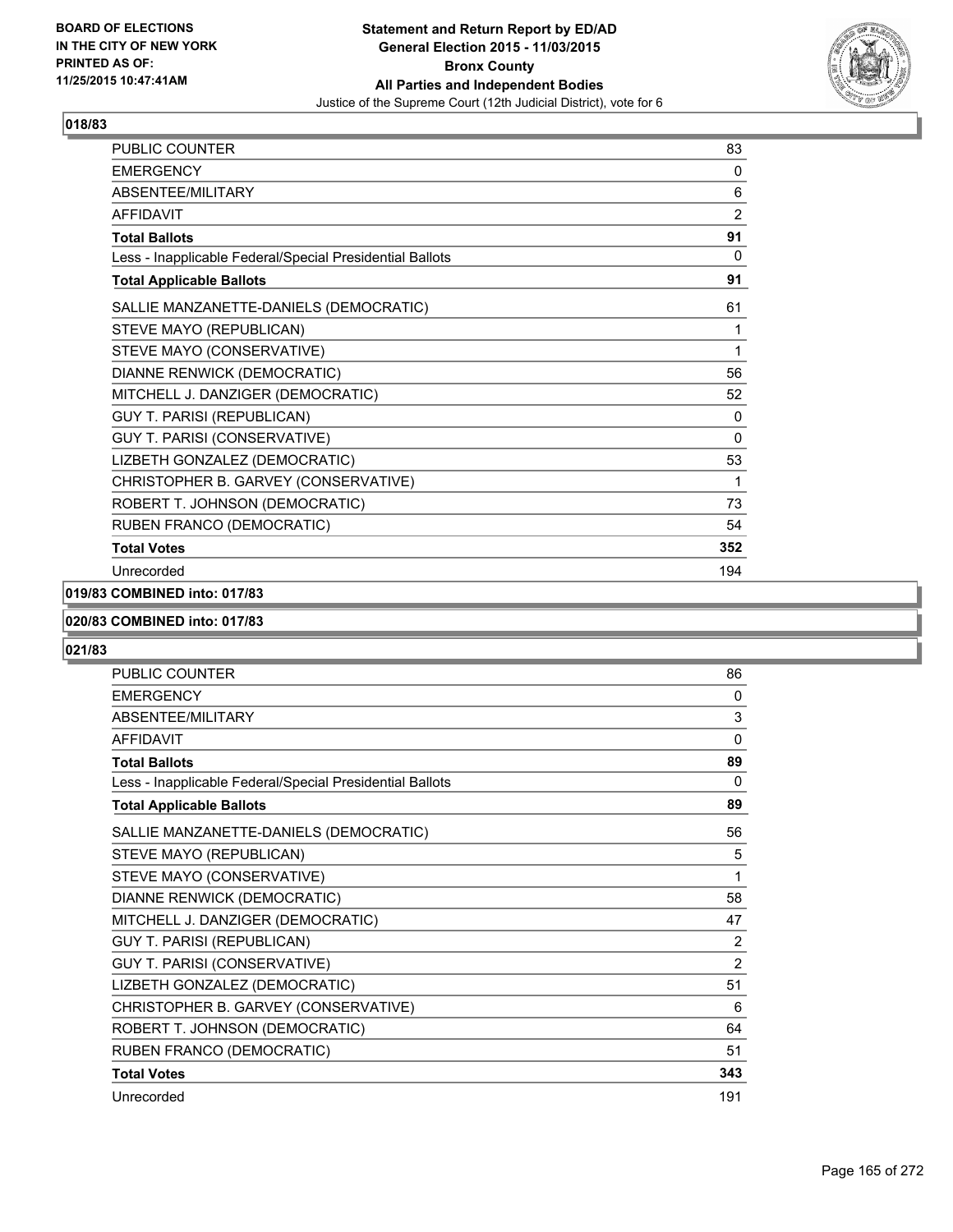

| PUBLIC COUNTER                                           | 82       |
|----------------------------------------------------------|----------|
| <b>EMERGENCY</b>                                         | 0        |
| ABSENTEE/MILITARY                                        | 5        |
| <b>AFFIDAVIT</b>                                         | 2        |
| <b>Total Ballots</b>                                     | 89       |
| Less - Inapplicable Federal/Special Presidential Ballots | 0        |
| <b>Total Applicable Ballots</b>                          | 89       |
| SALLIE MANZANETTE-DANIELS (DEMOCRATIC)                   | 46       |
| STEVE MAYO (REPUBLICAN)                                  | 2        |
| STEVE MAYO (CONSERVATIVE)                                | 1        |
| DIANNE RENWICK (DEMOCRATIC)                              | 49       |
| MITCHELL J. DANZIGER (DEMOCRATIC)                        | 42       |
| <b>GUY T. PARISI (REPUBLICAN)</b>                        | 1        |
| GUY T. PARISI (CONSERVATIVE)                             | $\Omega$ |
| LIZBETH GONZALEZ (DEMOCRATIC)                            | 45       |
| CHRISTOPHER B. GARVEY (CONSERVATIVE)                     | 1        |
| ROBERT T. JOHNSON (DEMOCRATIC)                           | 56       |
| RUBEN FRANCO (DEMOCRATIC)                                | 50       |
| <b>Total Votes</b>                                       | 293      |
| Unrecorded                                               | 241      |

| PUBLIC COUNTER                                           | 45           |
|----------------------------------------------------------|--------------|
| <b>EMERGENCY</b>                                         | $\Omega$     |
| ABSENTEE/MILITARY                                        | $\mathbf{0}$ |
| <b>AFFIDAVIT</b>                                         | 1            |
| <b>Total Ballots</b>                                     | 46           |
| Less - Inapplicable Federal/Special Presidential Ballots | $\Omega$     |
| <b>Total Applicable Ballots</b>                          | 46           |
| SALLIE MANZANETTE-DANIELS (DEMOCRATIC)                   | 23           |
| STEVE MAYO (REPUBLICAN)                                  | 4            |
| STEVE MAYO (CONSERVATIVE)                                | 0            |
| DIANNE RENWICK (DEMOCRATIC)                              | 21           |
| MITCHELL J. DANZIGER (DEMOCRATIC)                        | 20           |
| <b>GUY T. PARISI (REPUBLICAN)</b>                        | 2            |
| GUY T. PARISI (CONSERVATIVE)                             | $\mathbf{0}$ |
| LIZBETH GONZALEZ (DEMOCRATIC)                            | 26           |
| CHRISTOPHER B. GARVEY (CONSERVATIVE)                     | 1            |
| ROBERT T. JOHNSON (DEMOCRATIC)                           | 30           |
| RUBEN FRANCO (DEMOCRATIC)                                | 21           |
| <b>Total Votes</b>                                       | 148          |
| Unrecorded                                               | 128          |
| 024/83 COMBINED into: 022/83                             |              |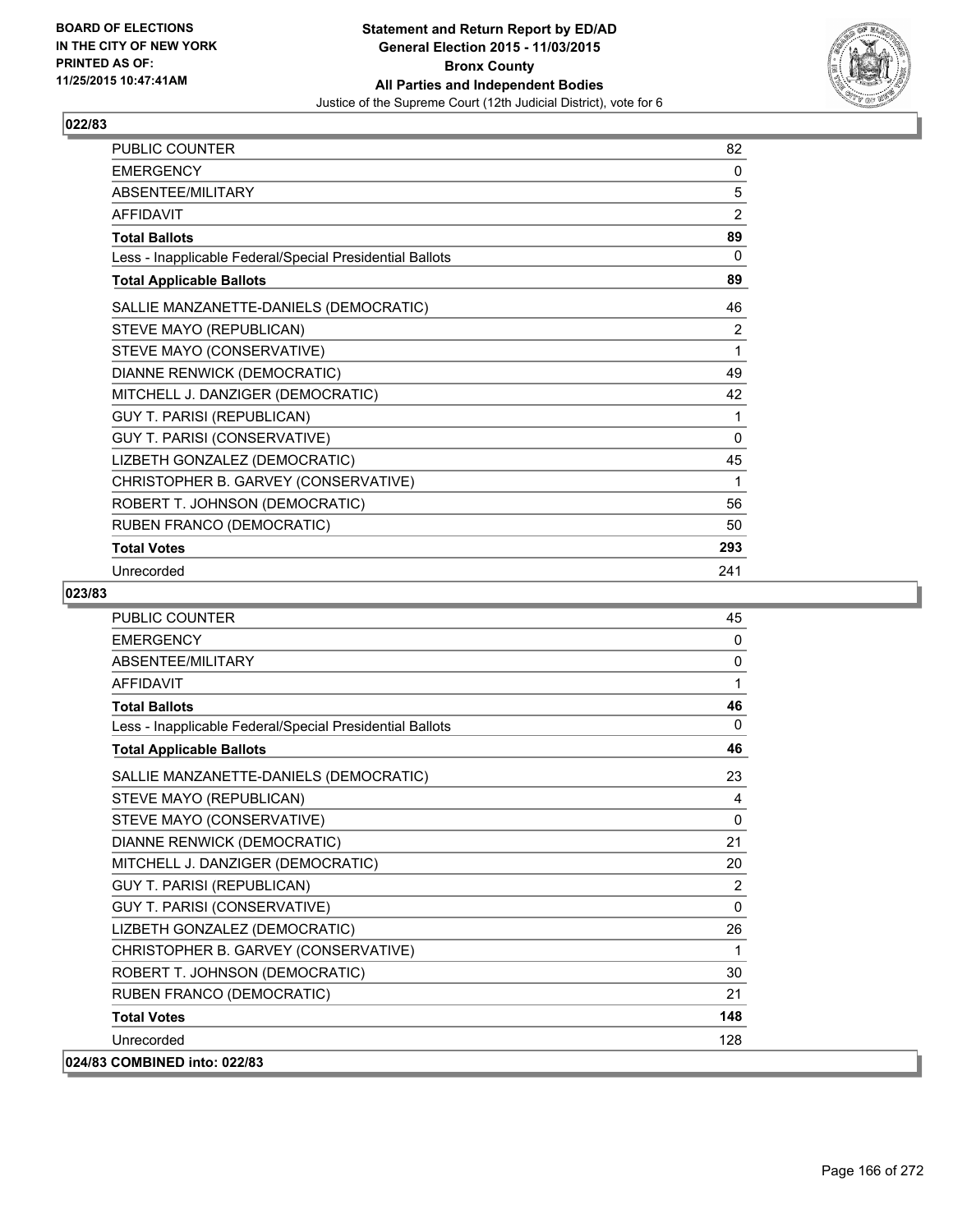

| <b>PUBLIC COUNTER</b>                                    | 76           |
|----------------------------------------------------------|--------------|
| <b>EMERGENCY</b>                                         | 0            |
| ABSENTEE/MILITARY                                        | 2            |
| <b>AFFIDAVIT</b>                                         | $\mathbf{0}$ |
| <b>Total Ballots</b>                                     | 78           |
| Less - Inapplicable Federal/Special Presidential Ballots | 0            |
| <b>Total Applicable Ballots</b>                          | 78           |
| SALLIE MANZANETTE-DANIELS (DEMOCRATIC)                   | 48           |
| STEVE MAYO (REPUBLICAN)                                  | 3            |
| STEVE MAYO (CONSERVATIVE)                                | 2            |
| DIANNE RENWICK (DEMOCRATIC)                              | 42           |
| MITCHELL J. DANZIGER (DEMOCRATIC)                        | 38           |
| GUY T. PARISI (REPUBLICAN)                               | 2            |
| GUY T. PARISI (CONSERVATIVE)                             | 2            |
| LIZBETH GONZALEZ (DEMOCRATIC)                            | 43           |
| CHRISTOPHER B. GARVEY (CONSERVATIVE)                     | 4            |
| ROBERT T. JOHNSON (DEMOCRATIC)                           | 53           |
| RUBEN FRANCO (DEMOCRATIC)                                | 37           |
| UNATTRIBUTABLE WRITE-IN (WRITE-IN)                       | 6            |
| <b>Total Votes</b>                                       | 280          |
| Unrecorded                                               | 188          |

| <b>PUBLIC COUNTER</b>                                    | 76           |
|----------------------------------------------------------|--------------|
| <b>FMFRGFNCY</b>                                         | 0            |
| ABSENTEE/MILITARY                                        | 1            |
| <b>AFFIDAVIT</b>                                         | 1            |
| <b>Total Ballots</b>                                     | 78           |
| Less - Inapplicable Federal/Special Presidential Ballots | $\mathbf{0}$ |
| <b>Total Applicable Ballots</b>                          | 78           |
| SALLIE MANZANETTE-DANIELS (DEMOCRATIC)                   | 50           |
| STEVE MAYO (REPUBLICAN)                                  | 5            |
| STEVE MAYO (CONSERVATIVE)                                | 1            |
| DIANNE RENWICK (DEMOCRATIC)                              | 50           |
| MITCHELL J. DANZIGER (DEMOCRATIC)                        | 40           |
| <b>GUY T. PARISI (REPUBLICAN)</b>                        | 5            |
| GUY T. PARISI (CONSERVATIVE)                             | 1            |
| LIZBETH GONZALEZ (DEMOCRATIC)                            | 45           |
| CHRISTOPHER B. GARVEY (CONSERVATIVE)                     | 8            |
| ROBERT T. JOHNSON (DEMOCRATIC)                           | 56           |
| RUBEN FRANCO (DEMOCRATIC)                                | 48           |
| <b>Total Votes</b>                                       | 309          |
| Unrecorded                                               | 159          |
| 027/83 COMBINED into: 026/83                             |              |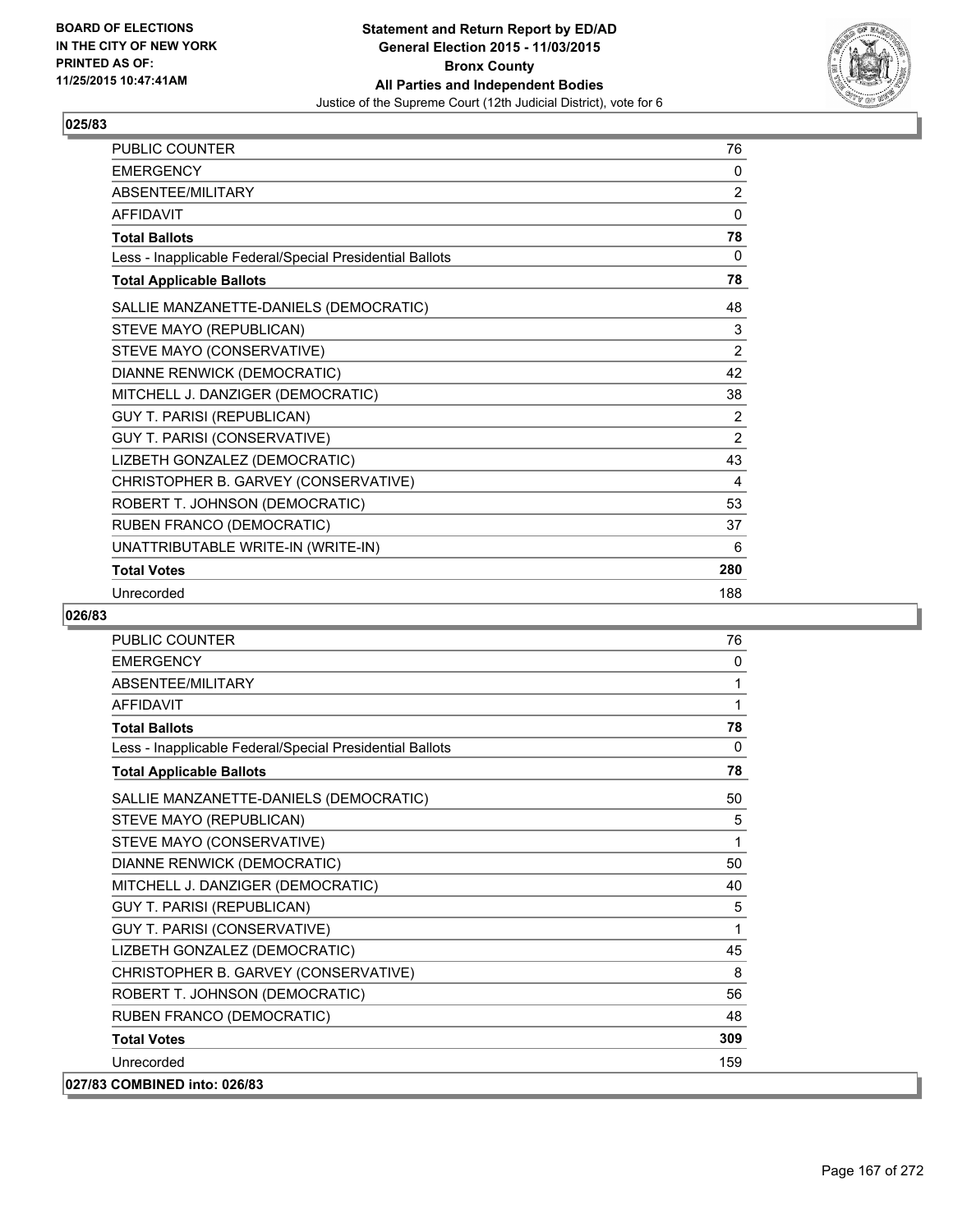

| PUBLIC COUNTER                                           | 89             |
|----------------------------------------------------------|----------------|
| <b>EMERGENCY</b>                                         | 0              |
| <b>ABSENTEE/MILITARY</b>                                 | 6              |
| <b>AFFIDAVIT</b>                                         | $\Omega$       |
| <b>Total Ballots</b>                                     | 95             |
| Less - Inapplicable Federal/Special Presidential Ballots | 0              |
| <b>Total Applicable Ballots</b>                          | 95             |
| SALLIE MANZANETTE-DANIELS (DEMOCRATIC)                   | 57             |
| STEVE MAYO (REPUBLICAN)                                  | 2              |
| STEVE MAYO (CONSERVATIVE)                                | 1              |
| DIANNE RENWICK (DEMOCRATIC)                              | 53             |
| MITCHELL J. DANZIGER (DEMOCRATIC)                        | 53             |
| <b>GUY T. PARISI (REPUBLICAN)</b>                        | 2              |
| GUY T. PARISI (CONSERVATIVE)                             | $\overline{2}$ |
| LIZBETH GONZALEZ (DEMOCRATIC)                            | 55             |
| CHRISTOPHER B. GARVEY (CONSERVATIVE)                     | 1              |
| ROBERT T. JOHNSON (DEMOCRATIC)                           | 67             |
| RUBEN FRANCO (DEMOCRATIC)                                | 59             |
| <b>Total Votes</b>                                       | 352            |
| Unrecorded                                               | 218            |

# **029/83 COMBINED into: 021/83**

| <b>PUBLIC COUNTER</b>                                    | 47           |
|----------------------------------------------------------|--------------|
| <b>EMERGENCY</b>                                         | 0            |
| <b>ABSENTEE/MILITARY</b>                                 | 6            |
| <b>AFFIDAVIT</b>                                         | $\mathbf{0}$ |
| <b>Total Ballots</b>                                     | 53           |
| Less - Inapplicable Federal/Special Presidential Ballots | $\Omega$     |
| <b>Total Applicable Ballots</b>                          | 53           |
| SALLIE MANZANETTE-DANIELS (DEMOCRATIC)                   | 40           |
| STEVE MAYO (REPUBLICAN)                                  | 2            |
| STEVE MAYO (CONSERVATIVE)                                | 2            |
| DIANNE RENWICK (DEMOCRATIC)                              | 42           |
| MITCHELL J. DANZIGER (DEMOCRATIC)                        | 41           |
| <b>GUY T. PARISI (REPUBLICAN)</b>                        | 2            |
| GUY T. PARISI (CONSERVATIVE)                             | 1            |
| LIZBETH GONZALEZ (DEMOCRATIC)                            | 39           |
| CHRISTOPHER B. GARVEY (CONSERVATIVE)                     | 0            |
| ROBERT T. JOHNSON (DEMOCRATIC)                           | 43           |
| RUBEN FRANCO (DEMOCRATIC)                                | 36           |
| UNATTRIBUTABLE WRITE-IN (WRITE-IN)                       | 5            |
| <b>Total Votes</b>                                       | 253          |
| Unrecorded                                               | 65           |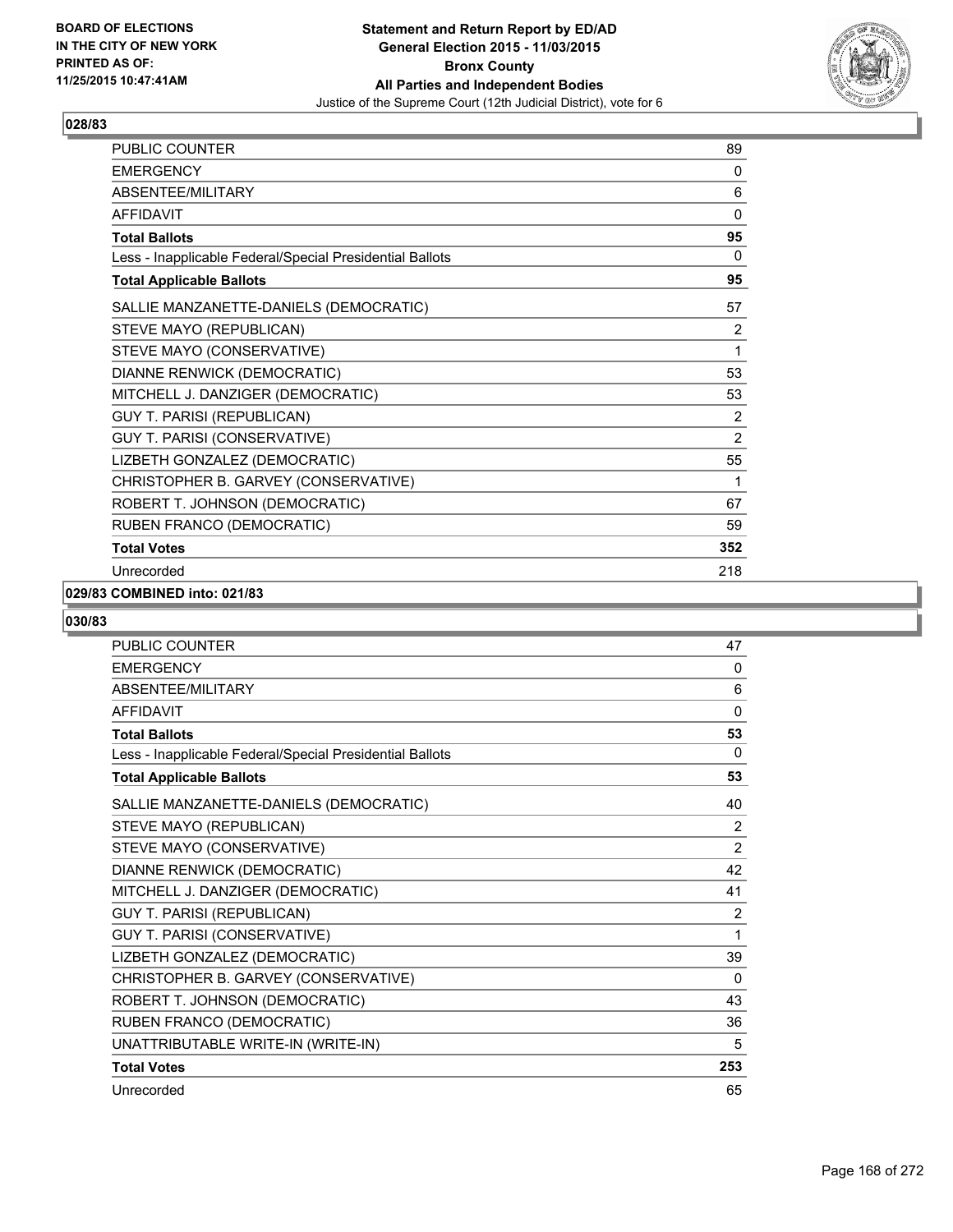

| PUBLIC COUNTER                                           | 74             |
|----------------------------------------------------------|----------------|
| <b>EMERGENCY</b>                                         | 0              |
| ABSENTEE/MILITARY                                        | 6              |
| <b>AFFIDAVIT</b>                                         | 0              |
| <b>Total Ballots</b>                                     | 80             |
| Less - Inapplicable Federal/Special Presidential Ballots | 0              |
| <b>Total Applicable Ballots</b>                          | 80             |
| SALLIE MANZANETTE-DANIELS (DEMOCRATIC)                   | 48             |
| STEVE MAYO (REPUBLICAN)                                  | 0              |
| STEVE MAYO (CONSERVATIVE)                                | 1              |
| DIANNE RENWICK (DEMOCRATIC)                              | 48             |
| MITCHELL J. DANZIGER (DEMOCRATIC)                        | 45             |
| <b>GUY T. PARISI (REPUBLICAN)</b>                        | 1              |
| GUY T. PARISI (CONSERVATIVE)                             | $\overline{2}$ |
| LIZBETH GONZALEZ (DEMOCRATIC)                            | 45             |
| CHRISTOPHER B. GARVEY (CONSERVATIVE)                     | 1              |
| ROBERT T. JOHNSON (DEMOCRATIC)                           | 72             |
| RUBEN FRANCO (DEMOCRATIC)                                | 46             |
| <b>Total Votes</b>                                       | 309            |
| Unrecorded                                               | 171            |

| <b>PUBLIC COUNTER</b>                                    | 68  |
|----------------------------------------------------------|-----|
| <b>EMERGENCY</b>                                         | 0   |
| ABSENTEE/MILITARY                                        | 5   |
| <b>AFFIDAVIT</b>                                         | 1   |
| <b>Total Ballots</b>                                     | 74  |
| Less - Inapplicable Federal/Special Presidential Ballots | 0   |
| <b>Total Applicable Ballots</b>                          | 74  |
| SALLIE MANZANETTE-DANIELS (DEMOCRATIC)                   | 35  |
| STEVE MAYO (REPUBLICAN)                                  | 3   |
| STEVE MAYO (CONSERVATIVE)                                | 1   |
| DIANNE RENWICK (DEMOCRATIC)                              | 37  |
| MITCHELL J. DANZIGER (DEMOCRATIC)                        | 33  |
| <b>GUY T. PARISI (REPUBLICAN)</b>                        | 1   |
| GUY T. PARISI (CONSERVATIVE)                             | 1   |
| LIZBETH GONZALEZ (DEMOCRATIC)                            | 39  |
| CHRISTOPHER B. GARVEY (CONSERVATIVE)                     | 4   |
| ROBERT T. JOHNSON (DEMOCRATIC)                           | 47  |
| RUBEN FRANCO (DEMOCRATIC)                                | 31  |
| <b>Total Votes</b>                                       | 232 |
| Unrecorded                                               | 212 |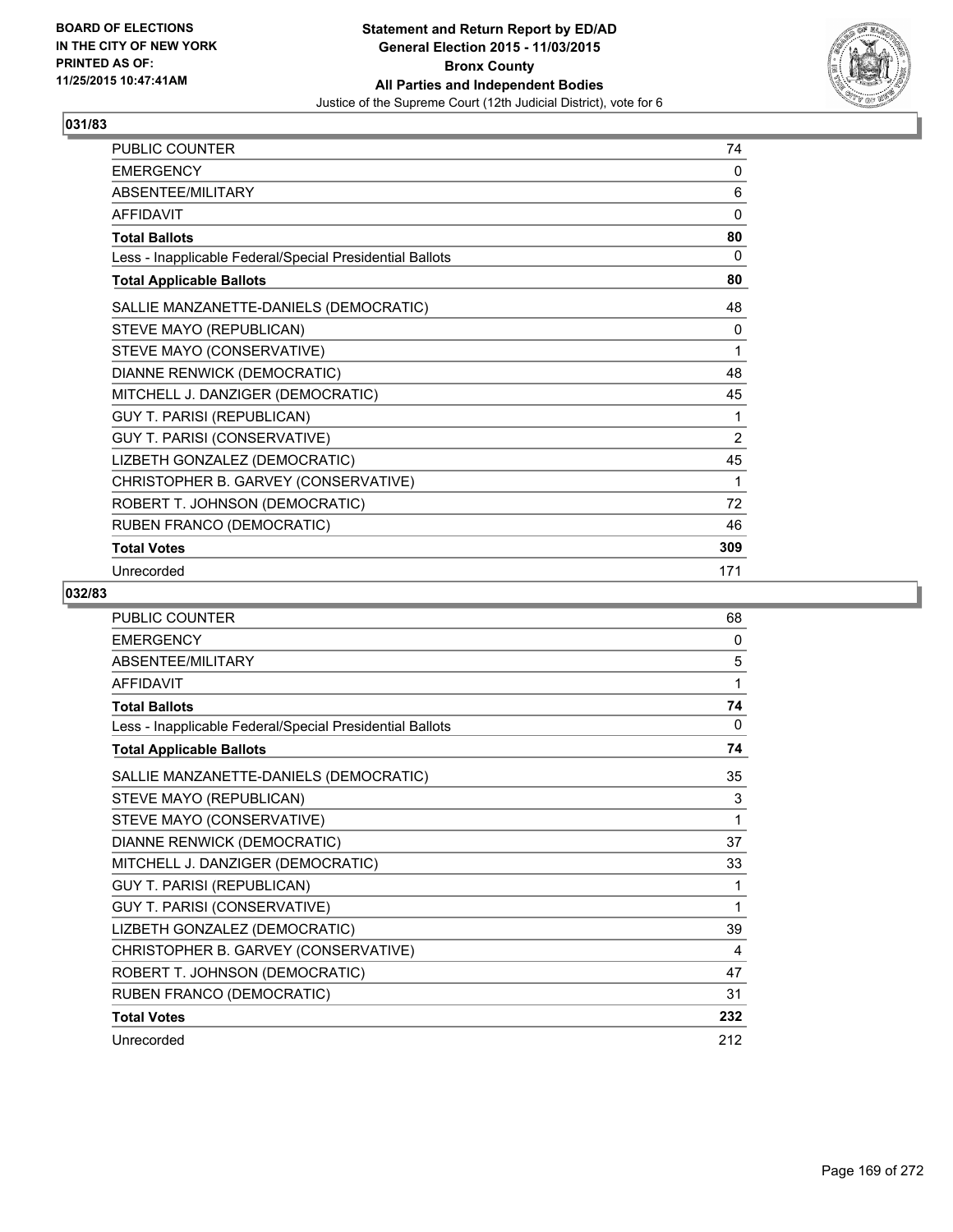

| PUBLIC COUNTER                                           | 114 |
|----------------------------------------------------------|-----|
| <b>EMERGENCY</b>                                         | 0   |
| ABSENTEE/MILITARY                                        | 1   |
| <b>AFFIDAVIT</b>                                         | 0   |
| <b>Total Ballots</b>                                     | 115 |
| Less - Inapplicable Federal/Special Presidential Ballots | 0   |
| <b>Total Applicable Ballots</b>                          | 115 |
| SALLIE MANZANETTE-DANIELS (DEMOCRATIC)                   | 71  |
| STEVE MAYO (REPUBLICAN)                                  | 1   |
| STEVE MAYO (CONSERVATIVE)                                | 0   |
| DIANNE RENWICK (DEMOCRATIC)                              | 65  |
| MITCHELL J. DANZIGER (DEMOCRATIC)                        | 58  |
| <b>GUY T. PARISI (REPUBLICAN)</b>                        | 1   |
| <b>GUY T. PARISI (CONSERVATIVE)</b>                      | 1   |
| LIZBETH GONZALEZ (DEMOCRATIC)                            | 68  |
| CHRISTOPHER B. GARVEY (CONSERVATIVE)                     | 7   |
| ROBERT T. JOHNSON (DEMOCRATIC)                           | 84  |
| RUBEN FRANCO (DEMOCRATIC)                                | 56  |
| <b>Total Votes</b>                                       | 412 |
| Unrecorded                                               | 278 |

| <b>PUBLIC COUNTER</b>                                    | 56  |
|----------------------------------------------------------|-----|
| <b>EMERGENCY</b>                                         | 0   |
| ABSENTEE/MILITARY                                        | 3   |
| <b>AFFIDAVIT</b>                                         | 2   |
| <b>Total Ballots</b>                                     | 61  |
| Less - Inapplicable Federal/Special Presidential Ballots | 0   |
| <b>Total Applicable Ballots</b>                          | 61  |
| SALLIE MANZANETTE-DANIELS (DEMOCRATIC)                   | 38  |
| STEVE MAYO (REPUBLICAN)                                  | 5   |
| STEVE MAYO (CONSERVATIVE)                                | 2   |
| DIANNE RENWICK (DEMOCRATIC)                              | 32  |
| MITCHELL J. DANZIGER (DEMOCRATIC)                        | 29  |
| <b>GUY T. PARISI (REPUBLICAN)</b>                        | 5   |
| GUY T. PARISI (CONSERVATIVE)                             | 2   |
| LIZBETH GONZALEZ (DEMOCRATIC)                            | 33  |
| CHRISTOPHER B. GARVEY (CONSERVATIVE)                     | 5   |
| ROBERT T. JOHNSON (DEMOCRATIC)                           | 42  |
| RUBEN FRANCO (DEMOCRATIC)                                | 28  |
| <b>Total Votes</b>                                       | 221 |
| Unrecorded                                               | 145 |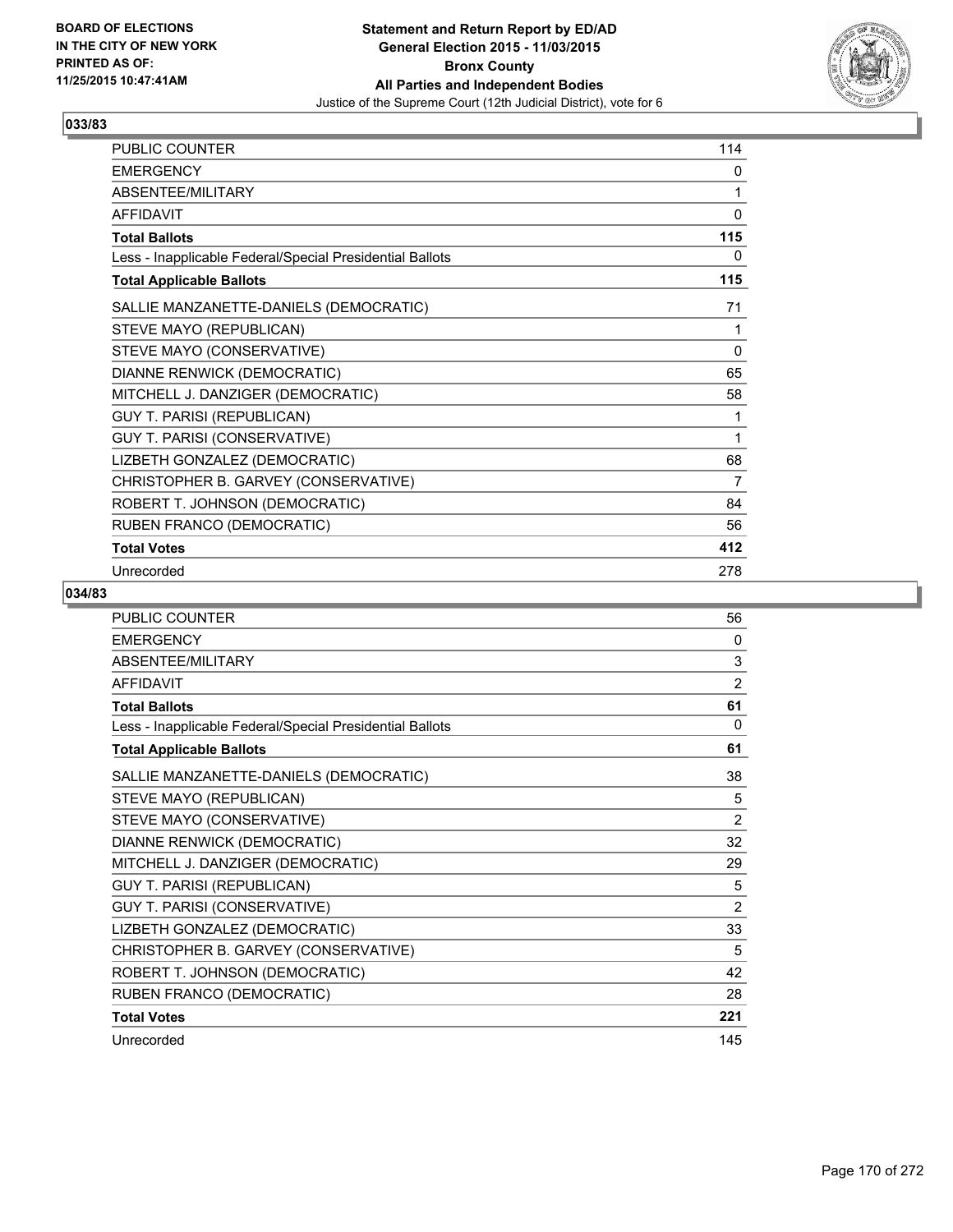

| PUBLIC COUNTER                                           | 42           |
|----------------------------------------------------------|--------------|
| <b>EMERGENCY</b>                                         | 0            |
| <b>ABSENTEE/MILITARY</b>                                 | 1            |
| <b>AFFIDAVIT</b>                                         | $\Omega$     |
| <b>Total Ballots</b>                                     | 43           |
| Less - Inapplicable Federal/Special Presidential Ballots | 0            |
| <b>Total Applicable Ballots</b>                          | 43           |
| SALLIE MANZANETTE-DANIELS (DEMOCRATIC)                   | 34           |
| STEVE MAYO (REPUBLICAN)                                  | 3            |
| STEVE MAYO (CONSERVATIVE)                                | 1            |
| DIANNE RENWICK (DEMOCRATIC)                              | 31           |
| MITCHELL J. DANZIGER (DEMOCRATIC)                        | 26           |
| <b>GUY T. PARISI (REPUBLICAN)</b>                        | 3            |
| GUY T. PARISI (CONSERVATIVE)                             | $\mathbf{0}$ |
| LIZBETH GONZALEZ (DEMOCRATIC)                            | 33           |
| CHRISTOPHER B. GARVEY (CONSERVATIVE)                     | 2            |
| ROBERT T. JOHNSON (DEMOCRATIC)                           | 34           |
| RUBEN FRANCO (DEMOCRATIC)                                | 32           |
| UNATTRIBUTABLE WRITE-IN (WRITE-IN)                       | 1            |
| <b>Total Votes</b>                                       | 200          |
| Unrecorded                                               | 58           |

#### **036/83 COMBINED into: 035/83**

| <b>PUBLIC COUNTER</b>                                    | 103            |
|----------------------------------------------------------|----------------|
| <b>EMERGENCY</b>                                         | 0              |
| <b>ABSENTEE/MILITARY</b>                                 | 12             |
| <b>AFFIDAVIT</b>                                         | 6              |
| <b>Total Ballots</b>                                     | 121            |
| Less - Inapplicable Federal/Special Presidential Ballots | 0              |
| <b>Total Applicable Ballots</b>                          | 121            |
| SALLIE MANZANETTE-DANIELS (DEMOCRATIC)                   | 65             |
| STEVE MAYO (REPUBLICAN)                                  | 4              |
| STEVE MAYO (CONSERVATIVE)                                | $\overline{2}$ |
| DIANNE RENWICK (DEMOCRATIC)                              | 56             |
| MITCHELL J. DANZIGER (DEMOCRATIC)                        | 65             |
| GUY T. PARISI (REPUBLICAN)                               | 4              |
| GUY T. PARISI (CONSERVATIVE)                             | 1              |
| LIZBETH GONZALEZ (DEMOCRATIC)                            | 69             |
| CHRISTOPHER B. GARVEY (CONSERVATIVE)                     | 6              |
| ROBERT T. JOHNSON (DEMOCRATIC)                           | 74             |
| RUBEN FRANCO (DEMOCRATIC)                                | 60             |
| <b>Total Votes</b>                                       | 406            |
| Unrecorded                                               | 320            |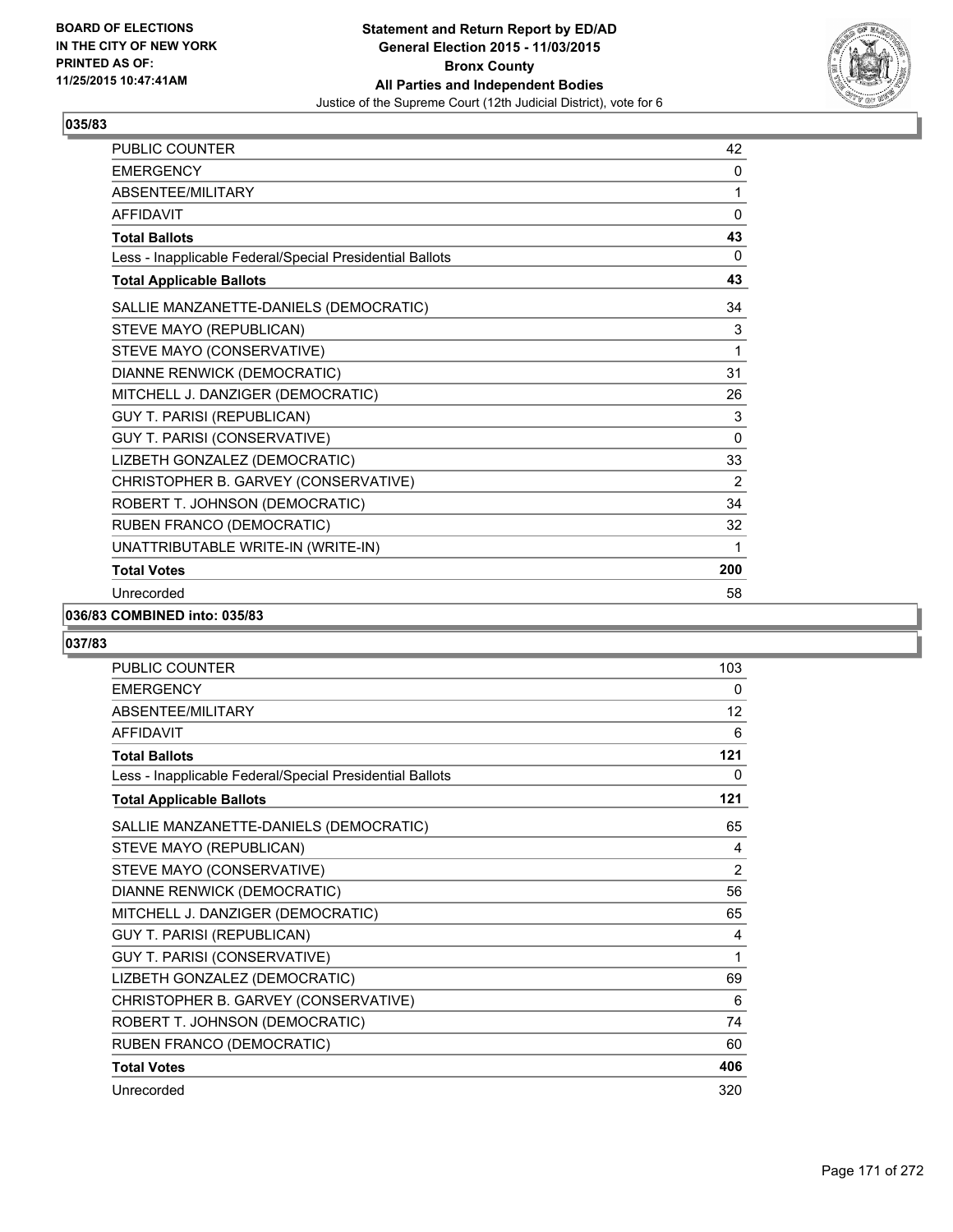

| <b>PUBLIC COUNTER</b>                                    | 70  |
|----------------------------------------------------------|-----|
| <b>EMERGENCY</b>                                         | 0   |
| ABSENTEE/MILITARY                                        | 4   |
| <b>AFFIDAVIT</b>                                         | 3   |
| <b>Total Ballots</b>                                     | 77  |
| Less - Inapplicable Federal/Special Presidential Ballots | 0   |
| <b>Total Applicable Ballots</b>                          | 77  |
| SALLIE MANZANETTE-DANIELS (DEMOCRATIC)                   | 52  |
| STEVE MAYO (REPUBLICAN)                                  | 3   |
| STEVE MAYO (CONSERVATIVE)                                | 3   |
| DIANNE RENWICK (DEMOCRATIC)                              | 47  |
| MITCHELL J. DANZIGER (DEMOCRATIC)                        | 48  |
| <b>GUY T. PARISI (REPUBLICAN)</b>                        | 1   |
| GUY T. PARISI (CONSERVATIVE)                             | 0   |
| LIZBETH GONZALEZ (DEMOCRATIC)                            | 47  |
| CHRISTOPHER B. GARVEY (CONSERVATIVE)                     | 1   |
| ROBERT T. JOHNSON (DEMOCRATIC)                           | 63  |
| RUBEN FRANCO (DEMOCRATIC)                                | 45  |
| UNATTRIBUTABLE WRITE-IN (WRITE-IN)                       | 1   |
| <b>Total Votes</b>                                       | 311 |
| Unrecorded                                               | 151 |

| PUBLIC COUNTER                                           | 75  |
|----------------------------------------------------------|-----|
| <b>EMERGENCY</b>                                         | 0   |
| ABSENTEE/MILITARY                                        | 0   |
| <b>AFFIDAVIT</b>                                         | 3   |
| <b>Total Ballots</b>                                     | 78  |
| Less - Inapplicable Federal/Special Presidential Ballots | 0   |
| <b>Total Applicable Ballots</b>                          | 78  |
| SALLIE MANZANETTE-DANIELS (DEMOCRATIC)                   | 39  |
| STEVE MAYO (REPUBLICAN)                                  | 2   |
| STEVE MAYO (CONSERVATIVE)                                | 0   |
| DIANNE RENWICK (DEMOCRATIC)                              | 45  |
| MITCHELL J. DANZIGER (DEMOCRATIC)                        | 40  |
| <b>GUY T. PARISI (REPUBLICAN)</b>                        | 2   |
| GUY T. PARISI (CONSERVATIVE)                             | 0   |
| LIZBETH GONZALEZ (DEMOCRATIC)                            | 47  |
| CHRISTOPHER B. GARVEY (CONSERVATIVE)                     | 6   |
| ROBERT T. JOHNSON (DEMOCRATIC)                           | 55  |
| RUBEN FRANCO (DEMOCRATIC)                                | 35  |
| <b>Total Votes</b>                                       | 271 |
| Unrecorded                                               | 197 |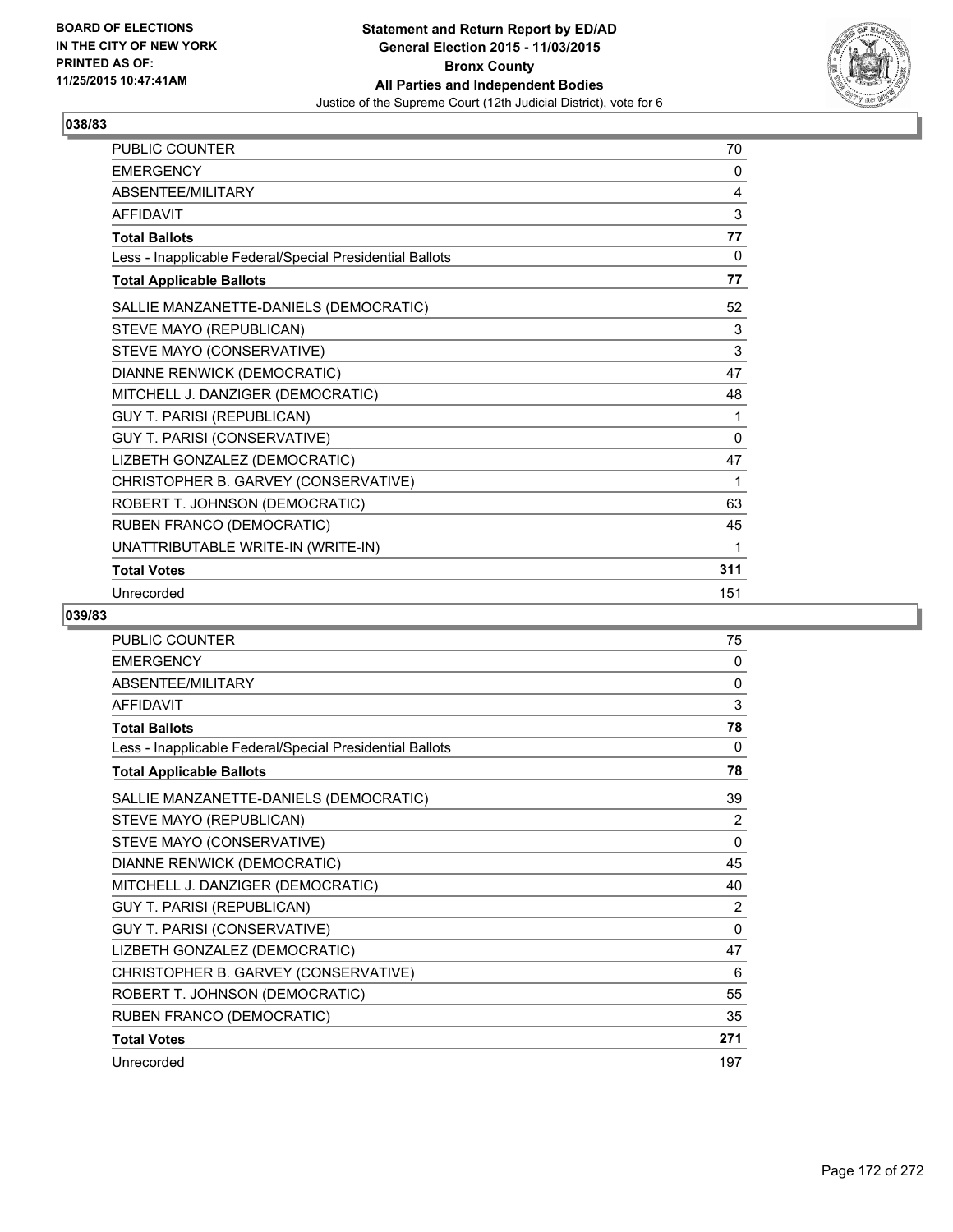

| <b>PUBLIC COUNTER</b>                                    | 65  |
|----------------------------------------------------------|-----|
| <b>EMERGENCY</b>                                         | 0   |
| ABSENTEE/MILITARY                                        | 4   |
| <b>AFFIDAVIT</b>                                         | 1   |
| <b>Total Ballots</b>                                     | 70  |
| Less - Inapplicable Federal/Special Presidential Ballots | 0   |
| <b>Total Applicable Ballots</b>                          | 70  |
| SALLIE MANZANETTE-DANIELS (DEMOCRATIC)                   | 50  |
| STEVE MAYO (REPUBLICAN)                                  | 1   |
| STEVE MAYO (CONSERVATIVE)                                | 0   |
| DIANNE RENWICK (DEMOCRATIC)                              | 45  |
| MITCHELL J. DANZIGER (DEMOCRATIC)                        | 45  |
| <b>GUY T. PARISI (REPUBLICAN)</b>                        | 1   |
| GUY T. PARISI (CONSERVATIVE)                             | 1   |
| LIZBETH GONZALEZ (DEMOCRATIC)                            | 46  |
| CHRISTOPHER B. GARVEY (CONSERVATIVE)                     | 2   |
| ROBERT T. JOHNSON (DEMOCRATIC)                           | 48  |
| RUBEN FRANCO (DEMOCRATIC)                                | 43  |
| <b>Total Votes</b>                                       | 282 |
| Unrecorded                                               | 138 |
| 041/83 COMBINED into: 018/83                             |     |
| 042/83 COMBINED into: 039/83                             |     |
| 043/83 COMBINED into: 038/83                             |     |

**044/83 COMBINED into: 040/83**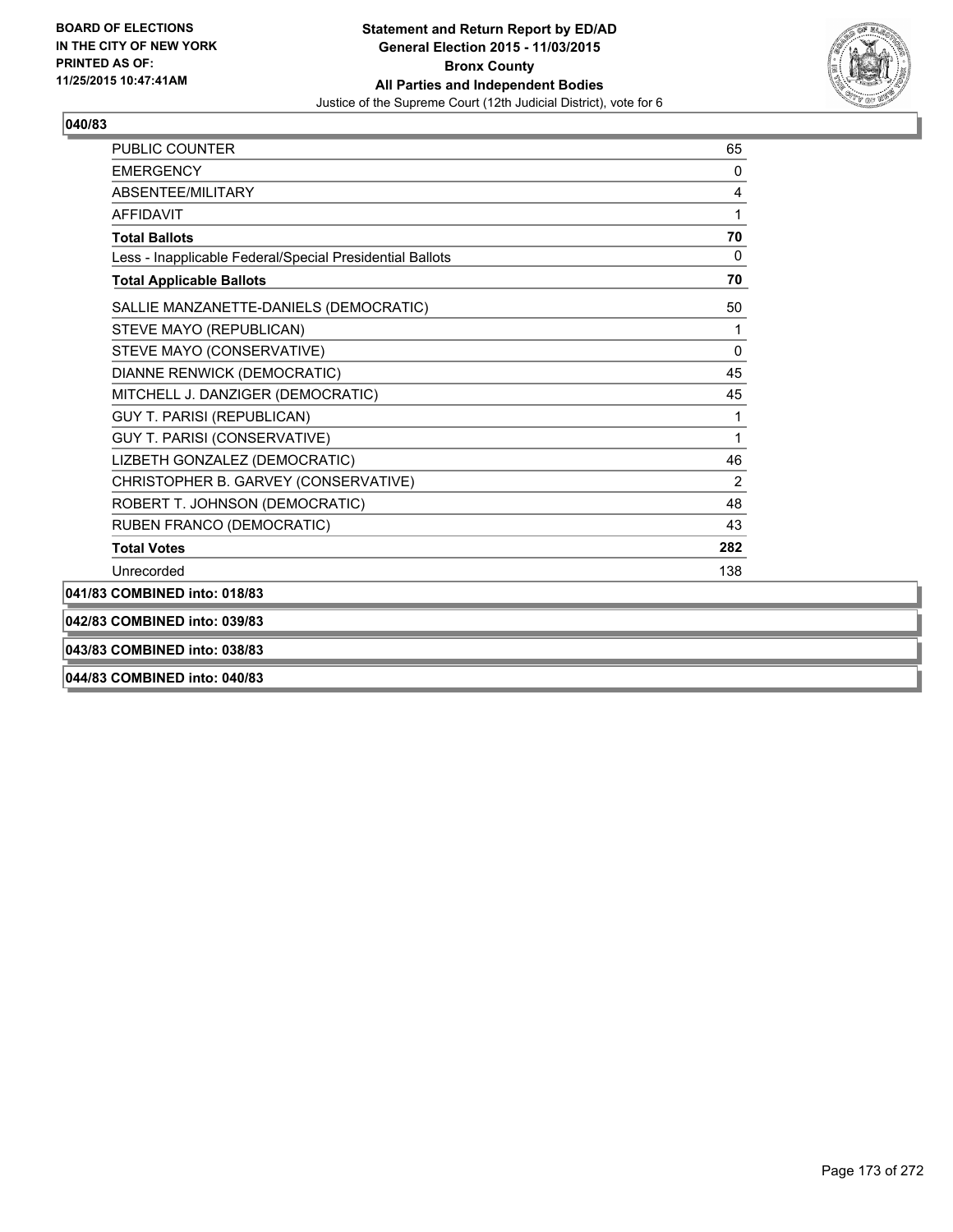

| PUBLIC COUNTER                                           | 88             |
|----------------------------------------------------------|----------------|
| <b>EMERGENCY</b>                                         | 0              |
| ABSENTEE/MILITARY                                        | 8              |
| <b>AFFIDAVIT</b>                                         | 1              |
| <b>Total Ballots</b>                                     | 97             |
| Less - Inapplicable Federal/Special Presidential Ballots | $\mathbf{0}$   |
| <b>Total Applicable Ballots</b>                          | 97             |
| SALLIE MANZANETTE-DANIELS (DEMOCRATIC)                   | 59             |
| STEVE MAYO (REPUBLICAN)                                  | 3              |
| STEVE MAYO (CONSERVATIVE)                                | 3              |
| DIANNE RENWICK (DEMOCRATIC)                              | 59             |
| MITCHELL J. DANZIGER (DEMOCRATIC)                        | 53             |
| <b>GUY T. PARISI (REPUBLICAN)</b>                        | 3              |
| GUY T. PARISI (CONSERVATIVE)                             | $\overline{2}$ |
| LIZBETH GONZALEZ (DEMOCRATIC)                            | 55             |
| CHRISTOPHER B. GARVEY (CONSERVATIVE)                     | 4              |
| ROBERT T. JOHNSON (DEMOCRATIC)                           | 71             |
| RUBEN FRANCO (DEMOCRATIC)                                | 49             |
| <b>Total Votes</b>                                       | 361            |
| Unrecorded                                               | 221            |

# **046/83 COMBINED into: 037/83**

| <b>PUBLIC COUNTER</b>                                    | 88             |
|----------------------------------------------------------|----------------|
| <b>EMERGENCY</b>                                         | 0              |
| ABSENTEE/MILITARY                                        | 3              |
| <b>AFFIDAVIT</b>                                         | $\overline{2}$ |
| <b>Total Ballots</b>                                     | 93             |
| Less - Inapplicable Federal/Special Presidential Ballots | $\mathbf{0}$   |
| <b>Total Applicable Ballots</b>                          | 93             |
| SALLIE MANZANETTE-DANIELS (DEMOCRATIC)                   | 58             |
| STEVE MAYO (REPUBLICAN)                                  | 5              |
| STEVE MAYO (CONSERVATIVE)                                | 5              |
| DIANNE RENWICK (DEMOCRATIC)                              | 63             |
| MITCHELL J. DANZIGER (DEMOCRATIC)                        | 55             |
| <b>GUY T. PARISI (REPUBLICAN)</b>                        | 3              |
| GUY T. PARISI (CONSERVATIVE)                             | 2              |
| LIZBETH GONZALEZ (DEMOCRATIC)                            | 58             |
| CHRISTOPHER B. GARVEY (CONSERVATIVE)                     | 7              |
| ROBERT T. JOHNSON (DEMOCRATIC)                           | 71             |
| RUBEN FRANCO (DEMOCRATIC)                                | 62             |
| <b>Total Votes</b>                                       | 389            |
| Unrecorded                                               | 169            |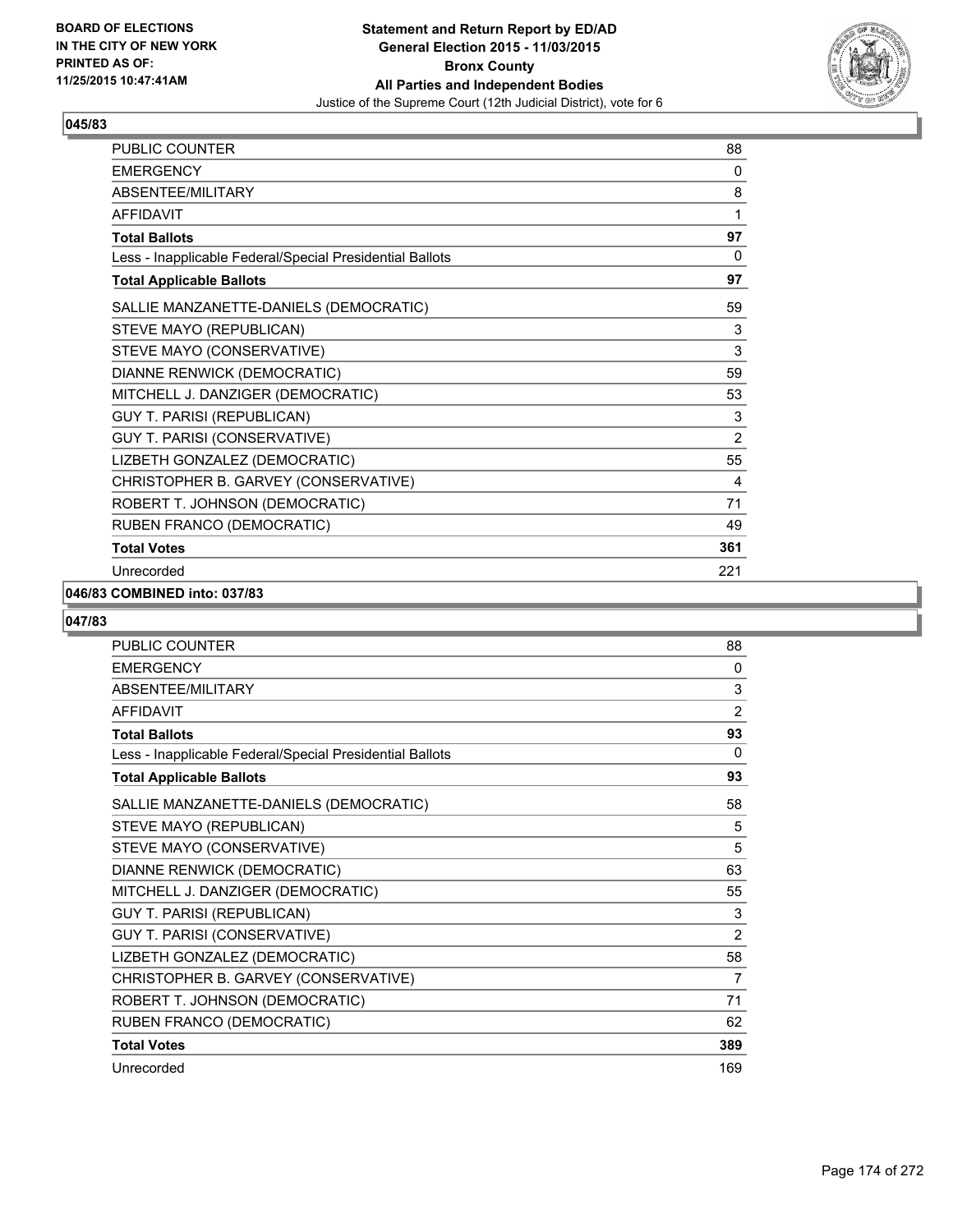

| PUBLIC COUNTER                                           | 98             |
|----------------------------------------------------------|----------------|
| <b>EMERGENCY</b>                                         | 0              |
| ABSENTEE/MILITARY                                        | $\overline{2}$ |
| <b>AFFIDAVIT</b>                                         | 1              |
| <b>Total Ballots</b>                                     | 101            |
| Less - Inapplicable Federal/Special Presidential Ballots | 0              |
| <b>Total Applicable Ballots</b>                          | 101            |
| SALLIE MANZANETTE-DANIELS (DEMOCRATIC)                   | 70             |
| STEVE MAYO (REPUBLICAN)                                  | 5              |
| STEVE MAYO (CONSERVATIVE)                                | $\Omega$       |
| DIANNE RENWICK (DEMOCRATIC)                              | 67             |
| MITCHELL J. DANZIGER (DEMOCRATIC)                        | 59             |
| <b>GUY T. PARISI (REPUBLICAN)</b>                        | 5              |
| <b>GUY T. PARISI (CONSERVATIVE)</b>                      | $\Omega$       |
| LIZBETH GONZALEZ (DEMOCRATIC)                            | 67             |
| CHRISTOPHER B. GARVEY (CONSERVATIVE)                     | 2              |
| ROBERT T. JOHNSON (DEMOCRATIC)                           | 79             |
| RUBEN FRANCO (DEMOCRATIC)                                | 67             |
| <b>Total Votes</b>                                       | 421            |
| Unrecorded                                               | 185            |

#### **049/83**

| PUBLIC COUNTER                                           | 77             |
|----------------------------------------------------------|----------------|
| <b>FMFRGFNCY</b>                                         | $\mathbf{0}$   |
| ABSENTEE/MILITARY                                        | 3              |
| <b>AFFIDAVIT</b>                                         | 1              |
| <b>Total Ballots</b>                                     | 81             |
| Less - Inapplicable Federal/Special Presidential Ballots | $\mathbf{0}$   |
| <b>Total Applicable Ballots</b>                          | 81             |
| SALLIE MANZANETTE-DANIELS (DEMOCRATIC)                   | 46             |
| STEVE MAYO (REPUBLICAN)                                  | 0              |
| STEVE MAYO (CONSERVATIVE)                                | 2              |
| DIANNE RENWICK (DEMOCRATIC)                              | 49             |
| MITCHELL J. DANZIGER (DEMOCRATIC)                        | 49             |
| <b>GUY T. PARISI (REPUBLICAN)</b>                        | 1              |
| <b>GUY T. PARISI (CONSERVATIVE)</b>                      | $\overline{2}$ |
| LIZBETH GONZALEZ (DEMOCRATIC)                            | 49             |
| CHRISTOPHER B. GARVEY (CONSERVATIVE)                     | 1              |
| ROBERT T. JOHNSON (DEMOCRATIC)                           | 56             |
| RUBEN FRANCO (DEMOCRATIC)                                | 50             |
| <b>Total Votes</b>                                       | 305            |
| Unrecorded                                               | 181            |
| 050/83 COMBINED into: 049/83                             |                |
|                                                          |                |

**051/83 COMBINED into: 048/83**

**052/83 COMBINED into: 047/83**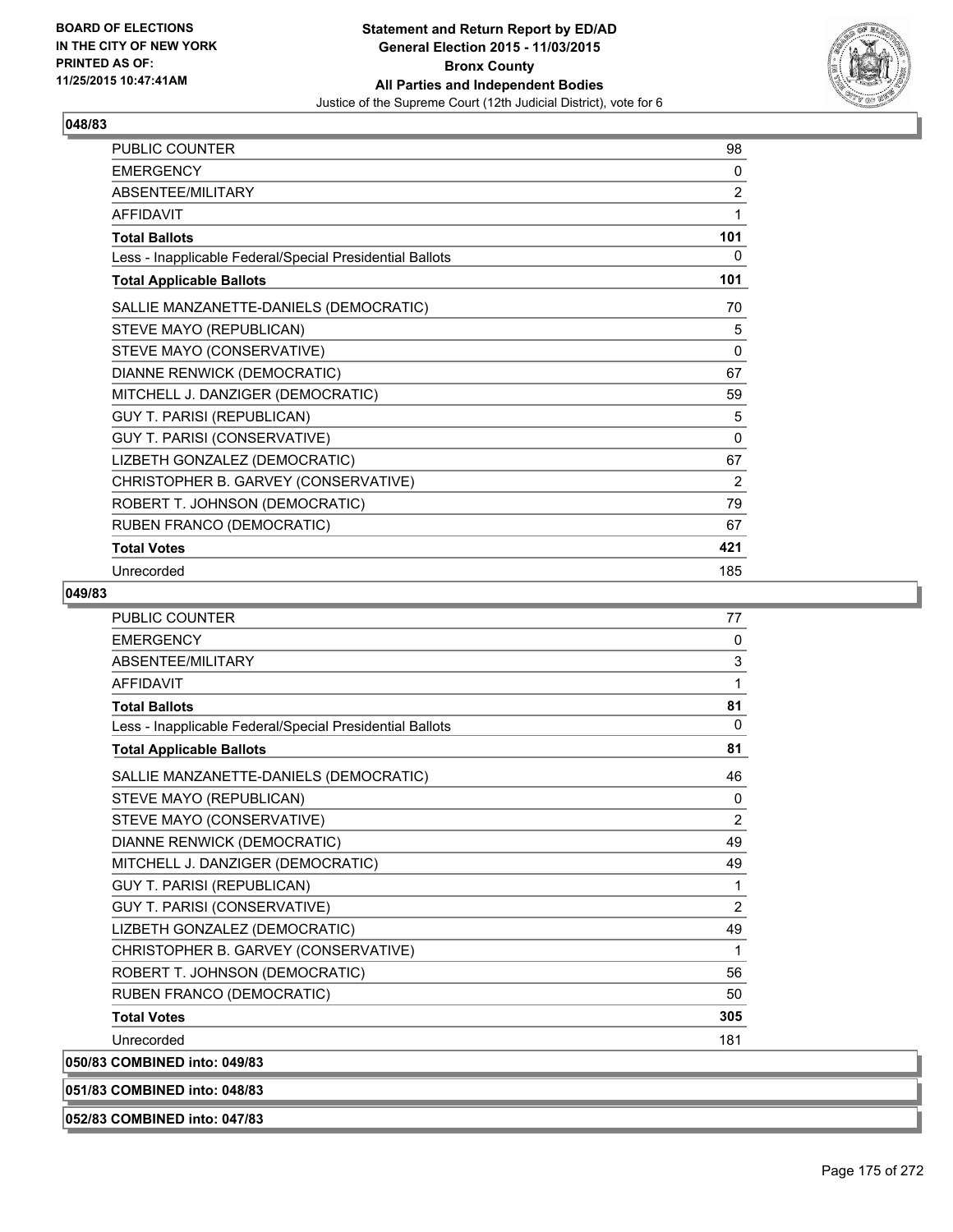

# **053/83 COMBINED into: 032/83**

#### **054/83 COMBINED into: 045/83**

**055/83** 

| PUBLIC COUNTER                                           | 105         |
|----------------------------------------------------------|-------------|
| <b>EMERGENCY</b>                                         | 0           |
| ABSENTEE/MILITARY                                        | 7           |
| <b>AFFIDAVIT</b>                                         | $\mathbf 0$ |
| <b>Total Ballots</b>                                     | 112         |
| Less - Inapplicable Federal/Special Presidential Ballots | 0           |
| <b>Total Applicable Ballots</b>                          | 112         |
| SALLIE MANZANETTE-DANIELS (DEMOCRATIC)                   | 76          |
| STEVE MAYO (REPUBLICAN)                                  | 2           |
| STEVE MAYO (CONSERVATIVE)                                | 0           |
| DIANNE RENWICK (DEMOCRATIC)                              | 75          |
| MITCHELL J. DANZIGER (DEMOCRATIC)                        | 65          |
| <b>GUY T. PARISI (REPUBLICAN)</b>                        | 3           |
| GUY T. PARISI (CONSERVATIVE)                             | 1           |
| LIZBETH GONZALEZ (DEMOCRATIC)                            | 64          |
| CHRISTOPHER B. GARVEY (CONSERVATIVE)                     | 6           |
| ROBERT T. JOHNSON (DEMOCRATIC)                           | 90          |
| RUBEN FRANCO (DEMOCRATIC)                                | 67          |
| <b>Total Votes</b>                                       | 449         |
| Unrecorded                                               | 223         |

| PUBLIC COUNTER                                           | 93             |
|----------------------------------------------------------|----------------|
| <b>EMERGENCY</b>                                         | 0              |
| ABSENTEE/MILITARY                                        | $\overline{2}$ |
| <b>AFFIDAVIT</b>                                         | $\mathbf{0}$   |
| <b>Total Ballots</b>                                     | 95             |
| Less - Inapplicable Federal/Special Presidential Ballots | $\Omega$       |
| <b>Total Applicable Ballots</b>                          | 95             |
| SALLIE MANZANETTE-DANIELS (DEMOCRATIC)                   | 57             |
| STEVE MAYO (REPUBLICAN)                                  | $\mathbf{0}$   |
| STEVE MAYO (CONSERVATIVE)                                | 2              |
| DIANNE RENWICK (DEMOCRATIC)                              | 57             |
| MITCHELL J. DANZIGER (DEMOCRATIC)                        | 50             |
| <b>GUY T. PARISI (REPUBLICAN)</b>                        | 1              |
| GUY T. PARISI (CONSERVATIVE)                             | 1              |
| LIZBETH GONZALEZ (DEMOCRATIC)                            | 55             |
| CHRISTOPHER B. GARVEY (CONSERVATIVE)                     | 3              |
| ROBERT T. JOHNSON (DEMOCRATIC)                           | 64             |
| RUBEN FRANCO (DEMOCRATIC)                                | 53             |
| <b>Total Votes</b>                                       | 343            |
| Unrecorded                                               | 227            |
| 057/83 COMBINED into: 056/83                             |                |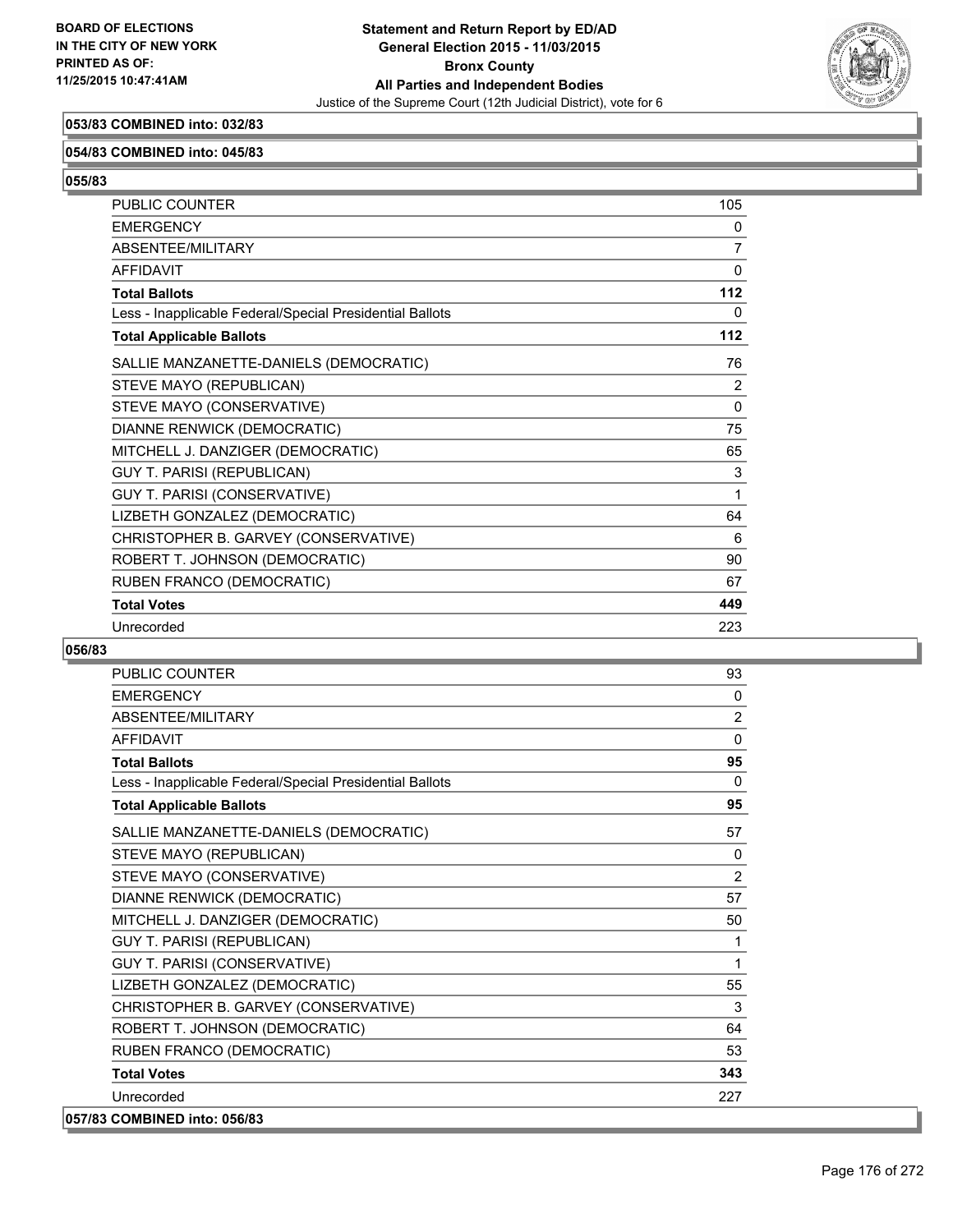

| PUBLIC COUNTER                                           | 59             |
|----------------------------------------------------------|----------------|
| <b>EMERGENCY</b>                                         | 0              |
| ABSENTEE/MILITARY                                        | $\overline{2}$ |
| <b>AFFIDAVIT</b>                                         | 0              |
| <b>Total Ballots</b>                                     | 61             |
| Less - Inapplicable Federal/Special Presidential Ballots | 0              |
| <b>Total Applicable Ballots</b>                          | 61             |
| SALLIE MANZANETTE-DANIELS (DEMOCRATIC)                   | 38             |
| STEVE MAYO (REPUBLICAN)                                  | $\overline{2}$ |
| STEVE MAYO (CONSERVATIVE)                                | $\Omega$       |
| DIANNE RENWICK (DEMOCRATIC)                              | 33             |
| MITCHELL J. DANZIGER (DEMOCRATIC)                        | 32             |
| <b>GUY T. PARISI (REPUBLICAN)</b>                        | $\overline{2}$ |
| GUY T. PARISI (CONSERVATIVE)                             | $\Omega$       |
| LIZBETH GONZALEZ (DEMOCRATIC)                            | 36             |
| CHRISTOPHER B. GARVEY (CONSERVATIVE)                     | 2              |
| ROBERT T. JOHNSON (DEMOCRATIC)                           | 36             |
| RUBEN FRANCO (DEMOCRATIC)                                | 34             |
| <b>Total Votes</b>                                       | 215            |
| Unrecorded                                               | 151            |

| <b>PUBLIC COUNTER</b>                                    | 107            |
|----------------------------------------------------------|----------------|
| <b>FMFRGFNCY</b>                                         | 0              |
| ABSENTEE/MILITARY                                        | 5              |
| AFFIDAVIT                                                | 1              |
| <b>Total Ballots</b>                                     | 113            |
| Less - Inapplicable Federal/Special Presidential Ballots | 0              |
| <b>Total Applicable Ballots</b>                          | 113            |
| SALLIE MANZANETTE-DANIELS (DEMOCRATIC)                   | 50             |
| STEVE MAYO (REPUBLICAN)                                  | $\overline{2}$ |
| STEVE MAYO (CONSERVATIVE)                                | 1              |
| DIANNE RENWICK (DEMOCRATIC)                              | 50             |
| MITCHELL J. DANZIGER (DEMOCRATIC)                        | 43             |
| <b>GUY T. PARISI (REPUBLICAN)</b>                        | 1              |
| <b>GUY T. PARISI (CONSERVATIVE)</b>                      | $\mathbf 0$    |
| LIZBETH GONZALEZ (DEMOCRATIC)                            | 50             |
| CHRISTOPHER B. GARVEY (CONSERVATIVE)                     | 5              |
| ROBERT T. JOHNSON (DEMOCRATIC)                           | 66             |
| RUBEN FRANCO (DEMOCRATIC)                                | 44             |
| <b>Total Votes</b>                                       | 312            |
| Unrecorded                                               | 366            |
| 060/83 COMBINED into: 059/83                             |                |
| 061/83 COMBINED into: 055/83                             |                |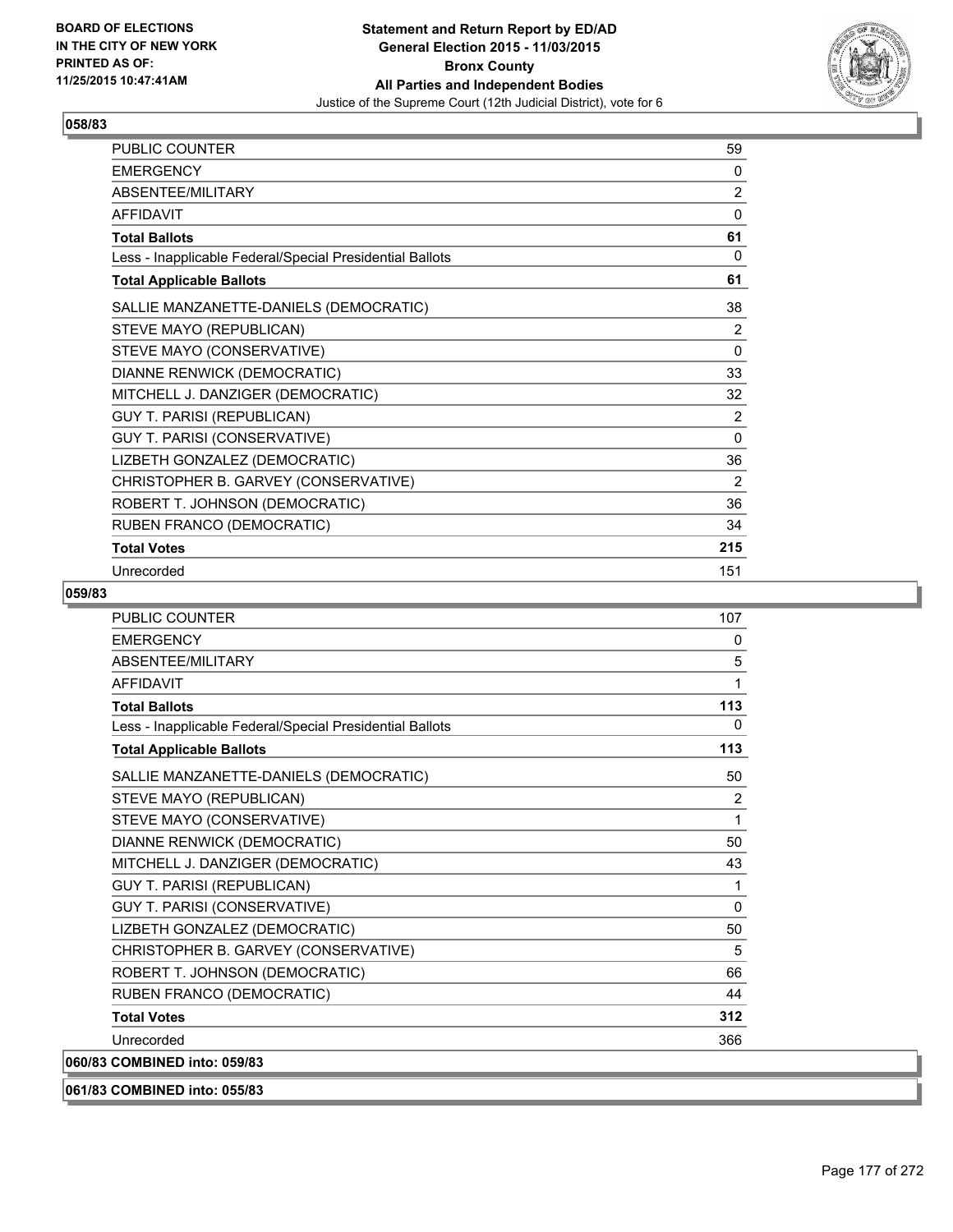

| PUBLIC COUNTER                                           | 68           |
|----------------------------------------------------------|--------------|
| <b>EMERGENCY</b>                                         | 0            |
| ABSENTEE/MILITARY                                        | 3            |
| <b>AFFIDAVIT</b>                                         | $\mathbf{0}$ |
| <b>Total Ballots</b>                                     | 71           |
| Less - Inapplicable Federal/Special Presidential Ballots | 0            |
| <b>Total Applicable Ballots</b>                          | 71           |
| SALLIE MANZANETTE-DANIELS (DEMOCRATIC)                   | 33           |
| STEVE MAYO (REPUBLICAN)                                  | 1            |
| STEVE MAYO (CONSERVATIVE)                                | 0            |
| DIANNE RENWICK (DEMOCRATIC)                              | 30           |
| MITCHELL J. DANZIGER (DEMOCRATIC)                        | 25           |
| <b>GUY T. PARISI (REPUBLICAN)</b>                        | 0            |
| GUY T. PARISI (CONSERVATIVE)                             | $\mathbf{0}$ |
| LIZBETH GONZALEZ (DEMOCRATIC)                            | 31           |
| CHRISTOPHER B. GARVEY (CONSERVATIVE)                     | 5            |
| ROBERT T. JOHNSON (DEMOCRATIC)                           | 47           |
| RUBEN FRANCO (DEMOCRATIC)                                | 26           |
| UNATTRIBUTABLE WRITE-IN (WRITE-IN)                       | 3            |
| <b>Total Votes</b>                                       | 201          |
| Unrecorded                                               | 225          |

#### **063/83 COMBINED into: 062/83**

| <b>PUBLIC COUNTER</b>                                    | 77       |
|----------------------------------------------------------|----------|
| <b>EMERGENCY</b>                                         | 0        |
| ABSENTEE/MILITARY                                        | 12       |
| <b>AFFIDAVIT</b>                                         | $\Omega$ |
| <b>Total Ballots</b>                                     | 89       |
| Less - Inapplicable Federal/Special Presidential Ballots | $\Omega$ |
| <b>Total Applicable Ballots</b>                          | 89       |
| SALLIE MANZANETTE-DANIELS (DEMOCRATIC)                   | 64       |
| STEVE MAYO (REPUBLICAN)                                  | 2        |
| STEVE MAYO (CONSERVATIVE)                                | 2        |
| DIANNE RENWICK (DEMOCRATIC)                              | 60       |
| MITCHELL J. DANZIGER (DEMOCRATIC)                        | 56       |
| <b>GUY T. PARISI (REPUBLICAN)</b>                        | 3        |
| GUY T. PARISI (CONSERVATIVE)                             | 2        |
| LIZBETH GONZALEZ (DEMOCRATIC)                            | 57       |
| CHRISTOPHER B. GARVEY (CONSERVATIVE)                     | 5        |
| ROBERT T. JOHNSON (DEMOCRATIC)                           | 76       |
| RUBEN FRANCO (DEMOCRATIC)                                | 59       |
| <b>Total Votes</b>                                       | 386      |
| Unrecorded                                               | 148      |
| 065/83 COMBINED into: 058/83                             |          |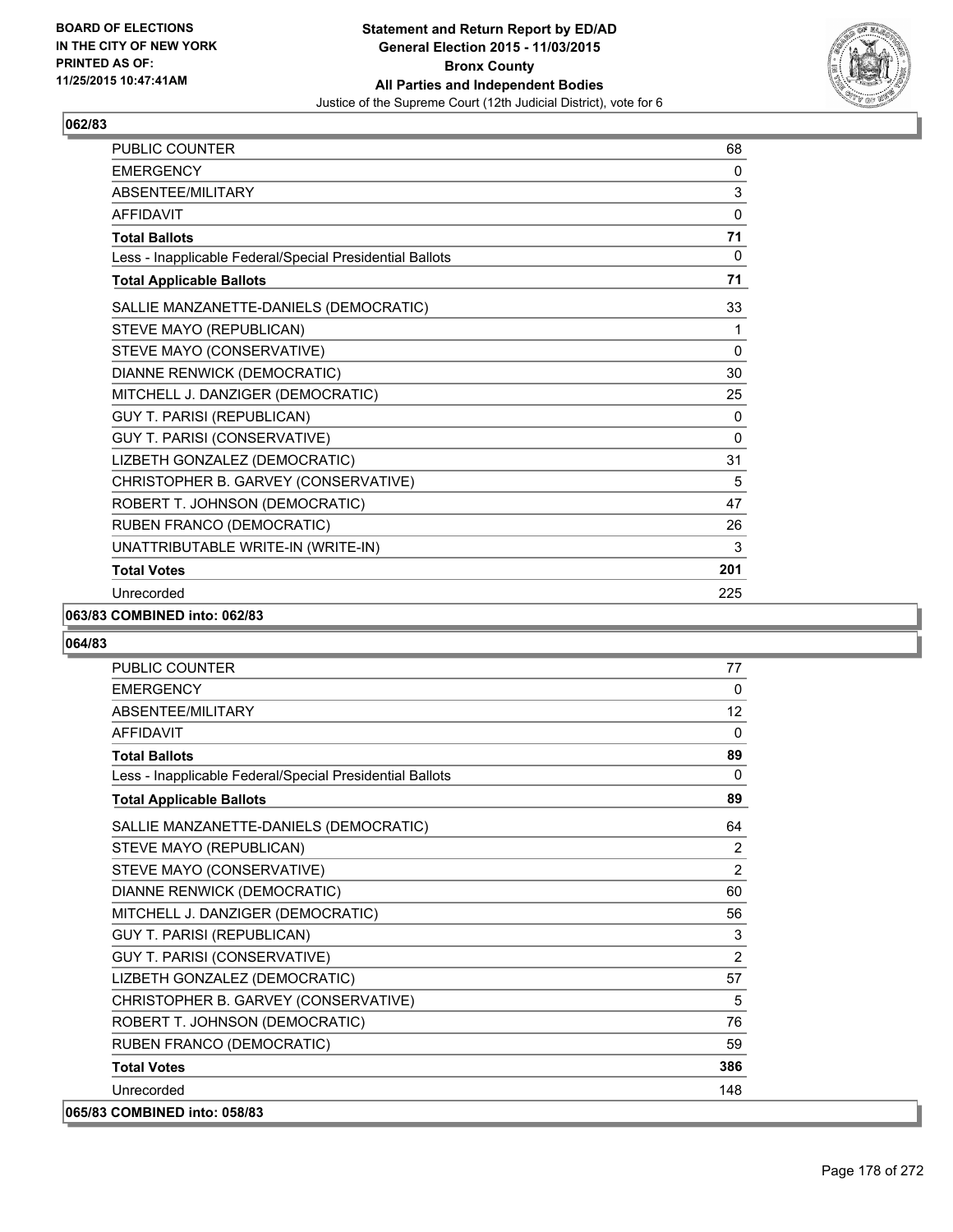

| PUBLIC COUNTER                                           | 78             |
|----------------------------------------------------------|----------------|
| <b>EMERGENCY</b>                                         | 0              |
| ABSENTEE/MILITARY                                        | 5              |
| <b>AFFIDAVIT</b>                                         | 3              |
| <b>Total Ballots</b>                                     | 86             |
| Less - Inapplicable Federal/Special Presidential Ballots | 0              |
| <b>Total Applicable Ballots</b>                          | 86             |
| SALLIE MANZANETTE-DANIELS (DEMOCRATIC)                   | 61             |
| STEVE MAYO (REPUBLICAN)                                  | $\overline{2}$ |
| STEVE MAYO (CONSERVATIVE)                                | 3              |
| DIANNE RENWICK (DEMOCRATIC)                              | 63             |
| MITCHELL J. DANZIGER (DEMOCRATIC)                        | 59             |
| <b>GUY T. PARISI (REPUBLICAN)</b>                        | 3              |
| <b>GUY T. PARISI (CONSERVATIVE)</b>                      | 1              |
| LIZBETH GONZALEZ (DEMOCRATIC)                            | 62             |
| CHRISTOPHER B. GARVEY (CONSERVATIVE)                     | 4              |
| ROBERT T. JOHNSON (DEMOCRATIC)                           | 72             |
| RUBEN FRANCO (DEMOCRATIC)                                | 61             |
| <b>Total Votes</b>                                       | 391            |
| Unrecorded                                               | 125            |

| PUBLIC COUNTER                                           | 75             |
|----------------------------------------------------------|----------------|
| <b>EMERGENCY</b>                                         | $\Omega$       |
| ABSENTEE/MILITARY                                        | 3              |
| <b>AFFIDAVIT</b>                                         | 2              |
| <b>Total Ballots</b>                                     | 80             |
| Less - Inapplicable Federal/Special Presidential Ballots | $\Omega$       |
| <b>Total Applicable Ballots</b>                          | 80             |
| SALLIE MANZANETTE-DANIELS (DEMOCRATIC)                   | 52             |
| STEVE MAYO (REPUBLICAN)                                  | 1              |
| STEVE MAYO (CONSERVATIVE)                                | 2              |
| DIANNE RENWICK (DEMOCRATIC)                              | 47             |
| MITCHELL J. DANZIGER (DEMOCRATIC)                        | 32             |
| <b>GUY T. PARISI (REPUBLICAN)</b>                        | 2              |
| GUY T. PARISI (CONSERVATIVE)                             | 2              |
| LIZBETH GONZALEZ (DEMOCRATIC)                            | 43             |
| CHRISTOPHER B. GARVEY (CONSERVATIVE)                     | $\overline{7}$ |
| ROBERT T. JOHNSON (DEMOCRATIC)                           | 51             |
| RUBEN FRANCO (DEMOCRATIC)                                | 36             |
| <b>Total Votes</b>                                       | 275            |
| Unrecorded                                               | 205            |
| 068/83 COMBINED into: 067/83                             |                |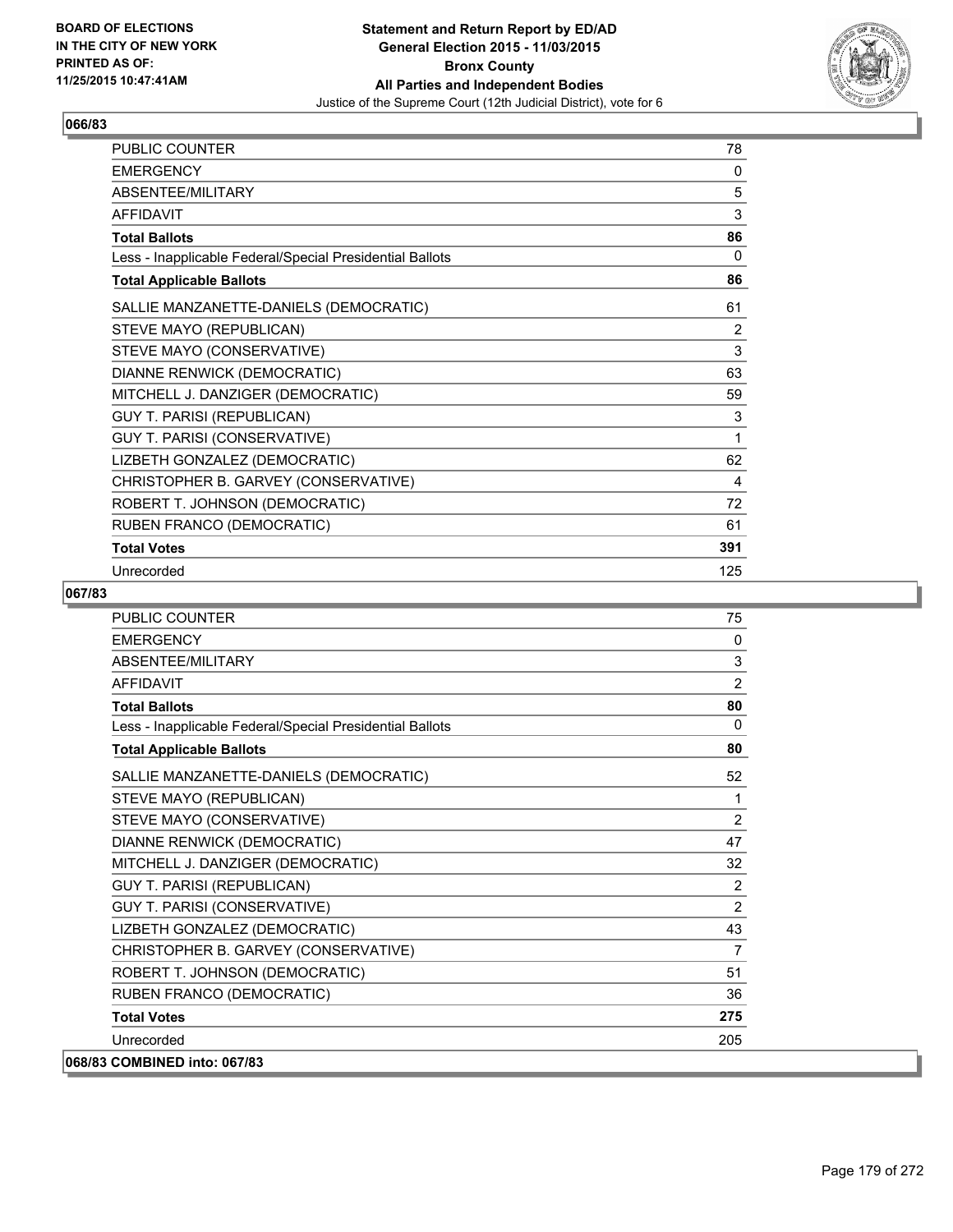

| PUBLIC COUNTER                                           | 79             |
|----------------------------------------------------------|----------------|
| <b>EMERGENCY</b>                                         | 0              |
| ABSENTEE/MILITARY                                        | 3              |
| <b>AFFIDAVIT</b>                                         | $\mathbf{0}$   |
| <b>Total Ballots</b>                                     | 82             |
| Less - Inapplicable Federal/Special Presidential Ballots | $\mathbf{0}$   |
| <b>Total Applicable Ballots</b>                          | 82             |
| SALLIE MANZANETTE-DANIELS (DEMOCRATIC)                   | 57             |
| STEVE MAYO (REPUBLICAN)                                  | 8              |
| STEVE MAYO (CONSERVATIVE)                                | 6              |
| DIANNE RENWICK (DEMOCRATIC)                              | 55             |
| MITCHELL J. DANZIGER (DEMOCRATIC)                        | 51             |
| <b>GUY T. PARISI (REPUBLICAN)</b>                        | 9              |
| GUY T. PARISI (CONSERVATIVE)                             | $\overline{2}$ |
| LIZBETH GONZALEZ (DEMOCRATIC)                            | 55             |
| CHRISTOPHER B. GARVEY (CONSERVATIVE)                     | 9              |
| ROBERT T. JOHNSON (DEMOCRATIC)                           | 64             |
| RUBEN FRANCO (DEMOCRATIC)                                | 52             |
| <b>Total Votes</b>                                       | 368            |
| Unrecorded                                               | 124            |

# **070/83 COMBINED into: 069/83**

#### **071/83 COMBINED into: 066/83**

| <b>PUBLIC COUNTER</b>                                    | 75             |
|----------------------------------------------------------|----------------|
| <b>EMERGENCY</b>                                         | 0              |
| ABSENTEE/MILITARY                                        | 5              |
| <b>AFFIDAVIT</b>                                         | $\overline{2}$ |
| <b>Total Ballots</b>                                     | 82             |
| Less - Inapplicable Federal/Special Presidential Ballots | $\Omega$       |
| <b>Total Applicable Ballots</b>                          | 82             |
| SALLIE MANZANETTE-DANIELS (DEMOCRATIC)                   | 51             |
| STEVE MAYO (REPUBLICAN)                                  | 1              |
| STEVE MAYO (CONSERVATIVE)                                | 1              |
| DIANNE RENWICK (DEMOCRATIC)                              | 48             |
| MITCHELL J. DANZIGER (DEMOCRATIC)                        | 45             |
| <b>GUY T. PARISI (REPUBLICAN)</b>                        | 2              |
| GUY T. PARISI (CONSERVATIVE)                             | 0              |
| LIZBETH GONZALEZ (DEMOCRATIC)                            | 48             |
| CHRISTOPHER B. GARVEY (CONSERVATIVE)                     | $\Omega$       |
| ROBERT T. JOHNSON (DEMOCRATIC)                           | 68             |
| RUBEN FRANCO (DEMOCRATIC)                                | 48             |
| <b>Total Votes</b>                                       | 312            |
| Unrecorded                                               | 180            |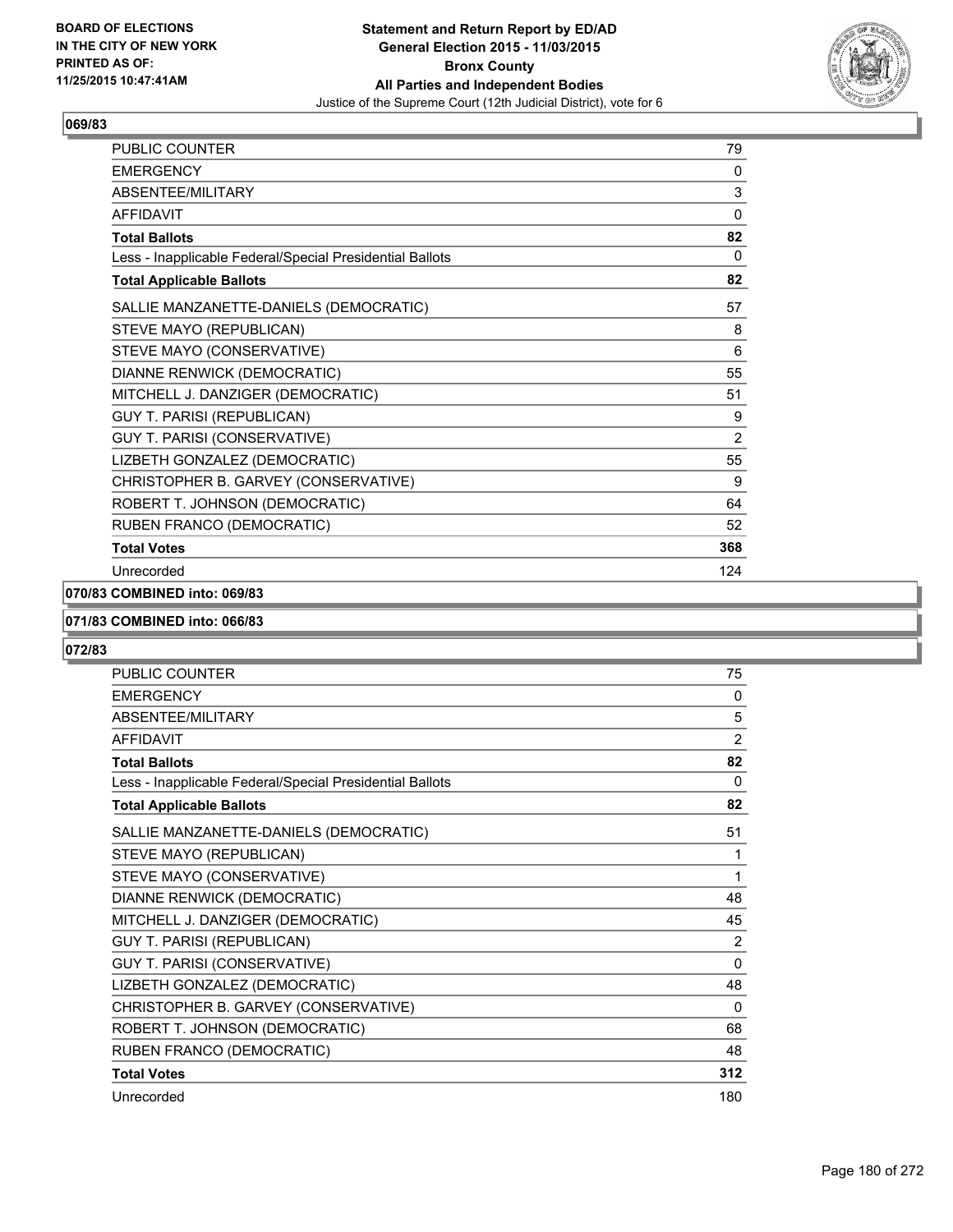

| PUBLIC COUNTER                                           | 78             |
|----------------------------------------------------------|----------------|
| <b>EMERGENCY</b>                                         | 0              |
| ABSENTEE/MILITARY                                        | 5              |
| <b>AFFIDAVIT</b>                                         | 0              |
| <b>Total Ballots</b>                                     | 83             |
| Less - Inapplicable Federal/Special Presidential Ballots | 0              |
| <b>Total Applicable Ballots</b>                          | 83             |
| SALLIE MANZANETTE-DANIELS (DEMOCRATIC)                   | 67             |
| STEVE MAYO (REPUBLICAN)                                  | 1              |
| STEVE MAYO (CONSERVATIVE)                                | 2              |
| DIANNE RENWICK (DEMOCRATIC)                              | 68             |
| MITCHELL J. DANZIGER (DEMOCRATIC)                        | 67             |
| <b>GUY T. PARISI (REPUBLICAN)</b>                        | 1              |
| GUY T. PARISI (CONSERVATIVE)                             | $\overline{2}$ |
| LIZBETH GONZALEZ (DEMOCRATIC)                            | 64             |
| CHRISTOPHER B. GARVEY (CONSERVATIVE)                     | 2              |
| ROBERT T. JOHNSON (DEMOCRATIC)                           | 75             |
| RUBEN FRANCO (DEMOCRATIC)                                | 61             |
| <b>Total Votes</b>                                       | 410            |
| Unrecorded                                               | 88             |

| <b>PUBLIC COUNTER</b>                                    | 82  |
|----------------------------------------------------------|-----|
| <b>EMERGENCY</b>                                         | 0   |
| ABSENTEE/MILITARY                                        | 6   |
| <b>AFFIDAVIT</b>                                         | 1   |
| <b>Total Ballots</b>                                     | 89  |
| Less - Inapplicable Federal/Special Presidential Ballots | 0   |
| <b>Total Applicable Ballots</b>                          | 89  |
| SALLIE MANZANETTE-DANIELS (DEMOCRATIC)                   | 48  |
| STEVE MAYO (REPUBLICAN)                                  | 5   |
| STEVE MAYO (CONSERVATIVE)                                | 8   |
| DIANNE RENWICK (DEMOCRATIC)                              | 48  |
| MITCHELL J. DANZIGER (DEMOCRATIC)                        | 43  |
| <b>GUY T. PARISI (REPUBLICAN)</b>                        | 5   |
| <b>GUY T. PARISI (CONSERVATIVE)</b>                      | 8   |
| LIZBETH GONZALEZ (DEMOCRATIC)                            | 52  |
| CHRISTOPHER B. GARVEY (CONSERVATIVE)                     | 11  |
| ROBERT T. JOHNSON (DEMOCRATIC)                           | 58  |
| RUBEN FRANCO (DEMOCRATIC)                                | 52  |
| <b>Total Votes</b>                                       | 338 |
| Unrecorded                                               | 196 |
| 075/83 COMBINED into: 064/83                             |     |
| 076/83 COMBINED into: 074/83                             |     |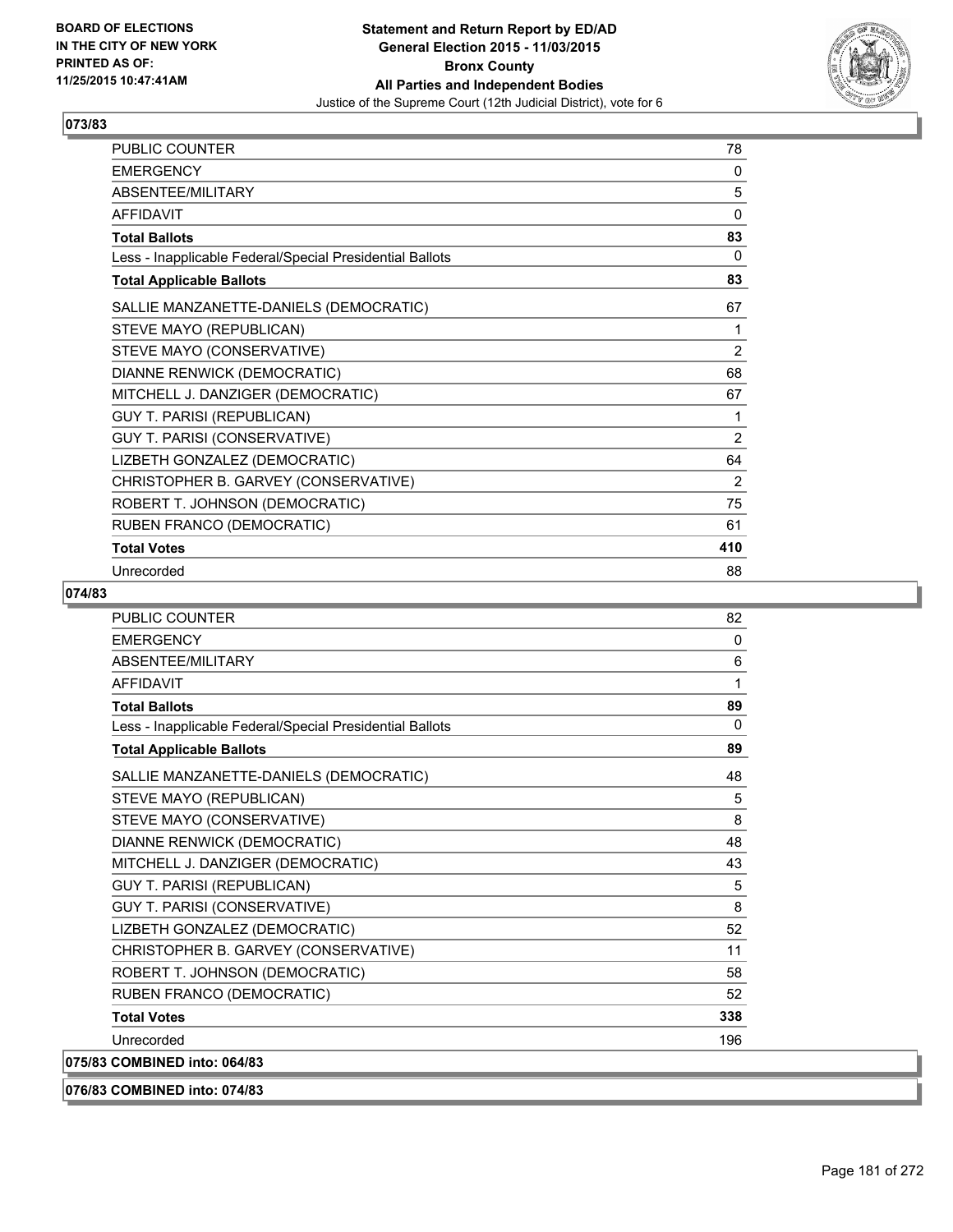

| PUBLIC COUNTER                                           | 36       |
|----------------------------------------------------------|----------|
| <b>EMERGENCY</b>                                         | 0        |
| ABSENTEE/MILITARY                                        | 4        |
| <b>AFFIDAVIT</b>                                         | 0        |
| <b>Total Ballots</b>                                     | 40       |
| Less - Inapplicable Federal/Special Presidential Ballots | 0        |
| <b>Total Applicable Ballots</b>                          | 40       |
| SALLIE MANZANETTE-DANIELS (DEMOCRATIC)                   | 25       |
| STEVE MAYO (REPUBLICAN)                                  | 2        |
| STEVE MAYO (CONSERVATIVE)                                | $\Omega$ |
| DIANNE RENWICK (DEMOCRATIC)                              | 32       |
| MITCHELL J. DANZIGER (DEMOCRATIC)                        | 25       |
| GUY T. PARISI (REPUBLICAN)                               | 2        |
| GUY T. PARISI (CONSERVATIVE)                             | 0        |
| LIZBETH GONZALEZ (DEMOCRATIC)                            | 27       |
| CHRISTOPHER B. GARVEY (CONSERVATIVE)                     | 1        |
| ROBERT T. JOHNSON (DEMOCRATIC)                           | 35       |
| RUBEN FRANCO (DEMOCRATIC)                                | 26       |
| <b>Total Votes</b>                                       | 175      |
| Unrecorded                                               | 65       |

| <b>PUBLIC COUNTER</b>                                    | 54           |
|----------------------------------------------------------|--------------|
| <b>EMERGENCY</b>                                         | 0            |
| ABSENTEE/MILITARY                                        | 4            |
| <b>AFFIDAVIT</b>                                         | $\mathbf{0}$ |
| <b>Total Ballots</b>                                     | 58           |
| Less - Inapplicable Federal/Special Presidential Ballots | $\Omega$     |
| <b>Total Applicable Ballots</b>                          | 58           |
| SALLIE MANZANETTE-DANIELS (DEMOCRATIC)                   | 40           |
| STEVE MAYO (REPUBLICAN)                                  | 2            |
| STEVE MAYO (CONSERVATIVE)                                | $\mathbf{0}$ |
| DIANNE RENWICK (DEMOCRATIC)                              | 35           |
| MITCHELL J. DANZIGER (DEMOCRATIC)                        | 35           |
| <b>GUY T. PARISI (REPUBLICAN)</b>                        | 2            |
| GUY T. PARISI (CONSERVATIVE)                             | $\Omega$     |
| LIZBETH GONZALEZ (DEMOCRATIC)                            | 35           |
| CHRISTOPHER B. GARVEY (CONSERVATIVE)                     | 1            |
| ROBERT T. JOHNSON (DEMOCRATIC)                           | 49           |
| RUBEN FRANCO (DEMOCRATIC)                                | 37           |
| <b>Total Votes</b>                                       | 236          |
| Unrecorded                                               | 112          |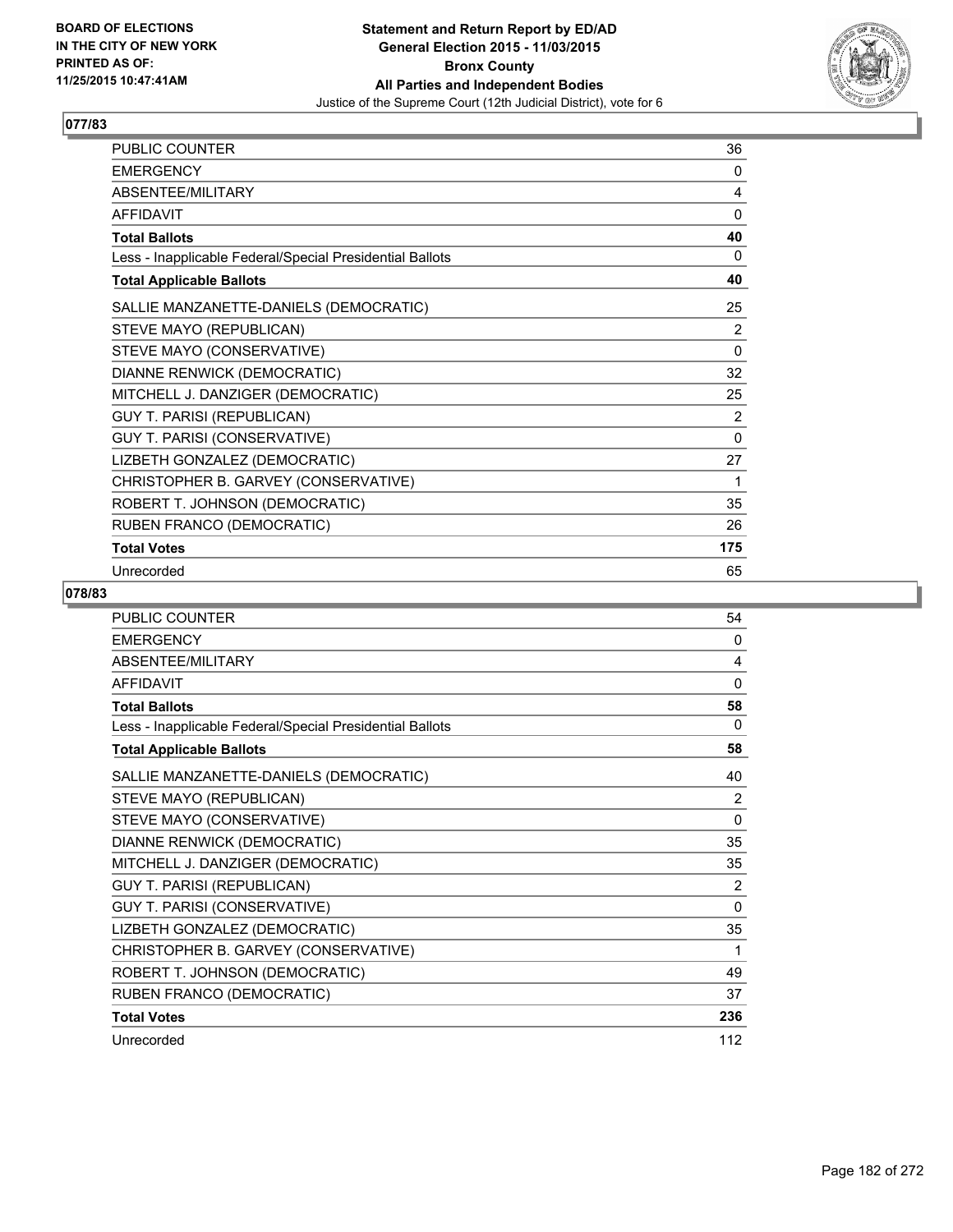

| <b>PUBLIC COUNTER</b>                                    | 88             |
|----------------------------------------------------------|----------------|
| <b>EMERGENCY</b>                                         | $\mathbf{0}$   |
| ABSENTEE/MILITARY                                        | 6              |
| <b>AFFIDAVIT</b>                                         | 1              |
| <b>Total Ballots</b>                                     | 95             |
| Less - Inapplicable Federal/Special Presidential Ballots | 0              |
| <b>Total Applicable Ballots</b>                          | 95             |
| SALLIE MANZANETTE-DANIELS (DEMOCRATIC)                   | 67             |
| STEVE MAYO (REPUBLICAN)                                  | 1              |
| STEVE MAYO (CONSERVATIVE)                                | $\overline{2}$ |
| DIANNE RENWICK (DEMOCRATIC)                              | 66             |
| MITCHELL J. DANZIGER (DEMOCRATIC)                        | 58             |
| <b>GUY T. PARISI (REPUBLICAN)</b>                        | $\overline{2}$ |
| <b>GUY T. PARISI (CONSERVATIVE)</b>                      | $\overline{2}$ |
| LIZBETH GONZALEZ (DEMOCRATIC)                            | 61             |
| CHRISTOPHER B. GARVEY (CONSERVATIVE)                     | 4              |
| ROBERT T. JOHNSON (DEMOCRATIC)                           | 66             |
| RUBEN FRANCO (DEMOCRATIC)                                | 55             |
| <b>Total Votes</b>                                       | 384            |
| Unrecorded                                               | 186            |
| 080/83 COMBINED into: 078/83                             |                |
| 081/83 COMBINED into: 072/83                             |                |
| 082/83 COMBINED into: 073/83                             |                |

**083/83 COMBINED into: 079/83**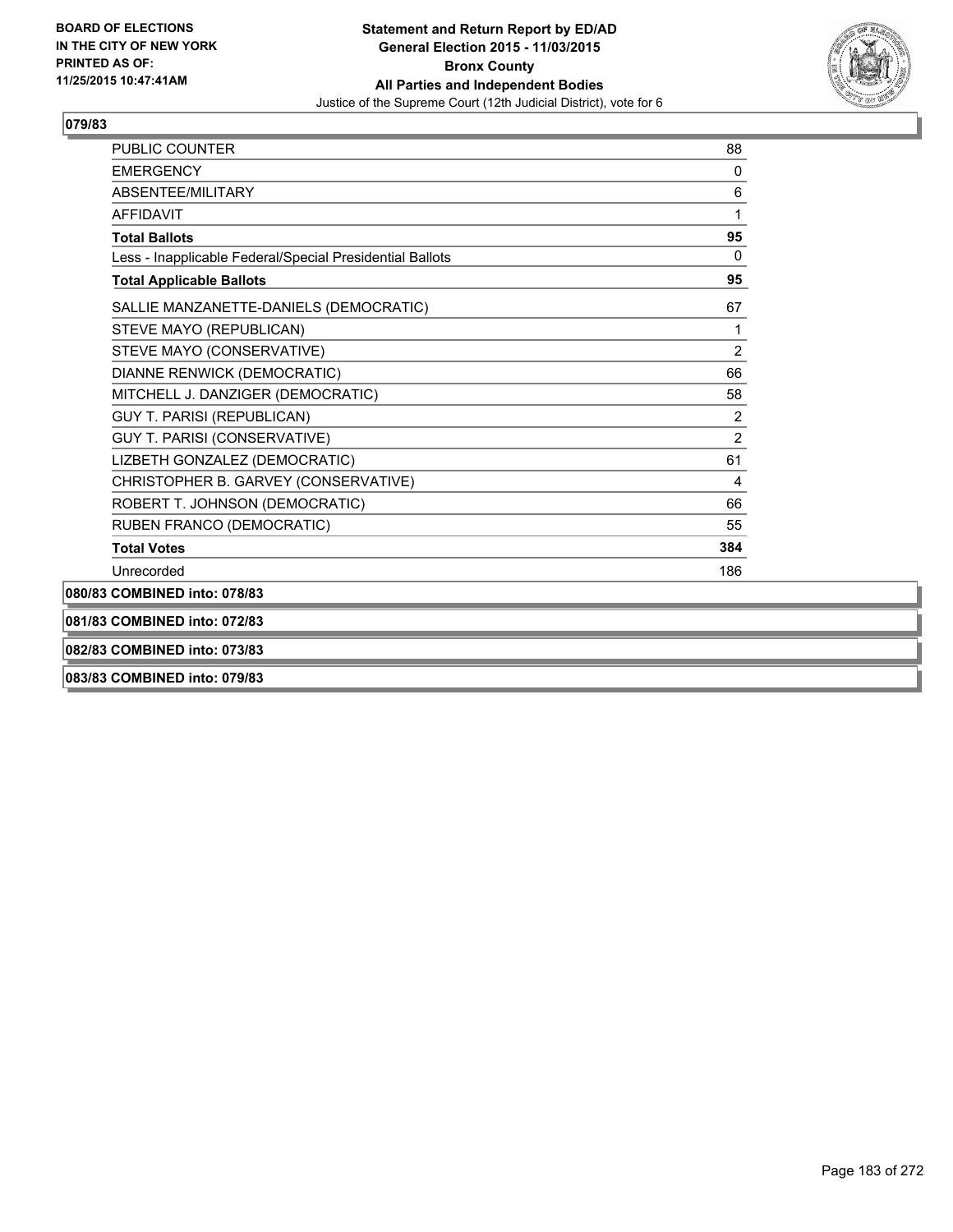

| 22        |
|-----------|
| 0         |
| 0         |
| 4         |
| 26        |
| $\Omega$  |
| 26        |
| 17        |
| 6         |
| $\pmb{0}$ |
| 13        |
| 11        |
| 3         |
|           |
| 12        |
|           |
| 12        |
| 13        |
| 89        |
| 67        |
|           |
|           |
|           |

**087/83 COMBINED into: 067/83**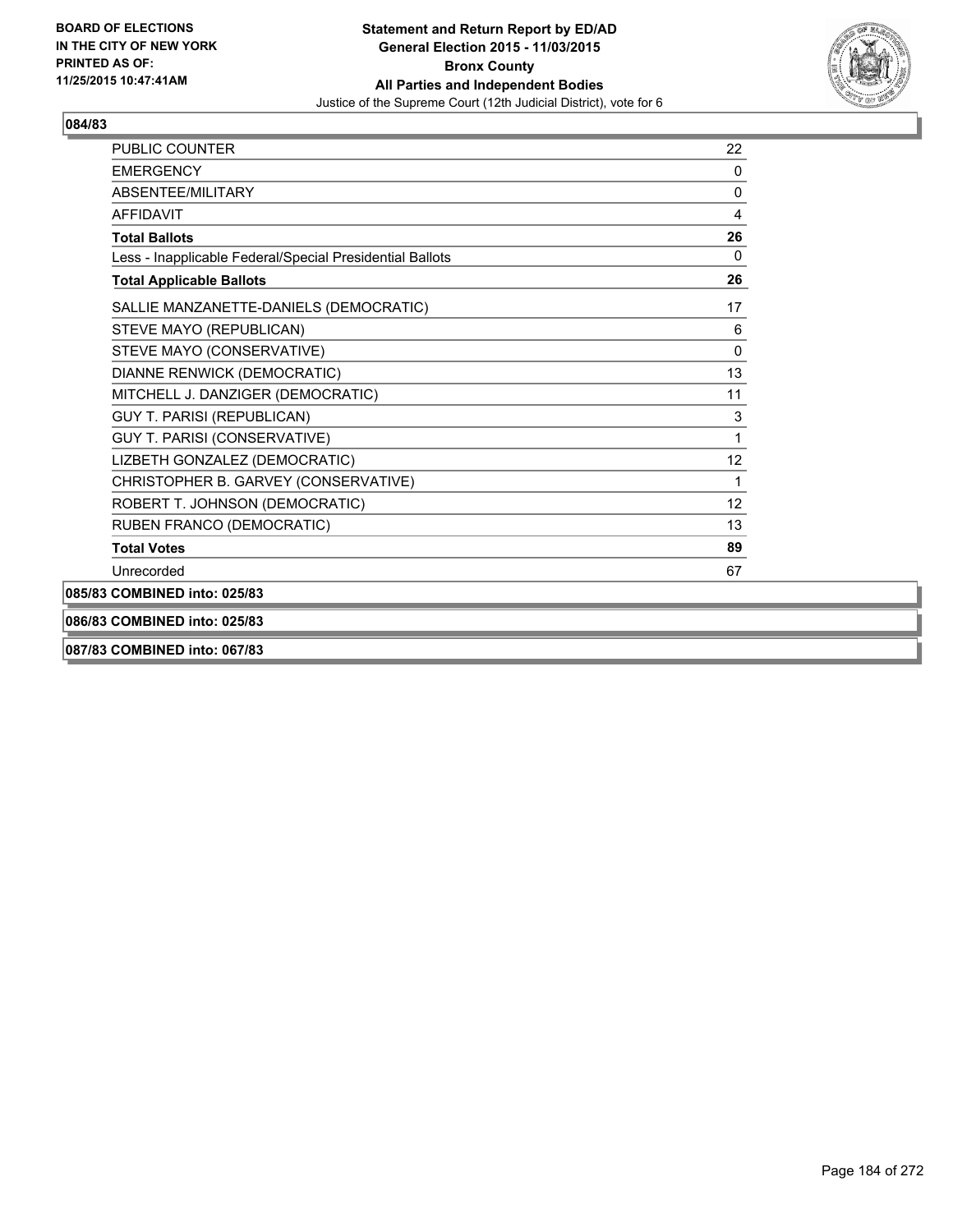

| <b>PUBLIC COUNTER</b>                                    | 47  |
|----------------------------------------------------------|-----|
| <b>EMERGENCY</b>                                         | 0   |
| ABSENTEE/MILITARY                                        | 0   |
| <b>AFFIDAVIT</b>                                         | 0   |
| <b>Total Ballots</b>                                     | 47  |
| Less - Inapplicable Federal/Special Presidential Ballots | 0   |
| <b>Total Applicable Ballots</b>                          | 47  |
| SALLIE MANZANETTE-DANIELS (DEMOCRATIC)                   | 24  |
| STEVE MAYO (REPUBLICAN)                                  | 2   |
| STEVE MAYO (CONSERVATIVE)                                | 1   |
| DIANNE RENWICK (DEMOCRATIC)                              | 23  |
| MITCHELL J. DANZIGER (DEMOCRATIC)                        | 23  |
| <b>GUY T. PARISI (REPUBLICAN)</b>                        | 2   |
| GUY T. PARISI (CONSERVATIVE)                             | 1   |
| LIZBETH GONZALEZ (DEMOCRATIC)                            | 29  |
| CHRISTOPHER B. GARVEY (CONSERVATIVE)                     | 2   |
| ROBERT T. JOHNSON (DEMOCRATIC)                           | 24  |
| RUBEN FRANCO (DEMOCRATIC)                                | 23  |
| <b>Total Votes</b>                                       | 154 |
| Unrecorded                                               | 128 |

| <b>PUBLIC COUNTER</b>                                    | 100          |
|----------------------------------------------------------|--------------|
| <b>EMERGENCY</b>                                         | 0            |
| ABSENTEE/MILITARY                                        | 1            |
| <b>AFFIDAVIT</b>                                         | 1            |
| <b>Total Ballots</b>                                     | 102          |
| Less - Inapplicable Federal/Special Presidential Ballots | 0            |
| <b>Total Applicable Ballots</b>                          | 102          |
| SALLIE MANZANETTE-DANIELS (DEMOCRATIC)                   | 73           |
| STEVE MAYO (REPUBLICAN)                                  | 7            |
| STEVE MAYO (CONSERVATIVE)                                | 0            |
| DIANNE RENWICK (DEMOCRATIC)                              | 62           |
| MITCHELL J. DANZIGER (DEMOCRATIC)                        | 65           |
| <b>GUY T. PARISI (REPUBLICAN)</b>                        | 4            |
| GUY T. PARISI (CONSERVATIVE)                             | $\mathbf{0}$ |
| LIZBETH GONZALEZ (DEMOCRATIC)                            | 74           |
| CHRISTOPHER B. GARVEY (CONSERVATIVE)                     | 2            |
| ROBERT T. JOHNSON (DEMOCRATIC)                           | 64           |
| RUBEN FRANCO (DEMOCRATIC)                                | 66           |
| FRANCISCO DANCONIA (WRITE-IN)                            | 1            |
| JOHN GALT (WRITE-IN)                                     | 1            |
| RAGMON DONNEBALD (WRITE-IN)                              | 1            |
| <b>Total Votes</b>                                       | 420          |
| Unrecorded                                               | 192          |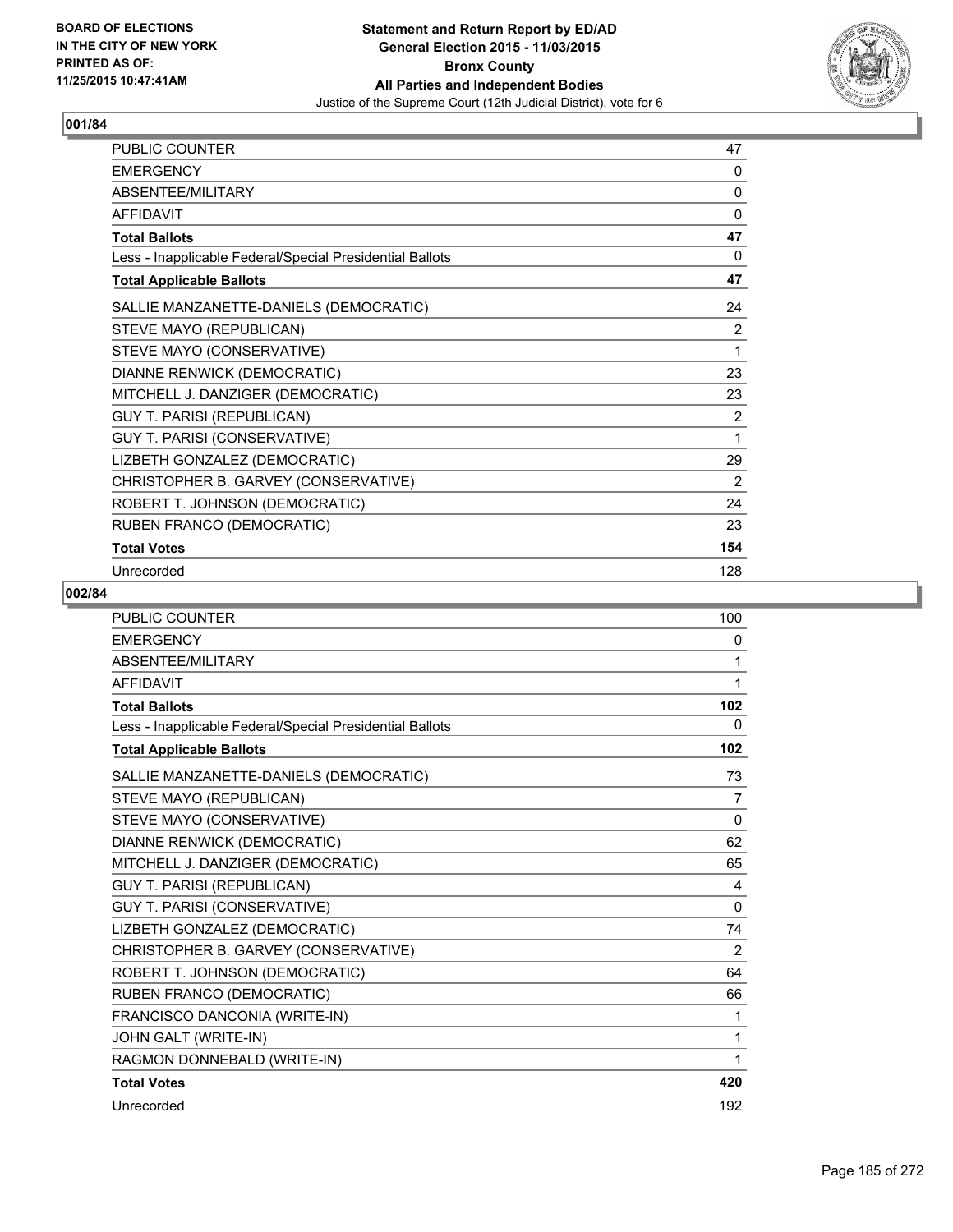

| <b>PUBLIC COUNTER</b>                                    | 96  |
|----------------------------------------------------------|-----|
| <b>EMERGENCY</b>                                         | 0   |
| ABSENTEE/MILITARY                                        | 0   |
| <b>AFFIDAVIT</b>                                         | 0   |
| <b>Total Ballots</b>                                     | 96  |
| Less - Inapplicable Federal/Special Presidential Ballots | 0   |
| <b>Total Applicable Ballots</b>                          | 96  |
| SALLIE MANZANETTE-DANIELS (DEMOCRATIC)                   | 61  |
| STEVE MAYO (REPUBLICAN)                                  | 4   |
| STEVE MAYO (CONSERVATIVE)                                | 0   |
| DIANNE RENWICK (DEMOCRATIC)                              | 54  |
| MITCHELL J. DANZIGER (DEMOCRATIC)                        | 51  |
| <b>GUY T. PARISI (REPUBLICAN)</b>                        | 1   |
| GUY T. PARISI (CONSERVATIVE)                             | 1   |
| LIZBETH GONZALEZ (DEMOCRATIC)                            | 64  |
| CHRISTOPHER B. GARVEY (CONSERVATIVE)                     | 5   |
| ROBERT T. JOHNSON (DEMOCRATIC)                           | 58  |
| RUBEN FRANCO (DEMOCRATIC)                                | 60  |
| UNATTRIBUTABLE WRITE-IN (WRITE-IN)                       | 1   |
| <b>Total Votes</b>                                       | 360 |
| Unrecorded                                               | 216 |

# **004/84**

| <b>PUBLIC COUNTER</b>                                    | 110          |
|----------------------------------------------------------|--------------|
| <b>FMFRGFNCY</b>                                         | 0            |
| ABSENTEE/MILITARY                                        | 3            |
| <b>AFFIDAVIT</b>                                         | 2            |
| <b>Total Ballots</b>                                     | 115          |
| Less - Inapplicable Federal/Special Presidential Ballots | 0            |
| <b>Total Applicable Ballots</b>                          | 115          |
| SALLIE MANZANETTE-DANIELS (DEMOCRATIC)                   | 85           |
| STEVE MAYO (REPUBLICAN)                                  | 3            |
| STEVE MAYO (CONSERVATIVE)                                | $\mathbf{0}$ |
| DIANNE RENWICK (DEMOCRATIC)                              | 78           |
| MITCHELL J. DANZIGER (DEMOCRATIC)                        | 77           |
| <b>GUY T. PARISI (REPUBLICAN)</b>                        | 4            |
| GUY T. PARISI (CONSERVATIVE)                             | 0            |
| LIZBETH GONZALEZ (DEMOCRATIC)                            | 90           |
| CHRISTOPHER B. GARVEY (CONSERVATIVE)                     | 1            |
| ROBERT T. JOHNSON (DEMOCRATIC)                           | 81           |
| RUBEN FRANCO (DEMOCRATIC)                                | 81           |
| <b>Total Votes</b>                                       | 500          |
| Unrecorded                                               | 190          |
| 005/84 COMBINED into: 004/84                             |              |

**006/84 COMBINED into: 003/84**

**007/84 COMBINED into: 002/84**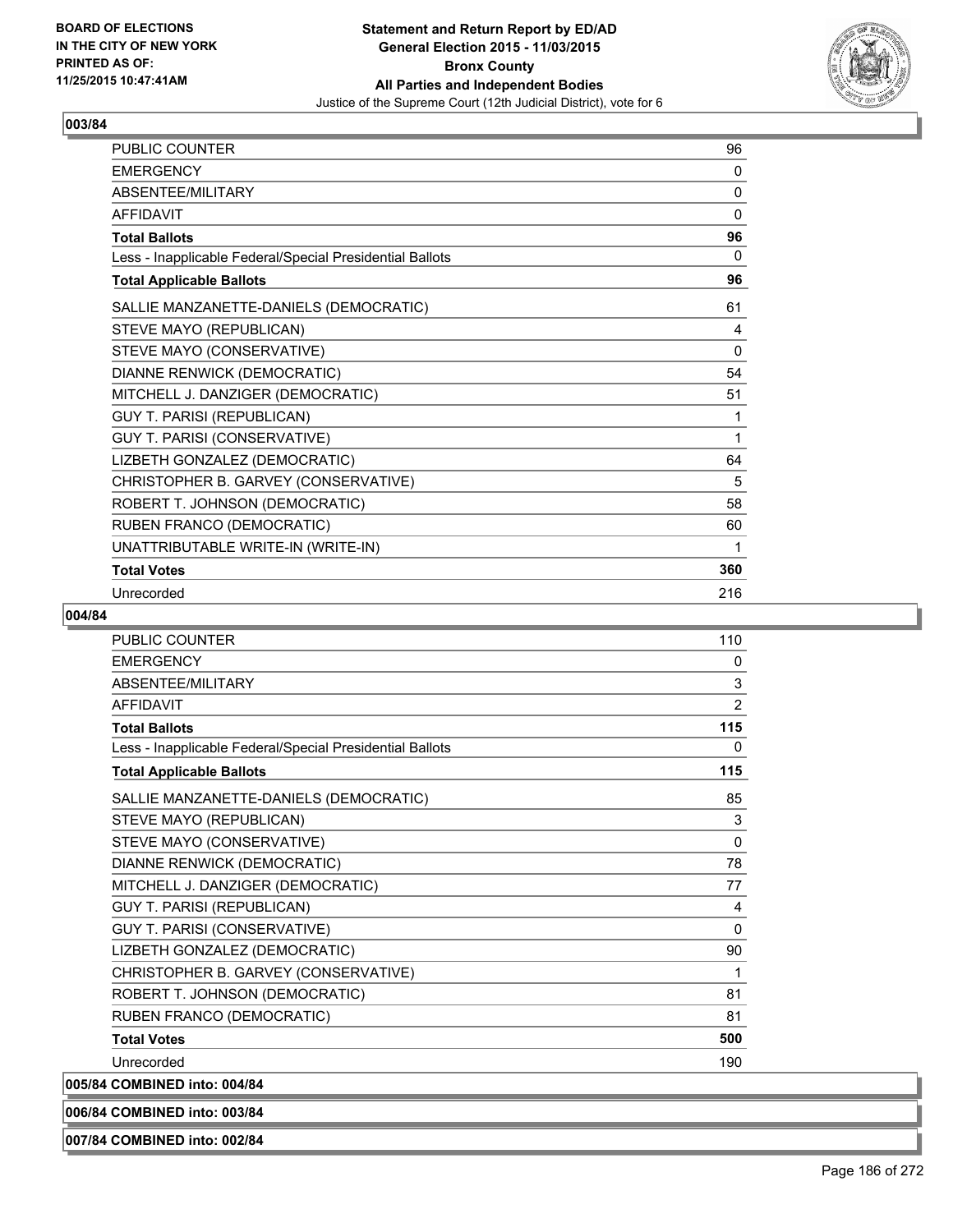

| <b>PUBLIC COUNTER</b>                                    | 48             |
|----------------------------------------------------------|----------------|
| <b>EMERGENCY</b>                                         | 0              |
| <b>ABSENTFF/MILITARY</b>                                 | $\overline{2}$ |
| <b>AFFIDAVIT</b>                                         | 1              |
| <b>Total Ballots</b>                                     | 51             |
| Less - Inapplicable Federal/Special Presidential Ballots | 0              |
| <b>Total Applicable Ballots</b>                          | 51             |
| SALLIE MANZANETTE-DANIELS (DEMOCRATIC)                   | 40             |
| STEVE MAYO (REPUBLICAN)                                  | 0              |
| STEVE MAYO (CONSERVATIVE)                                | 1              |
| DIANNE RENWICK (DEMOCRATIC)                              | 37             |
| MITCHELL J. DANZIGER (DEMOCRATIC)                        | 38             |
| GUY T. PARISI (REPUBLICAN)                               | 1              |
| GUY T. PARISI (CONSERVATIVE)                             | 0              |
| LIZBETH GONZALEZ (DEMOCRATIC)                            | 41             |
| CHRISTOPHER B. GARVEY (CONSERVATIVE)                     | 2              |
| ROBERT T. JOHNSON (DEMOCRATIC)                           | 35             |
| RUBEN FRANCO (DEMOCRATIC)                                | 36             |
| TONIKA KENNEDY (WRITE-IN)                                | 1              |
| <b>Total Votes</b>                                       | 232            |
| Unrecorded                                               | 74             |

| PUBLIC COUNTER                                           | 145 |
|----------------------------------------------------------|-----|
| <b>EMERGENCY</b>                                         | 0   |
| <b>ABSENTEE/MILITARY</b>                                 | 3   |
| <b>AFFIDAVIT</b>                                         | 1   |
| <b>Total Ballots</b>                                     | 149 |
| Less - Inapplicable Federal/Special Presidential Ballots | 0   |
| <b>Total Applicable Ballots</b>                          | 149 |
| SALLIE MANZANETTE-DANIELS (DEMOCRATIC)                   | 98  |
| STEVE MAYO (REPUBLICAN)                                  | 5   |
| STEVE MAYO (CONSERVATIVE)                                | 4   |
| DIANNE RENWICK (DEMOCRATIC)                              | 95  |
| MITCHELL J. DANZIGER (DEMOCRATIC)                        | 88  |
| <b>GUY T. PARISI (REPUBLICAN)</b>                        | 3   |
| GUY T. PARISI (CONSERVATIVE)                             | 3   |
| LIZBETH GONZALEZ (DEMOCRATIC)                            | 107 |
| CHRISTOPHER B. GARVEY (CONSERVATIVE)                     | 6   |
| ROBERT T. JOHNSON (DEMOCRATIC)                           | 101 |
| RUBEN FRANCO (DEMOCRATIC)                                | 96  |
| JAHAAD ROYAL (WRITE-IN)                                  |     |
| <b>Total Votes</b>                                       | 607 |
| Unrecorded                                               | 287 |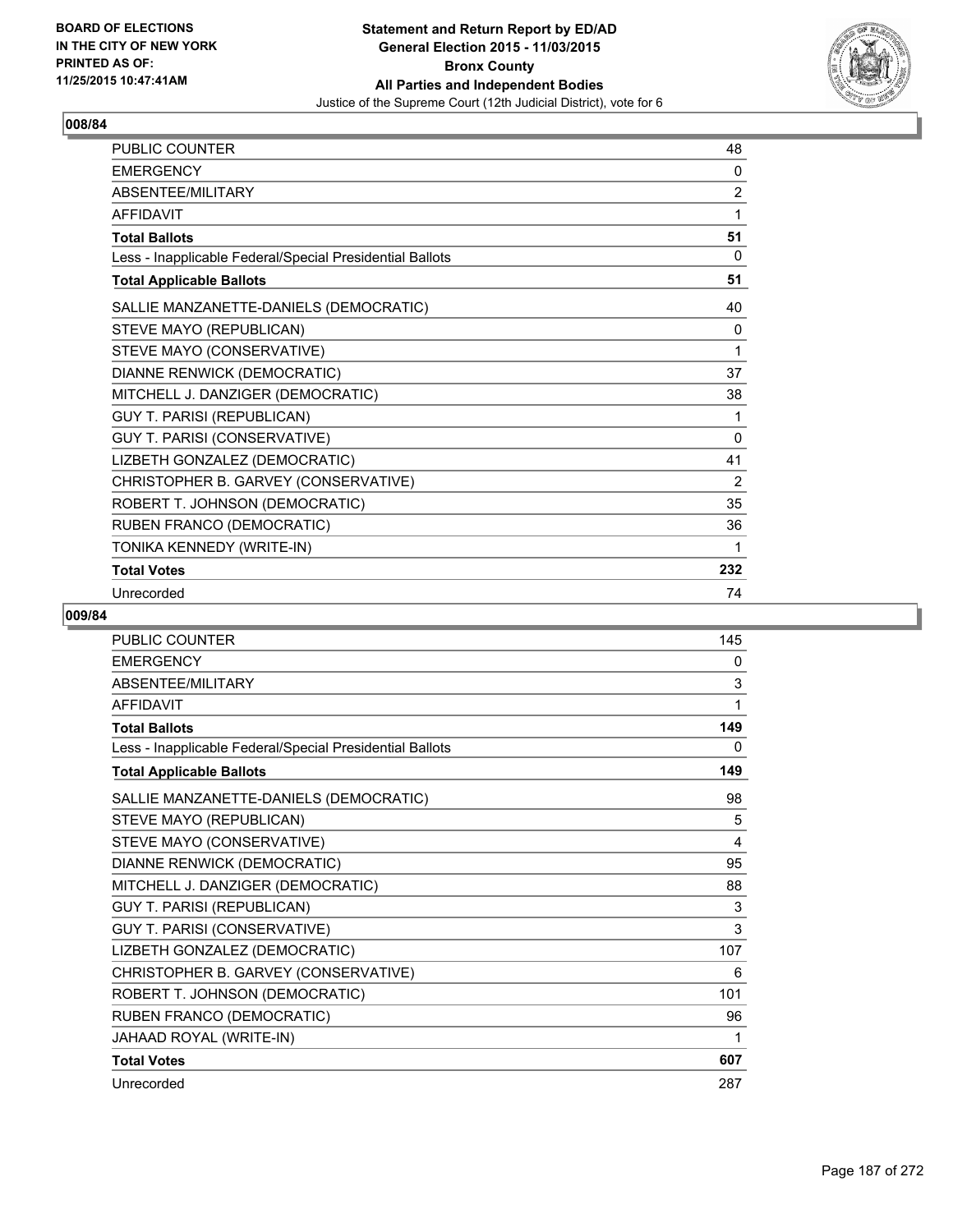

| PUBLIC COUNTER                                           | 97  |
|----------------------------------------------------------|-----|
| <b>EMERGENCY</b>                                         | 0   |
| ABSENTEE/MILITARY                                        | 5   |
| <b>AFFIDAVIT</b>                                         | 2   |
| <b>Total Ballots</b>                                     | 104 |
| Less - Inapplicable Federal/Special Presidential Ballots | 0   |
| <b>Total Applicable Ballots</b>                          | 104 |
| SALLIE MANZANETTE-DANIELS (DEMOCRATIC)                   | 72  |
| STEVE MAYO (REPUBLICAN)                                  | 4   |
| STEVE MAYO (CONSERVATIVE)                                | 1   |
| DIANNE RENWICK (DEMOCRATIC)                              | 66  |
| MITCHELL J. DANZIGER (DEMOCRATIC)                        | 55  |
| <b>GUY T. PARISI (REPUBLICAN)</b>                        | 3   |
| GUY T. PARISI (CONSERVATIVE)                             | 1   |
| LIZBETH GONZALEZ (DEMOCRATIC)                            | 71  |
| CHRISTOPHER B. GARVEY (CONSERVATIVE)                     | 1   |
| ROBERT T. JOHNSON (DEMOCRATIC)                           | 64  |
| RUBEN FRANCO (DEMOCRATIC)                                | 60  |
| <b>Total Votes</b>                                       | 398 |
| Unrecorded                                               | 226 |

| <b>PUBLIC COUNTER</b>                                    | 61             |
|----------------------------------------------------------|----------------|
| <b>EMERGENCY</b>                                         | 0              |
| ABSENTEE/MILITARY                                        | 1              |
| <b>AFFIDAVIT</b>                                         | $\overline{2}$ |
| <b>Total Ballots</b>                                     | 64             |
| Less - Inapplicable Federal/Special Presidential Ballots | 0              |
| <b>Total Applicable Ballots</b>                          | 64             |
| SALLIE MANZANETTE-DANIELS (DEMOCRATIC)                   | 46             |
| STEVE MAYO (REPUBLICAN)                                  | 3              |
| STEVE MAYO (CONSERVATIVE)                                | 1              |
| DIANNE RENWICK (DEMOCRATIC)                              | 42             |
| MITCHELL J. DANZIGER (DEMOCRATIC)                        | 43             |
| <b>GUY T. PARISI (REPUBLICAN)</b>                        | 2              |
| GUY T. PARISI (CONSERVATIVE)                             | $\Omega$       |
| LIZBETH GONZALEZ (DEMOCRATIC)                            | 47             |
| CHRISTOPHER B. GARVEY (CONSERVATIVE)                     | 3              |
| ROBERT T. JOHNSON (DEMOCRATIC)                           | 43             |
| RUBEN FRANCO (DEMOCRATIC)                                | 46             |
| DONALD J ANTONETTY (WRITE-IN)                            | 1              |
| <b>Total Votes</b>                                       | 277            |
| Unrecorded                                               | 107            |
| 012/84 COMBINED into: 001/84                             |                |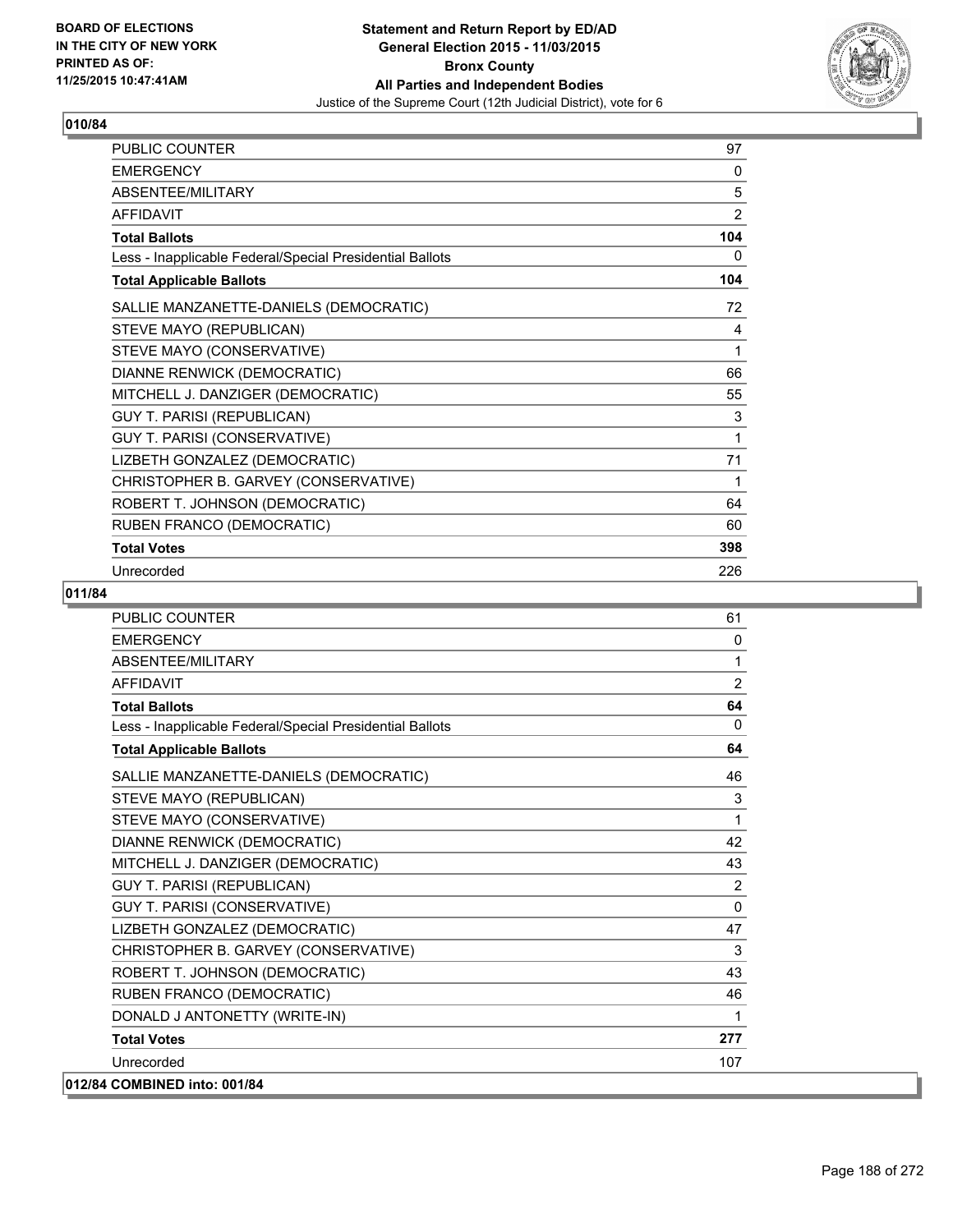

| PUBLIC COUNTER                                           | 36  |
|----------------------------------------------------------|-----|
| <b>EMERGENCY</b>                                         | 0   |
| <b>ABSENTEE/MILITARY</b>                                 | 1   |
| <b>AFFIDAVIT</b>                                         | 0   |
| <b>Total Ballots</b>                                     | 37  |
| Less - Inapplicable Federal/Special Presidential Ballots | 0   |
| <b>Total Applicable Ballots</b>                          | 37  |
| SALLIE MANZANETTE-DANIELS (DEMOCRATIC)                   | 24  |
| STEVE MAYO (REPUBLICAN)                                  | 1   |
| STEVE MAYO (CONSERVATIVE)                                | 0   |
| DIANNE RENWICK (DEMOCRATIC)                              | 21  |
| MITCHELL J. DANZIGER (DEMOCRATIC)                        | 20  |
| GUY T. PARISI (REPUBLICAN)                               | 0   |
| GUY T. PARISI (CONSERVATIVE)                             | 1   |
| LIZBETH GONZALEZ (DEMOCRATIC)                            | 22  |
| CHRISTOPHER B. GARVEY (CONSERVATIVE)                     | 1   |
| ROBERT T. JOHNSON (DEMOCRATIC)                           | 22  |
| RUBEN FRANCO (DEMOCRATIC)                                | 17  |
| <b>Total Votes</b>                                       | 129 |
| Unrecorded                                               | 93  |

## **014/84 COMBINED into: 010/84**

#### **015/84 COMBINED into: 009/84**

| <b>PUBLIC COUNTER</b>                                    | 57           |
|----------------------------------------------------------|--------------|
| <b>EMERGENCY</b>                                         | $\mathbf{0}$ |
| <b>ABSENTEE/MILITARY</b>                                 | 3            |
| <b>AFFIDAVIT</b>                                         | $\mathbf{0}$ |
| <b>Total Ballots</b>                                     | 60           |
| Less - Inapplicable Federal/Special Presidential Ballots | $\Omega$     |
| <b>Total Applicable Ballots</b>                          | 60           |
| SALLIE MANZANETTE-DANIELS (DEMOCRATIC)                   | 35           |
| STEVE MAYO (REPUBLICAN)                                  | 1            |
| STEVE MAYO (CONSERVATIVE)                                | 2            |
| DIANNE RENWICK (DEMOCRATIC)                              | 32           |
| MITCHELL J. DANZIGER (DEMOCRATIC)                        | 29           |
| GUY T. PARISI (REPUBLICAN)                               | 1            |
| GUY T. PARISI (CONSERVATIVE)                             | 1            |
| LIZBETH GONZALEZ (DEMOCRATIC)                            | 41           |
| CHRISTOPHER B. GARVEY (CONSERVATIVE)                     | 4            |
| ROBERT T. JOHNSON (DEMOCRATIC)                           | 33           |
| RUBEN FRANCO (DEMOCRATIC)                                | 37           |
| <b>Total Votes</b>                                       | 216          |
| Unrecorded                                               | 144          |
| 017/84 COMBINED into: 016/84                             |              |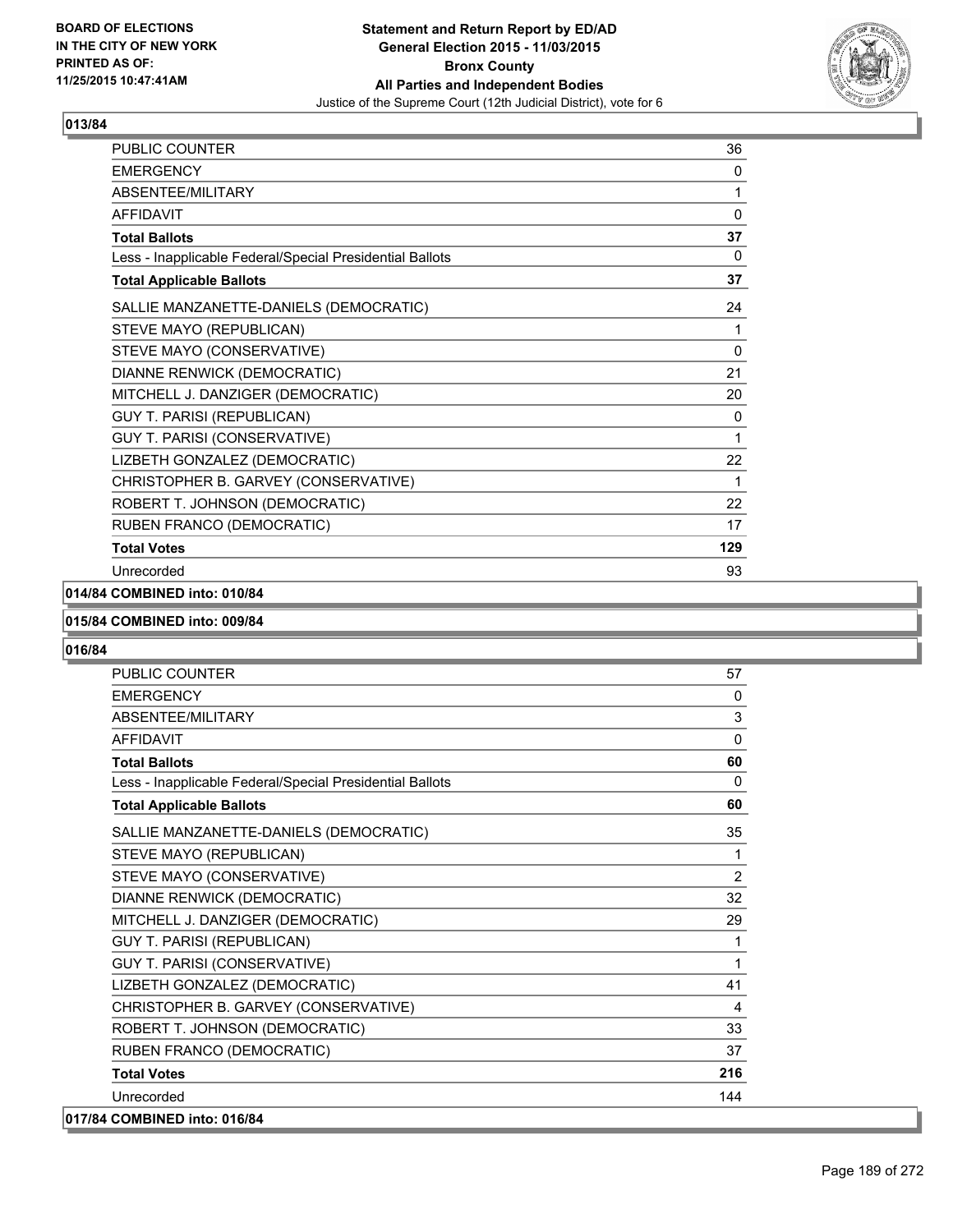

| PUBLIC COUNTER                                           | 30           |
|----------------------------------------------------------|--------------|
| <b>EMERGENCY</b>                                         | 0            |
| ABSENTEE/MILITARY                                        | 1            |
| <b>AFFIDAVIT</b>                                         | 4            |
| <b>Total Ballots</b>                                     | 35           |
| Less - Inapplicable Federal/Special Presidential Ballots | 0            |
| <b>Total Applicable Ballots</b>                          | 35           |
| SALLIE MANZANETTE-DANIELS (DEMOCRATIC)                   | 17           |
| STEVE MAYO (REPUBLICAN)                                  | 2            |
| STEVE MAYO (CONSERVATIVE)                                | $\mathbf{0}$ |
| DIANNE RENWICK (DEMOCRATIC)                              | 13           |
| MITCHELL J. DANZIGER (DEMOCRATIC)                        | 7            |
| GUY T. PARISI (REPUBLICAN)                               | 0            |
| GUY T. PARISI (CONSERVATIVE)                             | $\mathbf{0}$ |
| LIZBETH GONZALEZ (DEMOCRATIC)                            | 16           |
| CHRISTOPHER B. GARVEY (CONSERVATIVE)                     | 1            |
| ROBERT T. JOHNSON (DEMOCRATIC)                           | 18           |
| RUBEN FRANCO (DEMOCRATIC)                                | 11           |
| <b>Total Votes</b>                                       | 85           |
| Unrecorded                                               | 125          |

| <b>PUBLIC COUNTER</b>                                    | 101            |
|----------------------------------------------------------|----------------|
| <b>EMERGENCY</b>                                         | 0              |
| <b>ABSENTEE/MILITARY</b>                                 | $\overline{2}$ |
| <b>AFFIDAVIT</b>                                         | 1              |
| <b>Total Ballots</b>                                     | 104            |
| Less - Inapplicable Federal/Special Presidential Ballots | 0              |
| <b>Total Applicable Ballots</b>                          | 104            |
| SALLIE MANZANETTE-DANIELS (DEMOCRATIC)                   | 82             |
| STEVE MAYO (REPUBLICAN)                                  | 3              |
| STEVE MAYO (CONSERVATIVE)                                | $\overline{2}$ |
| DIANNE RENWICK (DEMOCRATIC)                              | 77             |
| MITCHELL J. DANZIGER (DEMOCRATIC)                        | 81             |
| <b>GUY T. PARISI (REPUBLICAN)</b>                        | 3              |
| <b>GUY T. PARISI (CONSERVATIVE)</b>                      | 1              |
| LIZBETH GONZALEZ (DEMOCRATIC)                            | 77             |
| CHRISTOPHER B. GARVEY (CONSERVATIVE)                     | 1              |
| ROBERT T. JOHNSON (DEMOCRATIC)                           | 80             |
| RUBEN FRANCO (DEMOCRATIC)                                | 80             |
| ED GARCIA CONDE (WRITE-IN)                               | 1              |
| <b>Total Votes</b>                                       | 488            |
| Unrecorded                                               | 136            |
| 020/84 COMBINED into: 019/84                             |                |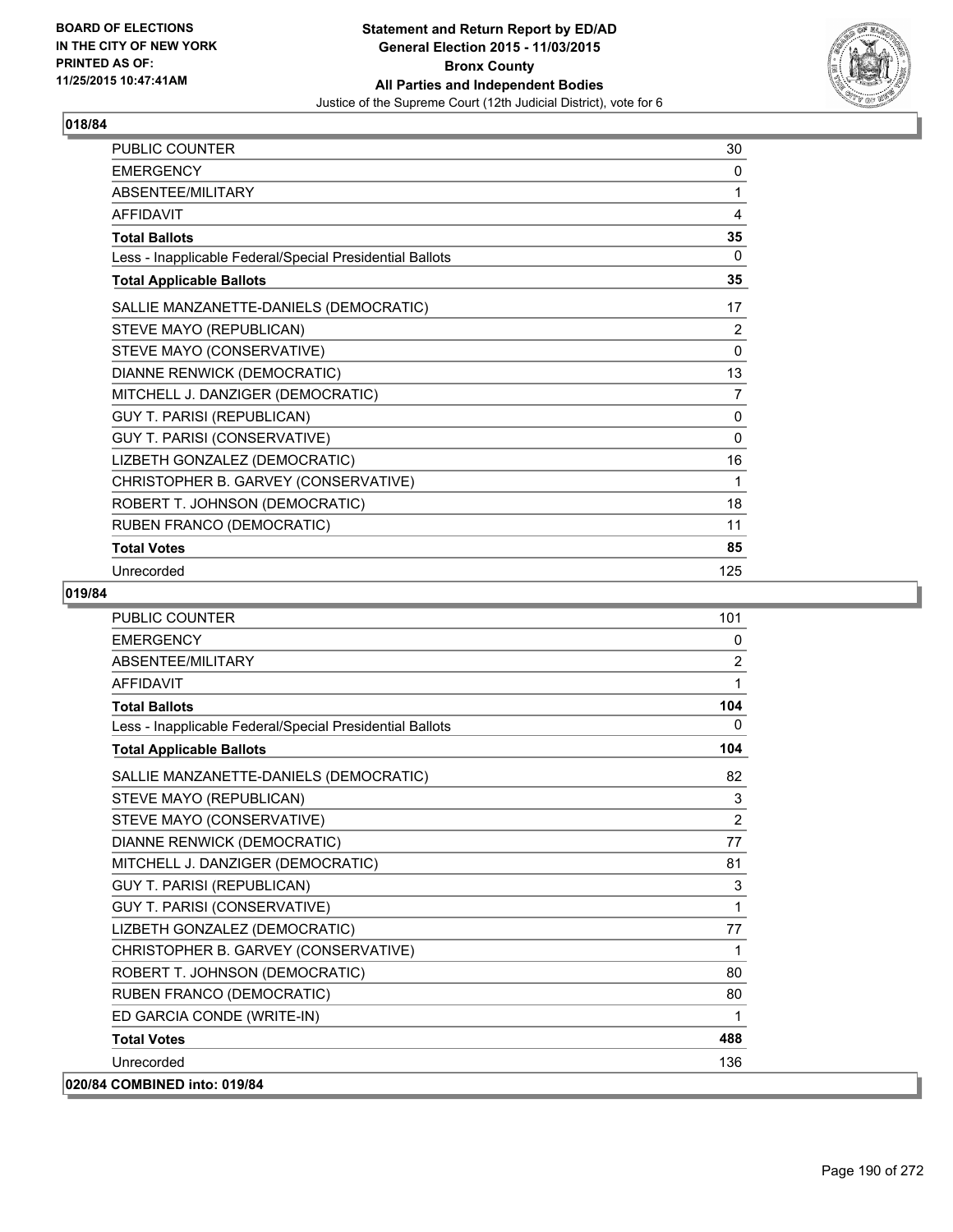

| PUBLIC COUNTER                                           | 59       |
|----------------------------------------------------------|----------|
| <b>EMERGENCY</b>                                         | 0        |
| ABSENTEE/MILITARY                                        | 3        |
| <b>AFFIDAVIT</b>                                         | $\Omega$ |
| <b>Total Ballots</b>                                     | 62       |
| Less - Inapplicable Federal/Special Presidential Ballots | 0        |
| <b>Total Applicable Ballots</b>                          | 62       |
| SALLIE MANZANETTE-DANIELS (DEMOCRATIC)                   | 31       |
| STEVE MAYO (REPUBLICAN)                                  | 4        |
| STEVE MAYO (CONSERVATIVE)                                | 0        |
| DIANNE RENWICK (DEMOCRATIC)                              | 27       |
| MITCHELL J. DANZIGER (DEMOCRATIC)                        | 26       |
| <b>GUY T. PARISI (REPUBLICAN)</b>                        | 2        |
| GUY T. PARISI (CONSERVATIVE)                             | 0        |
| LIZBETH GONZALEZ (DEMOCRATIC)                            | 30       |
| CHRISTOPHER B. GARVEY (CONSERVATIVE)                     | 0        |
| ROBERT T. JOHNSON (DEMOCRATIC)                           | 36       |
| RUBEN FRANCO (DEMOCRATIC)                                | 27       |
| RAHEEM RICHARDSON (WRITE-IN)                             | 1        |
| UNATTRIBUTABLE WRITE-IN (WRITE-IN)                       | 6        |
| <b>Total Votes</b>                                       | 190      |
| Unrecorded                                               | 182      |
|                                                          |          |

| <b>PUBLIC COUNTER</b>                                    | 39             |
|----------------------------------------------------------|----------------|
| <b>EMERGENCY</b>                                         | 0              |
| <b>ABSENTEE/MILITARY</b>                                 | 1              |
| <b>AFFIDAVIT</b>                                         | $\overline{2}$ |
| <b>Total Ballots</b>                                     | 42             |
| Less - Inapplicable Federal/Special Presidential Ballots | 0              |
| <b>Total Applicable Ballots</b>                          | 42             |
| SALLIE MANZANETTE-DANIELS (DEMOCRATIC)                   | 24             |
| STEVE MAYO (REPUBLICAN)                                  | 2              |
| STEVE MAYO (CONSERVATIVE)                                | $\overline{2}$ |
| DIANNE RENWICK (DEMOCRATIC)                              | 19             |
| MITCHELL J. DANZIGER (DEMOCRATIC)                        | 20             |
| GUY T. PARISI (REPUBLICAN)                               | 2              |
| GUY T. PARISI (CONSERVATIVE)                             | $\mathbf{0}$   |
| LIZBETH GONZALEZ (DEMOCRATIC)                            | 26             |
| CHRISTOPHER B. GARVEY (CONSERVATIVE)                     | 1              |
| ROBERT T. JOHNSON (DEMOCRATIC)                           | 20             |
| RUBEN FRANCO (DEMOCRATIC)                                | 23             |
| RUBEN DIO (WRITE-IN)                                     | 1              |
| UNATTRIBUTABLE WRITE-IN (WRITE-IN)                       | 1              |
| <b>Total Votes</b>                                       | 141            |
| Unrecorded                                               | 111            |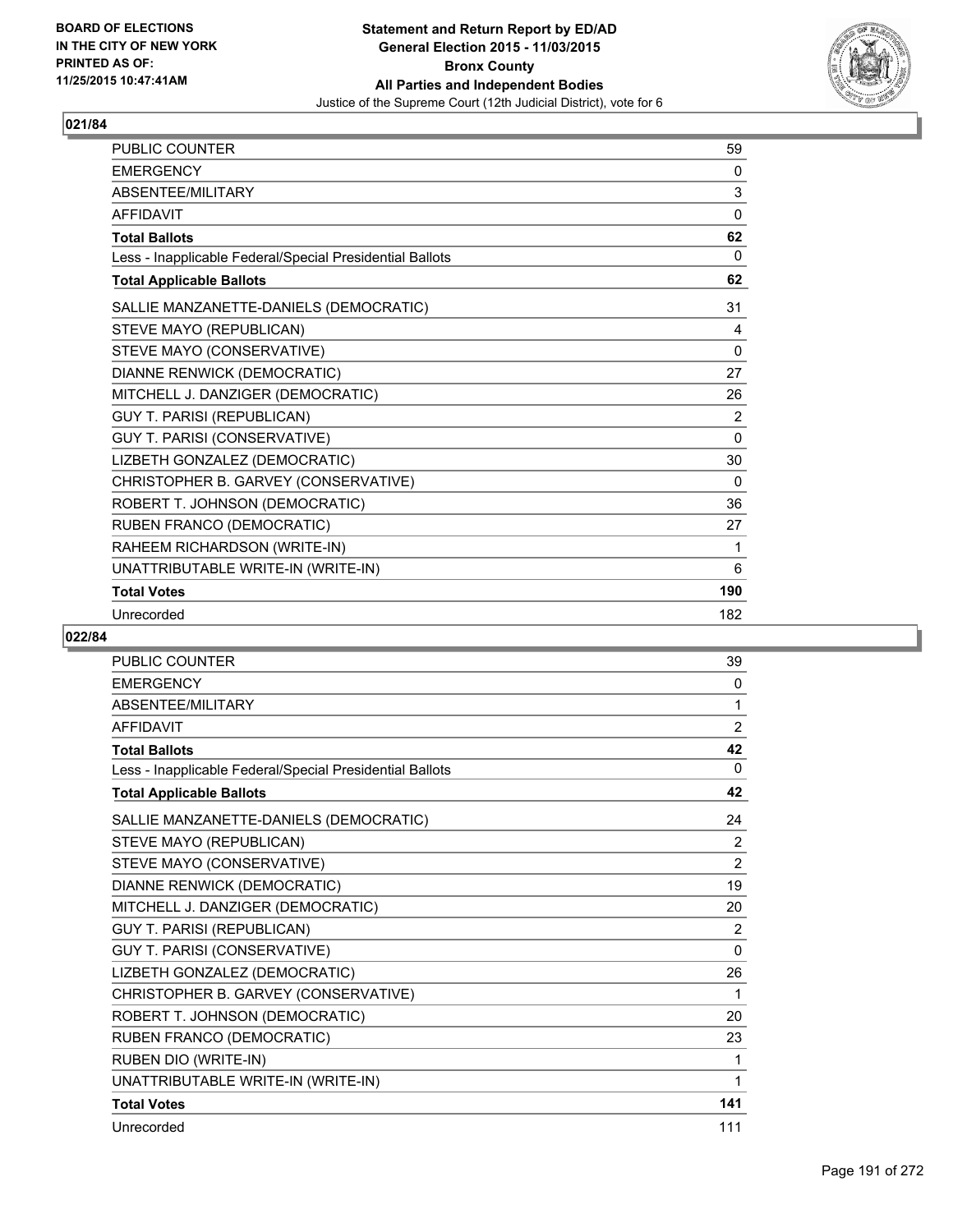

# **023/84 COMBINED into: 021/84**

| <b>PUBLIC COUNTER</b>                                    | 108            |
|----------------------------------------------------------|----------------|
| <b>EMERGENCY</b>                                         | 0              |
| ABSENTEE/MILITARY                                        | 1              |
| <b>AFFIDAVIT</b>                                         | $\mathbf{0}$   |
| <b>Total Ballots</b>                                     | 109            |
| Less - Inapplicable Federal/Special Presidential Ballots | 0              |
| <b>Total Applicable Ballots</b>                          | 109            |
| SALLIE MANZANETTE-DANIELS (DEMOCRATIC)                   | 62             |
| STEVE MAYO (REPUBLICAN)                                  | 8              |
| STEVE MAYO (CONSERVATIVE)                                | 3              |
| DIANNE RENWICK (DEMOCRATIC)                              | 57             |
| MITCHELL J. DANZIGER (DEMOCRATIC)                        | 55             |
| <b>GUY T. PARISI (REPUBLICAN)</b>                        | 5              |
| GUY T. PARISI (CONSERVATIVE)                             | $\overline{2}$ |
| LIZBETH GONZALEZ (DEMOCRATIC)                            | 63             |
| CHRISTOPHER B. GARVEY (CONSERVATIVE)                     | 3              |
| ROBERT T. JOHNSON (DEMOCRATIC)                           | 60             |
| RUBEN FRANCO (DEMOCRATIC)                                | 55             |
| ALEJANDO BROWN (WRITE-IN)                                | 1              |
| UNATTRIBUTABLE WRITE-IN (WRITE-IN)                       | 6              |
| <b>Total Votes</b>                                       | 380            |
| Unrecorded                                               | 274            |
|                                                          |                |

#### **025/84 COMBINED into: 024/84**

| <b>PUBLIC COUNTER</b>                                    | 44           |
|----------------------------------------------------------|--------------|
| <b>EMERGENCY</b>                                         | 0            |
| ABSENTEE/MILITARY                                        | 1            |
| <b>AFFIDAVIT</b>                                         | $\Omega$     |
| <b>Total Ballots</b>                                     | 45           |
| Less - Inapplicable Federal/Special Presidential Ballots | $\Omega$     |
| <b>Total Applicable Ballots</b>                          | 45           |
| SALLIE MANZANETTE-DANIELS (DEMOCRATIC)                   | 24           |
| STEVE MAYO (REPUBLICAN)                                  | 1            |
| STEVE MAYO (CONSERVATIVE)                                | $\mathbf{0}$ |
| DIANNE RENWICK (DEMOCRATIC)                              | 20           |
| MITCHELL J. DANZIGER (DEMOCRATIC)                        | 19           |
| <b>GUY T. PARISI (REPUBLICAN)</b>                        | 1            |
| GUY T. PARISI (CONSERVATIVE)                             | 0            |
| LIZBETH GONZALEZ (DEMOCRATIC)                            | 23           |
| CHRISTOPHER B. GARVEY (CONSERVATIVE)                     | 1            |
| ROBERT T. JOHNSON (DEMOCRATIC)                           | 21           |
| RUBEN FRANCO (DEMOCRATIC)                                | 17           |
| <b>Total Votes</b>                                       | 127          |
| Unrecorded                                               | 143          |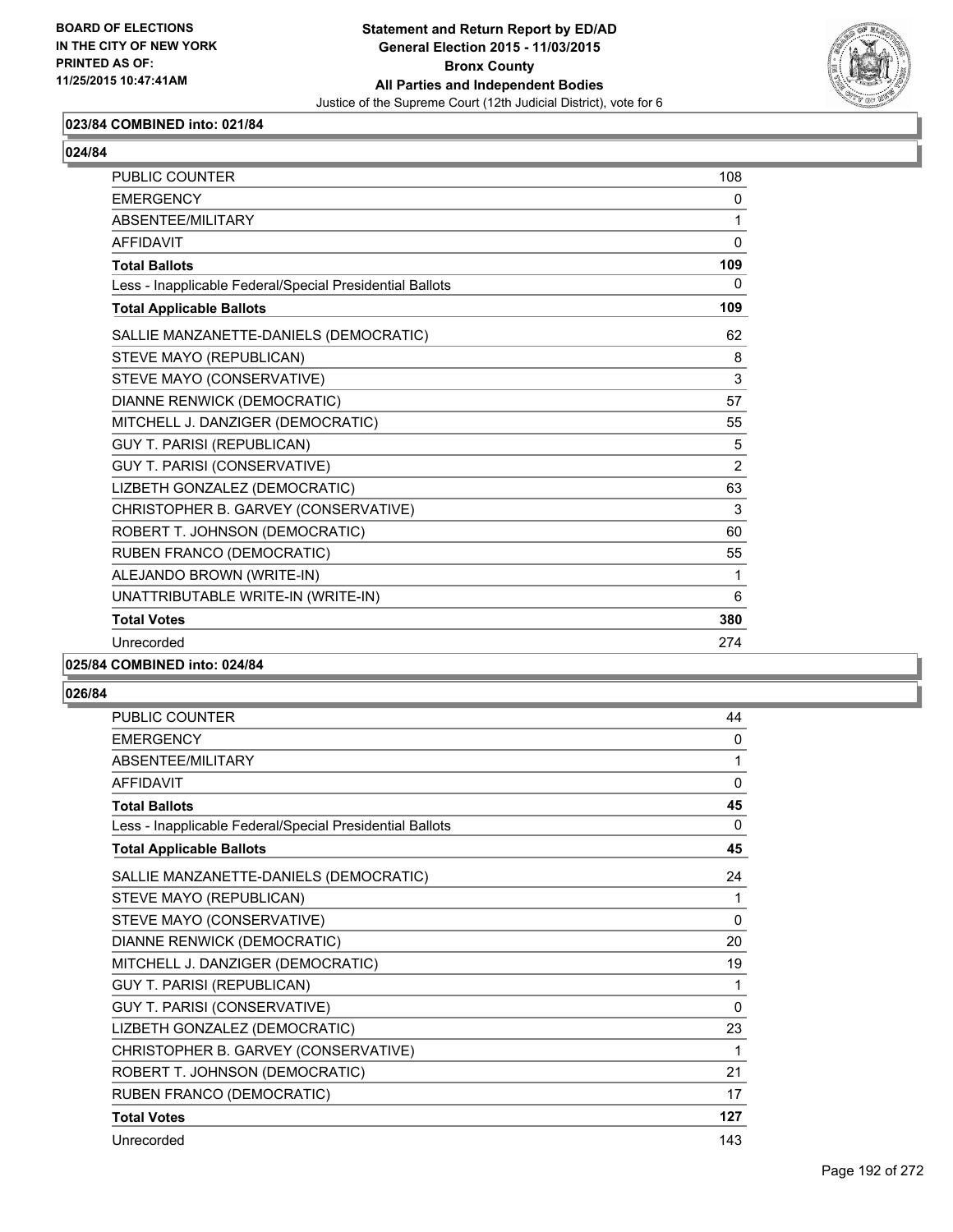

| PUBLIC COUNTER                                           | 100            |
|----------------------------------------------------------|----------------|
| <b>EMERGENCY</b>                                         | 0              |
| ABSENTEE/MILITARY                                        | 3              |
| <b>AFFIDAVIT</b>                                         | 1              |
| <b>Total Ballots</b>                                     | 104            |
| Less - Inapplicable Federal/Special Presidential Ballots | 0              |
| <b>Total Applicable Ballots</b>                          | 104            |
| SALLIE MANZANETTE-DANIELS (DEMOCRATIC)                   | 79             |
| STEVE MAYO (REPUBLICAN)                                  | 2              |
| STEVE MAYO (CONSERVATIVE)                                | 1              |
| DIANNE RENWICK (DEMOCRATIC)                              | 72             |
| MITCHELL J. DANZIGER (DEMOCRATIC)                        | 73             |
| <b>GUY T. PARISI (REPUBLICAN)</b>                        | 3              |
| GUY T. PARISI (CONSERVATIVE)                             | $\overline{2}$ |
| LIZBETH GONZALEZ (DEMOCRATIC)                            | 80             |
| CHRISTOPHER B. GARVEY (CONSERVATIVE)                     | 1              |
| ROBERT T. JOHNSON (DEMOCRATIC)                           | 83             |
| RUBEN FRANCO (DEMOCRATIC)                                | 74             |
| <b>Total Votes</b>                                       | 470            |
| Unrecorded                                               | 154            |

# **028/84 COMBINED into: 027/84**

#### **029/84 COMBINED into: 018/84**

| <b>PUBLIC COUNTER</b>                                    | 44             |
|----------------------------------------------------------|----------------|
| <b>EMERGENCY</b>                                         | $\mathbf{0}$   |
| <b>ABSENTFF/MILITARY</b>                                 | 3              |
| <b>AFFIDAVIT</b>                                         | $\overline{2}$ |
| <b>Total Ballots</b>                                     | 49             |
| Less - Inapplicable Federal/Special Presidential Ballots | $\mathbf{0}$   |
| <b>Total Applicable Ballots</b>                          | 49             |
| SALLIE MANZANETTE-DANIELS (DEMOCRATIC)                   | 25             |
| STEVE MAYO (REPUBLICAN)                                  | $\overline{2}$ |
| STEVE MAYO (CONSERVATIVE)                                | $\Omega$       |
| DIANNE RENWICK (DEMOCRATIC)                              | 22             |
| MITCHELL J. DANZIGER (DEMOCRATIC)                        | 20             |
| <b>GUY T. PARISI (REPUBLICAN)</b>                        | 1              |
| GUY T. PARISI (CONSERVATIVE)                             | $\Omega$       |
| LIZBETH GONZALEZ (DEMOCRATIC)                            | 23             |
| CHRISTOPHER B. GARVEY (CONSERVATIVE)                     | $\Omega$       |
| ROBERT T. JOHNSON (DEMOCRATIC)                           | 26             |
| RUBEN FRANCO (DEMOCRATIC)                                | 21             |
| UNATTRIBUTABLE WRITE-IN (WRITE-IN)                       | 1              |
| <b>Total Votes</b>                                       | 141            |
| Unrecorded                                               | 153            |
| 031/84 COMBINED into: 030/84                             |                |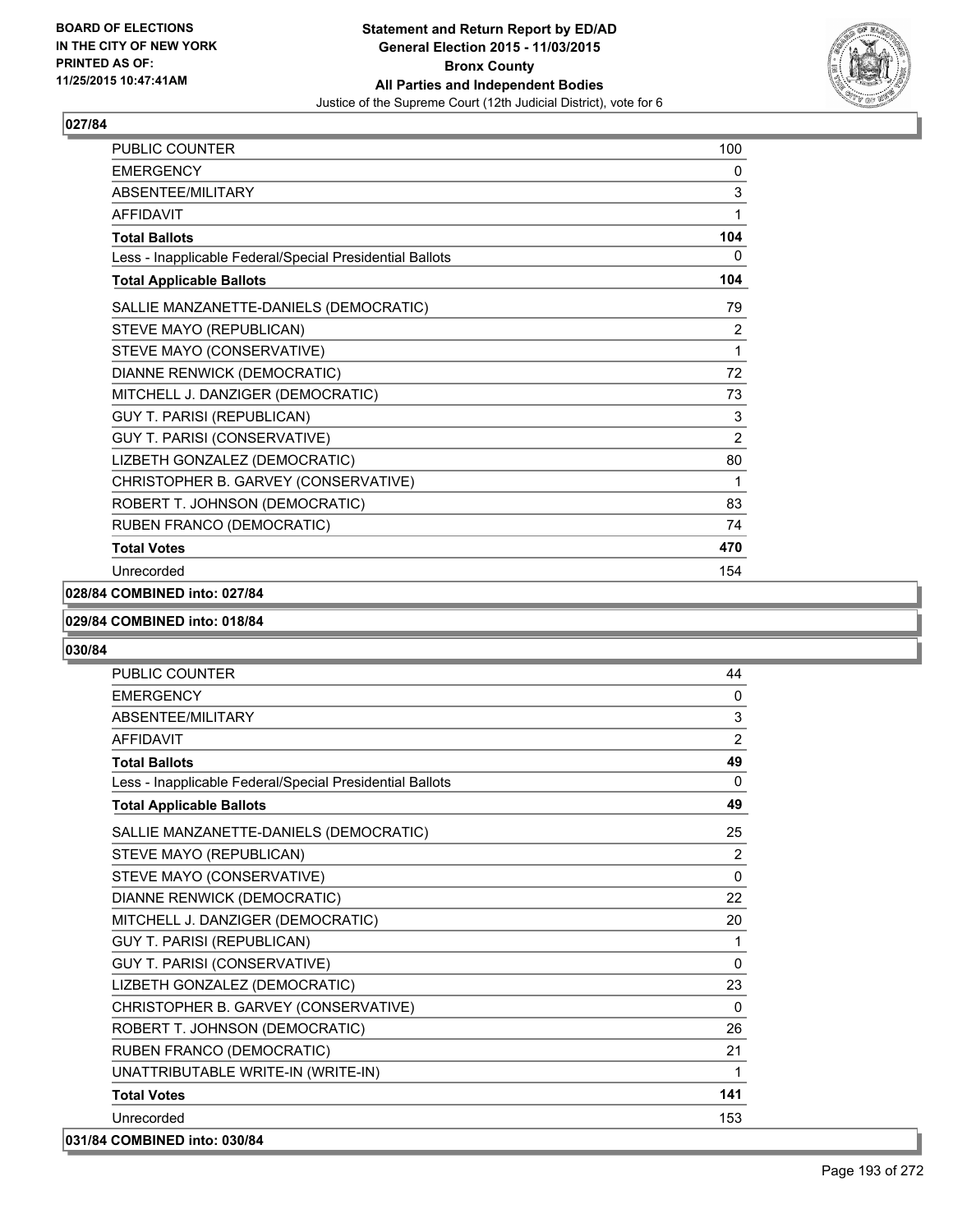

| <b>PUBLIC COUNTER</b>                                    | 47             |
|----------------------------------------------------------|----------------|
| <b>EMERGENCY</b>                                         | 0              |
| <b>ABSENTEE/MILITARY</b>                                 | 1              |
| <b>AFFIDAVIT</b>                                         | 1              |
| <b>Total Ballots</b>                                     | 49             |
| Less - Inapplicable Federal/Special Presidential Ballots | 0              |
| <b>Total Applicable Ballots</b>                          | 49             |
| SALLIE MANZANETTE-DANIELS (DEMOCRATIC)                   | 30             |
| STEVE MAYO (REPUBLICAN)                                  | $\overline{2}$ |
| STEVE MAYO (CONSERVATIVE)                                | 0              |
| DIANNE RENWICK (DEMOCRATIC)                              | 20             |
| MITCHELL J. DANZIGER (DEMOCRATIC)                        | 20             |
| <b>GUY T. PARISI (REPUBLICAN)</b>                        | 1              |
| GUY T. PARISI (CONSERVATIVE)                             | $\mathbf{0}$   |
| LIZBETH GONZALEZ (DEMOCRATIC)                            | 23             |
| CHRISTOPHER B. GARVEY (CONSERVATIVE)                     | 1              |
| ROBERT T. JOHNSON (DEMOCRATIC)                           | 24             |
| RUBEN FRANCO (DEMOCRATIC)                                | 18             |
| <b>Total Votes</b>                                       | 139            |
| Unrecorded                                               | 155            |

#### **033/84 COMBINED into: 032/84**

| <b>PUBLIC COUNTER</b>                                    | 146            |
|----------------------------------------------------------|----------------|
| <b>EMERGENCY</b>                                         | 0              |
| ABSENTEE/MILITARY                                        | 3              |
| <b>AFFIDAVIT</b>                                         | $\mathbf{0}$   |
| <b>Total Ballots</b>                                     | 149            |
| Less - Inapplicable Federal/Special Presidential Ballots | 0              |
| <b>Total Applicable Ballots</b>                          | 149            |
| SALLIE MANZANETTE-DANIELS (DEMOCRATIC)                   | 82             |
| STEVE MAYO (REPUBLICAN)                                  | 9              |
| STEVE MAYO (CONSERVATIVE)                                | 4              |
| DIANNE RENWICK (DEMOCRATIC)                              | 67             |
| MITCHELL J. DANZIGER (DEMOCRATIC)                        | 71             |
| <b>GUY T. PARISI (REPUBLICAN)</b>                        | $\overline{7}$ |
| <b>GUY T. PARISI (CONSERVATIVE)</b>                      | 1              |
| LIZBETH GONZALEZ (DEMOCRATIC)                            | 84             |
| CHRISTOPHER B. GARVEY (CONSERVATIVE)                     | 6              |
| ROBERT T. JOHNSON (DEMOCRATIC)                           | 82             |
| RUBEN FRANCO (DEMOCRATIC)                                | 77             |
| <b>Total Votes</b>                                       | 490            |
| Unrecorded                                               | 404            |
| 035/84 COMBINED into: 034/84                             |                |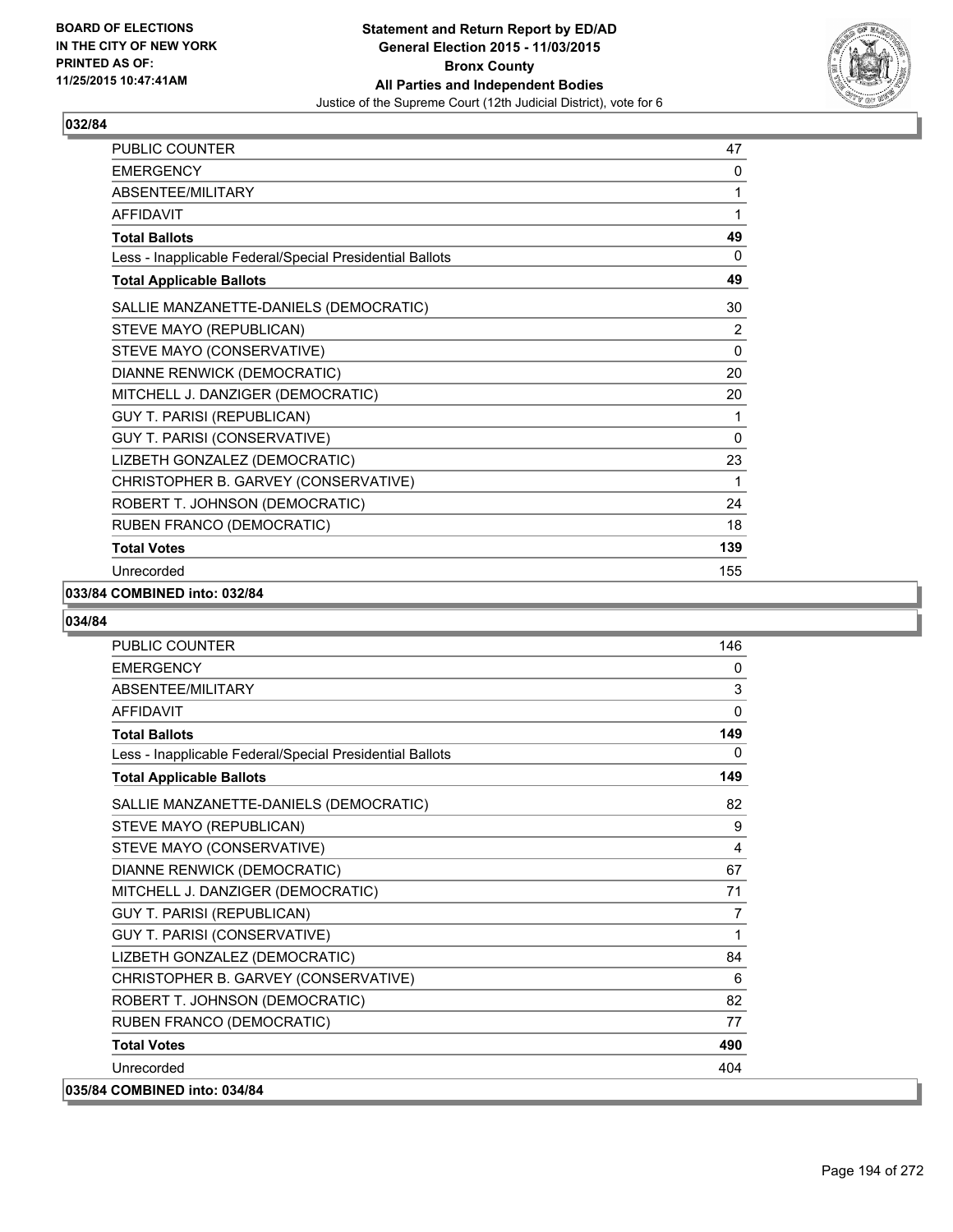

| PUBLIC COUNTER                                           | 65             |
|----------------------------------------------------------|----------------|
| <b>EMERGENCY</b>                                         | 0              |
| <b>ABSENTEE/MILITARY</b>                                 | 0              |
| <b>AFFIDAVIT</b>                                         | 0              |
| <b>Total Ballots</b>                                     | 65             |
| Less - Inapplicable Federal/Special Presidential Ballots | 0              |
| <b>Total Applicable Ballots</b>                          | 65             |
| SALLIE MANZANETTE-DANIELS (DEMOCRATIC)                   | 51             |
| STEVE MAYO (REPUBLICAN)                                  | 3              |
| STEVE MAYO (CONSERVATIVE)                                | 1              |
| DIANNE RENWICK (DEMOCRATIC)                              | 49             |
| MITCHELL J. DANZIGER (DEMOCRATIC)                        | 47             |
| <b>GUY T. PARISI (REPUBLICAN)</b>                        | 0              |
| GUY T. PARISI (CONSERVATIVE)                             | $\overline{2}$ |
| LIZBETH GONZALEZ (DEMOCRATIC)                            | 46             |
| CHRISTOPHER B. GARVEY (CONSERVATIVE)                     | $\overline{2}$ |
| ROBERT T. JOHNSON (DEMOCRATIC)                           | 49             |
| RUBEN FRANCO (DEMOCRATIC)                                | 47             |
| <b>Total Votes</b>                                       | 297            |
| Unrecorded                                               | 93             |

#### **037/84 COMBINED into: 036/84**

| <b>PUBLIC COUNTER</b>                                    | 66  |
|----------------------------------------------------------|-----|
| <b>EMERGENCY</b>                                         | 0   |
| ABSENTEE/MILITARY                                        | 0   |
| <b>AFFIDAVIT</b>                                         | 1   |
| <b>Total Ballots</b>                                     | 67  |
| Less - Inapplicable Federal/Special Presidential Ballots | 0   |
| <b>Total Applicable Ballots</b>                          | 67  |
| SALLIE MANZANETTE-DANIELS (DEMOCRATIC)                   | 43  |
| STEVE MAYO (REPUBLICAN)                                  | 6   |
| STEVE MAYO (CONSERVATIVE)                                | 1   |
| DIANNE RENWICK (DEMOCRATIC)                              | 36  |
| MITCHELL J. DANZIGER (DEMOCRATIC)                        | 31  |
| <b>GUY T. PARISI (REPUBLICAN)</b>                        | 4   |
| GUY T. PARISI (CONSERVATIVE)                             | 0   |
| LIZBETH GONZALEZ (DEMOCRATIC)                            | 41  |
| CHRISTOPHER B. GARVEY (CONSERVATIVE)                     | 2   |
| ROBERT T. JOHNSON (DEMOCRATIC)                           | 34  |
| RUBEN FRANCO (DEMOCRATIC)                                | 36  |
| <b>Total Votes</b>                                       | 234 |
| Unrecorded                                               | 168 |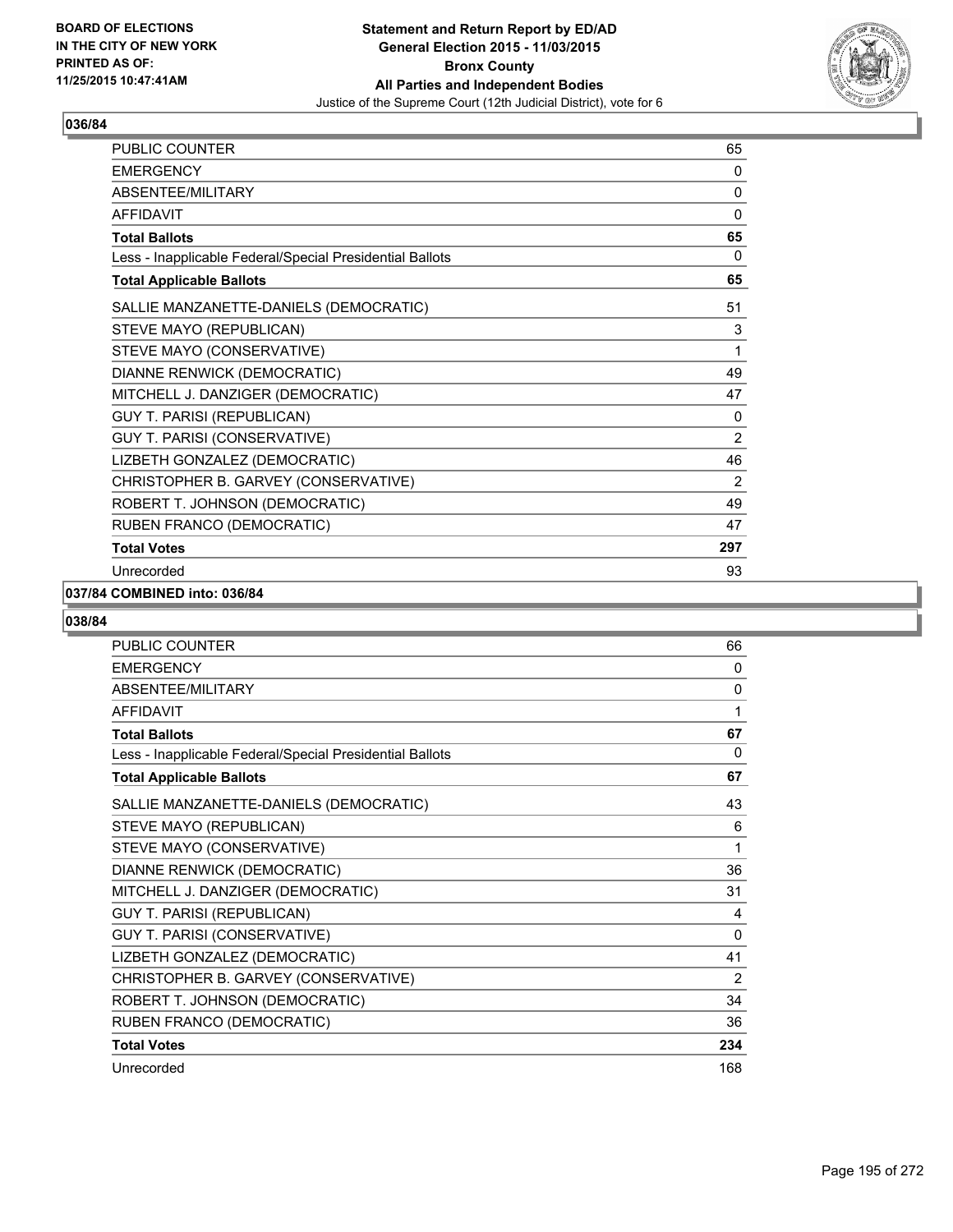

| <b>PUBLIC COUNTER</b>                                    | 53             |
|----------------------------------------------------------|----------------|
| <b>EMERGENCY</b>                                         | 0              |
| ABSENTEE/MILITARY                                        | 1              |
| <b>AFFIDAVIT</b>                                         | 1              |
| <b>Total Ballots</b>                                     | 55             |
| Less - Inapplicable Federal/Special Presidential Ballots | 0              |
| <b>Total Applicable Ballots</b>                          | 55             |
| SALLIE MANZANETTE-DANIELS (DEMOCRATIC)                   | 32             |
| STEVE MAYO (REPUBLICAN)                                  | 1              |
| STEVE MAYO (CONSERVATIVE)                                | 2              |
| DIANNE RENWICK (DEMOCRATIC)                              | 25             |
| MITCHELL J. DANZIGER (DEMOCRATIC)                        | 21             |
| <b>GUY T. PARISI (REPUBLICAN)</b>                        | 3              |
| GUY T. PARISI (CONSERVATIVE)                             | $\overline{2}$ |
| LIZBETH GONZALEZ (DEMOCRATIC)                            | 39             |
| CHRISTOPHER B. GARVEY (CONSERVATIVE)                     | 5              |
| ROBERT T. JOHNSON (DEMOCRATIC)                           | 27             |
| RUBEN FRANCO (DEMOCRATIC)                                | 34             |
| ED GARCIA (WRITE-IN)                                     | 1              |
| UNATTRIBUTABLE WRITE-IN (WRITE-IN)                       | $\overline{2}$ |
| <b>Total Votes</b>                                       | 194            |
| Unrecorded                                               | 136            |

| <b>PUBLIC COUNTER</b>                                    | 90       |
|----------------------------------------------------------|----------|
| <b>EMERGENCY</b>                                         | $\Omega$ |
| ABSENTEE/MILITARY                                        | 3        |
| <b>AFFIDAVIT</b>                                         | 1        |
| <b>Total Ballots</b>                                     | 94       |
| Less - Inapplicable Federal/Special Presidential Ballots | $\Omega$ |
| <b>Total Applicable Ballots</b>                          | 94       |
| SALLIE MANZANETTE-DANIELS (DEMOCRATIC)                   | 32       |
| STEVE MAYO (REPUBLICAN)                                  | 6        |
| STEVE MAYO (CONSERVATIVE)                                | 1        |
| DIANNE RENWICK (DEMOCRATIC)                              | 31       |
| MITCHELL J. DANZIGER (DEMOCRATIC)                        | 20       |
| GUY T. PARISI (REPUBLICAN)                               | 4        |
| <b>GUY T. PARISI (CONSERVATIVE)</b>                      | 0        |
| LIZBETH GONZALEZ (DEMOCRATIC)                            | 52       |
| CHRISTOPHER B. GARVEY (CONSERVATIVE)                     | 5        |
| ROBERT T. JOHNSON (DEMOCRATIC)                           | 28       |
| RUBEN FRANCO (DEMOCRATIC)                                | 29       |
| <b>Total Votes</b>                                       | 208      |
| Unrecorded                                               | 356      |
| 041/84 COMBINED into: 040/84                             |          |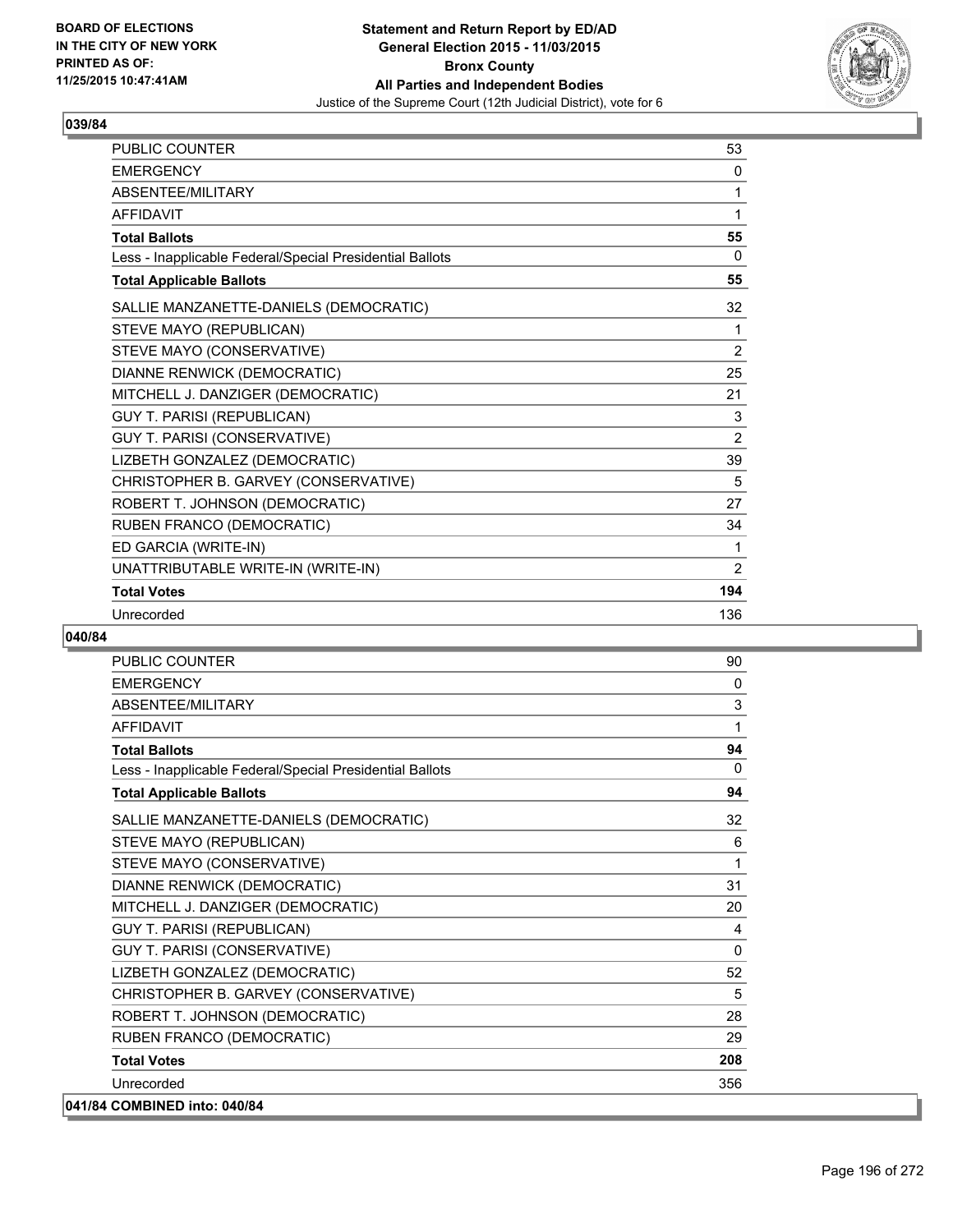

| <b>PUBLIC COUNTER</b>                                    | 85       |
|----------------------------------------------------------|----------|
| <b>EMERGENCY</b>                                         | 0        |
| ABSENTEE/MILITARY                                        | 3        |
| <b>AFFIDAVIT</b>                                         | $\Omega$ |
| <b>Total Ballots</b>                                     | 88       |
| Less - Inapplicable Federal/Special Presidential Ballots | 0        |
| <b>Total Applicable Ballots</b>                          | 88       |
| SALLIE MANZANETTE-DANIELS (DEMOCRATIC)                   | 43       |
| STEVE MAYO (REPUBLICAN)                                  | 0        |
| STEVE MAYO (CONSERVATIVE)                                | 0        |
| DIANNE RENWICK (DEMOCRATIC)                              | 39       |
| MITCHELL J. DANZIGER (DEMOCRATIC)                        | 39       |
| <b>GUY T. PARISI (REPUBLICAN)</b>                        | 0        |
| GUY T. PARISI (CONSERVATIVE)                             | 0        |
| LIZBETH GONZALEZ (DEMOCRATIC)                            | 44       |
| CHRISTOPHER B. GARVEY (CONSERVATIVE)                     | 1        |
| ROBERT T. JOHNSON (DEMOCRATIC)                           | 39       |
| RUBEN FRANCO (DEMOCRATIC)                                | 44       |
| UNATTRIBUTABLE WRITE-IN (WRITE-IN)                       | 4        |
| <b>Total Votes</b>                                       | 253      |
| Unrecorded                                               | 275      |

| <b>PUBLIC COUNTER</b>                                    | 80             |
|----------------------------------------------------------|----------------|
| <b>EMERGENCY</b>                                         | 0              |
| ABSENTEE/MILITARY                                        | 3              |
| <b>AFFIDAVIT</b>                                         | $\overline{2}$ |
| <b>Total Ballots</b>                                     | 85             |
| Less - Inapplicable Federal/Special Presidential Ballots | $\mathbf{0}$   |
| <b>Total Applicable Ballots</b>                          | 85             |
| SALLIE MANZANETTE-DANIELS (DEMOCRATIC)                   | 50             |
| STEVE MAYO (REPUBLICAN)                                  | 4              |
| STEVE MAYO (CONSERVATIVE)                                | 0              |
| DIANNE RENWICK (DEMOCRATIC)                              | 33             |
| MITCHELL J. DANZIGER (DEMOCRATIC)                        | 30             |
| <b>GUY T. PARISI (REPUBLICAN)</b>                        | 1              |
| <b>GUY T. PARISI (CONSERVATIVE)</b>                      | 0              |
| LIZBETH GONZALEZ (DEMOCRATIC)                            | 50             |
| CHRISTOPHER B. GARVEY (CONSERVATIVE)                     | 1              |
| ROBERT T. JOHNSON (DEMOCRATIC)                           | 38             |
| RUBEN FRANCO (DEMOCRATIC)                                | 38             |
| <b>Total Votes</b>                                       | 245            |
| Unrecorded                                               | 265            |
| 044/84 COMBINED into: 043/84                             |                |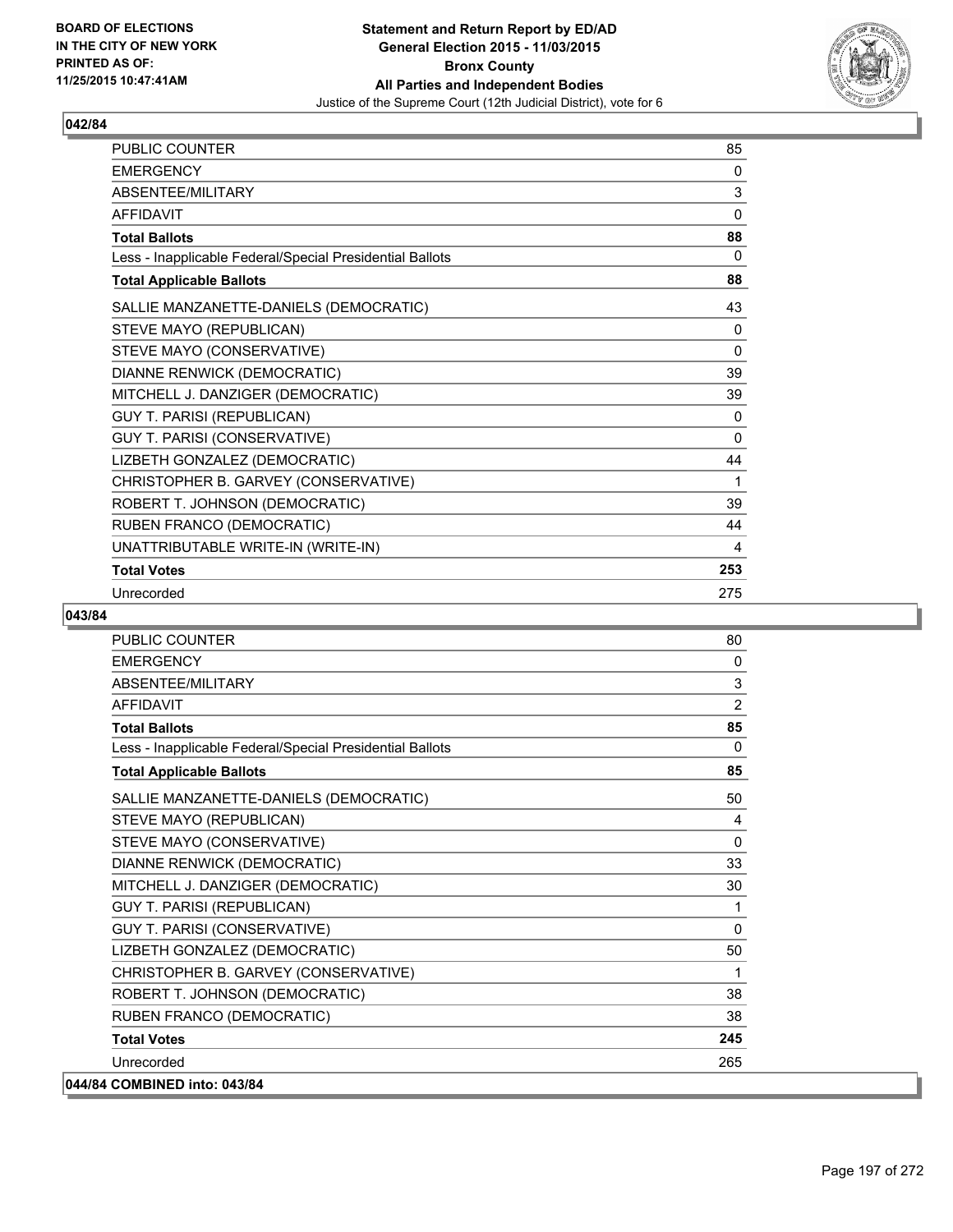

| PUBLIC COUNTER                                           | 71  |
|----------------------------------------------------------|-----|
| <b>EMERGENCY</b>                                         | 0   |
| ABSENTEE/MILITARY                                        | 1   |
| <b>AFFIDAVIT</b>                                         | 1   |
| <b>Total Ballots</b>                                     | 73  |
| Less - Inapplicable Federal/Special Presidential Ballots | 0   |
| <b>Total Applicable Ballots</b>                          | 73  |
| SALLIE MANZANETTE-DANIELS (DEMOCRATIC)                   | 51  |
| STEVE MAYO (REPUBLICAN)                                  | 2   |
| STEVE MAYO (CONSERVATIVE)                                | 2   |
| DIANNE RENWICK (DEMOCRATIC)                              | 48  |
| MITCHELL J. DANZIGER (DEMOCRATIC)                        | 45  |
| GUY T. PARISI (REPUBLICAN)                               | 4   |
| GUY T. PARISI (CONSERVATIVE)                             | 1   |
| LIZBETH GONZALEZ (DEMOCRATIC)                            | 55  |
| CHRISTOPHER B. GARVEY (CONSERVATIVE)                     | 2   |
| ROBERT T. JOHNSON (DEMOCRATIC)                           | 49  |
| RUBEN FRANCO (DEMOCRATIC)                                | 50  |
| <b>Total Votes</b>                                       | 309 |
| Unrecorded                                               | 129 |

# **046/84 COMBINED into: 045/84**

#### **047/84 COMBINED into: 042/84**

| <b>PUBLIC COUNTER</b>                                    | 49             |
|----------------------------------------------------------|----------------|
| <b>EMERGENCY</b>                                         | $\Omega$       |
| ABSENTEE/MILITARY                                        | 3              |
| <b>AFFIDAVIT</b>                                         | $\mathbf{0}$   |
| <b>Total Ballots</b>                                     | 52             |
| Less - Inapplicable Federal/Special Presidential Ballots | $\Omega$       |
| <b>Total Applicable Ballots</b>                          | 52             |
| SALLIE MANZANETTE-DANIELS (DEMOCRATIC)                   | 28             |
| STEVE MAYO (REPUBLICAN)                                  | $\overline{2}$ |
| STEVE MAYO (CONSERVATIVE)                                | 2              |
| DIANNE RENWICK (DEMOCRATIC)                              | 27             |
| MITCHELL J. DANZIGER (DEMOCRATIC)                        | 24             |
| <b>GUY T. PARISI (REPUBLICAN)</b>                        | 1              |
| GUY T. PARISI (CONSERVATIVE)                             | $\Omega$       |
| LIZBETH GONZALEZ (DEMOCRATIC)                            | 28             |
| CHRISTOPHER B. GARVEY (CONSERVATIVE)                     | 2              |
| ROBERT T. JOHNSON (DEMOCRATIC)                           | 25             |
| RUBEN FRANCO (DEMOCRATIC)                                | 27             |
| <b>Total Votes</b>                                       | 166            |
| Unrecorded                                               | 146            |
| 049/84 COMBINED into: 051/84                             |                |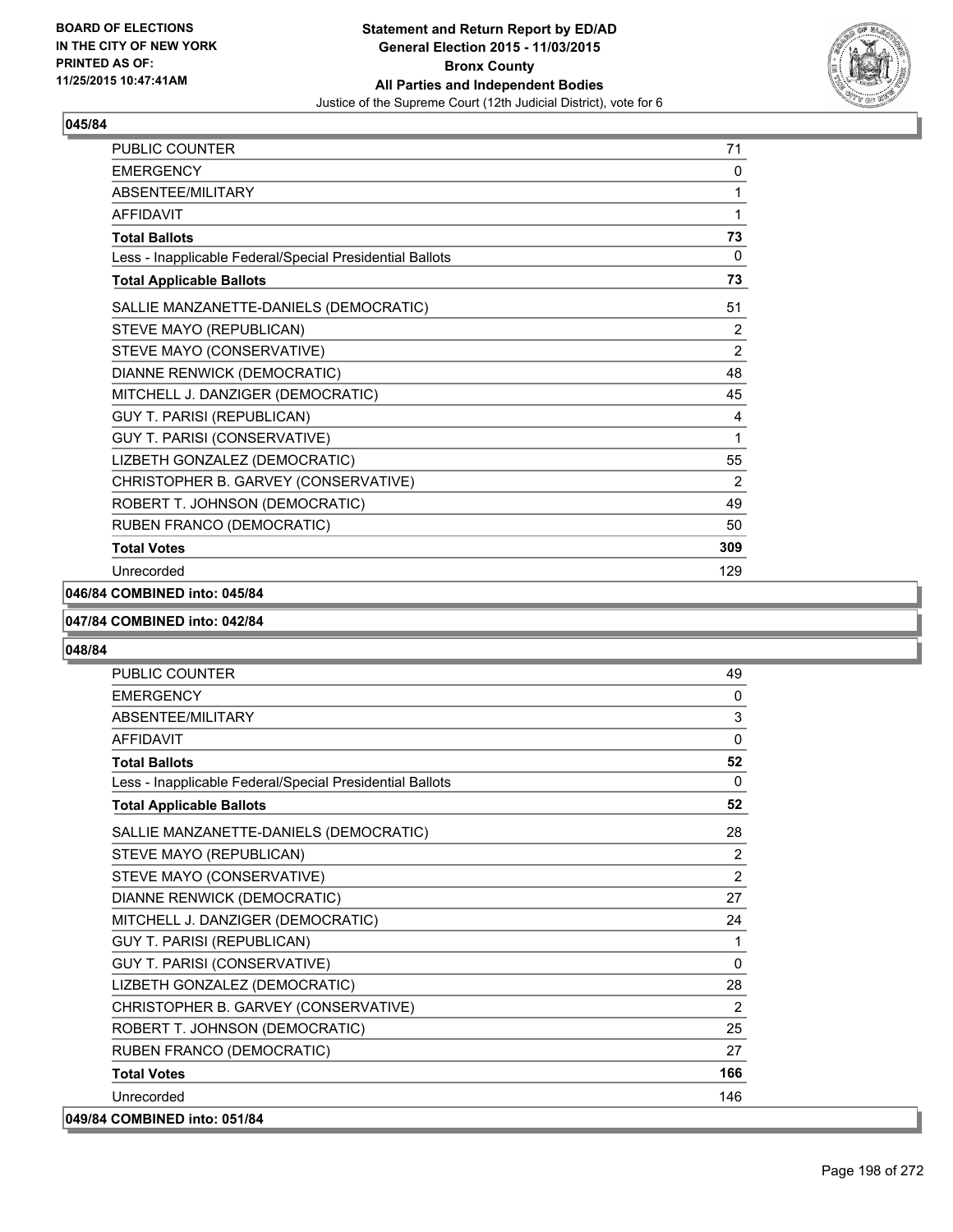

# **050/84 COMBINED into: 051/84**

| ۰.<br>۰.<br>۰,<br>×<br>× |
|--------------------------|
|--------------------------|

| <b>PUBLIC COUNTER</b>                                    | 94             |
|----------------------------------------------------------|----------------|
|                                                          |                |
| <b>FMFRGFNCY</b>                                         | $\Omega$       |
| ABSENTEE/MILITARY                                        | $\overline{2}$ |
| <b>AFFIDAVIT</b>                                         | 1              |
| <b>Total Ballots</b>                                     | 97             |
| Less - Inapplicable Federal/Special Presidential Ballots | $\Omega$       |
| <b>Total Applicable Ballots</b>                          | 97             |
| SALLIE MANZANETTE-DANIELS (DEMOCRATIC)                   | 64             |
| STEVE MAYO (REPUBLICAN)                                  | 5              |
| STEVE MAYO (CONSERVATIVE)                                | 1              |
| DIANNE RENWICK (DEMOCRATIC)                              | 60             |
| MITCHELL J. DANZIGER (DEMOCRATIC)                        | 61             |
| GUY T. PARISI (REPUBLICAN)                               | 3              |
| GUY T. PARISI (CONSERVATIVE)                             | 1              |
| LIZBETH GONZALEZ (DEMOCRATIC)                            | 77             |
| CHRISTOPHER B. GARVEY (CONSERVATIVE)                     | 4              |
| ROBERT T. JOHNSON (DEMOCRATIC)                           | 64             |
| RUBEN FRANCO (DEMOCRATIC)                                | 71             |
| <b>Total Votes</b>                                       | 411            |
| Unrecorded                                               | 171            |

| PUBLIC COUNTER                                           | 53           |
|----------------------------------------------------------|--------------|
| <b>EMERGENCY</b>                                         | 0            |
| ABSENTEE/MILITARY                                        | $\mathbf{0}$ |
| <b>AFFIDAVIT</b>                                         | $\Omega$     |
| <b>Total Ballots</b>                                     | 53           |
| Less - Inapplicable Federal/Special Presidential Ballots | 0            |
| <b>Total Applicable Ballots</b>                          | 53           |
| SALLIE MANZANETTE-DANIELS (DEMOCRATIC)                   | 27           |
| STEVE MAYO (REPUBLICAN)                                  | 1            |
| STEVE MAYO (CONSERVATIVE)                                | 2            |
| DIANNE RENWICK (DEMOCRATIC)                              | 23           |
| MITCHELL J. DANZIGER (DEMOCRATIC)                        | 21           |
| <b>GUY T. PARISI (REPUBLICAN)</b>                        | 0            |
| GUY T. PARISI (CONSERVATIVE)                             | 0            |
| LIZBETH GONZALEZ (DEMOCRATIC)                            | 29           |
| CHRISTOPHER B. GARVEY (CONSERVATIVE)                     | 1            |
| ROBERT T. JOHNSON (DEMOCRATIC)                           | 25           |
| RUBEN FRANCO (DEMOCRATIC)                                | 25           |
| <b>Total Votes</b>                                       | 154          |
| Unrecorded                                               | 164          |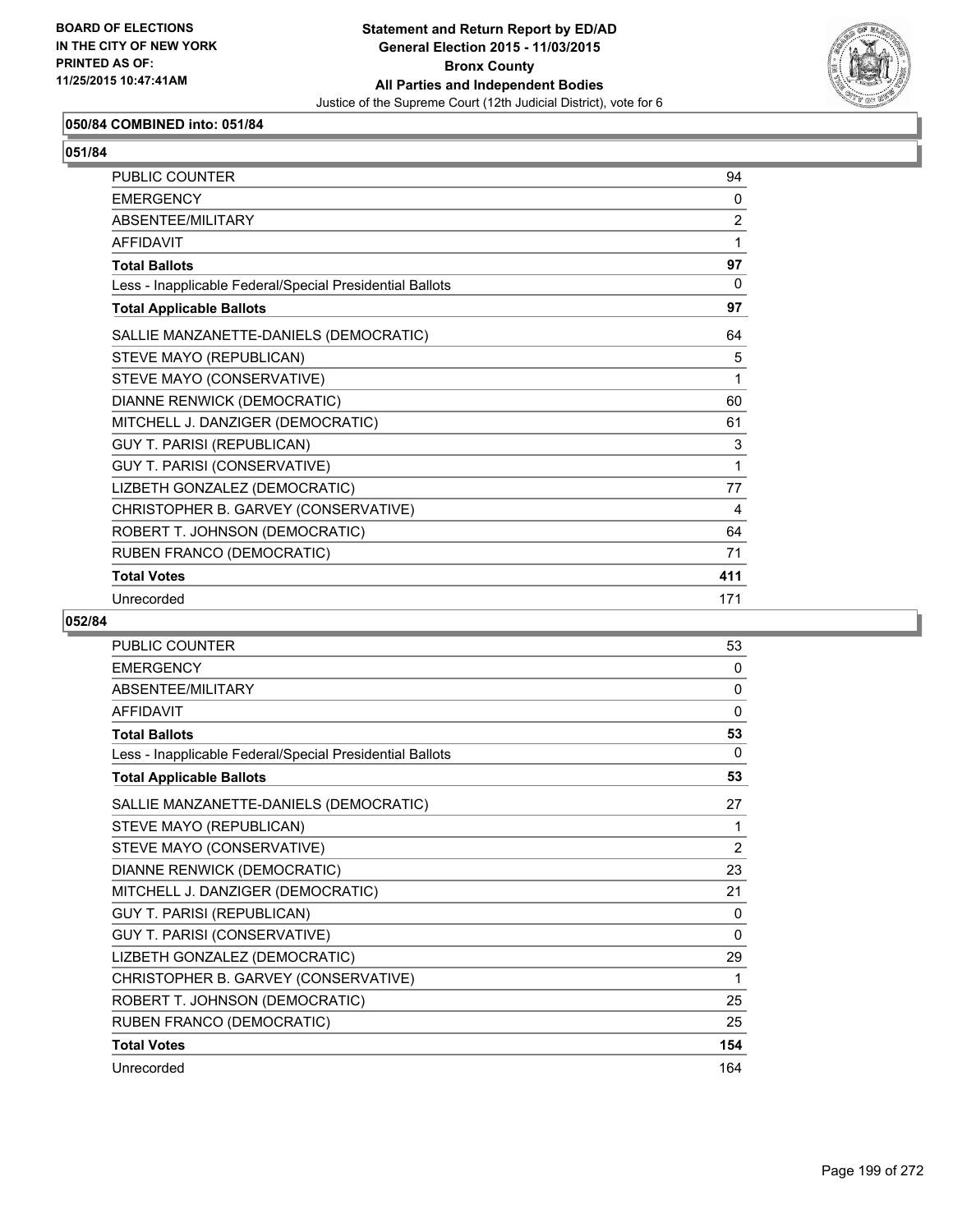

| PUBLIC COUNTER                                           | 92       |
|----------------------------------------------------------|----------|
| <b>EMERGENCY</b>                                         | 0        |
| ABSENTEE/MILITARY                                        | $\Omega$ |
| <b>AFFIDAVIT</b>                                         | 5        |
| <b>Total Ballots</b>                                     | 97       |
| Less - Inapplicable Federal/Special Presidential Ballots | 0        |
| <b>Total Applicable Ballots</b>                          | 97       |
| SALLIE MANZANETTE-DANIELS (DEMOCRATIC)                   | 70       |
| STEVE MAYO (REPUBLICAN)                                  | 7        |
| STEVE MAYO (CONSERVATIVE)                                | 5        |
| DIANNE RENWICK (DEMOCRATIC)                              | 76       |
| MITCHELL J. DANZIGER (DEMOCRATIC)                        | 74       |
| <b>GUY T. PARISI (REPUBLICAN)</b>                        | 6        |
| GUY T. PARISI (CONSERVATIVE)                             | 5        |
| LIZBETH GONZALEZ (DEMOCRATIC)                            | 82       |
| CHRISTOPHER B. GARVEY (CONSERVATIVE)                     | 11       |
| ROBERT T. JOHNSON (DEMOCRATIC)                           | 73       |
| RUBEN FRANCO (DEMOCRATIC)                                | 81       |
| <b>JOSEPH KLEEMMA (WRITE-IN)</b>                         | 1        |
| <b>Total Votes</b>                                       | 491      |
| Unrecorded                                               | 91       |

| PUBLIC COUNTER                                           | 78           |
|----------------------------------------------------------|--------------|
| <b>EMERGENCY</b>                                         | 0            |
| ABSENTEE/MILITARY                                        | $\mathbf{0}$ |
| <b>AFFIDAVIT</b>                                         | 1            |
| <b>Total Ballots</b>                                     | 79           |
| Less - Inapplicable Federal/Special Presidential Ballots | 0            |
| <b>Total Applicable Ballots</b>                          | 79           |
| SALLIE MANZANETTE-DANIELS (DEMOCRATIC)                   | 23           |
| STEVE MAYO (REPUBLICAN)                                  | 4            |
| STEVE MAYO (CONSERVATIVE)                                | 2            |
| DIANNE RENWICK (DEMOCRATIC)                              | 13           |
| MITCHELL J. DANZIGER (DEMOCRATIC)                        | 15           |
| <b>GUY T. PARISI (REPUBLICAN)</b>                        | 2            |
| GUY T. PARISI (CONSERVATIVE)                             | $\Omega$     |
| LIZBETH GONZALEZ (DEMOCRATIC)                            | 37           |
| CHRISTOPHER B. GARVEY (CONSERVATIVE)                     | 3            |
| ROBERT T. JOHNSON (DEMOCRATIC)                           | 17           |
| RUBEN FRANCO (DEMOCRATIC)                                | 22           |
| <b>Total Votes</b>                                       | 138          |
| Unrecorded                                               | 336          |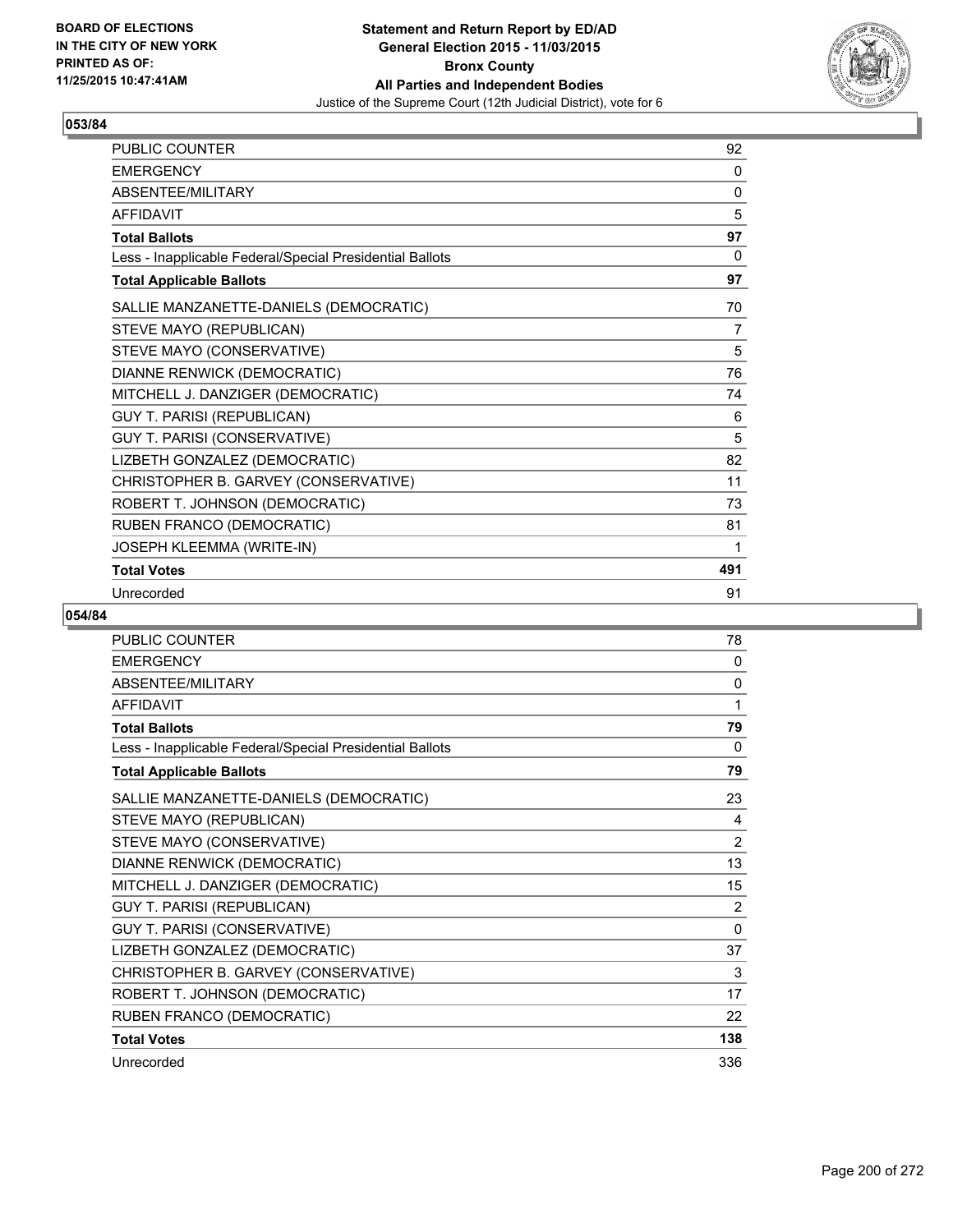

| PUBLIC COUNTER                                           | 48             |
|----------------------------------------------------------|----------------|
| <b>EMERGENCY</b>                                         | 0              |
| ABSENTEE/MILITARY                                        | 0              |
| <b>AFFIDAVIT</b>                                         | 1              |
| <b>Total Ballots</b>                                     | 49             |
| Less - Inapplicable Federal/Special Presidential Ballots | 0              |
| <b>Total Applicable Ballots</b>                          | 49             |
| SALLIE MANZANETTE-DANIELS (DEMOCRATIC)                   | 18             |
| STEVE MAYO (REPUBLICAN)                                  | 2              |
| STEVE MAYO (CONSERVATIVE)                                | 0              |
| DIANNE RENWICK (DEMOCRATIC)                              | 13             |
| MITCHELL J. DANZIGER (DEMOCRATIC)                        | 11             |
| <b>GUY T. PARISI (REPUBLICAN)</b>                        | 1              |
| GUY T. PARISI (CONSERVATIVE)                             | 0              |
| LIZBETH GONZALEZ (DEMOCRATIC)                            | 23             |
| CHRISTOPHER B. GARVEY (CONSERVATIVE)                     | $\overline{2}$ |
| ROBERT T. JOHNSON (DEMOCRATIC)                           | 13             |
| RUBEN FRANCO (DEMOCRATIC)                                | 19             |
| <b>Total Votes</b>                                       | 102            |
| Unrecorded                                               | 192            |

## **056/84 COMBINED into: 054/84**

| <b>PUBLIC COUNTER</b>                                    | 47             |
|----------------------------------------------------------|----------------|
| <b>EMERGENCY</b>                                         | 0              |
| ABSENTEE/MILITARY                                        | $\overline{2}$ |
| <b>AFFIDAVIT</b>                                         | $\Omega$       |
| <b>Total Ballots</b>                                     | 49             |
| Less - Inapplicable Federal/Special Presidential Ballots | 0              |
| <b>Total Applicable Ballots</b>                          | 49             |
| SALLIE MANZANETTE-DANIELS (DEMOCRATIC)                   | 22             |
| STEVE MAYO (REPUBLICAN)                                  | 4              |
| STEVE MAYO (CONSERVATIVE)                                | $\Omega$       |
| DIANNE RENWICK (DEMOCRATIC)                              | 20             |
| MITCHELL J. DANZIGER (DEMOCRATIC)                        | 17             |
| <b>GUY T. PARISI (REPUBLICAN)</b>                        | 2              |
| GUY T. PARISI (CONSERVATIVE)                             | 0              |
| LIZBETH GONZALEZ (DEMOCRATIC)                            | 25             |
| CHRISTOPHER B. GARVEY (CONSERVATIVE)                     | $\Omega$       |
| ROBERT T. JOHNSON (DEMOCRATIC)                           | 25             |
| RUBEN FRANCO (DEMOCRATIC)                                | 20             |
| <b>Total Votes</b>                                       | 135            |
| Unrecorded                                               | 159            |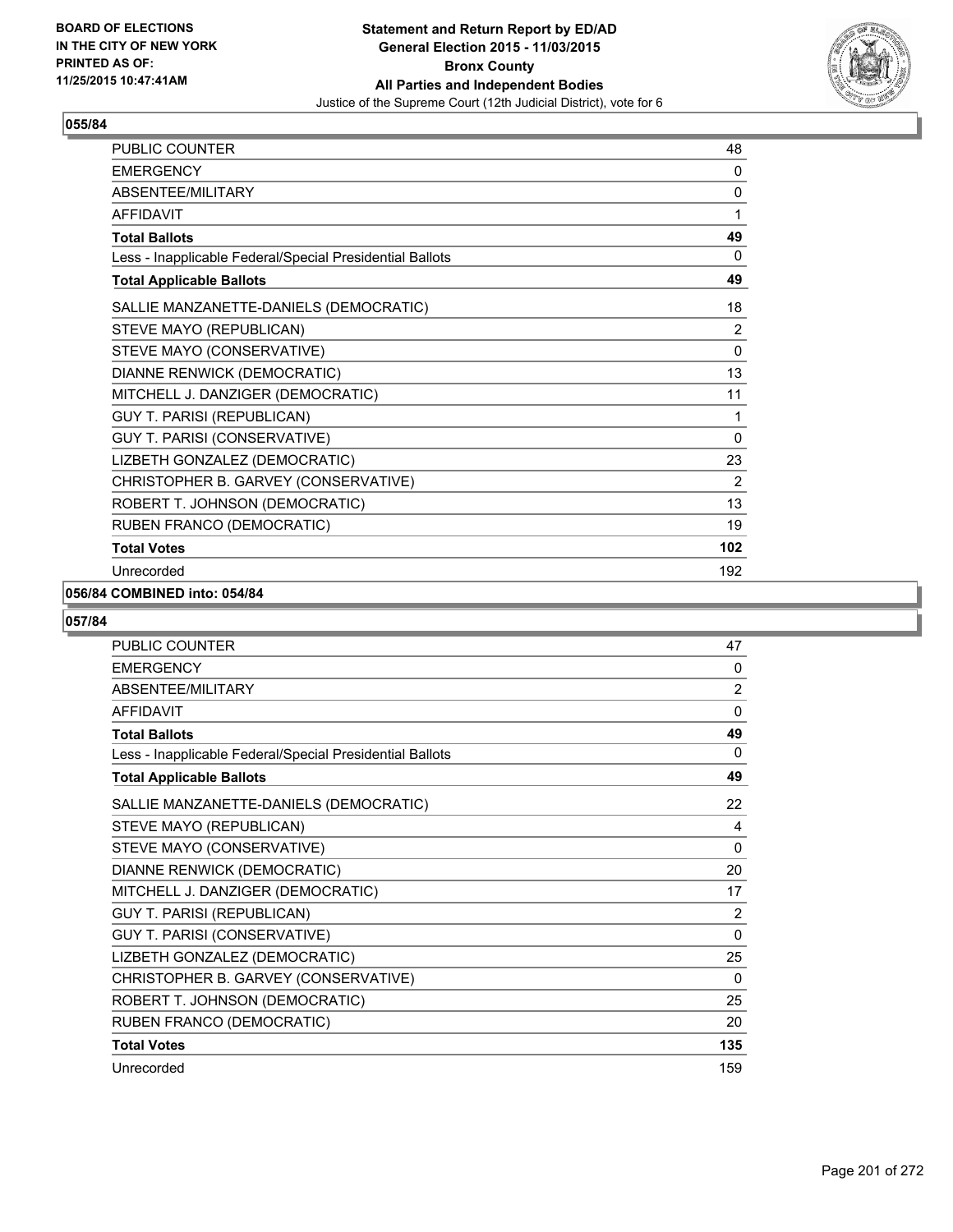

| PUBLIC COUNTER                                           | 117         |
|----------------------------------------------------------|-------------|
| <b>EMERGENCY</b>                                         | 0           |
| <b>ABSENTEE/MILITARY</b>                                 | $\mathsf 3$ |
| <b>AFFIDAVIT</b>                                         | 1           |
| <b>Total Ballots</b>                                     | 121         |
| Less - Inapplicable Federal/Special Presidential Ballots | 0           |
| <b>Total Applicable Ballots</b>                          | 121         |
| SALLIE MANZANETTE-DANIELS (DEMOCRATIC)                   | 51          |
| STEVE MAYO (REPUBLICAN)                                  | 8           |
| STEVE MAYO (CONSERVATIVE)                                | 2           |
| DIANNE RENWICK (DEMOCRATIC)                              | 38          |
| MITCHELL J. DANZIGER (DEMOCRATIC)                        | 32          |
| <b>GUY T. PARISI (REPUBLICAN)</b>                        | 6           |
| GUY T. PARISI (CONSERVATIVE)                             | $\Omega$    |
| LIZBETH GONZALEZ (DEMOCRATIC)                            | 57          |
| CHRISTOPHER B. GARVEY (CONSERVATIVE)                     | 6           |
| ROBERT T. JOHNSON (DEMOCRATIC)                           | 24          |
| RUBEN FRANCO (DEMOCRATIC)                                | 42          |
| <b>Total Votes</b>                                       | 266         |
| Unrecorded                                               | 460         |

## **059/84 COMBINED into: 058/84**

#### **060/84 COMBINED into: 026/84**

| <b>PUBLIC COUNTER</b>                                    | 70       |
|----------------------------------------------------------|----------|
| <b>EMERGENCY</b>                                         | 0        |
| <b>ABSENTEE/MILITARY</b>                                 | 1        |
| <b>AFFIDAVIT</b>                                         | 0        |
| <b>Total Ballots</b>                                     | 71       |
| Less - Inapplicable Federal/Special Presidential Ballots | 0        |
| <b>Total Applicable Ballots</b>                          | 71       |
| SALLIE MANZANETTE-DANIELS (DEMOCRATIC)                   | 51       |
| STEVE MAYO (REPUBLICAN)                                  | 3        |
| STEVE MAYO (CONSERVATIVE)                                | 1        |
| DIANNE RENWICK (DEMOCRATIC)                              | 43       |
| MITCHELL J. DANZIGER (DEMOCRATIC)                        | 39       |
| <b>GUY T. PARISI (REPUBLICAN)</b>                        | 3        |
| <b>GUY T. PARISI (CONSERVATIVE)</b>                      | $\Omega$ |
| LIZBETH GONZALEZ (DEMOCRATIC)                            | 50       |
| CHRISTOPHER B. GARVEY (CONSERVATIVE)                     | 2        |
| ROBERT T. JOHNSON (DEMOCRATIC)                           | 45       |
| RUBEN FRANCO (DEMOCRATIC)                                | 39       |
| UNATTRIBUTABLE WRITE-IN (WRITE-IN)                       | 2        |
| <b>Total Votes</b>                                       | 278      |
| Unrecorded                                               | 148      |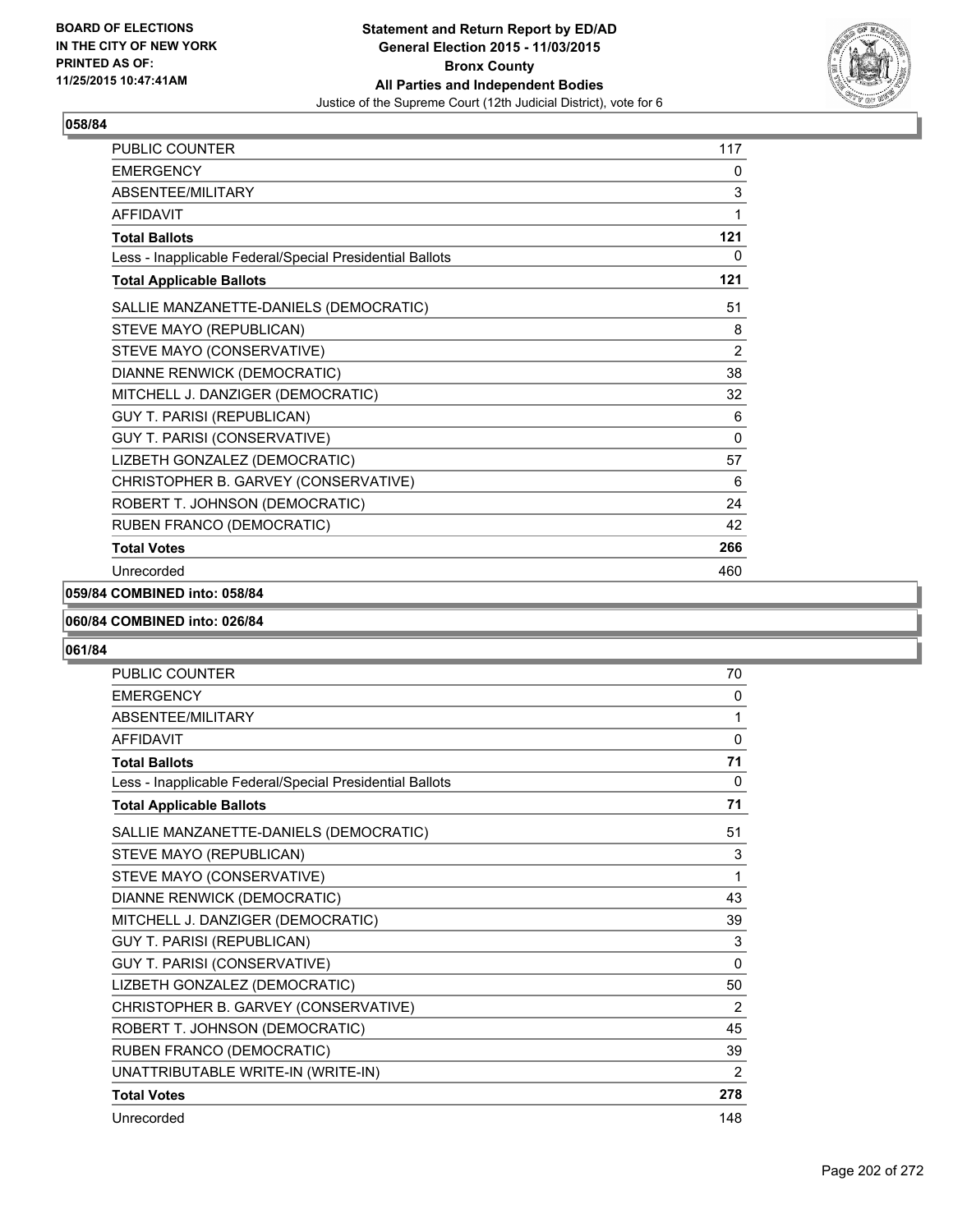

| <b>PUBLIC COUNTER</b>                                    | 88           |
|----------------------------------------------------------|--------------|
| <b>EMERGENCY</b>                                         | 0            |
| <b>ABSENTEE/MILITARY</b>                                 | 2            |
| <b>AFFIDAVIT</b>                                         | 3            |
| <b>Total Ballots</b>                                     | 93           |
| Less - Inapplicable Federal/Special Presidential Ballots | $\mathbf{0}$ |
| <b>Total Applicable Ballots</b>                          | 93           |
| SALLIE MANZANETTE-DANIELS (DEMOCRATIC)                   | 56           |
| STEVE MAYO (REPUBLICAN)                                  | 2            |
| STEVE MAYO (CONSERVATIVE)                                | 1            |
| DIANNE RENWICK (DEMOCRATIC)                              | 55           |
| MITCHELL J. DANZIGER (DEMOCRATIC)                        | 55           |
| <b>GUY T. PARISI (REPUBLICAN)</b>                        | 2            |
| GUY T. PARISI (CONSERVATIVE)                             | 1            |
| LIZBETH GONZALEZ (DEMOCRATIC)                            | 64           |
| CHRISTOPHER B. GARVEY (CONSERVATIVE)                     | 0            |
| ROBERT T. JOHNSON (DEMOCRATIC)                           | 56           |
| RUBEN FRANCO (DEMOCRATIC)                                | 49           |
| <b>Total Votes</b>                                       | 341          |
| Unrecorded                                               | 217          |

## **063/84 COMBINED into: 062/84**

| <b>PUBLIC COUNTER</b>                                    | 40             |
|----------------------------------------------------------|----------------|
| <b>EMERGENCY</b>                                         | $\mathbf{0}$   |
| <b>ABSENTEE/MILITARY</b>                                 | 0              |
| <b>AFFIDAVIT</b>                                         | $\mathbf{0}$   |
| <b>Total Ballots</b>                                     | 40             |
| Less - Inapplicable Federal/Special Presidential Ballots | $\Omega$       |
| <b>Total Applicable Ballots</b>                          | 40             |
| SALLIE MANZANETTE-DANIELS (DEMOCRATIC)                   | 19             |
| STEVE MAYO (REPUBLICAN)                                  | 3              |
| STEVE MAYO (CONSERVATIVE)                                | $\overline{2}$ |
| DIANNE RENWICK (DEMOCRATIC)                              | 15             |
| MITCHELL J. DANZIGER (DEMOCRATIC)                        | 15             |
| <b>GUY T. PARISI (REPUBLICAN)</b>                        | $\overline{2}$ |
| <b>GUY T. PARISI (CONSERVATIVE)</b>                      | 1              |
| LIZBETH GONZALEZ (DEMOCRATIC)                            | 23             |
| CHRISTOPHER B. GARVEY (CONSERVATIVE)                     | 5              |
| ROBERT T. JOHNSON (DEMOCRATIC)                           | 17             |
| RUBEN FRANCO (DEMOCRATIC)                                | 18             |
| PREET BHAHARA (WRITE-IN)                                 | 1              |
| RAMON JIMENEZ (WRITE-IN)                                 | 1              |
| UNATTRIBUTABLE WRITE-IN (WRITE-IN)                       | 1              |
| <b>Total Votes</b>                                       | 123            |
| Unrecorded                                               | 117            |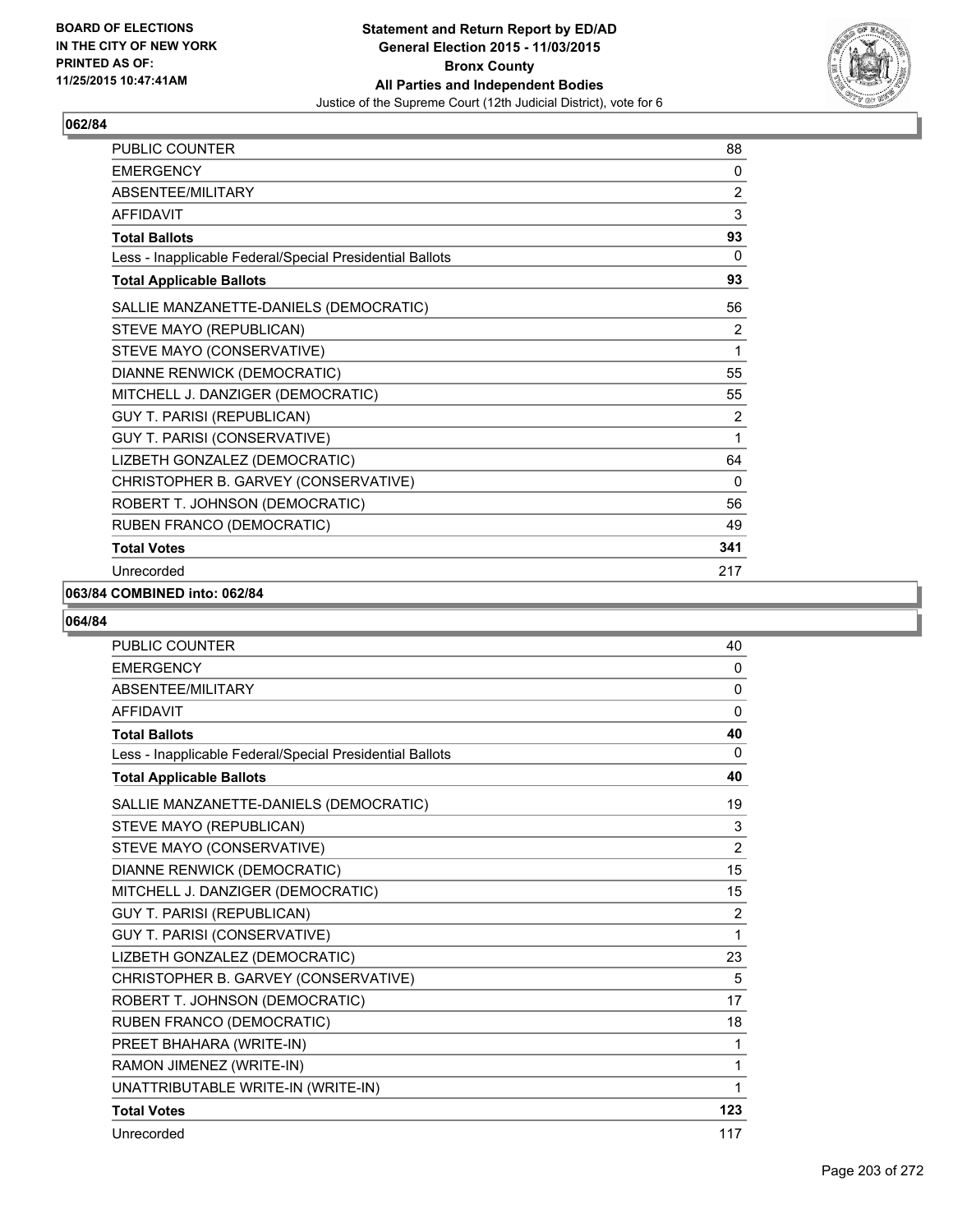

# **065/84 COMBINED into: 022/84**

| <b>PUBLIC COUNTER</b>                                    | 40          |
|----------------------------------------------------------|-------------|
| <b>FMFRGFNCY</b>                                         | $\Omega$    |
| ABSENTEE/MILITARY                                        | 1           |
| AFFIDAVIT                                                | $\Omega$    |
| <b>Total Ballots</b>                                     | 41          |
| Less - Inapplicable Federal/Special Presidential Ballots | $\Omega$    |
| <b>Total Applicable Ballots</b>                          | 41          |
| SALLIE MANZANETTE-DANIELS (DEMOCRATIC)                   | 33          |
| STEVE MAYO (REPUBLICAN)                                  | 3           |
| STEVE MAYO (CONSERVATIVE)                                | $\mathbf 0$ |
| DIANNE RENWICK (DEMOCRATIC)                              | 27          |
| MITCHELL J. DANZIGER (DEMOCRATIC)                        | 27          |
| <b>GUY T. PARISI (REPUBLICAN)</b>                        | 1           |
| <b>GUY T. PARISI (CONSERVATIVE)</b>                      | $\Omega$    |
| LIZBETH GONZALEZ (DEMOCRATIC)                            | 30          |
| CHRISTOPHER B. GARVEY (CONSERVATIVE)                     | 1           |
| ROBERT T. JOHNSON (DEMOCRATIC)                           | 32          |
| RUBEN FRANCO (DEMOCRATIC)                                | 28          |
| <b>Total Votes</b>                                       | 182         |
| Unrecorded                                               | 64          |

| <b>PUBLIC COUNTER</b>                                    | 35       |
|----------------------------------------------------------|----------|
| <b>EMERGENCY</b>                                         | 0        |
| ABSENTEE/MILITARY                                        | 3        |
| <b>AFFIDAVIT</b>                                         | 1        |
| <b>Total Ballots</b>                                     | 39       |
| Less - Inapplicable Federal/Special Presidential Ballots | 0        |
| <b>Total Applicable Ballots</b>                          | 39       |
| SALLIE MANZANETTE-DANIELS (DEMOCRATIC)                   | 29       |
| STEVE MAYO (REPUBLICAN)                                  | 1        |
| STEVE MAYO (CONSERVATIVE)                                | $\Omega$ |
| DIANNE RENWICK (DEMOCRATIC)                              | 23       |
| MITCHELL J. DANZIGER (DEMOCRATIC)                        | 25       |
| <b>GUY T. PARISI (REPUBLICAN)</b>                        | 1        |
| GUY T. PARISI (CONSERVATIVE)                             | 0        |
| LIZBETH GONZALEZ (DEMOCRATIC)                            | 26       |
| CHRISTOPHER B. GARVEY (CONSERVATIVE)                     | 2        |
| ROBERT T. JOHNSON (DEMOCRATIC)                           | 25       |
| RUBEN FRANCO (DEMOCRATIC)                                | 26       |
| <b>Total Votes</b>                                       | 158      |
| Unrecorded                                               | 76       |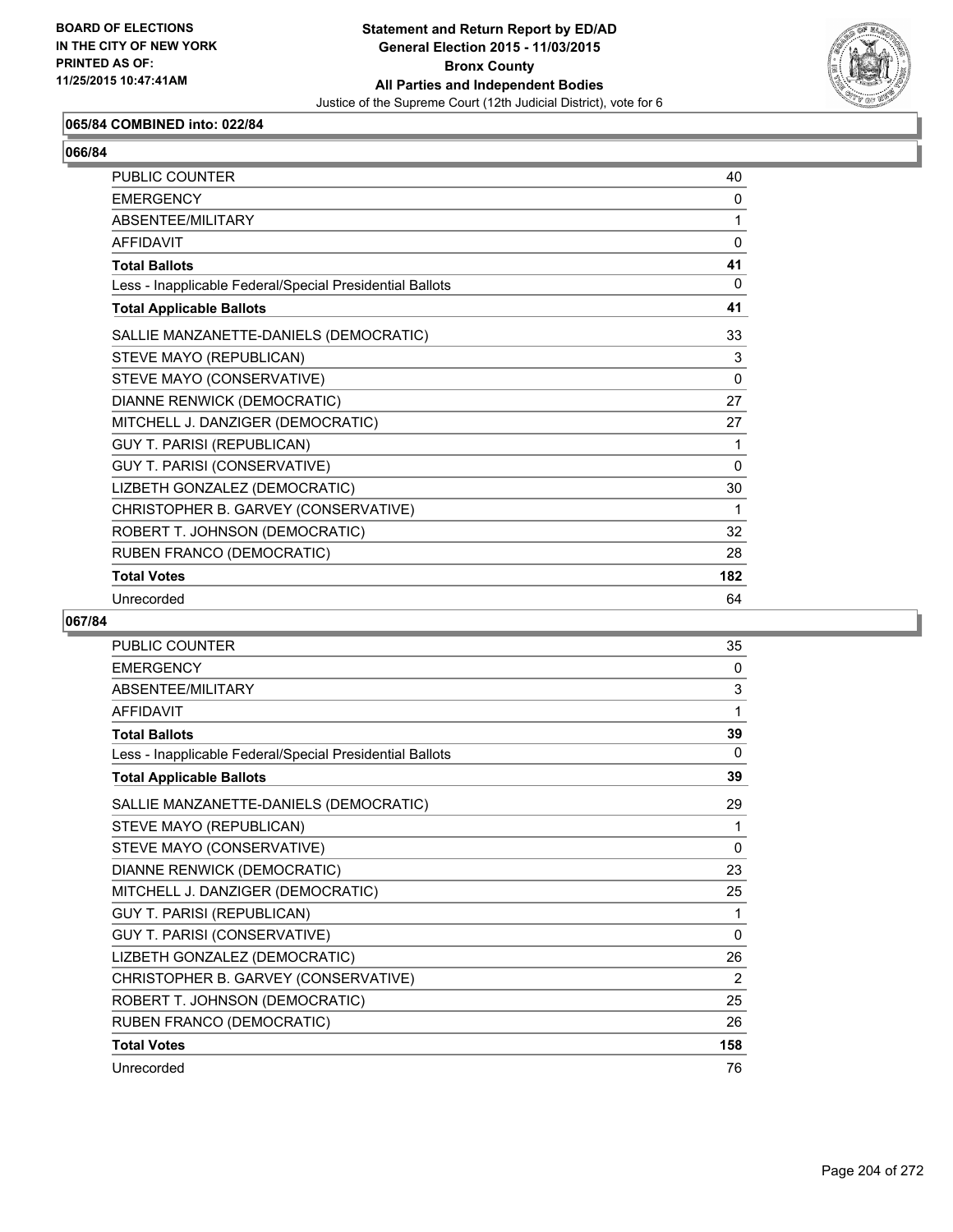

| PUBLIC COUNTER                                           | 0            |
|----------------------------------------------------------|--------------|
| <b>EMERGENCY</b>                                         | 30           |
| ABSENTEE/MILITARY                                        | 0            |
| <b>AFFIDAVIT</b>                                         | $\Omega$     |
| <b>Total Ballots</b>                                     | 30           |
| Less - Inapplicable Federal/Special Presidential Ballots | 0            |
| <b>Total Applicable Ballots</b>                          | 30           |
| SALLIE MANZANETTE-DANIELS (DEMOCRATIC)                   | 10           |
| STEVE MAYO (REPUBLICAN)                                  | 0            |
| STEVE MAYO (CONSERVATIVE)                                | $\mathbf{0}$ |
| DIANNE RENWICK (DEMOCRATIC)                              | 9            |
| MITCHELL J. DANZIGER (DEMOCRATIC)                        | 9            |
| GUY T. PARISI (REPUBLICAN)                               | 0            |
| GUY T. PARISI (CONSERVATIVE)                             | 1            |
| LIZBETH GONZALEZ (DEMOCRATIC)                            | 17           |
| CHRISTOPHER B. GARVEY (CONSERVATIVE)                     | 1            |
| ROBERT T. JOHNSON (DEMOCRATIC)                           | 11           |
| RUBEN FRANCO (DEMOCRATIC)                                | 11           |
| <b>Total Votes</b>                                       | 69           |
| Unrecorded                                               | 111          |

| <b>PUBLIC COUNTER</b>                                    | 53             |
|----------------------------------------------------------|----------------|
| <b>EMERGENCY</b>                                         | $\mathbf{0}$   |
| ABSENTEE/MILITARY                                        | 1              |
| <b>AFFIDAVIT</b>                                         | 1              |
| <b>Total Ballots</b>                                     | 55             |
| Less - Inapplicable Federal/Special Presidential Ballots | 0              |
| <b>Total Applicable Ballots</b>                          | 55             |
| SALLIE MANZANETTE-DANIELS (DEMOCRATIC)                   | 32             |
| STEVE MAYO (REPUBLICAN)                                  | 2              |
| STEVE MAYO (CONSERVATIVE)                                | 1              |
| DIANNE RENWICK (DEMOCRATIC)                              | 25             |
| MITCHELL J. DANZIGER (DEMOCRATIC)                        | 22             |
| <b>GUY T. PARISI (REPUBLICAN)</b>                        | 1              |
| <b>GUY T. PARISI (CONSERVATIVE)</b>                      | $\overline{2}$ |
| LIZBETH GONZALEZ (DEMOCRATIC)                            | 32             |
| CHRISTOPHER B. GARVEY (CONSERVATIVE)                     | 4              |
| ROBERT T. JOHNSON (DEMOCRATIC)                           | 22             |
| RUBEN FRANCO (DEMOCRATIC)                                | 30             |
| <b>Total Votes</b>                                       | 173            |
| Unrecorded                                               | 157            |
| 070/84 COMBINED into: 069/84                             |                |
| 071/84 COMBINED into: 069/84                             |                |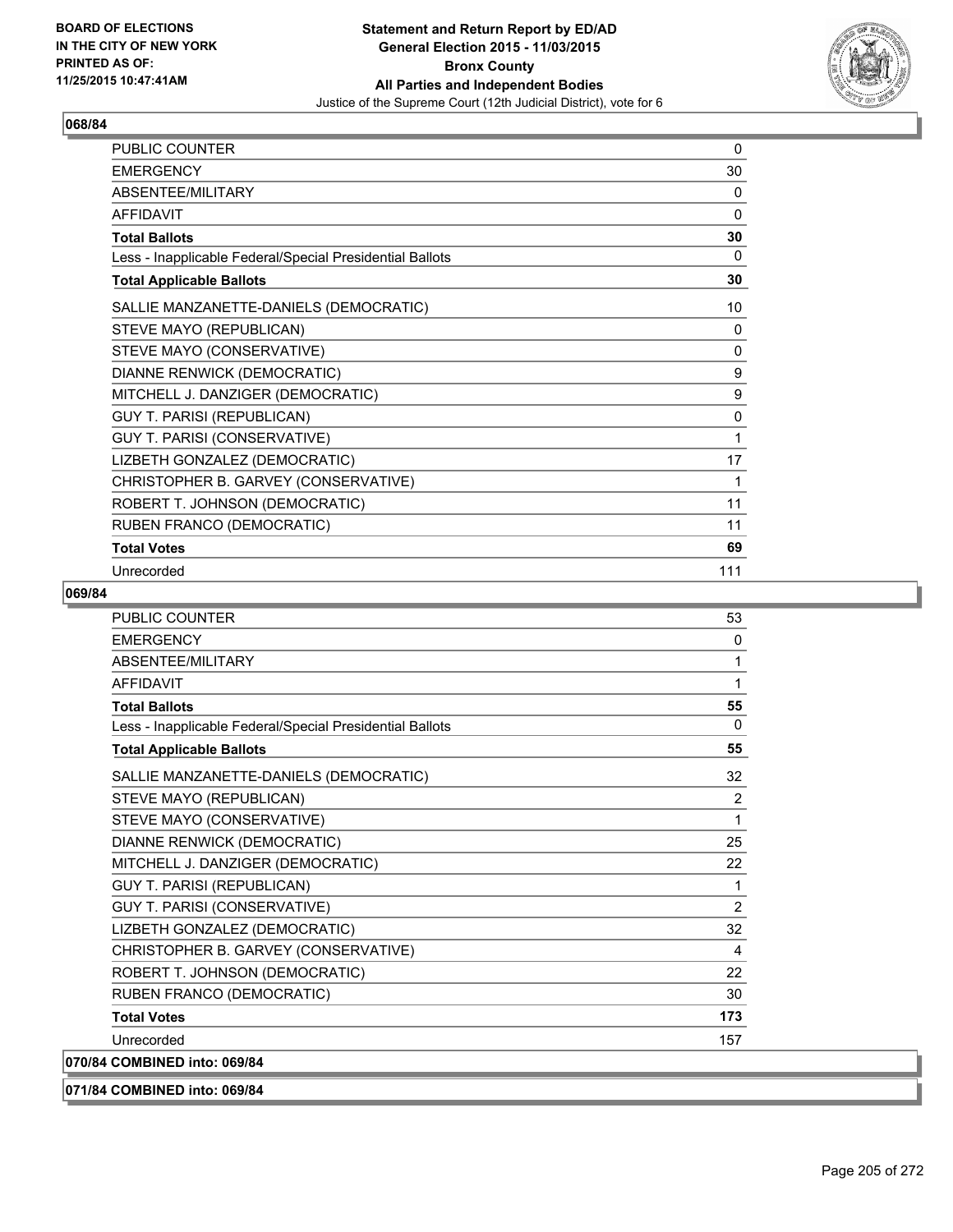

| PUBLIC COUNTER                                           | 38           |
|----------------------------------------------------------|--------------|
| <b>EMERGENCY</b>                                         | 0            |
| ABSENTEE/MILITARY                                        | 1            |
| <b>AFFIDAVIT</b>                                         | 1            |
| <b>Total Ballots</b>                                     | 40           |
| Less - Inapplicable Federal/Special Presidential Ballots | 0            |
| <b>Total Applicable Ballots</b>                          | 40           |
| SALLIE MANZANETTE-DANIELS (DEMOCRATIC)                   | 23           |
| STEVE MAYO (REPUBLICAN)                                  | 3            |
| STEVE MAYO (CONSERVATIVE)                                | 1            |
| DIANNE RENWICK (DEMOCRATIC)                              | 18           |
| MITCHELL J. DANZIGER (DEMOCRATIC)                        | 24           |
| <b>GUY T. PARISI (REPUBLICAN)</b>                        | 1            |
| GUY T. PARISI (CONSERVATIVE)                             | $\mathbf{0}$ |
| LIZBETH GONZALEZ (DEMOCRATIC)                            | 28           |
| CHRISTOPHER B. GARVEY (CONSERVATIVE)                     | 1            |
| ROBERT T. JOHNSON (DEMOCRATIC)                           | 22           |
| RUBEN FRANCO (DEMOCRATIC)                                | 26           |
| <b>Total Votes</b>                                       | 147          |
| Unrecorded                                               | 93           |

## **073/84 COMBINED into: 053/84**

#### **074/84 COMBINED into: 053/84**

| <b>PUBLIC COUNTER</b>                                    | 47       |
|----------------------------------------------------------|----------|
| <b>EMERGENCY</b>                                         | 0        |
| <b>ABSENTEE/MILITARY</b>                                 | 5        |
| <b>AFFIDAVIT</b>                                         | 5        |
| <b>Total Ballots</b>                                     | 57       |
| Less - Inapplicable Federal/Special Presidential Ballots | $\Omega$ |
| <b>Total Applicable Ballots</b>                          | 57       |
| SALLIE MANZANETTE-DANIELS (DEMOCRATIC)                   | 35       |
| STEVE MAYO (REPUBLICAN)                                  | 3        |
| STEVE MAYO (CONSERVATIVE)                                | 1        |
| DIANNE RENWICK (DEMOCRATIC)                              | 34       |
| MITCHELL J. DANZIGER (DEMOCRATIC)                        | 32       |
| <b>GUY T. PARISI (REPUBLICAN)</b>                        | 2        |
| GUY T. PARISI (CONSERVATIVE)                             | 1        |
| LIZBETH GONZALEZ (DEMOCRATIC)                            | 37       |
| CHRISTOPHER B. GARVEY (CONSERVATIVE)                     | $\Omega$ |
| ROBERT T. JOHNSON (DEMOCRATIC)                           | 37       |
| RUBEN FRANCO (DEMOCRATIC)                                | 34       |
| <b>Total Votes</b>                                       | 216      |
| Unrecorded                                               | 126      |
| 076/84 COMBINED into: 048/84                             |          |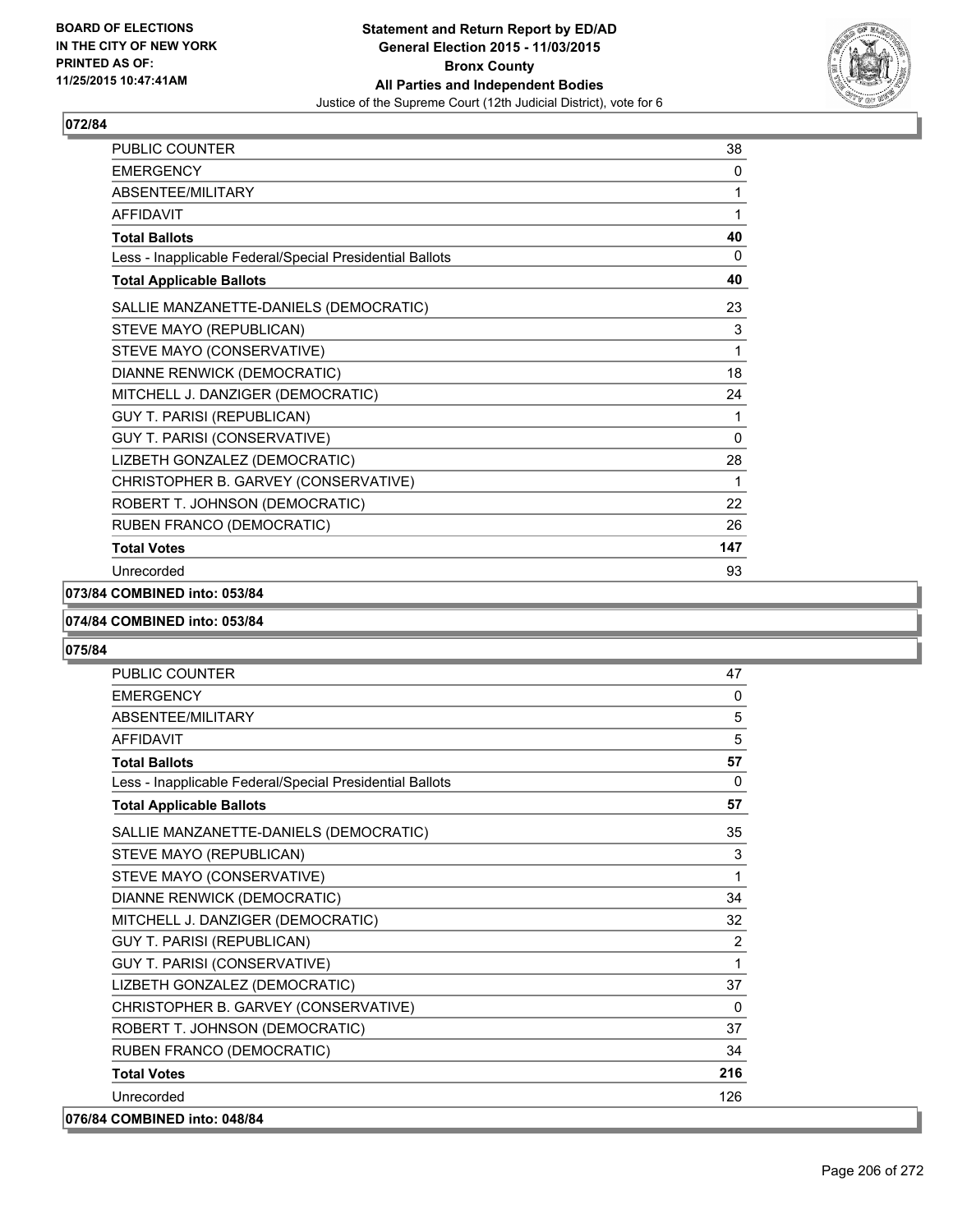

**077/84 COMBINED into: 053/84**

**078/84 COMBINED into: 048/84**

**079/84 COMBINED into: 039/84**

**080/84 COMBINED into: 009/84**

**081/84 COMBINED into: 053/84**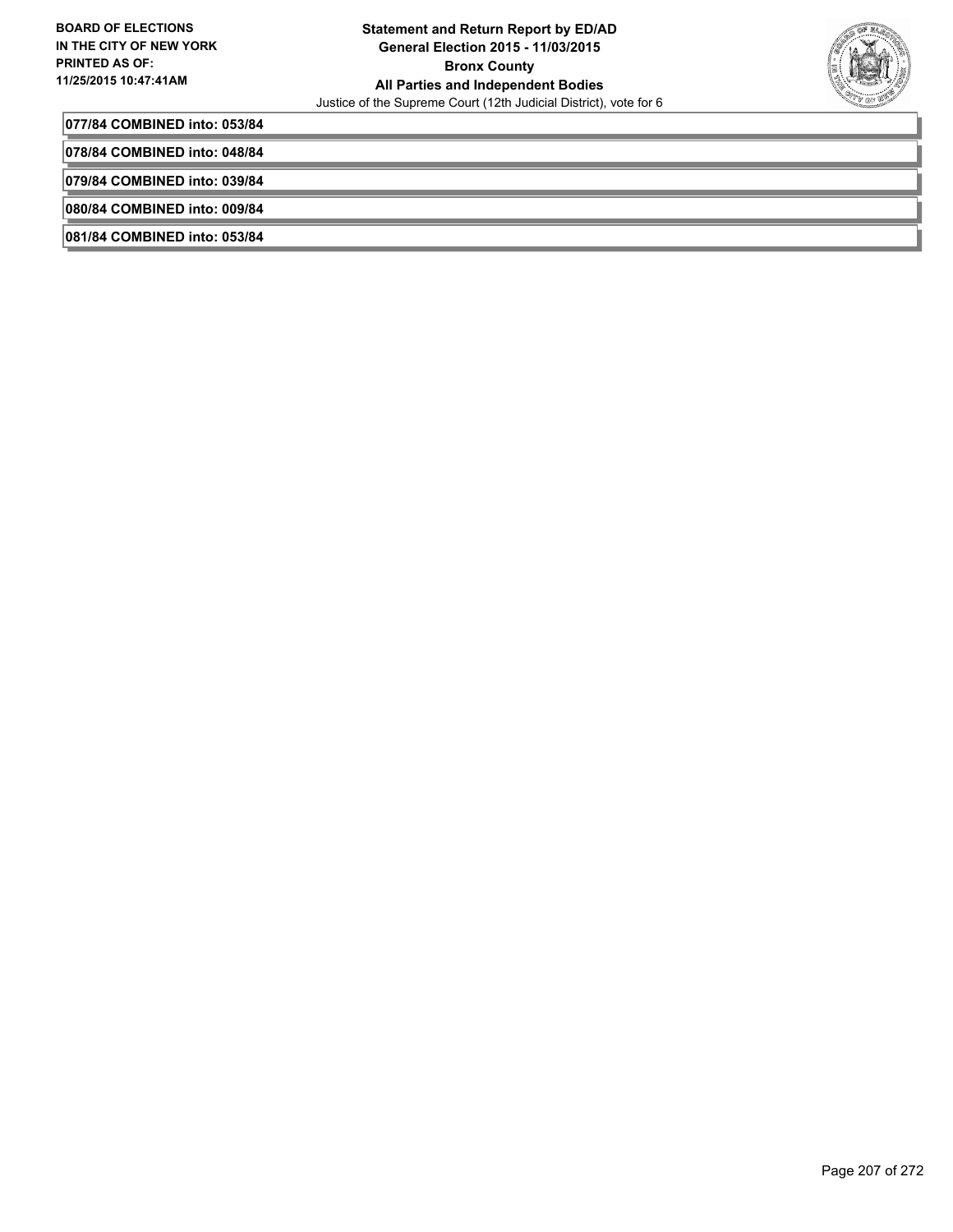

| PUBLIC COUNTER                                           | 89           |
|----------------------------------------------------------|--------------|
| <b>EMERGENCY</b>                                         | 0            |
| <b>ABSENTEE/MILITARY</b>                                 | 3            |
| <b>AFFIDAVIT</b>                                         | 0            |
| <b>Total Ballots</b>                                     | 92           |
| Less - Inapplicable Federal/Special Presidential Ballots | 0            |
| <b>Total Applicable Ballots</b>                          | 92           |
| SALLIE MANZANETTE-DANIELS (DEMOCRATIC)                   | 52           |
| STEVE MAYO (REPUBLICAN)                                  | 8            |
| STEVE MAYO (CONSERVATIVE)                                | $\mathbf{0}$ |
| DIANNE RENWICK (DEMOCRATIC)                              | 47           |
| MITCHELL J. DANZIGER (DEMOCRATIC)                        | 47           |
| <b>GUY T. PARISI (REPUBLICAN)</b>                        | 7            |
| GUY T. PARISI (CONSERVATIVE)                             | 0            |
| LIZBETH GONZALEZ (DEMOCRATIC)                            | 61           |
| CHRISTOPHER B. GARVEY (CONSERVATIVE)                     | 4            |
| ROBERT T. JOHNSON (DEMOCRATIC)                           | 57           |
| RUBEN FRANCO (DEMOCRATIC)                                | 52           |
| UNATTRIBUTABLE WRITE-IN (WRITE-IN)                       | 6            |
| <b>Total Votes</b>                                       | 341          |
| Unrecorded                                               | 211          |

#### **002/85 COMBINED into: 001/85**

| <b>PUBLIC COUNTER</b>                                    | 42           |
|----------------------------------------------------------|--------------|
| <b>EMERGENCY</b>                                         | 0            |
| <b>ABSENTEE/MILITARY</b>                                 | 3            |
| <b>AFFIDAVIT</b>                                         | $\mathbf{0}$ |
| <b>Total Ballots</b>                                     | 45           |
| Less - Inapplicable Federal/Special Presidential Ballots | 0            |
| <b>Total Applicable Ballots</b>                          | 45           |
| SALLIE MANZANETTE-DANIELS (DEMOCRATIC)                   | 27           |
| STEVE MAYO (REPUBLICAN)                                  | 5            |
| STEVE MAYO (CONSERVATIVE)                                | $\mathbf{0}$ |
| DIANNE RENWICK (DEMOCRATIC)                              | 22           |
| MITCHELL J. DANZIGER (DEMOCRATIC)                        | 21           |
| GUY T. PARISI (REPUBLICAN)                               | 6            |
| GUY T. PARISI (CONSERVATIVE)                             | $\Omega$     |
| LIZBETH GONZALEZ (DEMOCRATIC)                            | 25           |
| CHRISTOPHER B. GARVEY (CONSERVATIVE)                     | 5            |
| ROBERT T. JOHNSON (DEMOCRATIC)                           | 26           |
| RUBEN FRANCO (DEMOCRATIC)                                | 26           |
| <b>Total Votes</b>                                       | 163          |
| Unrecorded                                               | 107          |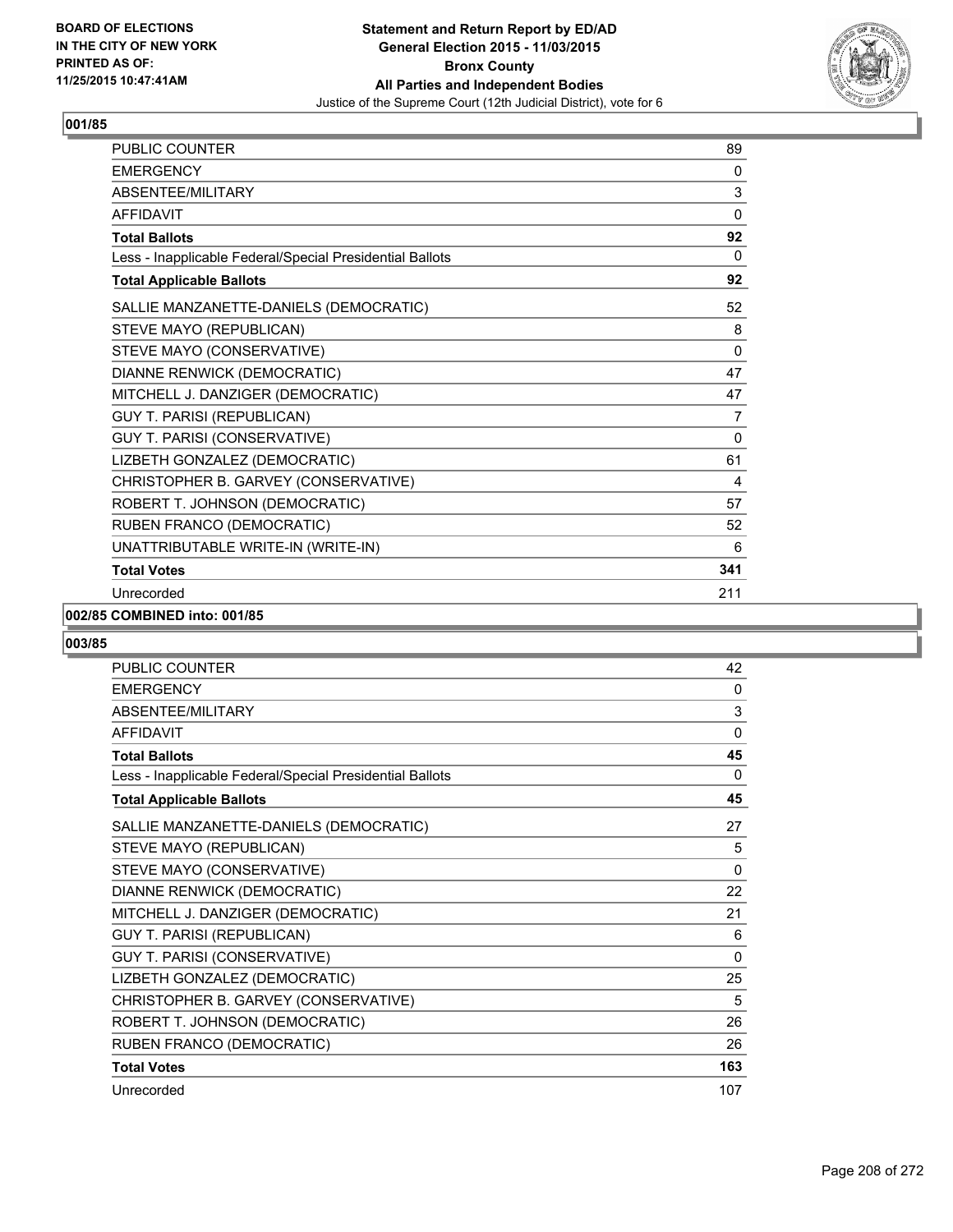

| <b>PUBLIC COUNTER</b>                                    | 48             |
|----------------------------------------------------------|----------------|
| <b>EMERGENCY</b>                                         | 0              |
| ABSENTEE/MILITARY                                        | 1              |
| <b>AFFIDAVIT</b>                                         | $\mathbf{0}$   |
| <b>Total Ballots</b>                                     | 49             |
| Less - Inapplicable Federal/Special Presidential Ballots | 0              |
| <b>Total Applicable Ballots</b>                          | 49             |
| SALLIE MANZANETTE-DANIELS (DEMOCRATIC)                   | 30             |
| STEVE MAYO (REPUBLICAN)                                  | 1              |
| STEVE MAYO (CONSERVATIVE)                                | $\mathbf{0}$   |
| DIANNE RENWICK (DEMOCRATIC)                              | 32             |
| MITCHELL J. DANZIGER (DEMOCRATIC)                        | 27             |
| <b>GUY T. PARISI (REPUBLICAN)</b>                        | $\overline{2}$ |
| GUY T. PARISI (CONSERVATIVE)                             | $\Omega$       |
| LIZBETH GONZALEZ (DEMOCRATIC)                            | 35             |
| CHRISTOPHER B. GARVEY (CONSERVATIVE)                     | 4              |
| ROBERT T. JOHNSON (DEMOCRATIC)                           | 28             |
| RUBEN FRANCO (DEMOCRATIC)                                | 31             |
| LUIS SEPULVEDA (WRITE-IN)                                | 1              |
| <b>Total Votes</b>                                       | 191            |
| Unrecorded                                               | 103            |

| <b>PUBLIC COUNTER</b>                                    | 22             |
|----------------------------------------------------------|----------------|
| <b>EMERGENCY</b>                                         | $\mathbf{0}$   |
| ABSENTEE/MILITARY                                        | 0              |
| AFFIDAVIT                                                | 0              |
| <b>Total Ballots</b>                                     | 22             |
| Less - Inapplicable Federal/Special Presidential Ballots | $\Omega$       |
| <b>Total Applicable Ballots</b>                          | 22             |
| SALLIE MANZANETTE-DANIELS (DEMOCRATIC)                   | 17             |
| STEVE MAYO (REPUBLICAN)                                  | 2              |
| STEVE MAYO (CONSERVATIVE)                                | $\mathbf{0}$   |
| DIANNE RENWICK (DEMOCRATIC)                              | 15             |
| MITCHELL J. DANZIGER (DEMOCRATIC)                        | 13             |
| <b>GUY T. PARISI (REPUBLICAN)</b>                        | $\overline{2}$ |
| <b>GUY T. PARISI (CONSERVATIVE)</b>                      | 0              |
| LIZBETH GONZALEZ (DEMOCRATIC)                            | 18             |
| CHRISTOPHER B. GARVEY (CONSERVATIVE)                     | 2              |
| ROBERT T. JOHNSON (DEMOCRATIC)                           | 17             |
| RUBEN FRANCO (DEMOCRATIC)                                | 17             |
| <b>Total Votes</b>                                       | 103            |
| Unrecorded                                               | 29             |
| 006/85 COMBINED into: 004/85                             |                |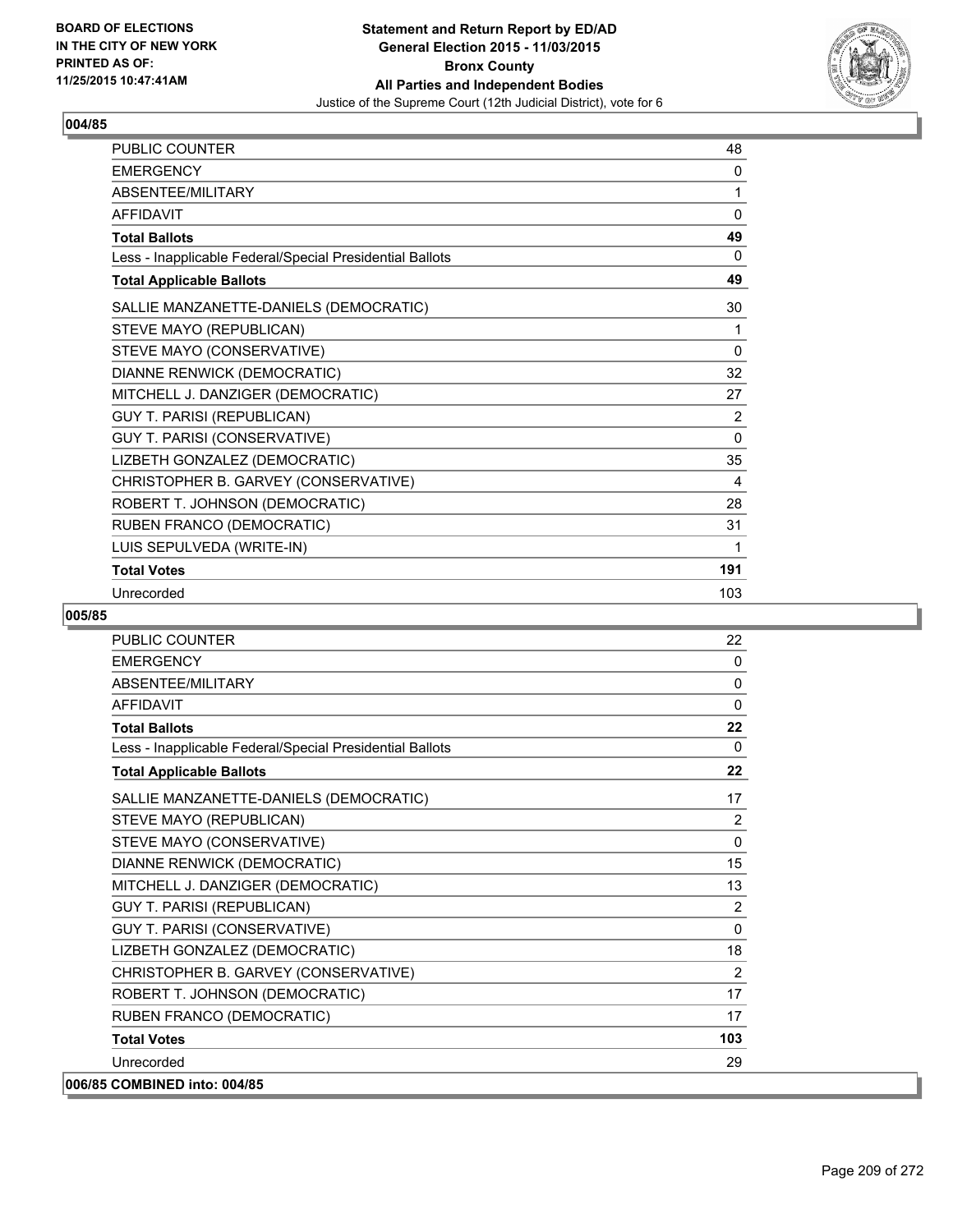

| PUBLIC COUNTER                                           | 73           |
|----------------------------------------------------------|--------------|
| <b>EMERGENCY</b>                                         | 0            |
| ABSENTEE/MILITARY                                        | $\mathbf{0}$ |
| <b>AFFIDAVIT</b>                                         | 2            |
| <b>Total Ballots</b>                                     | 75           |
| Less - Inapplicable Federal/Special Presidential Ballots | 0            |
| <b>Total Applicable Ballots</b>                          | 75           |
| SALLIE MANZANETTE-DANIELS (DEMOCRATIC)                   | 41           |
| STEVE MAYO (REPUBLICAN)                                  | 6            |
| STEVE MAYO (CONSERVATIVE)                                | $\Omega$     |
| DIANNE RENWICK (DEMOCRATIC)                              | 37           |
| MITCHELL J. DANZIGER (DEMOCRATIC)                        | 36           |
| <b>GUY T. PARISI (REPUBLICAN)</b>                        | 3            |
| GUY T. PARISI (CONSERVATIVE)                             | $\mathbf{0}$ |
| LIZBETH GONZALEZ (DEMOCRATIC)                            | 48           |
| CHRISTOPHER B. GARVEY (CONSERVATIVE)                     | 4            |
| ROBERT T. JOHNSON (DEMOCRATIC)                           | 42           |
| RUBEN FRANCO (DEMOCRATIC)                                | 42           |
| DARCEL D CLARK (WRITE-IN)                                | 1            |
| <b>Total Votes</b>                                       | 260          |
| Unrecorded                                               | 190          |

#### **008/85 COMBINED into: 007/85**

| <b>PUBLIC COUNTER</b>                                    | 61       |
|----------------------------------------------------------|----------|
| <b>EMERGENCY</b>                                         | 0        |
| ABSENTEE/MILITARY                                        | 4        |
| <b>AFFIDAVIT</b>                                         | 0        |
| <b>Total Ballots</b>                                     | 65       |
| Less - Inapplicable Federal/Special Presidential Ballots | $\Omega$ |
| <b>Total Applicable Ballots</b>                          | 65       |
| SALLIE MANZANETTE-DANIELS (DEMOCRATIC)                   | 34       |
| STEVE MAYO (REPUBLICAN)                                  | 4        |
| STEVE MAYO (CONSERVATIVE)                                | $\Omega$ |
| DIANNE RENWICK (DEMOCRATIC)                              | 32       |
| MITCHELL J. DANZIGER (DEMOCRATIC)                        | 30       |
| <b>GUY T. PARISI (REPUBLICAN)</b>                        | 3        |
| GUY T. PARISI (CONSERVATIVE)                             | 0        |
| LIZBETH GONZALEZ (DEMOCRATIC)                            | 31       |
| CHRISTOPHER B. GARVEY (CONSERVATIVE)                     | 2        |
| ROBERT T. JOHNSON (DEMOCRATIC)                           | 38       |
| RUBEN FRANCO (DEMOCRATIC)                                | 30       |
| <b>Total Votes</b>                                       | 204      |
| Unrecorded                                               | 186      |
| 010/85 COMBINED into: 009/85                             |          |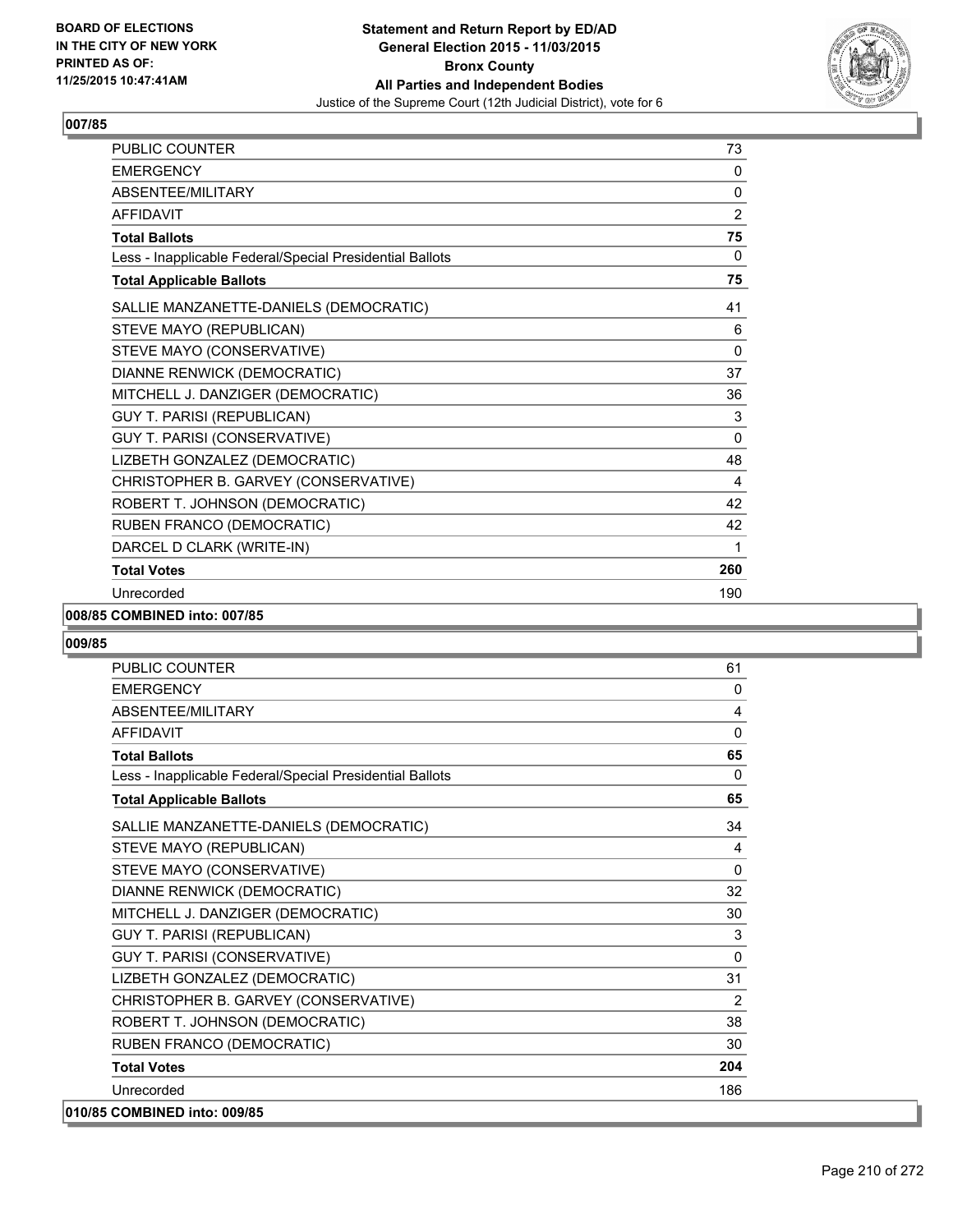

| PUBLIC COUNTER                                           | 87  |
|----------------------------------------------------------|-----|
| <b>EMERGENCY</b>                                         | 0   |
| ABSENTEE/MILITARY                                        | 3   |
| <b>AFFIDAVIT</b>                                         | 0   |
| <b>Total Ballots</b>                                     | 90  |
| Less - Inapplicable Federal/Special Presidential Ballots | 0   |
| <b>Total Applicable Ballots</b>                          | 90  |
| SALLIE MANZANETTE-DANIELS (DEMOCRATIC)                   | 44  |
| STEVE MAYO (REPUBLICAN)                                  | 1   |
| STEVE MAYO (CONSERVATIVE)                                | 3   |
| DIANNE RENWICK (DEMOCRATIC)                              | 48  |
| MITCHELL J. DANZIGER (DEMOCRATIC)                        | 43  |
| <b>GUY T. PARISI (REPUBLICAN)</b>                        | 0   |
| GUY T. PARISI (CONSERVATIVE)                             | 1   |
| LIZBETH GONZALEZ (DEMOCRATIC)                            | 55  |
| CHRISTOPHER B. GARVEY (CONSERVATIVE)                     | 0   |
| ROBERT T. JOHNSON (DEMOCRATIC)                           | 47  |
| RUBEN FRANCO (DEMOCRATIC)                                | 39  |
| <b>Total Votes</b>                                       | 281 |
| Unrecorded                                               | 259 |

| <b>PUBLIC COUNTER</b>                                    | 91       |
|----------------------------------------------------------|----------|
| <b>EMERGENCY</b>                                         | 0        |
| ABSENTEE/MILITARY                                        | 2        |
| <b>AFFIDAVIT</b>                                         | 1        |
| <b>Total Ballots</b>                                     | 94       |
| Less - Inapplicable Federal/Special Presidential Ballots | $\Omega$ |
| <b>Total Applicable Ballots</b>                          | 94       |
| SALLIE MANZANETTE-DANIELS (DEMOCRATIC)                   | 57       |
| STEVE MAYO (REPUBLICAN)                                  | 0        |
| STEVE MAYO (CONSERVATIVE)                                | 2        |
| DIANNE RENWICK (DEMOCRATIC)                              | 43       |
| MITCHELL J. DANZIGER (DEMOCRATIC)                        | 41       |
| <b>GUY T. PARISI (REPUBLICAN)</b>                        | 2        |
| GUY T. PARISI (CONSERVATIVE)                             | $\Omega$ |
| LIZBETH GONZALEZ (DEMOCRATIC)                            | 43       |
| CHRISTOPHER B. GARVEY (CONSERVATIVE)                     | 3        |
| ROBERT T. JOHNSON (DEMOCRATIC)                           | 58       |
| RUBEN FRANCO (DEMOCRATIC)                                | 45       |
| <b>Total Votes</b>                                       | 294      |
| Unrecorded                                               | 270      |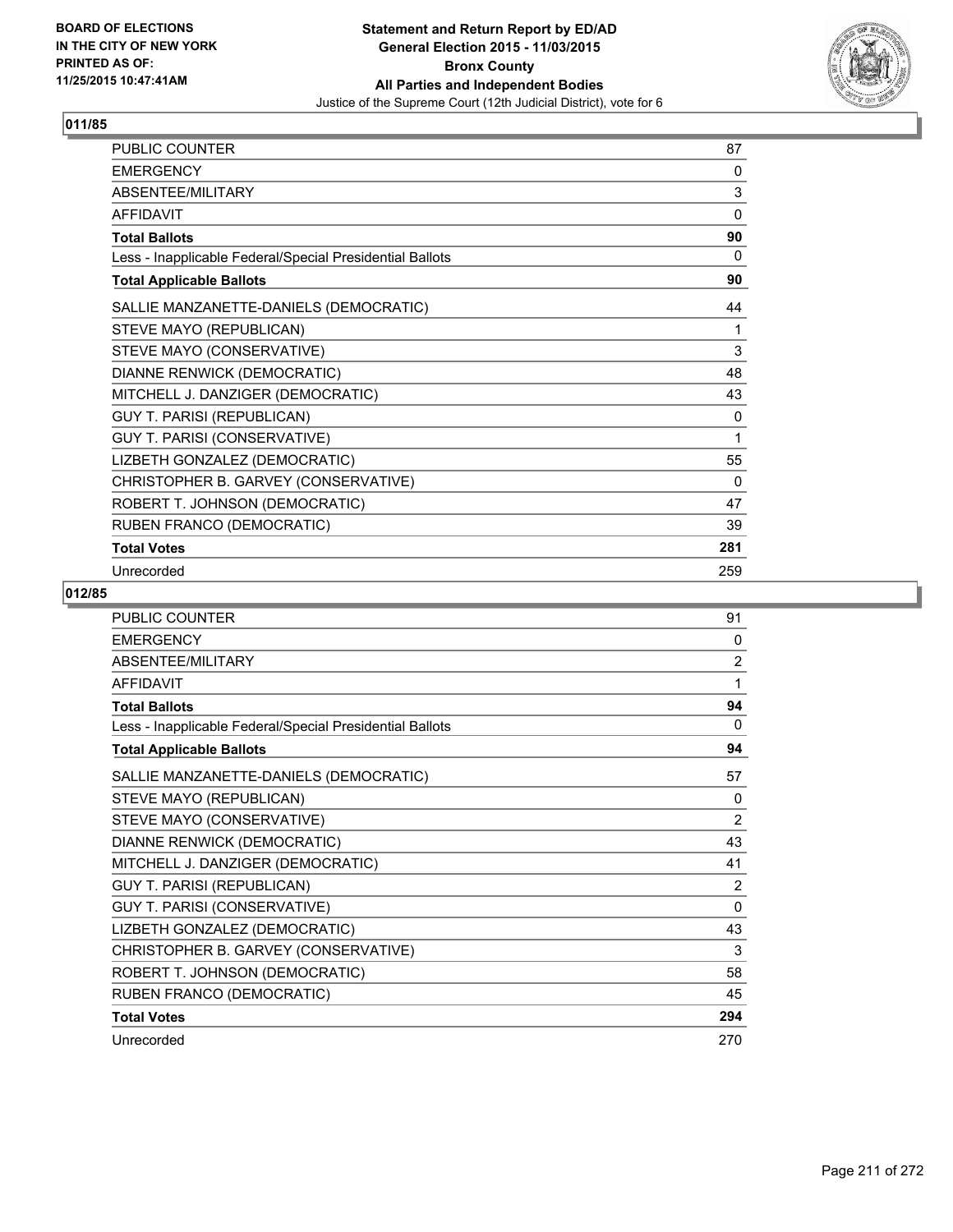

| PUBLIC COUNTER                                           | 162 |
|----------------------------------------------------------|-----|
| <b>EMERGENCY</b>                                         | 0   |
| ABSENTEE/MILITARY                                        | 9   |
| <b>AFFIDAVIT</b>                                         | 1   |
| <b>Total Ballots</b>                                     | 172 |
| Less - Inapplicable Federal/Special Presidential Ballots | 0   |
| <b>Total Applicable Ballots</b>                          | 172 |
| SALLIE MANZANETTE-DANIELS (DEMOCRATIC)                   | 104 |
| STEVE MAYO (REPUBLICAN)                                  | 0   |
| STEVE MAYO (CONSERVATIVE)                                | 0   |
| DIANNE RENWICK (DEMOCRATIC)                              | 93  |
| MITCHELL J. DANZIGER (DEMOCRATIC)                        | 86  |
| <b>GUY T. PARISI (REPUBLICAN)</b>                        | 1   |
| GUY T. PARISI (CONSERVATIVE)                             | 1   |
| LIZBETH GONZALEZ (DEMOCRATIC)                            | 82  |
| CHRISTOPHER B. GARVEY (CONSERVATIVE)                     | 4   |
| ROBERT T. JOHNSON (DEMOCRATIC)                           | 129 |
| RUBEN FRANCO (DEMOCRATIC)                                | 84  |
| <b>Total Votes</b>                                       | 584 |
| Unrecorded                                               | 448 |

## **014/85 COMBINED into: 011/85**

#### **015/85**

| <b>PUBLIC COUNTER</b>                                    | 93           |
|----------------------------------------------------------|--------------|
| <b>EMERGENCY</b>                                         | $\mathbf{0}$ |
| ABSENTEE/MILITARY                                        | 5            |
| <b>AFFIDAVIT</b>                                         | 1            |
| <b>Total Ballots</b>                                     | 99           |
| Less - Inapplicable Federal/Special Presidential Ballots | $\mathbf{0}$ |
| <b>Total Applicable Ballots</b>                          | 99           |
| SALLIE MANZANETTE-DANIELS (DEMOCRATIC)                   | 50           |
| STEVE MAYO (REPUBLICAN)                                  | 4            |
| STEVE MAYO (CONSERVATIVE)                                | 0            |
| DIANNE RENWICK (DEMOCRATIC)                              | 46           |
| MITCHELL J. DANZIGER (DEMOCRATIC)                        | 42           |
| <b>GUY T. PARISI (REPUBLICAN)</b>                        | 1            |
| <b>GUY T. PARISI (CONSERVATIVE)</b>                      | 0            |
| LIZBETH GONZALEZ (DEMOCRATIC)                            | 55           |
| CHRISTOPHER B. GARVEY (CONSERVATIVE)                     | 0            |
| ROBERT T. JOHNSON (DEMOCRATIC)                           | 55           |
| RUBEN FRANCO (DEMOCRATIC)                                | 45           |
| UNATTRIBUTABLE WRITE-IN (WRITE-IN)                       | 1            |
| <b>Total Votes</b>                                       | 299          |
| Unrecorded                                               | 295          |
| 016/85 COMBINED into: 012/85                             |              |

# **017/85 COMBINED into: 015/85**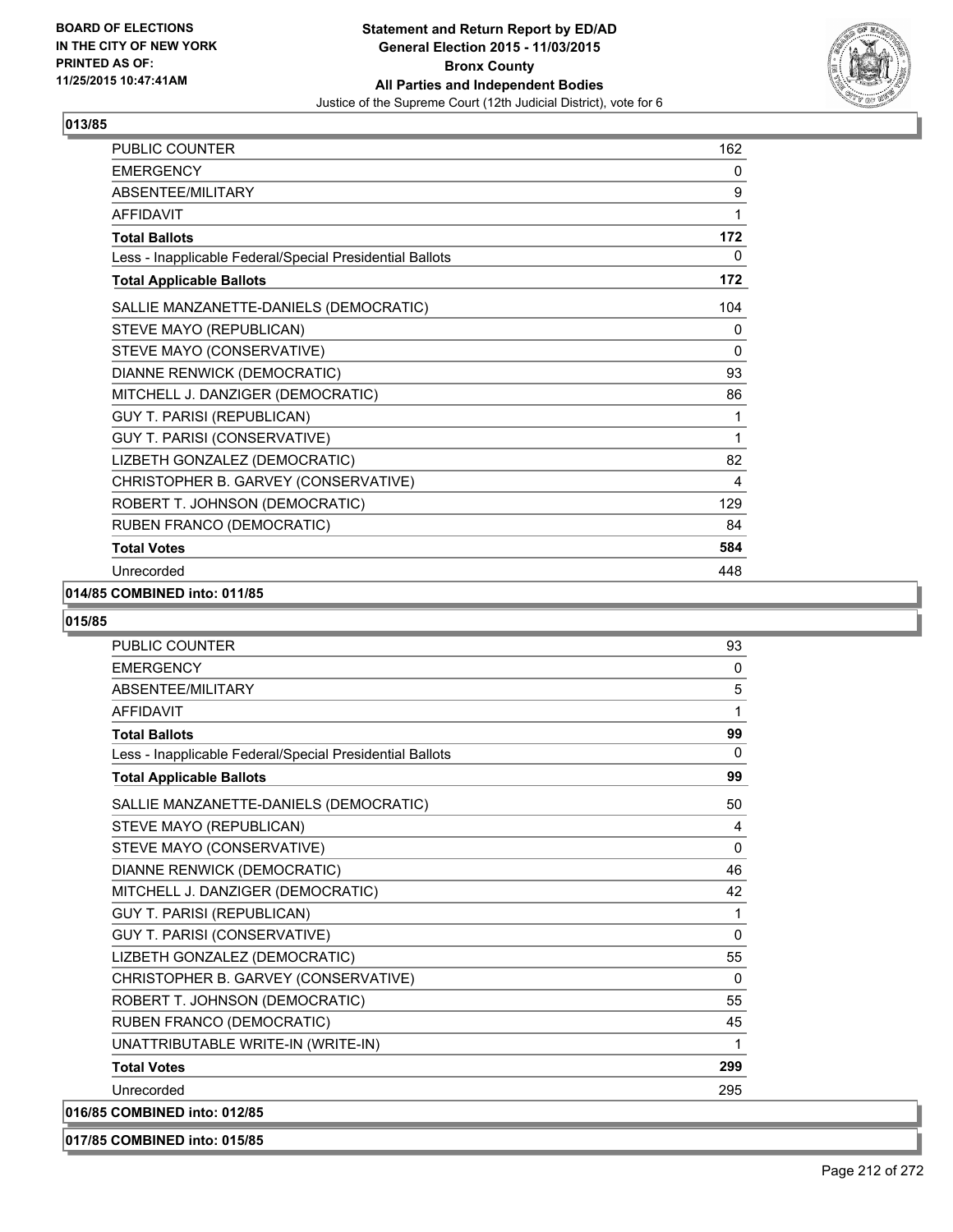

| PUBLIC COUNTER                                           | 68             |
|----------------------------------------------------------|----------------|
| <b>EMERGENCY</b>                                         | 0              |
| ABSENTEE/MILITARY                                        | 2              |
| <b>AFFIDAVIT</b>                                         | $\mathbf{0}$   |
| <b>Total Ballots</b>                                     | 70             |
| Less - Inapplicable Federal/Special Presidential Ballots | 0              |
| <b>Total Applicable Ballots</b>                          | 70             |
| SALLIE MANZANETTE-DANIELS (DEMOCRATIC)                   | 42             |
| STEVE MAYO (REPUBLICAN)                                  | $\overline{2}$ |
| STEVE MAYO (CONSERVATIVE)                                | 1              |
| DIANNE RENWICK (DEMOCRATIC)                              | 36             |
| MITCHELL J. DANZIGER (DEMOCRATIC)                        | 35             |
| <b>GUY T. PARISI (REPUBLICAN)</b>                        | 2              |
| GUY T. PARISI (CONSERVATIVE)                             | $\mathbf{0}$   |
| LIZBETH GONZALEZ (DEMOCRATIC)                            | 42             |
| CHRISTOPHER B. GARVEY (CONSERVATIVE)                     | 0              |
| ROBERT T. JOHNSON (DEMOCRATIC)                           | 51             |
| RUBEN FRANCO (DEMOCRATIC)                                | 36             |
| <b>Total Votes</b>                                       | 247            |
| Unrecorded                                               | 173            |

## **019/85 COMBINED into: 013/85**

| PUBLIC COUNTER                                           | 139          |
|----------------------------------------------------------|--------------|
| <b>EMERGENCY</b>                                         | 0            |
| <b>ABSENTEE/MILITARY</b>                                 | 6            |
| <b>AFFIDAVIT</b>                                         | 4            |
| <b>Total Ballots</b>                                     | 149          |
| Less - Inapplicable Federal/Special Presidential Ballots | $\mathbf{0}$ |
| <b>Total Applicable Ballots</b>                          | 149          |
| SALLIE MANZANETTE-DANIELS (DEMOCRATIC)                   | 87           |
| STEVE MAYO (REPUBLICAN)                                  | 1            |
| STEVE MAYO (CONSERVATIVE)                                | 1            |
| DIANNE RENWICK (DEMOCRATIC)                              | 77           |
| MITCHELL J. DANZIGER (DEMOCRATIC)                        | 71           |
| <b>GUY T. PARISI (REPUBLICAN)</b>                        | 1            |
| <b>GUY T. PARISI (CONSERVATIVE)</b>                      | 1            |
| LIZBETH GONZALEZ (DEMOCRATIC)                            | 83           |
| CHRISTOPHER B. GARVEY (CONSERVATIVE)                     | 3            |
| ROBERT T. JOHNSON (DEMOCRATIC)                           | 108          |
| RUBEN FRANCO (DEMOCRATIC)                                | 77           |
| UNATTRIBUTABLE WRITE-IN (WRITE-IN)                       | 1            |
| <b>Total Votes</b>                                       | 511          |
| Unrecorded                                               | 383          |
| 021/85 COMBINED into: 020/85                             |              |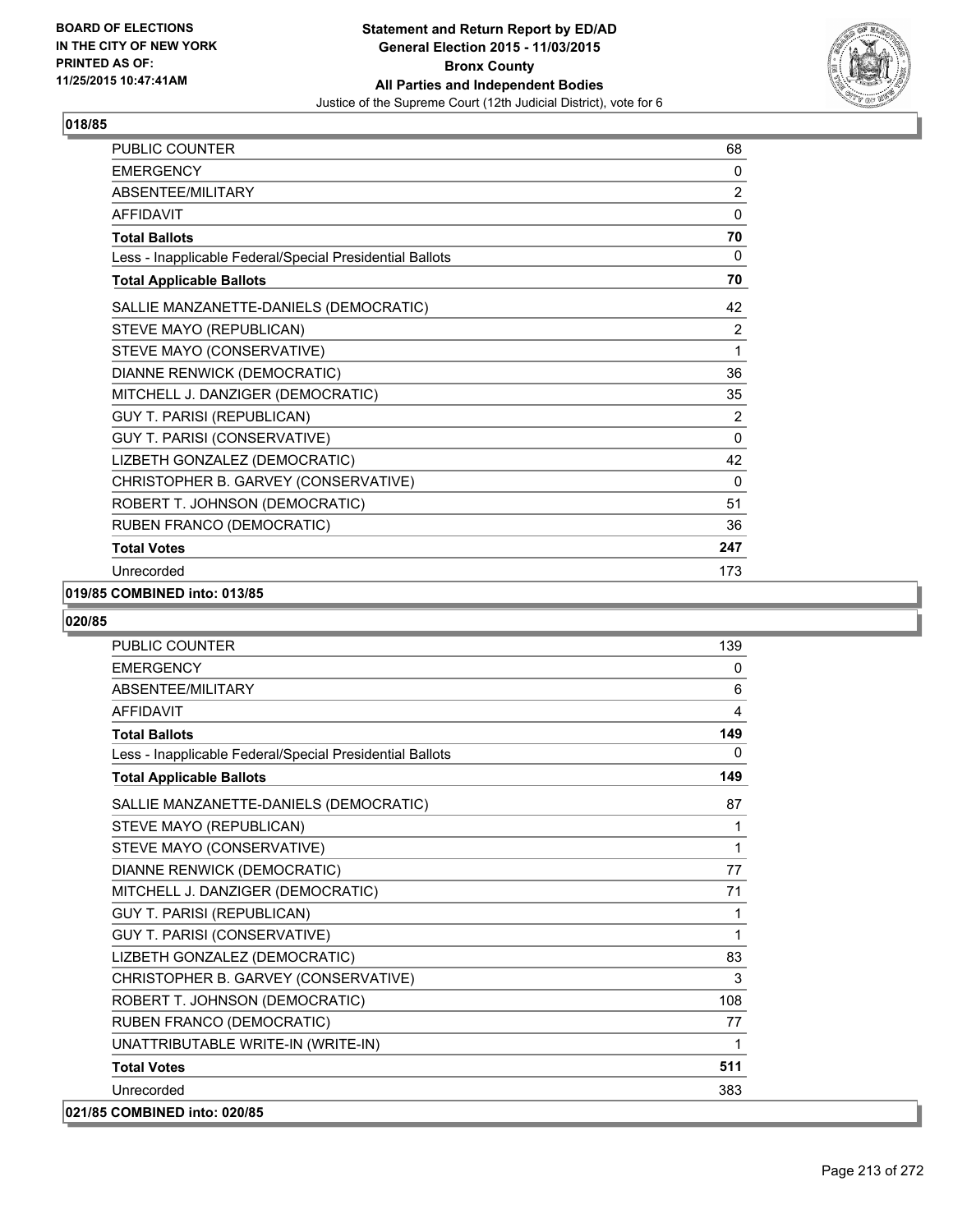

| <b>PUBLIC COUNTER</b>                                    | 44           |
|----------------------------------------------------------|--------------|
| <b>EMERGENCY</b>                                         | 0            |
| <b>ABSENTEE/MILITARY</b>                                 | 5            |
| <b>AFFIDAVIT</b>                                         | 3            |
| <b>Total Ballots</b>                                     | 52           |
| Less - Inapplicable Federal/Special Presidential Ballots | $\mathbf{0}$ |
| <b>Total Applicable Ballots</b>                          | 52           |
| SALLIE MANZANETTE-DANIELS (DEMOCRATIC)                   | 33           |
| STEVE MAYO (REPUBLICAN)                                  | 2            |
| STEVE MAYO (CONSERVATIVE)                                | 0            |
| DIANNE RENWICK (DEMOCRATIC)                              | 34           |
| MITCHELL J. DANZIGER (DEMOCRATIC)                        | 28           |
| GUY T. PARISI (REPUBLICAN)                               | 2            |
| GUY T. PARISI (CONSERVATIVE)                             | $\mathbf{0}$ |
| LIZBETH GONZALEZ (DEMOCRATIC)                            | 31           |
| CHRISTOPHER B. GARVEY (CONSERVATIVE)                     | 0            |
| ROBERT T. JOHNSON (DEMOCRATIC)                           | 32           |
| RUBEN FRANCO (DEMOCRATIC)                                | 27           |
| <b>Total Votes</b>                                       | 189          |
| Unrecorded                                               | 123          |

#### **023/85 COMBINED into: 022/85**

| <b>PUBLIC COUNTER</b>                                    | 108          |
|----------------------------------------------------------|--------------|
| <b>EMERGENCY</b>                                         | 0            |
| <b>ABSENTEE/MILITARY</b>                                 | 5            |
| <b>AFFIDAVIT</b>                                         | 1            |
| <b>Total Ballots</b>                                     | 114          |
| Less - Inapplicable Federal/Special Presidential Ballots | 0            |
| <b>Total Applicable Ballots</b>                          | 114          |
| SALLIE MANZANETTE-DANIELS (DEMOCRATIC)                   | 65           |
| STEVE MAYO (REPUBLICAN)                                  | 5            |
| STEVE MAYO (CONSERVATIVE)                                | $\mathbf{0}$ |
| DIANNE RENWICK (DEMOCRATIC)                              | 73           |
| MITCHELL J. DANZIGER (DEMOCRATIC)                        | 57           |
| <b>GUY T. PARISI (REPUBLICAN)</b>                        | 2            |
| GUY T. PARISI (CONSERVATIVE)                             | $\mathbf{0}$ |
| LIZBETH GONZALEZ (DEMOCRATIC)                            | 63           |
| CHRISTOPHER B. GARVEY (CONSERVATIVE)                     | 4            |
| ROBERT T. JOHNSON (DEMOCRATIC)                           | 87           |
| RUBEN FRANCO (DEMOCRATIC)                                | 61           |
| <b>Total Votes</b>                                       | 417          |
| Unrecorded                                               | 267          |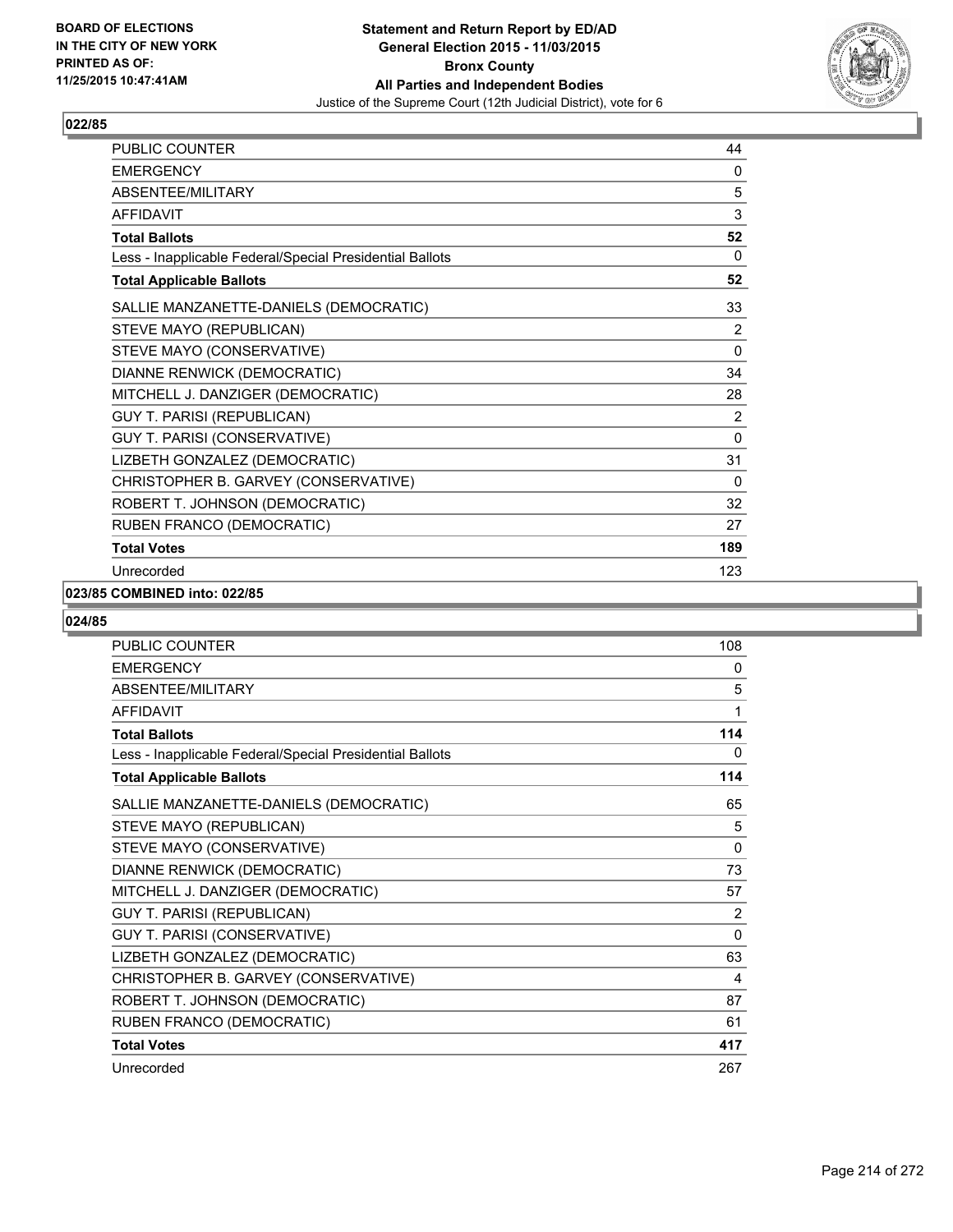

| PUBLIC COUNTER                                           | 89           |
|----------------------------------------------------------|--------------|
| <b>EMERGENCY</b>                                         | 0            |
| <b>ABSENTEE/MILITARY</b>                                 | 5            |
| <b>AFFIDAVIT</b>                                         | $\Omega$     |
| <b>Total Ballots</b>                                     | 94           |
| Less - Inapplicable Federal/Special Presidential Ballots | 0            |
| <b>Total Applicable Ballots</b>                          | 94           |
| SALLIE MANZANETTE-DANIELS (DEMOCRATIC)                   | 56           |
| STEVE MAYO (REPUBLICAN)                                  | 4            |
| STEVE MAYO (CONSERVATIVE)                                | 0            |
| DIANNE RENWICK (DEMOCRATIC)                              | 52           |
| MITCHELL J. DANZIGER (DEMOCRATIC)                        | 42           |
| <b>GUY T. PARISI (REPUBLICAN)</b>                        | 3            |
| GUY T. PARISI (CONSERVATIVE)                             | $\mathbf{0}$ |
| LIZBETH GONZALEZ (DEMOCRATIC)                            | 56           |
| CHRISTOPHER B. GARVEY (CONSERVATIVE)                     | 4            |
| ROBERT T. JOHNSON (DEMOCRATIC)                           | 68           |
| RUBEN FRANCO (DEMOCRATIC)                                | 46           |
| <b>Total Votes</b>                                       | 331          |
| Unrecorded                                               | 233          |

## **026/85 COMBINED into: 024/85**

#### **027/85 COMBINED into: 025/85**

| PUBLIC COUNTER                                           | 53           |
|----------------------------------------------------------|--------------|
| <b>EMERGENCY</b>                                         | 0            |
| ABSENTEE/MILITARY                                        | 2            |
| <b>AFFIDAVIT</b>                                         | $\mathbf{0}$ |
| <b>Total Ballots</b>                                     | 55           |
| Less - Inapplicable Federal/Special Presidential Ballots | 0            |
| <b>Total Applicable Ballots</b>                          | 55           |
| SALLIE MANZANETTE-DANIELS (DEMOCRATIC)                   | 40           |
| STEVE MAYO (REPUBLICAN)                                  | 1            |
| STEVE MAYO (CONSERVATIVE)                                | $\mathbf{0}$ |
| DIANNE RENWICK (DEMOCRATIC)                              | 39           |
| MITCHELL J. DANZIGER (DEMOCRATIC)                        | 40           |
| <b>GUY T. PARISI (REPUBLICAN)</b>                        | 1            |
| GUY T. PARISI (CONSERVATIVE)                             | $\Omega$     |
| LIZBETH GONZALEZ (DEMOCRATIC)                            | 40           |
| CHRISTOPHER B. GARVEY (CONSERVATIVE)                     | 1            |
| ROBERT T. JOHNSON (DEMOCRATIC)                           | 45           |
| RUBEN FRANCO (DEMOCRATIC)                                | 42           |
| <b>Total Votes</b>                                       | 249          |
| Unrecorded                                               | 81           |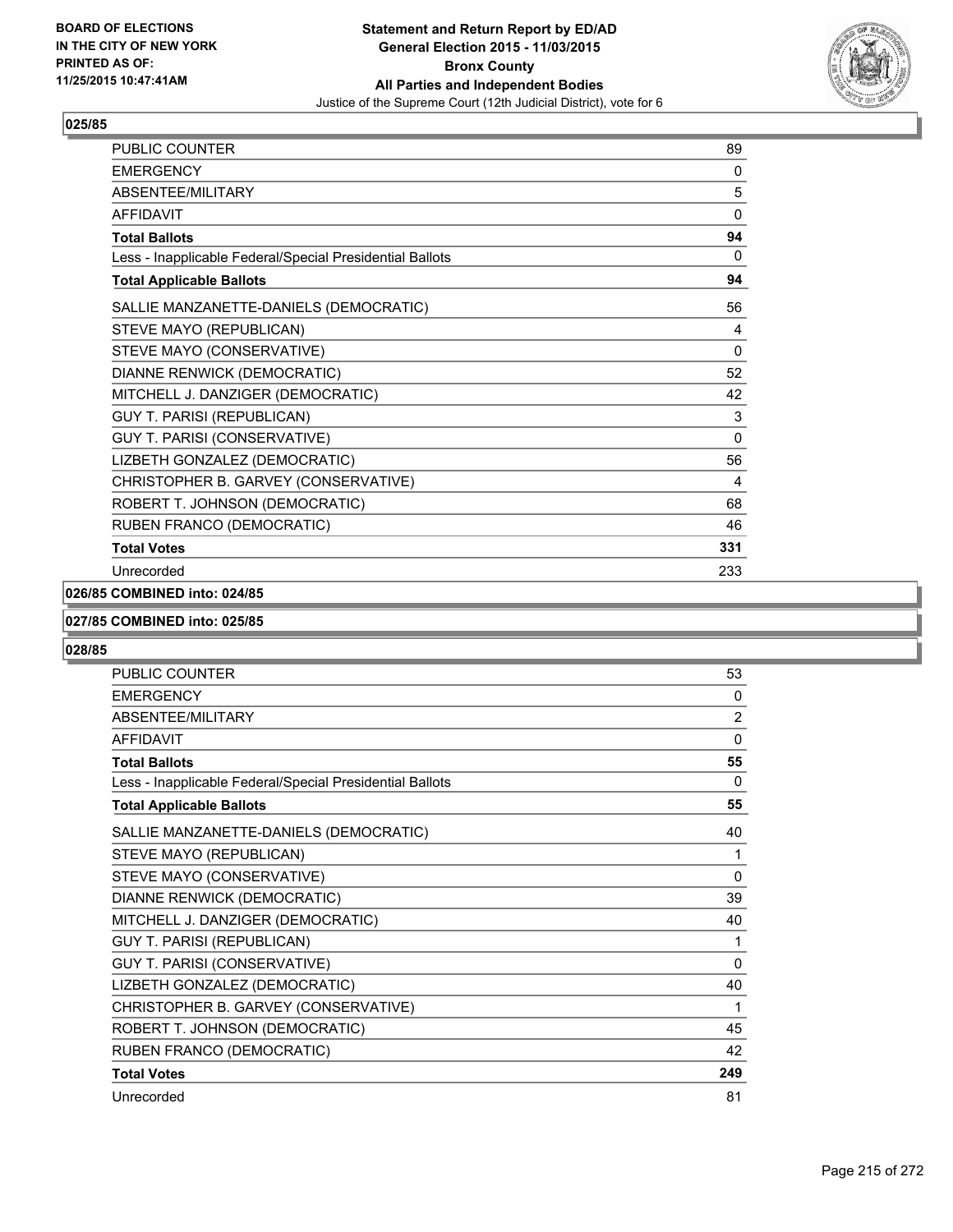

| PUBLIC COUNTER                                           | 51  |
|----------------------------------------------------------|-----|
| <b>EMERGENCY</b>                                         | 0   |
| ABSENTEE/MILITARY                                        | 3   |
| <b>AFFIDAVIT</b>                                         | 0   |
| <b>Total Ballots</b>                                     | 54  |
| Less - Inapplicable Federal/Special Presidential Ballots | 0   |
| <b>Total Applicable Ballots</b>                          | 54  |
| SALLIE MANZANETTE-DANIELS (DEMOCRATIC)                   | 37  |
| STEVE MAYO (REPUBLICAN)                                  | 3   |
| STEVE MAYO (CONSERVATIVE)                                | 1   |
| DIANNE RENWICK (DEMOCRATIC)                              | 34  |
| MITCHELL J. DANZIGER (DEMOCRATIC)                        | 32  |
| <b>GUY T. PARISI (REPUBLICAN)</b>                        | 2   |
| GUY T. PARISI (CONSERVATIVE)                             | 1   |
| LIZBETH GONZALEZ (DEMOCRATIC)                            | 37  |
| CHRISTOPHER B. GARVEY (CONSERVATIVE)                     | 1   |
| ROBERT T. JOHNSON (DEMOCRATIC)                           | 40  |
| RUBEN FRANCO (DEMOCRATIC)                                | 34  |
| <b>Total Votes</b>                                       | 222 |
| Unrecorded                                               | 102 |

## **030/85 COMBINED into: 029/85**

#### **031/85 COMBINED into: 028/85**

| <b>PUBLIC COUNTER</b>                                    | 37           |
|----------------------------------------------------------|--------------|
| <b>EMERGENCY</b>                                         | 0            |
| ABSENTEE/MILITARY                                        | $\mathbf{0}$ |
| <b>AFFIDAVIT</b>                                         | 1            |
| <b>Total Ballots</b>                                     | 38           |
| Less - Inapplicable Federal/Special Presidential Ballots | $\Omega$     |
| <b>Total Applicable Ballots</b>                          | 38           |
| SALLIE MANZANETTE-DANIELS (DEMOCRATIC)                   | 27           |
| STEVE MAYO (REPUBLICAN)                                  | 2            |
| STEVE MAYO (CONSERVATIVE)                                | $\mathbf{0}$ |
| DIANNE RENWICK (DEMOCRATIC)                              | 21           |
| MITCHELL J. DANZIGER (DEMOCRATIC)                        | 22           |
| <b>GUY T. PARISI (REPUBLICAN)</b>                        | 1            |
| GUY T. PARISI (CONSERVATIVE)                             | $\Omega$     |
| LIZBETH GONZALEZ (DEMOCRATIC)                            | 25           |
| CHRISTOPHER B. GARVEY (CONSERVATIVE)                     | 1            |
| ROBERT T. JOHNSON (DEMOCRATIC)                           | 25           |
| RUBEN FRANCO (DEMOCRATIC)                                | 21           |
| <b>Total Votes</b>                                       | 145          |
| Unrecorded                                               | 83           |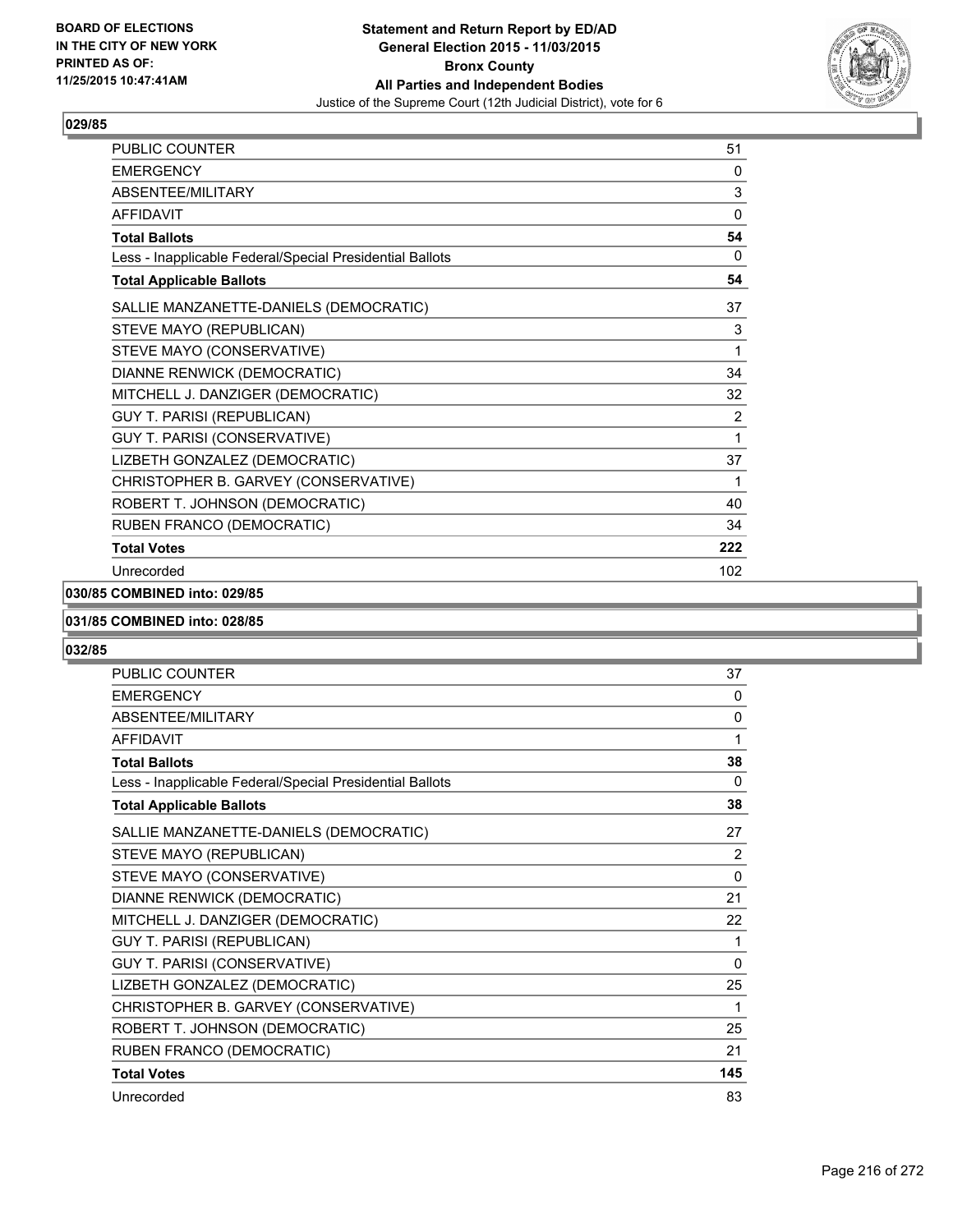

| PUBLIC COUNTER                                           | 62             |
|----------------------------------------------------------|----------------|
| <b>EMERGENCY</b>                                         | 0              |
| ABSENTEE/MILITARY                                        | 5              |
| <b>AFFIDAVIT</b>                                         | 1              |
| <b>Total Ballots</b>                                     | 68             |
| Less - Inapplicable Federal/Special Presidential Ballots | 0              |
| <b>Total Applicable Ballots</b>                          | 68             |
| SALLIE MANZANETTE-DANIELS (DEMOCRATIC)                   | 44             |
| STEVE MAYO (REPUBLICAN)                                  | 3              |
| STEVE MAYO (CONSERVATIVE)                                | $\overline{2}$ |
| DIANNE RENWICK (DEMOCRATIC)                              | 39             |
| MITCHELL J. DANZIGER (DEMOCRATIC)                        | 32             |
| <b>GUY T. PARISI (REPUBLICAN)</b>                        | $\overline{2}$ |
| GUY T. PARISI (CONSERVATIVE)                             | $\overline{2}$ |
| LIZBETH GONZALEZ (DEMOCRATIC)                            | 40             |
| CHRISTOPHER B. GARVEY (CONSERVATIVE)                     | 5              |
| ROBERT T. JOHNSON (DEMOCRATIC)                           | 45             |
| RUBEN FRANCO (DEMOCRATIC)                                | 34             |
| <b>Total Votes</b>                                       | 248            |
| Unrecorded                                               | 160            |

| PUBLIC COUNTER                                           | 45           |
|----------------------------------------------------------|--------------|
| <b>EMERGENCY</b>                                         | $\mathbf{0}$ |
| <b>ABSENTEE/MILITARY</b>                                 | 1            |
| <b>AFFIDAVIT</b>                                         | $\mathbf{0}$ |
| <b>Total Ballots</b>                                     | 46           |
| Less - Inapplicable Federal/Special Presidential Ballots | 0            |
| <b>Total Applicable Ballots</b>                          | 46           |
| SALLIE MANZANETTE-DANIELS (DEMOCRATIC)                   | 25           |
| STEVE MAYO (REPUBLICAN)                                  | 4            |
| STEVE MAYO (CONSERVATIVE)                                | $\mathbf{0}$ |
| DIANNE RENWICK (DEMOCRATIC)                              | 20           |
| MITCHELL J. DANZIGER (DEMOCRATIC)                        | 19           |
| GUY T. PARISI (REPUBLICAN)                               | 4            |
| GUY T. PARISI (CONSERVATIVE)                             | 0            |
| LIZBETH GONZALEZ (DEMOCRATIC)                            | 32           |
| CHRISTOPHER B. GARVEY (CONSERVATIVE)                     | 2            |
| ROBERT T. JOHNSON (DEMOCRATIC)                           | 18           |
| RUBEN FRANCO (DEMOCRATIC)                                | 25           |
| <b>Total Votes</b>                                       | 149          |
| Unrecorded                                               | 127          |
| 035/85 COMBINED into: 053/84                             |              |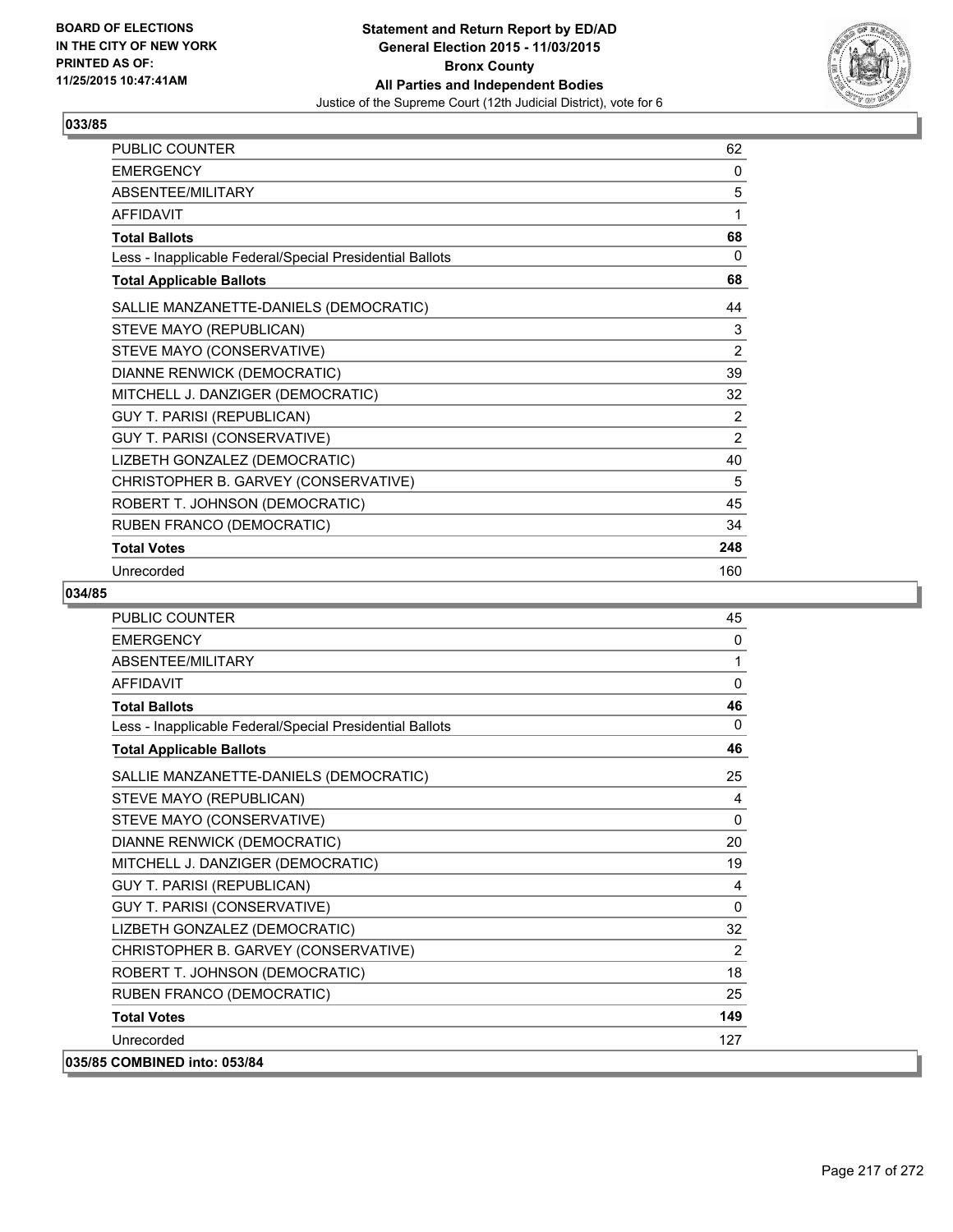

| PUBLIC COUNTER                                           | 74       |
|----------------------------------------------------------|----------|
| <b>EMERGENCY</b>                                         | 0        |
| ABSENTEE/MILITARY                                        | 5        |
| <b>AFFIDAVIT</b>                                         | $\Omega$ |
| <b>Total Ballots</b>                                     | 79       |
| Less - Inapplicable Federal/Special Presidential Ballots | 0        |
| <b>Total Applicable Ballots</b>                          | 79       |
| SALLIE MANZANETTE-DANIELS (DEMOCRATIC)                   | 39       |
| STEVE MAYO (REPUBLICAN)                                  | 4        |
| STEVE MAYO (CONSERVATIVE)                                | 1        |
| DIANNE RENWICK (DEMOCRATIC)                              | 42       |
| MITCHELL J. DANZIGER (DEMOCRATIC)                        | 32       |
| <b>GUY T. PARISI (REPUBLICAN)</b>                        | 1        |
| GUY T. PARISI (CONSERVATIVE)                             | 1        |
| LIZBETH GONZALEZ (DEMOCRATIC)                            | 44       |
| CHRISTOPHER B. GARVEY (CONSERVATIVE)                     | 5        |
| ROBERT T. JOHNSON (DEMOCRATIC)                           | 49       |
| RUBEN FRANCO (DEMOCRATIC)                                | 47       |
| <b>Total Votes</b>                                       | 265      |
| Unrecorded                                               | 209      |

#### **037/85 COMBINED into: 018/85**

#### **038/85 COMBINED into: 075/84**

| <b>PUBLIC COUNTER</b>                                    | 54           |
|----------------------------------------------------------|--------------|
| <b>EMERGENCY</b>                                         | $\Omega$     |
| ABSENTEE/MILITARY                                        | $\mathbf{0}$ |
| <b>AFFIDAVIT</b>                                         | 1            |
| <b>Total Ballots</b>                                     | 55           |
| Less - Inapplicable Federal/Special Presidential Ballots | $\mathbf{0}$ |
| <b>Total Applicable Ballots</b>                          | 55           |
| SALLIE MANZANETTE-DANIELS (DEMOCRATIC)                   | 22           |
| STEVE MAYO (REPUBLICAN)                                  | 1            |
| STEVE MAYO (CONSERVATIVE)                                | $\Omega$     |
| DIANNE RENWICK (DEMOCRATIC)                              | 16           |
| MITCHELL J. DANZIGER (DEMOCRATIC)                        | 14           |
| <b>GUY T. PARISI (REPUBLICAN)</b>                        | $\Omega$     |
| GUY T. PARISI (CONSERVATIVE)                             | $\Omega$     |
| LIZBETH GONZALEZ (DEMOCRATIC)                            | 27           |
| CHRISTOPHER B. GARVEY (CONSERVATIVE)                     | 2            |
| ROBERT T. JOHNSON (DEMOCRATIC)                           | 22           |
| RUBEN FRANCO (DEMOCRATIC)                                | 20           |
| UNATTRIBUTABLE WRITE-IN (WRITE-IN)                       | 3            |
| <b>Total Votes</b>                                       | 127          |
| Unrecorded                                               | 203          |
| 040/85 COMBINED into: 039/85                             |              |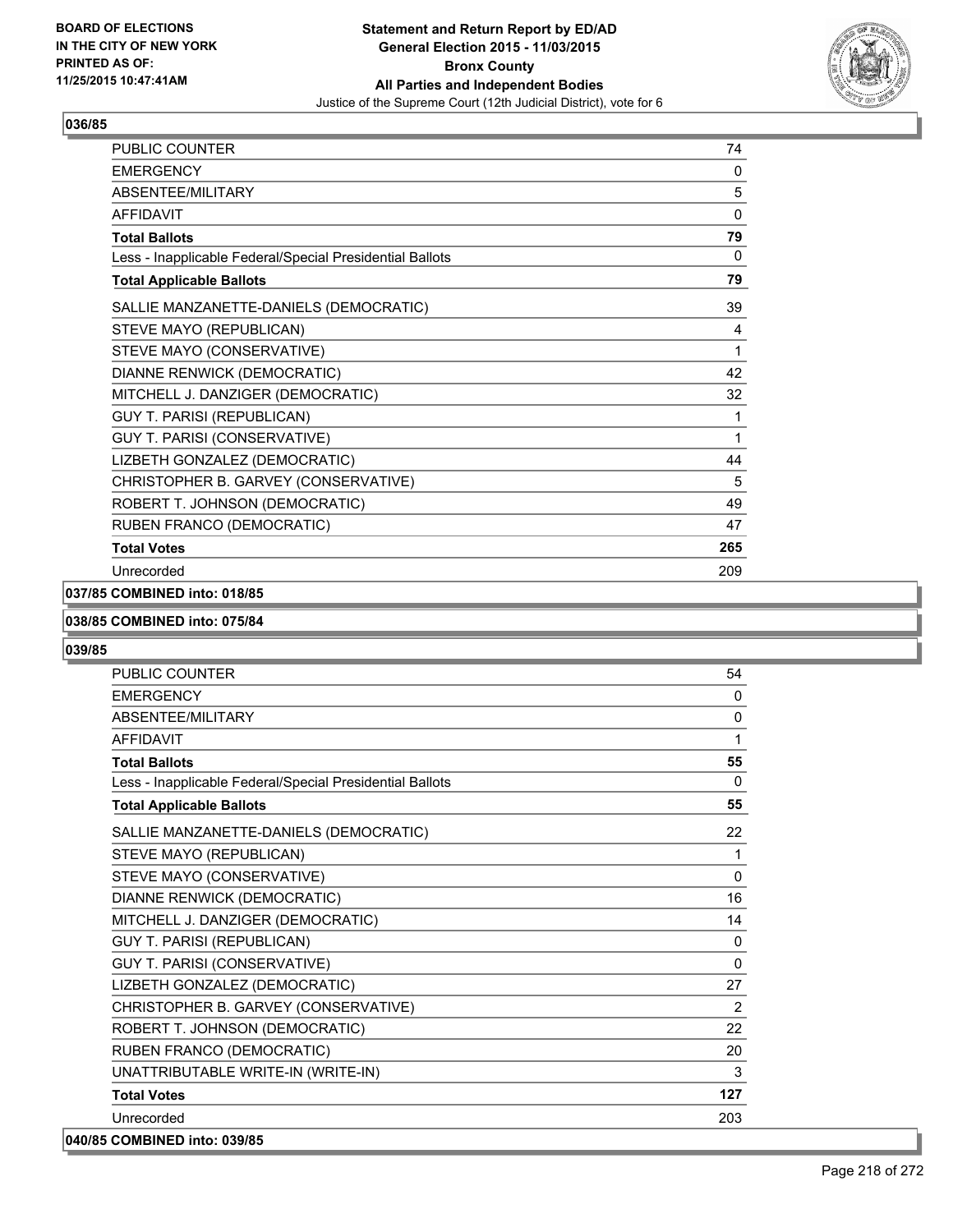

| PUBLIC COUNTER                                           | 84           |
|----------------------------------------------------------|--------------|
| <b>EMERGENCY</b>                                         | 0            |
| ABSENTEE/MILITARY                                        | 7            |
| <b>AFFIDAVIT</b>                                         | 3            |
| <b>Total Ballots</b>                                     | 94           |
| Less - Inapplicable Federal/Special Presidential Ballots | 0            |
| <b>Total Applicable Ballots</b>                          | 94           |
| SALLIE MANZANETTE-DANIELS (DEMOCRATIC)                   | 49           |
| STEVE MAYO (REPUBLICAN)                                  | 5            |
| STEVE MAYO (CONSERVATIVE)                                | 0            |
| DIANNE RENWICK (DEMOCRATIC)                              | 35           |
| MITCHELL J. DANZIGER (DEMOCRATIC)                        | 35           |
| GUY T. PARISI (REPUBLICAN)                               | 2            |
| GUY T. PARISI (CONSERVATIVE)                             | $\mathbf{0}$ |
| LIZBETH GONZALEZ (DEMOCRATIC)                            | 61           |
| CHRISTOPHER B. GARVEY (CONSERVATIVE)                     | 1            |
| ROBERT T. JOHNSON (DEMOCRATIC)                           | 38           |
| RUBEN FRANCO (DEMOCRATIC)                                | 49           |
| <b>Total Votes</b>                                       | 275          |
| Unrecorded                                               | 289          |

## **042/85 COMBINED into: 041/85**

| <b>PUBLIC COUNTER</b>                                    | 80           |
|----------------------------------------------------------|--------------|
| <b>EMERGENCY</b>                                         | $\mathbf{0}$ |
| ABSENTEE/MILITARY                                        | 1            |
| <b>AFFIDAVIT</b>                                         | 1            |
| <b>Total Ballots</b>                                     | 82           |
| Less - Inapplicable Federal/Special Presidential Ballots | $\mathbf{0}$ |
| <b>Total Applicable Ballots</b>                          | 82           |
| SALLIE MANZANETTE-DANIELS (DEMOCRATIC)                   | 26           |
| STEVE MAYO (REPUBLICAN)                                  | 4            |
| STEVE MAYO (CONSERVATIVE)                                | 1            |
| DIANNE RENWICK (DEMOCRATIC)                              | 18           |
| MITCHELL J. DANZIGER (DEMOCRATIC)                        | 18           |
| <b>GUY T. PARISI (REPUBLICAN)</b>                        | 0            |
| GUY T. PARISI (CONSERVATIVE)                             | 0            |
| LIZBETH GONZALEZ (DEMOCRATIC)                            | 38           |
| CHRISTOPHER B. GARVEY (CONSERVATIVE)                     | 5            |
| ROBERT T. JOHNSON (DEMOCRATIC)                           | 27           |
| RUBEN FRANCO (DEMOCRATIC)                                | 31           |
| UNATTRIBUTABLE WRITE-IN (WRITE-IN)                       | 1            |
| <b>Total Votes</b>                                       | 169          |
| Unrecorded                                               | 323          |
| 044/85 COMBINED into: 043/85                             |              |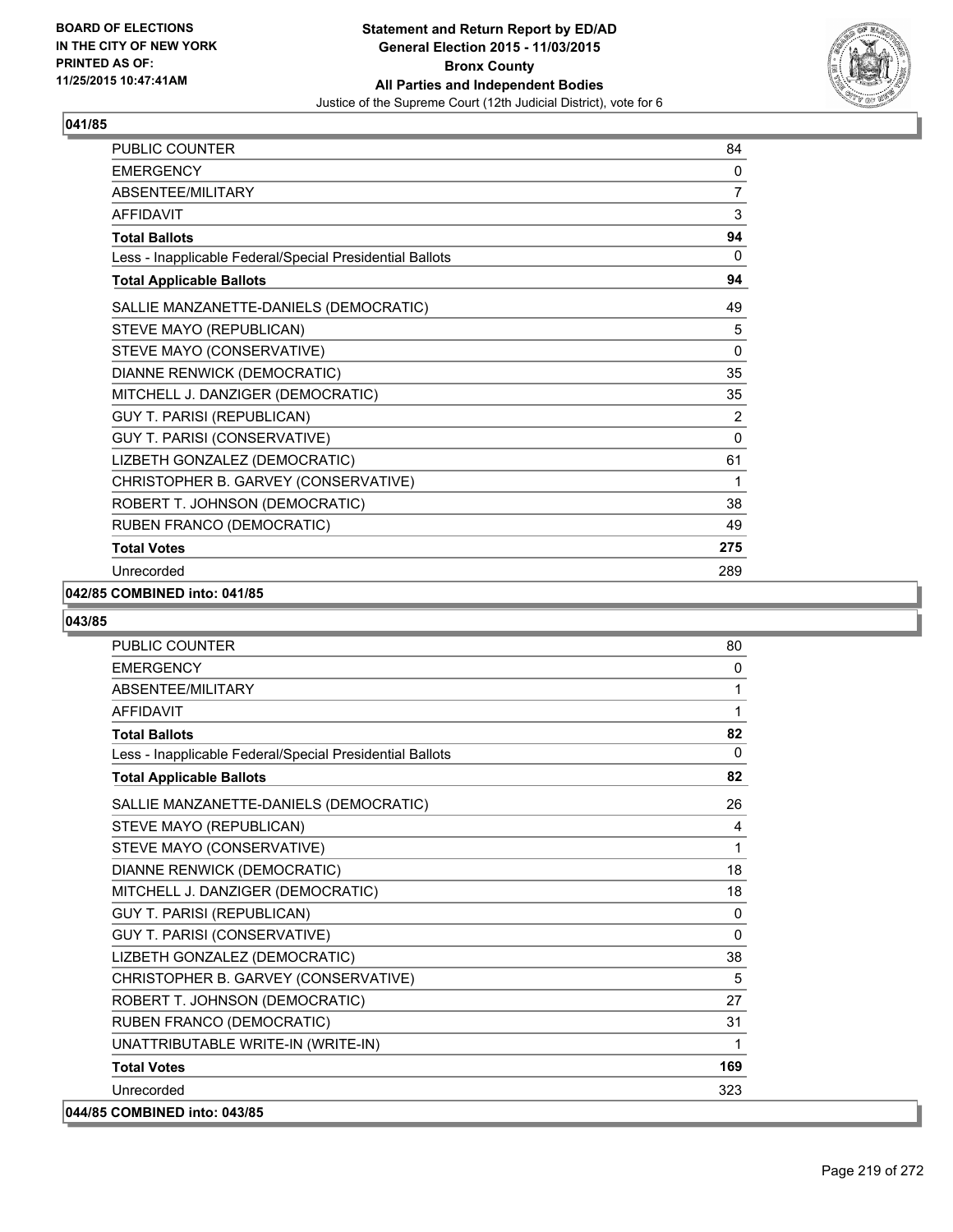

| PUBLIC COUNTER                                           | 103      |
|----------------------------------------------------------|----------|
| <b>EMERGENCY</b>                                         | 0        |
| ABSENTEE/MILITARY                                        | 12       |
| <b>AFFIDAVIT</b>                                         | 3        |
| <b>Total Ballots</b>                                     | 118      |
| Less - Inapplicable Federal/Special Presidential Ballots | 0        |
| <b>Total Applicable Ballots</b>                          | 118      |
| SALLIE MANZANETTE-DANIELS (DEMOCRATIC)                   | 35       |
| STEVE MAYO (REPUBLICAN)                                  | 8        |
| STEVE MAYO (CONSERVATIVE)                                | 1        |
| DIANNE RENWICK (DEMOCRATIC)                              | 35       |
| MITCHELL J. DANZIGER (DEMOCRATIC)                        | 27       |
| GUY T. PARISI (REPUBLICAN)                               | 2        |
| GUY T. PARISI (CONSERVATIVE)                             | $\Omega$ |
| LIZBETH GONZALEZ (DEMOCRATIC)                            | 58       |
| CHRISTOPHER B. GARVEY (CONSERVATIVE)                     | 1        |
| ROBERT T. JOHNSON (DEMOCRATIC)                           | 41       |
| RUBEN FRANCO (DEMOCRATIC)                                | 52       |
| <b>Total Votes</b>                                       | 260      |
| Unrecorded                                               | 448      |

| <b>PUBLIC COUNTER</b>                                    | 64           |
|----------------------------------------------------------|--------------|
| <b>EMERGENCY</b>                                         | 0            |
| ABSENTEE/MILITARY                                        | 3            |
| <b>AFFIDAVIT</b>                                         | 0            |
| <b>Total Ballots</b>                                     | 67           |
| Less - Inapplicable Federal/Special Presidential Ballots | 0            |
| <b>Total Applicable Ballots</b>                          | 67           |
| SALLIE MANZANETTE-DANIELS (DEMOCRATIC)                   | 33           |
| STEVE MAYO (REPUBLICAN)                                  | 2            |
| STEVE MAYO (CONSERVATIVE)                                | $\mathbf{0}$ |
| DIANNE RENWICK (DEMOCRATIC)                              | 28           |
| MITCHELL J. DANZIGER (DEMOCRATIC)                        | 28           |
| <b>GUY T. PARISI (REPUBLICAN)</b>                        | 2            |
| GUY T. PARISI (CONSERVATIVE)                             | $\Omega$     |
| LIZBETH GONZALEZ (DEMOCRATIC)                            | 33           |
| CHRISTOPHER B. GARVEY (CONSERVATIVE)                     | $\Omega$     |
| ROBERT T. JOHNSON (DEMOCRATIC)                           | 33           |
| RUBEN FRANCO (DEMOCRATIC)                                | 35           |
| <b>Total Votes</b>                                       | 194          |
| Unrecorded                                               | 208          |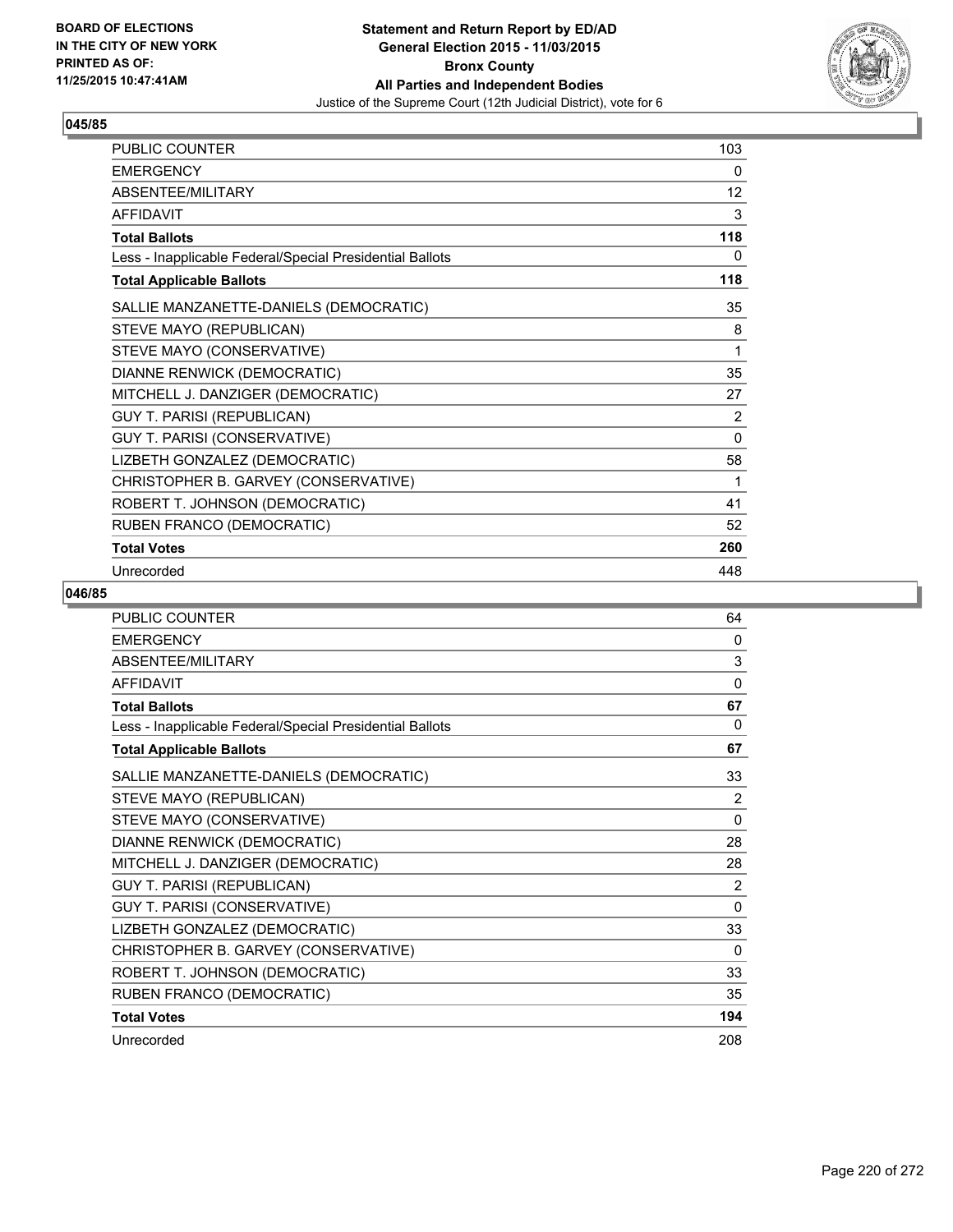

| PUBLIC COUNTER                                           | 48             |
|----------------------------------------------------------|----------------|
| <b>EMERGENCY</b>                                         | 0              |
| ABSENTEE/MILITARY                                        | $\overline{2}$ |
| <b>AFFIDAVIT</b>                                         | 0              |
| <b>Total Ballots</b>                                     | 50             |
| Less - Inapplicable Federal/Special Presidential Ballots | 0              |
| <b>Total Applicable Ballots</b>                          | 50             |
| SALLIE MANZANETTE-DANIELS (DEMOCRATIC)                   | 16             |
| STEVE MAYO (REPUBLICAN)                                  | 1              |
| STEVE MAYO (CONSERVATIVE)                                | 0              |
| DIANNE RENWICK (DEMOCRATIC)                              | 10             |
| MITCHELL J. DANZIGER (DEMOCRATIC)                        | 13             |
| GUY T. PARISI (REPUBLICAN)                               | 2              |
| GUY T. PARISI (CONSERVATIVE)                             | $\mathbf{0}$   |
| LIZBETH GONZALEZ (DEMOCRATIC)                            | 28             |
| CHRISTOPHER B. GARVEY (CONSERVATIVE)                     | 1              |
| ROBERT T. JOHNSON (DEMOCRATIC)                           | 9              |
| RUBEN FRANCO (DEMOCRATIC)                                | 20             |
| <b>Total Votes</b>                                       | 100            |
| Unrecorded                                               | 200            |

#### **048/85 COMBINED into: 045/85**

| <b>PUBLIC COUNTER</b>                                    | 69             |
|----------------------------------------------------------|----------------|
| <b>EMERGENCY</b>                                         | 0              |
| ABSENTEE/MILITARY                                        | $\overline{2}$ |
| <b>AFFIDAVIT</b>                                         | 3              |
| <b>Total Ballots</b>                                     | 74             |
| Less - Inapplicable Federal/Special Presidential Ballots | 0              |
| <b>Total Applicable Ballots</b>                          | 74             |
| SALLIE MANZANETTE-DANIELS (DEMOCRATIC)                   | 46             |
| STEVE MAYO (REPUBLICAN)                                  | 5              |
| STEVE MAYO (CONSERVATIVE)                                | $\overline{2}$ |
| DIANNE RENWICK (DEMOCRATIC)                              | 36             |
| MITCHELL J. DANZIGER (DEMOCRATIC)                        | 32             |
| <b>GUY T. PARISI (REPUBLICAN)</b>                        | 3              |
| GUY T. PARISI (CONSERVATIVE)                             | 3              |
| LIZBETH GONZALEZ (DEMOCRATIC)                            | 48             |
| CHRISTOPHER B. GARVEY (CONSERVATIVE)                     | 4              |
| ROBERT T. JOHNSON (DEMOCRATIC)                           | 37             |
| RUBEN FRANCO (DEMOCRATIC)                                | 39             |
| <b>Total Votes</b>                                       | 255            |
| Unrecorded                                               | 189            |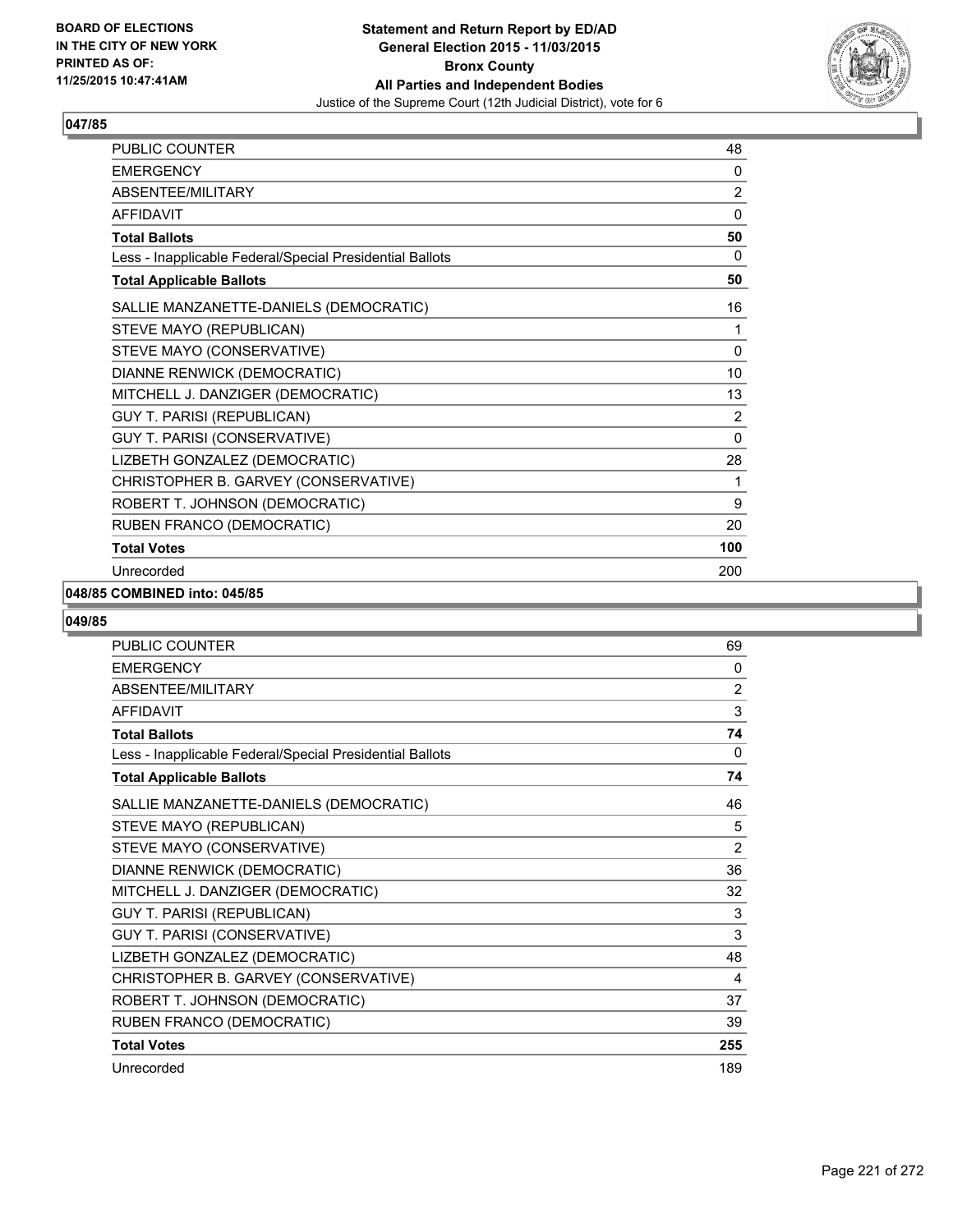

| PUBLIC COUNTER                                           | 86             |
|----------------------------------------------------------|----------------|
| <b>EMERGENCY</b>                                         | 0              |
| <b>ABSENTEE/MILITARY</b>                                 | 3              |
| <b>AFFIDAVIT</b>                                         | $\overline{2}$ |
| <b>Total Ballots</b>                                     | 91             |
| Less - Inapplicable Federal/Special Presidential Ballots | $\mathbf{0}$   |
| <b>Total Applicable Ballots</b>                          | 91             |
| SALLIE MANZANETTE-DANIELS (DEMOCRATIC)                   | 43             |
| STEVE MAYO (REPUBLICAN)                                  | 4              |
| STEVE MAYO (CONSERVATIVE)                                | 0              |
| DIANNE RENWICK (DEMOCRATIC)                              | 44             |
| MITCHELL J. DANZIGER (DEMOCRATIC)                        | 42             |
| <b>GUY T. PARISI (REPUBLICAN)</b>                        | 4              |
| GUY T. PARISI (CONSERVATIVE)                             | $\mathbf{0}$   |
| LIZBETH GONZALEZ (DEMOCRATIC)                            | 61             |
| CHRISTOPHER B. GARVEY (CONSERVATIVE)                     | 2              |
| ROBERT T. JOHNSON (DEMOCRATIC)                           | 43             |
| RUBEN FRANCO (DEMOCRATIC)                                | 48             |
| <b>Total Votes</b>                                       | 291            |
| Unrecorded                                               | 255            |

## **051/85 COMBINED into: 050/85**

| <b>PUBLIC COUNTER</b>                                    | 70           |
|----------------------------------------------------------|--------------|
| <b>EMERGENCY</b>                                         | 0            |
| ABSENTEE/MILITARY                                        | 1            |
| <b>AFFIDAVIT</b>                                         | 1            |
| <b>Total Ballots</b>                                     | 72           |
| Less - Inapplicable Federal/Special Presidential Ballots | $\mathbf{0}$ |
| <b>Total Applicable Ballots</b>                          | 72           |
| SALLIE MANZANETTE-DANIELS (DEMOCRATIC)                   | 38           |
| STEVE MAYO (REPUBLICAN)                                  | 6            |
| STEVE MAYO (CONSERVATIVE)                                | 0            |
| DIANNE RENWICK (DEMOCRATIC)                              | 27           |
| MITCHELL J. DANZIGER (DEMOCRATIC)                        | 25           |
| <b>GUY T. PARISI (REPUBLICAN)</b>                        | 2            |
| GUY T. PARISI (CONSERVATIVE)                             | 0            |
| LIZBETH GONZALEZ (DEMOCRATIC)                            | 41           |
| CHRISTOPHER B. GARVEY (CONSERVATIVE)                     | 1            |
| ROBERT T. JOHNSON (DEMOCRATIC)                           | 37           |
| RUBEN FRANCO (DEMOCRATIC)                                | 29           |
| <b>Total Votes</b>                                       | 206          |
| Unrecorded                                               | 226          |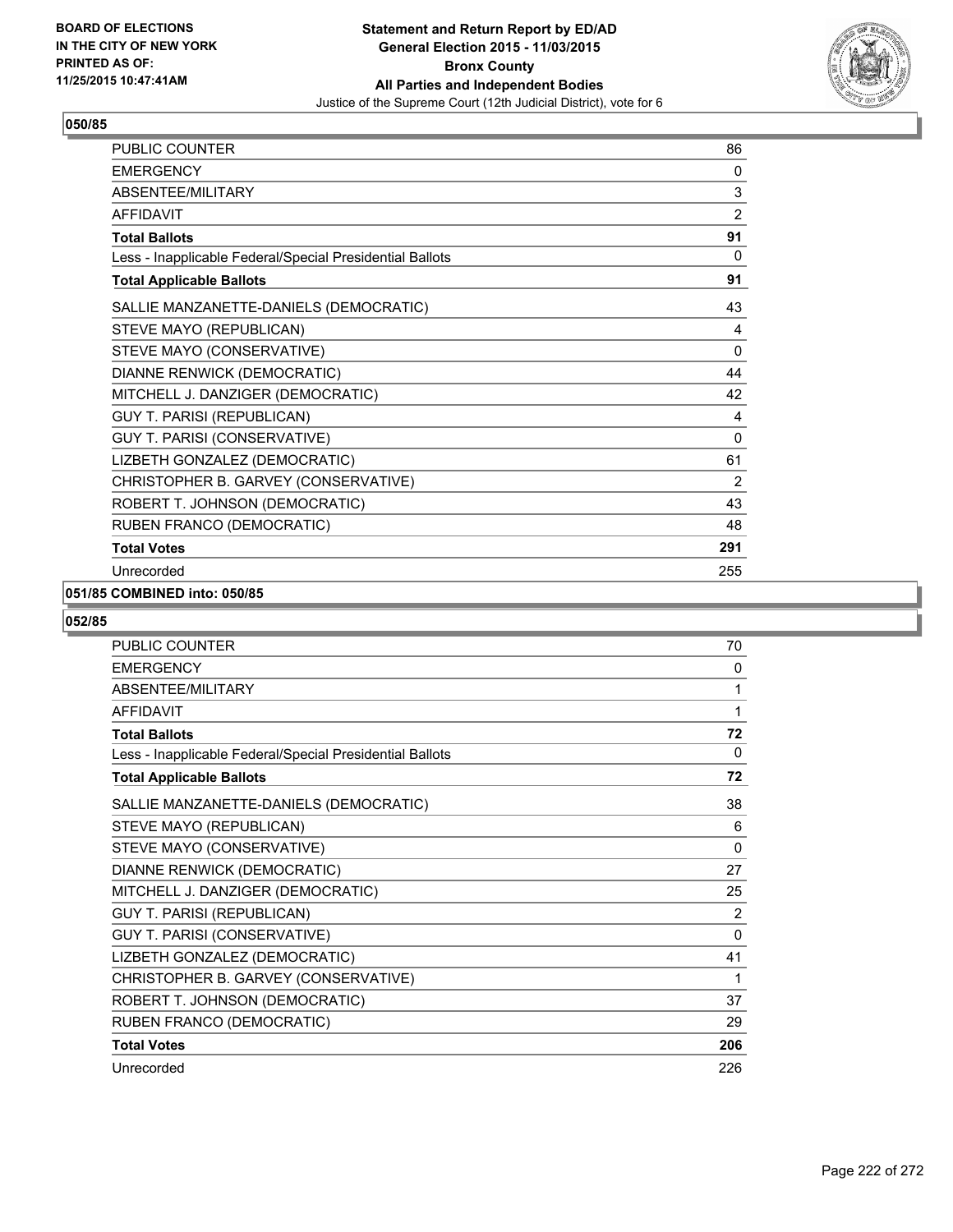

| PUBLIC COUNTER                                           | 52  |
|----------------------------------------------------------|-----|
| <b>EMERGENCY</b>                                         | 0   |
| ABSENTEE/MILITARY                                        | 3   |
| <b>AFFIDAVIT</b>                                         | 1   |
| <b>Total Ballots</b>                                     | 56  |
| Less - Inapplicable Federal/Special Presidential Ballots | 0   |
| <b>Total Applicable Ballots</b>                          | 56  |
| SALLIE MANZANETTE-DANIELS (DEMOCRATIC)                   | 39  |
| STEVE MAYO (REPUBLICAN)                                  | 4   |
| STEVE MAYO (CONSERVATIVE)                                | 2   |
| DIANNE RENWICK (DEMOCRATIC)                              | 32  |
| MITCHELL J. DANZIGER (DEMOCRATIC)                        | 30  |
| <b>GUY T. PARISI (REPUBLICAN)</b>                        | 1   |
| GUY T. PARISI (CONSERVATIVE)                             | 1   |
| LIZBETH GONZALEZ (DEMOCRATIC)                            | 43  |
| CHRISTOPHER B. GARVEY (CONSERVATIVE)                     | 2   |
| ROBERT T. JOHNSON (DEMOCRATIC)                           | 33  |
| RUBEN FRANCO (DEMOCRATIC)                                | 33  |
| <b>Total Votes</b>                                       | 220 |
| Unrecorded                                               | 116 |

| <b>PUBLIC COUNTER</b>                                    | 57       |
|----------------------------------------------------------|----------|
| <b>EMERGENCY</b>                                         | 0        |
| ABSENTEE/MILITARY                                        | $\Omega$ |
| <b>AFFIDAVIT</b>                                         | 1        |
| <b>Total Ballots</b>                                     | 58       |
| Less - Inapplicable Federal/Special Presidential Ballots | $\Omega$ |
| <b>Total Applicable Ballots</b>                          | 58       |
| SALLIE MANZANETTE-DANIELS (DEMOCRATIC)                   | 35       |
| STEVE MAYO (REPUBLICAN)                                  | 4        |
| STEVE MAYO (CONSERVATIVE)                                | 2        |
| DIANNE RENWICK (DEMOCRATIC)                              | 27       |
| MITCHELL J. DANZIGER (DEMOCRATIC)                        | 28       |
| GUY T. PARISI (REPUBLICAN)                               | 1        |
| GUY T. PARISI (CONSERVATIVE)                             | 1        |
| LIZBETH GONZALEZ (DEMOCRATIC)                            | 36       |
| CHRISTOPHER B. GARVEY (CONSERVATIVE)                     | 3        |
| ROBERT T. JOHNSON (DEMOCRATIC)                           | 35       |
| RUBEN FRANCO (DEMOCRATIC)                                | 28       |
| <b>Total Votes</b>                                       | 200      |
| Unrecorded                                               | 148      |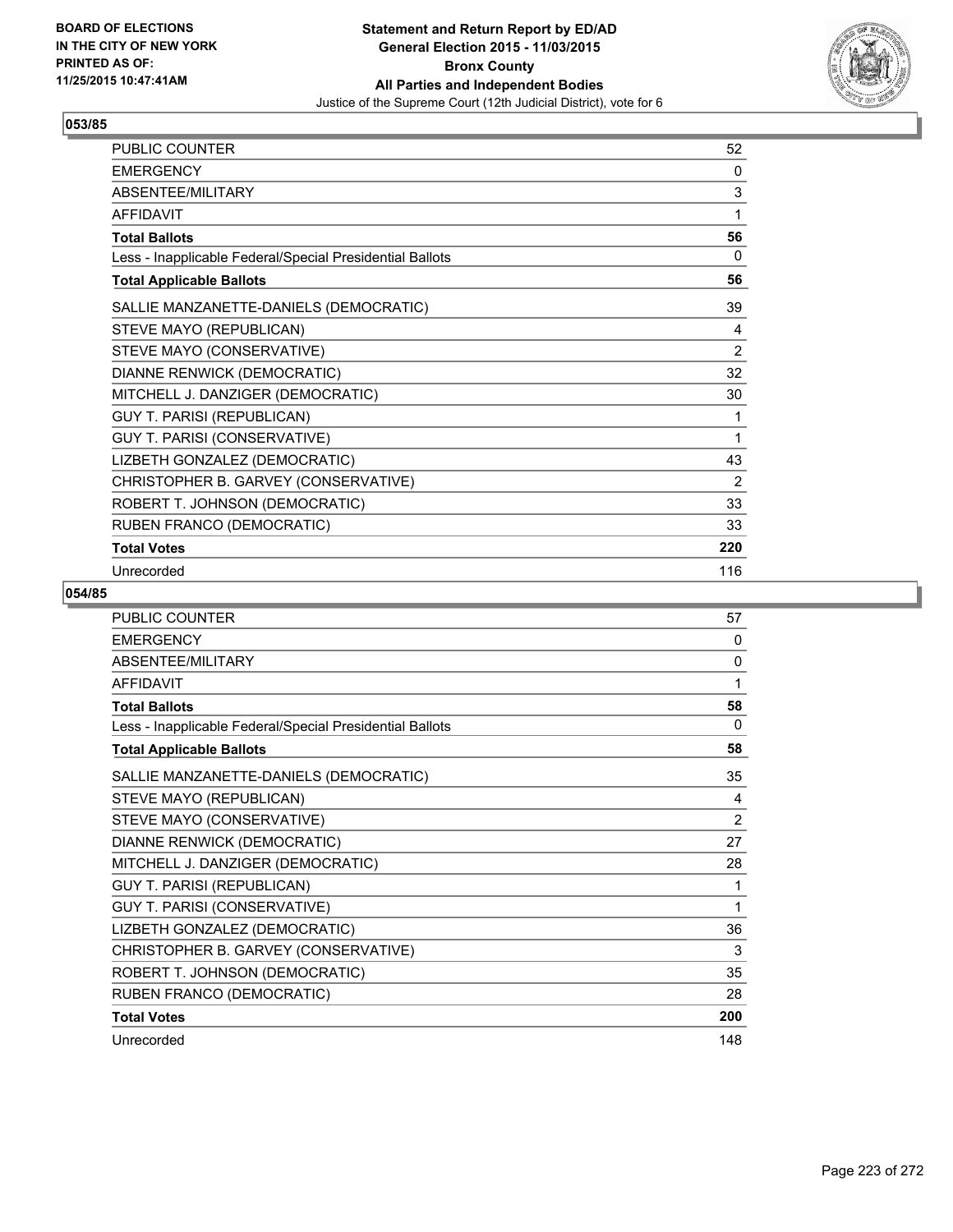

| PUBLIC COUNTER                                           | 35           |
|----------------------------------------------------------|--------------|
| <b>EMERGENCY</b>                                         | 0            |
| ABSENTEE/MILITARY                                        | 1            |
| <b>AFFIDAVIT</b>                                         | 0            |
| <b>Total Ballots</b>                                     | 36           |
| Less - Inapplicable Federal/Special Presidential Ballots | 0            |
| <b>Total Applicable Ballots</b>                          | 36           |
| SALLIE MANZANETTE-DANIELS (DEMOCRATIC)                   | 24           |
| STEVE MAYO (REPUBLICAN)                                  | 2            |
| STEVE MAYO (CONSERVATIVE)                                | $\Omega$     |
| DIANNE RENWICK (DEMOCRATIC)                              | 21           |
| MITCHELL J. DANZIGER (DEMOCRATIC)                        | 21           |
| <b>GUY T. PARISI (REPUBLICAN)</b>                        | $\mathbf{0}$ |
| GUY T. PARISI (CONSERVATIVE)                             | $\Omega$     |
| LIZBETH GONZALEZ (DEMOCRATIC)                            | 25           |
| CHRISTOPHER B. GARVEY (CONSERVATIVE)                     | 1            |
| ROBERT T. JOHNSON (DEMOCRATIC)                           | 20           |
| RUBEN FRANCO (DEMOCRATIC)                                | 22           |
| <b>Total Votes</b>                                       | 136          |
| Unrecorded                                               | 80           |

#### **056/85**

| <b>PUBLIC COUNTER</b>                                    | 49           |
|----------------------------------------------------------|--------------|
| <b>EMERGENCY</b>                                         | $\mathbf{0}$ |
| <b>ABSENTEE/MILITARY</b>                                 | 0            |
| <b>AFFIDAVIT</b>                                         | 2            |
| <b>Total Ballots</b>                                     | 51           |
| Less - Inapplicable Federal/Special Presidential Ballots | 0            |
| <b>Total Applicable Ballots</b>                          | 51           |
| SALLIE MANZANETTE-DANIELS (DEMOCRATIC)                   | 43           |
| STEVE MAYO (REPUBLICAN)                                  | 1            |
| STEVE MAYO (CONSERVATIVE)                                | 3            |
| DIANNE RENWICK (DEMOCRATIC)                              | 29           |
| MITCHELL J. DANZIGER (DEMOCRATIC)                        | 33           |
| GUY T. PARISI (REPUBLICAN)                               | 3            |
| <b>GUY T. PARISI (CONSERVATIVE)</b>                      | $\mathbf{0}$ |
| LIZBETH GONZALEZ (DEMOCRATIC)                            | 40           |
| CHRISTOPHER B. GARVEY (CONSERVATIVE)                     | 2            |
| ROBERT T. JOHNSON (DEMOCRATIC)                           | 32           |
| RUBEN FRANCO (DEMOCRATIC)                                | 35           |
| <b>Total Votes</b>                                       | 221          |
| Unrecorded                                               | 85           |
| 057/85 COMBINED into: 036/85                             |              |
|                                                          |              |

**058/85 COMBINED into: 036/85**

**059/85 COMBINED into: 052/85**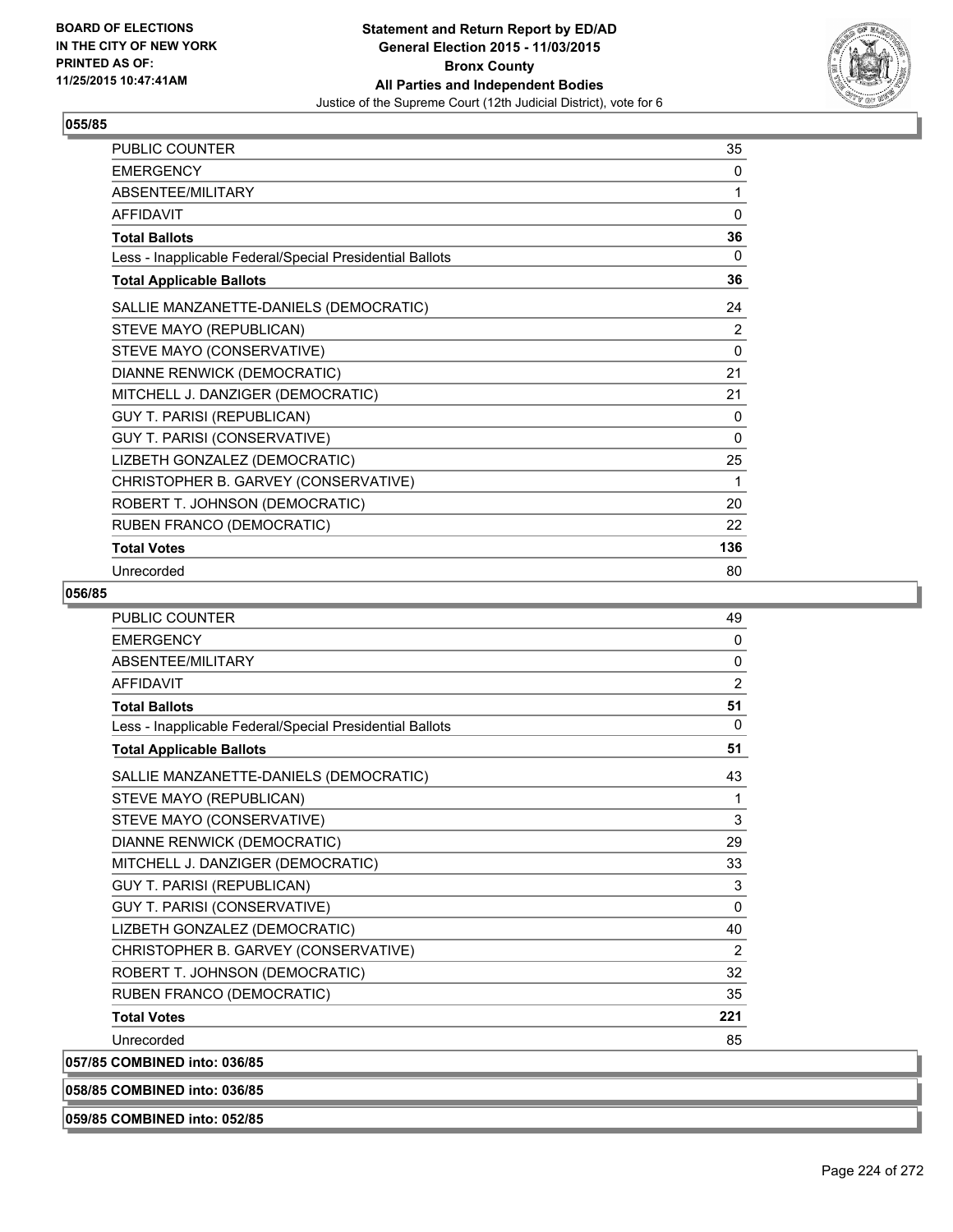

| PUBLIC COUNTER                                           | 68             |
|----------------------------------------------------------|----------------|
| <b>EMERGENCY</b>                                         | 0              |
| ABSENTEE/MILITARY                                        | 0              |
| <b>AFFIDAVIT</b>                                         | 0              |
| <b>Total Ballots</b>                                     | 68             |
| Less - Inapplicable Federal/Special Presidential Ballots | 0              |
| <b>Total Applicable Ballots</b>                          | 68             |
| SALLIE MANZANETTE-DANIELS (DEMOCRATIC)                   | 28             |
| STEVE MAYO (REPUBLICAN)                                  | 2              |
| STEVE MAYO (CONSERVATIVE)                                | 1              |
| DIANNE RENWICK (DEMOCRATIC)                              | 29             |
| MITCHELL J. DANZIGER (DEMOCRATIC)                        | 28             |
| <b>GUY T. PARISI (REPUBLICAN)</b>                        | 2              |
| GUY T. PARISI (CONSERVATIVE)                             | $\overline{2}$ |
| LIZBETH GONZALEZ (DEMOCRATIC)                            | 35             |
| CHRISTOPHER B. GARVEY (CONSERVATIVE)                     | 2              |
| ROBERT T. JOHNSON (DEMOCRATIC)                           | 37             |
| RUBEN FRANCO (DEMOCRATIC)                                | 31             |
| <b>Total Votes</b>                                       | 197            |
| Unrecorded                                               | 211            |

| <b>PUBLIC COUNTER</b>                                    | 49           |
|----------------------------------------------------------|--------------|
| <b>EMERGENCY</b>                                         | 0            |
| ABSENTEE/MILITARY                                        | 3            |
| <b>AFFIDAVIT</b>                                         | 3            |
| <b>Total Ballots</b>                                     | 55           |
| Less - Inapplicable Federal/Special Presidential Ballots | 0            |
| <b>Total Applicable Ballots</b>                          | 55           |
| SALLIE MANZANETTE-DANIELS (DEMOCRATIC)                   | 33           |
| STEVE MAYO (REPUBLICAN)                                  | 2            |
| STEVE MAYO (CONSERVATIVE)                                | $\mathbf{0}$ |
| DIANNE RENWICK (DEMOCRATIC)                              | 27           |
| MITCHELL J. DANZIGER (DEMOCRATIC)                        | 26           |
| <b>GUY T. PARISI (REPUBLICAN)</b>                        | 2            |
| GUY T. PARISI (CONSERVATIVE)                             | 0            |
| LIZBETH GONZALEZ (DEMOCRATIC)                            | 31           |
| CHRISTOPHER B. GARVEY (CONSERVATIVE)                     | 1            |
| ROBERT T. JOHNSON (DEMOCRATIC)                           | 32           |
| RUBEN FRANCO (DEMOCRATIC)                                | 23           |
| <b>Total Votes</b>                                       | 177          |
| Unrecorded                                               | 153          |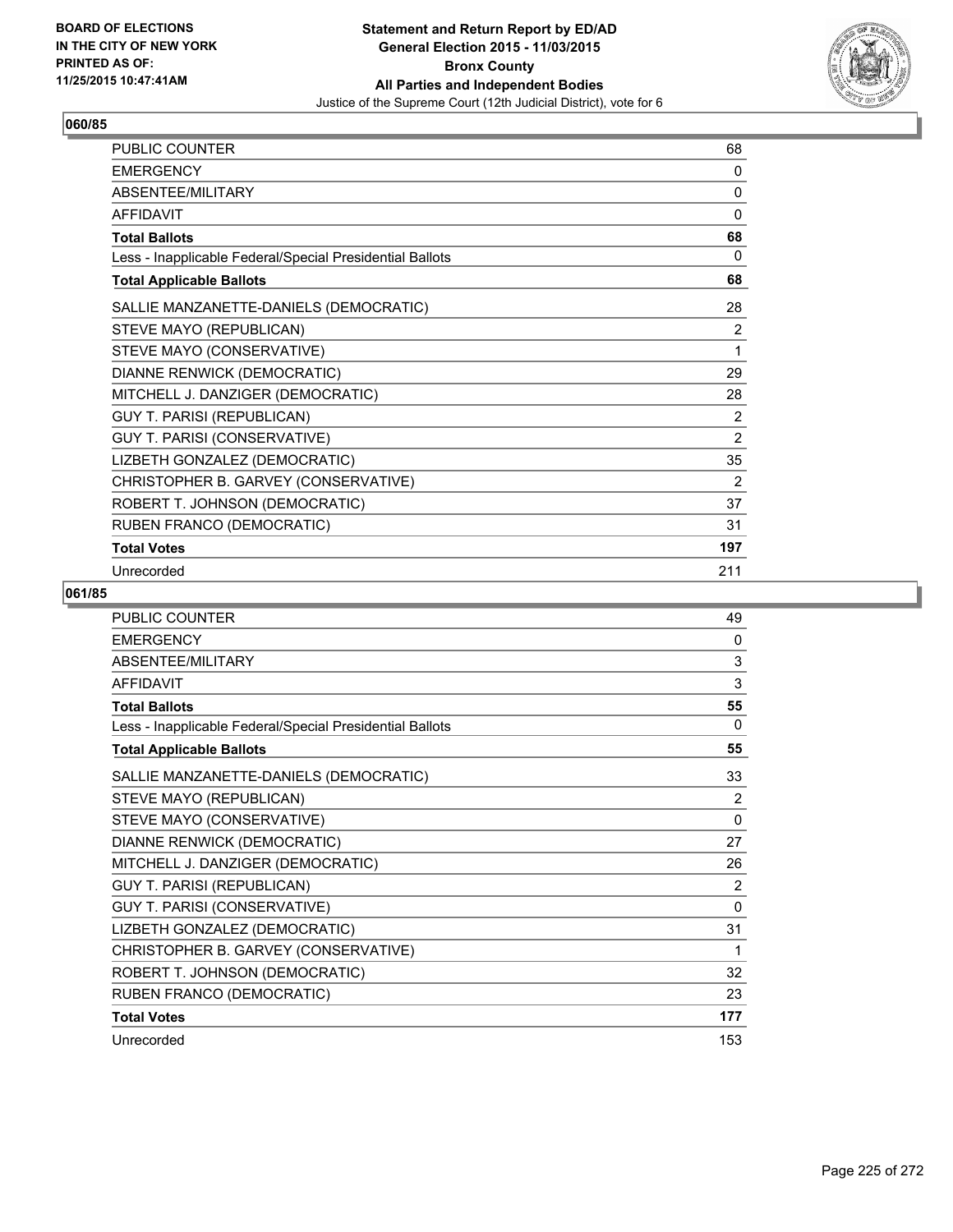

| <b>PUBLIC COUNTER</b>                                    | 87             |
|----------------------------------------------------------|----------------|
| <b>EMERGENCY</b>                                         | 0              |
| <b>ABSENTEE/MILITARY</b>                                 | 7              |
| <b>AFFIDAVIT</b>                                         | 1              |
| <b>Total Ballots</b>                                     | 95             |
| Less - Inapplicable Federal/Special Presidential Ballots | 0              |
| <b>Total Applicable Ballots</b>                          | 95             |
| SALLIE MANZANETTE-DANIELS (DEMOCRATIC)                   | 51             |
| STEVE MAYO (REPUBLICAN)                                  | 7              |
| STEVE MAYO (CONSERVATIVE)                                | $\overline{2}$ |
| DIANNE RENWICK (DEMOCRATIC)                              | 42             |
| MITCHELL J. DANZIGER (DEMOCRATIC)                        | 41             |
| <b>GUY T. PARISI (REPUBLICAN)</b>                        | 6              |
| GUY T. PARISI (CONSERVATIVE)                             | 3              |
| LIZBETH GONZALEZ (DEMOCRATIC)                            | 61             |
| CHRISTOPHER B. GARVEY (CONSERVATIVE)                     | 4              |
| ROBERT T. JOHNSON (DEMOCRATIC)                           | 50             |
| RUBEN FRANCO (DEMOCRATIC)                                | 51             |
| UNATTRIBUTABLE WRITE-IN (WRITE-IN)                       | 6              |
| <b>Total Votes</b>                                       | 324            |
| Unrecorded                                               | 246            |

#### **063/85 COMBINED into: 062/85**

| <b>PUBLIC COUNTER</b>                                    | 39       |
|----------------------------------------------------------|----------|
| <b>EMERGENCY</b>                                         | 0        |
| ABSENTEE/MILITARY                                        | 1        |
| <b>AFFIDAVIT</b>                                         | $\Omega$ |
| <b>Total Ballots</b>                                     | 40       |
| Less - Inapplicable Federal/Special Presidential Ballots | 0        |
| <b>Total Applicable Ballots</b>                          | 40       |
| SALLIE MANZANETTE-DANIELS (DEMOCRATIC)                   | 25       |
| STEVE MAYO (REPUBLICAN)                                  | 1        |
| STEVE MAYO (CONSERVATIVE)                                | 1        |
| DIANNE RENWICK (DEMOCRATIC)                              | 23       |
| MITCHELL J. DANZIGER (DEMOCRATIC)                        | 22       |
| GUY T. PARISI (REPUBLICAN)                               | 2        |
| GUY T. PARISI (CONSERVATIVE)                             | 0        |
| LIZBETH GONZALEZ (DEMOCRATIC)                            | 23       |
| CHRISTOPHER B. GARVEY (CONSERVATIVE)                     | 1        |
| ROBERT T. JOHNSON (DEMOCRATIC)                           | 26       |
| RUBEN FRANCO (DEMOCRATIC)                                | 25       |
| <b>Total Votes</b>                                       | 149      |
| Unrecorded                                               | 91       |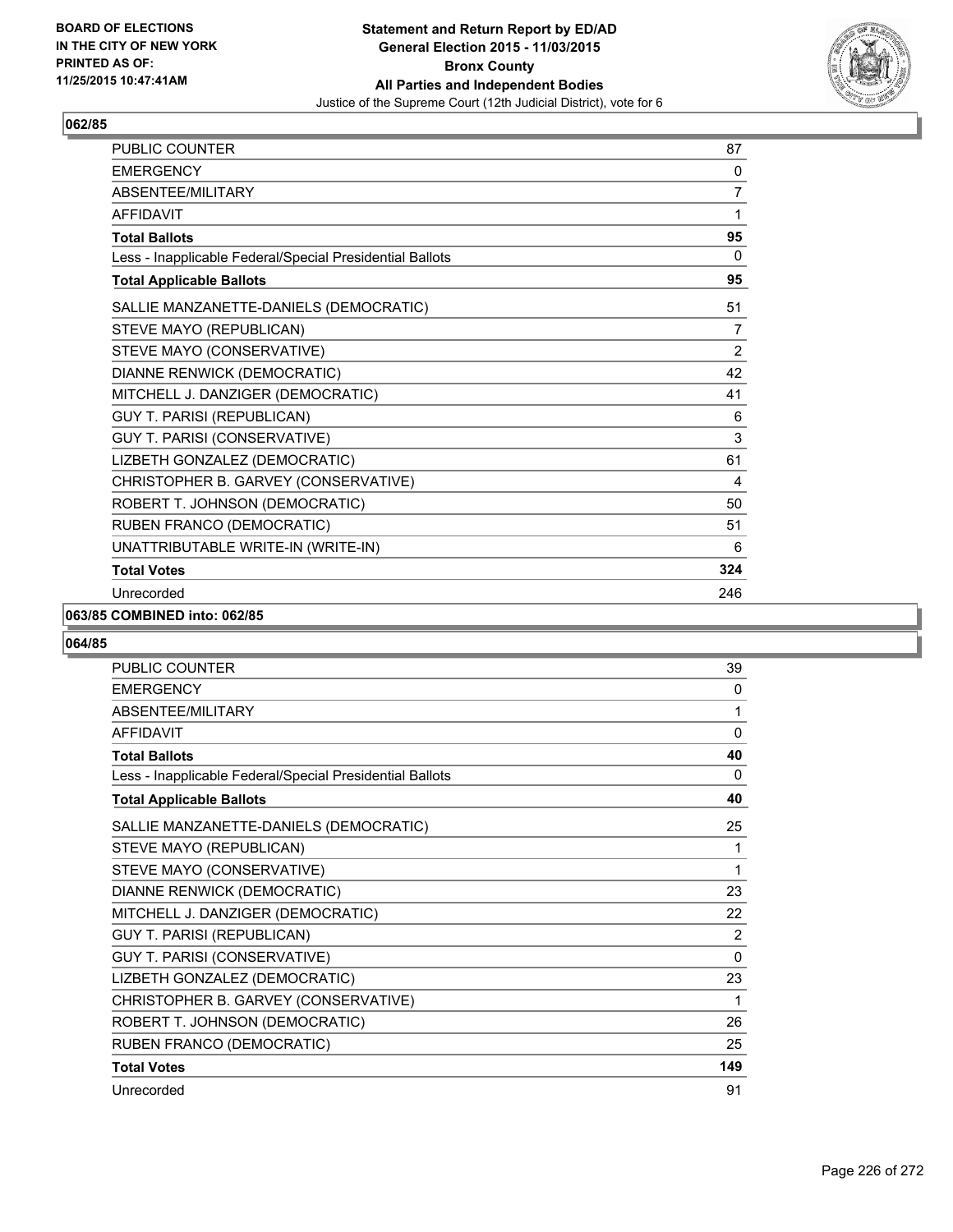

| PUBLIC COUNTER                                           | 57       |
|----------------------------------------------------------|----------|
| <b>EMERGENCY</b>                                         | 0        |
| ABSENTEE/MILITARY                                        | 0        |
| <b>AFFIDAVIT</b>                                         | 0        |
| <b>Total Ballots</b>                                     | 57       |
| Less - Inapplicable Federal/Special Presidential Ballots | 0        |
| <b>Total Applicable Ballots</b>                          | 57       |
| SALLIE MANZANETTE-DANIELS (DEMOCRATIC)                   | 30       |
| STEVE MAYO (REPUBLICAN)                                  | 1        |
| STEVE MAYO (CONSERVATIVE)                                | $\Omega$ |
| DIANNE RENWICK (DEMOCRATIC)                              | 24       |
| MITCHELL J. DANZIGER (DEMOCRATIC)                        | 27       |
| <b>GUY T. PARISI (REPUBLICAN)</b>                        | 1        |
| <b>GUY T. PARISI (CONSERVATIVE)</b>                      | $\Omega$ |
| LIZBETH GONZALEZ (DEMOCRATIC)                            | 33       |
| CHRISTOPHER B. GARVEY (CONSERVATIVE)                     | 1        |
| ROBERT T. JOHNSON (DEMOCRATIC)                           | 31       |
| RUBEN FRANCO (DEMOCRATIC)                                | 34       |
| <b>Total Votes</b>                                       | 182      |
| Unrecorded                                               | 160      |

| PUBLIC COUNTER                                           | 36           |
|----------------------------------------------------------|--------------|
| <b>FMFRGFNCY</b>                                         | 0            |
| <b>ABSENTEE/MILITARY</b>                                 | 0            |
| <b>AFFIDAVIT</b>                                         | 5            |
| <b>Total Ballots</b>                                     | 41           |
| Less - Inapplicable Federal/Special Presidential Ballots | $\mathbf{0}$ |
| <b>Total Applicable Ballots</b>                          | 41           |
| SALLIE MANZANETTE-DANIELS (DEMOCRATIC)                   | 28           |
| STEVE MAYO (REPUBLICAN)                                  | 2            |
| STEVE MAYO (CONSERVATIVE)                                | $\mathbf{0}$ |
| DIANNE RENWICK (DEMOCRATIC)                              | 29           |
| MITCHELL J. DANZIGER (DEMOCRATIC)                        | 25           |
| GUY T. PARISI (REPUBLICAN)                               | 2            |
| GUY T. PARISI (CONSERVATIVE)                             | 1            |
| LIZBETH GONZALEZ (DEMOCRATIC)                            | 36           |
| CHRISTOPHER B. GARVEY (CONSERVATIVE)                     | 4            |
| ROBERT T. JOHNSON (DEMOCRATIC)                           | 29           |
| RUBEN FRANCO (DEMOCRATIC)                                | 31           |
| <b>Total Votes</b>                                       | 187          |
| Unrecorded                                               | 59           |
| 067/85 COMBINED into: 061/85                             |              |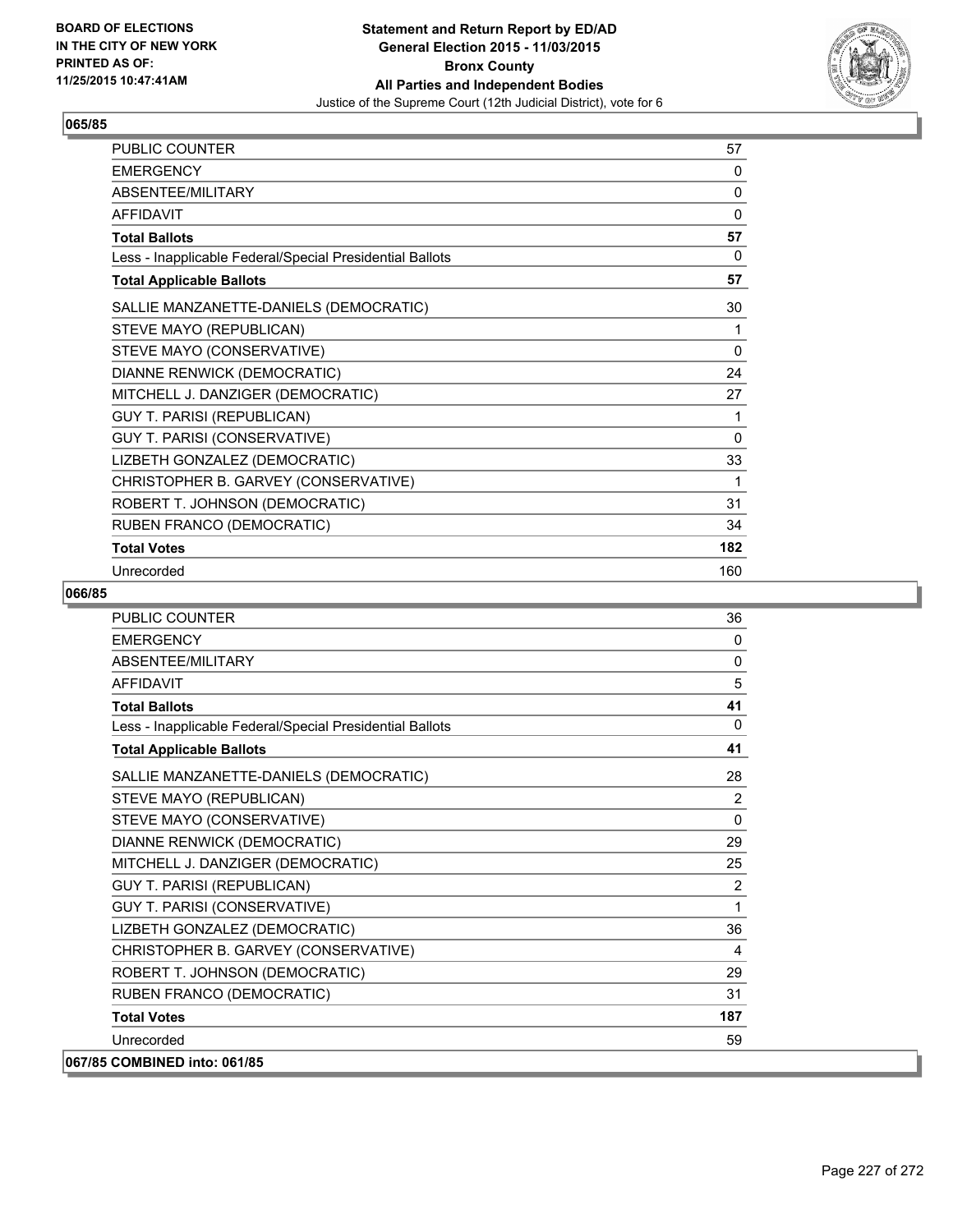

| <b>PUBLIC COUNTER</b>                                    | 93             |
|----------------------------------------------------------|----------------|
| <b>EMERGENCY</b>                                         | 0              |
| ABSENTEE/MILITARY                                        | $\overline{7}$ |
| <b>AFFIDAVIT</b>                                         | 1              |
| <b>Total Ballots</b>                                     | 101            |
| Less - Inapplicable Federal/Special Presidential Ballots | 0              |
| <b>Total Applicable Ballots</b>                          | 101            |
| SALLIE MANZANETTE-DANIELS (DEMOCRATIC)                   | 65             |
| STEVE MAYO (REPUBLICAN)                                  | 3              |
| STEVE MAYO (CONSERVATIVE)                                | $\overline{2}$ |
| DIANNE RENWICK (DEMOCRATIC)                              | 56             |
| MITCHELL J. DANZIGER (DEMOCRATIC)                        | 55             |
| <b>GUY T. PARISI (REPUBLICAN)</b>                        | $\overline{2}$ |
| GUY T. PARISI (CONSERVATIVE)                             | 0              |
| LIZBETH GONZALEZ (DEMOCRATIC)                            | 71             |
| CHRISTOPHER B. GARVEY (CONSERVATIVE)                     | 0              |
| ROBERT T. JOHNSON (DEMOCRATIC)                           | 63             |
| RUBEN FRANCO (DEMOCRATIC)                                | 60             |
| <b>Total Votes</b>                                       | 377            |
| Unrecorded                                               | 229            |
| 069/85 COMBINED into: 056/85                             |                |

**070/85 COMBINED into: 068/85 071/85 COMBINED into: 025/85 072/85 COMBINED into: 053/84 073/85 COMBINED into: 053/84 074/85 COMBINED into: 053/84 075/85 COMBINED into: 053/84 076/85 COMBINED into: 068/84 077/85 COMBINED into: 053/84 078/85 COMBINED into: 053/84 079/85 COMBINED into: 053/84 080/85 COMBINED into: 034/85 081/85 COMBINED into: 046/85 082/85 COMBINED into: 060/85**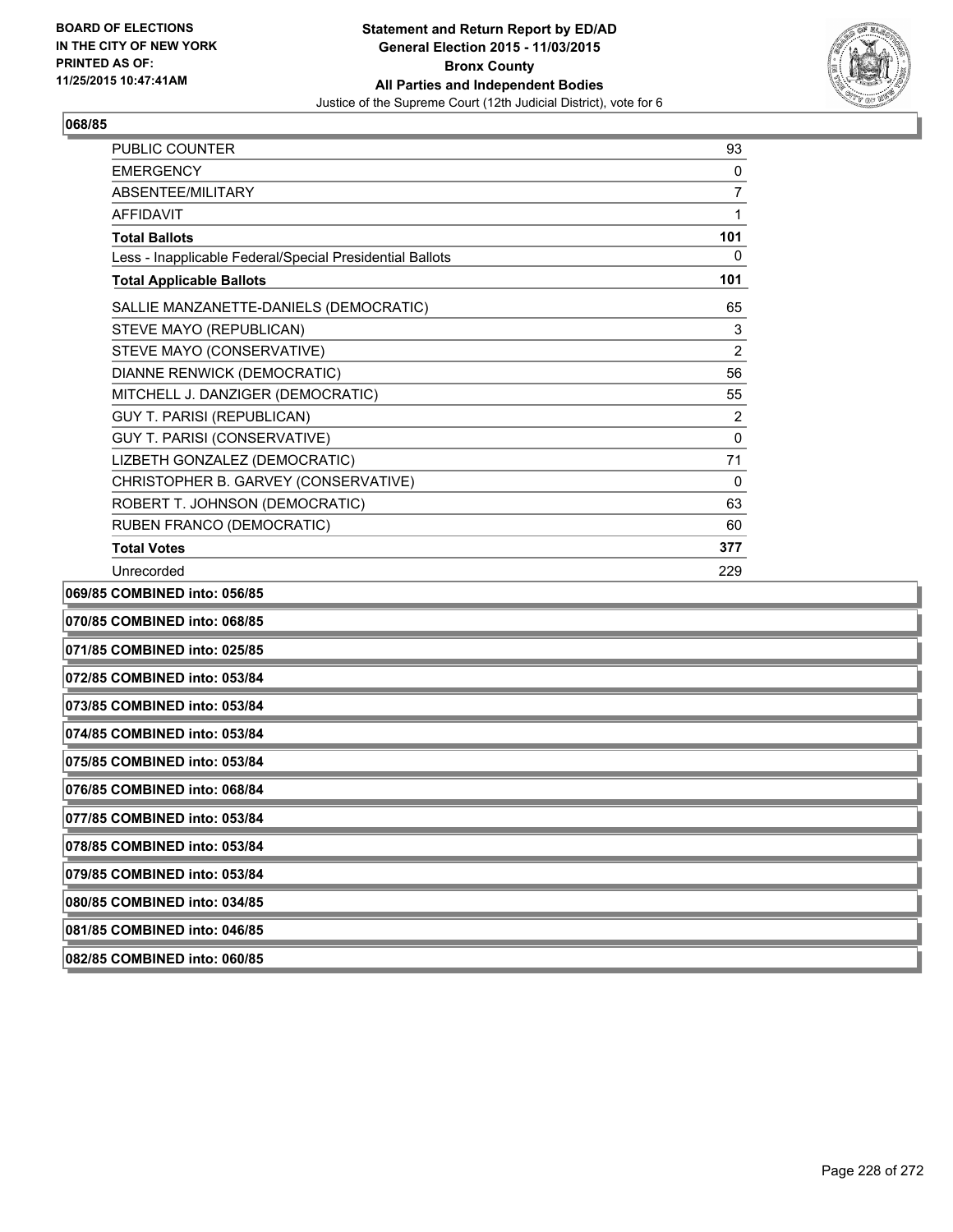

| PUBLIC COUNTER                                           | 52           |
|----------------------------------------------------------|--------------|
| <b>EMERGENCY</b>                                         | 0            |
| ABSENTEE/MILITARY                                        | 3            |
| <b>AFFIDAVIT</b>                                         | $\Omega$     |
| <b>Total Ballots</b>                                     | 55           |
| Less - Inapplicable Federal/Special Presidential Ballots | 0            |
| <b>Total Applicable Ballots</b>                          | 55           |
| SALLIE MANZANETTE-DANIELS (DEMOCRATIC)                   | 26           |
| STEVE MAYO (REPUBLICAN)                                  | 0            |
| STEVE MAYO (CONSERVATIVE)                                | $\mathbf{0}$ |
| DIANNE RENWICK (DEMOCRATIC)                              | 24           |
| MITCHELL J. DANZIGER (DEMOCRATIC)                        | 19           |
| GUY T. PARISI (REPUBLICAN)                               | 1            |
| GUY T. PARISI (CONSERVATIVE)                             | 0            |
| LIZBETH GONZALEZ (DEMOCRATIC)                            | 30           |
| CHRISTOPHER B. GARVEY (CONSERVATIVE)                     | 1            |
| ROBERT T. JOHNSON (DEMOCRATIC)                           | 22           |
| RUBEN FRANCO (DEMOCRATIC)                                | 25           |
| <b>Total Votes</b>                                       | 148          |
| Unrecorded                                               | 182          |

| PUBLIC COUNTER                                           | 52           |
|----------------------------------------------------------|--------------|
| <b>EMERGENCY</b>                                         | $\Omega$     |
| ABSENTEE/MILITARY                                        | 5            |
| <b>AFFIDAVIT</b>                                         | 1            |
| <b>Total Ballots</b>                                     | 58           |
| Less - Inapplicable Federal/Special Presidential Ballots | $\Omega$     |
| <b>Total Applicable Ballots</b>                          | 58           |
| SALLIE MANZANETTE-DANIELS (DEMOCRATIC)                   | 34           |
| STEVE MAYO (REPUBLICAN)                                  | 2            |
| STEVE MAYO (CONSERVATIVE)                                | $\mathbf{0}$ |
| DIANNE RENWICK (DEMOCRATIC)                              | 31           |
| MITCHELL J. DANZIGER (DEMOCRATIC)                        | 26           |
| <b>GUY T. PARISI (REPUBLICAN)</b>                        | 3            |
| GUY T. PARISI (CONSERVATIVE)                             | 1            |
| LIZBETH GONZALEZ (DEMOCRATIC)                            | 34           |
| CHRISTOPHER B. GARVEY (CONSERVATIVE)                     | 2            |
| ROBERT T. JOHNSON (DEMOCRATIC)                           | 30           |
| RUBEN FRANCO (DEMOCRATIC)                                | 32           |
| <b>Total Votes</b>                                       | 195          |
| Unrecorded                                               | 153          |
| 003/86 COMBINED into: 002/86                             |              |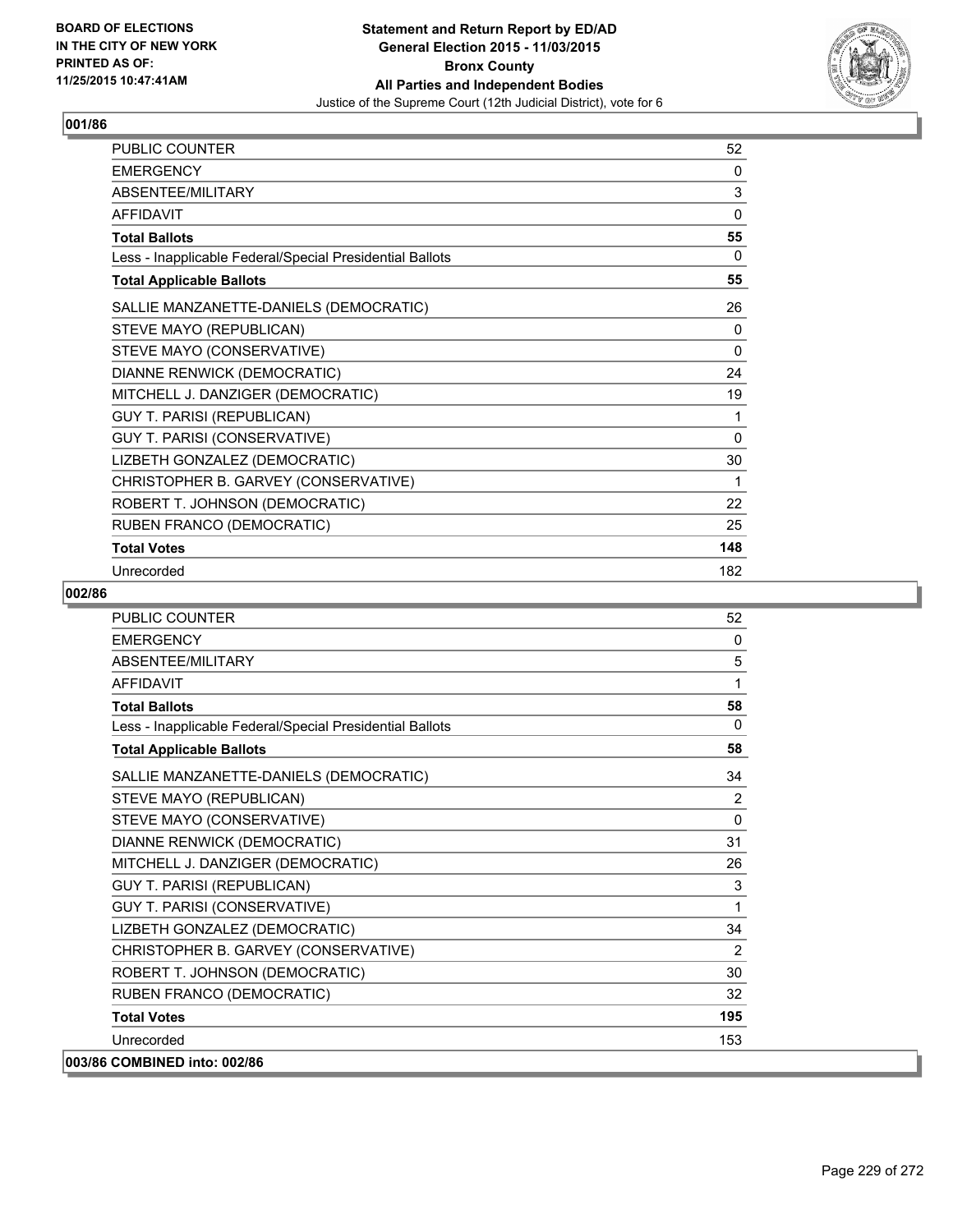

| PUBLIC COUNTER                                           | 53           |
|----------------------------------------------------------|--------------|
| <b>EMERGENCY</b>                                         | 0            |
| ABSENTEE/MILITARY                                        | 0            |
| <b>AFFIDAVIT</b>                                         | 1            |
| <b>Total Ballots</b>                                     | 54           |
| Less - Inapplicable Federal/Special Presidential Ballots | $\mathbf{0}$ |
| <b>Total Applicable Ballots</b>                          | 54           |
| SALLIE MANZANETTE-DANIELS (DEMOCRATIC)                   | 30           |
| STEVE MAYO (REPUBLICAN)                                  | 6            |
| STEVE MAYO (CONSERVATIVE)                                | 0            |
| DIANNE RENWICK (DEMOCRATIC)                              | 29           |
| MITCHELL J. DANZIGER (DEMOCRATIC)                        | 24           |
| <b>GUY T. PARISI (REPUBLICAN)</b>                        | 1            |
| GUY T. PARISI (CONSERVATIVE)                             | $\mathbf{0}$ |
| LIZBETH GONZALEZ (DEMOCRATIC)                            | 32           |
| CHRISTOPHER B. GARVEY (CONSERVATIVE)                     | 4            |
| ROBERT T. JOHNSON (DEMOCRATIC)                           | 29           |
| RUBEN FRANCO (DEMOCRATIC)                                | 28           |
| <b>Total Votes</b>                                       | 183          |
| Unrecorded                                               | 141          |

#### **005/86 COMBINED into: 004/86**

| <b>PUBLIC COUNTER</b>                                    | 93           |
|----------------------------------------------------------|--------------|
| <b>EMERGENCY</b>                                         | $\mathbf{0}$ |
| <b>ABSENTEE/MILITARY</b>                                 | 5            |
| <b>AFFIDAVIT</b>                                         | 3            |
| <b>Total Ballots</b>                                     | 101          |
| Less - Inapplicable Federal/Special Presidential Ballots | 0            |
| <b>Total Applicable Ballots</b>                          | 101          |
| SALLIE MANZANETTE-DANIELS (DEMOCRATIC)                   | 65           |
| STEVE MAYO (REPUBLICAN)                                  | 6            |
| STEVE MAYO (CONSERVATIVE)                                | 4            |
| DIANNE RENWICK (DEMOCRATIC)                              | 56           |
| MITCHELL J. DANZIGER (DEMOCRATIC)                        | 60           |
| <b>GUY T. PARISI (REPUBLICAN)</b>                        | $\mathsf 3$  |
| <b>GUY T. PARISI (CONSERVATIVE)</b>                      | 3            |
| LIZBETH GONZALEZ (DEMOCRATIC)                            | 70           |
| CHRISTOPHER B. GARVEY (CONSERVATIVE)                     | 3            |
| ROBERT T. JOHNSON (DEMOCRATIC)                           | 56           |
| RUBEN FRANCO (DEMOCRATIC)                                | 56           |
| UNATTRIBUTABLE WRITE-IN (WRITE-IN)                       | 3            |
| <b>Total Votes</b>                                       | 385          |
| Unrecorded                                               | 221          |
| 007/86 COMBINED into: 006/86                             |              |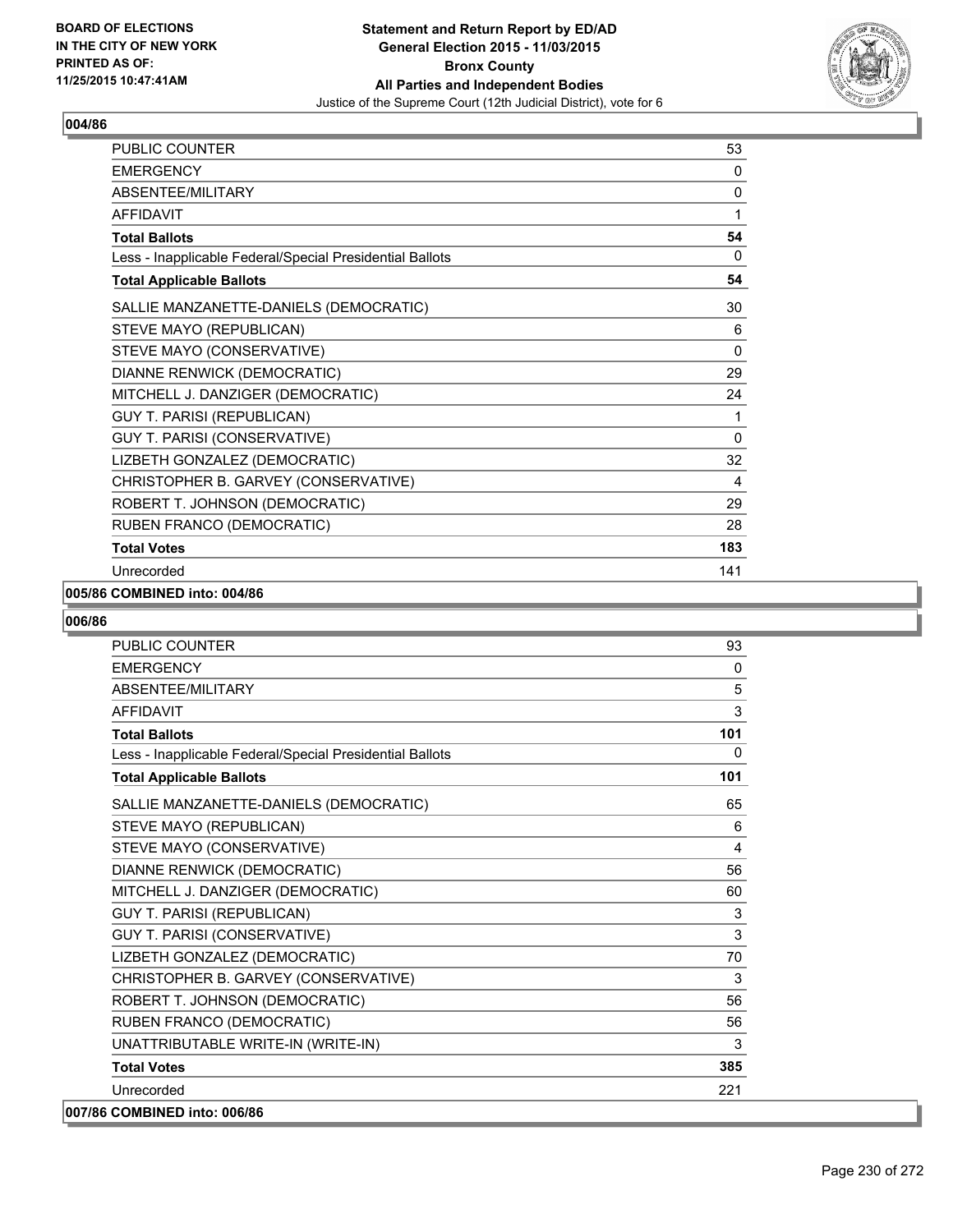

| PUBLIC COUNTER                                           | 81             |
|----------------------------------------------------------|----------------|
| <b>EMERGENCY</b>                                         | 0              |
| ABSENTEE/MILITARY                                        | $\overline{2}$ |
| <b>AFFIDAVIT</b>                                         | 4              |
| <b>Total Ballots</b>                                     | 87             |
| Less - Inapplicable Federal/Special Presidential Ballots | 0              |
| <b>Total Applicable Ballots</b>                          | 87             |
| SALLIE MANZANETTE-DANIELS (DEMOCRATIC)                   | 52             |
| STEVE MAYO (REPUBLICAN)                                  | 4              |
| STEVE MAYO (CONSERVATIVE)                                | $\Omega$       |
| DIANNE RENWICK (DEMOCRATIC)                              | 46             |
| MITCHELL J. DANZIGER (DEMOCRATIC)                        | 39             |
| <b>GUY T. PARISI (REPUBLICAN)</b>                        | $\overline{2}$ |
| <b>GUY T. PARISI (CONSERVATIVE)</b>                      | $\Omega$       |
| LIZBETH GONZALEZ (DEMOCRATIC)                            | 57             |
| CHRISTOPHER B. GARVEY (CONSERVATIVE)                     | 1              |
| ROBERT T. JOHNSON (DEMOCRATIC)                           | 47             |
| RUBEN FRANCO (DEMOCRATIC)                                | 42             |
| <b>Total Votes</b>                                       | 290            |
| Unrecorded                                               | 232            |

| PUBLIC COUNTER                                           | 55       |
|----------------------------------------------------------|----------|
| <b>EMERGENCY</b>                                         | 0        |
| <b>ABSENTEE/MILITARY</b>                                 | 5        |
| <b>AFFIDAVIT</b>                                         | 3        |
| <b>Total Ballots</b>                                     | 63       |
| Less - Inapplicable Federal/Special Presidential Ballots | 0        |
| <b>Total Applicable Ballots</b>                          | 63       |
| SALLIE MANZANETTE-DANIELS (DEMOCRATIC)                   | 33       |
| STEVE MAYO (REPUBLICAN)                                  | 4        |
| STEVE MAYO (CONSERVATIVE)                                | 0        |
| DIANNE RENWICK (DEMOCRATIC)                              | 32       |
| MITCHELL J. DANZIGER (DEMOCRATIC)                        | 31       |
| <b>GUY T. PARISI (REPUBLICAN)</b>                        | 3        |
| GUY T. PARISI (CONSERVATIVE)                             | $\Omega$ |
| LIZBETH GONZALEZ (DEMOCRATIC)                            | 41       |
| CHRISTOPHER B. GARVEY (CONSERVATIVE)                     | 1        |
| ROBERT T. JOHNSON (DEMOCRATIC)                           | 33       |
| RUBEN FRANCO (DEMOCRATIC)                                | 27       |
| STEVE DAVIS (WRITE-IN)                                   | 1        |
| <b>Total Votes</b>                                       | 206      |
| Unrecorded                                               | 172      |
| 010/86 COMBINED into: 009/86                             |          |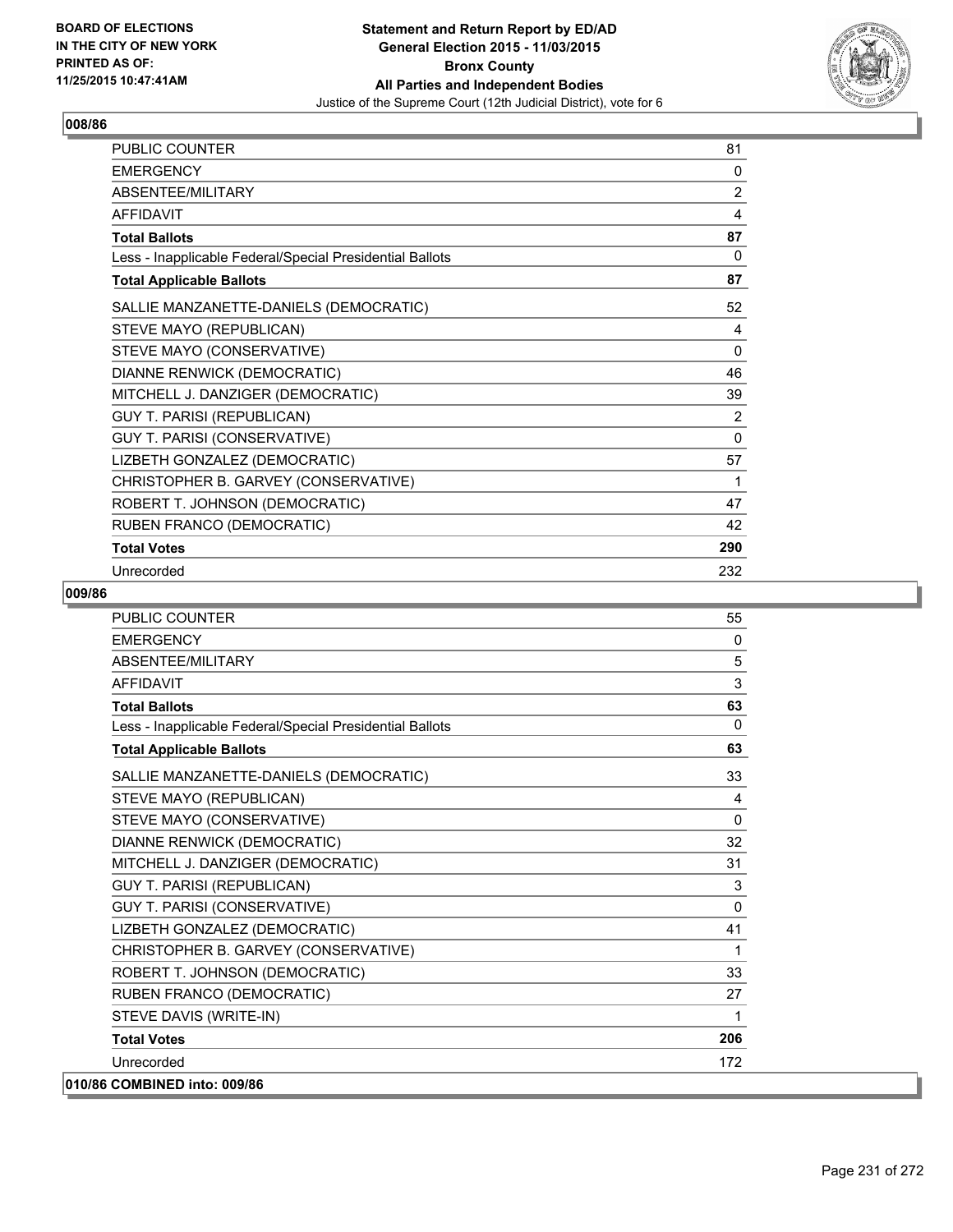

| <b>PUBLIC COUNTER</b>                                    | 54       |
|----------------------------------------------------------|----------|
| <b>EMERGENCY</b>                                         | 0        |
| ABSENTEE/MILITARY                                        | 4        |
| <b>AFFIDAVIT</b>                                         | 1        |
| <b>Total Ballots</b>                                     | 59       |
| Less - Inapplicable Federal/Special Presidential Ballots | 0        |
| <b>Total Applicable Ballots</b>                          | 59       |
| SALLIE MANZANETTE-DANIELS (DEMOCRATIC)                   | 39       |
| STEVE MAYO (REPUBLICAN)                                  | 1        |
| STEVE MAYO (CONSERVATIVE)                                | $\Omega$ |
| DIANNE RENWICK (DEMOCRATIC)                              | 32       |
| MITCHELL J. DANZIGER (DEMOCRATIC)                        | 34       |
| <b>GUY T. PARISI (REPUBLICAN)</b>                        | 1        |
| GUY T. PARISI (CONSERVATIVE)                             | 1        |
| LIZBETH GONZALEZ (DEMOCRATIC)                            | 43       |
| CHRISTOPHER B. GARVEY (CONSERVATIVE)                     | 0        |
| ROBERT T. JOHNSON (DEMOCRATIC)                           | 38       |
| RUBEN FRANCO (DEMOCRATIC)                                | 33       |
| JEFFERY STEWART (WRITE-IN)                               | 1        |
| UNATTRIBUTABLE WRITE-IN (WRITE-IN)                       | 5        |
| <b>Total Votes</b>                                       | 228      |
| Unrecorded                                               | 126      |

| <b>PUBLIC COUNTER</b>                                    | 67             |
|----------------------------------------------------------|----------------|
| <b>EMERGENCY</b>                                         | 0              |
| ABSENTEE/MILITARY                                        | 3              |
| <b>AFFIDAVIT</b>                                         | $\overline{2}$ |
| <b>Total Ballots</b>                                     | 72             |
| Less - Inapplicable Federal/Special Presidential Ballots | $\Omega$       |
| <b>Total Applicable Ballots</b>                          | 72             |
| SALLIE MANZANETTE-DANIELS (DEMOCRATIC)                   | 54             |
| STEVE MAYO (REPUBLICAN)                                  | 1              |
| STEVE MAYO (CONSERVATIVE)                                | 6              |
| DIANNE RENWICK (DEMOCRATIC)                              | 46             |
| MITCHELL J. DANZIGER (DEMOCRATIC)                        | 49             |
| <b>GUY T. PARISI (REPUBLICAN)</b>                        | 2              |
| <b>GUY T. PARISI (CONSERVATIVE)</b>                      | $\overline{7}$ |
| LIZBETH GONZALEZ (DEMOCRATIC)                            | 51             |
| CHRISTOPHER B. GARVEY (CONSERVATIVE)                     | 5              |
| ROBERT T. JOHNSON (DEMOCRATIC)                           | 52             |
| RUBEN FRANCO (DEMOCRATIC)                                | 50             |
| UNATTRIBUTABLE WRITE-IN (WRITE-IN)                       | 1              |
| <b>Total Votes</b>                                       | 324            |
| Unrecorded                                               | 108            |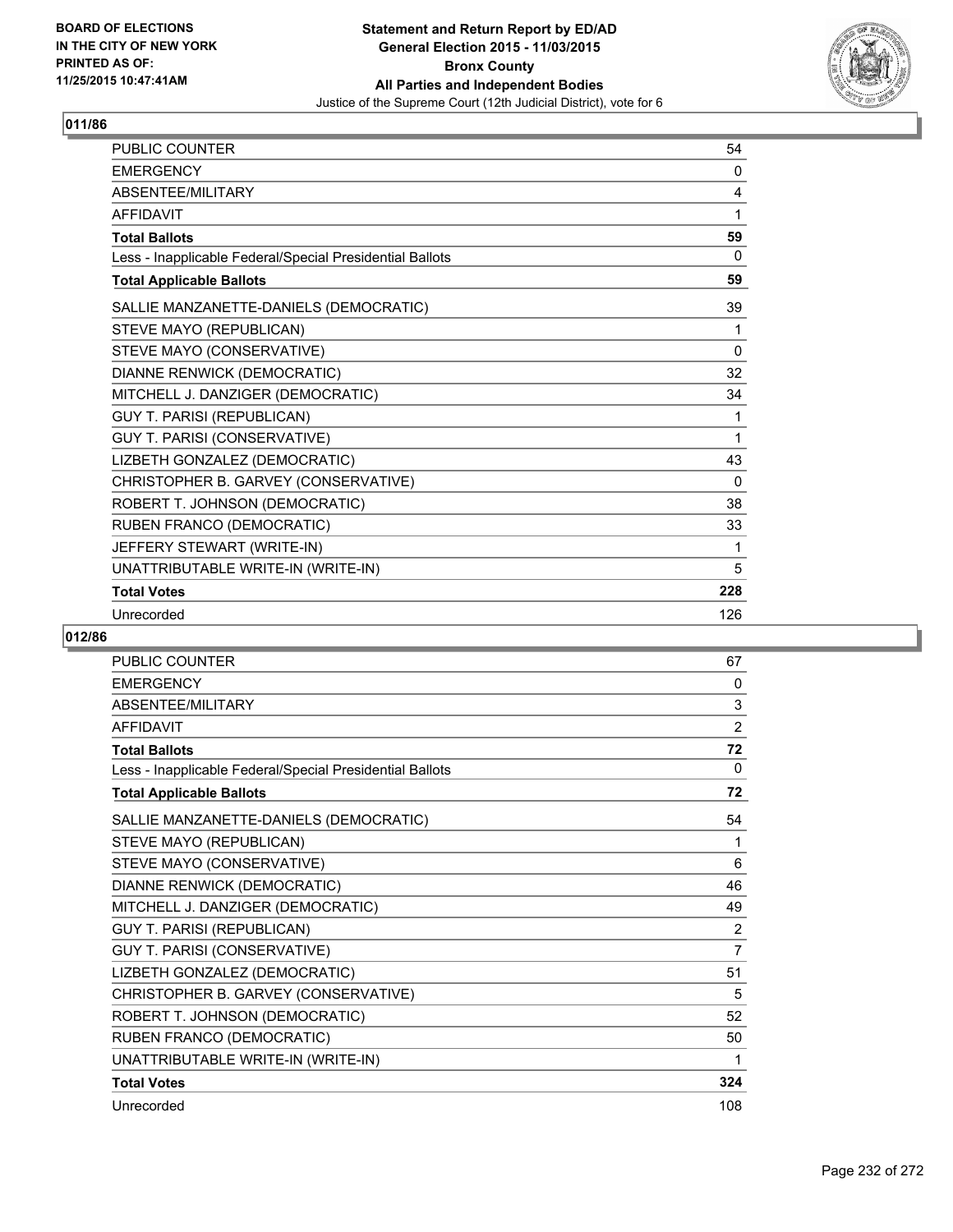

| <b>PUBLIC COUNTER</b>                                    | 67           |
|----------------------------------------------------------|--------------|
| <b>EMERGENCY</b>                                         | 0            |
| ABSENTEE/MILITARY                                        | 4            |
| <b>AFFIDAVIT</b>                                         | 3            |
| <b>Total Ballots</b>                                     | 74           |
| Less - Inapplicable Federal/Special Presidential Ballots | 0            |
| <b>Total Applicable Ballots</b>                          | 74           |
| SALLIE MANZANETTE-DANIELS (DEMOCRATIC)                   | 44           |
| STEVE MAYO (REPUBLICAN)                                  | 4            |
| STEVE MAYO (CONSERVATIVE)                                | $\mathbf{0}$ |
| DIANNE RENWICK (DEMOCRATIC)                              | 42           |
| MITCHELL J. DANZIGER (DEMOCRATIC)                        | 40           |
| <b>GUY T. PARISI (REPUBLICAN)</b>                        | 2            |
| GUY T. PARISI (CONSERVATIVE)                             | $\mathbf{0}$ |
| LIZBETH GONZALEZ (DEMOCRATIC)                            | 47           |
| CHRISTOPHER B. GARVEY (CONSERVATIVE)                     | $\Omega$     |
| ROBERT T. JOHNSON (DEMOCRATIC)                           | 50           |
| RUBEN FRANCO (DEMOCRATIC)                                | 45           |
| UNATTRIBUTABLE WRITE-IN (WRITE-IN)                       | 1            |
| <b>Total Votes</b>                                       | 275          |
| Unrecorded                                               | 169          |

| PUBLIC COUNTER                                           | 57             |
|----------------------------------------------------------|----------------|
| <b>EMERGENCY</b>                                         | 0              |
| <b>ABSENTEE/MILITARY</b>                                 | 0              |
| <b>AFFIDAVIT</b>                                         | $\overline{2}$ |
| <b>Total Ballots</b>                                     | 59             |
| Less - Inapplicable Federal/Special Presidential Ballots | $\Omega$       |
| <b>Total Applicable Ballots</b>                          | 59             |
| SALLIE MANZANETTE-DANIELS (DEMOCRATIC)                   | 29             |
| STEVE MAYO (REPUBLICAN)                                  | 3              |
| STEVE MAYO (CONSERVATIVE)                                | 1              |
| DIANNE RENWICK (DEMOCRATIC)                              | 27             |
| MITCHELL J. DANZIGER (DEMOCRATIC)                        | 21             |
| <b>GUY T. PARISI (REPUBLICAN)</b>                        | 2              |
| GUY T. PARISI (CONSERVATIVE)                             | 1              |
| LIZBETH GONZALEZ (DEMOCRATIC)                            | 32             |
| CHRISTOPHER B. GARVEY (CONSERVATIVE)                     | 1              |
| ROBERT T. JOHNSON (DEMOCRATIC)                           | 26             |
| RUBEN FRANCO (DEMOCRATIC)                                | 30             |
| UNATTRIBUTABLE WRITE-IN (WRITE-IN)                       | 3              |
| <b>Total Votes</b>                                       | 176            |
| Unrecorded                                               | 178            |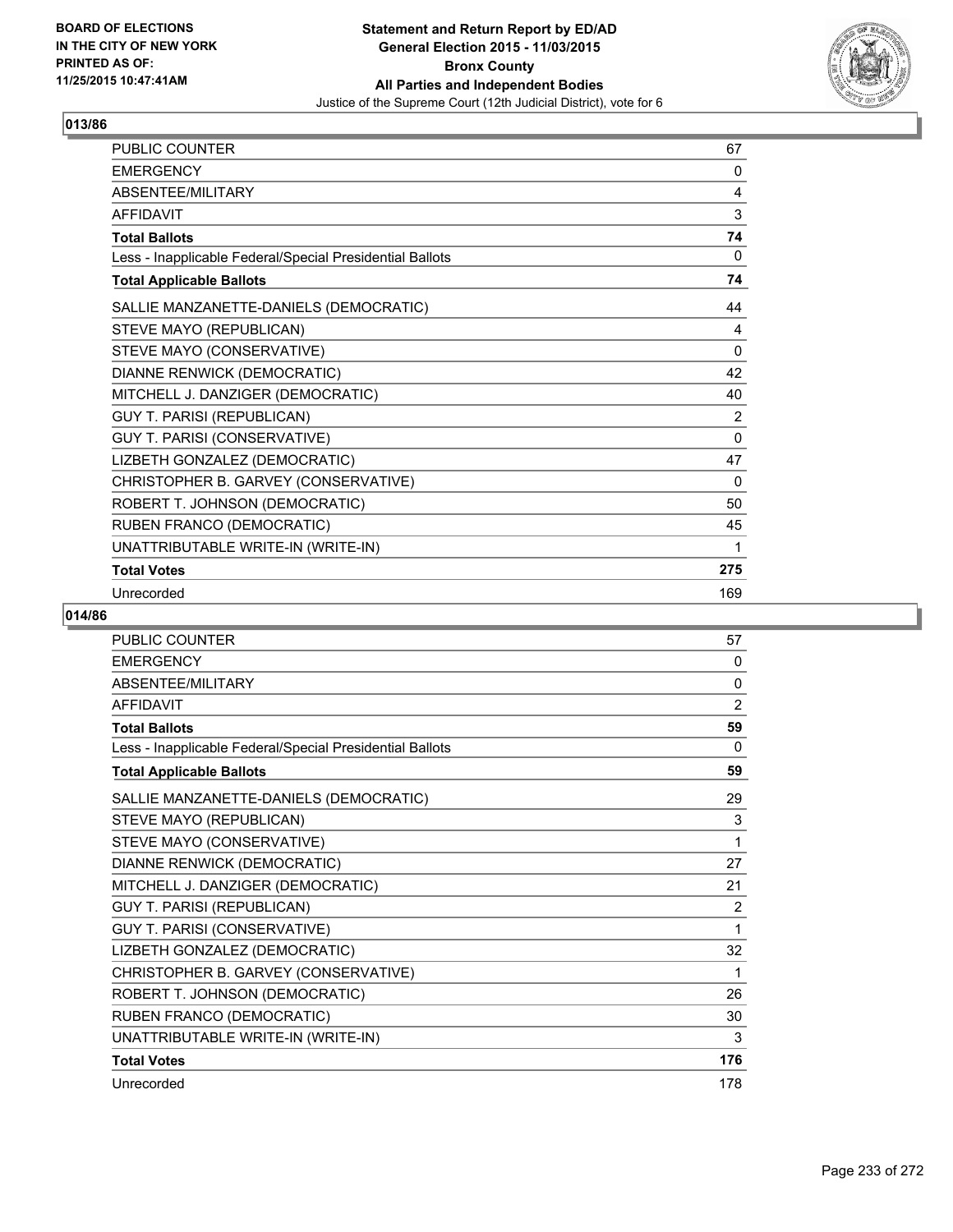

| <b>PUBLIC COUNTER</b>                                    | 88  |
|----------------------------------------------------------|-----|
| <b>EMERGENCY</b>                                         | 0   |
| ABSENTEE/MILITARY                                        | 1   |
| <b>AFFIDAVIT</b>                                         | 4   |
| <b>Total Ballots</b>                                     | 93  |
| Less - Inapplicable Federal/Special Presidential Ballots | 0   |
| <b>Total Applicable Ballots</b>                          | 93  |
| SALLIE MANZANETTE-DANIELS (DEMOCRATIC)                   | 65  |
| STEVE MAYO (REPUBLICAN)                                  | 5   |
| STEVE MAYO (CONSERVATIVE)                                | 4   |
| DIANNE RENWICK (DEMOCRATIC)                              | 54  |
| MITCHELL J. DANZIGER (DEMOCRATIC)                        | 47  |
| <b>GUY T. PARISI (REPUBLICAN)</b>                        | 6   |
| GUY T. PARISI (CONSERVATIVE)                             | 1   |
| LIZBETH GONZALEZ (DEMOCRATIC)                            | 65  |
| CHRISTOPHER B. GARVEY (CONSERVATIVE)                     | 5   |
| ROBERT T. JOHNSON (DEMOCRATIC)                           | 58  |
| RUBEN FRANCO (DEMOCRATIC)                                | 69  |
| UNATTRIBUTABLE WRITE-IN (WRITE-IN)                       | 2   |
| <b>Total Votes</b>                                       | 381 |
| Unrecorded                                               | 177 |

| <b>PUBLIC COUNTER</b>                                    | 53           |
|----------------------------------------------------------|--------------|
| <b>EMERGENCY</b>                                         | 0            |
| ABSENTEE/MILITARY                                        | 3            |
| <b>AFFIDAVIT</b>                                         | 1            |
| <b>Total Ballots</b>                                     | 57           |
| Less - Inapplicable Federal/Special Presidential Ballots | $\mathbf{0}$ |
| <b>Total Applicable Ballots</b>                          | 57           |
| SALLIE MANZANETTE-DANIELS (DEMOCRATIC)                   | 35           |
| STEVE MAYO (REPUBLICAN)                                  | 5            |
| STEVE MAYO (CONSERVATIVE)                                | 4            |
| DIANNE RENWICK (DEMOCRATIC)                              | 24           |
| MITCHELL J. DANZIGER (DEMOCRATIC)                        | 26           |
| <b>GUY T. PARISI (REPUBLICAN)</b>                        | 6            |
| GUY T. PARISI (CONSERVATIVE)                             | 5            |
| LIZBETH GONZALEZ (DEMOCRATIC)                            | 35           |
| CHRISTOPHER B. GARVEY (CONSERVATIVE)                     | 6            |
| ROBERT T. JOHNSON (DEMOCRATIC)                           | 29           |
| RUBEN FRANCO (DEMOCRATIC)                                | 29           |
| UNATTRIBUTABLE WRITE-IN (WRITE-IN)                       | 4            |
| <b>Total Votes</b>                                       | 208          |
| Unrecorded                                               | 134          |
| 017/86 COMBINED into: 013/86                             |              |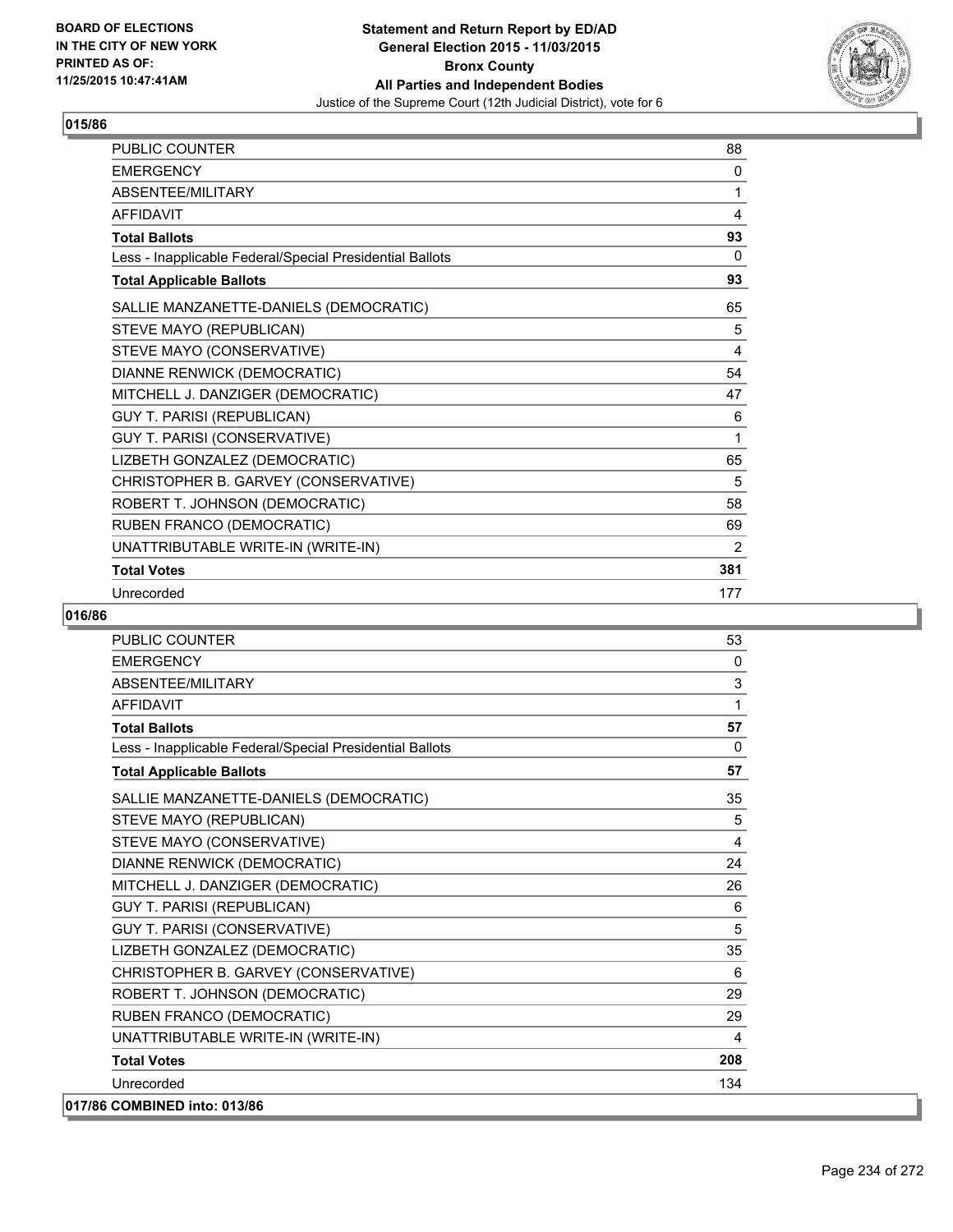

| <b>PUBLIC COUNTER</b>                                    | 55             |
|----------------------------------------------------------|----------------|
| <b>EMERGENCY</b>                                         | 0              |
| ABSENTEE/MILITARY                                        | 1              |
| <b>AFFIDAVIT</b>                                         | $\overline{2}$ |
| <b>Total Ballots</b>                                     | 58             |
| Less - Inapplicable Federal/Special Presidential Ballots | 0              |
| <b>Total Applicable Ballots</b>                          | 58             |
| SALLIE MANZANETTE-DANIELS (DEMOCRATIC)                   | 35             |
| STEVE MAYO (REPUBLICAN)                                  | 3              |
| STEVE MAYO (CONSERVATIVE)                                | $\mathbf{0}$   |
| DIANNE RENWICK (DEMOCRATIC)                              | 36             |
| MITCHELL J. DANZIGER (DEMOCRATIC)                        | 29             |
| <b>GUY T. PARISI (REPUBLICAN)</b>                        | 2              |
| GUY T. PARISI (CONSERVATIVE)                             | $\Omega$       |
| LIZBETH GONZALEZ (DEMOCRATIC)                            | 41             |
| CHRISTOPHER B. GARVEY (CONSERVATIVE)                     | 1              |
| ROBERT T. JOHNSON (DEMOCRATIC)                           | 35             |
| RUBEN FRANCO (DEMOCRATIC)                                | 36             |
| YVETTE THOMAS (WRITE-IN)                                 | 1              |
| <b>Total Votes</b>                                       | 219            |
| Unrecorded                                               | 129            |

#### **019/86 COMBINED into: 012/86**

| <b>PUBLIC COUNTER</b>                                    | 80           |
|----------------------------------------------------------|--------------|
| <b>EMERGENCY</b>                                         | 0            |
| <b>ABSENTEE/MILITARY</b>                                 | 1            |
| <b>AFFIDAVIT</b>                                         | 1            |
| <b>Total Ballots</b>                                     | 82           |
| Less - Inapplicable Federal/Special Presidential Ballots | 0            |
| <b>Total Applicable Ballots</b>                          | 82           |
| SALLIE MANZANETTE-DANIELS (DEMOCRATIC)                   | 29           |
| STEVE MAYO (REPUBLICAN)                                  | 3            |
| STEVE MAYO (CONSERVATIVE)                                | $\mathbf{0}$ |
| DIANNE RENWICK (DEMOCRATIC)                              | 30           |
| MITCHELL J. DANZIGER (DEMOCRATIC)                        | 29           |
| GUY T. PARISI (REPUBLICAN)                               | 0            |
| GUY T. PARISI (CONSERVATIVE)                             | 0            |
| LIZBETH GONZALEZ (DEMOCRATIC)                            | 40           |
| CHRISTOPHER B. GARVEY (CONSERVATIVE)                     | 0            |
| ROBERT T. JOHNSON (DEMOCRATIC)                           | 30           |
| RUBEN FRANCO (DEMOCRATIC)                                | 38           |
| <b>Total Votes</b>                                       | 199          |
| Unrecorded                                               | 293          |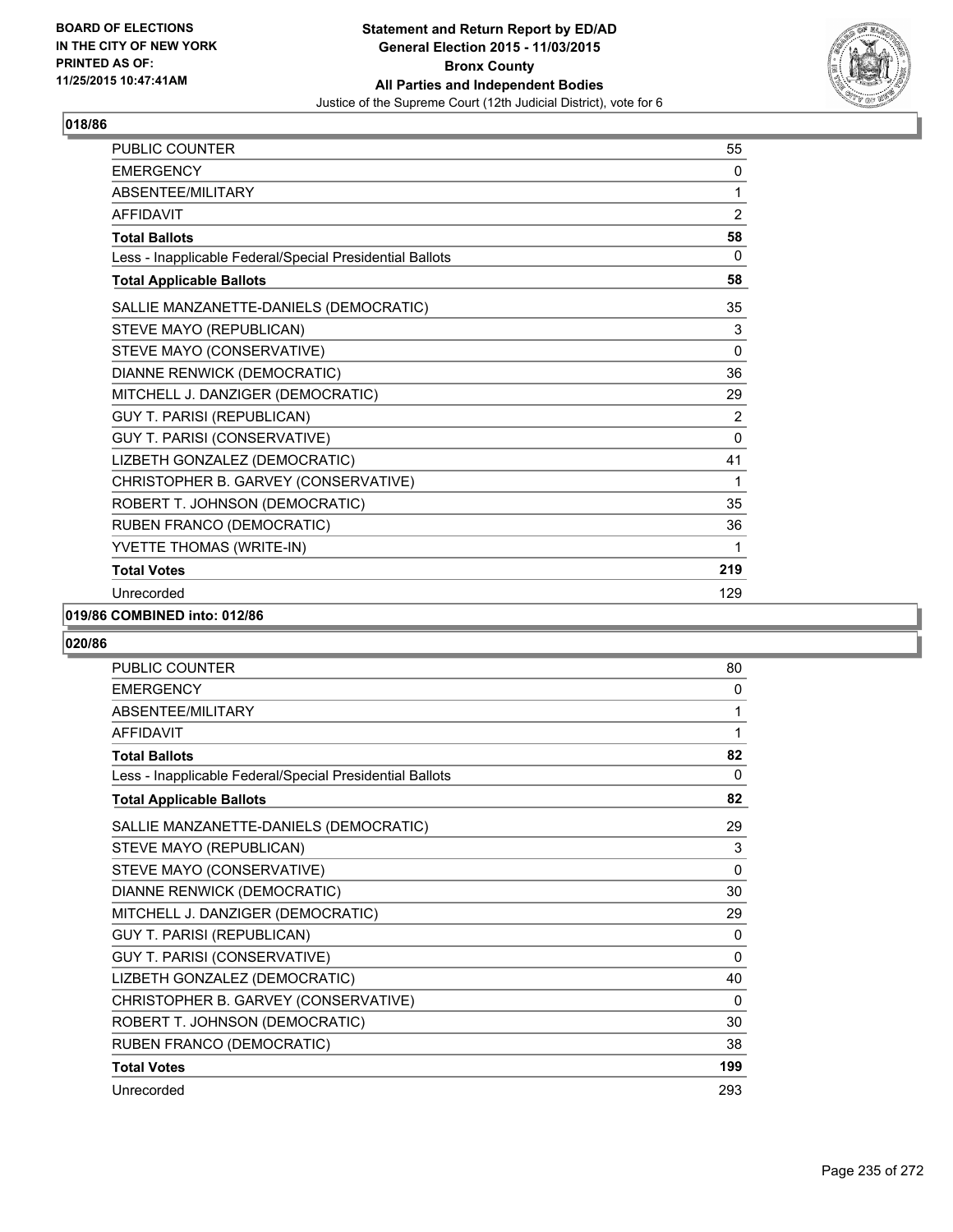

| PUBLIC COUNTER                                           | 27             |
|----------------------------------------------------------|----------------|
| <b>EMERGENCY</b>                                         | 0              |
| ABSENTEE/MILITARY                                        | 0              |
| <b>AFFIDAVIT</b>                                         | 1              |
| <b>Total Ballots</b>                                     | 28             |
| Less - Inapplicable Federal/Special Presidential Ballots | 0              |
| <b>Total Applicable Ballots</b>                          | 28             |
| SALLIE MANZANETTE-DANIELS (DEMOCRATIC)                   | 15             |
| STEVE MAYO (REPUBLICAN)                                  | 1              |
| STEVE MAYO (CONSERVATIVE)                                | 1              |
| DIANNE RENWICK (DEMOCRATIC)                              | 11             |
| MITCHELL J. DANZIGER (DEMOCRATIC)                        | 13             |
| GUY T. PARISI (REPUBLICAN)                               | 0              |
| GUY T. PARISI (CONSERVATIVE)                             | 1              |
| LIZBETH GONZALEZ (DEMOCRATIC)                            | 16             |
| CHRISTOPHER B. GARVEY (CONSERVATIVE)                     | $\overline{2}$ |
| ROBERT T. JOHNSON (DEMOCRATIC)                           | 12             |
| RUBEN FRANCO (DEMOCRATIC)                                | 14             |
| <b>Total Votes</b>                                       | 86             |
| Unrecorded                                               | 82             |

## **022/86 COMBINED into: 015/86**

| <b>PUBLIC COUNTER</b>                                    | 77             |
|----------------------------------------------------------|----------------|
| <b>EMERGENCY</b>                                         | $\mathbf{0}$   |
| ABSENTEE/MILITARY                                        | 3              |
| <b>AFFIDAVIT</b>                                         | 3              |
| <b>Total Ballots</b>                                     | 83             |
| Less - Inapplicable Federal/Special Presidential Ballots | $\Omega$       |
| <b>Total Applicable Ballots</b>                          | 83             |
| SALLIE MANZANETTE-DANIELS (DEMOCRATIC)                   | 38             |
| STEVE MAYO (REPUBLICAN)                                  | 1              |
| STEVE MAYO (CONSERVATIVE)                                | 4              |
| DIANNE RENWICK (DEMOCRATIC)                              | 35             |
| MITCHELL J. DANZIGER (DEMOCRATIC)                        | 37             |
| <b>GUY T. PARISI (REPUBLICAN)</b>                        | 1              |
| <b>GUY T. PARISI (CONSERVATIVE)</b>                      | $\overline{2}$ |
| LIZBETH GONZALEZ (DEMOCRATIC)                            | 57             |
| CHRISTOPHER B. GARVEY (CONSERVATIVE)                     | 2              |
| ROBERT T. JOHNSON (DEMOCRATIC)                           | 38             |
| RUBEN FRANCO (DEMOCRATIC)                                | 40             |
| MITCHEL CNANGER (WRITE-IN)                               | $\mathbf{1}$   |
| UNATTRIBUTABLE WRITE-IN (WRITE-IN)                       | 2              |
| <b>Total Votes</b>                                       | 258            |
| Unrecorded                                               | 240            |
| 024/86 COMBINED into: 023/86                             |                |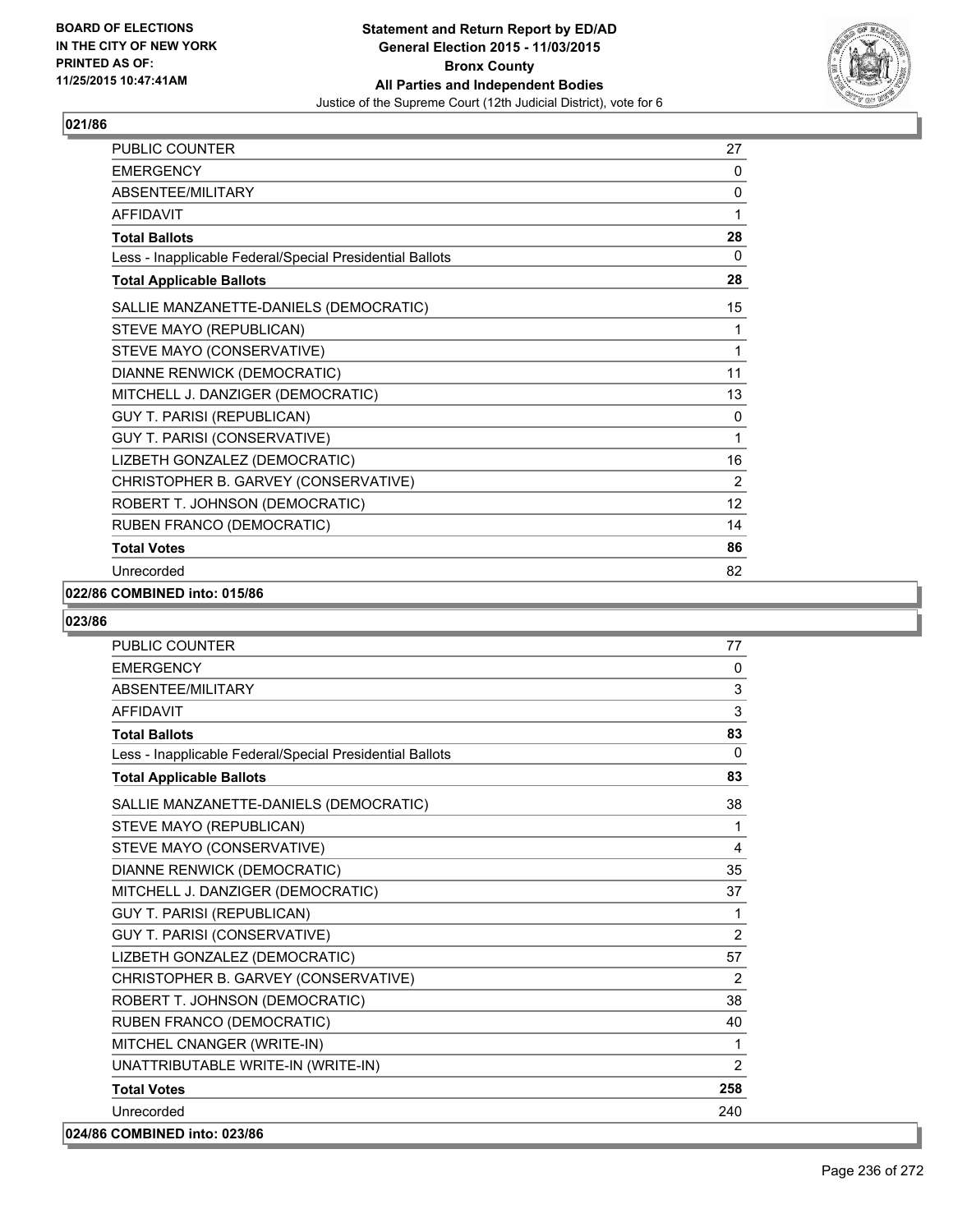

| PUBLIC COUNTER                                           | 51       |
|----------------------------------------------------------|----------|
| <b>EMERGENCY</b>                                         | 0        |
| ABSENTEE/MILITARY                                        | 3        |
| <b>AFFIDAVIT</b>                                         | 2        |
| <b>Total Ballots</b>                                     | 56       |
| Less - Inapplicable Federal/Special Presidential Ballots | 0        |
| <b>Total Applicable Ballots</b>                          | 56       |
| SALLIE MANZANETTE-DANIELS (DEMOCRATIC)                   | 29       |
| STEVE MAYO (REPUBLICAN)                                  | 3        |
| STEVE MAYO (CONSERVATIVE)                                | 1        |
| DIANNE RENWICK (DEMOCRATIC)                              | 28       |
| MITCHELL J. DANZIGER (DEMOCRATIC)                        | 27       |
| <b>GUY T. PARISI (REPUBLICAN)</b>                        | 3        |
| GUY T. PARISI (CONSERVATIVE)                             | $\Omega$ |
| LIZBETH GONZALEZ (DEMOCRATIC)                            | 30       |
| CHRISTOPHER B. GARVEY (CONSERVATIVE)                     | 2        |
| ROBERT T. JOHNSON (DEMOCRATIC)                           | 29       |
| RUBEN FRANCO (DEMOCRATIC)                                | 20       |
| <b>Total Votes</b>                                       | 172      |
| Unrecorded                                               | 164      |

| <b>PUBLIC COUNTER</b>                                    | 105          |
|----------------------------------------------------------|--------------|
| <b>EMERGENCY</b>                                         | $\mathbf{0}$ |
| <b>ABSENTEE/MILITARY</b>                                 | $\mathbf{0}$ |
| <b>AFFIDAVIT</b>                                         | 2            |
| <b>Total Ballots</b>                                     | 107          |
| Less - Inapplicable Federal/Special Presidential Ballots | $\mathbf{0}$ |
| <b>Total Applicable Ballots</b>                          | 107          |
| SALLIE MANZANETTE-DANIELS (DEMOCRATIC)                   | 58           |
| STEVE MAYO (REPUBLICAN)                                  | 5            |
| STEVE MAYO (CONSERVATIVE)                                | 1            |
| DIANNE RENWICK (DEMOCRATIC)                              | 53           |
| MITCHELL J. DANZIGER (DEMOCRATIC)                        | 49           |
| <b>GUY T. PARISI (REPUBLICAN)</b>                        | 3            |
| GUY T. PARISI (CONSERVATIVE)                             | 1            |
| LIZBETH GONZALEZ (DEMOCRATIC)                            | 74           |
| CHRISTOPHER B. GARVEY (CONSERVATIVE)                     | 1            |
| ROBERT T. JOHNSON (DEMOCRATIC)                           | 50           |
| RUBEN FRANCO (DEMOCRATIC)                                | 56           |
| UNATTRIBUTABLE WRITE-IN (WRITE-IN)                       | 6            |
| <b>Total Votes</b>                                       | 357          |
| Unrecorded                                               | 285          |
| 027/86 COMBINED into: 008/86                             |              |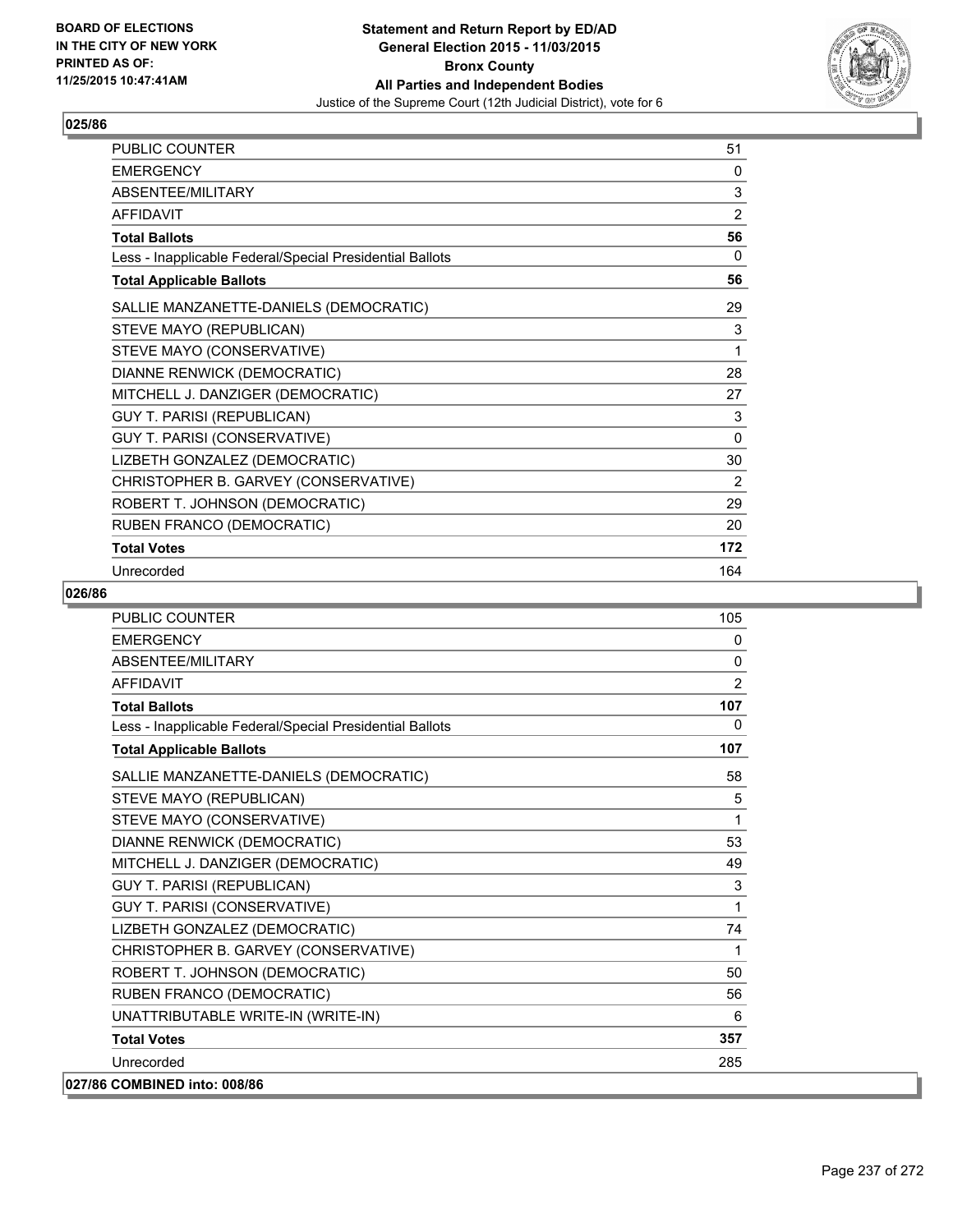

| PUBLIC COUNTER                                           | 83       |
|----------------------------------------------------------|----------|
| <b>EMERGENCY</b>                                         | 0        |
| ABSENTEE/MILITARY                                        | 4        |
| <b>AFFIDAVIT</b>                                         | 0        |
| <b>Total Ballots</b>                                     | 87       |
| Less - Inapplicable Federal/Special Presidential Ballots | 0        |
| <b>Total Applicable Ballots</b>                          | 87       |
| SALLIE MANZANETTE-DANIELS (DEMOCRATIC)                   | 43       |
| STEVE MAYO (REPUBLICAN)                                  | 4        |
| STEVE MAYO (CONSERVATIVE)                                | $\Omega$ |
| DIANNE RENWICK (DEMOCRATIC)                              | 45       |
| MITCHELL J. DANZIGER (DEMOCRATIC)                        | 35       |
| GUY T. PARISI (REPUBLICAN)                               | 3        |
| GUY T. PARISI (CONSERVATIVE)                             | 0        |
| LIZBETH GONZALEZ (DEMOCRATIC)                            | 54       |
| CHRISTOPHER B. GARVEY (CONSERVATIVE)                     | 2        |
| ROBERT T. JOHNSON (DEMOCRATIC)                           | 52       |
| RUBEN FRANCO (DEMOCRATIC)                                | 37       |
| <b>Total Votes</b>                                       | 275      |
| Unrecorded                                               | 247      |

| <b>PUBLIC COUNTER</b>                                    | 50           |
|----------------------------------------------------------|--------------|
| <b>EMERGENCY</b>                                         | 0            |
| ABSENTEE/MILITARY                                        | 1            |
| <b>AFFIDAVIT</b>                                         | $\mathbf{0}$ |
| <b>Total Ballots</b>                                     | 51           |
| Less - Inapplicable Federal/Special Presidential Ballots | $\Omega$     |
| <b>Total Applicable Ballots</b>                          | 51           |
| SALLIE MANZANETTE-DANIELS (DEMOCRATIC)                   | 16           |
| STEVE MAYO (REPUBLICAN)                                  | 4            |
| STEVE MAYO (CONSERVATIVE)                                | $\mathbf{0}$ |
| DIANNE RENWICK (DEMOCRATIC)                              | 12           |
| MITCHELL J. DANZIGER (DEMOCRATIC)                        | 8            |
| <b>GUY T. PARISI (REPUBLICAN)</b>                        | 1            |
| GUY T. PARISI (CONSERVATIVE)                             | $\mathbf{0}$ |
| LIZBETH GONZALEZ (DEMOCRATIC)                            | 19           |
| CHRISTOPHER B. GARVEY (CONSERVATIVE)                     | 1            |
| ROBERT T. JOHNSON (DEMOCRATIC)                           | 15           |
| RUBEN FRANCO (DEMOCRATIC)                                | 16           |
| <b>Total Votes</b>                                       | 92           |
| Unrecorded                                               | 214          |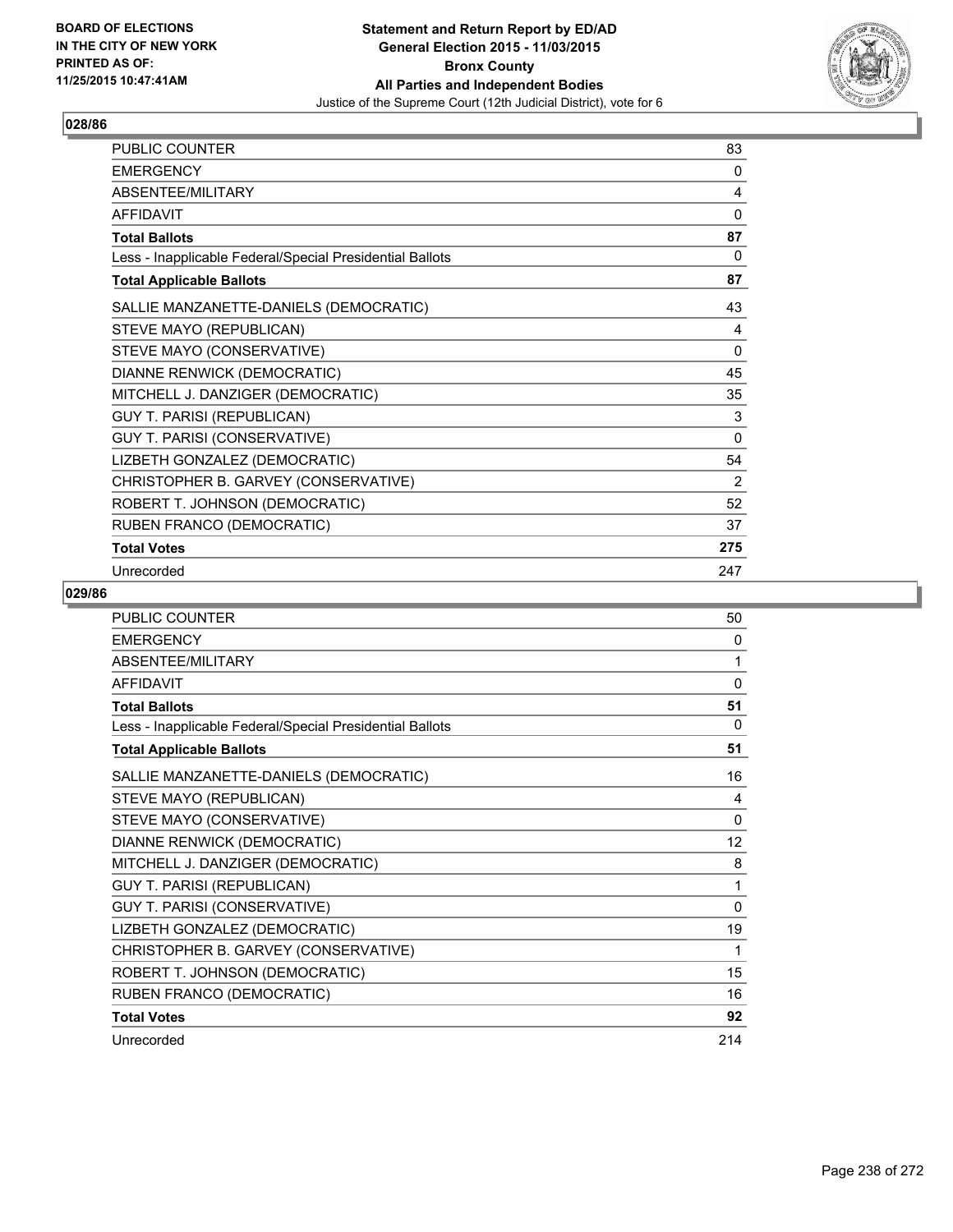

| PUBLIC COUNTER                                           | 124            |
|----------------------------------------------------------|----------------|
| <b>EMERGENCY</b>                                         | 0              |
| ABSENTEE/MILITARY                                        | 1              |
| <b>AFFIDAVIT</b>                                         | 2              |
| <b>Total Ballots</b>                                     | 127            |
| Less - Inapplicable Federal/Special Presidential Ballots | 0              |
| <b>Total Applicable Ballots</b>                          | 127            |
| SALLIE MANZANETTE-DANIELS (DEMOCRATIC)                   | 67             |
| STEVE MAYO (REPUBLICAN)                                  | 4              |
| STEVE MAYO (CONSERVATIVE)                                | $\overline{2}$ |
| DIANNE RENWICK (DEMOCRATIC)                              | 55             |
| MITCHELL J. DANZIGER (DEMOCRATIC)                        | 42             |
| <b>GUY T. PARISI (REPUBLICAN)</b>                        | 1              |
| GUY T. PARISI (CONSERVATIVE)                             | $\Omega$       |
| LIZBETH GONZALEZ (DEMOCRATIC)                            | 64             |
| CHRISTOPHER B. GARVEY (CONSERVATIVE)                     | 1              |
| ROBERT T. JOHNSON (DEMOCRATIC)                           | 46             |
| RUBEN FRANCO (DEMOCRATIC)                                | 54             |
| <b>Total Votes</b>                                       | 336            |
| Unrecorded                                               | 426            |

| <b>PUBLIC COUNTER</b>                                    | 74  |
|----------------------------------------------------------|-----|
| <b>EMERGENCY</b>                                         | 0   |
| ABSENTEE/MILITARY                                        | 4   |
| <b>AFFIDAVIT</b>                                         | 7   |
| <b>Total Ballots</b>                                     | 85  |
| Less - Inapplicable Federal/Special Presidential Ballots | 0   |
| <b>Total Applicable Ballots</b>                          | 85  |
| SALLIE MANZANETTE-DANIELS (DEMOCRATIC)                   | 50  |
| STEVE MAYO (REPUBLICAN)                                  | 3   |
| STEVE MAYO (CONSERVATIVE)                                | 1   |
| DIANNE RENWICK (DEMOCRATIC)                              | 44  |
| MITCHELL J. DANZIGER (DEMOCRATIC)                        | 41  |
| <b>GUY T. PARISI (REPUBLICAN)</b>                        | 5   |
| GUY T. PARISI (CONSERVATIVE)                             | 0   |
| LIZBETH GONZALEZ (DEMOCRATIC)                            | 53  |
| CHRISTOPHER B. GARVEY (CONSERVATIVE)                     | 3   |
| ROBERT T. JOHNSON (DEMOCRATIC)                           | 45  |
| RUBEN FRANCO (DEMOCRATIC)                                | 44  |
| <b>Total Votes</b>                                       | 289 |
| Unrecorded                                               | 221 |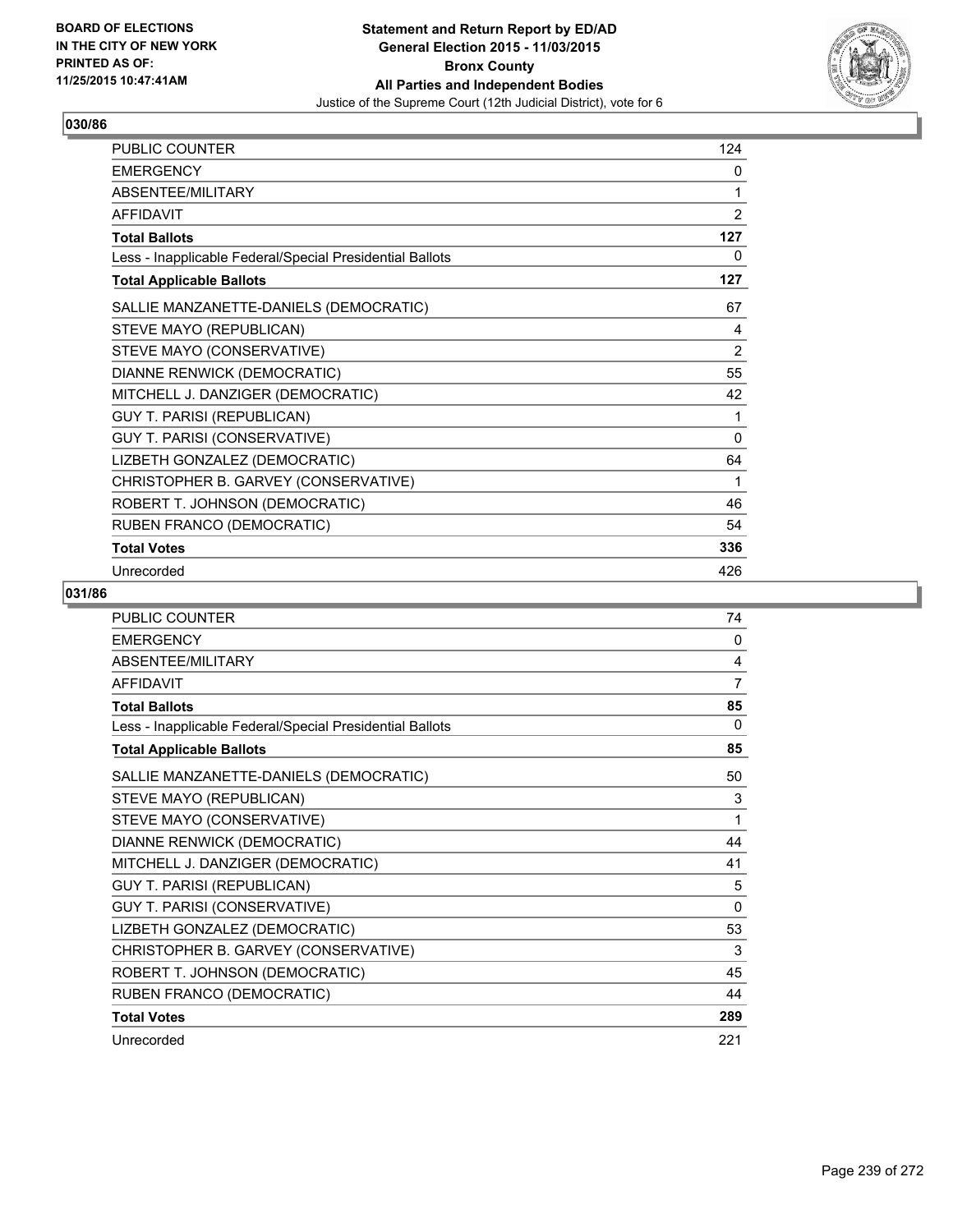

| PUBLIC COUNTER                                           | 132            |
|----------------------------------------------------------|----------------|
| <b>EMERGENCY</b>                                         | 0              |
| ABSENTEE/MILITARY                                        | 4              |
| <b>AFFIDAVIT</b>                                         | $\overline{2}$ |
| <b>Total Ballots</b>                                     | 138            |
| Less - Inapplicable Federal/Special Presidential Ballots | 0              |
| <b>Total Applicable Ballots</b>                          | 138            |
| SALLIE MANZANETTE-DANIELS (DEMOCRATIC)                   | 86             |
| STEVE MAYO (REPUBLICAN)                                  | 5              |
| STEVE MAYO (CONSERVATIVE)                                | 3              |
| DIANNE RENWICK (DEMOCRATIC)                              | 77             |
| MITCHELL J. DANZIGER (DEMOCRATIC)                        | 66             |
| <b>GUY T. PARISI (REPUBLICAN)</b>                        | 5              |
| GUY T. PARISI (CONSERVATIVE)                             | $\overline{2}$ |
| LIZBETH GONZALEZ (DEMOCRATIC)                            | 101            |
| CHRISTOPHER B. GARVEY (CONSERVATIVE)                     | 5              |
| ROBERT T. JOHNSON (DEMOCRATIC)                           | 75             |
| RUBEN FRANCO (DEMOCRATIC)                                | 86             |
| <b>Total Votes</b>                                       | 511            |
| Unrecorded                                               | 317            |

#### **033/86 COMBINED into: 031/86**

| <b>PUBLIC COUNTER</b>                                    | 98           |
|----------------------------------------------------------|--------------|
| <b>EMERGENCY</b>                                         | $\mathbf{0}$ |
| ABSENTEE/MILITARY                                        | 5            |
| <b>AFFIDAVIT</b>                                         | 0            |
| <b>Total Ballots</b>                                     | 103          |
| Less - Inapplicable Federal/Special Presidential Ballots | 0            |
| <b>Total Applicable Ballots</b>                          | 103          |
| SALLIE MANZANETTE-DANIELS (DEMOCRATIC)                   | 63           |
| STEVE MAYO (REPUBLICAN)                                  | $\mathbf{0}$ |
| STEVE MAYO (CONSERVATIVE)                                | 1            |
| DIANNE RENWICK (DEMOCRATIC)                              | 59           |
| MITCHELL J. DANZIGER (DEMOCRATIC)                        | 52           |
| <b>GUY T. PARISI (REPUBLICAN)</b>                        | 1            |
| <b>GUY T. PARISI (CONSERVATIVE)</b>                      | 1            |
| LIZBETH GONZALEZ (DEMOCRATIC)                            | 65           |
| CHRISTOPHER B. GARVEY (CONSERVATIVE)                     | 2            |
| ROBERT T. JOHNSON (DEMOCRATIC)                           | 59           |
| RUBEN FRANCO (DEMOCRATIC)                                | 58           |
| <b>Total Votes</b>                                       | 361          |
| Unrecorded                                               | 257          |
| 035/86 COMBINED into: 032/86                             |              |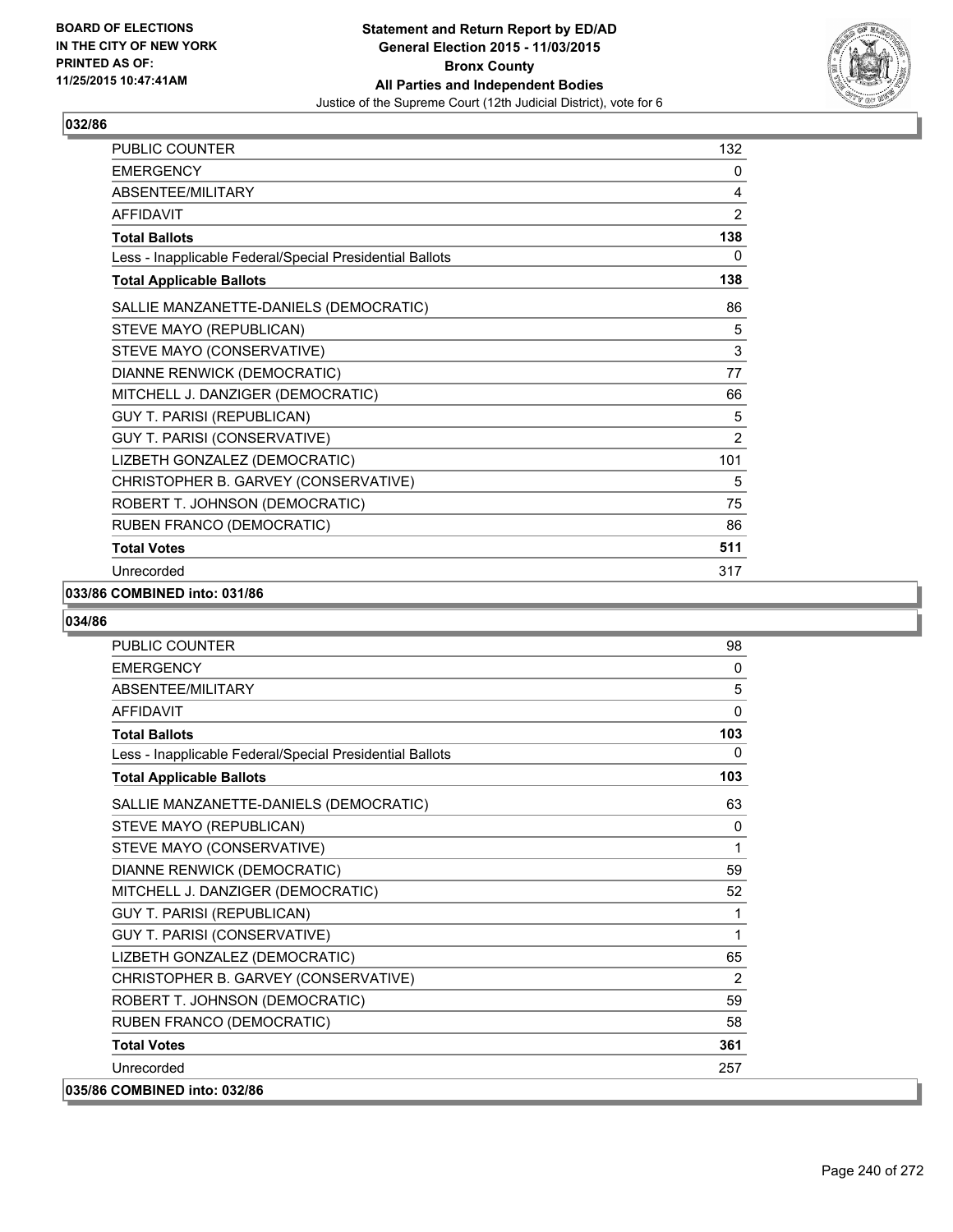

| PUBLIC COUNTER                                           | 61             |
|----------------------------------------------------------|----------------|
| <b>EMERGENCY</b>                                         | 0              |
| ABSENTEE/MILITARY                                        | 0              |
| <b>AFFIDAVIT</b>                                         | 1              |
| <b>Total Ballots</b>                                     | 62             |
| Less - Inapplicable Federal/Special Presidential Ballots | 0              |
| <b>Total Applicable Ballots</b>                          | 62             |
| SALLIE MANZANETTE-DANIELS (DEMOCRATIC)                   | 40             |
| STEVE MAYO (REPUBLICAN)                                  | 1              |
| STEVE MAYO (CONSERVATIVE)                                | $\overline{2}$ |
| DIANNE RENWICK (DEMOCRATIC)                              | 33             |
| MITCHELL J. DANZIGER (DEMOCRATIC)                        | 30             |
| <b>GUY T. PARISI (REPUBLICAN)</b>                        | 0              |
| GUY T. PARISI (CONSERVATIVE)                             | 2              |
| LIZBETH GONZALEZ (DEMOCRATIC)                            | 44             |
| CHRISTOPHER B. GARVEY (CONSERVATIVE)                     | 3              |
| ROBERT T. JOHNSON (DEMOCRATIC)                           | 37             |
| RUBEN FRANCO (DEMOCRATIC)                                | 36             |
| <b>Total Votes</b>                                       | 228            |
| Unrecorded                                               | 144            |

| PUBLIC COUNTER                                           | 25           |
|----------------------------------------------------------|--------------|
| <b>EMERGENCY</b>                                         | 0            |
| ABSENTEE/MILITARY                                        | 2            |
| <b>AFFIDAVIT</b>                                         | 4            |
| <b>Total Ballots</b>                                     | 31           |
| Less - Inapplicable Federal/Special Presidential Ballots | 0            |
| <b>Total Applicable Ballots</b>                          | 31           |
| SALLIE MANZANETTE-DANIELS (DEMOCRATIC)                   | 18           |
| STEVE MAYO (REPUBLICAN)                                  | 1            |
| STEVE MAYO (CONSERVATIVE)                                | $\mathbf{0}$ |
| DIANNE RENWICK (DEMOCRATIC)                              | 18           |
| MITCHELL J. DANZIGER (DEMOCRATIC)                        | 15           |
| <b>GUY T. PARISI (REPUBLICAN)</b>                        | 1            |
| GUY T. PARISI (CONSERVATIVE)                             | 0            |
| LIZBETH GONZALEZ (DEMOCRATIC)                            | 22           |
| CHRISTOPHER B. GARVEY (CONSERVATIVE)                     | $\Omega$     |
| ROBERT T. JOHNSON (DEMOCRATIC)                           | 17           |
| RUBEN FRANCO (DEMOCRATIC)                                | 17           |
| <b>Total Votes</b>                                       | 109          |
| Unrecorded                                               | 77           |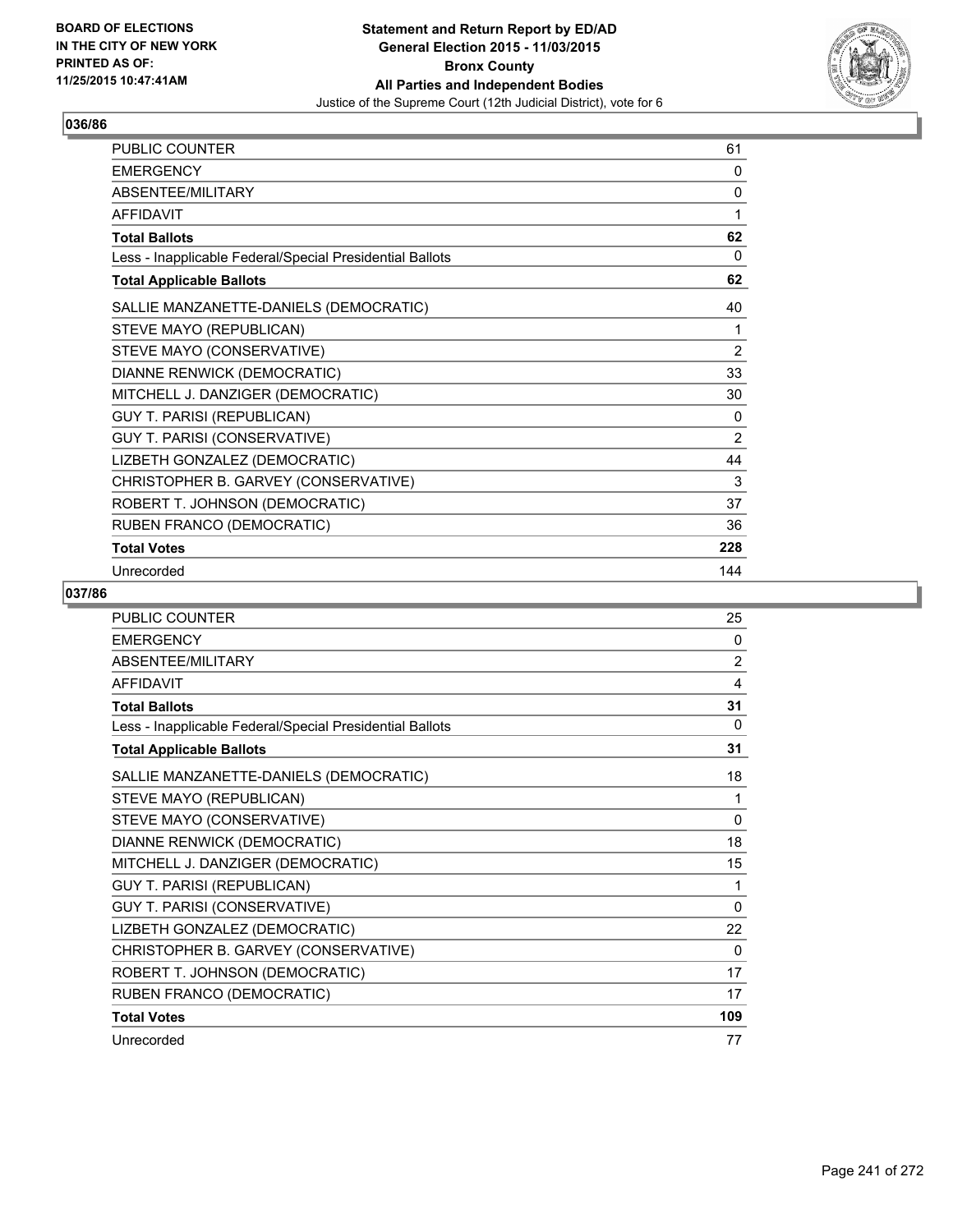

| PUBLIC COUNTER                                           | 37       |
|----------------------------------------------------------|----------|
| <b>EMERGENCY</b>                                         | 0        |
| ABSENTEE/MILITARY                                        | 1        |
| <b>AFFIDAVIT</b>                                         | 0        |
| <b>Total Ballots</b>                                     | 38       |
| Less - Inapplicable Federal/Special Presidential Ballots | 0        |
| <b>Total Applicable Ballots</b>                          | 38       |
| SALLIE MANZANETTE-DANIELS (DEMOCRATIC)                   | 29       |
| STEVE MAYO (REPUBLICAN)                                  | 0        |
| STEVE MAYO (CONSERVATIVE)                                | 0        |
| DIANNE RENWICK (DEMOCRATIC)                              | 28       |
| MITCHELL J. DANZIGER (DEMOCRATIC)                        | 27       |
| GUY T. PARISI (REPUBLICAN)                               | 1        |
| GUY T. PARISI (CONSERVATIVE)                             | $\Omega$ |
| LIZBETH GONZALEZ (DEMOCRATIC)                            | 32       |
| CHRISTOPHER B. GARVEY (CONSERVATIVE)                     | 1        |
| ROBERT T. JOHNSON (DEMOCRATIC)                           | 31       |
| RUBEN FRANCO (DEMOCRATIC)                                | 25       |
| <b>Total Votes</b>                                       | 174      |
| Unrecorded                                               | 54       |

#### **039/86 COMBINED into: 038/86**

#### **040/86**

| <b>PUBLIC COUNTER</b>                                    | 64           |
|----------------------------------------------------------|--------------|
| <b>EMERGENCY</b>                                         | $\mathbf{0}$ |
| ABSENTEE/MILITARY                                        | 1            |
| <b>AFFIDAVIT</b>                                         | 4            |
| <b>Total Ballots</b>                                     | 69           |
| Less - Inapplicable Federal/Special Presidential Ballots | 0            |
| <b>Total Applicable Ballots</b>                          | 69           |
| SALLIE MANZANETTE-DANIELS (DEMOCRATIC)                   | 41           |
| STEVE MAYO (REPUBLICAN)                                  | 1            |
| STEVE MAYO (CONSERVATIVE)                                | 1            |
| DIANNE RENWICK (DEMOCRATIC)                              | 37           |
| MITCHELL J. DANZIGER (DEMOCRATIC)                        | 37           |
| <b>GUY T. PARISI (REPUBLICAN)</b>                        | 1            |
| GUY T. PARISI (CONSERVATIVE)                             | 0            |
| LIZBETH GONZALEZ (DEMOCRATIC)                            | 43           |
| CHRISTOPHER B. GARVEY (CONSERVATIVE)                     | $\mathbf{0}$ |
| ROBERT T. JOHNSON (DEMOCRATIC)                           | 42           |
| RUBEN FRANCO (DEMOCRATIC)                                | 41           |
| SELVIN A WHITE JR (WRITE-IN)                             | 1            |
| <b>Total Votes</b>                                       | 245          |
| Unrecorded                                               | 169          |
| 041/86 COMBINED into: 040/86                             |              |

**042/86 COMBINED into: 030/79**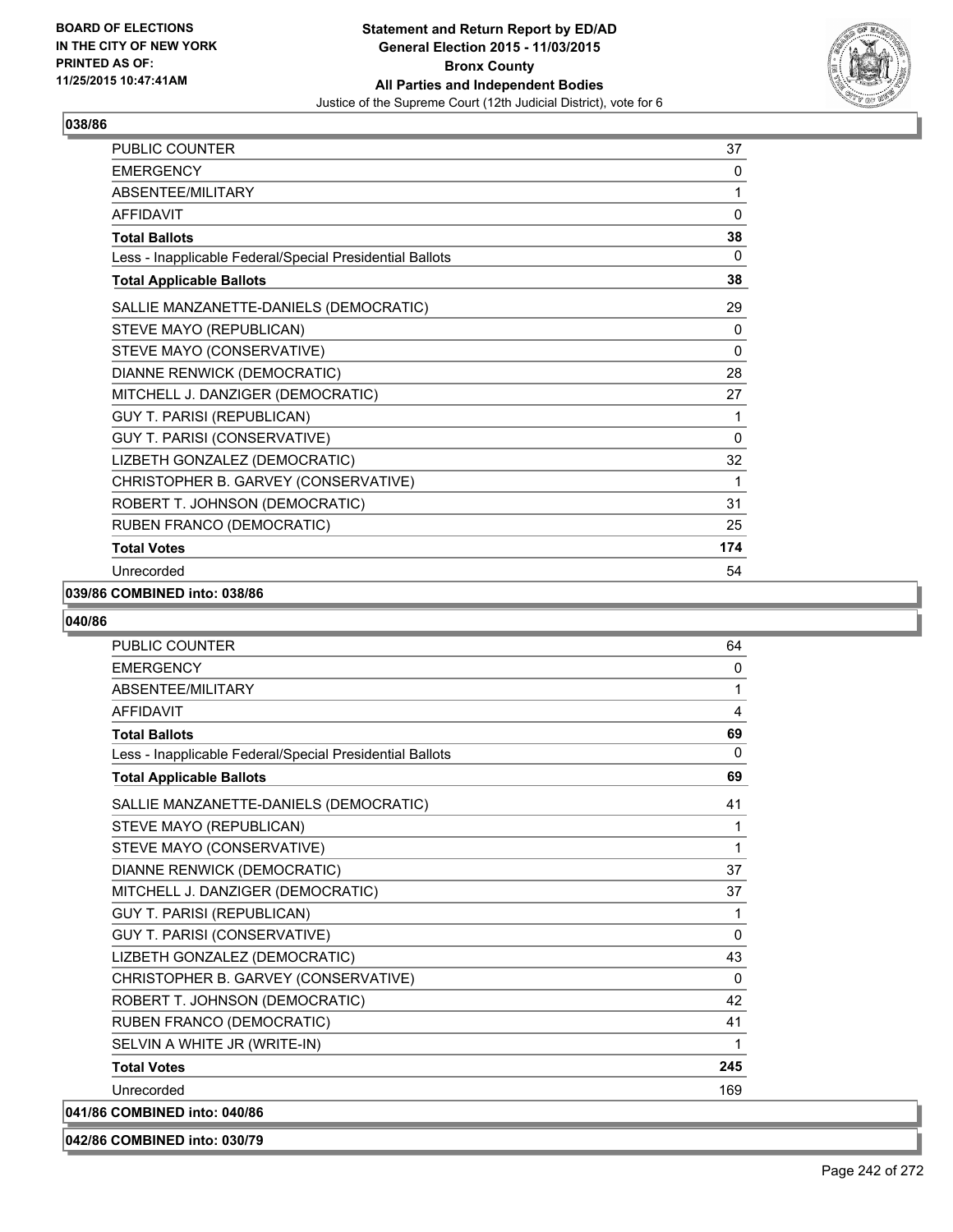

| PUBLIC COUNTER                                           | 5              |
|----------------------------------------------------------|----------------|
| <b>EMERGENCY</b>                                         | 0              |
| <b>ABSENTEE/MILITARY</b>                                 | 0              |
| <b>AFFIDAVIT</b>                                         | 0              |
| <b>Total Ballots</b>                                     | 5              |
| Less - Inapplicable Federal/Special Presidential Ballots | 0              |
| <b>Total Applicable Ballots</b>                          | 5              |
| SALLIE MANZANETTE-DANIELS (DEMOCRATIC)                   | $\overline{2}$ |
| STEVE MAYO (REPUBLICAN)                                  | 0              |
| STEVE MAYO (CONSERVATIVE)                                | 0              |
| DIANNE RENWICK (DEMOCRATIC)                              | $\overline{2}$ |
| MITCHELL J. DANZIGER (DEMOCRATIC)                        | 1              |
| <b>GUY T. PARISI (REPUBLICAN)</b>                        | 0              |
| GUY T. PARISI (CONSERVATIVE)                             | 0              |
| LIZBETH GONZALEZ (DEMOCRATIC)                            | 3              |
| CHRISTOPHER B. GARVEY (CONSERVATIVE)                     | 0              |
| ROBERT T. JOHNSON (DEMOCRATIC)                           | 1              |
| RUBEN FRANCO (DEMOCRATIC)                                | 3              |
| <b>Total Votes</b>                                       | 12             |
| Unrecorded                                               | 18             |

#### **044/86 COMBINED into: 009/79**

| <b>PUBLIC COUNTER</b>                                    | 49           |
|----------------------------------------------------------|--------------|
| <b>EMERGENCY</b>                                         | $\mathbf{0}$ |
| ABSENTEE/MILITARY                                        | $\mathsf 3$  |
| <b>AFFIDAVIT</b>                                         | 1            |
| <b>Total Ballots</b>                                     | 53           |
| Less - Inapplicable Federal/Special Presidential Ballots | $\Omega$     |
| <b>Total Applicable Ballots</b>                          | 53           |
| SALLIE MANZANETTE-DANIELS (DEMOCRATIC)                   | 22           |
| STEVE MAYO (REPUBLICAN)                                  | 1            |
| STEVE MAYO (CONSERVATIVE)                                | 0            |
| DIANNE RENWICK (DEMOCRATIC)                              | 21           |
| MITCHELL J. DANZIGER (DEMOCRATIC)                        | 16           |
| <b>GUY T. PARISI (REPUBLICAN)</b>                        | $\mathbf{0}$ |
| GUY T. PARISI (CONSERVATIVE)                             | 0            |
| LIZBETH GONZALEZ (DEMOCRATIC)                            | 30           |
| CHRISTOPHER B. GARVEY (CONSERVATIVE)                     | 2            |
| ROBERT T. JOHNSON (DEMOCRATIC)                           | 26           |
| RUBEN FRANCO (DEMOCRATIC)                                | 22           |
| <b>Total Votes</b>                                       | 140          |
| Unrecorded                                               | 178          |
| 046/86 COMBINED into: 045/86                             |              |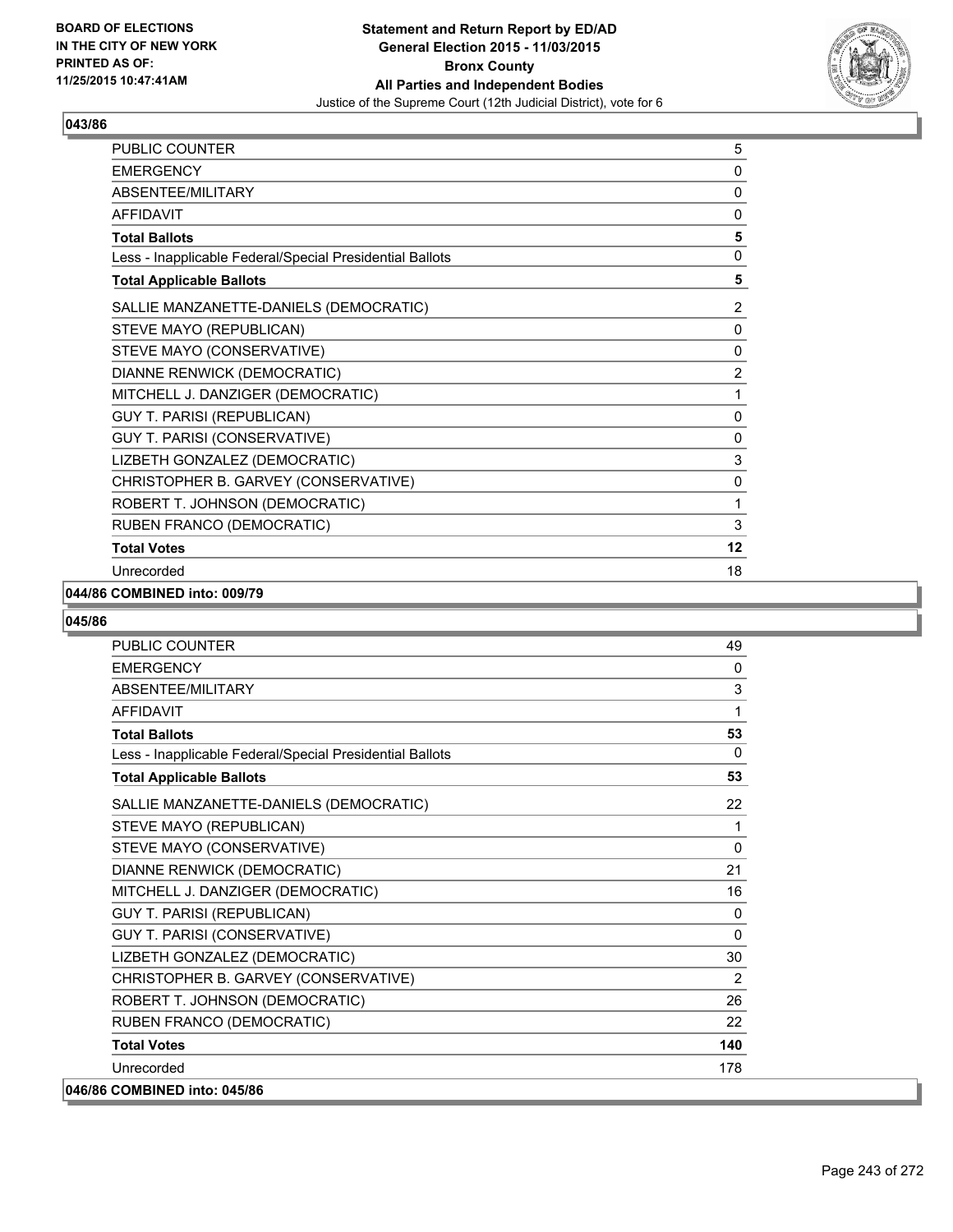

| <b>PUBLIC COUNTER</b>                                    | 67             |
|----------------------------------------------------------|----------------|
| <b>EMERGENCY</b>                                         | 0              |
| ABSENTEE/MILITARY                                        | 3              |
| <b>AFFIDAVIT</b>                                         | 1              |
| <b>Total Ballots</b>                                     | 71             |
| Less - Inapplicable Federal/Special Presidential Ballots | 0              |
| <b>Total Applicable Ballots</b>                          | 71             |
| SALLIE MANZANETTE-DANIELS (DEMOCRATIC)                   | 43             |
| STEVE MAYO (REPUBLICAN)                                  | 3              |
| STEVE MAYO (CONSERVATIVE)                                | $\overline{2}$ |
| DIANNE RENWICK (DEMOCRATIC)                              | 30             |
| MITCHELL J. DANZIGER (DEMOCRATIC)                        | 28             |
| <b>GUY T. PARISI (REPUBLICAN)</b>                        | 0              |
| GUY T. PARISI (CONSERVATIVE)                             | $\mathbf{0}$   |
| LIZBETH GONZALEZ (DEMOCRATIC)                            | 39             |
| CHRISTOPHER B. GARVEY (CONSERVATIVE)                     | 3              |
| ROBERT T. JOHNSON (DEMOCRATIC)                           | 41             |
| RUBEN FRANCO (DEMOCRATIC)                                | 31             |
| UNATTRIBUTABLE WRITE-IN (WRITE-IN)                       | 1              |
| <b>Total Votes</b>                                       | 221            |
| Unrecorded                                               | 205            |

## **048/86 COMBINED into: 021/86**

| <b>PUBLIC COUNTER</b>                                    | 36             |
|----------------------------------------------------------|----------------|
| <b>EMERGENCY</b>                                         | $\Omega$       |
| ABSENTEE/MILITARY                                        | $\overline{2}$ |
| <b>AFFIDAVIT</b>                                         | 1              |
| <b>Total Ballots</b>                                     | 39             |
| Less - Inapplicable Federal/Special Presidential Ballots | $\Omega$       |
| <b>Total Applicable Ballots</b>                          | 39             |
| SALLIE MANZANETTE-DANIELS (DEMOCRATIC)                   | 21             |
| STEVE MAYO (REPUBLICAN)                                  | 4              |
| STEVE MAYO (CONSERVATIVE)                                | $\Omega$       |
| DIANNE RENWICK (DEMOCRATIC)                              | 23             |
| MITCHELL J. DANZIGER (DEMOCRATIC)                        | 18             |
| <b>GUY T. PARISI (REPUBLICAN)</b>                        | 2              |
| GUY T. PARISI (CONSERVATIVE)                             | 1              |
| LIZBETH GONZALEZ (DEMOCRATIC)                            | 24             |
| CHRISTOPHER B. GARVEY (CONSERVATIVE)                     | 3              |
| ROBERT T. JOHNSON (DEMOCRATIC)                           | 23             |
| RUBEN FRANCO (DEMOCRATIC)                                | 23             |
| <b>Total Votes</b>                                       | 142            |
| Unrecorded                                               | 92             |
| 050/86 COMBINED into: 028/86                             |                |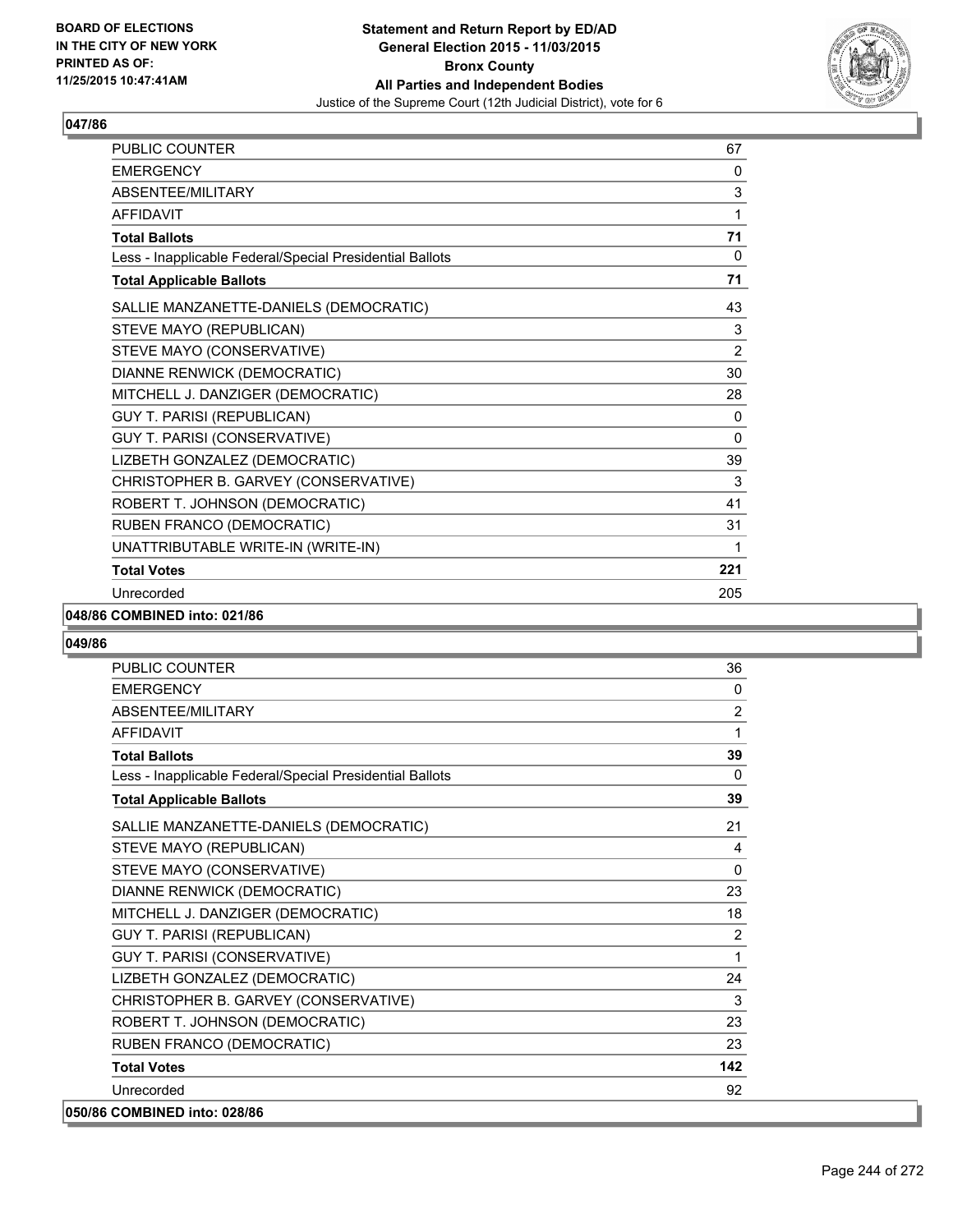

| <b>PUBLIC COUNTER</b>                                    | 63           |
|----------------------------------------------------------|--------------|
| <b>EMERGENCY</b>                                         | 0            |
| <b>ABSENTFF/MILITARY</b>                                 | 7            |
| <b>AFFIDAVIT</b>                                         | 1            |
| <b>Total Ballots</b>                                     | 71           |
| Less - Inapplicable Federal/Special Presidential Ballots | 0            |
| <b>Total Applicable Ballots</b>                          | 71           |
| SALLIE MANZANETTE-DANIELS (DEMOCRATIC)                   | 42           |
| STEVE MAYO (REPUBLICAN)                                  | 3            |
| STEVE MAYO (CONSERVATIVE)                                | $\mathbf{0}$ |
| DIANNE RENWICK (DEMOCRATIC)                              | 48           |
| MITCHELL J. DANZIGER (DEMOCRATIC)                        | 41           |
| <b>GUY T. PARISI (REPUBLICAN)</b>                        | 3            |
| GUY T. PARISI (CONSERVATIVE)                             | 0            |
| LIZBETH GONZALEZ (DEMOCRATIC)                            | 48           |
| CHRISTOPHER B. GARVEY (CONSERVATIVE)                     | 3            |
| ROBERT T. JOHNSON (DEMOCRATIC)                           | 45           |
| RUBEN FRANCO (DEMOCRATIC)                                | 43           |
| UNATTRIBUTABLE WRITE-IN (WRITE-IN)                       | 1            |
| <b>Total Votes</b>                                       | 277          |
| Unrecorded                                               | 149          |

| <b>PUBLIC COUNTER</b>                                    | 75           |
|----------------------------------------------------------|--------------|
| <b>EMERGENCY</b>                                         | $\mathbf{0}$ |
| ABSENTEE/MILITARY                                        | 8            |
| <b>AFFIDAVIT</b>                                         | 1            |
| <b>Total Ballots</b>                                     | 84           |
| Less - Inapplicable Federal/Special Presidential Ballots | $\mathbf{0}$ |
| <b>Total Applicable Ballots</b>                          | 84           |
| SALLIE MANZANETTE-DANIELS (DEMOCRATIC)                   | 55           |
| STEVE MAYO (REPUBLICAN)                                  | 4            |
| STEVE MAYO (CONSERVATIVE)                                | 2            |
| DIANNE RENWICK (DEMOCRATIC)                              | 51           |
| MITCHELL J. DANZIGER (DEMOCRATIC)                        | 46           |
| <b>GUY T. PARISI (REPUBLICAN)</b>                        | 3            |
| <b>GUY T. PARISI (CONSERVATIVE)</b>                      | 2            |
| LIZBETH GONZALEZ (DEMOCRATIC)                            | 54           |
| CHRISTOPHER B. GARVEY (CONSERVATIVE)                     | 4            |
| ROBERT T. JOHNSON (DEMOCRATIC)                           | 56           |
| RUBEN FRANCO (DEMOCRATIC)                                | 54           |
| <b>Total Votes</b>                                       | 331          |
| Unrecorded                                               | 173          |
| 053/86 COMBINED into: 051/86                             |              |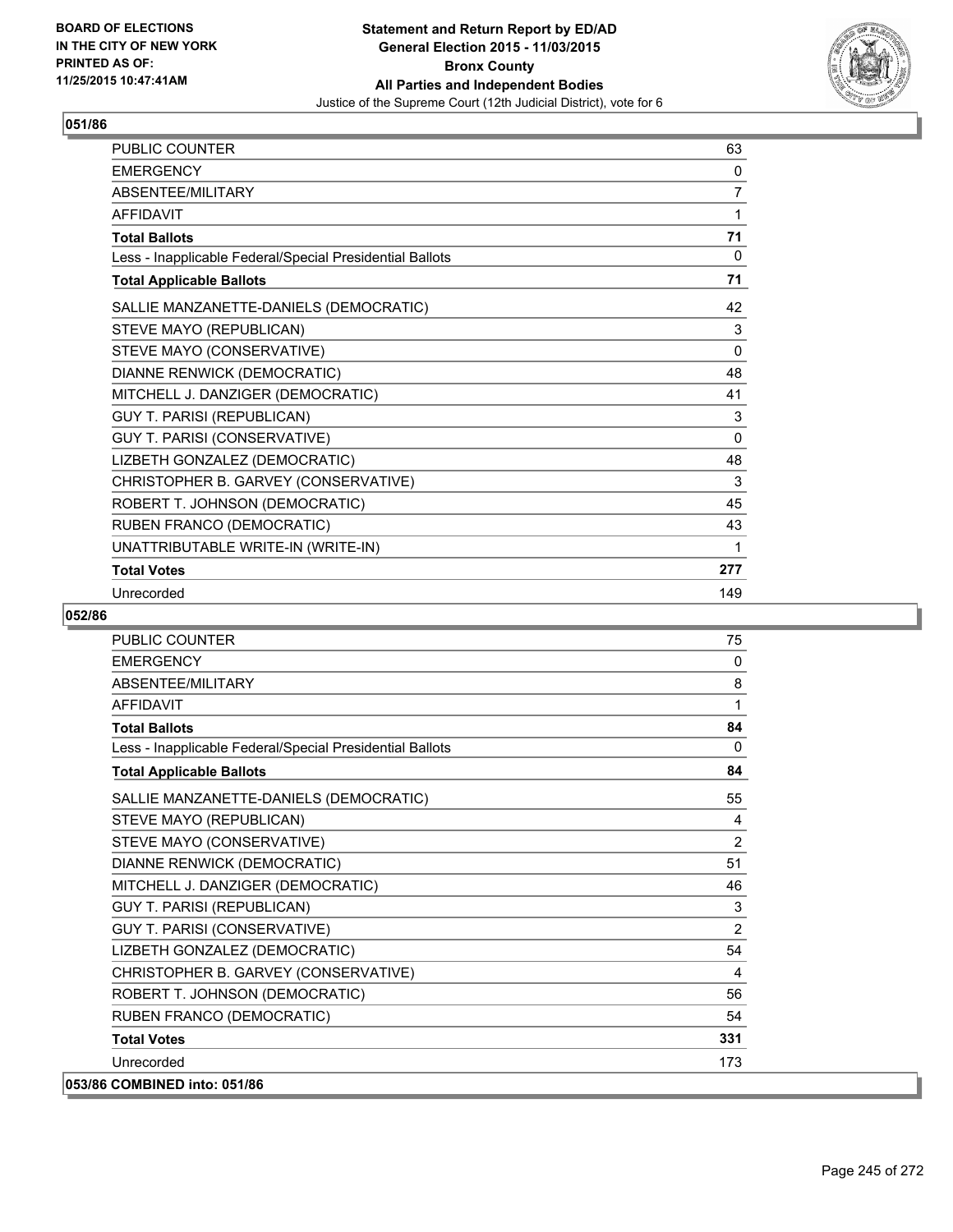

| <b>PUBLIC COUNTER</b>                                    | 95             |
|----------------------------------------------------------|----------------|
| <b>EMERGENCY</b>                                         | 0              |
| ABSENTEE/MILITARY                                        | 5              |
| <b>AFFIDAVIT</b>                                         | 4              |
| <b>Total Ballots</b>                                     | 104            |
| Less - Inapplicable Federal/Special Presidential Ballots | 0              |
| <b>Total Applicable Ballots</b>                          | 104            |
| SALLIE MANZANETTE-DANIELS (DEMOCRATIC)                   | 63             |
| STEVE MAYO (REPUBLICAN)                                  | 4              |
| STEVE MAYO (CONSERVATIVE)                                | 0              |
| DIANNE RENWICK (DEMOCRATIC)                              | 48             |
| MITCHELL J. DANZIGER (DEMOCRATIC)                        | 43             |
| <b>GUY T. PARISI (REPUBLICAN)</b>                        | $\overline{2}$ |
| GUY T. PARISI (CONSERVATIVE)                             | 1              |
| LIZBETH GONZALEZ (DEMOCRATIC)                            | 63             |
| CHRISTOPHER B. GARVEY (CONSERVATIVE)                     | 4              |
| ROBERT T. JOHNSON (DEMOCRATIC)                           | 56             |
| RUBEN FRANCO (DEMOCRATIC)                                | 57             |
| JOSE ANTONIO GONZALEZ JR. (WRITE-IN)                     | 1              |
| UNATTRIBUTABLE WRITE-IN (WRITE-IN)                       | 15             |
| <b>Total Votes</b>                                       | 357            |
| Unrecorded                                               | 267            |

# **055/86**

| <b>PUBLIC COUNTER</b>                                    | 66             |
|----------------------------------------------------------|----------------|
| <b>EMERGENCY</b>                                         | 0              |
| ABSENTEE/MILITARY                                        | $\overline{2}$ |
| <b>AFFIDAVIT</b>                                         | $\mathbf{0}$   |
| <b>Total Ballots</b>                                     | 68             |
| Less - Inapplicable Federal/Special Presidential Ballots | 0              |
| <b>Total Applicable Ballots</b>                          | 68             |
| SALLIE MANZANETTE-DANIELS (DEMOCRATIC)                   | 37             |
| STEVE MAYO (REPUBLICAN)                                  | 1              |
| STEVE MAYO (CONSERVATIVE)                                | 1              |
| DIANNE RENWICK (DEMOCRATIC)                              | 35             |
| MITCHELL J. DANZIGER (DEMOCRATIC)                        | 39             |
| <b>GUY T. PARISI (REPUBLICAN)</b>                        | 1              |
| GUY T. PARISI (CONSERVATIVE)                             | 0              |
| LIZBETH GONZALEZ (DEMOCRATIC)                            | 42             |
| CHRISTOPHER B. GARVEY (CONSERVATIVE)                     | 1              |
| ROBERT T. JOHNSON (DEMOCRATIC)                           | 46             |
| RUBEN FRANCO (DEMOCRATIC)                                | 38             |
| <b>Total Votes</b>                                       | 241            |
| Unrecorded                                               | 167            |
| 056/86 COMBINED into: 055/86                             |                |

**057/86 COMBINED into: 054/86**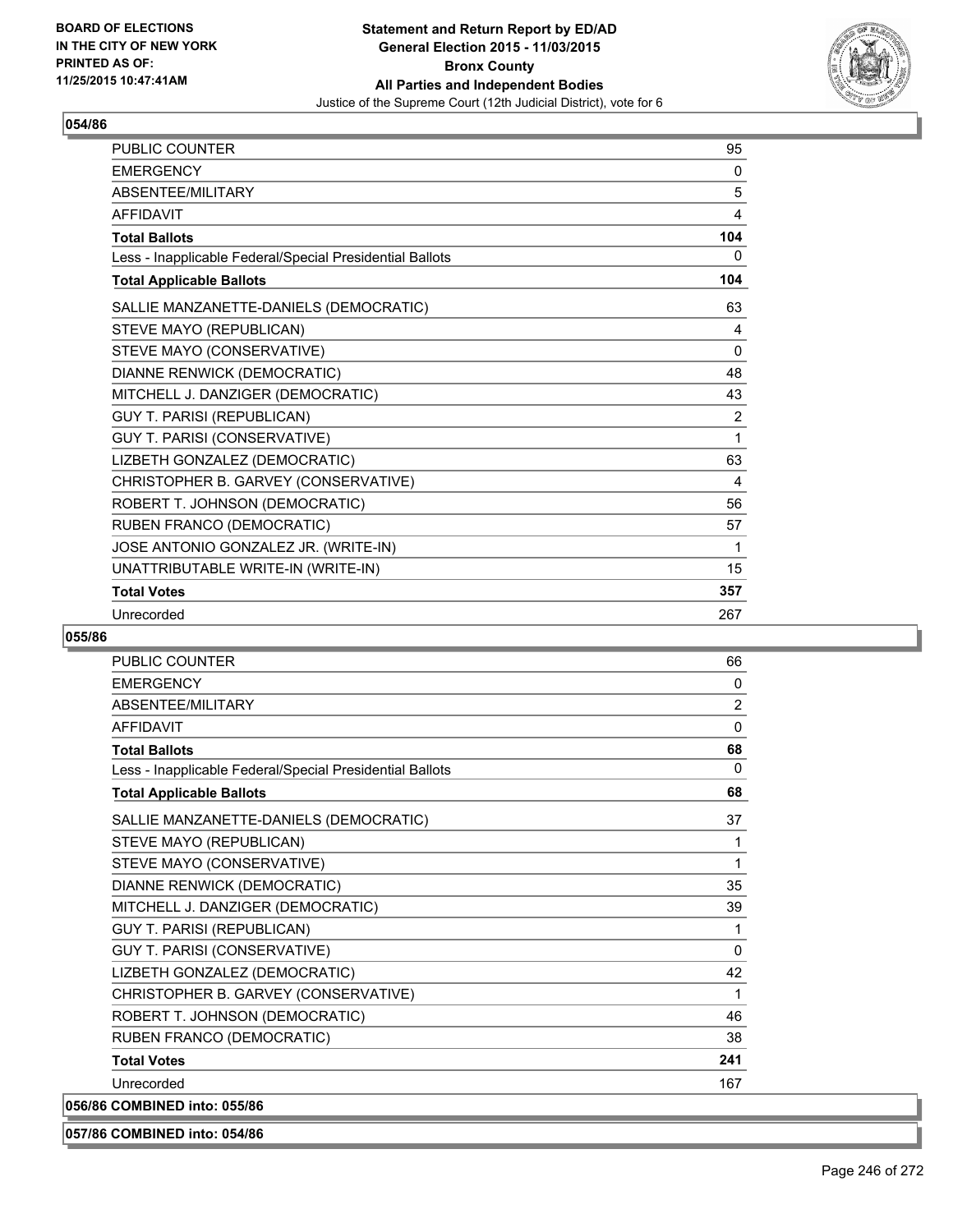

| 062/86 COMBINED into: 026/86                                      |                |
|-------------------------------------------------------------------|----------------|
| 061/86 COMBINED into: 018/86                                      |                |
| 060/86 COMBINED into: 038/86                                      |                |
| 059/86 COMBINED into: 030/86                                      |                |
| Unrecorded                                                        | 166            |
| <b>Total Votes</b>                                                | 188            |
| RUBEN FRANCO (DEMOCRATIC)                                         | 27             |
| ROBERT T. JOHNSON (DEMOCRATIC)                                    | 28             |
| CHRISTOPHER B. GARVEY (CONSERVATIVE)                              | 3              |
| LIZBETH GONZALEZ (DEMOCRATIC)                                     | 37             |
| <b>GUY T. PARISI (CONSERVATIVE)</b>                               | 1              |
| <b>GUY T. PARISI (REPUBLICAN)</b>                                 | 1              |
| MITCHELL J. DANZIGER (DEMOCRATIC)                                 | 27             |
| <b>DIANNE RENWICK (DEMOCRATIC)</b>                                | 26             |
| STEVE MAYO (CONSERVATIVE)                                         | 1              |
| SALLIE MANZANETTE-DANIELS (DEMOCRATIC)<br>STEVE MAYO (REPUBLICAN) | 34<br>3        |
| <b>Total Applicable Ballots</b>                                   | 59             |
| Less - Inapplicable Federal/Special Presidential Ballots          |                |
| <b>Total Ballots</b>                                              | 59<br>$\Omega$ |
| <b>AFFIDAVIT</b>                                                  | 5              |
| ABSENTEE/MILITARY                                                 | $\overline{2}$ |
| <b>EMERGENCY</b>                                                  | 0              |
| <b>PUBLIC COUNTER</b>                                             | 52             |

**063/86 COMBINED into: 034/86**

# **064/86 COMBINED into: 052/86**

**065/86 COMBINED into: 004/86**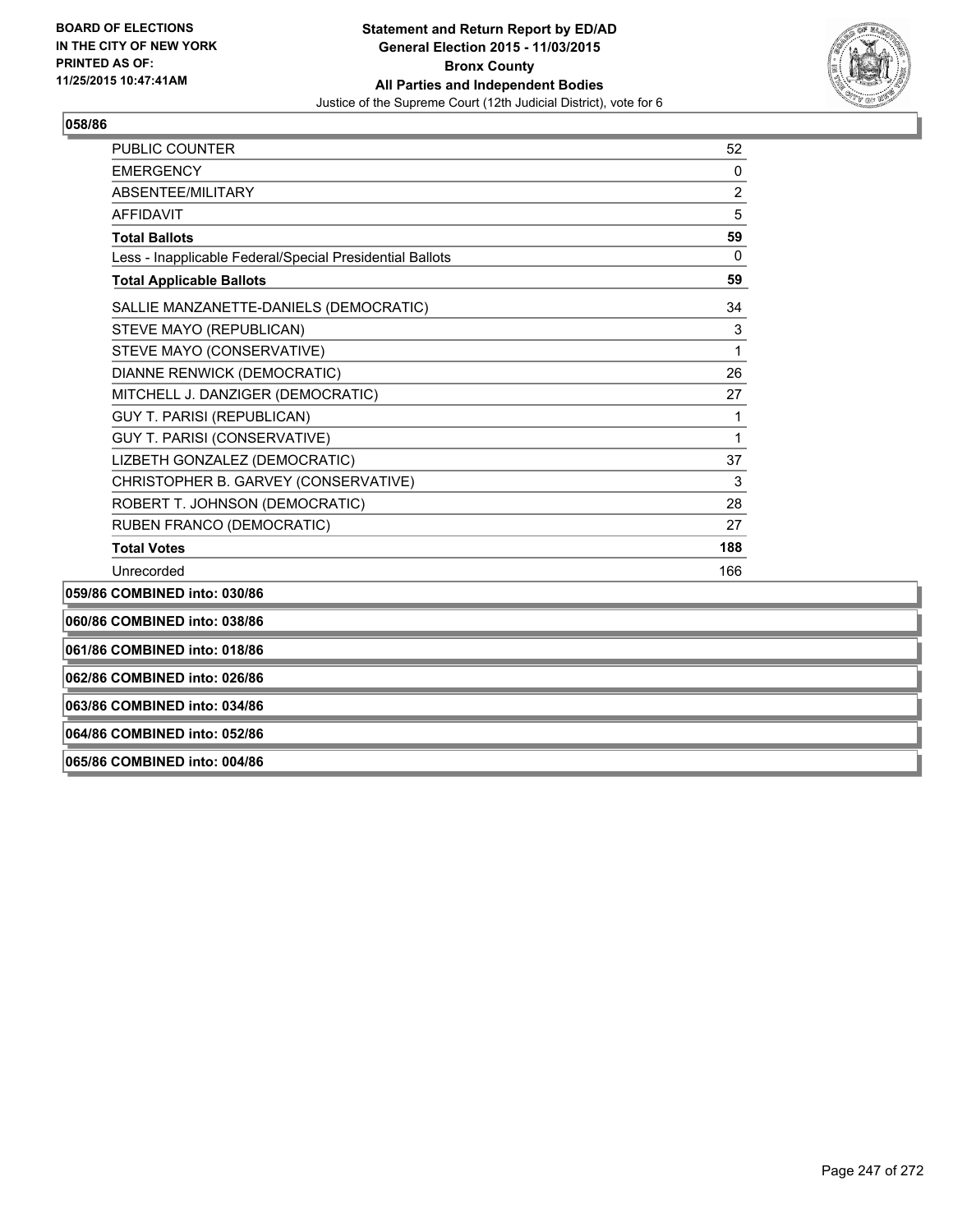

| PUBLIC COUNTER                                           | 43       |
|----------------------------------------------------------|----------|
| <b>EMERGENCY</b>                                         | 0        |
| ABSENTEE/MILITARY                                        | 0        |
| <b>AFFIDAVIT</b>                                         | 0        |
| <b>Total Ballots</b>                                     | 43       |
| Less - Inapplicable Federal/Special Presidential Ballots | 0        |
| <b>Total Applicable Ballots</b>                          | 43       |
| SALLIE MANZANETTE-DANIELS (DEMOCRATIC)                   | 29       |
| STEVE MAYO (REPUBLICAN)                                  | 1        |
| STEVE MAYO (CONSERVATIVE)                                | 1        |
| DIANNE RENWICK (DEMOCRATIC)                              | 21       |
| MITCHELL J. DANZIGER (DEMOCRATIC)                        | 26       |
| <b>GUY T. PARISI (REPUBLICAN)</b>                        | 2        |
| <b>GUY T. PARISI (CONSERVATIVE)</b>                      | $\Omega$ |
| LIZBETH GONZALEZ (DEMOCRATIC)                            | 27       |
| CHRISTOPHER B. GARVEY (CONSERVATIVE)                     | 1        |
| ROBERT T. JOHNSON (DEMOCRATIC)                           | 30       |
| RUBEN FRANCO (DEMOCRATIC)                                | 25       |
| <b>Total Votes</b>                                       | 163      |
| Unrecorded                                               | 95       |

| <b>PUBLIC COUNTER</b>                                    | 44           |
|----------------------------------------------------------|--------------|
| <b>FMFRGFNCY</b>                                         | 0            |
| ABSENTEE/MILITARY                                        | 2            |
| <b>AFFIDAVIT</b>                                         | $\mathbf{0}$ |
| <b>Total Ballots</b>                                     | 46           |
| Less - Inapplicable Federal/Special Presidential Ballots | 0            |
| <b>Total Applicable Ballots</b>                          | 46           |
| SALLIE MANZANETTE-DANIELS (DEMOCRATIC)                   | 26           |
| STEVE MAYO (REPUBLICAN)                                  | 3            |
| STEVE MAYO (CONSERVATIVE)                                | $\mathbf{0}$ |
| DIANNE RENWICK (DEMOCRATIC)                              | 24           |
| MITCHELL J. DANZIGER (DEMOCRATIC)                        | 22           |
| <b>GUY T. PARISI (REPUBLICAN)</b>                        | 2            |
| GUY T. PARISI (CONSERVATIVE)                             | 1            |
| LIZBETH GONZALEZ (DEMOCRATIC)                            | 27           |
| CHRISTOPHER B. GARVEY (CONSERVATIVE)                     | 1            |
| ROBERT T. JOHNSON (DEMOCRATIC)                           | 26           |
| RUBEN FRANCO (DEMOCRATIC)                                | 26           |
| <b>Total Votes</b>                                       | 158          |
| Unrecorded                                               | 118          |
| 003/87 COMBINED into: 002/87                             |              |
| 004/87 COMBINED into: 001/87                             |              |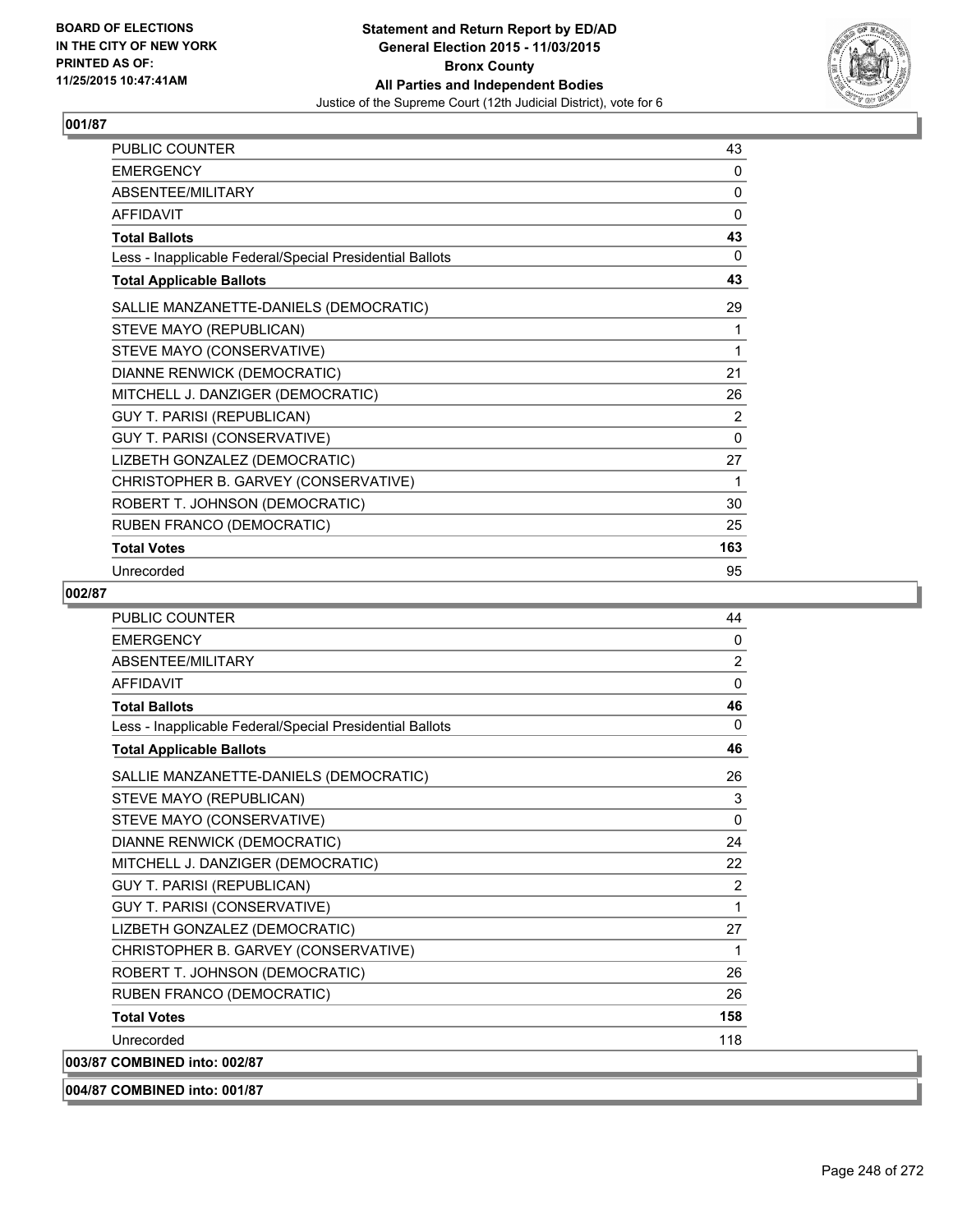

| <b>PUBLIC COUNTER</b>                                    | 79             |
|----------------------------------------------------------|----------------|
| <b>EMERGENCY</b>                                         | 0              |
| ABSENTEE/MILITARY                                        | 0              |
| <b>AFFIDAVIT</b>                                         | $\overline{2}$ |
| <b>Total Ballots</b>                                     | 81             |
| Less - Inapplicable Federal/Special Presidential Ballots | $\mathbf{0}$   |
| <b>Total Applicable Ballots</b>                          | 81             |
| SALLIE MANZANETTE-DANIELS (DEMOCRATIC)                   | 43             |
| STEVE MAYO (REPUBLICAN)                                  | 3              |
| STEVE MAYO (CONSERVATIVE)                                | 1              |
| DIANNE RENWICK (DEMOCRATIC)                              | 42             |
| MITCHELL J. DANZIGER (DEMOCRATIC)                        | 30             |
| <b>GUY T. PARISI (REPUBLICAN)</b>                        | 2              |
| GUY T. PARISI (CONSERVATIVE)                             | $\mathbf{0}$   |
| LIZBETH GONZALEZ (DEMOCRATIC)                            | 51             |
| CHRISTOPHER B. GARVEY (CONSERVATIVE)                     | 4              |
| ROBERT T. JOHNSON (DEMOCRATIC)                           | 46             |
| RUBEN FRANCO (DEMOCRATIC)                                | 42             |
| UNATTRIBUTABLE WRITE-IN (WRITE-IN)                       | 1              |
| <b>Total Votes</b>                                       | 265            |
| Unrecorded                                               | 221            |

#### **006/87 COMBINED into: 005/87**

| <b>PUBLIC COUNTER</b>                                    | 45           |
|----------------------------------------------------------|--------------|
| <b>EMERGENCY</b>                                         | 0            |
| ABSENTEE/MILITARY                                        | $\Omega$     |
| <b>AFFIDAVIT</b>                                         | 2            |
| <b>Total Ballots</b>                                     | 47           |
| Less - Inapplicable Federal/Special Presidential Ballots | $\Omega$     |
| <b>Total Applicable Ballots</b>                          | 47           |
| SALLIE MANZANETTE-DANIELS (DEMOCRATIC)                   | 23           |
| STEVE MAYO (REPUBLICAN)                                  | 1            |
| STEVE MAYO (CONSERVATIVE)                                | $\Omega$     |
| DIANNE RENWICK (DEMOCRATIC)                              | 22           |
| MITCHELL J. DANZIGER (DEMOCRATIC)                        | 24           |
| GUY T. PARISI (REPUBLICAN)                               | $\mathbf{0}$ |
| GUY T. PARISI (CONSERVATIVE)                             | 1            |
| LIZBETH GONZALEZ (DEMOCRATIC)                            | 29           |
| CHRISTOPHER B. GARVEY (CONSERVATIVE)                     | $\Omega$     |
| ROBERT T. JOHNSON (DEMOCRATIC)                           | 33           |
| RUBEN FRANCO (DEMOCRATIC)                                | 22           |
| <b>Total Votes</b>                                       | 155          |
| Unrecorded                                               | 127          |
| 008/87 COMBINED into: 007/87                             |              |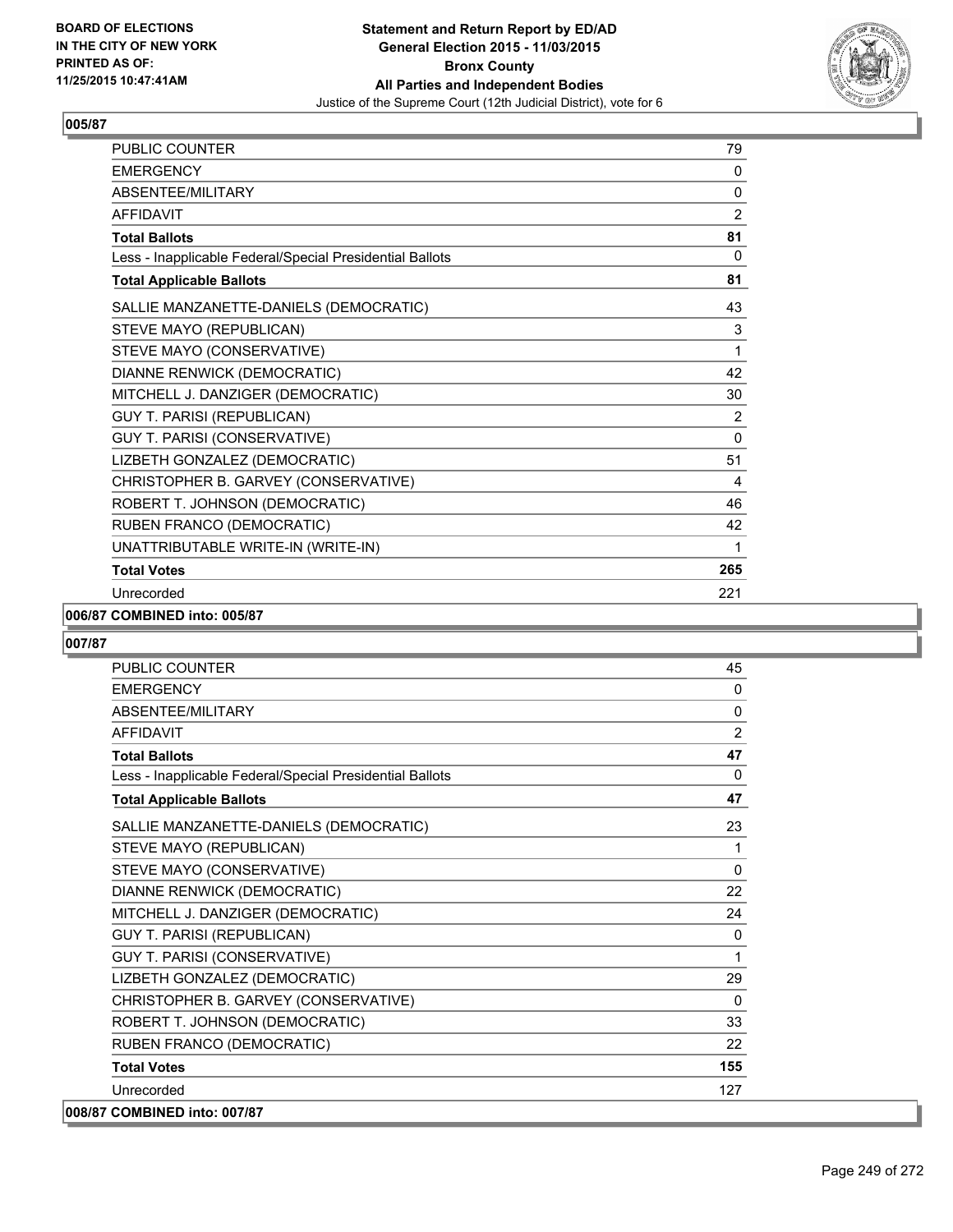

| PUBLIC COUNTER                                           | 50             |
|----------------------------------------------------------|----------------|
| <b>EMERGENCY</b>                                         | 0              |
| ABSENTEE/MILITARY                                        | 3              |
| <b>AFFIDAVIT</b>                                         | 0              |
| <b>Total Ballots</b>                                     | 53             |
| Less - Inapplicable Federal/Special Presidential Ballots | 0              |
| <b>Total Applicable Ballots</b>                          | 53             |
| SALLIE MANZANETTE-DANIELS (DEMOCRATIC)                   | 29             |
| STEVE MAYO (REPUBLICAN)                                  | 4              |
| STEVE MAYO (CONSERVATIVE)                                | 1              |
| DIANNE RENWICK (DEMOCRATIC)                              | 17             |
| MITCHELL J. DANZIGER (DEMOCRATIC)                        | 23             |
| <b>GUY T. PARISI (REPUBLICAN)</b>                        | $\overline{2}$ |
| GUY T. PARISI (CONSERVATIVE)                             | 1              |
| LIZBETH GONZALEZ (DEMOCRATIC)                            | 31             |
| CHRISTOPHER B. GARVEY (CONSERVATIVE)                     | 1              |
| ROBERT T. JOHNSON (DEMOCRATIC)                           | 29             |
| RUBEN FRANCO (DEMOCRATIC)                                | 28             |
| <b>Total Votes</b>                                       | 166            |
| Unrecorded                                               | 152            |

| <b>PUBLIC COUNTER</b>                                    | 42       |
|----------------------------------------------------------|----------|
| <b>EMERGENCY</b>                                         | 0        |
| ABSENTEE/MILITARY                                        | 0        |
| <b>AFFIDAVIT</b>                                         | 3        |
| <b>Total Ballots</b>                                     | 45       |
| Less - Inapplicable Federal/Special Presidential Ballots | $\Omega$ |
| <b>Total Applicable Ballots</b>                          | 45       |
| SALLIE MANZANETTE-DANIELS (DEMOCRATIC)                   | 26       |
| STEVE MAYO (REPUBLICAN)                                  | 1        |
| STEVE MAYO (CONSERVATIVE)                                | 1        |
| DIANNE RENWICK (DEMOCRATIC)                              | 26       |
| MITCHELL J. DANZIGER (DEMOCRATIC)                        | 26       |
| <b>GUY T. PARISI (REPUBLICAN)</b>                        | 2        |
| GUY T. PARISI (CONSERVATIVE)                             | $\Omega$ |
| LIZBETH GONZALEZ (DEMOCRATIC)                            | 30       |
| CHRISTOPHER B. GARVEY (CONSERVATIVE)                     | 2        |
| ROBERT T. JOHNSON (DEMOCRATIC)                           | 26       |
| RUBEN FRANCO (DEMOCRATIC)                                | 28       |
| <b>Total Votes</b>                                       | 168      |
| Unrecorded                                               | 102      |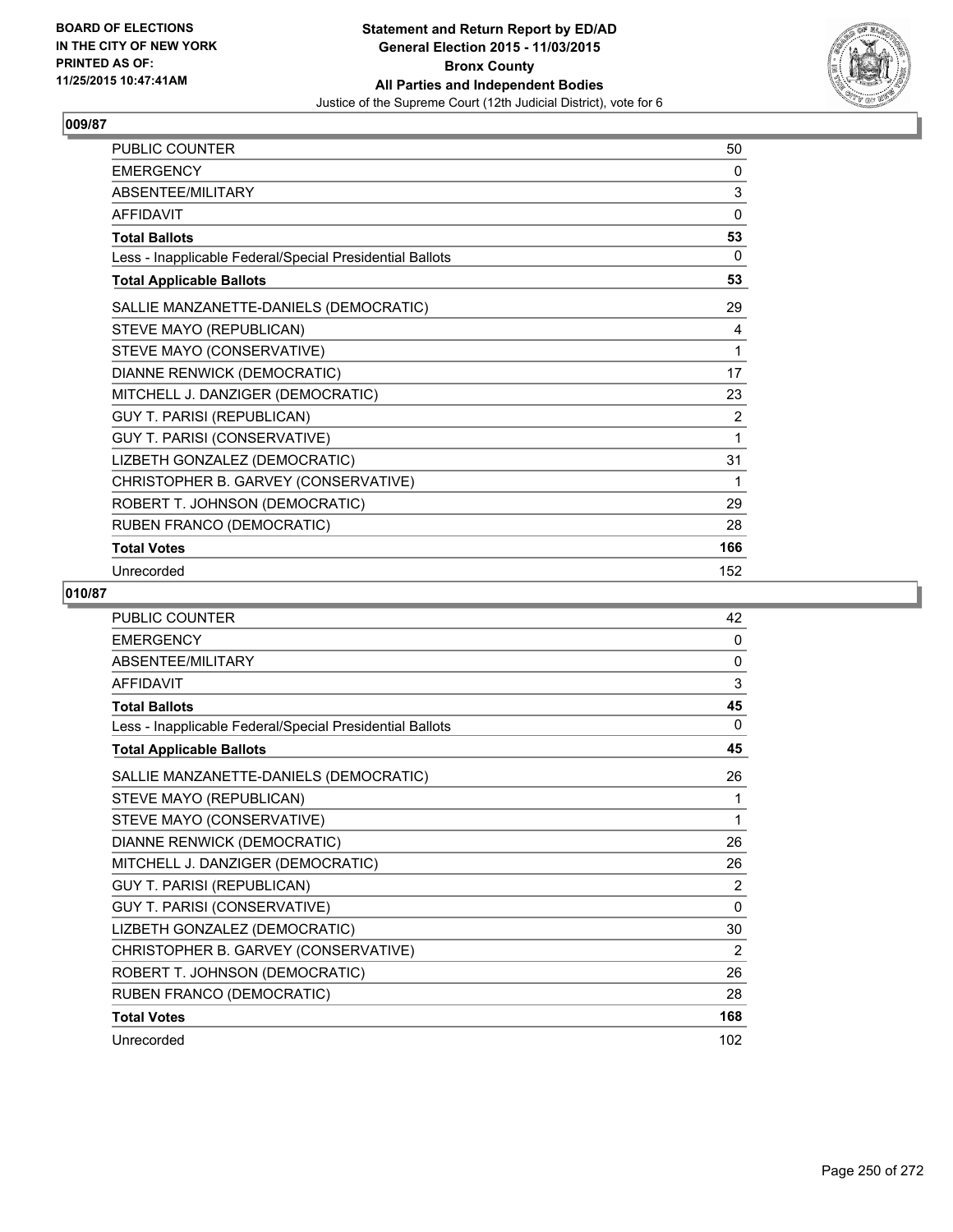

| 015/87 COMBINED into: 009/87                             |             |
|----------------------------------------------------------|-------------|
| 014/87 COMBINED into: 011/87                             |             |
| 013/87 COMBINED into: 011/87                             |             |
| 012/87 COMBINED into: 011/87                             |             |
| Unrecorded                                               | 145         |
| <b>Total Votes</b>                                       | 251         |
| RUBEN FRANCO (DEMOCRATIC)                                | 39          |
| ROBERT T. JOHNSON (DEMOCRATIC)                           | 44          |
| CHRISTOPHER B. GARVEY (CONSERVATIVE)                     | 1           |
| LIZBETH GONZALEZ (DEMOCRATIC)                            | 41          |
| GUY T. PARISI (CONSERVATIVE)                             | $\mathbf 0$ |
| <b>GUY T. PARISI (REPUBLICAN)</b>                        | 3           |
| MITCHELL J. DANZIGER (DEMOCRATIC)                        | 36          |
| DIANNE RENWICK (DEMOCRATIC)                              | 39          |
| STEVE MAYO (CONSERVATIVE)                                | 0           |
| STEVE MAYO (REPUBLICAN)                                  | 3           |
| SALLIE MANZANETTE-DANIELS (DEMOCRATIC)                   | 45          |
| <b>Total Applicable Ballots</b>                          | 66          |
| Less - Inapplicable Federal/Special Presidential Ballots | $\Omega$    |
| <b>Total Ballots</b>                                     | 66          |
| <b>AFFIDAVIT</b>                                         | $\Omega$    |
| ABSENTEE/MILITARY                                        | 3           |
| <b>FMFRGFNCY</b>                                         | 0           |
| PUBLIC COUNTER                                           | 63          |

**016/87 COMBINED into: 011/87**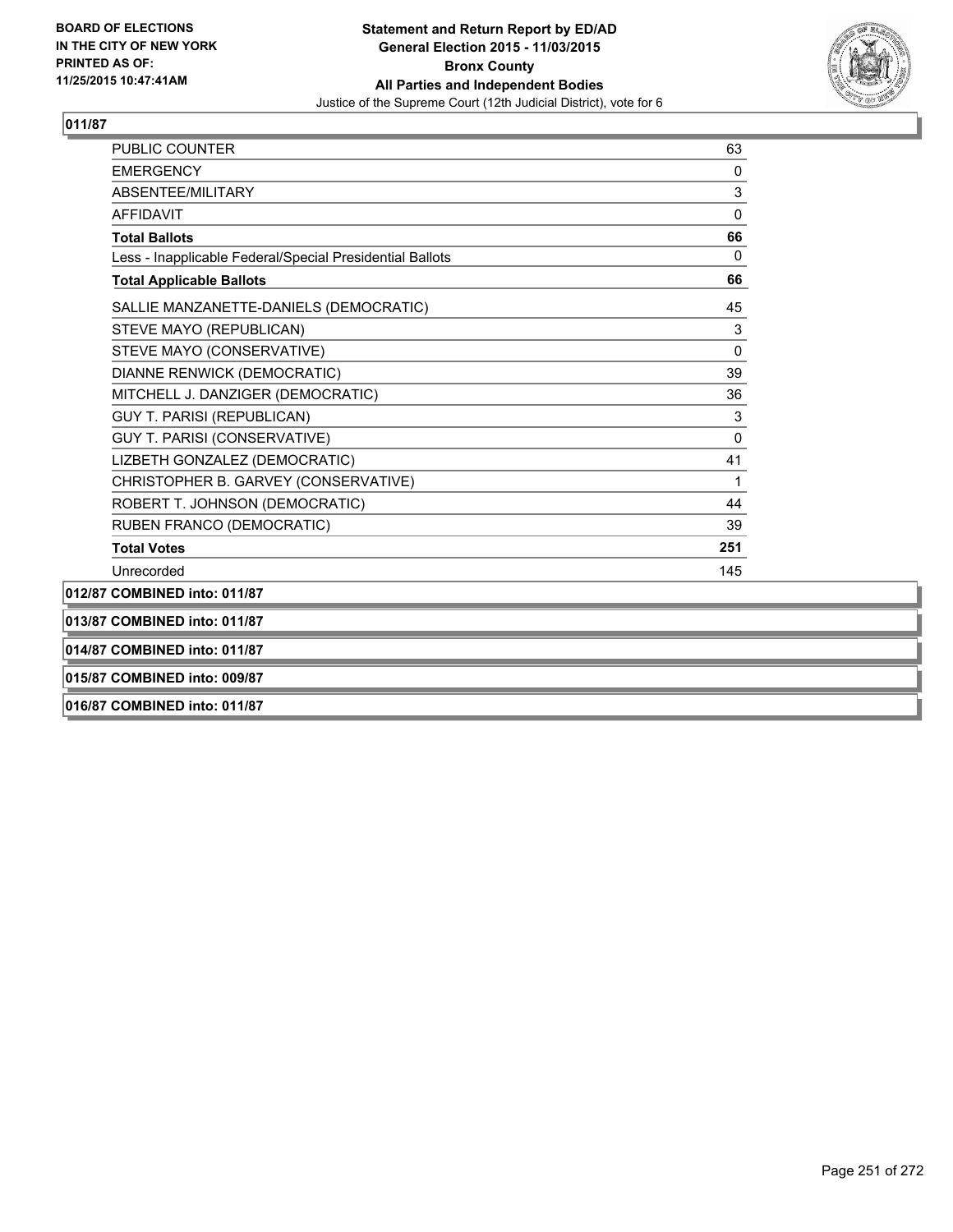

| <b>PUBLIC COUNTER</b>                                    | 29       |
|----------------------------------------------------------|----------|
| <b>EMERGENCY</b>                                         | 0        |
| ABSENTEE/MILITARY                                        | 0        |
| <b>AFFIDAVIT</b>                                         | 1        |
| <b>Total Ballots</b>                                     | 30       |
| Less - Inapplicable Federal/Special Presidential Ballots | 0        |
| <b>Total Applicable Ballots</b>                          | 30       |
| SALLIE MANZANETTE-DANIELS (DEMOCRATIC)                   | 22       |
| STEVE MAYO (REPUBLICAN)                                  | 0        |
| STEVE MAYO (CONSERVATIVE)                                | $\Omega$ |
| DIANNE RENWICK (DEMOCRATIC)                              | 15       |
| MITCHELL J. DANZIGER (DEMOCRATIC)                        | 17       |
| <b>GUY T. PARISI (REPUBLICAN)</b>                        | 1        |
| GUY T. PARISI (CONSERVATIVE)                             | $\Omega$ |
| LIZBETH GONZALEZ (DEMOCRATIC)                            | 17       |
| CHRISTOPHER B. GARVEY (CONSERVATIVE)                     | 2        |
| ROBERT T. JOHNSON (DEMOCRATIC)                           | 16       |
| RUBEN FRANCO (DEMOCRATIC)                                | 18       |
| <b>Total Votes</b>                                       | 108      |
| Unrecorded                                               | 72       |

## **018/87**

| <b>PUBLIC COUNTER</b>                                    | 44           |
|----------------------------------------------------------|--------------|
| <b>EMERGENCY</b>                                         | $\mathbf{0}$ |
| <b>ABSENTEE/MILITARY</b>                                 | 2            |
| <b>AFFIDAVIT</b>                                         | $\mathbf{0}$ |
| <b>Total Ballots</b>                                     | 46           |
| Less - Inapplicable Federal/Special Presidential Ballots | $\mathbf{0}$ |
| <b>Total Applicable Ballots</b>                          | 46           |
| SALLIE MANZANETTE-DANIELS (DEMOCRATIC)                   | 28           |
| STEVE MAYO (REPUBLICAN)                                  | 4            |
| STEVE MAYO (CONSERVATIVE)                                | 2            |
| DIANNE RENWICK (DEMOCRATIC)                              | 30           |
| MITCHELL J. DANZIGER (DEMOCRATIC)                        | 25           |
| <b>GUY T. PARISI (REPUBLICAN)</b>                        | 1            |
| GUY T. PARISI (CONSERVATIVE)                             | 4            |
| LIZBETH GONZALEZ (DEMOCRATIC)                            | 31           |
| CHRISTOPHER B. GARVEY (CONSERVATIVE)                     | 3            |
| ROBERT T. JOHNSON (DEMOCRATIC)                           | 24           |
| RUBEN FRANCO (DEMOCRATIC)                                | 26           |
| <b>Total Votes</b>                                       | 178          |
| Unrecorded                                               | 98           |
| 019/87 COMBINED into: 018/87                             |              |
|                                                          |              |

**020/87 COMBINED into: 017/87**

**021/87 COMBINED into: 009/87**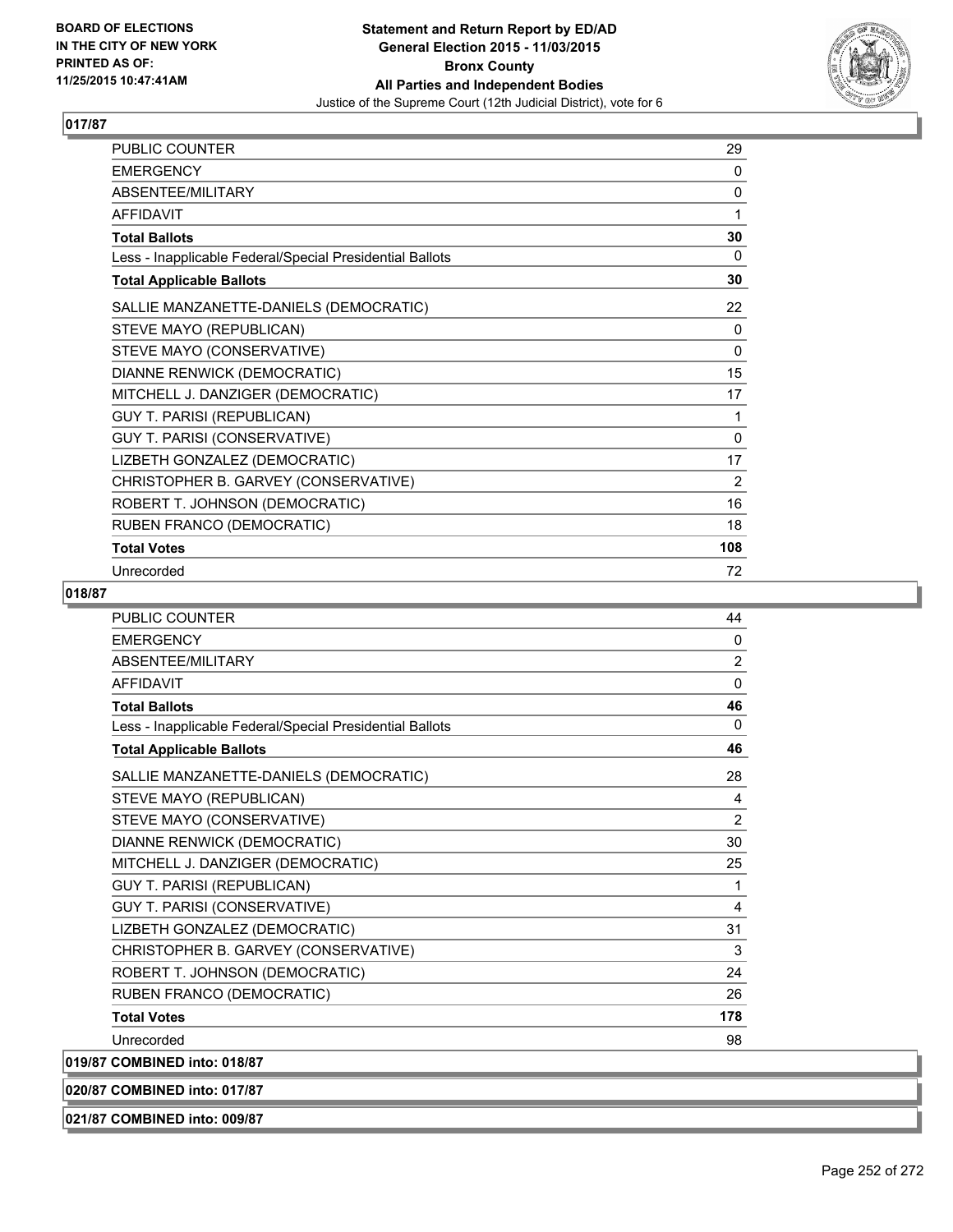

| <b>PUBLIC COUNTER</b>                                    | 57           |
|----------------------------------------------------------|--------------|
| <b>EMERGENCY</b>                                         | 0            |
| <b>ABSENTEE/MILITARY</b>                                 | 1            |
| <b>AFFIDAVIT</b>                                         | $\mathbf{0}$ |
| <b>Total Ballots</b>                                     | 58           |
| Less - Inapplicable Federal/Special Presidential Ballots | 0            |
| <b>Total Applicable Ballots</b>                          | 58           |
| SALLIE MANZANETTE-DANIELS (DEMOCRATIC)                   | 28           |
| STEVE MAYO (REPUBLICAN)                                  | 1            |
| STEVE MAYO (CONSERVATIVE)                                | 1            |
| DIANNE RENWICK (DEMOCRATIC)                              | 28           |
| MITCHELL J. DANZIGER (DEMOCRATIC)                        | 24           |
| <b>GUY T. PARISI (REPUBLICAN)</b>                        | 1            |
| GUY T. PARISI (CONSERVATIVE)                             | 1            |
| LIZBETH GONZALEZ (DEMOCRATIC)                            | 34           |
| CHRISTOPHER B. GARVEY (CONSERVATIVE)                     | 4            |
| ROBERT T. JOHNSON (DEMOCRATIC)                           | 36           |
| RUBEN FRANCO (DEMOCRATIC)                                | 30           |
| UNATTRIBUTABLE WRITE-IN (WRITE-IN)                       | 3            |
| <b>Total Votes</b>                                       | 191          |
| Unrecorded                                               | 157          |

**023/87 COMBINED into: 022/87**

**024/87 COMBINED into: 033/87**

### **025/87 COMBINED into: 053/87**

| <b>PUBLIC COUNTER</b>                                    | 113 |
|----------------------------------------------------------|-----|
| <b>EMERGENCY</b>                                         | 0   |
| ABSENTEE/MILITARY                                        | 4   |
| <b>AFFIDAVIT</b>                                         | 3   |
| <b>Total Ballots</b>                                     | 120 |
| Less - Inapplicable Federal/Special Presidential Ballots | 0   |
| <b>Total Applicable Ballots</b>                          | 120 |
| SALLIE MANZANETTE-DANIELS (DEMOCRATIC)                   | 67  |
| STEVE MAYO (REPUBLICAN)                                  | 10  |
| STEVE MAYO (CONSERVATIVE)                                | 7   |
| DIANNE RENWICK (DEMOCRATIC)                              | 54  |
| MITCHELL J. DANZIGER (DEMOCRATIC)                        | 62  |
| GUY T. PARISI (REPUBLICAN)                               | 8   |
| <b>GUY T. PARISI (CONSERVATIVE)</b>                      | 8   |
| LIZBETH GONZALEZ (DEMOCRATIC)                            | 82  |
| CHRISTOPHER B. GARVEY (CONSERVATIVE)                     | 11  |
| ROBERT T. JOHNSON (DEMOCRATIC)                           | 66  |
| RUBEN FRANCO (DEMOCRATIC)                                | 65  |
| <b>Total Votes</b>                                       | 440 |
| Unrecorded                                               | 280 |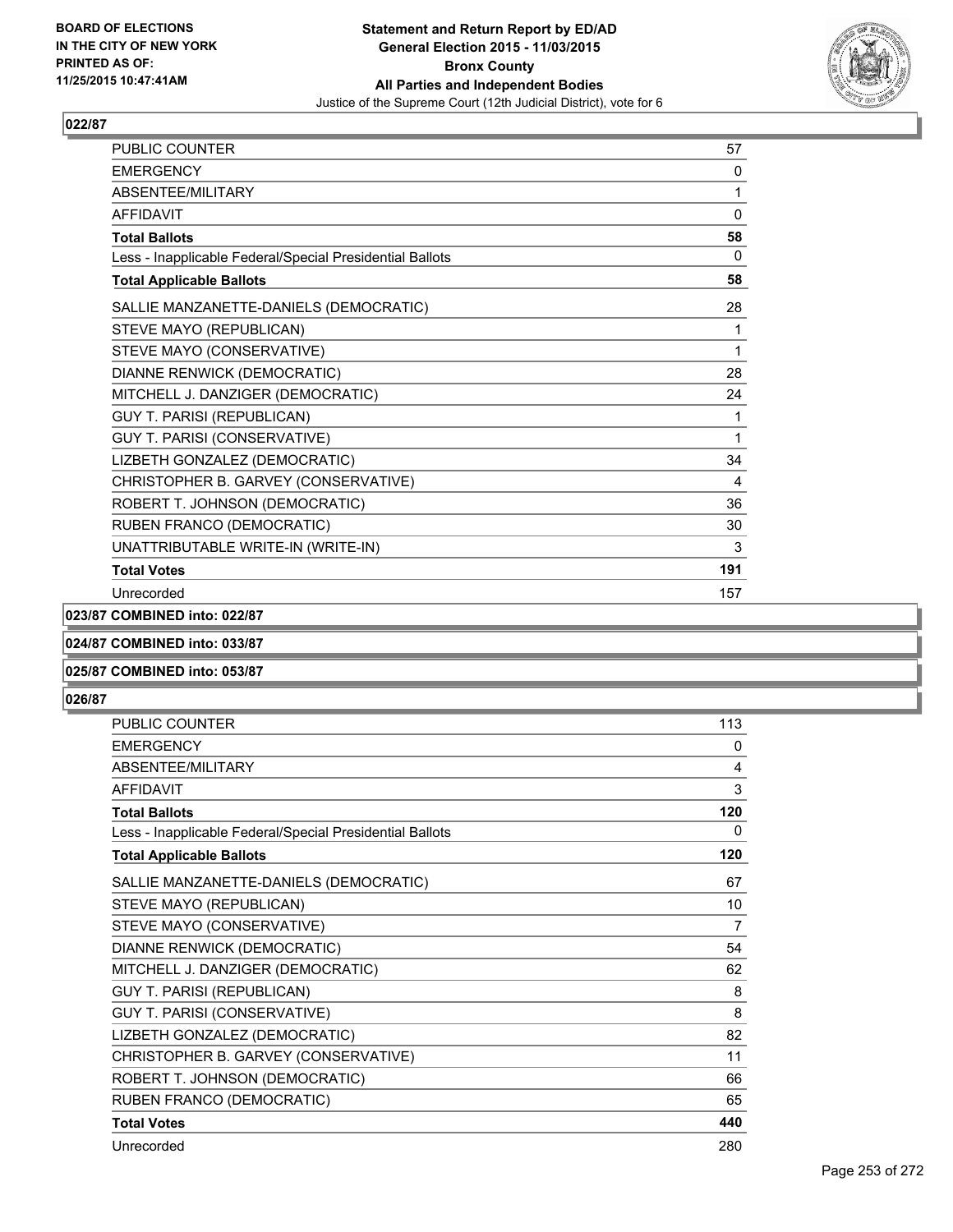

## **027/87 COMBINED into: 029/87**

### **028/87 COMBINED into: 026/87**

**029/87** 

| PUBLIC COUNTER                                           | 77           |
|----------------------------------------------------------|--------------|
| <b>EMERGENCY</b>                                         | 0            |
| ABSENTEE/MILITARY                                        | 4            |
| <b>AFFIDAVIT</b>                                         | 1            |
| <b>Total Ballots</b>                                     | 82           |
| Less - Inapplicable Federal/Special Presidential Ballots | $\mathbf{0}$ |
| <b>Total Applicable Ballots</b>                          | 82           |
| SALLIE MANZANETTE-DANIELS (DEMOCRATIC)                   | 55           |
| STEVE MAYO (REPUBLICAN)                                  | 8            |
| STEVE MAYO (CONSERVATIVE)                                | $\mathbf{0}$ |
| DIANNE RENWICK (DEMOCRATIC)                              | 50           |
| MITCHELL J. DANZIGER (DEMOCRATIC)                        | 43           |
| <b>GUY T. PARISI (REPUBLICAN)</b>                        | 5            |
| GUY T. PARISI (CONSERVATIVE)                             | 0            |
| LIZBETH GONZALEZ (DEMOCRATIC)                            | 47           |
| CHRISTOPHER B. GARVEY (CONSERVATIVE)                     | 5            |
| ROBERT T. JOHNSON (DEMOCRATIC)                           | 52           |
| RUBEN FRANCO (DEMOCRATIC)                                | 48           |
| <b>Total Votes</b>                                       | 313          |
| Unrecorded                                               | 179          |
| 030/87 COMBINED into: 053/87                             |              |
|                                                          |              |

**031/87 COMBINED into: 032/87**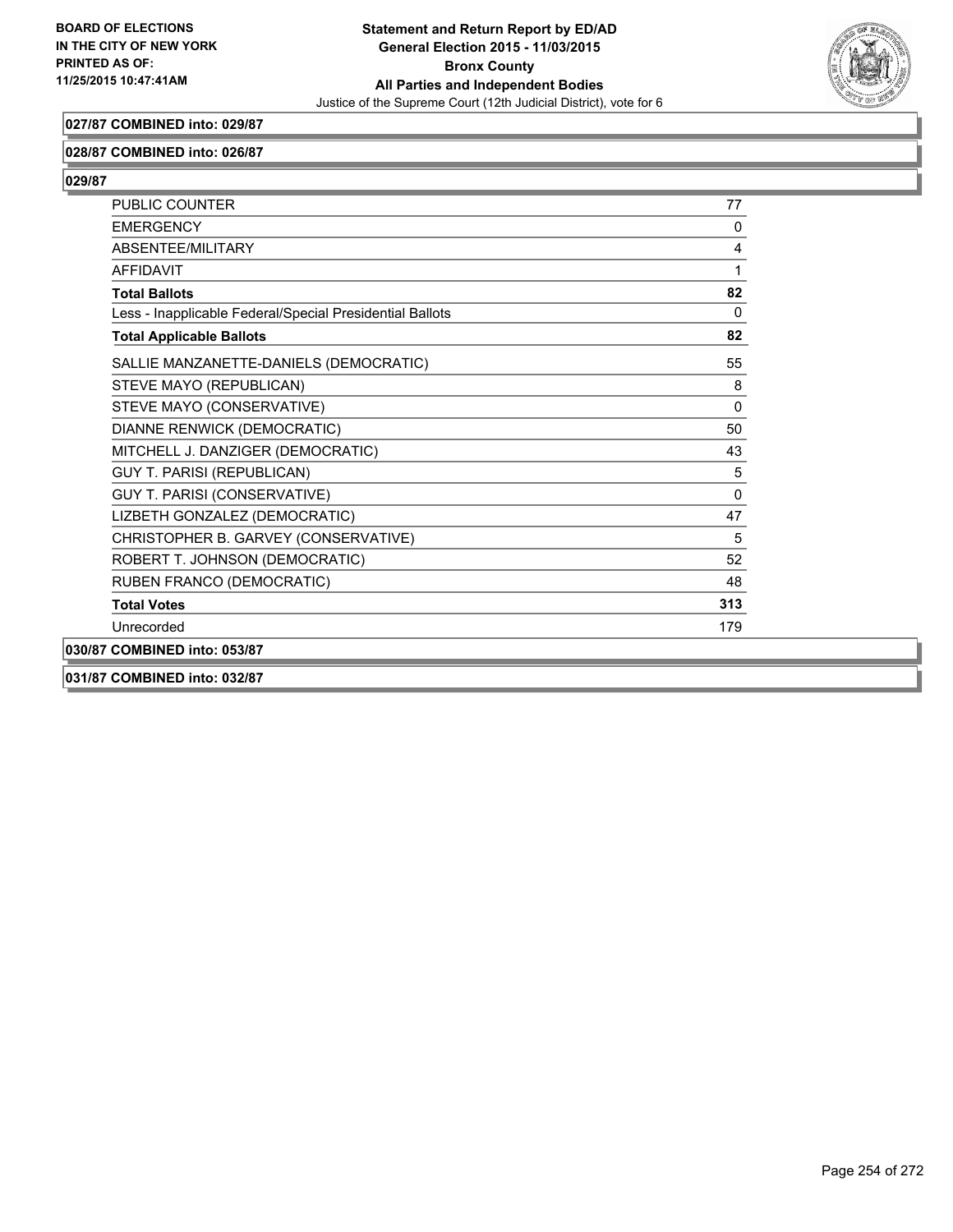

| PUBLIC COUNTER                                           | 57             |
|----------------------------------------------------------|----------------|
| <b>EMERGENCY</b>                                         | 0              |
| ABSENTEE/MILITARY                                        | $\overline{2}$ |
| <b>AFFIDAVIT</b>                                         | 0              |
| <b>Total Ballots</b>                                     | 59             |
| Less - Inapplicable Federal/Special Presidential Ballots | 0              |
| <b>Total Applicable Ballots</b>                          | 59             |
| SALLIE MANZANETTE-DANIELS (DEMOCRATIC)                   | 39             |
| STEVE MAYO (REPUBLICAN)                                  | 2              |
| STEVE MAYO (CONSERVATIVE)                                | $\mathbf{0}$   |
| DIANNE RENWICK (DEMOCRATIC)                              | 34             |
| MITCHELL J. DANZIGER (DEMOCRATIC)                        | 32             |
| GUY T. PARISI (REPUBLICAN)                               | 1              |
| GUY T. PARISI (CONSERVATIVE)                             | 0              |
| LIZBETH GONZALEZ (DEMOCRATIC)                            | 38             |
| CHRISTOPHER B. GARVEY (CONSERVATIVE)                     | 1              |
| ROBERT T. JOHNSON (DEMOCRATIC)                           | 44             |
| RUBEN FRANCO (DEMOCRATIC)                                | 33             |
| <b>Total Votes</b>                                       | 224            |
| Unrecorded                                               | 130            |

| <b>PUBLIC COUNTER</b>                                    | 1              |
|----------------------------------------------------------|----------------|
| <b>EMERGENCY</b>                                         | $\mathbf{0}$   |
| ABSENTEE/MILITARY                                        | 1              |
| <b>AFFIDAVIT</b>                                         | $\mathbf{0}$   |
| <b>Total Ballots</b>                                     | $\overline{2}$ |
| Less - Inapplicable Federal/Special Presidential Ballots | $\mathbf{0}$   |
| <b>Total Applicable Ballots</b>                          | $\mathbf{2}$   |
| SALLIE MANZANETTE-DANIELS (DEMOCRATIC)                   | 2              |
| STEVE MAYO (REPUBLICAN)                                  | 1              |
| STEVE MAYO (CONSERVATIVE)                                | 0              |
| DIANNE RENWICK (DEMOCRATIC)                              | 2              |
| MITCHELL J. DANZIGER (DEMOCRATIC)                        | $\overline{2}$ |
| <b>GUY T. PARISI (REPUBLICAN)</b>                        | $\mathbf{0}$   |
| GUY T. PARISI (CONSERVATIVE)                             | $\mathbf{0}$   |
| LIZBETH GONZALEZ (DEMOCRATIC)                            | 2              |
| CHRISTOPHER B. GARVEY (CONSERVATIVE)                     | 1              |
| ROBERT T. JOHNSON (DEMOCRATIC)                           | 1              |
| RUBEN FRANCO (DEMOCRATIC)                                | 1              |
| <b>Total Votes</b>                                       | 12             |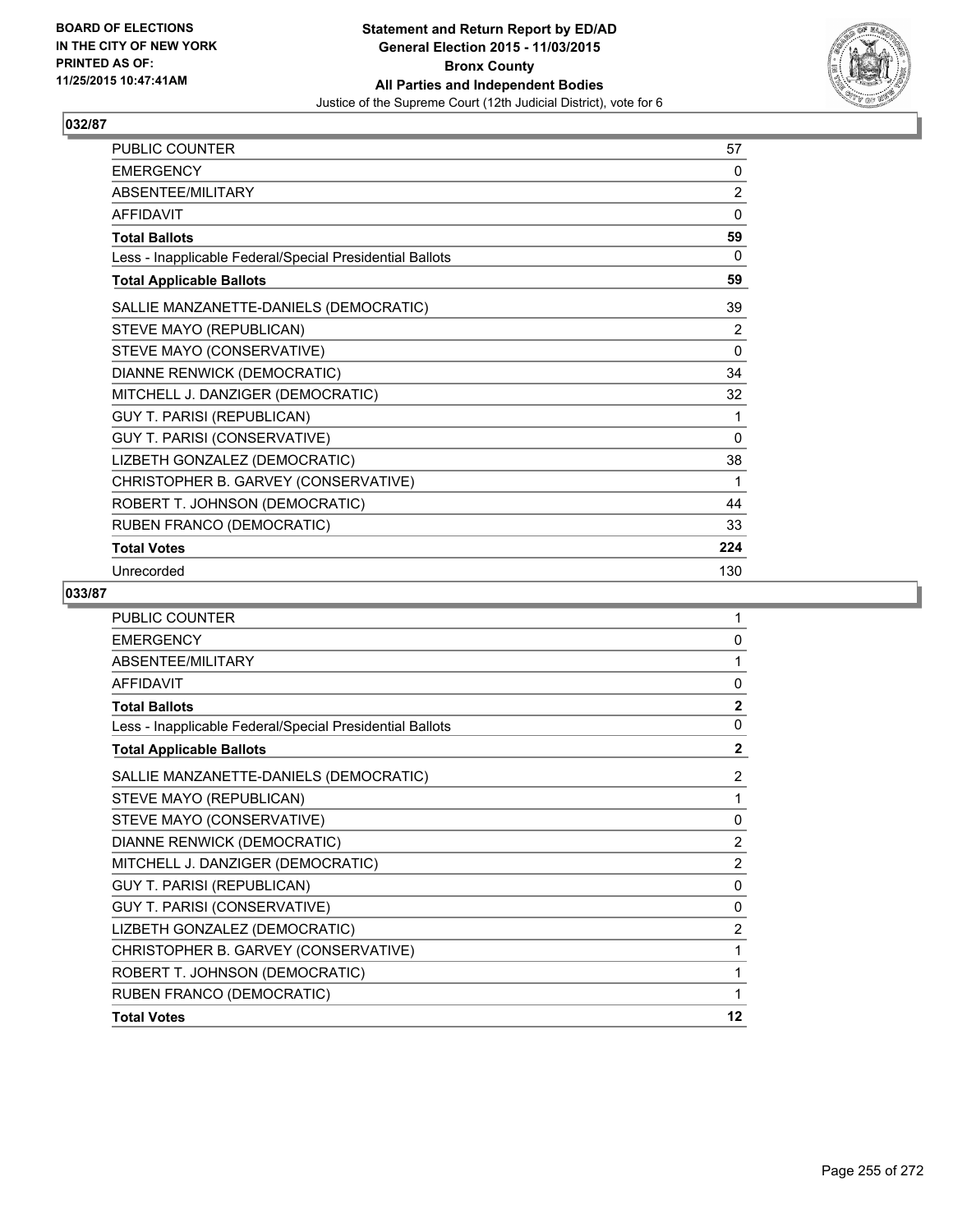

| PUBLIC COUNTER                                           | 79             |
|----------------------------------------------------------|----------------|
| <b>EMERGENCY</b>                                         | 0              |
| ABSENTEE/MILITARY                                        | $\overline{2}$ |
| <b>AFFIDAVIT</b>                                         | $\mathbf{0}$   |
| <b>Total Ballots</b>                                     | 81             |
| Less - Inapplicable Federal/Special Presidential Ballots | $\mathbf{0}$   |
| <b>Total Applicable Ballots</b>                          | 81             |
| SALLIE MANZANETTE-DANIELS (DEMOCRATIC)                   | 57             |
| STEVE MAYO (REPUBLICAN)                                  | 7              |
| STEVE MAYO (CONSERVATIVE)                                | 1              |
| DIANNE RENWICK (DEMOCRATIC)                              | 56             |
| MITCHELL J. DANZIGER (DEMOCRATIC)                        | 55             |
| <b>GUY T. PARISI (REPUBLICAN)</b>                        | 7              |
| GUY T. PARISI (CONSERVATIVE)                             | 1              |
| LIZBETH GONZALEZ (DEMOCRATIC)                            | 57             |
| CHRISTOPHER B. GARVEY (CONSERVATIVE)                     | 3              |
| ROBERT T. JOHNSON (DEMOCRATIC)                           | 58             |
| RUBEN FRANCO (DEMOCRATIC)                                | 57             |
| UNATTRIBUTABLE WRITE-IN (WRITE-IN)                       | 6              |
| <b>Total Votes</b>                                       | 365            |
| Unrecorded                                               | 121            |

### **035/87 COMBINED into: 034/87**

| <b>PUBLIC COUNTER</b>                                    | 102          |
|----------------------------------------------------------|--------------|
| <b>EMERGENCY</b>                                         | 0            |
| ABSENTEE/MILITARY                                        | 1            |
| <b>AFFIDAVIT</b>                                         | $\mathbf{0}$ |
| <b>Total Ballots</b>                                     | 103          |
| Less - Inapplicable Federal/Special Presidential Ballots | 0            |
| <b>Total Applicable Ballots</b>                          | 103          |
| SALLIE MANZANETTE-DANIELS (DEMOCRATIC)                   | 55           |
| STEVE MAYO (REPUBLICAN)                                  | 6            |
| STEVE MAYO (CONSERVATIVE)                                | 4            |
| DIANNE RENWICK (DEMOCRATIC)                              | 49           |
| MITCHELL J. DANZIGER (DEMOCRATIC)                        | 51           |
| <b>GUY T. PARISI (REPUBLICAN)</b>                        | 8            |
| GUY T. PARISI (CONSERVATIVE)                             | 2            |
| LIZBETH GONZALEZ (DEMOCRATIC)                            | 59           |
| CHRISTOPHER B. GARVEY (CONSERVATIVE)                     | 3            |
| ROBERT T. JOHNSON (DEMOCRATIC)                           | 55           |
| RUBEN FRANCO (DEMOCRATIC)                                | 67           |
| UNATTRIBUTABLE WRITE-IN (WRITE-IN)                       | 1            |
| <b>Total Votes</b>                                       | 360          |
| Unrecorded                                               | 258          |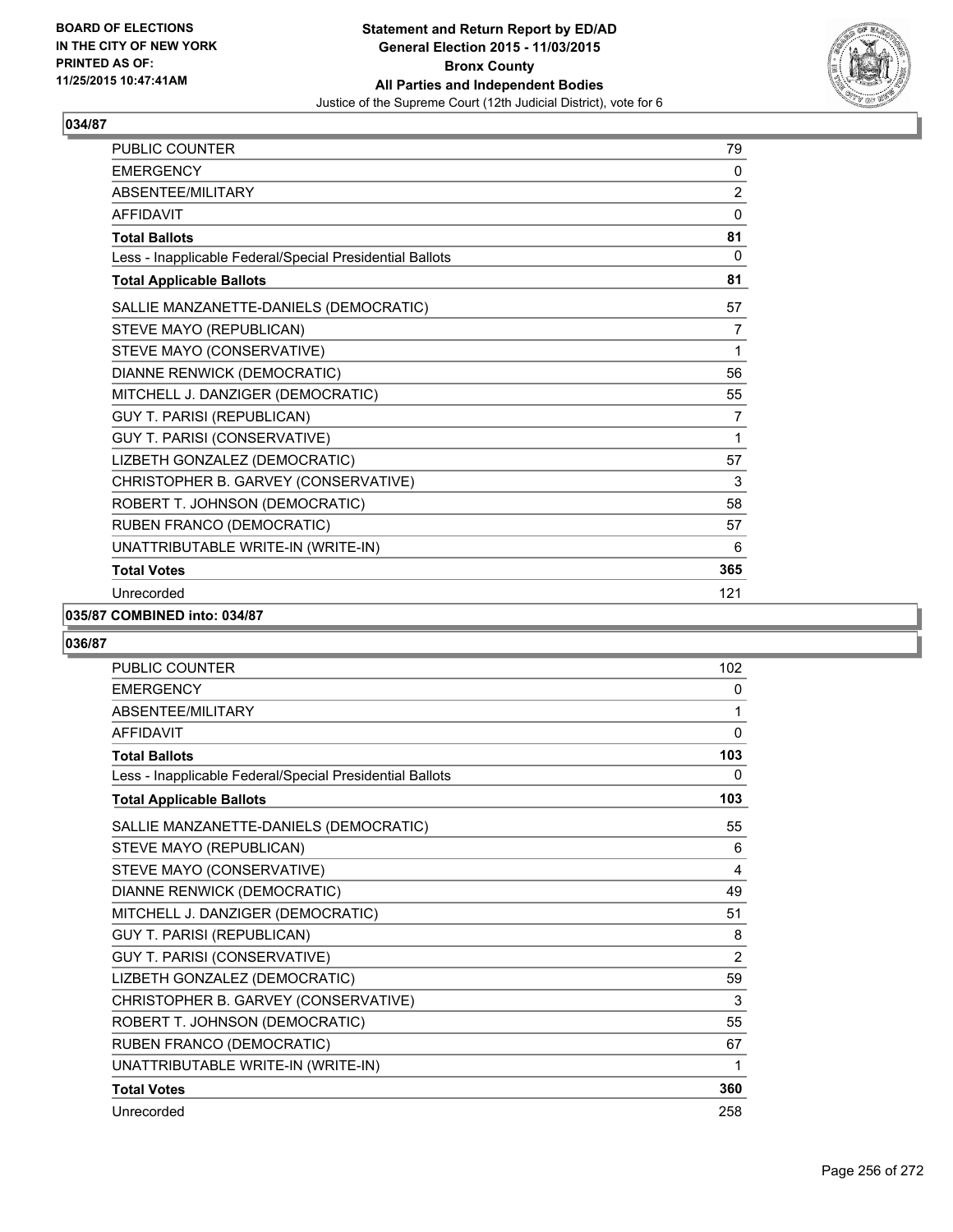

| <b>PUBLIC COUNTER</b>                                    | 45       |
|----------------------------------------------------------|----------|
| <b>EMERGENCY</b>                                         | 0        |
| ABSENTEE/MILITARY                                        | 0        |
| <b>AFFIDAVIT</b>                                         | 0        |
| <b>Total Ballots</b>                                     | 45       |
| Less - Inapplicable Federal/Special Presidential Ballots | 0        |
| <b>Total Applicable Ballots</b>                          | 45       |
| SALLIE MANZANETTE-DANIELS (DEMOCRATIC)                   | 30       |
| STEVE MAYO (REPUBLICAN)                                  | 7        |
| STEVE MAYO (CONSERVATIVE)                                | 0        |
| DIANNE RENWICK (DEMOCRATIC)                              | 27       |
| MITCHELL J. DANZIGER (DEMOCRATIC)                        | 27       |
| GUY T. PARISI (REPUBLICAN)                               | 5        |
| GUY T. PARISI (CONSERVATIVE)                             | $\Omega$ |
| LIZBETH GONZALEZ (DEMOCRATIC)                            | 28       |
| CHRISTOPHER B. GARVEY (CONSERVATIVE)                     | 0        |
| ROBERT T. JOHNSON (DEMOCRATIC)                           | 27       |
| RUBEN FRANCO (DEMOCRATIC)                                | 28       |
| <b>Total Votes</b>                                       | 179      |
| Unrecorded                                               | 91       |

| <b>PUBLIC COUNTER</b>                                    | 46             |
|----------------------------------------------------------|----------------|
| <b>EMERGENCY</b>                                         | 0              |
| ABSENTEE/MILITARY                                        | $\overline{2}$ |
| <b>AFFIDAVIT</b>                                         | $\mathbf{0}$   |
| <b>Total Ballots</b>                                     | 48             |
| Less - Inapplicable Federal/Special Presidential Ballots | $\Omega$       |
| <b>Total Applicable Ballots</b>                          | 48             |
| SALLIE MANZANETTE-DANIELS (DEMOCRATIC)                   | 33             |
| STEVE MAYO (REPUBLICAN)                                  | 2              |
| STEVE MAYO (CONSERVATIVE)                                | $\mathbf{0}$   |
| DIANNE RENWICK (DEMOCRATIC)                              | 30             |
| MITCHELL J. DANZIGER (DEMOCRATIC)                        | 33             |
| GUY T. PARISI (REPUBLICAN)                               | 3              |
| GUY T. PARISI (CONSERVATIVE)                             | $\mathbf{0}$   |
| LIZBETH GONZALEZ (DEMOCRATIC)                            | 38             |
| CHRISTOPHER B. GARVEY (CONSERVATIVE)                     | $\Omega$       |
| ROBERT T. JOHNSON (DEMOCRATIC)                           | 36             |
| RUBEN FRANCO (DEMOCRATIC)                                | 36             |
| <b>Total Votes</b>                                       | 211            |
| Unrecorded                                               | 77             |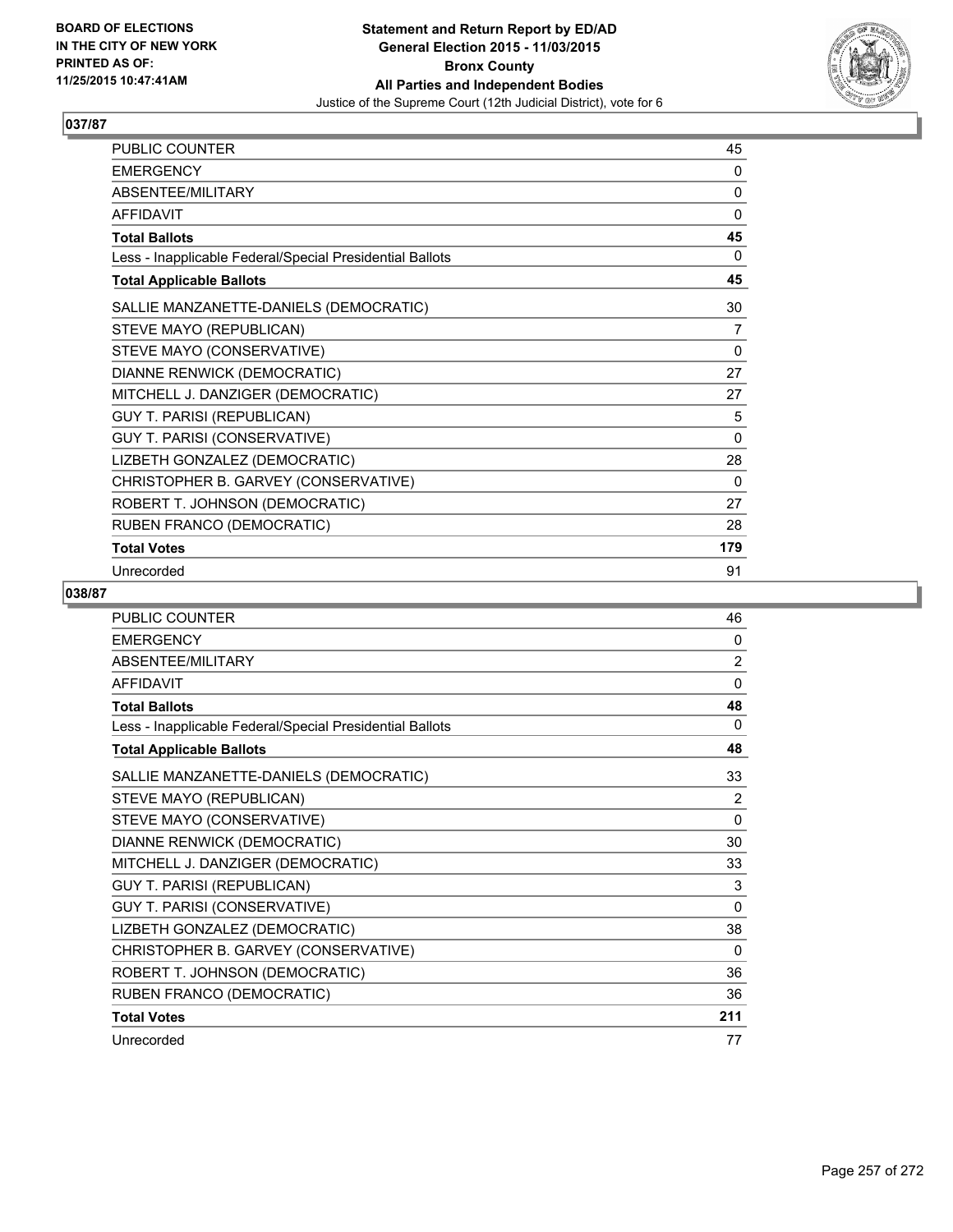

| <b>PUBLIC COUNTER</b>                                    | 64             |
|----------------------------------------------------------|----------------|
| <b>EMERGENCY</b>                                         | 0              |
| ABSENTEE/MILITARY                                        | 6              |
| <b>AFFIDAVIT</b>                                         | $\overline{2}$ |
| <b>Total Ballots</b>                                     | 72             |
| Less - Inapplicable Federal/Special Presidential Ballots | 0              |
| <b>Total Applicable Ballots</b>                          | 72             |
| SALLIE MANZANETTE-DANIELS (DEMOCRATIC)                   | 44             |
| STEVE MAYO (REPUBLICAN)                                  | 6              |
| STEVE MAYO (CONSERVATIVE)                                | 2              |
| DIANNE RENWICK (DEMOCRATIC)                              | 36             |
| MITCHELL J. DANZIGER (DEMOCRATIC)                        | 37             |
| GUY T. PARISI (REPUBLICAN)                               | 5              |
| GUY T. PARISI (CONSERVATIVE)                             | 3              |
| LIZBETH GONZALEZ (DEMOCRATIC)                            | 43             |
| CHRISTOPHER B. GARVEY (CONSERVATIVE)                     | 10             |
| ROBERT T. JOHNSON (DEMOCRATIC)                           | 43             |
| RUBEN FRANCO (DEMOCRATIC)                                | 41             |
| UNATTRIBUTABLE WRITE-IN (WRITE-IN)                       | 3              |
| <b>Total Votes</b>                                       | 273            |
| Unrecorded                                               | 159            |

| <b>PUBLIC COUNTER</b>                                    | 98             |
|----------------------------------------------------------|----------------|
| <b>EMERGENCY</b>                                         | $\mathbf{0}$   |
| ABSENTEE/MILITARY                                        | $\overline{2}$ |
| <b>AFFIDAVIT</b>                                         | $\Omega$       |
| <b>Total Ballots</b>                                     | 100            |
| Less - Inapplicable Federal/Special Presidential Ballots | $\mathbf{0}$   |
| <b>Total Applicable Ballots</b>                          | 100            |
| SALLIE MANZANETTE-DANIELS (DEMOCRATIC)                   | 61             |
| STEVE MAYO (REPUBLICAN)                                  | 9              |
| STEVE MAYO (CONSERVATIVE)                                | 3              |
| DIANNE RENWICK (DEMOCRATIC)                              | 55             |
| MITCHELL J. DANZIGER (DEMOCRATIC)                        | 45             |
| <b>GUY T. PARISI (REPUBLICAN)</b>                        | 7              |
| GUY T. PARISI (CONSERVATIVE)                             | 4              |
| LIZBETH GONZALEZ (DEMOCRATIC)                            | 66             |
| CHRISTOPHER B. GARVEY (CONSERVATIVE)                     | 9              |
| ROBERT T. JOHNSON (DEMOCRATIC)                           | 60             |
| RUBEN FRANCO (DEMOCRATIC)                                | 61             |
| <b>Total Votes</b>                                       | 380            |
| Unrecorded                                               | 220            |
| 041/87 COMBINED into: 040/87                             |                |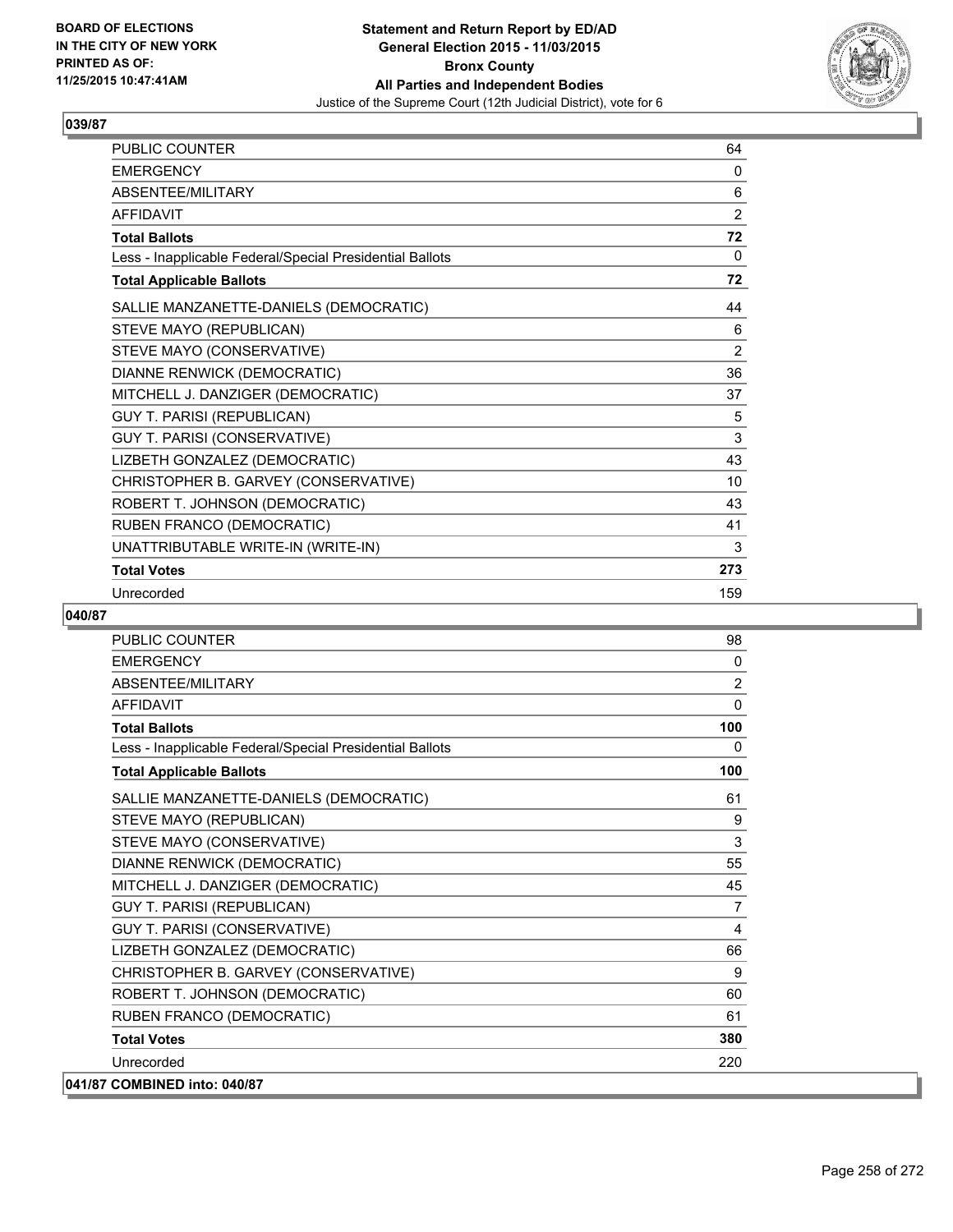

| <b>PUBLIC COUNTER</b>                                    | 84  |
|----------------------------------------------------------|-----|
| <b>EMERGENCY</b>                                         | 0   |
| <b>ABSENTEE/MILITARY</b>                                 | 5   |
| <b>AFFIDAVIT</b>                                         | 2   |
| <b>Total Ballots</b>                                     | 91  |
| Less - Inapplicable Federal/Special Presidential Ballots | 0   |
| <b>Total Applicable Ballots</b>                          | 91  |
| SALLIE MANZANETTE-DANIELS (DEMOCRATIC)                   | 52  |
| STEVE MAYO (REPUBLICAN)                                  | 3   |
| STEVE MAYO (CONSERVATIVE)                                | 1   |
| DIANNE RENWICK (DEMOCRATIC)                              | 49  |
| MITCHELL J. DANZIGER (DEMOCRATIC)                        | 42  |
| <b>GUY T. PARISI (REPUBLICAN)</b>                        | 1   |
| GUY T. PARISI (CONSERVATIVE)                             | 1   |
| LIZBETH GONZALEZ (DEMOCRATIC)                            | 52  |
| CHRISTOPHER B. GARVEY (CONSERVATIVE)                     | 3   |
| ROBERT T. JOHNSON (DEMOCRATIC)                           | 61  |
| RUBEN FRANCO (DEMOCRATIC)                                | 45  |
| <b>Total Votes</b>                                       | 310 |
| Unrecorded                                               | 236 |

### **043/87 COMBINED into: 017/87**

## **044/87 COMBINED into: 031/82**

### **045/87 COMBINED into: 031/82**

| <b>PUBLIC COUNTER</b>                                    | 61             |
|----------------------------------------------------------|----------------|
| <b>EMERGENCY</b>                                         | 0              |
| <b>ABSENTEE/MILITARY</b>                                 | 4              |
| <b>AFFIDAVIT</b>                                         | 4              |
| <b>Total Ballots</b>                                     | 69             |
| Less - Inapplicable Federal/Special Presidential Ballots | $\Omega$       |
| <b>Total Applicable Ballots</b>                          | 69             |
| SALLIE MANZANETTE-DANIELS (DEMOCRATIC)                   | 40             |
| STEVE MAYO (REPUBLICAN)                                  | 4              |
| STEVE MAYO (CONSERVATIVE)                                | 3              |
| DIANNE RENWICK (DEMOCRATIC)                              | 34             |
| MITCHELL J. DANZIGER (DEMOCRATIC)                        | 35             |
| <b>GUY T. PARISI (REPUBLICAN)</b>                        | 6              |
| <b>GUY T. PARISI (CONSERVATIVE)</b>                      | 3              |
| LIZBETH GONZALEZ (DEMOCRATIC)                            | 46             |
| CHRISTOPHER B. GARVEY (CONSERVATIVE)                     | $\overline{7}$ |
| ROBERT T. JOHNSON (DEMOCRATIC)                           | 40             |
| RUBEN FRANCO (DEMOCRATIC)                                | 39             |
| UNATTRIBUTABLE WRITE-IN (WRITE-IN)                       | 3              |
| <b>Total Votes</b>                                       | 260            |
| Unrecorded                                               | 154            |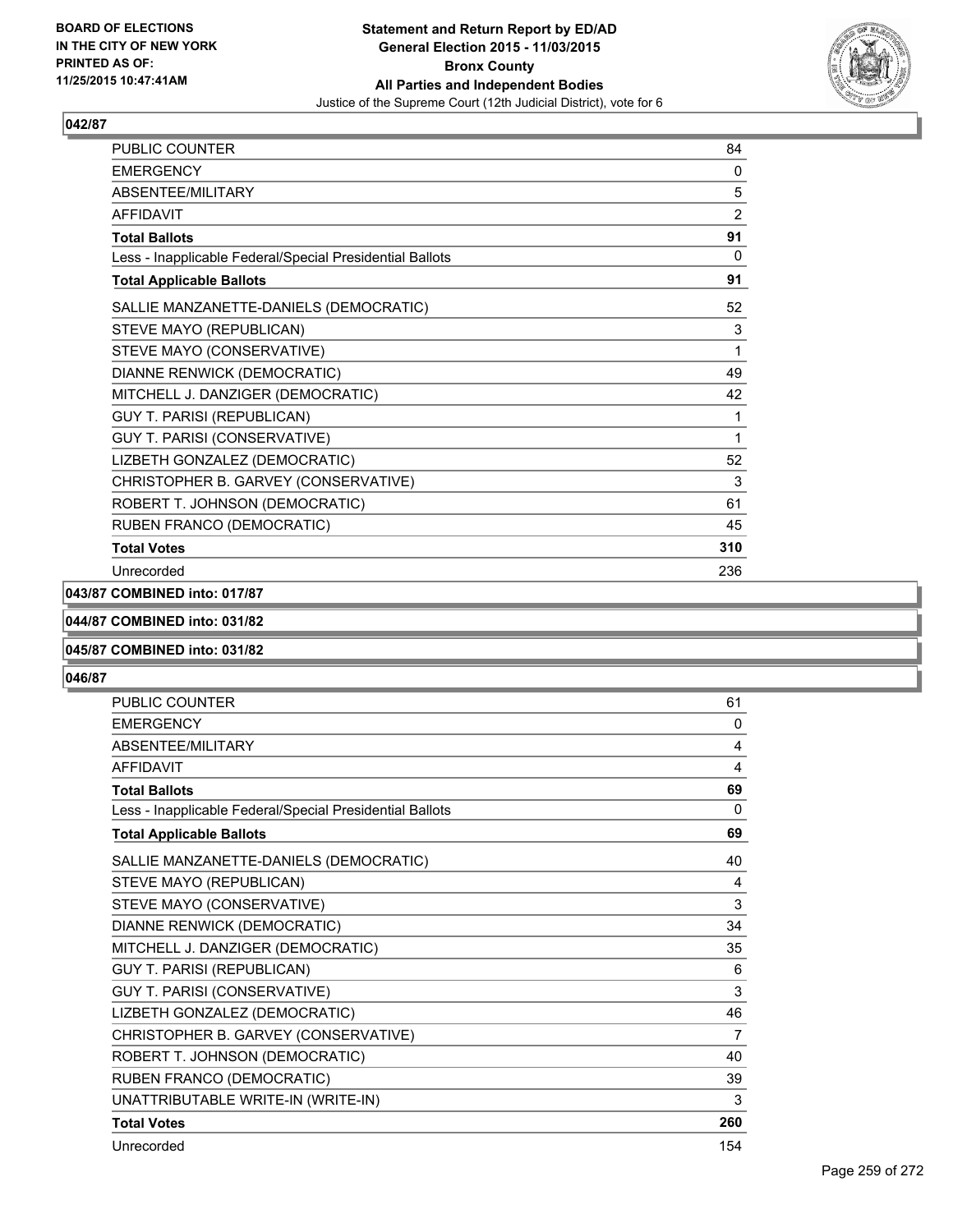

| <b>PUBLIC COUNTER</b>                                    | 101            |
|----------------------------------------------------------|----------------|
| <b>EMERGENCY</b>                                         | 0              |
| ABSENTEE/MILITARY                                        | 2              |
| <b>AFFIDAVIT</b>                                         | $\overline{2}$ |
| <b>Total Ballots</b>                                     | 105            |
| Less - Inapplicable Federal/Special Presidential Ballots | 0              |
| <b>Total Applicable Ballots</b>                          | 105            |
| SALLIE MANZANETTE-DANIELS (DEMOCRATIC)                   | 60             |
| STEVE MAYO (REPUBLICAN)                                  | 7              |
| STEVE MAYO (CONSERVATIVE)                                | $\overline{2}$ |
| DIANNE RENWICK (DEMOCRATIC)                              | 54             |
| MITCHELL J. DANZIGER (DEMOCRATIC)                        | 49             |
| GUY T. PARISI (REPUBLICAN)                               | 6              |
| GUY T. PARISI (CONSERVATIVE)                             | 3              |
| LIZBETH GONZALEZ (DEMOCRATIC)                            | 50             |
| CHRISTOPHER B. GARVEY (CONSERVATIVE)                     | 8              |
| ROBERT T. JOHNSON (DEMOCRATIC)                           | 66             |
| RUBEN FRANCO (DEMOCRATIC)                                | 47             |
| SONIA SOTOMAYOR (WRITE-IN)                               | 1              |
| <b>Total Votes</b>                                       | 353            |
| Unrecorded                                               | 277            |

| <b>PUBLIC COUNTER</b>                                    | 79           |
|----------------------------------------------------------|--------------|
| <b>EMERGENCY</b>                                         | 0            |
| ABSENTEE/MILITARY                                        | 3            |
| <b>AFFIDAVIT</b>                                         | 0            |
| <b>Total Ballots</b>                                     | 82           |
| Less - Inapplicable Federal/Special Presidential Ballots | $\mathbf{0}$ |
| <b>Total Applicable Ballots</b>                          | 82           |
| SALLIE MANZANETTE-DANIELS (DEMOCRATIC)                   | 47           |
| STEVE MAYO (REPUBLICAN)                                  | $\mathbf{0}$ |
| STEVE MAYO (CONSERVATIVE)                                | 1            |
| DIANNE RENWICK (DEMOCRATIC)                              | 40           |
| MITCHELL J. DANZIGER (DEMOCRATIC)                        | 40           |
| <b>GUY T. PARISI (REPUBLICAN)</b>                        | 0            |
| GUY T. PARISI (CONSERVATIVE)                             | 1            |
| LIZBETH GONZALEZ (DEMOCRATIC)                            | 47           |
| CHRISTOPHER B. GARVEY (CONSERVATIVE)                     | 1            |
| ROBERT T. JOHNSON (DEMOCRATIC)                           | 59           |
| RUBEN FRANCO (DEMOCRATIC)                                | 44           |
| <b>Total Votes</b>                                       | 280          |
| Unrecorded                                               | 212          |
| 049/87 COMBINED into: 046/87                             |              |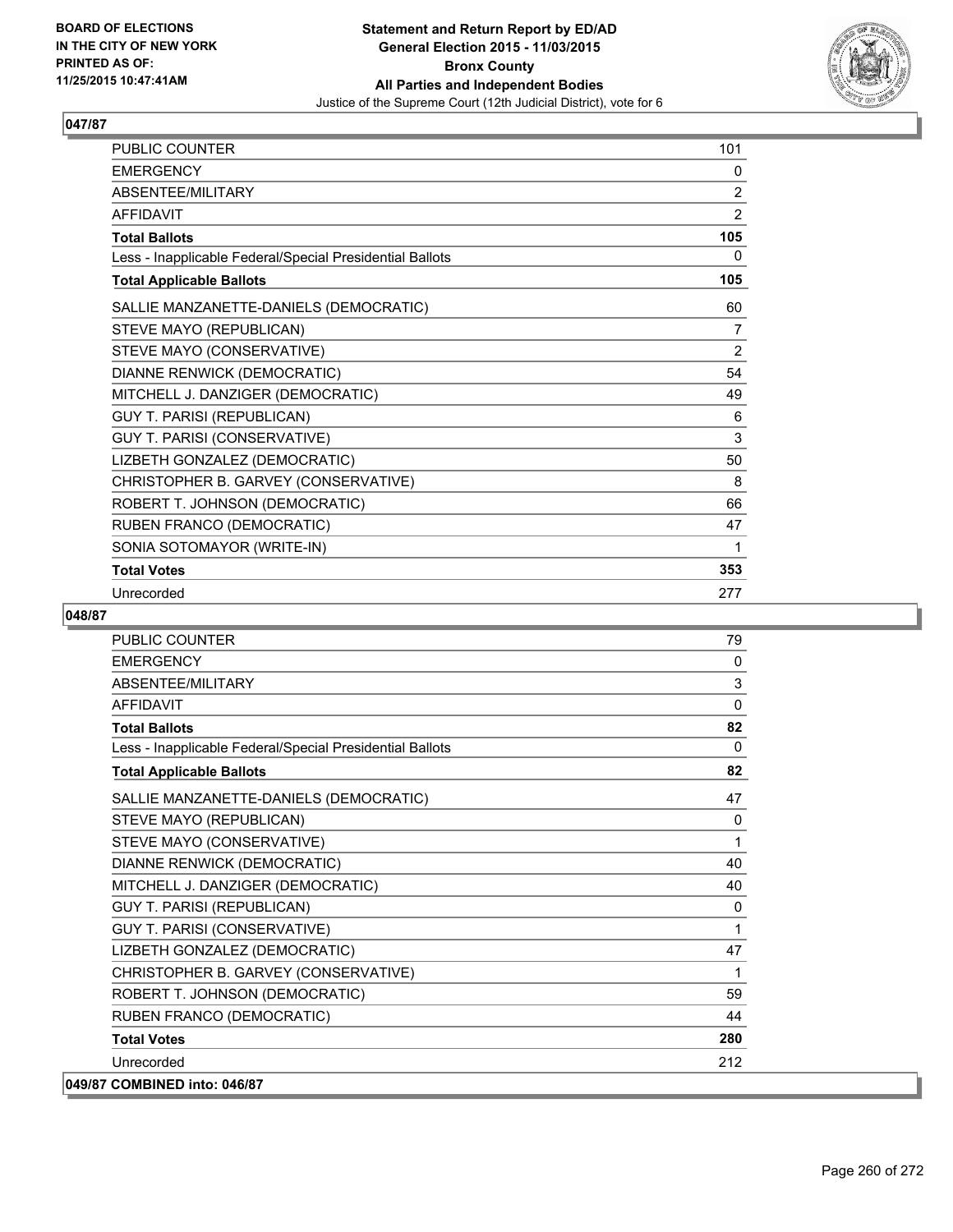

| <b>PUBLIC COUNTER</b>                                    | 91  |
|----------------------------------------------------------|-----|
| <b>FMFRGFNCY</b>                                         | 0   |
| <b>ABSENTEE/MILITARY</b>                                 | 2   |
| <b>AFFIDAVIT</b>                                         | 1   |
| <b>Total Ballots</b>                                     | 94  |
| Less - Inapplicable Federal/Special Presidential Ballots | 0   |
| <b>Total Applicable Ballots</b>                          | 94  |
| SALLIE MANZANETTE-DANIELS (DEMOCRATIC)                   | 62  |
| STEVE MAYO (REPUBLICAN)                                  | 6   |
| STEVE MAYO (CONSERVATIVE)                                | 3   |
| DIANNE RENWICK (DEMOCRATIC)                              | 54  |
| MITCHELL J. DANZIGER (DEMOCRATIC)                        | 57  |
| <b>GUY T. PARISI (REPUBLICAN)</b>                        | 7   |
| GUY T. PARISI (CONSERVATIVE)                             | 1   |
| LIZBETH GONZALEZ (DEMOCRATIC)                            | 60  |
| CHRISTOPHER B. GARVEY (CONSERVATIVE)                     | 4   |
| ROBERT T. JOHNSON (DEMOCRATIC)                           | 70  |
| RUBEN FRANCO (DEMOCRATIC)                                | 61  |
| MARCO RUBIO (WRITE-IN)                                   | 1   |
| <b>Total Votes</b>                                       | 386 |
| Unrecorded                                               | 178 |

**051/87 COMBINED into: 048/87**

### **052/87 COMBINED into: 029/87**

| <b>PUBLIC COUNTER</b>                                    | 75           |
|----------------------------------------------------------|--------------|
| <b>EMERGENCY</b>                                         | 0            |
| ABSENTEE/MILITARY                                        | 1            |
| <b>AFFIDAVIT</b>                                         | $\mathbf{0}$ |
| <b>Total Ballots</b>                                     | 76           |
| Less - Inapplicable Federal/Special Presidential Ballots | 0            |
| <b>Total Applicable Ballots</b>                          | 76           |
| SALLIE MANZANETTE-DANIELS (DEMOCRATIC)                   | 38           |
| STEVE MAYO (REPUBLICAN)                                  | 7            |
| STEVE MAYO (CONSERVATIVE)                                | 1            |
| DIANNE RENWICK (DEMOCRATIC)                              | 32           |
| MITCHELL J. DANZIGER (DEMOCRATIC)                        | 30           |
| GUY T. PARISI (REPUBLICAN)                               | 5            |
| GUY T. PARISI (CONSERVATIVE)                             | 1            |
| LIZBETH GONZALEZ (DEMOCRATIC)                            | 35           |
| CHRISTOPHER B. GARVEY (CONSERVATIVE)                     | 5            |
| ROBERT T. JOHNSON (DEMOCRATIC)                           | 40           |
| RUBEN FRANCO (DEMOCRATIC)                                | 34           |
| <b>Total Votes</b>                                       | 228          |
| Unrecorded                                               | 228          |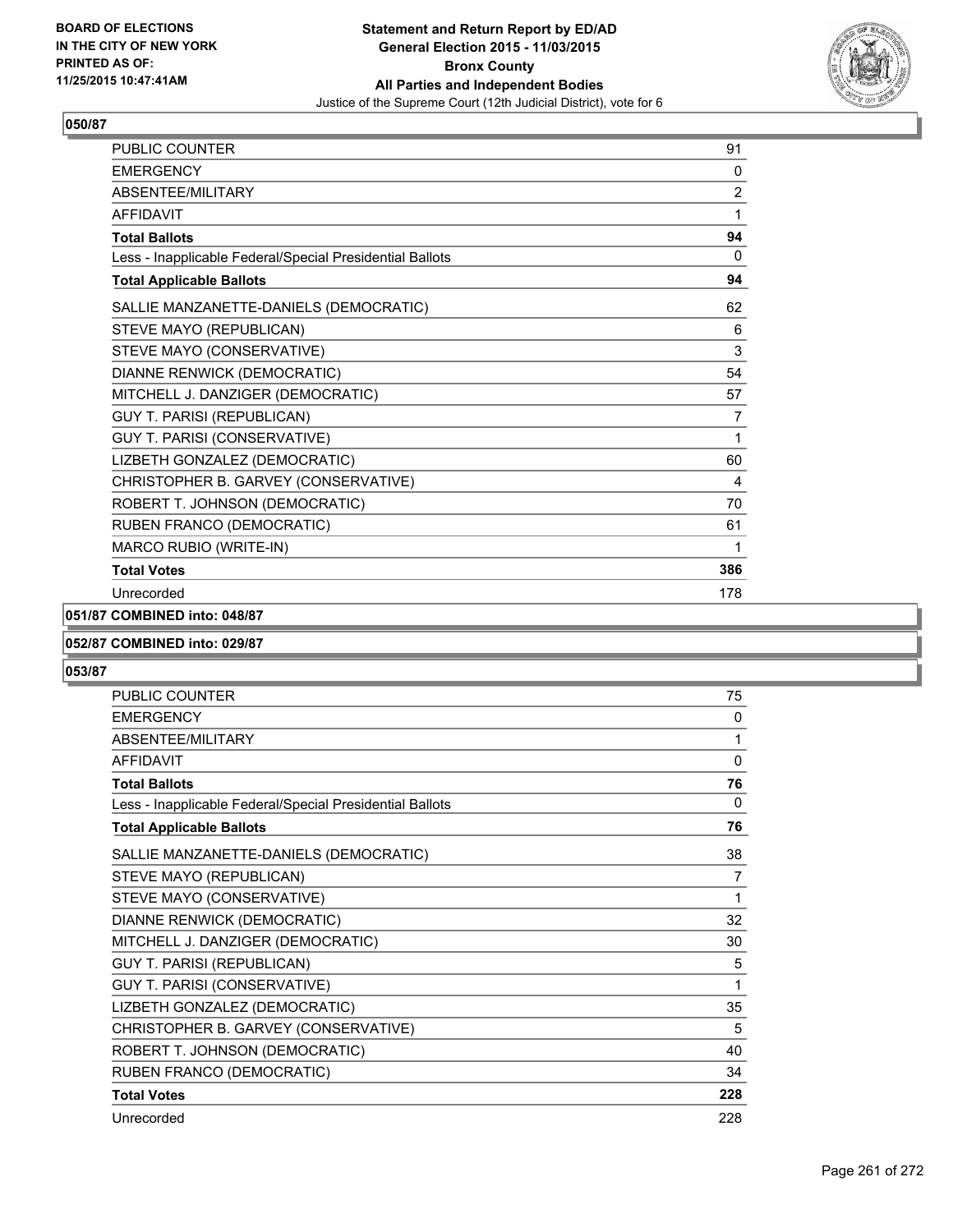

| PUBLIC COUNTER                                           | 41             |
|----------------------------------------------------------|----------------|
| <b>EMERGENCY</b>                                         | 0              |
| ABSENTEE/MILITARY                                        | 3              |
| <b>AFFIDAVIT</b>                                         | 1              |
| <b>Total Ballots</b>                                     | 45             |
| Less - Inapplicable Federal/Special Presidential Ballots | 0              |
| <b>Total Applicable Ballots</b>                          | 45             |
| SALLIE MANZANETTE-DANIELS (DEMOCRATIC)                   | 28             |
| STEVE MAYO (REPUBLICAN)                                  | 0              |
| STEVE MAYO (CONSERVATIVE)                                | 1              |
| DIANNE RENWICK (DEMOCRATIC)                              | 27             |
| MITCHELL J. DANZIGER (DEMOCRATIC)                        | 22             |
| GUY T. PARISI (REPUBLICAN)                               | $\overline{2}$ |
| GUY T. PARISI (CONSERVATIVE)                             | 1              |
| LIZBETH GONZALEZ (DEMOCRATIC)                            | 24             |
| CHRISTOPHER B. GARVEY (CONSERVATIVE)                     | 3              |
| ROBERT T. JOHNSON (DEMOCRATIC)                           | 30             |
| RUBEN FRANCO (DEMOCRATIC)                                | 26             |
| <b>Total Votes</b>                                       | 164            |
| Unrecorded                                               | 106            |

| <b>PUBLIC COUNTER</b>                                    | 54           |
|----------------------------------------------------------|--------------|
| <b>EMERGENCY</b>                                         | 0            |
| ABSENTEE/MILITARY                                        | 6            |
| <b>AFFIDAVIT</b>                                         | $\mathbf{0}$ |
| <b>Total Ballots</b>                                     | 60           |
| Less - Inapplicable Federal/Special Presidential Ballots | 0            |
| <b>Total Applicable Ballots</b>                          | 60           |
| SALLIE MANZANETTE-DANIELS (DEMOCRATIC)                   | 40           |
| STEVE MAYO (REPUBLICAN)                                  | 0            |
| STEVE MAYO (CONSERVATIVE)                                | 1            |
| DIANNE RENWICK (DEMOCRATIC)                              | 34           |
| MITCHELL J. DANZIGER (DEMOCRATIC)                        | 32           |
| <b>GUY T. PARISI (REPUBLICAN)</b>                        | 2            |
| GUY T. PARISI (CONSERVATIVE)                             | 2            |
| LIZBETH GONZALEZ (DEMOCRATIC)                            | 36           |
| CHRISTOPHER B. GARVEY (CONSERVATIVE)                     | 3            |
| ROBERT T. JOHNSON (DEMOCRATIC)                           | 41           |
| RUBEN FRANCO (DEMOCRATIC)                                | 31           |
| <b>Total Votes</b>                                       | 222          |
| Unrecorded                                               | 138          |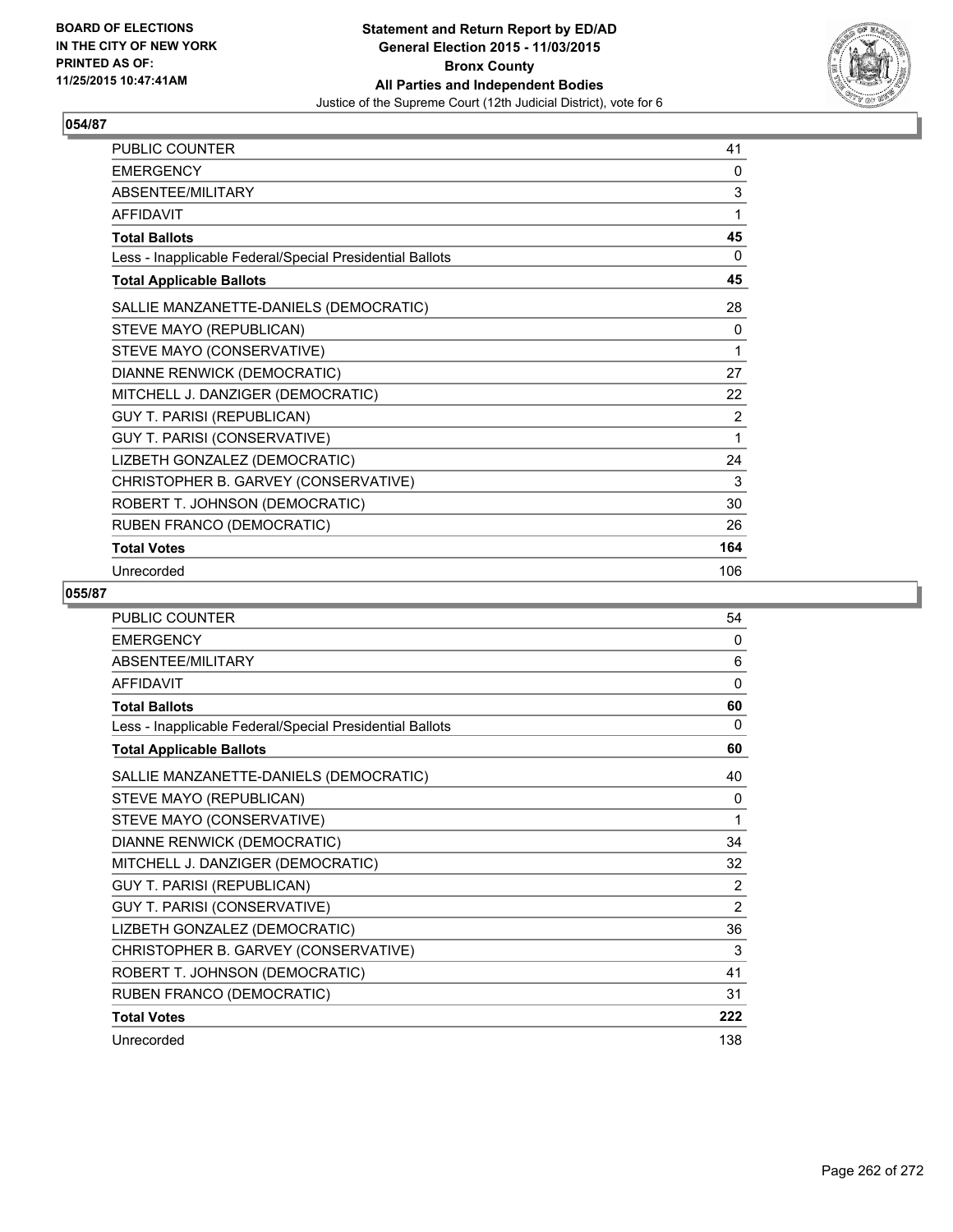

| PUBLIC COUNTER                                           | 155            |
|----------------------------------------------------------|----------------|
| <b>EMERGENCY</b>                                         | 0              |
| ABSENTEE/MILITARY                                        | 3              |
| <b>AFFIDAVIT</b>                                         | 2              |
| <b>Total Ballots</b>                                     | 160            |
| Less - Inapplicable Federal/Special Presidential Ballots | 0              |
| <b>Total Applicable Ballots</b>                          | 160            |
| SALLIE MANZANETTE-DANIELS (DEMOCRATIC)                   | 81             |
| STEVE MAYO (REPUBLICAN)                                  | 5              |
| STEVE MAYO (CONSERVATIVE)                                | 4              |
| DIANNE RENWICK (DEMOCRATIC)                              | 75             |
| MITCHELL J. DANZIGER (DEMOCRATIC)                        | 61             |
| <b>GUY T. PARISI (REPUBLICAN)</b>                        | $\overline{2}$ |
| GUY T. PARISI (CONSERVATIVE)                             | 2              |
| LIZBETH GONZALEZ (DEMOCRATIC)                            | 84             |
| CHRISTOPHER B. GARVEY (CONSERVATIVE)                     | 5              |
| ROBERT T. JOHNSON (DEMOCRATIC)                           | 91             |
| RUBEN FRANCO (DEMOCRATIC)                                | 64             |
| <b>Total Votes</b>                                       | 474            |
| Unrecorded                                               | 486            |

### **057/87**

| <b>PUBLIC COUNTER</b>                                    | 165          |
|----------------------------------------------------------|--------------|
| <b>EMERGENCY</b>                                         | $\mathbf{0}$ |
| ABSENTEE/MILITARY                                        | 3            |
| <b>AFFIDAVIT</b>                                         | 2            |
| <b>Total Ballots</b>                                     | 170          |
| Less - Inapplicable Federal/Special Presidential Ballots | $\mathbf{0}$ |
| <b>Total Applicable Ballots</b>                          | 170          |
| SALLIE MANZANETTE-DANIELS (DEMOCRATIC)                   | 102          |
| STEVE MAYO (REPUBLICAN)                                  | 10           |
| STEVE MAYO (CONSERVATIVE)                                | 3            |
| DIANNE RENWICK (DEMOCRATIC)                              | 95           |
| MITCHELL J. DANZIGER (DEMOCRATIC)                        | 95           |
| <b>GUY T. PARISI (REPUBLICAN)</b>                        | 10           |
| GUY T. PARISI (CONSERVATIVE)                             | 4            |
| LIZBETH GONZALEZ (DEMOCRATIC)                            | 107          |
| CHRISTOPHER B. GARVEY (CONSERVATIVE)                     | 11           |
| ROBERT T. JOHNSON (DEMOCRATIC)                           | 114          |
| RUBEN FRANCO (DEMOCRATIC)                                | 101          |
| <b>Total Votes</b>                                       | 652          |
| Unrecorded                                               | 368          |
| 058/87 COMBINED into: 055/87                             |              |

**059/87 COMBINED into: 056/87**

**060/87 COMBINED into: 050/87**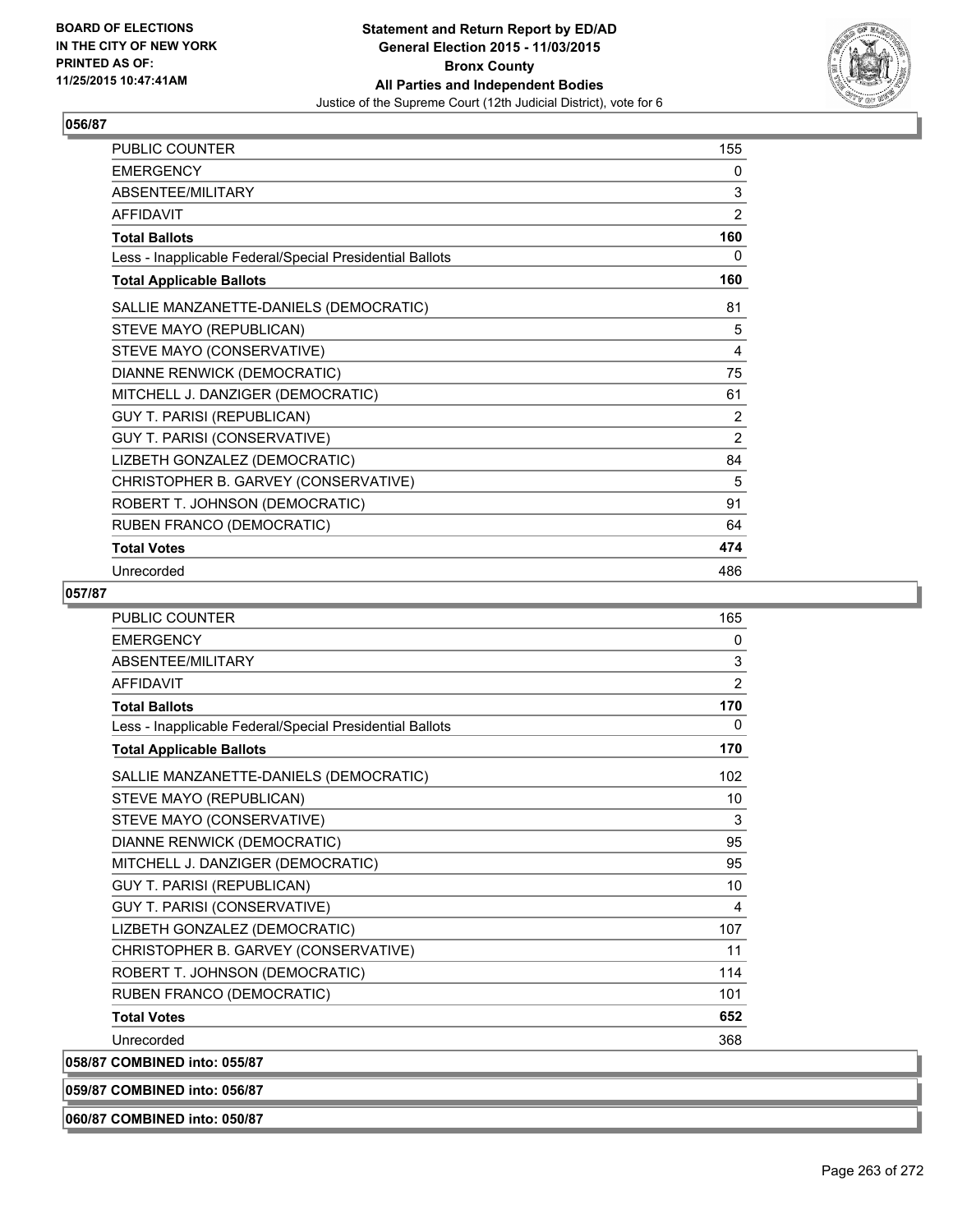

| PUBLIC COUNTER                                           | 58       |
|----------------------------------------------------------|----------|
| <b>EMERGENCY</b>                                         | 0        |
| ABSENTEE/MILITARY                                        | 1        |
| <b>AFFIDAVIT</b>                                         | 0        |
| <b>Total Ballots</b>                                     | 59       |
| Less - Inapplicable Federal/Special Presidential Ballots | 0        |
| <b>Total Applicable Ballots</b>                          | 59       |
| SALLIE MANZANETTE-DANIELS (DEMOCRATIC)                   | 41       |
| STEVE MAYO (REPUBLICAN)                                  | 2        |
| STEVE MAYO (CONSERVATIVE)                                | 1        |
| DIANNE RENWICK (DEMOCRATIC)                              | 40       |
| MITCHELL J. DANZIGER (DEMOCRATIC)                        | 37       |
| <b>GUY T. PARISI (REPUBLICAN)</b>                        | 3        |
| GUY T. PARISI (CONSERVATIVE)                             | $\Omega$ |
| LIZBETH GONZALEZ (DEMOCRATIC)                            | 39       |
| CHRISTOPHER B. GARVEY (CONSERVATIVE)                     | 2        |
| ROBERT T. JOHNSON (DEMOCRATIC)                           | 48       |
| RUBEN FRANCO (DEMOCRATIC)                                | 40       |
| <b>Total Votes</b>                                       | 253      |
| Unrecorded                                               | 101      |

### **062/87**

| <b>PUBLIC COUNTER</b>                                    | 101          |
|----------------------------------------------------------|--------------|
| <b>EMERGENCY</b>                                         | $\mathbf{0}$ |
| <b>ABSENTEE/MILITARY</b>                                 | 4            |
| <b>AFFIDAVIT</b>                                         | 2            |
| <b>Total Ballots</b>                                     | 107          |
| Less - Inapplicable Federal/Special Presidential Ballots | $\Omega$     |
| <b>Total Applicable Ballots</b>                          | 107          |
| SALLIE MANZANETTE-DANIELS (DEMOCRATIC)                   | 75           |
| STEVE MAYO (REPUBLICAN)                                  | 2            |
| STEVE MAYO (CONSERVATIVE)                                | 4            |
| DIANNE RENWICK (DEMOCRATIC)                              | 68           |
| MITCHELL J. DANZIGER (DEMOCRATIC)                        | 69           |
| <b>GUY T. PARISI (REPUBLICAN)</b>                        | 2            |
| GUY T. PARISI (CONSERVATIVE)                             | 3            |
| LIZBETH GONZALEZ (DEMOCRATIC)                            | 73           |
| CHRISTOPHER B. GARVEY (CONSERVATIVE)                     | 5            |
| ROBERT T. JOHNSON (DEMOCRATIC)                           | 73           |
| RUBEN FRANCO (DEMOCRATIC)                                | 73           |
| MITCHELL DARZIOTER (WRITE-IN)                            | 1            |
| UNATTRIBUTABLE WRITE-IN (WRITE-IN)                       | 1            |
| <b>Total Votes</b>                                       | 449          |
| Unrecorded                                               | 193          |
| 063/87 COMBINED into: 057/87                             |              |

#### **064/87 COMBINED into: 039/87**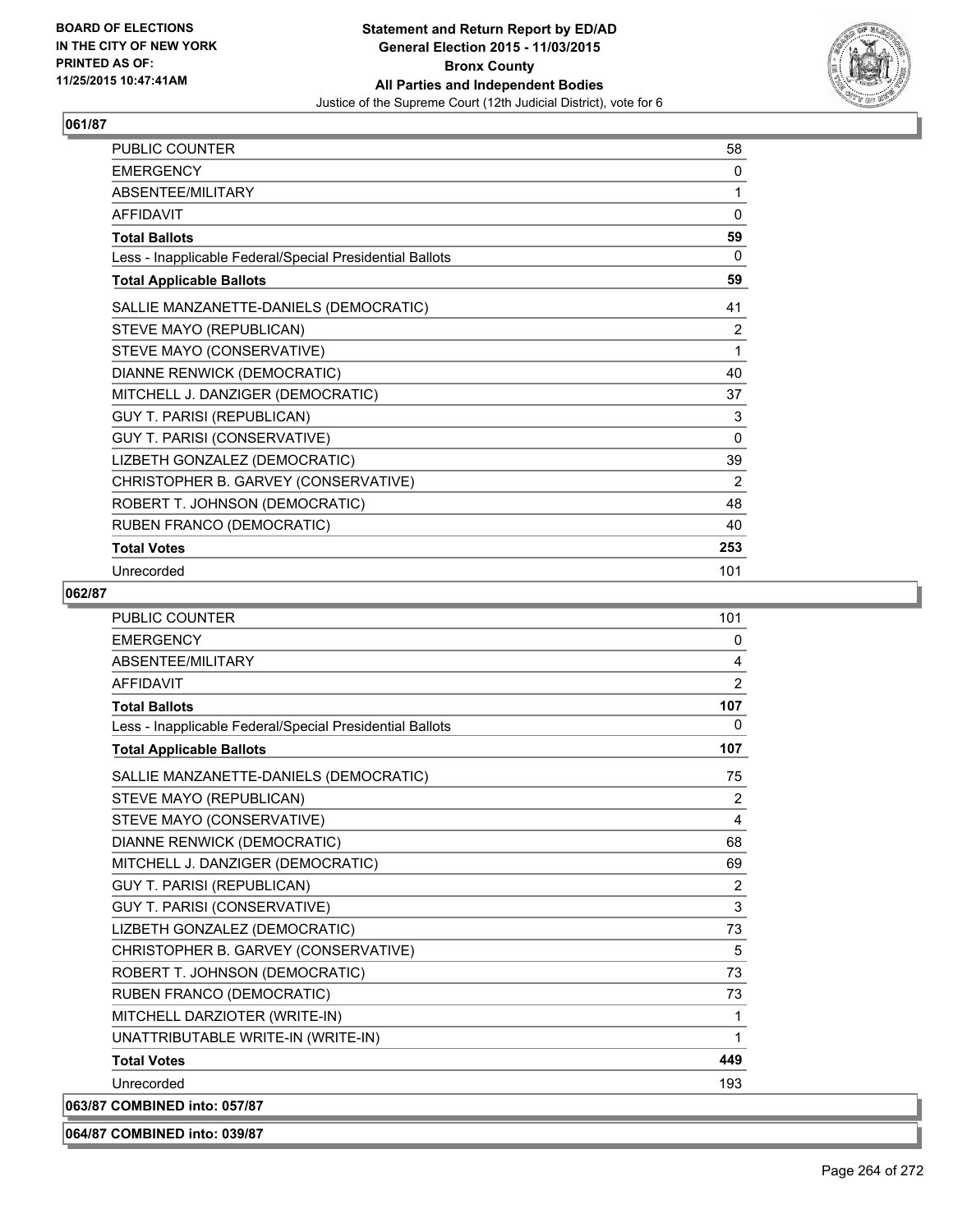

### **065/87 COMBINED into: 062/87**

| ۰.<br>۰.<br>۰,<br>۰. |
|----------------------|
|----------------------|

| PUBLIC COUNTER                                           | 79             |
|----------------------------------------------------------|----------------|
| <b>FMFRGFNCY</b>                                         | $\Omega$       |
| ABSENTEE/MILITARY                                        | 3              |
| <b>AFFIDAVIT</b>                                         | 3              |
| <b>Total Ballots</b>                                     | 85             |
| Less - Inapplicable Federal/Special Presidential Ballots | $\Omega$       |
| <b>Total Applicable Ballots</b>                          | 85             |
| SALLIE MANZANETTE-DANIELS (DEMOCRATIC)                   | 48             |
| STEVE MAYO (REPUBLICAN)                                  | $\overline{2}$ |
| STEVE MAYO (CONSERVATIVE)                                | $\overline{2}$ |
| DIANNE RENWICK (DEMOCRATIC)                              | 42             |
| MITCHELL J. DANZIGER (DEMOCRATIC)                        | 40             |
| <b>GUY T. PARISI (REPUBLICAN)</b>                        | $\overline{2}$ |
| GUY T. PARISI (CONSERVATIVE)                             | $\overline{2}$ |
| LIZBETH GONZALEZ (DEMOCRATIC)                            | 48             |
| CHRISTOPHER B. GARVEY (CONSERVATIVE)                     | 3              |
| ROBERT T. JOHNSON (DEMOCRATIC)                           | 46             |
| RUBEN FRANCO (DEMOCRATIC)                                | 42             |
| UNATTRIBUTABLE WRITE-IN (WRITE-IN)                       | $\overline{2}$ |
| <b>Total Votes</b>                                       | 279            |
| Unrecorded                                               | 231            |
| 067/87 COMBINED into: 057/87                             |                |
| 068/87 COMBINED into: 066/87                             |                |

**069/87 COMBINED into: 023/82**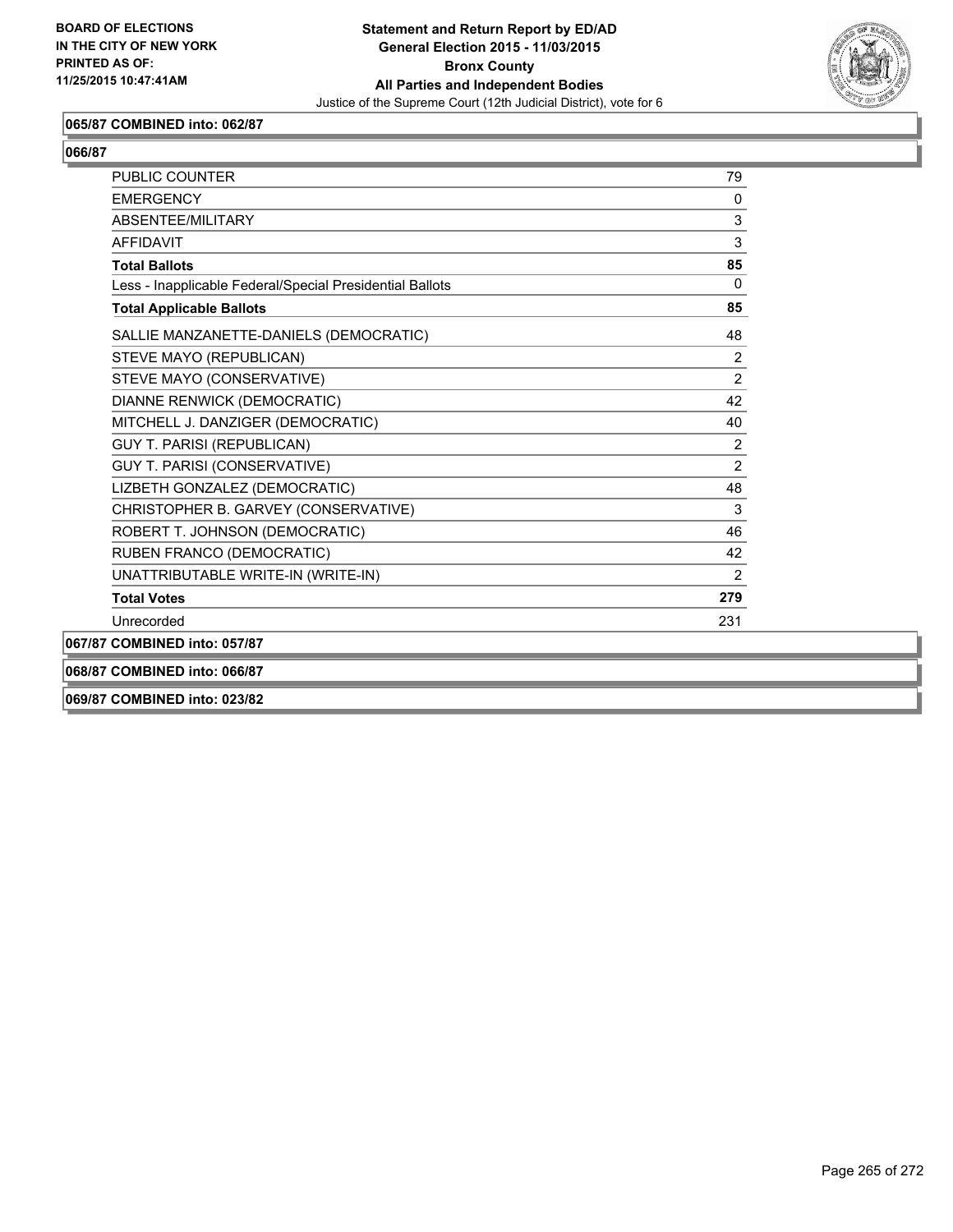

| <b>PUBLIC COUNTER</b>                                    | 47           |
|----------------------------------------------------------|--------------|
| <b>EMERGENCY</b>                                         | 0            |
| ABSENTEE/MILITARY                                        | 15           |
| <b>AFFIDAVIT</b>                                         | 1            |
| <b>Total Ballots</b>                                     | 63           |
| Less - Inapplicable Federal/Special Presidential Ballots | 0            |
| <b>Total Applicable Ballots</b>                          | 63           |
| SALLIE MANZANETTE-DANIELS (DEMOCRATIC)                   | 33           |
| STEVE MAYO (REPUBLICAN)                                  | 4            |
| STEVE MAYO (CONSERVATIVE)                                | 0            |
| DIANNE RENWICK (DEMOCRATIC)                              | 35           |
| MITCHELL J. DANZIGER (DEMOCRATIC)                        | 25           |
| GUY T. PARISI (REPUBLICAN)                               | 4            |
| GUY T. PARISI (CONSERVATIVE)                             | $\mathbf{0}$ |
| LIZBETH GONZALEZ (DEMOCRATIC)                            | 36           |
| CHRISTOPHER B. GARVEY (CONSERVATIVE)                     | 3            |
| ROBERT T. JOHNSON (DEMOCRATIC)                           | 36           |
| RUBEN FRANCO (DEMOCRATIC)                                | 35           |
| <b>Total Votes</b>                                       | 211          |
| Unrecorded                                               | 167          |

## **071/87 COMBINED into: 088/87**

### **072/87 COMBINED into: 039/87**

| <b>PUBLIC COUNTER</b>                                    | 27       |
|----------------------------------------------------------|----------|
| <b>EMERGENCY</b>                                         | 0        |
| ABSENTEE/MILITARY                                        | 0        |
| <b>AFFIDAVIT</b>                                         | 8        |
| <b>Total Ballots</b>                                     | 35       |
| Less - Inapplicable Federal/Special Presidential Ballots | $\Omega$ |
| <b>Total Applicable Ballots</b>                          | 35       |
| SALLIE MANZANETTE-DANIELS (DEMOCRATIC)                   | 11       |
| STEVE MAYO (REPUBLICAN)                                  | 6        |
| STEVE MAYO (CONSERVATIVE)                                | 0        |
| DIANNE RENWICK (DEMOCRATIC)                              | 9        |
| MITCHELL J. DANZIGER (DEMOCRATIC)                        | 10       |
| <b>GUY T. PARISI (REPUBLICAN)</b>                        | 4        |
| GUY T. PARISI (CONSERVATIVE)                             | 0        |
| LIZBETH GONZALEZ (DEMOCRATIC)                            | 13       |
| CHRISTOPHER B. GARVEY (CONSERVATIVE)                     | 0        |
| ROBERT T. JOHNSON (DEMOCRATIC)                           | 13       |
| RUBEN FRANCO (DEMOCRATIC)                                | 10       |
| <b>Total Votes</b>                                       | 76       |
| Unrecorded                                               | 134      |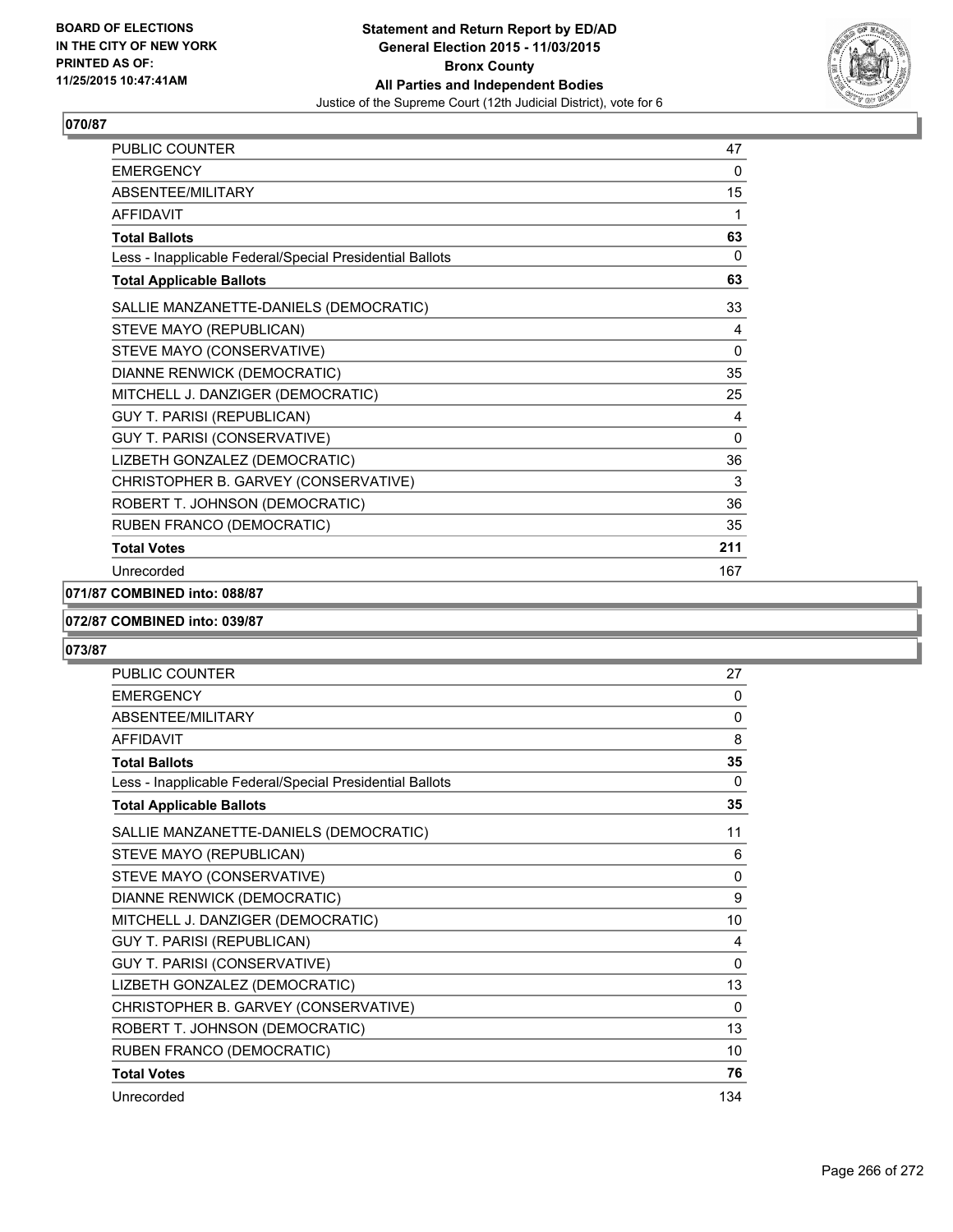

| <b>PUBLIC COUNTER</b>                                    | 68  |
|----------------------------------------------------------|-----|
| <b>EMERGENCY</b>                                         | 0   |
| ABSENTEE/MILITARY                                        | 4   |
| <b>AFFIDAVIT</b>                                         | 0   |
| <b>Total Ballots</b>                                     | 72  |
| Less - Inapplicable Federal/Special Presidential Ballots | 0   |
| <b>Total Applicable Ballots</b>                          | 72  |
| SALLIE MANZANETTE-DANIELS (DEMOCRATIC)                   | 38  |
| STEVE MAYO (REPUBLICAN)                                  | 7   |
| STEVE MAYO (CONSERVATIVE)                                | 6   |
| DIANNE RENWICK (DEMOCRATIC)                              | 32  |
| MITCHELL J. DANZIGER (DEMOCRATIC)                        | 31  |
| <b>GUY T. PARISI (REPUBLICAN)</b>                        | 9   |
| GUY T. PARISI (CONSERVATIVE)                             | 6   |
| LIZBETH GONZALEZ (DEMOCRATIC)                            | 43  |
| CHRISTOPHER B. GARVEY (CONSERVATIVE)                     | 8   |
| ROBERT T. JOHNSON (DEMOCRATIC)                           | 34  |
| RUBEN FRANCO (DEMOCRATIC)                                | 36  |
| UNATTRIBUTABLE WRITE-IN (WRITE-IN)                       | 3   |
| <b>Total Votes</b>                                       | 253 |
| Unrecorded                                               | 179 |

## **075/87**

| <b>PUBLIC COUNTER</b>                                    | 75           |
|----------------------------------------------------------|--------------|
| <b>FMFRGFNCY</b>                                         | $\mathbf{0}$ |
| <b>ABSENTEE/MILITARY</b>                                 | $\mathbf{0}$ |
| <b>AFFIDAVIT</b>                                         | 0            |
| <b>Total Ballots</b>                                     | 75           |
| Less - Inapplicable Federal/Special Presidential Ballots | 0            |
| <b>Total Applicable Ballots</b>                          | 75           |
| SALLIE MANZANETTE-DANIELS (DEMOCRATIC)                   | 51           |
| STEVE MAYO (REPUBLICAN)                                  | 5            |
| STEVE MAYO (CONSERVATIVE)                                | 3            |
| DIANNE RENWICK (DEMOCRATIC)                              | 49           |
| MITCHELL J. DANZIGER (DEMOCRATIC)                        | 44           |
| <b>GUY T. PARISI (REPUBLICAN)</b>                        | 3            |
| GUY T. PARISI (CONSERVATIVE)                             | 3            |
| LIZBETH GONZALEZ (DEMOCRATIC)                            | 55           |
| CHRISTOPHER B. GARVEY (CONSERVATIVE)                     | 6            |
| ROBERT T. JOHNSON (DEMOCRATIC)                           | 51           |
| RUBEN FRANCO (DEMOCRATIC)                                | 51           |
| UNATTRIBUTABLE WRITE-IN (WRITE-IN)                       | 2            |
| <b>Total Votes</b>                                       | 323          |
| Unrecorded                                               | 127          |
| 076/87 COMBINED into: 074/87                             |              |

**077/87 COMBINED into: 075/87**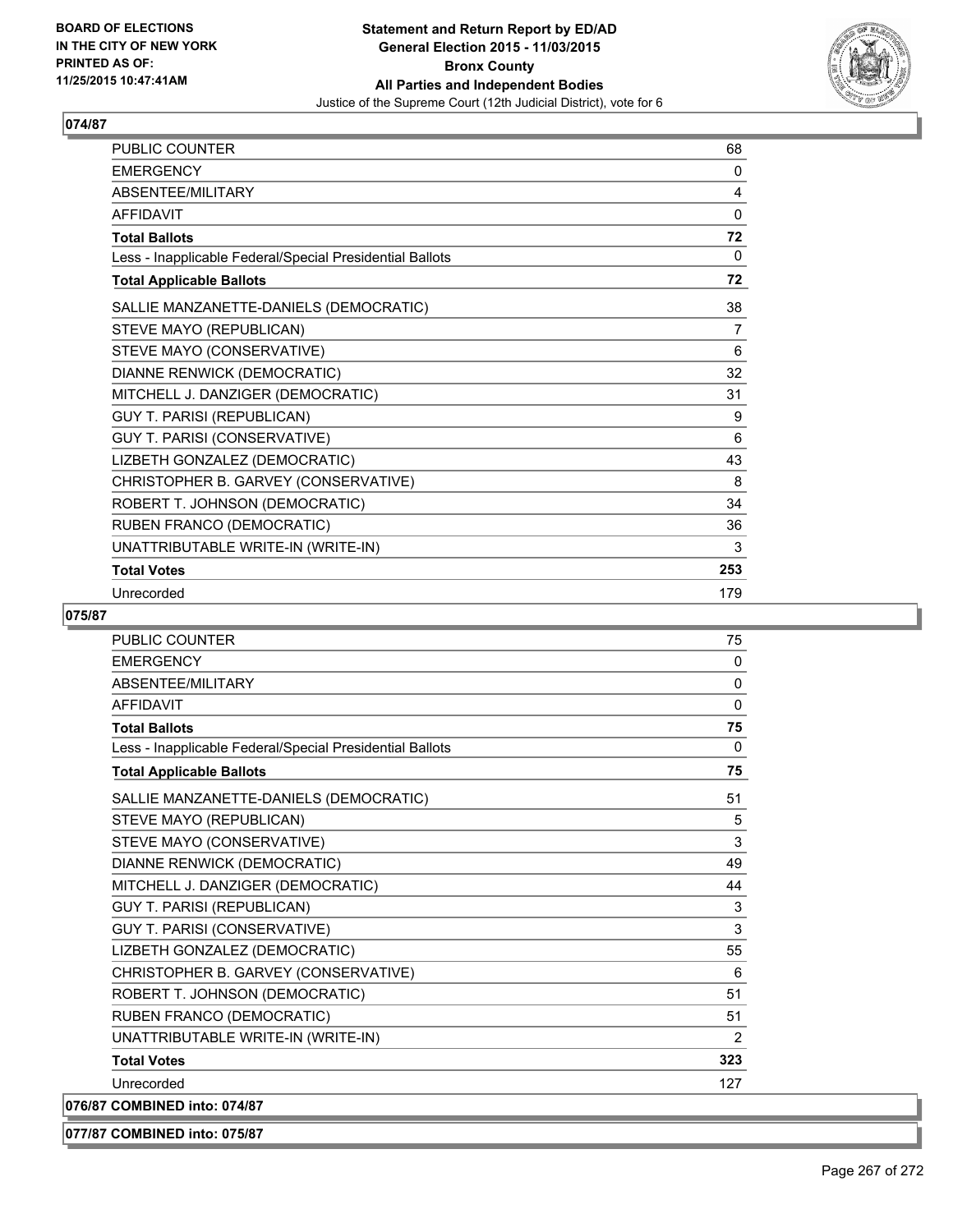

| PUBLIC COUNTER                                           | 81             |
|----------------------------------------------------------|----------------|
| <b>EMERGENCY</b>                                         | 0              |
| ABSENTEE/MILITARY                                        | 1              |
| <b>AFFIDAVIT</b>                                         | 1              |
| <b>Total Ballots</b>                                     | 83             |
| Less - Inapplicable Federal/Special Presidential Ballots | 0              |
| <b>Total Applicable Ballots</b>                          | 83             |
| SALLIE MANZANETTE-DANIELS (DEMOCRATIC)                   | 49             |
| STEVE MAYO (REPUBLICAN)                                  | $\overline{7}$ |
| STEVE MAYO (CONSERVATIVE)                                | 2              |
| DIANNE RENWICK (DEMOCRATIC)                              | 42             |
| MITCHELL J. DANZIGER (DEMOCRATIC)                        | 40             |
| <b>GUY T. PARISI (REPUBLICAN)</b>                        | 3              |
| GUY T. PARISI (CONSERVATIVE)                             | $\overline{2}$ |
| LIZBETH GONZALEZ (DEMOCRATIC)                            | 54             |
| CHRISTOPHER B. GARVEY (CONSERVATIVE)                     | 7              |
| ROBERT T. JOHNSON (DEMOCRATIC)                           | 50             |
| RUBEN FRANCO (DEMOCRATIC)                                | 41             |
| <b>Total Votes</b>                                       | 297            |
| Unrecorded                                               | 201            |

### **079/87 COMBINED into: 009/85**

| <b>PUBLIC COUNTER</b>                                    | 35             |
|----------------------------------------------------------|----------------|
| <b>EMERGENCY</b>                                         | 0              |
| ABSENTEE/MILITARY                                        | $\overline{2}$ |
| <b>AFFIDAVIT</b>                                         | $\mathbf{0}$   |
| <b>Total Ballots</b>                                     | 37             |
| Less - Inapplicable Federal/Special Presidential Ballots | 0              |
| <b>Total Applicable Ballots</b>                          | 37             |
| SALLIE MANZANETTE-DANIELS (DEMOCRATIC)                   | 23             |
| STEVE MAYO (REPUBLICAN)                                  | 3              |
| STEVE MAYO (CONSERVATIVE)                                | $\overline{2}$ |
| DIANNE RENWICK (DEMOCRATIC)                              | 21             |
| MITCHELL J. DANZIGER (DEMOCRATIC)                        | 21             |
| <b>GUY T. PARISI (REPUBLICAN)</b>                        | 3              |
| GUY T. PARISI (CONSERVATIVE)                             | $\overline{2}$ |
| LIZBETH GONZALEZ (DEMOCRATIC)                            | 23             |
| CHRISTOPHER B. GARVEY (CONSERVATIVE)                     | 3              |
| ROBERT T. JOHNSON (DEMOCRATIC)                           | 25             |
| RUBEN FRANCO (DEMOCRATIC)                                | 23             |
| <b>Total Votes</b>                                       | 149            |
| Unrecorded                                               | 73             |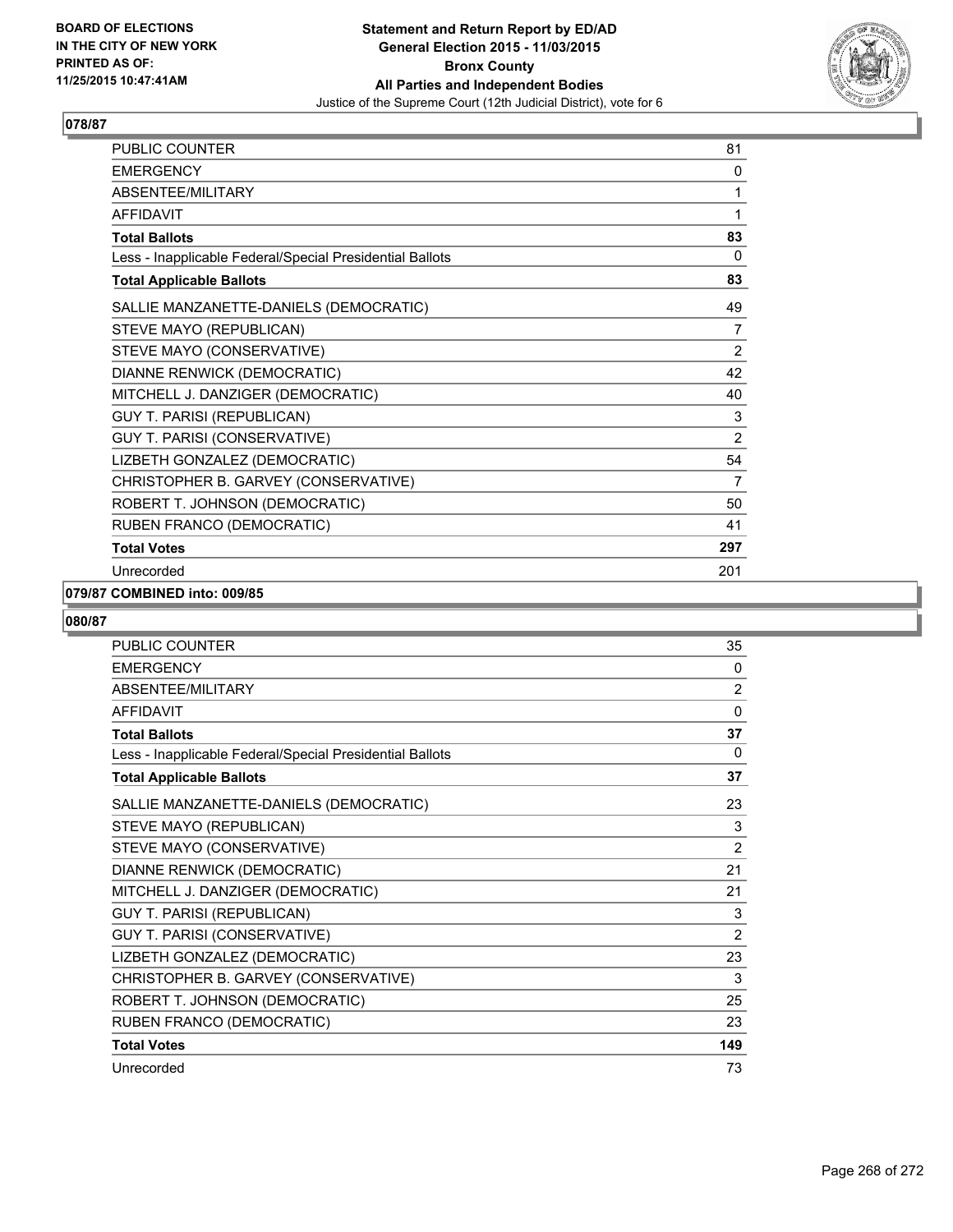

| PUBLIC COUNTER                                           | 158 |
|----------------------------------------------------------|-----|
| <b>EMERGENCY</b>                                         | 0   |
| ABSENTEE/MILITARY                                        | 4   |
| <b>AFFIDAVIT</b>                                         | 5   |
| <b>Total Ballots</b>                                     | 167 |
| Less - Inapplicable Federal/Special Presidential Ballots | 0   |
| <b>Total Applicable Ballots</b>                          | 167 |
| SALLIE MANZANETTE-DANIELS (DEMOCRATIC)                   | 86  |
| STEVE MAYO (REPUBLICAN)                                  | 10  |
| STEVE MAYO (CONSERVATIVE)                                | 5   |
| DIANNE RENWICK (DEMOCRATIC)                              | 76  |
| MITCHELL J. DANZIGER (DEMOCRATIC)                        | 76  |
| <b>GUY T. PARISI (REPUBLICAN)</b>                        | 8   |
| GUY T. PARISI (CONSERVATIVE)                             | 5   |
| LIZBETH GONZALEZ (DEMOCRATIC)                            | 82  |
| CHRISTOPHER B. GARVEY (CONSERVATIVE)                     | 9   |
| ROBERT T. JOHNSON (DEMOCRATIC)                           | 118 |
| RUBEN FRANCO (DEMOCRATIC)                                | 77  |
| <b>Total Votes</b>                                       | 552 |
| Unrecorded                                               | 450 |

### **082/87 COMBINED into: 080/87**

### **083/87 COMBINED into: 070/87**

### **084/87 COMBINED into: 042/87**

| <b>PUBLIC COUNTER</b>                                    | 58       |
|----------------------------------------------------------|----------|
| <b>EMERGENCY</b>                                         | 0        |
| <b>ABSENTEE/MILITARY</b>                                 | 2        |
| <b>AFFIDAVIT</b>                                         | 1        |
| <b>Total Ballots</b>                                     | 61       |
| Less - Inapplicable Federal/Special Presidential Ballots | $\Omega$ |
| <b>Total Applicable Ballots</b>                          | 61       |
| SALLIE MANZANETTE-DANIELS (DEMOCRATIC)                   | 38       |
| STEVE MAYO (REPUBLICAN)                                  | 1        |
| STEVE MAYO (CONSERVATIVE)                                | 0        |
| DIANNE RENWICK (DEMOCRATIC)                              | 35       |
| MITCHELL J. DANZIGER (DEMOCRATIC)                        | 36       |
| <b>GUY T. PARISI (REPUBLICAN)</b>                        | 1        |
| GUY T. PARISI (CONSERVATIVE)                             | 1        |
| LIZBETH GONZALEZ (DEMOCRATIC)                            | 43       |
| CHRISTOPHER B. GARVEY (CONSERVATIVE)                     | 2        |
| ROBERT T. JOHNSON (DEMOCRATIC)                           | 40       |
| RUBEN FRANCO (DEMOCRATIC)                                | 36       |
| LORRAINE SANCHEZ (WRITE-IN)                              | 1        |
| <b>Total Votes</b>                                       | 234      |
| Unrecorded                                               | 132      |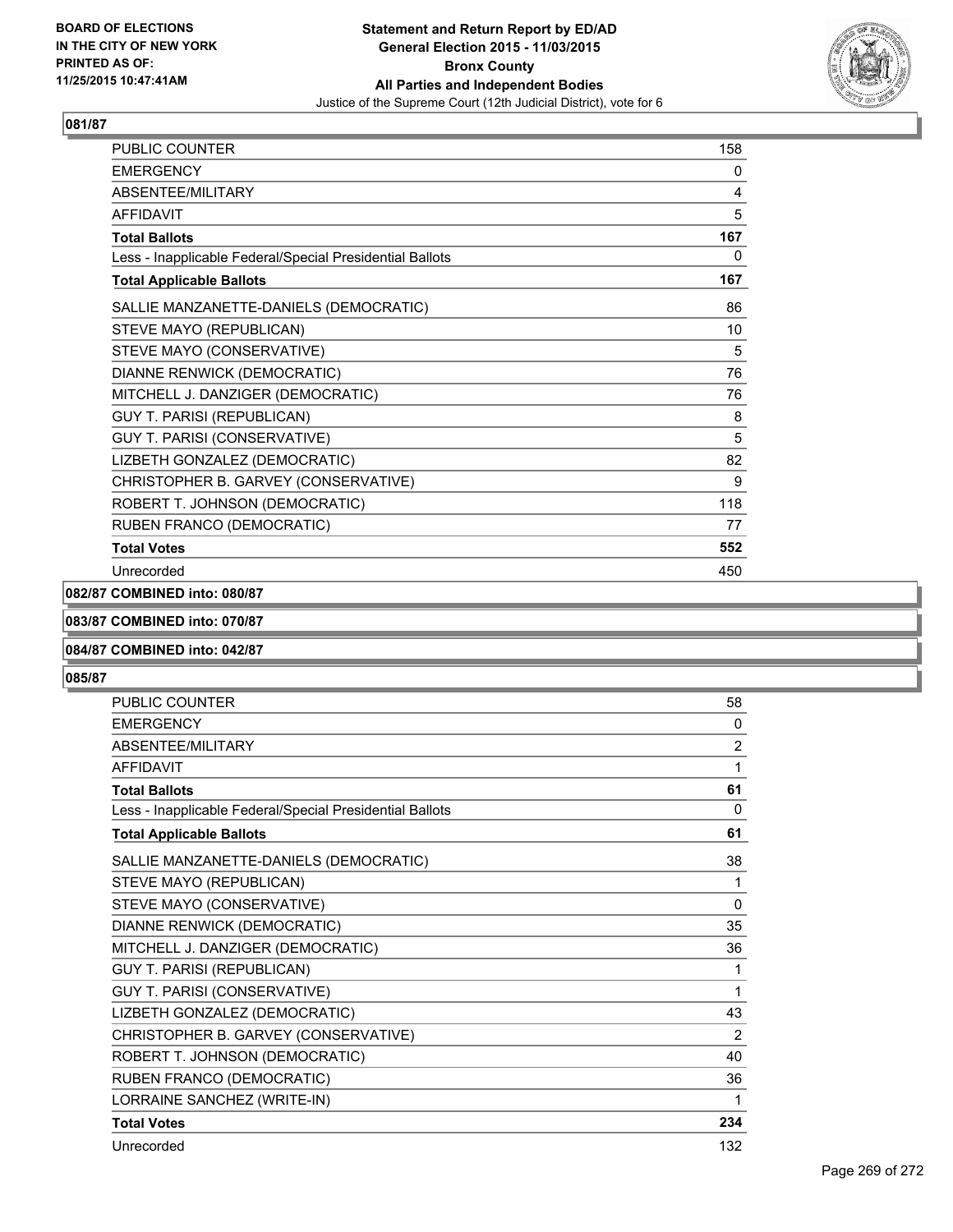

## **086/87 COMBINED into: 078/87**

### **087/87 COMBINED into: 081/87**

**088/87** 

| PUBLIC COUNTER                                           | 62       |
|----------------------------------------------------------|----------|
| <b>EMERGENCY</b>                                         | $\Omega$ |
| ABSENTEE/MILITARY                                        | 1        |
| <b>AFFIDAVIT</b>                                         | 1        |
| <b>Total Ballots</b>                                     | 64       |
| Less - Inapplicable Federal/Special Presidential Ballots | 0        |
| <b>Total Applicable Ballots</b>                          | 64       |
| SALLIE MANZANETTE-DANIELS (DEMOCRATIC)                   | 34       |
| STEVE MAYO (REPUBLICAN)                                  | 3        |
| STEVE MAYO (CONSERVATIVE)                                | 1        |
| DIANNE RENWICK (DEMOCRATIC)                              | 33       |
| MITCHELL J. DANZIGER (DEMOCRATIC)                        | 26       |
| <b>GUY T. PARISI (REPUBLICAN)</b>                        | 2        |
| GUY T. PARISI (CONSERVATIVE)                             | 1        |
| LIZBETH GONZALEZ (DEMOCRATIC)                            | 30       |
| CHRISTOPHER B. GARVEY (CONSERVATIVE)                     | 3        |
| ROBERT T. JOHNSON (DEMOCRATIC)                           | 37       |
| RUBEN FRANCO (DEMOCRATIC)                                | 33       |
| <b>Total Votes</b>                                       | 203      |
| Unrecorded                                               | 181      |

| <b>PUBLIC COUNTER</b>                                    | 40           |
|----------------------------------------------------------|--------------|
| <b>EMERGENCY</b>                                         | 0            |
| ABSENTEE/MILITARY                                        | 4            |
| <b>AFFIDAVIT</b>                                         | 0            |
| <b>Total Ballots</b>                                     | 44           |
| Less - Inapplicable Federal/Special Presidential Ballots | $\Omega$     |
| <b>Total Applicable Ballots</b>                          | 44           |
| SALLIE MANZANETTE-DANIELS (DEMOCRATIC)                   | 23           |
| STEVE MAYO (REPUBLICAN)                                  | 1            |
| STEVE MAYO (CONSERVATIVE)                                | $\mathbf{0}$ |
| DIANNE RENWICK (DEMOCRATIC)                              | 22           |
| MITCHELL J. DANZIGER (DEMOCRATIC)                        | 17           |
| <b>GUY T. PARISI (REPUBLICAN)</b>                        | $\mathbf{0}$ |
| GUY T. PARISI (CONSERVATIVE)                             | 0            |
| LIZBETH GONZALEZ (DEMOCRATIC)                            | 23           |
| CHRISTOPHER B. GARVEY (CONSERVATIVE)                     | 1            |
| ROBERT T. JOHNSON (DEMOCRATIC)                           | 25           |
| RUBEN FRANCO (DEMOCRATIC)                                | 20           |
| <b>Total Votes</b>                                       | 132          |
| Unrecorded                                               | 132          |
| 090/87 COMBINED into: 001/87                             |              |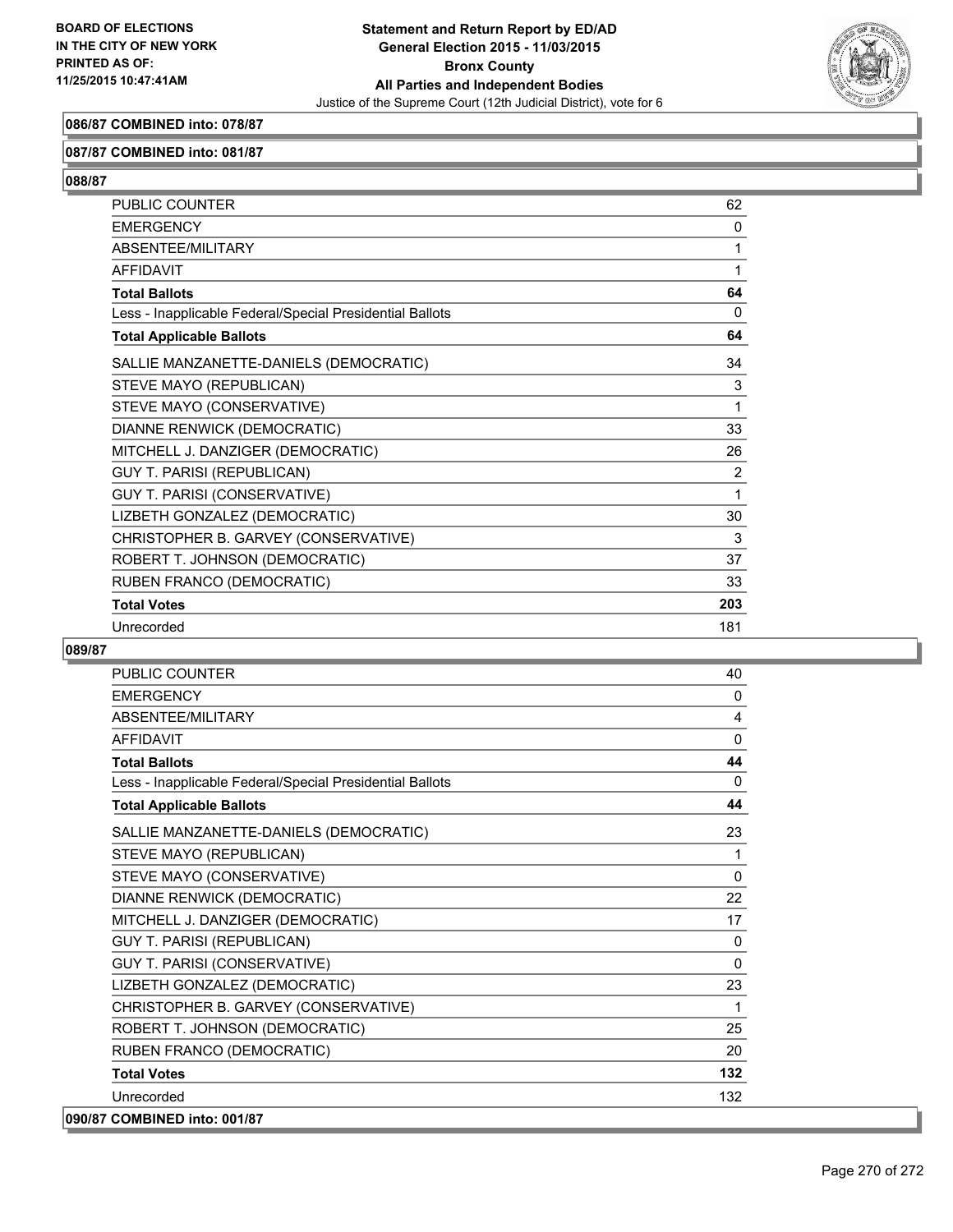

**091/87 COMBINED into: 001/87**

**092/87 COMBINED into: 001/87**

**093/87 COMBINED into: 009/87**

**094/87 COMBINED into: 023/82**

**095/87 COMBINED into: 074/87**